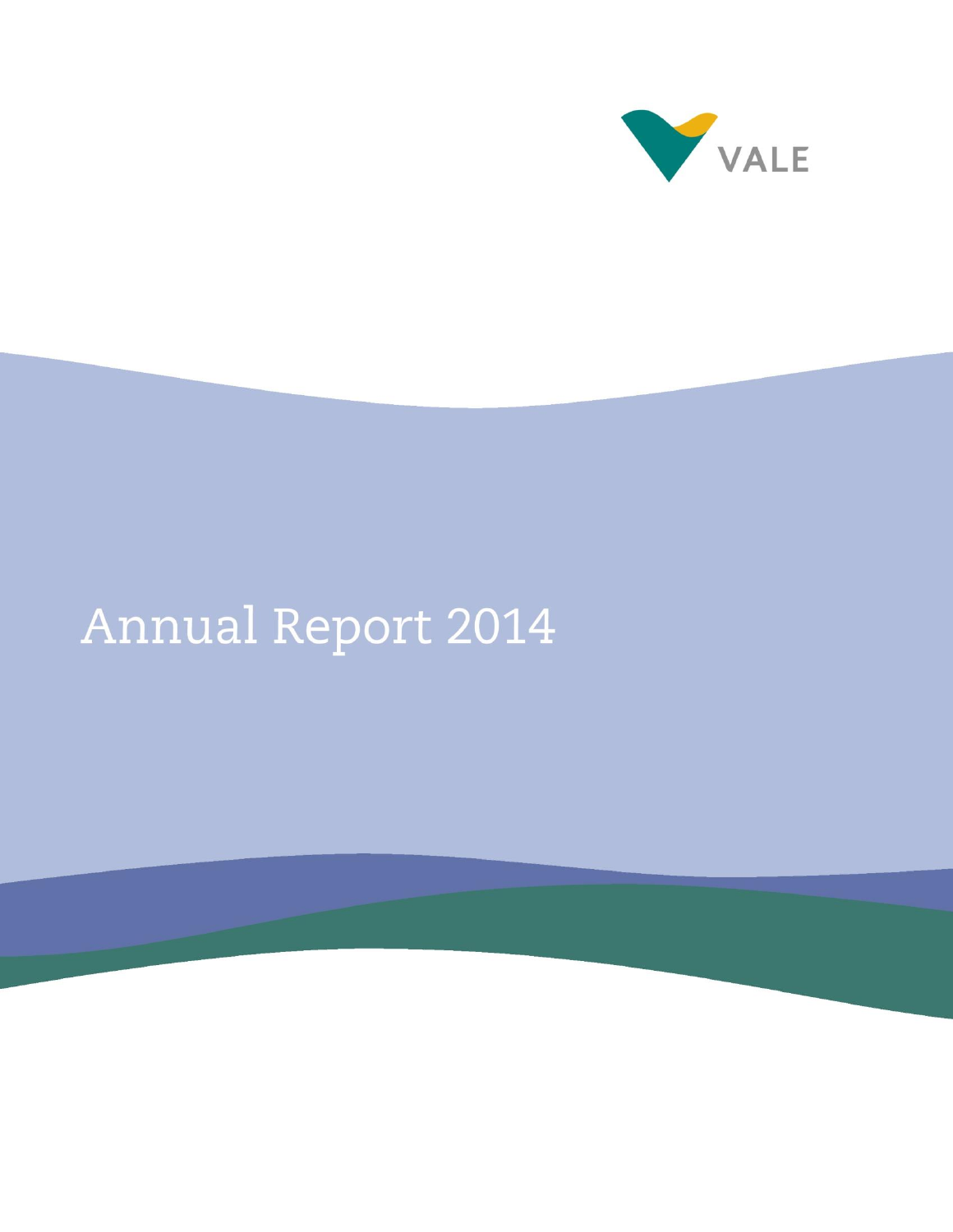#### **UNITED STATES SECURITIES AND EXCHANGE COMMISSION Washington, D.C. 20549**

# **Form 20-F**

**ANNUAL REPORT PURSUANT TO SECTION 13 OR 15(d) OF THE SECURITIES EXCHANGE ACT OF 1934**

**For the fiscal year ended: December 31, 2014**

**Commission file number: 001-15030**

# **VALE S.A.**

*(Exact name of Registrant as specified in its charter)*

**Federative Republic of Brazil**

*(Jurisdiction of incorporation or organization)*

Luciano Siani Pires, Chief Financial Officer phone: +55 21 3814 8888 fax: +55 21 3814 8820 **Avenida Gra¸ca Aranha, No. 26 20030-900 Rio de Janeiro, RJ, Brazil** *(Address of principal executive offices)*

Securities registered or to be registered pursuant to Section 12(b) of the Act:

#### **Title of Each Class Which Registered** Preferred class A shares of Vale, no par value per share<br>
American Depositary Shares (evidenced by American Depositary Receipts), each<br>
New York Stock Exchange American Depositary Shares (evidenced by American Depositary Receipts), each representing one preferred class A share of Vale Common shares of Vale, no par value per share New York Stock Exchange\* New York Stock Exchange\* American Depositary Shares (evidenced by American Depositary Receipts), each New York Stock Exchange representing one common share of Vale 6.25% Guaranteed Notes due 2016, issued by Vale Overseas New York Stock Exchange 6.250% Guaranteed Notes due 2017, issued by Vale Overseas New York Stock Exchange New York Stock Exchange<br>1992 - Stock Exchange Stock Exchange Stock Exchange Stock Exchange New York Stock Exchange 5.625% Guaranteed Notes due 2019, issued by Vale Overseas New York Stock Exchange<br>4.625% Guaranteed Notes due 2020, issued by Vale Overseas New York Stock Exchange 4.625% Guaranteed Notes due 2020, issued by Vale Overseas 4.375% Guaranteed Notes due 2022, issued by Vale Overseas New York Stock Exchange<br>8.25% Guaranteed Notes due 2034, issued by Vale Overseas New York Stock Exchange 8.25% Guaranteed Notes due 2034, issued by Vale Overseas New York Stock Exchange New York Stock Exchange 6.875% Guaranteed Notes due 2036, issued by Vale Overseas New York Stock Exchange 6.875% Guaranteed Notes due 2036, issued by Vale Overseas New York Stock Exchange New York Stock Exchange 6.875% Guaranteed Notes due 2039, issued by Vale Overseas New York Stock Exchange 6.875% Guaranteed Notes due 2039, issued by Vale Overseas New York Stock Exchange New York Stock Exchange 3.625% Notes due 2042, issued by Vale S.A. 5.625% Notes due 2042, issued by Vale S.A.

Shares are not listed for trading, but only in connection with the registration of American Depositary Shares pursuant to the requirements of the New York Stock Exchange.

> **Securities registered or to be registered pursuant to Section 12(g) of the Act:** None **Securities for which there is a reporting obligation pursuant to Section 15(d) of the Act:** None **The number of outstanding shares of each class of stock of Vale as of December 31, 2014 was:** 3,185,653,000 common shares, no par value per share

1,967,722,926 preferred class A shares, no par value per share

12 golden shares, no par value per share

Indicate by check mark if the registrant is a well-known seasoned issuer, as defined in Rule 405 of the Securities Act.

Yes  $\boxtimes$  No  $\Box$ 

If this report is an annual or transition report, indicate by check mark if the registrant is not required to file reports pursuant to Section 13 or 15(d) of the Securities Exchange Act of 1934.

 $Yes \Box No \boxtimes$ 

Indicate by check mark whether the registrant (1) has filed all reports required to be filed by Section 13 or 15(d) of the Securities Exchange Act of 1934 during the preceding 12 months (or for such shorter period that the registrant was required to file such reports) and (2) has been subject to such filing requirements for the past 90 days.

Yes  $\boxtimes$  No  $\Box$ 

Indicate by check mark whether the registrant has submitted electronically and posted on its corporate website, if any, every Interactive Data File required to be submitted and posted pursuant to Rule 405 of Regulation S-T (§232.405 of this chapter) during the preceding 12 months (or for such shorter period that the registrant was required to submit and post such files).

Yes  $\boxtimes$  No  $\Box$ 

Indicate by check mark whether the registrant is a large accelerated filer, an accelerated filer, or a non-accelerated filer. See definition of "accelerated filer" and "large accelerated filer" in Rule 12b-2 of the Exchange Act. (Check one):

Large accelerated filer  $\boxtimes$ 

 $\Box$  Non-accelerated filer  $\Box$ 

**Name of Each Exchange on**

Indicate by check mark which basis of accounting the registrant has used to prepare the financial statements included in this filing:

U.S. GAAP  $\Box$  International Financial Reporting Standards as issued by the International Accounting Standards Board  $\boxtimes$  Other  $\Box$ If ''Other'' has been checked in response to the previous question, indicate by check mark which financial statement item the registrant has elected to follow.

Item  $17 \Box$  Item  $18 \Box$ 

If this is an annual report, indicate by check mark whether the registrant is a shell company (as defined in Rule 12b-2 of the Exchange Act).

 $Yes \Box No \boxtimes$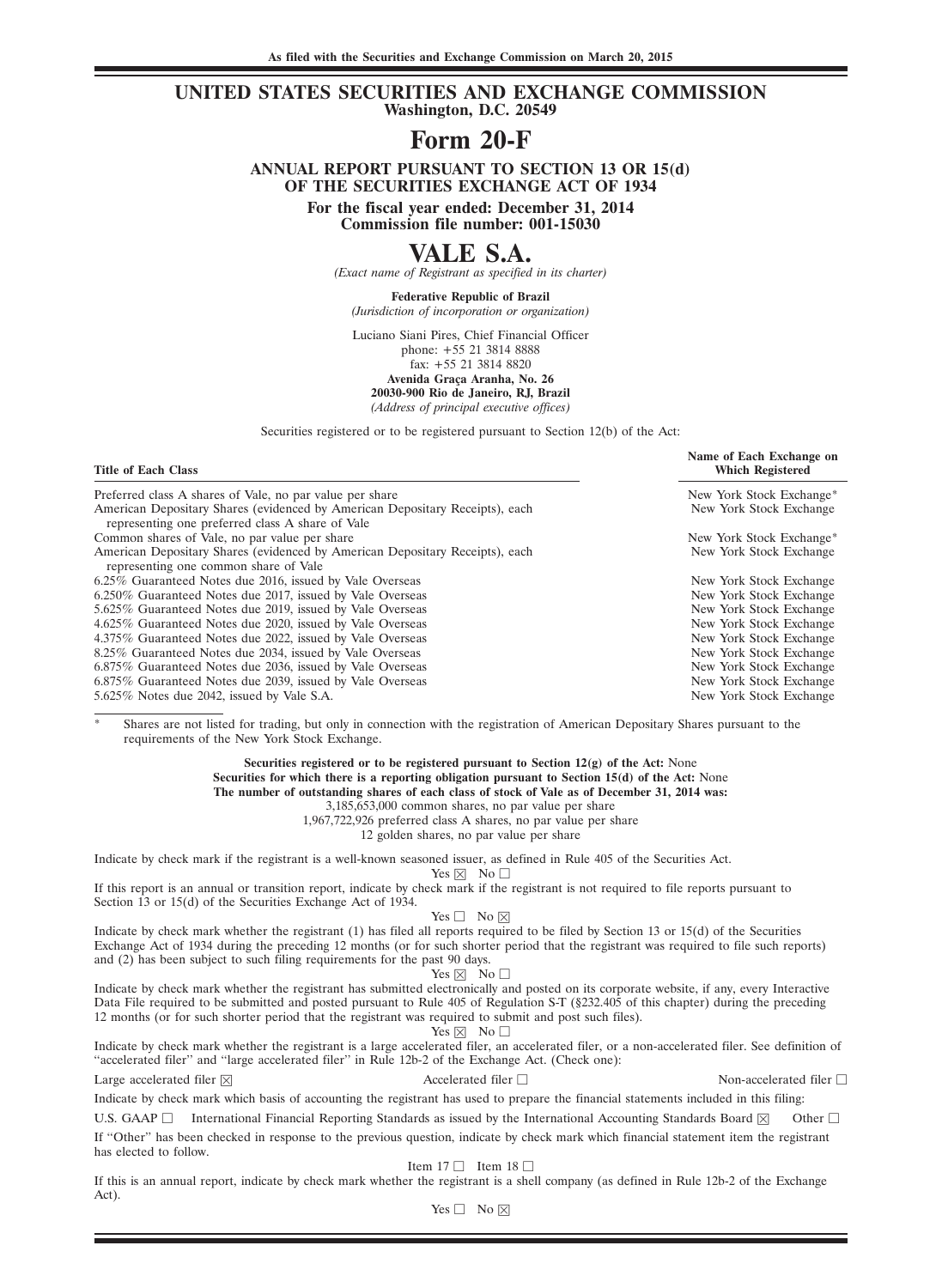# **TABLE OF CONTENTS**

| Form 20-F cross reference guide $\dots \dots$            |    | III. Share ownership and trading            |
|----------------------------------------------------------|----|---------------------------------------------|
| Forward-looking statements $\dots \dots \dots$ iv        |    | Major shareholders                          |
| Risk factors $\dots \dots \dots \dots \dots \dots \dots$ |    | Related party transactions                  |
| Selected financial data                                  | 14 | Distributions $\ldots \ldots \ldots \ldots$ |

| I. Information on the company                     |    | Share price history                               |
|---------------------------------------------------|----|---------------------------------------------------|
| Business overview                                 | 16 | Depositary shares                                 |
| Lines of business $\dots \dots \dots \dots \dots$ | 23 | Purchases of equity securities by the issuer      |
| 1. Ferrous minerals $\ldots$                      | 25 | and affiliated purchasers                         |
| 2. Base metals $\dots \dots \dots \dots \dots$    | 34 |                                                   |
|                                                   | 47 | IV. Management and employees                      |
| 4. Fertilizer nutrients                           | 50 |                                                   |
| 5. Infrastructure                                 | 52 | Management compensation                           |
| 6. Other investments $\dots \dots$                | 59 |                                                   |
|                                                   | 60 |                                                   |
| Capital expenditures                              | 72 | V. Additional information                         |
| Regulatory matters                                | 75 | Legal proceedings $\dots \dots \dots \dots \dots$ |

| Overview $\dots \dots \dots \dots \dots \dots \dots \dots$ | affecting security holders $\dots \dots$         |
|------------------------------------------------------------|--------------------------------------------------|
| 86                                                         |                                                  |
| 98                                                         | Evaluation of disclosure controls and            |
| Contractual obligations $\ldots \ldots \ldots \ldots$ 101  | $procedures \dots \dots \dots \dots \dots \dots$ |
| Off-balance sheet arrangements<br>- 101                    | Management's report on internal control          |
| 101                                                        | over financial reporting $\dots \dots$           |
|                                                            | Corporate governance                             |
|                                                            | 80 -                                             |

|                                                             | Page |                                                             | Page  |
|-------------------------------------------------------------|------|-------------------------------------------------------------|-------|
| Form 20-F cross reference guide                             | ii   | III. Share ownership and trading                            |       |
| Forward-looking statements                                  | iv   | Major shareholders                                          | 107   |
|                                                             | 1    | Related party transactions                                  | 110   |
| Selected financial data                                     | 14   |                                                             | 112   |
|                                                             |      |                                                             | 113   |
| I.<br>Information on the company                            |      | Share price history                                         | 114   |
| Business overview                                           | 16   | Depositary shares                                           | 114   |
| Lines of business $\dots \dots \dots \dots \dots$           | 23   | Purchases of equity securities by the issuer                |       |
| 1.<br>Ferrous minerals                                      | 25   | and affiliated purchasers                                   | 115   |
| 2.<br>Base metals                                           | 34   |                                                             |       |
| 3.<br>$Coal$                                                | 47   | IV. Management and employees                                |       |
| 4.<br>Fertilizer nutrients                                  | 50   |                                                             | 115   |
| 5.<br>Infrastructure                                        | 52   | Management compensation                                     | 127   |
| Other investments<br>6.                                     | 59   |                                                             | 129   |
| $Reserves \ldots \ldots \ldots \ldots \ldots \ldots \ldots$ | 60   |                                                             |       |
| Capital expenditures                                        | 72   | <b>Additional information</b><br>V.                         |       |
| Regulatory matters                                          | 75   | Legal proceedings                                           | 130   |
|                                                             |      | Memorandum and articles of association.                     | 134   |
| II. Operating and financial review and                      |      | Shareholder debentures                                      | 141   |
| prospects                                                   |      | Exchange controls and other limitations                     |       |
| Overview $\dots \dots \dots \dots \dots \dots \dots \dots$  | 80   | affecting security holders                                  | 142   |
| Results of operations $\dots \dots \dots \dots$             | 86   |                                                             | 144   |
| Liquidity and capital resources $\dots \dots$               | 98   | Evaluation of disclosure controls and                       |       |
| Contractual obligations                                     | 101  | procedures                                                  | 151   |
| Off-balance sheet arrangements                              | 101  | Management's report on internal control                     |       |
| Critical accounting policies and estimates.                 | 101  | over financial reporting                                    | 151   |
| Risk management $\ldots \ldots \ldots \ldots \ldots$        | 105  | Corporate governance                                        | 152   |
|                                                             |      | Code of ethics and conduct                                  | 154   |
|                                                             |      | Principal accountant fees and services                      | 155   |
|                                                             |      | Information filed with securities regulators .              | 156   |
|                                                             |      |                                                             | 157   |
|                                                             |      | $Glossary \ldots \ldots \ldots \ldots \ldots \ldots \ldots$ | 158   |
|                                                             |      |                                                             | 164   |
|                                                             |      | Index to consolidated financial statements                  | $F-1$ |
|                                                             |      |                                                             |       |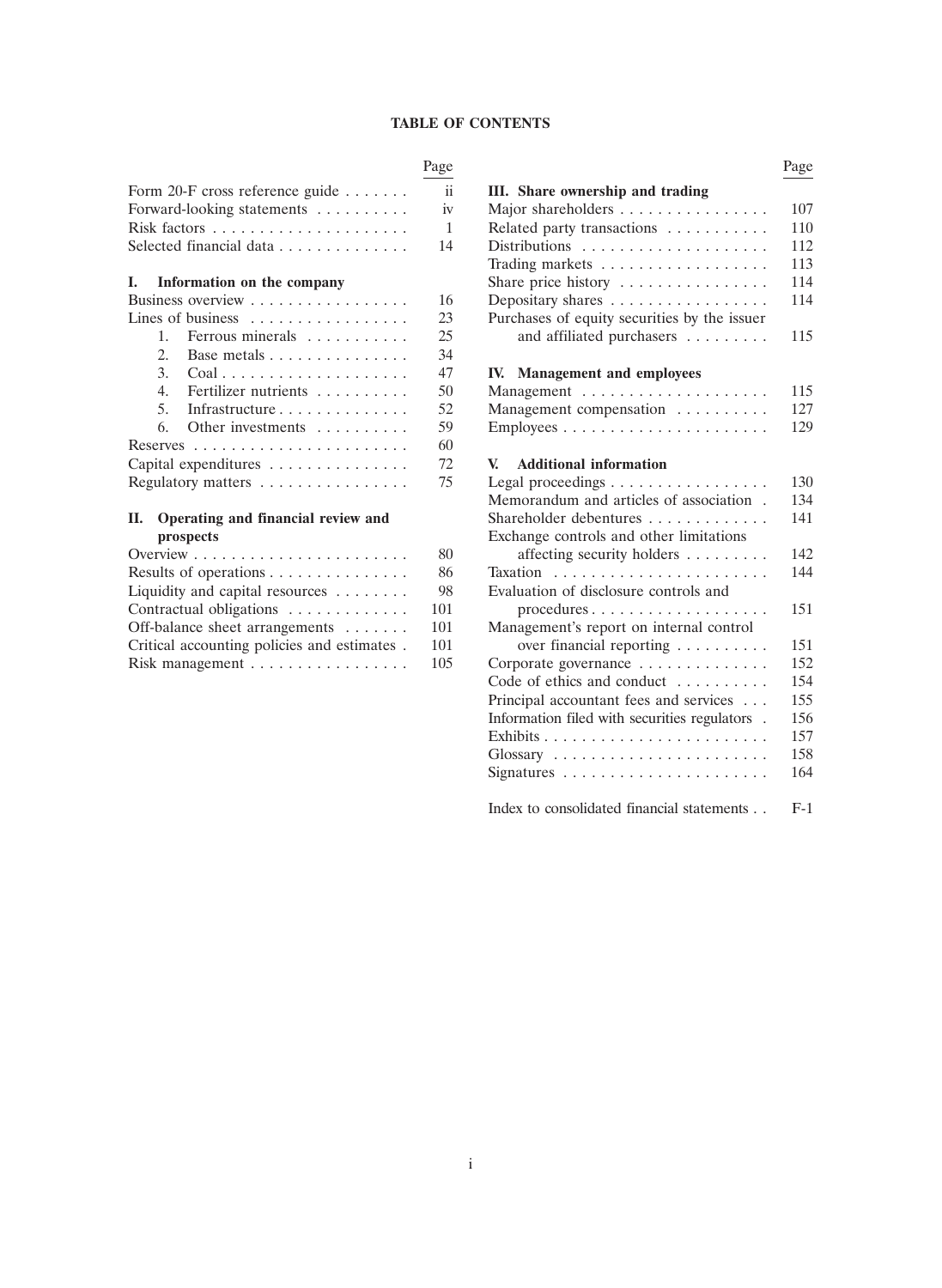# **FORM 20-F CROSS REFERENCE GUIDE**

| Item             | Form 20-F caption                                                                                                                                                                         | Location in this report                                                                                                                  | Page                                            |
|------------------|-------------------------------------------------------------------------------------------------------------------------------------------------------------------------------------------|------------------------------------------------------------------------------------------------------------------------------------------|-------------------------------------------------|
| 1                | Identity of directors, senior management                                                                                                                                                  | Not applicable $\dots \dots \dots \dots \dots \dots$                                                                                     |                                                 |
| $\boldsymbol{2}$ | Offer statistics and expected timetable                                                                                                                                                   |                                                                                                                                          |                                                 |
| 3                | <b>Key information</b><br>3A Selected financial data<br>3B Capitalization and indebtedness<br>3C Reasons for the offer and use of<br>proceeds $\ldots \ldots \ldots \ldots \ldots \ldots$ | Selected financial data<br>Not applicable $\dots \dots \dots \dots \dots \dots$<br>Not applicable $\dots \dots \dots \dots \dots \dots$  | 14                                              |
|                  |                                                                                                                                                                                           |                                                                                                                                          | $\mathbf{1}$                                    |
| 4                | Information on the Company<br>4A History and development of the<br>4B Business overview                                                                                                   | Business overview, Capital expenditures<br>Business overview, Lines of business,<br>Reserves, Regulatory matters                         | 16, 72<br>16, 23, 60, 75                        |
|                  | 4C Organizational structure<br>4D Property, plant and equipment                                                                                                                           | Lines of business, Capital expenditures,<br>Regulatory matters                                                                           | 23, 72, 75                                      |
| 4A               | Unresolved staff comments                                                                                                                                                                 | None $\ldots \ldots \ldots \ldots \ldots \ldots \ldots \ldots \ldots$                                                                    |                                                 |
| 5                | Operating and financial review and<br>prospects<br>5A Operating results $\dots \dots \dots \dots$<br>5B Liquidity and capital resources                                                   | Results of operations<br>Liquidity and capital resources $\dots \dots$                                                                   | 86<br>98                                        |
|                  | 5C Research and development, patents and<br>licenses, etc. $\ldots \ldots \ldots \ldots \ldots$<br>5D Trend information<br>5E Off-balance sheet arrangements                              | Capital expenditures<br>Results of operations<br>Off-balance sheet arrangements<br>Critical accounting policies and estimates            | 72<br>86<br>101<br>101                          |
|                  | 5F Tabular disclosure of contractual<br>obligations $\ldots \ldots \ldots \ldots \ldots \ldots$                                                                                           | Contractual obligations<br>Forward-looking statements                                                                                    | 101<br>iv                                       |
| 6                | Directors, senior management and<br>employees<br>6A Directors and senior management<br>6B Compensation<br>6C Board practices                                                              | Management compensation<br>Management—Board of directors<br>Major shareholders,<br>Employees-Performance-based<br>compensation           | 115<br>127<br>115<br>129<br>107, 130            |
| $\overline{7}$   | Major shareholders and related party<br>transactions<br>7A Major shareholders<br>7B Related party transactions<br>7C Interests of experts and counsel                                     | Major shareholders $\dots \dots \dots \dots \dots$<br>Related party transactions<br>Not applicable $\dots \dots \dots \dots \dots \dots$ | 107<br>110                                      |
|                  | <b>Financial information</b><br>8A Consolidated statements and other<br>financial information $\ldots \ldots \ldots \ldots$<br>8B Significant changes                                     | Financial statements<br>Legal proceedings<br>Not applicable                                                                              | $F-1$<br>112<br>130<br>$\overline{\phantom{a}}$ |
| 9                | The offer and listing<br>9A Offer and listing details                                                                                                                                     |                                                                                                                                          | 114                                             |
|                  | 9B Plan of distribution                                                                                                                                                                   | Not applicable $\dots \dots \dots \dots \dots \dots$                                                                                     | 113                                             |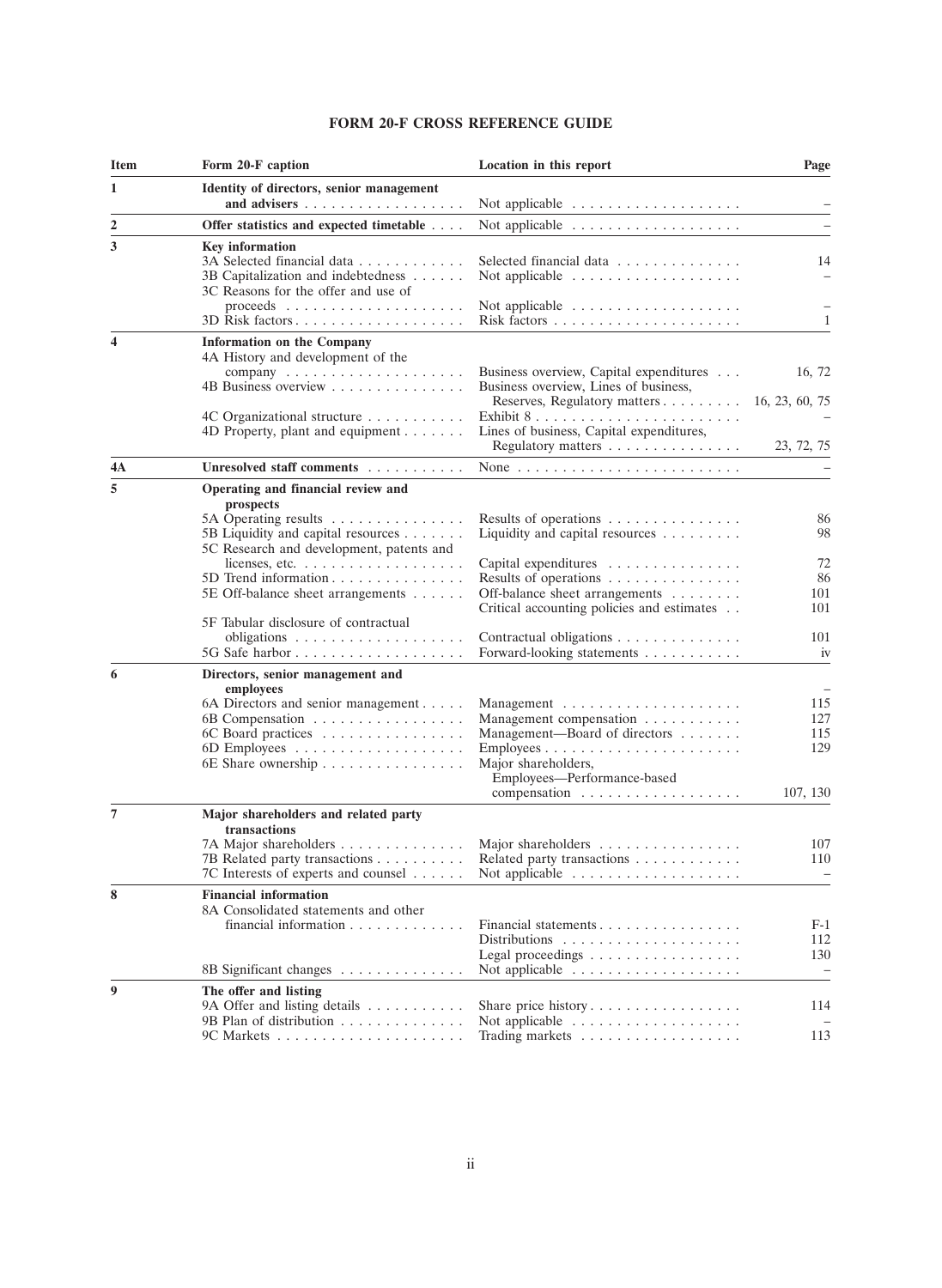| <b>Item</b> | Form 20-F caption                                            | Location in this report                                                   | Page                            |
|-------------|--------------------------------------------------------------|---------------------------------------------------------------------------|---------------------------------|
|             | 9D Selling shareholders $\dots \dots \dots$                  |                                                                           |                                 |
|             |                                                              | Not applicable $\ldots \ldots \ldots \ldots \ldots$                       |                                 |
|             |                                                              |                                                                           |                                 |
| 10          | <b>Additional information</b>                                |                                                                           |                                 |
|             | 10A Share capital $\ldots \ldots \ldots \ldots \ldots$       | Memorandum and articles<br>of association-Common shares and               |                                 |
|             |                                                              | preferred shares $\ldots \ldots \ldots \ldots \ldots$                     | 134                             |
|             | 10B Memorandum and articles of                               |                                                                           |                                 |
|             |                                                              | Memorandum and articles of association                                    | 134                             |
|             | 10C Material contracts                                       | Lines of business; Results of operations;<br>Related party transactions   | 23, 86, 110                     |
|             | 10D Exchange controls                                        | Exchange controls and other limitations                                   |                                 |
|             |                                                              | affecting security holders                                                | 142                             |
|             |                                                              |                                                                           | 144                             |
|             | 10F Dividends and paying agents $\dots \dots$                | Not applicable $\dots \dots \dots \dots \dots \dots$                      |                                 |
|             | 10G Statement by experts                                     |                                                                           | 60                              |
|             | 10H Documents on display                                     | Information filed with securities                                         |                                 |
|             |                                                              |                                                                           | 156                             |
|             | 10I Subsidiary information                                   | Not applicable $\dots \dots \dots \dots \dots \dots$                      |                                 |
| 11          | Quantitative and qualitative disclosures                     |                                                                           |                                 |
|             | about market risk                                            | Risk management                                                           | 105                             |
| 12          | Description of securities other than equity<br>securities    |                                                                           |                                 |
|             | $12A$ Debt securities                                        | Not applicable $\dots \dots \dots \dots \dots \dots$                      |                                 |
|             | 12B Warrants and rights                                      | Not applicable $\dots \dots \dots \dots \dots \dots$                      |                                 |
|             | 12C Other securities                                         | Not applicable $\dots \dots \dots \dots \dots \dots$                      |                                 |
|             | 12D American Depositary Shares                               | Depositary shares $\dots \dots \dots \dots \dots$                         | 114                             |
| 13          | Defaults, dividend arrearages and<br>delinquencies           |                                                                           |                                 |
| 14          | Material modifications to the rights of                      |                                                                           |                                 |
|             | security holders and use of proceeds                         |                                                                           |                                 |
| 15          | Controls and procedures                                      | Evaluation of disclosure controls and                                     | 151                             |
|             |                                                              | Management's report on internal control                                   |                                 |
|             |                                                              | over financial reporting                                                  | 151                             |
| 16          |                                                              | Management—Fiscal Council                                                 | 124                             |
|             | 16A Audit Committee financial expert<br>$16B$ Code of ethics | Code of ethics and conduct $\dots \dots \dots$                            | 154                             |
|             | 16C Principal accountant fees and services.                  | Principal accountant fees and services                                    | 155                             |
|             | 16D Exemptions from the listing standards                    |                                                                           |                                 |
|             | for audit committees                                         | Management—Fiscal Council; Corporate                                      |                                 |
|             |                                                              | governance $\ldots \ldots \ldots \ldots \ldots \ldots$                    | 124, 152                        |
|             | 16E Purchase of equity securities by the                     |                                                                           |                                 |
|             | issuer and affiliated purchasers                             | Purchases of equity securities by the issuer<br>and affiliated purchasers | 115                             |
|             | 16F Change in registrant's certifying                        |                                                                           |                                 |
|             | $accountant \dots \dots \dots \dots \dots \dots \dots \dots$ | Not applicable $\dots \dots \dots \dots \dots \dots$                      |                                 |
|             | 16G Corporate governance<br>16H Mine safety disclosure       | Corporate governance                                                      | 152<br>$\overline{\phantom{a}}$ |
|             |                                                              | Not applicable $\dots \dots \dots \dots \dots \dots$                      |                                 |
| 17          | Financial statements                                         | Not applicable $\dots \dots \dots \dots \dots \dots$                      | $\overline{\phantom{a}}$        |
| 18          | Financial statements                                         | Financial statements                                                      | $F-1$                           |
| 19          |                                                              |                                                                           | 157                             |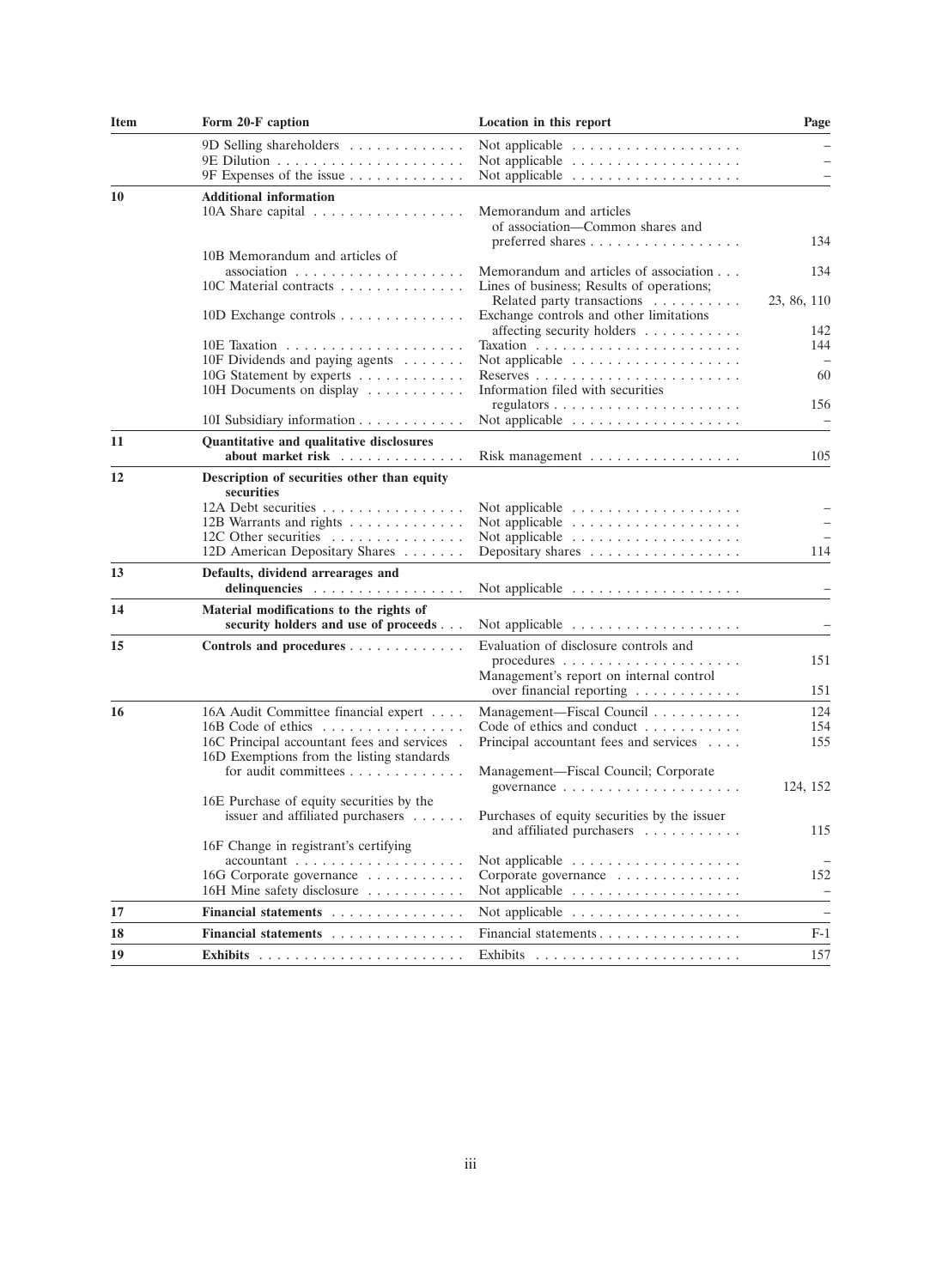#### **FORWARD-LOOKING STATEMENTS**

This annual report contains statements that may constitute forward-looking statements within the meaning of the safe harbor provisions of the U.S. Private Securities Litigation Reform Act of 1995. Many of those forward-looking statements can be identified by the use of forward-looking words such as ''anticipate,'' "believe," "could," "expect," "should," "plan," "intend," "estimate" and "potential," among others. Those statements appear in a number of places and include statements regarding our intent, belief or current expectations with respect to:

- our direction and future operation;
- the implementation of our principal operating strategies, including our potential participation in acquisition, divestiture or joint venture transactions or other investment opportunities;
- the implementation of our financing strategy and capital expenditure plans;
- the exploration of mineral reserves and development of mining facilities;
- the depletion and exhaustion of mines and mineral reserves;
- trends in commodity prices and demand for commodities;
- the future impact of competition and regulation;
- the payment of dividends or interest on shareholders' equity;
- compliance with financial covenants;
- industry trends, including the direction of prices and expected levels of supply and demand;
- other factors or trends affecting our financial condition or results of operations; and
- the factors discussed under *Risk factors*.

We caution you that forward-looking statements are not guarantees of future performance and involve risks and uncertainties. Actual results may differ materially from those in forward-looking statements as a result of various factors. These risks and uncertainties include factors relating to (a) economic, political and social issues in the countries in which we operate, (b) the global economy, (c) commodity prices, (d) financial and capital markets, (e) the mining and metals businesses, which are cyclical in nature, and their dependence upon global industrial production, which is also cyclical, (f) regulation and taxation, and (g) the high degree of global competition in the markets in which we operate. For additional information on factors that could cause our actual results to differ from expectations reflected in forward-looking statements, see *Risk factors*. Forward-looking statements speak only as of the date they are made, and we do not undertake any obligation to update them in light of new information or future developments. All forward-looking statements attributed to us or a person acting on our behalf are expressly qualified in their entirety by this cautionary statement, and you should not place undue reliance on any forward-looking statement.

*Vale S.A. is a stock corporation, or sociedade por ações, that was organized on January 11, 1943 under the laws of the Federative Republic of Brazil for an unlimited period of time. Its head office is located at Avenida Gra¸ca Aranha, No. 26, 20030-900 Rio de Janeiro, RJ, Brazil, and its telephone number is 55-21-3814-4477.*

*In this report, references to ''Vale'' are to Vale S.A. References to ''we,'' ''us'' or the ''Company'' are to Vale and, except where the context otherwise requires, its consolidated subsidiaries. References to our ''preferred shares'' are to our preferred class A shares. References to our ''ADSs'' or ''American Depositary Shares'' include both our common American Depositary Shares (our ''common ADSs''), each of which represents one common share of Vale, and our preferred class A American Depositary Shares (our ''preferred ADSs''), each of which represents one class A preferred share of Vale. American Depositary Shares are represented by American Depositary Receipts (''ADRs'') issued by the depositary. References to our ''HDSs'' or ''Hong Kong Depositary Shares'' include both our common Hong Kong Depositary Shares (our ''common HDSs''), each of which represents one common share of Vale, and our class A preferred Hong Kong Depositary Shares (our ''preferred HDSs''), each of which represents one preferred Class A share of Vale. Hong Kong Depositary Shares are represented by Hong Kong Depositary Receipts (''HDRs'') issued by the depositary.*

*Unless otherwise specified, we use metric units.*

*References to ''real,'' ''reais'' or ''R\$'' are to the official currency of Brazil, the real (singular) or reais (plural). References to ''U.S. dollars'' or ''US\$'' are to United States dollars. References to ''CAD'' are to Canadian dollars, and references to ''A\$'' are to Australian dollars.*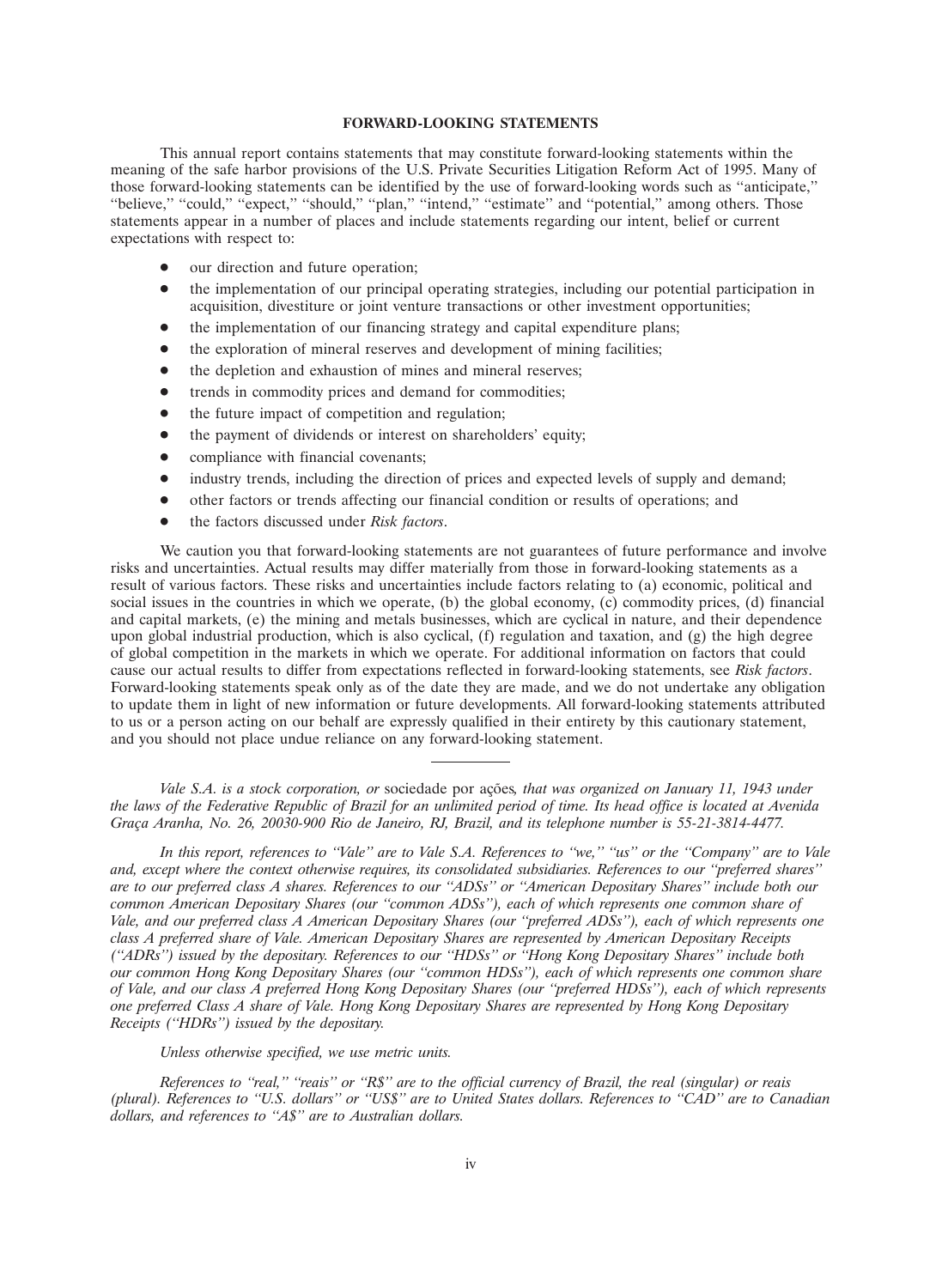#### **RISK FACTORS**

#### **Risks relating to our business**

*Our business is exposed to the cyclicality of global economic activity and requires significant investments of capital.*

As a mining company, we are a supplier of industrial raw materials. Industrial production tends to be the most cyclical and volatile component of global economic activity, which affects demand for minerals and metals. At the same time, investment in mining requires a substantial amount of funds in order to replenish reserves, expand and maintain production capacity, build infrastructure and preserve the environment. Sensitivity to industrial production, together with the need for significant long-term capital investments, are important sources of risk for our financial performance and growth prospects.

### *Adverse economic developments in China could have a negative impact on our revenues, cash flow and profitability.*

China has been the main driver of global demand for minerals and metals over the last few years. In 2014, Chinese demand represented 69% of global demand for seaborne iron ore, 52% of global demand for nickel and 44% of global demand for copper. The percentage of our net operating revenues attributable to sales to customers in China was 33.7% in 2014. Therefore, any contraction of China's economic growth could result in lower demand for our products, leading to lower revenues, cash flow and profitability. Poor performance in the Chinese real estate sector, the largest consumer of carbon steel in China, would also negatively impact our results.

*Our business may be adversely affected by declines in demand for and prices of the products our customers produce, including steel (for our iron ore and coal business), stainless steel (for our nickel business), copper wire (for copper) and agricultural commodities (for our fertilizer nutrients business).*

Demand for our iron ore, coal and nickel products depends on global demand for steel. Iron ore and iron ore pellets, which together accounted for 65.4% of our 2014 net operating revenues, are used to produce carbon steel. Nickel, which accounted for 11.9% of our 2014 net operating revenues, is used mainly to produce stainless and alloy steels. Demand for steel depends heavily on global economic conditions, but it also depends on a variety of regional and sectorial factors. The prices of different steels and the performance of the global steel industry are highly cyclical and volatile, and these business cycles in the steel industry affect demand and prices for our products. In addition, vertical backward integration of the steel and stainless steel industries and the use of scrap could reduce the global seaborne trade of iron ore and primary nickel. The demand for copper is affected by the demand for copper wire, and a sustained decline in the construction industry could have a negative impact on our copper business. The demand for fertilizers is affected by prices of agricultural commodities in the international and Brazilian markets, and a sustained decline in the price of one or more agricultural commodities could negatively impact our fertilizer nutrients business.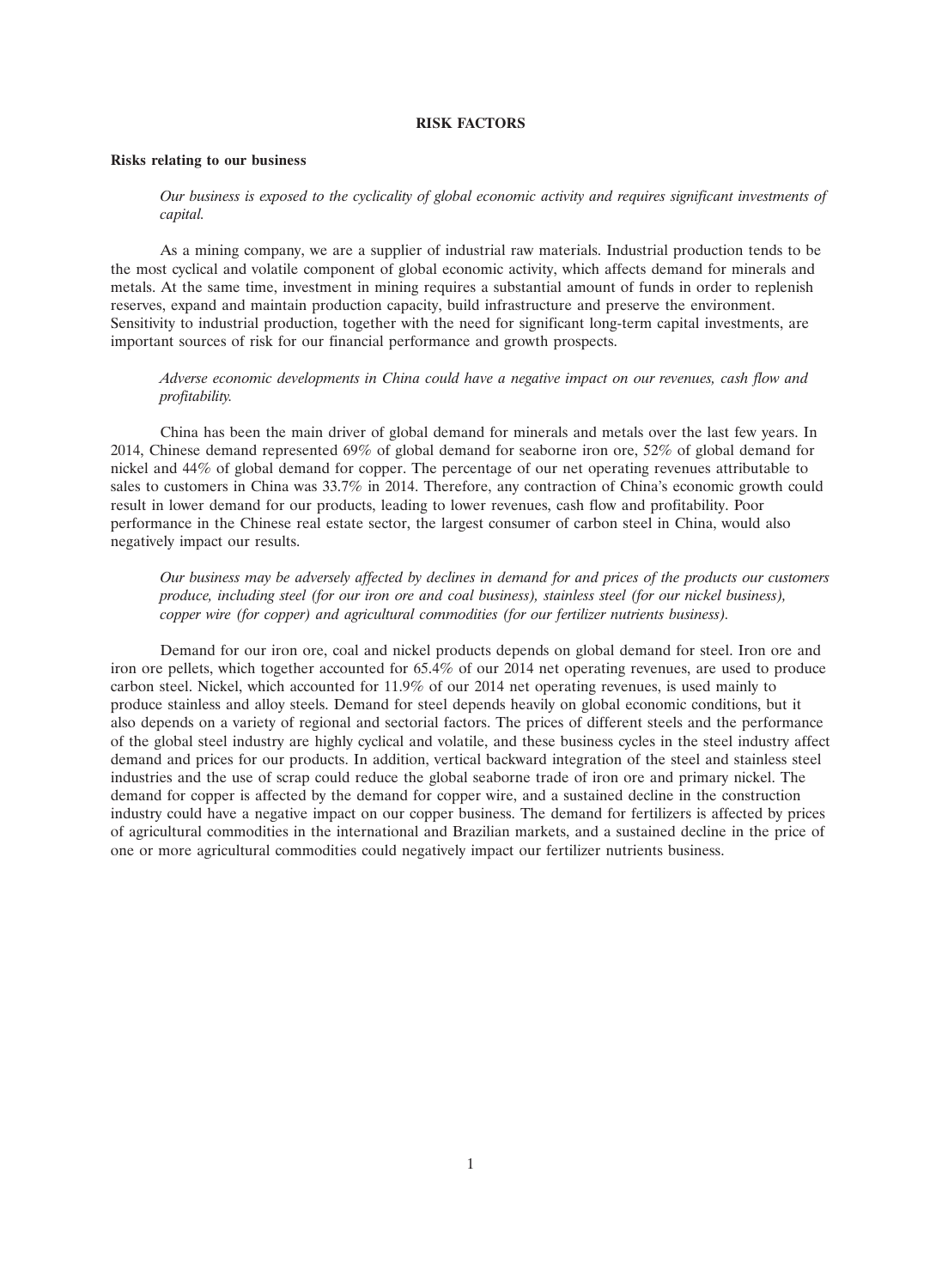#### *The prices we charge, including prices for iron ore, nickel, copper, coal and fertilizers, are subject to volatility.*

Our iron ore prices are based on a variety of pricing options, which generally use spot price indices as a basis for determining the customer price. Our prices for nickel and copper are based on reported prices for these metals on commodity exchanges such as the London Metal Exchange (''LME'') and the New York Mercantile Exchange (''NYMEX''). Our prices and revenues for these products are consequently volatile, which may adversely affect our cash flow. Global prices for metals are subject to significant fluctuations and are affected by many factors, including actual and expected global macroeconomic and political conditions, levels of supply and demand, the availability and cost of substitutes, inventory levels, investments by commodity funds and others and actions of participants in the commodity markets. A continuous decrease in the market prices for the products we sell may result in the suspension of certain of our projects and operations and the impairment of assets, and it would adversely affect our financial position and results of operations.

We are especially exposed to movements in iron ore prices. Average iron ore prices decreased 28.1%, from US\$135 per dry metric ton unit (''dmt'') in 2013 to US\$97 per dmt in 2014, according to the average Platts IODEX (62% Fe CFR China). On February 27, 2015 the year to date average Platts IODEX iron ore price was US\$65.4 per dmt. In addition to reduced demand for iron ore, an excess in supply has adversely affected our prices since 2014. The expected conclusion of certain iron ore projects in the coming years may result in additional pressure on prices.

The nickel industry has experienced strong supply growth in recent years. Nickel refining in China, primarily using imported nickel ores and related raw materials, increased an estimated 536,000 metric tons from 2006 to 2014, with Chinese nickel pig iron production representing 23% of global nickel output. In January 2014, the Indonesian government approved a law restricting the export of unprocessed nickel. Since Indonesia has in recent years supplied the majority of high grade nickel ores to China, we expect this new export restriction to contribute to a decline in Chinese domestic nickel production in the coming years, leading to an increase in refined nickel imports and in international nickel prices. In the event that this measure is reversed or has an impact different from what we expect, nickel prices may not reflect our expectations.

For additional information about the average realized prices for the products we sell, see *Operating and financial review and prospects—Overview—Average realized prices* and *—Major factors affecting prices*.

*We may not be able to adjust production volume in a timely or cost-efficient manner in response to changes in demand.*

During periods of high demand, our ability to rapidly increase production capacity is limited, which could prevent us from meeting demand for our products. Moreover, we may be unable to complete expansions and greenfield projects in time to take advantage of rising demand for iron ore, nickel or other products. When demand exceeds our production capacity, we may meet excess customer demand by purchasing iron ore, iron ore pellets or nickel from joint ventures or unrelated parties and reselling it, which would increase our costs and narrow our operating margins. If we are unable to satisfy excess customer demand in this way, we may lose customers. In addition, operating close to full capacity may expose us to higher costs, including demurrage fees due to capacity restraints in our logistics systems.

Conversely, operating at significant idle capacity during periods of weak demand may expose us to higher unit production costs since a significant portion of our cost structure is fixed in the short term due to the high capital intensity of mining operations. In addition, efforts to reduce costs during periods of weak demand could be limited by labor regulations or previous labor or government agreements.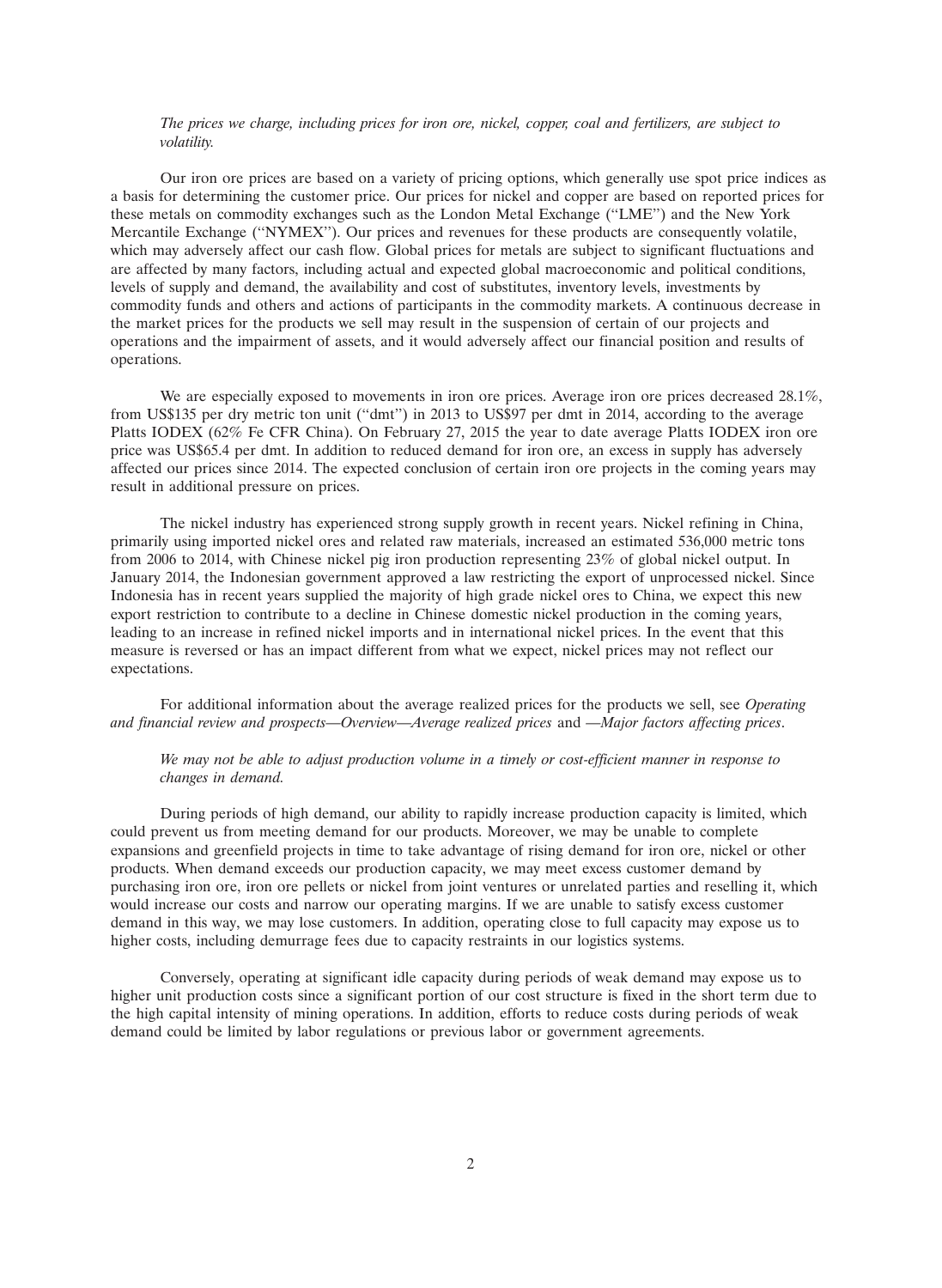#### *Regulatory, political, economic and social conditions in the countries in which we have operations or projects could adversely impact our business and the market price of our securities.*

Our financial performance may be negatively affected by regulatory, political, economic and social conditions in countries in which we have significant operations or projects. In many of these jurisdictions, we are exposed to various risks such as potential renegotiation, nullification or forced modification of existing contracts and licenses, expropriation or nationalization of property, foreign exchange controls, changes in local laws, regulations and policies, political instability, bribery, extortion, corruption, civil strife, acts of war, guerilla activities, piracy in international shipping lanes and terrorism. We also face the risk of having to submit to the jurisdiction of a foreign court or arbitration panel or having to enforce a judgment against a sovereign nation within its own territory.

Actual or potential political or social changes and changes in economic policy may undermine investor confidence, which may hamper investment and thereby reduce economic growth, and otherwise may adversely affect the economic and other conditions under which we operate in ways that could have a materially negative effect on our business.

#### *Disagreements with local communities in which we operate could adversely impact our business and reputation.*

Disputes with communities where we operate may arise from time to time. Although we contribute to local communities with taxes, royalties, employment and business opportunities, and social programs, and have a team dedicated to mitigate the social impacts, expectations are complex and involve multiple stakeholders with different and constantly evolving interests. In some instances, our operations and mineral reserves are located on or near lands owned or used by indigenous or aboriginal people or other groups of stakeholders. Some of these indigenous peoples may have rights to review or participate in natural resource management, and we consult and negotiate with them to mitigate the impact of our operations or to obtain access to their lands. Some of our mining and other operations are located in territories where title may be subject to disputes or uncertainties, or in areas claimed for agriculture or land reform purposes, which may lead to disagreements with landowners, local communities and the government. We consult and negotiate with these groups to come to common agreement on land access and how to mitigate the impact on our operations.

Disagreements or disputes with local groups, including indigenous or aboriginal groups, could cause delays or interruptions to our operations, adversely affect our reputation or otherwise hamper our ability to develop our reserves and conduct our operations. Protesters have taken actions to disrupt our operations and projects, and they may continue to do so in the future. Although we engage in active dialogue with all stakeholders and vigorously defend ourselves against illegal acts, future attempts by protesters to harm our operations could adversely affect our business.

### *We could be adversely affected by changes in government policies or trends such as resource nationalism, including the imposition of new taxes or royalties on mining activities.*

Mining is subject to government regulation, including taxes and royalties, which can have a significant financial impact on our operations. In the countries where we are present, governments may impose new taxes, raise existing taxes and royalty rates, reduce tax exemptions and benefits, request or force renegotiation of tax stabilization agreements or change the basis on which taxes are calculated in a manner that is unfavorable to us. Governments that have committed to provide a stable taxation or regulatory environment may alter those commitments or shorten their duration.

We are also required to meet domestic beneficiation requirements in certain countries in which we operate, such as local processing rules, export taxes or restrictions, or charges on unprocessed ores. The imposition of or increase in such requirements, taxes or charges can significantly increase the risk profile and costs of operations in those jurisdictions. We and the mining industry are subject to rising trends of resource nationalism in certain countries in which we operate that can result in constraints on our operations, increased taxation or even expropriations and nationalizations.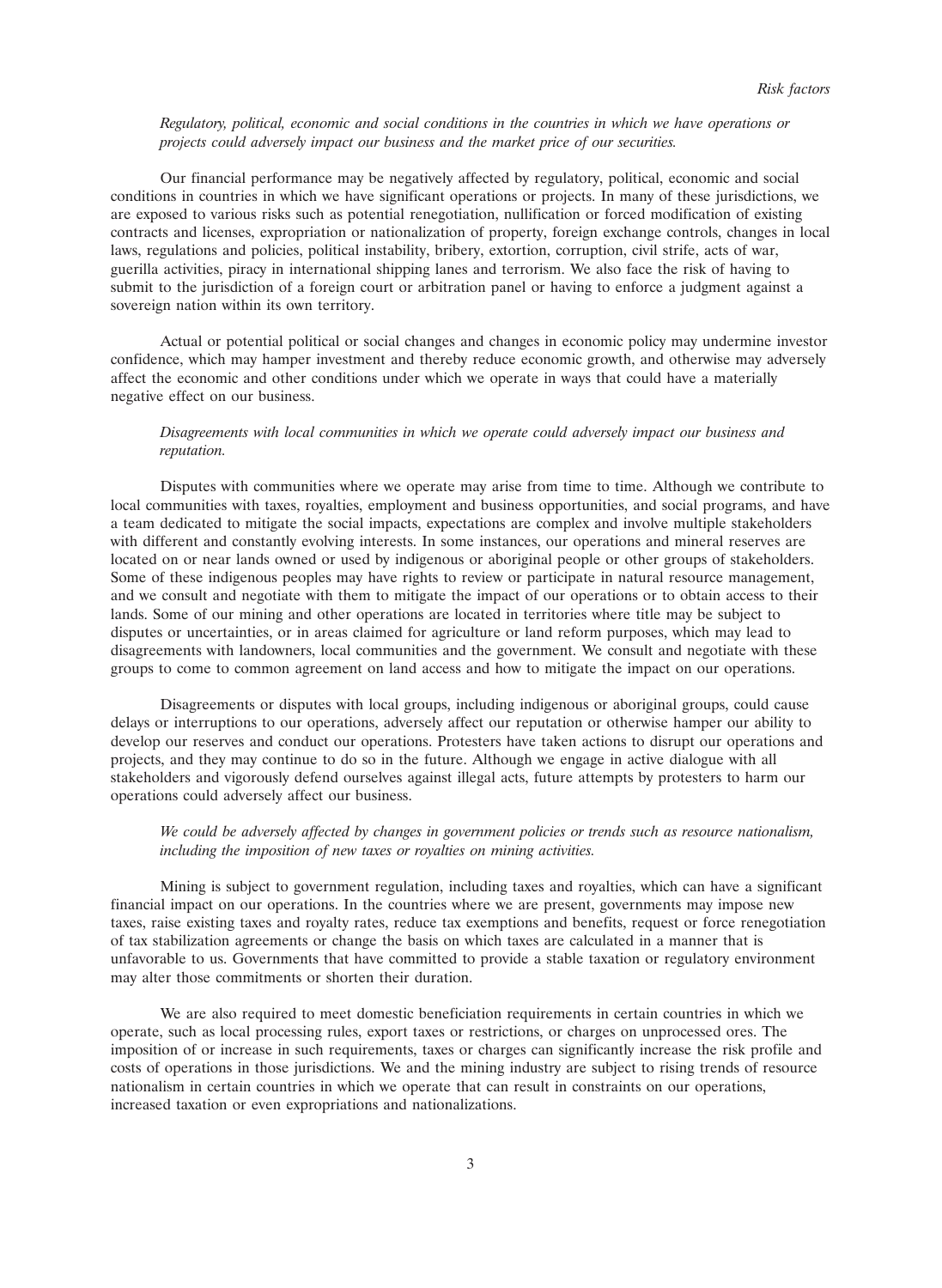#### *Concessions, authorizations, licenses and permits are subject to expiration, limitation on renewal and various other risks and uncertainties.*

Our operations depend on authorizations and concessions from governmental regulatory agencies in the countries in which we operate. We are subject to laws and regulations in many jurisdictions that can change at any time, and changes in laws and regulations may require modifications to our technologies and operations and result in unanticipated capital expenditures.

Some of our mining concessions are subject to fixed expiration dates and might only be renewed a limited number of times for a limited period of time. Apart from mining concessions, we may need to obtain various authorizations, licenses and permits from governmental or other regulatory bodies in connection with the planning, maintenance, operation and closure of our mines and related logistics infrastructure, which may be subject to fixed expiration dates or periodic review or renewal. While we anticipate that renewals will be given as and when sought, there is no assurance that such renewals will be granted as a matter of course and on a timely basis, and there is no assurance that new conditions will not be imposed in connection with renewal. Fees for mining concessions might increase substantially due to the passage of time from the original issuance of each individual exploration license. If so, the costs of holding or renewing our mining concessions might impede our business objectives. Accordingly, we need to continually assess the mineral potential of each mining concession, particularly at the time of renewal, to determine if the costs of maintaining the concession are justified by the results of operations to date, and we might elect to let some of our concessions lapse. There can be no assurance that concessions will be obtained on terms favorable to us, or at all, for our future intended mining or exploration targets.

In a number of jurisdictions where we have exploration projects, we may be required to retrocede to the state a certain portion of the area covered by the exploration license as a condition to renewing the license or obtaining a mining concession. This requirement can lead to a substantial loss of part of the mineral deposit originally identified in our feasibility studies. For more information on mining concessions and other similar rights, see *Information on the Company—Regulatory matters*.

#### *Our projects are subject to risks that may result in increased costs or delay in their implementation.*

We are investing to maintain and further increase our production capacity and logistics capabilities and to expand the scope of the minerals we produce. We regularly review the economic viability of our projects. As a result of this review, we may decide to postpone, suspend or interrupt the implementation of certain projects. Our projects are also subject to a number of risks that may adversely affect our growth prospects and profitability, including the following:

- We may encounter delays or higher than expected costs in obtaining the necessary equipment or services and in implementing new technologies to build and operate a project.
- Our efforts to develop projects on schedule may be hampered by a lack of infrastructure, including reliable telecommunications services and power supply.
- Suppliers and contractors may fail to meet their contractual obligations to us.
- We may face unexpected weather conditions or other force majeure events.
- We may fail to obtain the required permits and licenses to build a project, or we may experience delays or higher than expected costs in obtaining them.
- Changes in market conditions or regulations may make a project less profitable than expected at the time we initiated work on it.
- There may be accidents or incidents during project implementation.
- We may face shortages of skilled personnel.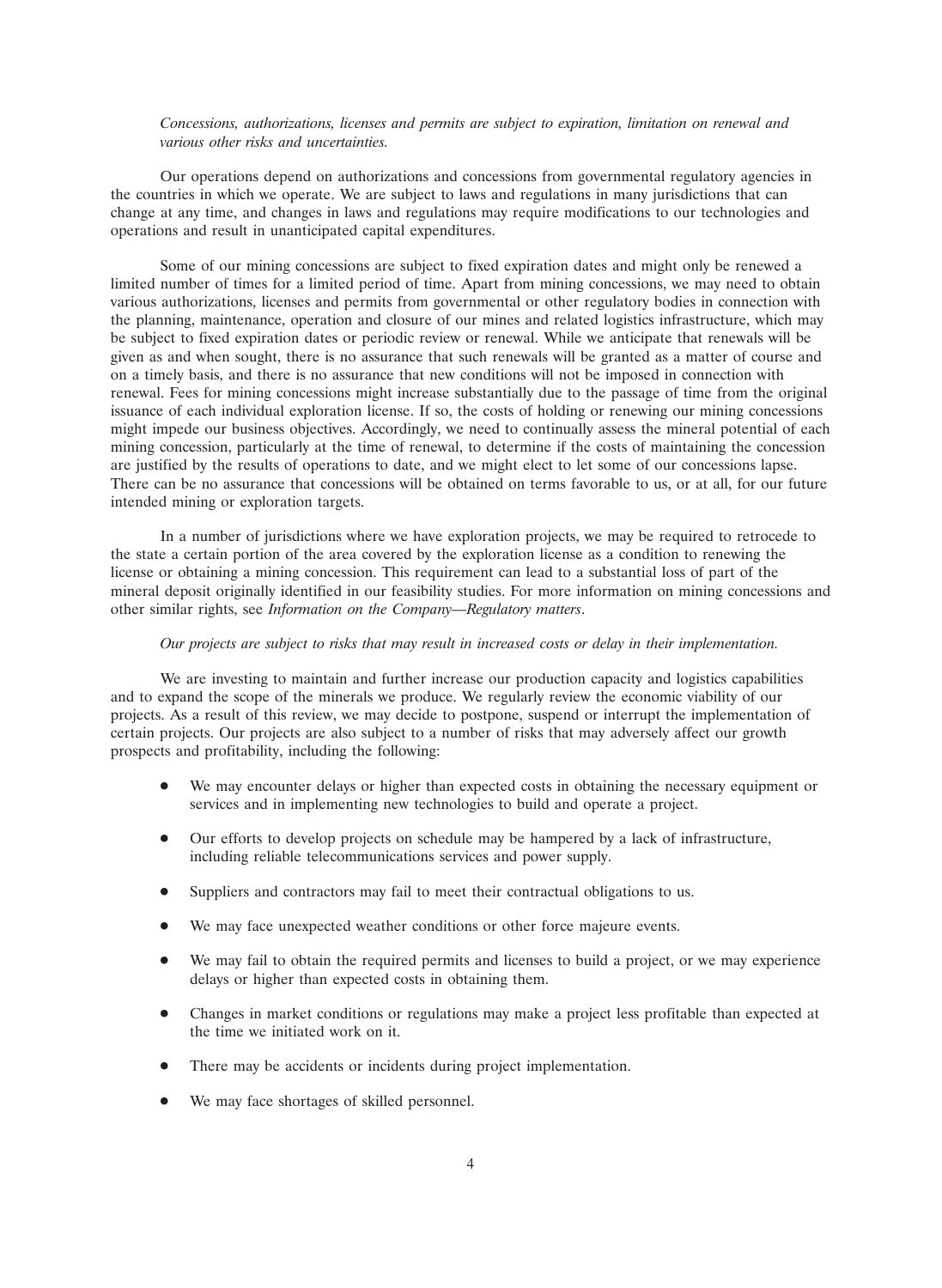#### *Operational problems could materially and adversely affect our business and financial performance.*

Ineffective project management and operational breakdowns might require us to suspend or curtail operations, which could generally reduce our productivity. Operational breakdowns could entail failure of critical plant and machinery. There can be no assurance that ineffective project management or other operational problems will not occur. Any damages to our projects or delays in our operations caused by ineffective project management or operational breakdowns could materially and adversely affect our business and results of operations. Our business is subject to a number of operational risks that may adversely affect our results of operations, such as:

- Unexpected weather conditions or other force majeure events.
- Adverse mining conditions delaying or hampering our ability to produce the expected quantity of minerals and to meet specifications required by customers, which can trigger price adjustments.
- Accidents or incidents involving our mines and related infrastructure, plants, railroads, ports and ships.
- Delays or interruptions in the transportation of our products, including with railroads, ports and ships.
- Tropical diseases, HIV/AIDS and other contagious diseases in regions where some of our development projects are located, which pose health and safety risks to our employees.
- Labor disputes that may disrupt our operations from time to time.
- Changes in market conditions or regulations may affect the economic prospects of an operation and make it inconsistent with our business strategy.
- Disruptions to or unavailability of critical information technology systems or services resulting from accidents or malicious acts.

### *A deterioration in our cash flows, credit ratings and ability to raise capital may adversely affect our planned investments.*

A continuous decrease in the prices of our products and the volatility in the global economy may adversely affect our future cash flows, credit ratings and ability to secure financing in the capital markets at attractive rates. In addition, a downturn in the Brazilian economy may result in a downgrade of the Brazilian sovereign credit rating and, consequently, our credit ratings. A deterioration in our cash flows, credit rating and ability to access the capital markets may adversely affect our ability to fund our capital investments, pay dividends and comply with the financial covenants existing in some of our long-term debt instruments.

# *Our business could be adversely affected by the failure of our counterparties to perform their obligations.*

Customers, suppliers, contractors, joint venture partners and other counterparties may fail to perform existing contracts and obligations, which may unfavorably impact our operations and financial results. The ability of suppliers and customers to perform their obligations may be adversely affected in times of financial stress and economic downturn. Suppliers are also subject to capacity constraints in times of high demand which may affect their ability to fulfill their commitments.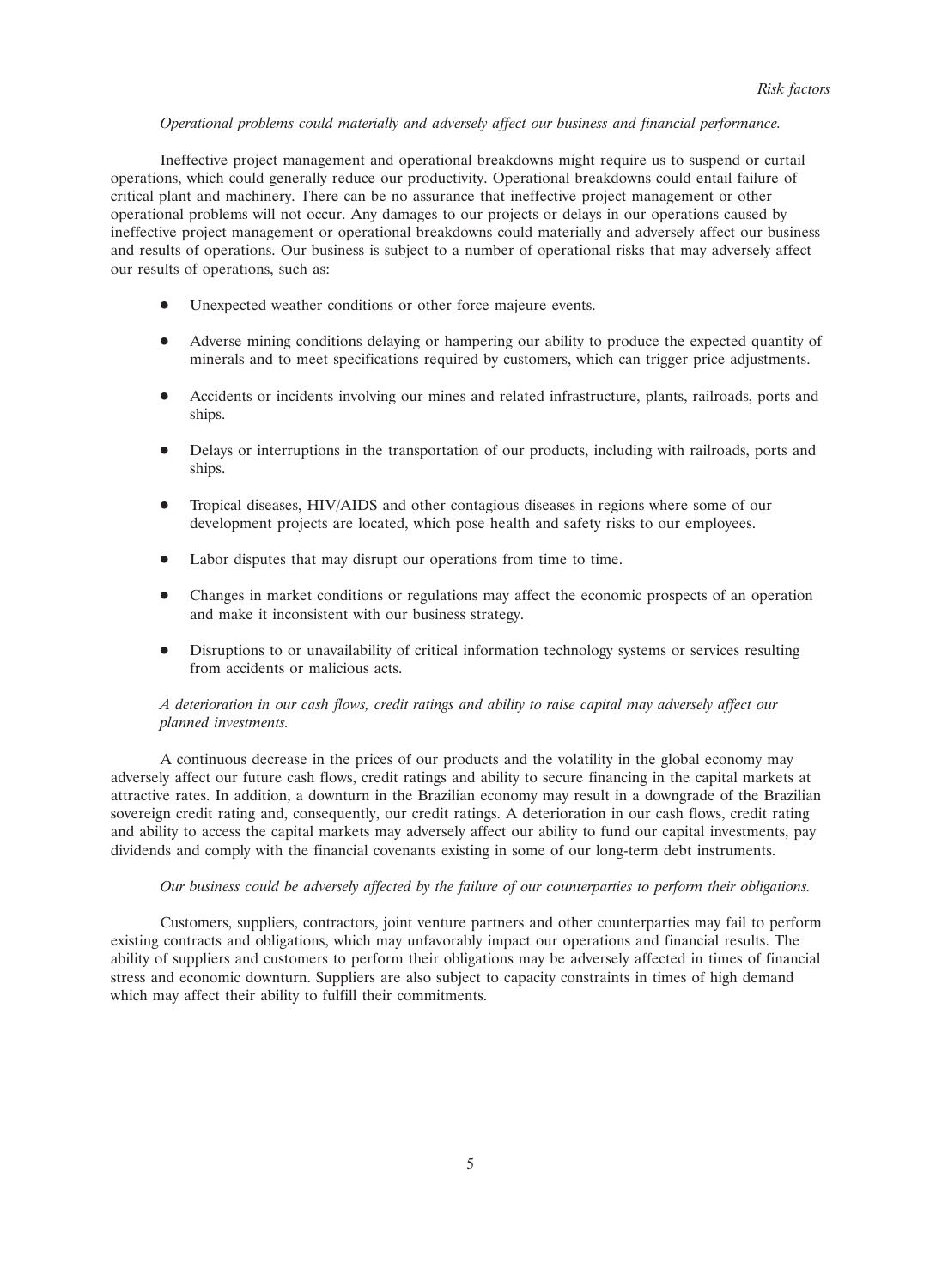We currently operate important parts of our pelletizing, bauxite, nickel, coal, copper, fertilizers and steel businesses through joint ventures with other companies. Important parts of our electricity investments and projects are operated through consortia. Our forecasts and plans for these joint ventures and consortia assume that our partners will observe their obligations to make capital contributions, purchase products and, in some cases, provide skilled and competent managerial personnel. If any of our partners fails to observe its commitments, the affected joint venture or consortium may not be able to operate in accordance with its business plans, or we may have to increase the level of our investment to implement these plans.

In addition, some of our assets may be controlled and managed by joint venture partners that may not fully comply with our standards, controls and procedures, including our health, safety, environment and community standards. Failure by any of our partners to adopt standards, controls and procedures equivalent to ours could lead to higher costs, reduced production or environmental, health and safety incidents or accidents, which could adversely affect our results and reputation.

#### *Our business is subject to environmental, health and safety incidents.*

Our operations involve the use, handling, storage, discharge and disposal of hazardous substances into the environment and the use of natural resources, and the mining industry is generally subject to significant risks and hazards, including fire, explosion, toxic gas leaks, spilling of polluting substances or other hazardous materials, rockfall incidents in mining operations and incidents involving mobile equipment or machinery. This could occur by accident or by breach of operating and maintenance standards, and could result in a significant environmental impact, damage to or destruction of mineral properties or production facilities, personal injury or death, environmental damage, delays in production, monetary losses and possible legal liability. We have health, safety and environmental standards and risk management programs and procedures in place to mitigate such risks. Notwithstanding our standards, policies and controls, our operations remain subject to incidents or accidents that could adversely affect our business or reputation.

### *Our business may be adversely affected by environmental and health and safety regulation, including regulations pertaining to climate change.*

Nearly all aspects of our activities, products, services and projects around the world are subject to environmental, health and safety regulations, which may expose us to increased liability or increased costs. These regulations require us to obtain environmental licenses, permits and authorizations for our operations, and to conduct environmental and social impact assessments in order to get approval for our projects and permission for initiating construction. Significant changes to existing operations are also subject to these requirements. Difficulties in obtaining permits may lead to construction delays or cost increases. Environmental and health and safety regulations also impose standards and controls on activities relating to mineral research, mining, pelletizing activities, railway and marine services, ports, decommissioning, refining, distribution and marketing of our products. Such regulation may give rise to significant costs and liabilities. In addition, communities and other stakeholders may increase demands for socially responsible and environmentally sustainable practices, and their efforts may lead to the creation or revision of government regulations and policies, which could entail significant costs and reduce our profitability. Private litigation relating to these or other matters may adversely affect our financial condition or cause harm to our reputation.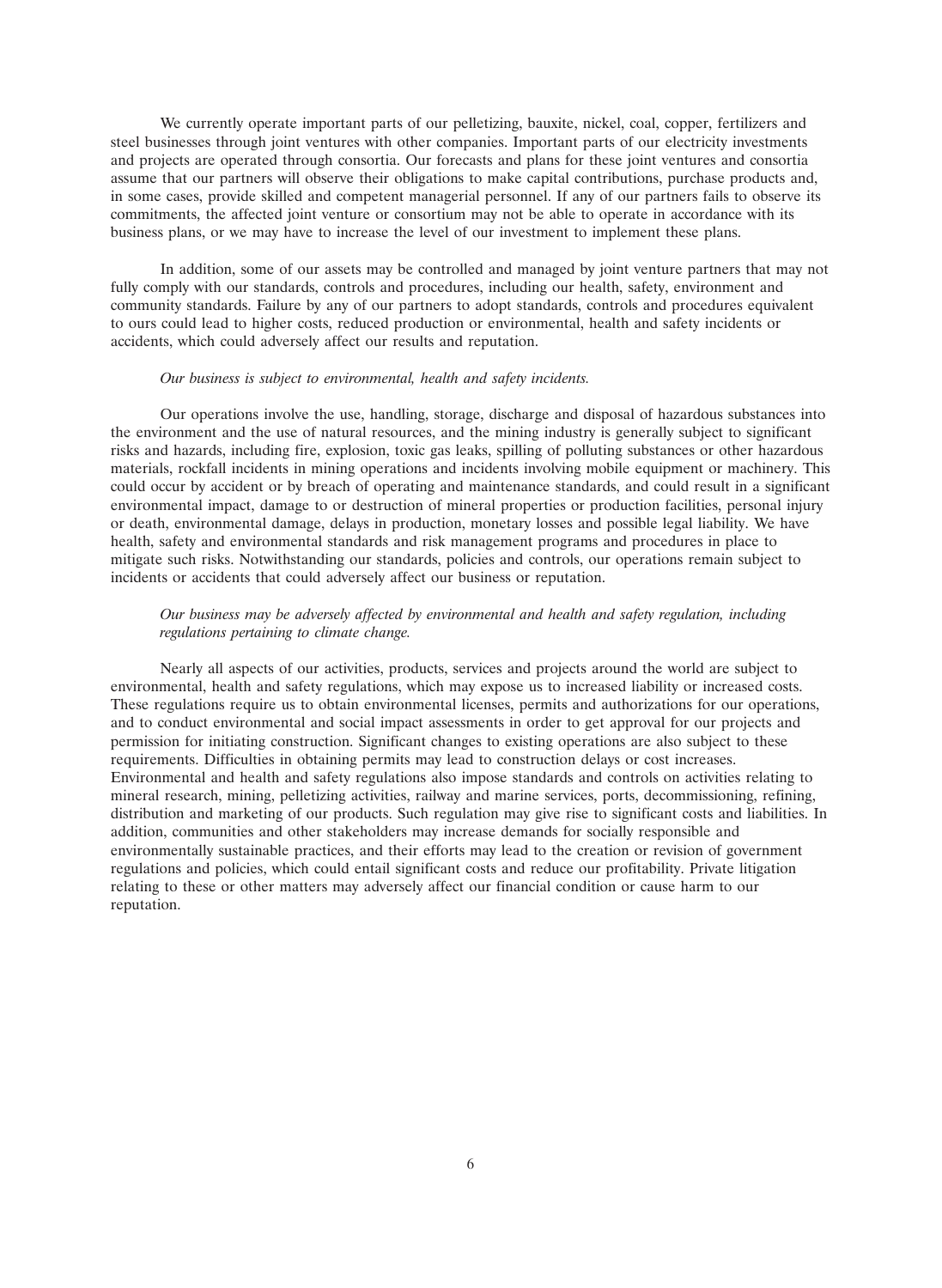Environmental and health and safety regulation in many countries in which we operate has become stricter in recent years, and it is possible that more regulation or more aggressive enforcement of existing regulations will adversely affect us by imposing restrictions on our activities and products, creating new requirements for the issuance or renewal of environmental licenses, raising our costs or requiring us to engage in expensive reclamation efforts. For example, changes in Brazilian legislation for the protection of caves have required us to conduct extensive technical studies and to engage in complex discussions with Brazilian environmental regulators, which are continuing. We cannot yet assess the final impact of these regulations on our operations, but it is possible that in certain of our iron ore mining operations or projects, we may be required to limit or modify our mining plans or to incur additional costs to preserve caves or to compensate for the impact on them, with potential consequences for production volumes, costs or reserves in our iron ore business. For more information about Brazilian environmental regulations related to caves, see *Information on the Company—Regulatory matters—Environmental regulations*.

National policies and international regulations regarding climate change may affect a number of our businesses in different countries, because we operate worldwide. For example, there is legislation in many countries where we operate that limits greenhouse gas emissions in the mining industry. Regulatory initiatives at the national and international levels that affect our shipping practices could increase our costs or require us to make new capital expenditures.

### *Natural disasters may cause severe damage to our operations and projects in the countries where we operate and may cause a negative impact on our sales to countries adversely affected by such disasters.*

Natural disasters, such as wind storms, droughts, floods, earthquakes and tsunamis may adversely affect our operations and projects in the countries where we operate, and may cause a contraction in sales to countries adversely affected due to, among other factors, power outages and the destruction of industrial facilities and infrastructure. The physical impact of climate change on our business remains highly uncertain, but we may experience changes in rainfall patterns, water shortages, rising sea levels, increased storm intensity and flooding as a result of climate change, which may adversely affect our operations. On certain occasions in recent years, we have determined that force majeure events have occurred due to effect of severe weather on our mining and logistics activities. A current drought in the Southeast region of Brazil may result in water shortage in the most populous region in the country, which may adversely affect the Brazilian economy and our activities in Brazil.

#### *We may not have adequate insurance coverage for some business risks.*

Our businesses are generally subject to a number of risks and hazards, which could result in damage to, or destruction of, properties, facilities and equipment. The insurance we maintain against risks that are typical in our business may not provide adequate coverage. Insurance against some risks (including liabilities for environmental pollution or certain hazards or interruption of certain business activities) may not be available at a reasonable cost, or at all. Even when it is available, we may self-insure where we determine that is more cost-effective to do so. As a result, accidents or other negative developments involving our mining, production or transportation facilities could have a material adverse effect on our operations.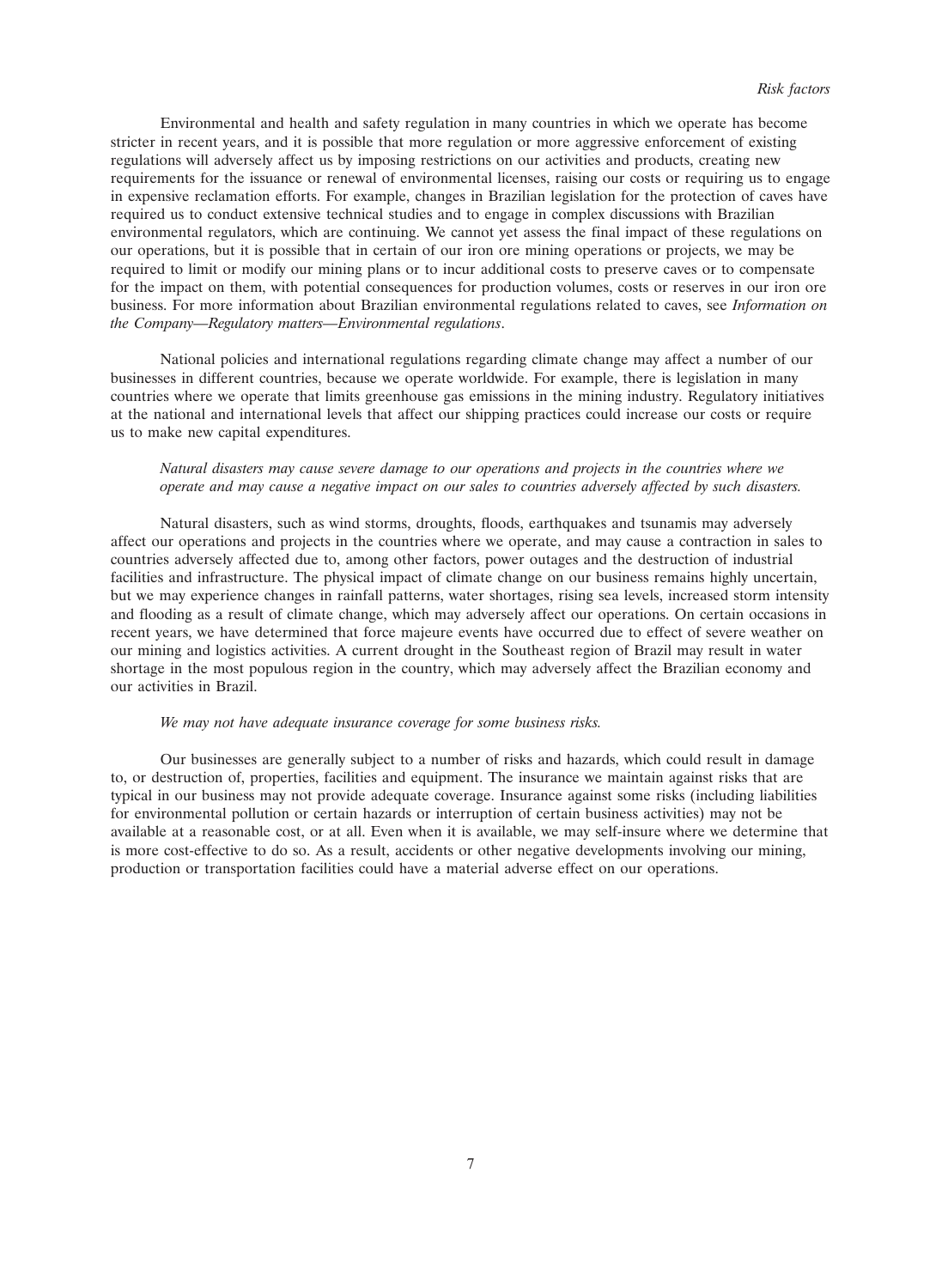*Our reserve estimates may materially differ from mineral quantities that we are actually able to recover; our estimates of mine life may prove inaccurate; and market price fluctuations and changes in operating and capital costs may render certain ore reserves uneconomical to mine.*

Our reported reserves are estimated quantities of ore and minerals that we have determined can be economically mined and processed under present and assumed future conditions. There are numerous uncertainties inherent in estimating quantities of reserves and in projecting potential future rates of mineral production, including factors beyond our control. Reserve reporting involves estimating deposits of minerals that cannot be measured in an exact manner, and the accuracy of any reserve estimate is a function of the quality of available data and engineering and geological interpretation and judgment. As a result, no assurance can be given that the indicated amount of ore will be recovered or that it will be recovered at the rates we anticipate. Reserve estimates and estimates of mine life may require revisions based on actual production experience and other factors. For example, fluctuations in the market prices of minerals and metals, reduced recovery rates or increased operating and capital costs due to inflation, exchange rates, changes in regulatory requirements or other factors may render proven and probable reserves uneconomic to exploit and may ultimately result in a restatement of reserves. Such a restatement could affect depreciation and amortization rates and have an adverse effect on our financial performance.

### *We may not be able to replenish our reserves, which could adversely affect our mining prospects.*

We engage in mineral exploration, which is highly uncertain in nature, involves many risks and frequently is non-productive. Our exploration programs, which involve significant expenditures, may fail to result in the expansion or replacement of reserves depleted by current production. If we do not develop new reserves, we will not be able to sustain our current level of production beyond the remaining lives of our existing mines.

#### *The feasibility of new mineral projects may change over time.*

Once mineral deposits are discovered, it can take a number of years from the initial phases of drilling until production is possible, during which the economic feasibility of production may change. Substantial time and expenditures are required to:

- establish mineral reserves through drilling;
- determine appropriate mining and metallurgical processes for optimizing the recovery of metal contained in ore;
- obtain environmental and other licenses;
- construct mining, processing facilities and infrastructure required for greenfield properties; and
- obtain the ore or extract the minerals from the ore.

If a project proves not to be economically feasible by the time we are able to exploit it, we may incur substantial losses and be obliged to take write-downs. In addition, potential changes or complications involving metallurgical and other technological processes arising during the life of a project may result in delays and cost overruns that may render the project not economically feasible.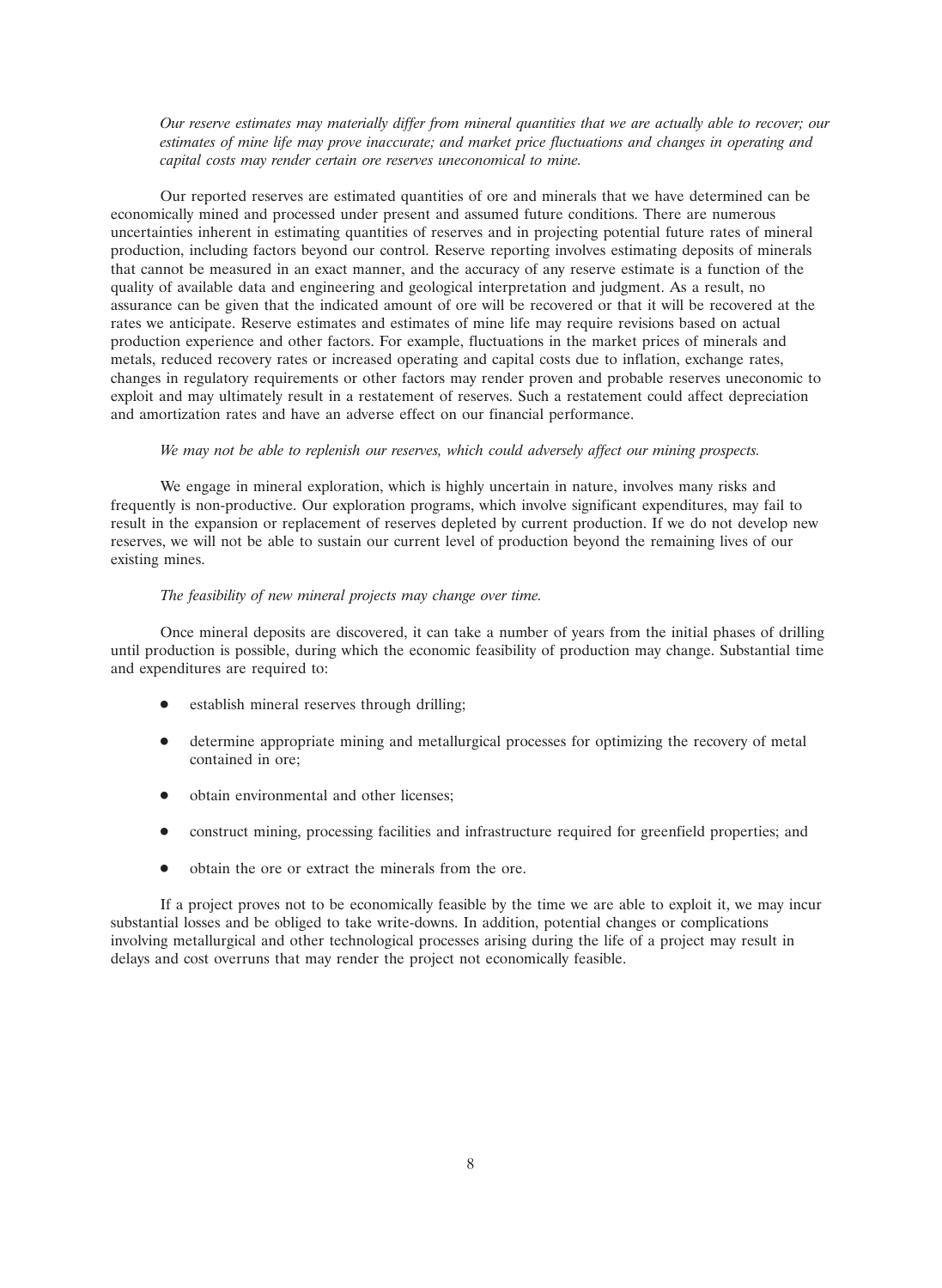#### *We face rising extraction costs or investment requirements over time as reserves deplete.*

Reserves are gradually depleted in the ordinary course of a given open pit or underground mining operation. As mining progresses, distances to the primary crusher and to waste deposits become longer, pits become steeper, mines move from being open pit to underground, and underground operations become deeper. In addition, for some types of reserves, mineralization grade decreases and hardness increases at increased depths. As a result, over time, we usually experience rising unit extraction costs with respect to each mine, or we may need to make additional investments, including adaptation or construction of processing plants and expansion or construction of tailing dams. Several of our mines have been operating for long periods, and we will likely experience rising extraction costs per unit in the future at these operations in particular.

#### *Labor disputes may disrupt our operations from time to time.*

A substantial number of our employees, and some of the employees of our subcontractors, are represented by labor unions and are covered by collective bargaining or other labor agreements, which are subject to periodic negotiation. Strikes and other labor disruptions at any of our operations could adversely affect the operation of facilities and the timing of completion and cost of our capital projects. For more information about labor relations, see *Management and employees*—*Employees*. Moreover, we could be adversely affected by labor disruptions involving unrelated parties that may provide us with goods or services.

#### *We may face shortages of equipment, services and skilled personnel.*

The mining industry has faced worldwide shortages of mining and construction equipment, spare parts, contractors and other skilled personnel during periods of high demand for minerals and metals and intense development of mining projects. We may experience longer lead times for mining equipment and problems with the quality of contracted engineering, construction and maintenance services. We compete with other mining and extractive sector companies for highly skilled management and staff with relevant industry and technical experience, and we may not be able to attract and retain such people. Shortages during peak periods could negatively impact our operations, resulting in higher production or capital expenditure costs, production interruptions, higher inventory costs, project delays and potentially lower production and revenues.

#### *Higher energy costs or energy shortages would adversely affect our business.*

Energy costs are a significant component of our cost of production, representing 8.9% of our total cost of goods sold in 2014. To fulfill our energy needs, we depend on the following sources: oil by-products, which represented 41% of total energy needs in 2014, electricity  $(27%)$ , natural gas  $(19%)$ , coal  $(12%)$  and other energy sources (1%), using figures converted into terajoule (''TJ'').

Fuel costs represented 6.5% of our cost of goods sold in 2014. Increases in oil and gas prices adversely affect margins in our logistics services, mining, iron ore pellets, fertilizers and nickel businesses.

Electricity costs represented 2.4% of our total cost of goods sold in 2014. If we are unable to secure reliable access to electricity at acceptable prices, we may be forced to curtail production or may experience higher production costs, either of which would adversely affect our results of operations. We face the risk of energy shortages in the countries where we have operations and projects, especially Brazil, due to excess demand, lack of infrastructure or weather conditions, such as floods or droughts. Future shortages, and government efforts to respond to or prevent shortages, may adversely impact the cost or supply of electricity for our operations.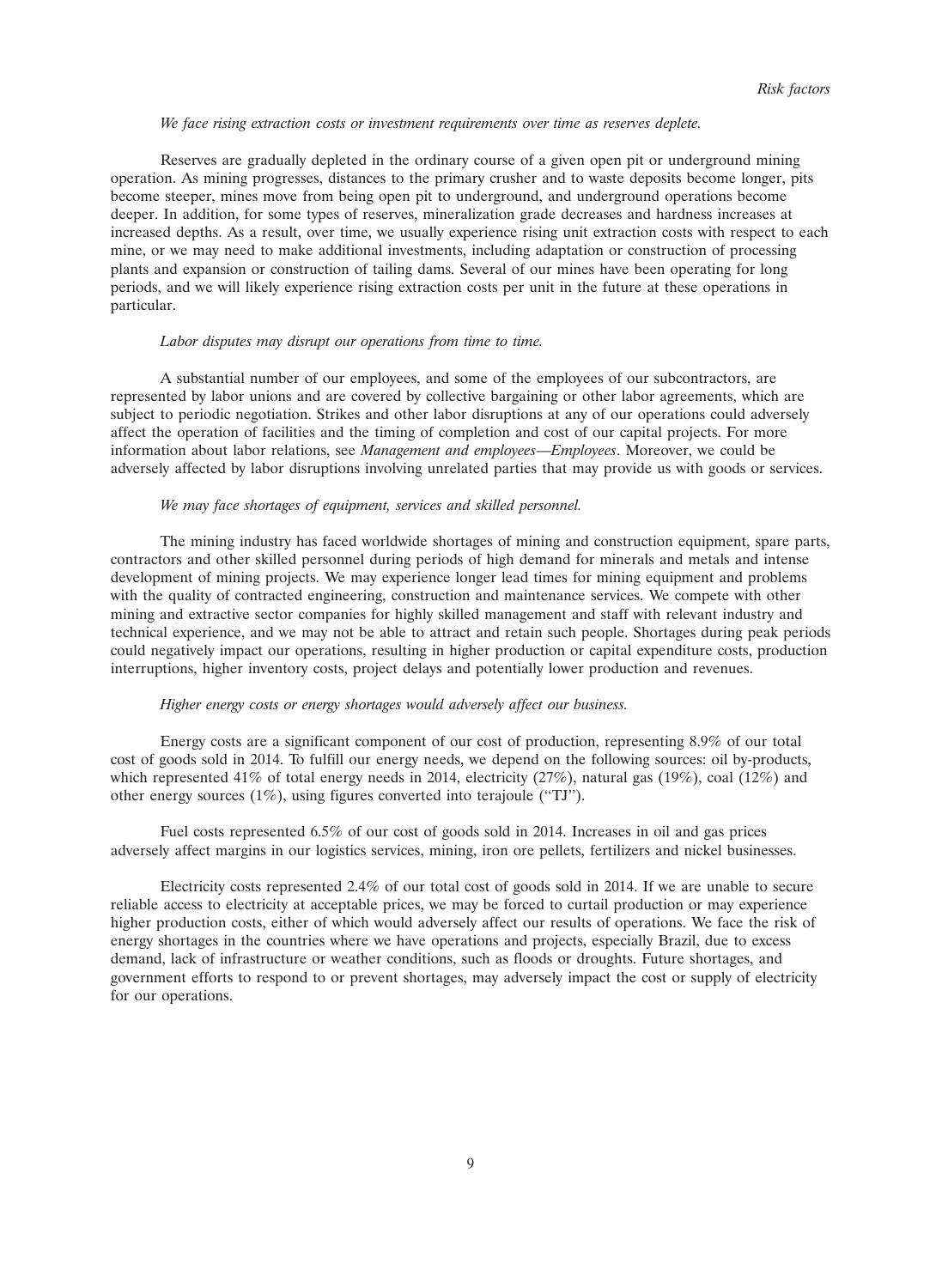#### *Price volatility—relative to the U.S. dollar—of the currencies in which we conduct operations could adversely affect our financial condition and results of operations.*

A substantial portion of our revenues and our debt is denominated in U.S. dollars, and changes in exchange rates may result in (i) losses or gains on our net U.S. dollar-denominated indebtedness and accounts receivable and (ii) fair value losses or gains on currency derivatives we use to stabilize our cash flow in U.S. dollars. In 2014, 2013 and 2012 we had foreign exchange losses of US\$2.1 billion, US\$2.8 billion and US\$1.9 billion, respectively. In addition, the price volatility of the Brazilian *real*, the Canadian dollar, the Australian dollar, the Indonesian rupiah and other currencies against the U.S. dollar affect our results since most of our costs of goods sold are denominated in currencies other than the U.S. dollar, principally the *real* (54% in 2014) and the Canadian dollar (13% in 2014), while our revenues are mostly U.S. dollardenominated. We expect currency fluctuations to continue to affect our financial income, expense and cash flow generation.

Significant volatility in currency prices may also result in disruption of foreign exchange markets, which could limit our ability to transfer or to convert certain currencies into U.S. dollars and other currencies for the purpose of making timely payments of interest and principal on our indebtedness. The central banks and governments of the countries in which we operate may institute restrictive exchange rate policies in the future and impose taxes on foreign exchange transactions.

### *The integration between the Company and acquired companies might prove more difficult than anticipated.*

We may not be able to successfully integrate our acquired businesses. We have grown our business in part through acquisitions, and some of our future growth could depend on acquisitions. Integration of acquisition targets might take longer than expected, and the costs associated with integration of acquisition targets might be higher than anticipated. Completed acquisitions could fail to achieve the increased revenues, cost savings or operational benefits that were anticipated at the time of their conception. Acquisitions could lead to the incurrence of substantial costs as a result of, for example, impairment of goodwill, unforeseen liabilities arising from acquired businesses, inability to retain key staff, inconsistencies in standards, controls, procedures and policies between the Company and the acquisition target which could negatively affect our financial condition and results of operations. In addition, management attention could be diverted from ordinary responsibilities to integration issues.

#### *Failures in our information technology systems or difficulties in integrating new enterprise resource planning software may interfere with the normal functioning of our business.*

We rely on information technology ("IT") systems for the operation of many of our business processes. Failures in our IT systems, whether caused by accident or malicious acts, may result in the disclosure or theft of sensible information, misappropriation of funds and disruptions to our business operations.

### *We are involved in legal proceedings that could have a material adverse effect on our business in the event of an outcome that is unfavorable to us.*

We are involved in legal proceedings in which adverse parties have claimed substantial amounts. Although we are vigorously contesting them, the outcomes of these proceedings are uncertain and may result in obligations that could materially adversely affect our business and the value of our shares, ADSs and HDSs. For additional information, see *Additional information—Legal proceedings*.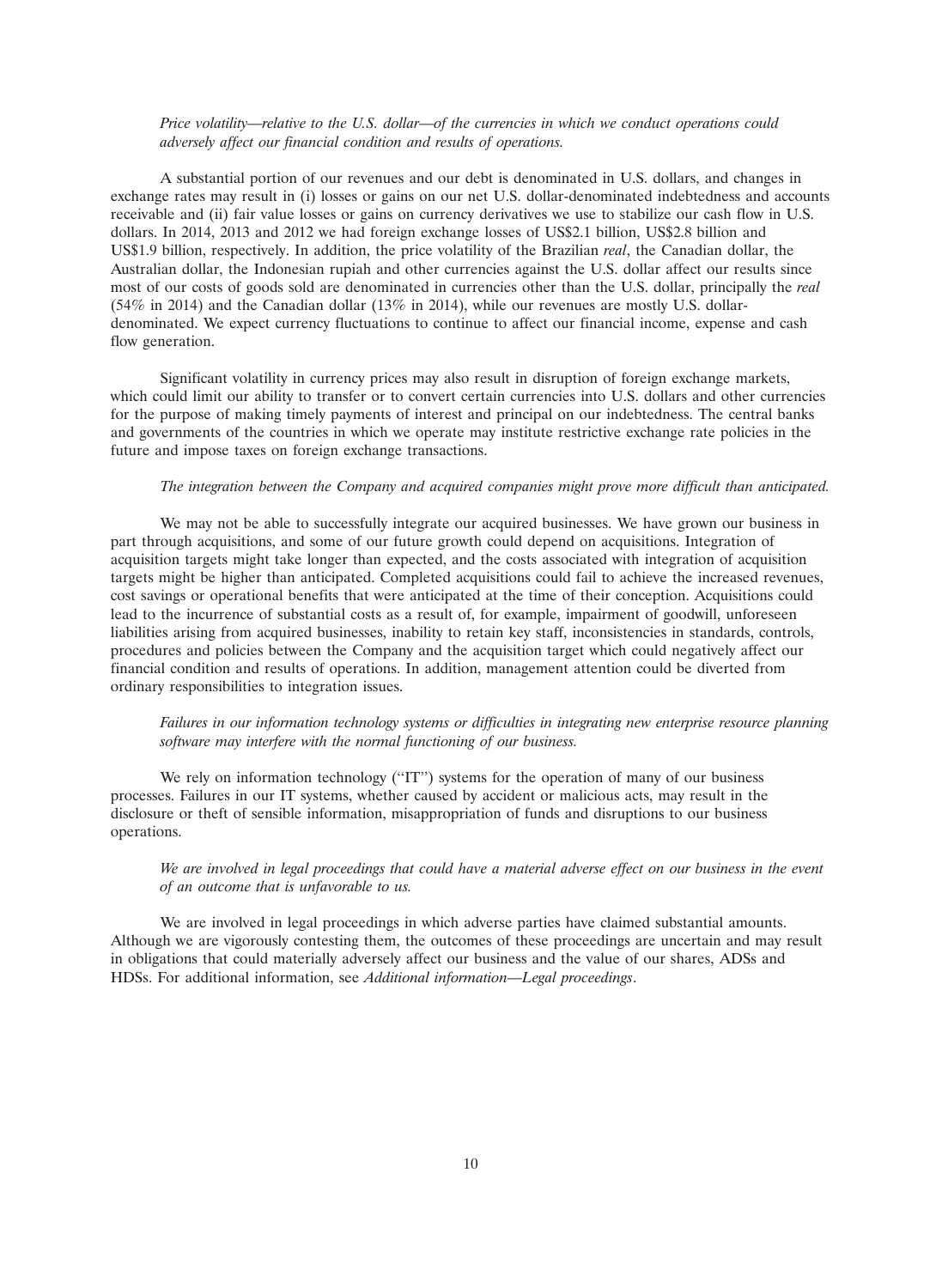#### **Risks relating to our corporate structure**

*Our controlling shareholder has significant influence over Vale, and the Brazilian government has certain veto rights.*

As of February 27, 2015, Valepar S.A. (''Valepar'') owned 53.9% of our outstanding common stock and 33.7% of our total outstanding capital. As a result of its share ownership, Valepar can elect the majority of our board of directors and control the outcome of some actions that require shareholder approval. For a description of our ownership structure and of the Valepar shareholders' agreement, see *Share ownership and trading*—*Major shareholders*.

The Brazilian government owns 12 golden shares of Vale, granting it limited veto power over certain company actions, such as changes to our name, the location of our headquarters and our corporate purpose as it relates to mining activities. For a detailed description of the Brazilian government's veto powers, see *Additional information*—*Memorandum and articles of association*—*Common shares and preferred shares*.

#### *Our governance and compliance processes may fail to prevent regulatory penalties and reputational harm.*

We operate in a global environment, and our activities straddle multiple jurisdictions and complex regulatory frameworks with increased enforcement activities worldwide. Our governance and compliance processes, which include the review of internal control over financial reporting, may not prevent future breaches of legal, accounting or governance standards. We may be subject to breaches of our Code of Ethics and Conduct, anti-corruption policies and business conduct protocols and to instances of fraudulent behavior, corrupt practices and dishonesty by our employees, contractors or other agents. Our failure to comply with applicable laws and other standards could subject us to fines, loss of operating licenses and reputational harm.

### *It could be difficult for investors to enforce any judgment obtained outside Brazil against us or any of our associates.*

Our investors may be located in jurisdictions outside Brazil and could seek to bring actions against us or our directors or officers in the courts of their home jurisdictions. The Company is a Brazilian company, and the majority of our officers and directors are residents of Brazil. The vast majority of our assets and the assets of our officers and directors are likely to be located in jurisdictions other than the home jurisdictions of our investors. It might not be possible for investors to effect service of process within their home jurisdictions on us or on our officers or directors who reside outside their home jurisdictions. In addition, a foreign judgment will be enforceable in the courts of Brazil without a re-examination of the merits only if previously confirmed by the Brazilian Superior Court of Justice (*Superior Tribunal de Justiça*), and confirmation will only be granted if the judgment: (a) fulfills all formalities required for its enforceability under the laws of the country where it was issued; (b) was issued by a competent court after due service of process on the defendant, as required under applicable law; (c) is not subject to appeal; (d) was authenticated by a Brazilian consulate in the country in which it was issued and is accompanied by a sworn translation into the Portuguese language; and (e) is not contrary to Brazilian national sovereignty, public policy or good morals. Therefore, investors might not be able to recover against us or our directors and officers on judgments of the courts of their home jurisdictions predicated upon the laws of such jurisdictions.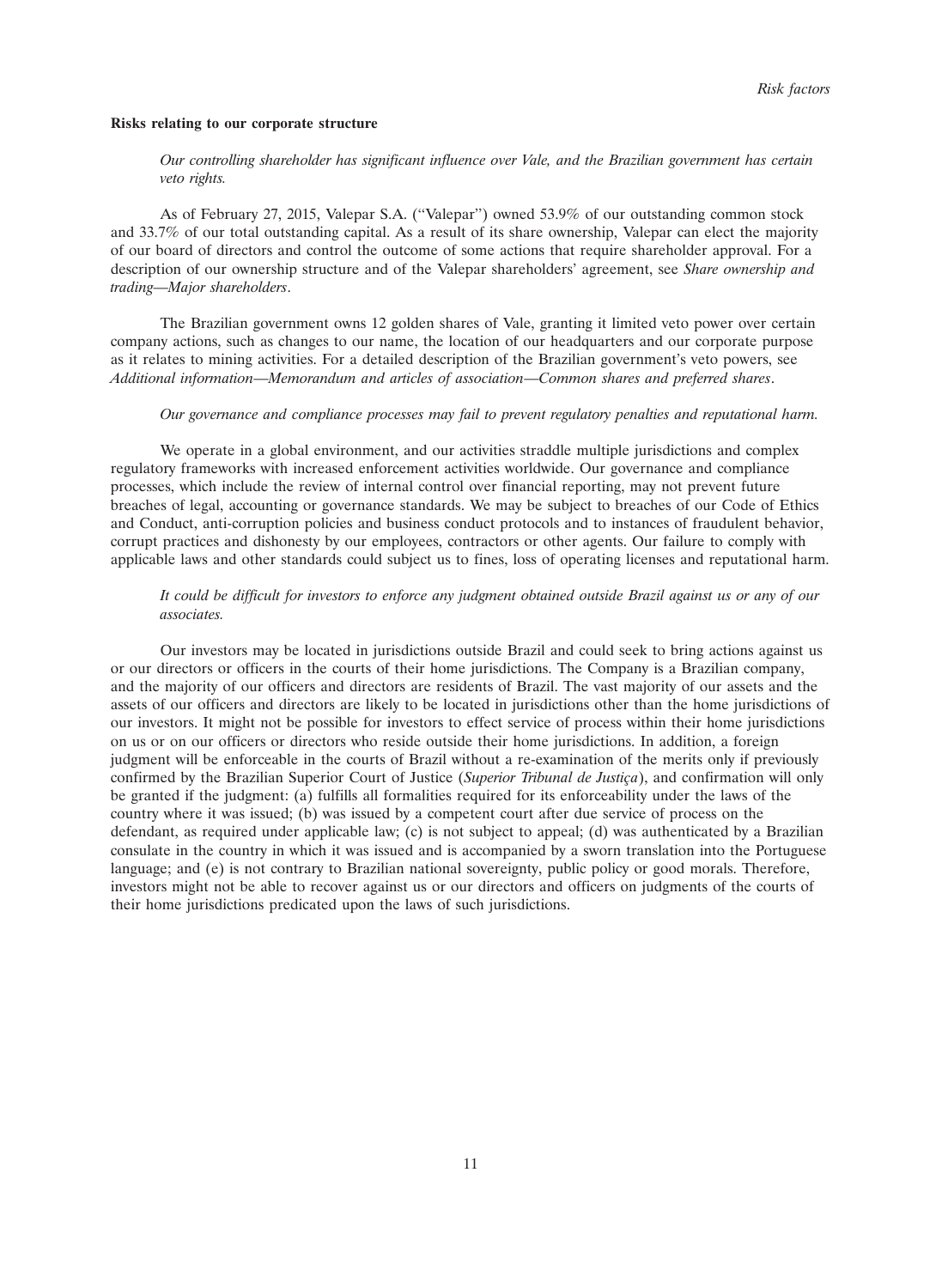#### **Risks relating to our depositary shares**

*If ADR holders or HDR holders exchange ADSs or HDSs, respectively, for the underlying shares, they risk losing the ability to remit foreign currency abroad.*

The custodian for the shares underlying our ADSs and HDSs maintains a registration with the Central Bank of Brazil entitling it to remit U.S. dollars outside Brazil for payments of dividends and other distributions relating to the shares underlying our ADSs and HDSs or upon the disposition of the underlying shares. If an ADR holder or HDR holder exchanges its ADSs or HDSs for the underlying shares, it will be entitled to rely on the custodian's registration for only five business days from the date of exchange. Thereafter, an ADR holder or HDR holder may not be able to obtain and remit foreign currency abroad upon the disposition of, or distributions relating to, the underlying shares unless it obtains its own registration under applicable regulation, which permits qualifying institutional foreign investors to buy and sell securities on the BM&FBOVESPA. For more information regarding these exchange controls, see *Additional information*—*Exchange controls and other limitations affecting security holders*. If an ADR holder or HDR holder attempts to obtain its own registration, it may incur expenses or suffer delays in the application process, which could delay the receipt of dividends or other distributions relating to the underlying shares or the return of capital in a timely manner.

The custodian's registration or any registration obtained could be affected by future legislative changes, and additional restrictions applicable to ADR holders or HDR holders, the disposition of the underlying shares or the repatriation of the proceeds from disposition could be imposed in the future.

### *ADR holders and HDR holders may be unable to exercise preemptive rights relating to the shares underlying their ADSs and HDSs.*

The ability of ADR holders and HDR holders to exercise preemptive rights is not assured, particularly if the applicable law in the holder's jurisdiction (for example, the Securities Act in the United States or the Companies Ordinance in Hong Kong) requires that either a registration statement be effective or an exemption from registration be available with respect to those rights, as is in the case in the United States, or that any document offering preemptive rights be registered as a prospectus, as is the case in Hong Kong. We are not obligated to extend the offer of preemptive rights to holders of ADRs or HDRs, to file a registration statement in the United States, or to make any other similar filing in any other jurisdiction, relating to preemptive rights or to undertake steps that may be needed to make exemptions from registration available, and we cannot assure holders that we will file any registration statement or take such steps.

#### *ADR holders and HDR holders may encounter difficulties in the exercise of voting rights.*

ADR holders and HDR holders do not have the rights of shareholders. They have only the contractual rights set forth for their benefit under the deposit agreements. ADR holders and HDR holders are not permitted to attend shareholders' meetings, and they may only vote by providing instructions to the depositary. In practice, the ability of a holder of ADRs or HDRs to instruct the depositary as to voting will depend on the timing and procedures for providing instructions to the depositary either directly or through the holder's custodian and clearing system. With respect to ADSs for which instructions are not received, the depositary may, subject to certain limitations, grant a proxy to a person designated by us.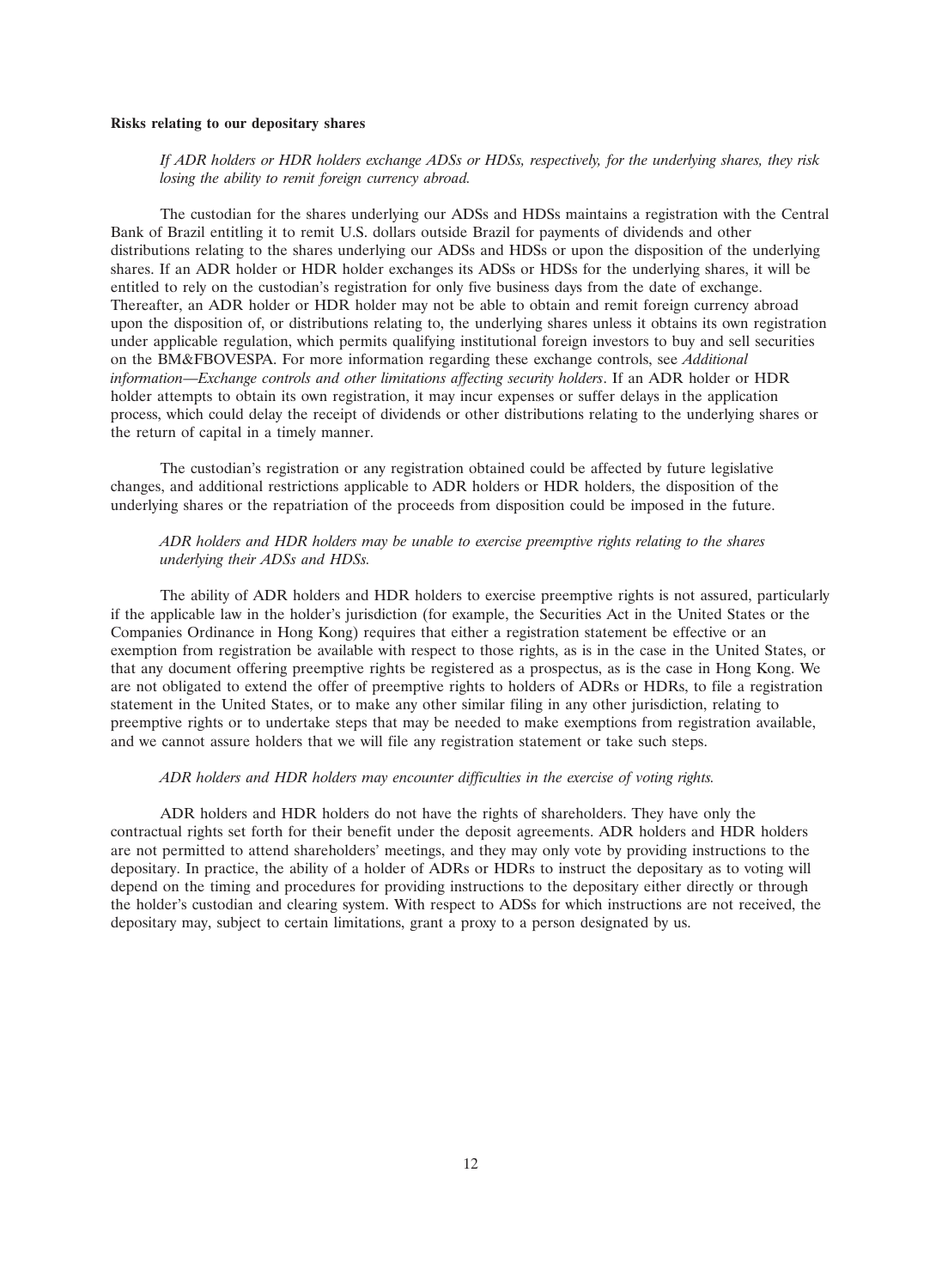#### *The legal protections for holders of our securities differ from one jurisdiction to another and may be inconsistent, unfamiliar or less effective than investors anticipate.*

We are a global company with securities traded in several different markets and investors located in many different countries. The legal regime for the protection of investors varies around the world, sometimes in important ways, and investors in our securities should recognize that the protections and remedies available to them may be different from those to which they are accustomed in their home markets. We are subject to securities legislation in several countries, which have different rules, supervision and enforcement practices. The only corporate law applicable to us is the law of Brazil, with its specific substantive rules and judicial procedures. We are subject to corporate governance rules in several jurisdictions where our securities are listed, but as a foreign private issuer, we are not required to follow many of the corporate governance rules that apply to U.S. domestic issuers with securities listed on the New York Stock Exchange, and we are not subject to the U.S. proxy rules. Similarly, we have been granted waivers and exemptions from certain requirements of the Rules Governing the Listing of Securities on The Stock Exchange of Hong Kong Limited (''HKEx Listing Rules''), the Codes on Takeovers and Mergers and Share Repurchases and the Securities and Futures Ordinance of Hong Kong that are generally applicable to issuers listed in Hong Kong.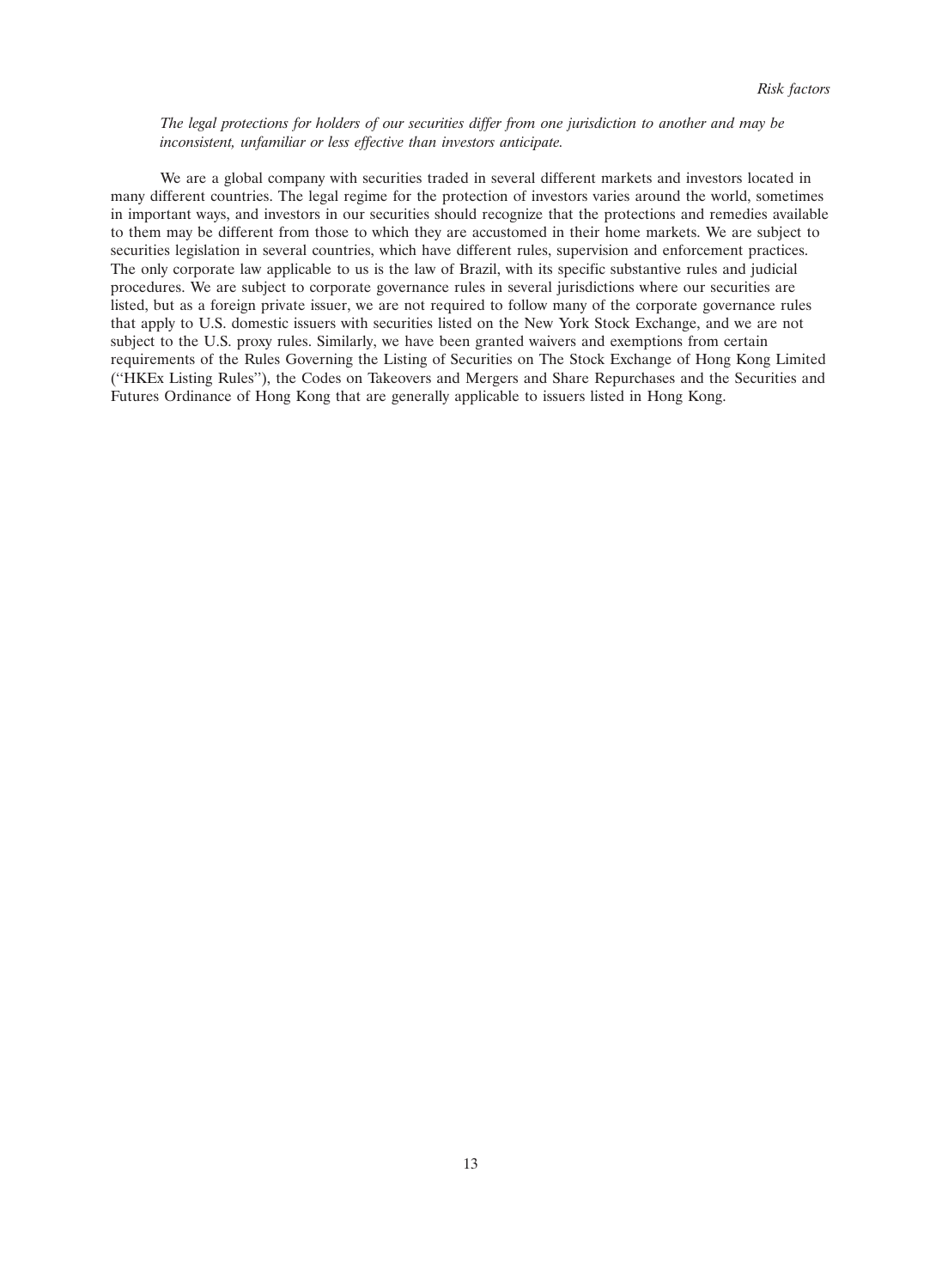# **SELECTED FINANCIAL DATA**

The tables below present selected consolidated financial information as of and for the periods indicated. You should read this information together with our consolidated financial statements in this annual report.

#### **Consolidated statement of income data**

| Net operating revenues $\dots \dots \dots \dots \dots \dots \dots \dots \dots \dots \dots \dots$                                             | 2010<br>46,424<br>(19,829) | 2011<br>60,075           | 2012<br>(US\$ million) | 2013      | 2014     |
|----------------------------------------------------------------------------------------------------------------------------------------------|----------------------------|--------------------------|------------------------|-----------|----------|
|                                                                                                                                              |                            |                          |                        |           |          |
|                                                                                                                                              |                            |                          |                        |           |          |
|                                                                                                                                              |                            |                          | 46,553                 | 46,767    | 37,539   |
|                                                                                                                                              |                            | (24,528)                 | (25,390)               | (24, 245) | (25,064) |
|                                                                                                                                              | (1,663)                    | (2,271)                  | (2,172)                | (1,302)   | (1,099)  |
|                                                                                                                                              | (876)                      | (1,671)                  | (1, 465)               | (801)     | (734)    |
|                                                                                                                                              | (2,214)                    | (2,775)                  | (3,588)                | (2,843)   | (2,145)  |
|                                                                                                                                              |                            |                          | (4,023)                | (2,298)   | (1,152)  |
| Gain (loss) on measurement or sales of non-current assets $\dots \dots \dots$                                                                | $\overline{\phantom{m}}$   | 1,494                    | (506)                  | (215)     | (167)    |
|                                                                                                                                              | 21,842                     | 30,324                   | 9,409                  | 15,063    | 7,178    |
| Non-operating income (expenses):                                                                                                             |                            |                          |                        |           |          |
|                                                                                                                                              | (1,533)                    | (3,549)                  | (4,022)                | (8,332)   | (6,069)  |
| Equity results from associates and joint controlled entities                                                                                 | 983                        | 1,138                    | 645                    | 469       | 505      |
| Results on sale of investments from associates and joint controlled entities                                                                 |                            |                          |                        | 41        | (30)     |
|                                                                                                                                              |                            | $\overline{\phantom{m}}$ | (1, 941)               |           | (31)     |
| Income before income taxes $\dots \dots \dots \dots \dots \dots \dots \dots \dots \dots \dots$                                               | 21,292                     | 27,913                   | 4,091                  | 7,241     | 1,553    |
| Income taxes $\ldots \ldots \ldots \ldots \ldots \ldots \ldots \ldots \ldots \ldots \ldots \ldots$                                           | (3,712)                    | (5,265)                  | 1,174                  | (6,833)   | (1,200)  |
| Income from continuing operations $\dots \dots \dots \dots \dots \dots \dots \dots$                                                          | 17,580                     | 22,648                   | 5,265                  | 408       | 353      |
| Income (loss) attributable to non-controlling interests                                                                                      | 190                        | (233)                    | (257)                  | (178)     | (304)    |
| Net income attributable to Company's shareholders, from continuing                                                                           |                            |                          |                        |           |          |
|                                                                                                                                              | 17,390                     | 22,881                   | 5,522                  | 586       | 657      |
| Loss from discontinued operations, net of tax $\dots \dots \dots \dots \dots \dots$                                                          | (133)                      | (86)                     | (68)                   | (2)       |          |
| Net income attributable to Company's shareholders                                                                                            | 17,257                     | 22,795                   | 5,454                  | 584       | 657      |
| Income (loss) attributable to non-controlling interests $\dots \dots \dots \dots \dots$                                                      | 190                        | (233)                    | (257)                  | (178)     | (304)    |
| Net income $\ldots$ , $\ldots$ , $\ldots$ , $\ldots$ , $\ldots$ , $\ldots$ , $\ldots$ , $\ldots$ , $\ldots$ , $\ldots$ , $\ldots$ , $\ldots$ | 17,447                     | 22,562                   | 5,197                  | 406       | 353      |
|                                                                                                                                              | 3,000                      | 9,000                    | 6,000                  | 4.500     | 4,200    |

(1) Consists of total cash paid to shareholders during the period, whether classified as dividends or interest on shareholders' equity.

#### **Earnings per share**

|                                                                                                  | For the year ended December 31, |           |           |           |           |  |
|--------------------------------------------------------------------------------------------------|---------------------------------|-----------|-----------|-----------|-----------|--|
|                                                                                                  | 2010                            | 2011      | 2012      | 2013      | 2014      |  |
|                                                                                                  | (US\$, except as noted)         |           |           |           |           |  |
| Earnings per share:                                                                              |                                 |           |           |           |           |  |
| Per common share $\dots \dots \dots \dots \dots \dots \dots \dots \dots \dots \dots \dots \dots$ | 3.25                            | 4.34      | 1.06      | 0.11      | 0.13      |  |
|                                                                                                  | 3.25                            | 4.34      | 1.06      | 0.11      | 0.13      |  |
| Weighted average number of shares outstanding (in thousands) $(1)(2)$ :                          |                                 |           |           |           |           |  |
|                                                                                                  | 3,210,023                       | 3,197,063 | 3,172,179 | 3,185,653 | 3,185,653 |  |
|                                                                                                  | 2.035.783                       | 1.984.030 | 1.933.491 | 1.967.722 | 1,967,722 |  |
| Treasury common shares underlying convertible notes $\dots \dots \dots$                          | 18.416                          | 18,416    |           |           |           |  |
| Treasury preferred shares underlying convertible notes $\dots \dots \dots$                       | 47,285                          | 47,285    |           |           |           |  |
|                                                                                                  | 5.311.507                       | 5.246.794 | 5.105.670 | 5.153.375 | 5,153,375 |  |
| Distributions to shareholders per share $(3)$ :                                                  |                                 |           |           |           |           |  |
|                                                                                                  | 0.57                            | 1.74      | 1.17      | 0.87      | 0.81      |  |
|                                                                                                  | 0.98                            | 2.89      | 2.26      | 1.81      | 1.89      |  |

(1) Each common ADS represents one common share and each preferred ADS represents one preferred share.

(2) Changes in the number of shares outstanding reflect share repurchase programs conducted from May 2011 to November 2011. For more information see *Share ownership and trading*—*Purchases of equity securities by the issuer and affiliated purchasers*.

(3) Our distributions to shareholders may be classified as either dividends or interest on shareholders' equity. In many years, part of each distribution has been classified as interest on shareholders' equity and part has been classified as dividends. For information about distributions paid to shareholders, see *Share ownership and trading*—*Distributions.*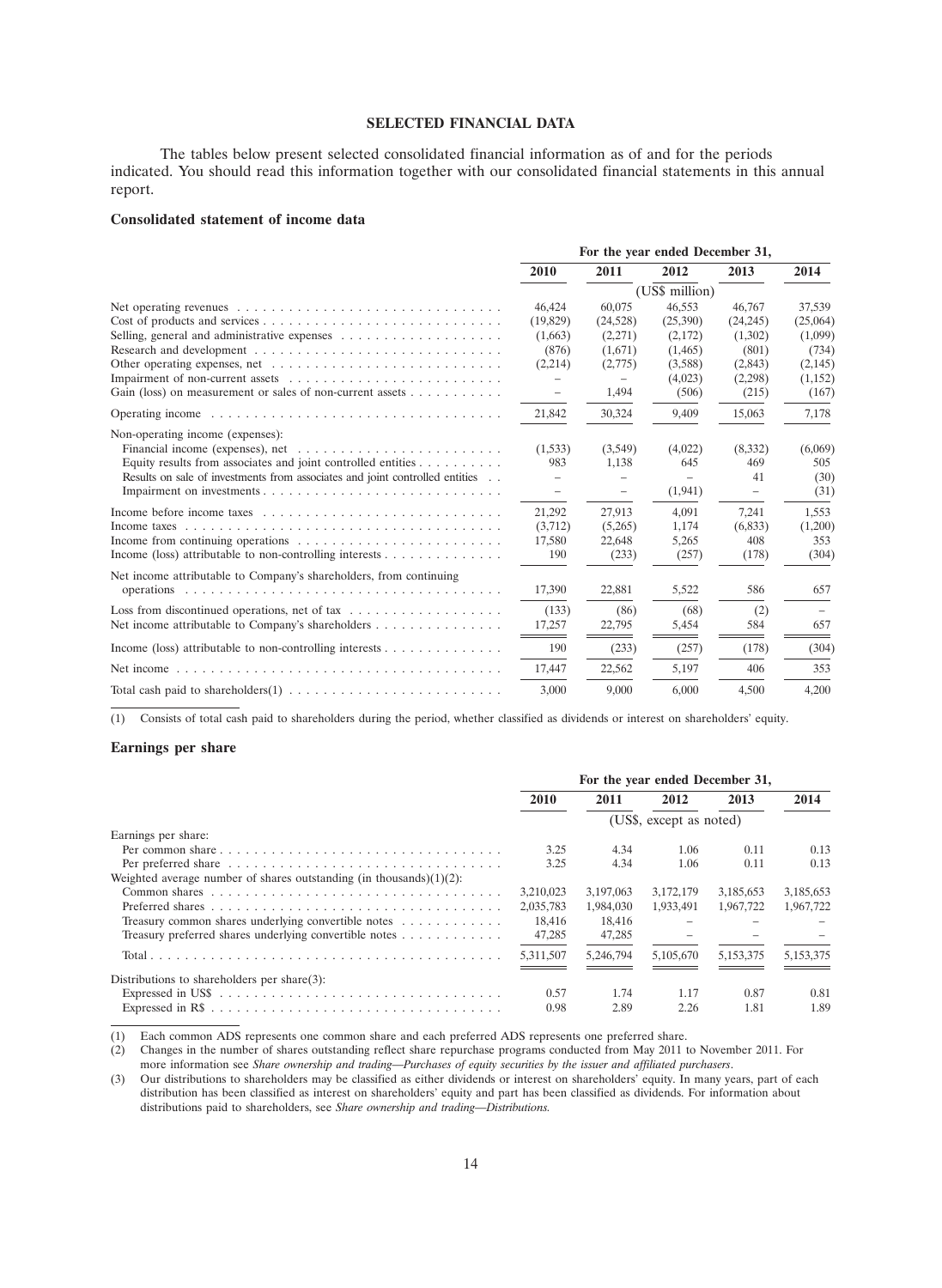### **Balance sheet data**

|                                                                                               | At December 31, |         |                |         |         |
|-----------------------------------------------------------------------------------------------|-----------------|---------|----------------|---------|---------|
|                                                                                               | 2010            | 2011    | 2012           | 2013    | 2014    |
|                                                                                               |                 |         | (US\$ million) |         |         |
|                                                                                               | 31,559          | 21,538  | 22,069         | 20,611  | 16,594  |
| Property, plant and equipment, net and intangible assets                                      | 86,115          | 91,863  | 94,093         | 88,536  | 84,942  |
| Investments in affiliated companies and joint ventures and other investments                  | 4.394           | 8,013   | 6.384          | 3,584   | 4,133   |
|                                                                                               | 4,559           | 5,502   | 8,031          | 11,866  | 10,820  |
|                                                                                               | 126,627         | 126,916 | 130,577        | 124,597 | 116,489 |
|                                                                                               | 17,987          | 11,093  | 12,402         | 9,164   | 10,626  |
| Liabilities directly associated with non-current assets held for sale and                     |                 |         |                |         |         |
|                                                                                               |                 |         | 169            | 448     | 111     |
|                                                                                               | 17,214          | 16.470  | 16,380         | 22,379  | 22,043  |
|                                                                                               | 21,591          | 21,538  | 26,799         | 27,670  | 27,388  |
|                                                                                               | 56,792          | 49,101  | 55,750         | 59,661  | 60,168  |
| Shareholders' equity:                                                                         |                 |         |                |         |         |
|                                                                                               | 45,266          | 60,578  | 60,578         | 60,578  | 61,614  |
|                                                                                               | 1,413           | 7       | (552)          | (552)   | (601)   |
| Mandatorily convertible notes—common ADSs $\dots \dots \dots \dots \dots$                     | 236             | 191     |                |         |         |
| Mandatorily convertible notes—preferred ADSs                                                  | 528             | 422     |                |         |         |
|                                                                                               | 19,866          | 14,902  | 13,213         | 3,299   | (5,891) |
|                                                                                               | 67,309          | 76,100  | 73,239         | 63,325  | 55,122  |
| Non-controlling interests $\dots \dots \dots \dots \dots \dots \dots \dots \dots \dots \dots$ | 2,526           | 1,715   | 1,588          | 1,611   | 1,199   |
|                                                                                               | 69,835          | 77,815  | 74,827         | 64,936  | 56,321  |
|                                                                                               | 126,627         | 126,916 | 130,577        | 124,597 | 116,489 |

(1) Excludes long-term debt.

(2) Excludes current portion of long-term debt.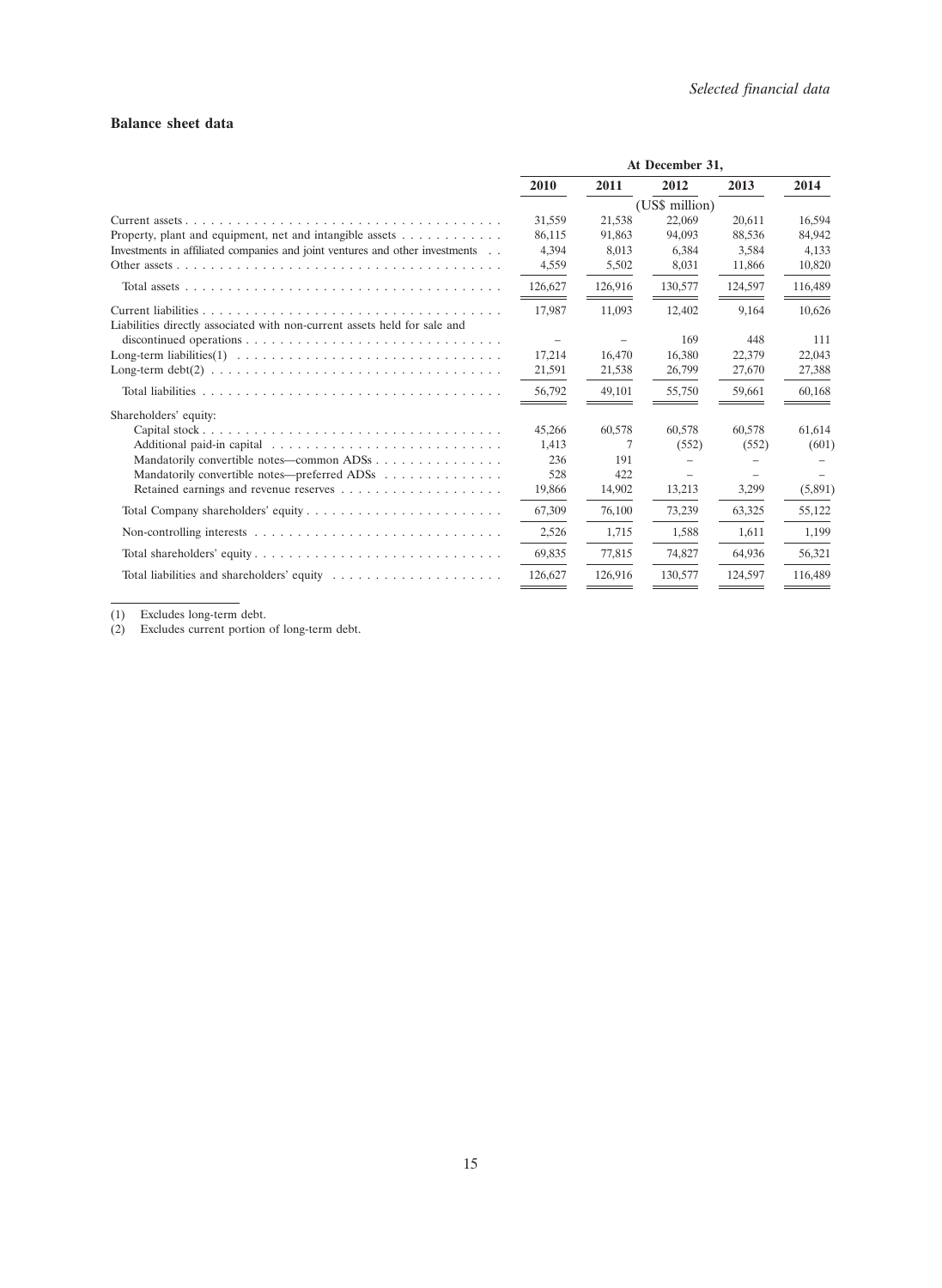#### **I. INFORMATION ON THE COMPANY**

#### **BUSINESS OVERVIEW**

#### **Summary**

We are one of the largest metals and mining companies in the world and the largest in the Americas, based on market capitalization. We are the world's largest producer of iron ore and iron ore pellets and the world's largest producer of nickel. We also produce manganese ore, ferroalloys, metallurgical and thermal coal, copper, platinum group metals (''PGMs''), gold, silver, cobalt, potash, phosphates and other fertilizer nutrients. To support our growth strategy, we are engaged in mineral exploration efforts in six countries around the globe. We operate large logistics systems in Brazil and other regions of the world, including railroads, maritime terminals and ports, which are integrated with our mining operations. In addition, we have a portfolio of maritime freight assets, floating transfer stations and distribution centers to support the distribution of iron ore worldwide. Directly and through affiliates and joint ventures, we also have investments in energy and steel businesses.

The following table presents the breakdown of total net operating revenues attributable to each of our main lines of business.

|                                                                    |              | Year ended December 31, |              |              |              |              |  |  |
|--------------------------------------------------------------------|--------------|-------------------------|--------------|--------------|--------------|--------------|--|--|
|                                                                    | 2012         |                         | 2013         |              | 2014         |              |  |  |
|                                                                    | US\$ million | $%$ of total            | US\$ million | $%$ of total | US\$ million | $%$ of total |  |  |
| Ferrous minerals:                                                  |              |                         |              |              |              |              |  |  |
| Iron ore $\ldots$ , $\ldots$ , $\ldots$ , $\ldots$                 | 26,691       | 57.3%                   | 27,844       | 59.6%        | 19,301       | 51.4%        |  |  |
| Iron ore pellets $\dots \dots \dots$                               | 6,560        | 14.1                    | 6,000        | 12.8         | 5,263        | 14.0         |  |  |
| Manganese and ferroalloys<br>Other ferrous products and            | 543          | 1.2                     | 523          | 1.1          | 392          | 1.0          |  |  |
| services $\ldots \ldots \ldots \ldots$                             | 486          | 1.0                     | 425          | 0.9          | 741          | 2.0          |  |  |
| Subtotal—ferrous minerals                                          | 34,280       | 73.6                    | 34,792       | 74.4         | 25,697       | 68.4         |  |  |
| Coal<br>Base metals: Nickel and other                              | 1,092        | 2.4                     | 1,010        | 2.2          | 739          | 2.0          |  |  |
| $products(1) \ldots \ldots \ldots \ldots$                          | 5,975        | 12.8                    | 5,839        | 12.5         | 6,241        | 16.6         |  |  |
| $Copper(2) \ldots \ldots \ldots \ldots$                            | 1,156        | 2.5                     | 1,447        | 3.1          | 1,451        | 3.9          |  |  |
| Subtotal—base metals                                               | 7,131        | 15.3                    | 7,286        | 15.6         | 7,692        | 20.5         |  |  |
| Fertilizer nutrients                                               | 3,570        | 7.7                     | 2,814        | 6.0          | 2,415        | 6.4          |  |  |
| Other $(3)$                                                        | 480          | 1.0                     | 865          | 1.8          | 996          | 2.7          |  |  |
| Total net operating revenues from<br>continued operations $\ldots$ | 46,553       | $100.0\%$               | 46,767       | $100.0\%$    | 37,539       | $100.0\%$    |  |  |

(1) Includes nickel co-products (copper) and by-products (precious metals, cobalt and others).

(2) Does not include copper produced as a nickel co-product.

 $(3)$  Includes pig iron and energy.

#### Ferrous minerals:

 *Iron ore and iron ore pellets*. We operate four systems in Brazil for producing and distributing iron ore, which we refer to as the Northern, Southeastern, Southern and Midwestern Systems. The Northern and the Southeastern Systems are fully integrated, consisting of mines, railroads and a maritime terminal and a port. The Southern System consists of three mining sites and two maritime terminals. We operate 11 pellet plants in Brazil and two in Oman. The operations of three of our pellet plants in Brazil have been suspended since the fourth quarter of 2012 in response to market conditions, and their capacity was partially replaced by Tubarão VIII, a more efficient plant. We also have a 50% stake in Samarco Mineração S.A. ("Samarco"), which operates an integrated system in the Brazilian states of Minas Gerais and Espírito Santo, and we have  $25\%$  stakes in two pellet companies in China.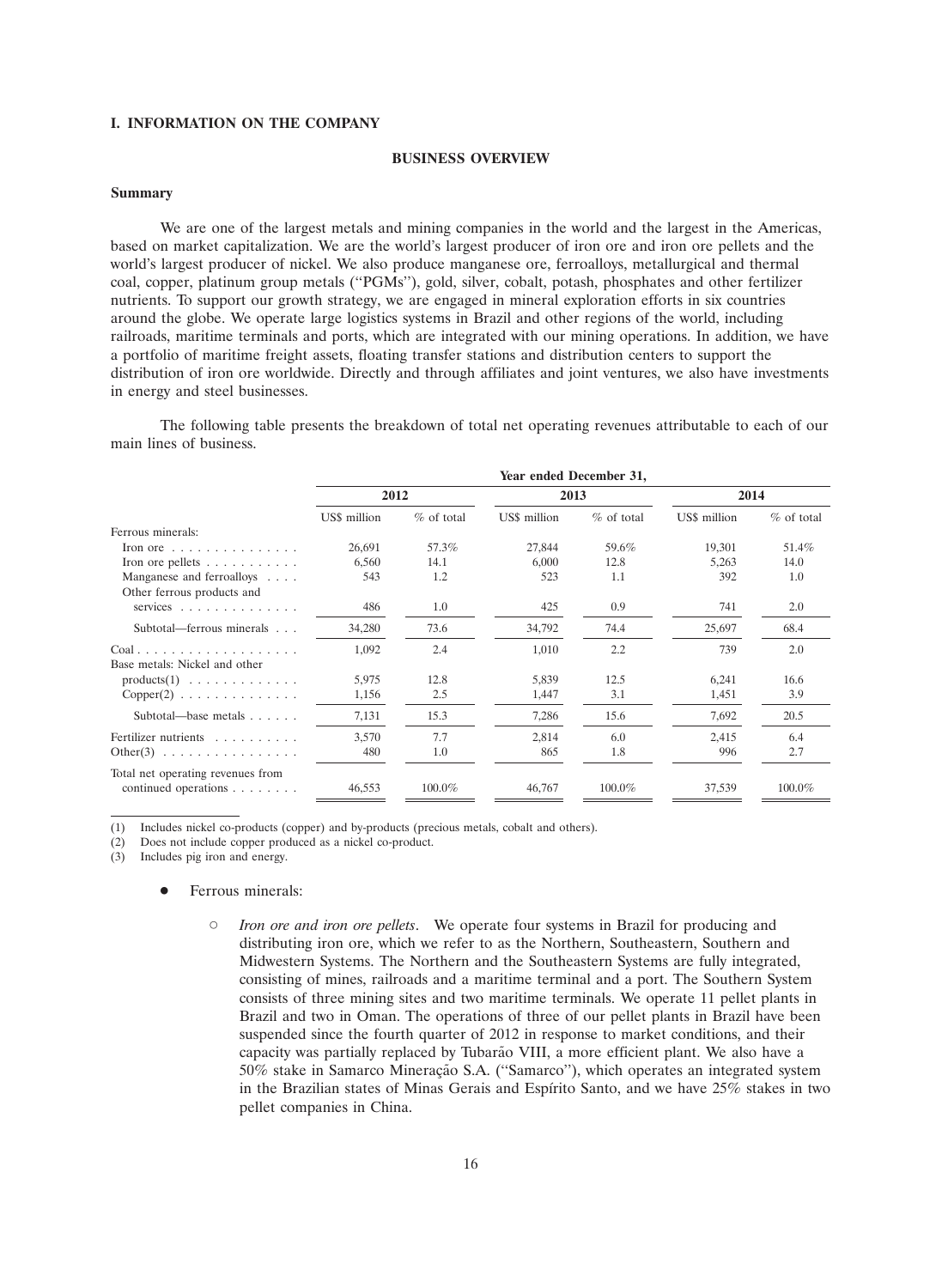- *Manganese ore and ferroalloys*. We conduct our manganese mining operations through subsidiaries in Brazil, and we produce several types of manganese ferroalloys through a wholly-owned subsidiary in Brazil.
- Base metals:
	- *Nickel*. Our principal nickel mines and processing operations are conducted by our wholly-owned subsidiary Vale Canada Limited (''Vale Canada''), which has operations in Canada and Indonesia. We also have nickel operations in Onça Puma, in the Brazilian state of Pará. We also own and operate, or have interests in, nickel refining facilities in the United Kingdom, Japan, Taiwan, South Korea and China. We are currently ramping up nickel operations in New Caledonia.
	- *Copper*. In Brazil, we produce copper concentrates at Sossego and Salobo, in Carajas, in ´ the Brazilian state of Para. Salobo operations are ramping up. In Canada, we produce ´ copper concentrates, copper anodes and copper cathodes in conjunction with our nickel mining operations at Sudbury and Voisey's Bay. In Zambia, our joint venture produces copper concentrates at Lubambe, located in the Zambian Copperbelt.
	- *Cobalt, PGMs and other precious metals*. We produce cobalt as a by-product of our nickel mining and processing operations in Canada and refine the majority of it at our Port Colborne facilities, in the Province of Ontario, Canada. We also produce cobalt as a by-product of our nickel operations in New Caledonia, which we are currently ramping up. We produce PGMs as by-products of our nickel mining and processing operations in Canada. The PGMs are concentrated at our Port Colborne facilities and refined at our precious metals refinery in Acton, England. We produce gold and silver as by-products of our nickel mining and processing operations in Canada, and gold as a by-product of our copper mining in Brazil. Some of the precious metals from our Canadian operations are upgraded at our Port Colborne facilities, and all such precious metals are refined by unrelated parties in Canada and other countries.
- Coal:
	- $\circ$  We conduct our coal operations primarily in Mozambique through Vale Moçambique, S.A. ("Vale Moçambique"), where we produce metallurgical and thermal coal, and we are ramping up our operations. We also have a coal operation in Australia through Rio Doce Australia Pty Ltd (''Vale Australia''), where we produce metallurgical coal in Carborough Downs. We suspended operations in the Isaac Plains and Integra Coal mines in 2014 in response to market conditions. We also have minority interests in Chinese coal and coke producers.
- Fertilizer nutrients:
	- We produce potash in Brazil, with operations in Rosario do Catete, in the state of Sergipe. Our main phosphate operations are conducted by our subsidiary Vale Fertilizantes S.A. ("Vale Fertilizantes"), which holds most of our fertilizer assets in Brazil, is the largest Brazilian producer of phosphate rock and phosphate fertilizers and the second-largest Brazilian producer of nitrogen fertilizers. We also have operations in Bayóvar, a phosphate rock mine in Peru.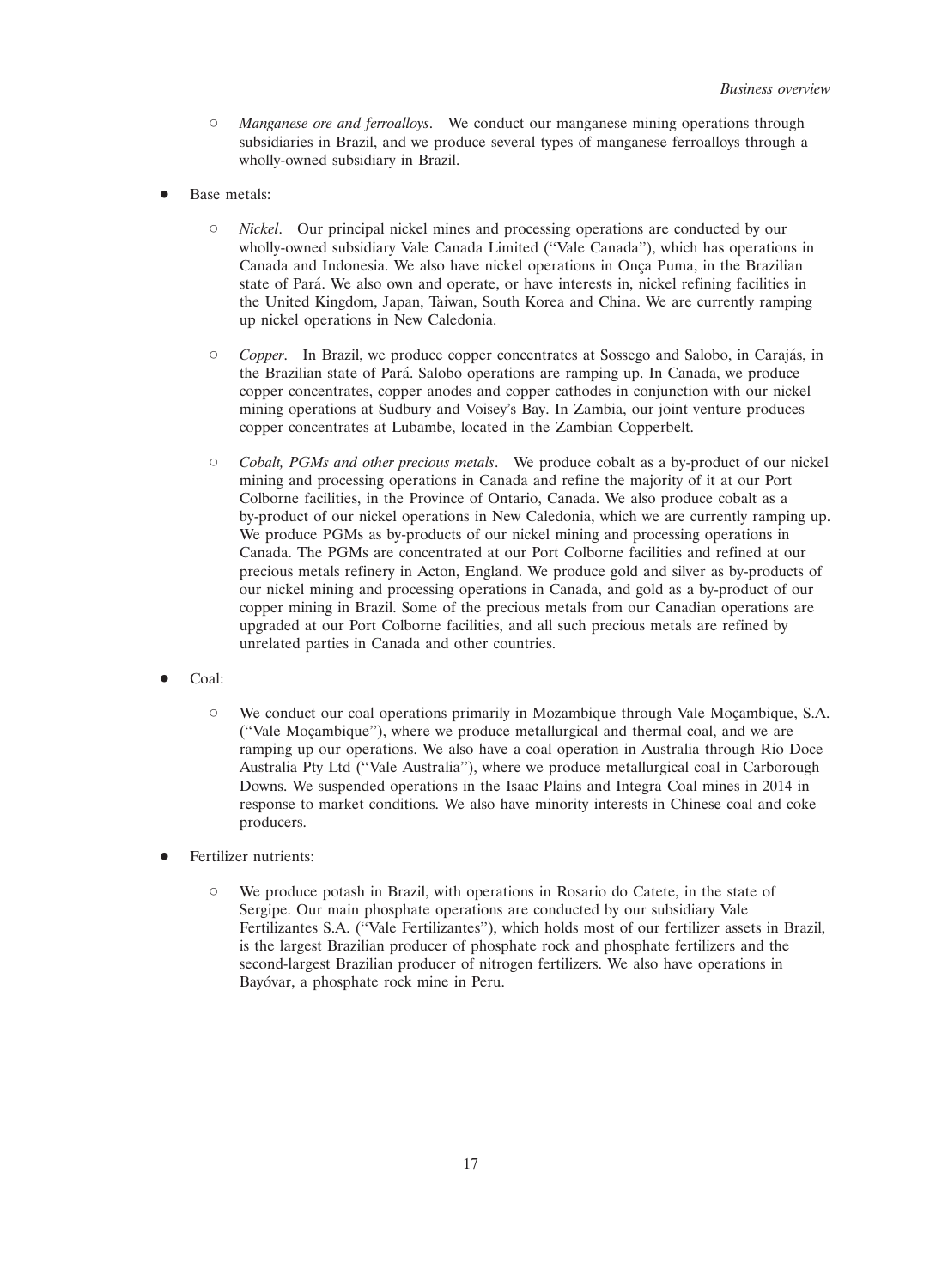- Logistics infrastructure:
	- We are a leading operator of logistics services in Brazil and other regions of the world, with railroads, maritime terminals, distribution centers and ports. Two of our four iron ore systems include an integrated railroad network linked to port and terminal facilities. We also have an interest in MRS Logística S.A. ("MRS"), which transports our iron ore products from the Southern System mines to our maritime terminals, and VLI S.A. (''VLI''), which provides integrated logistics solutions to general cargo through railroads, inland and maritime terminals in Brazil. We are constructing logistics infrastructure to support our operations in Southeastern Africa. We own and charter dry bulk vessels to transport the products that we sell on a cost and freight (''CFR'') basis to customers.

#### **Business strategy**

Our mission is to transform natural resources into prosperity and sustainable development. Our vision is to be the number one global natural resources company in creating long-term value through excellence and passion for people and the planet. We are committed to investing mainly in world-class assets, with long life, low cost, expandability and high quality output, capable of creating value through the cycles. A lean management organization, with teamwork and accountability, excellence in project execution and firm commitment to transparency and shareholder value creation, are principles of paramount importance that guide us towards the achievement of our goals. Health and safety, investment in human capital, a positive work environment and sustainability are also critical to our long-term competitiveness.

We aim to maintain our competitive position in the global iron ore market and to grow through world-class assets while exercising disciplined capital management and maintaining a low cost structure. Iron ore and nickel will continue to be our main businesses while we work to maximize the value of our copper, coal and fertilizer nutrients businesses. To enhance our competitiveness, we will continue to invest in our railroads and our global distribution network. We seek opportunities to make strategic partnerships focusing on disciplined capital management. We have also suspended operations of assets in response to market conditions, and disposed of assets that we have determined to be non-strategic or in order to optimize the structure of our business portfolio. The divestiture of assets improves capital allocation and unlocks funds to finance the execution of top priority projects. The preservation of our credit ratings is one of our basic commitments. Below are the highlights of our major business strategies.

#### *Maintaining our competitiveness in the global iron ore market*

We continue to consolidate our competitiveness in the global iron ore market. In 2014, we had an estimated market share of 20.4% of the total volume traded in the seaborne market, slightly below the previous year. We are committed to maintaining our competitiveness in the global iron ore market, by focusing our product line to capture industry trends, improving quality and productivity, controlling costs, strengthening our logistics infrastructure of railroads, ports, shipping and distribution centers, and strengthening relationships with customers. Our diversified portfolio of high quality products, strong technical marketing strategy, efficient logistics and long-standing relationships with major customers will help us achieve this goal.

#### *Enhancing our logistics capacity to support our iron ore and coal businesses*

We believe that the quality of our railway assets, our extensive experience as a railroad and port operator, and our stakes in MRS and VLI position us as a leader in the logistics business in Brazil. We have been expanding the capacity of our railroads and ports primarily to meet the needs of our iron ore business.

To support our commercial strategy for our iron ore business, we have developed a distribution center in Malaysia. We also operate a distribution center in Oman and two floating transfer stations (''FTS'') in the Philippines, and we continue to increase the fleet of very large ore carriers of 400,000 deadweight tons (''DWT'') dedicated to Vale, which are primarily used to transport iron ore from Brazil to Asia on a shuttle basis.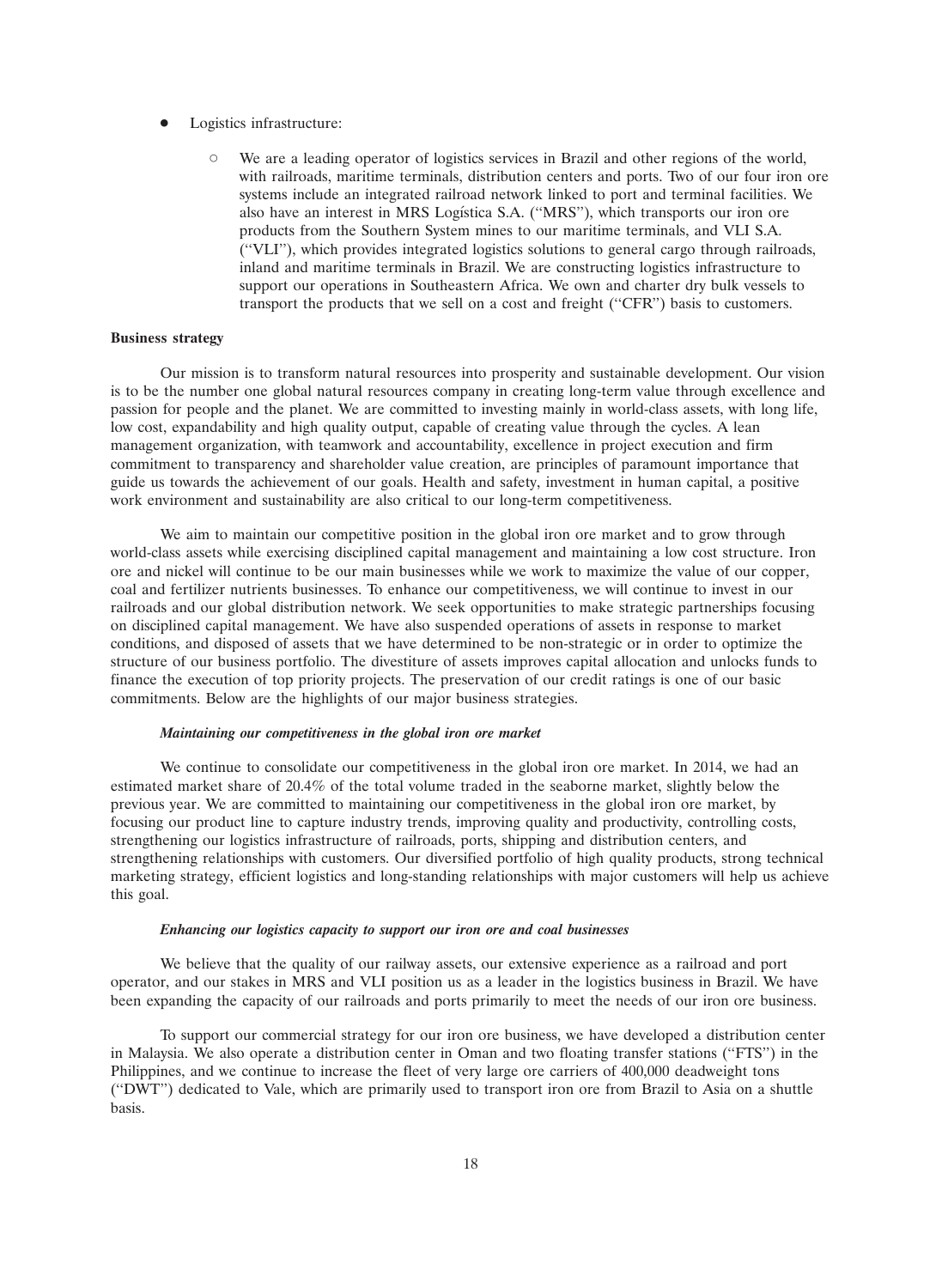In order to position ourselves for the future expansion of our coal production in Mozambique and leverage our presence in Africa, we are currently expanding the local railroad capacity by rehabilitating the existing network and building new railroad tracks to develop the logistics corridor from our mine to a new port under construction at Nacala-à-Velha, in Mozambique.

#### *Maximization of value in the nickel and copper businesses*

We are the world's largest nickel producer, with large-scale, long-life and low-cost operations, a substantial resource base, diversified mining operations producing nickel from nickel sulfides and laterites and advanced technology. We have refineries in North America, South America, Europe and Asia, which produce an array of products for use in most nickel applications. We are a leading producer of high-quality nickel products for non-stainless steel applications, such as plating, alloy steels, high nickel alloys and batteries, which represented 61% of our nickel sales in 2014. Our long-term goal is to strengthen our competitiveness in the nickel business. We continue to optimize our operational flowsheet and to review our asset utilization aiming to increase productivity and improve returns.

We produce copper concentrates from our Sossego and Salobo facilities located in the Carajás region. These copper mines benefit from our infrastructure facilities serving the Northern System. The gold we produce at Sossego and Salobo increases the total aggregated value of those operations. Our strategy for our copper assets in the Carajás region is to develop new mines that can directly supply our existing processing facilities. We are also ramping up our copper operations at Lubambe, in Zambia, through a joint venture. We also recover copper as a co-product from our nickel operations, principally at Sudbury and Voisey's Bay, in Canada.

#### *Optimizing the coal business*

We have coal operations in Moatize (Mozambique) and Australia, and we hold minority interests in two joint ventures in China. We intend to continue pursuing organic growth in the coal business mainly through the expansion of the Moatize operations in Mozambique, where we have entered into a strategic partnership with Mitsui.

#### *Maintaining growth options in fertilizer nutrients business*

We have potash and phosphate rock operations as well as potential investments in greenfield and brownfield projects that we believe will allow us to benefit from certain demographic trends: the growing world population, an increase in per capita income in emerging economies and higher global consumption of proteins. We also take advantage of our strategic position to provide goods to the fertilizer-driven agricultural expansion in Brazil.

#### *Development of our resource base*

We are taking advantage of our global presence to develop mineral exploration initiatives. We conduct brownfield exploration to maximize results from existing mining areas and to support both projects and operations. We conduct our greenfield exploration activities in six countries, which are Brazil, Peru, Chile, Canada, Australia and Indonesia. In particular, we seek to identify opportunities and develop deposits with the potential for large scale production at low cost. Our exploration activities include iron ore, nickel, copper, coal, potash and phosphates.

#### *Optimizing our energy matrix*

As a large consumer of electricity, we have invested in power generation projects to support our operations and to reduce our exposure to the volatility of energy prices and regulatory uncertainties. Accordingly, we have developed hydroelectric power generation plants in Brazil, Canada and Indonesia, and we currently generate 51% of our worldwide electricity needs from our own plants. We are seeking to develop a clean energy mix by investing to develop low carbon energy sources such as biofuels and focusing on reducing our carbon footprint.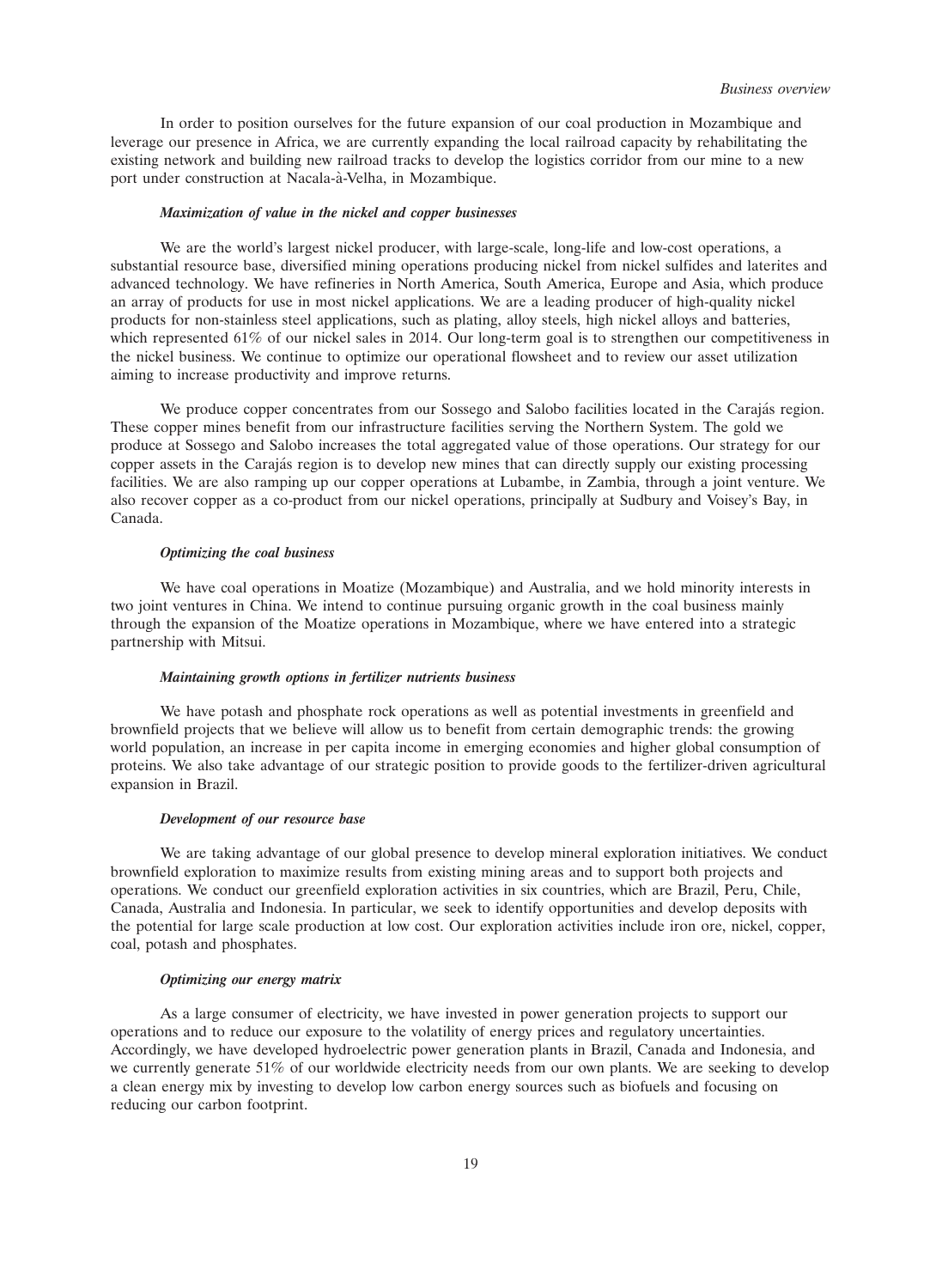#### *Integrating sustainability into our business*

We are committed to sustainability, as we cannot grow without taking into account the physical limits of our planet or the well-being of communities in which we operate. Since 2013, we have incorporated environmental and social actions directly into our strategic planning, moving away from a stand-alone investment model. We practice sustainable mining by dedicating resources to education and researching the application of technologies to use natural resources efficiently. We are also committed to reduce the consumption of water in our activities and to use it more efficiently, especially through reuse and recirculation of water. In addition, we actively support an open dialogue with our main stakeholders (governments, communities, customers, suppliers, employees and others), because we recognize that only by acting together we can achieve sustainable growth and contribute to social welfare. We follow standards for social action and principles on business and human rights, which are based on the guidelines of the United Nations Human Rights Council.

#### **Significant changes in our business**

We summarize below major events related to our organic growth, divestitures, acquisitions and other significant developments in our business since the beginning of 2014.

#### *Organic growth*

We have an extensive program of investments in the organic growth of our businesses. Our main investment projects are summarized under—*Capital expenditures*. The most significant projects that have come on stream since the beginning of 2014 are summarized below:

- *Tubarão VIII pellet plant.* In the first half of 2014, we completed the Tubarão VIII pelletizing plant in our existing site at Tubarão port, in the Brazilian state of Espírito Santo. We currently have an environmental operating license for 7.0 Mtpy of pellets, and the nominal capacity of this project is 7.5 Mtpy.
- *Salobo II.* In the first half of 2014, we completed the Salobo II project, located in the Brazilian state of Pará. The expansion brings an additional nominal capacity of 100,000 tpy of copper in concentrate.
- *Serra Leste.* In the first half of 2014, we concluded the Serra Leste project, a new processing plant located in Carajás, in the Brazilian state of Pará. The project has a nominal capacity of 6 Mtpy of sinter feed.
- *Vargem Grande Itabiritos.* In the second half of 2014, we completed the construction of a new iron ore processing plant in the Brazilian state of Minas Gerais. The additional nominal capacity of this project is 10 Mtpy of pellet feed.
- *Expansion of Brucutu plant.* In the second half of 2014, we completed the expansion of the Brucutu plant, which is part of our Southeastern System. The additional nominal capacity of this project is 9.5 Mtpy of pellet and sinter feed.
- *Teluk Rubiah Distribution Center.* In the second half of 2014, we completed the construction of a maritime terminal located in Teluk Rubiah, Malaysia. The terminal has a private jetty with enough depth to receive vessels with capacity of 400,000 DWT and a storage yard with capacity of 3 Mt. The distribution center has a throughput of 30 Mtpy of iron ore products.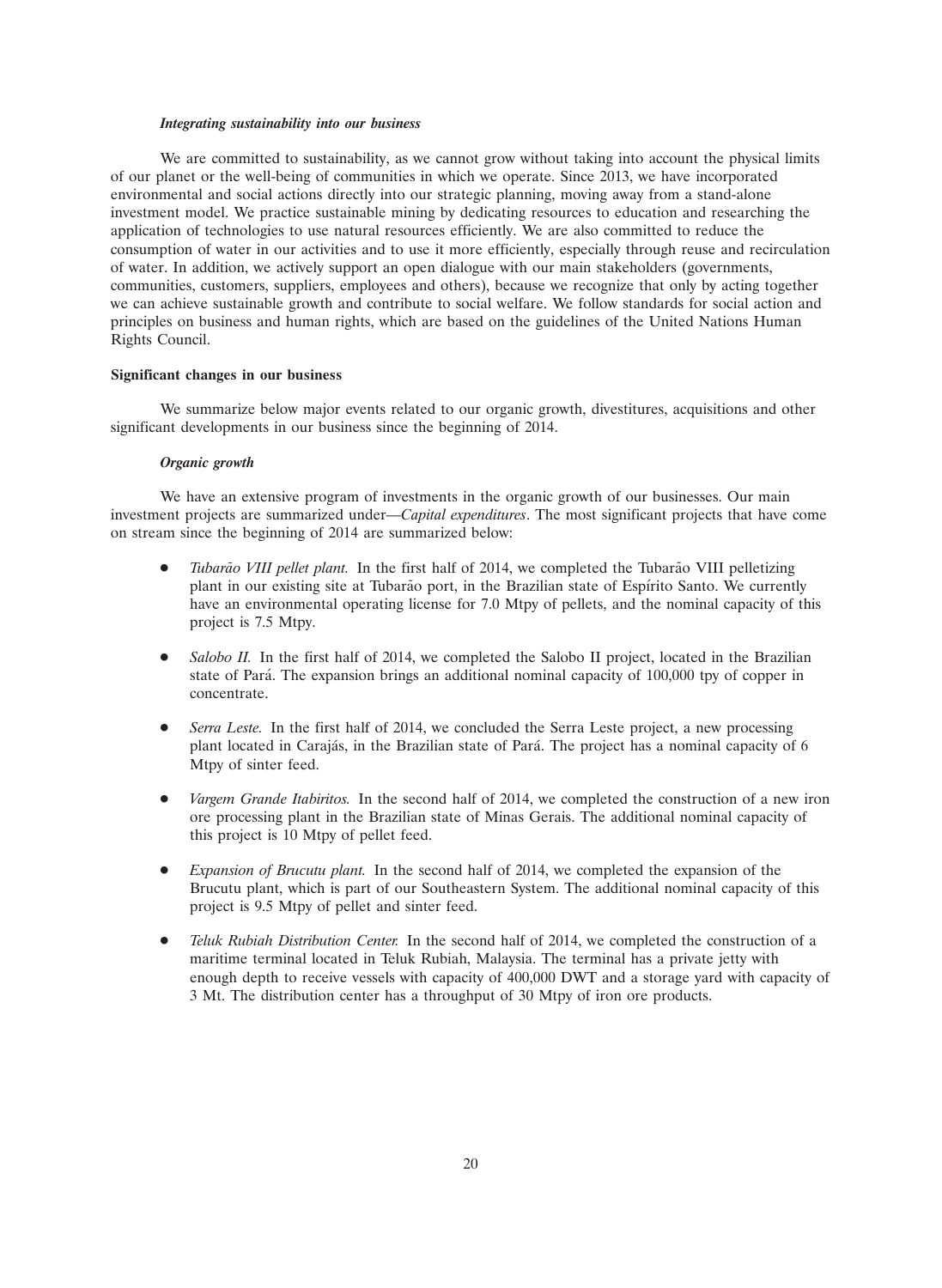• *Nacala Corridor.* The Nacala Corridor project consists of railway and port infrastructure connecting the Moatize site to the Nacala-à-Velha maritime terminal, located in Nacala, Mozambique. In the second half of 2014, we completed the greenfield and the brownfield sections of the railway and successfully transported the first coal shipment from Moatize to the Nacala a `Velha port. We expect the upgrade of a 500-kilometer portion of the brownfield section of the railway, which is already operational, to be completed in the third quarter of 2015. The nominal capacity of the project is initially 18 Mtpy. The start-up of the port infrastructure is expected for the first half of 2015.

#### *Dispositions and asset sales*

We are always seeking to optimize the structure of our portfolio of businesses in order to achieve the most efficient allocation of capital. To that end, we disposed of assets that we have determined to be non-strategic. We summarize below our most significant dispositions since the beginning of 2014.

- *Sale of stakes in VLI—*In August 2014, we concluded the sale of an aggregate of 62.4% of VLI. We sold 20% of the total share capital of VLI to Mitsui & Co., Ltd. ("Mitsui"), for R\$1.5 billion; 15.9% to the investment fund of a Brazilian employee benefits fund called Fundo de Garantia por Tempo de Serviço—FGTS ("FI-FGTS"), for R\$1.2 billion; and 26.5% to an investment fund managed by Brookfield Asset Management (''Brookfield''), for R\$2.0 billion. All of the cash proceeds from the sale to FI-FGTS and R\$800 million of the proceeds from Mitsui consisted of a cash contribution to VLI in consideration of the issue of new shares to Mitsui and FI-FGTS. The cash contribution to VLI will be used to finance part of VLI's investment plan. We received the remaining R\$709 million from Mitsui and the total amount of R\$2.0 billion from Brookfield in consideration of the transfer of VLI shares held by Vale. We may be required to pay a further amount to Brookfield six years after closing, to provide a specified minimum return on its investment. We hold 37.6% of VLI's total share capital following completion of these transactions and are party to a shareholders' agreement with FI-FGTS, Mitsui and Brookfield.
- *Sale of gold stream from Salobo copper mine—*In March 2015, we sold to Silver Wheaton (Caymans) Ltd. an additional 25% of the gold produced as a by-product at our Salobo copper mine, in Brazil, for the life of that mine. We will receive an initial cash payment of US\$900 million and ongoing payments of the lesser of US\$400 (subject to a 1% annual inflation adjustment after 2017) and the prevailing market price, for each ounce of gold that we deliver under the agreement. We may receive an additional cash payment, ranging from US\$88 million to US\$720 million, if we expand our capacity to process Salobo copper ores to more than 28 Mtpy before 2036.

#### *Partnership in coal assets in Mozambique*

In December 2014, we entered into an investment agreement with Mitsui, pursuant to which Mitsui will acquire 15% of our stake in Vale Moçambique, which owns  $95%$  of Moatize mine, and half of our equity stake in the companies holding the railroad and port concessions in the Nacala Corridor, in Mozambique and Malawi. Mitsui investment is subject to conditions precedent, and is expected to close in 2015.

*Moatize*—Mitsui has agreed to invest US\$450 million, as a capital increase to Vale Moçambique and also by acquiring part of Vale's equity stake and funding instruments currently in place. Such funds will be used to fund part of the capital expenditures required for the expansion of the Moatize mine. The agreement provides for the Mitsui investment to increase by up to US\$30 million or decrease by up to US\$120 million, based on certain yield and production targets, through 2021. Mitsui will also fund future capital expenditures for the expansion of Moatize mine, pro-rata to its 15% equity stake, in an estimated additional amount of US\$188 million. Upon completion of the transaction, we will indirectly own 81% of the Moatize mine.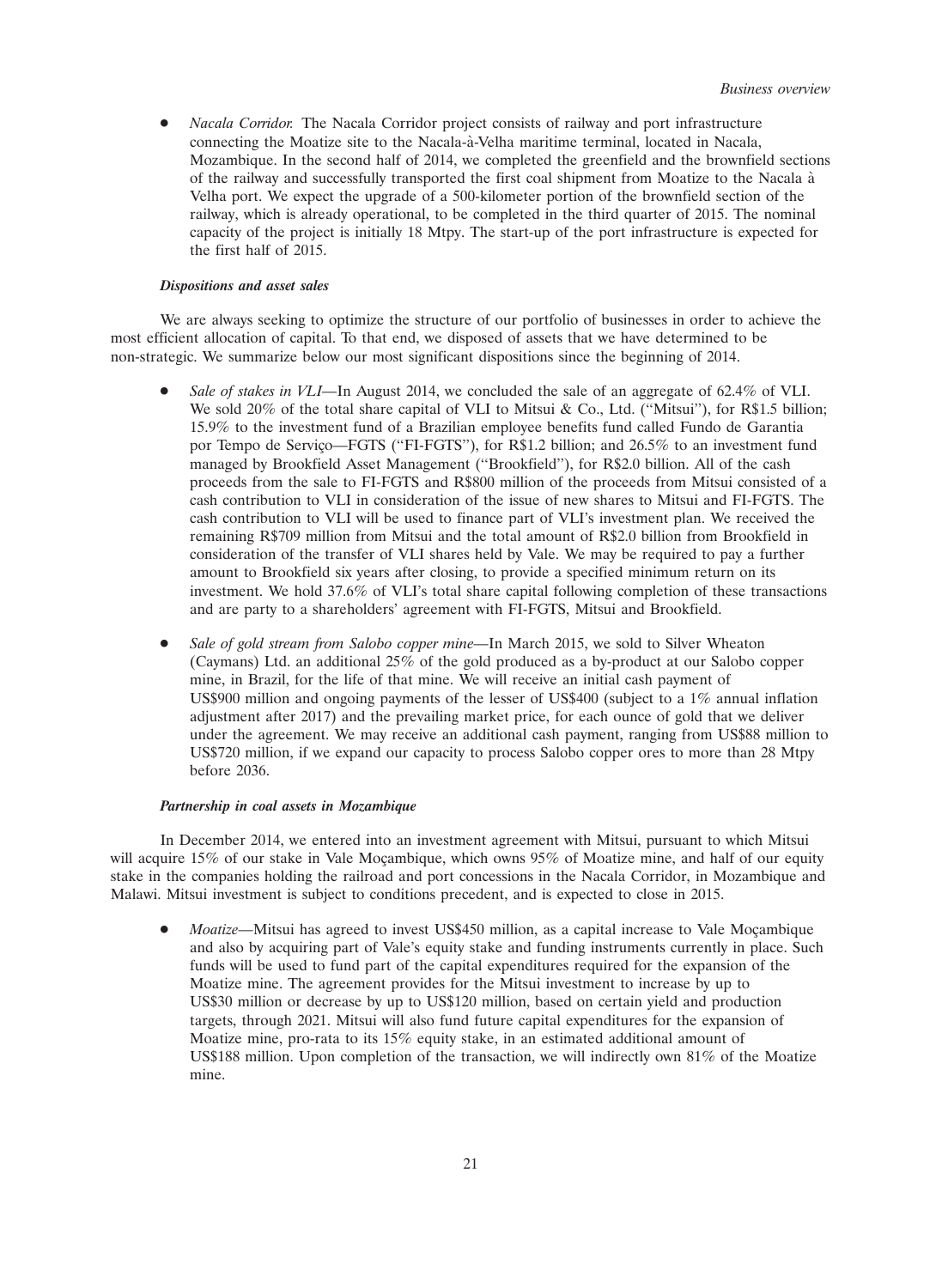*Nacala Corridor—*Our equity stake in the companies holding the concessions in the Nacala Corridor will be transferred to a holding company jointly owned (50% each) and controlled by Vale and Mitsui. Mitsui will invest US\$313 million, in equity and quasi-equity instruments in this holding company, which will be used to fund the project. Vale and Mitsui are seeking non-recourse project financing to fund the remaining capital expenditures required for the Nacala Corridor project and to replace part of the financing provided by Vale. See *Lines of Business— Infrastructure—Railroads*.

#### *Restructuring our investments in iron ore shipping*

We have been revising our business strategy with respect to maritime shipping for our iron ore. The strategy involves securing long-term access to shipping capacity for the transportation of our iron ore from Brazil to Asia and protecting against volatility in freight pricing, without incurring the costs relating to building and owning the ships. In 2014, we entered into framework agreements for strategic cooperation in iron ore transportation with three shipping companies and financial institutions based in China and Hong Kong. Pursuant to these framework agreements, we are negotiating long-term affreightment agreements and agreements for the sale of six of our very large ore carriers of 400,000 DWT.

#### *Obtaining environmental licenses for N4WS ore body in Caraj´as*

In November 2014, we obtained the environmental license for expanding our N4WS mine pit located in Carajás, Brazil. This license supports our iron ore production growth process, especially the production plan for 2015 and 2016.

#### *Restructuring our investments in power generation*

In December 2013, we entered into several agreements with CEMIG Geração e Transmissão S.A. (''CEMIG GT'') to (i) sell 49% of our 9% stake in Norte Energia S.A. (''Norte Energia''), the company established to develop and operate the Belo Monte hydroelectric plant, in the Brazilian state of Para, to ´ CEMIG GT, for approximately R\$304 million; and (ii) create two distinct joint ventures: Aliança Geração de Energia S.A. (''Aliança Geração''), which will hold the participations previously held by us and CEMIG GT in power generation assets and projects, and Aliança Norte Energia Participações S.A. ('Aliança Norte''), which will hold our and CEMIG GT's interests in Norte Energia. Our interest in these joint ventures will be 55% and 51%, respectively. The final amounts of these transactions are subject to certain adjustments in accordance with the terms and conditions established in the investment agreements. The transaction to create Aliança Geração was concluded in February 2015. The transaction to create Aliança Norte is still subject to certain conditions precedent, and we expect to conclude it in the first half of 2015.

#### *Suspension of operations at Integra and Isaac Plains coal mines in Australia*

In 2014, we suspended operations at our Integra and Isaac Plains mines in Australia, because they were not economically feasible under current market conditions. The decision is consistent with our strategy to focus on discipline in capital allocation and maximizing value for our shareholders.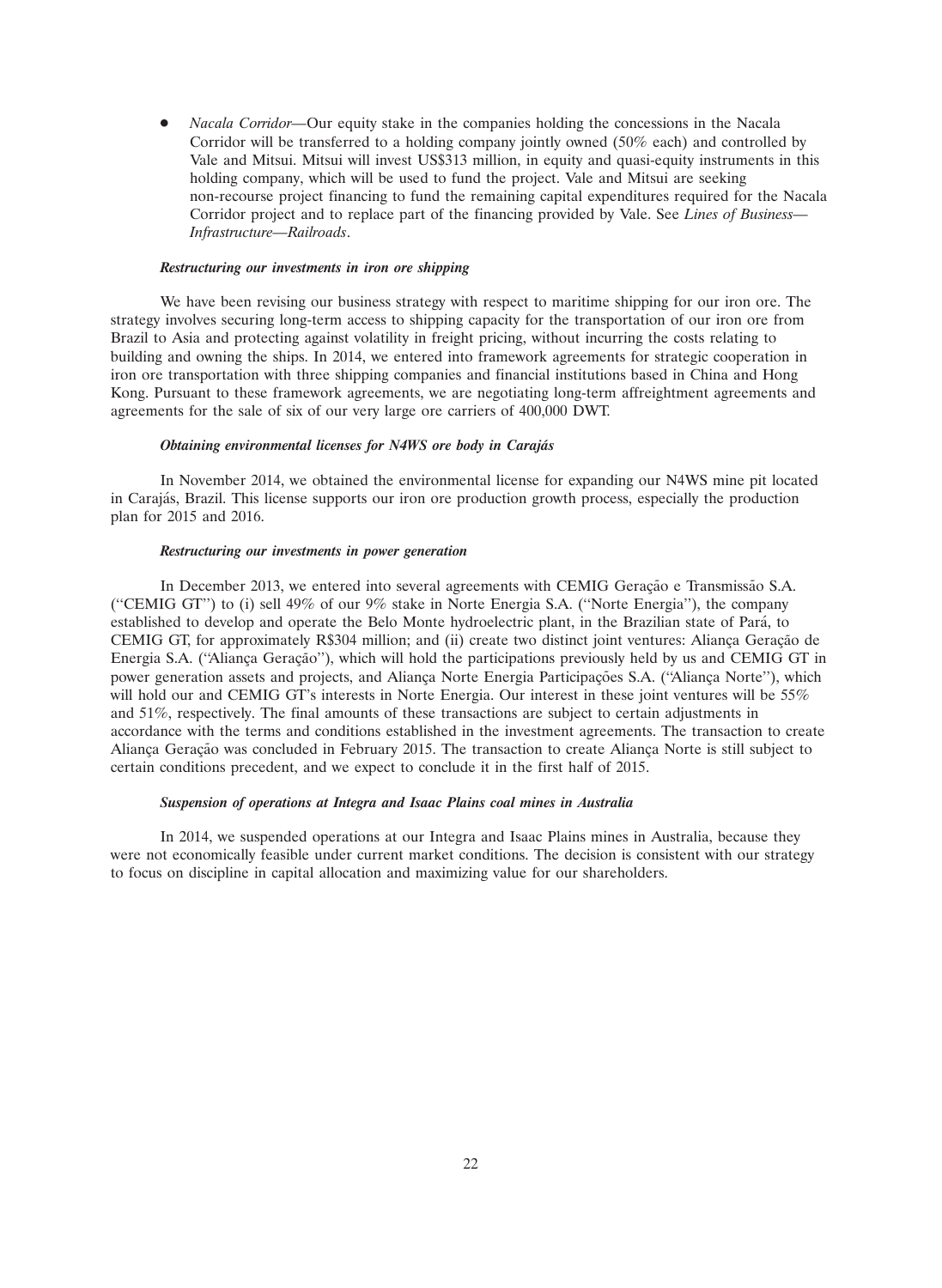#### **LINES OF BUSINESS**

Our principal lines of business consist of mining and related logistics. We also have energy assets to supply part of our consumption. This section presents information about operations, production, sales and competition and is organized as follows.

### **1. Ferrous minerals 3. Coal**

- 1.1 Iron ore and iron ore pellets 3.1 Operations
	- 1.1.1 Iron ore operations
	- 1.1.2 Iron ore production 3.2 Production
	- 1.1.3 Iron ore pellets operations
	- 1.1.4 Iron ore pellets production 3.3 Customers and sales
	- 1.1.5 Customers, sales and marketing
	-

# 1.2 Manganese ore and ferroalloys **4. Fertilizer nutrients**

- 1.2.1 Manganese ore operations and production
- 1.2.2 Ferroalloys operations and production 4.1 Phosphates
- 1.2.3 Manganese ore and ferroalloys: sales and competition

# **2. Base metals**

- 2.1 Nickel
	- 2.1.1 Operations 4.4 Competition
	- 2.1.2 Production
	- 2.1.3 Customers and sales **5. Infrastructure**
	- 2.1.4 Competition

- 2.2 Copper 5.1.1 Railroads<br>2.2.1 Operations 5.1.2 Ports and
	- $2.2.2$  Production
	- 2.2.3 Customers and sales
	- 2.2.4 Competition 5.2 Energy
- 2.3 PGMs and other precious metals **6. Other investments**
- 2.4 Cobalt
- -
	-
	-
- 1.1.6 Competition 3.4 Competition

- 
- 4.2 Potash
- 4.3 Customers and sales
- 

- 5.1 Logistics
	-
	- $5.1.2$  Ports and maritime terminals  $5.1.3$  Shipping
	-
-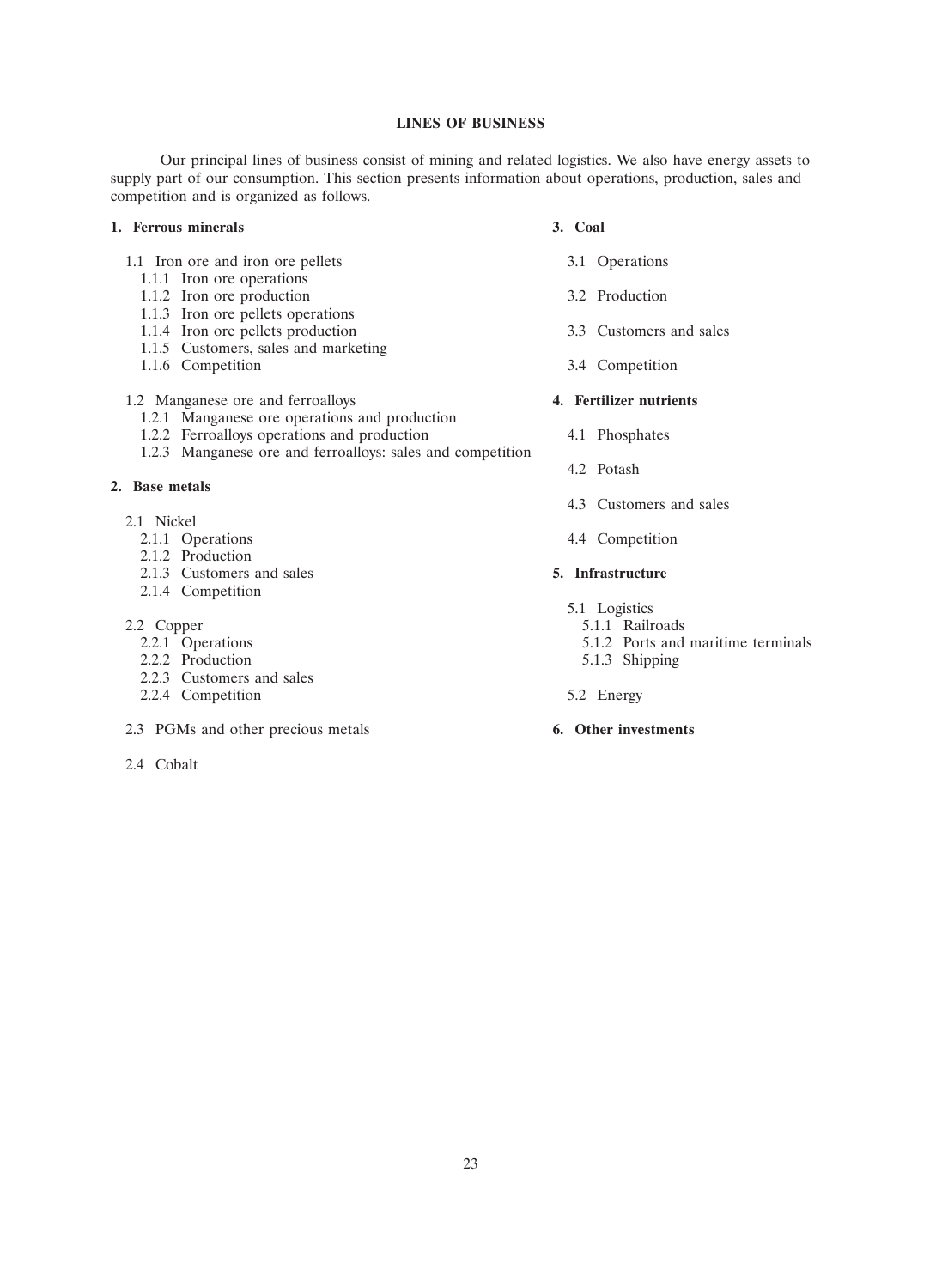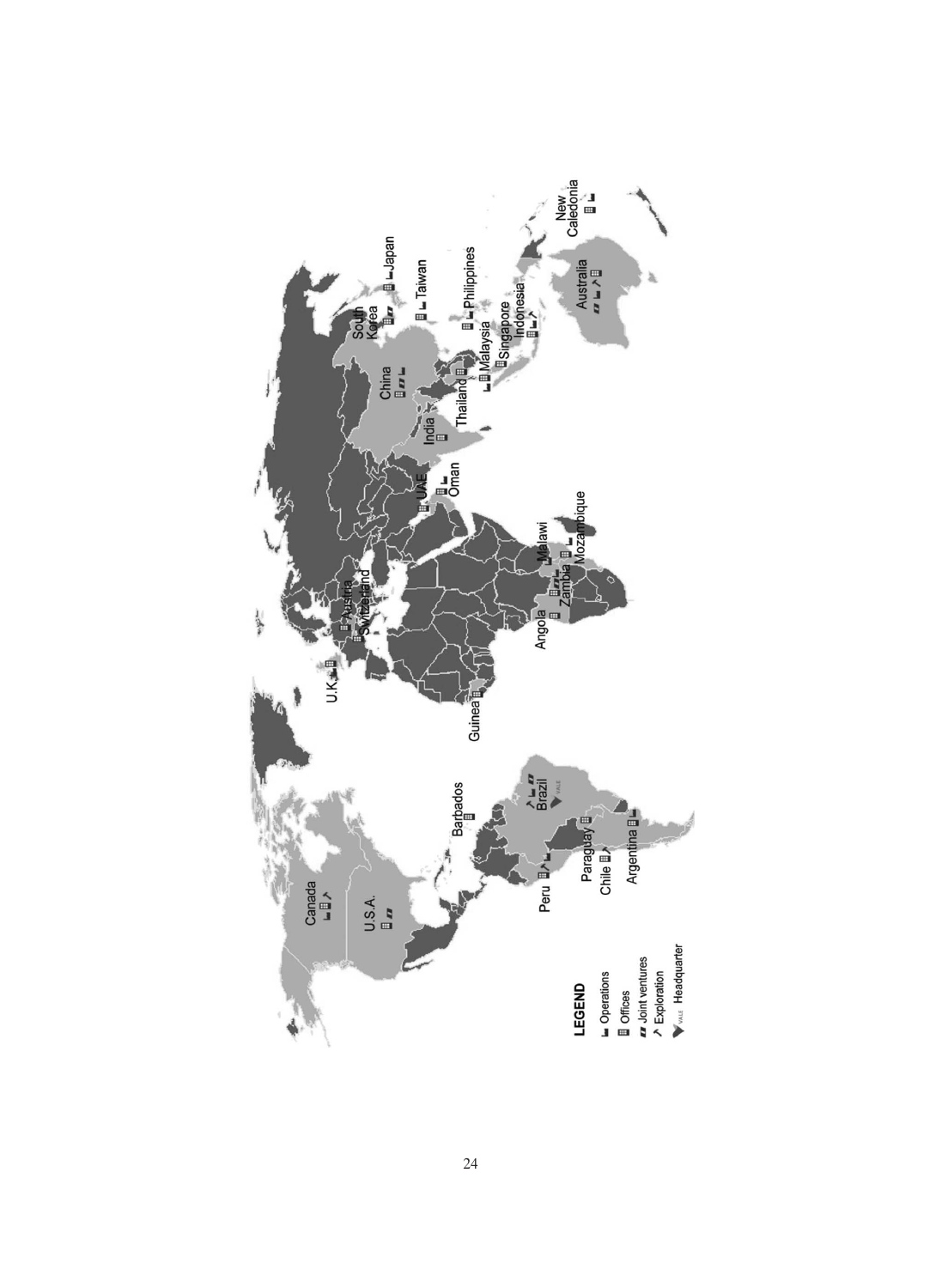#### **1. Ferrous minerals**

Our ferrous minerals business includes iron ore mining, iron ore pellet production, manganese ore mining and ferroalloy production. Each of these activities is described below.

#### **1.1 Iron ore and Iron ore pellets**

#### **1.1.1 Iron ore operations**

We conduct our iron ore business in Brazil primarily at the parent-company level, through our wholly-owned subsidiary Mineração Corumbaense Reunida S.A. (''MCR'') and through our subsidiary MBR. Our mines, all of which are open pit, and their related operations are mainly concentrated in three systems: the Southeastern, Southern and Northern Systems, each with its own transportation capabilities. We also conduct mining operations in the Midwestern System and through Samarco, a joint venture with an affiliate of BHP Billiton plc in which we have a 50% equity stake. We conduct each of our iron ore operations in Brazil under concessions from the federal government granted for an indefinite period. For more information about these concessions, see *Regulatory matters*—*Mining rights and regulation of mining activities*.

| Company/<br><b>Mining</b><br><b>System</b> | Location                | <b>Description/History</b>                                                                                                                                                                                                                                                                                                                                                                                                                                    | <b>Mineralization</b>                                                                                                                                                                                  | <b>Operations</b>                                                                                                                                                                                                                                                                        | <b>Power Source</b>                                                                                                                                                             | <b>Access / Transportation</b>                                                                                                                                                                                     |
|--------------------------------------------|-------------------------|---------------------------------------------------------------------------------------------------------------------------------------------------------------------------------------------------------------------------------------------------------------------------------------------------------------------------------------------------------------------------------------------------------------------------------------------------------------|--------------------------------------------------------------------------------------------------------------------------------------------------------------------------------------------------------|------------------------------------------------------------------------------------------------------------------------------------------------------------------------------------------------------------------------------------------------------------------------------------------|---------------------------------------------------------------------------------------------------------------------------------------------------------------------------------|--------------------------------------------------------------------------------------------------------------------------------------------------------------------------------------------------------------------|
| Vale<br>Northern System Carajás, state     | of Pará                 | Open-pit mines and ore-processing<br>plants. Divided into Serra Norte,<br>Serra Sul and Serra Leste (northern,<br>southern and eastern ranges). Since<br>1985, we have been conducting<br>mining activities in the northern<br>range, which is divided into three<br>main mining areas (N4W, N4E and<br>N <sub>5</sub> ) and two major beneficiation<br>plants. In first quarter of 2014, we<br>started a new mine and beneficiation<br>plant in Serra Leste. | High grade hematite ore type (iron<br>grade of more than 66% on average).                                                                                                                              | Open-pit mining<br>operations.<br>Beneficiation<br>process consists<br>simply of sizing<br>operations,<br>including screening,<br>hydrocycloning,<br>crushing and<br>filtration. Output<br>from the<br>beneficiation<br>process consists of<br>sinter feed, pellet<br>feed and lump ore. | Supplied through the<br>national electricity<br>grid. Acquired from<br>regional utility<br>companies or<br>supplied by Alianca<br>Geração or directly<br>by Vale.               | EFC railroad transports<br>the iron ore to the<br>Ponta da Madeira<br>maritime terminal in<br>the state of Maranhão.<br>Serra Leste iron ore is<br>transported by trucks<br>from the mine site to<br>EFC railroad. |
| Southeastern<br><i>System</i> Iron         | Quadrangle,<br>state of | Three sites: Itabira (two mines, with<br>three major beneficiation plants),<br>Minas Centrais (three mines, with<br>Minas Gerais three major beneficiation plants and<br>one secondary plant) and Mariana<br>(three mines, with four major<br>beneficiation plants).                                                                                                                                                                                          | Ore reserves with high ratios of<br>itabirite ore relative to hematite ore<br>type. Itabirite ore type has iron grade<br>of $35{\text -}60\%$ and requires concentration<br>to achieve shipping grade. | Open-pit mining<br>operations. We<br>generally process<br>the run-of-mine by<br>means of standard<br>crushing,<br>classification and<br>concentration steps,<br>producing sinter<br>feed, lump ore and<br>pellet feed in the<br>beneficiation plants<br>located at the<br>mining sites.  | Supplied through the EFVM railroad<br>national electricity<br>grid. Acquired from<br>regional utility<br>companies or<br>supplied by Aliança<br>Geração or directly<br>by Vale. | connects these mines to<br>the Tubarão port.                                                                                                                                                                       |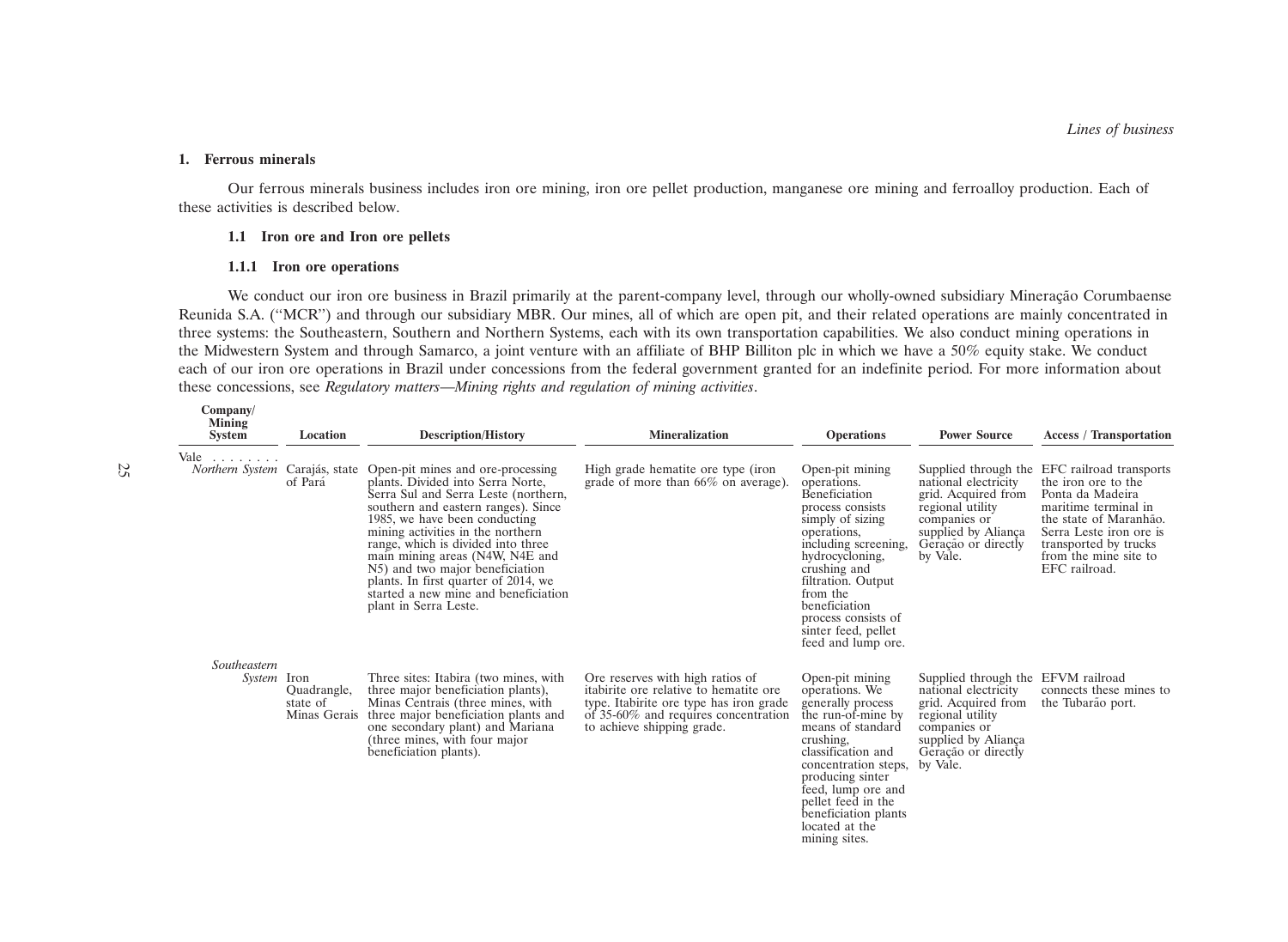| Company/<br><b>Mining</b><br><b>System</b> | Location                                                | <b>Description/History</b>                                                                                                                                                                                                                                                 | <b>Mineralization</b>                                                                                                                                                                          | <b>Operations</b>                                                                                                                                                                                                                                                                       | <b>Power Source</b>                                                                                                                                               | <b>Access</b> / Transportation                                                                                                                                                                                                                                                                                        |
|--------------------------------------------|---------------------------------------------------------|----------------------------------------------------------------------------------------------------------------------------------------------------------------------------------------------------------------------------------------------------------------------------|------------------------------------------------------------------------------------------------------------------------------------------------------------------------------------------------|-----------------------------------------------------------------------------------------------------------------------------------------------------------------------------------------------------------------------------------------------------------------------------------------|-------------------------------------------------------------------------------------------------------------------------------------------------------------------|-----------------------------------------------------------------------------------------------------------------------------------------------------------------------------------------------------------------------------------------------------------------------------------------------------------------------|
| Southern System Iron<br>Midwestern         | Quadrangle,<br>state of<br>Minas Gerais                 | Three major sites: Minas Itabirito<br>(four mines, three major beneficiation<br>plants and three secondary<br>beneficiation plants); Vargem Grande<br>(three mines and two major<br>beneficiation plants); and Paraopeba<br>(four mines and four beneficiation<br>plants). | Ore reserves with high ratios of<br>itabirite ore type relative to hematite<br>ore type. Itabirite ore has iron grade<br>of $35-60\%$ and requires concentration<br>to achieve shipping grade. | Open-pit mining<br>operations. We<br>generally process<br>the run-of-mine by<br>means of standard<br>crushing,<br>classification and<br>concentration steps,<br>producing sinter<br>feed, lump ore and<br>pellet feed in the<br>beneficiation plants<br>located at the<br>mining sites. | Supplied through the<br>national electricity<br>grid. Acquired from<br>regional utility<br>companies or<br>supplied by Aliança<br>Geração or directly<br>by Vale. | MRS, an affiliate<br>railway company,<br>transports our iron ore<br>products from the<br>mines to our Guaíba<br>Island and Itaguaí<br>maritime terminals in<br>the state of Rio de<br>Janeiro.                                                                                                                        |
|                                            | System State of<br>Mato Grosso<br>do Sul                | Comprised of the Corumbá mines<br>(two mines and two plants). Open-pit<br>mining operations.                                                                                                                                                                               | Corumbá ore reserves are comprised<br>of hematite ore type, which generates<br>lump ore predominantly.                                                                                         | Open-pit mining<br>operations. The<br>beneficiation<br>process for the run<br>of mine consists of<br>standard crushing<br>and classification<br>steps, producing<br>lump and fines.                                                                                                     | Supplied through the Part of the sales are<br>national electricity<br>grid. Acquired from<br>regional utility<br>companies.                                       | transported through<br>barges traveling along<br>the Paraguay river to<br>the ports in Argentina,<br>moving to Europe and<br>Asia markets from<br>there. Another part of<br>the sales is transported<br>by the customers, which<br>pick up the products in<br>the Corumba ports.                                      |
| Samarco $\ldots$                           | Iron<br>Quadrangle,<br>state of<br>Minas Gerais a port. | Integrated system comprised of two<br>mines, three beneficiation plants,<br>three pipelines, four pellet plants and                                                                                                                                                        | Itabirite ore type.                                                                                                                                                                            | Open-pit mining<br>operations. The<br>three beneficiation<br>plants, located at<br>the site, process the<br>run-of-mine by<br>means of standard<br>crushing, milling<br>and concentration<br>steps, producing<br>pellet feed and<br>sinter feed.                                        | Supplied through the<br>national electricity<br>grid. Acquired from<br>regional utility<br>companies or<br>produced directly<br>by Samarco.                       | Samarco mines supply<br>Samarco pellet plants<br>using three pipelines<br>extending approximately<br>400 kilometers. These<br>pipelines transport the<br>iron ore from the<br>beneficiation plants to<br>the pelletizing plants,<br>and from the pelletizing<br>plants to the port in the<br>state of Espírito Santo. |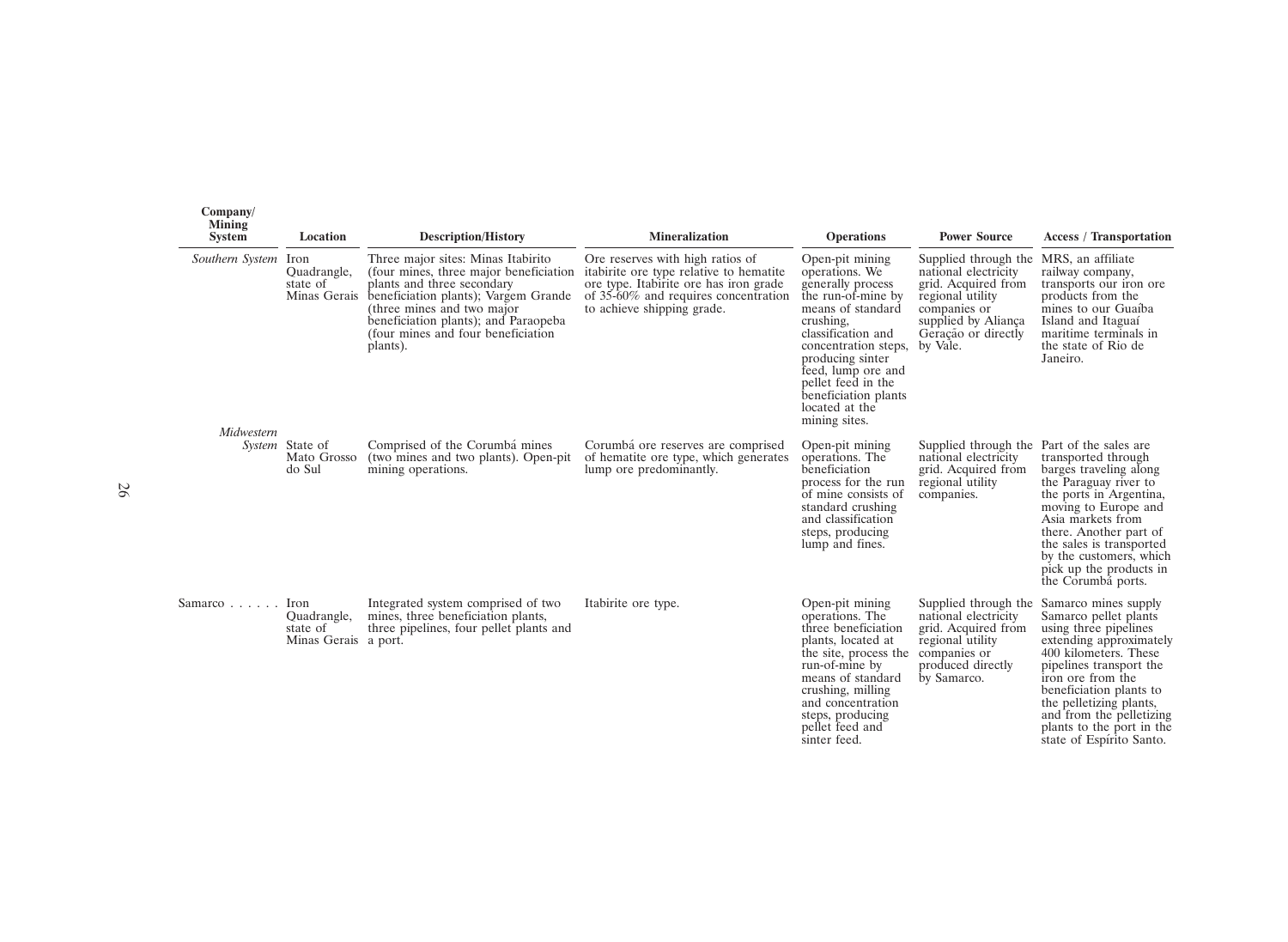#### **1.1.2 Iron ore production**

The following table sets forth information about our iron ore production.

|                               |             | Production for the year ended December 31, | 2014<br><b>Process</b> |       |                 |
|-------------------------------|-------------|--------------------------------------------|------------------------|-------|-----------------|
| <b>Mine/Plant</b>             | <b>Type</b> | 2012                                       | 2013                   | 2014  | <b>Recovery</b> |
|                               |             | (million metric tons)                      |                        |       | $(\%)$          |
| <b>Southeastern System</b>    |             |                                            |                        |       |                 |
| Itabira                       | Open pit    | 37.7                                       | 34.0                   | 35.5  | 58.4            |
| Minas Centrais $(1)$          | Open pit    | 40.7                                       | 37.8                   | 33.0  | 68.9            |
| Mariana                       | Open pit    | 37.2                                       | 37.6                   | 38.9  | 82.6            |
| Total Southeastern System     |             | 115.6                                      | 109.5                  | 107.5 |                 |
| <b>Southern System</b>        |             |                                            |                        |       |                 |
| Minas Itabirito               | Open pit    | 31.8                                       | 31.0                   | 33.0  | 71.5            |
| Vargem Grande                 | Open pit    | 22,6                                       | 22,0                   | 25,0  | 82.7            |
| Paraopeba                     | Open pit    | 25.8                                       | 26.0                   | 28.2  | 92.8            |
| Total Southern System         |             | 80.3                                       | 79.0                   | 86.3  |                 |
| <b>Midwestern System</b>      |             |                                            |                        |       |                 |
| Corumbá (MCR/Urucum) Open pit |             | 6.4                                        | 6.5                    | 5.8   | 73.7            |
| Total Midwestern System       |             | 6.4                                        | 6.5                    | 5.8   |                 |
| <b>Northern System</b>        |             |                                            |                        |       |                 |
| Serra Norte                   | Open pit    | 106.8                                      | 104.9                  | 117.4 | 94.4            |
| Serra Leste                   | Open pit    |                                            |                        | 2.2   | 98.1            |
| Total Northern System         |             | 106.8                                      | 104.9                  | 119.7 |                 |
|                               |             | 309.0                                      | 299.8                  | 319.2 |                 |
| $Samarco(2)$                  |             | 10.9                                       | 10.9                   | 13.1  | 55.1            |
|                               |             | 320.0                                      | 310.7                  | 332.4 |                 |

(1) Agua Limpa mine and plants are part of the Minas Centrais operations and are owned by Baovale, in which we own 100% of the ´ voting shares and 50% of the total shares. Production figures for Agua Limpa have not been adjusted to reflect our ownership interest. ´

(2) Production figures for Samarco, in which we have a 50% interest, have been adjusted to reflect our ownership interest.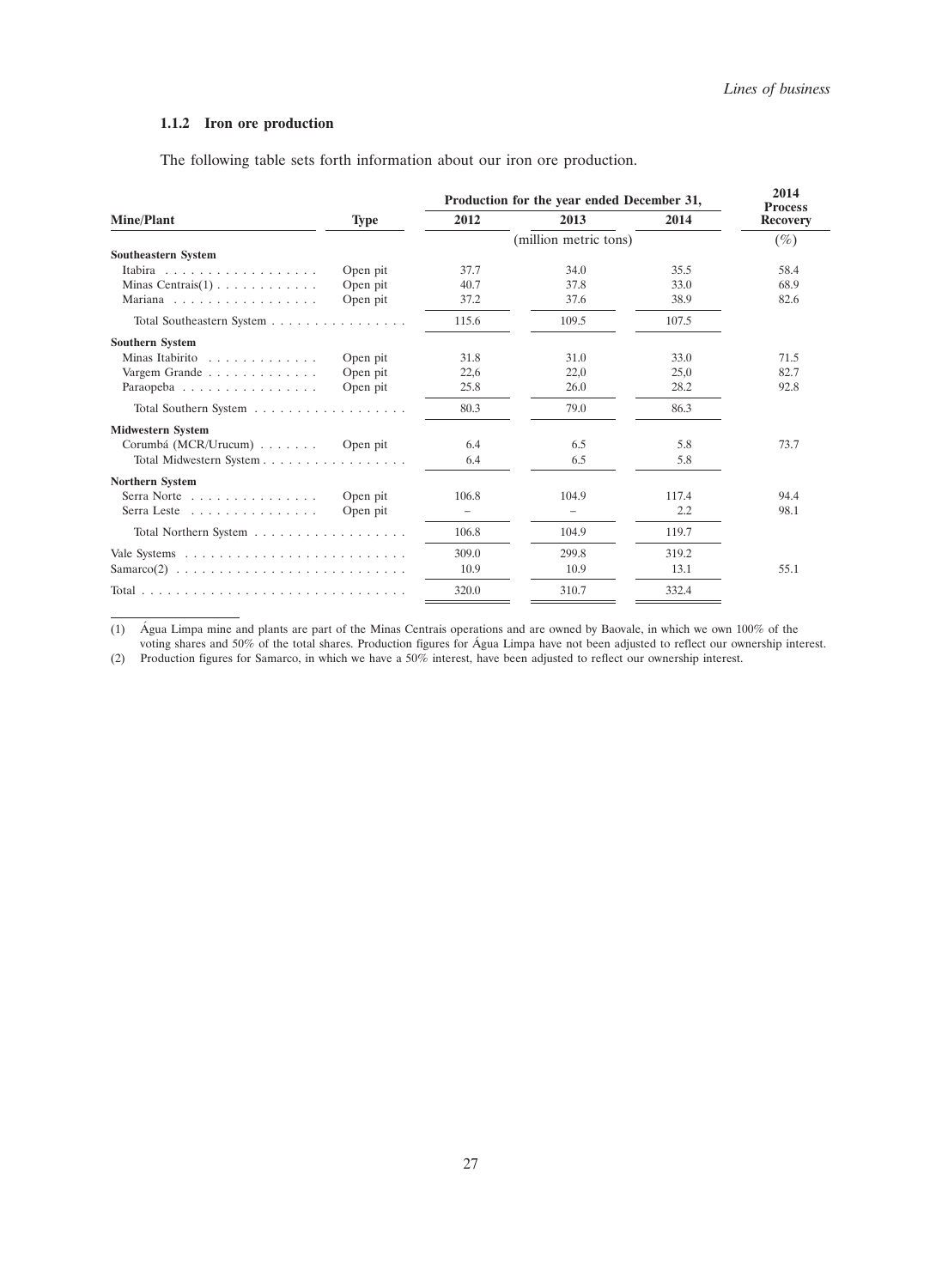#### **1.1.3 Iron ore pellets operations**

We produce iron ore pellets in Brazil and Oman, directly and through joint ventures, as set forth in the following table. We also have a 25% interest in two iron ore pelletizing plants in China, Zhuhai YPM Pellet Co., Ltd. (''Zhuhai YPM'') and Anyang Yu Vale Yongtong Pellet Co., Ltd. (''Anyang''). Our total estimated nominal capacity is 64.2 Mtpy, including the full capacity of our pelletizing plants in Oman, but not including our joint ventures Samarco, Zhuhai YPM and Anyang. Of our total 2014 pellet production, including the production of our joint ventures, 61.5% was blast furnace pellets and 38.5% was direct reduction pellets, which are used in steel mills that employ the direct reduction process rather than blast furnace technology. We supply all of the iron ore requirements of our wholly-owned pellet plants and part of the iron ore requirements for Samarco and Zhuhai YPM. In 2014, we sold 10.2 million metric tons of run of mine to Samarco and 0.7 million metric tons to Zhuhai YPM.

| Company/Plant        | <b>Description / History</b>                                                                                                                                                                                                                                                                         | <b>Nominal</b><br>Capacity (Mtpy) | <b>Power Source</b>                                                                                                                                            | <b>Other Information</b>                                                                                                                                                                                                             | Vale's<br><b>Share</b><br>$(\%)$ | <b>Partners</b> |
|----------------------|------------------------------------------------------------------------------------------------------------------------------------------------------------------------------------------------------------------------------------------------------------------------------------------------------|-----------------------------------|----------------------------------------------------------------------------------------------------------------------------------------------------------------|--------------------------------------------------------------------------------------------------------------------------------------------------------------------------------------------------------------------------------------|----------------------------------|-----------------|
| <b>Brazil:</b>       |                                                                                                                                                                                                                                                                                                      |                                   |                                                                                                                                                                |                                                                                                                                                                                                                                      |                                  |                 |
| Vale                 |                                                                                                                                                                                                                                                                                                      |                                   |                                                                                                                                                                |                                                                                                                                                                                                                                      |                                  |                 |
| Tubarão (state of    | <i>Espírito Santo</i> ) Three wholly owned pellet plants (Tubarão I, II<br>and VIII) and five leased plants. Receives iron<br>ore from our Southeastern System mines and<br>distribution is made though our logistics<br>infrastructure. Tubarão VIII plant started up in<br>the first half of 2014. | 36.7(1)                           | Supplied through the<br>national electricity grid.<br>Acquired from regional<br>utility companies or<br>supplied by Aliança<br>Geração or directly by<br>Vale. | Operations at the Tubarão I and II<br>pellet plants have been suspended since<br>November 13, 2012 in response to<br>changes in steel industry demand for<br>raw materials, and replaced by Tubarão<br>VIII, a more efficient plant. | 100.0                            |                 |
| Fábrica (state of    | Minas Gerais) Part of the Southern System. Receives iron ore<br>from the João Pereira and Segredo mines.<br>Production is transported by MRS and EFVM.                                                                                                                                               | 4.5                               | Supplied through the<br>national electricity grid.<br>Acquired from regional<br>utility companies or<br>supplied by Aliança<br>Geração or directly by<br>Vale. |                                                                                                                                                                                                                                      | 100.0                            |                 |
| Vargem Grande (state | of Minas Gerais) Part of the Southern System. Receives iron ore<br>from the Sapecado, Galinheiro and Vargem<br>Grande mines and the production is<br>transported by MRS.                                                                                                                             | 7.0                               | Supplied through the<br>national electricity grid.<br>Acquired from regional<br>utility companies or<br>supplied by Aliança<br>Geração or directly by<br>Vale. |                                                                                                                                                                                                                                      | 100.0                            |                 |
| São Luís (state of   | Maranhão) Part of the Northern System. Receives iron ore<br>from Carajás mines and production is shipped<br>to customers through our Ponta da Madeira<br>maritime terminal.                                                                                                                          | 7.5                               | Supplied through the<br>national electricity grid.<br>Acquired from regional<br>utility companies or<br>supplied by Aliança<br>Geração or directly by<br>Vale. | On October 8, 2012, we suspended<br>operations at the São Luís pellet plant<br>for reasons similar to those supporting<br>our suspension of operations at the<br>Tubarão I and II plants.                                            | 100.0                            |                 |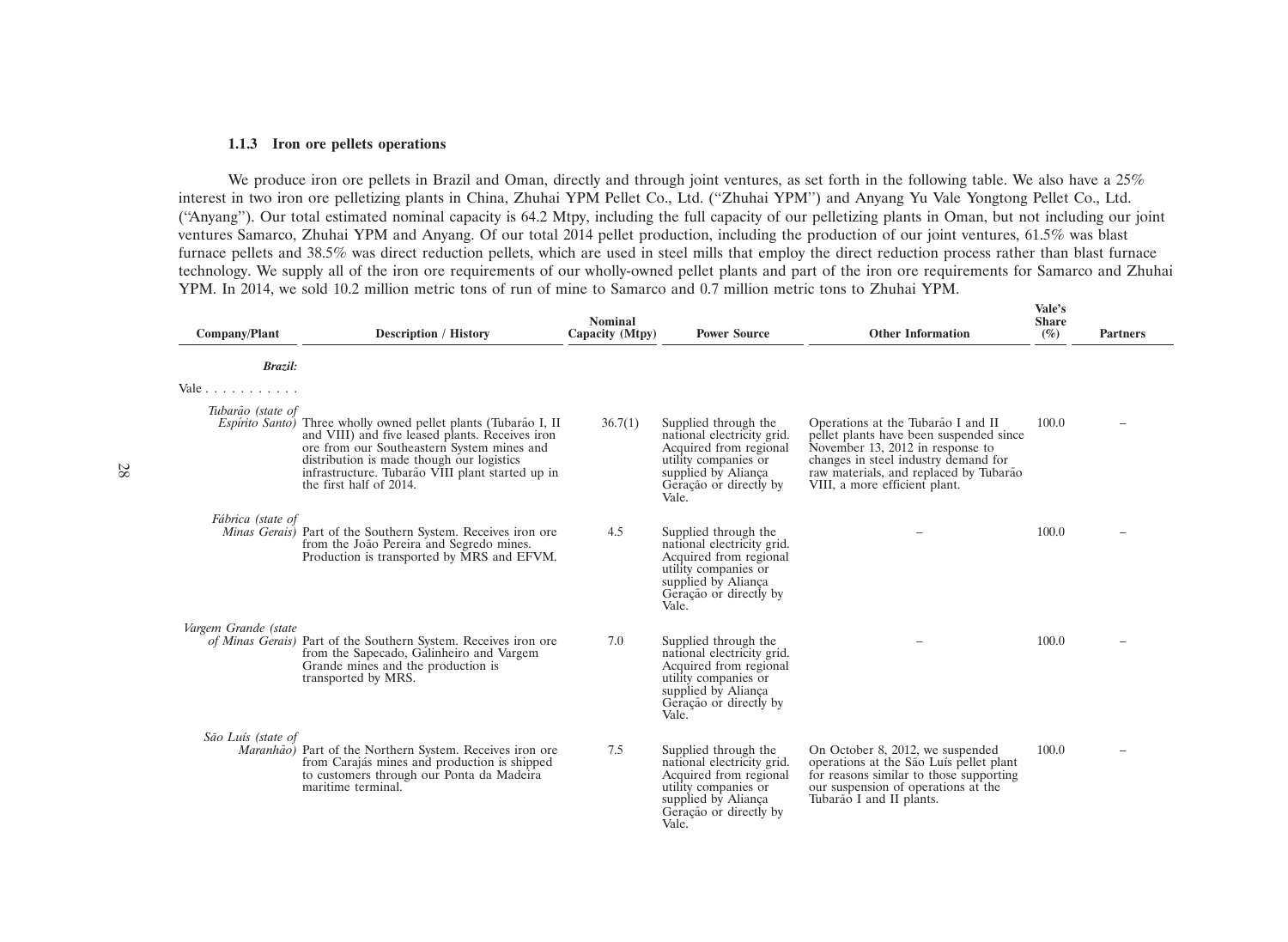# *Lines of business*

| Company/Plant                                        | <b>Description / History</b>                                                                                                                                                                                                               | <b>Nominal</b><br>Capacity (Mtpy) | <b>Power Source</b>                                                                                                                      | <b>Other Information</b>                                                                                                                              | Vale's<br><b>Share</b><br>$(\%)$ | <b>Partners</b>                     |
|------------------------------------------------------|--------------------------------------------------------------------------------------------------------------------------------------------------------------------------------------------------------------------------------------------|-----------------------------------|------------------------------------------------------------------------------------------------------------------------------------------|-------------------------------------------------------------------------------------------------------------------------------------------------------|----------------------------------|-------------------------------------|
|                                                      | Samarco Four pellet plants with nominal capacity of $30.5$<br>Mtpy. The pellet plants are located in the<br>Ponta Ubu unit, in Anchieta, state of Espírito<br>Santo. The fourth pellet plant started up in the<br>first half of 2014.      | 30.5                              | Supplied through the<br>national electricity grid.<br>Acquired from regional<br>utility companies or<br>produced directly by<br>Samarco. | In 2014, we started up the fourth pellet<br>plant with a capacity of 8.3 Mtpy,<br>increasing Samarco's total nominal<br>pellet capacity to 30.5 Mtpy. | 50.0                             | <b>BHP</b> Billiton<br>Brasil Ltda. |
| Oman:                                                |                                                                                                                                                                                                                                            |                                   |                                                                                                                                          |                                                                                                                                                       |                                  |                                     |
| Vale Oman<br>Pelletizing<br>Company LLC<br>(``VOPC") | Vale's industrial complex. Two pellet plants<br>(totaling 9.0 Mtpy of capacity) for direct<br>reduction pellets. The pelletizing plants are<br>integrated with our distribution center that has<br>a nominal capacity to handle 40.0 Mtpy. | 9.0                               | Supplied through the<br>national electricity grid.                                                                                       |                                                                                                                                                       | 70.0                             | Oman Oil<br>Company S.A.O.C.        |

 $\overline{(1)}$  Our environmental operating licenses for Tubarão pellet plants provide for 36.2 Mtpy capacity.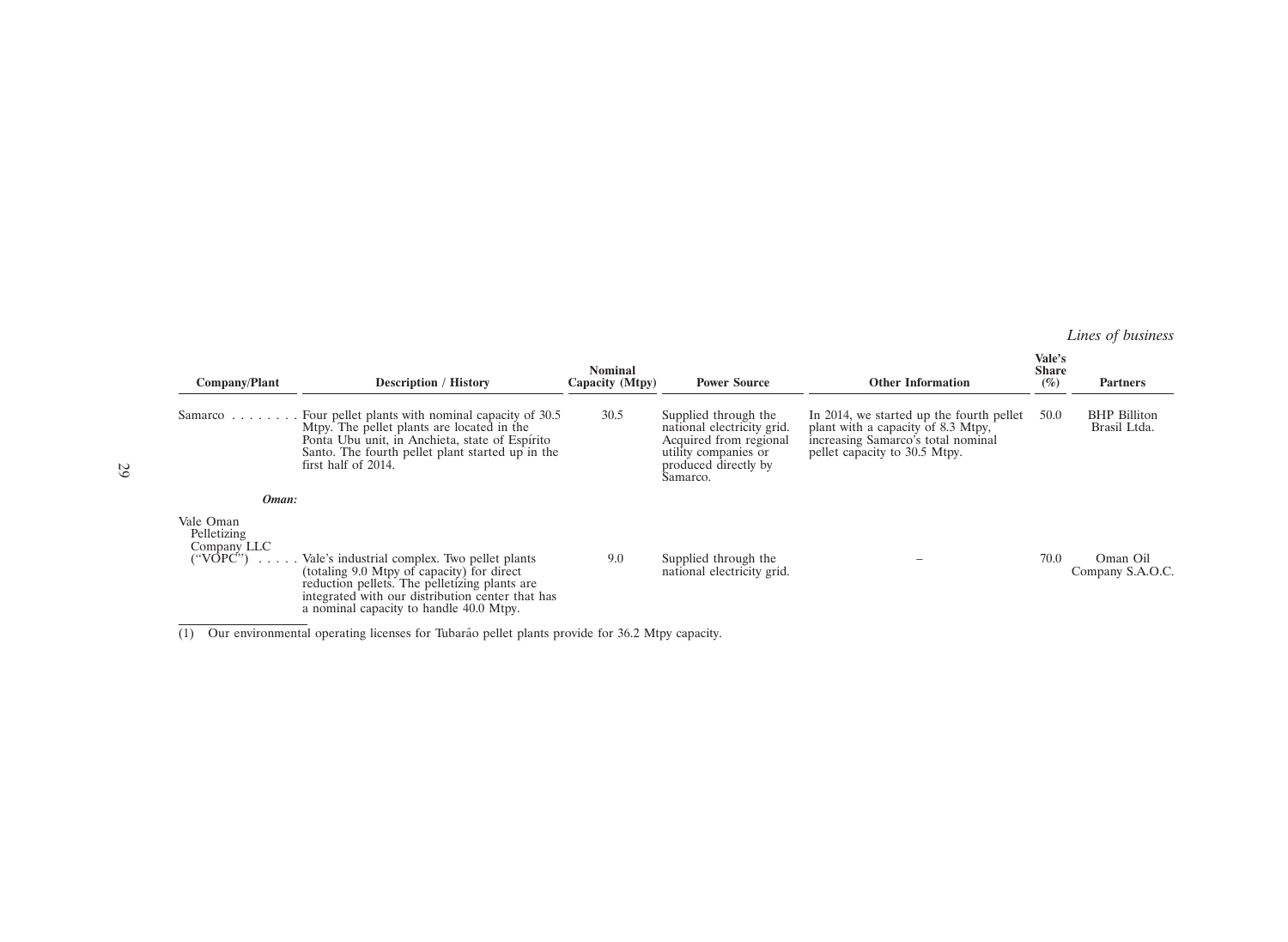#### **1.1.4 Iron ore pellets production**

The following table sets forth information about our main iron ore pellet production.

|         |      | Production for the year ended December 31, |      |
|---------|------|--------------------------------------------|------|
| Company | 2012 | 2013                                       | 2014 |
|         |      | (million metric tons)                      |      |
|         | 43.3 | 39.0                                       | 43.0 |
|         | 1.1  |                                            |      |
|         | 10.7 | 10.6                                       | 12.1 |
|         | 55.1 | 49.6                                       |      |

(1) Figure indicates actual production, including full production from our pellet plants in Oman and from the four pellet plants we leased in Brazil in 2008. We signed a 10-year operating lease contract for Itabrasco's pellet plant in October 2008. We signed a five-year operating lease contract for Kobrasco's pellet plant in June 2008, renewed for additional five years in 2013. We signed a 30-year operating lease contract for Nibrasco's two pellet plants in May 2008.

(2) On July 1, 2012, we signed a three-year operating lease for Hispanobras' pellet plant and started to consolidate its output with our production.

(3) Production figures for Samarco have been adjusted to reflect our ownership interest.

#### **1.1.5 Customers, sales and marketing**

We supply all of our iron ore and iron ore pellets (including our share of joint-venture pellet production) to the steel industry. Prevailing and expected levels of demand for steel products affect demand for our iron ore and iron ore pellets. Demand for steel products is influenced by many factors, such as global manufacturing production, civil construction and infrastructure spending. For further information about demand and prices, see *Operating and financial review and prospects—Major factors affecting prices.*

In 2014, China accounted for 50% of our iron ore and iron ore pellet shipments, and Asia as a whole accounted for 67%. Europe accounted for 16%, followed by Brazil with 12%. Our 10 largest customers collectively purchased 139.5 million metric tons of iron ore and iron ore pellets from us, representing 44% of our 2014 iron ore and iron ore pellet sales volumes and 44% of our total iron ore and iron ore pellet revenues. In 2014, no individual customer accounted for more than 10.0% of our iron ore and iron ore pellet shipments.

In 2014, the Asian market (mainly Japan, South Korea and Taiwan), the European market and the Brazilian market were the primary markets for our blast furnace pellets, while the Middle East, North America and North Africa were the primary markets for our direct reduction pellets.

We strongly emphasize customer service in order to improve our competitiveness. We work with our customers to understand their main objectives and to provide them with iron ore solutions to meet specific customer needs. Using our expertise in mining, agglomeration and iron-making processes, we search for technical solutions that will balance the best use of our world-class mining assets and the satisfaction of our customers. We believe that our ability to provide customers with a total iron ore solution and the quality of our products are both very important advantages helping us to improve our competitiveness in relation to competitors who may be more conveniently located geographically. In addition to offering technical assistance to our customers, we operate sales support offices in Tokyo (Japan), Seoul (South Korea), Singapore, Dubai (UAE) and Shanghai (China), which support the sales made by Vale International. These offices also allow us to stay in close contact with our customers, monitor their requirements and our contract performance, and ensure that our customers receive timely deliveries.

We sell iron ore and iron ore pellets under different arrangements, including long-term contracts with customers and on a spot basis through tenders and trading platforms. Our pricing is generally linked to the IODEX spot market price index, and uses a variety of mechanisms, including current spot prices and average prices over an agreed period. In cases where the products are delivered before the final price is determinable, we recognize the sale based on a provisional price with a subsequent adjustment reflecting the final price.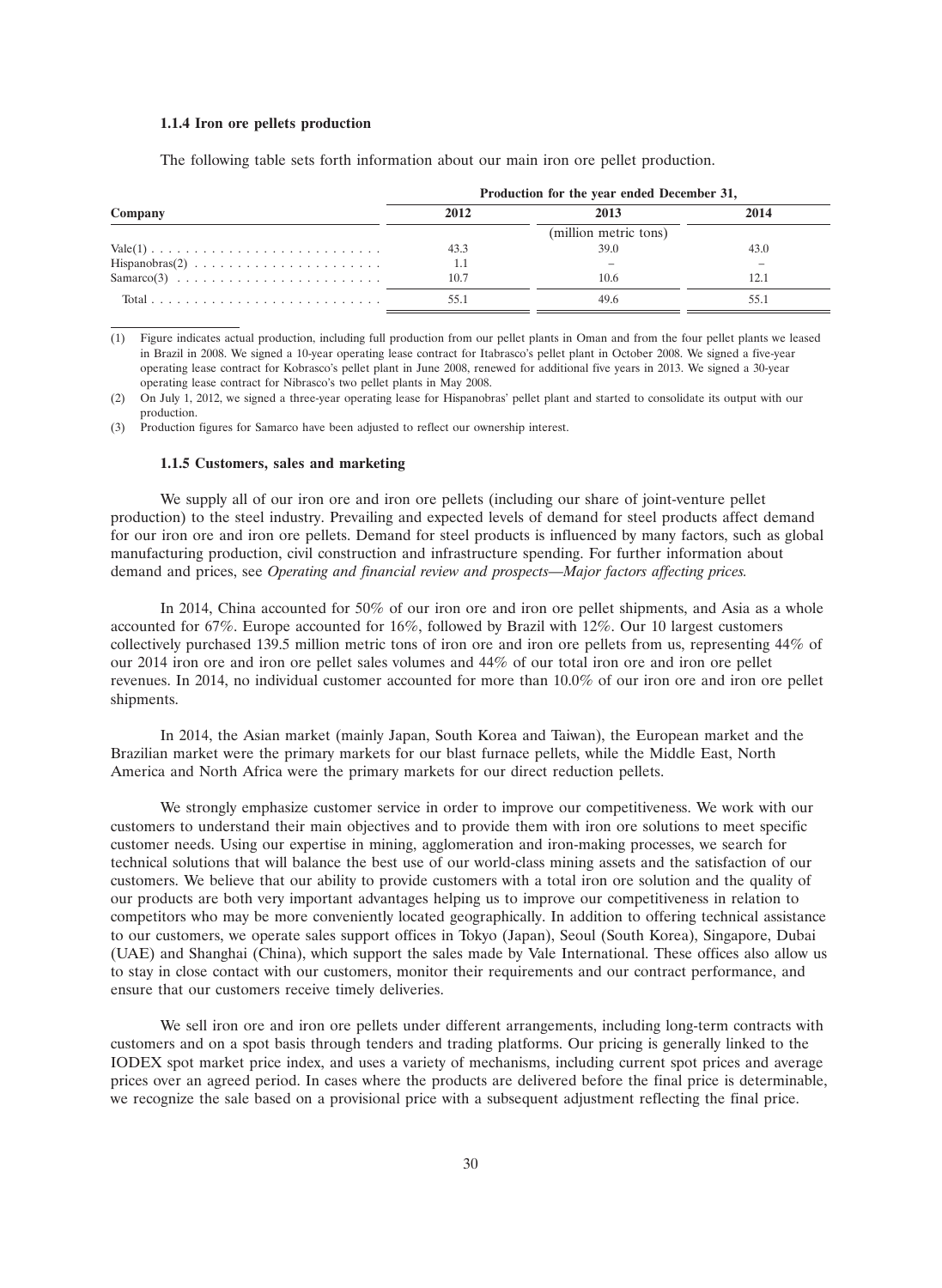#### **1.1.6 Competition**

The global iron ore and iron ore pellet markets are highly competitive. The main factors affecting competition are price, quality and range of products offered, reliability, operating costs and shipping costs.

Our biggest competitors in the Asian market are located in Australia and include subsidiaries and affiliates of BHP Billiton plc (''BHP Billiton''), Rio Tinto Ltd (''Rio Tinto'') and Fortescue Metals Group Ltd (''FMG''). We are competitive in the Asian market for two main reasons. First, steel companies generally seek to obtain the types (or blends) of iron ore and iron ore pellets that can produce the intended final product in the most economic and efficient manner. Our iron ore has low impurity levels and other properties that generally lead to lower processing costs. For example, in addition to its high grade, the alumina grade of our iron ore is very low compared to Australian ores, reducing consumption of coke and increasing productivity in blast furnaces, which is particularly important during periods of high demand. When market demand is strong, our quality differential generally becomes more valuable to customers. Second, steel companies often develop sales relationships based on a reliable supply of a specific mix of iron ore and iron ore pellets.

In terms of reliability, our ownership and operation of logistics facilities in the Northern and Southeastern Systems help us ensure that our products are delivered on time and at a relatively low cost. In addition, we continue to develop a low-cost freight portfolio aimed at enhancing our ability to offer our products in the Asian market at competitive prices on a CFR basis, despite the higher transportation costs compared to Australian producers. To support this strategy, we have built two distribution centers, one in Oman and another in Malaysia, and two FTS in the Philippines. We are party to medium- and long-term freight contracts, and we own vessels, including very large ore carriers called Valemax. They reduce energy consumption and greenhouse emissions by carrying an increased amount of cargo in a single trip, offering lower freight rates. These investments improve speed and flexibility for customization, and they shorten the time to market required for our products.

Our principal competitors in the European market are Kumba Iron Ore Limited, Luossavaara Kiirunavaara AB ("LKAB"), Société Nationale Industrielle et Minière ("SNIM") and Iron Ore Company of Canada (''IOC''), a subsidiary of Rio Tinto. We are competitive in the European market for the same reasons as in Asia, but also due to the proximity of our port facilities to European customers.

The Brazilian iron ore market is also competitive. There are several small iron ore producers and new companies with developing projects, such as Anglo Ferrous Brazil, Ferrous Resources and Bahia Mineração. Some steel companies, including Gerdau S.A. ("Gerdau"), Companhia Siderúrgica Nacional ("CSN"), V&M do Brasil S.A., Usiminas and Arcelor Mittal, also have iron ore mining operations. Although pricing is relevant, quality and reliability are important competitive factors as well. We believe that our integrated transportation systems, high-quality ore and technical services make us a strong competitor in the Brazilian market.

With respect to pellets, our major competitors are LKAB, Arcelor Mittal Mines Canada (former Quebec Cartier Mining Co.), Iron Ore Company of Canada (IOC) and Bahrain Steel (former Gulf Industrial Investment Co).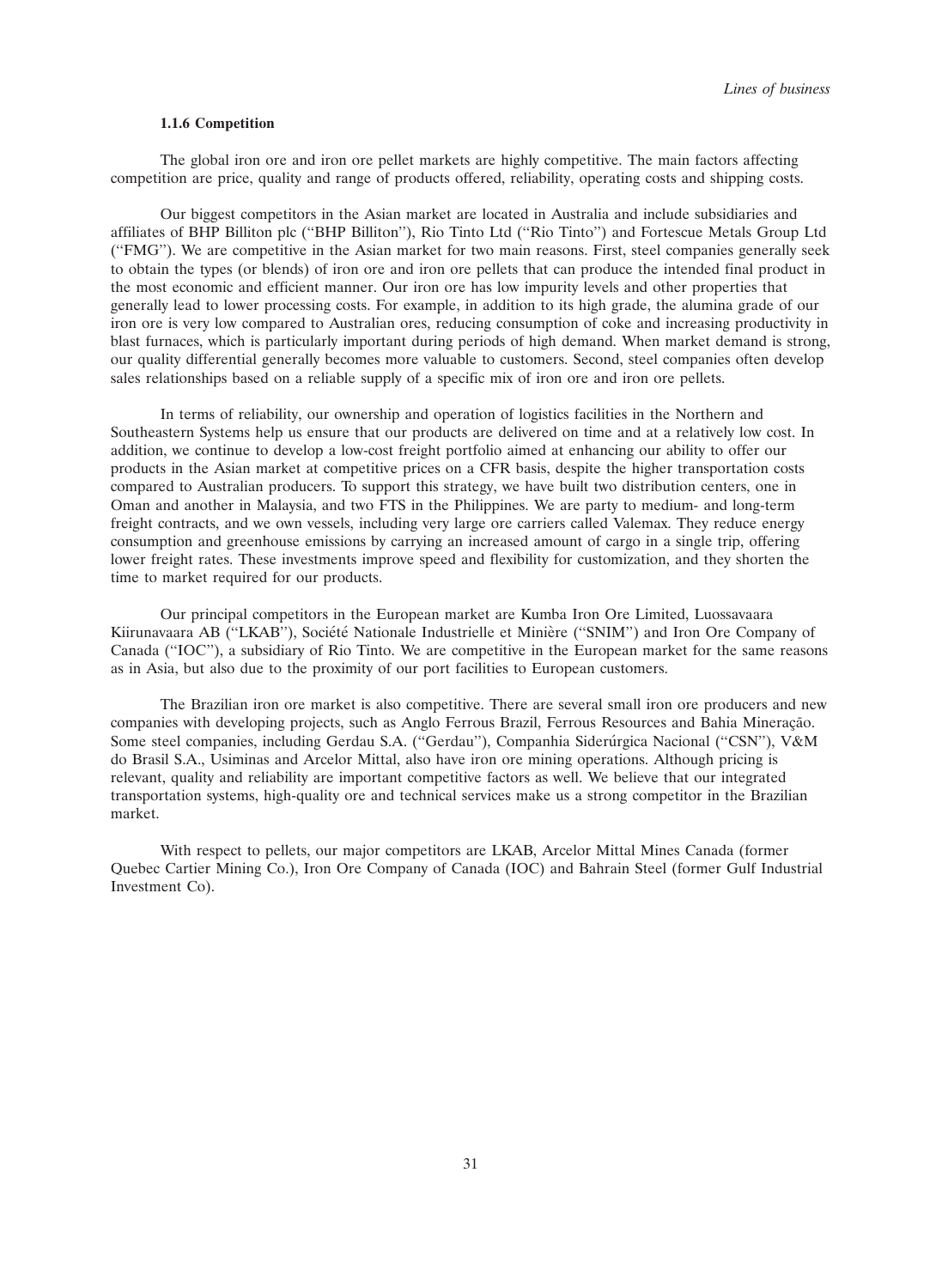## **1.2 Manganese ore and ferroalloys**

## **1.2.1 Manganese ore operations and production**

We conduct our manganese mining operations in Brazil through Vale S.A. and our wholly-owned subsidiaries Vale Manganês S.A. ("Vale Manganês") and MCR. Our mines produce three types of manganese ore products:

- metallurgical ore, used primarily for the production of manganese ferroalloys, raw material to produce carbon and stainless steel;
- natural manganese dioxide, suitable for the manufacture of electrolytic batteries; and
- chemical ore, used in several industries for the production of fertilizer, water treatment, pesticides and animal feed, and used as a pigment in the ceramics industry.

| <b>Mining Site</b>           | Company  | <b>Location</b>                   | <b>Description/History</b>                                              | <b>Mineralization</b>                                    | <b>Operations</b>                                                                                                                                              | <b>Power Source</b>                                                                                               | Access/<br><b>Transportation</b>                                                                                                            |
|------------------------------|----------|-----------------------------------|-------------------------------------------------------------------------|----------------------------------------------------------|----------------------------------------------------------------------------------------------------------------------------------------------------------------|-------------------------------------------------------------------------------------------------------------------|---------------------------------------------------------------------------------------------------------------------------------------------|
| $Azul(1) \ldots$ . Vale S.A. |          | State of Pará                     | Open-pit mining<br>operations and<br>on-site<br>beneficiation plant.    | High-grade ores<br>(at least $40\%$<br>manganese grade). | Crushing and<br>classification<br>steps,<br>producing<br>lumps and<br>fines.                                                                                   | Supplied<br>through the<br>national<br>electricity<br>grid.<br>Acquired<br>from regional<br>utility<br>companies. | Manganese ore is<br>transported by truck<br>and EFC railroad to<br>the Ponta da Madeira<br>maritime terminal.                               |
| Morro da<br>Mina Vale        |          | State of                          | Open-pit mining                                                         | Low-grade ores                                           | Crushing and                                                                                                                                                   | Supplied                                                                                                          | Manganese ore is                                                                                                                            |
|                              | Manganês | Minas Gerais                      | operations and one<br>major beneficiation grade).<br>plant.             | $(24\%$ manganese                                        | screening/<br>dense<br>medium<br>classification<br>steps,<br>producing<br>lumps and<br>fines to the<br>Barbacena<br>and Ouro<br>Preto<br>ferroalloy<br>plants. | through the<br>national<br>electricity<br>grid.<br>Acquired<br>from regional<br>utility<br>companies.             | transported by trucks<br>to the Ouro Preto<br>and Barbacena<br>ferroalloy plants.                                                           |
| Urucum MCR                   |          | State of Mato<br>Grosso do<br>Sul | Underground<br>mining operations<br>and on-site<br>beneficiation plant. | High-grade ores<br>(at least $40\%$<br>manganese grade). | Crushing and<br>classification<br>steps,<br>producing<br>lumps and<br>fines.                                                                                   | Supplied<br>through the<br>national<br>electricity<br>grid.<br>Acquired<br>from regional<br>utility<br>companies. | Manganese ore is<br>transported to the<br>port of Rosario<br>(Argentina) by barges<br>traveling along the<br>Paraguay and Paraná<br>rivers. |

(1) Vale Mina do Azul S.A. was merged into Vale S.A. in December 2014.

The following table sets forth information about our manganese ore production.

|               |          | Production for the year ended December 31, | 2014 Process |      |                 |
|---------------|----------|--------------------------------------------|--------------|------|-----------------|
| <b>Mine</b>   | Type     | 2012                                       | 2013         | 2014 | <b>Recovery</b> |
|               |          | (million metric tons)                      |              |      | $(\%)$          |
|               | Open pit |                                            |              |      | 52.4            |
| Morro da Mina | Open pit | 0.2                                        | (0.1)        |      | 57.9            |
|               |          | 0.3                                        | (1.4)        | 0.6  | 81.4            |
| Total         |          |                                            |              |      |                 |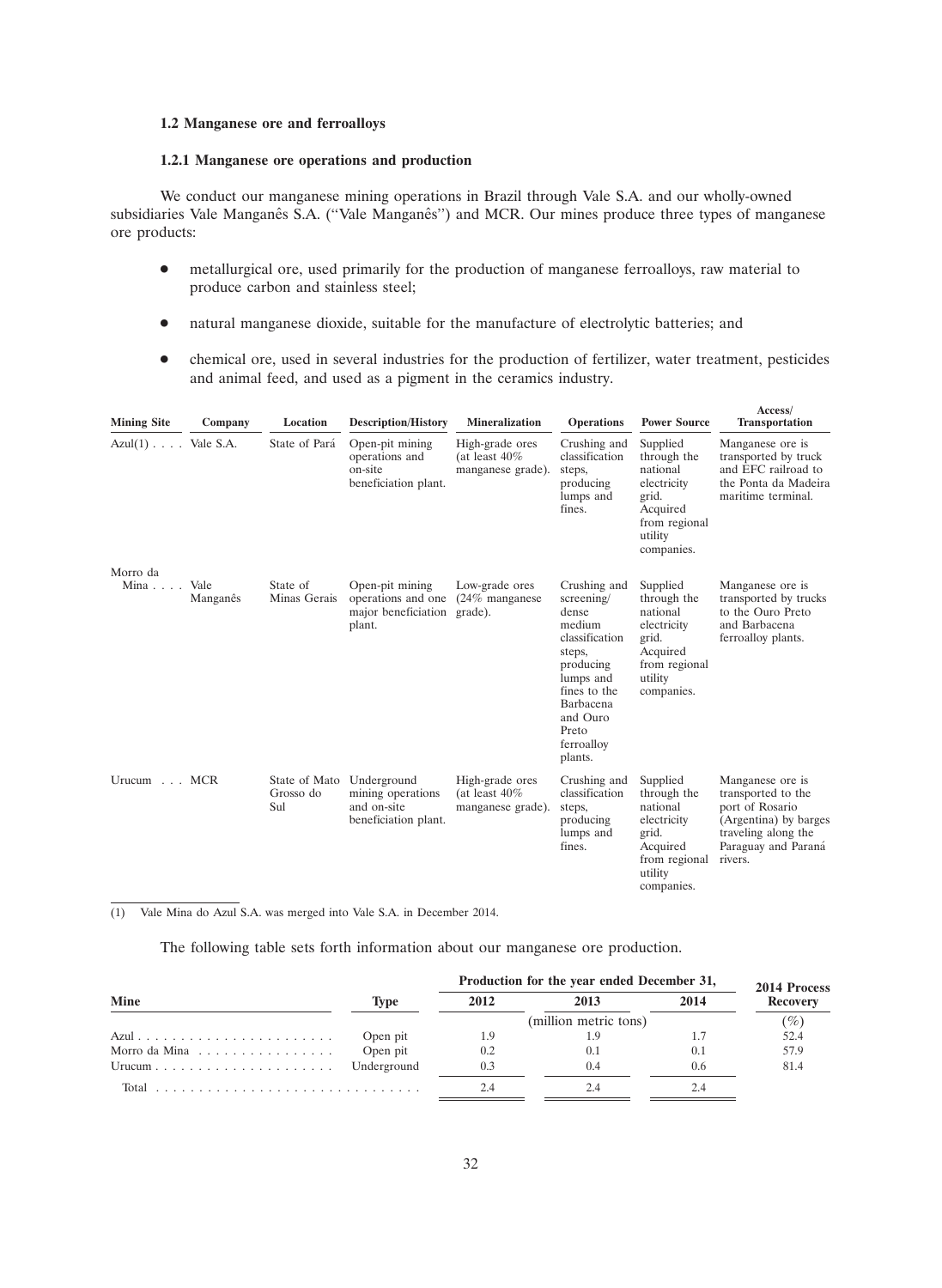### **1.2.2 Manganese ferroalloys operations and production**

We conduct our manganese ferroalloys business through our wholly-owned subsidiary Vale Manganes.

The production of manganese ferroalloys consumes significant amounts of electricity, representing 7% of our total consumption in Brazil in 2014. The electricity supply to our ferroalloy plants is provided through power purchase agreements. For information on the risks associated with potential energy shortages, see *Risk factors*.

We produce several types of manganese ferroalloys, such as high carbon and medium carbon ferromanganese and ferro-silicon manganese.

| <b>Plant</b>        | Location                              | <b>Description/History</b>                                                                                         | <b>Nominal Capacity</b>                                                                          | <b>Power Source</b>                                                                                                                         |  |
|---------------------|---------------------------------------|--------------------------------------------------------------------------------------------------------------------|--------------------------------------------------------------------------------------------------|---------------------------------------------------------------------------------------------------------------------------------------------|--|
| Minas Gerais Plants | Cities of Barbacena and<br>Ouro Preto | Barbacena has six furnaces,<br>two refining stations and a<br>briquetting plant. Ouro Preto<br>has three furnaces. | 74,000 tons per year at<br>Barbacena plant and<br>$65,000$ tons per year at<br>Ouro Preto plant. | Supplied through the<br>national electricity grid.<br>Energy acquired from<br>independent producer<br>through power purchase<br>agreements. |  |
| Bahia Plant         | City of Simões Filho                  | Four furnaces, two converters<br>and a sintering plant.                                                            | $150,000$ tons per year.                                                                         | Supplied through the<br>national electricity grid.<br>Energy acquired from<br>independent producer<br>through power purchase<br>agreements. |  |

The following table sets forth information about our manganese ferroalloys production.

|              | Production for the year ended December 31, |                        |      |  |  |
|--------------|--------------------------------------------|------------------------|------|--|--|
| <b>Plant</b> | 2012                                       | 2013                   | 2014 |  |  |
|              |                                            | (thousand metric tons) |      |  |  |
|              | 65                                         |                        | 50   |  |  |
|              | 62                                         |                        |      |  |  |
|              |                                            | 82                     |      |  |  |
|              |                                            |                        |      |  |  |

We suspended operations at the Ouro Preto plant in February 2014, due to market conditions. In January 2015 the power purchase agreement pursuant to which we acquire energy for our Barbacena and Ouro Preto plants expired, and we also suspended operations in our Barbacena plant. We are considering alternatives for power supply to these plants, taking into consideration the energy prices and current market conditions for manganese ferroalloys.

## **1.2.3 Manganese ore and ferroalloys: sales and competition**

The markets for manganese ore and ferroalloys are highly competitive. Competition in the manganese ore market takes place in two segments. High-grade manganese ore competes on a global seaborne basis, while low-grade ore competes on a regional basis. For some manganese ferroalloys, high-grade ore is mandatory, while for others high- and low-grade ores are complementary. The main suppliers of high-grade ores are located in South Africa, Gabon, Australia and Brazil. The main producers of low-grade ores are located in the Ukraine, China, Ghana, Kazakhstan, India and Mexico.

The manganese ferroalloy market is characterized by a large number of participants who compete primarily on the basis of price. The principal competitive factors in this market are the costs of manganese ore, electricity, logistics and reductants. We compete with both stand-alone producers and integrated producers that also mine their own ore. Our competitors are located principally in countries that produce manganese ore or steel. For further information about demand and prices, see *Operating and financial review and prospects—Major factors affecting prices.*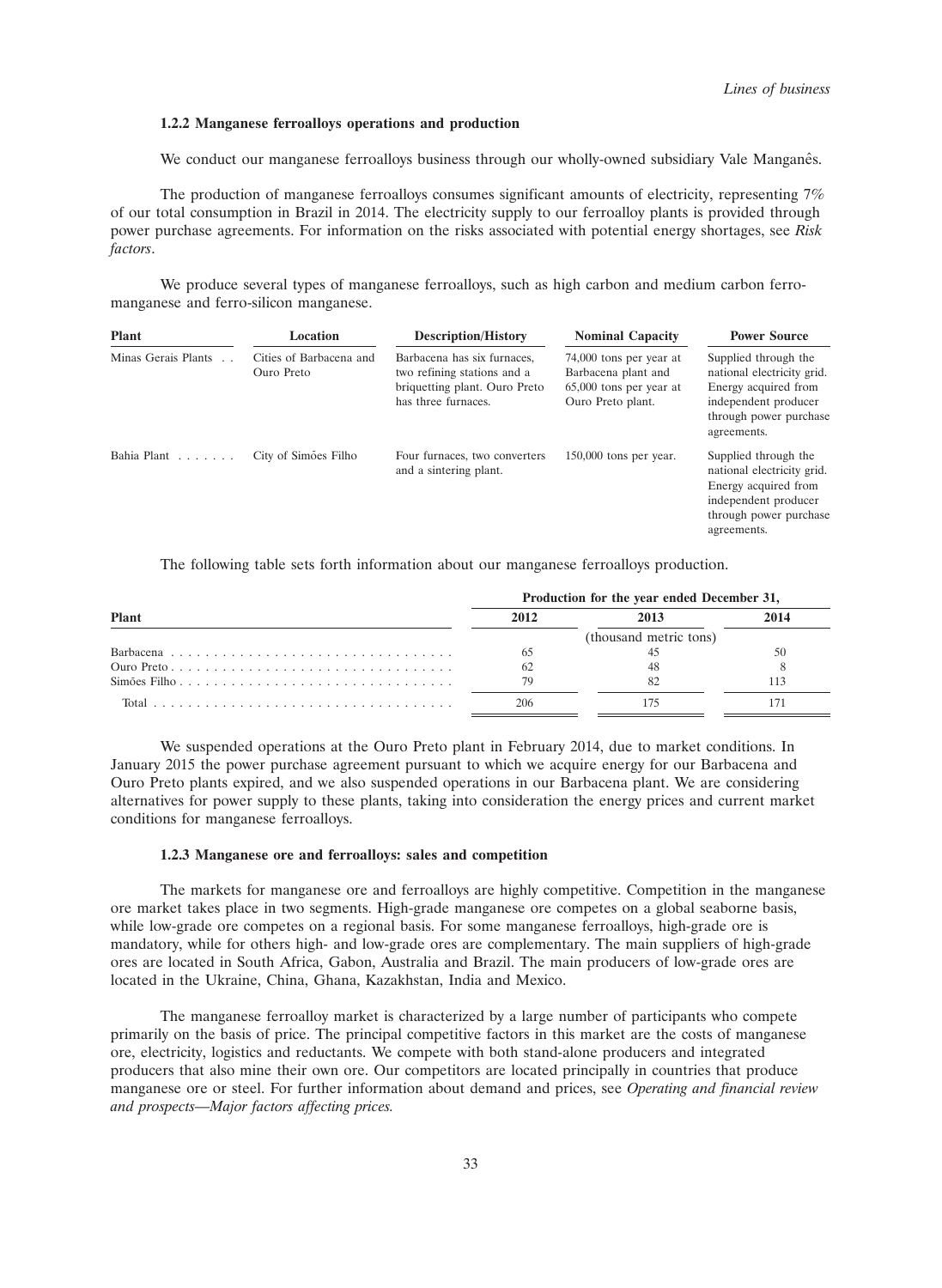# **2. Base metals**

#### **2.1 Nickel**

# **2.1.1 Operations**

We conduct our nickel operations primarily through our wholly-owned subsidiary Vale Canada, which operates two nickel production systems, one in the North Atlantic region and the other in the Asia Pacific region. We operate a third nickel production system, Onça Puma, in the South Atlantic region. Our nickel operations are set forth in the following table.

| <b>Mining System/</b><br>Company    | Location                         | <b>Description/History</b>                                                                                                                                                                                                                                                                                                                              | <b>Operations</b>                                                                                                                                                                                                                                                                                                                                                                                                                                                                                                                                                                                                                                                                                                                  | <b>Mining Title</b>                                                                                                                                                                          | <b>Power Source</b>                                                                          | <b>Access/Transportation</b>                                                                                                                                                                                                                                                                                                                                                                 |
|-------------------------------------|----------------------------------|---------------------------------------------------------------------------------------------------------------------------------------------------------------------------------------------------------------------------------------------------------------------------------------------------------------------------------------------------------|------------------------------------------------------------------------------------------------------------------------------------------------------------------------------------------------------------------------------------------------------------------------------------------------------------------------------------------------------------------------------------------------------------------------------------------------------------------------------------------------------------------------------------------------------------------------------------------------------------------------------------------------------------------------------------------------------------------------------------|----------------------------------------------------------------------------------------------------------------------------------------------------------------------------------------------|----------------------------------------------------------------------------------------------|----------------------------------------------------------------------------------------------------------------------------------------------------------------------------------------------------------------------------------------------------------------------------------------------------------------------------------------------------------------------------------------------|
| North Atlantic                      |                                  |                                                                                                                                                                                                                                                                                                                                                         |                                                                                                                                                                                                                                                                                                                                                                                                                                                                                                                                                                                                                                                                                                                                    |                                                                                                                                                                                              |                                                                                              |                                                                                                                                                                                                                                                                                                                                                                                              |
| Vale Canada<br>$\sim$ $\sim$ $\sim$ | Canada—<br>Sudbury,<br>Ontario   | Integrated mining, milling, smelting and<br>refining operations to process ore into<br>finished nickel with a nominal capacity<br>of 66,000 metric tons of refined nickel<br>per year and additional nickel oxide<br>feed for the refinery in Wales. Mining<br>operations in Sudbury began in 1885.<br>Vale acquired the Sudbury operations in<br>2006. | Primarily underground mining<br>operations with nickel sulfide ore<br>bodies, which also contain some copper,<br>cobalt, PGMs, gold and silver.<br>We also smelt and refine an<br>intermediate product, nickel<br>concentrate, from our Voisey's Bay<br>operations. In addition to producing<br>finished nickel in Sudbury, we ship a<br>nickel oxide intermediate product to our<br>nickel refinery in Wales for processing<br>to final products. We also have<br>capabilities to ship nickel oxide to our<br>Asian refineries.                                                                                                                                                                                                   | Patented mineral<br>rights with no<br>expiration date;<br>mineral leases<br>expiring between<br>2015 and 2033; and<br>mining license of<br>occupation with<br>indefinite<br>expiration date. | Supplied by<br>Ontario's provincial<br>electricity grid and<br>produced directly by<br>Vale. | Located by the Trans-<br>Canada highway and<br>the two major railways<br>that pass through the<br>Sudbury area. Finished<br>products are delivered<br>to the North American<br>market by truck. For<br>overseas customers, the<br>products are loaded<br>into containers and<br>travel intermodally<br>(truek/rail/<br>containership) through<br>both east and west<br>coast Canadian ports. |
| Vale Canada                         | Canada—<br>Thompson,<br>Manitoba | Integrated mining, milling, smelting and<br>refining operations to process ore into<br>finished nickel with a nominal capacity<br>of 50,000 metric tons of refined nickel<br>per year. Thompson mineralization was<br>discovered in 1956 and Thompson<br>operations were acquired by Vale in<br>2006.                                                   | Primarily underground mining<br>operations with nickel sulfide ore<br>bodies, which also contain some copper<br>and cobalt.<br>Local concentrate is combined with<br>nickel concentrate from our Voisey's<br>Bay operations for smelting and refining<br>to high quality nickel plate product.<br>Smelting and refining are being<br>considered for phase out in Thompson,<br>due to pending federal sulfur dioxide<br>emission standards that are expected to<br>come into effect in 2015. Vale has<br>secured an agreement in principle with<br>Environment Canada on emissions,<br>which may permit continued smelting<br>and refining through 2019, subject to<br>negotiating an environment performance<br>agreement in 2015. | Order in Council<br>leases expiring<br>between 2020 and<br>2030; mineral<br>leases expiring in<br>2034.                                                                                      | Supplied by the<br>Provincial utility<br>company.                                            | Finished products are.<br>delivered to market by<br>truck in North America.<br>For overseas customers,<br>the products are loaded<br>into containers and<br>travel intermodally<br>(truek/rail/<br>containership) to final<br>destination through<br>both west coast and<br>east coast Canadian<br>ports.                                                                                    |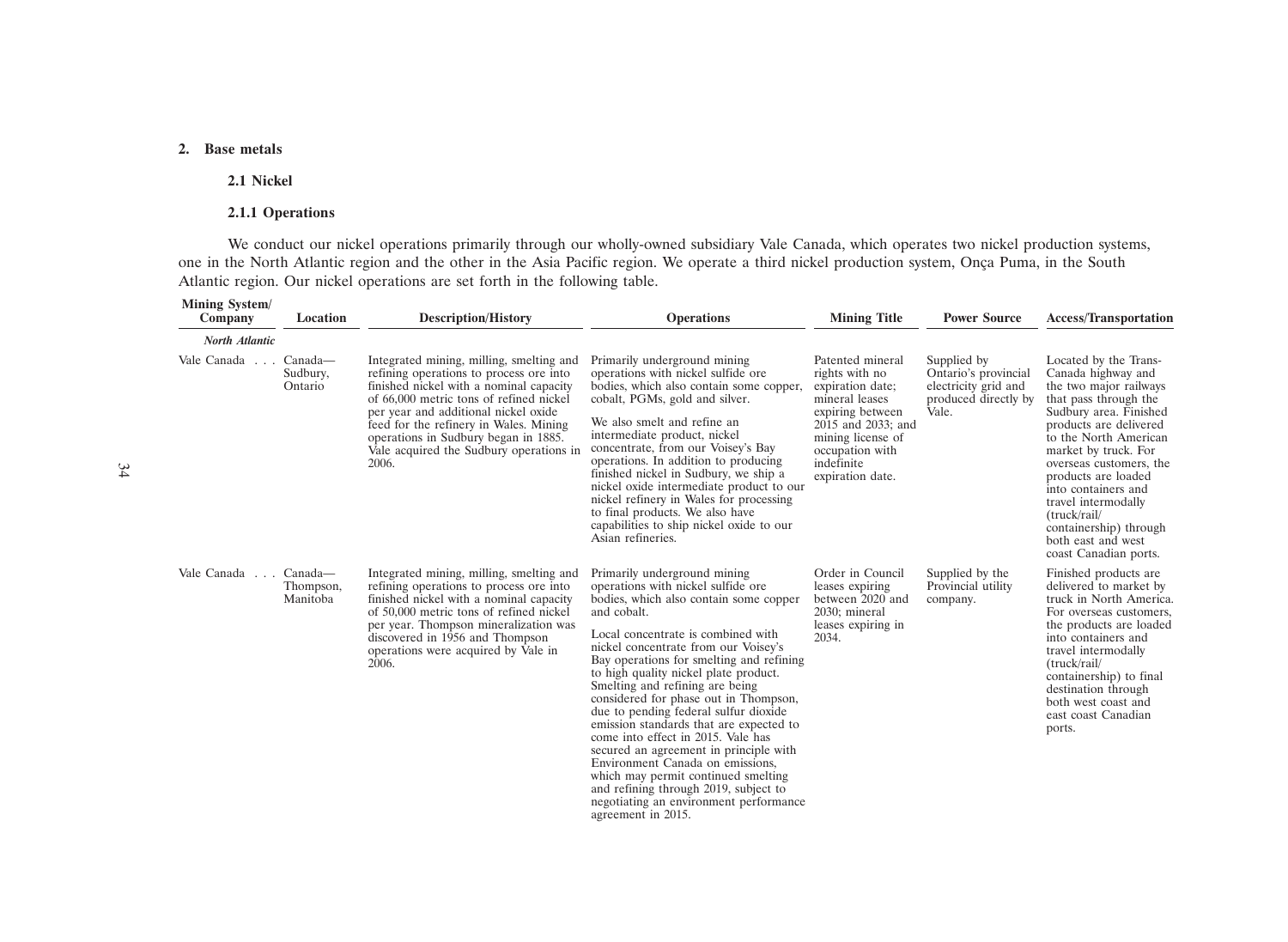*Lines of business*

| <b>Mining System/</b><br>Company | Location                                                 | <b>Description/History</b>                                                                                                                                                                                                                                                                            | <b>Operations</b>                                                                                                                                                                                                                                                                                                                                                                                                                                                                                                                                                                                  | <b>Mining Title</b>                                                                            | <b>Power Source</b>                                                                                                                                                                       | <b>Access/Transportation</b>                                                                                                                                                                                                |
|----------------------------------|----------------------------------------------------------|-------------------------------------------------------------------------------------------------------------------------------------------------------------------------------------------------------------------------------------------------------------------------------------------------------|----------------------------------------------------------------------------------------------------------------------------------------------------------------------------------------------------------------------------------------------------------------------------------------------------------------------------------------------------------------------------------------------------------------------------------------------------------------------------------------------------------------------------------------------------------------------------------------------------|------------------------------------------------------------------------------------------------|-------------------------------------------------------------------------------------------------------------------------------------------------------------------------------------------|-----------------------------------------------------------------------------------------------------------------------------------------------------------------------------------------------------------------------------|
| Vale<br>Newfoundland &           |                                                          |                                                                                                                                                                                                                                                                                                       |                                                                                                                                                                                                                                                                                                                                                                                                                                                                                                                                                                                                    |                                                                                                |                                                                                                                                                                                           |                                                                                                                                                                                                                             |
| Labrador Limited<br>Vale Europe  | Canada—<br>Voisey's Bay,<br>Newfoundland<br>and Labrador | Integrated open-pit mining, milling,<br>refining of ore into intermediate and<br>finished nickel products and copper<br>concentrates with a nominal capacity<br>of 50,000 metric tons refined nickel<br>per year. Voisey's Bay's operations<br>started in 2005 and were purchased<br>by Vale in 2006. | Comprised of the Ovoid open pit<br>mine, and deposits with the potential<br>for underground operations at a later<br>stage. We mine nickel sulfide ore<br>bodies, which also contain copper and<br>cobalt. Nickel concentrates are<br>currently shipped to our Sudbury and<br>Thompson operations for final<br>processing (smelting and refining)<br>while copper concentrate is sold to<br>the market. Long Harbour refinery<br>started up in July 2014. Initially, Long<br>Harbour is processing a blend of<br>Voisey's Bay high grade nickel<br>concentrates with nickel in matte<br>from PTVI. | Mining lease expiring<br>in 2027, with a right<br>of further renewals<br>for ten year periods. | Power at Voisey's<br>Bay is $100\%$<br>supplied through<br>Vale owned diesel<br>generators. Power at<br>the Long Harbour<br>refinery is supplied<br>by the provincial<br>utility company. | The nickel and copper<br>concentrates are<br>transported to the port by<br>haulage trucks and then<br>shipped by drybulk vessels<br>to either overseas markets<br>or to our Canadian<br>operations for further<br>refining. |
| Limited $\ldots$ .               | $U.K.$ —<br>Clydach,<br>Wales                            | Stand-alone nickel refinery (producer<br>of finished nickel), with nominal<br>capacity of 40,000 metric tons per<br>year. Clydach's refinery commenced<br>operations in 1902 and was acquired<br>by Vale in 2006.                                                                                     | Processes a nickel intermediate<br>product, nickel oxide, supplied from<br>either our Sudbury or Matsuzaka<br>operation to produce finished nickel<br>in the form of powders and pellets.                                                                                                                                                                                                                                                                                                                                                                                                          |                                                                                                | Supplied through the<br>national electricity<br>grid.                                                                                                                                     | Transported to final<br>customer in the UK and<br>continental Europe by<br>truck. Product for<br>overseas customers are<br>trucked to the ports of<br>Southampton and<br>Liverpool and shipped by<br>ocean container.       |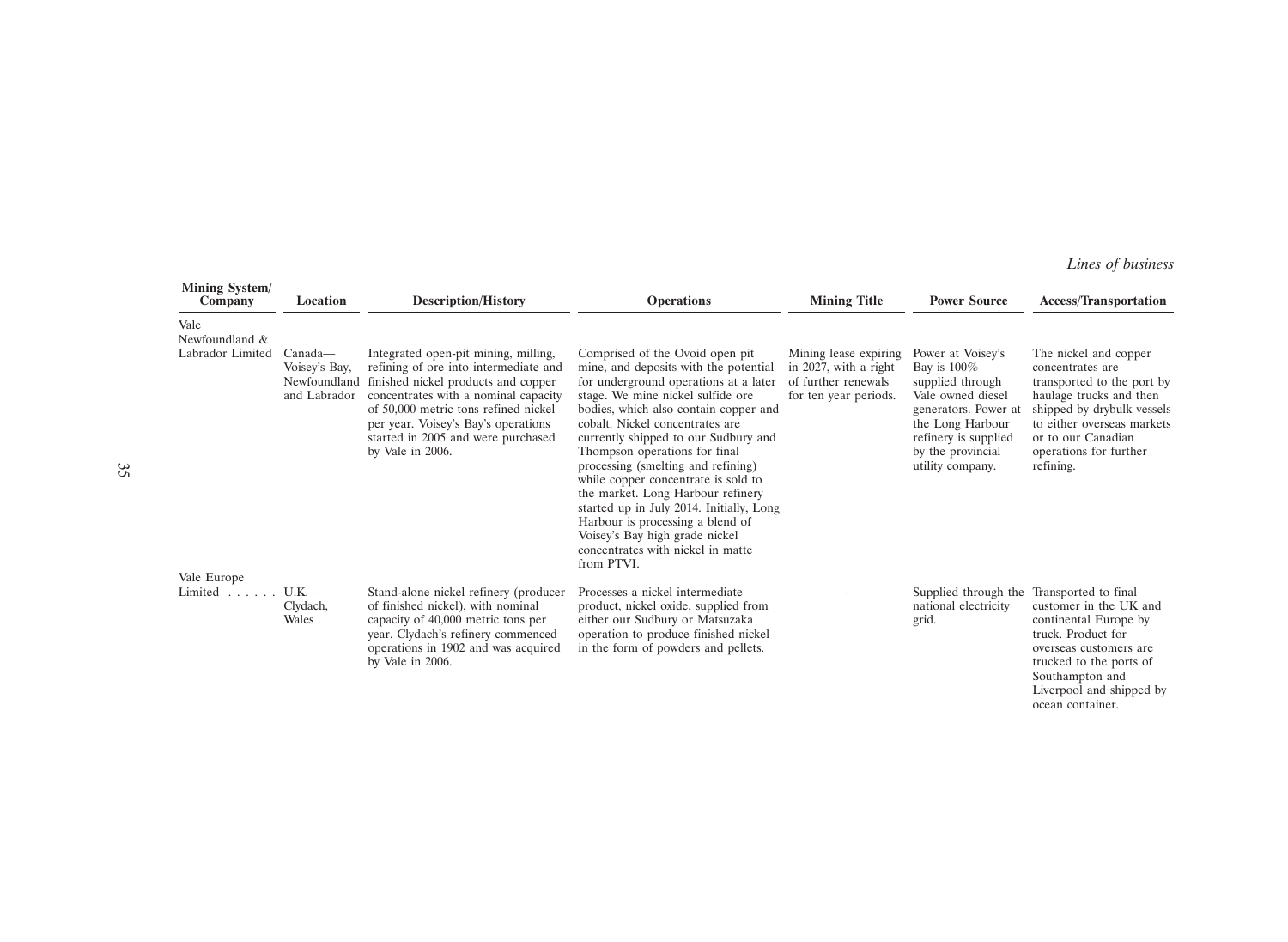| <b>Mining System/</b><br>Company                     | Location                                  | <b>Description/History</b>                                                                                                                                                                                                                                                                                                                                                                                                                                                                                                                                                                       | <b>Operations</b>                                                                                                                                                                                                                                                                                                                                                                                                                                                                                                         | <b>Mining Title</b>                                                                                                                                                                                                                              | <b>Power Source</b>                                                                                                                                                                                                                                                                                                                      | <b>Access/Transportation</b>                                                                                                                                   |
|------------------------------------------------------|-------------------------------------------|--------------------------------------------------------------------------------------------------------------------------------------------------------------------------------------------------------------------------------------------------------------------------------------------------------------------------------------------------------------------------------------------------------------------------------------------------------------------------------------------------------------------------------------------------------------------------------------------------|---------------------------------------------------------------------------------------------------------------------------------------------------------------------------------------------------------------------------------------------------------------------------------------------------------------------------------------------------------------------------------------------------------------------------------------------------------------------------------------------------------------------------|--------------------------------------------------------------------------------------------------------------------------------------------------------------------------------------------------------------------------------------------------|------------------------------------------------------------------------------------------------------------------------------------------------------------------------------------------------------------------------------------------------------------------------------------------------------------------------------------------|----------------------------------------------------------------------------------------------------------------------------------------------------------------|
| Asia Pacific<br>PT Vale<br>Indonesia Tbk             |                                           |                                                                                                                                                                                                                                                                                                                                                                                                                                                                                                                                                                                                  |                                                                                                                                                                                                                                                                                                                                                                                                                                                                                                                           |                                                                                                                                                                                                                                                  |                                                                                                                                                                                                                                                                                                                                          |                                                                                                                                                                |
| ("PTVI")                                             | Indonesia-<br>Sorowako,<br>Sulawesi       | Open cast mining area and related<br>processing facility (producer of nickel<br>matte, an intermediate product) with a<br>nominal capacity of approximately<br>80,000 metric tons of nickel in matte<br>per year. PTVI's shares are traded on<br>the Indonesia Stock Exchange. We<br>indirectly hold 59.2% of PTVI's share<br>capital, Sumitomo Metal<br>Mining Co., Ltd ("Sumitomo") holds<br>20.2%, Sumitomo Corporation holds<br>$0.1\%$ and the public holds $20.5\%$ . PTVI<br>was established in 1968, commenced its<br>commercial operations in 1978 and was<br>acquired by Vale in 2006. | PTVI mines nickel laterite ore and<br>produces nickel matte, which is shipped<br>primarily to nickel refineries in Japan.<br>Pursuant to life-of-mine off-take<br>agreements, PTVI sells 80% of its<br>production to our wholly-owned<br>subsidiary Vale Canada and 20% of its<br>production to Sumitomo.                                                                                                                                                                                                                 | Contract of work<br>expiring in 2025,<br>entitled to two<br>consecutive<br>ten-year extensions,<br>subject to approval<br>of the Indonesian<br>government. See<br>Regulatory<br>matters-Mining<br>rights and regulation<br>of mining activities. | Produced primarily<br>by PVTI's low cost<br>hydroelectric power<br>plants on the Larona<br>River (there are<br>currently three<br>facilities). PTVI has<br>thermal generating<br>facilities in order to<br>supplement its<br>hydroelectric power<br>supply with a source<br>of energy that is not<br>subject to<br>hydrological factors. | Trucked approximately<br>55 km to the river port<br>at Malili and then<br>loaded onto barges in<br>order to load<br>break-bulk vessels for<br>onward shipment. |
| Vale Nouvelle-<br>Calédonie S.A.S<br>$("VNC") \dots$ | New<br>Caledonia-<br>Southern<br>Province | Mining and processing operations<br>(producer of nickel oxide, nickel<br>hydroxide and cobalt carbonate). VNC's<br>shares are held by Vale $(80.5\%)$ , Sumic<br>$(14.5\%)$ and Société de Participation<br>Minière du Sud Caledonien SAS<br>("SPMSC") $(5\%)$ . (1)                                                                                                                                                                                                                                                                                                                             | We are currently ramping up our nickel<br>operation in New Caledonia. VNC<br>utilizes a High Pressure Acid Leach<br>("HPAL") process to treat limonitic<br>laterite and saprolitic laterite ores. We<br>expect to continue to ramp-up VNC<br>over the next two years to reach<br>nominal production capacity of 57,000<br>metric tons per year of nickel oxide,<br>which will be further processed in our<br>refineries in Asia, and hydroxide cake<br>form (IPNM), and 4,500 metric tons of<br>cobalt in carbonate form. | Mining concessions<br>expiring between<br>2015 and 2051.                                                                                                                                                                                         | Supplied through the Products are packed<br>national electricity<br>grid and by<br>independent<br>producers.                                                                                                                                                                                                                             | into containers and are<br>trucked approximately<br>4 km to Prony port.                                                                                        |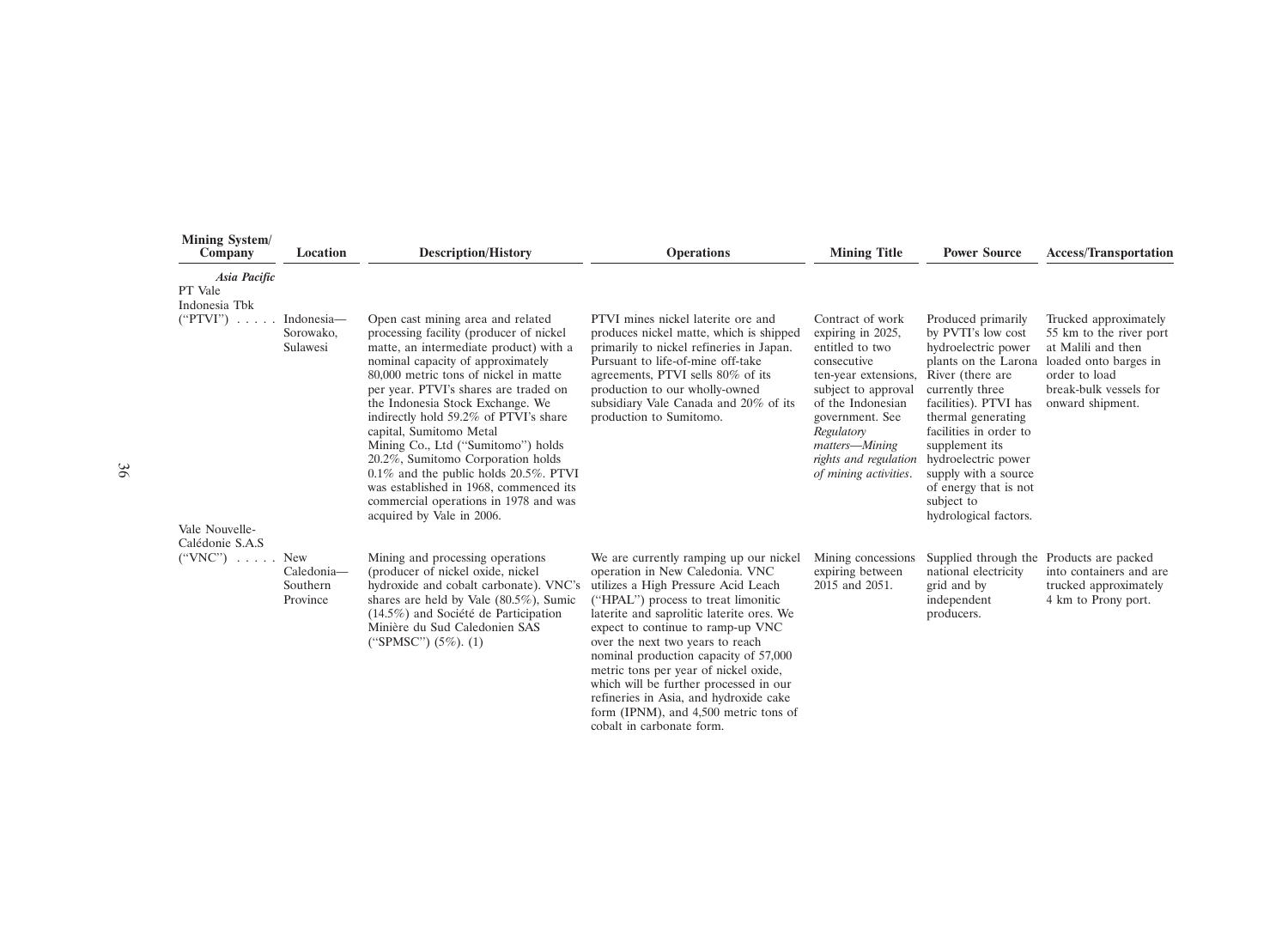# *Lines of business*

| <b>Mining System/</b><br>Company                 | Location                      | <b>Description/History</b>                                                                                                                                                                                                                                                                      | <b>Operations</b>                                                                                                                                                                        | <b>Mining Title</b> | <b>Power Source</b>                                                                                                       | <b>Access/Transportation</b>                                                                                                                                                                                                          |
|--------------------------------------------------|-------------------------------|-------------------------------------------------------------------------------------------------------------------------------------------------------------------------------------------------------------------------------------------------------------------------------------------------|------------------------------------------------------------------------------------------------------------------------------------------------------------------------------------------|---------------------|---------------------------------------------------------------------------------------------------------------------------|---------------------------------------------------------------------------------------------------------------------------------------------------------------------------------------------------------------------------------------|
| Vale Japan<br>Limited                            | Japan—<br>Matsuzaka           | Stand-alone nickel refinery (producer of<br>intermediate and finished nickel), with<br>nominal capacity of 60,000 metric tons<br>per year. Vale owns 87.2% of the<br>shares, and Sumitomo owns the<br>remaining shares. The refinery was built<br>in 1965 and was acquired by Vale in<br>2006.  | Produces intermediate products for<br>further processing in our refineries in<br>Asia and the UK, and finished nickel<br>products using nickel matte sourced<br>from PTVI.               |                     | national electricity<br>grid. Acquired from<br>regional utility<br>companies.                                             | Supplied through the Products trucked over<br>public roads to<br>customers in Japan. For<br>overseas customers, the<br>product is loaded into<br>containers at the plant<br>and shipped from the<br>ports of Yokkaichi and<br>Nagoya. |
| Vale Taiwan<br>Limited $\ldots$ .                | Taiwan-<br>Kaoshiung          | Stand-alone nickel refinery (producer of<br>finished nickel), with nominal capacity<br>of 18,000 metric tons per year. The<br>refinery commenced production in 1983<br>and was acquired by Vale in 2006.                                                                                        | Produces finished nickel primarily for<br>the stainless steel industry, using<br>intermediate products from our<br>Matsuzaka and New Caledonian<br>operations.                           |                     | Supplied through the Trucked over public<br>national electricity<br>grid. Acquired from<br>regional utility<br>companies. | roads to customers in<br>Taiwan. For overseas<br>customers, the product<br>is loaded into<br>containers at the plant<br>and shipped from the<br>port of Kaoshiung.                                                                    |
| Vale Nickel<br>(Dalian) Co., Ltd<br>Korea Nickel | China-<br>Dalian,<br>Liaoning | Stand-alone nickel refinery (producer of<br>finished nickel), with nominal capacity<br>of 32,000 metric tons per year. Vale<br>indirectly owns 98.3% of the shares and<br>Ningbo Sunhu Chemical<br>Products Co., Ltd. owns the remaining<br>1.7%. The refinery commenced<br>production in 2008. | Produces finished nickel for the stainless<br>steel industry, using intermediate<br>products from our Matsuzaka and New<br>Caledonian operations.                                        |                     | Supplied through the Product transported<br>national electricity<br>grid. Acquired from<br>regional utility<br>companies. | over public roads by<br>truck and by railway to<br>customers in China. It<br>is also shipped in ocean<br>containers to overseas<br>and some domestic<br>customers.                                                                    |
| Corporation.                                     | South<br>Korea-<br>Onsan      | finished nickel), with nominal capacity<br>of 30,000 metric tons per year. Vale<br>indirectly owns 25.0% of the shares, and<br>the remaining shares are held by Korea<br>Zinc Co., Ltd, Posteel Co., Ltd, Young<br>Poong Co., Ltd. and others. The<br>refinery commenced production in 1989.    | Stand-alone nickel refinery (producer of Produces finished nickel for the stainless<br>steel industry using intermediate<br>products from our Matsuzaka and New<br>Caledonia operations. |                     | Supplied through the KNC's production is<br>national electricity<br>grid. Acquired from<br>regional utility<br>companies. | transported by truck<br>over public roads to<br>customers in Korea and<br>is exported in<br>containers to overseas<br>customers from the<br>ports of Busan and<br>Ulsan.                                                              |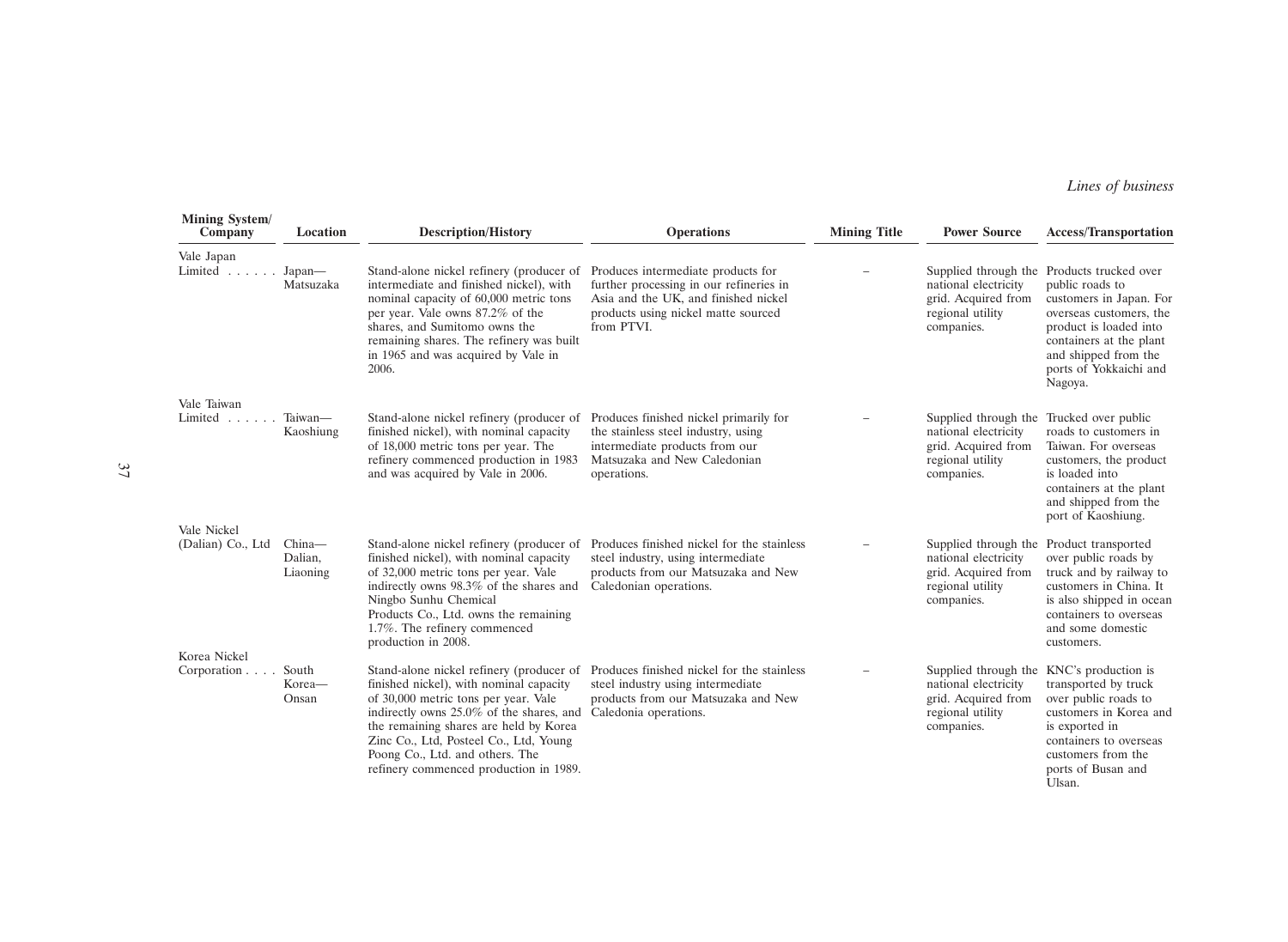| <b>Mining System/</b><br>Company | Location                                | <b>Description/History</b>                                                                                                                 | <b>Operations</b>                                                                                                                                                                                                                                                                                                                                                                                                                                                         | <b>Mining Title</b> | <b>Power Source</b>                                                                                                                                                                                         | <b>Access/Transportation</b>                                                                                                                                      |
|----------------------------------|-----------------------------------------|--------------------------------------------------------------------------------------------------------------------------------------------|---------------------------------------------------------------------------------------------------------------------------------------------------------------------------------------------------------------------------------------------------------------------------------------------------------------------------------------------------------------------------------------------------------------------------------------------------------------------------|---------------------|-------------------------------------------------------------------------------------------------------------------------------------------------------------------------------------------------------------|-------------------------------------------------------------------------------------------------------------------------------------------------------------------|
| <b>South Atlantic</b>            |                                         |                                                                                                                                            |                                                                                                                                                                                                                                                                                                                                                                                                                                                                           |                     |                                                                                                                                                                                                             |                                                                                                                                                                   |
| Vale/Onca Puma                   | Brazil—<br>Ourilândia do<br>Norte, Pará | Mining, smelting and refining<br>operation producing a high quality<br>ferronickel for application within the<br>stainless steel industry. | The Onca Puma mine is built on<br>lateritic nickel deposits of saprolitic<br>laterite ore. The operation produces<br>ferronickel via the rotary kiln-electric<br>furnace process. We are currently<br>operating with a single line, with<br>nominal capacity estimated at 25,000<br>metric tons per year. We will evaluate<br>opportunities to restart the second<br>line operations in light of market<br>outlook and single line furnace<br>performance considerations. | indefinite period.  | Mining concession for Supplied through the The ferro-nickel is<br>national electricity<br>grid. Acquired from<br>regional utility<br>companies or<br>supplied by Aliança<br>Geração or directly<br>by Vale. | transported by public<br>payed road and EFC<br>railroad to the Itaqui<br>maritime terminal in the<br>state of Maranhão. It is<br>exported in ocean<br>containers. |

<sup>(1)</sup> Sumic is a joint venture between Sumitomo and Mitsui. Pursuant to the shareholders agreement between Vale Canada and Sumic, amended in February 2015, if VNC does not start commercial production by December 2015, Sumic will sell its entire equity interest in VNC to Vale Canada for a pre-determined purchase price. If VNC achieves commercial production by December 2015, Sumic will have the option to repurchase from Vale Canada equity interests in VNC equivalent to the dilution in Sumic's shareholding that occurred as a result of an agreement in October 2012, which may increase Sumic's shareholding in VNC up to 21%. See note 30 to our consolidated financial statements. The shareholder SPMSC has an obligation to increase its stake in VNC to 10% within two years after the startup of commercial production.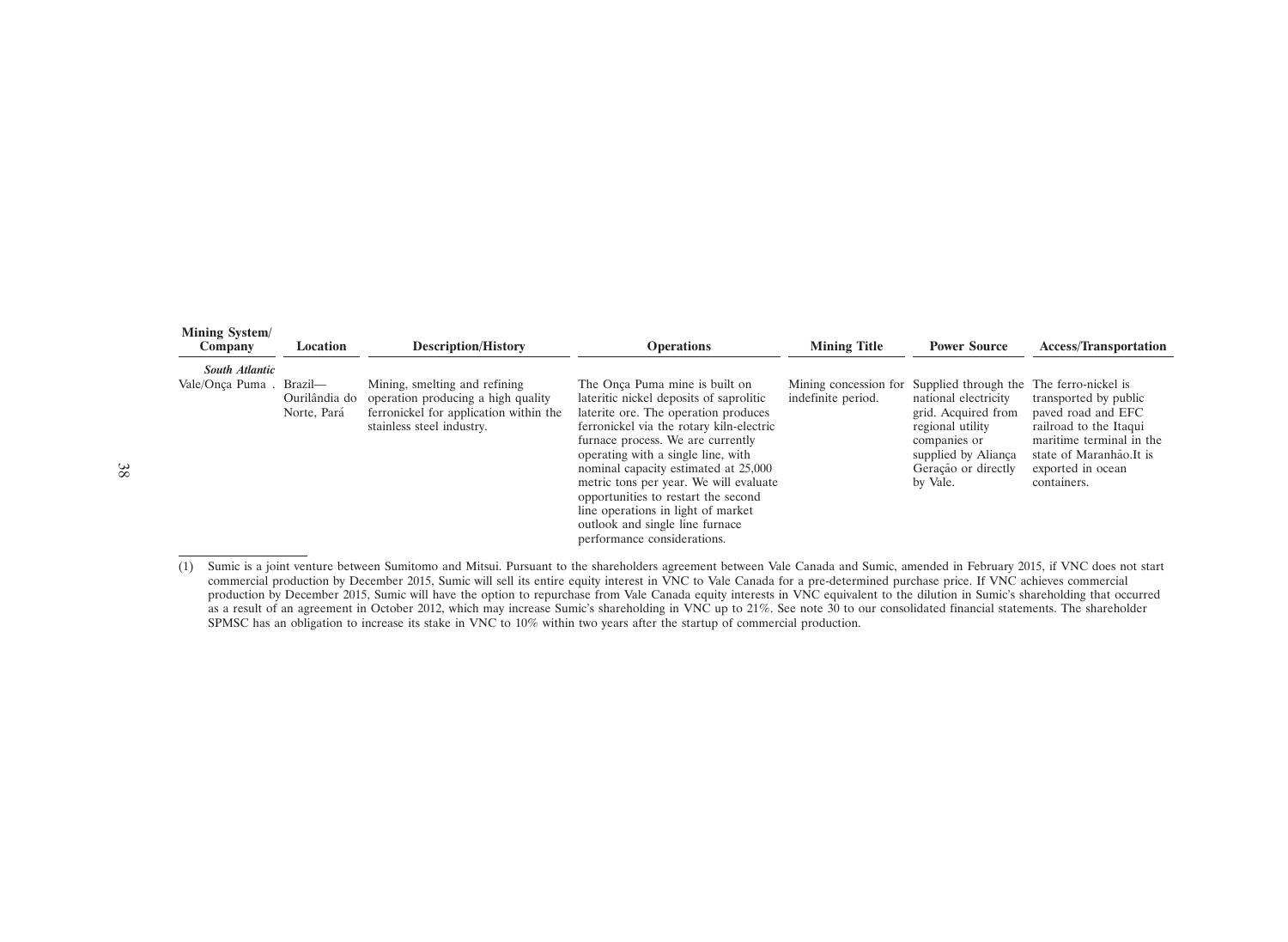# **2.1.2 Production**

The following table sets forth our annual mine production by operating mine (or on an aggregate basis for Sulawesi operating mining areas, in Indonesia, operated by PTVI, because it has mining areas rather than mines) and the average percentage grades of nickel and copper. The mine production at Sulawesi represents the product from PTVI's screening station delivered to PTVI's processing plant and does not include nickel losses due to drying and smelting. For our Sudbury, Thompson and Voisey's Bay operations, the production and average grades represent the mine product delivered to those operations' respective processing plants and do not include adjustments due to beneficiation, smelting or refining. For VNC's operation, in New Caledonia, the production and average grade represents in-place ore production and does not include losses due to processing.

|                                                |            | 2012           |                       |                                                | 2013           |                       |            | 2014           |                       |  |
|------------------------------------------------|------------|----------------|-----------------------|------------------------------------------------|----------------|-----------------------|------------|----------------|-----------------------|--|
|                                                |            |                |                       | (thousands of metric tons, except percentages) |                |                       |            |                |                       |  |
|                                                |            | Grade<br>Grade |                       |                                                |                | Grade                 |            |                |                       |  |
|                                                | Production | $\%$<br>Copper | $\%$<br><b>Nickel</b> | Production                                     | $\%$<br>Copper | $\%$<br><b>Nickel</b> | Production | $\%$<br>Copper | $\%$<br><b>Nickel</b> |  |
| Ontario operating mines                        |            |                |                       |                                                |                |                       |            |                |                       |  |
| Copper Cliff North                             | 792        | 1.09           | 0.92                  | 913                                            | 1.32           | 1.28                  | 1,053      | 1.45           | 1.34                  |  |
| $C$ reighton $\ldots \ldots \ldots$            | 797        | 1.80           | 1.84                  | 915                                            | 2.01           | 2.19                  | 903        | 1.81           | 2.47                  |  |
| Stobie $\ldots \ldots \ldots \ldots$           | 2,006      | 0.56           | 0.66                  | 1,887                                          | 0.59           | 0.65                  | 2,089      | 0.58           | 0.66                  |  |
| Garson                                         | 643        | 1.56           | 1.61                  | 815                                            | 1.42           | 1.75                  | 678        | 1.39           | 1.75                  |  |
| Coleman                                        | 1,062      | 2.58           | 1.51                  | 1,515                                          | 3.15           | 1.52                  | 1,385      | 3.10           | 1.52                  |  |
| Ellen                                          | 371        | 0.44           | 0.93                  | 109                                            | 0.49           | 1.00                  | 181        | 0.62           | 1.07                  |  |
| Totten                                         | 6          | 2.37           | 1.15                  | 64                                             | 1.84           | 1.92                  | 303        | 1.98           | 1.50                  |  |
| Gertrude                                       | 36         | 0.27           | 0.72                  | 196                                            | 0.32           | 0.89                  |            |                |                       |  |
| <b>Total Ontario</b><br>operations             | 5,714      | 1.29%          | 1.14%                 | 6,414                                          | 1.61%          | 1.3%                  | 6,591      | 1.57%          | 1.36%                 |  |
| Manitoba operating mines                       |            |                |                       |                                                |                |                       |            |                |                       |  |
| Thompson $\dots \dots \dots$                   | 1,160      |                | 1.86                  | 1,175                                          |                | 2.07                  | 1,184      |                | 1.95                  |  |
| Birchtree                                      | 643        |                | 1.34                  | 613                                            |                | 1.39                  | 545        |                | 1.39                  |  |
| Total Manitoba<br>operations                   | 1,804      |                | 1.67%                 | 1.788                                          |                | 1.84%                 | 1.729      |                | 1.78%                 |  |
| Voisey's Bay operating mines<br>Ovoid $\ldots$ | 2,351      | 1.94%          | 3.11%                 | 2,318                                          | 1.68%          | 2.89%                 | 2,243      | 1.54%          | 2.58%                 |  |
| Sulawesi operating mining areas<br>Sorowako    | 3,678      |                | 2.02%                 | 4,369                                          |                | $2.00\%$              | 4,391      |                | 1.99%                 |  |
| New Caledonia operating mines<br>$VNC$ ,       | 1,179      |                | 1.27%                 | 1,860                                          |                | 1.36%                 | 2,134      |                | 1.44%                 |  |
| Brazil operating mines<br>Onça Puma            | 1,975      |                | 1.87%                 | 263                                            |                | 2.28%                 | 1,358      |                | 2.19%                 |  |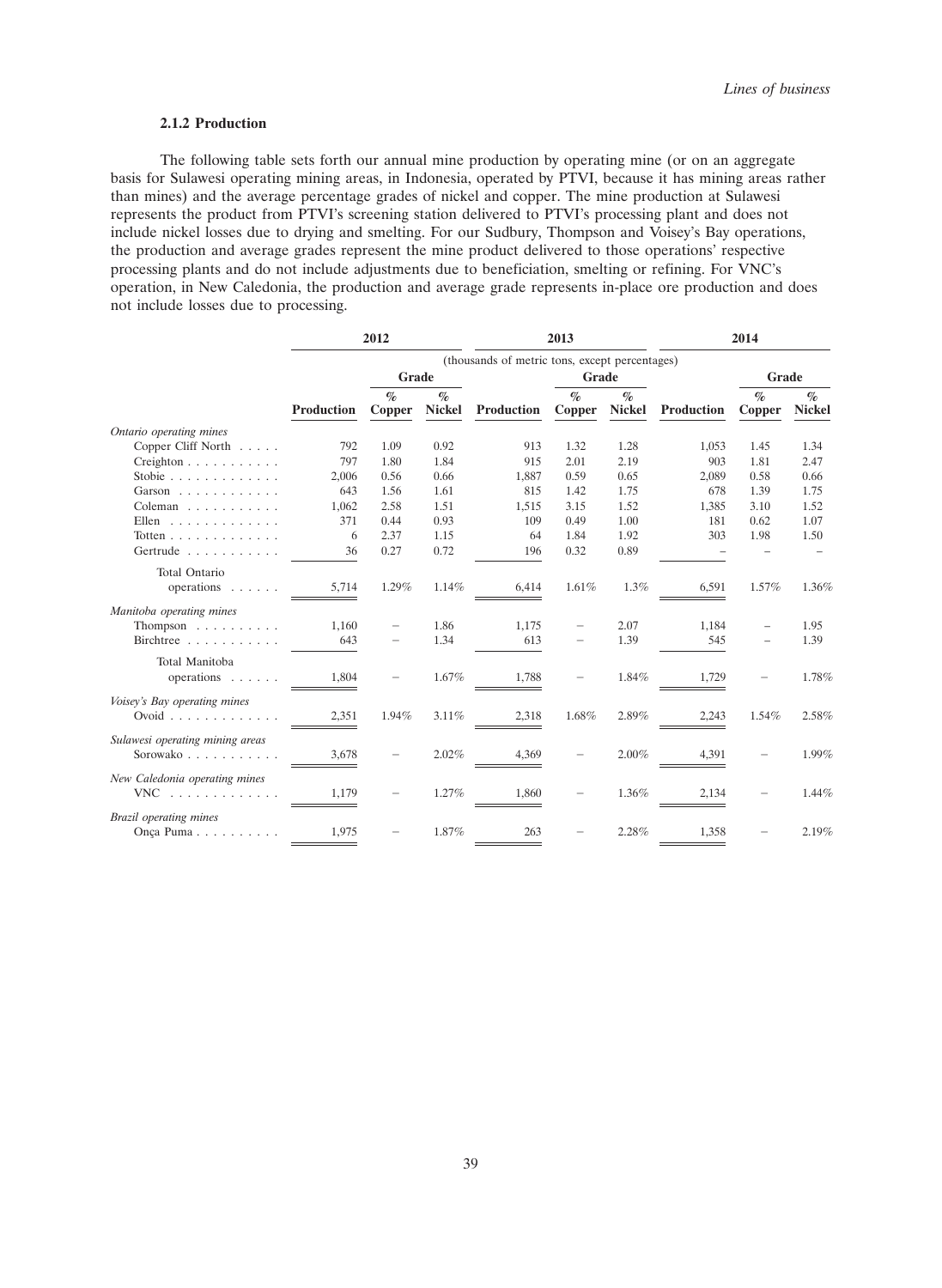The following table sets forth information about our nickel production, including: nickel refined through our facilities and intermediates designated for sale. The numbers below are reported on an ore-source basis.

|                                                                                          |             | Production for the year ended December 31, |                        |       |  |
|------------------------------------------------------------------------------------------|-------------|--------------------------------------------|------------------------|-------|--|
| <b>Mine</b>                                                                              | <b>Type</b> | 2012                                       | 2013                   | 2014  |  |
|                                                                                          |             |                                            | (thousand metric tons) |       |  |
| $Sudbury(1)$                                                                             | Underground | 65.5                                       | 69.4                   | 64.3  |  |
|                                                                                          | Underground | 24.2                                       | 24.5                   | 26.1  |  |
| Voisey's Bay(2) $\ldots \ldots \ldots \ldots \ldots \ldots \ldots \ldots$                | Open pit    | 61.9                                       | 63.0                   | 48.3  |  |
|                                                                                          | Open cast   | 69.0                                       | 78.8                   | 78.7  |  |
|                                                                                          | Open pit    | 6.0                                        | 1.9                    | 21.4  |  |
| New Caledonia(5) $\ldots \ldots \ldots \ldots \ldots \ldots \ldots \ldots \ldots \ldots$ | Open pit    | 4.5                                        | 16.3                   | 18.7  |  |
|                                                                                          |             | 5.9                                        | 6.4                    | 17.5  |  |
|                                                                                          |             | 237.0                                      | 260.2                  | 274.9 |  |

(1) Primary nickel production only (i.e., does not include secondary nickel from unrelated parties).

(2) Includes finished nickel produced at our Sudbury and Thompson operations.

(3) These figures have not been adjusted to reflect our ownership. We have a 59.2% interest in PTVI, which owns the Sorowako mines.

(4) Primary production only. Nickel contained in ferro-nickel.

(5) Nickel contained in NHC and NiO. These figures have not been adjusted to reflect our ownership. We have an 80.5% interest in VNC.

(6) Finished nickel processed at our facilities using feeds purchased from unrelated parties.

(7) These figures do not include tolling of feeds for unrelated parties.

### **2.1.3 Customers and sales**

Our nickel customers are broadly distributed on a global basis. In 2014, 41% of our refined nickel sales were delivered to customers in Asia, 30% to North America, 28% to Europe and 1% to other markets. We have short-term fixed-volume contracts with customers for the majority of our expected annual nickel sales. These contracts generally provide stable demand for a significant portion of our annual production.

Nickel is an exchange-traded metal, listed on the LME, and most nickel products are priced according to a discount or premium to the LME price, depending primarily on the nickel product's physical and technical characteristics. Our finished nickel products represent what is known in the industry as ''primary'' nickel, meaning nickel produced principally from nickel ores (as opposed to ''secondary'' nickel, which is recovered from recycled nickel-containing material). Finished primary nickel products are distinguishable in terms of the following characteristics, which determine the product price level and the suitability for various end-use applications:

- nickel content and purity level: (i) intermediates has various levels of nickel content, (ii) nickel pig iron has 1.5-6% nickel, (iii) ferro-nickel has 10-40% nickel, (iv) refined nickel with less than 99.8% nickel, including products such as Tonimet<sup> $m$ </sup> and Utility<sup> $m$ </sup> nickel, (v) standard LME grade nickel has a minimum of 99.8% nickel, and (vi) high purity nickel has a minimum of 99.9% nickel and does not contain specific elemental impurities;
- shape (such as pellets, discs, squares, and strips); and
- size.

In 2014, the principal end-use applications for nickel were:

- stainless steel (68% of global nickel consumption);
- non-ferrous alloys, alloy steels and foundry applications (16% of global nickel consumption);
- nickel plating (7% of global nickel consumption); and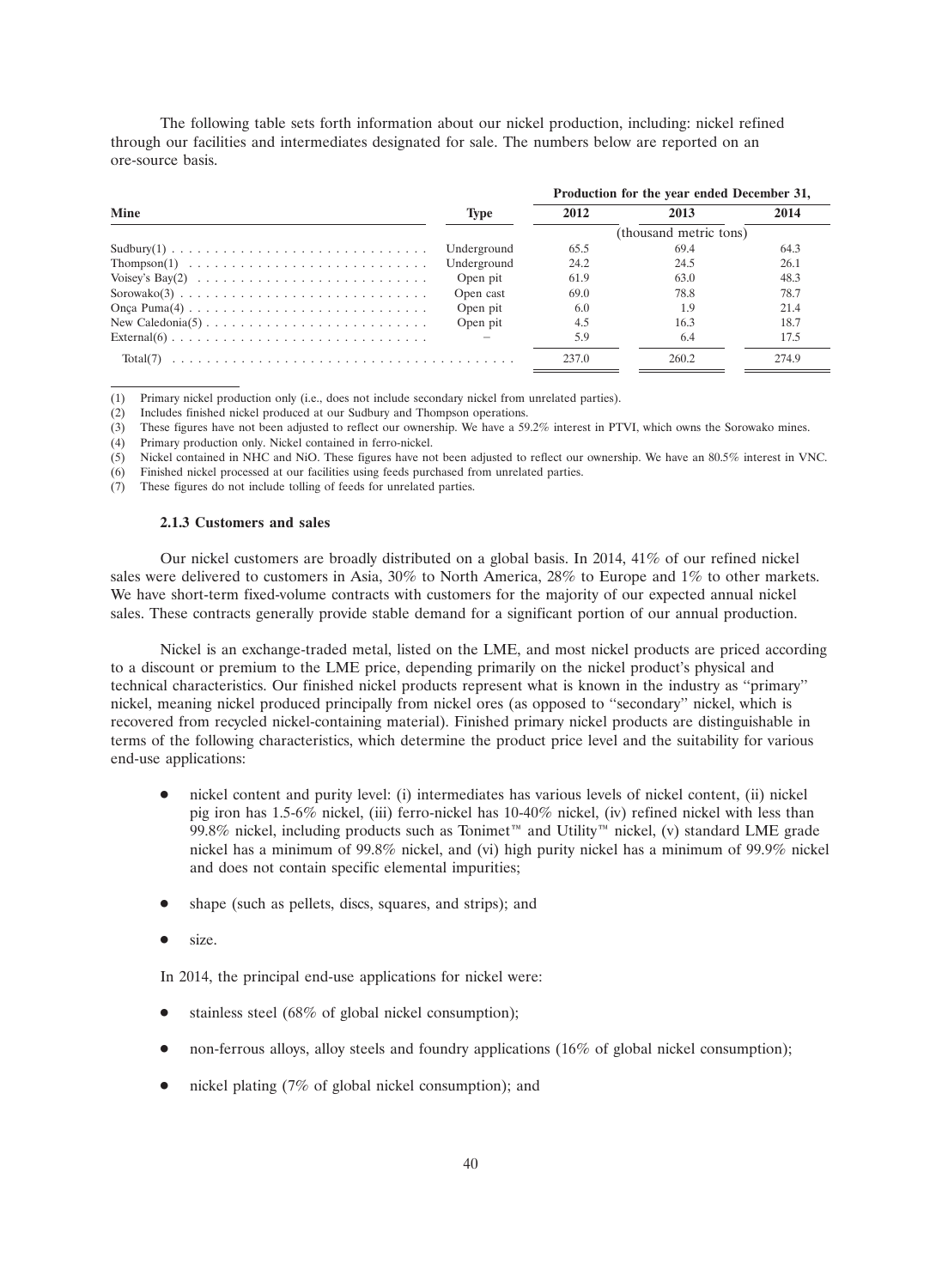$\bullet$  specialty applications, such as batteries, chemicals and powder metallurgy (9% of global nickel consumption).

In 2014, 61% of our refined nickel sales were made into non-stainless steel applications, compared to the industry average for primary nickel producers of 32%, which brings more stability to our sales volumes. As a result of our focus on such higher-value segments, our average realized nickel prices for refined nickel have typically exceeded LME cash nickel prices.

We offer sales and technical support to our customers on a global basis. We have a well-established global marketing network for finished nickel, based at our head office in Toronto, Canada. We also have sales and technical support offices in St. Prex (Switzerland), Saddle Brook, New Jersey (United States), Tokyo (Japan), Shanghai (China), Singapore and Kaohsiung (Taiwan). For information about demand and prices, see *Operating and financial review and prospects—Major factors affecting prices*.

## **2.1.4 Competition**

The global nickel market is highly competitive. Our key competitive strengths include our long-life mines, our low cash costs of production relative to other nickel producers, sophisticated exploration and processing technologies, and a diversified portfolio of products. Our global marketing reach, diverse product mix, and technical support direct our products to the applications and geographic regions that offer the highest margins for our products.

Our nickel deliveries represented 14% of global consumption for primary nickel in 2014. In addition to us, the largest suppliers in the nickel industry (each with its own integrated facilities, including nickel mining, processing, refining and marketing operations) are Mining and Metallurgical Company Norilsk Nickel (''Norilsk''), Jinchuan Nonferrous Metals Corporation (''Jinchuan''), Glencore Xstrata and BHP Billiton. Together with us, these companies accounted for about 46% of global refined primary nickel production in 2014.

While stainless steel production is a major driver of global nickel demand, stainless steel producers can use nickel products with a wide range of nickel content, including secondary nickel (scrap). The choice between primary and secondary nickel is largely based on their relative prices and availability. In recent years, secondary nickel has accounted for about 40-43% of total nickel used for stainless steels, and primary nickel has accounted for about 57-60%. Nickel pig iron, a low-grade nickel product made in China from imported lateritic ores, is primarily suitable for use in stainless steel production. In recent years, Chinese domestic production of nickel pig iron accounted for the majority of world nickel supply growth. From January 2014 onwards, Chinese nickel pig iron production was adversely affected by export restriction of unprocessed ores from Indonesia. As a result, nickel pig iron production is estimated to have declined 8% year-over-year to approximately 460,000 metric tons, representing 23% of world primary nickel supply. The delivery of previously shipped ores and the significant stockpiles of Indonesian ores within China mitigated the effect of this decrease in nickel pig iron production in 2014. We anticipate that Chinese nickel pig iron production will decline further in 2015 and 2016, with the depletion of Indonesian ore stockpiles in China.

Competition in the nickel market is based primarily on quality, reliability of supply and price. We believe our operations are competitive in the nickel market because of the high quality of our nickel products and our relatively low production costs.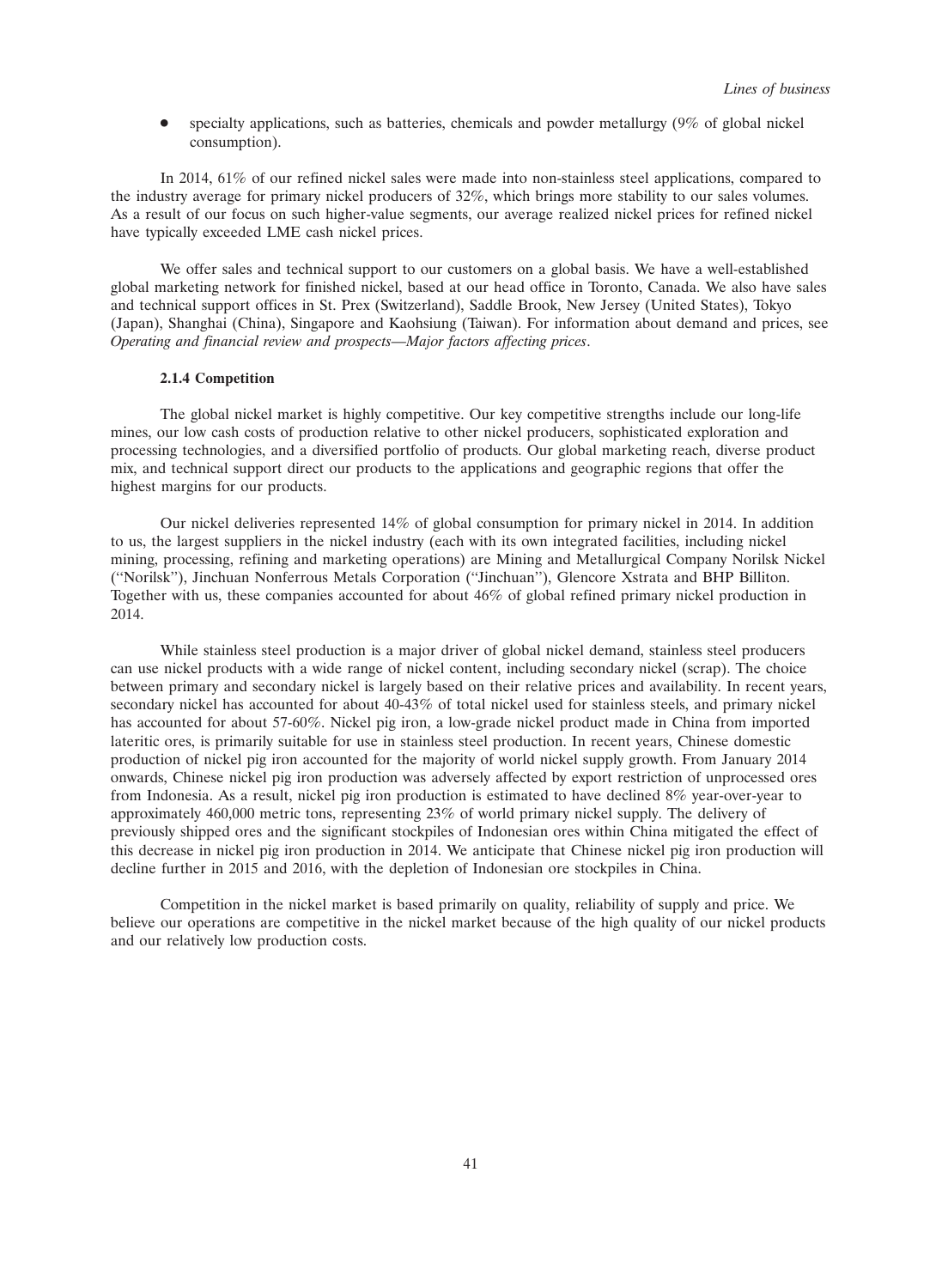# **2.2 Copper**

# **2.2.1 Operations**

We conduct our copper operations at the parent-company level in Brazil and through our subsidiaries in Canada.

| <b>Mining Site/Location</b> | Location                   | <b>Description/History</b>                                                                                                                                                                                                                  | <b>Mineralization/Operations</b>                                                                                                                                                                                                                                                                                                                                                                                                                                      | <b>Mining Title</b>                            | <b>Power Source</b>                                                                                                                                                                          | <b>Access/Transportation</b>                                                                                                                                                                                                                                                             |
|-----------------------------|----------------------------|---------------------------------------------------------------------------------------------------------------------------------------------------------------------------------------------------------------------------------------------|-----------------------------------------------------------------------------------------------------------------------------------------------------------------------------------------------------------------------------------------------------------------------------------------------------------------------------------------------------------------------------------------------------------------------------------------------------------------------|------------------------------------------------|----------------------------------------------------------------------------------------------------------------------------------------------------------------------------------------------|------------------------------------------------------------------------------------------------------------------------------------------------------------------------------------------------------------------------------------------------------------------------------------------|
| <b>Brazil</b>               |                            |                                                                                                                                                                                                                                             |                                                                                                                                                                                                                                                                                                                                                                                                                                                                       |                                                |                                                                                                                                                                                              |                                                                                                                                                                                                                                                                                          |
| Vale/Sossego<br>$\cdots$    | Carajás, state<br>of Pará. | Two main copper ore.<br>bodies, Sossego and<br>Sequeirinho and a<br>processing facility to<br>concentrate the ore. Sossego<br>was developed by Vale and<br>started production in 2004.                                                      | The copper ore is mined.<br>using the open-pit method,<br>and the run-of-mine is<br>processed by means of<br>standard primary crushing<br>and conveying, SAG milling<br>(a semi-autogenous mill that<br>uses a large rotating drum<br>filled with ore, water and<br>steel grinding balls to<br>transform the ore into a fine.<br>slurry), ball milling, copper<br>concentrate flotation,<br>tailings disposal, concentrate<br>thickening, filtration and<br>load out. | Mining concession<br>for indefinite<br>period. | Supplied through the<br>national electricity<br>grid. Acquired from<br>Eletronorte,<br>pursuant to power<br>purchase agreements<br>or supplied by<br>Aliança Geração or<br>directly by Vale. | We truck the concentrate to<br>a storage terminal in<br>Parauapebas and then<br>transport it via the EFC<br>railroad to the Ponta da<br>Madeira maritime terminal<br>in São Luís, in the state of<br>Maranhão. We constructed<br>an 85-kilometer road to link<br>Sossego to Parauapebas. |
| Vale/Salobo Carajás, state  | of Pará.                   | Salobo I processing plant is<br>ramping up to a total<br>capacity of 100,000 tpy of<br>copper in concentrates.<br>Salobo is expected to reach<br>a total capacity of<br>approximately 200,000 tpy by<br>2016, after Salobo II<br>expansion. | Our Salobo copper and gold<br>mine is mined using the<br>open-pit method, and the<br>run-of-mine is processed by<br>means of standard primary<br>and secondary crushing,<br>conveying, roller press<br>grinding, ball milling, copper<br>concentrate flotation,<br>tailings disposal, concentrate<br>thickening, filtration and<br>load out.                                                                                                                          | Mining concession<br>for indefinite<br>period. | Supplied through the<br>national electricity<br>grid. Acquired from<br>Eletronorte,<br>pursuant to power<br>purchase<br>agreements.                                                          | We truck the concentrate to<br>a storage terminal in<br>Parauapebas and then<br>transport it via the EFC<br>railroad to the Ponta da<br>Madeira maritime terminal<br>in São Luís, in the state of<br>Maranhão. We constructed a<br>90-kilometer road to link<br>Salobo to Parauapebas.   |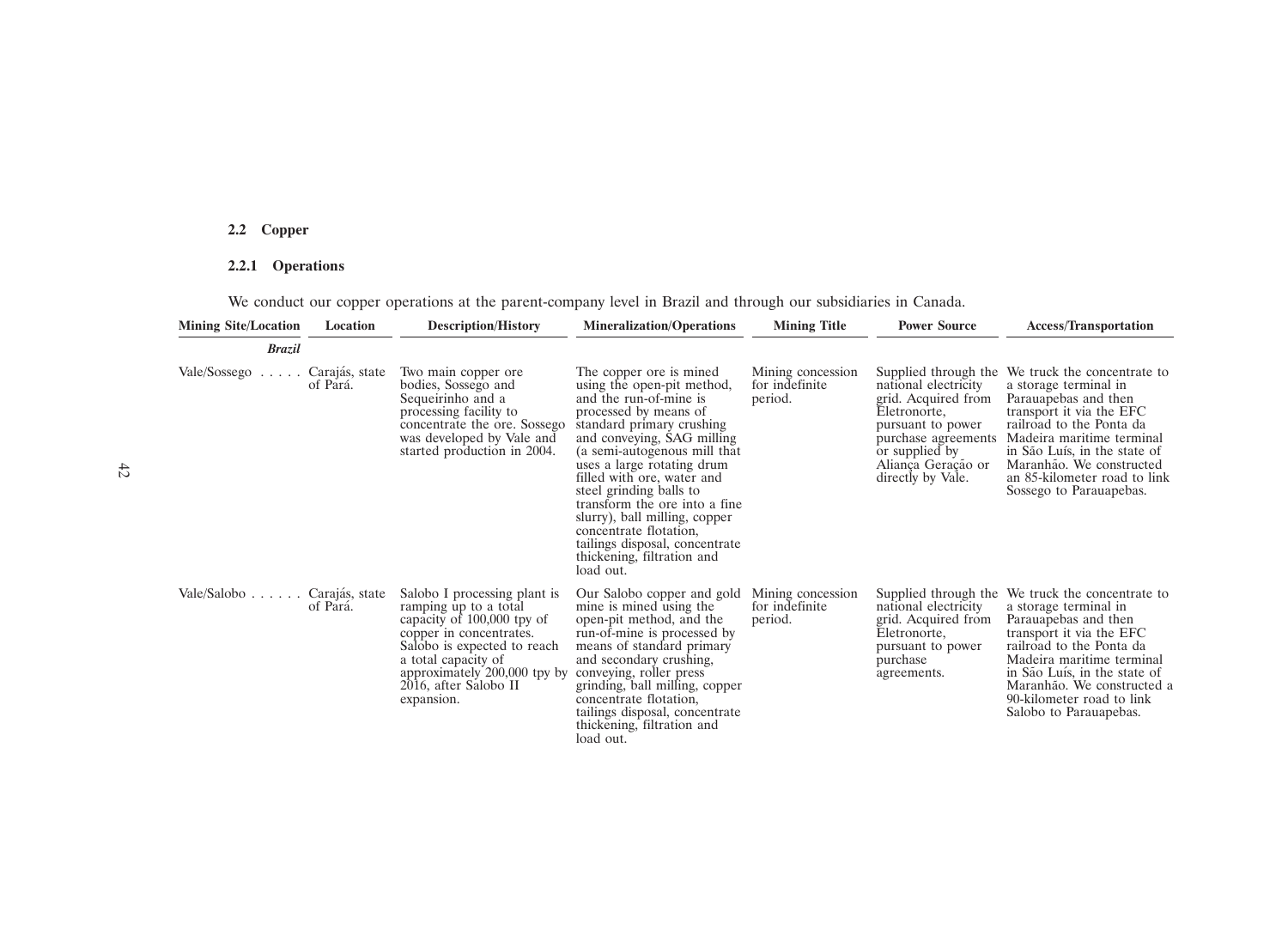*Lines of business*

| <b>Mining Site/Location</b>  | Location                                                 | <b>Description/History</b>                                                                                                                                                                                                                                                                                                                | <b>Mineralization/Operations</b>                                                                                                                                                                          | <b>Mining Title</b> | <b>Power Source</b>                                                                           | <b>Access/Transportation</b>                                          |
|------------------------------|----------------------------------------------------------|-------------------------------------------------------------------------------------------------------------------------------------------------------------------------------------------------------------------------------------------------------------------------------------------------------------------------------------------|-----------------------------------------------------------------------------------------------------------------------------------------------------------------------------------------------------------|---------------------|-----------------------------------------------------------------------------------------------|-----------------------------------------------------------------------|
| Canada                       |                                                          |                                                                                                                                                                                                                                                                                                                                           |                                                                                                                                                                                                           |                     |                                                                                               |                                                                       |
| Vale Canada<br>1.1.1.1.1     | Canada—<br>Sudbury,<br>Ontario                           | See - Base metals - Nickel -<br><i>Operations</i>                                                                                                                                                                                                                                                                                         | We produce two<br>intermediate copper<br>products, copper<br>concentrates and copper<br>anodes, and we also produce<br>electrowon copper cathode<br>as a by-product of our nickel<br>refining operations. |                     | Please refer to the table in our Nickel Operations                                            |                                                                       |
| Vale Canada/<br>Voisey's Bay | Canada—<br>Voisey's Bay,<br>Newfoundland<br>and Labrador | See - Base metals - Nickel -<br><i>Operations</i>                                                                                                                                                                                                                                                                                         | At Voisey's Bay, we produce<br>copper concentrates.                                                                                                                                                       |                     | Please refer to the table in our Nickel Operations                                            |                                                                       |
| <b>Zambia</b>                |                                                          |                                                                                                                                                                                                                                                                                                                                           |                                                                                                                                                                                                           |                     |                                                                                               |                                                                       |
| Lubambe $\ldots$             | Zambian<br>Copperbelt                                    | Lubambe (previously<br>Konkola North) copper<br>mine, which includes an<br>underground mine, plant<br>and related infrastructure.<br>TEAL (our 50/50 joint)<br>venture with ARM) has an<br>80% indirect stake in<br>Lubambe. Zambia<br>Consolidated Copper Mines<br>Investment<br>Holding PLC Ltd. holds the<br>remaining $(20\%)$ stake. | Nominal production capacity Mining concessions<br>of 45,000 metric tons per<br>year of copper in<br>concentrates. Production<br>started in October 2012 and<br>is ramping up.                             | expiring in 2033.   | Long-term energy<br>supply contract with<br>Zesco (Zambian<br>state owned power<br>supplier). | Copper concentrates are<br>transported by truck to local<br>smelters. |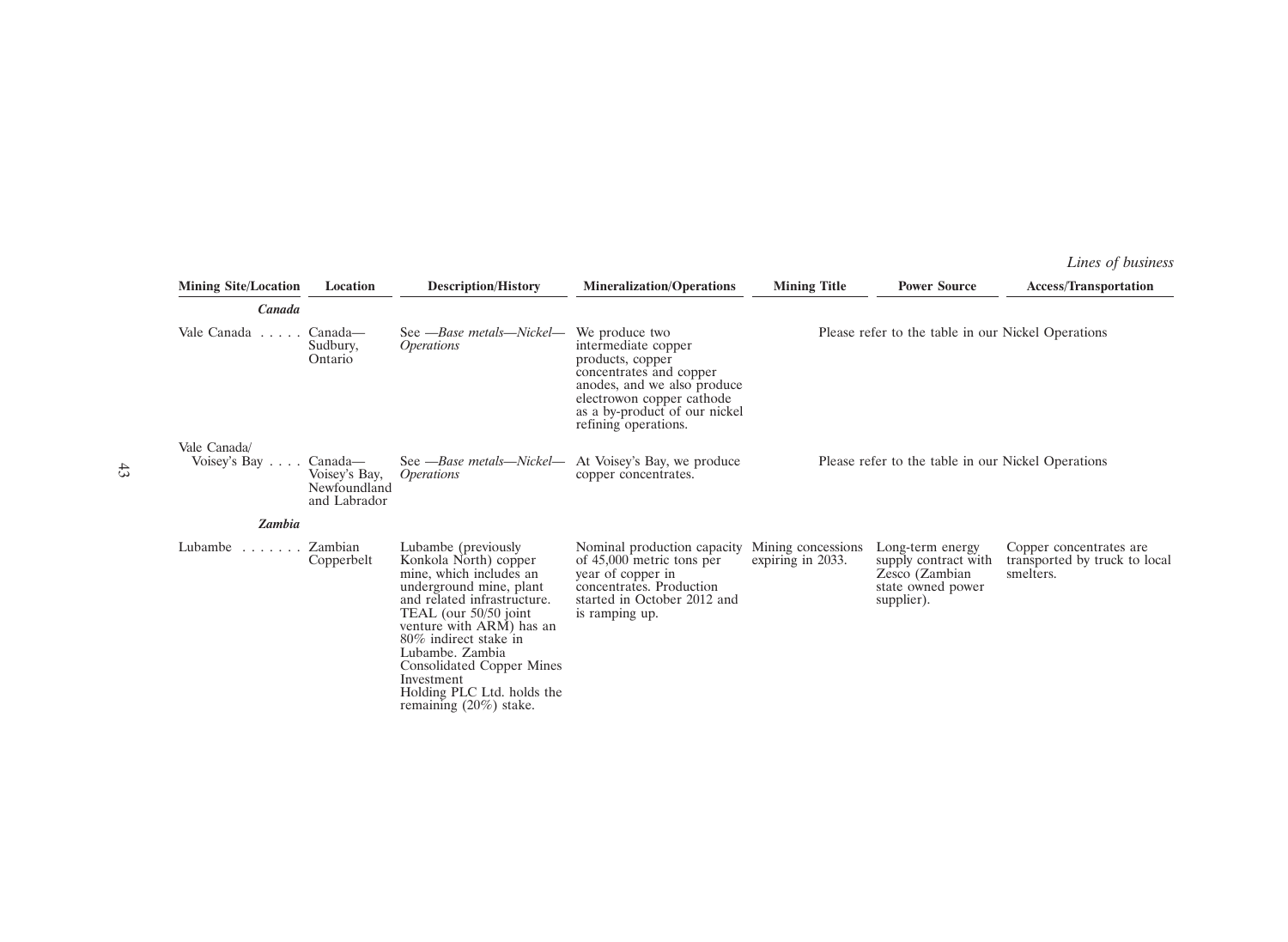#### **2.2.2 Production**

The following table sets forth information on our copper production.

|                                                         |                          | Production for the year ended December 31, |      |      |  |
|---------------------------------------------------------|--------------------------|--------------------------------------------|------|------|--|
| <b>Mine</b>                                             | <b>Type</b>              | 2012                                       | 2013 | 2014 |  |
|                                                         |                          | (thousand metric tons)                     |      |      |  |
| Brazil:                                                 |                          |                                            |      |      |  |
| Salobo                                                  | Open pit                 | 13                                         | 65   | 98   |  |
|                                                         | Open pit                 | 110                                        | 119  | 110  |  |
| Canada:                                                 |                          |                                            |      |      |  |
|                                                         | Underground              | 79                                         | 103  | 98   |  |
| Voisey's Bay $\ldots \ldots \ldots \ldots \ldots$       | Open pit                 | 42                                         | 36   | 33   |  |
|                                                         | Underground              | 3                                          | 2    | 2    |  |
| External(1) $\ldots \ldots \ldots \ldots \ldots \ldots$ |                          | 29                                         | 24   | 29   |  |
| Chile:                                                  |                          |                                            |      |      |  |
|                                                         | Open pit and underground | 14                                         | 11   |      |  |
| Zambia:                                                 |                          |                                            |      |      |  |
| Lubambe $(3)$                                           | Underground              |                                            | 9    | 10   |  |
| Total                                                   |                          | 290                                        | 370  | 380  |  |

(1) We process copper at our facilities using feed purchased from unrelated parties.

(2) We sold the Tres Valles mine in December 2013. The 2013 production level in the table is through the end of October.

(3) Vale's attributable production capacity of 40%.

## **2.2.3 Customers and sales**

We sell copper concentrates from Sossego and Salobo under medium and long-term contracts to copper smelters in South America, Europe, India and Asia. We have medium-term copper supply agreements with Glencore Canada Corporation for the sale of copper anodes and most of the copper concentrates produced in Sudbury. We sell copper concentrates from Voisey's Bay under medium-term contracts to customers in Europe. We sell electrowon copper from Sudbury in North America under short-term sales agreements.

## **2.2.4 Competition**

The global refined copper market is highly competitive. Producers are integrated mining companies and custom smelters, covering all regions of the world, while consumers are principally wire rod and copperalloy producers. Competition occurs mainly on a regional level and is based primarily on production costs, quality, reliability of supply and logistics costs. The world's largest copper cathode producers are Corporacion´ Nacional del Cobre de Chile (''Codelco''), Freeport-McMoRan Copper & Gold Inc. (''Freeport-McMoRan''), Aurubis AG, Jiangxi Copper Corporation Ltd. and Glencore, operating at the parent-company level or through subsidiaries. Our participation in the global refined copper market is marginal as we position ourselves more competitively in the copper concentrate market.

Copper concentrate and copper anode are intermediate products in the copper production chain. Both the concentrate and anode markets are competitive, having numerous producers but fewer participants and smaller volumes than in the copper cathode market due to the high levels of integration by the major copper producers.

In the copper concentrate market, mining occurs on a world basis with a predominant share from South America, while consumers are custom smelters located in Europe and Asia. Competition in the custom copper concentrate market occurs mainly on a global level and is based on production costs, quality, logistics costs and reliability of supply. The largest competitors in the copper concentrate market are BHP Billiton, Antofagasta plc, Codelco, Freeport McMoRan, Glencore Xstrata and Anglo American, operating at the parent-company level or through subsidiaries. Our market share in 2014 was about 3% of the total custom copper concentrate market.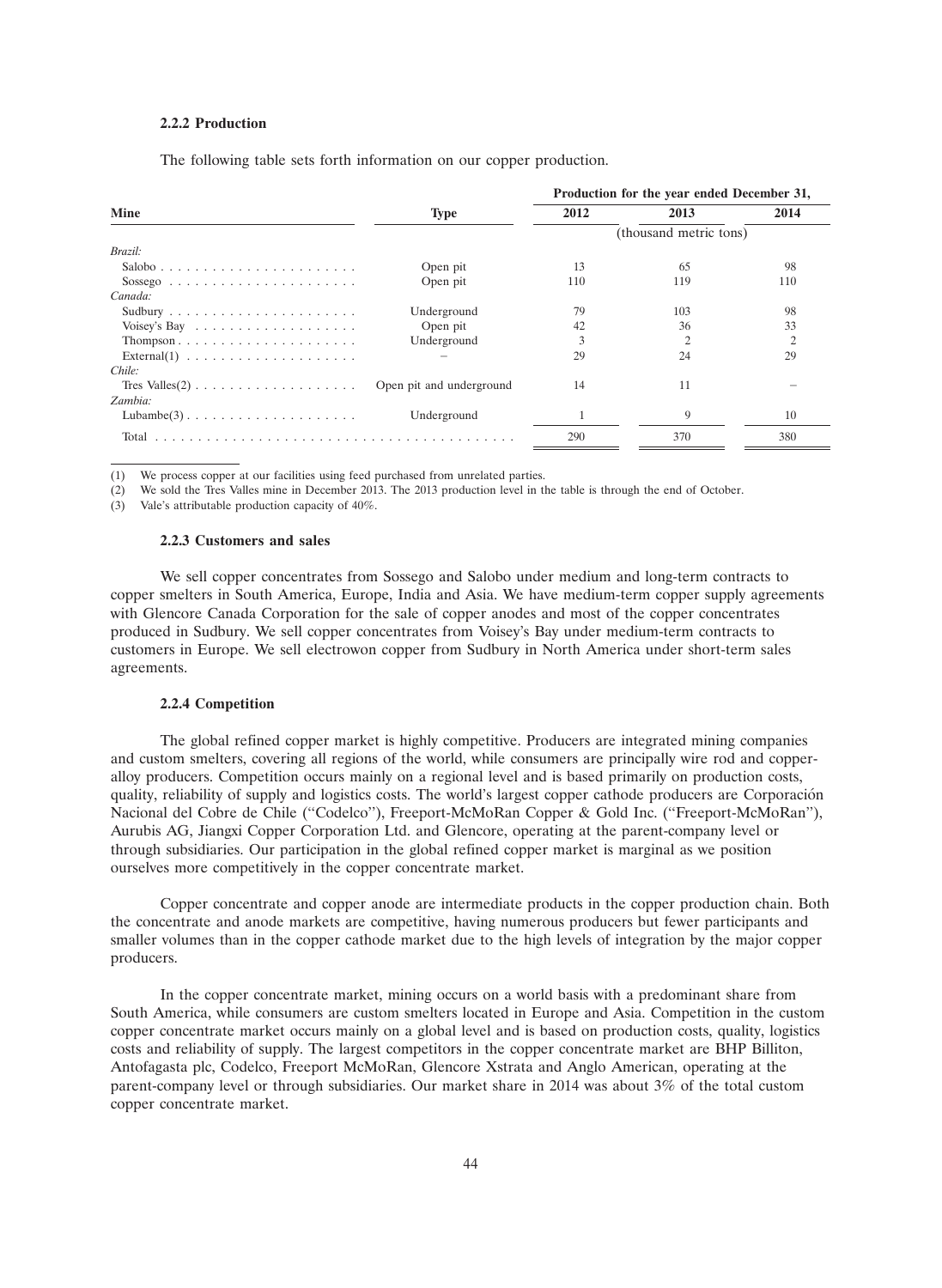The copper anode/blister market has very limited trade within the copper industry; generally, anodes are produced to supply each company's integrated refinery. The trade in anodes/blister is limited to those facilities that have more smelting capacity than refining capacity or to those situations where logistics cost savings provide an incentive to source anodes from outside smelters. The largest competitors in the copper anode market in 2014 included Codelco, Glencore Xstrata and China Nonferrous Metals, operating at the parent-company level or through subsidiaries.

# **2.3 PGMs and other precious metals**

As by-products of our Sudbury nickel operations in Canada, we recover significant quantities of PGMs, as well as small quantities of gold and silver. We operate a processing facility in Port Colborne, Ontario, which produces PGMs, gold and silver intermediate products using feed from our Sudbury operation. We have a refinery in Acton, England, where we process our intermediate products, as well as feeds purchased from unrelated parties and toll-refined materials. In 2014, PGM concentrates from our Canadian operations supplied about 46.1% of our PGM production, which also includes metals purchased from unrelated parties. Our base metals marketing department sells our own PGMs and other precious metals, as well as products from unrelated parties and toll-refined products, on a sales agency basis. Our copper concentrates from our Salobo and Sossego mines in Carajás, in the Brazilian state of Pará, also contain gold, the value of which we realize in the sale of those concentrates.

In February 2013, we sold to Silver Wheaton 25% of the gold produced as a by-product at our Salobo copper mine, in Brazil, for the life of that mine, and 70% of the gold produced as a by-product at our Sudbury nickel mines, in Canada, for 20 years. Pursuant to the gold stream contract, Silver Wheaton received 74,325 oz. of gold in 2014.

In March 2015, we agreed to sell to Silver Wheaton an additional 25% of the gold produced as a by-product at our Salobo copper mine. See *Business Overview—Significant changes in our business.*

| <b>Mine</b> | Type        | 2012                   | 2013 | 2014 |
|-------------|-------------|------------------------|------|------|
|             |             | (thousand troy ounces) |      |      |
| Sudbury:    |             |                        |      |      |
|             | Underground | 134                    | 145  | 182  |
|             |             | 251                    | 352  | 398  |
|             |             | 69                     | 91   | 83   |
| Salobo:     |             |                        |      |      |
|             | Open pit    | 20                     |      | 160  |
| Sossego:    |             |                        |      |      |
|             | Open pit    |                        |      | 78   |

The following table sets forth information on our precious metals production.

#### **2.4 Cobalt**

We recover significant quantities of cobalt as a by-product of our nickel operations. In 2014, we produced 1,362 metric tons of refined cobalt metal at our Port Colborne refinery, 1,124 metric tons of cobalt in a cobalt-based intermediate product at our nickel operations in Canada and New Caledonia, and our remaining cobalt production consisted of 1,257 metric tons of cobalt contained in other intermediate products (such as nickel concentrates). As a result of the ramp-up of VNC operations in New Caledonia, our production of cobalt intermediate as a by-product of our nickel production will increase. We sell cobalt on a global basis. Our cobalt metal is electro-refined at our Port Colborne refinery and has very high purity levels (99.8%), which is superior to the LME contract specification. Cobalt metal is used in the production of various alloys, particularly for aerospace applications, as well as the manufacture of cobalt-based chemicals.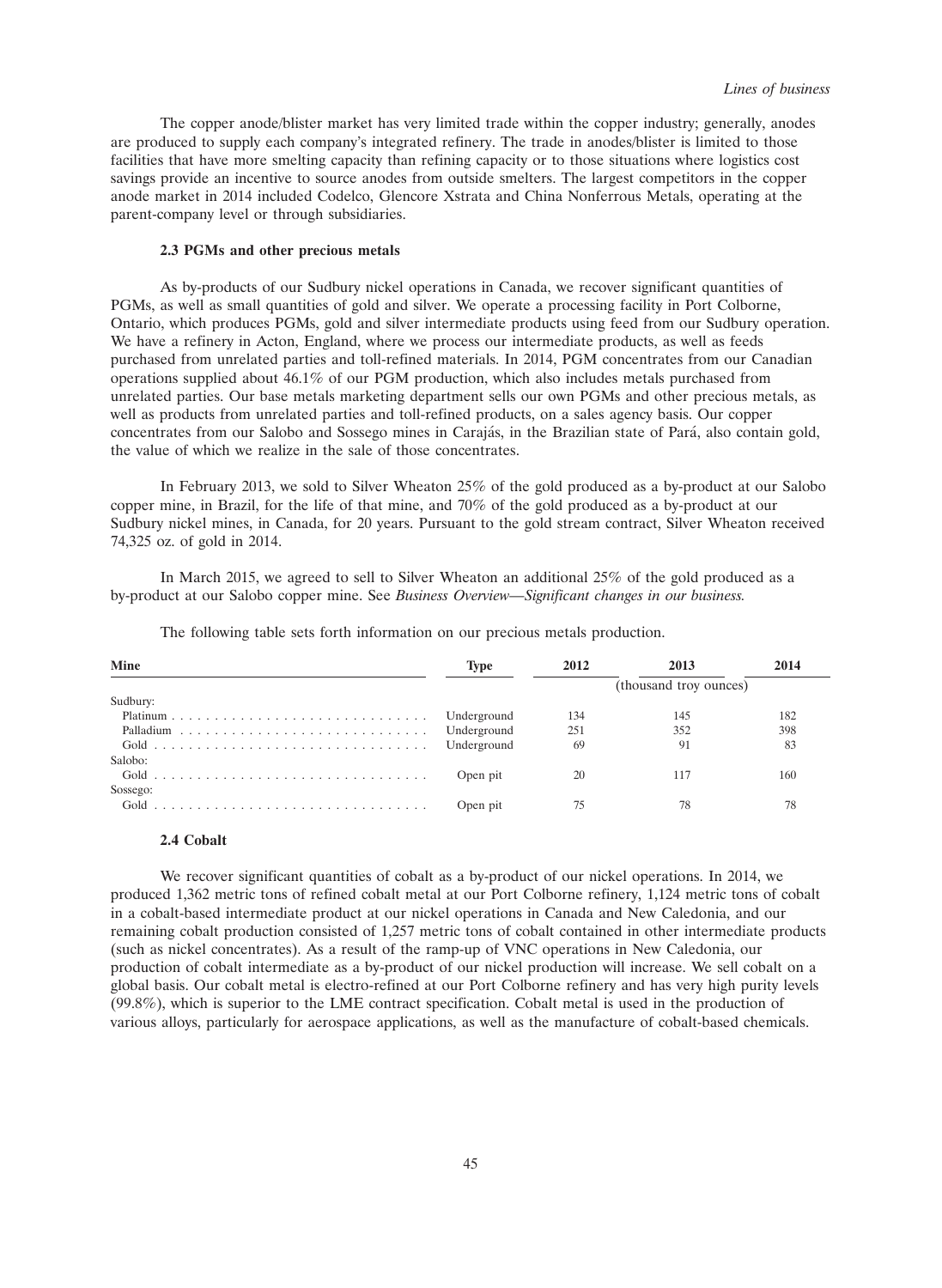The following table sets forth information on our cobalt production.

|                                                                                      |             | Production for the year ended December 31, |               |       |  |
|--------------------------------------------------------------------------------------|-------------|--------------------------------------------|---------------|-------|--|
| <b>Mine</b>                                                                          | <b>Type</b> | 2012                                       | 2013          | 2014  |  |
|                                                                                      |             |                                            | (metric tons) |       |  |
|                                                                                      | Underground | 589                                        | 853           | 833   |  |
|                                                                                      | Underground | -96                                        | 292           | 489   |  |
| Voisey's Bay $\ldots \ldots \ldots \ldots \ldots \ldots \ldots \ldots \ldots \ldots$ | Open pit    | 1.221                                      | 1.256         | 952   |  |
| New Caledonia $\ldots \ldots \ldots \ldots \ldots \ldots \ldots \ldots$              | Open pit    | 385                                        | 1.117         | 1.384 |  |
|                                                                                      |             | .52                                        | 13            | -84   |  |
|                                                                                      |             | 2.343                                      | 3.532         | 3.743 |  |

(1) These figures do not include tolling of feeds for unrelated parties.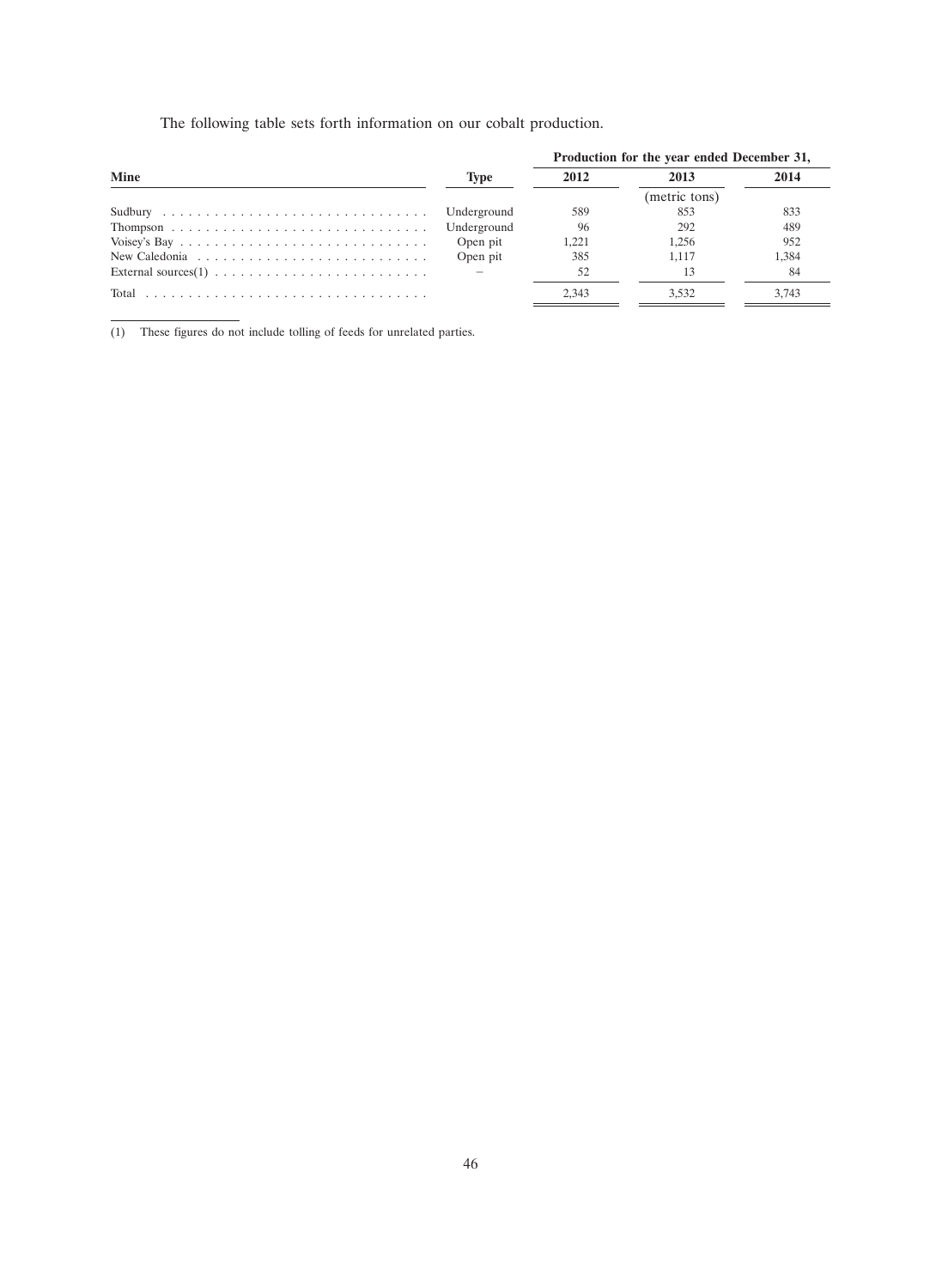#### **3. Coal**

# **3.1 Operations**

We produce metallurgical and thermal coal through our subsidiaries Vale Moçambique, which operates the Moatize mine, and Vale Australia, which operates coal assets in Australia through wholly-owned companies and unincorporated joint ventures. We also have a minority interest in two Chinese companies, Henan Longyu Energy Resources Co., Ltd. (''Longyu'') and Shandong Yankuang International Coking Company Limited (''Yankuang'').

| <b>Company/Mining</b><br><b>Site</b> | Location                             | <b>Description/History</b>                                                                                                                                                                                                                                                                                                                                                                                                                                                                                                                                                                                    | <b>Mineralization/Operations</b>                                                                                                                                                                                                                                                                                                                                                                                                                                                             | <b>Mining Title</b>                                                | <b>Power Source</b>                                                                                                     | <b>Access/Transportation</b>                                                                                                                                                                     |
|--------------------------------------|--------------------------------------|---------------------------------------------------------------------------------------------------------------------------------------------------------------------------------------------------------------------------------------------------------------------------------------------------------------------------------------------------------------------------------------------------------------------------------------------------------------------------------------------------------------------------------------------------------------------------------------------------------------|----------------------------------------------------------------------------------------------------------------------------------------------------------------------------------------------------------------------------------------------------------------------------------------------------------------------------------------------------------------------------------------------------------------------------------------------------------------------------------------------|--------------------------------------------------------------------|-------------------------------------------------------------------------------------------------------------------------|--------------------------------------------------------------------------------------------------------------------------------------------------------------------------------------------------|
| Vale Moçambique                      |                                      |                                                                                                                                                                                                                                                                                                                                                                                                                                                                                                                                                                                                               |                                                                                                                                                                                                                                                                                                                                                                                                                                                                                              |                                                                    |                                                                                                                         |                                                                                                                                                                                                  |
| Moatize Tete,                        | Mozambique                           | Open-cut mine, which was developed<br>directly by Vale. Operations started in<br>August 2011, and are expected to reach a<br>nominal production capacity of 22 Mtpy,<br>considering the Moatize expansion,<br>comprised of metallurgical and thermal coal<br>and the Nacala Logistics Corridor ramp up.<br>Vale has an indirect 95.0% stake, and the<br>remaining is owned by Empresa<br>Moçambicana de Exploração Mineira, S.A.<br>Upon conclusion of the agreement signed in construction, which will increase capacity by<br>December 2014, Mitsui will acquire 15% of<br>Vale's stake in Vale Moçambique. | Produces metallurgical and thermal coal.<br>Moatize's main branded product is the<br>Chipanga premium hard coking coal, but<br>there is operational flexibility for multiple<br>products. The optimal product portfolio will<br>come as a result of market trials. Coal from<br>the mines is currently processed at a coal<br>handling and processing plant ("CHPP") with a capacity of 4,000 metric tons per<br>hour. An additional CHPP is under<br>additional 4,000 metric tons per hour. | Mining concession<br>expiring in 2032,<br>renewable<br>thereafter. | Supplied by local<br>utility company.<br>Back up supply on<br>site.                                                     | The coal is transported<br>from the mine by the<br>Linha do Sena railway<br>to the port of Beira and<br>in the future also by the<br>Nacala Corridor to the<br>port of Nacala.                   |
| Vale Australia                       |                                      |                                                                                                                                                                                                                                                                                                                                                                                                                                                                                                                                                                                                               |                                                                                                                                                                                                                                                                                                                                                                                                                                                                                              |                                                                    |                                                                                                                         |                                                                                                                                                                                                  |
| Integra Coal                         | Hunter<br>Valley, New<br>South Wales | Open-cut and underground coal mines,<br>acquired from AMCI in 2007, located 10<br>kilometers northwest of Singleton in the<br>Hunter Valley of New South Wales,<br>Australia. Vale had a 61.2% stake until<br>December 2014, when it increased its stake<br>to 64.8%. The remaining stakes are owned<br>by Nippon Steel ("NSC"), JFE Group<br>"JFE"), Posco, Toyota Tsusho Australia,<br>Chubu Electric Power Co. Ltd.                                                                                                                                                                                        | Produces metallurgical and thermal coal.<br>The operations are comprised of an<br>underground coal mine that produces coal<br>by longwall methods and an open-cut mine.<br>Coal from the mines is processed at a<br>CHPP with a capacity of 1,200 metric tons<br>per hour. Operations at Integra coal mine<br>were suspended in May 2014, as they were<br>not economically feasible under current<br>market conditions.                                                                      | Mining tenements<br>expiring in 2023,<br>$2026, 2030$ and<br>2033. | Supplied through the Production is loaded<br>national electricity<br>grid. Acquired from<br>local utility<br>companies. | onto trains and<br>transported 83km to the<br>port of Newcastle, New<br>South Wales, Australia.                                                                                                  |
| Carborough<br>Downs $\ldots$         | Queensland                           | Bowen Basin, Acquired from AMCI in 2007. Carborough<br>Downs mining leases overlie the Rangal<br>Coal Measures of the Bowen Basin with the<br>seams of Leichardt and Vermont. Both<br>seams have coking properties and can be<br>beneficiated to produce coking coal and<br>pulverized coal injection ("PCI") products.<br>Vale has a $90.0\%$ stake and the remaining is<br>owned by JFE and Posco.                                                                                                                                                                                                          | Metallurgical coal mined by longwall<br>methods. The Leichardt seam is currently<br>our main target for development and<br>constitutes $100\%$ of the current reserve and<br>resource base. Carborough Downs coal is<br>processed at the Carborough Downs CHPP,<br>which is capable of processing 1,000 metric<br>tons per hour                                                                                                                                                              | Mining tenements<br>expiring in 2035<br>and 2039.                  | national electricity<br>grid. Acquired from<br>local utility<br>companies.                                              | Supplied through the The product is loaded<br>onto trains at a rail<br>loadout facility and<br>transported 163<br>kilometers to the<br>Dalrymple Bay Coal<br>Terminal, Queensland,<br>Australia. |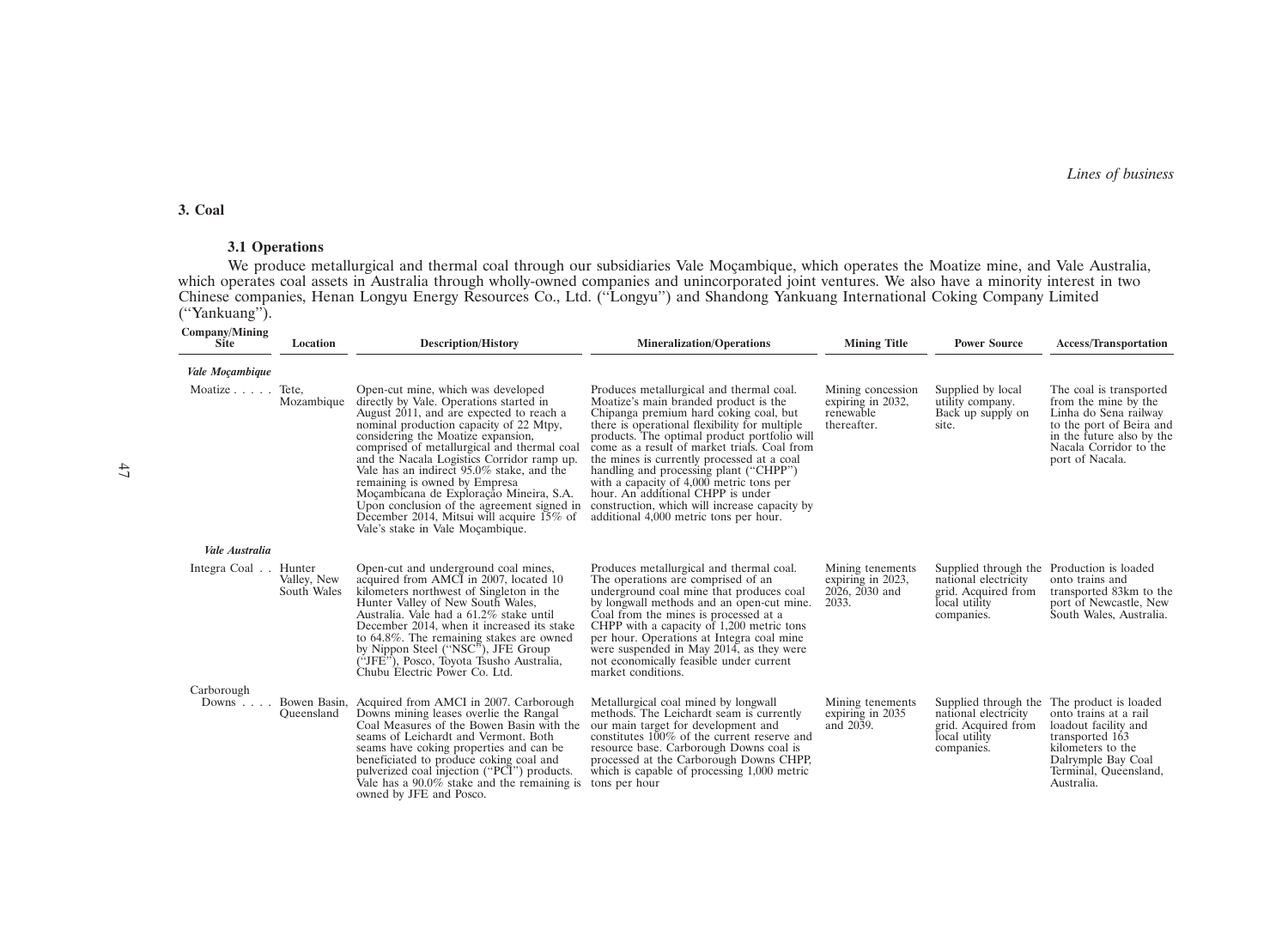| Company/Mining<br><b>Site</b> | Location   | <b>Description/History</b>                                                                                                                                                                                                                                                                                                                    | <b>Mineralization/Operations</b>                                                                                                                                                                                                                                                                                                                                                                                                 | <b>Mining Title</b>                   | <b>Power Source</b>                                                        | <b>Access/Transportation</b>                                                         |
|-------------------------------|------------|-----------------------------------------------------------------------------------------------------------------------------------------------------------------------------------------------------------------------------------------------------------------------------------------------------------------------------------------------|----------------------------------------------------------------------------------------------------------------------------------------------------------------------------------------------------------------------------------------------------------------------------------------------------------------------------------------------------------------------------------------------------------------------------------|---------------------------------------|----------------------------------------------------------------------------|--------------------------------------------------------------------------------------|
| Isaac Plains                  | Oueensland | Bowen Basin, The Isaac Plains open-cut mine, acquired<br>from AMCI in 2007, is located close to<br>Carborough Downs in central Queensland.<br>The mine is managed by Isaac Plains Coal<br>Management on behalf of the joint venture<br>parties. Vale has a 50.0% stake, and the<br>remaining shares are owned by a subsidiary<br>of Sumitomo. | Metallurgical and thermal coal mined<br>predominantly using dragline method. The<br>coal is classified as a medium volatile<br>bituminous coal with low sulfur content.<br>Coal is processed at the Isaac Plains CHPP.<br>which has a capacity of 500 metric tons per<br>hour. Operations at Isaac Plains mine were<br>suspended in November 2014, as they were<br>not economically feasible under current<br>market conditions. | Mining tenements<br>expiring in 2025. | national electricity<br>grid. Acquired from<br>local utility<br>companies. | Supplied through the Railed 172 kilometers<br>to the Dalrymple Bay<br>Coal Terminal. |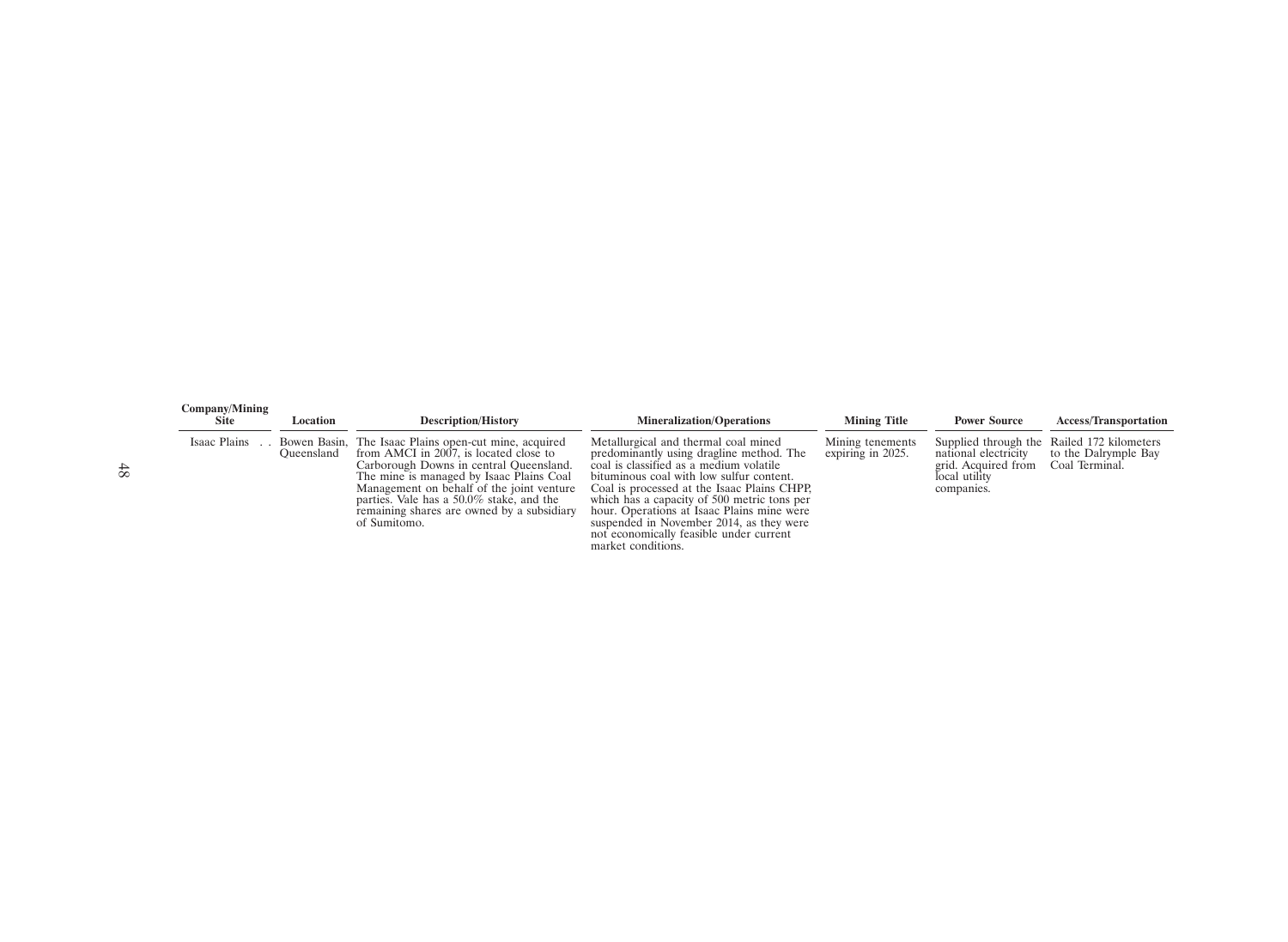#### **3.2 Production**

The following table sets forth information on our marketable coal production.

|                                                                           |                             | Production for the year ended December 31, |                        |       |  |
|---------------------------------------------------------------------------|-----------------------------|--------------------------------------------|------------------------|-------|--|
| <b>Operation</b>                                                          | Mine type                   | 2012                                       | 2013                   | 2014  |  |
|                                                                           |                             |                                            | (thousand metric tons) |       |  |
| Metallurgical coal:                                                       |                             |                                            |                        |       |  |
| <i>Vale Australia</i>                                                     |                             |                                            |                        |       |  |
|                                                                           | Underground<br>and open-cut | 962                                        | 1,410                  | 715   |  |
| Isaac Plains(2) $\ldots \ldots \ldots \ldots \ldots \ldots \ldots \ldots$ | Open-cut                    | 709                                        | 656                    | 746   |  |
|                                                                           | Underground                 | 911                                        | 2,447                  | 1,857 |  |
| <i>Vale Mocambique</i>                                                    |                             |                                            |                        |       |  |
|                                                                           | Open-cut                    | 2,501                                      | 2,373                  | 3,124 |  |
|                                                                           |                             | 5,083                                      | 6,885                  | 6,443 |  |
| Thermal coal:                                                             |                             |                                            |                        |       |  |
| Vale Australia                                                            |                             |                                            |                        |       |  |
|                                                                           | Open-cut                    | 351                                        | 87                     | 92    |  |
| Isaac Plains(2) $\ldots \ldots \ldots \ldots \ldots \ldots \ldots \ldots$ | Open-cut                    | 381                                        | 347                    | 326   |  |
| Vale Moçambique                                                           |                             |                                            |                        |       |  |
|                                                                           | Open-cut                    | 1.267                                      | 1.444                  | 1,784 |  |
|                                                                           |                             | 1,999                                      | 1,878                  | 2,202 |  |
|                                                                           |                             |                                            |                        |       |  |

(1) These figures correspond to our 61.2% equity interest in Integra Coal, an unincorporated joint venture. Our equity interest in Integra Coal increased to 64.8% in December 2014.

(2) These figures correspond to our 50.0% equity interest in Isaac Plains, an unincorporated joint venture.

(3) These figures correspond to our 85.0% equity interest in Carborough Downs, an unincorporated joint venture. Our equity interest in Carborough Downs increased to 90% in December 2014.

(4) Operations at Integra Coal and Isaac Plains have been suspended since May and November 2014, respectively.

(5) These figures correspond to 100% production at Moatize, and are not adjusted to reflect our ownership.

#### **3.3 Customers and sales**

Coal sales from our Australian operations are primarily focused on Asia. Coal sales from our Moatize operations, in Mozambique, target global steel markets, including Asia, Africa, Europe and the Americas. Our Chinese coal joint ventures direct their sales into the Chinese domestic market.

### **3.4 Competition**

The global coal industry comprises markets for black (metallurgical and thermal) and brown (lignite) coal, and is highly competitive.

Growth in the demand for steel, especially in Asia, underpins demand for metallurgical coal, while growth in demand for electricity supports demand for thermal coal. We expect robust supply and lower prices for metallurgical coal in the next few years, which will reduce investments in new greenfield projects and may result in supply imbalances in the long term. Port and rail constraints in certain supply regions, which cannot be solved without significant capital expenditures, could lead only to limited availability of incremental metallurgical coal production.

Competition in the coal industry is based primarily on the economics of production costs, coal quality and transportation costs. Our key competitive strengths are the ownership of a transportation corridor, the proximity to the Atlantic and Indian markets (as compared to our main competitors) and our lower production costs (as compared to other producers).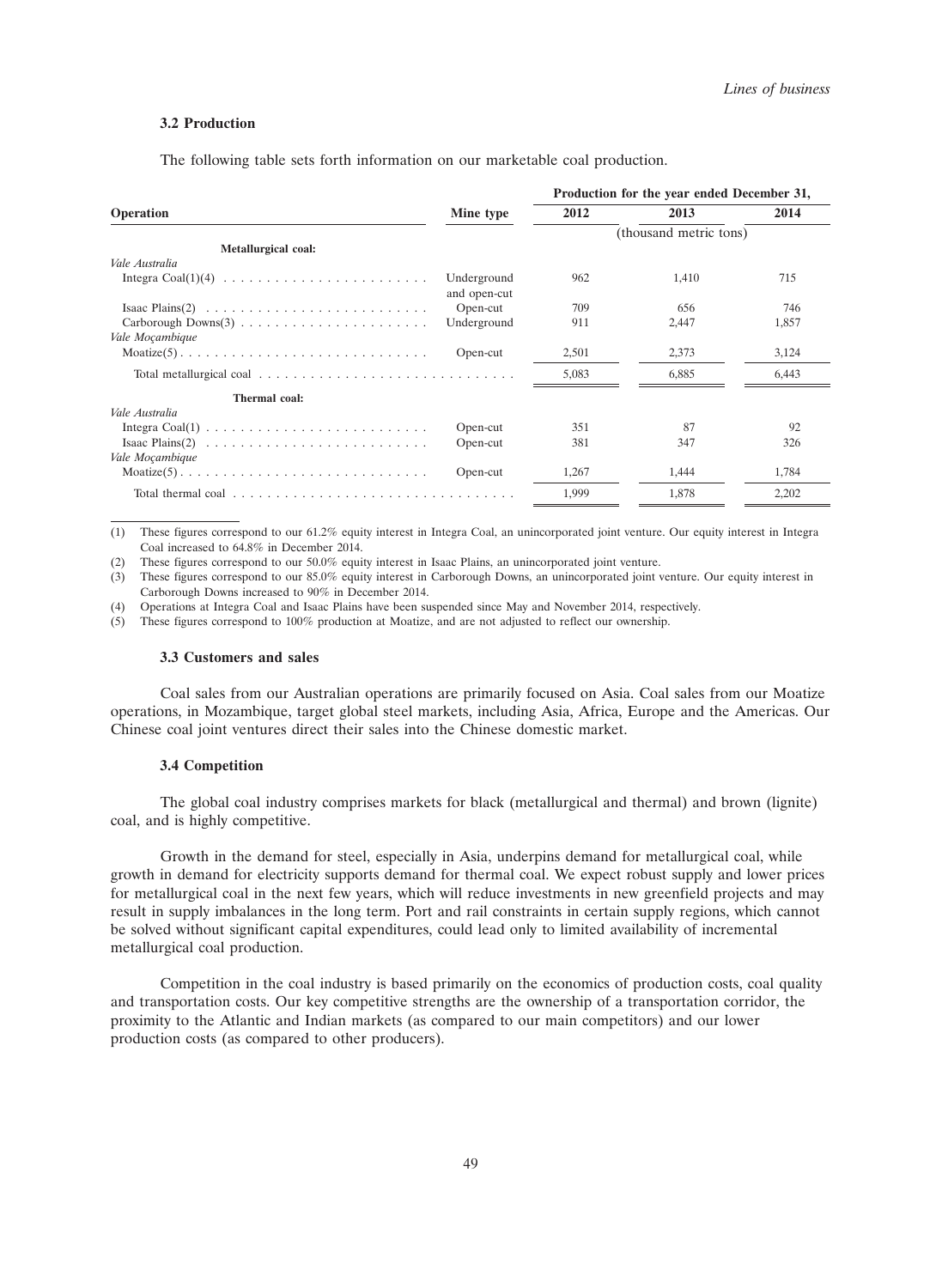Major participants in the seaborne coal market are subsidiaries, affiliates and joint ventures of BHP Billiton, Glencore Xstrata, Anglo American, Rio Tinto, Teck Cominco, Peabody, Walter Energy and the Shenhua Group, among others.

# **4. Fertilizer nutrients**

## **4.1 Phosphates**

We operate our phosphates business through subsidiaries and joint ventures, as set forth in the following table.

| Company                          | Location        | Voting | Total | <b>Partners</b>          |
|----------------------------------|-----------------|--------|-------|--------------------------|
|                                  |                 | $(\%)$ |       |                          |
| Vale Fertilizantes               | Uberaba, Brazil | 100.0  | 100.0 | $\overline{\phantom{0}}$ |
| MVM Resources International, B.V | Bayóvar, Peru   | 51.0   | 40.0  | Mosaic, Mitsui           |

Vale Fertilizantes is a producer of phosphate rock, phosphate fertilizers (''P'') (e.g., monoammonium phosphate ("MAP"), dicalcium phosphate ("DCP"), triple superphosphate ("TSP") and single superphosphate ("SSP") and nitrogen ("N") fertilizers (e.g., ammonia and ammonium nitrate). It is the largest producer of phosphate and nitrogen crop nutrients in Brazil. Vale Fertilizantes operates the following phosphate rock mines, through concessions for indefinite period: Catalão, in the state of Goiás, Tapira, Patos de Minas and Araxá, all in the state of Minas Gerais, and Cajati, in the state of São Paulo, in Brazil. In addition, Vale Fertilizantes has nine processing plants for the production of phosphate and nitrogen nutrients, located at Catalão, Goiás; Araxá, Patos de Minas and Uberaba, Minas Gerais; Guará, Cajati, and three plants in Cubatão, São Paulo.

Since 2010 we have also operated the Bayóvar phosphate rock mine in Peru, with nominal capacity of 3.9 Mtpy, through a concession for indefinite period.

The following table sets forth information about our phosphate rock production.

|             |          | Production for the year ended December 31, |                        |       |  |
|-------------|----------|--------------------------------------------|------------------------|-------|--|
| <b>Mine</b> | Type     | 2012                                       | 2013                   | 2014  |  |
|             |          |                                            | (thousand metric tons) |       |  |
|             | Open pit | 3.209                                      | 3.546                  | 3.801 |  |
|             | Open pit | 1.026                                      | 1.057                  | 1.055 |  |
|             | Open pit | 2.068                                      | 1.869                  | 2.005 |  |
|             | Open pit |                                            | 53                     |       |  |
|             | Open pit | 1.084                                      | 1.111                  | 883   |  |
|             | Open pit | 550                                        | 640                    | 605   |  |
| Total       |          | 7.982                                      |                        | 8.421 |  |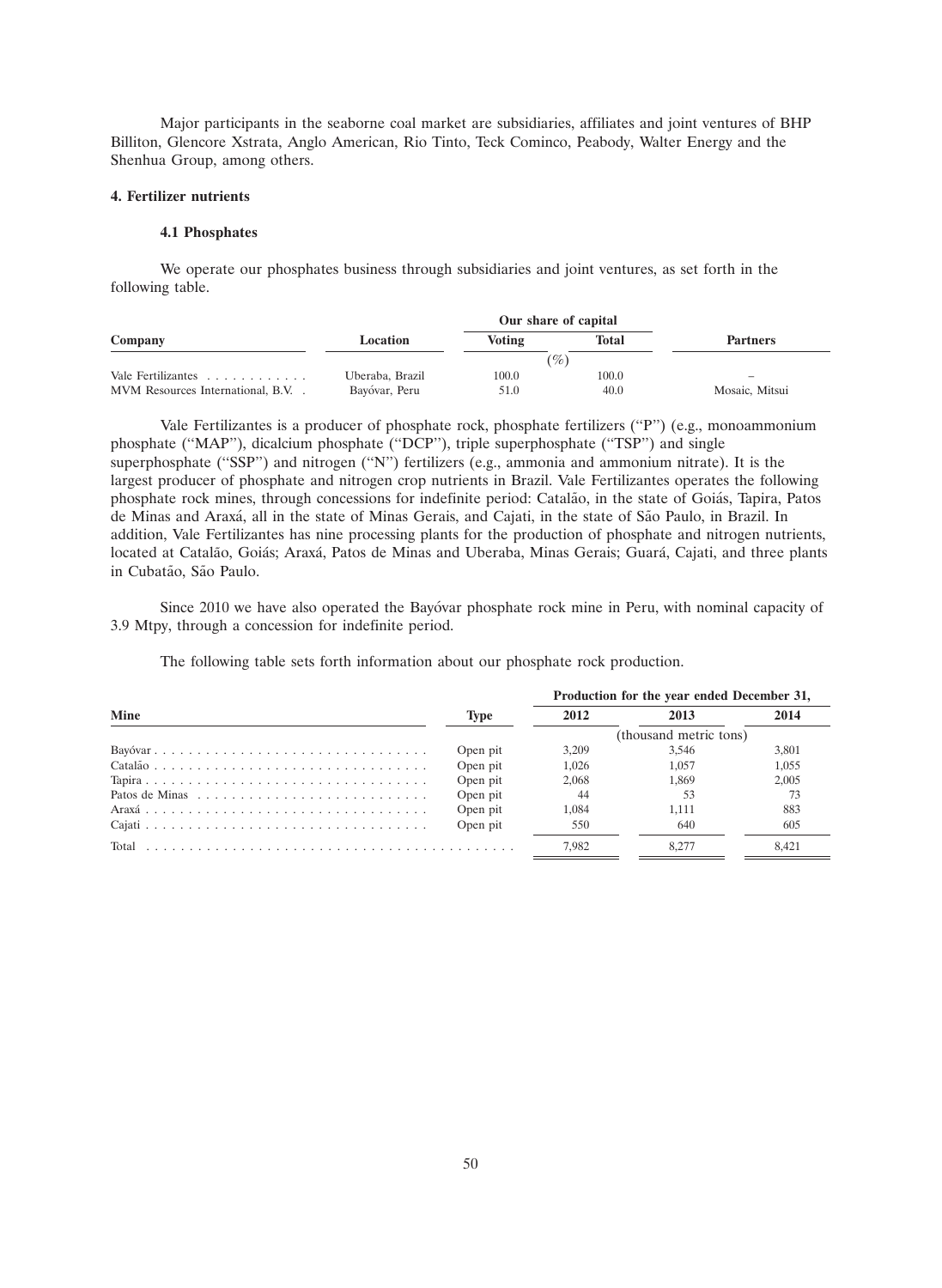The following table sets forth information about our phosphate and nitrogen nutrients production.

|                                                                                                          | Production for the year ended December 31, |                        |       |  |
|----------------------------------------------------------------------------------------------------------|--------------------------------------------|------------------------|-------|--|
| <b>Product</b>                                                                                           | 2012                                       | 2013                   | 2014  |  |
|                                                                                                          |                                            | (thousand metric tons) |       |  |
|                                                                                                          | 1.201                                      | 1.128                  | 1.065 |  |
|                                                                                                          | 913                                        | 905                    | 910   |  |
|                                                                                                          | 2.226                                      | 2.102                  | 1.854 |  |
| Dicalcium phosphate (DCP) $\ldots \ldots \ldots \ldots \ldots \ldots \ldots \ldots \ldots \ldots \ldots$ | 511                                        | 444                    | 502   |  |
|                                                                                                          | 475                                        | 347                    | 178   |  |
|                                                                                                          | 483                                        | 219                    |       |  |
|                                                                                                          | 478                                        | 416                    | 469   |  |
|                                                                                                          | 490                                        | 419                    | 48.   |  |

 $(1)$  After the sale of Araucária in June 2013, we only produce ammonia in our Cubatão plant.

(2) After the sale of Araucária in June 2013, we no longer produce urea.

#### **4.2 Potash**

We conduct potash operations in Brazil at the parent-company level, with mining concessions of indefinite duration. We have leased Taquari-Vassouras, the only potash mine in Brazil (in Rosario do Catete, in the state of Sergipe), from Petrobras since 1992. In April 2012, we extended the lease for 30 more years. The following table sets forth information on our potash production.

|                   |             | Production for the year ended December 31, | 2014 Process           |      |                 |
|-------------------|-------------|--------------------------------------------|------------------------|------|-----------------|
| <b>Mine</b>       | Tvpe        | 2012<br>2013                               |                        | 2014 | <b>Recovery</b> |
|                   |             |                                            | (thousand metric tons) |      | $(\%)$          |
| Taquari-Vassouras | Underground | 549                                        | 492                    | 492  | 82.9            |

#### **4.3 Customers and sales**

All potash sales from the Taquari-Vassouras mine are to the Brazilian market. In 2014, our sales represented approximately 5% of total potash sold in Brazil. We have a strong presence and long-standing relationships with the major market participants in Brazil, with more than 50% of our sales in 2014 generated from four long-term customers.

Our phosphate products are mainly sold to fertilizer blenders. In 2014, our sales represented approximately 27% of total phosphate sold in Brazil, with imports representing around 58% of total supply. In the high-concentration segment our production represented 86% of total Brazilian production, with products like MAP and TSP. In the low-concentration phosphate nutrients segment our production represented 71% of total Brazilian production, with products like SSP.

### **4.4 Competition**

The industry is divided into three major nutrients: potash, phosphate and nitrogen. There are limited resources of potash around the world, with Canada, Russia and Belarus being the most important sources, each of which having only a few producers. The industry presents a high level of investment and a long time required for a project to mature. In addition, the potash industry is highly concentrated, with the five major producers accounting for 83% of total world production capacity. While potash is a scarcer resource, phosphate is more available, but the major exporters are located in the northern region of Africa (Morocco, Algeria and Tunisia) and in the United States. The top five phosphate rock producing countries (China, Morocco, United States, Russia and Jordan) account for 77% of global production in 2014, of which roughly 11% is exported. However, higher value-added products such as MAP and DAP are usually traded instead of phosphate rock due to cost efficiency.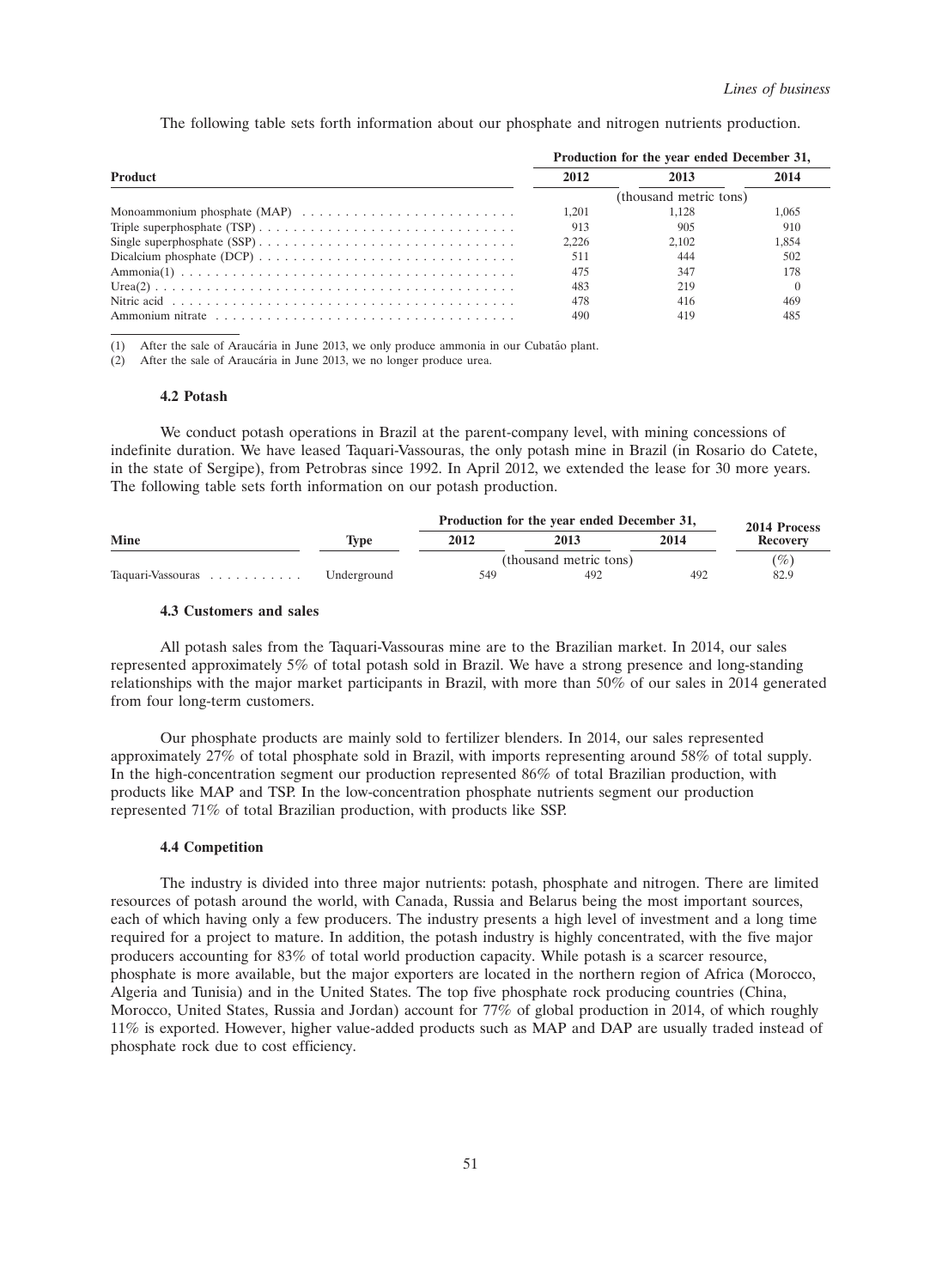Brazil is one of the largest agribusiness markets in the world due to its high production, exports and consumption of grains and biofuels. It is the fourth-largest consumer of fertilizers in the world and one of the largest importers of potash, phosphates, phosphoric acid and urea. Brazil imports 95% of its potash consumption, which amounted to approximately 9 Mtpy of KCl (potassium chloride) in 2014, 14% higher than 2013, from Belarusian, Canadian, Russian, German, Chilean and Israeli producers, in descending order. In terms of global consumption, China, the United States, Brazil and India represent 61% of the total, with Brazil alone representing 15% of the total. Our fertilizer projects are highly competitive in terms of cost and logistics to supply the Brazilian market.

Most phosphate rock concentrate is consumed locally by downstream integrated producers, with the seaborne market corresponding to 14% of total phosphate rock production. Major phosphate rock exporters are concentrated in North Africa, mainly through state-owned companies, with Moroccan OCP Group holding 33% of the total seaborne market. Brazil imports 58% of the total phosphate nutrients it needs through phosphate fertilizer products. The phosphate rock imports supply non-integrated producers of phosphate fertilizer products such as SSP, TSP and MAP.

Nitrogen-based fertilizers are derived primarily from ammonia (NH3), which, in turn, is made from nitrogen present in the air and natural gas, making this an energy-intensive nutrient. Ammonia and urea are the main inputs for nitrogen-based fertilizers. Consumption of nitrogen-based fertilizers has a regional profile due to the high cost associated with transportation and storage of ammonia, which requires refrigerated and pressurized facilities. As a result, only 10% of the ammonia produced worldwide is traded. Asia receives the largest volume of imports, accounting for 37% of global trade. Main exporting countries are Russia, Trinidad and Saudi Arabia.

# **5. Infrastructure**

## **5.1 Logistics**

We have developed our logistics business based on the transportation needs of our mining operations and we also provide transportation services for other customers.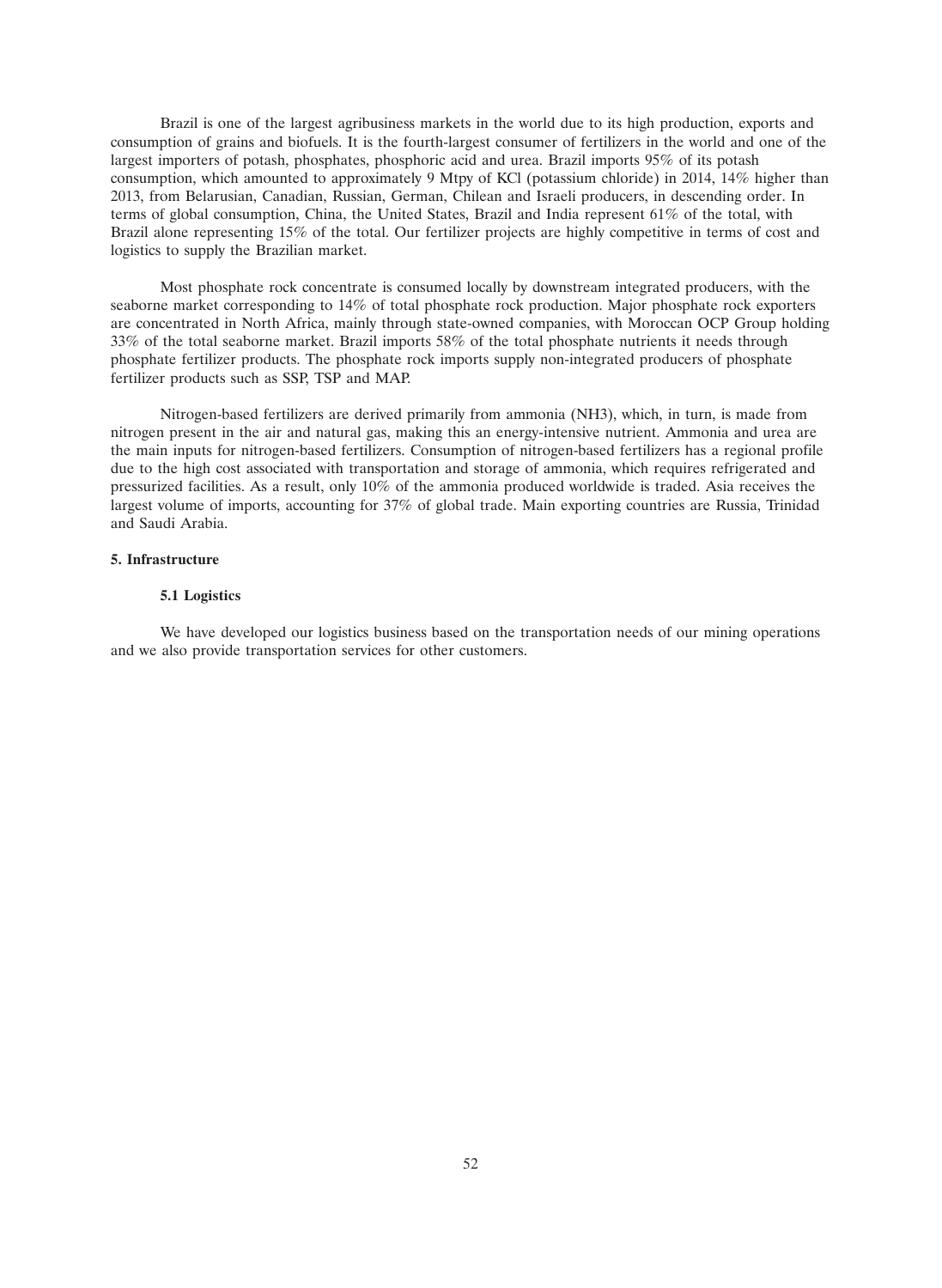We conduct our logistics businesses at the parent-company level and through subsidiaries and joint ventures, as set forth in the table below.

|                                            |                                                                                            |               | Our share of capital |              |                                                   |
|--------------------------------------------|--------------------------------------------------------------------------------------------|---------------|----------------------|--------------|---------------------------------------------------|
| Company                                    | <b>Business</b>                                                                            | Location      | <b>Voting</b>        | <b>Total</b> | <b>Partners</b>                                   |
|                                            |                                                                                            |               | $(\%)$               |              |                                                   |
| Vale $\ldots$ , $\ldots$ , $\ldots$        | Railroad (EFVM and EFC),<br>port and maritime terminal<br>operations                       | <b>Brazil</b> |                      |              |                                                   |
| $VLI(1)$                                   | Railroad, port, inland terminal<br>and maritime terminal<br>operations. Holding of certain | Brazil        | 37.6                 | 37.6         |                                                   |
|                                            | general cargo logistics assets                                                             |               |                      |              | FI-FGTS, Mitsui and Brookfield                    |
| $MRS$                                      | Railroad operations                                                                        | <b>Brazil</b> | 46.8                 | 47.6         | CSN, Usiminas and Gerdau                          |
| $CPBS$ ,                                   | Port and maritime terminal<br>operations                                                   | <b>Brazil</b> | 100                  | 100          |                                                   |
| $PTV$ ,,,,,,,,,,,,,,,                      | Port and maritime terminal<br>operations                                                   | Indonesia     | 59.2                 | 59.2         | Sumitomo, public investors                        |
|                                            |                                                                                            |               | 100                  | 100          |                                                   |
| Vale Logística Argentina . Port operations |                                                                                            | Argentina     |                      |              |                                                   |
| $CEAR(2)(4)$                               | Railroad                                                                                   | Malawi        | 43.4                 | 43.4         | Portos e Caminhos de Ferro de<br>Moçambique, E.P. |
| $CDN(3)(4) \ldots \ldots \ldots$           | Railroad and maritime terminal                                                             | Mozambique    | 43.4                 | 43.4         |                                                   |
|                                            | operations                                                                                 |               |                      |              | Portos e Caminhos de Ferro de<br>Moçambique, E.P. |
| $CLN(4)$                                   | Railroad and port operations                                                               | Mozambique    | 80.0                 | 80.0         | Portos e Caminhos de Ferro de<br>Moçambique, E.P. |
| Vale Logistics Limited $(4)$ .             | Railroad operations                                                                        | Malawi        | 100                  | 100          |                                                   |
| Transbarge Navegación                      | Paraná and Paraguay Waterway<br>System (Convoys)                                           | Paraguay      | 100                  | 100          |                                                   |
| $VNC$                                      | Port and maritime terminal                                                                 | <b>New</b>    | 80.5                 | 80.5         |                                                   |
|                                            | operations                                                                                 | Caledonia     |                      |              | Sumic, SPMSC                                      |
| $VMM$ ,                                    | Port and maritime terminal<br>operations                                                   | Malaysia      | 100                  | 100          |                                                   |

(1) BNDES holds debentures issued by Vale that are exchangeable into part of Vale's stake in VLI. Vale's equity interests in VLI may be reduced by up to 8% if BNDES exercises its rights under those debentures.

(2) Vale controls its interest in CEAR through an 85% interest in SDCN, which owns 51% of CEAR.

(3) Vale controls its interest in CDN through an 85% interest in SDCN, which owns 51% of CDN.

(4) Upon completion of the transaction with Mitsui, we will hold 21.7% of the voting and total capital of CEAR, 21.7% of the voting and total capital of CDN, 40% of the voting and total capital of CLN and 50% of the voting and total capital of VLL.

## **5.1.1 Railroads**

#### *Brazil*

Vitória a Minas railroad ("EFVM"). The EFVM railroad links our Southeastern System mines in the Iron Quadrangle region in the Brazilian state of Minas Gerais to the Tubarão Port, in Vitória, in the Brazilian state of Espírito Santo. We operate this 905-kilometer railroad under a 30-year renewable concession, which expires in 2027. The EFVM railroad consists of two lines of track extending for a distance of 601 kilometers to permit continuous railroad travel in opposite directions, and single-track branches of 304 kilometers. Industrial manufacturers are located in this area and major agricultural regions are also accessible to it. VLI has rights to use railroad transportation capacity on our EFVM railroad. In 2014, the EFVM railroad transported a daily average of 326.8 metric tons of iron ore, or a total of 79.4 billion ntk of iron ore and other cargo, of which 17.2 billion ntk, or 21.7%, consisted of cargo transported for customers, including iron ore for Brazilian customers. The EFVM railroad also carried 955 thousand passengers in 2014. In 2014, we had a fleet of 323 locomotives and 15,146 wagons at EFVM.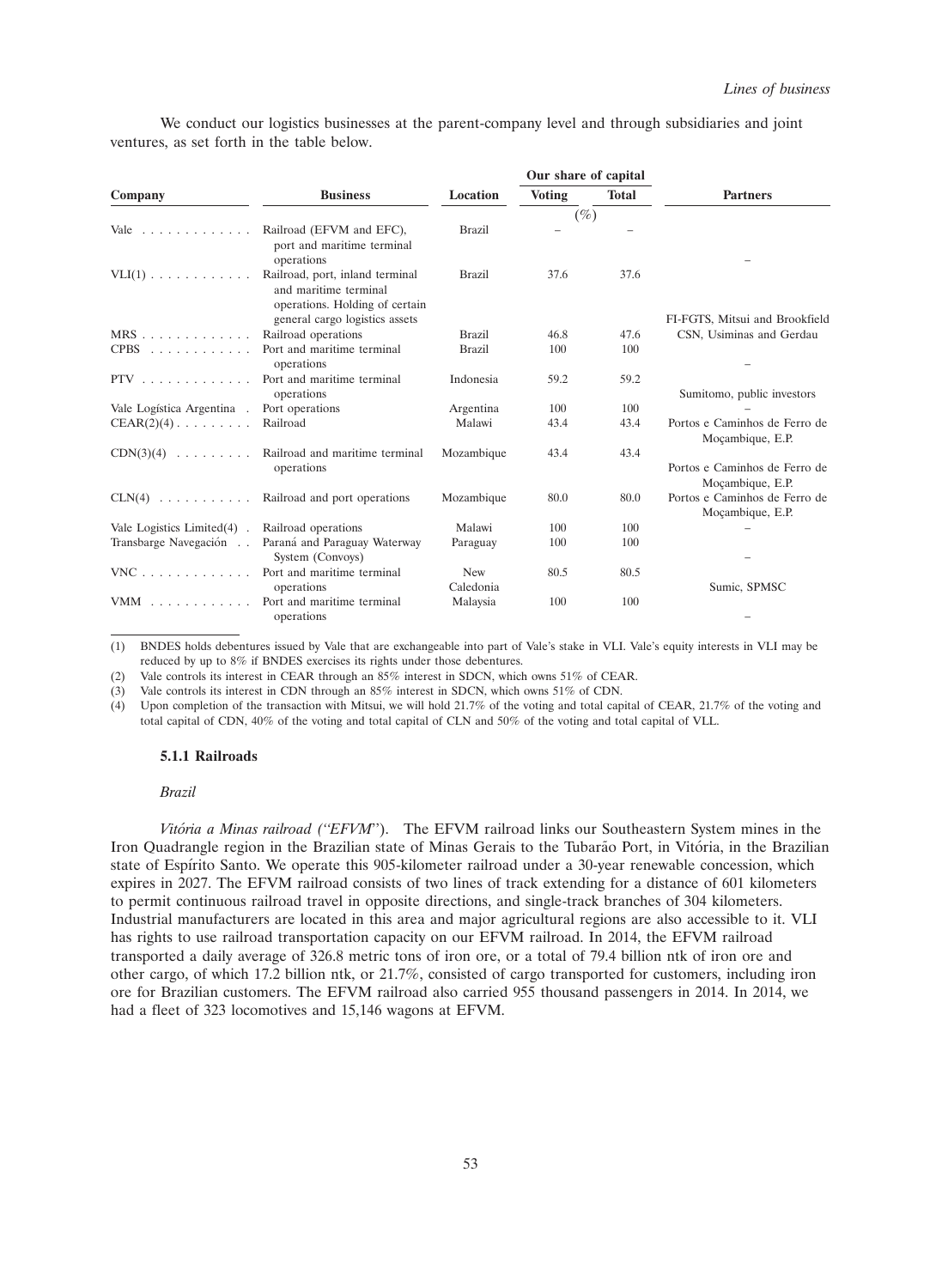*Carajás railroad* (*"EFC"*). The EFC railroad links our Northern System mines in the Carajás region in the Brazilian state of Pará to the Ponta da Madeira maritime terminal, in São Luis, in the Brazilian state of Maranhão. We operate the EFC railroad under a 30-year renewable concession, which expires in 2027. EFC extends for 892 kilometers from our Carajás mines to our Ponta da Madeira maritime terminal complex facilities located near the Itaqui Port. Its main cargo is iron ore, principally carried for us. VLI has rights to use railroad transportation capacity on our EFC railroad. In 2014, the EFC railroad transported a daily average of 319.0 metric tons of iron ore. In 2014, the EFC railroad carried a total of 105.9 billion ntk of iron ore and other cargo, 3.5 billion ntk of which was cargo for customers, including iron ore for Brazilian customers. EFC also carried 307 thousand passengers in 2014. EFC supports the largest train, in terms of capacity, in Latin America, which measures 3.5 kilometers, weighs 42.01 gross metric tons when loaded and has 330 cars. In 2014, EFC had a fleet of 277 locomotives and 16,158 wagons.

The principal items of cargo of the EFVM and EFC railroads are:

- iron ore and iron ore pellets and manganese ore, carried for us and customers;
- steel, coal, pig iron, limestone and other raw materials carried for customers with steel mills located along the railroad;
- agricultural products, such as soybeans, soybean meal and fertilizers; and
- other general cargo, such as pulp, fuel and chemical products.

We charge market prices for customer freight, including iron ore pellets originating from joint ventures and other enterprises in which we do not have a 100% equity interest. Market prices vary based on the distance traveled, the type of product transported and the weight of the freight in question, and are regulated by the Brazilian transportation regulatory agency, ANTT (*Agˆencia Nacional de Transportes Terrestres*).

*VLI.* VLI provides integrated logistics solutions through 7,920 kilometers of railroads in Brazil (FCA and FNS), five inland terminals with a total storage capacity of 240,000 tons and three maritime terminals and ports operations. We hold a 37.6% stake in VLI, and are party to a shareholders' agreement with FI-FGTS, Mitsui and Brookfield. VLI's main railroad assets are:

*Ferrovia Centro-Atlântica ("FCA").* Central-east regional railway network of the Brazilian national railway system, held under a 30-year renewable concession, which expires in 2026. The central east network has 7,220 kilometers of track, extending into the states of Sergipe, Bahia, Espírito Santo, Minas Gerais, Rio de Janeiro, Goiás and the Federal District of Brazil;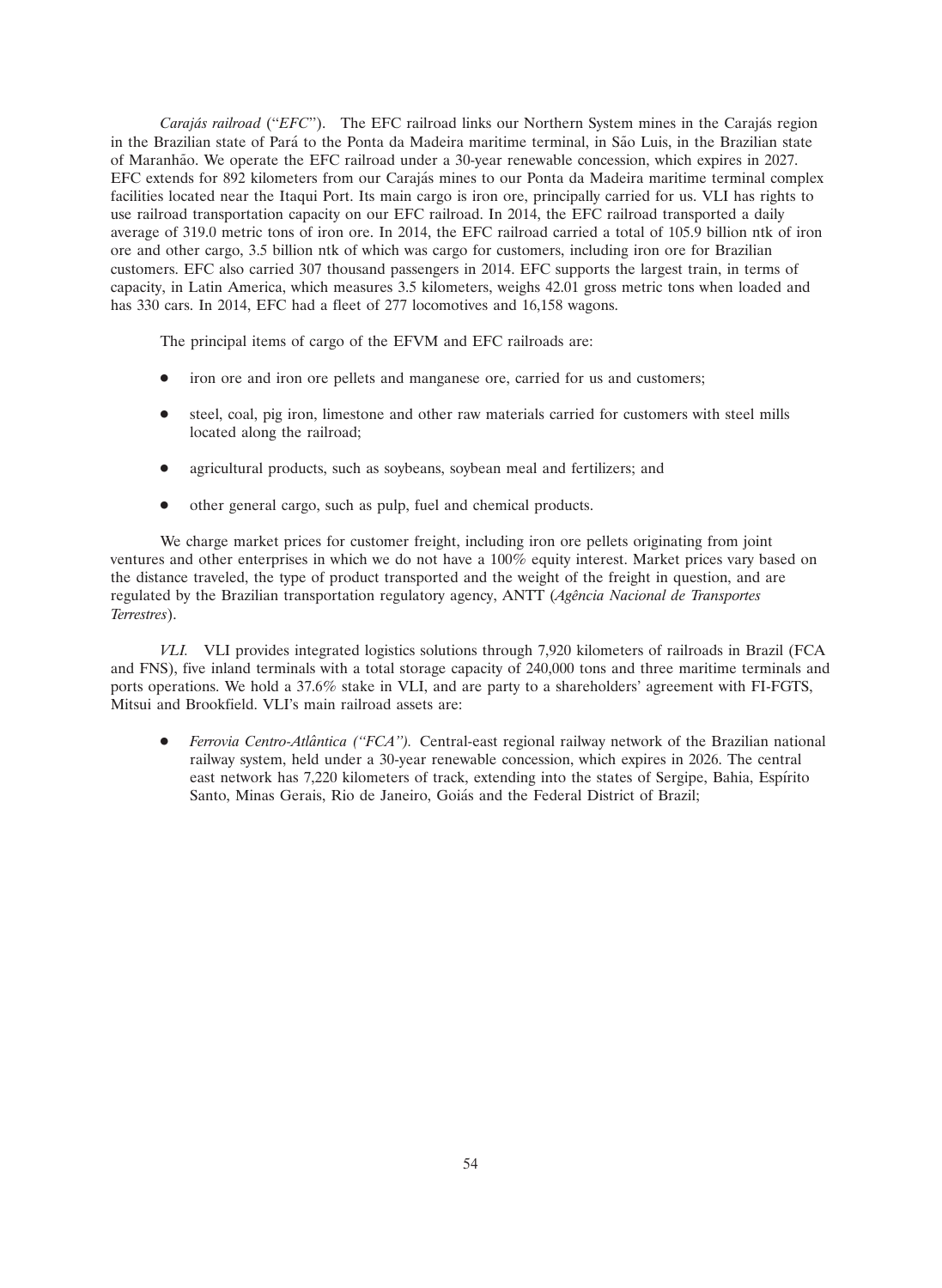- *Ferrovia Norte-Sul railroad (''FNS'').* A 30-year renewable subconcession for the commercial operation of a 720-kilometer stretch of the North-South railroad in Brazil, between the cities Acailandia, in the state of Maranhão, and Porto Nacional, in the state of Tocantins. This railway is connected to EFC railroad, and creates a new corridor for the transportation of general cargo, mainly for the export of soybeans, rice and corn produced in the center-northern region of Brazil; and
- Right to use capacity of our EFVM and EFC railroads for general cargo.

In 2014, VLI transported a total of 31.95 billion ntk of general cargo, including 18.7 billion ntk from FCA and FNS and 13.3 billion ntk through operational agreements with Vale.

*MRS Logística S.A.* ("*MRS*"). The MRS railroad is 1,643 kilometers long and links the Brazilian states of Rio de Janeiro, São Paulo and Minas Gerais. In 2014, the MRS railroad carried a total of 164 million metric tons of cargo, including 70.5 million metric tons of iron ore and other cargo from Vale.

#### *Africa*

We are ramping up the Nacala Corridor, which connects the Moatize site to the Nacala-à-Velha maritime terminal, located in Nacala, Mozambique, and which crosses into the Republic of Malawi. The Nacala Corridor consists of railway and port infrastructure, including greenfield and existing railways in Mozambique and Malawi and a new coal port in Mozambique. The Nacala Corridor will allow for the expansion of the Moatize mine and support our operations in Southeastern Africa. In Mozambique, we are operating under two concession agreements held by our subsidiary Corredor Logístico Integrado de Nacala S.A. ("CLN"), which will expire in 2043, subject to renewal, and we are rehabilitating existing railroads under a concession held by our subsidiary Corredor de Desenvolvimento do Norte S.A. (''CDN''), which will expire in 2035. In Malawi, we are operating under a concession held by our subsidiary Vale Logistics Limited ("VLL"), which will expire in 2041, subject to renewal, and we are rehabilitating existing railroads under a concession held by our subsidiary Central East African Railway Company Limited (''CEAR''), which was extended in 2013 for a 30-year period from the commencement of rail services under VLL's greenfield railway concession.

In December 2014, we entered into an investment agreement providing for Mitsui to acquire half of our stake in the Nacala Corridor. Our equity stake in CLN, CDN, VLL and CEAR will be transferred to a holding company jointly owned (50% each) and controlled by Vale and Mitsui. Mitsui will invest US\$313 million in this holding company, in equity and quasi-equity instruments, which will be used to fund the project. Vale and Mitsui are seeking project financing, without recourse to Vale or Mitsui, to fund the remaining capital expenditures required for the Nacala Corridor project and to replace part of the funding provided by Vale. The transaction is subject to certain conditions precedent, and closing is expected for 2015.

### **5.1.2 Ports and maritime terminals**

# *Brazil*

We operate a port and maritime terminals principally as a means to complete the delivery of our iron ore and iron ore pellets to bulk carrier vessels serving the seaborne market. See *Ferrous Minerals—Iron ore and pellets*—*Iron ore operations*. We also use our port and terminals to handle customers' cargo.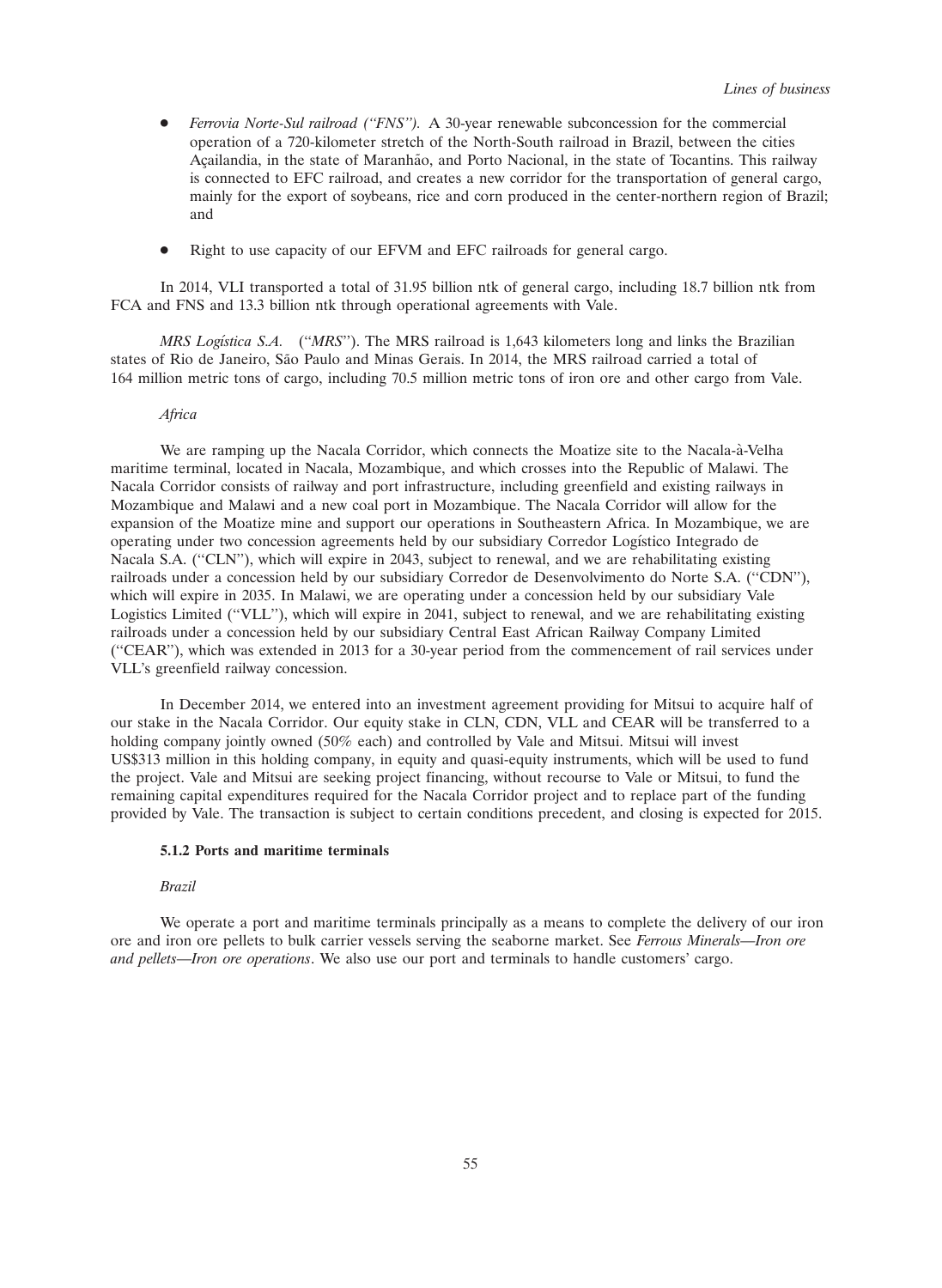*Tubarão Port.* The Tubarão Port, which covers an area of 18 square kilometers, is located near the Vitória Port in the Brazilian state of Espírito Santo and contains the iron ore maritime terminal and the general cargo terminals (Praia Mole Terminal and the Terminal de Produtos Diversos).

- The iron ore maritime terminal has two piers. Pier I can accommodate two vessels at a time, one of up to 170,000 DWT on the southern side and one of up to 200,000 DWT on the northern side. Pier II can accommodate one vessel of up to 405,000 DWT at a time, limited at 23 meters draft. In Pier I there are two ship loaders, which can load up to 13,500 metric tons per hour each. In Pier II there are two ship loaders that work alternately and can each load up to 16,000 metric tons per hour continuously. In 2014, 101.5 million metric tons of iron ore and iron ore pellets were shipped through the terminal for us. The iron ore maritime terminal has a storage yard with a capacity of 3.4 million metric tons.
- Praia Mole terminal is principally a coal terminal and handled 11.3 million metric tons in 2014. VLI has rights to use the capacity of the Praia Mole terminal.
- Terminal de Produtos Diversos handled 7.4 million metric tons of grains and fertilizers in 2014. VLI has rights to use the capacity of the Terminal de Produtos Diversos.

*Ponta da Madeira maritime terminal.* Our Ponta da Madeira maritime terminal is located near the port of Itaqui, in the Brazilian state of Maranhão. Pier I can accommodate vessels of up to 420,000 DWT and has a maximum loading rate of 16,000 tons per hour. Pier III, which has two berths and three shiploaders, can accommodate vessels of up to 200,000 DWT at the south berth and 180,000 DWT at the north berth (or two vessels of 180,000 DWT simultaneously), subject to tide conditions, and has a maximum loading rate of 8,000 metric tons per hour in each shiploader. Pier IV (south berth) is able to accommodate vessels of up to 420,000 DWT and have two ship loaders that work alternately with a maximum loading rate of 16,000 tons per hour. Cargo shipped through our Ponta da Madeira maritime terminal consists of our own iron ore production. Other cargo includes manganese ore produced by us and pig iron and soybeans for unrelated parties. In 2014, 112.3 million metric tons of iron ore were handled through the terminal. The Ponta da Madeira maritime terminal has a storage yard with a static capacity of 8.9 million tons, which will be expanded to 10.7 million tons.

Itaguaí maritime terminal—Cia. Portuária Baía de Sepetiba ("CPBS"). CPBS is a wholly-owned subsidiary that operates the Itaguaí terminal, in the Sepetiba Port, in the Brazilian state of Rio de Janeiro. Itaguai's maritime terminal has a pier with one berth that allows the loading of ships up to 17.8 meters of draft and approximately 200,000 DWT of capacity. In 2014, the terminal uploaded 23.8 million metric tons of iron ore.

*Guaíba Island maritime terminal.* We operate a maritime terminal on Guaíba Island in the Sepetiba Bay, in the Brazilian state of Rio de Janeiro. The iron ore terminal has a pier with two berths that allows the loading of ships of up to 350,000 DWT. In 2014, the terminal uploaded 40.6 million metric tons of iron ore.

VLI also operates Inacio Barbosa maritime terminal (TMIB), owned by Petrobras, in the state of ´ Sergipe; Santos maritime terminal (TIPLAM), in the state of São Paulo, which is jointly owned by VLI and Vale Fertilizantes; and Pier II in the Itaqui port, which can accommodate vessels of up to 155,000 DWT and has a maximum loading rate of 8,000 tons per hour.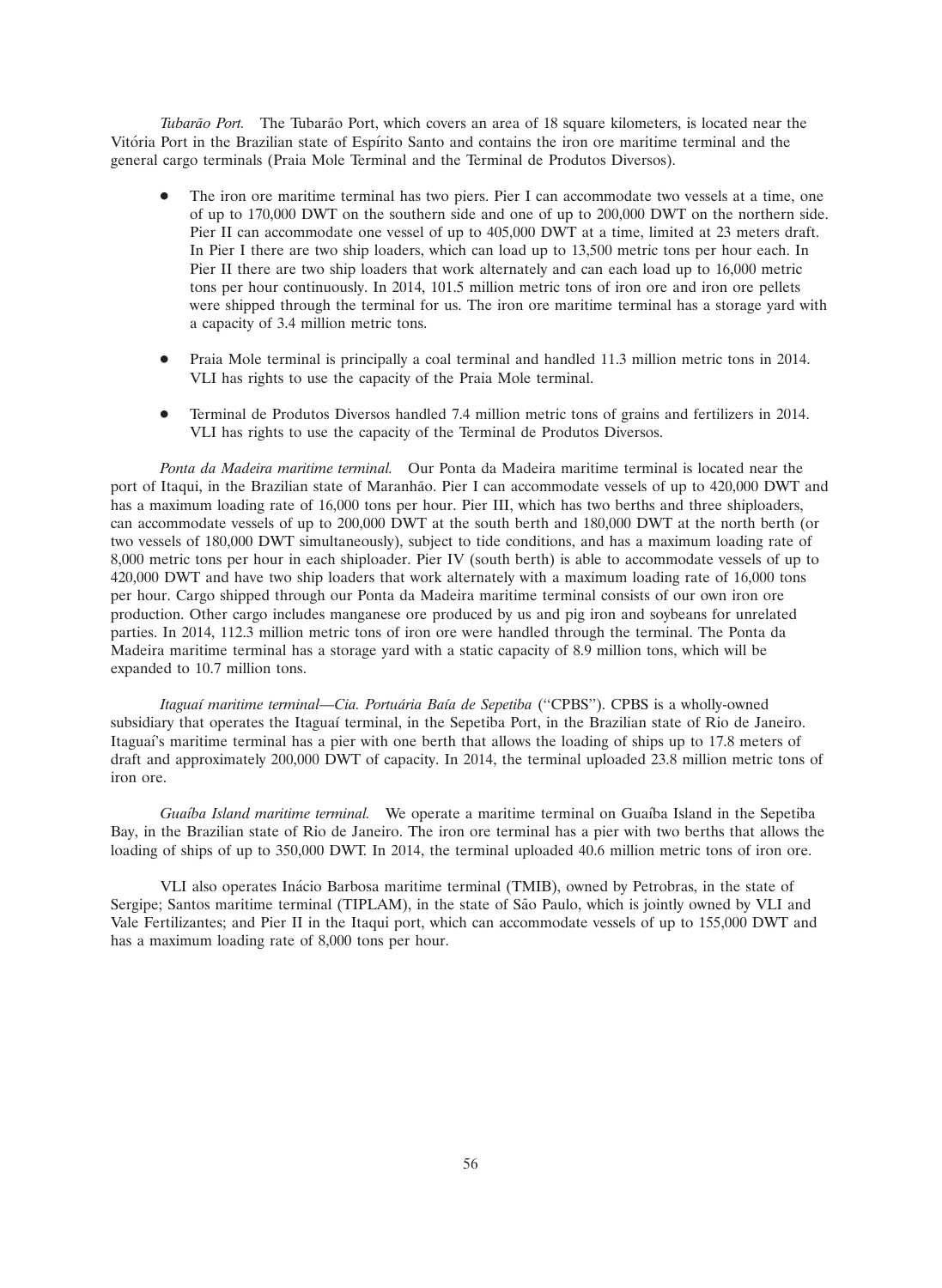#### *Argentina*

Vale Logística Argentina S.A. ("Vale Logística Argentina") operates a terminal at the San Nicolas port located in the province of Buenos Aires, Argentina, where Vale Logística Argentina has a permit to use a storage yard covering 20,000 square meters until October 2016 and an agreement with third parties for an extra storage yard of 15,000 square meters. We handled 1.12 million metric tons of iron and manganese ore through this port in 2014, which came from Corumbá, Brazil, via the Paraguay and Paraná rivers, for shipment to Brazilian, Asian and European markets. The loading rate of this port is 24,000 tons per day and the unloading rate is 13,200 tons per day.

## *Oman*

Vale Oman Distribution Center LLC (''VODC'') operates a distribution center in Liwa, Sultanate of Oman. The maritime terminal has a 1.4 kilometer deep water jetty, which is integrated with a storage yard that has a throughput capacity to handle 40 Mtpy of iron ore and pellets per year. The loading nominal capacity is 10,000 tons per hour and the unloading nominal capacity is 9,000 tons per hour.

#### *Indonesia*

PTVI owns and operates two ports in Indonesia to support its nickel mining activities.

- The Balantang Special Port is located in Balantang Village, South Sulawesi, and has two types of piers, with total capacity of 10,000 DWT a two barge slips for barges with capacity of up to 4,000 DWT each for dry bulk cargo and a general cargo wharf for vessels of up to 2,000 DWT.
- The Tanjung Mangkasa Special Port is located in Lampia Village, South Sulawesi, with mooring buoys that can accommodate vessels with capacity of up to 20,000 DWT, and a terminal that can accommodate fuel tanker vessels with capacity of up to 2,000 DWT, totaling capacity of 22,000 DWT.

# *New Caledonia*

We own and operate a port in Prony Bay, Province Sud, New Caledonia. This port has three terminals, including a passenger ferry terminal able to berth two ships up to 50m long, a dry bulk wharf where vessels of up to 55,000 DWT can unload at a rate of 8,000 tons per day and a general cargo wharf where vessels up to 215m long can berth. The general cargo wharf can move containers at a rate of 10 per hour and liquid fuels (LPG, HFO, Diesel) at a rate of 350 cubic meters per hour, and break-bulk. The port's container yard, covering an area of approximately 13,000 square meters, can receive up to 1,000 units. A bulk storage yard is linked to the port by a conveyor and has a storage capacity of 94,000 tons of limestone, 95,000 tons of sulfur, and 60,000 tons of coal.

## *Malaysia*

*Teluk Rubiah Maritime Terminal* (''TRMT''). TRMT is located in the Malaysian state of Perak and has a pier with two berths that allows the unloading of vessels of approximately 400,000 DWT of capacity and the loading of vessels up to 220,000 DWT of capacity. In 2014, the terminal unloaded 3.09 million metric tons of iron ore and uploaded 2.58 million metric tons of iron ore.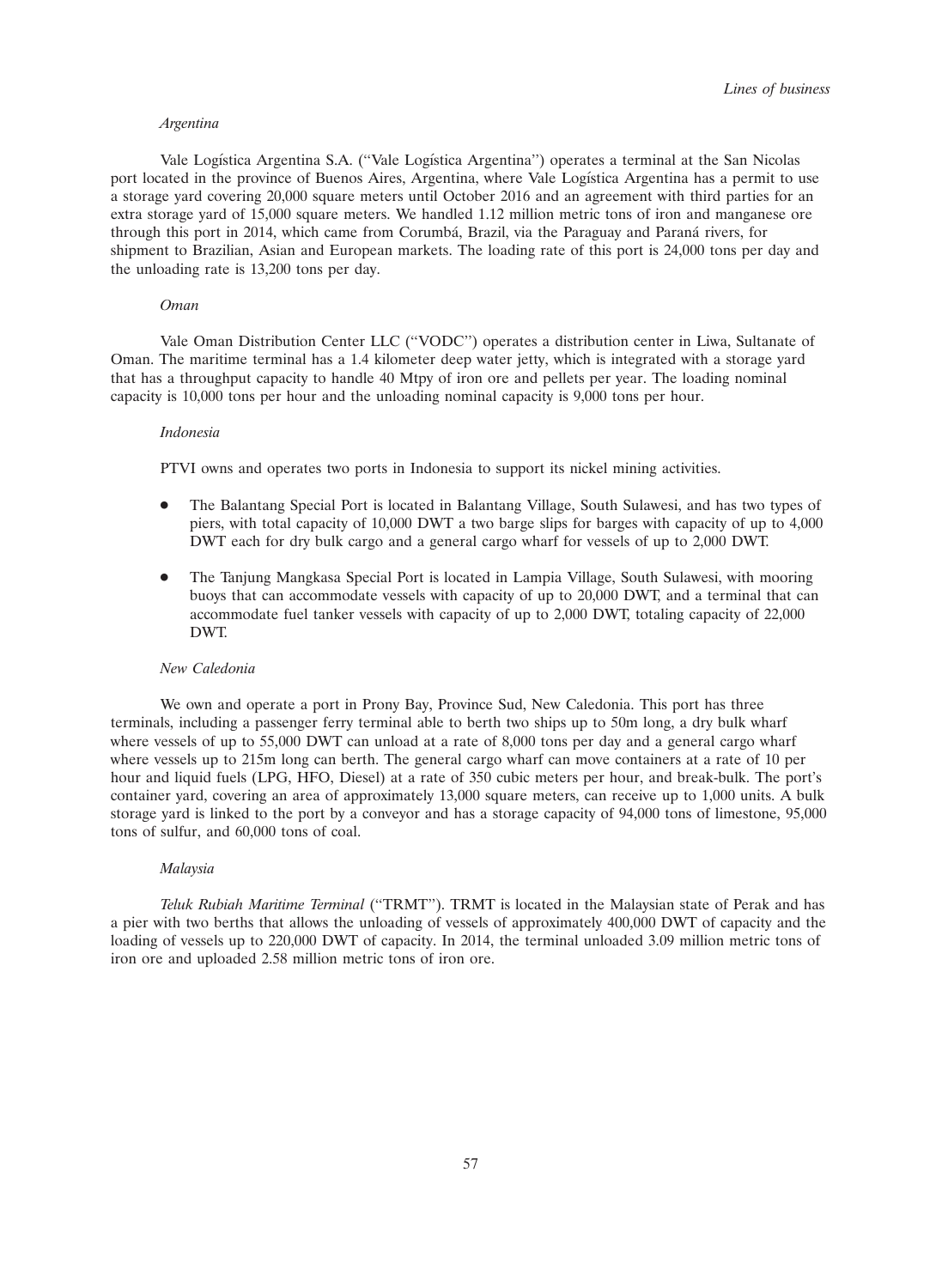### **5.1.3 Shipping**

We continue to develop and operate a low-cost fleet of vessels, comprised of our own ships and ships chartered pursuant to medium and long-term contracts to transport our cargoes from Brazil to our markets. We have 32 vessels in operation, including 19 Valemax vessels, with a capacity of 400,000 DWT each, and 13 capsize vessels with capacities ranging from 150,000 to 250,000 DWT. We have 16 Valemax vessels under long-term contracts. To support our iron ore delivery strategy, Vale owns and operates two floating transfer stations in Subic Bay, Philippines that transfer iron ore from Valemax vessels to smaller vessels that deliver the cargo to its destinations. We expect this service to enhance our ability to offer our iron ore products in the Asian market at competitive prices and to increase our market share in China and the global seaborne market. In 2014, we shipped approximately 158 million metric tons of iron ore and pellets on a CFR and CIF basis.

In 2014, we entered into framework agreements for strategic cooperation in iron ore transportation with shipping companies and financial institutions based in China and Hong Kong. Pursuant to these framework agreements, we are negotiating (i) long-term contracts for affreightment to secure long-term access to shipping capacity for the transportation of our iron ore from Brazil to Asia and to protect against volatility in freight, and (ii) the sale of six of our very large ore carriers of 400,000 DWT.

In the Paraná and Paraguay waterway system, we transport iron ore and manganese ores through our subsidiary Transbarge Navegación, which transported 2.35 million tons through the waterway system in 2014, and other chartered convoys. The barges are discharged in our local customers' terminals, in contracted terminals in Argentina or in the facilities of our subsidiary Vale Logística Argentina, which load the ore into ocean-going vessels. Vale Logística Argentina loaded 1.05 million tons of ore, of a total loading capacity of 3 million tons, at San Nicolas port into ocean-going vessels in 2014. In 2010, we purchased two tugboats, Morro Alto and Morro Azul, that will begin operations in 2015.

We manage a fleet of 26 tug boats in total, of which we own 25 and one is leased. We directly operate ten tug boats, which are operated in the ports of Vitória and Mangaratiba, in the states of Espírito Santo and Rio de Janeiro, respectively. Six tug boats, operated in the ports of São Luís and Aracaju, in the Brazilian states of Maranhão and Sergipe respectively, are operated by consortium companies, in which we have a 50% stake. Ten other tug boats are freighted to and operated by third parties, under their responsibility, in other ports in Brazil.

# **5.2 Energy**

We have developed our energy assets based on the current and projected energy needs of our operations, with the goal of reducing our energy costs and minimizing the risk of energy shortages.

## *Brazil*

Energy management and efficient supply in Brazil are priorities for us, given the uncertainties associated with changes in the regulatory environment and the risk of rising electricity prices. In 2014, our installed capacity in Brazil was 1.3 GW. We use the electricity produced by these plants for our internal consumption needs. We currently have stakes in nine hydroelectric power plants and four small hydroelectric power plants in operation. The hydroelectric power plants of Igarapava, Porto Estrela, Funil, Candonga, Aimores, Capim Branco I, Capim Branco II and Machadinho are located in the Southeastern and Southern ´ regions, and Estreito is located in the Northern region. The small hydroelectric power plants of Ituerê, Melo, Glória and Nova Maurício are localized in the Southeastern region. Our joint venture Aliança Geração holds our and CEMIG GT's interests in the following hydroelectric power plants: Porto Estrela, Igarapava, Funil, Capim Branco I e II, Aimorés and Candonga. See *Business Overview—Significant changes in our business*.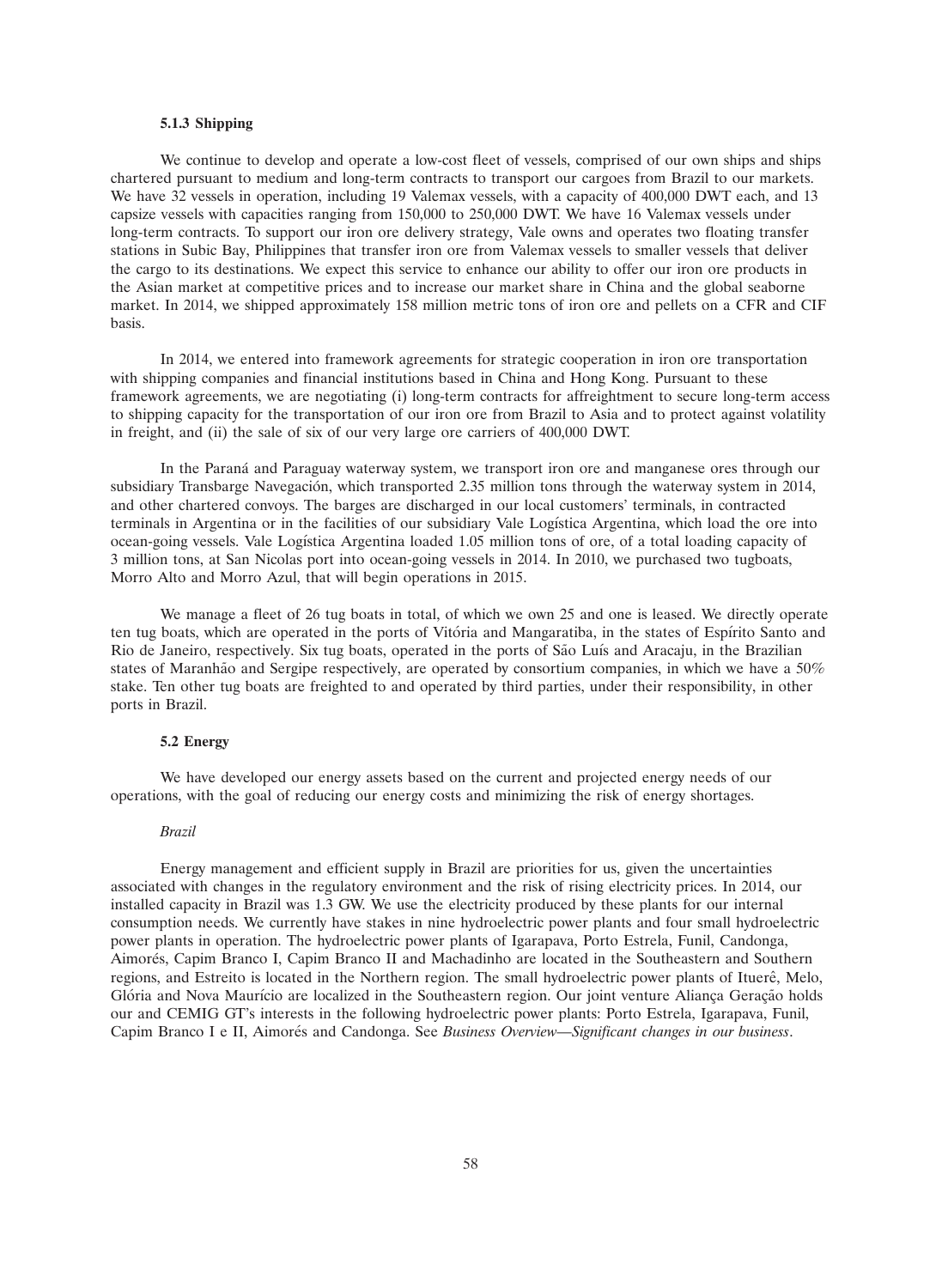In 2014, we have a 9% stake in Norte Energia, the company established to develop and operate the Belo Monte hydroelectric plant in the Brazilian state of Para. Upon completion of the transaction we entered ´ into with CEMIG GT, we will indirectly hold a 4.59% stake in Norte Energia through Aliança Norte Energia. Our participation in the Belo Monte project gives us the right to purchase 9% of the electricity generated by the plant, which has already been contracted through a long term power purchase agreement entered into with Norte Energia. This power purchase agreement will not be affected by the transactions described in *Business Overview—Significant changes in our business—Restructuring our investments in power generation*.

We also produce palm oil in the Brazilian state of Pará, which will be used to produce biodiesel, through an extraction plant with an installed capacity of 100,000 tons of palm oil per year. The biodiesel is blended with regular diesel to produce a fuel called B20 (containing 20% biodiesel), which will be used to power our fleet of mining trucks, heavy machinery and locomotives in the Northern System operations.

#### *Canada*

In 2014, our wholly-owned and operated hydroelectric power plants in Sudbury generated 17% of the electricity requirements of our Sudbury operations. The power plants consist of five separate generation stations with an installed generator nameplate capacity of 56 MW. The output of the plants is limited by water availability, as well as by constraints imposed by a water management plan regulated by the provincial government of Ontario. Over the course of 2014, average demand for electrical energy was 195 MW to all surface plants and mines in the Sudbury area.

In 2014, diesel generation provided 100% of the electric requirements of our Voisey's Bay operations. We have six diesel generators on-site producing 12 MW.

#### *Indonesia*

Energy costs are a significant component of our nickel production costs for the processing of lateritic and saprolitic ores at PTVI operations in Indonesia. A major portion of PTVI's electric furnace power requirements is supplied at a low cost by its three hydroelectric power plants on the Larona River: (i) the Larona plant, which has an average generating capacity of 165 MW, (ii) the Balambano plant, which has an average capacity of 110 MW and (iii) the Karebbe plant, with 90 MW of average generating capacity. These plants help reduce production costs by substituting oil used for power generation with hydroelectric power, reduce  $CO<sub>2</sub>$  emissions by replacing non-renewable power generation, and enable us to increase our current nickel production capacity in Indonesia.

## **6. Other investments**

We have a 25% stake in two iron ore pelletizing plants in China, Zhuhai YPM and Anyang. The remaining stake in Zhuhai YPM is owned by Zhuhai Yueyufeng Iron and Steel Co. Ltd. and Halswell Enterprises Limited, and the remaining stake in Anyang is owned by Anyang Iron & Steel Co., Ltd.

We have a 25% stake in coal operations in China, Longyu (in the Henan province) and Yankuang (in the Shandong Province). Longyu produces metallurgical and thermal coal and other related products, and the remaining interests are owned by Yongmei Group Co., Ltd. (former Yongcheng Coal & Electricity (Group) Co. Ltd.), Shanghai Baosteel International Economic & Trading Co., Ltd. and other minority shareholders. Yankuang produces metallurgical coke, methanol, tar oil and benzene, the remaining interests are owned by Yankuang Group Co. Ltd. and Itochu Corporation.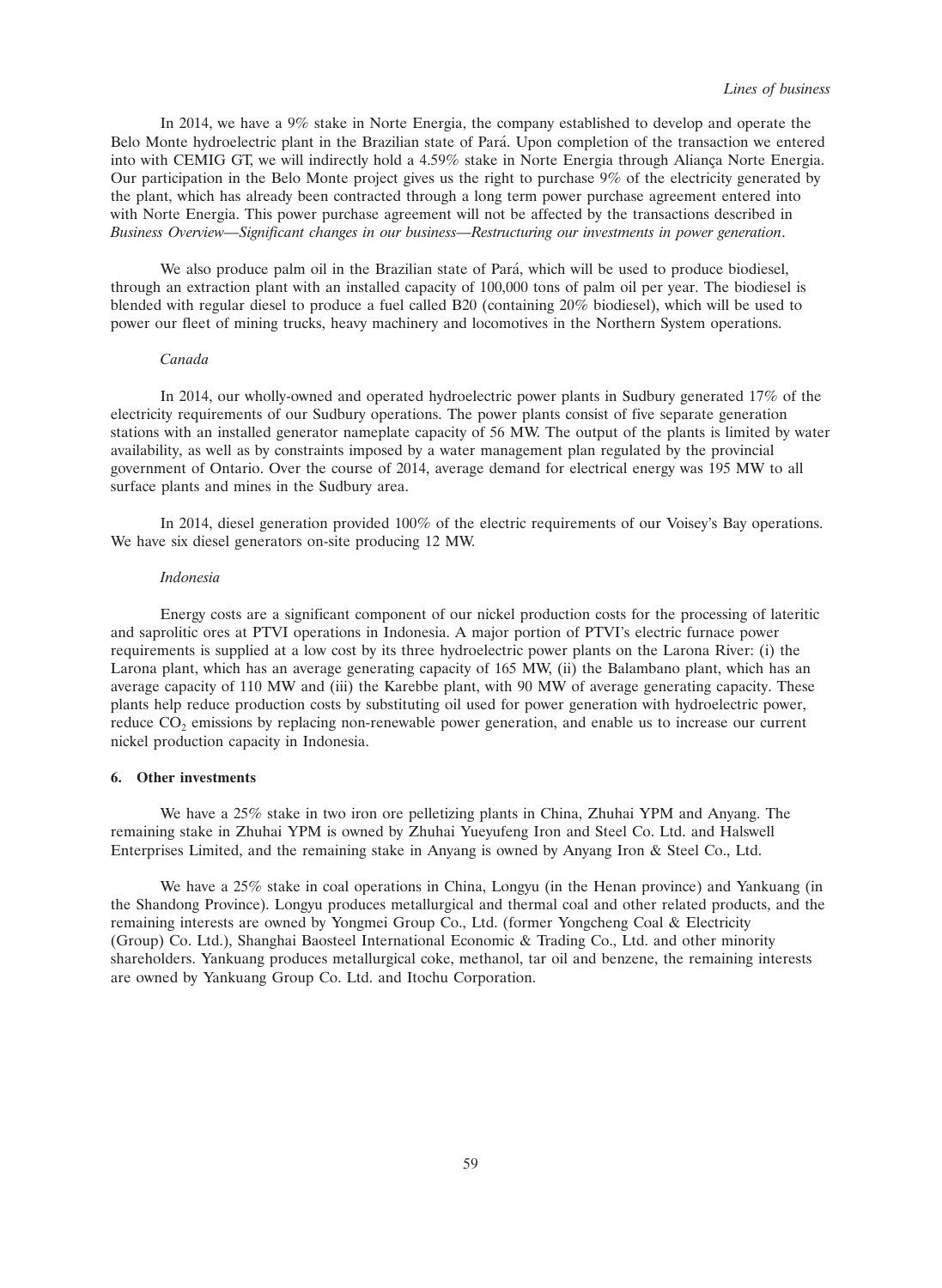We own a 50% stake in California Steel Industries, Inc. ("CSI"), a producer of flat-rolled steel and pipe products located in California, United States. The remainder is owned by JFE Steel. CSI's annual production capacity is approximately 2.8 million metric tons of flat and pipe products. In addition, we have a 26.9% stake in the ThyssenKrupp Companhia Siderúrgica do Atlântico ("TKCSA") integrated steel slab plant in the Brazilian state of Rio de Janeiro. The plant started operations in 2010, and produced 4.1 Mt of slabs in 2014. TKCSA production capacity of 5.0 Mtpy of slabs and will consume 8.5 million metric tons of iron ore and iron ore pellets per year, when at full capacity, supplied exclusively by Vale. We are also involved in two other steel projects in Brazil: Companhia Siderúrgica do Pecém ("CSP"), which is currently under construction, and Aços Laminados do Pará (''Alpa''), which is under review pending discussions with the Brazilian government.

We own minority interests in two bauxite mining businesses that are both located in Brazil: Mineração Rio do Norte S.A. ("MRN") and Mineração Paragominas S.A. ("Paragominas"). We have agreed to transfer our interests in Paragominas to Hydro in two equal tranches in 2014 and 2016. We completed the transfer of the 2014 tranche in December, and we currently have a 13.63% indirect interest in Paragominas.

We also have an onshore and offshore hydrocarbon exploration portfolio in Brazil and Peru. This portfolio is under review, and some concessions are being relinquished while others are in the process of being assigned, subject to regulatory approvals.

## **RESERVES**

#### **Presentation of information concerning reserves**

The estimates of proven and probable ore reserves at our mines and projects and the estimates of mine life included in this annual report have been prepared by our staff of experienced geologists and engineers, unless otherwise stated, and calculated in accordance with the technical definitions established by the SEC. Under the SEC's Industry Guide 7:

- Reserves are the part of a mineral deposit that could be economically and legally extracted or produced at the time of the reserve determination.
- Proven (measured) reserves are reserves for which (a) quantity is computed from dimensions revealed in outcrops, trenches, working or drill holes; grade and/or quality are computed from the results of detailed sampling; and (b) the sites for inspection, sampling and measurement are spaced so closely and the geologic character is so well defined that size, shape, depth and mineral content of reserves are well-established.
- Probable (indicated) reserves are reserves for which quantity and grade and/or quality are computed from information similar to that used for proven (measured) reserves, but the sites for inspection, sampling and measurement are farther apart or are otherwise less adequately spaced. The degree of assurance, although lower than that for proven (measured) reserves, is high enough to assume continuity between points of observation.

We periodically revise our reserve estimates when we have new geological data, economic assumptions or mining plans. During 2014, we performed an analysis of our reserve estimates for certain projects and operations, which is reflected in new estimates as of December 31, 2014. Reserve estimates for each operation assume that we either have or expect to obtain all of the necessary rights and permits to mine, extract and process ore reserves at each mine. For some of our operations, the projected exhaustion date includes stockpile reclamation that occurs after mining has ceased. Where we own less than 100% of the operation, reserve estimates have not been adjusted to reflect our ownership interest. Certain figures in the tables, discussions and notes have been rounded. For a description of risks relating to reserves and reserve estimates, see *Risk factors*.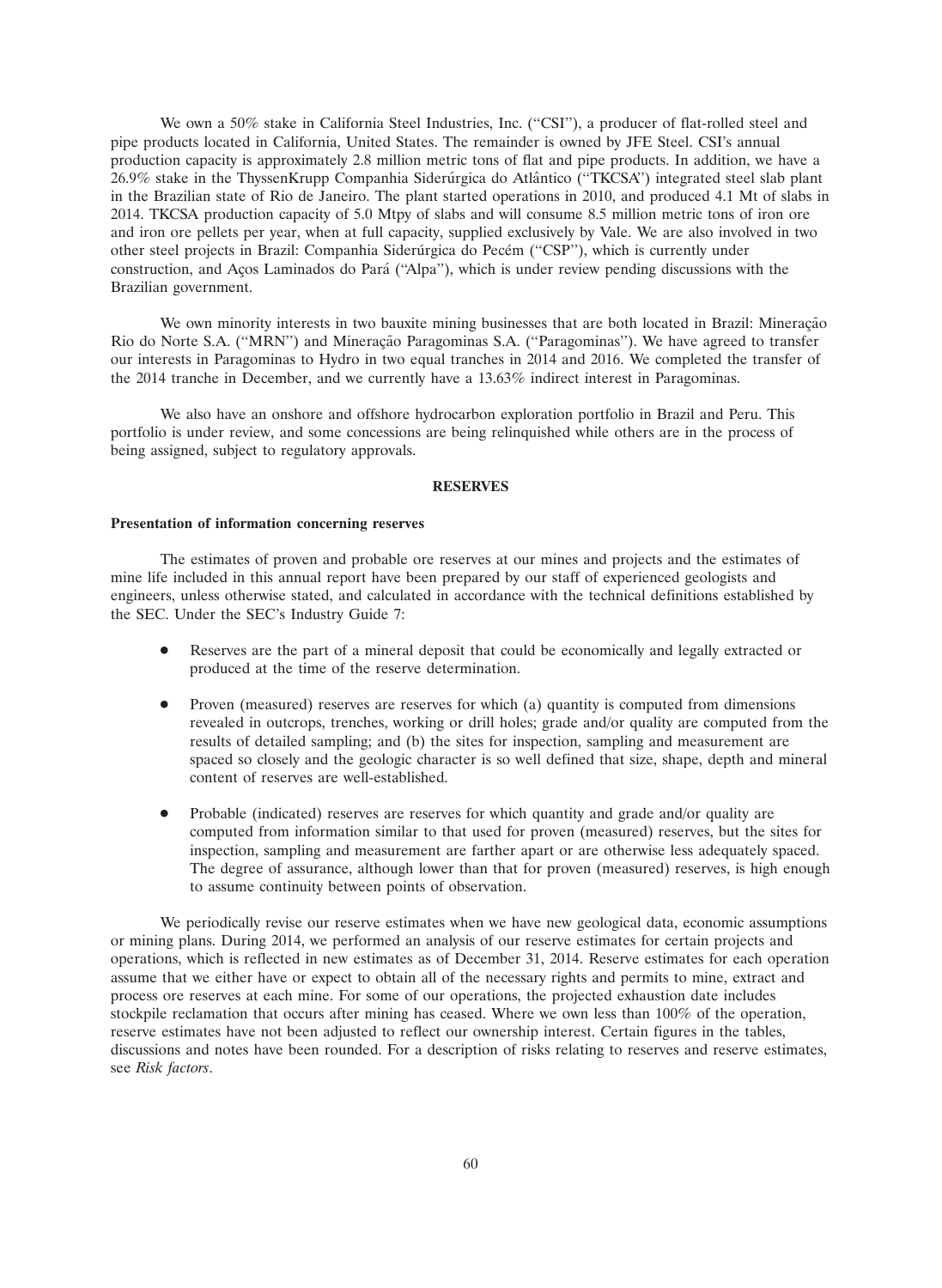Our reserve estimates are based on certain assumptions about future prices. We have determined that our reported reserves could be economically produced if future prices for the products identified in the following table were equal to the three-year average historical prices through December 31, 2014. For this purpose, we used the three-year historical average prices set forth in the following table.

| Commodity                                      | Three-year average historical price            | <b>Pricing source</b>                                                                          |  |  |
|------------------------------------------------|------------------------------------------------|------------------------------------------------------------------------------------------------|--|--|
|                                                | (US\$ per metric ton, unless otherwise stated) |                                                                                                |  |  |
| Iron ore:                                      |                                                |                                                                                                |  |  |
| $\text{Value}(1)$                              | 120.76                                         | Average Platts IODEX (62% Fe<br>CFR China, US\$/dmt)                                           |  |  |
| $Samarco(2) \ldots \ldots \ldots \ldots$       | 141.94                                         | Average realized price for pellets and<br>pellet feeds (US\$/dmt)                              |  |  |
| Coal:                                          |                                                |                                                                                                |  |  |
| Metallurgical—Moatize                          | 134.40                                         | Average realized hard metallurgical<br>coal price                                              |  |  |
| Metallurgical—Integra                          |                                                |                                                                                                |  |  |
| underground $\ldots \ldots \ldots$             | 125.18                                         | Average realized semi hard<br>metallurgical coal price                                         |  |  |
| Metallurgical—Integra open cut                 | 97.28                                          | Average semi soft metallurgical coal<br>realized price                                         |  |  |
| Metallurgical-Carborough Downs                 | 135.16                                         | Average hard metallurgical coal<br>realized price                                              |  |  |
| Metallurgical—Isaac Plains                     | 113.50                                         | Average semi hard metallurgical coal<br>realized price                                         |  |  |
| PCI—Carborough Downs                           | 116.84                                         | Average PCI realized price                                                                     |  |  |
| PCI—Isaac Plains $(3)$                         | 119.80                                         | Average PCI realized price                                                                     |  |  |
| Thermal—Integra open cut                       | 88.09                                          | Average thermal realized price                                                                 |  |  |
| Thermal—Isaac Plains $\ldots$ ,                | 84.39                                          | Average thermal realized price                                                                 |  |  |
| Thermal-Moatize                                | 68.80                                          | Average thermal realized price                                                                 |  |  |
| Base metals:                                   |                                                |                                                                                                |  |  |
| $Nickel(4) \ldots \ldots \ldots \ldots$        | 7.47                                           | LME Ni (US\$/lb)                                                                               |  |  |
| $Copper \ldots \ldots \ldots \ldots \ldots$    | 3.35                                           | LME Cu (US\$/lb)                                                                               |  |  |
| Nickel by-products:                            |                                                |                                                                                                |  |  |
| Platinum                                       | 1,475.00                                       | Average realized price (US\$/oz)                                                               |  |  |
| Palladium                                      | 724.00                                         | Average realized price (US\$/oz)                                                               |  |  |
| Gold                                           | 1,449.00                                       | Average realized price (US\$/oz)                                                               |  |  |
| $\text{Cobalt}(4) \ldots \ldots \ldots \ldots$ | 12.95                                          | 99.3% low cobalt metal (US\$/lb)<br>(source: Metal Bulletin)                                   |  |  |
| Fertilizer nutrients:                          |                                                |                                                                                                |  |  |
| Phosphate $\ldots \ldots \ldots \ldots \ldots$ | 148.09                                         | Average benchmark price for<br>phosphate concentrate, FOB<br>Morocco (source: Fertilizer Week) |  |  |
| Potash                                         | 378.60                                         | Average benchmark price for potash,<br>FOB Vancouver (source: Fertilizer<br>Week)              |  |  |
| Manganese $ore(5)$ :                           |                                                |                                                                                                |  |  |
| Manganese lump ore                             | 177.53                                         | Average realized price (US\$/dmt)                                                              |  |  |
| Manganese sinter feed                          | 147.08                                         | Average realized price (US\$/dmt)                                                              |  |  |

(1) The economic assessment of our iron ore reserves is based on the average Platts IODEX prices, as adjusted to reflect the effects of freight, moisture and the quality premium for our iron ore.

(2) US\$ per dry metric ton of iron ore pellets is used for pricing at Samarco.

(3) Both semi soft coking coal (SSCC) and PCI are considered the same product at the operation in compiling the average three yearly sales price.

(4) Premiums (or discounts) are applied to the nickel and cobalt spot prices at certain operations to derive realized prices. These premiums (or discounts) are based on product form, long-term contracts, packaging and market conditions.

(5) Prices mostly on a Delivery Duty Unpaid (DDU) and Cost, Insurance & Freight (CIF) China basis.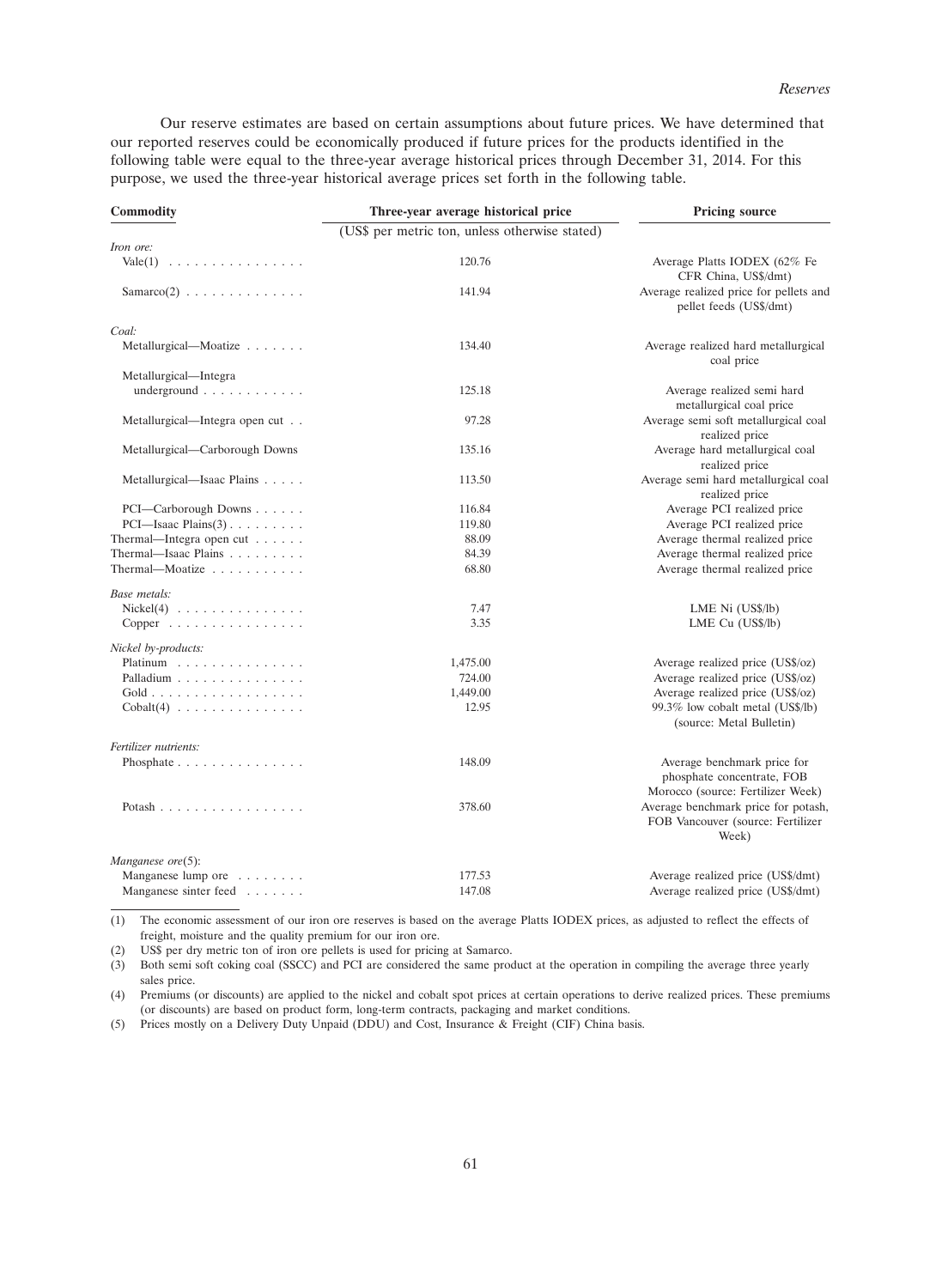#### **Iron ore reserves**

The following tables set forth our iron ore reserves and other information about our iron ore mines. Total iron ore reserves increased 0.2% from 2013 to 2014, after mine production depletion, reflecting new reserves from MCR, Jangada and Apolo. These reserves increased as a result of updated geological models based on new drilling and revisions in some grade cutoffs and pit limits.

|                                     |                | Summary of total iron ore reserves $(1)$ |                 |       |                |       |                |       |  |  |  |  |
|-------------------------------------|----------------|------------------------------------------|-----------------|-------|----------------|-------|----------------|-------|--|--|--|--|
|                                     | Proven $-2014$ |                                          | Probable - 2014 |       | Total $-2014$  |       | Total $-2013$  |       |  |  |  |  |
|                                     | <b>Tonnage</b> | Grade                                    | <b>Tonnage</b>  | Grade | <b>Tonnage</b> | Grade | <b>Tonnage</b> | Grade |  |  |  |  |
| Southeastern System                 | 1.768.2        | 46.5                                     | 3.371.9         | 46.5  | 5,140.0        | 46.5  | 5.247.7        | 46.5  |  |  |  |  |
| Southern System                     | 2,072.1        | 45.8                                     | 3,509.8         | 43.6  | 5,581.9        | 44.4  | 5,599.6        | 44.4  |  |  |  |  |
| Midwestern System                   | 85.7           | 63.3                                     | 254.0           | 61.8  | 339.7          | 62.2  | 31.4           | 62.3  |  |  |  |  |
| Northern System                     | 4,674.8        | 66.7                                     | 2,405.9         | 66.6  | 7,080.7        | 66.7  | 7,184.0        | 66.7  |  |  |  |  |
| Total Systems                       | 8,600.8        | 57.5                                     | 9,541.5         | 51.0  | 18,142.3       | 54.0  | 18,062.7       | 53.9  |  |  |  |  |
| $Samarco(2) \ldots \ldots \ldots$   | 1.384.2        | 40.5                                     | 1,525.5         | 38.8  | 2,909.7        | 39.6  | 2.946.1        | 39.7  |  |  |  |  |
| Total $\ldots \ldots \ldots \ldots$ | 9.985.1        | 55.1                                     | 11,067.1        | 49.3  | 21,052.0       | 52.0  | 21,008.8       | 51.9  |  |  |  |  |

(1) Tonnage is stated in millions of metric tons of wet run-of-mine, based on the following moisture contents: Southeastern System 3.9%; Southern System 4.3%; Midwestern System 8.1%; Northern System 5.8%; and Samarco 6%. Grade is % of Fe.

(2) Our equity interest in Samarco is 50.0% and the reserve figures have not been adjusted to reflect our ownership interest.

|                                          | Iron ore reserves per mine in the Southeastern System $(1)(2)$ |       |                |                 |                |               |                |               |  |  |
|------------------------------------------|----------------------------------------------------------------|-------|----------------|-----------------|----------------|---------------|----------------|---------------|--|--|
|                                          | Proven $-2014$                                                 |       |                | Probable - 2014 |                | Total $-2014$ |                | Total $-2013$ |  |  |
|                                          | <b>Tonnage</b>                                                 | Grade | <b>Tonnage</b> | Grade           | <b>Tonnage</b> | Grade         | <b>Tonnage</b> | Grade         |  |  |
| Itabira                                  |                                                                |       |                |                 |                |               |                |               |  |  |
| Conceição $\ldots$ , $\ldots$ , $\ldots$ | 456.6                                                          | 45.6  | 93.3           | 47.9            | 549.9          | 46.0          | 584.8          | 46.1          |  |  |
| Minas do Meio                            | 189.5                                                          | 50.5  | 60.9           | 48.9            | 250.4          | 50.1          | 272.6          | 50.8          |  |  |
| Minas Centrais                           |                                                                |       |                |                 |                |               |                |               |  |  |
| Agua Limpa $(3)$                         | 15.3                                                           | 41.9  | 5.2            | 42.8            | 20.5           | 42.1          | 27.0           | 42.2          |  |  |
| Brucutu $\ldots$ , $\ldots$ , $\ldots$   | 192.1                                                          | 50.1  | 240.3          | 48.1            | 432.4          | 49.0          | 470.3          | 49.3          |  |  |
| $Apolo(4) \ldots \ldots \ldots \ldots$   | 47.9                                                           | 57.4  | 622.3          | 56.3            | 670.2          | 56.3          | 632.1          | 56.1          |  |  |
| Mariana                                  |                                                                |       |                |                 |                |               |                |               |  |  |
| Alegria $\ldots$ ,                       | 203.3                                                          | 45.9  | 141.8          | 43.8            | 345.1          | 45.1          | 356.8          | 45.4          |  |  |
| Fábrica Nova                             | 363.9                                                          | 43.3  | 775.3          | 40.9            | 1,139.2        | 41.6          | 1,158.3        | 41.8          |  |  |
| Fazendão                                 | 299.6                                                          | 45.7  | 306.2          | 40.6            | 605.8          | 43.1          | 619.2          | 43.2          |  |  |
| Capanema $\ldots \ldots \ldots$          |                                                                |       | 610.7          | 47.1            | 610.7          | 47.1          | 610.7          | 47.1          |  |  |
| Conta História                           |                                                                |       | 515.9          | 45.4            | 515.9          | 45.4          | 515.9          | 45.4          |  |  |
| Total Southeastern System                | 1.768.2                                                        | 46.5  | 3.371.9        | 46.5            | 5,140.0        | 46.5          | 5.247.7        | 46.5          |  |  |

(1) Tonnage is stated in millions of metric tons of wet run-of-mine, based on the following moisture contents: Itabira 1.5%; Minas Centrais 5.9%; Mariana 3.9%. Grade is % of Fe. Approximate drill hole spacing used to classify the reserves were: 100m  $\times$  100m to proven reserves and  $200m \times 200m$  to probable reserves.

(2) Average product recovery (tonnage basis) is: 57% for Itabira, 71% for Minas Centrais and 54% for Mariana.

(3) Vale's equity interest in Agua Limpa is 50.0% and the reserve figures have not been adjusted to reflect our ownership interest. ´

(4) Apolo increased reserves due to updated geological resource model and new final pit limits.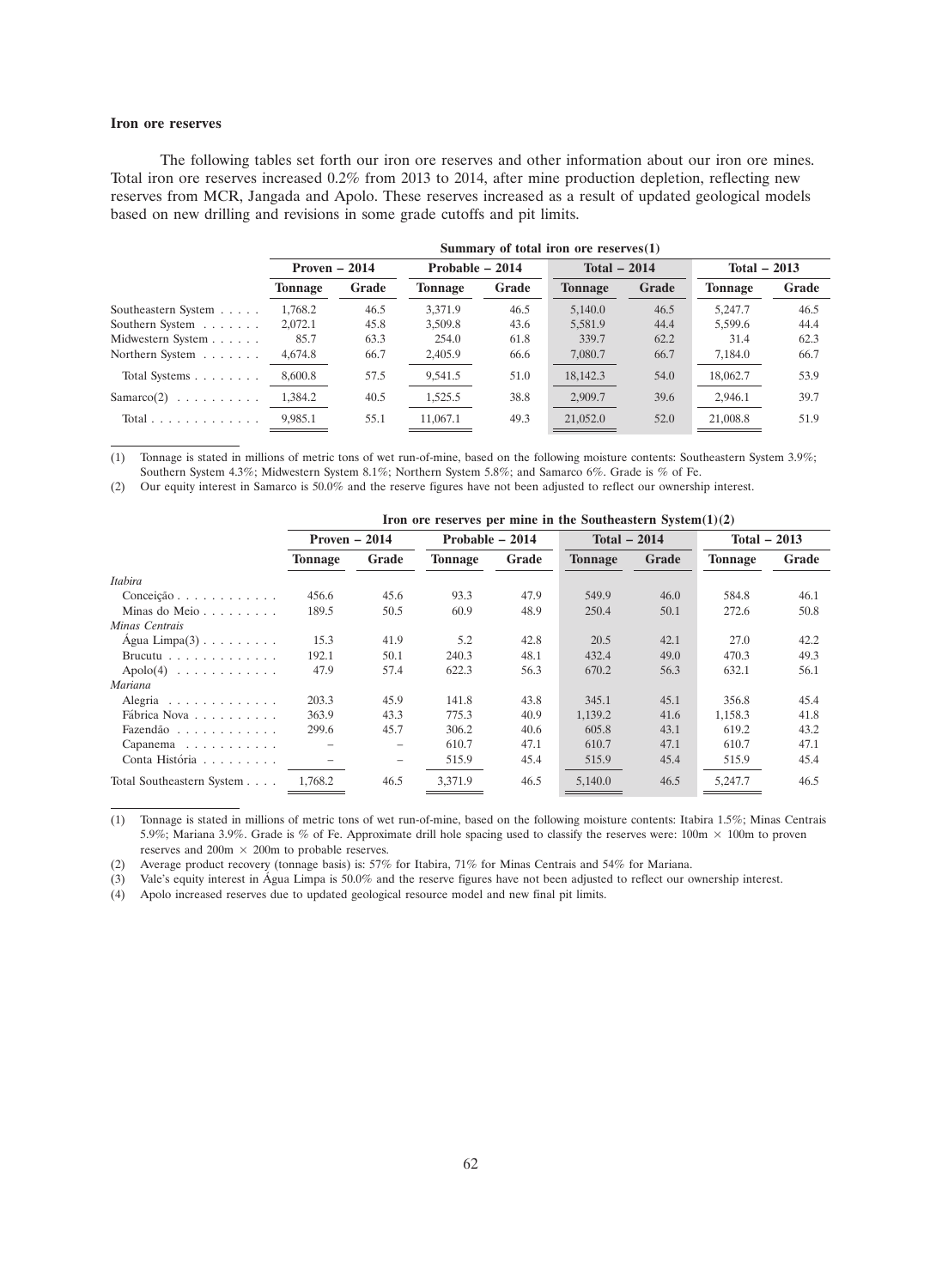|                                   | Iron ore reserves per mine in the Southern System $(1)(2)$ |       |                |                 |                |               |                |               |  |  |
|-----------------------------------|------------------------------------------------------------|-------|----------------|-----------------|----------------|---------------|----------------|---------------|--|--|
|                                   | Proven $-2014$                                             |       |                | Probable - 2014 |                | Total $-2014$ |                | Total $-2013$ |  |  |
|                                   | <b>Tonnage</b>                                             | Grade | <b>Tonnage</b> | Grade           | <b>Tonnage</b> | Grade         | <b>Tonnage</b> | Grade         |  |  |
| Minas Itabiritos                  |                                                            |       |                |                 |                |               |                |               |  |  |
| Segredo                           | 144.3                                                      | 51.6  | 96.8           | 44.3            | 241.1          | 48.7          | 245.5          | 48.7          |  |  |
| João Pereira                      | 623.4                                                      | 40.8  | 336.6          | 40.8            | 960.0          | 40.8          | 986.7          | 40.9          |  |  |
| Sapecado                          | 325.3                                                      | 44.7  | 260.1          | 42.6            | 585.4          | 43.7          | 606.6          | 44.0          |  |  |
| Galinheiro                        | 255.7                                                      | 45.5  | 889.0          | 43.5            | 1,144.7        | 43.9          | 1,153.8        | 44.0          |  |  |
| Vargem Grande                     |                                                            |       |                |                 |                |               |                |               |  |  |
| Tamanduá                          | 48.4                                                       | 59.5  | 349.0          | 47.5            | 397.4          | 49.0          | 402.8          | 49.2          |  |  |
| Capitão do Mato                   | 217.9                                                      | 50.6  | 954.0          | 45.3            | 1,171.9        | 46.3          | 1,186.5        | 46.5          |  |  |
| Abóboras                          | 313.8                                                      | 41.6  | 596.4          | 40.0            | 910.1          | 40.5          | 917.1          | 40.7          |  |  |
| Paraopeba                         |                                                            |       |                |                 |                |               |                |               |  |  |
| $Jangada(3) \ldots \ldots \ldots$ | 90.1                                                       | 61.3  | 23.4           | 58.5            | 113.4          | 60.7          | 35.7           | 66.6          |  |  |
| Capão Xavier                      | 53.4                                                       | 65.0  | 4.4            | 64.0            | 57.7           | 64.9          | 64.9           | 65.0          |  |  |
| Total Southern System             | 2.072.1                                                    | 45.8  | 3.509.8        | 43.6            | 5,581.9        | 44.4          | 5.599.6        | 44.4          |  |  |

(1) Tonnage is stated in millions of metric tons of wet run-of-mine. Grade is % of Fe, based on the following moisture contents: Minas Itabirito 5.0%; Vargem Grande 3.1%; Paraopeba 5%. Approximate drill hole spacing used to classify the reserves were:  $100m \times 100m$ to proven reserves and  $200m \times 200m$  to probable reserves.

(2) Average product recovery (tonnage basis) is: 48% for Minas Itabirito, 49% for Vargem Grande and 91% for Paraopeba.

(3) Jangada mine reserves increased due to new cut off limits and new product definition.

| Iron ore reserves per mine in the Midwestern System $(1)(2)$ |  |  |  |
|--------------------------------------------------------------|--|--|--|
|--------------------------------------------------------------|--|--|--|

|                                      | Proven $-2014$ |       | Probable $-2014$ |       | Total $-2014$  |       | Total $-2013$  |       |  |
|--------------------------------------|----------------|-------|------------------|-------|----------------|-------|----------------|-------|--|
|                                      | <b>Tonnage</b> | Grade | <b>Tonnage</b>   | Grade | <b>Tonnage</b> | Grade | <b>Tonnage</b> | Grade |  |
| Corumbá                              |                |       |                  |       |                |       |                |       |  |
| Urucum $\ldots \ldots \ldots \ldots$ | 6.1            | 63.0  | 22.8             | 62.2  | 28.9           | 62.4  | 31.4           | 62.3  |  |
| $MCR$                                | 79.7           | 63.3  | 231.2            | 61.8  | 310.8          | 62.2  |                |       |  |
| Total Midwestern System              | 85.7           | 63.3  | 254.0            | 61.8  | 339.7          | 62.2  | 31.4           | 62.3  |  |

(1) Tonnage is stated in millions of metric tons of wet run-of-mine, based on the following moisture contents: 8.1%. Grade is % of Fe. Approximate drill hole spacing used to classify the reserves were: 70m  $\times$  70m to proven reserves and 140m  $\times$  140m to probable reserves.

(2) Average product recovery (tonnage basis) for Corumba is  $82\%$ .

|                       | Iron ore reserves per mine in the Northern System $(1)(2)$ |       |                  |       |                |       |                |       |  |  |
|-----------------------|------------------------------------------------------------|-------|------------------|-------|----------------|-------|----------------|-------|--|--|
|                       | Proven $-2014$                                             |       | Probable $-2014$ |       | Total $-2014$  |       | Total $-2013$  |       |  |  |
|                       | Tonnage                                                    | Grade | <b>Tonnage</b>   | Grade | <b>Tonnage</b> | Grade | <b>Tonnage</b> | Grade |  |  |
| Serra Norte           |                                                            |       |                  |       |                |       |                |       |  |  |
| N4W                   | 1,072.0                                                    | 66.5  | 273.8            | 66.1  | 1,345.8        | 66.5  | 1.374.7        | 66.5  |  |  |
| N4E                   | 220.2                                                      | 66.5  | 81.5             | 66.0  | 301.7          | 66.4  | 325.2          | 66.4  |  |  |
| N5                    | 194.9                                                      | 66.9  | 693.1            | 67.3  | 887.9          | 67.2  | 937.1          | 67.2  |  |  |
| Serra Sul             |                                                            |       |                  |       |                |       |                |       |  |  |
| S11                   | 3.045.8                                                    | 66.8  | 1.193.7          | 66.7  | 4.239.6        | 66.7  | 4.239.6        | 66.7  |  |  |
| Serra Leste           |                                                            |       |                  |       |                |       |                |       |  |  |
| $SL1$                 | 141.9                                                      | 65.7  | 163.7            | 65.2  | 305.6          | 65.4  | 307.4          | 65.4  |  |  |
| Total Northern System | 4.674.8                                                    | 66.7  | 2.405.9          | 66.6  | 7,080.7        | 66.7  | 7.184.0        | 66.7  |  |  |

(1) Tonnage is stated in millions of metric tons of wet run-of-mine, based on the following moisture contents: Serra Norte 8.3%; Serra Sul 4.6%; Serra Leste 4.3%. Grade is % of Fe. Approximate drill hole spacing used to classify the reserves were:  $150 \text{m} \times 100 \text{m}$  to proven reserves and 300m  $\times$  200m to probable reserves, except SL1 which is 100m  $\times$  100m to proven reserves and 200m  $\times$  200m to probable reserves.

(2) Average product recovery (tonnage basis) is 100%.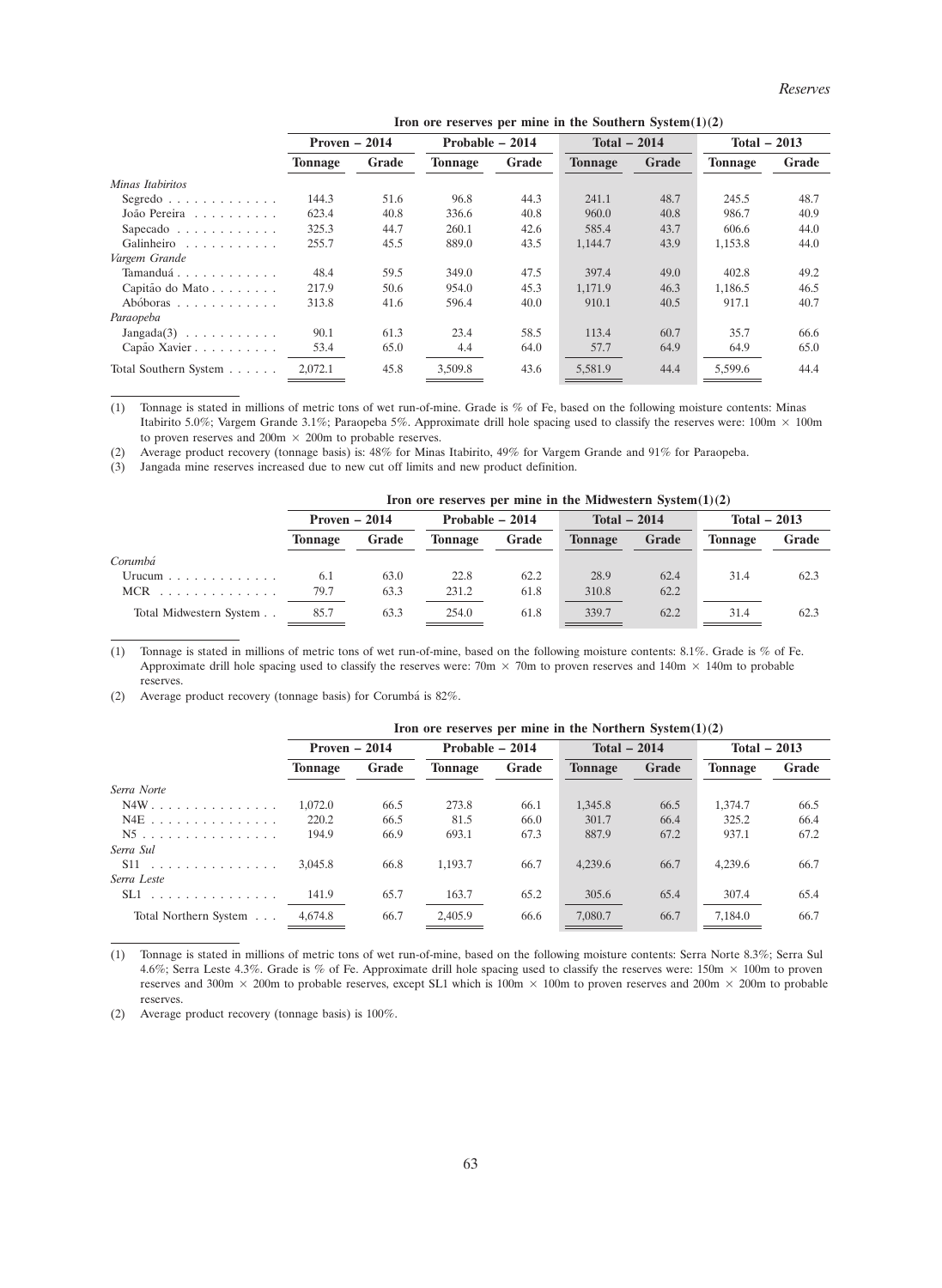|  |  |  |  | Iron ore reserves per Samarco $(1)(2)(3)(4)$ |  |  |  |  |  |  |  |
|--|--|--|--|----------------------------------------------|--|--|--|--|--|--|--|
|--|--|--|--|----------------------------------------------|--|--|--|--|--|--|--|

| Proven $-2014$ |       | Probable - 2014 |       | Total $-2014$  |       | Total $-2013$ |       |  |  |
|----------------|-------|-----------------|-------|----------------|-------|---------------|-------|--|--|
| Tonnage        | Grade | <b>Tonnage</b>  | Grade | <b>Tonnage</b> | Grade | Tonnage       | Grade |  |  |
|                |       |                 |       |                |       |               |       |  |  |
| 818.70         | 42.1  | 925.3           | 40.4  | 1,744.0        | 41.2  | 1.762.3       | 41.3  |  |  |
| 511.8          | 38.0  | 573.6           | 36.2  | 1,085.4        | 37.0  | 1.103.6       | 37.1  |  |  |
| 53.7           | 40.0  | 26.5            | 39.2  | 80.2           | 39.8  | 80.2          | 39.8  |  |  |
| 1.384.2        | 40.5  | 1.525.5         | 38.8  | 2,909.7        | 39.6  | 2.946.1       | 39.7  |  |  |
|                |       |                 |       |                |       |               |       |  |  |

(1) Tonnage is stated in millions of metric tons of wet run-of-mine based on moisture content of 6.5%. Grade is % of Fe. Approximate drill hole spacing used to classify the reserves were: Alegria Norte/Centro, 150m  $\times$  100m to proven reserves and 300m  $\times$  200m to probable reserves; Alegria Sul,  $100m \times 100m$  to proven reserves and  $200m \times 200m$  to probable reserves.

(2) Vale's equity interest in Samarco mines is 50.0% and the reserve figures have not been adjusted to reflect our ownership interest. (3) Samarco's probable reserves increased due to the conversion of proved to probable reserves in areas impacted by environmental uncertainties.

(4) Samarco recovery was 82% (metal basis).

|                | Southeastern System iron ore mines |                        |                                     |                      |  |  |  |  |
|----------------|------------------------------------|------------------------|-------------------------------------|----------------------|--|--|--|--|
|                | <b>Type</b>                        | <b>Operating since</b> | <b>Projected</b><br>exhaustion date | <b>Vale interest</b> |  |  |  |  |
|                |                                    |                        |                                     | $( \% )$             |  |  |  |  |
| Itabira        |                                    |                        |                                     |                      |  |  |  |  |
|                | Open pit                           | 1957                   | 2025                                | 100.0                |  |  |  |  |
|                | Open pit                           | 1976                   | 2022                                | 100.0                |  |  |  |  |
| Minas Centrais |                                    |                        |                                     |                      |  |  |  |  |
|                | Open pit                           | 2000                   | 2017                                | 50.0                 |  |  |  |  |
|                | Open pit                           | 1994                   | 2023                                | 100.0                |  |  |  |  |
|                | Open pit                           |                        | 2046                                | 100.0                |  |  |  |  |
| Mariana        |                                    |                        |                                     |                      |  |  |  |  |
|                | Open pit                           | 2000                   | 2033                                | 100.0                |  |  |  |  |
|                | Open pit                           | 2005                   | 2040                                | 100.0                |  |  |  |  |
|                | Open pit                           | 1976                   | 2048                                | 100.0                |  |  |  |  |
|                | Open pit                           |                        | 2057                                | 100.0                |  |  |  |  |
|                | Open pit                           |                        | 2052                                | 100.0                |  |  |  |  |

|                  | Southern System iron ore mines |                        |                                     |               |  |  |  |  |
|------------------|--------------------------------|------------------------|-------------------------------------|---------------|--|--|--|--|
|                  | <b>Type</b>                    | <b>Operating since</b> | <b>Projected</b><br>exhaustion date | Vale interest |  |  |  |  |
|                  |                                |                        |                                     | $(\%)$        |  |  |  |  |
| Minas Itabiritos |                                |                        |                                     |               |  |  |  |  |
|                  | Open pit                       | 2003                   | 2047                                | 100.0         |  |  |  |  |
|                  | Open pit                       | 2003                   | 2045                                | 100.0         |  |  |  |  |
|                  | Open pit                       | 1942                   | 2046                                | 100.0         |  |  |  |  |
|                  | Open pit                       | 1942                   | 2046                                | 100.0         |  |  |  |  |
| Vargem Grande    |                                |                        |                                     |               |  |  |  |  |
|                  | Open pit                       | 1993                   | 2039                                | 100.0         |  |  |  |  |
|                  | Open pit                       | 1997                   | 2059                                | 100.0         |  |  |  |  |
|                  | Open pit                       | 2004                   | 2050                                | 100.0         |  |  |  |  |
| Paraopeba        |                                |                        |                                     |               |  |  |  |  |
|                  | Open pit                       | 2001                   | 2027                                | 100.0         |  |  |  |  |
|                  | Open pit                       | 2004                   | 2018                                | 100.0         |  |  |  |  |
|                  |                                |                        |                                     |               |  |  |  |  |

|         | Midwestern System iron ore mines |      |                                                            |          |  |  |  |
|---------|----------------------------------|------|------------------------------------------------------------|----------|--|--|--|
|         | <b>Type</b>                      |      | Projected<br>Operating since exhaustion date Vale interest |          |  |  |  |
| Corumbá |                                  |      |                                                            | $( \% )$ |  |  |  |
|         | Open pit                         | 1994 | 2029                                                       | 100.0    |  |  |  |
|         | Open pit                         | 1978 | 2060                                                       | 100.0    |  |  |  |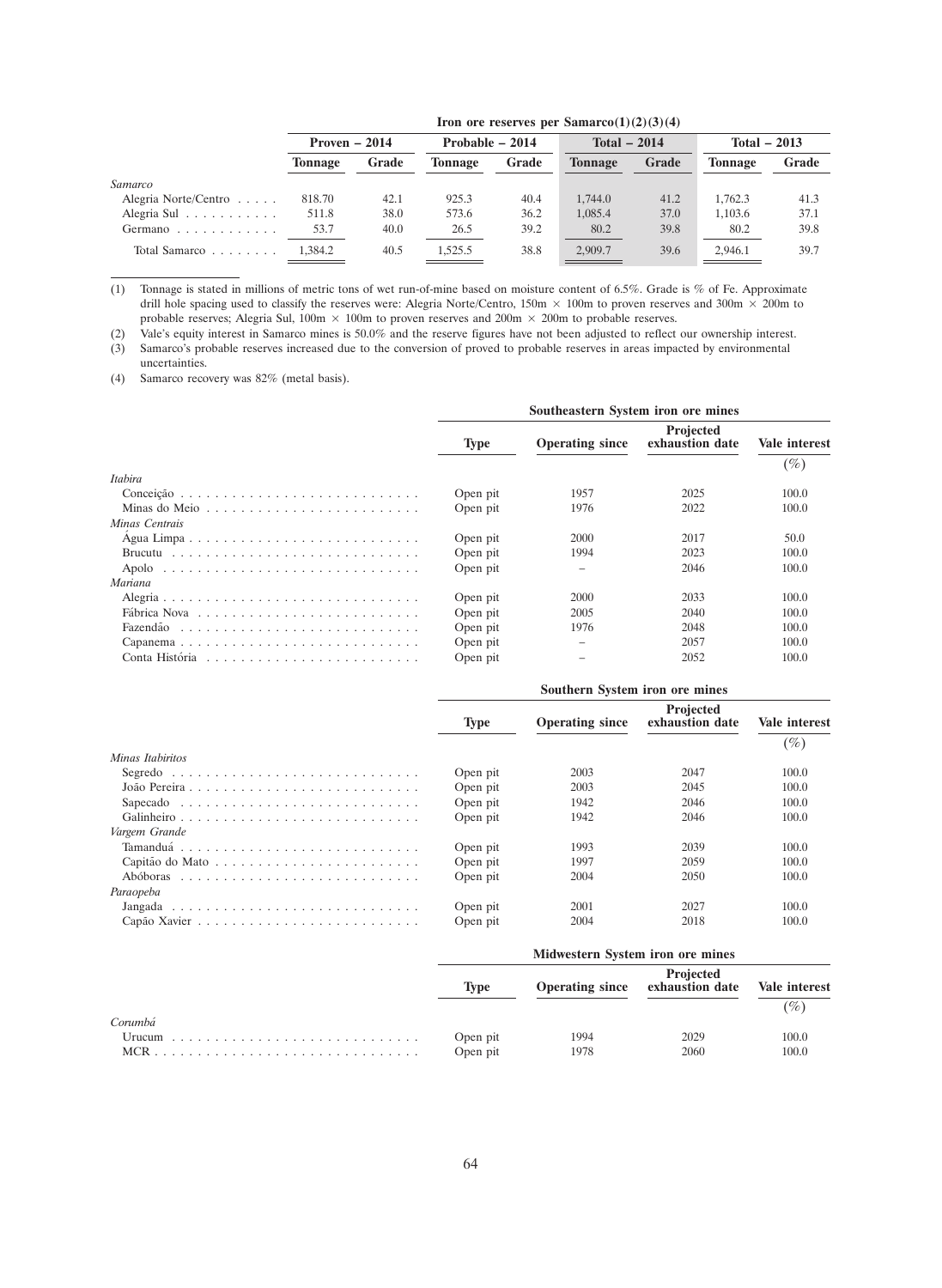|             |             | Northern System iron ore mines |                              |               |
|-------------|-------------|--------------------------------|------------------------------|---------------|
|             | <b>Type</b> | <b>Operating since</b>         | Projected<br>exhaustion date | Vale interest |
|             |             |                                |                              | $(\%)$        |
| Serra Norte |             |                                |                              |               |
|             | Open pit    | 1994                           | 2033                         | 100.0         |
|             | Open pit    | 1984                           | 2028                         | 100.0         |
|             | Open pit    | 1998                           | 2035                         | 100.0         |
| Serra Sul   |             |                                |                              |               |
|             | Open pit    |                                | 2064                         | 100.0         |
| Serra Leste |             |                                |                              |               |
|             | Open pit    | 2014                           | 2065                         | 100.0         |
|             |             | Samarco iron ore mines         |                              |               |
|             | <b>Type</b> | <b>Operating since</b>         | Projected<br>exhaustion date | Vale interest |
|             |             |                                |                              | $(\%)$        |
| Samarco     |             |                                |                              |               |
|             | Open pit    | 2000                           | 2053                         | 50.0          |
|             | Open pit    | 2000                           | 2053                         | 50.0          |
|             | Open pit    |                                | 2037                         | 50.0          |

#### **Manganese ore reserves**

The following tables set forth manganese ore reserves and other information about our mines. Total manganese reserves increased 6% from 2013 to 2014, after mine production depletion, reflecting the revision of the Azul ore reserves.

|                                       | Manganese ore reserves $(1)(2)(3)$ |       |                 |       |                |       |                |       |  |
|---------------------------------------|------------------------------------|-------|-----------------|-------|----------------|-------|----------------|-------|--|
|                                       | Proven $-2014$                     |       | Probable - 2014 |       | Total $-2014$  |       | Total $-2013$  |       |  |
|                                       | <b>Tonnage</b>                     | Grade | <b>Tonnage</b>  | Grade | <b>Tonnage</b> | Grade | <b>Tonnage</b> | Grade |  |
| $Azul(4) \ldots \ldots \ldots \ldots$ | 44.6                               | 29.6  | 2.4             | 25.8  | 47.0           | 29.4  | 37.9           | 40.1  |  |
| Urucum $\ldots \ldots \ldots \ldots$  | 9.4                                | 46.3  | 1.8             | 46.5  | 11.2           | 46.4  | 11.6           | 46.3  |  |
| Morro da Mina $\ldots$ , $\ldots$     | 8.7                                | 25.5  | 5.6             | 25.3  | 14.3           | 25.4  | 14.4           | 25.1  |  |
| Total $\ldots$                        | 62.6                               | 31.5  | 9.8             | 29.3  | 72.4           | 31.2  | 63.9           | 37.9  |  |

(1) The average moisture of the manganese ore reserves is: Azul 16.2%, Urucum 4.2%, Morro da Mina 3.4%.

(2) The average recovery of the manganese ore reserves is: Azul 58%, Urucum 80%, Morro da Mina 58%.

(3) The Statement of Ore Reserves as of December 31, 2014 has been reported as wet metric tons and dry % Mn grade.

(4) Up to 2013 Azul's reserves were reported as product manganese grade. In 2014, reserves are reported as ROM manganese grade.

| <b>Manganese ore mines</b> |      |                                                            |        |  |  |  |
|----------------------------|------|------------------------------------------------------------|--------|--|--|--|
| Tvpe                       |      | Projected<br>Operating since exhaustion date Vale interest |        |  |  |  |
|                            |      |                                                            | $(\%)$ |  |  |  |
| Open pit                   | 1985 | 2028                                                       | 100.0  |  |  |  |
| Underground                | 1976 | 2026                                                       | 100.0  |  |  |  |
| Open pit                   | 1902 | 2053                                                       | 100.0  |  |  |  |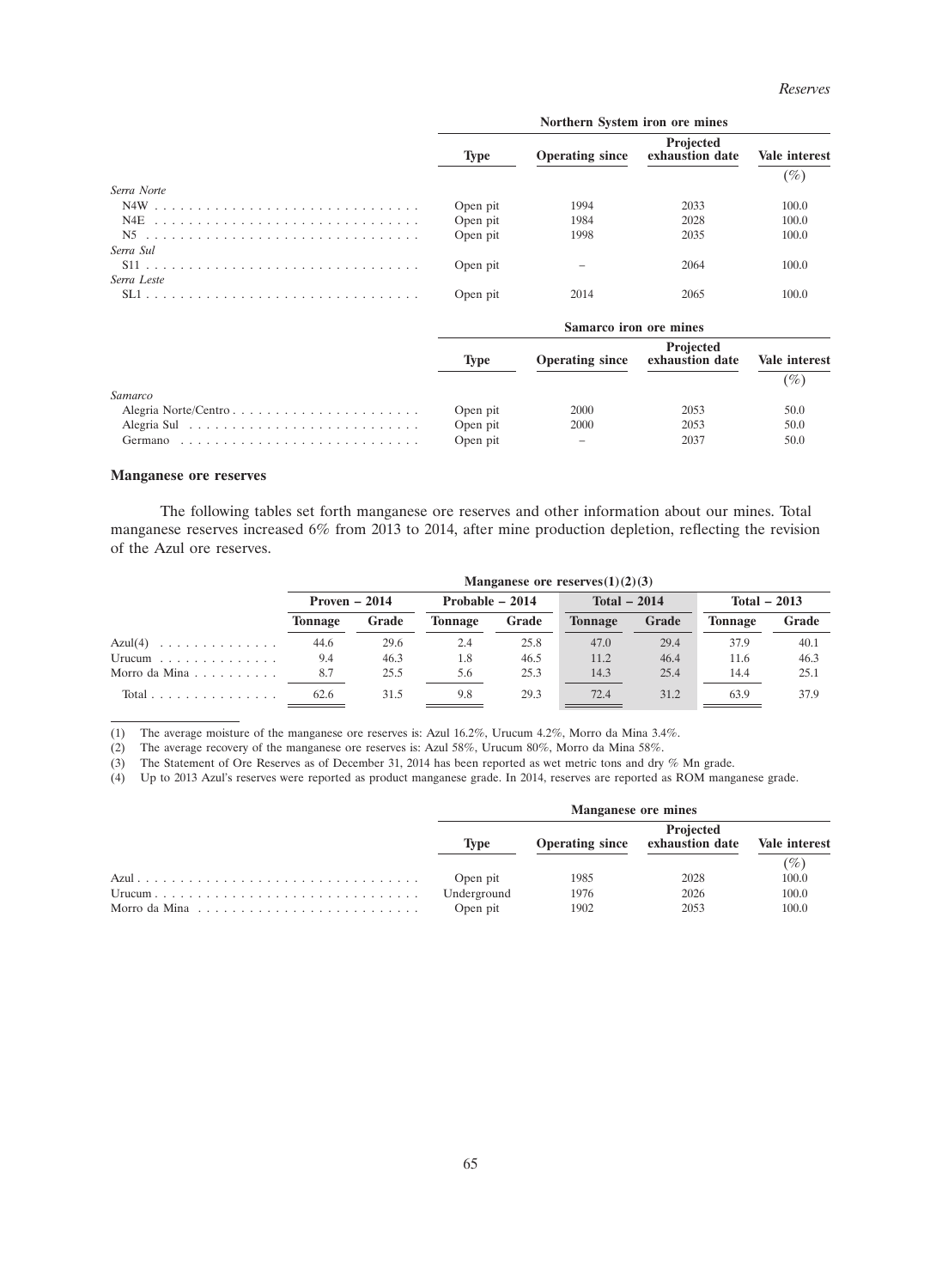#### **Coal reserves**

Our coal reserve estimates have been provided on an in-place material basis after adjustments for depletion, moisture content, anticipated mining losses and dilution, but excluding any adjustment for losses associated with beneficiation of raw coal mined to meet saleable product requirements.

|                                                              | Coal ore reserves $(1)$               |                |                                                               |                |                       |                                |                       |              |           |
|--------------------------------------------------------------|---------------------------------------|----------------|---------------------------------------------------------------|----------------|-----------------------|--------------------------------|-----------------------|--------------|-----------|
|                                                              | ROM(2)                                |                |                                                               |                |                       |                                |                       |              |           |
|                                                              | Coal type                             | 2014           | Proven - Probable -<br>Total $-2014$<br>2014<br>Total $-2013$ |                | 2014                  | Marketable Reserves(3)<br>2013 |                       |              |           |
|                                                              |                                       |                | (tonnage)                                                     | (tonnage)      | (calorific)<br>value) | (tonnage)                      | (calorific)<br>value) | (tonnage)    | (tonnage) |
| Integra Coal:                                                |                                       |                |                                                               |                |                       |                                |                       |              |           |
| Integra Open-cut<br>Integra                                  | Metallurgical & thermal               | $\overline{0}$ | $\overline{0}$                                                | $\overline{0}$ | n/a                   | 19.4                           | $29.7$ (thermal)      | $\mathbf{0}$ | 10.1      |
| Underground-<br>Middle Liddell<br>Seam                       | Metallurgical                         | $\overline{0}$ | $\overline{0}$                                                | $\overline{0}$ | n/a                   | 6.9                            |                       | $\mathbf{0}$ | 4.7       |
| Integra<br>Underground—                                      |                                       |                |                                                               |                |                       |                                |                       |              |           |
| Hebden Seam                                                  | Metallurgical                         | $\mathbf{0}$   | $\overline{0}$                                                | $\overline{0}$ | n/a                   | 29.5                           |                       | $\mathbf{0}$ | 20.6      |
| Total Integra Coal.                                          |                                       | $\Omega$       | $\boldsymbol{0}$                                              | $\Omega$       | n/a                   | 55.8                           |                       | $\theta$     | 35.4      |
| Carborough Downs-<br>Underground $(4)$<br>Isaac Plains North | Metallurgical & PCI                   | 21.2           | 2.5                                                           | 23.7           | 31.2 (PCI)            | 26.8                           | 31.2 (PCI)            | 15.7         | 17.4      |
|                                                              | Open Cut Metallurgical, PCI & thermal | $\overline{0}$ | $\overline{0}$                                                | $\overline{0}$ | n/a                   | 10.8                           | 30.1 (PCI)            | $\theta$     | 8.2       |
|                                                              | Moatize Metallurgical & thermal l     | 276.3          | 1,148.2                                                       | 1,424.5        | $28.3$ (thermal)      | 1,437.0                        | $28.3$ (thermal)      | 510.5        | 515.0     |
| Total $\ldots$ , $\ldots$                                    |                                       | 297.5          | 1,150.7                                                       | 1,448.2        |                       | 1,530.4                        |                       | 526.2        | 576.0     |

(1) The reserves stated above by deposit are on a 100% shareholding basis. Vale's ownership interest in accordance with the table below should be used to calculate the portion of reserves directly attributable to Vale.

(2) Tonnage is stated in millions of metric tons. Reserves are reported on a variable basis in regard to moisture: Integra Open Cut on ROM estimated basis, Integra Underground on ROM estimated basis, Carborough Downs on air dry basis, and Isaac Plains North on ROM estimated basis + 2%.Moatize is reported on in situ 6.5% moisture basis. Calorific value of product coal derived from beneficiation of ROM coal is typically stated in MJ/kg. Calorific value is used in marketing thermal (th) and PCI coals.

(3) Tonnage is stated in millions of metric tons.

(4) In calculating reserves, gas drainage is assumed to have been completed in accordance with the mine plan. Reduced reserves are primarily a function of mining depletion during the year.

Reserves at Integra Open Cut, the Middle Liddell Seam for Integra Underground and Isaac Plains decreased to zero in 2014 partially due to depletion but mainly on account primarily of the coal price forecast. Reserves for the Hebden Seam for Integra Underground were depleted to zero on account of the coal price forecast. Reserves at Carborough Downs and Moatize were reduced due to production depletion.

|               | <b>Coal mines</b> |                        |                              |               |  |  |  |
|---------------|-------------------|------------------------|------------------------------|---------------|--|--|--|
|               | <b>Type</b>       | <b>Operating since</b> | Projected<br>exhaustion date | Vale interest |  |  |  |
|               |                   |                        |                              | $( \% )$      |  |  |  |
| Integra Coal: |                   |                        |                              |               |  |  |  |
|               | Open pit          | 1991                   | n/a                          | 64.8          |  |  |  |
|               | Underground       | 1999                   | n/a                          | 64.8          |  |  |  |
|               | Underground       |                        | n/a                          | 64.8          |  |  |  |
|               | Underground       | 2006                   | 2021                         | 90.0          |  |  |  |
|               | Open pit          | 2006                   | n/a                          | 50.0          |  |  |  |
|               | Open pit          | 2011                   | 2042                         | 95.0          |  |  |  |

(1) Vale's stakes in Integra Open-cut, Middle Liddell Seam and Hebden Seam increased to 64.8% as of December 19, 2014.

(2) Vale's stake in Carborough Downs increased to 90.0% in December 2014.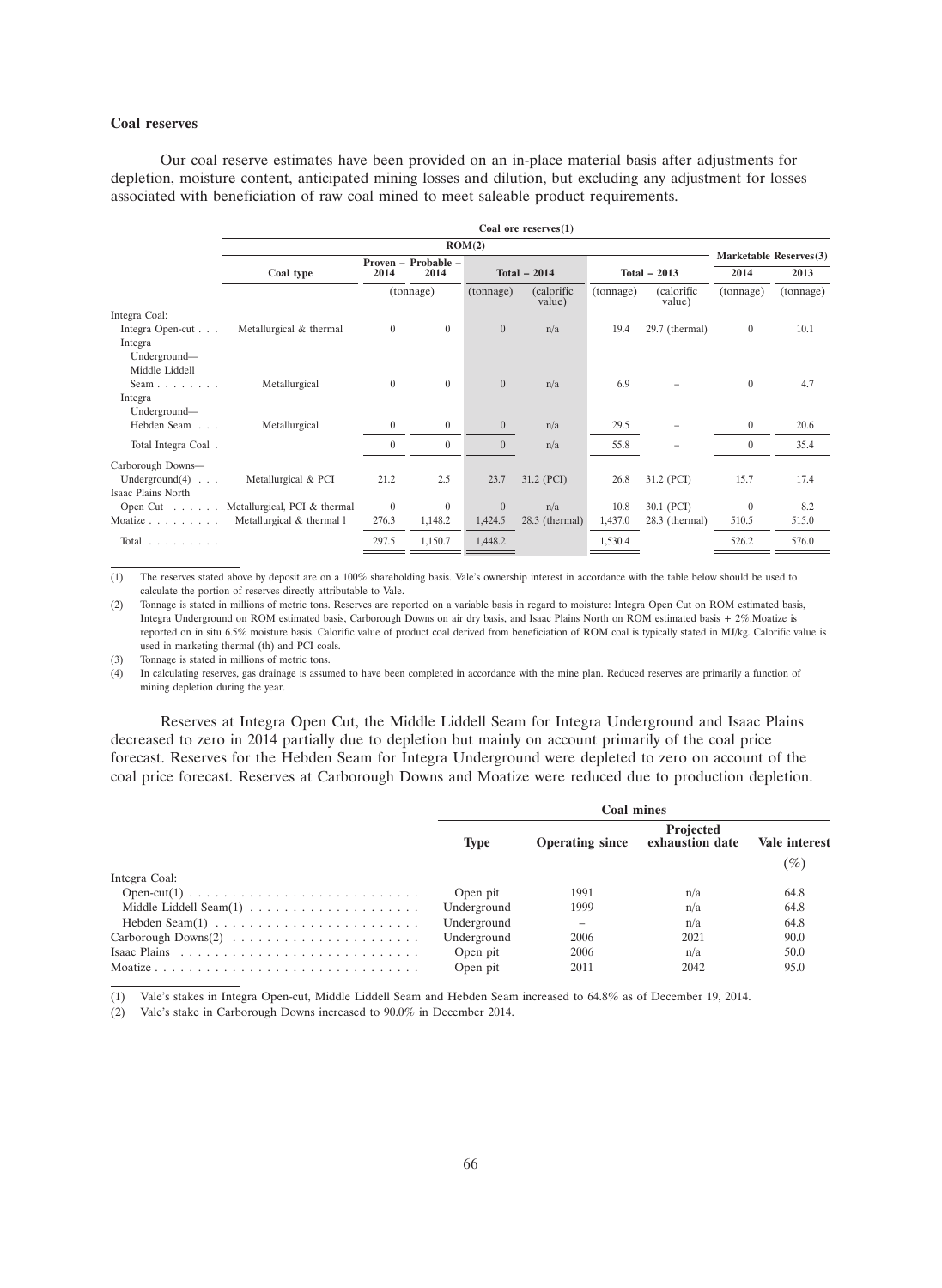#### **Nickel ore reserves**

Our nickel mineral reserve estimates are of in-place material after adjustments for depletion and mining losses (or screening and drying in the cases of PTVI and VNC) and recoveries, with no adjustments made for metal losses due to processing.

|                                            | Nickel ore reserves $(1)$ |       |                 |       |                |       |                |       |  |
|--------------------------------------------|---------------------------|-------|-----------------|-------|----------------|-------|----------------|-------|--|
|                                            | Proven $-2014$            |       | Probable - 2014 |       | Total $-2014$  |       | Total $-2013$  |       |  |
|                                            | <b>Tonnage</b>            | Grade | Tonnage         | Grade | <b>Tonnage</b> | Grade | <b>Tonnage</b> | Grade |  |
| Canada                                     |                           |       |                 |       |                |       |                |       |  |
| Sudbury                                    | 47.2                      | 1.25  | 37.9            | 1.27  | 85.2           | 1.26  | 101.4          | 1.25  |  |
| Thompson $\dots \dots \dots$               | 6.2                       | 1.97  | 15.5            | 1.67  | 21.8           | 1.76  | 23.9           | 1.75  |  |
| Voisey's Bay $\dots \dots \dots$           | 11.9                      | 2.76  | 2.8             | 0.70  | 14.7           | 2.37  | 17.2           | 2.38  |  |
| <i>Indonesia</i>                           |                           |       |                 |       |                |       |                |       |  |
| $PTVI$                                     | 108.0                     | 1.80  | 17.4            | 1.75  | 125.4          | 1.79  | 127.5          | 1.79  |  |
| New Caledonia                              |                           |       |                 |       |                |       |                |       |  |
| $VNC$                                      | 55.3                      | 1.34  | 67.0            | 1.49  | 122.3          | 1.42  | 124.2          | 1.42  |  |
| <b>Brazil</b>                              |                           |       |                 |       |                |       |                |       |  |
| Onça Puma                                  | 58.7                      | 1.68  | 40.0            | 1.39  | 98.7           | 1.56  | 95.3           | 1.61  |  |
| Total $\ldots \ldots \ldots \ldots \ldots$ | 287.4                     | 1.64  | 180.6           | 1.45  | 468.0          | 1.57  | 489.5          | 1.57  |  |

(1) Tonnage is stated in millions of dry metric tons. Grade is % of nickel.

In Canada, our Sudbury operations mineral reserves decreased due to mining depletions, and the reclassification of mineral reserves to mineral resource at Stobie and at Copper Cliff Mine. Mineral reserves at Thompson and Voisey's Bay operations decreased mainly due to mining depletion. Mineral reserves changes at PTVI were due to mining depletion, block model update, reclassification of mineral resources into mineral reserves at Soroako East and, West Blocks and Petea E and F Blocks, and reclassification of mineral reserves to mineral resources in at Lantoa North, Lantoa South and Petea. Mineral reserves at VNC decreased due to mining depletion of the Goro Plateau. Mineral reserves at Onça Puma increased due to the inclusion of unplanned dilution offset by mining depletion.

|             | <b>Nickel ore mines</b><br>Projected<br><b>Operating since</b><br>exhaustion date<br>1885<br>2039<br>2033<br>1961<br>2005<br>2022<br>1977<br>2035 |      |                           |
|-------------|---------------------------------------------------------------------------------------------------------------------------------------------------|------|---------------------------|
| <b>Type</b> |                                                                                                                                                   |      | Vale interest<br>$( \% )$ |
|             |                                                                                                                                                   |      |                           |
| Underground |                                                                                                                                                   |      | 100.0                     |
| Underground |                                                                                                                                                   |      | 100.0                     |
| Open pit    |                                                                                                                                                   |      | 100.0                     |
|             |                                                                                                                                                   |      |                           |
| Open pit    |                                                                                                                                                   |      | 59.2                      |
|             |                                                                                                                                                   |      |                           |
| Open pit    | 2011                                                                                                                                              | 2044 | 80.5                      |
|             |                                                                                                                                                   |      |                           |
| Open pit    | 2011                                                                                                                                              | 2056 | 100.0                     |
|             |                                                                                                                                                   |      |                           |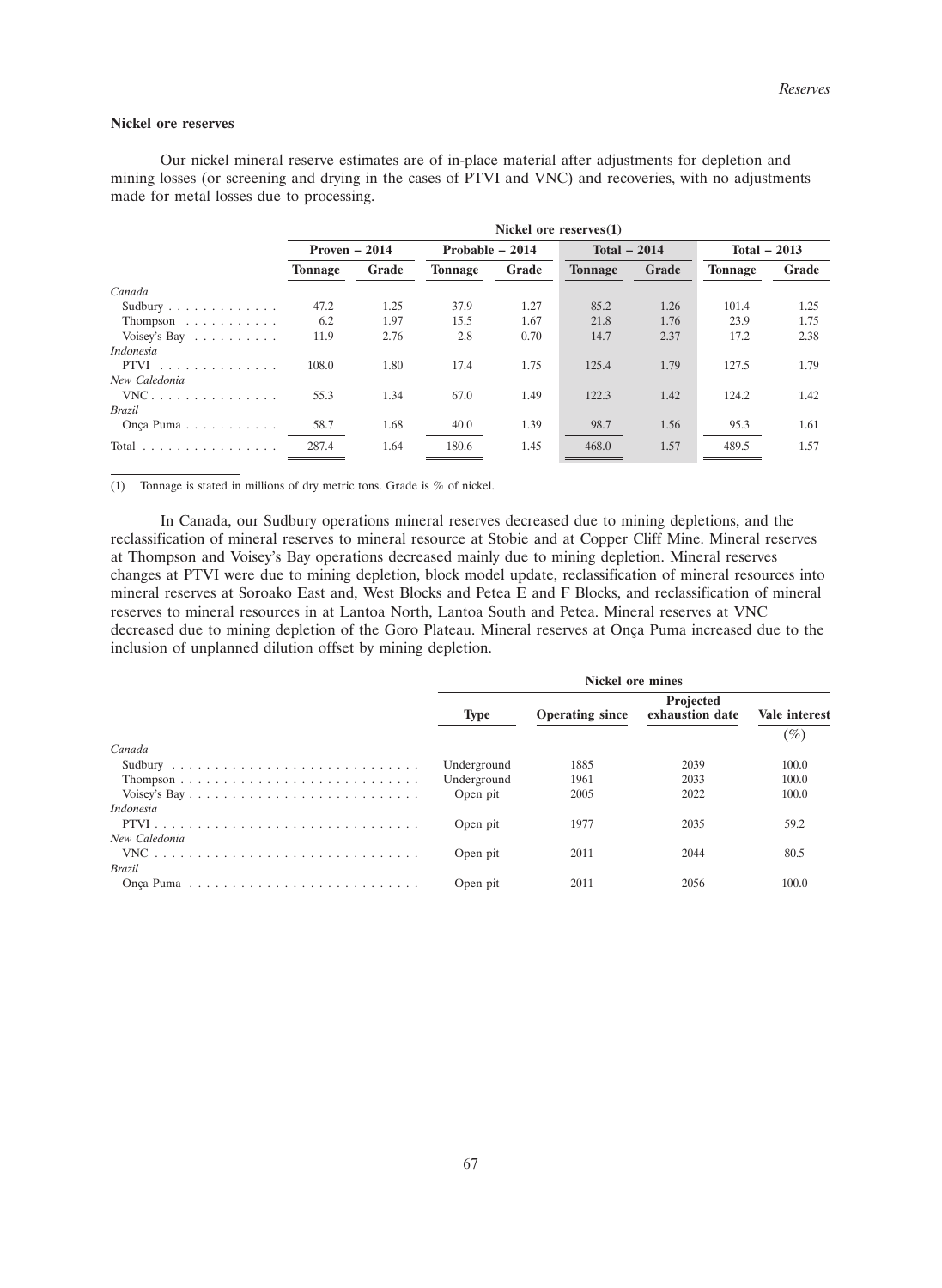# **Copper ore reserves**

| mining losses and recoveries, with no adjustments made for metal losses due to processing. |                           |       |                 |       |                |       |                |       |  |  |
|--------------------------------------------------------------------------------------------|---------------------------|-------|-----------------|-------|----------------|-------|----------------|-------|--|--|
|                                                                                            | Copper ore reserves $(1)$ |       |                 |       |                |       |                |       |  |  |
|                                                                                            | Proven $-2014$            |       | Probable - 2014 |       | Total $-2014$  |       | Total $-2013$  |       |  |  |
|                                                                                            | <b>Tonnage</b>            | Grade | <b>Tonnage</b>  | Grade | <b>Tonnage</b> | Grade | <b>Tonnage</b> | Grade |  |  |
| Canada                                                                                     |                           |       |                 |       |                |       |                |       |  |  |
| Sudbury                                                                                    | 47.2                      | 1.75  | 37.9            | 1.44  | 85.2           | 1.61  | 101.4          | 1.51  |  |  |
| Voisey's Bay $\dots \dots \dots$                                                           | 11.9                      | 1.54  | 2.8             | 0.39  | 14.7           | 1.32  | 17.2           | 1.34  |  |  |
| <b>Brazil</b>                                                                              |                           |       |                 |       |                |       |                |       |  |  |
| Sossego                                                                                    | 111.5                     | 0.70  | 15.2            | 0.71  | 126.6          | 0.70  | 137.5          | 0.77  |  |  |
| Salobo                                                                                     | 663.3                     | 0.71  | 515.8           | 0.61  | 1.179.1        | 0.67  | 1.136.4        | 0.71  |  |  |
| Zambia                                                                                     |                           |       |                 |       |                |       |                |       |  |  |
| Lubambe $(2)$                                                                              | 2.6                       | 2.22  | 40.5            | 2.24  | 43.1           | 2.24  | n/a            | n/a   |  |  |
| Total $\ldots \ldots \ldots \ldots \ldots$                                                 | 836.5                     | 0.78  | 612.2           | 0.77  | 1,448.7        | 0.78  | 1.392.5        | 0.78  |  |  |

Our copper mineral reserve estimates are of in-place material after adjustments for depletion and

(1) Tonnage is stated in millions of dry metric tons. Grade is % of copper.

(2) Prior to 2014, the Lubambe operation mineral reserves were not reported.

In Canada, our Sudbury operations mineral reserves decreased due to mining depletion, and the reclassification of mineral reserves to mineral resource at Stobie and at Copper Cliff Mine. Mineral reserves at the Voisey's Bay operations decreased due to mining depletion. In Brazil, the Sossego operations mineral reserves decreased due to mining depletion and a cutoff grade re-evaluation. The mineral reserve estimates at the Salobo operation increased due to the inclusion of unplanned dilution offset by cutoff grade changes and mining depletion.

|               |             | Copper ore mines       |                              |               |  |  |
|---------------|-------------|------------------------|------------------------------|---------------|--|--|
|               | <b>Type</b> | <b>Operating since</b> | Projected<br>exhaustion date | Vale interest |  |  |
| Canada        |             |                        |                              | $(\%)$        |  |  |
|               | Underground | 1885                   | 2039                         | 100.0         |  |  |
|               | Open pit    | 2005                   | 2022                         | 100.0         |  |  |
| <b>Brazil</b> |             |                        |                              |               |  |  |
|               | Open pit    | 2004                   | 2024                         | 100.0         |  |  |
|               | Open pit    | 2012                   | 2065                         | 100.0         |  |  |
| Zambia        |             |                        |                              |               |  |  |
| Lubambe       | Underground | 2013                   | 2038                         | 40.0          |  |  |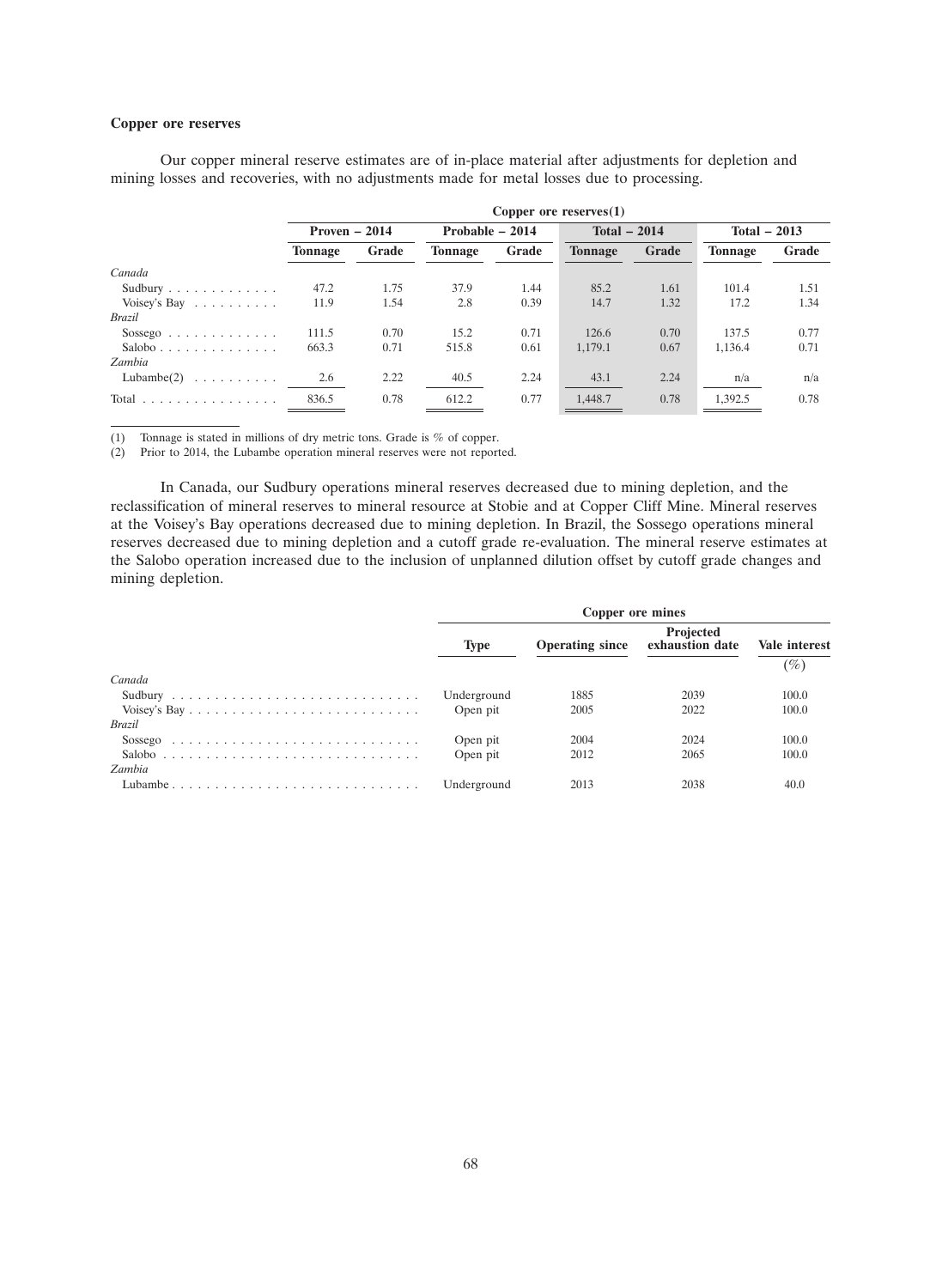#### **PGMs and other precious metals reserves**

We expect to recover significant quantities of precious metals as by-products of our Sudbury, Sossego and Salobo operations. Our mineral reserve estimates are of in-place material after adjustments for mining depletion and mining losses and recoveries, with no adjustments made for metal losses due to processing.

|                                           | Precious metals reserves(1) |       |                 |       |                |       |                |       |  |
|-------------------------------------------|-----------------------------|-------|-----------------|-------|----------------|-------|----------------|-------|--|
|                                           | Proven $-2014$              |       | Probable - 2014 |       | Total $-2014$  |       | Total $-2013$  |       |  |
|                                           | <b>Tonnage</b>              | Grade | <b>Tonnage</b>  | Grade | <b>Tonnage</b> | Grade | <b>Tonnage</b> | Grade |  |
| Canada                                    |                             |       |                 |       |                |       |                |       |  |
| Sudbury                                   |                             |       |                 |       |                |       |                |       |  |
| Platinum $\ldots$ , $\ldots$ , $\ldots$   | 47.2                        | 0.9   | 37.9            | 1.1   | 85.2           | 1.0   | 101.4          | 0.9   |  |
| Palladium                                 | 47.2                        | 1.0   | 37.9            | 1.3   | 85.2           | 1.2   | 101.4          | 1.1   |  |
| Gold $\ldots \ldots \ldots \ldots$        | 47.2                        | 0.4   | 37.9            | 0.4   | 85.2           | 0.4   | 101.4          | 0.4   |  |
| Brazil                                    |                             |       |                 |       |                |       |                |       |  |
| Sossego                                   |                             |       |                 |       |                |       |                |       |  |
| Gold                                      | 111.5                       | 0.2   | 15.2            | 0.2   | 126.6          | 0.2   | 137.5          | 0.2   |  |
| Salobo                                    |                             |       |                 |       |                |       |                |       |  |
| Gold $\ldots$                             | 663.3                       | 0.4   | 515.8           | 0.3   | 1,179.1        | 0.4   | 1,136.4        | 0.4   |  |
| Total Pt + $Pd(2)$                        | 47.2                        | 1.9   | 37.9            | 2.4   | 85.2           | 2.2   | 101.4          | 2.0   |  |
| Total Gold $\ldots$ , $\ldots$ , $\ldots$ | 822.0                       | 0.4   | 568.9           | 0.3   | 1,390.9        | 0.4   | 1,375.3        | 0.4   |  |

(1) Tonnage is stated in millions of dry metric tons. Grade is grams per dry metric ton.

(2) Pt+Pd is the sum of Platinum and Palladium grades

In Sudbury our mineral reserve estimates for platinum, palladium and gold decreased for the same reasons discussed above in connection with the nickel mineral reserves. In Brazil, mineral reserve estimates for gold changed for the same reasons discussed above in connection with the copper mineral reserves.

|               | <b>Precious metals mines</b> |                        |                              |                      |  |  |
|---------------|------------------------------|------------------------|------------------------------|----------------------|--|--|
|               | <b>Type</b>                  | <b>Operating since</b> | Projected<br>exhaustion date | <b>Vale interest</b> |  |  |
| Canada        | Underground                  | 1885                   | 2039                         | $(\%)$<br>100.0      |  |  |
| <b>Brazil</b> | Open pit                     | 2004                   | 2024                         | 100.0                |  |  |
| Salobo        | Open pit                     | 2012                   | 2065                         | 100.0                |  |  |

# **Cobalt ore reserves**

We expect to recover significant quantities of cobalt as a by-product of our Canadian operations and from the VNC project. Our cobalt reserve estimates are of in-place material after adjustments for depletion and mining losses (or screening in the case of VNC) and recoveries, with no adjustments for metal losses due to processing.

|                                  | Cobalt ore reserves $(1)$ |       |                 |       |                |       |                |       |  |
|----------------------------------|---------------------------|-------|-----------------|-------|----------------|-------|----------------|-------|--|
|                                  | Proven $-2014$            |       | Probable - 2014 |       | Total $-2014$  |       | Total $-2013$  |       |  |
|                                  | Tonnage                   | Grade | <b>Tonnage</b>  | Grade | <b>Tonnage</b> | Grade | <b>Tonnage</b> | Grade |  |
| Canada                           |                           |       |                 |       |                |       |                |       |  |
| Sudbury                          | 47.2                      | 0.04  | 37.9            | 0.04  | 85.2           | 0.04  | 101.4          | 0.04  |  |
| Voisey's Bay $\dots \dots \dots$ | 11.9                      | 0.13  | 2.8             | 0.03  | 14.7           | 0.11  | 17.2           | 0.11  |  |
| New Caledonia                    |                           |       |                 |       |                |       |                |       |  |
| $VNC$                            | 55.3                      | 0.12  | 67.0            | 0.11  | 122.3          | 0.11  | 124.2          | 0.11  |  |
| Total                            | 114.4                     | 0.09  | 107.7           | 0.08  | 222.2          | 0.08  | 242.8          | 0.08  |  |

(1) Tonnage is stated in millions of metric tons. Grade is % of cobalt.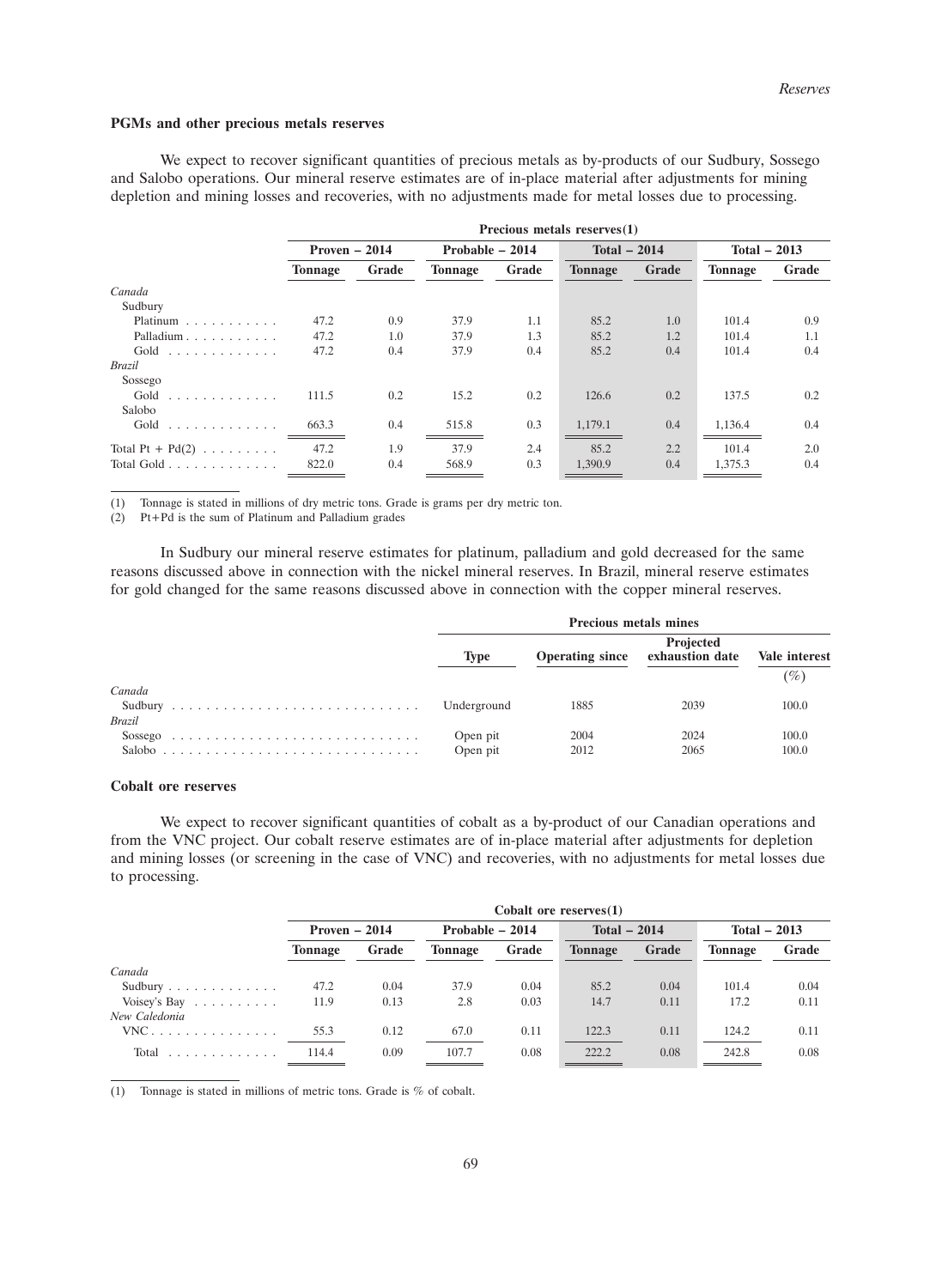Our cobalt reserve estimates decreased in 2014 for the same reasons discussed above in connection with the nickel mineral reserves.

| <b>Cobalt ore mines</b> |                        |           |                               |  |  |
|-------------------------|------------------------|-----------|-------------------------------|--|--|
| <b>Type</b>             | <b>Operating since</b> | Projected | (%)                           |  |  |
|                         |                        |           |                               |  |  |
| Underground             | 1885                   | 2039      | 100.0                         |  |  |
| Open pit                | 2005                   | 2022      | 100.0                         |  |  |
|                         |                        |           |                               |  |  |
| Open pit                | 2011                   | 2043      | 80.5                          |  |  |
|                         |                        |           | exhaustion date Vale interest |  |  |

### **Phosphate reserves**

The total phosphate reserves have increased due to new reserves estimation for Catalão mine and also for Patrocínio project. We had a growth of 49.2% of proven reserves, mostly at Patrocínio project, but also Tapira mine had probable reserves converted into proven reserves as result of new drilling and studies. Our phosphate reserves estimates are of in-place material after adjustments for depletion and mining dilution.

|                                            | Phosphate reserves $(1)$ |       |                 |       |                |       |                |       |  |  |
|--------------------------------------------|--------------------------|-------|-----------------|-------|----------------|-------|----------------|-------|--|--|
|                                            | Proven $-2014$           |       | Probable - 2014 |       | Total $-2014$  |       | Total $-2013$  |       |  |  |
|                                            | <b>Tonnage</b>           | Grade | <b>Tonnage</b>  | Grade | <b>Tonnage</b> | Grade | <b>Tonnage</b> | Grade |  |  |
| $Bayóvar(2) \ldots \ldots \ldots \ldots$   | 159.7                    | 16.3  | 249.6           | 14.9  | 409.3          | 15.4  | 415.9          | 15.5  |  |  |
| Catalão                                    | 67.5                     | 10.5  | 30.3            | 10.6  | 97.9           | 10.5  | 52.8           | 10.4  |  |  |
| Tapira                                     | 301.0                    | 7.8   | 378.1           | 7.4   | 679.2          | 7.6   | 680.9          | 6.8   |  |  |
| Araxá                                      | 124.3                    | 11.7  | 6.3             | 9.5   | 130.6          | 11.6  | 132.1          | 11.7  |  |  |
| Cajati                                     | 63.9                     | 5.6   | 45.7            | 4.7   | 109.6          | 5.2   | 114.4          | 5.2   |  |  |
| Patrocinio project $(3)$                   | 183.8                    | 13.7  | 302.3           | 11.1  | 486.1          | 12.1  | 205.7          | 11.4  |  |  |
| Total $\ldots \ldots \ldots \ldots \ldots$ | 900.2                    | 11.1  | 1012.3          | 10.3  | 1912.5         | 10.7  | 1601.8         | 10.1  |  |  |

(1) Tonnage is stated in millions of dry metric tons. Grade is % of  $P_2O_5$ .<br>(2) Vale holds 51% of the voting capital and 40% of the total capital of 1 Vale holds 51% of the voting capital and 40% of the total capital of MVM Resources International, B.V., the entity that controls Bayóvar. The reserves figures have not been adjusted to reflect our ownership interest.

(3) Patrocínio project refers to Salitre project and is still subject to approval of our Board of Directors.

| Phosphate rock ore mine |                        |                                     |               |  |  |  |
|-------------------------|------------------------|-------------------------------------|---------------|--|--|--|
| Type                    | <b>Operating since</b> | <b>Projected</b><br>exhaustion date | Vale interest |  |  |  |
|                         |                        |                                     | $(\%)$        |  |  |  |
| Open pit                | 2010                   | 2045                                | 40.0          |  |  |  |
| Open pit                | 1982                   | 2033                                | 100.0         |  |  |  |
| Open pit                | 1979                   | 2054                                | 100.0         |  |  |  |
| Open pit                | 1977                   | 2027                                | 100.0         |  |  |  |
| Open pit                | 1970                   | 2035                                | 100.0         |  |  |  |
| Open pit                |                        | 2045(1)                             | 100.0         |  |  |  |

(1) Projected exhaustion date limited to economic feasibility study. The life of mine is higher than 2045.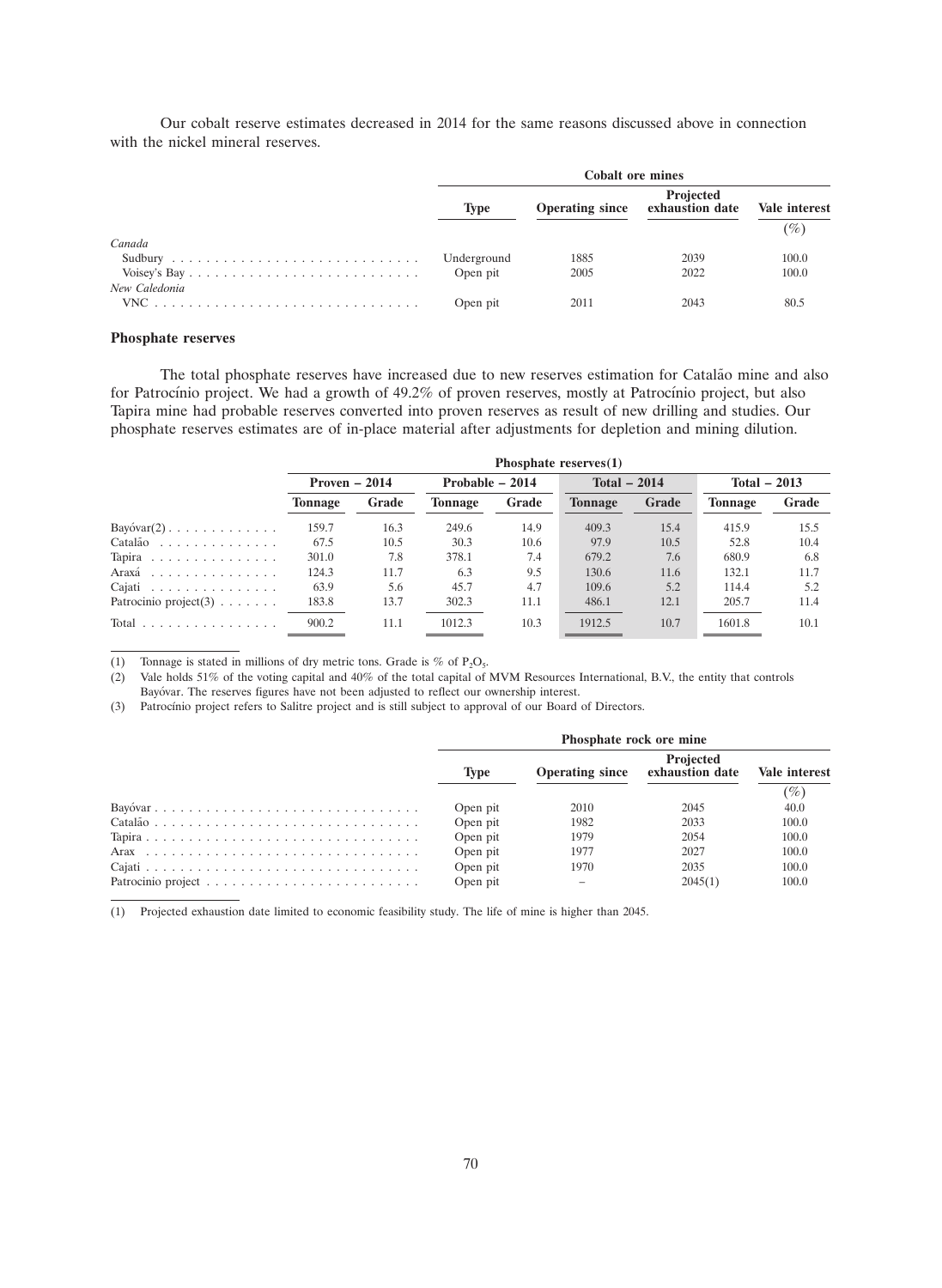# **Potash ore reserves**

The reserve estimates are of in-place material after adjustments for depletion, mining losses and recoveries, with no adjustments made for metal losses due to processing. Carnalita project, located at Sergipe state, Brazil, is still subject to approval of our Board of Directors.

|                                                 | Potash ore reserves $(1)(2)$ |       |                 |       |                |       |                |       |  |
|-------------------------------------------------|------------------------------|-------|-----------------|-------|----------------|-------|----------------|-------|--|
|                                                 | Proven $-2014$               |       | Probable - 2014 |       | Total $-2014$  |       | Total $-2013$  |       |  |
|                                                 | <b>Tonnage</b>               | Grade | <b>Tonnage</b>  | Grade | <b>Tonnage</b> | Grade | <b>Tonnage</b> | Grade |  |
| Taquari-Vassouras $(3)$                         | 5.9                          | 25.6  | 4.6             | 22.4  | 10.6           | 24.2  | 12.9           | 24.1  |  |
| Carnalita Project $(4)$                         | 247.1                        | 12.2  | 54.5            | 12.2  | 301.6          | 12.2  | 301.5          | 12.1  |  |
| Total $\ldots$ , $\ldots$ , $\ldots$ , $\ldots$ | 253.0                        | 12.5  | 59.1            | 13.0  | 312.2          | 12.6  | 314.4          | 12.6  |  |

(1) Tonnage is stated in millions of dry metric tons. Grade is % of KCl.

(2) Tonnage is before processing recovery.

(3) Silvinite potash reserves.

(4) Carnalite potash reserves.

| Potash ore mines |      |                                                            |       |  |  |
|------------------|------|------------------------------------------------------------|-------|--|--|
| Type             |      | Projected<br>Operating since exhaustion date Vale interest |       |  |  |
|                  |      |                                                            | (%)   |  |  |
| Underground      | 1986 | 2018                                                       | 100.0 |  |  |
|                  |      | 2042                                                       | 100.0 |  |  |

(1) We have a 30-year lease with Petrobras, which was signed in 2012.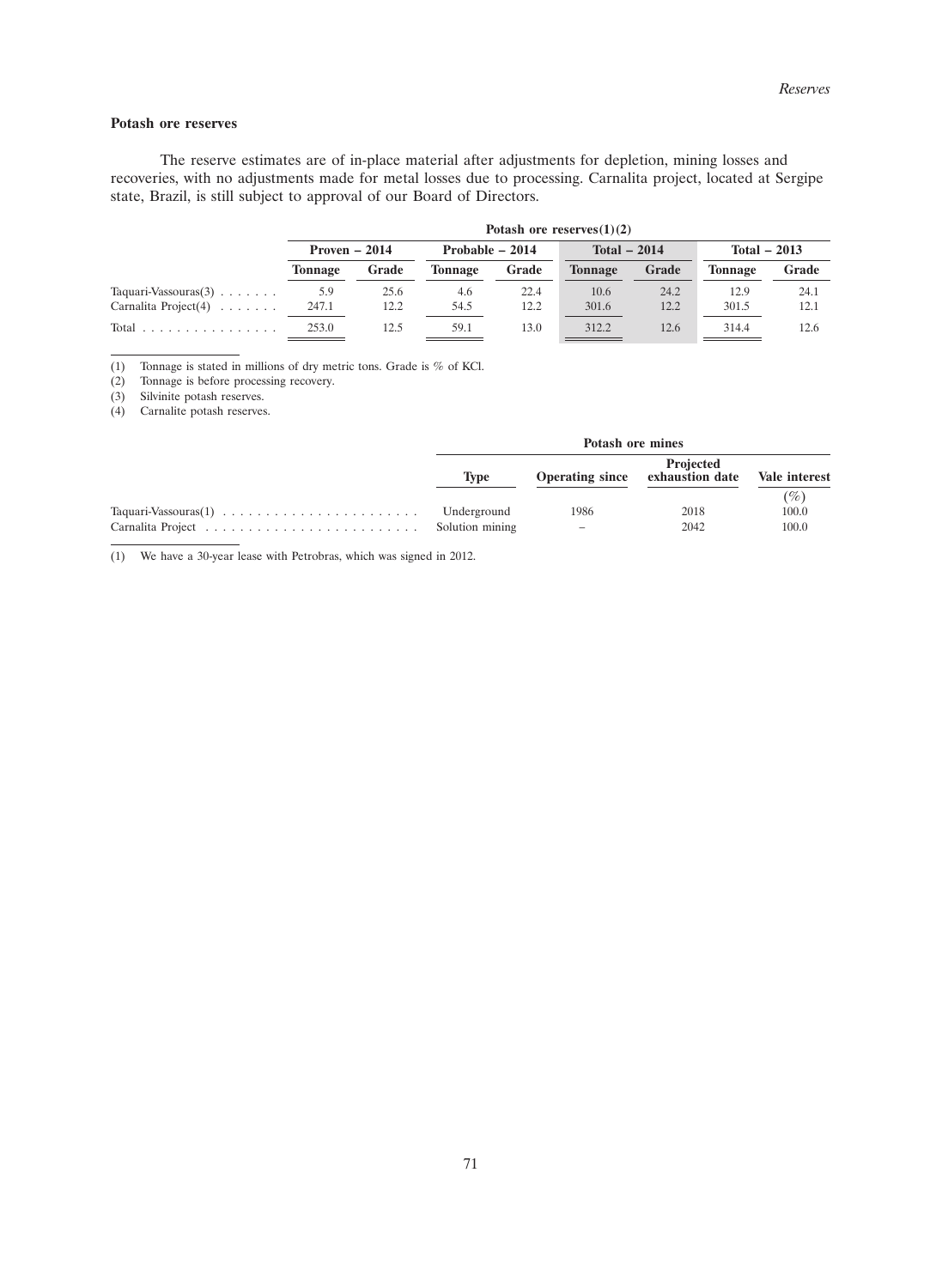### **CAPITAL EXPENDITURES**

We have an extensive program of investments in the organic growth of our businesses. The figures discussed in this section are for project execution and sustaining existing operations.

The 2015 investment budget approved by our Board of Directors is US\$6.358 billion for project execution, reflecting a 31.2% decrease compared to the 2014 investment budget, and US\$3.809 billion for sustaining existing operations, reflecting a 15.6% decrease compared to 2014. This is the fourth consecutive year in which we reduce our capital expenditures, maintaining capital discipline and focusing only on world class projects.

Most of the capital expenditures budget for project execution will be invested in Brazil (87.3%) and in Mozambique (9.3%). The remaining part has been allocated to investments in Canada, New Caledonia and Indonesia, among others.

|                                                        | 2013 expenditures | 2014 expenditures | 2015 budget    |                 |  |
|--------------------------------------------------------|-------------------|-------------------|----------------|-----------------|--|
|                                                        | (US\$ million)    | (US\$ million)    | (US\$ million) | $(\%$ of total) |  |
| Project execution $\ldots \ldots \ldots \ldots \ldots$ | 9.648             | 7.920             | 6.358          | $62.5\%$        |  |
| Investments to sustain existing operations.            | 4.585             | 4.059             | 3.809          | 37.5%           |  |
|                                                        | US\$14,233        | US\$11.979        | US\$10,167     | 100.0%          |  |

We are developing a focused organic growth portfolio with fewer projects, but higher expected rates of return. Our main initiatives, which are described below, account for 71% of the US\$6.358 billion budgeted for project execution in 2015.

- Expansion of our integrated iron ore operations in Carajás (US\$3.696 billion) through the S11D and CLN S11D projects.
- Completion of the Itabirites projects for the replacement of capacity, increase in production and quality improvement in the iron ore production from the Southern and Southeastern Systems (US\$659 million), including the Conceição Itabiritos II, Vargem Grande Itabiritos and Cauê<br>Itabiritos projects.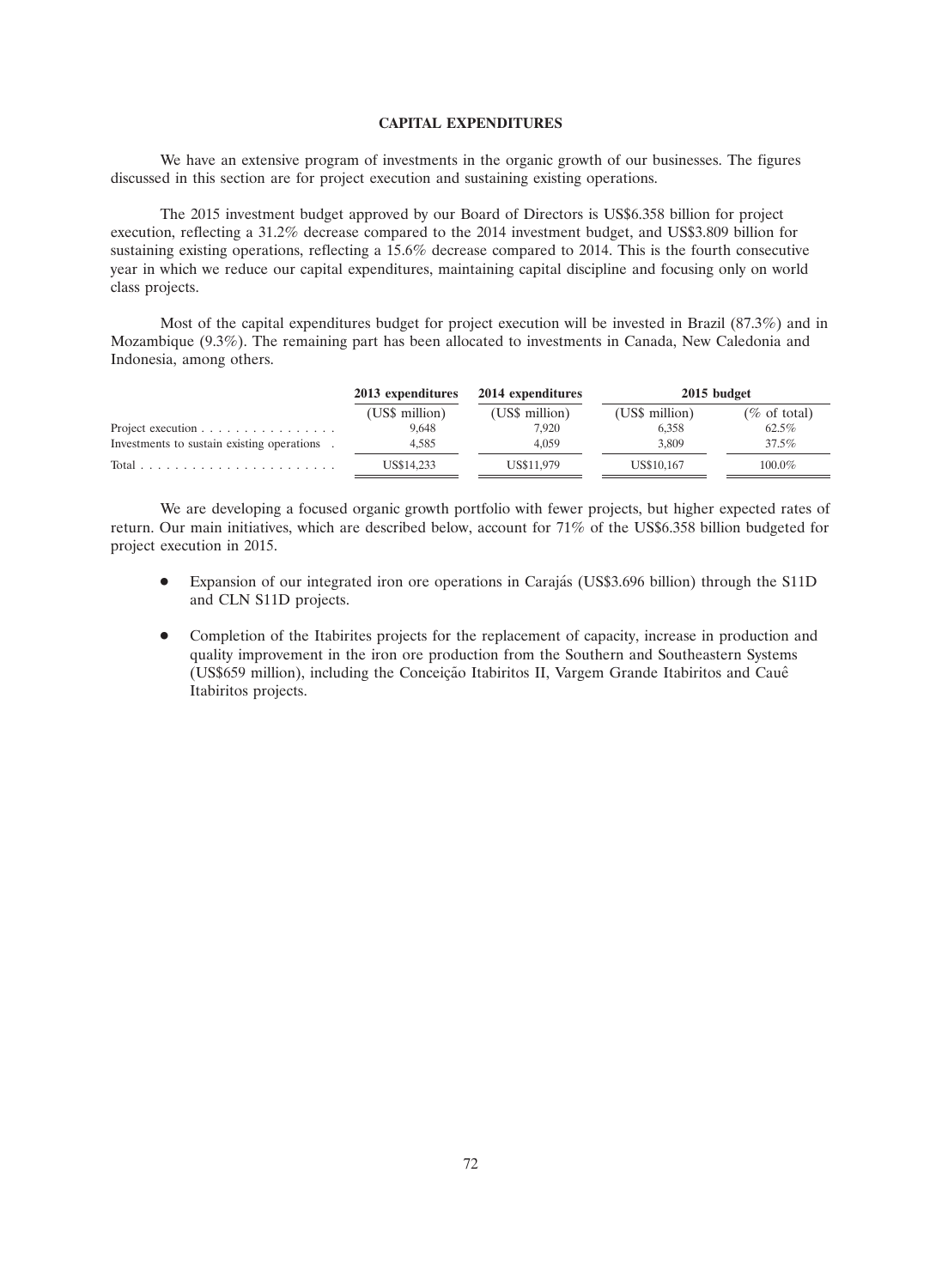The following table sets forth total expenditures in 2014 for our main investment projects and expenditures budgeted for those projects in 2015, together with estimated total expenditures for each project and the estimated start-up date of each project as of December 31, 2014.

|                                                                 |                             | <b>Actual or</b>             |         | <b>Executed</b><br><b>CAPEX</b> | <b>Expected</b><br><b>CAPEX</b> |                             |
|-----------------------------------------------------------------|-----------------------------|------------------------------|---------|---------------------------------|---------------------------------|-----------------------------|
| <b>Business area</b>                                            | Main projects $(1)$         | <b>Estimated</b><br>Start-up | 2014(2) | <b>Total</b><br>Executed(3)     | 2015(2)                         | <b>Total</b><br>Expected(4) |
|                                                                 |                             |                              |         |                                 | (US\$ million)                  |                             |
| Iron or $\cdot \cdot \cdot \cdot \cdot \cdot \cdot \cdot \cdot$ | Carajás Serra Sul S11D(5)   | 2H16                         | 973     | 3,492                           | 1,321                           | 6,878                       |
|                                                                 | $CLN$ $S11D(6)$             | 1H14 to 2H18                 | 1,559   | 2,653                           | 2,375                           | 9,484                       |
|                                                                 | Serra Leste(7)              | 1H14                         | 32      | 440                             |                                 | 478                         |
|                                                                 | Vargem Grande Itabiritos(7) | 2H14                         | 433     | 1,683                           | 129                             | 1,910                       |
|                                                                 | Conceição Itabiritos II     | 1H15                         | 228     | 863                             | 179                             | 1,189                       |
|                                                                 | Cauê Itabiritos             | 2H15                         | 346     | 686                             | 350                             | 1,504                       |
|                                                                 | Teluk Rubiah(7)             | 2H14                         | 236     | 1,217                           | 5                               | 1,371                       |
| Pellet plants                                                   | Tubarão VIII(7)             | 1H14                         | 141     | 1,187                           | 30                              | 1,321                       |
| Coal mining and logistics $\ldots$                              | Moatize II                  | 2H15                         | 570     | 1,384                           | 629                             | 2,068                       |
|                                                                 | Nacala Corridor(7)          | 2H14 to 1H15                 | 1,584   | 2,892                           | 648                             | 4,444                       |
| Copper mining $\ldots \ldots \ldots$                            | Salobo $II(7)$              | 1H14                         | 350     | 1,371                           | 72                              | 1,707                       |
| Nickel mining and refining                                      | Long Harbour $(8)$          | 2H14                         | 65      | 4,250                           | -                               | 4,331                       |
| Steelmaking                                                     | CSP(9)                      | 2H15                         | 182     | 1,055                           | 185                             | 2,570                       |

(1) Projects approved by the board of directors.

(2) All figures presented on a cash basis.

(3) Total executed CAPEX through December 31, 2014, including capital expenditures in prior periods.

(4) Estimated total capital expenditure cost for each project, including capital expenditures in prior periods. Total expected CAPEX includes expenses, in line with the budget approved by our Board of Directors, while these expenses are not included in the expected CAPEX for the year or in the total executed CAPEX figures.

(5) Original expected CAPEX for S11D was US\$8.089 billion.

(6) Original expected CAPEX for CLN S11D was US\$11.582 billion.

(7) Projects delivered in 2014.

We completed construction in 2013 and started up in the second half of 2014.

(9) Expected CAPEX and funding is relative to Vale's stake in the project.

The paragraphs below describe the status of each project as of December 31, 2014 and have not been updated to reflect any developments after that date.

### **Ferrous minerals and logistics projects**

Iron ore mining and logistics projects:

- *Carajás Serra Sul S11D.* Development of a mine and processing plant, located in the southern range of Carajás, in the Brazilian state of Pará. The project has a nominal capacity of 90 Mtpy. The project is 56% complete, with total realized expenditures of US\$3,492 million. We have received all electrocenters of the truckless system, and we initiated electromechanical assembly services of the mine and the long-distance conveyor belts. The start-up is expected for the second half of 2016.
- *CLN S11D.* Increase in the logistics capacity of the Northern System to support the S11D project, including the duplication of approximately 570 km of railway (70 km of which we have already built), construction of a rail spur with 101 km, acquisition of wagons and locomotives and onshore and offshore expansions at Ponta da Madeira maritime terminal. This project is expected to increase EFC's nominal logistics capacity to approximately 230 Mtpy. We have obtained the environmental installation license and the authorization from ANTT required for civil construction. Civil foundation construction on the port expansion are ongoing, with 43% completion of pile driving in the offshore north berth. Regarding the onshore expansion, nine of the 48 duplication segments of the railroad were delivered in 2014. The project is 32% complete, with total realized expenditures of US\$2,653 million. The start-up is expected from the first half of 2014 to second half of 2018.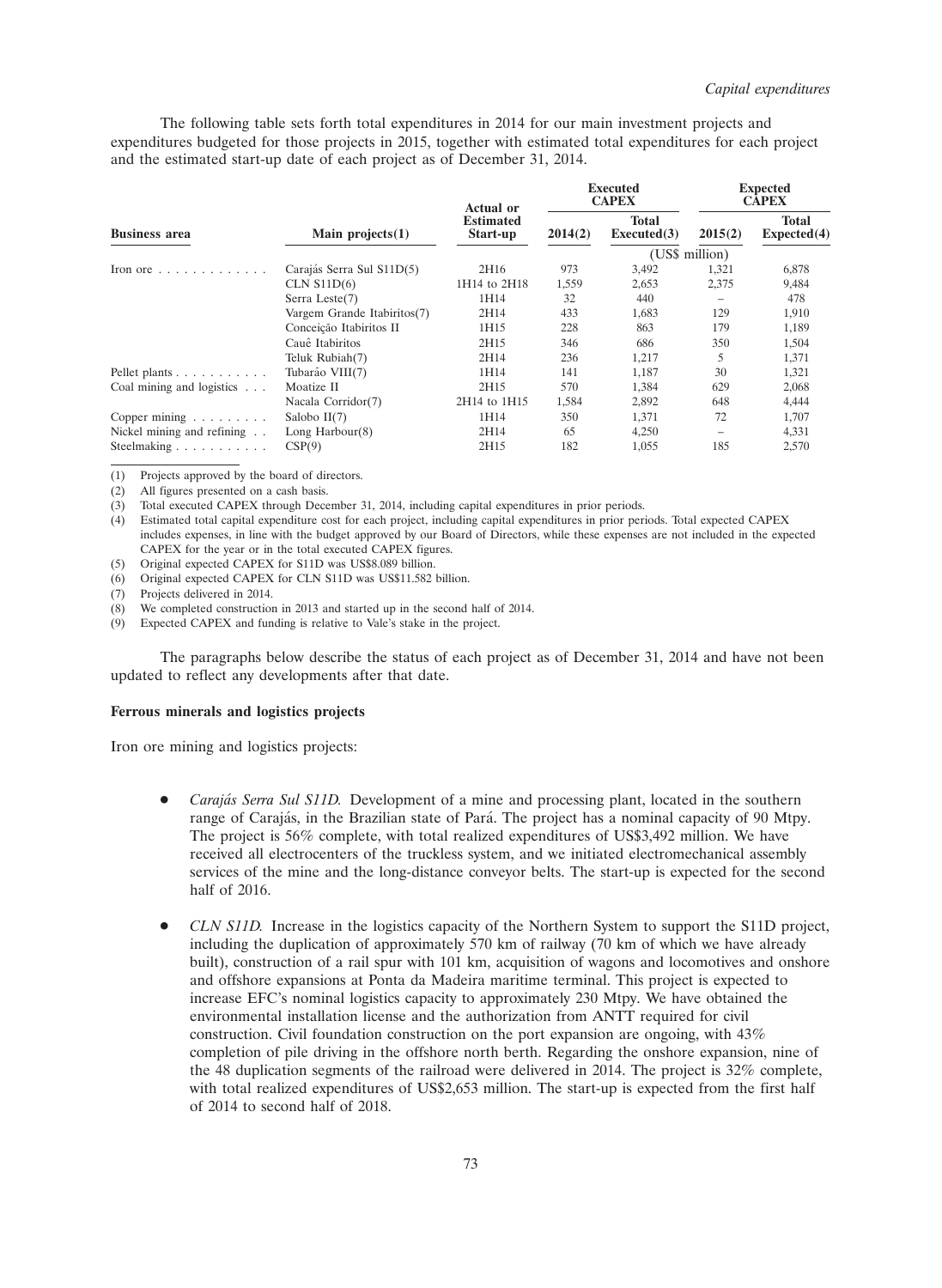- *Conceição Itabiritos II.* Adaptation of the plant, located in the Southeastern System, to process low-grade itabirites. The project has a nominal capacity of 19 Mtpy, without net additional capacity. We have concluded commissioning and powering the secondary and tertiary crushing substations of the hematite and initiated testing on dry grinding the hematite. The project is 94% complete, with total realized expenditures of US\$863 million. The start-up is expected for the first half of 2015.
- *Cauˆe Itabiritos.* Adaptation of the plant, located in the Southeastern System, to process low-grade itabirites. We finalized civil engineering work of the main operational areas, and the assembly of equipment's is in progress. We have also finalized commissioning the grinding substation. The project has a nominal capacity of 24 Mtpy. The project is 78% complete, with total realized expenditures of US\$686 million. The start-up is expected for the second half of 2015.

# **Coal mining and logistics projects:**

- *Moatize II.* New pit and duplication of the Moatize coal handling processing plant (CHPP), as well as all related infrastructure, located in Tete, Mozambique. The project will increase Moatize's total nominal capacity to 22 Mtpy. We have received the first train from the Nacala corridor in the rail loop. The civil works scope and primary crusher installation are complete. The electromechanical assembly of the CHPP (coal handling and preparation plant) is in progress. The project is 79% complete, with total realized expenditures of US\$1,384 million. The start-up is expected for the second half of 2015.
- *Nacala Corridor.* Railway and port infrastructure connecting Moatize site to the Nacala-à-Velha maritime terminal, located in Nacala, Mozambique. The total realized expenditure is US\$2,892 million. In the second half of 2014, we completed the greenfield and the brownfield sections of the railway and successfully transported the first coal shipment from Moatize to the Nacala a Velha port. We expect the upgrade of a 500-kilometer portion of the brownfield section ` of the railway, which is already operational, to be completed in the third quarter of 2015. The nominal capacity after completion is initially 18 Mtpy. The start-up of the port infrastructure is expected for the first half of 2015.

# **Steel projects**

*Companhia Siderúrgica do Pecém* ("*CSP*"). Construction of a steel integrated slab plant in the Brazilian state of Ceará in partnership with Dongkuk Steel Mill Co. ("Dongkuk") and Posco, two major steel producers in South Korea. We own 50% of the joint venture, while Dongkuk owns 30% and Posco owns 20%. The project will have a nominal capacity of 3.0 Mtpy. We have already obtained preliminary and installation environmental licenses, and assembly of the steel structure and rails are in progress. We have realized US\$1,055 million of expenditures, and the start-up is expected for the second half of 2015.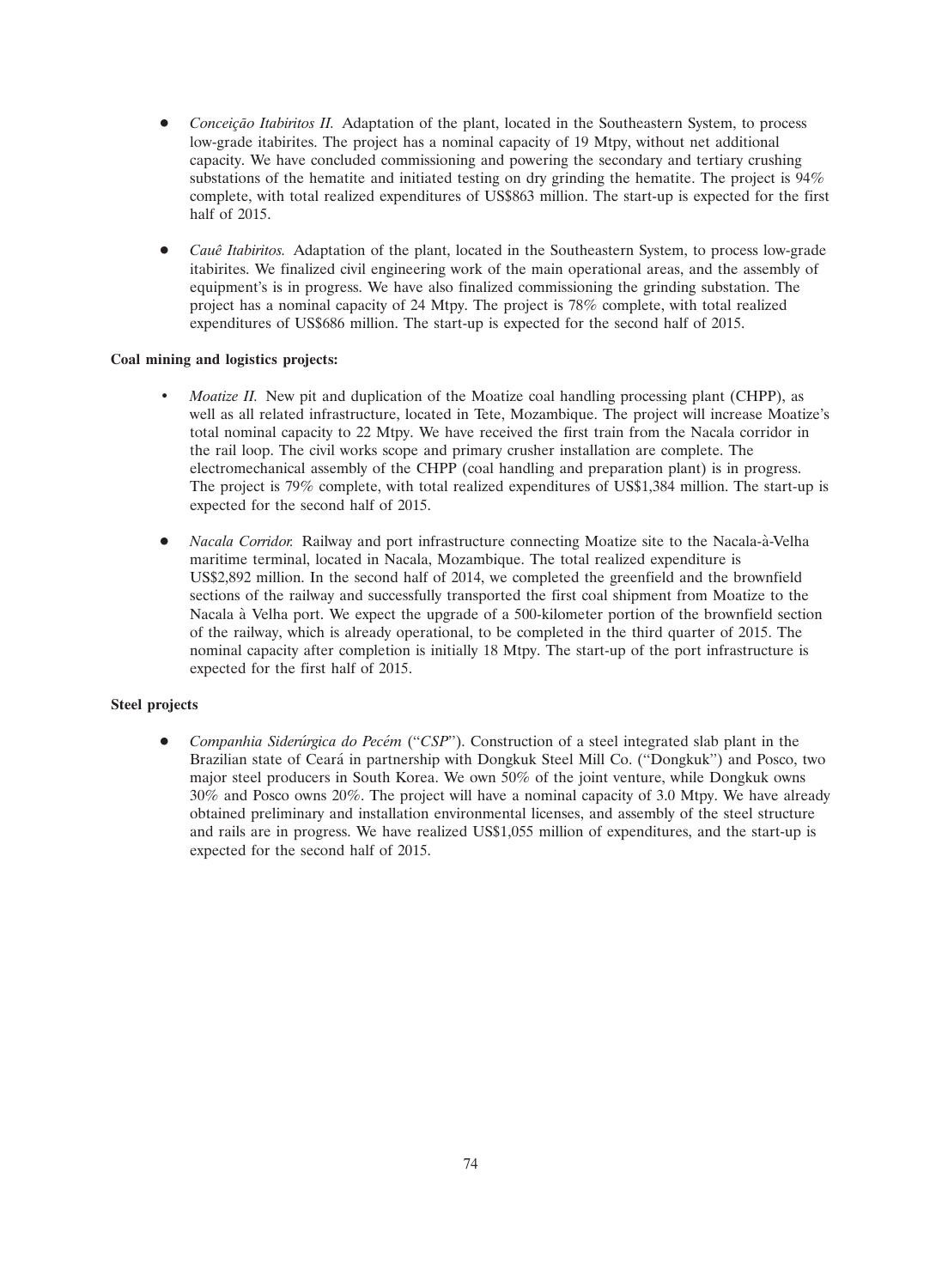### **REGULATORY MATTERS**

We are subject to a wide range of governmental regulation in all the jurisdictions in which we operate worldwide. The following discussion summarizes the kinds of regulation that have the most significant impact on our operations.

### **Mining rights and regulation of mining activities**

Mining and mineral processing are subject to extensive regulation. In order to conduct these activities, we are generally required to obtain and maintain some form of governmental or private permits, which may include concessions, licenses, claims, tenements, leases or permits (all of which we refer to below as ''concessions''). The legal and regulatory regime applicable to the mining industry and governing concessions differs among jurisdictions, often in important ways. In most jurisdictions, including Brazil, mineral resources belong to the State and may only be exploited pursuant to a governmental concession. In other jurisdictions, such as Ontario in Canada, a substantial part of our mining operations is conducted pursuant to mining rights we own (private permits). Government agencies are typically in charge of granting mining concessions and monitoring compliance with mining law and regulations.

The table below summarizes our principal concessions and other similar rights. In addition to the concessions described below, we have exploration licenses and exploration applications covering 5.1 million hectares in Brazil and 7.6 million hectares in other locations.

| Location      | <b>Mining title</b>                                        | Approximate area covered<br>(in hectares) | <b>Expiration date</b> |
|---------------|------------------------------------------------------------|-------------------------------------------|------------------------|
| <b>Brazil</b> | Mining concessions (including under applications)          | 662,932                                   | Indefinite             |
| Canada        | Mining concessions (terminology varies among<br>provinces) | 278,208                                   | $2015(5) - 2035$       |
| Indonesia(1)  | Contract of work                                           | 118,435                                   | 2025                   |
| Australia     | Mining leases                                              | 19,209                                    | 2015-2041              |
| New Caledonia | Mining concessions                                         | 20,157                                    | 2015-2051              |
| Penu(2)       | Mining concessions                                         | 199,398                                   | Indefinite             |
| Argentina(3)  | Mining concessions                                         | 40,108                                    | Indefinite             |
| Mozambique(4) | Mining concessions                                         | 23,780                                    | 2032                   |

(1) Entitled to two 10-year extensions, subject to approval of the Indonesian government.

(2) Non-producing concessions have expiration dates between 2023 and 2028.

(3) We returned part of our mining rights in Argentina, due to market conditions. We have been and will keep honoring our commitments related to the Rio Colorado potash concession and reviewing alternatives to enhance the prospects for the project.

(4) Entitled to 25-year extensions, subject to approval by the Government of Mozambique.

(5) In Sudbury, expiry is subject to current renewal applications that take years to approve but are in process. In Newfoundland & Labrador, mineral licenses were reorganized and some were surrendered in 2014.

There are several proposed or recently adopted changes in mining legislation and regulations in the jurisdiction where we have operations that could materially affect us. These include the following:

 *Brazil.* In June 2013, the Brazilian government sent to Congress a bill with proposed changes to the Brazilian mining law. This bill provides for the preservation of the main provisions applicable to the existing mining rights as of the date of its enactment, a new royalties regime, a new regime for mining concessions and the creation of a mining agency. The bill is under discussion in Congress.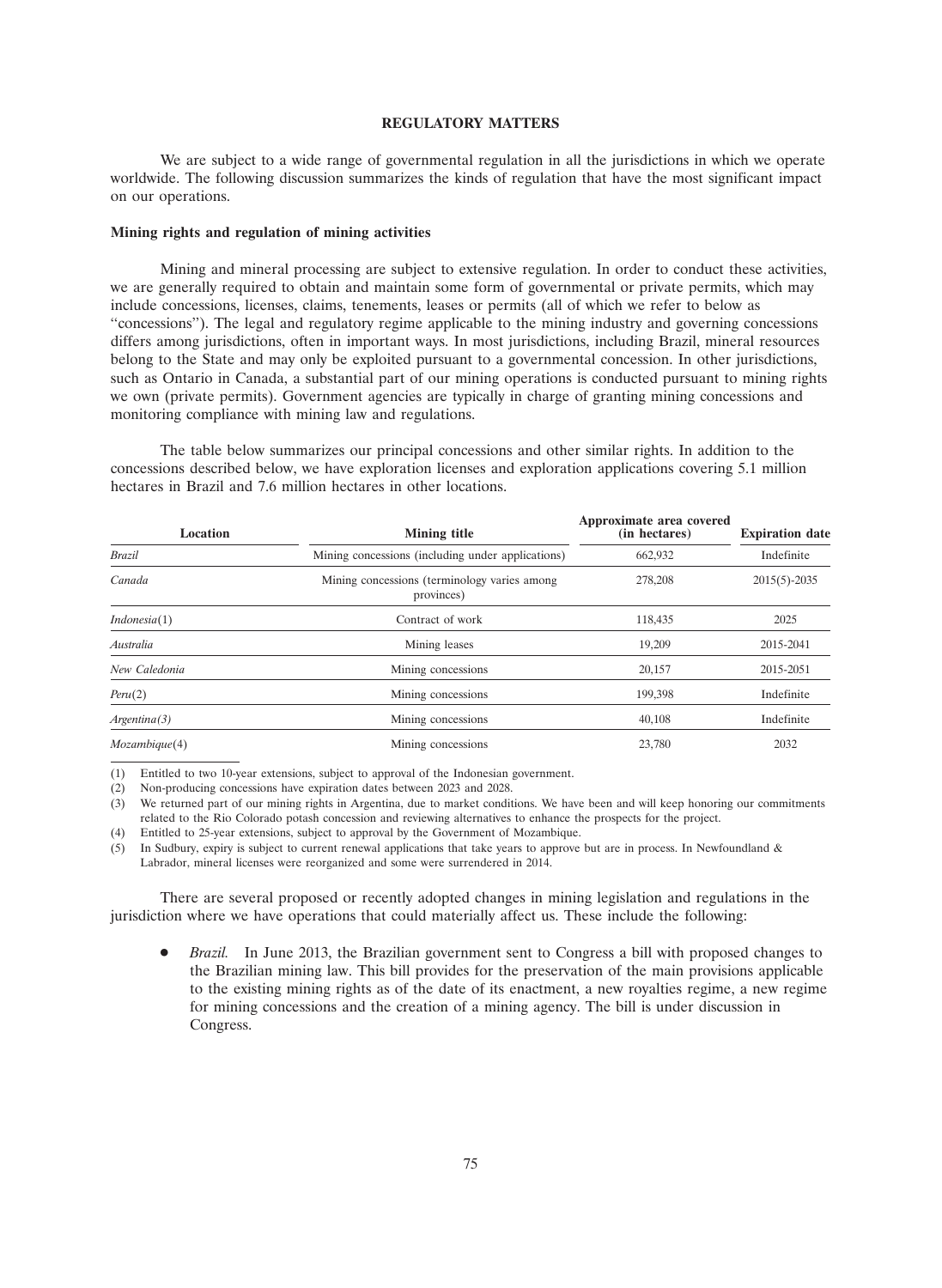- *Indonesia.* As required by the 2009 mining law, PTVI renegotiated the terms of its contract of work with the government, which resulted in the execution of an amendment in October 2014. The renegotiation primarily focused on six government-identified strategic items: (1) size of the area under of contract of work; (2) continuity of business operations; (3) state revenues; (4) domestic processing and refining; (5) divestment; and (6) priority use of domestic manpower, goods and services. The executed amendment secures PTVI's future and our business strategy; it provides investment certainty in respect of our rights and obligations. Under the terms of the amendment, PTVI's contract of work is set to expire in 2025 and PTVI may apply to extend its operations by way of business license for a period of two consecutive ten-year extensions upon approval of the Indonesian government. Under the amendment, we secured a detailed land package, reduced our contract of work area from 190,510 hectares to 118,435 hectares, increased Vale's divestment obligation in PTVI to 15% in the next five years and agreed to pay a royalty rate tied to the nickel market price, ranging from 2% to 3%. Further, the amendment outlines investment commitments consistent with PTVI's growth strategy and which reflects PTVI's commitment to prioritize domestic manpower, goods and services.
- *New Caledonia.* A mining law passed in 2009 requires mining projects to obtain authorization from governmental authorities, rather than a declaration, as required under the former statute. We submitted an updated application for this authorization in March 2014 and our authorization is expected by April 2015. A recently proposed bill of law, if approved, may delay the approval of our authorization to April 2016. Our existing mining declaration will remain valid and effective until our application is approved. Although we believe it is unlikely that our application will be rejected, the authorities may impose new conditions in connection with the authorization. Also, in 2014, the local authorities of New Caledonia created a protected wetland area, which covers 27% of the surface area of the total VNC tenements and could affect potential mining activities. Part of this protected wetland area is adjacent to the location of VNC's next tailings storage facility, and may impact the design of the facility, which, in turn may result in additional capital costs.
- *Guinea.* We owned a 51% interest in VBG—Vale BSGR Limited, which held iron ore concession rights in Simandou South (Zogota) and iron ore exploration permits in Simandou North (Blocks 1 & 2) in Guinea. In connection with the Guinean mining code adopted in 2011 and amended in 2013, the Government of Guinea launched in 2012 a contract review process to harmonize existing mining contracts with the new mining code. After the technical committee set up by the Government of Guinea began the review of the VBG mining rights, VBG suspended work on the ground.

In April 2014, the Government of Guinea revoked the mining rights held by VBG following the recommendation of the technical committee, which concluded from its investigation that VBG's mining rights had been acquired through corrupt practices committed by BSGR, Vale's joint venture partner in VBG, prior to Vale's investment in the project. Vale acquired its interest in VBG after the completion of extensive due diligence conducted by outside advisors and on the basis of representations that VBG had obtained its mining rights lawfully and without any improper promises or payments. The Government of Guinea's decision does not indicate any involvement by Vale in the alleged corrupt practices and does not prohibit Vale from participating in any reallocation of the mining titles in the future. We are pursuing remedies against BSGR.

In March 2015, we transferred our equity interest in VGB to BSGR. This transfer does not represent any form of settlement with BSGR, and we have retained rights to pursue BSGR with respect to the loss of our investment in VBG.

 *Mozambique.* The Congress approved a new mining law in August 2014. Although the new mining law revoked the previous mining law, it preserved the mining rights granted under the previous regime. So, we do not expect that our operations will be adversely affected by this change. The holders of mining rights granted under the previous regime have the option to convert their titles into mining rights subject to the new mining law regime. The regulation of the new mining law is still pending.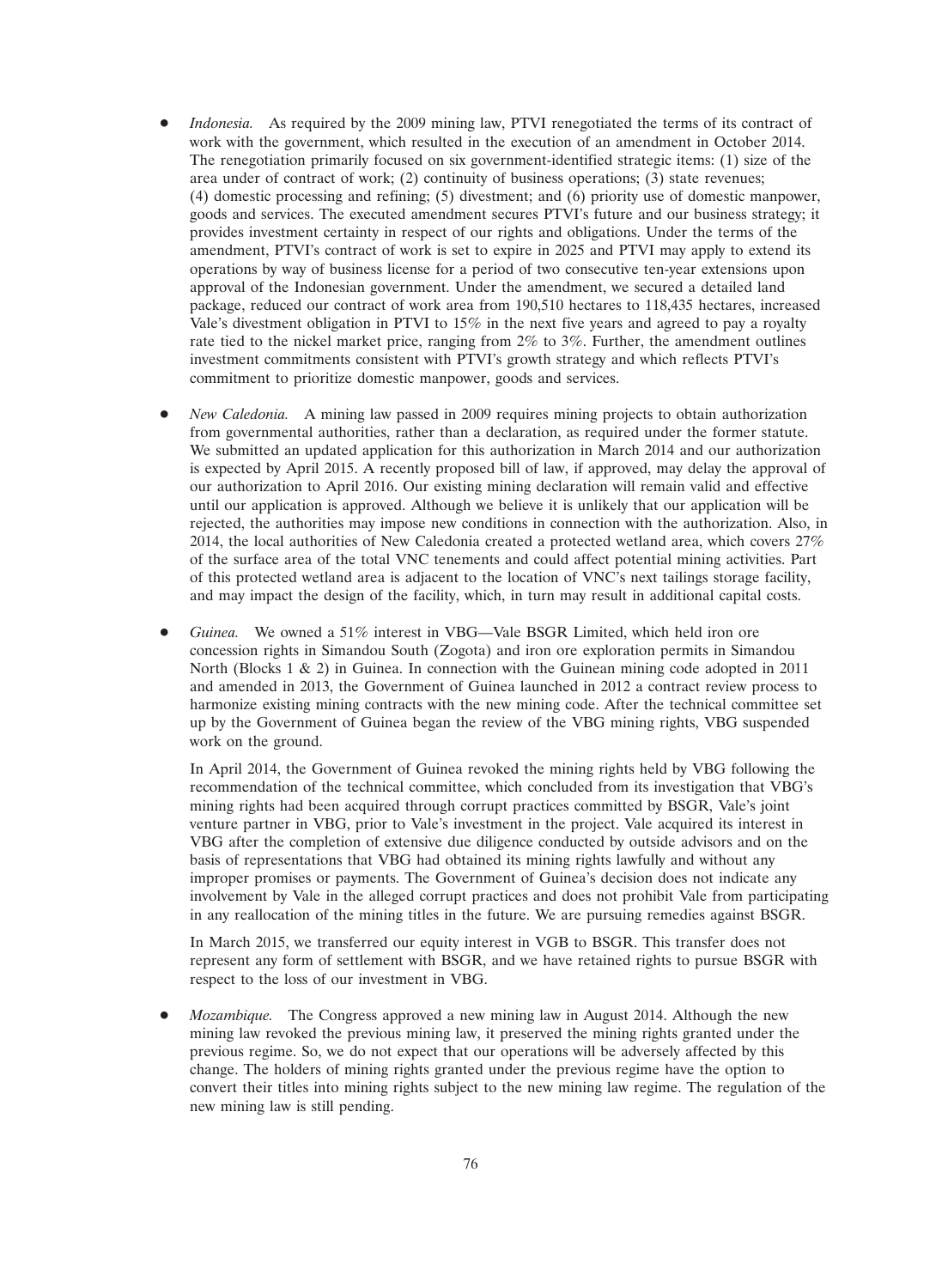#### **Royalties and other taxes on mining activities**

We are required in many jurisdictions to pay royalties or taxes on our revenues or profits from mineral extractions and sales. These payments are an important element of the economic performance of a mining operation. The following royalties and taxes apply in some of the jurisdictions in which we have our largest operations:

- *Brazil.* We pay a royalty known as the CFEM (*Compensação Financeira pela Exploração de Recursos Minerais*) on the revenues from the sale of minerals we extract, net of taxes, insurance costs and costs of transportation. The current rates on our products are: 2% for iron ore, copper, nickel, fertilizers and other materials; 3% for bauxite, potash and manganese ore; and 1% for gold.
- *Brazilian states.* Several Brazilian states impose a tax on mineral production (*Taxa de Fiscalização de Recursos Minerais*—TFRM), which is assessed at rates ranging from R\$0.50 to R\$2.5697 per metric ton of minerals produced in or transferred from the state.
- *Canada.* The Canadian provinces in which we operate charge us a tax on profits from mining operations. Profit from mining operations is generally determined by reference to gross revenue from the sale of mine output and deducting certain costs, such as mining and processing costs and investment in processing assets. The statutory mining tax rates are 10% in Ontario; with graduated rates up to 17% in Manitoba; and a combined mining and royalty tax rate of 16% in Newfoundland and Labrador. The mining tax paid is deductible for corporate income tax purposes.
- *Indonesia.* Our subsidiary PTVI pays a royalty fee on, among other items, nickel produced in its concession area. The royalty payment has been based on sales volume (for contained nickel matte, US\$78 per metric ton, and for contained cobalt, US\$140 per metric ton for total production below 500 tons, or US\$156 per metric ton for total production above 500 tons). In 2014, the royalty payment was equal to 1.13% of revenues from the sale of nickel in matte products, while the average yearly royalty payment for the period from 2011 to 2014 was equal to 0.80% of revenues from the sale of nickel in matte products, including the additional royalty payment in 2014 for production beyond 160 million pounds in 2013, as agreed in the previous regime. As a result of the amendment of its Contract of Work in October 2014, PTVI started to pay mining royalties of 2% of its nickel matte revenue when LME nickel prices are below US\$21,000 per metric ton and 3% of its nickel matte revenue when LME nickel prices are above or equal to US\$21,000 per metric ton.
- *Australia.* Royalties are payable on revenues from the sale of minerals. In the state of Queensland, the applicable royalty for coal is 7% of the value (net of freight, late dispatch and other certain costs) up to A\$100 per ton; 12.5% of the value between A\$100 and A\$150 per ton; and 15% thereafter. In the state of New South Wales, for coal, the applicable royalty is a percentage of the value of production—total revenue (which is net of certain costs and levies) less allowable deductions—of 6.2% for deep underground mines, 7.2% for underground mines and 8.2% for open cut mines. There is also a supplementary royalty payable of 1.95% (for coal recovered between December 1, 2012 and June 30, 2013) and 1% (for coal recovered on or after July 1, 2013) of the value of coal recovered, payable only by holders of mining leases who are liable to pay minerals resource rent tax.
- *Mozambique.* The Congress approved, in September 2014, a new tax regime for the mining and oil sectors that could affect mining projects in Mozambique. The new law granted the stabilization and security of the tax regimes prescribed on the mining contracts signed prior to the new tax law. We are still assessing the effect of this change in our operations in Mozambique.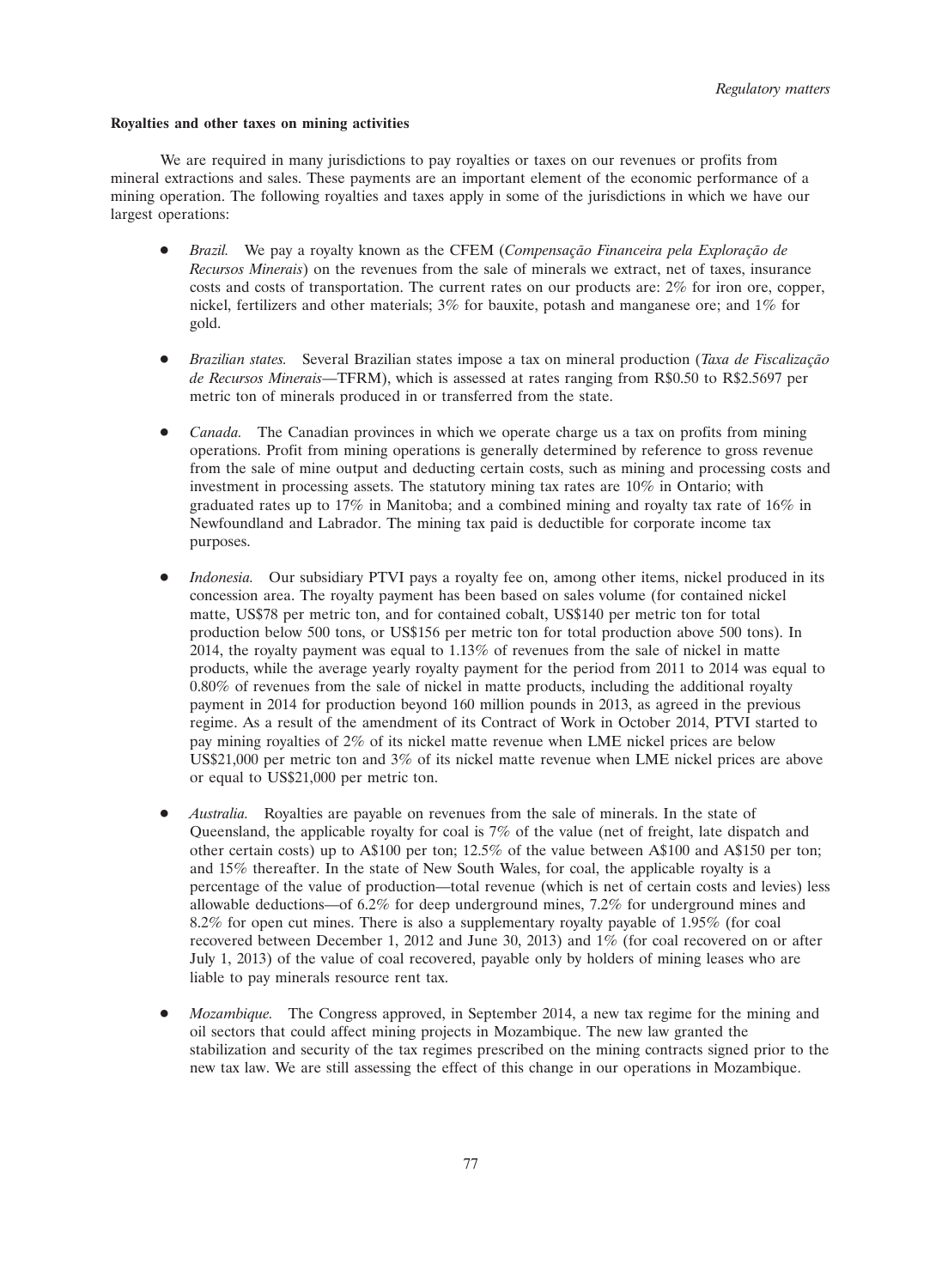*Zambia.* Zambia's government recently enacted substantial changes to the fiscal regime for the mining industry. These changes became effective on January 1, 2015. The government has replaced corporate income taxes applicable to mining operations with an 8% mineral royalty on the revenue from underground mining operations and a 20% mineral royalty on the revenue from open-pit operations. Operations generating income from tolling and the processing of purchased mineral ores, concentrates and any other semi-processed minerals will be subject to 30% corporate income tax. Previously, royalty rates for both underground and open-pit operations were 6%. The impact of these changes on mine operators will depend on the copper price and their operating costs. An increased mineral royalty will place a greater burden on high-cost operators, especially when copper prices are low, as compared to the previous profit-based corporate income tax. As our joint venture's operations are underground, it will be subject to an 8% mineral royalty.

#### **Environmental regulations**

We are also subject to environmental regulations that apply to the specific types of mining and processing activities we conduct. We require approvals, licenses, permits or authorizations from governmental authorities to operate, and in most jurisdictions the development of new facilities requires us to submit environmental impact statements for approval and often to make investments to mitigate environmental impacts. We must also operate our facilities in compliance with the terms of the approvals, licenses, permits or authorizations.

We are taking several steps to improve the efficiency of the licensing process, including stronger integration of our environmental and project development teams, the implementation of a Best Practices Guide for Environmental Licensing and the Environment, the deployment of highly-skilled specialist teams, closer interaction with environmental regulators and the creation of an executive committee to expedite internal decisions regarding licensing.

Environmental regulations affecting our operations relate, among other matters, to emissions into the air, soil and water; recycling and waste management; protection and preservation of forests, coastlines, caves, watersheds and other features of the ecosystem; water use; financial provisions and closure plans needed since the mining license; climate change and decommissioning and reclamation. Environmental legislation is becoming stricter worldwide, which could lead to greater costs for environmental compliance. In particular, we expect heightened attention from various governments to reducing greenhouse gas emissions as a result of concern over climate change. There are several examples of environmental regulation and compliance initiatives that could affect our operations.

- *Canada and Indonesia.* In Canada, more stringent water effluent regulations are being proposed, which may affect our operations. In Canada and Indonesia, we are making significant capital investments to ensure compliance with air emission regulations that address, among other things, sulfur dioxide, particulates and metals.
- *China.* An amendment to the environment protection law was approved in April 2014, imposing stricter pollution prevention and control obligations on companies and providing for more severe penalties.
- *New Caledonia.* A new law enacted by the South Province of New Caledonia in February 2014 imposes stricter limits on emissions of nitrogen oxide and sulfur oxide and particulates from large combustion power stations, which will affect the power station that supplies electricity to VNC. To meet these standards, this 100 MW power station will need to be upgraded, which is expected to result in the increase in the price of power paid by VNC.
- *United Kingdom.* A recent effluent regulatory change has been introduced, which resulted in a material increase in the closure cost of the Clydach facility associated with landfill tax.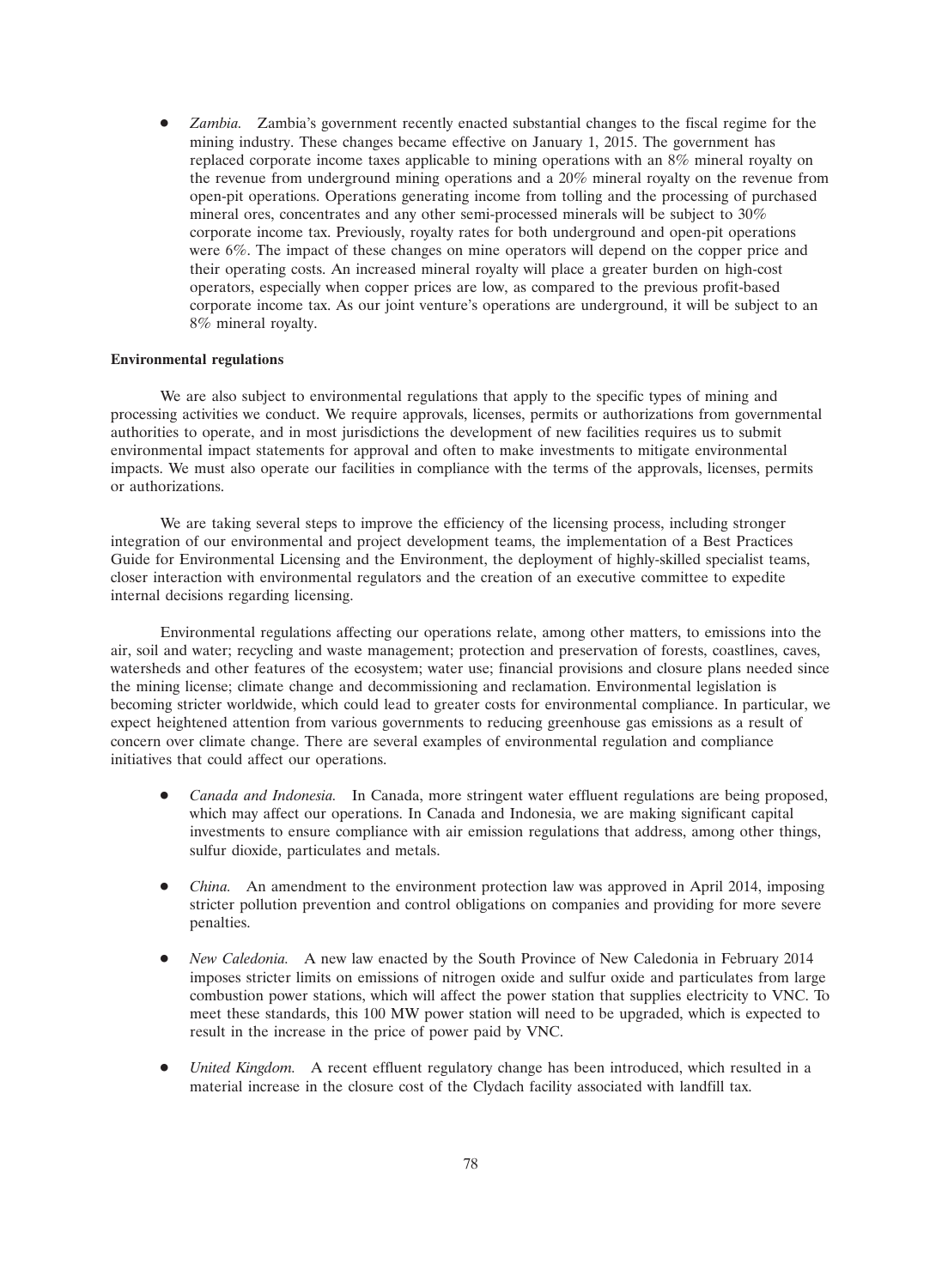• *Brazil.* There is legislation for the protection of caves, including a broad decree published in October 1990 and revised in 2008. As a consequence of that revision, the Ministry of Environment published an ordinance in 2009 that established a methodology to classify the relevance of caves. These regulations require us to conduct extensive technical studies and to engage in complex discussions with Brazilian environmental regulators. These discussions are ongoing, and as a result, we cannot yet assess the final impact of these regulations on our operations. However, it is possible that in certain of our iron ore mining operations or projects, we may be required to limit or modify our mining plans or to incur additional costs to preserve caves or to compensate for the impact on them, with potential consequences for production volumes, costs or reserves in our iron ore business.

# **Regulation of other activities**

In addition to mining and environmental regulation, we are subject to comprehensive regulatory regimes for some of our other activities, including rail transport, port operations and electricity generation. We are also subject to more general legislation on workers' health and safety, safety and support of communities near mines, and other matters. The following descriptions relate to some of the other regulatory regimes applicable to our operations:

- *Brazilian railway regulation.* Our Brazilian railroad business operates pursuant to concession contracts granted by the federal government, and our railroad concessions are subject to regulation and supervision by the Brazilian Ministry of Transportation and the transportation regulatory agency (ANTT). Our railroad concession contracts have duration of 30 years and may be renewed at the federal government's discretion. The FCA and MRS concessions expire in 2026, and the concessions for EFC and EFVM expire in 2027. VLI also owns a subconcession for commercial operation of a 720-kilometer segment of the FNS railroad in Brazil, which expires in 2037. Rail transportation prices can be negotiated directly with the users of such services, subject to tariff ceilings approved by ANTT for each of the concessionaires and each of the different products transported. ANTT regulations also require concessionaires to give trackage rights to other concessionaires, and authorized railway independent operators, to make investments in the railway network, and to meet certain productivity requirements, among other obligations.
- *Brazilian port regulation.* Port operations in Brazil are subject to regulation and supervision by ANTAQ, the federal agency in charge of maritime transportation, and the Secretary of Ports of the Federal Government (SEP). In June 2013, a new law provided a new set of rules for projects and existing terminals. The statute removed restrictions on servicing third party cargo and provides for ANTAQ's involvement in determining third party access to private terminals. In 2014, we entered into new contracts with SEP related to its private terminals, adapting the provisions to the new regime.
- *Regulation of chemicals.* Some of our products are subject to regulations applicable to the marketing, distribution and use of chemical substances present in their composition. For example, the European Commission has adopted a European Chemicals Policy, known as REACH (''Registration, Evaluation and Authorization of Chemicals''). Under REACH, European manufacturers and importers are required to register substances prior to their entry into the European market and in some cases may be subject to an authorization process. A company that fails to comply with the REACH regulations could face fines and penalties.
- *Regulation of the seaborne transport of iron ore and iron ore fines.* We are subject to rules issued by the International Maritime Organization (''IMO'') governing safe shipping of products, including iron ore. The IMO is discussing the harmful impact of certain substances on to marine environment, which may result in changes to the waste management procedures currently employed in the seaborne transportation.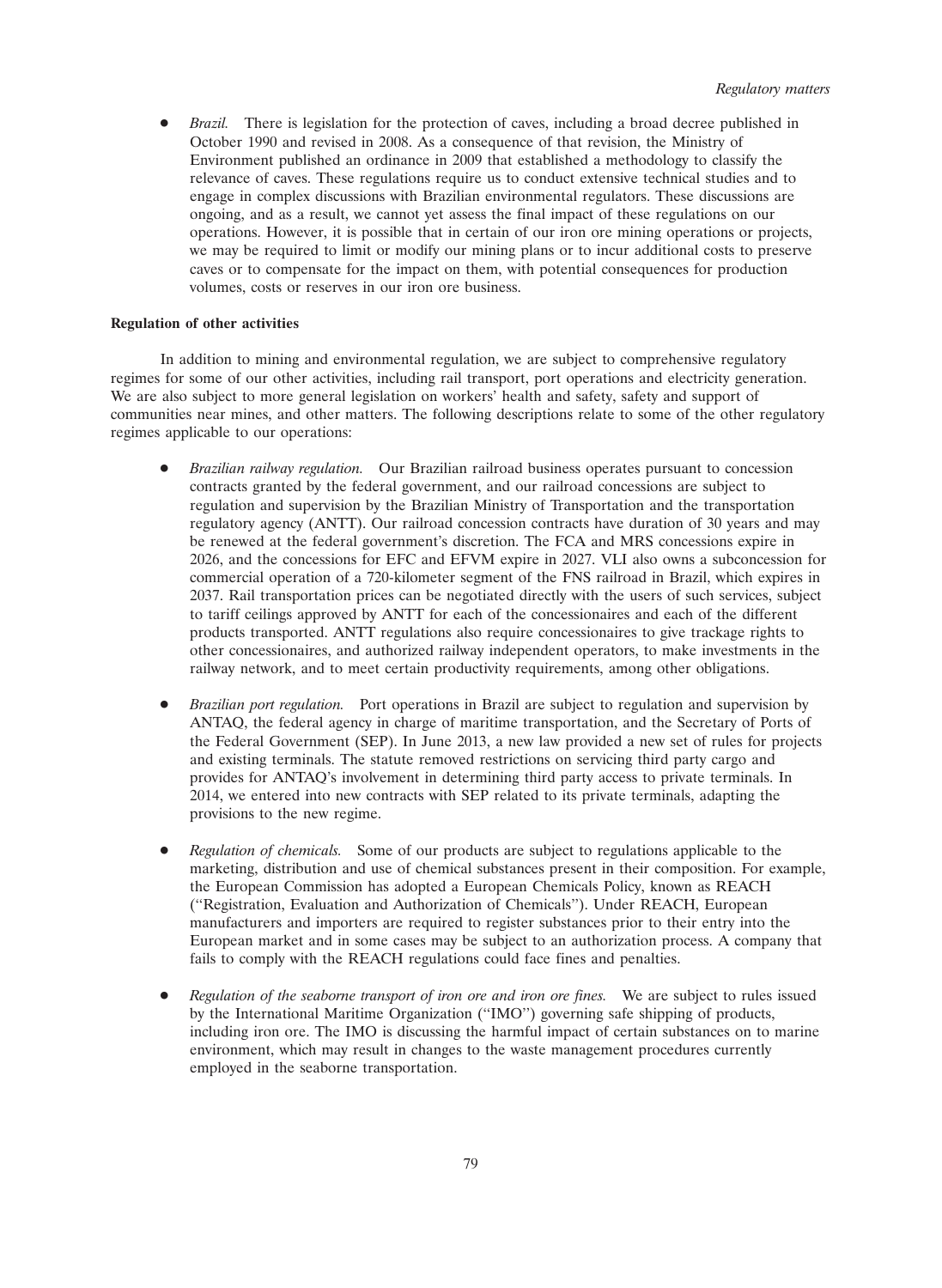### **II. OPERATING AND FINANCIAL REVIEW AND PROSPECTS**

### **OVERVIEW**

We had a strong operational performance in 2014, with record annual production of iron ore, copper and gold, and the highest production of nickel since 2008. We also had a sound financial performance, despite the decline of commodity prices in the international market, reflecting our cost-cutting efforts and discipline in capital expenditures.

In 2014, we reduced our expenses by more than US\$1.2 billion, building on the significant reduction in costs and expenses we had achieved in 2013. Our selling and administrative expenses decreased approximately 15%, and our pre-operating and stoppage expenses decreased approximately 40%. We reduced our capital expenditures for the fourth consecutive year, from US\$14.2 billion in 2013 to US\$12.0 billion in 2014.

We had many important accomplishments in 2014, such as obtaining the environmental license to open the N4WS mine pit in Carajas; completing eight projects, most on time and on budget; and concluding ´ the renegotiation of PTVI's Contract of Work in Indonesia. We also negotiated investment agreements with Mitsui and are negotiating a non-recourse project financing in connection with our coal operations in Mozambique and the Nacala Corridor, with an expected impact of up to US\$3.7 billion, including both sharing capital expenditure costs and cash inflow once the transactions are completed.

Our health and safety indicators continued to improve in 2014, with our total recordable injury frequency rate (TRIFR) decreasing from 2.6 to 2.3 per million hours worked. We remain focused on achieving a record of zero harm in our operations.

Finally, in spite of declining commodity prices and still high capital expenditures, we paid US\$4.2 billion in dividends in 2014, without increasing our net debt.

# **Sales volumes**

Our financial performance depends, among other factors, on the volume of production at our facilities. We publish a production report in a quarterly basis, which is available on our website and furnished to the SEC on Form 6-K. Increases in the capacity of our facilities resulting from our capital expenditure program have an important effect on our performance. Our results are also affected by acquisitions and dispositions of businesses or assets, and they may be affected in the future by new acquisitions or dispositions. For more information on dispositions since the beginning of 2014, see *Information on the company—Business overview—Significant changes in our business*.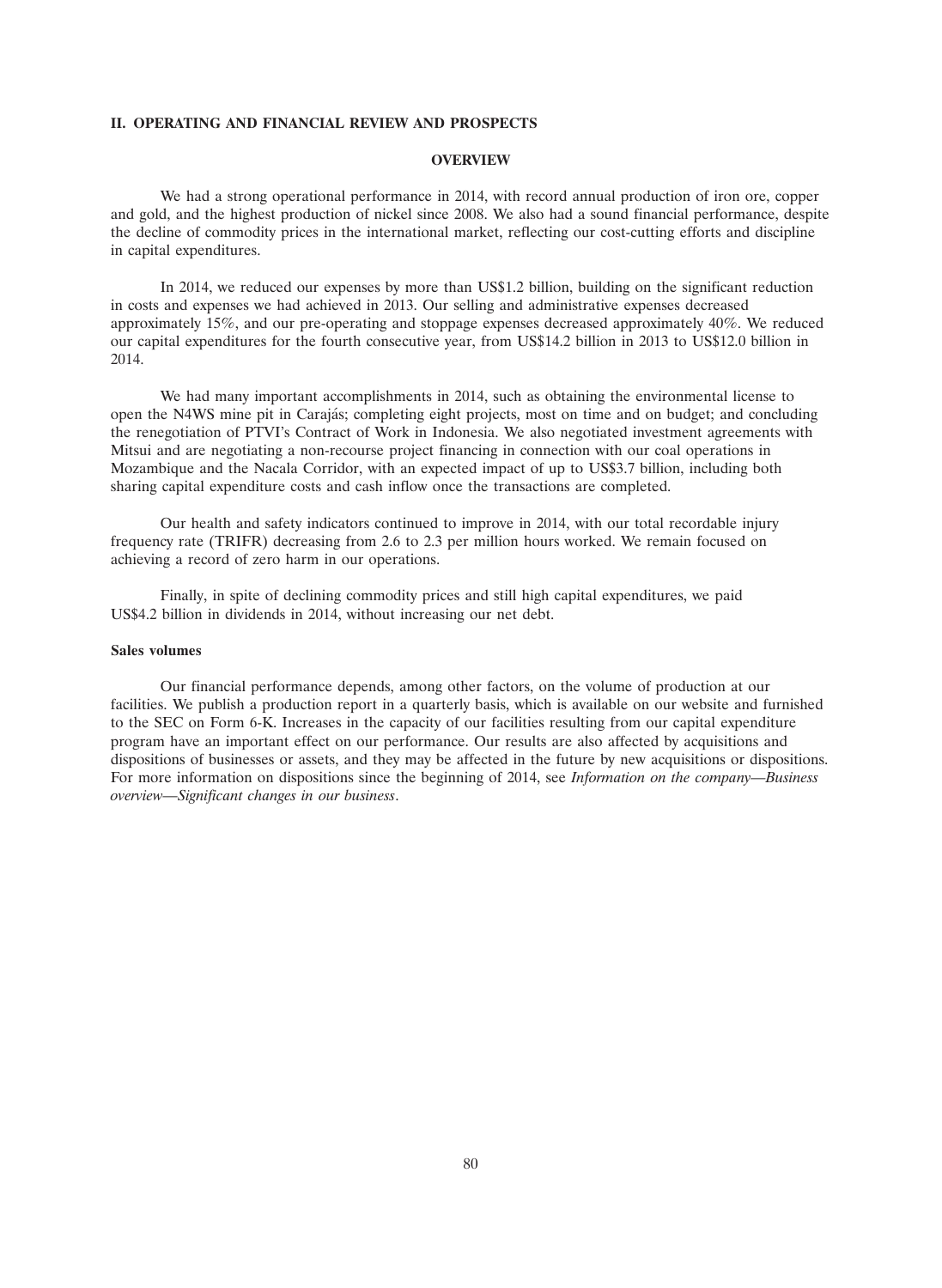The following table sets forth, for our principal products, the total volumes we sold in each of the periods indicated.

|             | Year ended December 31, |                        |         |
|-------------|-------------------------|------------------------|---------|
|             | 2012                    | 2013                   | 2014    |
|             |                         | (thousand metric tons) |         |
|             | 244,911                 | 251,029                | 255,877 |
|             | 45.382                  | 40.991                 | 43,682  |
|             | 1.745                   | 2.115                  | 1.879   |
|             | 267                     | 183                    | 150     |
| Coal:       |                         |                        |         |
|             | 3.134                   | 726                    | 1.152   |
|             | 4.864                   | 7.353                  | 6.330   |
|             | 232                     | 261                    | 272     |
|             | 285                     | 352                    | 353     |
|             | 386                     | 510                    | 577     |
|             | 168                     | 297                    | 351     |
|             | 1.862                   | 2.154                  | 1.889   |
|             | 2.033                   | 2.939                  | 3.188   |
|             | 581                     | 531                    | 475     |
| Phosphates: |                         |                        |         |
|             | 1,221                   | 1.133                  | 1.040   |
|             | 713                     | 681                    | 749     |
|             | 2.446                   | 1.969                  | 2.091   |
|             | 474                     | 461                    | 493     |
|             | 3.314                   | 3.154                  | 3.259   |
|             | 1.342                   | 890                    | 680     |

# **Average realized prices**

The following table sets forth our average realized prices for our principal products for each of the periods indicated. We determine average realized prices based on gross operating revenues, which consist of the price charged to customers and certain items that we deduct in arriving at net operating revenues, mainly value-added tax.

|             | Year ended December 31,                          |           |           |
|-------------|--------------------------------------------------|-----------|-----------|
|             | 2012                                             | 2013      | 2014      |
|             | (US\$ per metric ton, except where<br>indicated) |           |           |
|             | 109.99                                           | 112.05    | 75.97     |
|             | 148.89                                           | 150.22    | 124.17    |
|             | 134.10                                           | 157.37    | 120.28    |
|             | 1.340.82                                         | 1.303.92  | 1,453.33  |
| Coal:       |                                                  |           |           |
|             | 82.39                                            | 81.17     | 67.65     |
|             | 171.38                                           | 129.34    | 104.37    |
|             | 17,866.38                                        | 14,900.24 | 16,426.47 |
|             | 7.595.44                                         | 6,709.18  | 6.015.47  |
|             | 1,590.87                                         | 1.469.78  | 1.261.87  |
|             | 1.755.52                                         | 1.339.37  | 1.192.51  |
|             | 33.82                                            | 20.02     | 19.42     |
|             | 12.27                                            | 10.95     | 10.67     |
|             | 530.12                                           | 417.32    | 355.79    |
| Phosphates: |                                                  |           |           |
|             | 646.58                                           | 571.86    | 542.44    |
|             | 526.67                                           | 472.51    | 428.98    |
|             | 268.58                                           | 271.88    | 212.61    |
|             | 628.36                                           | 611.54    | 591.51    |
|             | 124.82                                           | 90.68     | 70.88     |
|             | 597.01                                           | 610.27    | 604.41    |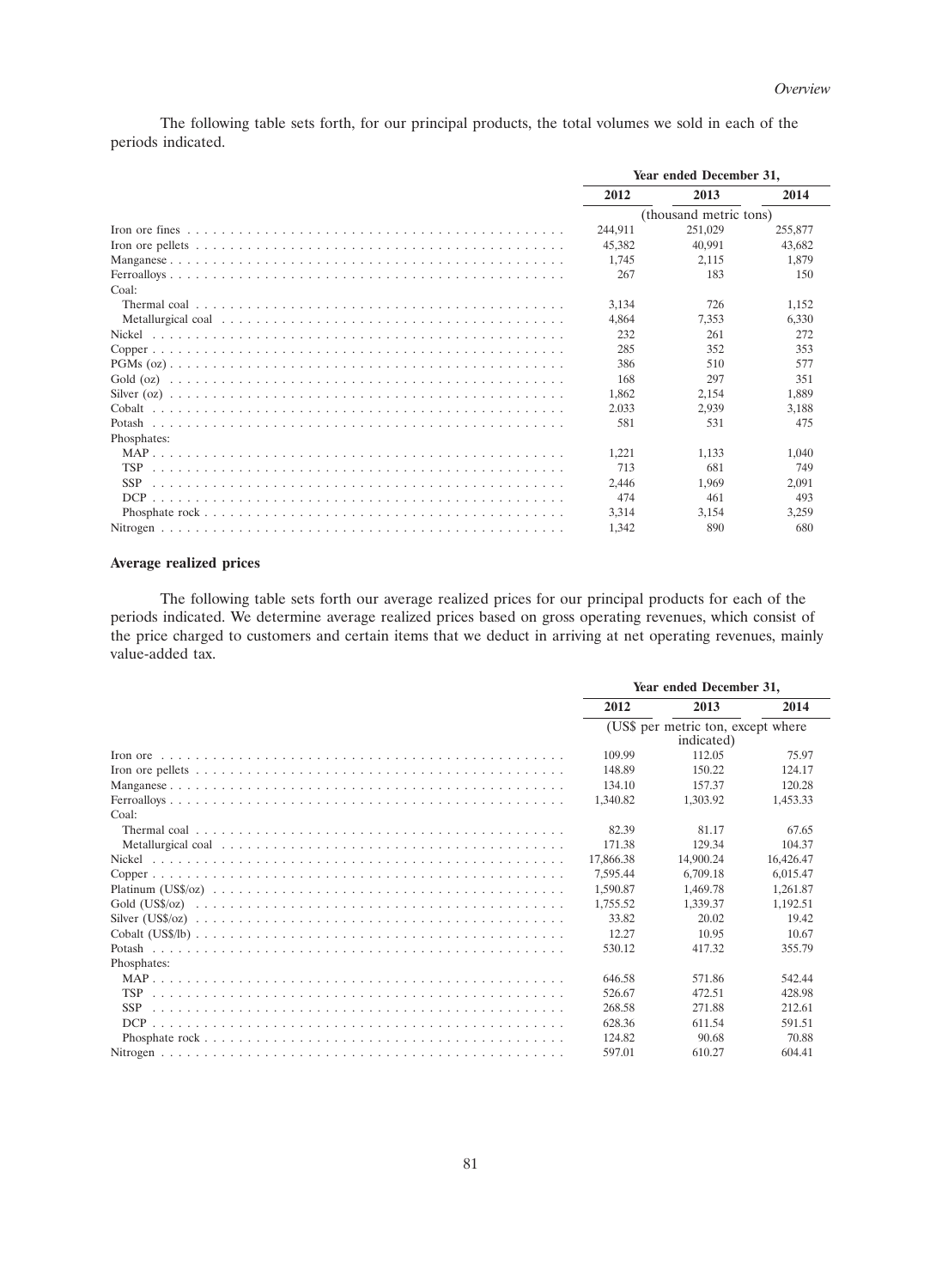#### **Major factors affecting prices**

#### *Iron ore and iron ore pellets*

Demand for our iron ore and iron ore pellets is a function of global demand for carbon steel. Demand for carbon steel, in turn, is strongly influenced by global industrial production. Iron ore and iron ore pellets are priced based on a wide array of quality levels and physical characteristics. Various factors influence price differences among the several types of iron ore, such as the iron content of specific ore deposits, the various beneficiation processes required to produce the desired final product, particle size, moisture content and the type and concentration of contaminants (such as phosphorus, alumina, silica and manganese ore) in the ore. Fines, lump ore and pellets typically command different prices.

Demand from China has been a principal driver of world demand and prices. We expect China's economic growth to continue in 2015, still driven by domestic demand, but in a slower pace. We expect that certain measures adopted by the Chinese government at the end of 2014, such as the simplification of the mortgage requirements and drop of interest rates, will benefit certain industries in 2015, particularly the real estate industry. The facilitation of approval processes for infrastructure projects, effective since November 2014, is also expected to contribute to the economic growth and steel consumption. We also expect that the Chinese real estate sector will continue to grow, driven by urbanization.

Prices are also influenced by the supply of iron ore and iron ore pellets in the international market. In 2014, an excess in the iron ore supply, resulting from an estimated net additional volume of 140 Mt supplied in the seaborne market, had a negative impact in our prices. The expected conclusion of certain iron ore projects in the coming years, especially in Australia in 2015 and 2016 and in Brazil in 2016, may result in additional pressures on prices.

Our iron ore prices are based on a variety of pricing options, which generally use spot price indices as a basis for determining the customer price. Our pricing is generally linked to the IODEX spot market price index, and uses a variety of mechanisms, including current spot prices and average prices over an agreed period (quarter-lagged) and future prices on delivery. In cases where the final price is only determinable on a future date after shipment, we recognize the sale based on a provisional price at the time of shipment with a subsequent adjustment reflecting the final price.

## *Coal*

Demand for metallurgical coal is driven by steel demand, and future growth continues to be expected across Asia. Asia, including India, accounts for more than half of the steel market and consumes approximately 70% of seaborne metallurgical coal. Chinese seaborne demand decreased by 25% to 60 million metric tons in 2014 compared to 77 million metric tons imported in 2013.

A 3% drop in global metallurgical imports in 2014 resulted in oversupply and continuous price depression. Seaborne exports were steady, with a surge in Australian exports, which grew 9% in 2014, countered by decreases in the United States, due to mine closures, Indonesia and Colombia. Due to the excess supply, there is no incentive to expand metallurgical coal supply in the short term.

Demand for thermal coal is closely related to electricity consumption, which continues to be driven by global economic growth and urbanization, with the highest levels of growth found in Asia and emerging markets. Global demand in 2014 was generally stable, compared to 2013, but there were significant changes in trade flows. Chinese demand declined by 13% due to lower electricity consumption and stronger contribution from hydropower, while Indian demand increased by 10% due to strong economic growth and legal developments that halted some domestic coal production.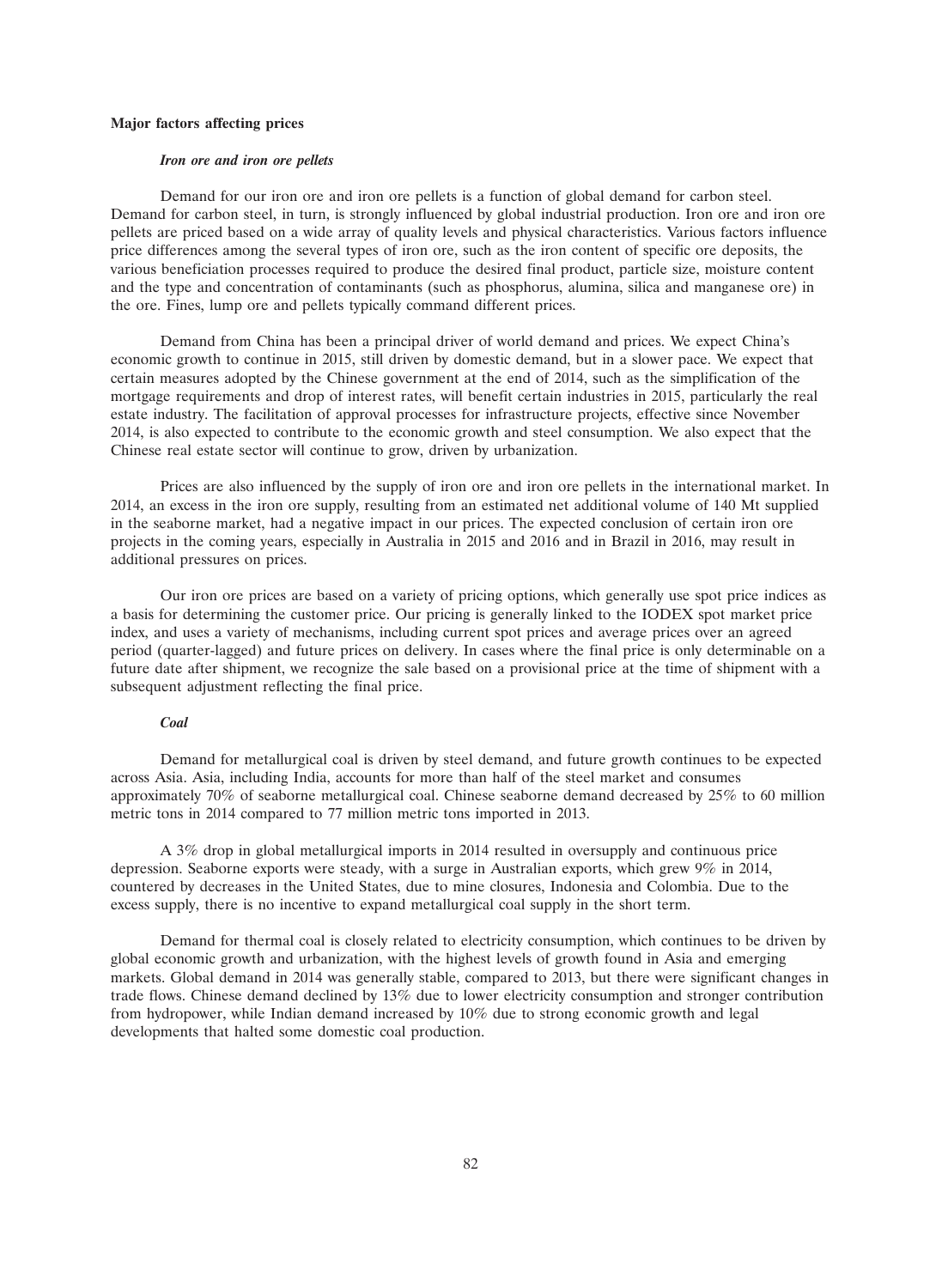Various other factors influence coal prices. The latest trend is an increased use of short-term pricing mechanisms on coal sales agreements, as opposed to quarterly benchmark reference prices. Also, the depreciation of commodity currencies (such as Australian dollar, Canadian dollar, Russian ruble and South African rand) against the U.S. dollar in the second half of 2014 provided relief to producers and sustained the low price environment.

A Chinese statute that became effective in January 2015 imposed certain quality standards on coal imported into China. Despite initial market uncertainty, we do not expect a significant impact on coal imports. However, the full effect might only be felt in the second half of 2015, as stricter standards are expected to be implemented after July 2015. If this occurs, prices in the seaborne market may suffer downward pressure as volumes will have to be redirected from China to other markets.

#### *Nickel*

Nickel is an exchange-traded metal, listed on the LME. Most nickel products are priced using a discount or premium to the LME price, depending on the nickel product's physical and technical characteristics. Demand for nickel is strongly affected by stainless steel production, which represents, on average, 68% of global nickel consumption.

We have short-term fixed-volume contracts with customers for the majority of our expected annual nickel sales. These contracts, together with our sales for non-stainless steel applications (alloy steels, high nickel alloys, plating and batteries), provide stable demand for a significant portion of our annual production. In 2014, 61% of our refined nickel sales were made for non-stainless steel applications, compared to the industry average for primary nickel producers of 32%, bringing more stability to our sales volumes. As a result of our focus on such higher-value segments, our average realized nickel prices for refined nickel have typically exceeded LME cash nickel prices.

Primary nickel (including ferro-nickel, nickel pig iron and nickel cathode) and secondary nickel (i.e., scrap) are competing nickel sources for stainless steel production. The choice between different types of primary and secondary nickel is largely driven by their relative price and availability. In recent years, secondary nickel has accounted for about 40-43% of total nickel used for stainless steels, and primary nickel has accounted for about 57-60%. In 2014, Chinese nickel pig iron production is estimated at approximately 460,000 metric tons, representing 23% of world primary nickel supply, compared to 25% and 19% of the world's supply in 2013 and 2012, respectively. The implementation of the Indonesian mining law, which restricts the export of unprocessed ores, adversely affected Chinese nickel pig iron production in 2014. We estimate that Indonesia represented as much as 80% of the saprolite ores used in the production of nickel pig iron in China and over 20% of world refined production in 2013. We anticipate that Chinese nickel pig iron production will decline, as previously imported stockpiles of Indonesian ores within China are depleted. The restriction on Indonesian ore exports, if it remains in place, is expected to have an increasing impact on the market in the coming years.

### *Copper*

Growth in copper demand in recent years has been driven primarily by China, given the important role copper plays in construction in addition to electrical and consumer applications. Copper prices are determined on the basis of (i) prices of copper metal on terminal markets, such as the LME and the NYMEX, and (ii) in the case of intermediate products such as copper concentrate (which comprise most of our sales) and copper anode, treatment and refining charges negotiated with each customer. Under a pricing system referred to as MAMA (''month after month of arrival''), sales of copper concentrates and anodes are provisionally priced at the time of shipment, and final prices are settled on the basis of the LME price for a future period, generally one to three months after the shipment date.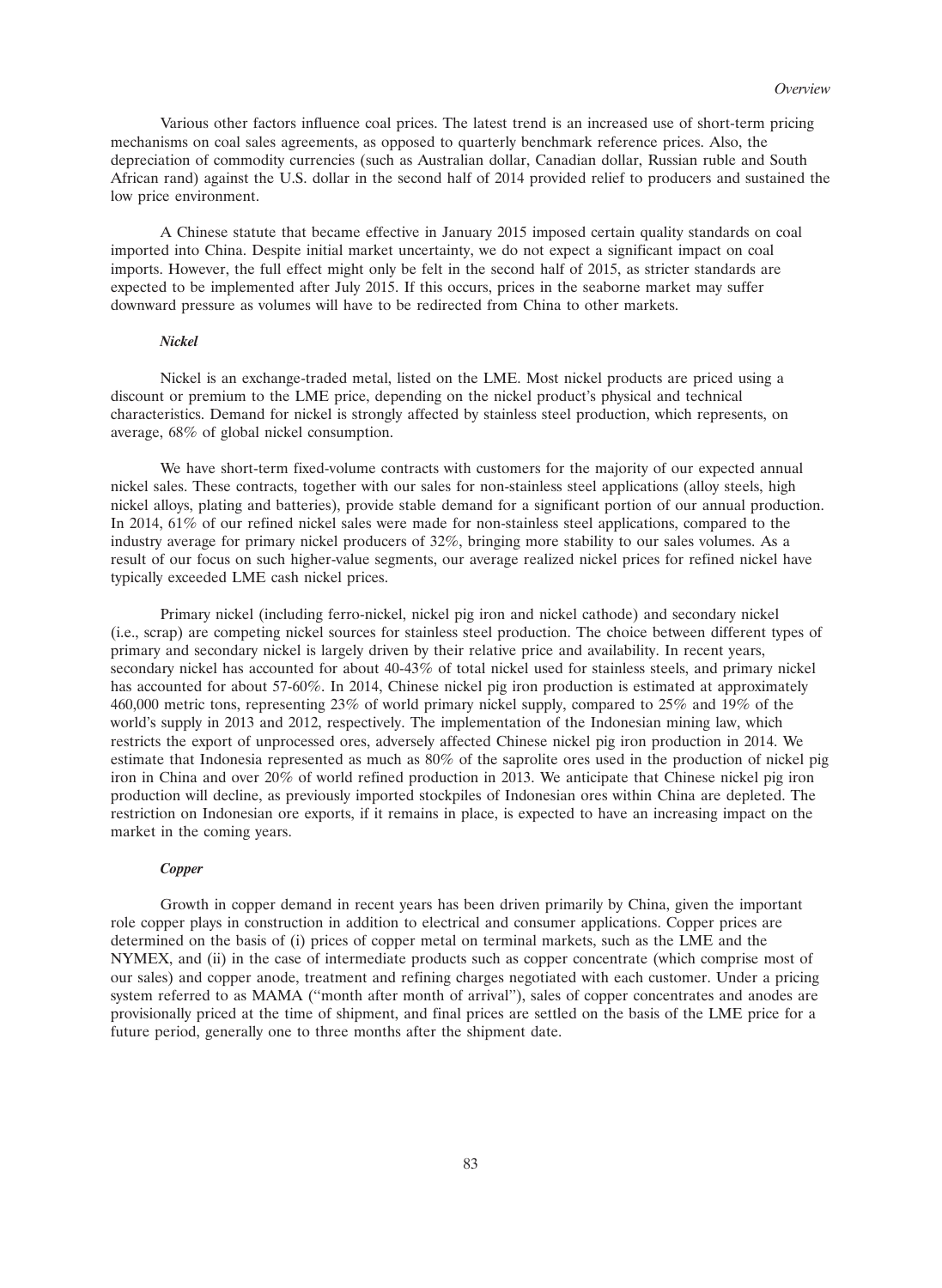Demand for refined copper grew by an estimated 4% in 2014, and China was responsible for an equivalent of 44% of worldwide consumption. The supply of refined copper increased with the 5% growth in global mine output in 2014, as a result of the ramp up of new projects. Throughout 2014, prices remained under pressure. For 2015, we expect mine production to continue expanding based on prior investments.

#### *Fertilizers*

Demand for fertilizers is based on market fundamentals similar to those underlying global demand for minerals, metals and energy. Rapid per capita income growth in emerging economies generally causes dietary changes marked by an increase in the consumption of proteins, which ultimately contributes to increased demand for fertilizer nutrients, including potash and phosphates, as they help boost production of grains to feed more livestock. Demand is also driven by the demand for bio-fuels, which have emerged as an alternative source of energy to reduce world reliance on sources of climate-changing greenhouse gases, because key inputs for the production of biofuels—sugar cane, corn and palm—are intensive in the use of fertilizers.

Sales of fertilizers are mainly on a spot basis using international benchmarks, although some large importers in China and India often sign annual contracts. Seasonality is an important factor for price determination throughout the year, since agricultural production in each region depends on climate conditions for crop production.

In 2014, global fertilizer market conditions were weak due to lower agriculture commodities prices. Global grain inventories sharply increased since 2013, due to two consecutives bumper crops. In this scenario, despite the declining crop prices, India and Brasil had a key role in sustaining the demand in the international market throughout the year.

### **Currency price changes**

Our results of operations are affected in several ways by changes in currency exchange rates. The most important of these are the following:

- Most of our revenues are denominated in U.S. dollars, while most of our costs of goods sold are denominated in other currencies, including the *real* (54% in 2014) and the Canadian dollar (13% in 2014). In 2014, 30% of our costs of goods sold were denominated in U.S. dollars. As a result, changes in exchange rates, particularly with respect to the U.S. dollar, affect our costs and operating margins.
- Most of our long-term debt is denominated in currencies other than the *real* (US\$22.160 billion at December 31, 2014, not considering accrued charges), principally the U.S. dollar. Because the functional currency of our parent company for accounting purposes is the Brazilian *real*, changes in the value of the U.S. dollar against the *real* result in exchange gain or loss on our net liabilities.
- We had *real*-denominated debt of US\$6.210 billion at December 31, 2014, excluding accrued charges. Since most of our revenues are in U.S. dollars, we use swaps to convert our debt service from *reais* to U.S. dollars. Changes in the value of the U.S. dollar against the *real* result in fair value variation on these derivatives, affecting our financial results. For more information on our use of derivatives, see *Risk management*.

A decline in the value of the U.S. dollar tends to result in: (i) lower operating margins and (ii) higher financial results due to currency gains on our net U.S. dollar-denominated liabilities and fair value gains on our currency derivatives. Conversely, an increase in the value of the U.S. dollar tends to result in: (i) better operating margins and (ii) lower financial results due to exchange losses on our net U.S. dollar-denominated liabilities and fair value losses on our currency derivatives.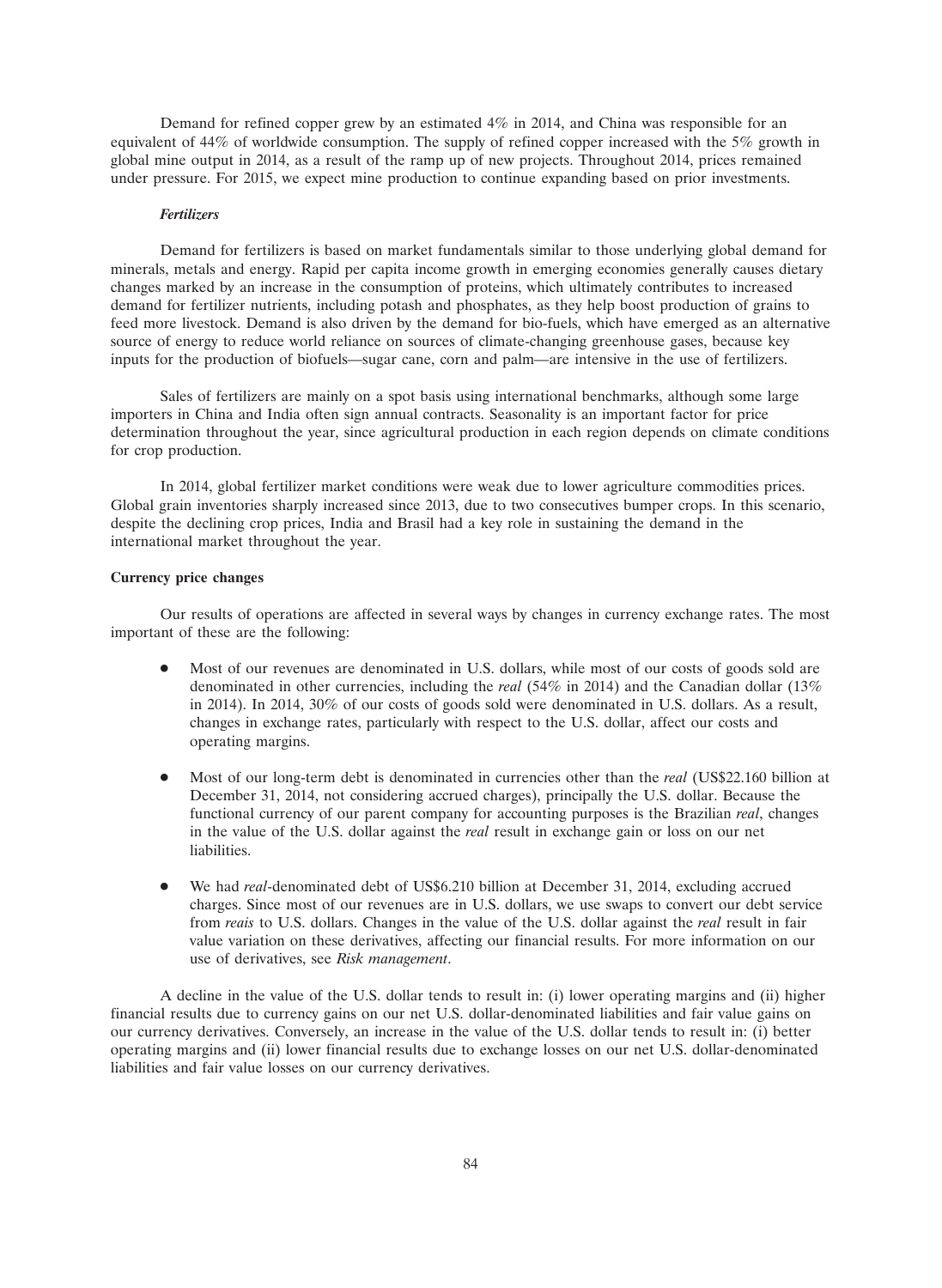Several factors, including lower output growth in Brazil, lower commodity prices and the recovery of the U.S. economy, led to a sharp nominal appreciation of the U.S. dollar against the *real* during the second half of 2014. On average, the U.S. dollar was 9.0% stronger in 2014 against the *real* than in 2013. As of December 31, 2014, the U.S. dollar had appreciated 13.4% against the *real* relative to December 31, 2013.

Overall, in 2014 exchange rate fluctuations affected our operating margins positively but resulted in net foreign exchange losses and losses on derivatives, as described under—*Critical accounting policies and estimates—Derivatives*.

#### **Recent changes in Brazilian tax law**

New Brazilian tax legislation that took effect in 2015 provides for changes in taxation of profits and income earned abroad by Brazilian companies through direct and indirect foreign subsidiaries. In general, the new law provides for taxation in Brazil, on an accrual basis, of the profits earned by direct and indirect subsidiaries in accordance with local practices and, on a cash basis, of the profits received from associates. Tax credits will be available for taxes paid abroad. If certain conditions under the law are met, the law permits: (1) the consolidation of income (profit and loss) of eligible direct and indirect subsidiaries for taxation purposes, until 2022, and (2) the deferred payment for up to eight years of taxes due on profits of eligible foreign companies. This change may result in an increase in our income tax, beginning in the year 2015.

### **Effect of freight on our financial performance**

The decrease in freight spot prices in the second half of 2014, mainly driven by the decline in bunker oil prices, did not directly impact our financial performance in 2014. Our freight costs are not totally correlated to freight spot market because: (i) we have a portfolio of short-, medium- and long-term chartering contracts, in addition to our own fleet, (ii) freight costs are impacted by changes in routes, resulting from sales to different geographical areas, and (iii) our freight cost is impacted by a time lag between the date of the spot contract and the date of recognition of the expenditure, which is booked when the revenue from the sale of the iron ore cargo is recognized.

Also, the effect of bunker oil prices in our performance is mitigated by our hedge positions:

- We hedge approximately 50% of our total exposure to bunker oil prices relating to our owned fleet and long-term charter agreements under our hedge accounting program. Fluctuations in the actual bunker oil prices affect out costs of goods sold, but they are offset by the hedge.
- We hedge approximately 60% of our total exposure to bunker oil price relating to our FOB and domestic sales, which hedge does not qualify for our hedge accounting program. Fluctuations in the actual bunker oil prices are accounted as financial expenses and marked to market in each quarter.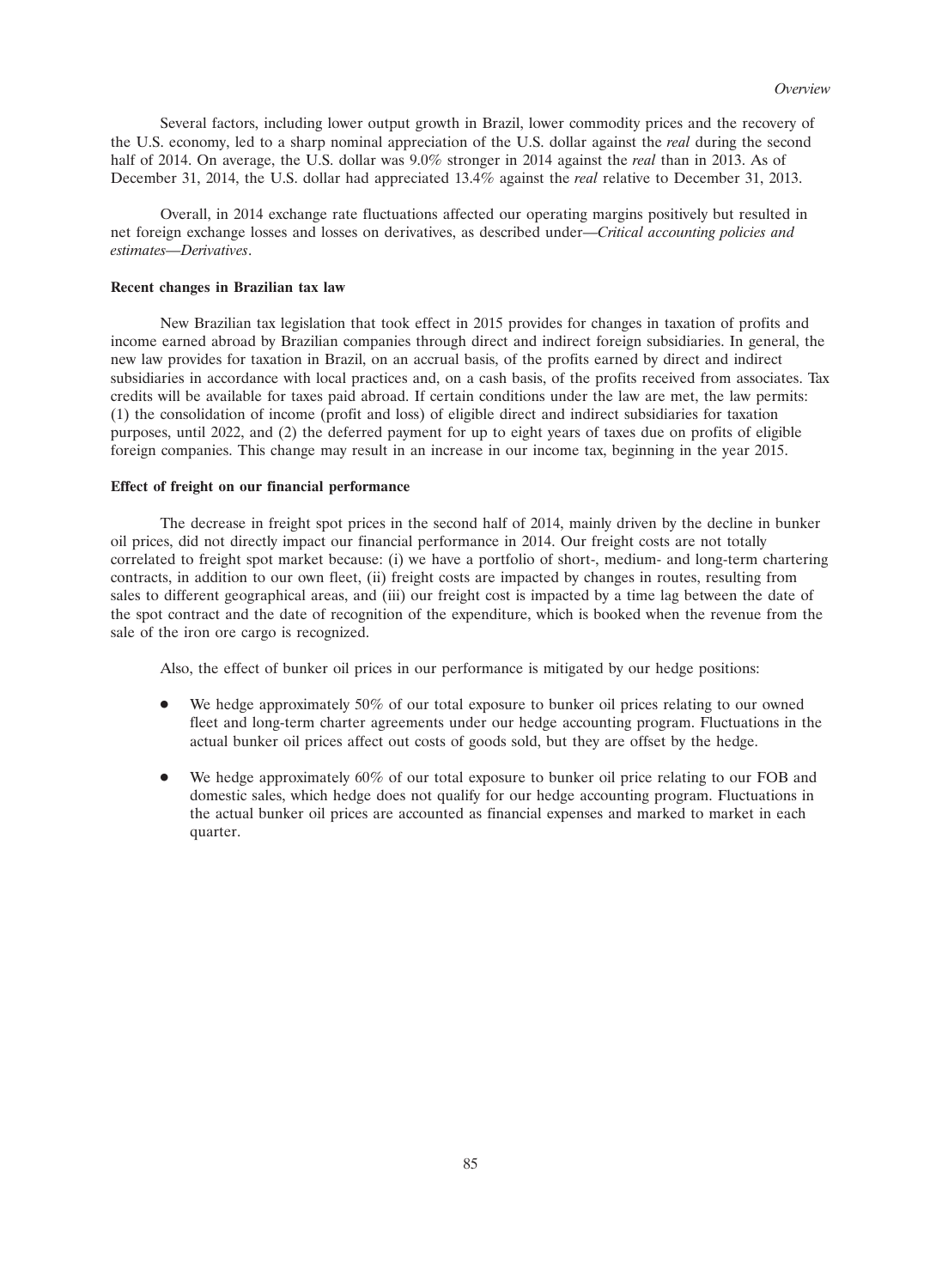### **RESULTS OF OPERATIONS**

In 2014, we generated net income attributable to the Company's stockholders of US\$657 million compared to US\$584 million in 2013. In 2014, the most relevant factors impacting our results were the decrease in average price for iron ore and pellets and certain non-recurring items, including (i) US\$1.152 billion in charges for impairment of some iron ore, coal, fertilizers and nickel assets, partially offset by a reversal of impairment at Onça Puma due to recovery of the furnace, (ii) US\$2.200 billion in foreign exchange and monetary losses and (iii) US\$1.334 billion in net fair value losses on derivatives. In 2013, our results were also significantly impacted by non-recurring items, especially (i) US\$4.049 billion of income taxes from continued operations paid in connection with the REFIS, after deductions, (ii) US\$2.637 billion of net financial expenses related to the REFIS, (iii) US\$2.940 billion of foreign exchange and monetary losses, and (iv) US\$2.298 billion in charges for impairment on assets, mainly related to the Rio Colorado potash project.

The following discussion addresses our continuing operations only, except as otherwise specified.

### **Revenues**

In 2014, our net operating revenues decreased 19.7% to US\$37.539 billion, primarily resulting from lower iron ore and iron ore pellets sales prices, partially offset by higher sales volume of iron ore and iron ore pellets and higher prices for nickel. Net operating revenues of each business segment are discussed below under—*Results of operations by segment*.

The following table summarizes our net operating revenues by product for the periods indicated.

| Year ended December 31, |            |            |                                  |            |  |
|-------------------------|------------|------------|----------------------------------|------------|--|
| 2012                    | $%$ change | 2013       | $%$ change                       | 2014       |  |
|                         |            |            |                                  |            |  |
|                         |            |            |                                  |            |  |
| US\$26,691              | $4.3\%$    | US27,844   | $(30.7)\%$                       | US\$19,301 |  |
| 6,560                   | (8.5)      | 6,000      | (12.3)                           | 5,263      |  |
| 543                     | (3.7)      | 523        | (25.1)                           | 392        |  |
| 486                     | (12.6)     | 425        | 74.4                             | 741        |  |
| 34,280                  | 1.5        | 34,792     | (26.1)                           | 25,697     |  |
| 1,092                   | (7.5)      | 1,010      | (26.8)                           | 739        |  |
|                         |            |            |                                  |            |  |
| 5,975                   | (2.3)      | 5,839      | 6.9                              | 6,241      |  |
| 1.156                   | 25.2       | 1.447      | 0.3                              | 1.451      |  |
| 7,131                   | 2.2        | 7,286      | 5.6                              | 7.692      |  |
|                         |            |            |                                  |            |  |
| 290                     | (30.7)     | 201        | (23.4)                           | 154        |  |
| 2,507                   | (17.6)     | 2,065      | (11.9)                           | 1,820      |  |
| 699                     | (32.9)     | 469        | (25.6)                           | 349        |  |
| 74                      | 6.8        | 79         | 16.5                             | 92         |  |
| 3,570                   | (21.2)     | 2,814      | (14.2)                           | 2,415      |  |
| 480                     | 80.2       | 865        | 15.1                             | 996        |  |
| US\$46,553              | $0.5\%$    | US\$46,767 | (19.7)                           | US\$37,539 |  |
|                         |            |            | (US\$ million, except for $\%$ ) |            |  |

(1) Includes nickel co-products (copper) and by-products (precious metals, cobalt and others).

(2) Does not include copper produced as a nickel co-product.

(3) Includes pig iron and energy.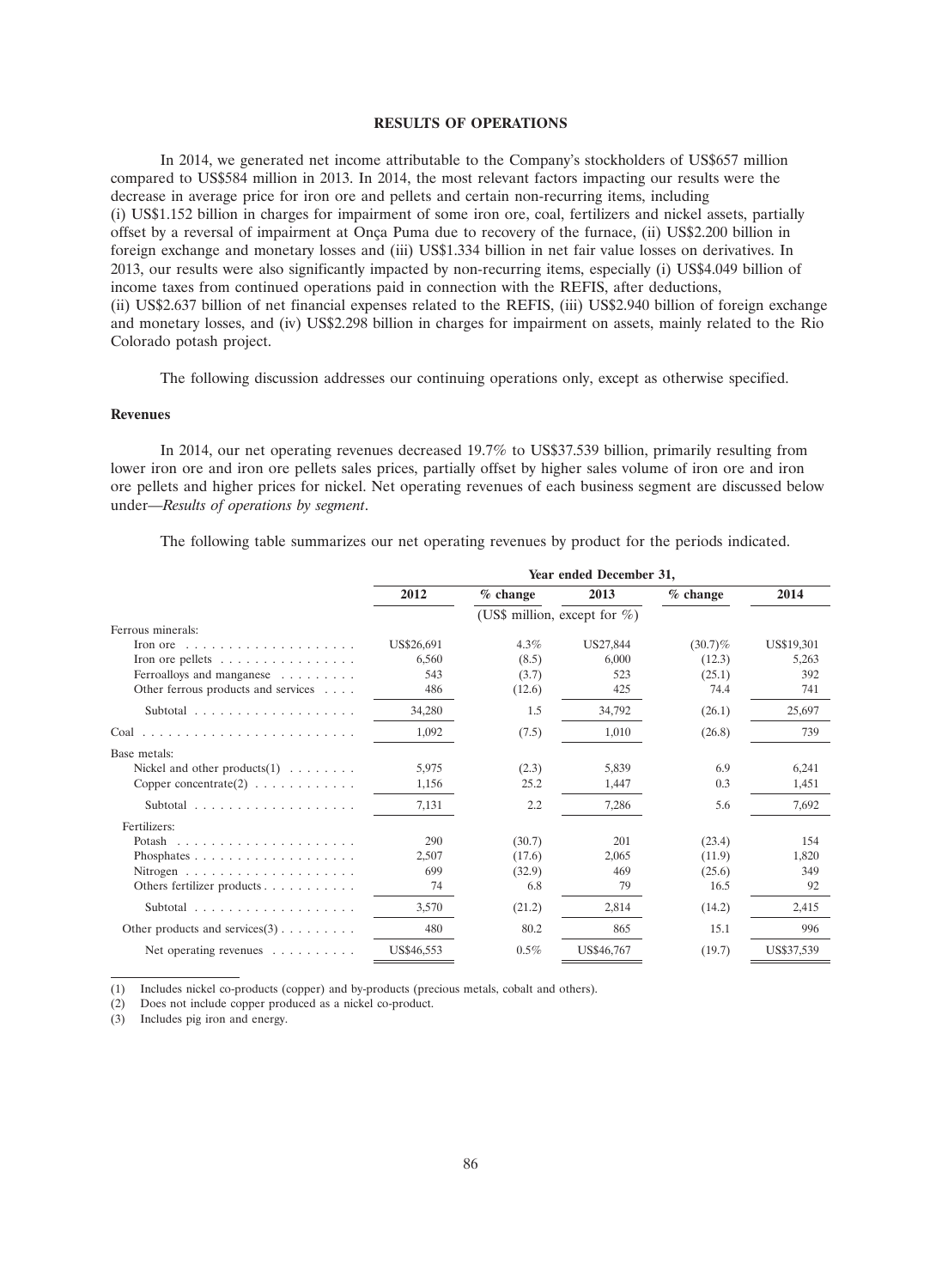The following table summarizes, for the periods indicated, the distribution of our net operating revenues based on the geographical location of our customers.

|                                                 | 2012           |                 |                |                 |                |                 |
|-------------------------------------------------|----------------|-----------------|----------------|-----------------|----------------|-----------------|
|                                                 |                |                 | 2013           |                 | 2014           |                 |
|                                                 | (US\$ million) | $(\%$ of total) | (US\$ million) | $(\%$ of total) | (US\$ million) | $(\%$ of total) |
| <b>North America</b>                            |                |                 |                |                 |                |                 |
| Canada                                          | US\$1,015      | 2.2%            | US\$1,043      | 2.2%            | US\$1,393      | 3.7%            |
| United States                                   | 1,334          | 2.9             | 1,311          | 2.8             | 1,368          | 3.6             |
| Mexico                                          | 29             | 0.1             | 29             | 0.1             | 10             | 0.1             |
|                                                 | 2,378          | 5.2             | 2,383          | 5.1             | 2,771          | 7.4             |
| <b>South America</b>                            |                |                 |                |                 |                |                 |
| Brazil                                          | 6,926          | 14.9            | 6,190          | 13.2            | 5,927          | 15.8            |
| Other                                           | 779            | 1.7             | 776            | 1.7             | 685            | 1.8             |
|                                                 | 7,705          | 16.6            | 6,966          | 14.9            | 6,612          | 17.6            |
| Asia                                            |                |                 |                |                 |                |                 |
| China                                           | 17,636         | 37.9            | 18,920         | 40.5            | 12,657         | 33.7            |
| Japan                                           | 4,931          | 10.6            | 4,035          | 8.6             | 3,627          | 9.7             |
| South Korea                                     | 2,103          | 4.5             | 1,795          | 3.8             | 1,555          | 4.1             |
| Taiwan                                          | 901            | 1.9             | 982            | 2.1             | 721            | 1.9             |
| Other                                           | 1,047          | 2.2             | 825            | 1.8             | 1,029          | 2.8             |
|                                                 | 26,617         | 57.1            | 26,558         | 56.8            | 19,589         | 52.2            |
| <b>Europe</b>                                   |                |                 |                |                 |                |                 |
| Germany                                         | 2,935          | 6.3             | 3,285          | 7.0             | 2,111          | 5.6             |
| United Kingdom                                  | 920            | 2.0             | 1,003          | 2.1             | 709            | 1.9             |
| Italy                                           | 1,310          | 2.8             | 1,055          | 2.3             | 849            | 2.3             |
| France                                          | 658            | 1.4             | 977            | 2.1             | 565            | 1.5             |
| Other                                           | 2,376          | 5.1             | 2,442          | 5.2             | 2,463          | 6.5             |
|                                                 | 8.199          | 17.6            | 8.762          | 18.7            | 6.697          | 17.8            |
| Rest of the world                               | 1,653          | 3.6             | 2,099          | 4.5             | 1,870          | 5.0             |
| Total $\ldots$ , $\ldots$ , $\ldots$ , $\ldots$ | US\$46,553     | 100.0%          | US\$46,767     | 100.0%          | US\$37,539     | 100.0%          |

# **Operating costs and expenses**

The following table summarizes the components of our operating costs and expenses for the periods indicated.

|                                                   | Year ended December 31, |            |                                  |            |            |
|---------------------------------------------------|-------------------------|------------|----------------------------------|------------|------------|
|                                                   | 2012                    | $%$ change | 2013                             | $%$ change | 2014       |
|                                                   |                         |            | (US\$ million, except for $\%$ ) |            |            |
| Cost of goods sold and services rendered $\dots$  | US\$25,390              | $(4.5)\%$  | US\$24,245                       | $3.4\%$    | US\$25,064 |
| Selling, general and administrative expenses      | 2.172                   | (40.1)     | 1.302                            | (15.6)     | 1,099      |
| Research and evaluation expenses                  | 1.465                   | (45.3)     | 801                              | (8.4)      | 734        |
| Pre-operating and stoppage expenses $\dots \dots$ | 1.592                   | 16.8       | 1.859                            | (41.5)     | 1.088      |
| Other operating expenses, net $\dots \dots$       | 1,996                   | (50.7)     | 984                              | 7.4        | 1,057      |
| Impairment on non-current assets                  | 4,023                   | (42.9)     | 2.298                            | (49.9)     | 1,152      |
| Loss on measurement or sales of non-current       |                         |            |                                  |            |            |
| assets                                            | 506                     | (57.5)     | 215                              | (22.3)     | 167        |
| Total operating costs and expenses $\dots \dots$  | US\$37,144              | $(14.6)\%$ | US\$31,704                       | $(5.8)\%$  | US\$30,361 |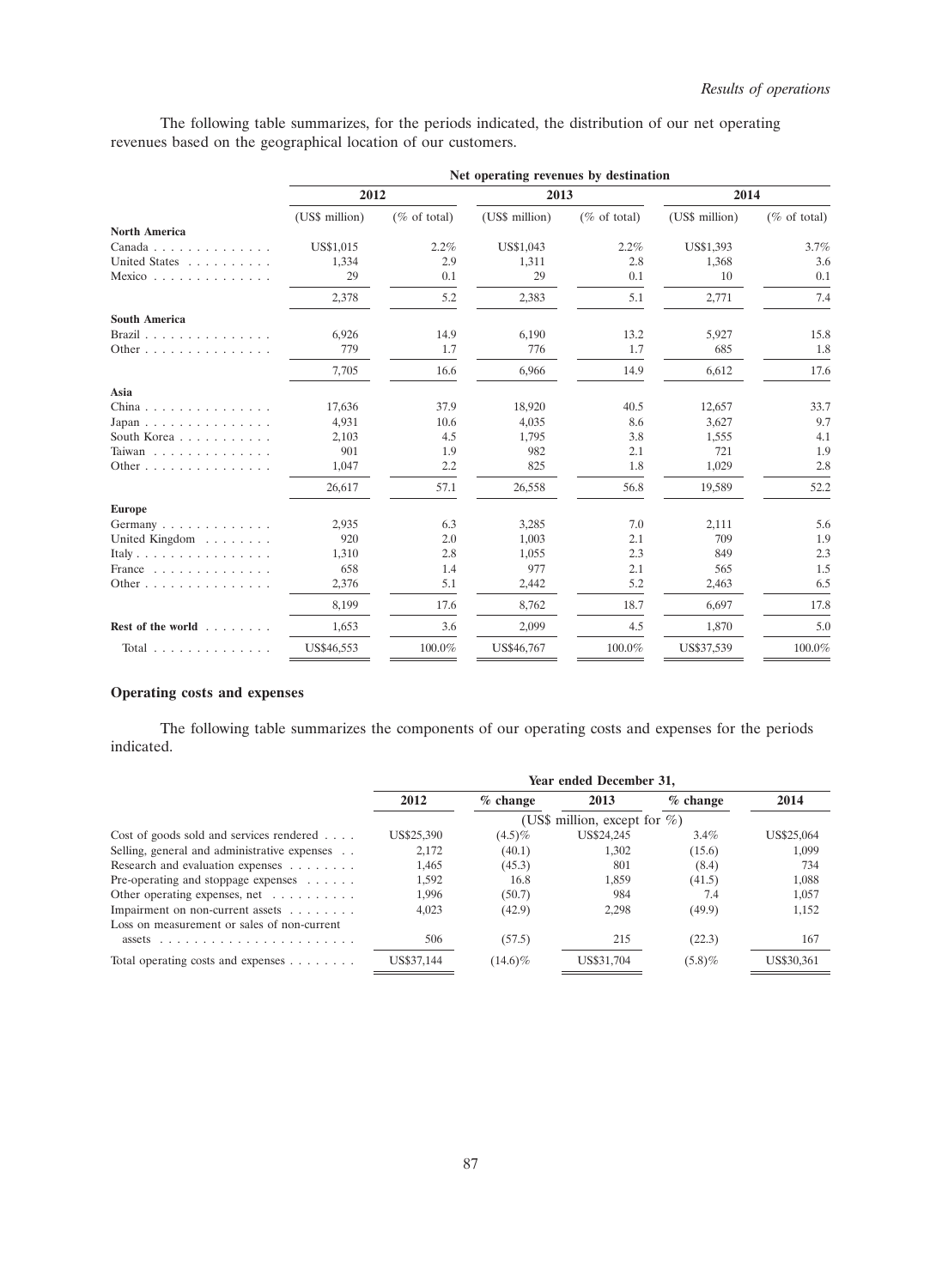#### **Cost of goods sold and services rendered**

The following table summarizes, for the periods indicated, the components of our cost of goods sold by their nature.

|                                                       | Year ended December 31, |            |                |            |            |
|-------------------------------------------------------|-------------------------|------------|----------------|------------|------------|
|                                                       | 2012                    | $%$ change | 2013           | $%$ change | 2014       |
|                                                       |                         |            | (US\$ million) |            |            |
| Maintenance, materials and services:                  |                         |            |                |            |            |
|                                                       | US\$1,878               | $(0.5)\%$  | US\$1,868      | 30.3%      | US\$2,434  |
| Materials and services                                | 6,990                   | (12.3)     | 6,128          | (12.1)     | 5,389      |
|                                                       | 8,868                   | (9.8)      | 7,996          | (2.1)      | 7,823      |
| Energy:                                               |                         |            |                |            |            |
|                                                       | 1,947                   | (7.3)      | 1,804          | (9.1)      | 1,639      |
| Electric energy $\dots \dots \dots \dots \dots \dots$ | 863                     | (23.2)     | 663            | (9.2)      | 602        |
|                                                       | 2,810                   | (12.2)     | 2,467          | (9.2)      | 2,241      |
| Acquisition of products:                              |                         |            |                |            |            |
| Iron ore and pellets $\dots \dots \dots \dots$        | 700                     | (42.1)     | 405            | 9.4        | 443        |
|                                                       | 338                     | 37.6       | 465            | 45.2       | 675        |
|                                                       | 329                     | 64.7       | 542            | (8.3)      | 497        |
|                                                       | 1,367                   | 3.3        | 1,412          | 14.4       | 1,615      |
|                                                       | 3,413                   | (4.3)      | 3,265          | (6.6)      | 3,051      |
| Depreciation and depletion                            | 3,659                   | 1.8        | 3,724          | 3.5        | 3,856      |
|                                                       | 2,801                   | 13.9       | 3,189          | 12.6       | 3,592      |
|                                                       | 2,472                   | (11.3)     | 2,192          | 31.7       | 2,886      |
|                                                       | US\$25,390              | $(4.5)\%$  | US\$24,245     | 3.4%       | US\$25,064 |

*2014 compared to 2013.* In 2014, our cost of goods sold was US\$25.064 billion, an increase of 3.4%, or US\$819 million, compared to 2013, mainly due to higher volumes sold, partially offset by a net gain in nominal exchange rate variations.

- Maintenance, materials and services decreased 2.1%, primarily reflecting the depreciation of the Brazilian *real* against the U.S. dollar and the suspension of Integra and Isaac Plains coal mines in Australia.
- Energy costs decreased 9.2%, primarily reflecting the depreciation of the Brazilian *real* against the U.S. dollar. This effect was partially offset by the ramp-up of Salobo and Onça Puma.
- Costs of purchasing products from third parties increased 14.4%, primarily driven by increased purchases of nickel to meet some customer demand.
- Personnel costs decreased 6.6%, primarily due to the depreciation of the Brazilian *real* against the U.S. dollar, partially offset by a 5.4% increase in wages.
- Depreciation and depletion increased 3.5% mainly reflecting the ramp-up of Serra Leste, Long Harbor, Salobo II, and Tubarão VIII pellet plant, partially offset by the depreciation of the Brazilian *real* against the U.S. dollar.
- Freight costs increased 12.6%, primarily due to the 15% increased volume of iron ore and iron ore pellets we sold on a CFR basis.
- Other costs of goods sold, which consist mainly of leasing fees relating to our joint-venture pelletizing assets, demurrage and royalties, increased 31.7% in 2014, mainly due to a US\$199 million increase in leasing costs of pellet plant facilities, as a consequence of price adjustment based on pellet premiums and production.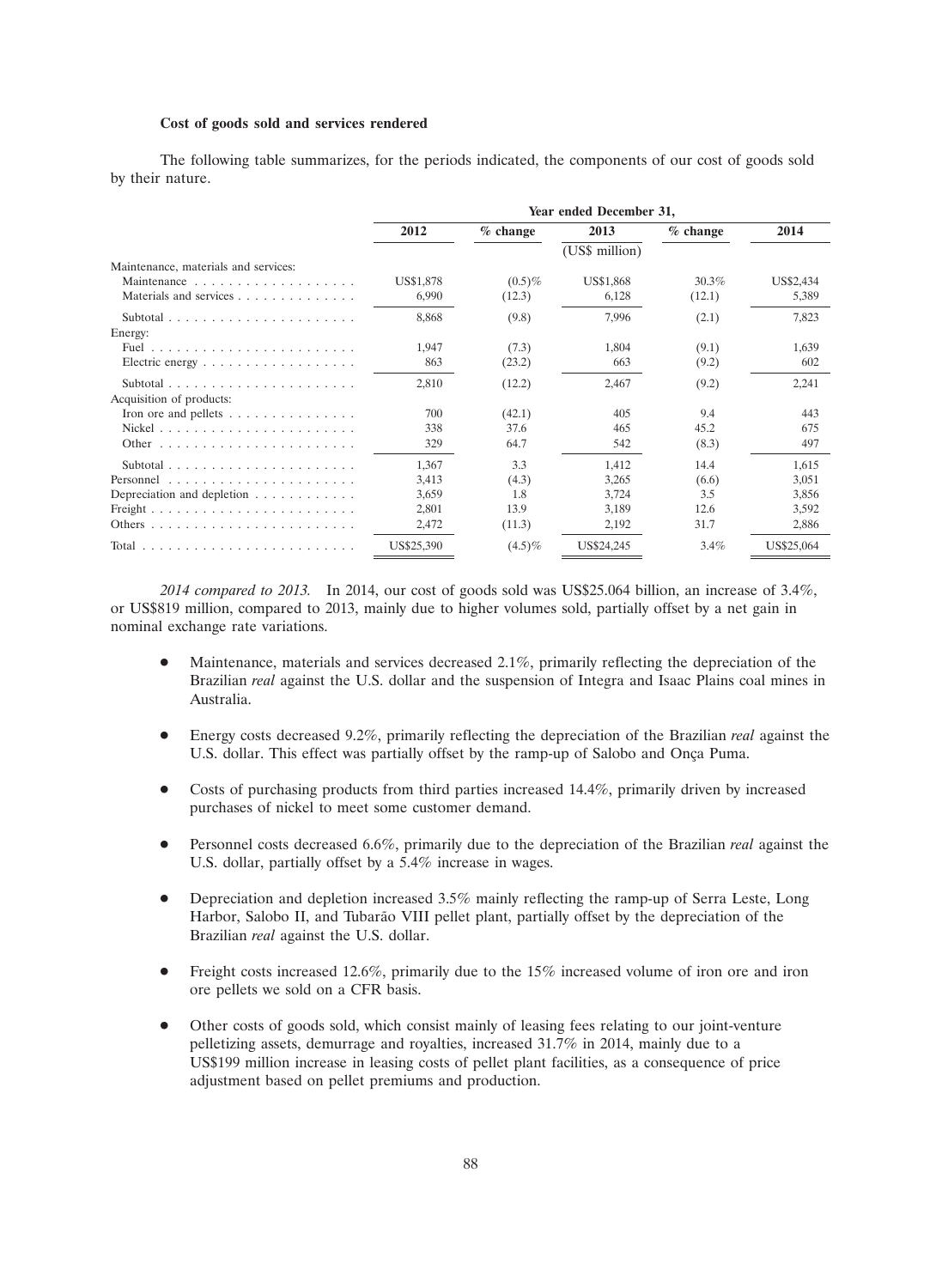*2013 compared to 2012.* In 2013, our cost of goods sold was US\$24.245 billion, a decrease of 4.5%, or US\$1.145 billion, compared to 2012. The decrease in costs was mainly a result of a US\$1.638 billion gain in nominal exchange rate variations and a US\$1.198 billion reduction in costs, primarily from the renegotiation of contracts and the increased supply of energy from our own plants. Those effects were partially offset by an increase of US\$1.691 billion in costs resulting from higher volumes sold, especially of iron ore, base metals and metallurgical coal.

- Maintenance, materials and services decreased 9.8%, which was primarily driven by the depreciation of the Brazilian *real* against the U.S. dollar, partially offset by an increase in costs of maintenance materials in our iron ore and phosphates operations, as a result of the maintenance activities we conducted in 2013, reassessment of contracts with suppliers and the relocation of some personnel of our outsourced service providers to other operational activities due to the stoppage of some of our plants.
- Energy costs decreased 12.2%, primarily reflecting the depreciation of the Brazilian *real* against the U.S. dollar, lower prices and the increased use of energy from our power plants, which have a lower cost in our energy portfolio, despite higher fuel prices.
- Costs of purchasing products from third parties increased 3.3%, primarily driven by increased purchases of precious metals to be processed at our refinery in Acton, England, to reduce idle capacity and sales of surplus energy at the spot market that we receive from our long-term energy contracts.
- Personnel costs decreased 4.3%, primarily due to the depreciation of the Brazilian *real* against the U.S. dollar, partially offset by a 6% increase in wages.
- Depreciation and depletion increased 1.8% reflecting the ramp-up of new projects, partially offset by the depreciation of the Brazilian *real* against the U.S. dollar.
- Freight costs increased 13.9%, primarily due to the increased volume of iron ore and iron ore pellets we sold on a CFR basis relative to sales on an FOB basis.
- Other costs of goods sold decreased 11.3% in 2013. These costs consist mainly of leasing fees related to our joint-venture pelletizing assets, demurrage and royalties and a full year of TFRM, which is a tax on mineral production created by certain Brazilian states in 2012.

# **Selling, general and administrative expenses**

*2014 compared to 2013.* In 2014, selling, general and administrative expenses decreased 15.6%, or US\$203 million, mainly as a result of the depreciation of the Brazilian *real* against the U.S. dollar and the continuation of our efforts to simplify our organizational structure, which were partially offset by the effects of a new two-year collective bargaining agreement in Brazil that increased wages by 5.4%.

*2013 compared to 2012.* In 2013, selling, general and administrative expenses decreased 40.1%, or US\$870 million, mainly as a result of the simplification of our organizational structure and the depreciation of the Brazilian *real* against the U.S. dollar, which was partially offset by the effects of a new two-year collective bargaining agreement in Brazil that increased wages by 6.0%.

### **Research and development expenses**

Our research and development expenses consist primarily of (i) expenditures for feasibility and other studies for new projects, (ii) expenditures on mineral exploration, which are recorded as expenses until the economic viability of the related mining activities can be established, and (iii) expenditures to develop new processes and technological innovation.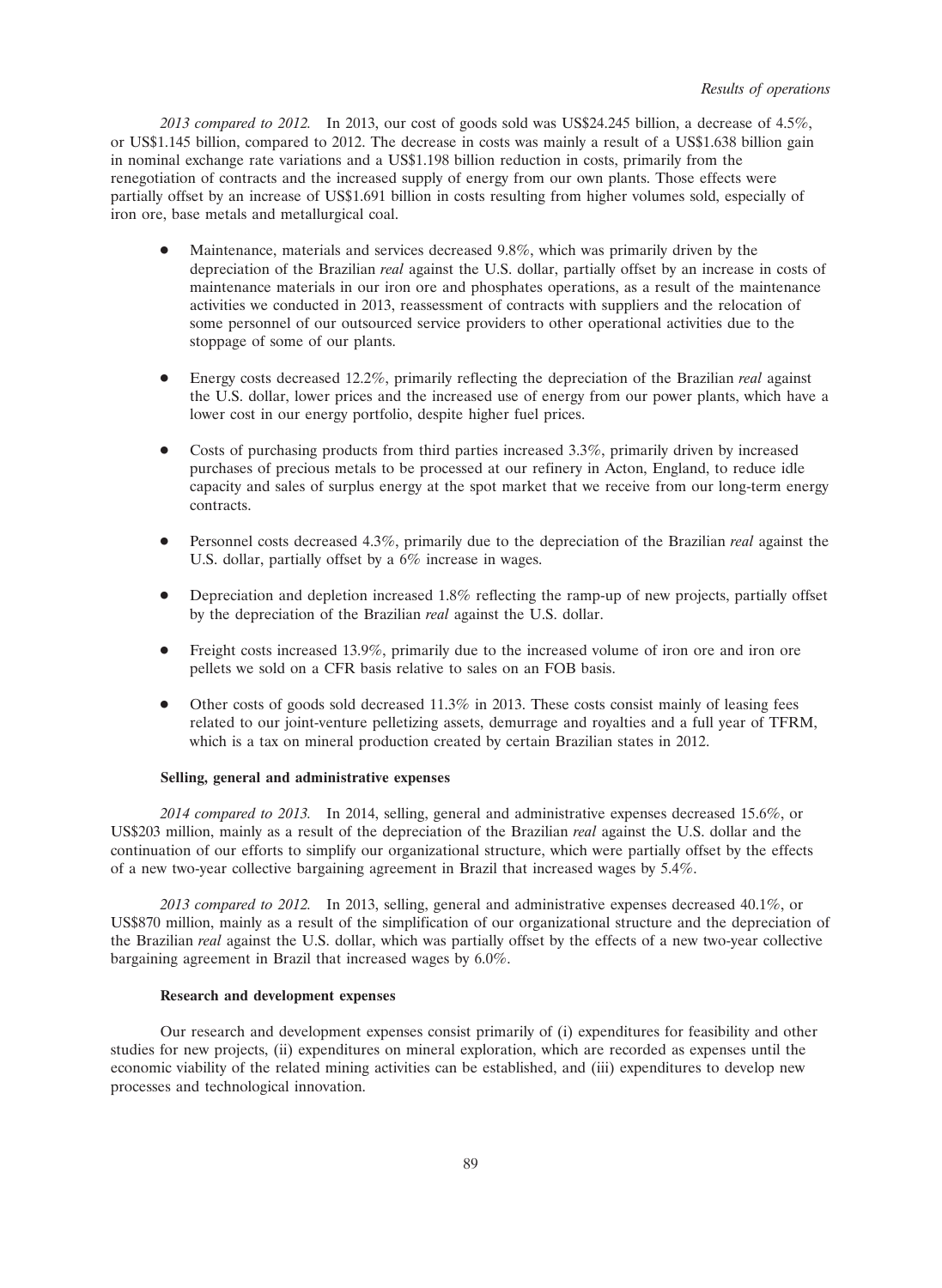*2014 compared to 2013.* In 2014, research and development expenses decreased 8.4%, as we focused our research on brownfield projects and productivity-focused research, rather than greenfield projects. The depreciation of the Brazilian *real* against the U.S. dollar also contributed to the decrease.

*2013 compared to 2012.* In 2013, research and development expenses decreased 45.3%, which reflects the reduction of our portfolio of projects and closure of certain exploration activities.

# **Pre-operating and stoppage expenses**

Pre-operating expenses refer to expenses incurred by a project shortly before initial sales are made, and stoppage expenses are expenses incurred by suspension of projects and shut down of operations.

*2014 compared to 2013.* Pre-operating and stoppage expenses decreased US\$771 million in 2014, from US\$1.859 billion in 2013 to US\$1.088 billion in 2014. While in 2013 we incurred in US\$381 million expenses in connection with our Rio Colorado project in Argentina and US\$120 million in connection with Onça Puma, in 2014 we had no pre-operating or stoppage expenses related to Onça Puma and only US\$22 million related to Rio Colorado.

*2013 compared to 2012.* Pre-operating and stoppage expenses increased by US\$267 million in 2013, from US\$1.592 billion in 2012 to US\$1.859 billion in 2013, mainly due to the expense of US\$381 million related to stoppage of our Rio Colorado project in 2013.

### **Other operating expenses, net**

Other operating expenses, net, include provisions for losses, litigation and contingencies, among other items.

*2014 compared to 2013.* Other operating expenses, net, increased from US\$984 million in 2013 to US\$1.057 billion in 2014. The increase mainly resulted from the non-recurring effects of US\$244 million in income related to the gold stream transaction with Silver Wheaton in 2013.

*2013 compared to 2012.* Other operating expenses, net, decreased by US\$1.012 billion in 2013, from US\$1.996 billion in 2012 to US\$984 million in 2013, mainly due to the one-off effect of CFEM expenses incurred in 2012.

### **Impairment of non-current assets**

*2014 compared to 2013.* In 2014, we recognized impairment of non-current assets amounting to US\$1.152 billion, while in 2013 we recognized impairment of US\$2.298 billion. In 2014, our impairment charges were (i) US\$343 million relating to our Australian coal assets, (ii) US\$1.053 billion relating to our fertilizers assets in Brazil, (iii) US\$238 million relating to our nickel assets in New Caledonia, and (iv) US\$1.135 billion relating to VBG's assets in Simandou, which were partially offset by (v) the reversal of Onça Puma impairment in the amount of US\$1.617 billion. In 2013, we recognized impairment of (i) US\$2.116 billion with respect to our potash assets at the Rio Colorado project, following our decision to cancel the implementation of the project, and (ii) US\$182 million with respect to the temporary stoppage and uncertainty regarding the resumption of pelletizing plants in Brazil. See Note 15 to our consolidated financial statements.

*2013 compared to 2012.* In 2013, we recognized impairments of non-current assets amounting to US\$2.298 billion, as discussed above, while in 2012 we recognized impairments of US\$4.023 billion, mainly relating to Onça Puma and Australian coal assets. See Note 16 to our consolidated financial statements.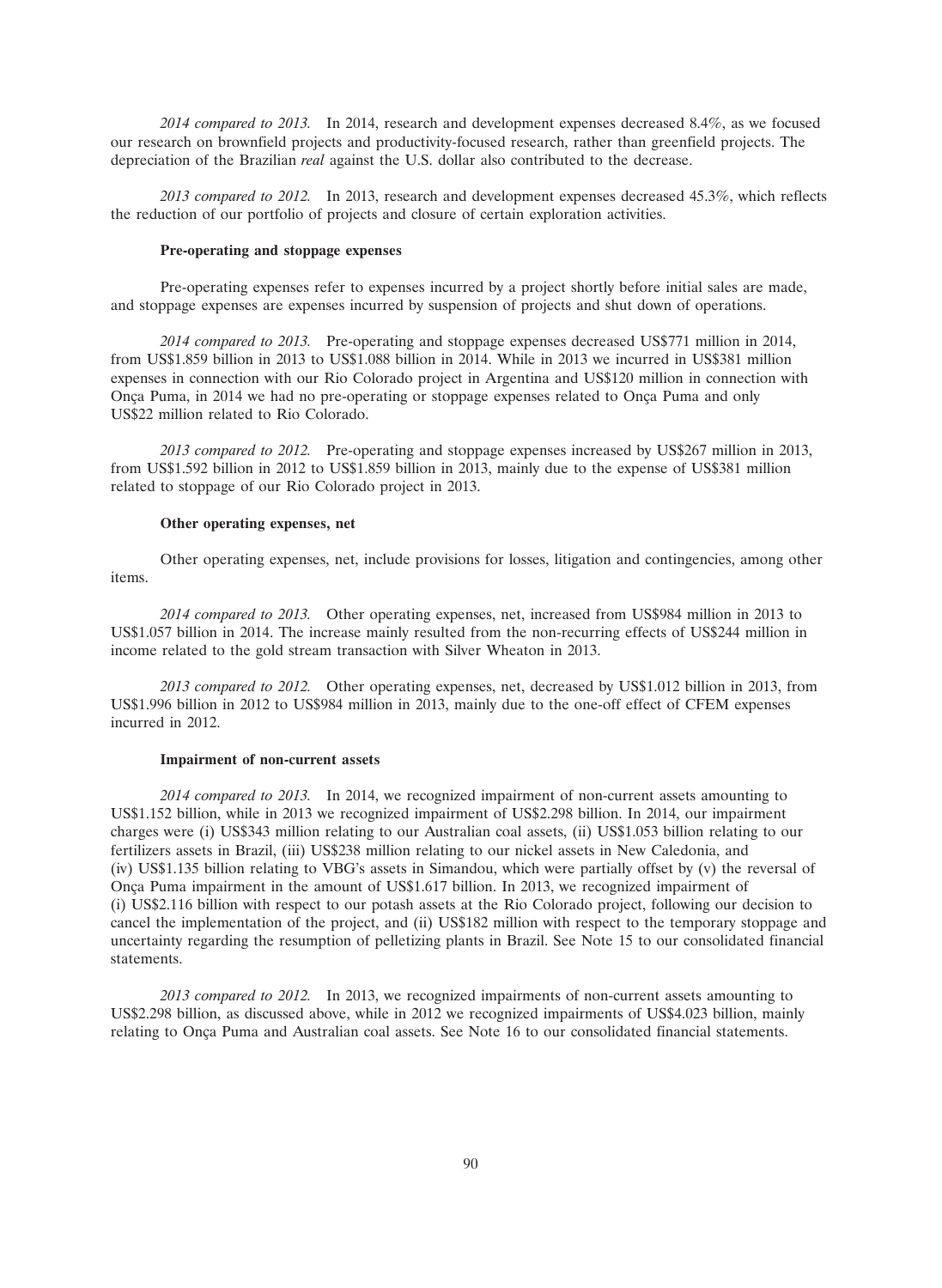#### **Loss on measurement or sales of non-current assets**

*2014 compared to 2013.* In 2014, we had a loss of US\$167 million on measurement of non-current assets due to the reduction of the area under of contract of work in Indonesia, as a result of the renegotiation of our contract of work imposed by recent statutory change, while in 2013 we had a US\$215 million loss on the sale of our Tres Valles copper assets in Chile.

*2013 compared to 2012.* In 2013, we had a loss of US\$215 million on the sale of our Tres Valles copper assets, while in 2012 we had a loss of US\$506 million, resulting from the sale of our (i) European manganese ferroalloy operations (US\$22 million), (ii) coal operations in Colombia (US\$355 million) and (iii) wholly-owned subsidiary in the fertilizer business, Araucaria (US\$129 million).

# **Operating income**

The following table provides, for the years indicated, information about our operating income (loss) by product from continued operations and, for each product, as a percentage of net operating revenues from sales of that product.

|                                                      | Segment operating income (loss) |                                        |                |                                        |                |                                        |  |  |
|------------------------------------------------------|---------------------------------|----------------------------------------|----------------|----------------------------------------|----------------|----------------------------------------|--|--|
|                                                      | Year ended December 31,         |                                        |                |                                        |                |                                        |  |  |
|                                                      | 2012                            |                                        | 2013           |                                        |                | 2014                                   |  |  |
|                                                      | (US\$ million)                  | $(\%$ of net<br>operating<br>revenues) | (US\$ million) | $(\%$ of net<br>operating<br>revenues) | (US\$ million) | $(\%$ of net<br>operating<br>revenues) |  |  |
| Ferrous Minerals:                                    |                                 |                                        |                |                                        |                |                                        |  |  |
| Iron ore $\ldots$ , $\ldots$ , $\ldots$              | US\$12,327                      | 46.2%                                  | US\$15,565     | 55.9%                                  | US\$5,383      | 27.9%                                  |  |  |
| Iron ore pellets<br>Manganese ore and                | 3,556                           | 54.2                                   | 3,083          | 51.4                                   | 2,225          | 42.3                                   |  |  |
| ferroalloys $\ldots$ ,<br>Other ferrous products and | 123                             | 22.7                                   | 130            | 24.9                                   | 63             | 16.1                                   |  |  |
| services                                             | 7                               | 1.4                                    | 122            | 28.7                                   | 59             | 8.0                                    |  |  |
| Total $\ldots$                                       | 16,013                          | 46.7                                   | 18,900         | 54.3                                   | 7,730          | 30.1                                   |  |  |
| $Coal$ ,<br>Base metals:                             | (2,031)                         |                                        | (668)          |                                        | (1,160)        |                                        |  |  |
| Nickel and other products                            | (3,817)                         |                                        | (459)          |                                        | 1,575          | 25.2                                   |  |  |
| Copper concentrate                                   | (76)                            |                                        | (127)          |                                        | 367            | 25.3                                   |  |  |
| Other $\ldots$ , $\ldots$ , $\ldots$                 | $\overline{\phantom{m}}$        |                                        | 244            |                                        |                |                                        |  |  |
| Total<br>Fertilizers:                                | (3,893)                         |                                        | (342)          |                                        | 1,942          |                                        |  |  |
| Potash                                               | 23                              | 7.9                                    | (2,525)        |                                        | (61)           |                                        |  |  |
| Phosphates                                           | 100                             | 4.0                                    | (133)          |                                        | (1,264)        |                                        |  |  |
| Nitrogen $\ldots \ldots \ldots$                      | (159)                           | -                                      | (20)           |                                        | 39             | 11.1                                   |  |  |
| Other fertilizer products                            | 74                              | 100.0                                  | 77             | 97.5                                   | 92             | 100.0                                  |  |  |
| Total $\ldots$ , $\ldots$ , $\ldots$ , $\ldots$      | 38                              | 100.0                                  | (2,601)        |                                        | (1,194)        |                                        |  |  |
| Other                                                | (718)                           |                                        | (226)          |                                        | (140)          |                                        |  |  |
| Total                                                | US\$9,409                       | 20.2%                                  | US\$15,063     | 32.2%                                  | US\$7,178      | 19.1%                                  |  |  |

We discuss the operating income for each business segment below under—*Results of operations by segment*.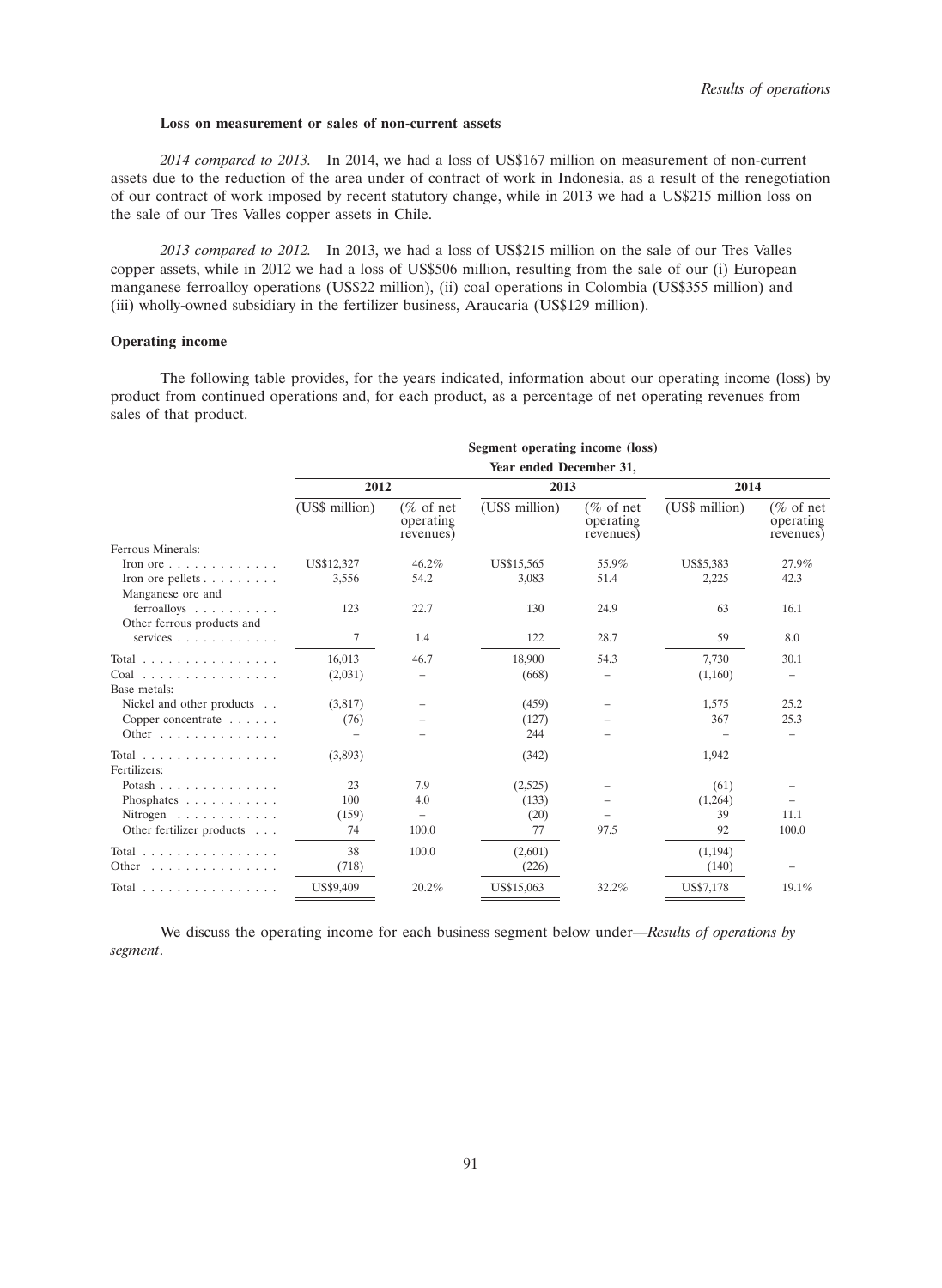#### **Non-operating income (expenses)**

The following table details our net non-operating income (expenses) for the periods indicated.

|                                                                                                     | Year ended December 31, |                |                |  |
|-----------------------------------------------------------------------------------------------------|-------------------------|----------------|----------------|--|
|                                                                                                     | 2012                    | 2013           | 2014           |  |
|                                                                                                     |                         | (US\$ million) |                |  |
|                                                                                                     | <b>US\$411</b>          | <b>US\$643</b> | <b>US\$401</b> |  |
|                                                                                                     | (2,421)                 | (5,002)        | (2,936)        |  |
|                                                                                                     | (120)                   | (1,033)        | (1,334)        |  |
|                                                                                                     | (1,918)                 | (2,765)        | (2,115)        |  |
|                                                                                                     | 26                      | (175)          | (85)           |  |
| Non-operating income (expenses) $\dots \dots \dots \dots \dots \dots \dots \dots \dots \dots \dots$ | $US\$(4.022)$           | US\$(8,332)    | US\$(6.069)    |  |

*2014 compared to 2013.* Our non-operating expenses decreased 27.2%, to US\$6.069 billion in 2014 from US\$8.332 billion in 2013. This decrease principally resulted from:

- A decrease in financial expenses of US\$2.225 billion, from US\$5.002 billion in 2013 to US\$2.936 billion in 2014, attributable primarily to the US\$2.637 billion net effect of fines and interest recognized under the REFIS in 2013, while the effect of interest on REFIS obligations in 2014 was US\$683 million.
- The net effect of fair value changes in derivatives, which represented a loss of US\$1.334 billion in 2014 compared to a loss of US\$1.033 billion in 2013. This reflected the following main categories of derivatives transactions:
	- Currency and interest rate swaps. We recognized a net loss of US\$683 million in 2014 from currency and interest rate swaps, compared to net loss of US\$861 million in 2013. These swaps are primarily used to convert debt denominated in other currencies into U.S. dollars in order to protect our cash flow from exchange rate volatility.
	- $\circ$  Nickel derivatives. We recognized a gain of US\$9 million in 2014 compared to a gain of US\$11 million in 2013. These derivatives are part of our nickel price protection program.
	- Bunker oil derivatives. We recognized a net loss of US\$614 million in 2014 compared to a net loss of US\$114 million in 2013. These derivatives are structured to minimize the volatility of the cost of maritime freight and the variation is due to the sharp decrease in the spot bunker oil price.
	- Warrants. We recognized a net loss of US\$6 million in 2014 compared to a net loss of US\$60 million in 2013. These derivatives were part of the consideration we received under the 2013 gold sale contract with Silver Wheaton.
- Net foreign exchange losses of US\$2.115 billion in 2014 compared to net foreign exchange losses of US\$2.765 billion in 2013, principally due to the depreciation of the Brazilian *real* against the U.S. dollar in each year.
- A net indexation loss of US\$85 million in 2014 compared to a loss of US\$175 million in 2013, mainly due to changes in the amount of certain tax assets.
- A decrease in financial income of US\$242 million to US\$401 million in 2014, mainly due to fair value gains of US\$214 million as a result of the sale of Hydro shares in 2013, which was classified as held for sale.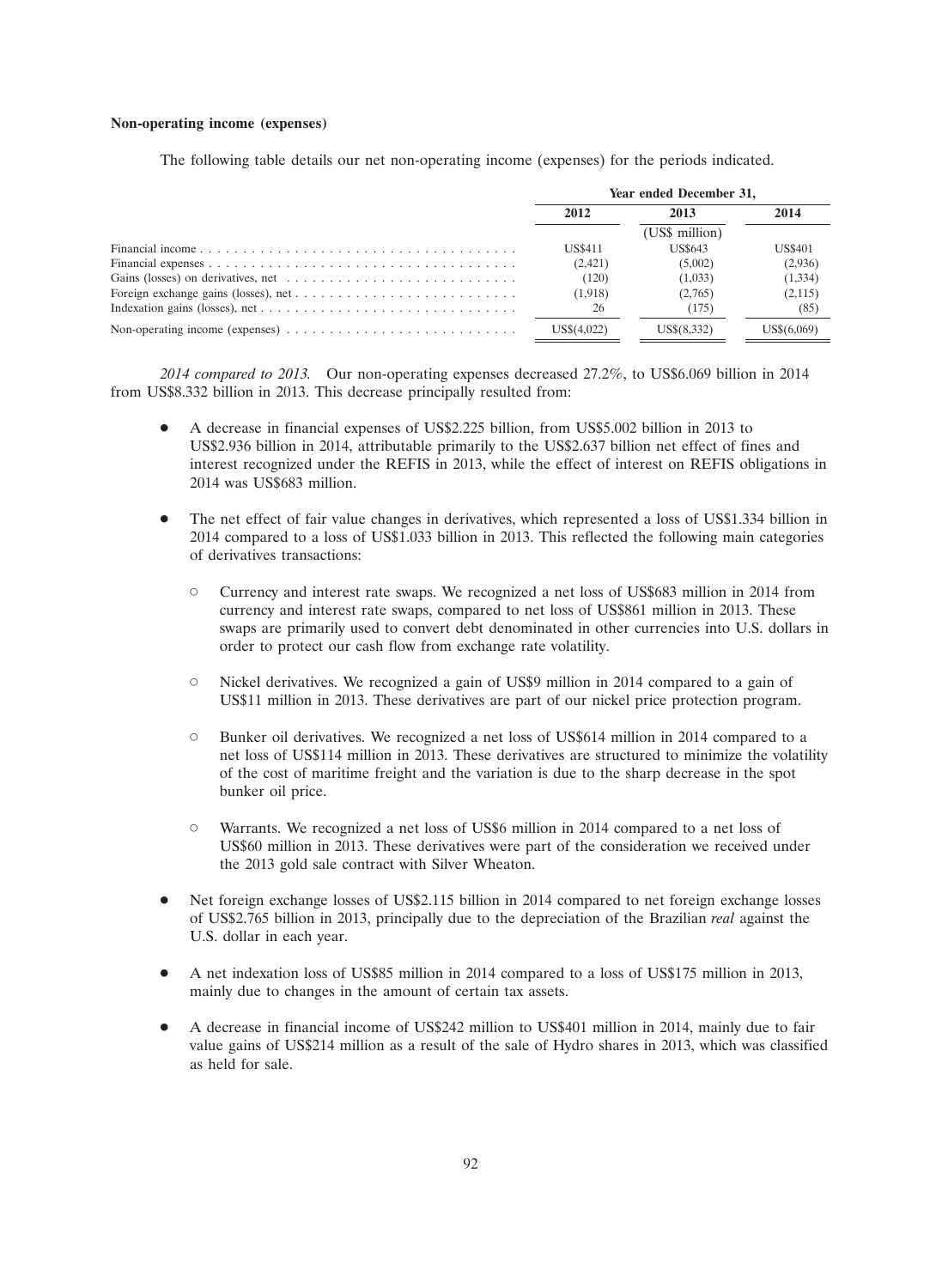*2013 compared to 2012.* Our non-operating expenses increased 107.2%, to US\$8.332 billion in 2013 from US\$4.022 billion in 2012. This increase principally resulted from:

- An increase in financial expenses of US\$2.581 billion, attributable primarily to the US\$2.637 billion net effect of fines and interest recognized under the REFIS.
- The net effect of fair value changes in derivatives, which represented a loss of US\$1.033 billion in 2013 compared to a loss of US\$120 million in 2012. This reflected the following main categories of derivatives transactions:
	- Currency and interest rate swaps. We recognized a net loss of US\$861 million in 2013 from currency and interest rate swaps, compared to net loss of US\$263 million in 2012. These swaps are primarily made to convert debt denominated in other currencies into U.S. dollars in order to protect our cash flow from exchange rate volatility.
	- Nickel derivatives. We recognized a net gain of US\$11 million in 2013 compared to a gain of US\$171 million in 2012. These derivatives are part of our nickel price protection program.
	- Bunker oil derivatives. We recognized a net loss of US\$114 million in 2013 compared to a net gain of US\$14 million in 2012. These derivatives are structured to minimize the volatility of the cost of maritime freight.
	- Warrants. We recognized a net loss of US\$60 million in 2013. These derivatives were part of the payment received under the 2013 gold sale contract with Silver Wheaton.
- Net foreign exchange losses of US\$2.765 billion in 2013 compared to net foreign exchange losses of US\$1.918 billion in 2012, principally due in both years to the depreciation of the Brazilian *real* against the U.S. dollar.
- A net indexation loss of US\$175 million in 2013 compared to a gain of US\$26 million in 2012, primarily due to the retrospective application of IAS 19 resulting in a gain for 2012.
- An increase in other financial income of US\$232 million, mainly due to fair value gains of US\$214 million as a result of the sale of Hydro shares, which was classified as held for sale.

# **Income taxes**

For 2014, we recorded net income tax expense of US\$1.200 billion, compared to an income tax expense of US\$6.833 billion in 2013. In 2014, we had a nondeductible impairment related to VBG's operations in Guinea and our nickel operations in New Caledonia. Excluding the effect of these impairment charges and the reversal for tax loss carryforward, the effective tax rate would have been 35.5%.

In 2013, we had a tax expense from continued operations of US\$4.048 billion in connection with the REFIS, a federal tax settlement program for payment of amounts relating to Brazilian corporate income tax and social contribution, in order to settle the claims related to the net income of our non-Brazilian subsidiaries and affiliates from 2003 to 2012. Our participation in the REFIS resulted in a substantial reduction in the amounts in dispute. For more information, see *Additional information—Legal proceedings*— *Litigation on Brazilian taxation of foreign subsidiaries* and Notes 6, 20 and 21 to our consolidated financial statements. The effective tax rate on our pretax income, excluding the income tax expense and financial expenses in connection with the REFIS, as well as the impairment of fixed assets, was 23.3%, which is lower than the statutory rate, mainly because of the tax benefit of shareholder distributions categorized as interest on shareholders' equity.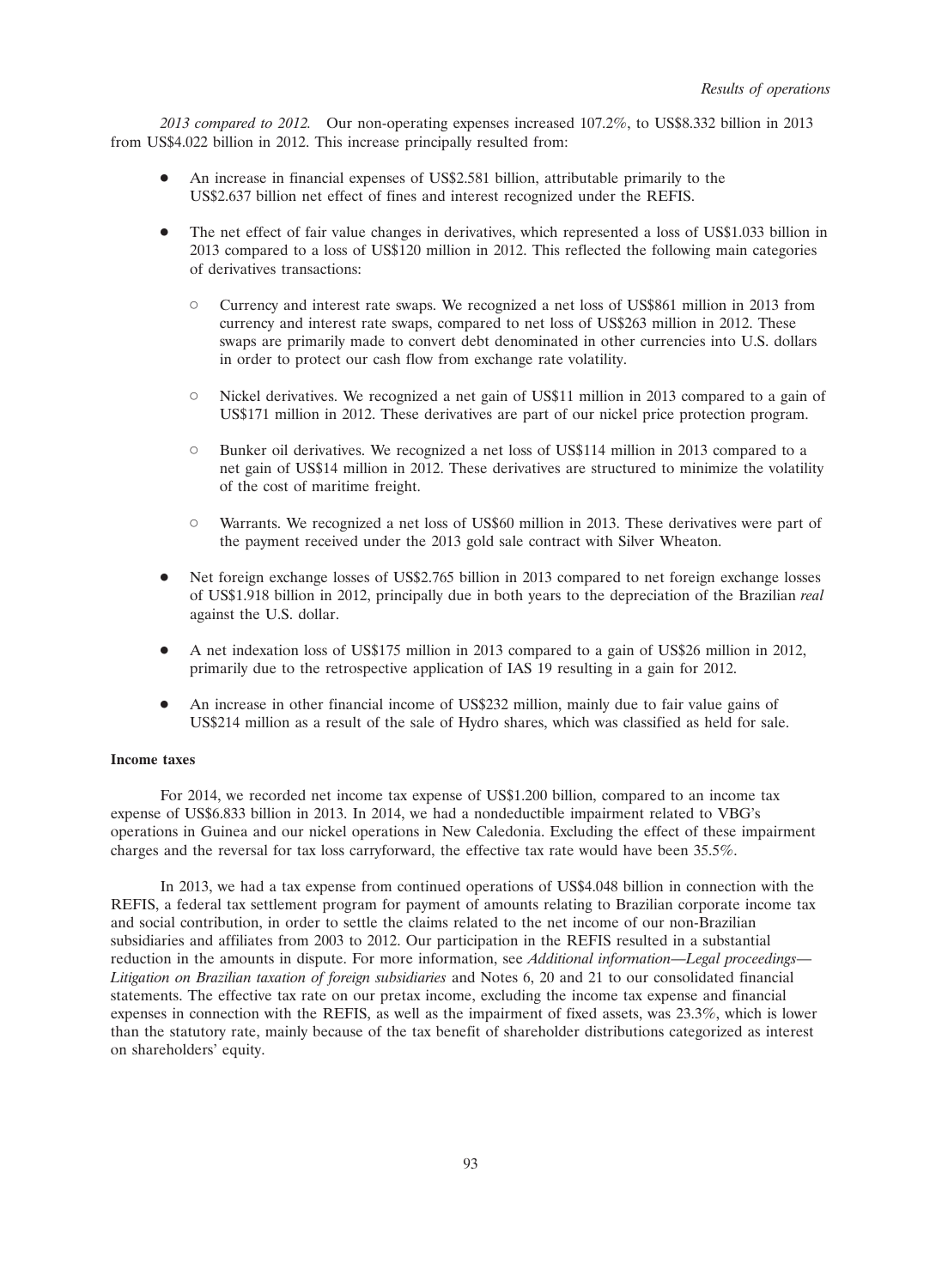For 2012, we recorded an income tax gain of US\$1.174 billion, resulting from the reversal of the US\$1.236 billion deferred tax liability generated by the acquisition of Vale Fertilizantes S.A. (Vale Fertilizantes) by our subsidiary Mineração Naque S.A. (Naque) in 2010, which was followed by the merger of Naque and Vale Fertilizantes in June 2012. Excluding this factor, as well as the impact of the impairment of fixed assets, our effective tax rate was 17.2% in 2012.

### **Equity in results of affiliates, joint ventures and other investments**

We recorded a net gain in our equity in the results of affiliates and joint ventures of US\$505 million in 2014, compared to a net gain of US\$469 million in 2013 and US\$645 million in 2012. The changes from 2013 to 2014 are mainly attributed to the positive results for VLI, which we began to account for as equity in results of affiliates, joint ventures and other investments in 2014, after the sale of part of our interest. The changes from 2012 to 2013 were principally attributable to lower results from our joint venture Samarco, resulting from lower sales prices for its iron ore pellets.

#### **Impairment on investments**

In 2014 we recognized an impairment of US\$31 million on our investment in Vale Soluções em Energia S.A. In 2013, we recognized no impairment. In 2012, we recognized an impairment of US\$1.941 billion on our investments, including (i) US\$975 million on our interest in Norsk Hydro, due to volatility of aluminum prices and uncertainties about the European economy, (ii) US\$883 million on our interest in CSA Thyssenkrupp due to changed expectations about future performance and (iii) US\$83 million corresponding to Vale Soluções em Energia due to changes in our investment strategy.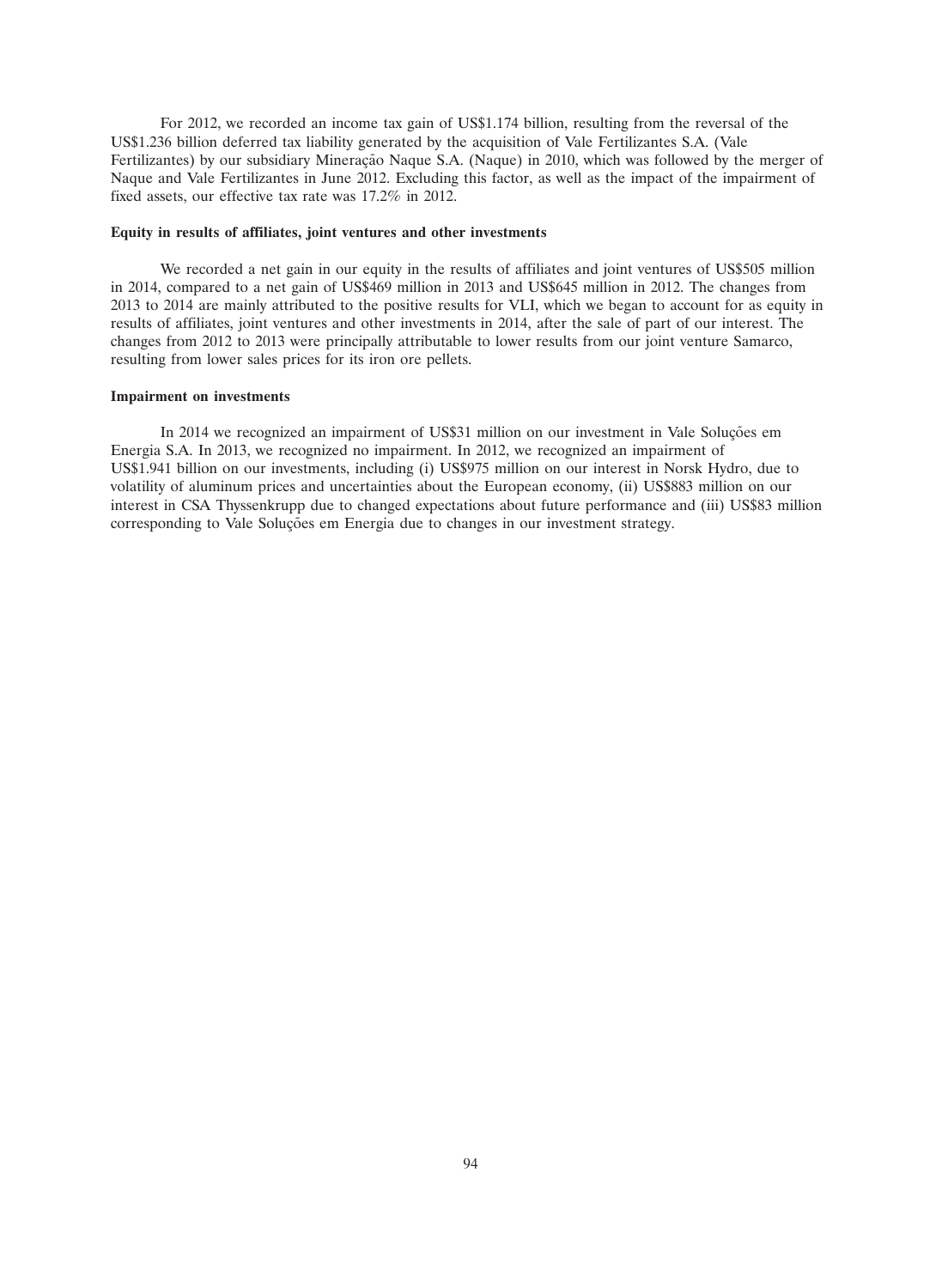#### **Results of operations by segment**

Our management assesses each segment's contribution to our performance using margin before depreciation and amortization, which is determined by adding back to the segment's operating income the amounts charged as (i) depreciation, depletion and amortization, (ii) impairment of non-current assets and (iii) loss on measurement or sale of non-current assets. See Note 26 to our consolidated financial statements. Our management also considers, in its performance analysis, the amount of dividends received from our joint ventures and associates operating in each of these segments. This management segment analysis is summarized as follows:

|                                                                                                                 | Year ended December 31,                                                   |                                        |                                                                           |                                        |                                                                           |                                        |
|-----------------------------------------------------------------------------------------------------------------|---------------------------------------------------------------------------|----------------------------------------|---------------------------------------------------------------------------|----------------------------------------|---------------------------------------------------------------------------|----------------------------------------|
|                                                                                                                 | 2012                                                                      |                                        | 2013                                                                      |                                        | 2014                                                                      |                                        |
|                                                                                                                 | Margin<br>before<br>depreciation<br>and<br>amortization<br>(US\$ million) | $(\%$ of net<br>operating<br>revenues) | Margin<br>before<br>depreciation<br>and<br>amortization<br>(US\$ million) | $(\%$ of net<br>operating<br>revenues) | Margin<br>before<br>depreciation<br>and<br>amortization<br>(US\$ million) | $(\%$ of net<br>operating<br>revenues) |
| Ferrous Minerals:                                                                                               |                                                                           |                                        |                                                                           |                                        |                                                                           |                                        |
| Iron ore $\ldots \ldots \ldots \ldots$                                                                          | US\$13,733                                                                | 51.5%                                  | US\$16,958                                                                | 60.9%                                  | <b>US\$8.032</b>                                                          | 41.6%                                  |
| Iron ore pellets $\ldots$<br>Manganese ore and                                                                  | 3,791                                                                     | 57.8                                   | 3,449                                                                     | 57.5                                   | 2,499                                                                     | 47.5                                   |
| ferroalloys<br>Other ferrous products and                                                                       | 190                                                                       | 34.5                                   | 159                                                                       | 30.4                                   | 95                                                                        | 24.2                                   |
| services $\ldots$ , $\ldots$ , $\ldots$                                                                         | 127                                                                       | 26.1                                   | 262                                                                       | 61.7                                   | 169                                                                       | 22.8                                   |
| Total $\ldots$ , $\ldots$ , $\ldots$ , $\ldots$ , $\ldots$                                                      | 17.841                                                                    | 52.0                                   | 20.828                                                                    | 59.9                                   | 10,795                                                                    | 42.0                                   |
| $Coal$ ,                                                                                                        | (449)                                                                     |                                        | (495)                                                                     |                                        | (697)                                                                     | $\overline{\phantom{m}}$               |
| Base metals:<br>Nickel and other products<br>Copper concentrate<br>Other                                        | 539<br>63                                                                 | 9.0<br>5.5<br>$\overline{\phantom{0}}$ | 1,133<br>262<br>244                                                       | 19.4<br>18.1                           | 1,980<br>541                                                              | 31.7<br>37.3                           |
| Total $\ldots$                                                                                                  | 602                                                                       | 8.4                                    | 1,639                                                                     | 22.5                                   | 2,521                                                                     | 32.8                                   |
| Fertilizers:<br>Potash<br>Phosphates $\ldots$ ,<br>Nitrogen $\ldots \ldots \ldots$<br>Other fertilizer products | 46<br>431<br>79<br>74                                                     | 15.9<br>17.2<br>11.3<br>100.0          | (365)<br>179<br>55<br>77                                                  | 8.7<br>11.7<br>97.5                    | (35)<br>134<br>87<br>92                                                   | 7.4<br>24.9<br>100.0                   |
| Total $\ldots$ , $\ldots$ , $\ldots$ , $\ldots$                                                                 | 630                                                                       | 17.7                                   | (54)                                                                      |                                        | 278                                                                       | 11.5                                   |
| Other<br>.                                                                                                      | (531)                                                                     | $\overline{\phantom{m}}$               | (192)                                                                     |                                        | (112)                                                                     |                                        |
| Subtotal<br>Dividends received                                                                                  | 18,093<br>460                                                             | 38.9%                                  | 21,726<br>834                                                             | 45.5%                                  | 12,785<br>568                                                             | 34.1%                                  |
| Total $\ldots \ldots \ldots \ldots \ldots$                                                                      | US\$18,553                                                                |                                        | US\$22,560                                                                |                                        | US\$13,353                                                                |                                        |
|                                                                                                                 |                                                                           |                                        |                                                                           |                                        |                                                                           |                                        |

We discuss below the changes in each segment's net operating revenues, margin before depreciation and amortization (as explained above) and operating income.

#### *Ferrous minerals*

*2014 compared to 2013.* Our net operating revenues from sales of ferrous minerals decreased 26.1%, from US\$34.792 billion in 2013 to US\$25.697 billion in 2014, reflecting lower prices, partially offset by higher sale volumes of iron ore and iron ore pellets. In 2014, our average realized prices were 32.2% lower for iron ore and 17.3% lower for iron ore pellets, reflecting the decrease in the average reference price index of Platt's IODEX 62% CFR China in 2014. The volume of our iron ore sales in 2014 increased by 2.0%, due to the ramp-up of Carajás plant 2 (formerly known as Carajás Additional 40 Mtpy), Serra Leste and Conceição Itabiritos, while the volume of our iron ore pellets sales increased by  $6.6\%$  due to the start-up of Tubarão VIII pelletizing plant and the ramp-up of the Oman pellet plants.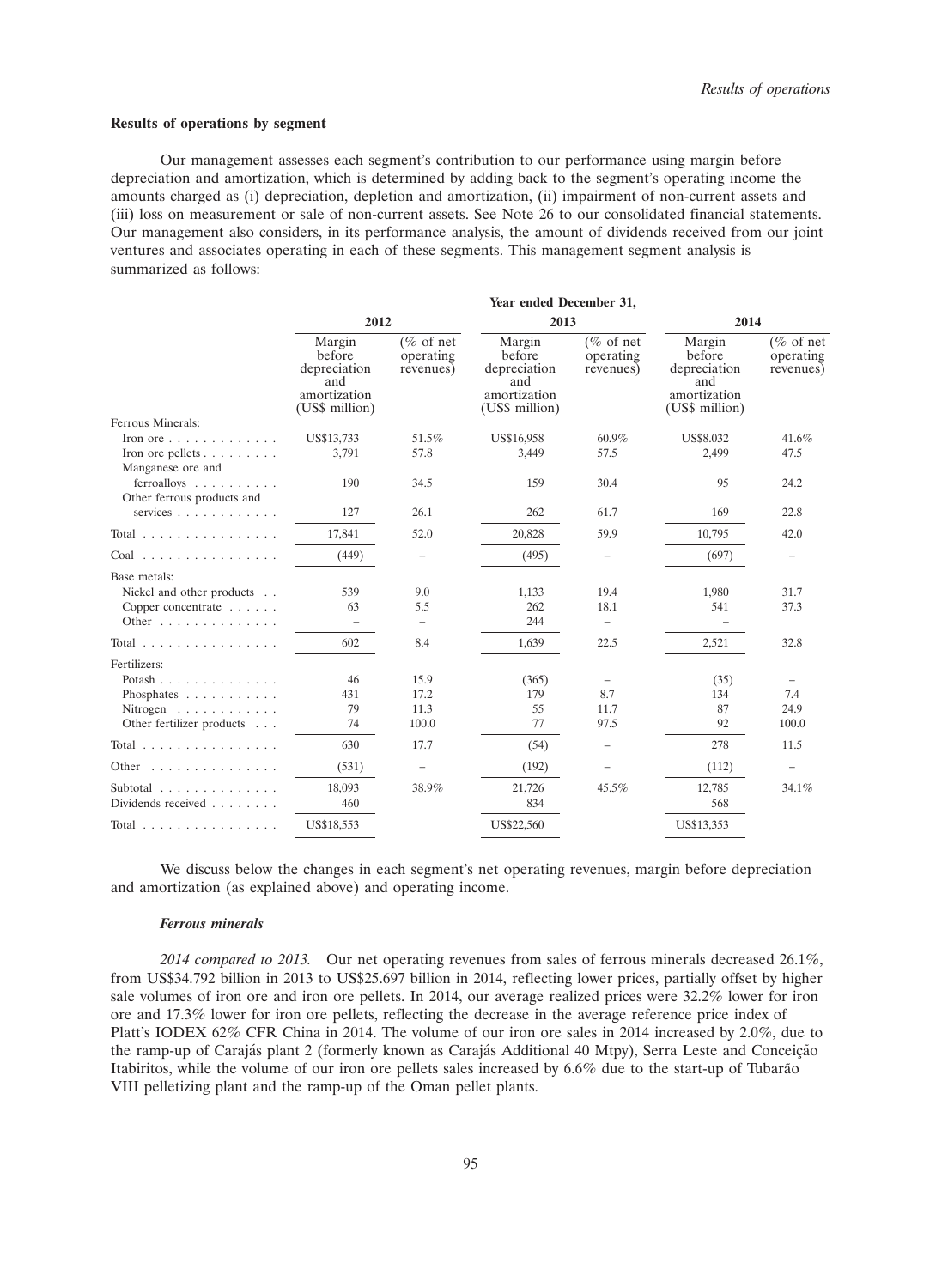For these reasons, margin before depreciation and amortization for the ferrous minerals segment was US\$10.795 billion in 2014, 48.2% lower than in 2013. Dividends received from joint ventures and associates operating in the ferrous minerals segment totaled US\$526 million in 2014 and US\$715 million in 2013.

Our operating income from the ferrous materials segment was US\$7.730 billion in 2014 and US\$18.900 billion in 2013. The 59.1% decrease reflects, in addition to the effects discussed in our management analysis, the impairment of Vale's equity stake in VBG's operations in Guinea.

*2013 compared to 2012.* Net operating revenues from sales of ferrous minerals increased to US\$34.792 billion in 2013, from US\$34.280 billion in 2012. The 1.5% increase primarily reflected higher iron ore prices and volumes, partially offset by lower volumes of iron ore pellets. Our average realized prices were 1.9% higher for iron ore and 0.9% for iron ore pellets, reflecting the increase in the average value of Platt's IODEX 62% CFR China index in 2013 and higher sales on a CFR basis. The volume of our iron ore pellets sales in 2013 decreased by 9.7% due to the stoppage of our Tubarão I and II and São Luis pelletizing plant.

For the same reasons, margin before depreciation and amortization for the ferrous minerals segment was US\$20.828 billion in 2014, 16.7% higher than in 2012. Dividends received from joint ventures and associates operating in ferrous minerals segment totaled US\$715 million in 2013 and US\$338 million in 2012.

Our operating income from ferrous materials segment was US\$18.900 billion in 2013 and US\$16.013 billion in 2012. The 18.0% increase reflects the higher prices above discussed, partially offset by an impairment charge on our pelletizing plants recognized in 2013.

# *Coal*

*2014 compared to 2013.* Net operating revenues from sales of coal decreased to US\$739 million in 2014, from US\$1.010 billion in 2013. This 26.8% decrease primarily reflected lower prices for both thermal and metallurgical coal, and lower volume sold for metallurgical coal, partially offset by higher sales volume of thermal coal.

Margin before depreciation and amortization for the coal segment was a loss of US\$697 million in 2014, 40.8% higher than the US\$495 million loss in 2013, reflecting lower prices and lower sales volume due to the suspension of the Integra and Isaac Plains mines in Australia. Dividends received from joint ventures and associates operating in the coal segment amounted to US\$29 million in 2014 and US\$40 million in 2013.

Our operating loss from the coal segment increased 73.7%, from US\$668 million in 2013 to US\$1.160 billion in 2014, reflecting, in addition to the negative effects discussed above, a US\$343 million impairment charge on our assets in Australia.

*2013 compared to 2012.* Net operating revenues from sales of coal decreased to US\$1.010 billion in 2013, from US\$1.092 billion in 2012. Our revenues from the coal segment were positively affected by the 51.2% increase in metallurgical coal sales volumes, resulting from the ramp-up of Moatize and better performance at Carborough Downs.

Margin before depreciation and amortization for the coal segment was a loss of US\$495 million in 2013, in line with the loss of US\$449 million in 2012. Dividends received from joint ventures and associates operating in the coal segment totaled US\$40 million in 2013 and US\$60 million in 2012.

Our operating loss from coal segment in 2013 decreased to US\$668 million, from US\$2.031 billion in 2012, primarily due to the effect of the US\$1.029 billion impairment charge on our Australian coal assets and a US\$355 million loss on the sale of our Colombian coal assets in 2012.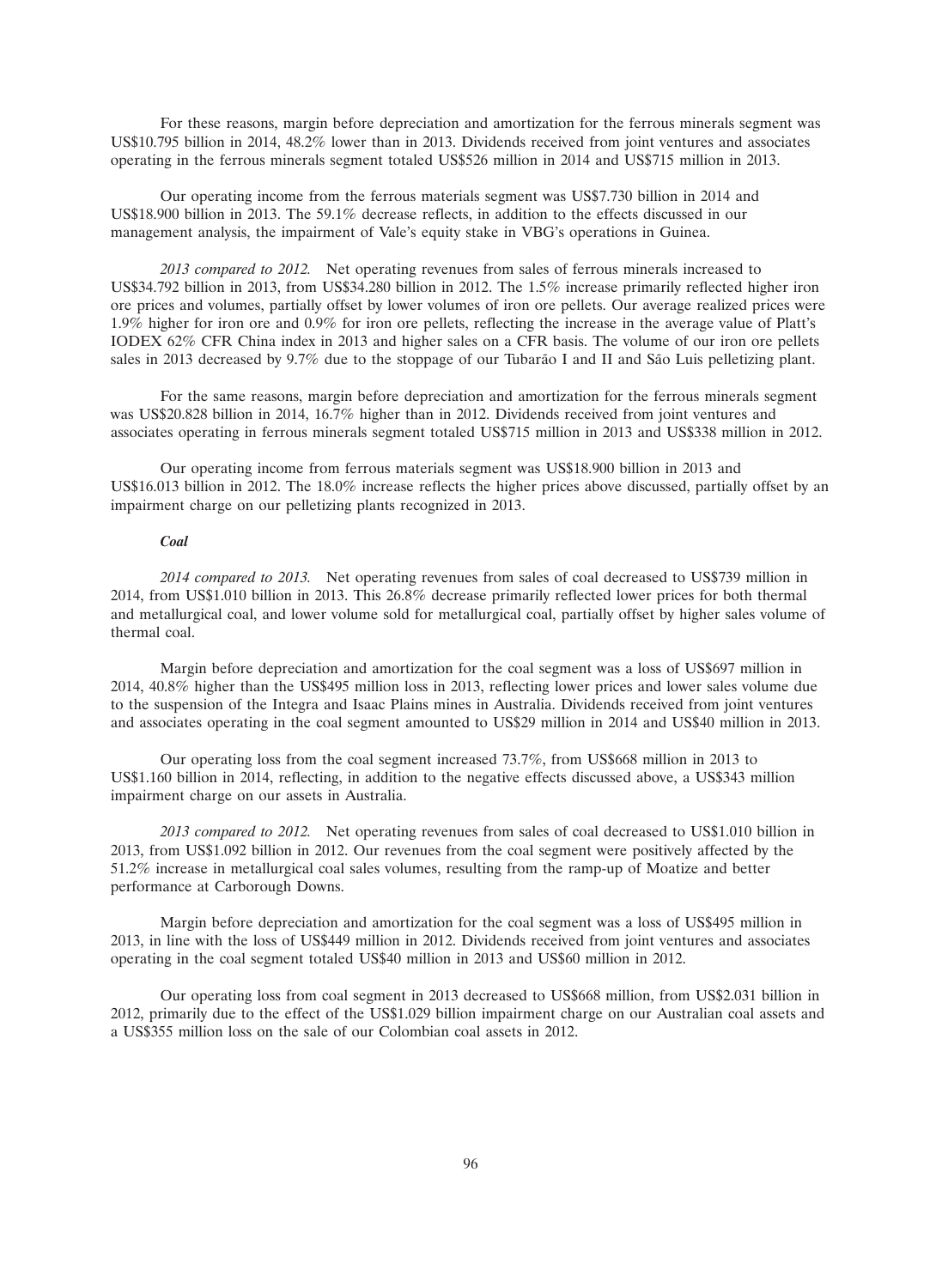#### *Base metals*

*2014 compared to 2013.* Net operating revenues from sales of base metals increased to US\$7.692 billion in 2014 from US\$7.286 billion in 2013. The 5.6% increase primarily reflected higher nickel prices, resulting from recovery of market after a cycle of decrease and higher nickel and copper sales volume due to the ramp-up of Onça Puma and Salobo operations.

For the same reasons, margin before depreciation and amortization for the base metals segment was US\$2.521 billion in 2014, 53.8% higher than in 2013. In addition to the lower costs and expenses, adjusted by the increase in sales volume, certain non-recurring items, such as insurance proceeds received in 2014 and the proceeds received in the gold stream transaction in 2013, contributed to our income generation.

We recorded an operating income from the base metals segment of US\$1.942 billion in 2014, while we had an operating loss of US\$342 million in 2013. A partial reversal of the impairment on our Onça Puma nickel assets positively affected our operating income in 2014.

*2013 compared to 2012.* Net operating revenues from sales of base metals increased to US\$7.286 billion in 2013, from US\$7.131 billion in 2012. The 2.2% increase primarily reflected higher volume sold from Salobo operations, partially offset by lower prices for the segment.

Margin before depreciation and amortization for the base metals segment was US\$1.639 billion in 2013, 172.3% higher than in 2012, due to the increase in sales volume of copper, reduction in costs and expenses and recognition of a US\$244 million revenue related to the gold stream transaction in 2013.

We recorded an operating loss from base metals segment of US\$342 million in 2013, while we had an operating loss of US\$3.893 billion in 2012. The decrease in selling, general and administrative expenses and other expenses contributed positively to the result in 2013, while the loss on sale of Tres Valles contributed negatively with US\$215 million. In 2012, we registered a US\$2.848 billion impairment on our Onça Puma nickel assets.

# *Fertilizers*

*2014 compared to 2013.* Net operating revenues from sales of fertilizers decreased to US\$2.415 billion in 2014, from US\$2.814 billion in 2013. The 14.2% decrease was a result of lower prices and lower sales volumes due to the sale of our Araucaria nitrogen operation in June 2013.

Margin before depreciation and amortization for the fertilizers segment was US\$278 million in 2014, against a loss of US\$54 million in 2013. The increase resulted from the reduction of costs and expenses of US\$355 million, the reduction of the pre-operating and stoppage expenses with the Rio Colorado project (US\$376 million), which were partially off-set by lower prices (approximately US\$270 million).

Our operating loss from the fertilizers segment was US\$1.194 billion in 2014 compared to an operating loss of US\$2.601 billion in 2013. These losses primarily reflected the impairment of fertilizers assets in 2014, in the amount of US\$1.053 billion, and the impairment of the Rio Colorado project in 2013, in the amount of US\$2.116 billion. Lower costs and lower pre-operating and stoppage expenses in the Rio Colorado project contributed to mitigate these operating losses.

*2013 compared to 2012.* Net operating revenues from sales of fertilizers segment decreased to US\$2.814 billion in 2013, from US\$3.570 billion in 2012. The 21.2% decrease was a result of lower sales prices and volumes. The main reason for reduced volumes was the sale of Araucaria, a nitrogen producing operation, in June 2013.

Margin before depreciation and amortization for the fertilizers segment was a loss of US\$54 million in 2013, compared to a gain of US\$630 million in 2012, reflecting lower prices and the pre-operating and stoppage expenses recorded in 2013 related to Rio Colorado project, in the amount of US\$398 million.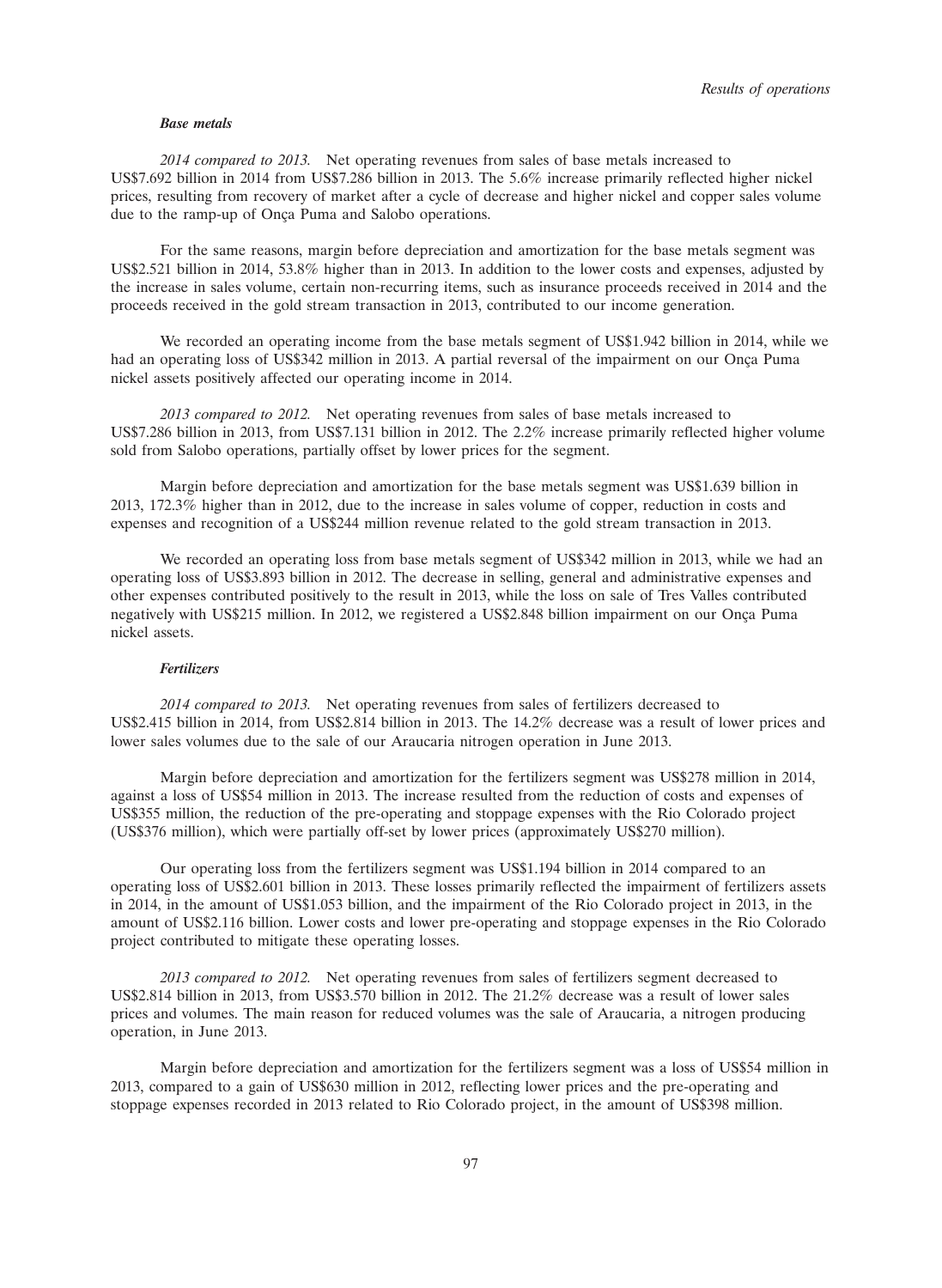Our operating loss on fertilizers segment was US\$2.601 billion in 2013, compared to an operating income of US\$38 million in 2012. The change primarily reflected the impairment of the Rio Colorado project in 2013, amounting to US\$2.116 billion.

### **LIQUIDITY AND CAPITAL RESOURCES**

### **Overview**

In the ordinary course of business, our principal funding requirements are for capital expenditures, dividend payments and debt service. We have historically met these requirements by using cash generated from operating activities and through borrowings, supplemented occasionally by dispositions of assets.

For 2015, we have budgeted capital expenditures of US\$10.167 billion, including US\$6.358 billion for project execution and US\$3.809 billion for sustaining existing operations. Our Board of Executive Officers has proposed a minimum dividend payment for 2015 of US\$2.0 billion, subject to approval by our Board of Directors. Also, a principal amount of US\$982 million of our debt will mature in 2015.

We expect our cash flow, cash holdings and the proceeds we will receive from divestments and new joint venture investors to be sufficient to meet these anticipated requirements. As a result of the decrease in global commodity prices, we expect our operating cash flow to decrease in 2015. We have taken measures to reduce our capital expenditures, and we are constantly evaluating opportunities for additional cash generation, in order to mitigate the effect of this expected decrease in our operating cash flow. We entered into transactions that will reduce our funding requirements with respect to our business in Mozambique, including our 2014 investment agreements with Mitsui for the Moatize operations and the Nacala project, and we are seeking non-recourse project financing for the Nacala project. We expect to receive an upfront payment of US\$900 million, and ongoing payments upon delivery of gold, as consideration for the sale to Silver Wheaton of an additional 25% of the gold stream from our Salobo copper mine. We are negotiating the sale of six of our very large ore carriers. We are also considering the issuance of redeemable non-voting shares in some of our subsidiaries, the sale of certain investments, and joint ventures for certain of our businesses. Finally, we are committed to continue the reduction in our expenses and to maintain discipline in capital expenditures. If necessary, we may fund our cash requirements for 2015 with additional borrowing.

We also regularly review acquisition and investment opportunities and, when suitable opportunities arise, we make acquisitions and investments to implement our business strategy. We may fund these investments with borrowings.

# **Sources of funds**

Our principal sources of funds are operating cash flow and borrowings. The amount of operating cash flow is strongly affected by global prices for our products. In 2014, our operating activities generated cash flows from continued operations of US\$12.807 billion, compared to US\$14.542 billion in 2013, reflecting primarily the lower prices of iron ore and pellets.

Our major new borrowing transactions in 2014 are summarized below:

- In February 2014, we issued R\$1.0 billion in infrastructure debentures that will mature between 2021 and 2029 to finance part of our CLN S11D Project.
- In January 2014, we entered into a new credit line with Export Development Canada, in the amount of US\$775 million.
- In May 2014, we entered into a new credit facility with Banco Nacional de Desenvolvimento Econômico Social ("BNDES") of R\$6.2 billion, which will mature in July 2024, to finance part of our Carajás Serra Sul S11D and CLN S11D projects.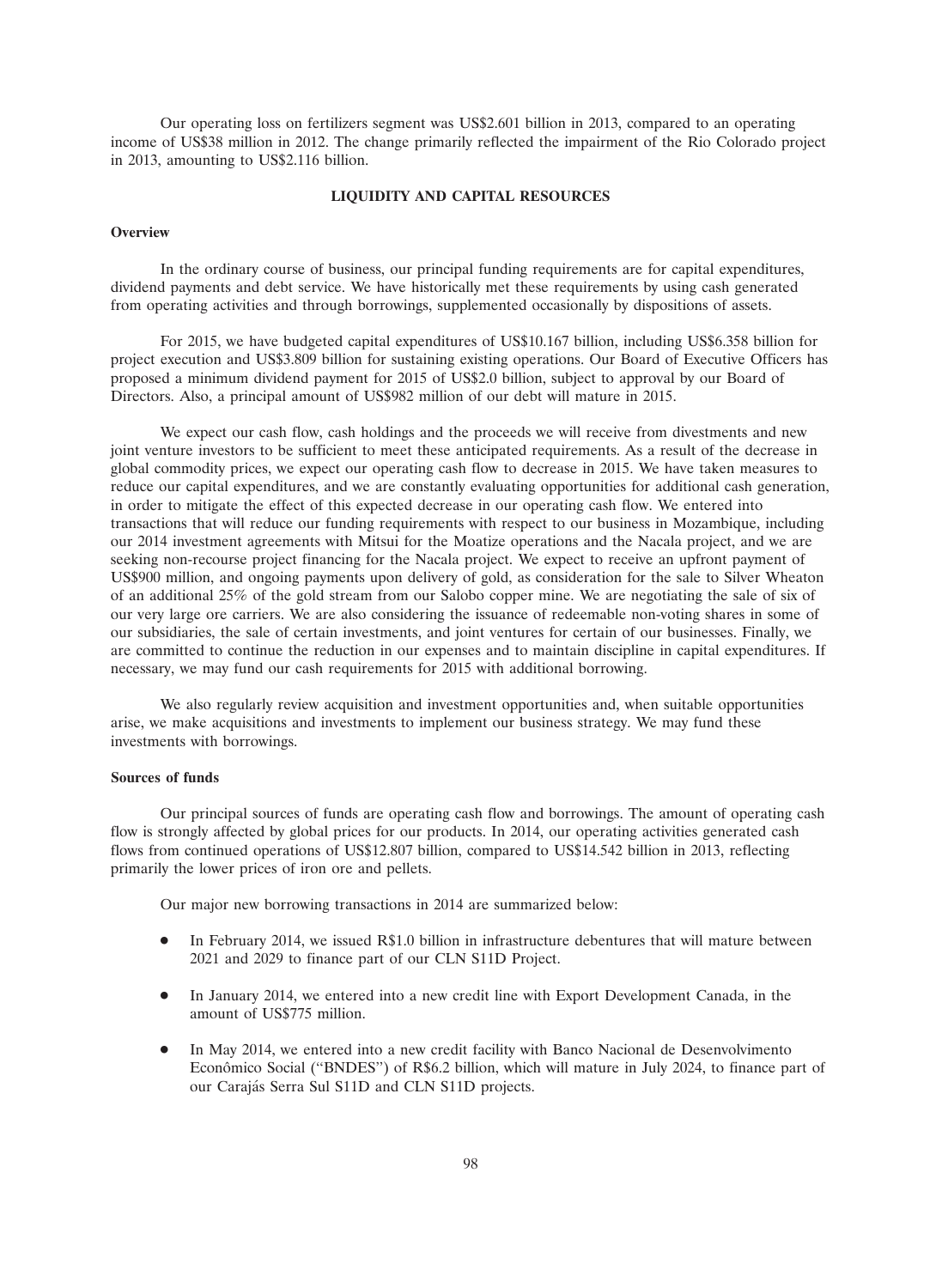In 2014, we borrowed US\$2.320 billion under our new and existing financing agreements.

In April 2014, we received R\$709 million from Mitsui, as part of the consideration for the sale of 20% of the total capital of VLI. In August 2014, we received R\$2 billion from Brookfield, as consideration for the sale of 26.5% of the total capital of VLI. See *Information on the company—Business overview—Significant changes in our business*.

# **Uses of funds**

#### *Capital expenditures*

Capital expenditures in 2014 amounted to US\$12.0 billion, including US\$7.8 billion for project execution and US\$4.0 billion dedicated to sustaining existing operations. Our actual capital expenditures detailed in other part of these report may differ from those reported in our cash flow statements, because actual figures include some amounts that are treated as current expenses for accounting purposes, such as expenses for project development and maintenance of existing assets. There may also be differences due to the fact that some actual figures are converted into U.S. dollars at the exchange rate on the date of each cash disbursement, while figures reported in our cash flow statements are converted into U.S. dollars based on average exchange rates. For more information about the specific projects for which we have budgeted funds, see *Information on the Company—Capital expenditures*.

#### *Distributions and repurchases*

We paid total dividends of US\$4.2 billion in 2014 (including distributions classified as interest on shareholders' equity), consisting of US\$2.1 billion in April and US\$2.1 billion in October. The minimum dividend proposed by our Board of Executive Officers for 2015 is US\$2 billion, subject to approval by our Board of Directors.

We did not repurchase any of our shares in 2014.

### *Tax payments*

We paid US\$504 million in income tax in 2014, disregarding the payments in connection with REFIS, compared to US\$2.405 billion in 2013. In connection with our participation in the REFIS, our outstanding commitment totals US\$6.3 billion, which will be paid in 166 monthly installments.

#### **Debt**

At December 31, 2014, our outstanding debt was US\$28.807 billion (including US\$28.370 billion of principal and US\$437 million of accrued interest) compared with US\$29.445 billion at the end of 2013. At December 31, 2014, US\$1.312 billion of our debt was secured by liens on some of our assets. At December 31, 2014, the debt amortization average term was 9.10 years, compared to 9.89 years in 2013.

At December 31, 2014, the short term debt and the current portion of long-term debt was US\$1.419 billion, including charges.

Our major categories of indebtedness are as follows. The principal amounts given below exclude accrued charges.

Our major categories of long-term indebtedness are as follows. The principal amounts given below include the current portion of long-term debt and exclude accrued charges.

 *U.S. dollar-denominated loans and financing (US\$7.029 billion at December 31, 2014).* This category includes export financing lines, loans from export credit agencies, and loans from commercial banks and multilateral organizations.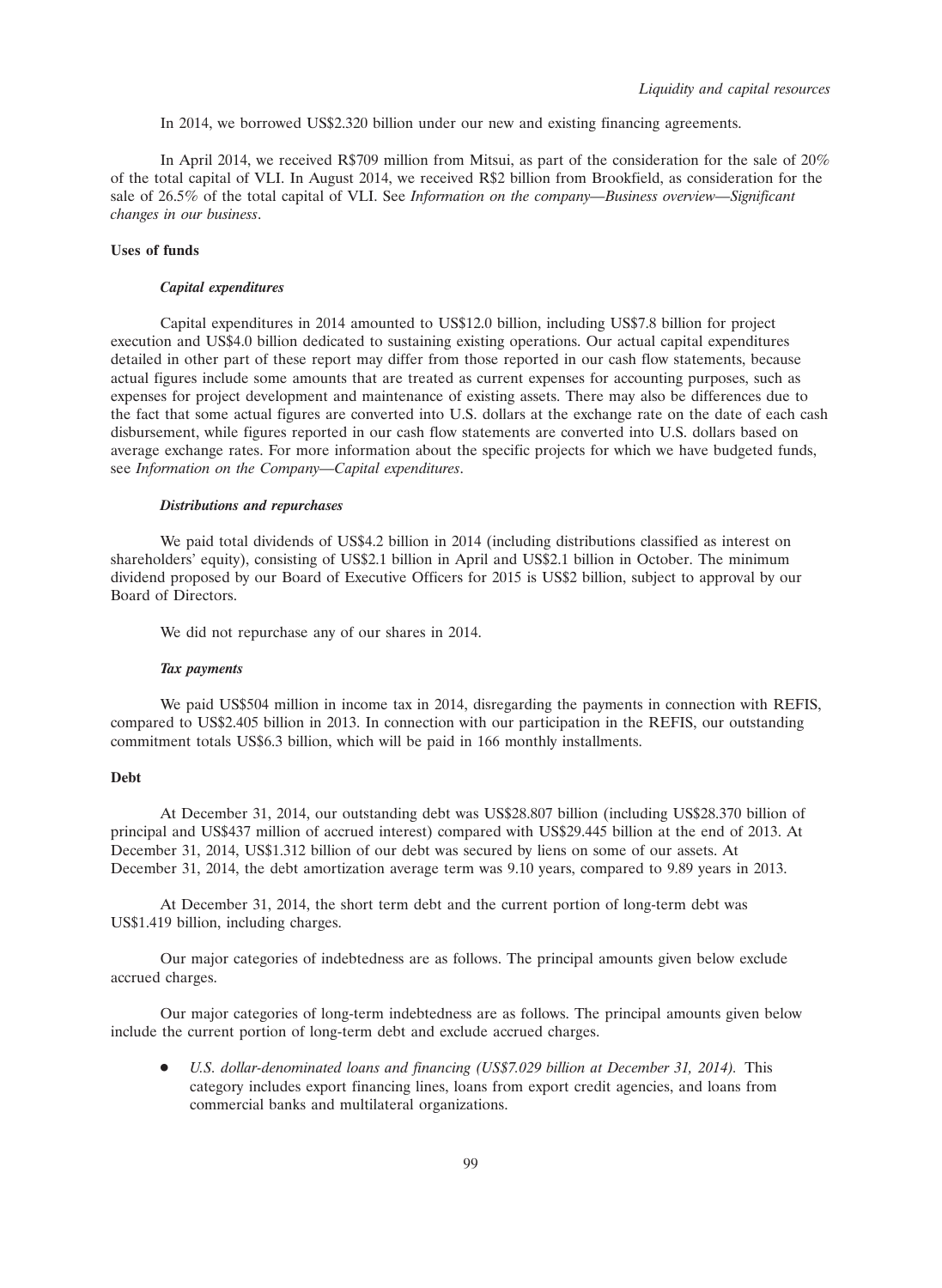- *U.S. dollar-denominated fixed rate notes (US\$13.308 billion at December 31, 2014).* We have issued in public offerings several series of fixed-rate debt securities, directly by Vale and through our finance subsidiary Vale Overseas Limited, guaranteed by Vale, totaling US\$12.757 billion. Our subsidiary Vale Canada has outstanding fixed rate debt in the amount of US\$400 million.
- *Euro-denominated fixed rate notes (US\$1.822* billion *at December 31, 2014).* We have issued in public offerings two series of fixed-rate debt securities denominated in Euro totaling  $£1.500$  billion.
- *Other debt (US\$6.210* billion at December 31, 2014). We have outstanding debt, principally owed to BNDES, Brazilian commercial banks and infrastructure debentures, denominated in Brazilian *reais* and other currencies.

We have a variety of credit lines available, including the following, at December 31, 2014:

- A US\$1.2 billion facility with The Export-Import Bank of China and the Bank of China Limited to finance the construction of 12 very large ore carriers. As of December 31, 2014, we had drawn US\$1.062 billion under this facility.
- Credit lines for R\$7.3 billion, or US\$2.748 billion, with BNDES to finance our investment program. As of December 31, 2014, we had drawn the equivalent of US\$1.831 billion under these facilities.
- A R\$3.9 billion, or US\$1.462 billion, financing agreement with BNDES to finance part of the implementation of the CLN 150 Mtpy project, which will expand the logistics infrastructure in Vale's Northern System. As of December 31, 2014, we had drawn the equivalent of US\$1.257 billion under this facility.
- A R\$6.2 billion, or US\$2.320 billion, financing agreement with BNDES to finance part of the implementation of S11D project and its infrastructure (CLN S11D). As of December 31, 2014, we had drawn the equivalent of US\$700 million under this facility.

In November 2014, we redeemed certain bonds issued by Vale Canada with maturity in 2015, in the amount of US\$300 million.

We have two revolving credit facilities with syndicates of international banks, which will mature in April 2016 and July 2018. At December 31, 2014, the total amount available under these facilities was US\$5 billion, which can be drawn by Vale, Vale Canada and Vale International. As of December 31, 2014, we had not drawn any amounts under this facility.

Some of our long-term debt instruments contain financial covenants. Our principal covenants require us to maintain certain ratios, such as debt to EBITDA and interest coverage.

We have a 9% interest in Norte Energia, a joint venture formed to build the Belo Monte hydroelectric facility. We have committed to guarantee a portion, equal to our share ownership percentage, of the debt incurred by Norte Energia under a R\$22.5 billion credit facility from BNDES and other lenders to finance the construction. We have also agreed to pledge our interest in Norte Energia to secure the financing. As part of the restructuring of our investments in power generation, we are in the process of selling 49% of our 9% interest in Norte Energia. As a result, our interest in the Belo Monte project will be reduced to 4.59%, and we expect that our guarantee of the debt under the credit facility will be reduced accordingly.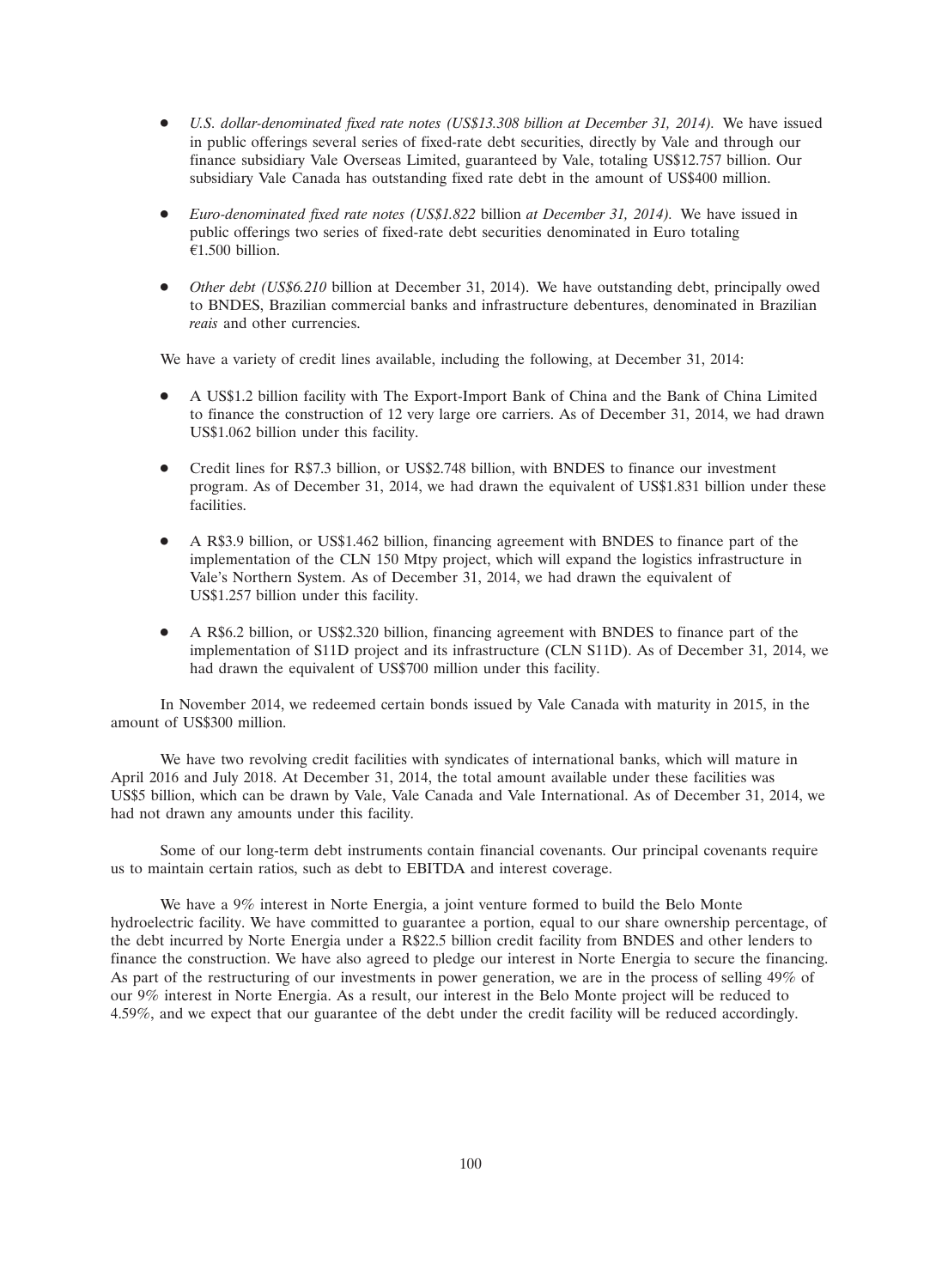# **CONTRACTUAL OBLIGATIONS**

The following table summarizes our contractual obligations at December 31, 2014. This table excludes other common non-contractual obligations that we may have, including pension obligations, deferred tax liabilities and contingent obligations arising from uncertain tax positions, all of which are discussed in the notes to our consolidated financial statements.

|       | Payments due by period |                     |                   |            |                   |
|-------|------------------------|---------------------|-------------------|------------|-------------------|
|       | <b>Total</b>           | Less than<br>1 vear | 2016-2017         | 2018-2019  | <b>Thereafter</b> |
|       | (US\$ million)         |                     |                   |            |                   |
|       | US\$28,370             | <b>US\$</b> 982     | <b>US\$</b> 4,400 | US\$ 6.813 | US\$16,175        |
|       | 17.035                 | 1.523               | 2.954             | 2.451      | 10.108            |
|       | 220                    |                     | 105               | 43         |                   |
|       | 10.135                 | 5.486               | 2.691             | 0.889      | 1.068             |
| Total | US\$55,760             | US\$8,063           | US\$10.150        | US\$10.196 | US\$27.351        |

(1) Consists of estimated future payments of interest on our loans, financings and debentures, calculated based on interest rates and foreign exchange rates applicable at December 31, 2014 and assuming that (i) all amortization payments and payments at maturity on our loans, financings and debentures will be made on their scheduled payments dates, and (ii) our perpetual bonds are redeemed on the first permitted redemption date.

(2) Amounts include fixed payments related to the operating lease contracts for the pellet plants.

(3) Obligations to purchase materials. Amounts are based on contracted prices, except for purchases of iron ore from mining companies located in Brazil.

# **OFF-BALANCE SHEET ARRANGEMENTS**

At December 31, 2014, we did not have any off-balance sheet arrangements as defined in the SEC's Form 20-F. For information on our contingent liabilities see Note 30 to our consolidated financial statements.

# **CRITICAL ACCOUNTING POLICIES AND ESTIMATES**

We believe that the following are our critical accounting policies. We consider an accounting policy to be critical if it is important to our financial condition and results of operations and if it requires significant judgments and estimates on the part of our management. For a summary of all of our significant accounting policies, see Note 3 to our consolidated financial statements.

## **Mineral reserves and useful life of mines**

We regularly evaluate and update our estimates of proven and probable mineral reserves. Our proven and probable mineral reserves are determined using generally accepted estimation techniques. Calculating our reserves requires us to make assumptions about future conditions that are uncertain, including future ore and metal prices, currency prices, inflation rates, mining technology, availability of permits, production and capital costs. Changes in some or all of these assumptions could have a significant impact on our recorded proven and probable reserves.

One of the ways we make our ore reserve estimates is to determine the mine closure dates used in recording the fair value of our asset retirement obligations for environmental and site reclamation costs and the periods over which we amortize our mining assets. Any change in our estimates of total expected future mine or asset lives could have an impact on the depreciation, depletion and amortization charges recorded in our consolidated financial statements under cost of goods sold. Changes in the estimated lives of our mines could also significantly impact our estimates of environmental and site reclamation costs, which are described in greater detail below.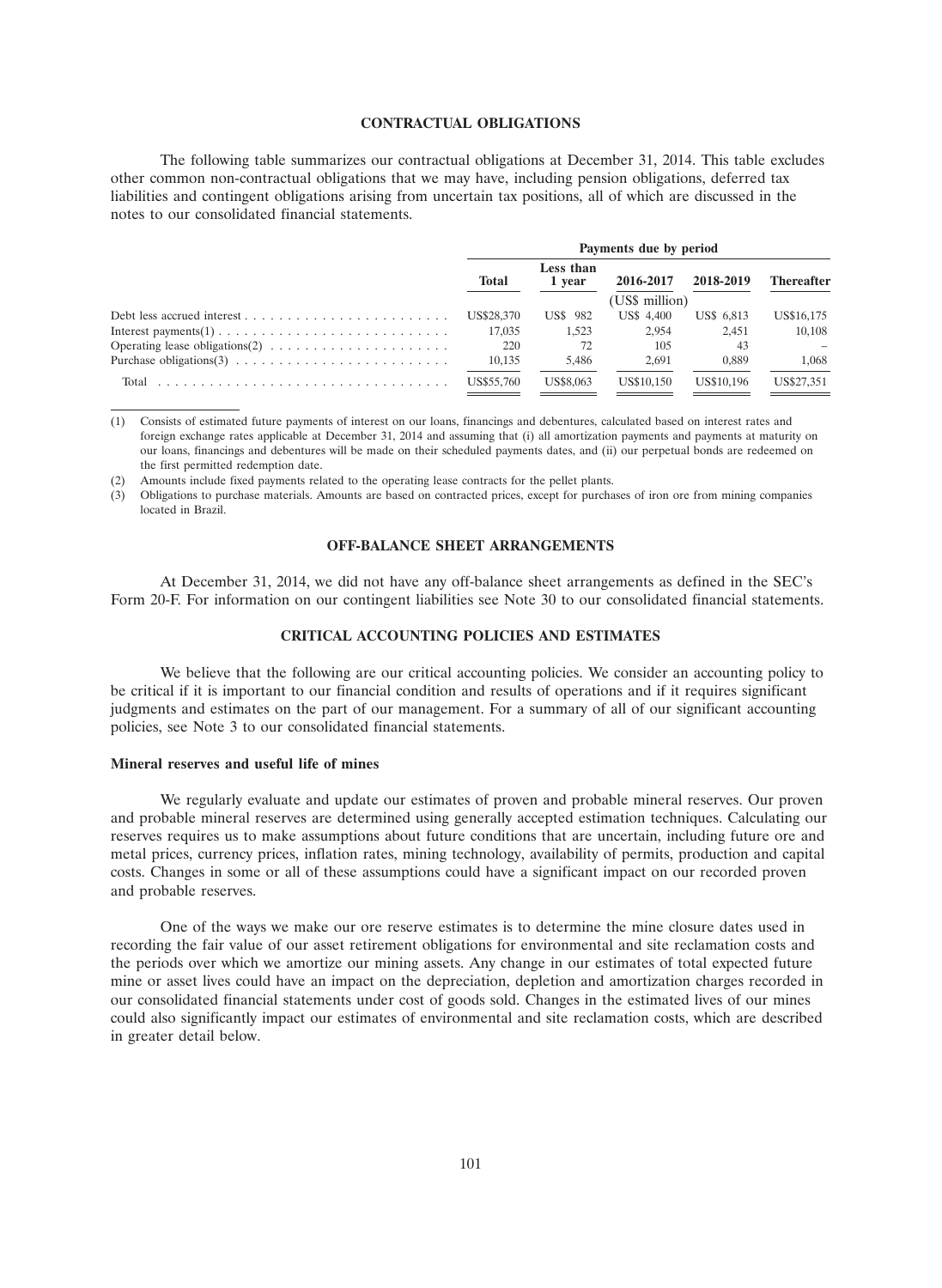#### **Asset retirement obligation**

Expenditures relating to ongoing compliance with environmental regulations are charged against earnings or capitalized as appropriate. These ongoing programs are designed to minimize the environmental impact of our activities.

We recognize a liability for the fair value of our estimated asset retirement obligations in the period in which they are incurred, if a reasonable estimate can be made. We consider the accounting estimates related to reclamation and closure costs to be critical accounting estimates because:

- we will not incur most of these costs for a number of years, requiring us to make estimates over a long period;
- reclamation and closure laws and regulations could change in the future or circumstances affecting our operations could change, either of which could result in significant changes to our current plans;
- calculating the fair value of our asset retirement obligations requires us to assign probabilities to projected cash flows, to make long-term assumptions about inflation rates, to determine our credit-adjusted risk-free interest rates and to determine market risk premiums that are appropriate for our operations; and
- given the significance of these factors in the determination of our estimated environmental and site reclamation costs, changes in any or all of these estimates could have a material impact on net income. In particular, given the long periods over which many of these charges are discounted to present value, changes in our assumptions about credit-adjusted risk-free interest rates could have a significant impact on the size of our provision.

Our Environmental Department defines the rules and procedures that should be used to evaluate our asset retirement obligations. The future costs of retirement of our mines and sites are reviewed annually, in each case considering the actual stage of exhaustion and the projected exhaustion date of each mine and site. The future estimated retirement costs are discounted to present value using a credit-adjusted risk-free interest rate. At December 31, 2014, we estimated the fair value of our aggregate total asset retirement obligations to be US\$3.369 billion.

### **Impairment of long-lived assets and goodwill**

We annually assess whether there is any objective evidence of impairment of our financial assets and long-lived, non-financial assets. For financial assets measured through amortized cost, we compare the carrying amount with the expected cash flows of the asset, adjusted to reflect the present value. For long-lived, non-financial assets (such as intangible assets or property plant and equipment), when there are indications of possible impairment, we conduct the test by comparing the recoverable value of these assets (which are grouped at the lowest levels for which there are separately identifiable cash flows of the corresponding cash-generating unit) to their carrying amount. If we identify the need for adjustment for a particular asset, we apply that adjustment consistently for the corresponding cash-generating unit. The recoverable amount for an asset is the higher of (i) its value in use and (ii) its fair value less the cost of selling it.

We determine our discounted cash flows based on approved budgets, considering mineral reserves and mineral resources calculated by internal experts, costs and investments. These determinations also take into account our past performance, sales prices consistent with projections used in industry reports and information about market prices when available and appropriate. Cash flows used in our impairment testing are based on the life of each cash-generating unit, or on the consumption of reserve units in the case of minerals, and considering discount rates that reflect specific risks relating to the relevant assets in each cash-generating unit, depending on their composition and location.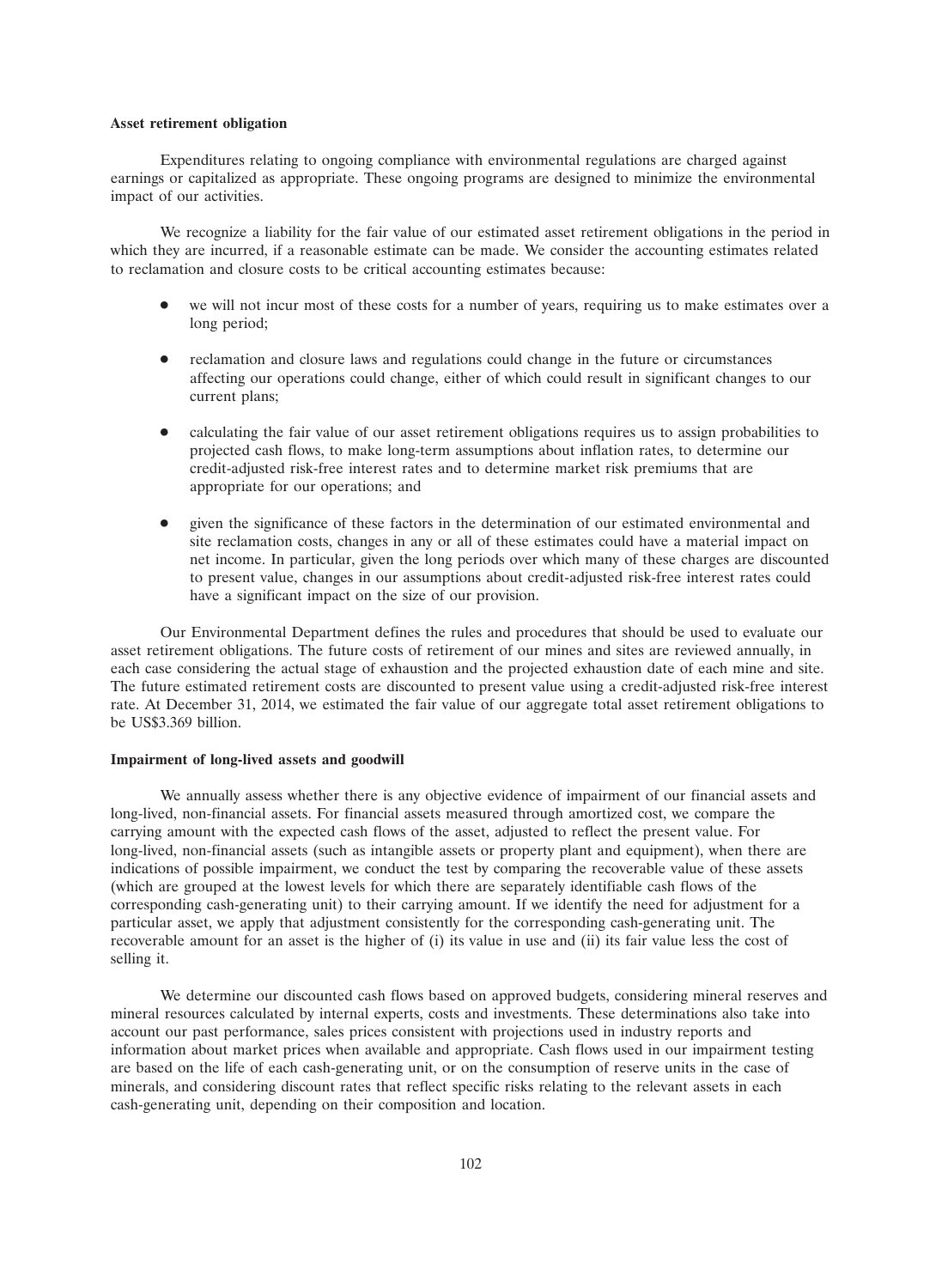For investments in affiliated companies with publicly-traded stock, we assess recoverability of assets when there is a prolonged or significant decline in market value. The balance of these investments is compared to the market value of the shares, when available. If the market value is less than the carrying value of these investments, and the decrease is considered prolonged and significant, we make the adjustment to the realizable value based on the price quoted in the market.

Goodwill balances arising from business combinations, intangible assets with indefinite useful lives and lands are tested for impairment at least once a year, regardless of any indication of impairment of their carrying value.

Non-current assets (excluding goodwill) which we recognized an impairment are reviewed whenever events or changes in circumstances indicate that the impairment may no longer be applicable. In such cases, an impairment reversal will be recognized.

# **Fair values of derivatives**

We are required to recognize all derivative financial instruments, whether designated in hedging relationships or not, on our balance sheet and to measure such instruments at fair value. The gain or loss in fair value is included in current earnings, unless the derivative to which the gain or loss is attributable qualifies for hedge accounting. We have entered into some cash flow hedges that qualify for hedge accounting. Unrealized fair value adjustments to cash flow hedges are recognized in other comprehensive income. We use well-known market participants' valuation methodologies to compute the fair value of instruments. To evaluate the financial instruments, we use estimates and judgments related to present values, taking into account market curves, projected interest rates, exchange rates, counterparty (credit) risk adjustments, forward market prices and their respective volatilities, when applicable. We evaluate the impact of credit risk on financial instruments and derivative transactions, and we enter into transactions with financial institutions that we consider to have a high credit quality. The exposure limits to financial institutions are proposed annually by the Executive Risk Committee and approved by the Board of Executive Officers. The financial institution's credit risk tracking is performed making use of a credit risk valuation methodology that considers, among other information, published ratings provided by international rating agencies and other management judgments. During 2014, we implemented hedge accounting for foreign exchange hedge and bunker costs hedge. At December 31, 2014, we had US\$122 million of realized losses related to derivative instruments designated as cash flow hedges. In 2014, we recorded to the income statement net losses of US\$1.334 billion in relation to derivative instruments.

# **Deferred income taxes**

We recognize deferred tax effects of tax loss carryforwards and temporary differences in our consolidated financial statements. We record a valuation allowance when we believe that it is more likely than not that tax assets will not be fully recoverable in the future.

When we prepare our consolidated financial statements, we estimate our income taxes based on regulations in the various jurisdictions where we conduct business. This requires us to estimate our actual current tax exposure and to assess temporary differences that result from deferring treatment of certain items for tax and accounting purposes. These differences result in deferred tax assets and liabilities, which we show on our consolidated balance sheet. We must then assess the likelihood that our deferred tax assets will be recovered from future taxable income. To the extent we believe that recovery is not likely, we record a provision against a tax expense in our statement of income. When we reduce the provision, we record a tax benefit in our statement of income.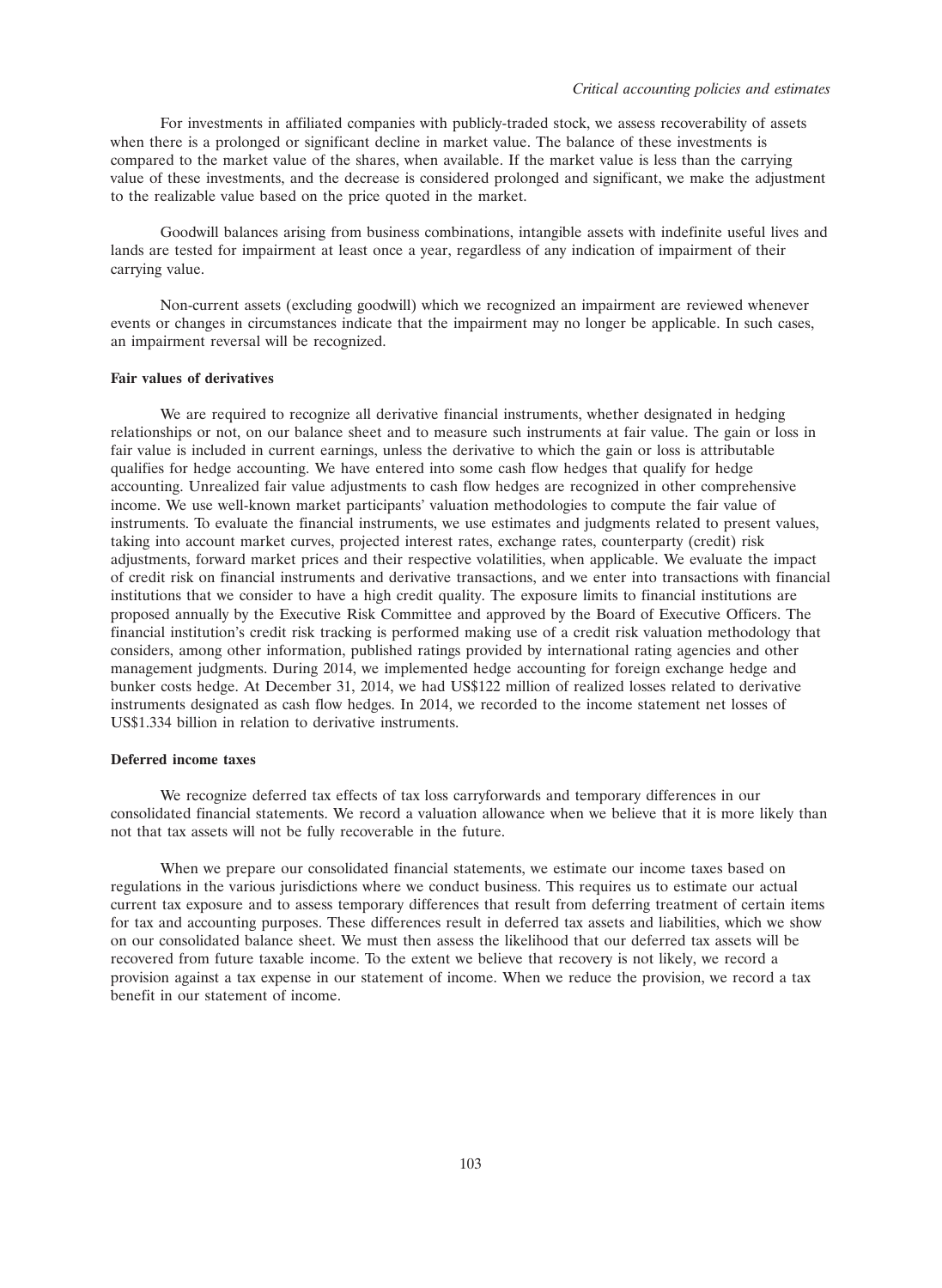Determining our provision for income taxes, our deferred tax assets and liabilities and any valuation allowance to be recorded against our net deferred tax assets requires significant management judgment, estimates and assumptions about matters that are highly uncertain. For each income tax asset, we evaluate the likelihood of whether some portion or the entire asset will not be realized. The valuation allowance made in relation to accumulated tax loss carryforwards depends on our assessment of the probability of generation of future taxable profits within the legal entity in which the related deferred tax asset is recorded, based on our production and sales plans, selling prices, operating costs, environmental costs, group restructuring plans for subsidiaries and site reclamation costs and planned capital costs.

#### **Litigation**

We disclose material contingent liabilities unless the possibility of any loss arising is considered remote, and we disclose material contingent assets where the inflow of economic benefits is probable. We discuss our material contingencies in Note 18 to our consolidated financial statements.

We record an estimated loss from a loss contingency when information available prior to the issuance of our financial statements indicates that it is probable that a future event will confirm that an asset has been impaired or a liability has been incurred at the date of the financial statements, and the amount of the loss can be reasonably estimated. In particular, given the nature of Brazilian tax legislation, the assessment of potential tax liabilities requires significant management judgment. By their nature, contingencies will only be resolved when one or more future events occurs or fails to occur, and typically those events will occur a number of years in the future. Assessing such liabilities, particularly in the Brazilian legal environment, inherently involves the exercise of significant management judgment and estimates of the outcome of future events.

The provision for litigation at December 31, 2014, totaling US\$1.282 billion, consists of provisions of US\$706 million for labor, US\$118 million for civil, US\$366 million for tax and US\$92 million for other claims. Claims where in our opinion, and based on the advice of our legal counsel, the likelihood of loss is reasonably possible but not probable, and for which we have not made provisions, amounted to a total of US\$10.577 billion at December 31, 2014, including claims of US\$1.955 billion for labor, US\$1.406 billion for civil, US\$6.094 billion for tax and US\$1.122 billion for other claims.

# **Employee post-retirement benefits**

We sponsor defined benefit pension and other post-retirement benefit plans covering some of our employees. The determination of the amount of our obligations for these benefits depends on certain actuarial assumptions. These assumptions are described in Note 21 to our consolidated financial statements and include, among others, the expected long-term rate of return on plan assets and increases in salaries.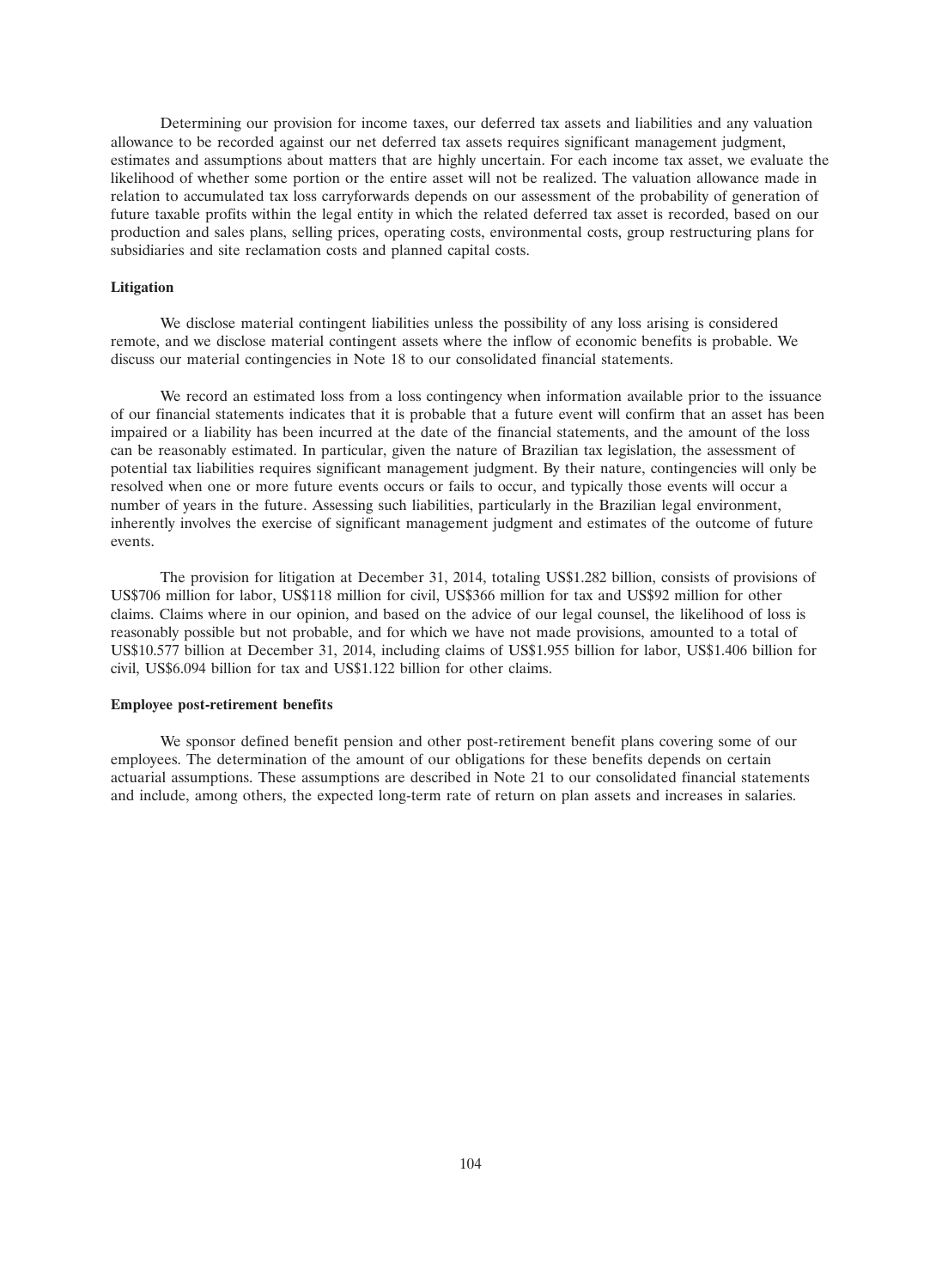# **RISK MANAGEMENT**

The aim of our risk management strategy is to promote enterprise-wide risk management that supports our growth strategy, strategic plan, corporate governance practices and financial flexibility to support maintenance of investment grade status. We developed an integrated framework for managing risk, which considers the impact on our business of not only market risk factors (market risk), but also risks arising from third party obligations (credit risk), risks associated with inadequate or failed internal processes, people, systems or external events (operational risk) and risks associated with political and regulatory conditions in countries in which we operate (political risk).

In order to achieve this objective and to further improve our corporate governance practices, our Board of Directors has established a company-wide risk management policy and an Executive Risk Management Committee. The risk management policy requires that we regularly evaluate and monitor the corporate risk on a consolidated basis in order to guarantee that our overall risk level remains in accordance with the acceptable corporate risk guidelines.

See Note 24 to our consolidated financial statements for quantitative information about risks relating to financial instruments, including financial instruments entered into pursuant to our risk management policies.

### **Market risk**

We are exposed to various market risk factors that can impact our financial stability and cash flow. An assessment of the potential impact of the consolidated market risk exposure is performed periodically to support our decision making processes and growth strategy, ensure financial flexibility and monitor future cash flow volatility.

When necessary, market risk mitigation strategies are evaluated and implemented. Some of these strategies may incorporate financial instruments, including derivatives. The financial instrument portfolios are monitored on a monthly basis, enabling us to properly evaluate financial results and their impact on cash flow, and ensure correlation between the strategies implemented and the proposed objectives.

Considering the nature of our business and operations, the main market risk factors that we are exposed to are:

 *Foreign exchange rates and interest rates:* our cash flows are exposed to the volatility of several currencies against the U.S. dollar. While most of our product prices are indexed to U.S. dollars, most of our costs, disbursements and investments are indexed to currencies other than the U.S. dollar, principally the Brazilian *reais* and the Canadian dollar. We frequently use derivative instruments, primarily forward transactions and swaps, in order to reduce our potential cash flow volatility arising from this currency mismatch. We also use swaps to convert into U.S. dollars a portion of our debt service costs denominated in Brazilian *reais*.

We are also exposed to interest rate risk on loans and financings. Our floating rate debt consists mainly of loans including export pre-payments, commercial bank loans and multilateral organization loans. In general, the U.S. dollar floating rate debt is subject to changes in LIBOR (London Interbank Offer Rate) in U.S. dollars. To mitigate the impact of interest rate volatility on our cash flows, we take advantage of natural hedges resulting from the correlation between commodity prices and U.S. dollar floating interest rates. If such natural hedges are not present, we may opt to obtain the same effect by using financial instruments.

 *Product prices and input costs:* we are also exposed to market risks associated with commodities price volatilities. In line with our risk management policy, we may also employ risk mitigation strategies to manage this risk that can include forward transactions, futures contracts and zero-cost collars. In 2014, we entered in to transactions to partially hedge our exposure to nickel and bunker oil prices.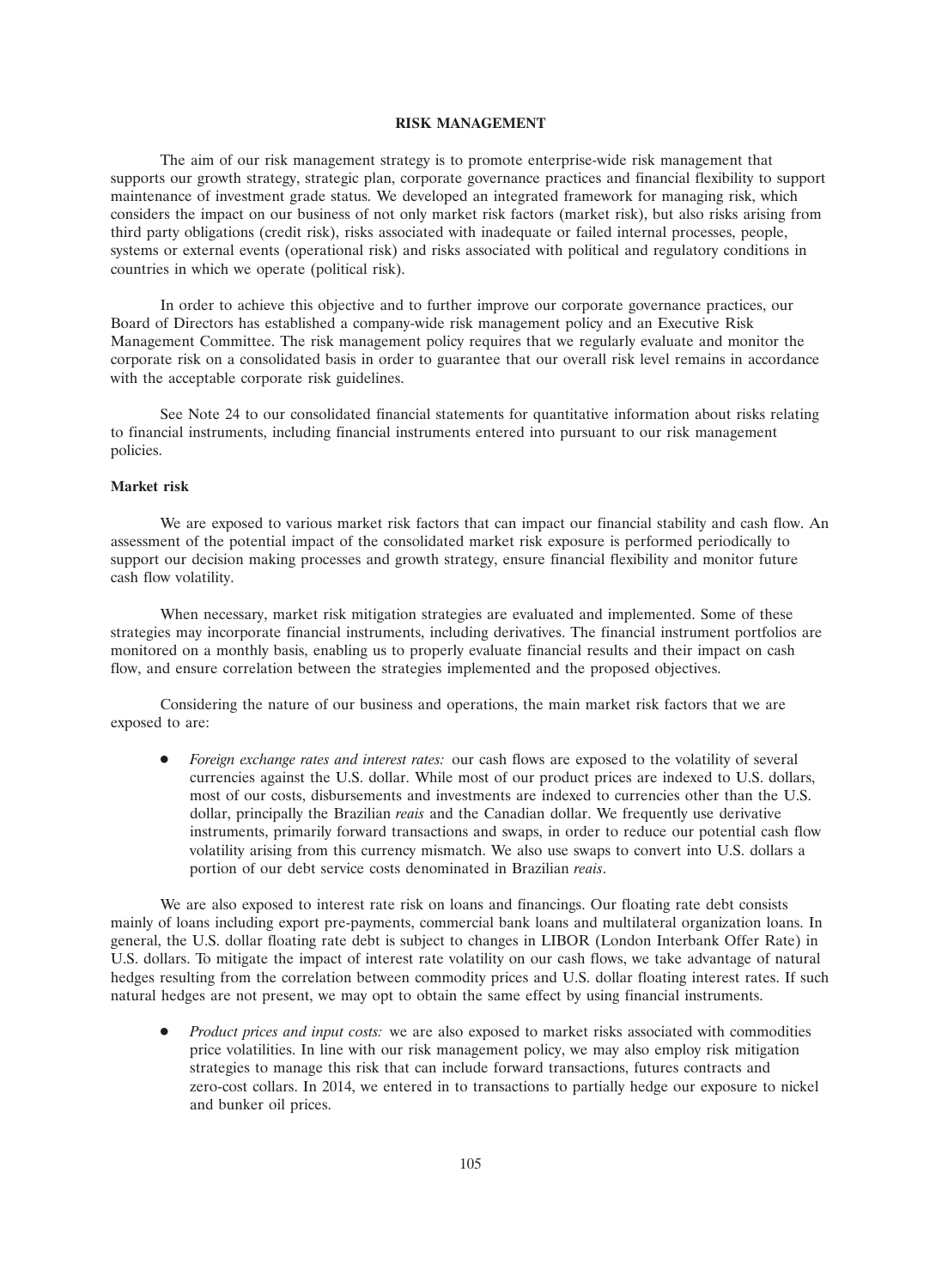# **Credit risk**

We are exposed to credit risk arising from trade receivables, derivative transactions, guarantees, down payment for suppliers and cash investments. Our credit risk management process provides a framework for assessing and managing counterparties' credit risk and for maintaining our risk at an acceptable level.

### *Commercial credit risk management*

We assign an internal credit rating and a credit limit to each counterparty using our own quantitative methodology for credit risk analysis, which is based on market prices, external credit ratings and financial information of the counterparty, as well as qualitative information regarding the counterparty's strategic position and history of commercial relations.

Based on the counterparty's credit risk, or based on our consolidated credit risk profile, risk mitigation strategies may be used to manage credit risk. The main credit risk mitigation strategies include non-recourse discount of receivables, insurance instruments, letters of credit, corporate and bank guarantees, mortgages, among others.

From a geographic standpoint, we have a diversified accounts receivable portfolio, with China, Europe, Brazil and Japan the regions with the most significant exposure. According to each region, different guarantees can be used to enhance the credit quality of the receivables. We monitor the counterparty exposure in the portfolio periodically and we block additional sales to customers in delinquency.

### *Treasury credit risk management*

To manage the credit exposure arising from cash investments and derivative instruments, our Board of Executive Officers approves, on an annual basis, credit limits by counterparty. Furthermore, the risk management department controls the portfolio diversification, the overall credit risk of the treasury portfolio and the risk of each counterparty by monitoring market information such as Credit Default Swaps (CDS) and Moody's Expected Default Frequency (EDF).

# **Operational risk**

Operational risk management is the structured approach we take to manage uncertainty related to inadequate or failed internal processes, people and systems and to external events.

We mitigate operational risk with new controls and improvement of existing ones, new mitigation plans and transfer of risk through insurance. As a result, the Company seeks to have a clear view of its major risks, the cost-benefit on mitigation plans and the controls in place to monitor the impact of operational risk closely and to efficiently allocate capital to reduce it.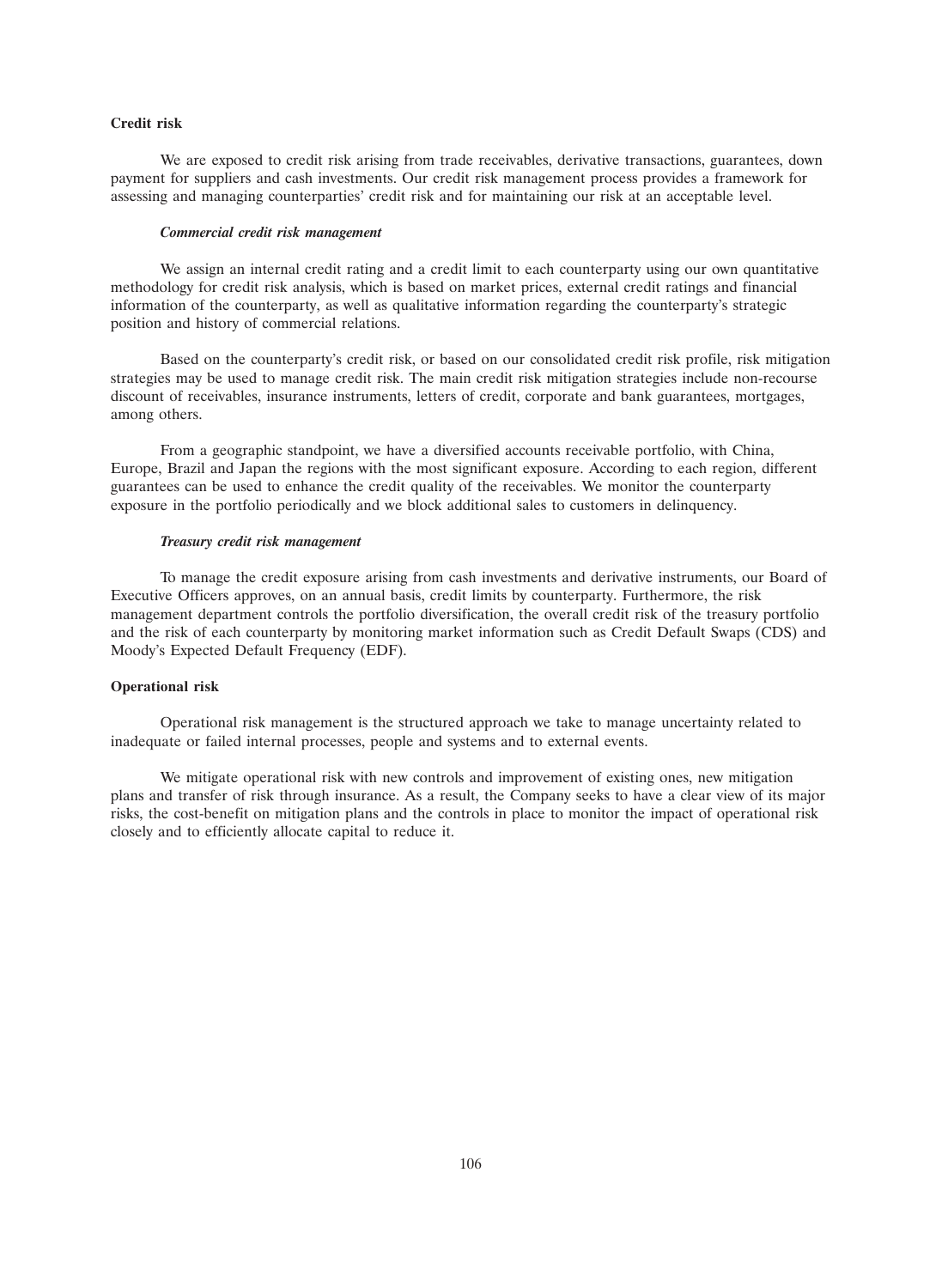# **III. SHARE OWNERSHIP AND TRADING**

### **MAJOR SHAREHOLDERS**

Valepar is Vale's controlling shareholder. Valepar is a special-purpose company organized under the laws of Brazil that was incorporated for the sole purpose of holding an interest in Vale. Valepar does not have any other business activity. Valepar acquired its controlling stake in Vale from the Brazilian government in 1997 as part of the first stage of Vale's privatization.

The following table sets forth information regarding ownership of Vale shares as of December 31, 2014 by the shareholders we know beneficially own more than 5% of any class of our outstanding capital stock, and by our directors and executive officers as a group.

|                                                         | Common shares owned | % of class        | <b>Preferred shares owned</b> | % of class        |
|---------------------------------------------------------|---------------------|-------------------|-------------------------------|-------------------|
| $\text{Valepar}(1) \ldots \ldots \ldots \ldots$         | 1,716,435,045       | 53.9%             | 20,340,000                    | $1.0\%$           |
| BNDERPAR(2)<br>Aberdeen Asset                           | 206,378,882         | $6.5\%$           | 66, 185, 272                  | $3.4\%$           |
| Management $PLC(3)$<br>Directors and executive officers | n/a                 | n/a               | 182,585,243                   | $9.01\%$          |
| as a group $\ldots \ldots \ldots$                       | 11.816              | Less than $1.0\%$ | 857.797                       | Less than $1.0\%$ |

(1) See the tables below for information about Valepar's shareholders.

(2) BNDESPAR is a wholly-owned subsidiary of BNDES. The figures do not include common shares beneficially (as opposed to directly) owned by BNDESPAR.

(3) Based on share ownership report on Schedule 13G filed by Aberdeen Asset Management PLC on January 6, 2015.

The Brazilian government also owns 12 golden shares of Vale, which give it veto powers over certain actions, such as changes to our name, the location of our headquarters and our corporate purpose as it relates to mining activities.

The table below sets forth information regarding ownership of Valepar common shares as of December 31, 2014.

|                      | Common shares owned | $\%$ of class |
|----------------------|---------------------|---------------|
| Valepar shareholders |                     |               |
|                      | 637,443,857         | 49.00%        |
|                      | 380,708             | 0.03%         |
|                      | 275,965,821         | $21.21\%$     |
|                      | 237,328,059         | 18.24%        |
|                      | 149,787,385         | 11.51\%       |
|                      | 1.300.905.830       | 100.00%       |

(1) Litel owns 200,864,272 preferred class A shares of Valepar, which represents 71.41% of the preferred class A shares. LitelA, an affiliate of Litel, owns 80,416,931 preferred class A shares of Valepar, which represents 28.59% of the preferred class A shares. LitelB, also an affiliate of Litel, owns 5,641,188 preferred class C shares of Valepar, which represents 29.25% of the preferred class C shares.

(2) Eletron owns 7,139 preferred class C shares of Valepar, which represents 0.04% of the preferred class C shares.

(3) Bradespar is controlled by a control group consisting of Cidade de Deus—Cia. Comercial Participações, Fundação Bradesco, NCF Participações S.A. and Nova Cidade de Deus Participações S.A. Brumado Holdings Ltda., a subsidiary of Bradespar, owns 5,174,863 preferred class C shares of Valepar, which represents 26.83% of the preferred class C shares.

(4) Mitsui owns 4,450,333 preferred class C shares of Valepar, which represents 23.08% of the preferred class C shares.

(5) BNDESPAR owns 4,012,241 preferred class C shares of Valepar, which represents 20.80% of the preferred class C shares.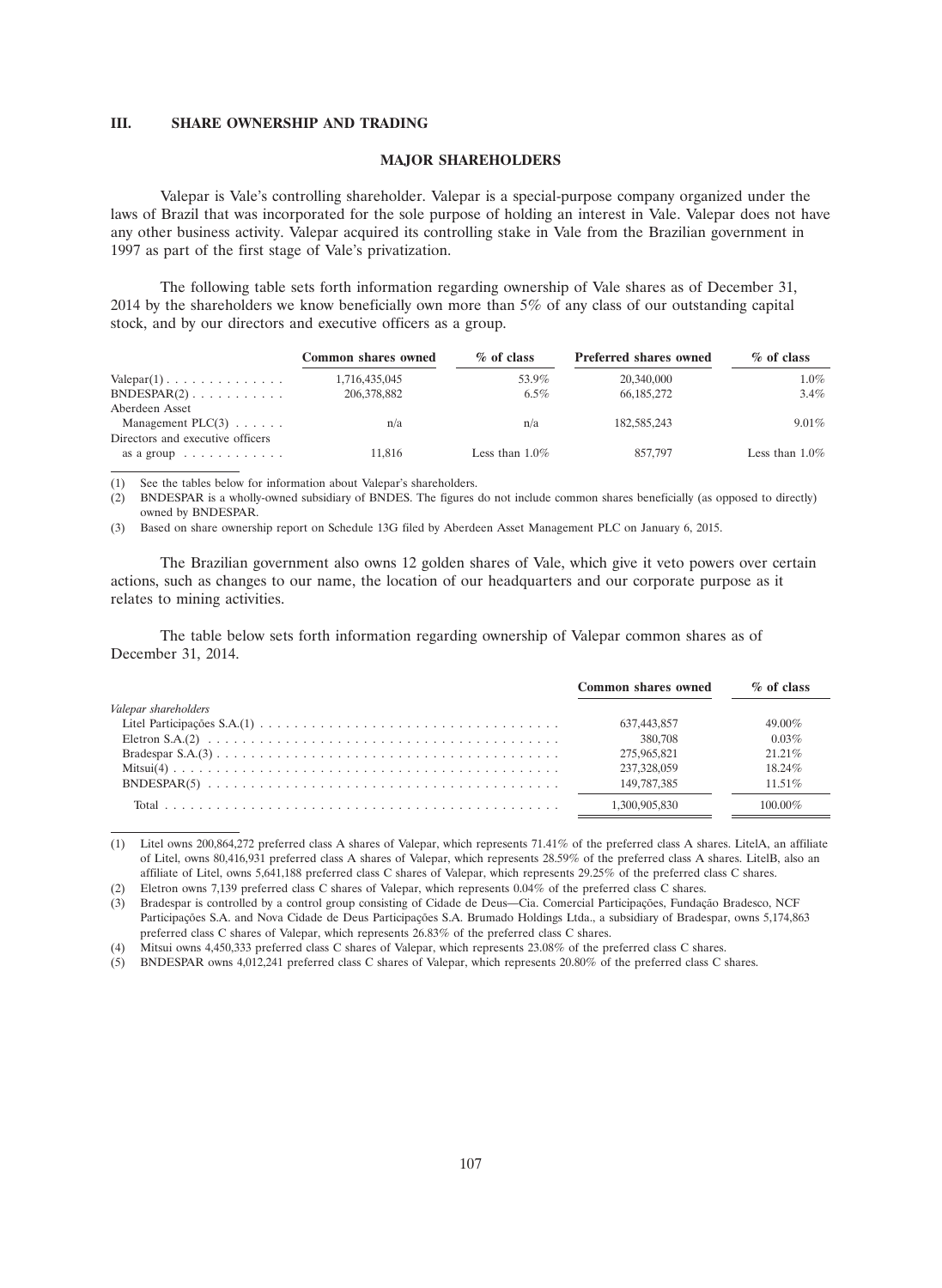The table below sets forth information regarding ownership of Litel Participações S.A., one of Valepar's shareholders, as of December 31, 2014.

|                                          | Common shares owned % of class |           |
|------------------------------------------|--------------------------------|-----------|
| Litel Participações S.A. shareholders(1) |                                |           |
|                                          | 193,740,121                    | 78.40%    |
|                                          | 31,688,443                     | $12.82\%$ |
|                                          | 19.115.620                     | $7.74\%$  |
|                                          | 2.583.919                      | $1.05\%$  |
|                                          |                                |           |
|                                          | 220                            |           |
| Total                                    | 247, 128, 345                  |           |

(1) Each of BB Carteira Ativa and Carteira Ativa II is a Brazilian investment fund. BB Carteira Ativa is 100.00% owned by Caixa de Previdência dos Funcionários do Banco do Brasil ("Previ"). Carteira Ativa II is 100% owned by Funcef. Carteira Ativa III is 100% owned by Petros. Singular is 100% owned by Fundo de Investimentos em Cotas de Fundo de Investimento em Ações VRD ("FIC de FI em Ações VRD''). FIC de FI em Ações VRD is 100% owned by Fundação Cesp. Each of Previ, Petros, Funcef and Fundação Cesp is a Brazilian pension fund.

The shareholders of Valepar are parties to a shareholders' agreement, which expires in 2017. The Valepar shareholders' agreement also:

- grants rights of first refusal on any transfer of Valepar shares and preemptive rights on any new issue of Valepar shares;
- prohibits the direct acquisition of Vale shares by Valepar's shareholders unless authorized by the other shareholders party to the agreement;
- prohibits encumbrances on Valepar shares (other than in connection with financing an acquisition of Vale shares);
- requires each party generally to retain control of its special purpose company holding its interest in shares of Valepar, unless the rights of first refusal previously mentioned are observed;
- allocates seats on Valepar's and Vale's boards among representatives of the parties;
- commits the Valepar shareholders to support a Vale dividend policy of distributing 50% of Vale's net profit for each fiscal year, unless the Valepar shareholders commit to support a different dividend policy for a given year;
- provides for the maintenance by Vale of a capital structure that does not exceed specified debt to equity thresholds;
- requires the Valepar shareholders to vote their indirectly held Vale shares and to cause their representatives on Vale's Board of Directors to vote only in accordance with decisions made at Valepar meetings held prior to meetings of Vale's Board of Directors or shareholders; and
- establishes supermajority voting requirements for certain significant actions relating to Valepar and to Vale.

Pursuant to the Valepar shareholders' agreement, Valepar cannot support any of the following actions with respect to Vale without the consent of at least 75% of the holders of Valepar's common shares:

any amendment of Vale's bylaws;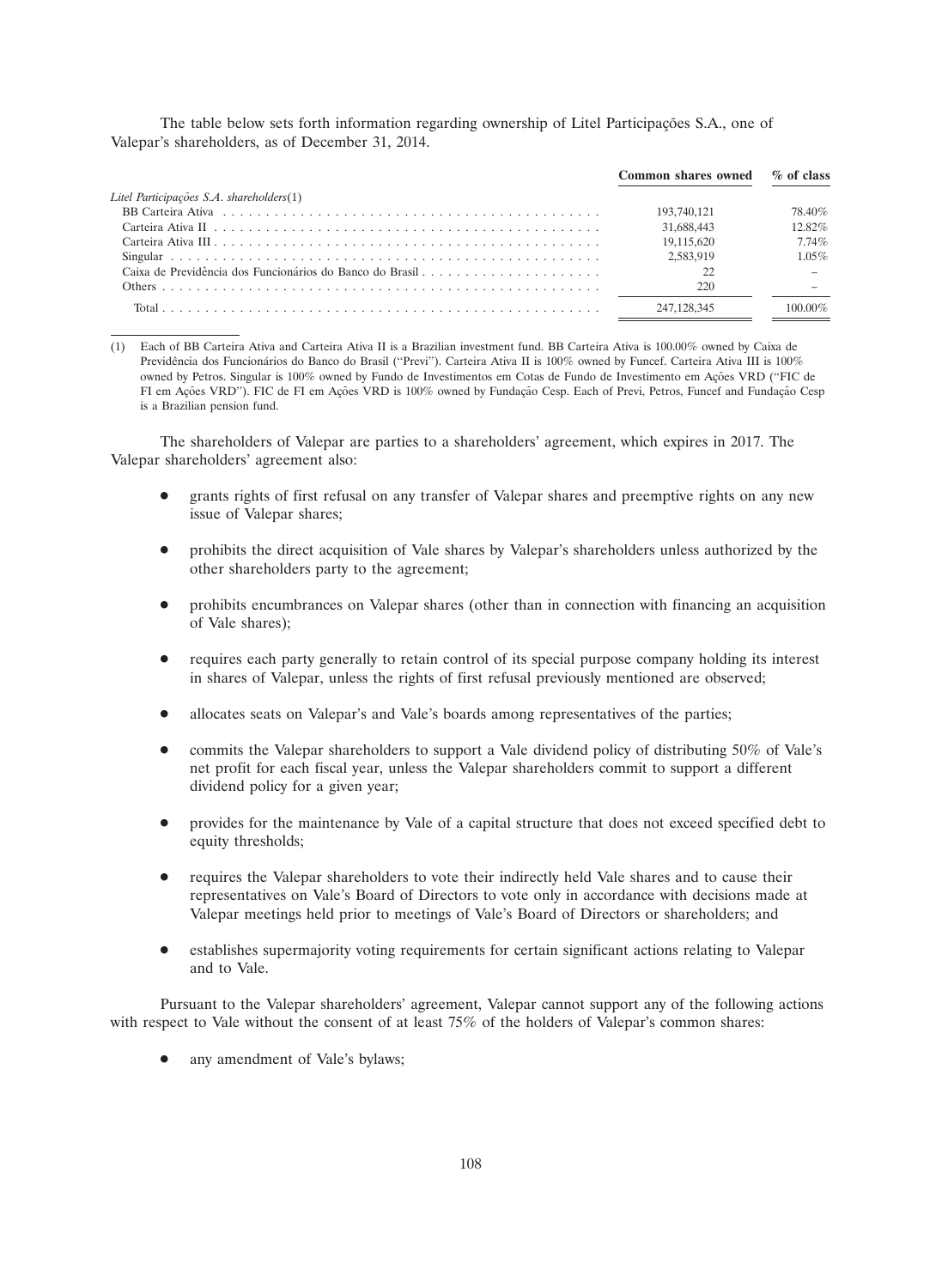- any increase of Vale's capital stock by share subscription, creation of a new class of shares, change in the characteristics of the existing shares or any reduction of Vale's capital stock;
- any issuance of debentures of Vale, whether or not convertible into shares of Vale, participation  $c$ ertificates upon compensation (*partes beneficiárias*), call options (*bônus de subscrição*) or any other security of Vale;
- any determination of issuance price for any new shares of capital stock or other security of Vale;
- any amalgamation, spin-off or merger to which Vale is a party, as well as any change to Vale's corporate form;
- any dissolution, receivership, bankruptcy or any other voluntary act for financial reorganization or any suspension thereof;
- the election and replacement of Vale's Board of Directors, including the Chairman of the Board, and any executive officer of Vale;
- the disposal or acquisition by Vale of an equity interest in any company, as well as the acquisition of any shares of capital stock of Vale or Valepar;
- the participation by Vale in a group of companies or in a consortium of any kind;
- the execution by Vale of agreements relating to distribution, investment, sales exportation, technology transfer, trademark license, patent exploration, license to use and leases;
- the approval and amendment of Vale's business plan;
- the determination of the compensation of the executive officers and directors of Vale, as well as the duties of the Board of Directors and the Board of Executive Officers;
- any profit sharing among the members of the Board of Directors or Board of Executive Officers of Vale;
- any change in the corporate purpose of Vale;
- the distribution or non-distribution of any dividends (including distributions classified as interest on shareholders' equity) on any shares of capital stock of Vale other than as provided in Vale's bylaws;
- the appointment and replacement of Vale's independent auditor;
- the creation of any ''in rem'' guarantee, granting of guarantees including rendering of sureties by Vale with respect to obligations of any unrelated party, including any affiliates or subsidiaries;
- the passing of any resolution on any matter which, pursuant to applicable law, entitles a shareholder to withdrawal rights;
- the appointment and replacement by the Board of Directors of any representative of Vale in subsidiaries, companies related to Vale or other companies in which Vale is entitled to appoint directors and officers; and
- any change in the debt to equity threshold, as defined in the shareholders' agreement.

In addition, the shareholders' agreement provides that any issuance of participation certificates by Vale and any disposition by Valepar of Vale shares requires the unanimous consent of all of Valepar's shareholders.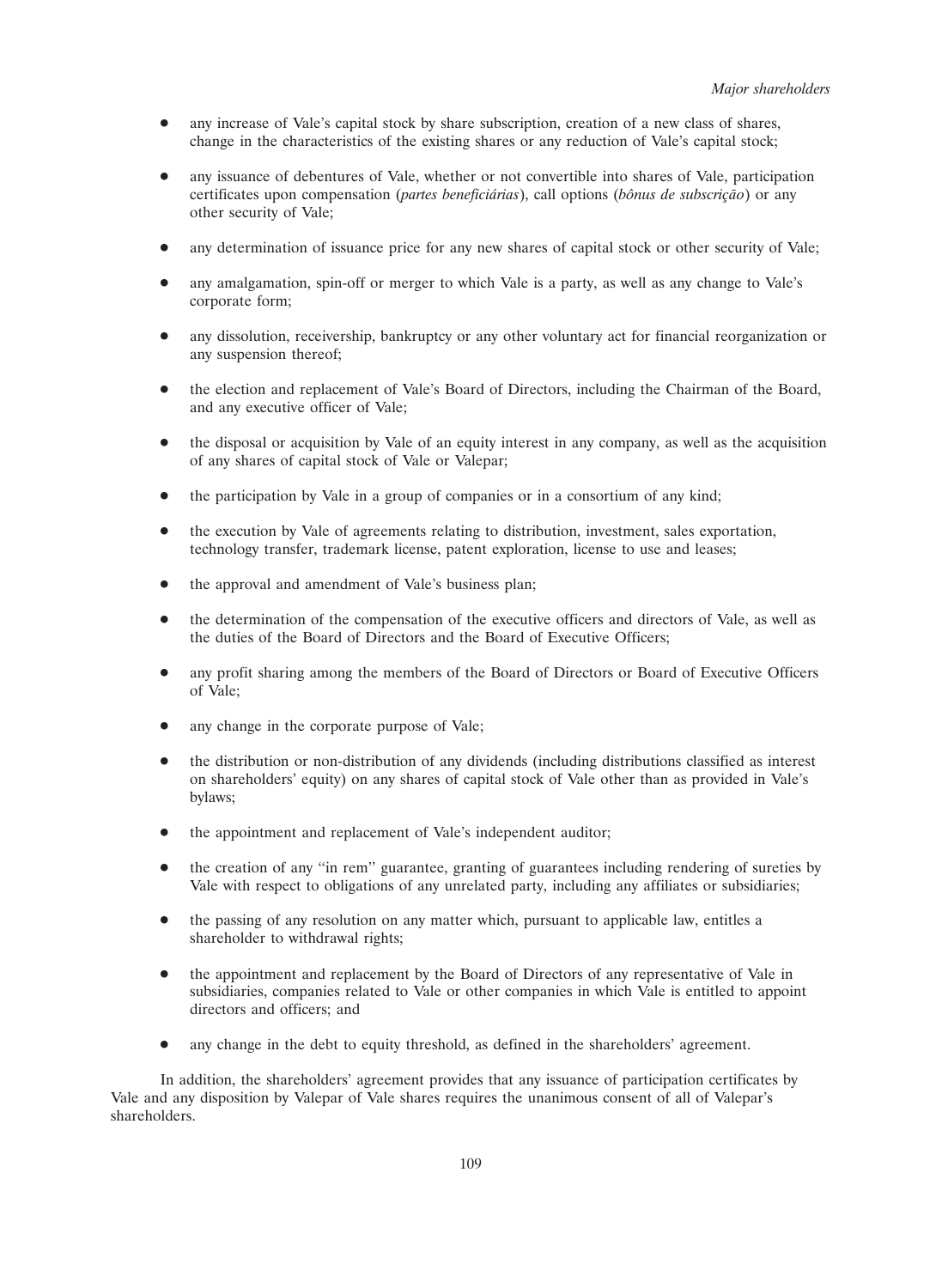# **RELATED PARTY TRANSACTIONS**

We have engaged, and expect to continue to engage, in arm's-length transactions with certain entities controlled by, or affiliated with, our controlling shareholders, including the following:

- *Bradesco*—Bradespar, a controlling shareholder of Valepar, is controlled by a group of entities that also control Banco Bradesco S.A. (''Bradesco''). Bradesco and its affiliates are full service financial institutions that have performed, and may perform in the future, certain investment banking, advisory or general financing and banking services for us and our affiliates, from time to time, in ordinary course of business.
- *Banco do Brasil—*Previ, a pension fund of the employees of Banco do Brasil, owns 100% of the investment fund BB Carteira Ativa, which holds the majority of the common equity of Litel Participações S.A., which holds 49% of the common equity of Valepar. Banco do Brasil appoints three out of the six members of Previ's senior management. An affiliate of Banco do Brasil is the manager of BB Carteira Ativa. Banco do Brasil is also a full service financial institution, and Banco do Brasil and its affiliates have performed, and may perform in the future, certain investment banking, advisory or general financing and banking services for us and our affiliates, from time to time, in ordinary course of business.
- *Mitsui*—We have commercial relationships in the ordinary course of our business with Mitsui, a large Japanese conglomerate and a shareholder of Valepar.
- *BNDES*, the Brazilian state-owned development bank, is the parent company of one of our major shareholders, BNDESPAR.

We and BNDES are parties to a contract relating to authorizations for mining exploration. This contract, which we refer to as the Mineral Risk Contract, provides for the joint development of certain unexplored mineral deposits that form part of our Northern System, except for our iron ore and manganese ore deposits which were specifically excluded from the contract, as well as proportional participation in any profits earned from the development of such resources. In 2007, the Mineral Risk Contract was extended indefinitely, with specific rules for all exploration projects and exploration targets and mineral rights covered under the contract.

BNDES has provided us with credit lines of R\$7.3 billion to finance our investment program, facilities totaling R\$985 million to finance the acquisition of equipment in Brazil, a R\$3.9 billion financing for our CLN 150 Mtpy project and a R\$6.2 billion financing for our S11D project and its infrastructure (CLN S11D).

BNDES holds a total of R\$871 million, or US\$328 million, in debentures of our subsidiary Salobo Metais S.A. with a right to subscribe for Salobo's preferred shares in exchange for part of the outstanding debentures, which right expires two years after Salobo reaches an accumulated revenue equivalent to 200,000 tons of copper.

For more information on our transactions with BNDES, see *Operating and financial review and prospects*—*Liquidity and capital resources*. BNDESPAR is in the control group of several Brazilian companies with which we have commercial relationships in the ordinary course of our business.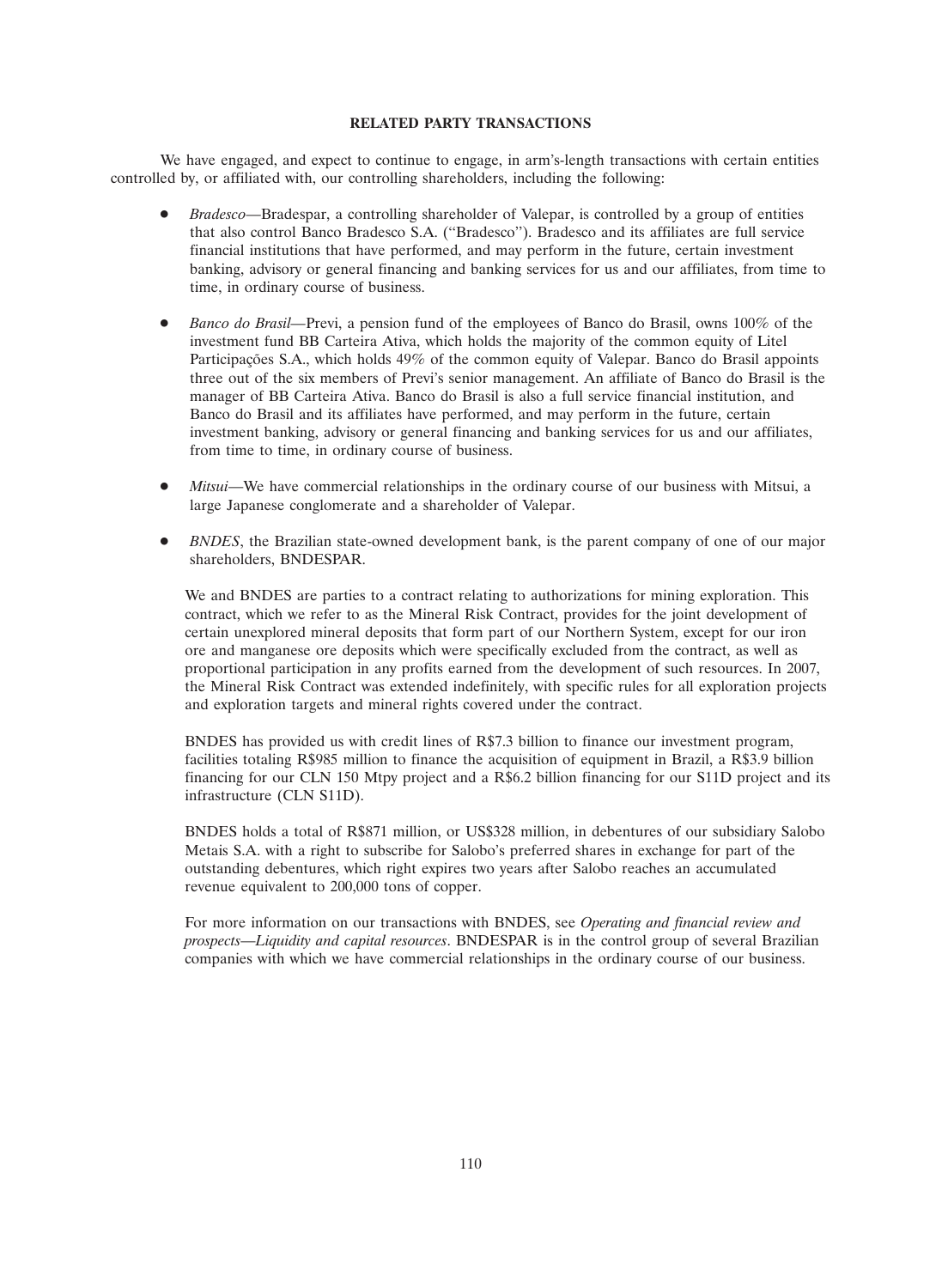Mitsui and BNDESPAR have direct investments in some of our subsidiaries, joint ventures and associated companies. BNDESPAR has a direct stake in our subsidiary Vale Soluções em Energia S.A. Mitsui has a minority stake in our subsidiary MVM Resources International B.V., which controls the Bayóvar (Peru) phosphate operations, and is part of a joint venture that holds an equity stake in our subsidiary VNC. Mitsui is also our joint venture partner at VLI, and BNDES holds debentures issued by Vale exchangeable into common shares of VLI. In December 2014, we entered into an investment agreement with Mitsui in connection with our coal business in Mozambique (see *Information on the Company—Business Overview— Significant changes in our business*).

We have a policy on Related Party Transactions, which sets forth rules and principles to ensure transparency and arm's-length conditions in our transactions with related parties and other situations of potential conflicts of interest. Pursuant to that policy and our bylaws, our Governance and Sustainability Committee is responsible for issuing reports about potential conflicts of interest between us and our shareholders or management and for reviewing the procedure and terms of related party transactions that are submitted to our Board of Directors for approval. Under the policy, if we identify a conflict of interest with a shareholder, then that shareholder or its representative may not participate in any discussions related to the transaction at any shareholders' meeting and will only have access to publicly available information about the matter. The policy also prohibits the extension of any loans to related parties other than our subsidiaries and affiliated companies.

For information regarding investments in affiliated companies and joint ventures and for information regarding transactions with major related parties, see Notes 12 and 31 to our consolidated financial statements.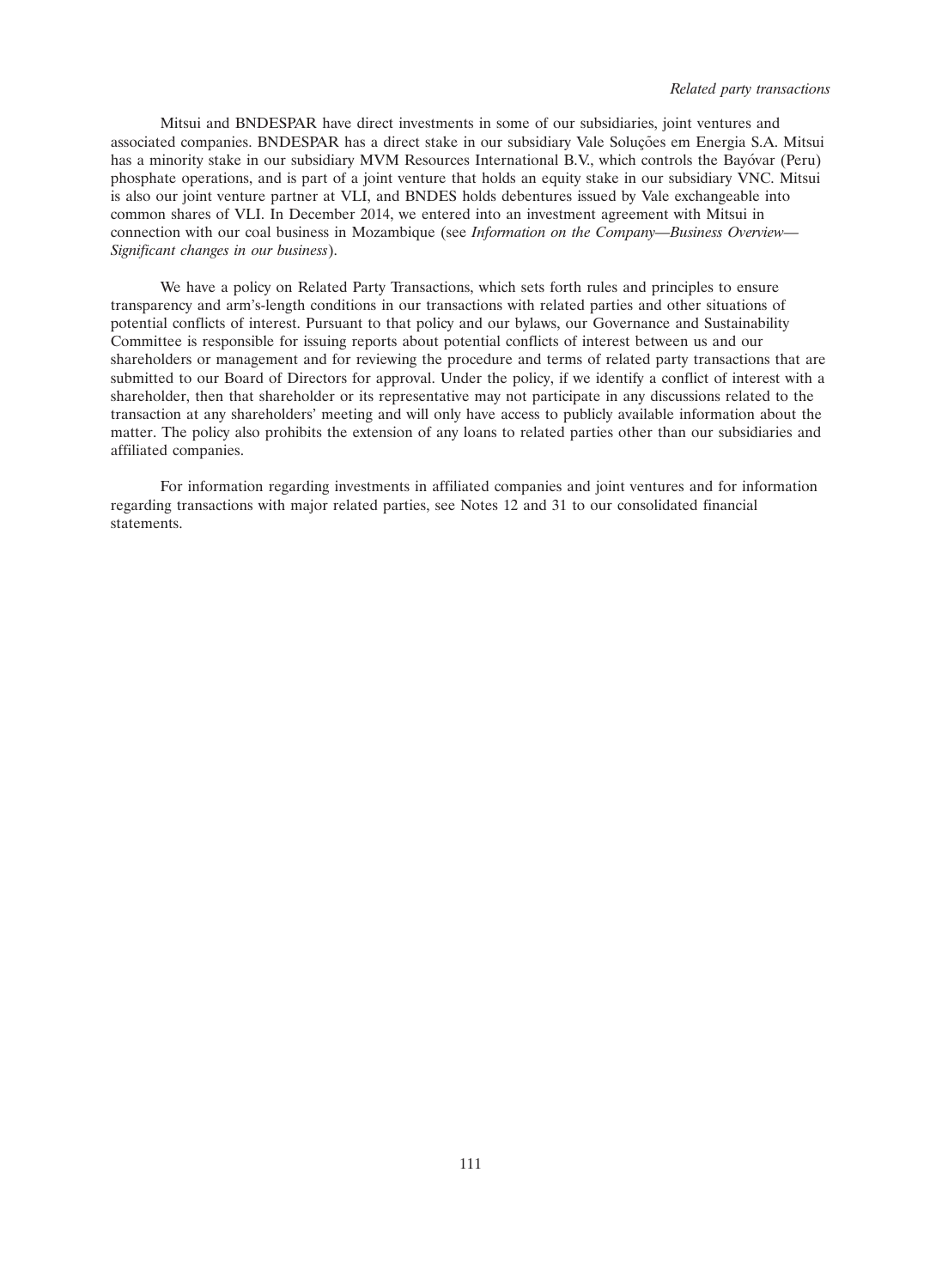# **DISTRIBUTIONS**

Under our dividend policy, our Board of Executive Officers announces, by no later than January 31 of each year, a proposal to be approved by our Board of Directors of a minimum amount, expressed in U.S. dollars, that will be distributed in that year to our shareholders. Distributions may be classified either as dividends or interest on shareholders' equity, and references to "dividends" should be understood to include all distributions regardless of their classification, unless stated otherwise. We determine the minimum dividend payment in U.S. dollars, considering our expected free cash flow generation in the year of distribution. The proposal establishes two installments, to be paid in April and October of each year. Each installment is submitted to the Board of Directors for approval at meetings in April and October. Once approved, dividends are converted into and paid in *reais* at the Brazilian *real*/U.S. dollar exchange rates announced by the Central Bank of Brazil on the last business day before the Board meetings in April and October of each year. The Board of Executive Officers can also propose to the Board of Directors, depending on the evolution of our cash flow performance, an additional payment to shareholders of an amount over and above the minimum dividend initially established.

For 2015, our Board of Executive Officers has proposed a minimum dividend of US\$2.0 billion, subject to approval by our Board of Directors. We pay the same amount per share on both common and preferred shares in accordance with our bylaws.

Under Brazilian law and our bylaws, we are required to distribute to our shareholders an annual amount equal to not less than 25% of the distributable amount, referred to as the mandatory dividend, unless the Board of Directors advises our shareholders at our shareholders' meeting that payment of the mandatory dividend for the preceding year is inadvisable in light of our financial condition. For a discussion of dividend distribution provisions under Brazilian corporate law and our bylaws, see *Additional information*.

The tax regime applicable to distributions to ADR and HDR holders and to non-resident shareholders will depend on whether those distributions are classified as dividends or as interest on shareholders' equity. See *Additional information*—*Taxation—Brazilian tax considerations.*

By law, we are required to hold an annual shareholders' meeting by April 30 of each year at which an annual dividend may be declared. Additionally, our Board of Directors may declare interim dividends. Under Brazilian corporate law, dividends are generally required to be paid to the holder of record on a dividend declaration date within 60 days following the date the dividend was declared, unless a shareholders' resolution sets forth another date of payment, which, in either case, must occur prior to the end of the fiscal year in which the dividend was declared. A shareholder has a three-year period from the dividend payment date to claim dividends (or payments of interest on shareholders' equity) in respect of its shares, after which we will have no liability for such payments. From 1997 to 2003, all distributions took the form of interest on shareholders' equity. In many years, part of the distribution has been made in the form of interest on shareholders' equity and part as dividends. See *Additional information—Memorandum and articles of association*—*Common shares and preferred shares*.

We make cash distributions on the common shares and preferred shares underlying the ADSs in *reais* to the custodian on behalf of the depositary. The custodian then converts such proceeds into U.S. dollars and transfers such U.S. dollars to be delivered to the depositary for distribution to holders of ADRs and HDRs, net of the depositary's fees. For information on taxation of dividend distributions, see *Additional information*—*Taxation—Brazilian tax considerations*.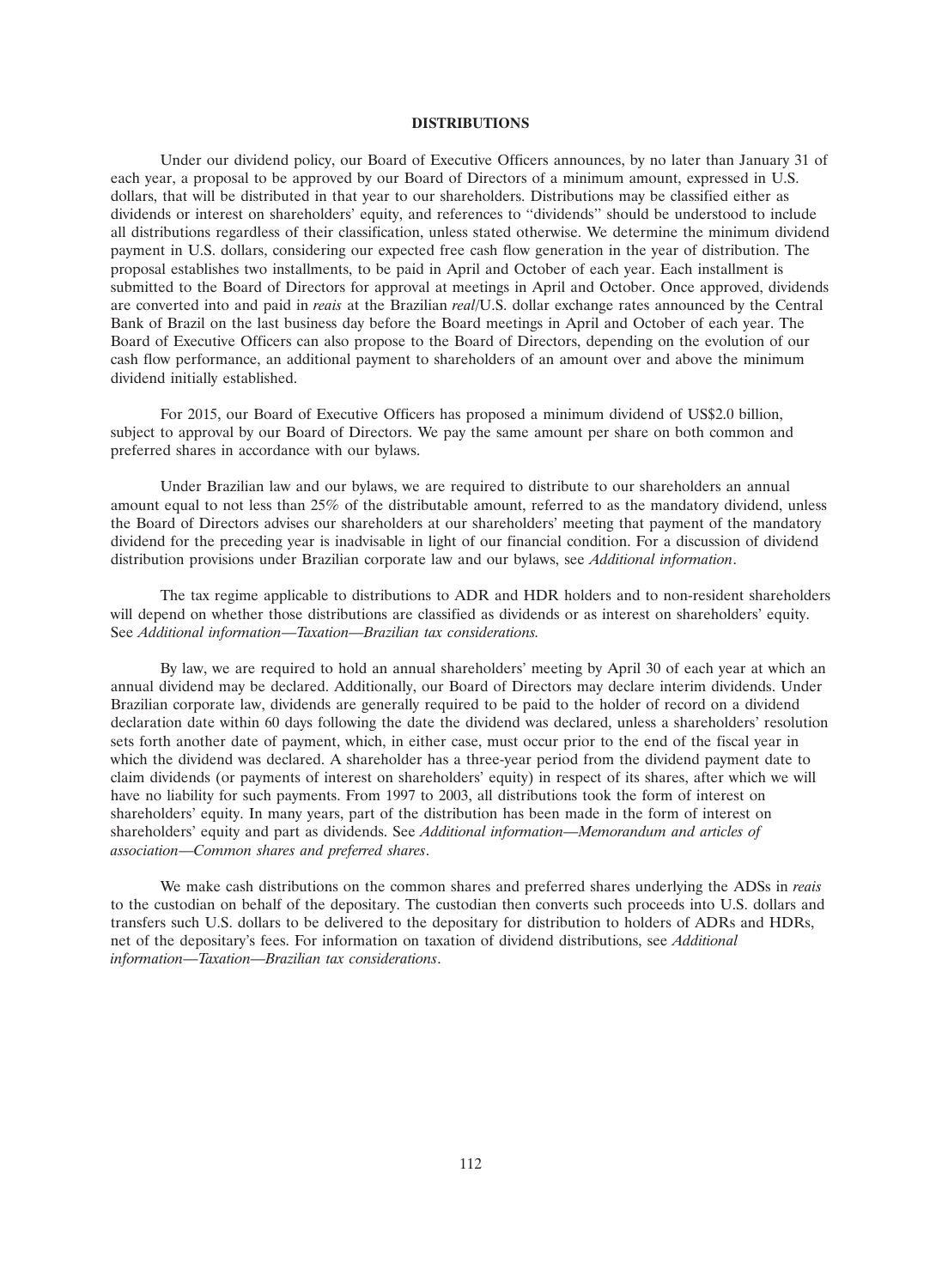The following table sets forth the cash distributions we paid to holders of common shares and preferred shares for the periods indicated. Amounts have been restated to give effect to stock splits that we carried out in subsequent periods. We have calculated U.S. dollar conversions using the commercial selling rate in effect on the date of payment. Amounts are stated before any applicable withholding tax.

|        |              | <i>Reals</i> per share |                          |              | U.S. dollars per share at | U.S. dollars total at<br>payment date |  |
|--------|--------------|------------------------|--------------------------|--------------|---------------------------|---------------------------------------|--|
| Year   | Payment date | <b>Dividends</b>       | Interest on equity       | <b>Total</b> | payment date              | (US\$ million)                        |  |
| 2009   | April 30     | 0.52                   |                          | 0.52         | 0.24                      | 1,255                                 |  |
|        | October 30   |                        | 0.49                     | 0.49         | 0.29                      | 1,469                                 |  |
| $2010$ | April 30     |                        | 0.42                     | 0.42         | 0.24                      | 1,250                                 |  |
|        | October 31   |                        | 0.56                     | 0.56         | 0.34                      | 1,750                                 |  |
| $2011$ | January 31   |                        | 0.32                     | 0.32         | 0.19                      | 1,000                                 |  |
|        | April 29     |                        | 0.61                     | 0.61         | 0.38                      | 2,000                                 |  |
|        | August 26    | 0.93                   | $\overline{\phantom{m}}$ | 0.93         | 0.58                      | 3,000                                 |  |
|        | October 31   | 0.39                   | 0.63                     | 1.02         | 0.58                      | 3,000                                 |  |
| $2012$ | April 30     |                        | 1.08                     | 1.08         | 0.59                      | 3,000                                 |  |
|        | October 31   | 0.66                   | 0.53                     | 1.19         | 0.58                      | 3,000                                 |  |
| $2013$ | April 30     | 0.15                   | 0.71                     | 0.86         | 0.44                      | 2,250                                 |  |
|        | October 31   | 0.12                   | 0.82                     | 0.94         | 0.44                      | 2,250                                 |  |
| $2014$ | April 30     |                        | 0.90                     | 0.90         | 0.41                      | 2,100                                 |  |
|        | October 31   | 0.34                   | 0.65                     | 0.99         | 0.41                      | 2,100                                 |  |

#### **TRADING MARKETS**

Our publicly traded share capital consists of common shares and preferred shares, each without par value. Our common shares and our preferred shares are publicly traded in Brazil on the BM&FBOVESPA, under the ticker symbols VALE3 and VALE5, respectively. Our common shares and preferred shares also trade on the LATIBEX, under the ticker symbols XVALO and XVALP, respectively. The LATIBEX is a non-regulated electronic market created in 1999 by the Madrid stock exchange in order to enable trading of Latin American equity securities.

Our common ADSs, each representing one common share, and our preferred ADSs, each representing one preferred share, are traded on the New York Stock Exchange (''NYSE''), under the ticker symbols VALE and VALE.P, respectively. Our common ADSs and preferred ADSs are traded on Euronext Paris, under the ticker symbols VALE3 and VALE5, respectively. JPMorgan Chase Bank serves as the depositary for both the common and the preferred ADSs. On February 27, 2015, there were 1,396,634,819 ADSs outstanding, 767,932,992 common ADSs and 628,701,827 preferred ADSs, representing 55% of our common shares and 45% of our preferred shares, or 27% of our total share capital.

Our common HDSs, each representing one common share, and our preferred HDSs, each representing one class A preferred share, are traded on the HKEx, under the stock codes 6210 and 6230, respectively. JPMorgan Chase Bank serves as the depositary for both the common and the preferred HDSs. On February 27, 2015, there were 665,850 HDSs outstanding, consisting of 619,300 common HDSs and 46,550 preferred HDSs.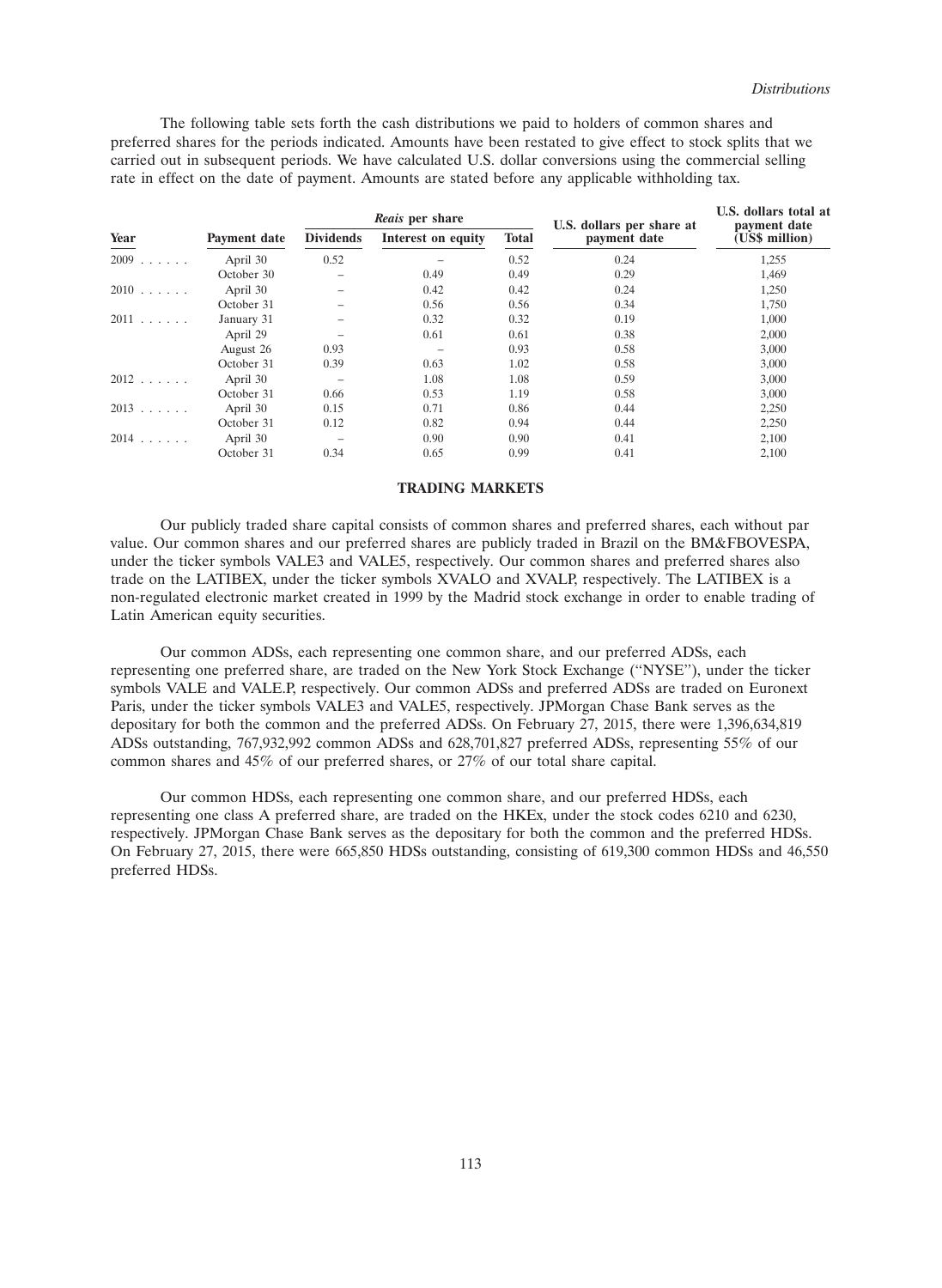# **SHARE PRICE HISTORY**

The following table sets forth trading information for our ADSs, as reported by the New York Stock Exchange and our shares, as reported by the BM&FBOVESPA, for the periods indicated. Share prices in the table have been adjusted to reflect stock splits.

|                                                    | <b>BM&amp;F BOVESPA</b> (Reais per share) |       |                        | NYSE (US\$ per share) |                   |       |                      |       |
|----------------------------------------------------|-------------------------------------------|-------|------------------------|-----------------------|-------------------|-------|----------------------|-------|
|                                                    | <b>Common share</b>                       |       | <b>Preferred share</b> |                       | <b>Common ADS</b> |       | <b>Preferred ADS</b> |       |
|                                                    | High                                      | Low   | High                   | Low                   | High              | Low   | <b>High</b>          | Low   |
|                                                    | 59.85                                     | 42.85 | 51.34                  | 37.50                 | 34.65             | 23.98 | 30.50                | 20.20 |
|                                                    | 60.92                                     | 38.59 | 53.41                  | 36.54                 | 37.02             | 20.51 | 32.50                | 19.58 |
|                                                    | 45.87                                     | 32.45 | 53.41                  | 32.12                 | 37.08             | 15.88 | 32.50                | 15.67 |
| 2013                                               | 44.10                                     | 28.39 | 42.60                  | 26.00                 | 21.49             | 12.63 | 20.88                | 11.47 |
|                                                    | 44.1                                      | 33.58 | 42.60                  | 32.39                 | 21.49             | 16.98 | 20.88                | 16.23 |
|                                                    | 36.19                                     | 28.45 | 34.08                  | 26.70                 | 18.25             | 12.94 | 17.14                | 11.97 |
|                                                    | 37.85                                     | 28.39 | 33.68                  | 26.00                 | 16.81             | 12.63 | 14.98                | 11.47 |
|                                                    | 38.47                                     | 33.2  | 34.44                  | 30.47                 | 17.08             | 14.43 | 15.33                | 13.28 |
| 2014                                               |                                           |       |                        |                       |                   |       |                      |       |
| 10                                                 | 35.71                                     | 29.26 | 32.73                  | 25.90                 | 15.25             | 12.42 | 14.01                | 10.93 |
|                                                    | 33.34                                     | 28.40 | 30.12                  | 25.47                 | 15.07             | 12.62 | 13.61                | 11.19 |
|                                                    | 32.92                                     | 26.54 | 29.36                  | 23.30                 | 14.83             | 10.87 | 13.23                | 9.49  |
|                                                    | 28.31                                     | 18.69 | 24.80                  | 16.00                 | 11.80             | 6.86  | 10.31                | 5.89  |
| O <sub>4</sub> 2014 and O <sub>1</sub> 2015        |                                           |       |                        |                       |                   |       |                      |       |
| October 2014.                                      | 28.31                                     | 23.70 | 24.80                  | 20.50                 | 11.80             | 9.92  | 10.31                | 8.57  |
| November 2014 $\ldots \ldots \ldots \ldots \ldots$ | 25.00                                     | 22.03 | 21.55                  | 18.83                 | 10.09             | 8.53  | 8.76                 | 7.27  |
| December 2014 $\ldots \ldots \ldots \ldots \ldots$ | 22.22                                     | 18.69 | 19.50                  | 16.00                 | 8.73              | 6.86  | 7.53                 | 5.89  |
|                                                    | 22.84                                     | 18.05 | 20.10                  | 16.19                 | 8.69              | 6.91  | 7.63                 | 6.23  |
|                                                    | 22.71                                     | 18.61 | 19.55                  | 16.55                 | 8.05              | 7.03  | 6.89                 | 6.26  |

## **DEPOSITARY SHARES**

JPMorgan Chase Bank serves as the depositary for our ADSs and HDSs. ADR holders and HDR holders are required to pay various fees to the depositary, and the depositary may refuse to provide any service for which a fee is assessed until the applicable fee has been paid.

ADR holders and HDR holders are required to pay the depositary amounts in respect of expenses incurred by the depositary or its agents on behalf of ADR holders and HDR holders, including expenses arising from compliance with applicable law, taxes or other governmental charges, facsimile transmission or conversion of foreign currency into U.S. or Hong Kong dollars. In this case, the depositary may decide in its sole discretion to seek payment by either billing holders or by deducting the fee from one or more cash dividends or other cash distributions. The depositary may recover any unpaid taxes or other governmental charges owed by an ADR holder or HDR holder by billing such holder, by deducting the fee from one or more cash dividends or other cash distributions, or by selling underlying shares after reasonable attempts to notify the holder, with the holder liable for any remaining deficiency.

ADR holders are also required to pay additional fees for certain services provided by the depositary, as set forth in the table below.

| <b>Depositary service</b>                                                       | Fee payable by ADR holders                            |
|---------------------------------------------------------------------------------|-------------------------------------------------------|
| Issuance, cancellation and delivery of ADRs, including in connection with share | US\$5.00 or less per 100 ADSs (or portion<br>thereof) |
|                                                                                 | US\$0.02 or less per ADS                              |
|                                                                                 | US\$5.00 or less per 100 ADSs (or portion<br>thereof) |
|                                                                                 | US\$1.50 or less per ADS                              |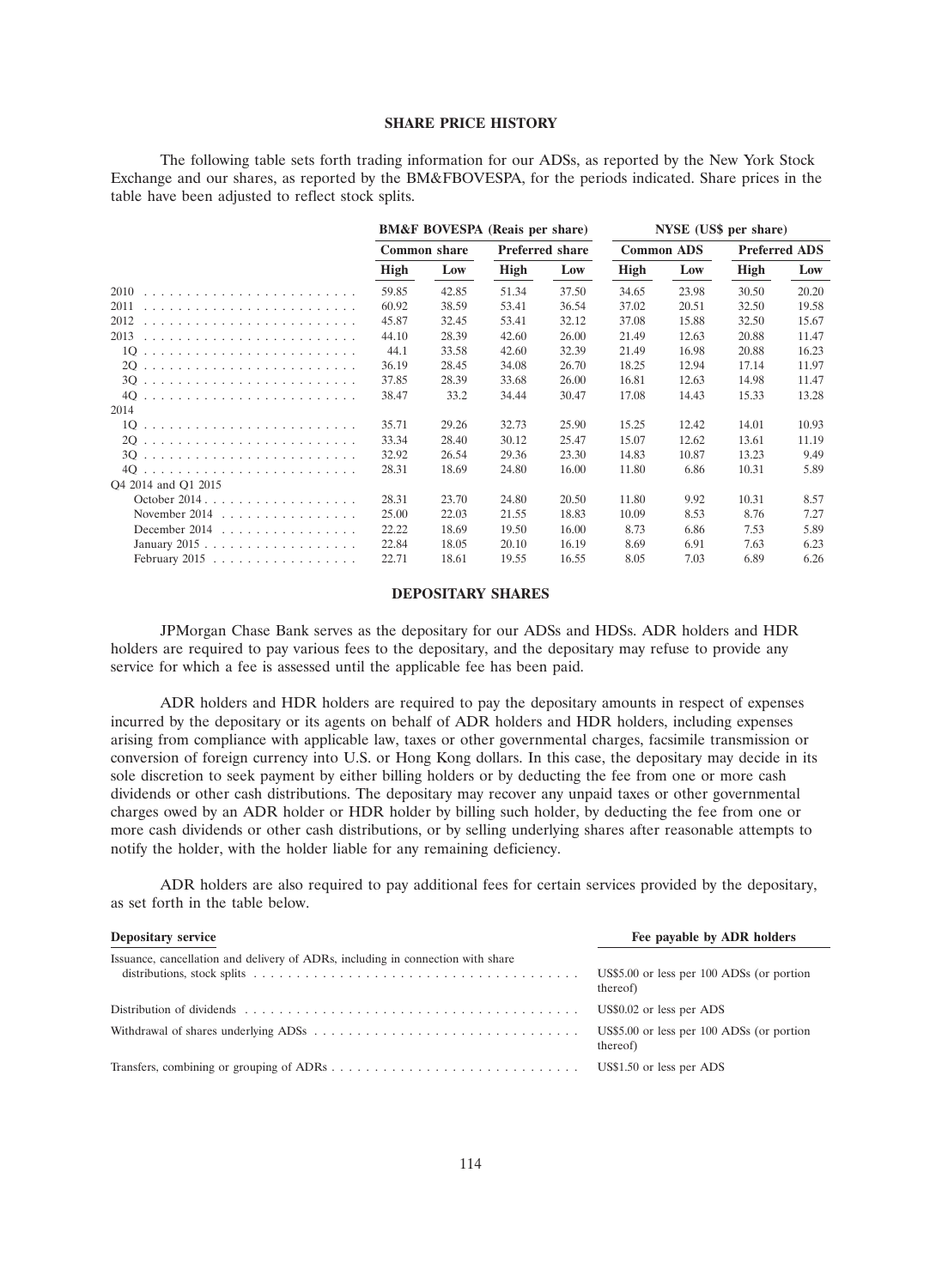HDR holders are also required to pay additional fees for certain services provided by the depositary, as set forth in the table below.

| <b>Depositary service</b>                                                                                                                                                                                   | Fee payable by HDR holders                       |
|-------------------------------------------------------------------------------------------------------------------------------------------------------------------------------------------------------------|--------------------------------------------------|
| Issuance, cancellation and delivery of HDRs, including in connection with share<br>distributions, stock splits $\ldots \ldots \ldots \ldots \ldots \ldots \ldots \ldots \ldots \ldots \ldots \ldots \ldots$ | HK\$0.40 or less per HDS (or portion<br>thereof) |
|                                                                                                                                                                                                             | HK\$0.40 or less per HDS                         |
| Transfer of certificated or direct registration HDRs                                                                                                                                                        | HK\$2.50 or less per HDS                         |
|                                                                                                                                                                                                             | HK\$0.40 or less per HDS (or portion<br>thereof) |

The depositary reimburses us for certain expenses we incur in connection with the ADR and HDR programs, subject to a ceiling agreed between us and the depositary from time to time. These reimbursable expenses currently include legal and accounting fees, listing fees, investor relations expenses and fees payable to service providers for the distribution of material to ADR holders and HDR holders. For the year ended December 31, 2014, the depositary reimbursed us US\$11 million in connection with the ADR and HDR programs.

# **PURCHASES OF EQUITY SECURITIES BY THE ISSUER AND AFFILIATED PURCHASERS**

Vale did not engage in any share repurchase program during 2014.

# **IV. MANAGEMENT AND EMPLOYEES**

# **MANAGEMENT**

# **Board of Directors**

Our Board of Directors sets general guidelines and policies for our business and monitors the implementation of those guidelines and policies by our executive officers. Our bylaws provide for the Board of Directors to consist of 11 members and 11 alternates, each of whom serves on behalf of a particular director. All members (and their respective alternates) are elected for the same two-year term at a general shareholders' meeting, can be re-elected, and are subject to removal at any time. Our bylaws provide that the chief executive officer cannot serve as chairman of the Board of Directors.

The Board of Directors holds regularly scheduled meetings on a monthly basis and holds additional meetings when called by the chairman, vice-chairman or any two directors. Decisions of the Board of Directors require a quorum of a majority of the directors and are taken by majority vote. Alternate directors may attend and vote at meetings in the absence of the director for whom the alternate director is acting.

Our bylaws establish the following technical and advisory committees to the Board of Directors:

- The Executive Development Committee is responsible for reporting on general human resources policies, analyzing and reporting on the adequacy of compensation levels for our executive officers, proposing and updating guidelines for evaluating the performance of our executive officers and reporting on policies relating to health and safety.
- The Strategy Committee is responsible for reviewing and making recommendations to the Board of Directors concerning the strategic guidelines and plan submitted annually to the Board by our executive officers, our annual and multi-annual investment budgets, investment or divestiture opportunities submitted by executive officers and mergers and acquisitions.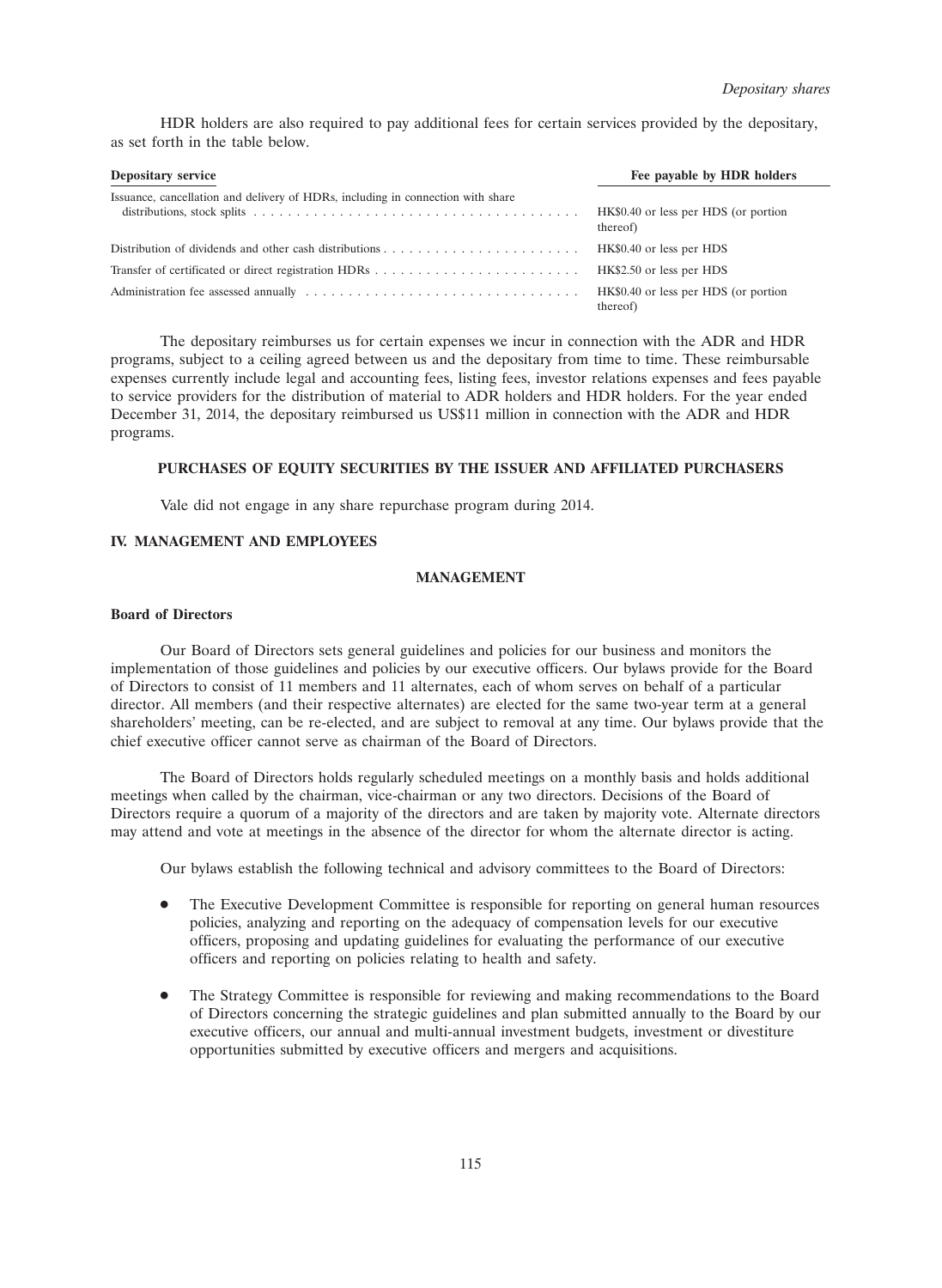- The Finance Committee is responsible for reviewing and making recommendations to the Board of Directors concerning our corporate risks and financial policies and the internal financial control systems, compatibility between the level of distributions to shareholders and the parameters established in the annual budget and the consistency between our general dividend policy and capital structure.
- The Accounting Committee is responsible for recommending to the Board of the Directors the name of an employee to be responsible for our internal auditing, reporting on auditing policies and the execution of our annual auditing plan, tracking the results of our internal auditing, and identifying, prioritizing, and submitting recommendations to the executive officers.
- The Governance and Sustainability Committee is responsible for evaluating and recommending improvements to the effectiveness of our corporate governance practices and the functioning of our Board of Directors, recommending improvements to the code of Ethics and Conduct and our management system in order to avoid conflicts of interests between Vale and its shareholders or management, issuing reports on potential conflicts of interest between Vale and its shareholders or management and reporting on policies relating to corporate responsibility, such as environmental and social responsibility.

Ten of our 11 current directors (and nine of our 10 alternate directors) were appointed by Valepar. This includes an additional director appointed by Valepar, because no individual or group of common and preferred shareholders met the thresholds described under our bylaws and Brazilian corporate law. One director and his respective alternate are appointed by our employees, pursuant to our bylaws. Non-controlling shareholders holding common shares representing at least 15% of our voting capital, and preferred shares representing at least 10% of our total share capital, have the right to appoint one member and an alternate to our Board of Directors. Our employees and our non-controlling shareholders each have the right, as a class, to appoint one director and an alternate. The terms of all of our directors and alternate directors will expire at the Ordinary General Shareholder's meeting of 2015.

The following table lists the current members of the Board of Directors and each director's alternate.

| Director(1)                                       | Year first<br>elected | Alternate director $(1)$            | Year first<br>elected |
|---------------------------------------------------|-----------------------|-------------------------------------|-----------------------|
| Dan Antonio Marinho Conrado (chairman)            | 2012                  | Marco Geovanne Tobias da Silva      | 2011                  |
| Mário da Silveira Teixeira Júnior (vice-chairman) | 2003                  | Luiz Maurício Leuzinger             | 2012                  |
| Marcel Juviniano Barros                           | 2012                  | Francisco Ferreira Alexandre        | 2013                  |
|                                                   | 2011                  | Sandro Kohler Marcondes             | 2011                  |
| Gueitiro Matsuo Genso(7)                          | 2015                  | Hayton Jurema da Rocha              | 2013                  |
| Sérgio Alexandre Figueiredo Clemente $(6)$        | 2014                  |                                     | 2007                  |
|                                                   | 2014                  |                                     | 2014                  |
| Oscar Augusto de Camargo Filho                    | 2003                  | Eduardo de Oliveira Rodrigues Filho | 2011                  |
| Luciano Galvão Coutinho                           | 2007                  | Laura Bedeschi Rego de Mattos(3)    | 2014                  |
| José Mauro Mettrau Carneiro da Cunha              | 2010                  |                                     |                       |
| João Batista Cavaglieri(2)                        | 2013                  | Eduardo Fernando Jardim Pinto $(2)$ | 2013                  |

(1) Appointed by Valepar and approved at the shareholders' meeting unless otherwise indicated.

(2) Appointed by our employees and approved at the shareholders' meeting.

(3) As a result of the resignation of Mr. Caio Marcelo de Medeiros Melo in February 2014, Ms. Laura Bedeschi was appointed by the Board of Directors as alternate of Mr. Luciano Coutinho, and such appointment confirmed at the Extraordinary and Ordinary General Shareholder's Meeting of April 2014.

(7) As a result of the resignation of Mr. Paulo Rogerio Caffarelli in March 2015, Mr. Gueitiro Matsuo Genso was appointed by the Board ´ of Directors as effective director on March 12, 2015.

<sup>(4)</sup> As a result of the resignation of Mr. Fuminobu Kawashima in April 2014, Mr. Hiroyuki Kato was appointed by the Board of Directors as effective director, and such appointment confirmed at the Extraordinary Shareholder's Meeting held in December 2014.

<sup>(5)</sup> As a result of the resignation of Mr. Hidehiro Takahashi in May 2014, Mr. Isao Funaki was appointed by the Board of Directors as alternate of Mr. Hiroyuki Kato, and such appointment confirmed at the Extraordinary Shareholder's Meeting held in December 2014. (6) As a result of the resignation of Mr. Renato Gomes in May 2014, Mr. Sergio Clemente was appointed by the Board of Directors as

effective director, and such appointment confirmed at the Extraordinary Shareholder's Meeting held in December 2014.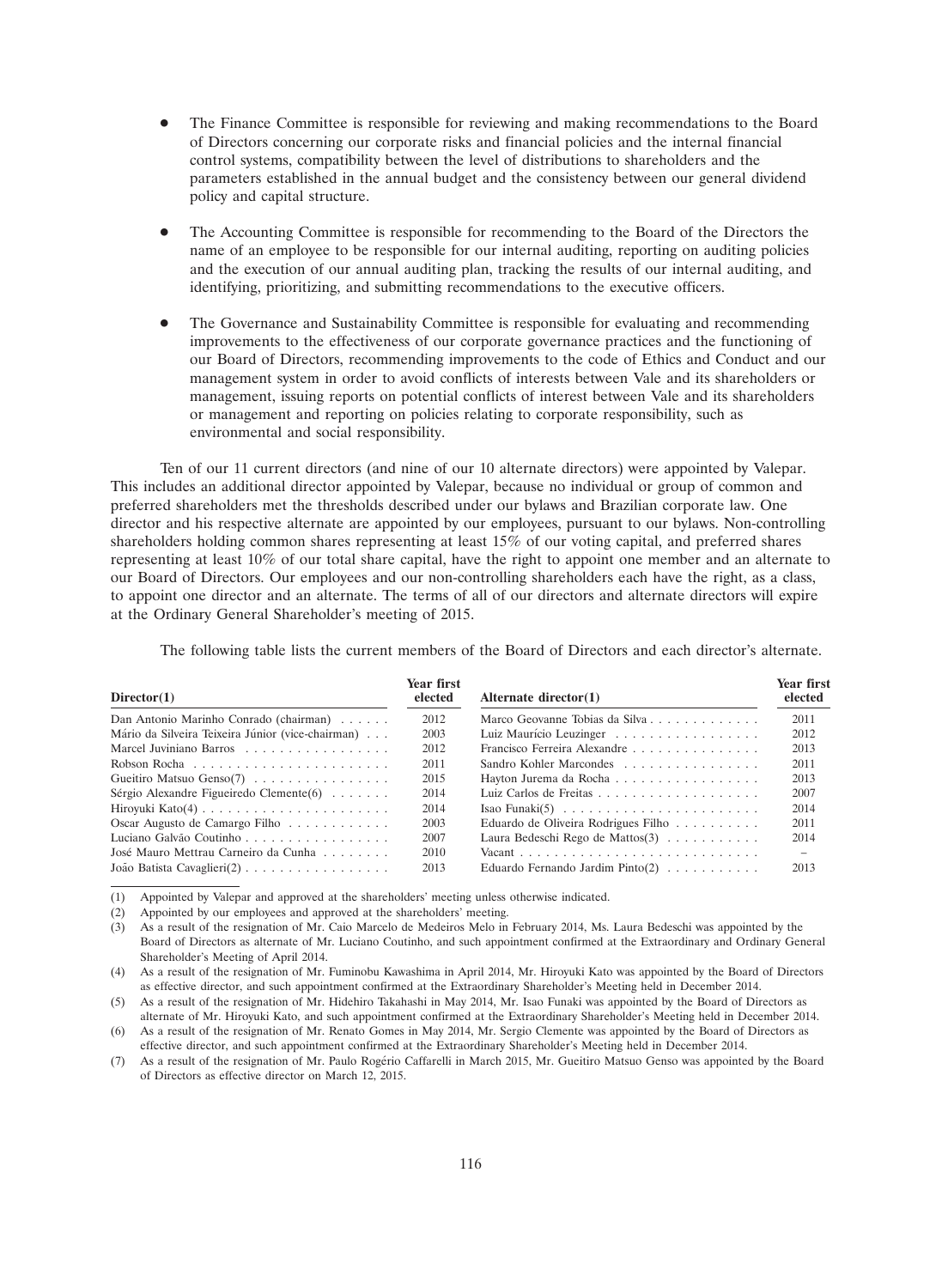Below is a summary of the business experience, activities and areas of expertise of our current directors.

# **Dan Antonio Marinho Conrado**, 50: Chairman of Vale's Board of Directors since October 2012.

*Other current director or officer positions:* Chief Executive Officer of Previ, the pension fund of the employees of Banco do Brasil S.A. (''Banco do Brasil''), since June 2012; Chairman of Valepar since November 2012; Chief Executive Officer of Valepar since October 2012.

*Professional experience:* Alternate Member of the Board of Directors of Mapfre BBSH2 Participações S.A. ("Mapfre"), a publicly-held insurance company, from June 2011 to April 2014; Member of the Board of Directors of FRAS-LE S.A., a publicly-held friction materials manufacturer, from April 2010 to March 2013; Member of the Board of Directors of Aliança do Brasil S.A., a publicly-held insurance company, from June 2010 to June 2011; Member of the Board of Directors of BRASILPREV S.A. (''BRASILPREV''), a publicly-held pension fund, from January 2010 to March 2010; Director for Marketing and Communications for Banco do Brasil S.A., a publicly-held financial institution, in 2009, where he also served as Director of Distribution, from 2010 to 2011, and Vice President for Retail, Distribution and Operations, from December 2011 to May 2012; Member of the Fiscal Council of Centrais Elétricas de Santa Catarina S.A.— CELESC, a publicly-held electric utility company, from April 2000 to April 2002; Member of the Fiscal Council of WEG S.A. (''WEG''), a publicly-held engines manufacturer and full industrial electrical systems provider, from April 2002 to April 2005; Member of the Board of Directors of Fras-le S.A., a publicly-held friction material production company, from April 2010 to March 2013.

*Academic background:* Degree in Law from Universidade Dom Bosco, Mato Grosso do Sul; MBA degree from COPPEAD /Universidade Federal do Rio de Janeiro (''UFRJ'') and an MBA degree from Instituto de Ensino e Pesquisa em Administração ("INEPAD") of Universidade Federal de Mato Grosso-UFMT.

**Mário da Silveira Teixeira Júnior, 68:** Director of Vale since April 2003, Vice-Chairman of Vale's Board of Directors since May 2003.

*Other current director or officer positions:* Vice-Chairman of the Board of Directors of Valepar since May 2007; Member of Vale's Strategy Committee since March 2006; Member of the Board of Directors of Banco Bradesco S.A. (''Banco Bradesco''), a publicly-held financial institution, since March 1999; Member of the Board of Directors of Bradespar S.A. (''Bradespar''), a publicly-held investment holding company, since April 2002; Member of the Board of Directors of Bradesco Leasing S.A.—Arrendamento Mercantil, a subsidiary of Banco Bradesco engaged in the provision of financial leasing operations, since July 2004; Member of the Board of Directors of BBD Participações S.A. since August 2006; Member of the Board of Directors and Strategy Committee of BSP Empreendimentos Imobiliarios S.A. since October 2011 and ´ April 2013; and Member of the Board of Directors of BSP Park Estacionamentos e Participações S.A since November 2012.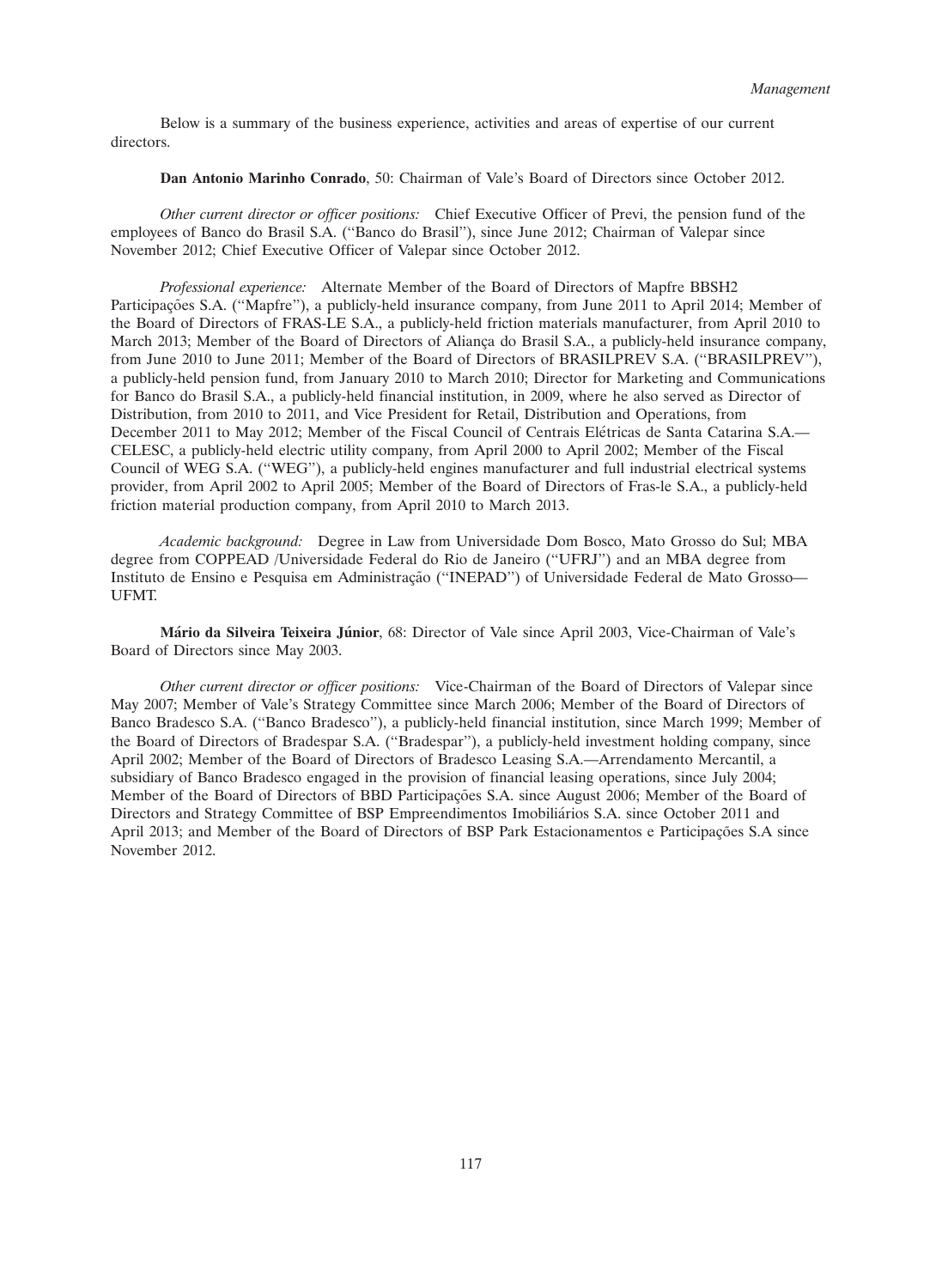*Professional experience:* Chief Executive Officer of Bradespar, from July 2001 to March 2002; Executive Vice President, from March 1998 to march 1999; Executive Managing Officer, from March 1992 to March 1998; and Department Officer at Banco Bradesco from January 1984 to March 1992; Officer of Bradesco S.A. Corretora de Títulos e Valores Mobiliários, a subsidiary of Banco Bradesco that provides securities brokerage and research services, from March 1983 to January 1984; Executive Vice President of the Associação Nacional dos Bancos de Investimento ("ANBID"), an association of investment banks, from August 1994 to August 1996; Member of the Board of Directors of the Associação Brasileira das Companhias Abertas (''ABRASCA''), an association of Brazilian publicly held companies, from May 1996 to July 2000; Vice-Chairman of the Board of Directors of BES Investimento do Brasil S.A.—Banco de Investimento, an investment bank and subsidiary of Banco Espírito Santo, from February 2001 to February 2007; Member of the Board of Directors of Companhia Siderúrgica Nacional—CSN, a publicly-held steel company, from March 1996 to April 2000; of Latasa S.A. (''Latasa''), now called Rexam Beverage Can South America S.A., an aluminum products manufacturer, from April 1992 to April 2000; of São Paulo Alpargatas S.A., a clothing and sporting goods manufacturer, from March 1996 to April 1999; of Tigre S.A.—Tubos e Conexões, a pipe and construction materials manufacturer, from April 1997 to April 1998; of Everest Leasing S.A. Arrendamento Mercantil, a leasing company affiliated with Banco Bradesco, from February 2004 to July 2004; as well as the electric utility companies Companhia Paulista de Força e Luz—CPFL, from November 1997 to April 2005; CPFL de Energia S.A., from August 2001 to April 2005; Companhia Piratininga de Força e Luz, from April 2003 to April 2005; and the electric utility holding companies CPFL Energia S.A. (''CPFL Energia''), from March 2000 to April 2006; and VBC Energia S.A. from March 1997 to April 2005.

*Academic background:* Degree in Civil Engineering and in Business Administration from Universidade Presbiteriana Mackenzie, São Paulo.

**Marcel Juviniano Barros**, 52: Director of Vale since October 2012.

*Other current director or officer positions:* Officer of Securities of Previ since 2012; Member of the Board of Directors of Valepar since 2012; Member of the Board of PRC-Principles for Responsible Investment of the UN since 2012.

*Professional experience:* Between 1987 and 2012 held several positions at Banco do Brasil, a publicly-held financial institution, including the position of Union Auditor; General-Secretary of the National Confederation of Financial Branch Workers, where he coordinated international networks from 2008 to 2011.

*Academic background:* Degree in History from Fundação Municipal de Ensino Superior de Bragança Paulista.

**Robson Rocha,** 56: Director of Vale since April 2011.

*Other current director or officer positions:* Vice President for Human Resources Management and Sustainable Development of Banco do Brasil since April 2009.

*Professional experience:* Vice-Chairman of CPFL Energia S.A. from April 2010 to April 2011; Member of the Board of Directors of Banco Nossa Caixa S.A. from May to November 2009; Officer of Banco do Brasil from May 2008 to April 2009.

*Academic background:* Degree in Business Administration from UNICENTRO—Newton Paiva, Belo Horizonte; post-graduate degree in Strategic Management and Basic General Training for Senior Executives from Universidade Federal de Minas Gerais ("UFMG"); Master's degree in Marketing from Fundação Ciências Humanas—Pedro Leopoldo; and an MBA degree in Finance from Fundação Dom Cabral.

**Sérgio Alexandre Figueiredo Clemente**, 55: Director of Vale since 2014.

*Other current director or officer positions:* Executive Vice President of Banco Bradesco since 2012; Vice President of Bradesco Leasing S.A.—Arrendamento Mercantil since 2012.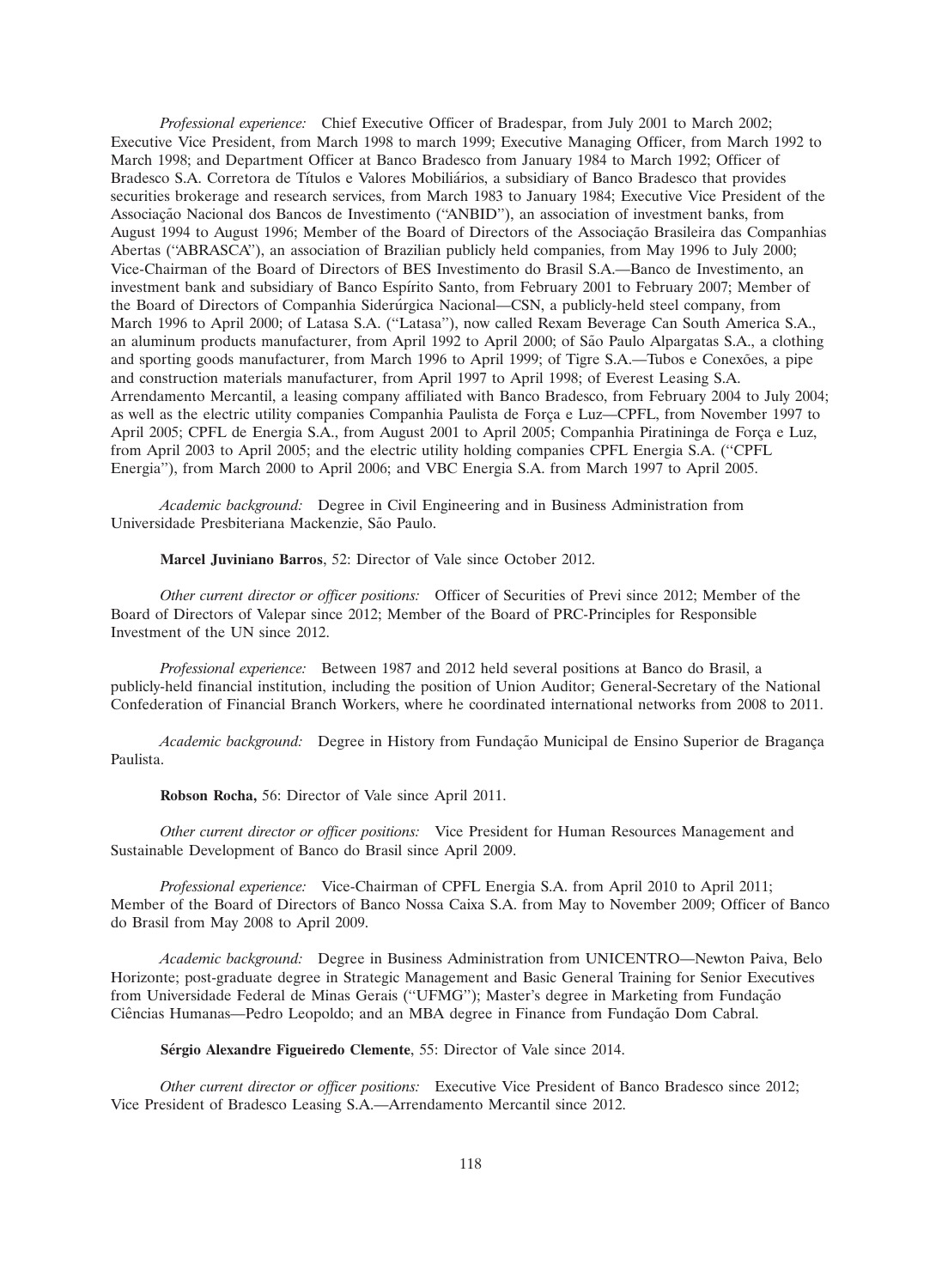*Professional experience:* Department Officer of Banco Bradesco from 2000 to 2006; Executive Managing Officer of Banco Bradesco from 2006 to 2012.

*Academic background:* Degree in Mechanical Engineering from Pontifícia Universidade Católica de Minas Gerais; Executive MBA in Finance from IBMEC; Advanced Management program from Fundação Dom Cabral and INSEAD.

**Hiroyuki Kato,** 58: Director of Vale since April 2014.

*Other current director or officer positions:* Representative Director and Senior Executive Managing Officer at Mitsui.

*Professional experience:* Executive Managing Officer and Chief Operating Officer of Energy Business Unit I at Mitsui, from April 2012 to March 2014; Managing Officer and Chief Operating Officer of Energy Business Unit I at Mitsui, from April 2010 to March 2012; General Manager, Exploration & Production Division, Energy Business Unit I, Tokyo head office of Mitsui, from May 2008 to March 2010; General Manager, Coal Division, Energy Business Unit I, Tokyo head office of Mitsui, from April 2007 to April 2008; Member of the Board of Directors of Mitsui Oil Exploration Co., Ltd., an Oil & Gas exploration company, from June 2008 to March 2014; Member of the Board of Directors of Mitsui Oil Exploration Co., Ltd., an Oil & Gas exploration company, from June 2008 to March 2014; Member of the Board of Directors of Canada Oil Sands Co., Ltd., an Oil & Gas company, from June 2010 to October 2013; Member of the Board of Directors of Mitsui Oil Co., Ltd., a domestic and overseas sales of petroleum products company, from June 2010 to June 2012.

*Academic background:* Degree in Commercial Science from Keio University; Master's degree in Business Administration from MIT Sloan School of Management.

**Gueitiro Matsuo Genso**, 43: Director of Vale since 2015.

*Other current director or officer positions:* President of Previ since 2015; Member of the Board of Directors of the Brazilian Interbank Payment Chamber since August 2014; Member of the Fiscal Council of Grupo Segurador BB Mapfre since June 2011.

*Professional experience:* Executive Officer (Private Customers) of Banco do Brasil from 2014 to 2015; Executive Officer (Home Loans) of Banco do Brasil from 2011 to 2014; Executive Officer (Loans) of Banco do Brasil from 2010 to 2011; Executive Officer (Products) of Banco Nossa Caixa S.A. from 2009 to 2010.

*Academic background:* Degree in Business Administration from Faculdade SPEI—Curitiba; MBA degree from Fundação Getúlio Vargas in Cascavel; MBA degree in Agribusiness from Escola Superior de Agricultura Luiz de Queiroz—ESALQ in Piracicaba.

**Oscar Augusto de Camargo Filho**, 77: Director of Vale since September 2003.

*Other current director or officer positions:* Director of Valepar since 2003; Member of Vale's Strategy and Executive Development Committee since 2003; managing partner of CWH Consultoria Empresarial, a business consulting firm, since 2003.

*Professional experience:* Chairman of the Board of Directors of MRS from 1996 to 2003 and Chief Executive Officer and Commercial Director of CAEMI—Mineração e Metalurgia S.A. ("CAEMI"), a mining holding company that was acquired by Vale in 2006, where Mr. Camargo Filho also held various positions from 1973 to 2003.

*Academic background:* Degree in Law degree from Universidade de São Paulo ("USP") and post graduate degree in International Marketing from Cambridge University.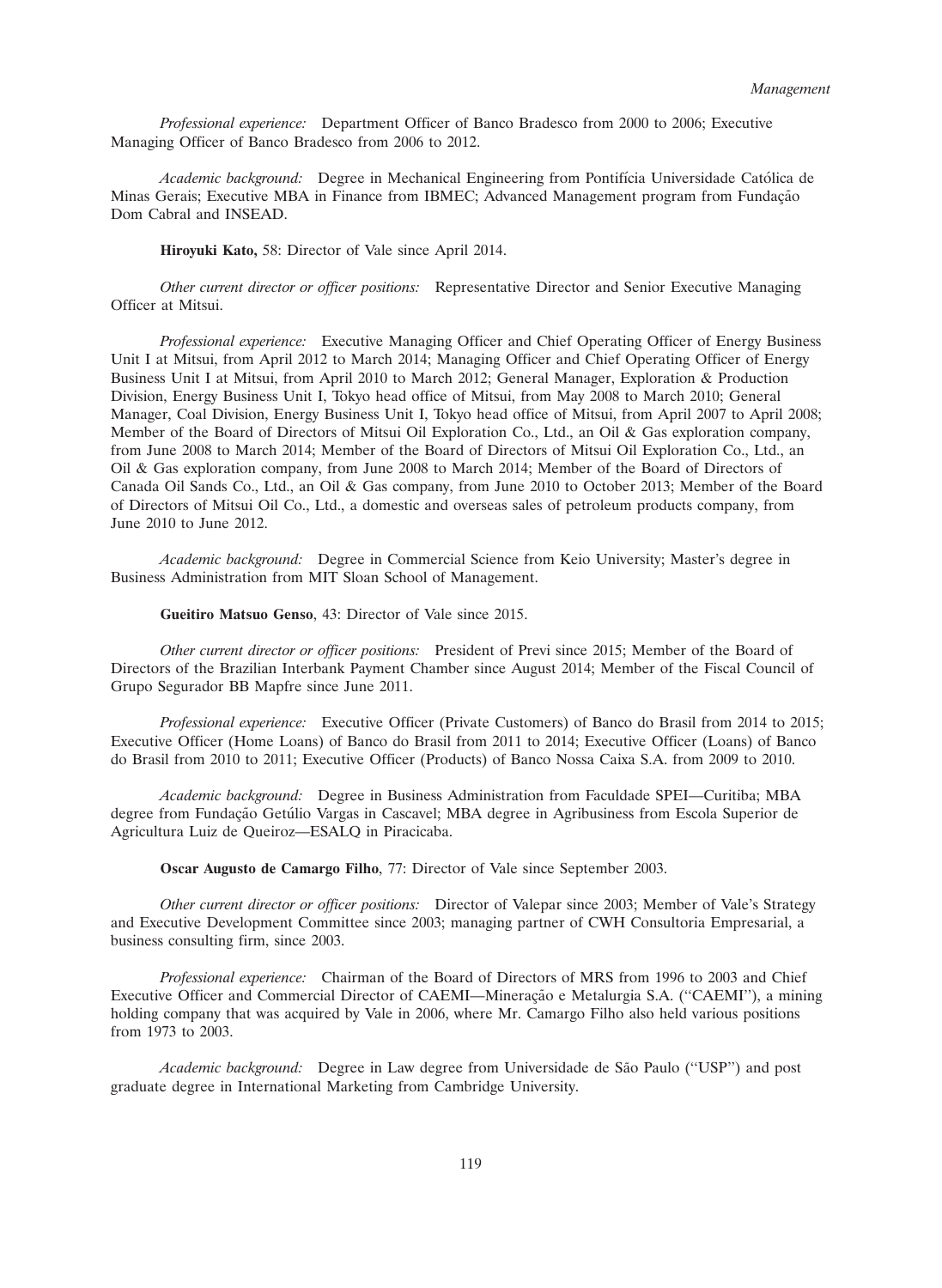Luciano Galvão Coutinho, 68: Director of Vale since August 2007.

*Other current director or officer positions:* President of BNDES since 2007; Member of the Board of Directors of Petrobras since April 2013; and Member of Vale's Strategic Committee since May 2009.

*Professional experience:* Partner of LCA Consultores, a business consulting firm, from 1995 until 2007 and partner of Macrotempo Consultoria, also a business consulting firm, from 1990 to 2007; Member of the Board of Directors of Ripasa S.A. Celulose e Papel, a paper manufacturer, from 2002 to 2005, and Neoenergia, from 2003 to 2004, and Executive Secretary of the Ministry of Science and Technology from 1985 to 1988. Mr. Coutinho is an invited professor at the Universidade Estadual de Campinas (''UNICAMP'') and has been a visiting professor at USP, the University of Paris XIII, the University of Texas and the Ortega y Gasset Institute.

*Academic background:* Degree in Economics from USP; Master's degree in Economics from the Economic Research Institute of USP and a Ph.D. in Economics from Cornell University.

**José Mauro Mettrau Carneiro da Cunha**, 65: Director of Vale since June 2010.

*Other current director or officer positions:* Member of the Board of Directors of a number of publicly-held Brazilian telecommunication companies, including Calais Participações S.A. since 2007, Telemar Participações S.A. since 2008 and Oi S.A. since 2009 (as Chairman); Member of the Board of Directors of Santo Antonio Energia S.A., a Brazilian energy company, since 2008; Chairman of the Board of Directors since 2007 of Dommo Empreendimentos Imobiliários, a holding company.

*Professional experience:* Chief Executive Officer of Oi S.A. in 2013; Chairman of the Board of Directors of Tele Norte Celular Participações S.A., from 2008 to 2012, Tele Norte Leste Participações S.A. from 2007 to 2012, Telemar Norte Leste S.A. from 2007 to 2012, Coari Participações S.A. from 2007 to 2012, TNL PCS S.A. from 2007 to 2012; Member of the Board of Directors of Lupatech S.A., a publicly-held oil and gas production support company, from 2006 to 2012, Log-In from 2007 to 2011, Braskem S.A., a Brazilian petrochemical company, from 2007 to April 2010, where he previously served as Vice President of Strategic Planning from 2003 to 2005 and as Director, from 2007 to 2010, Politeno Indústria e Comércio S.A., a manufacturer of polyethylene and thermoplastic resins, from 2003 to 2004, Banco do Estado do Espírito Santo ("BANESTES"), a financial institution, from 2008 to 2009, LIGHT Serviços de Eletricidade S.A., an energy distributor, from 1997 to 2000, Aracruz Celulose S.A., a paper manufacturer, from 1997 to 2002, and TNL from 1999 to 2003, where he also served as an Alternate Member of the Board of Directors in 2006.

*Academic background:* Degree in Mechanical Engineering from Universidade Católica de Petrópolis in Rio de Janeiro; executive education program in management from the Anderson School of Management at the University of California.

**João Batista Cavaglieri**, 59: Director of Vale since April 2013.

*Professional experience:* Vale employee since 1973, when he was licensed to hold the position of treasurer of SINDFER ES/MG (Sindicato dos Trabalhadores em Empresas Ferroviarias dos Estados do ´ Espírito Santo e Minas Gerais); Interim president of SINDFER ES/MG from 2002 to 2005, and since then current president of SINDFER ES/MG; Member of the Board of Directors of Vale from 2007 to 2009.

*Academic background:* Degree in Mechanical Maintenance from SENAI.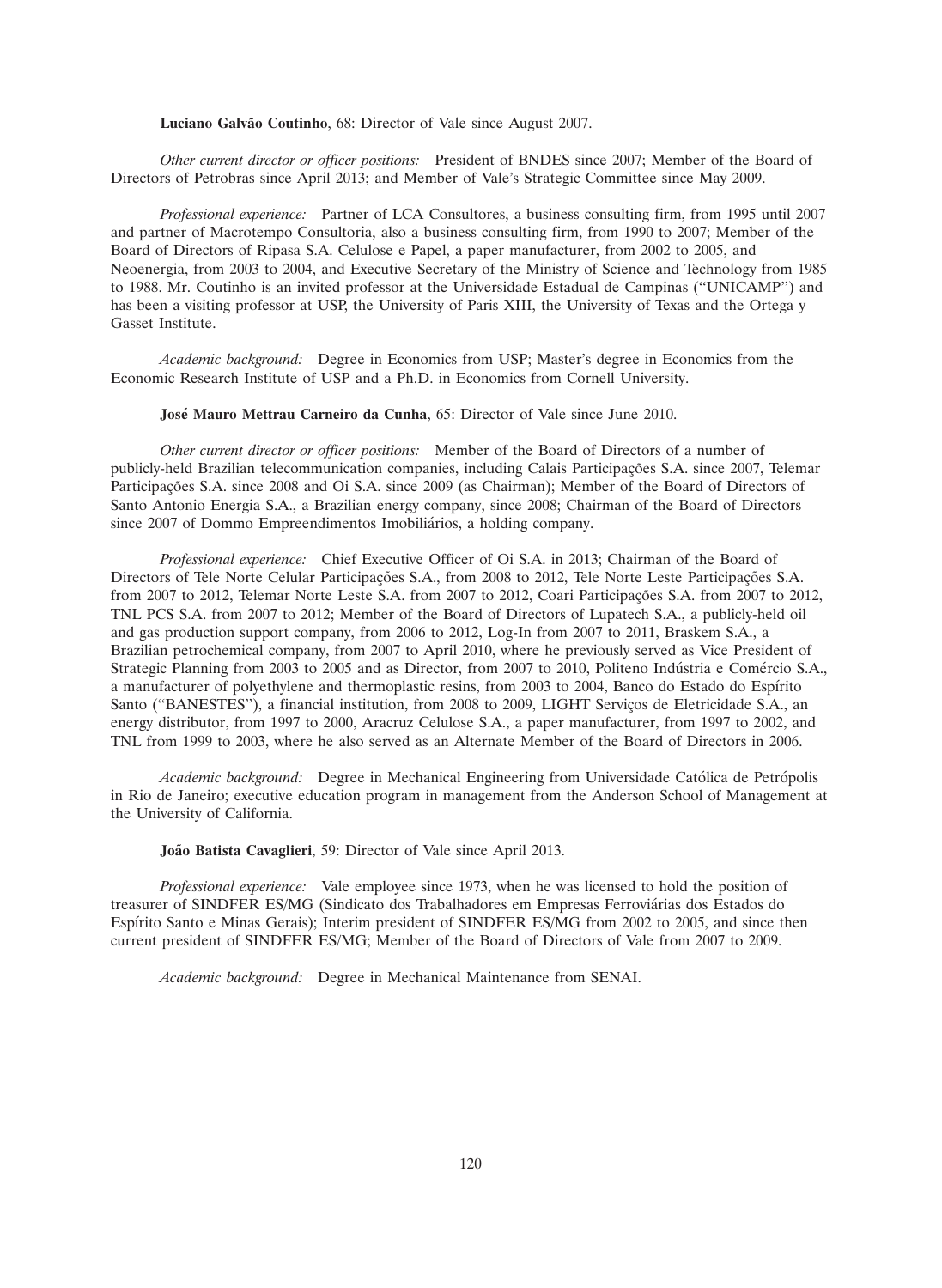#### **Executive officers**

The executive officers are responsible for day-to-day operations and the implementation of the general policies and guidelines set forth by the Board of Directors. Our bylaws provide for a minimum of six and a maximum of 11 executive officers. The executive officers hold weekly meetings and hold additional meetings when called by any executive officer. Under Brazilian corporate law, executive officers must be Brazilian residents.

The Board of Directors appoints executive officers for two-year terms and may remove them at any time. The following table lists our current executive officers.

|                                                | Year of<br>appointment | <b>Position</b>                                                                      | Age |
|------------------------------------------------|------------------------|--------------------------------------------------------------------------------------|-----|
| Murilo Pinto de Oliveira Ferreira              | 2011                   | Chief Executive Officer                                                              | 61  |
| Luciano Siani Pires                            | 2012                   | Chief Financial Officer and Executive Officer for Investor Relations                 | 45  |
| Gerd Peter Poppinga $(1)$                      | 2014                   | Executive Officer (Ferrous Minerals)                                                 | 55  |
| $\text{Vacant}(2) \ldots \ldots \ldots \ldots$ | $\qquad \qquad -$      | Executive Officer (Base Metals Operations)                                           | 44  |
| Galib Abrahão Chaim                            | 2011                   | Executive Officer (Implementation of Capital Projects)                               | 64  |
| Humberto Ramos de Freitas                      | 2011                   | Executive Officer (Logistics and Mineral Research)                                   | 61  |
| Vânia Lucia Chaves Somavilla                   | 2011                   | Executive Officer (Human Resources, Health and Safety, Sustainability<br>and Energy) | 55  |
| Roger Allan Downey                             | 2012                   | Executive Officer (Fertilizer and Coal)                                              | 47  |
|                                                |                        |                                                                                      |     |

(1) Gerd Peter Poppinga was Executive Officer for Base Metals Operations and Information Technology of Vale from November 2011 to November 2014.

(2) In November 2014, our Board of Directors appointed Ms. Jennifer Maki as Executive Officer for Base Metals Operations, subject to her obtaining a visa and relocating to Brazil, as required under Brazilian law.

Below is a summary of the business experience, activities and areas of expertise of our current executive officers.

**Murilo Pinto de Oliveira Ferreira**, 61: Chief Executive Officer of Vale and Member of Vale's Strategy and Disclosure Committees since May 2011.

*Professional experience:* Executive Officer of Vale with responsibility over several different departments from 2005 to 2008, including Business Development, M&A, Steel, Energy, Nickel and Base Metals; Chief Executive Officer of Vale Canada from 2007 to 2008 and member of the Board of Directors from 2006 to 2007; Chairman of the Board of Directors of Alunorte from 2005 to 2008, MRN from 2006 to 2008 and Valesul Alumíno S.A., a subsidiary of Vale involved in the production of aluminum, from 2006 to 2008; Member of the Board of Commissioners of PTVI, from 2007 to 2008. Mr. Ferreira has been a Member of the Board of Directors of several companies, including Usiminas, a Brazilian steel company, from 2006 to 2008, and was a partner at Studio Investimentos, an asset management firm with a focus on the Brazilian stock market, from October 2009 to March 2011.

*Academic background:* Degree in Business Administration from Fundação Getúlio Vargas in São Paulo; post-graduate degree in Business Administration and Finance from Fundação Getúlio Vargas in Rio de Janeiro and a senior executive education program at the IMD Business School in Lausanne, Switzerland.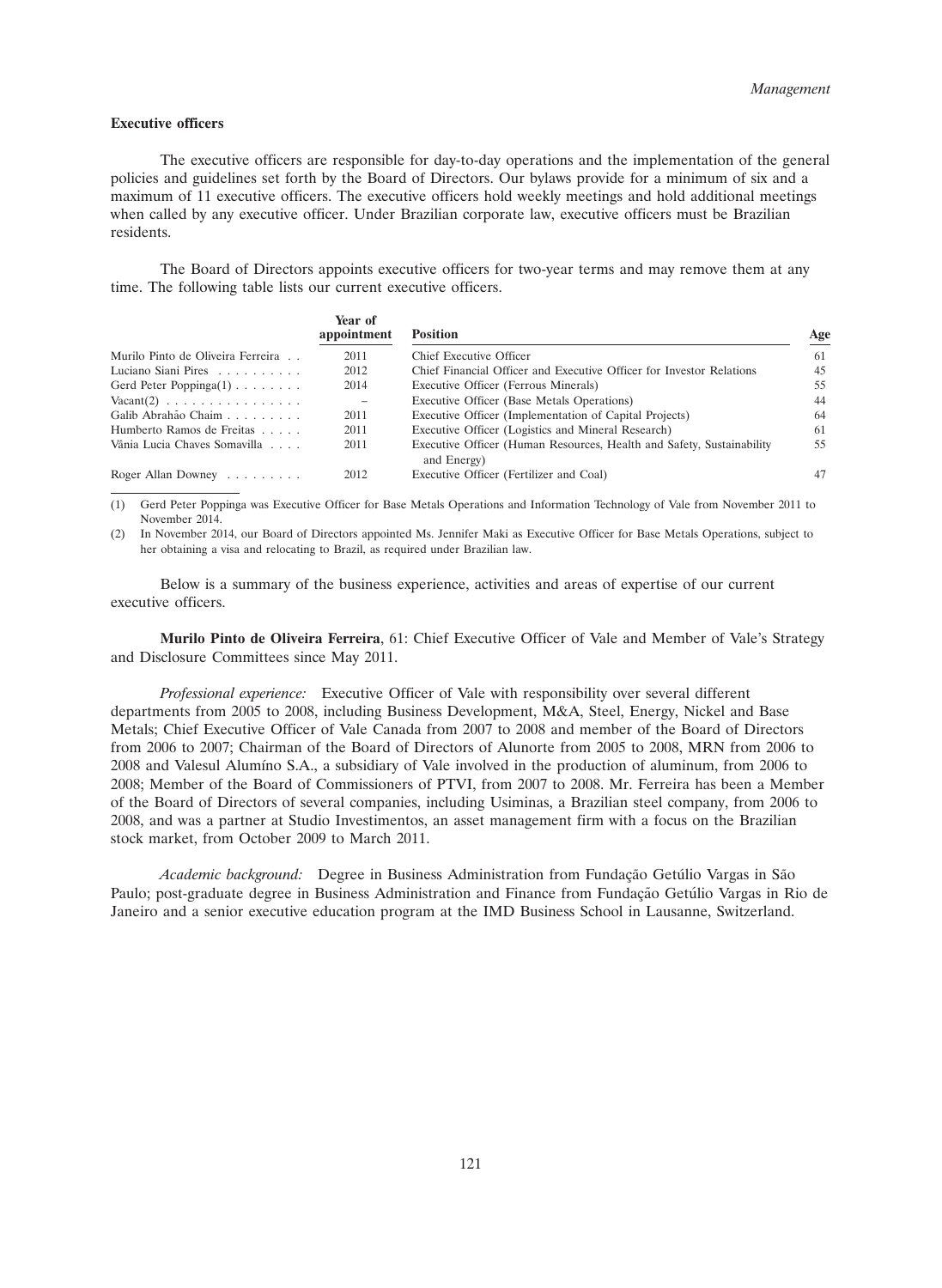**Luciano Siani Pires**, 45: Chief Financial Officer and Executive Officer for Investor Relations of Vale since August 2012 and Member of Vale's Executive Risk Management, Finance and Disclosure Committees since August 2012.

*Professional experience:* Alternate Member of the Board of Directors of Vale, from 2005 to 2007; Global Officer of Strategic Planning, from 2008 to 2009 and in 2011, and Global Officer of Human Resources, from 2009 to 2011 of Vale; Member of the Board of Directors of Valepar, from 2007 to 2008; Several executive positions at BNDES, including Executive Secretary and Chief of Staff of the Presidency, Head of Capital Markets and Head of Export Finance, from 1992 to 2008; Consultant at McKinsey & Company from 2003 to 2005; Member of the Board of Directors of Telemar Participações S.A., from 2005 to 2008; Member of the Board of Directors of Suzano Papel e Celulose S.A., from 2005 to 2008.

*Academic background:* Degree in Mechanical Engineering from Pontifícia Universidade Católica do Rio de Janeiro and an MBA degree in Finance from the Stern School of Business, New York University.

**Gerd Peter Poppinga**, 55: Executive Officer for Ferrous Minerals of Vale since November 2014.

*Other current director or officer positions:* Member of the Board of Commissioners of PTVI since April 2009.

*Professional experience:* Executive Officer for Base Metals Operations and Information Technology of Vale from November 2011 to November 2014; Executive Vice President for Asia Pacific of Vale Canada from November 2009 to November 2011; Director for Strategy, Business Development, Human Resources and Sustainability of Vale Canada from May 2008 to October 2009; Director for Strategy and Information Technology of Vale Canada from November 2007 to April 2008. In connection with his roles at Vale, Mr. Poppinga was also member of the board of directors and the executive board of several companies from 2005 to 2010. From 1985 until 1999, Mr. Poppinga also held several positions at Mineração da Trinidade S.A.—SAMITRI, a publicly held mining company that was acquired by Vale in 2001.

*Academic Background:* Degrees in Geology from UFRJ and Universität Erlangen, Germany; Post-graduate degree in Applied Geology from Universität Clausthal—Zellerfeld, Germany; Specialization in Geostatistics from Universidade Federal de Ouro Preto (UFOP); currently waiting for thesis approval for the Executive MBA from Fundação Dom Cabral; Negotiation Dynamics Supply Chain Management at INSEAD; Senior Leadership Program at M.I.T.; Leadership Program at IMD Business School, Lausanne, Switzerland; and Strategic Megatrends with Asia Focus program at Kellogg Singapore.

Galib Abrahão Chaim, 64: Executive Officer for Implementation of Capital Projects of Vale since November 2011.

*Professional experience:* Director of Vale's Department of Coal Projects in Australia, Mozambique, Zambia and Indonesia and Country Manager for Mozambique from 2005 to 2011; Industrial Officer for Alunorte from 1994 to 2005; Industrial Superintendent for Albras from 1984 to 1994; and Technical Superintendent of MRN from 1979 to 1984.

*Academic Background:* Degree in Engineering from Universidade Federal de Minas Gerais; MBA in Business Management from Fundação Getúlio Vargas.

**Humberto Ramos de Freitas**, 61: Executive Officer for Logistics and Mineral Research of Vale since November 2011.

*Other current director or officer positions:* Chairman of the Board of ABTP—Associação Brasileira de Terminais Portuários, a non-profit organization that deals with issues related to Brazilian ports, since May 2009.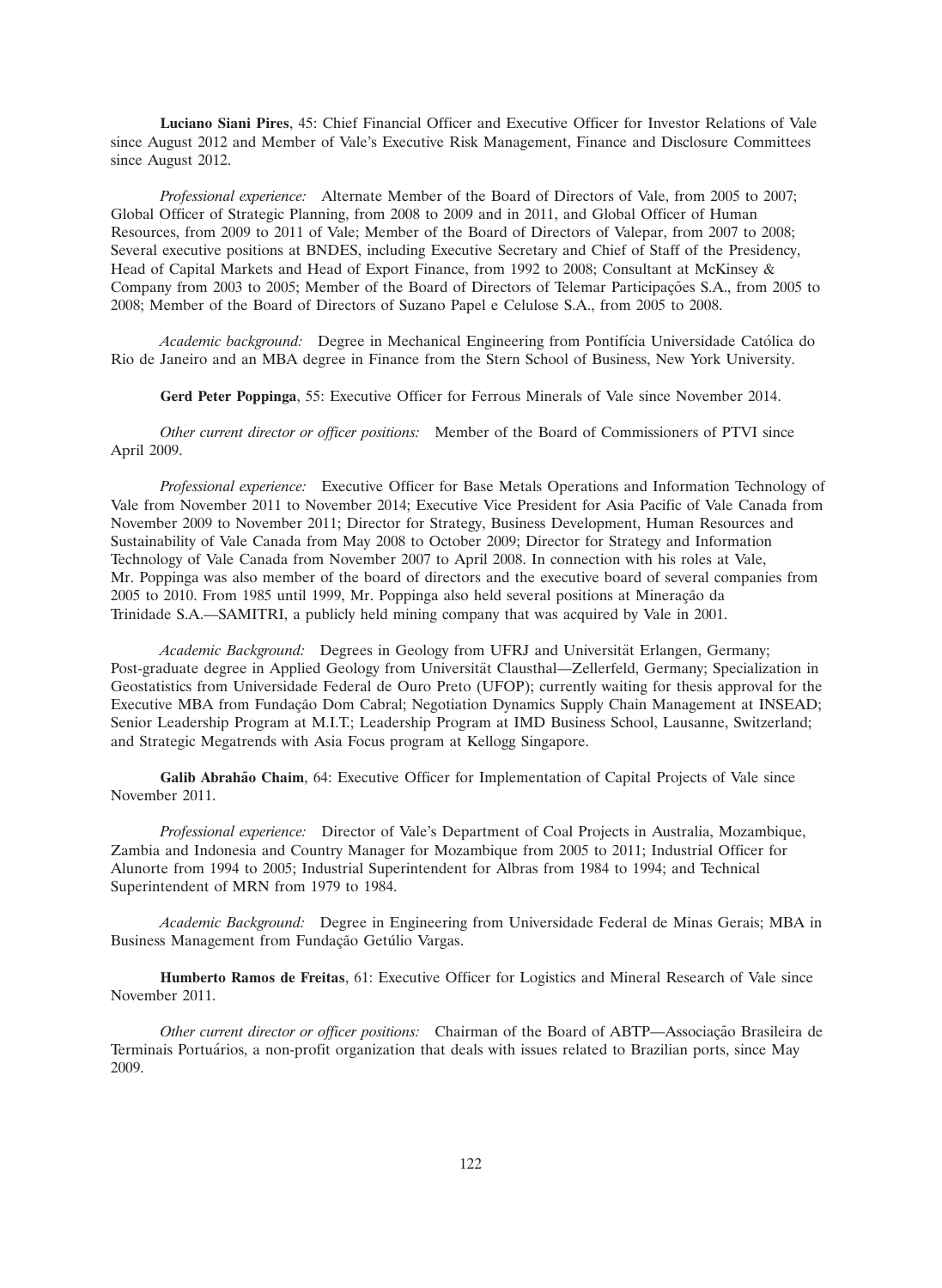*Professional experience:* Member of the Board of Directors of MRS from December 2010 to October 2012; Logistics Operations Officer of Vale from September 2009 to June 2010; Director for Ports and Navigation of Vale from March 2007 to August 2009; President and Chief Executive Officer, from August 2003 to February 2007, of Valesul Alumínio S.A., a subsidiary of Vale involved in the production of aluminum; General Superintendent of Ports for CSN from December 1997 to November 1999.

*Academic background:* Degree in Metallurgical Engineering from the Escola de Minas de Ouro Preto (Ouro Preto School of Mines); Executive Development Program at the Kellogg School of Management at Northwestern University; Advanced Management and Business Development Partnership programs from Fundação Dom Cabral/INSEAD; senior executive education program at M.I.T; Strategic Business Planning from McKinsey Consulting; Management Training Course from the Association of Overseas Technical Scholarship in Tokyo, Japan.

Vânia Lucia Chaves Somavilla, 55: Executive Officer for Human Resources, Health and Safety, Sustainability and Energy of Vale since May 2011.

*Other current director or officer positions:* President of the Board of Trustees (*Conselho de Curadores*) of Fundação Vale, since January 2013; President of the Board of Directors of Vale Energia S.A., since August 2014; Officer of Vale Energia S.A., since May 2012.

*Professional experience:* Chief Executive Officer of Vale Energia S.A. from April 2009 to April 2010; Director of the Department of the Environment and Sustainability at Vale from April 2010 until May 2011; Director Vale's Energy Department from March 2004 until March 2010; Chief Executive Officer and Member of the Board of Directors of Vale Óleo e Gás from May 2009 to August 2010; Member of the Board of Directors of Albras from 2009 to 2013; Chief Executive Officer of Vale Florestar S.A., from November 2010 to August 2011. In connection with her roles at Vale, Ms. Somavilla was also member of the board of directors and the executive board of several companies and consortia in the energy sector from 2004 until 2010. She was also head of New Business Development for Energy Generation and of Project Development and Implementation for large and small hydroelectric plant projects at Companhia Energetica de Minas ´ Gerais—CEMIG, a publicly held company involved in the generation, transmission, distribution and sale of electricity, from 1995 until 2001.

*Academic Background:* Degree in Civil Engineering from UFMG; post-graduate degree in Dam Engineering from Universidade de Ouro Preto; specialization in Management of Hydro Power Utilities from SIDA, Stockholm, Sweden; MBA in Corporate Finance from IBMEC, Belo Horizonte; Transformational Leadership program from M.I.T. and Mastering Leadership program from IMD, Lausanne, Switzerland.

**Roger Allan Downey**, 47: Executive Officer for Fertilizer and Coal of Vale since May 2012.

*Professional experience:* Managing partner of CWH Consultoria Empresarial SC Ltda., a privately-held consulting company, from January 2012 to April 2012; Alternate Member of the Board of Directors of Valepar from February 2012 to April 2012; Chief Executive Officer of MMX Mineração e Metálicos S.A., a publicly-held mining company, from August 2009 to November 2011; Director of Equity Research for Banco de Investimentos Credit Suisse (Brasil) S.A., a privately-held brokerage and investment bank, from August 2005 to August 2009; Strategic Marketing Manager for Iron Ore at Vale from 2002 to 2005; Commercial and New Business Manager for Rio Tinto, a publicly-held mining company, from October 1996 to September 2002; Market Coordinator for CAEMI, from December 1991 to October 1996.

*Academic background:* Graduate Certificate of Management and an MBA from the University of Western Australia, Graduate Diploma in Business Administration from the Australian National Business School.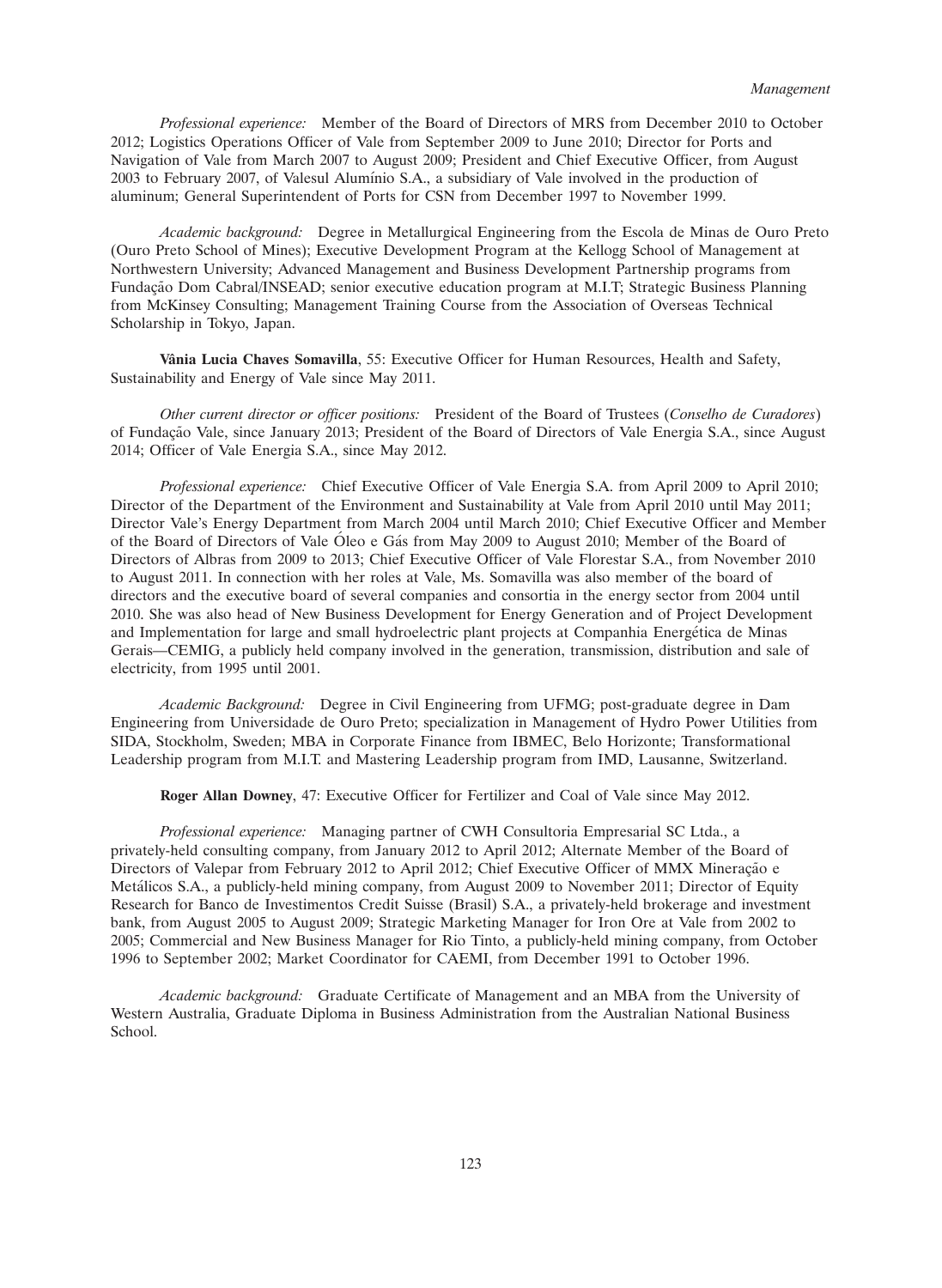#### **Conflicts of interest**

Under Brazilian corporate law, if a director or an executive officer has a conflict of interest with the Company in connection with any proposed transaction, the director or executive officer may not vote in any decision of the Board of Directors or of the Board of Executive Officers regarding such transaction and must disclose the nature and extent of the conflicting interest for transcription in the minutes of the meeting, and under our Policy on Related Party Transactions, the director or executive officer should not receive any relevant documentation or information and should not participate in any related discussions. In any case, a director or an executive officer may not transact any business with the Company, except on reasonable or fair terms and conditions that are identical to the terms and conditions prevailing in the market or offered by unrelated parties. For more details about our Policy on Related Party Transactions see *Share ownership and trading—Related party transactions*.

### **Fiscal Council**

We have a fiscal council established in accordance with Brazilian law. The primary responsibilities of the fiscal council under Brazilian corporate law are to monitor management's activities, review the Company's financial statements, and report its findings to the shareholders. Pursuant to a written policy, our Fiscal Council requires management to obtain the Fiscal Council's pre-approval before engaging the independent auditors to provide any audit or permitted non-audit services to Vale or its consolidated subsidiaries. Under the policy, the Fiscal Council has pre-approved a detailed list of services based on detailed proposals from our auditors up to specified monetary limits. The list of pre-approved services is updated as applicable. Services that are not listed, that exceed the specified limits, or that relate to internal controls must be separately pre-approved by the Fiscal Council. The policy also sets forth a list of prohibited services. The Fiscal Council is provided with reports on the services provided under the policy on a periodic basis, review and monitor the Company's external auditor's independence and objectivity. The Fiscal Council has the power to review and evaluate the performance of the Company's external auditors on an annual basis and make a recommendation to the Board of Directors on whether the Company should remove and replace its existing external auditors. The Fiscal Council may also recommend withholding the payment of compensation to the independent auditors and has the power to mediate disagreements between management and the auditors regarding financial reporting.

Under our bylaws and internal regulations, our Fiscal Council is also responsible for evaluating the effectiveness of the procedures for the receipt, retention and treatment of any complaints related to accounting, controls and audit issues, as well as procedures for the confidential, anonymous submission of concerns regarding such matters.

Brazilian law requires the members of a fiscal council to meet certain eligibility requirements. A member of our Fiscal Council cannot (i) hold office as a member of the board of directors, fiscal council or advisory committee of any company that competes with Vale or otherwise has a conflicting interest with Vale, unless compliance with this requirement is expressly waived by shareholder vote, (ii) be an employee or member of senior management or the Board of Directors of Vale or its subsidiaries or affiliates, or (iii) be a spouse or relative within the third degree by affinity or consanguinity of an officer or director of Vale.

We are subject to Exchange Act Rule 10A-3, which requires, absent an exemption, that a listed company maintains a standing audit committee composed of members of the Board of Directors that meet specified requirements. In lieu of establishing an independent audit committee, we have given our Fiscal Council the necessary powers to qualify for the exemption set forth in Exchange Act Rule  $10A-3(c)(3)$ . We believe our Fiscal Council satisfies the independence and other requirements of Exchange Act Rule 10A-3 that would apply in the absence of our reliance on the exemption. Pursuant to our undertakings to the HKEx, the Fiscal Council must be comprised of at least three members who satisfy specified independence requirements set out in the HKEx Listing Rules. We have received a written confirmation of independence pursuant to Rule 3.13 of the HKEx Listing Rules from each of the members of our Fiscal Council appointed by Valepar and consider them able to satisfy these independence requirements.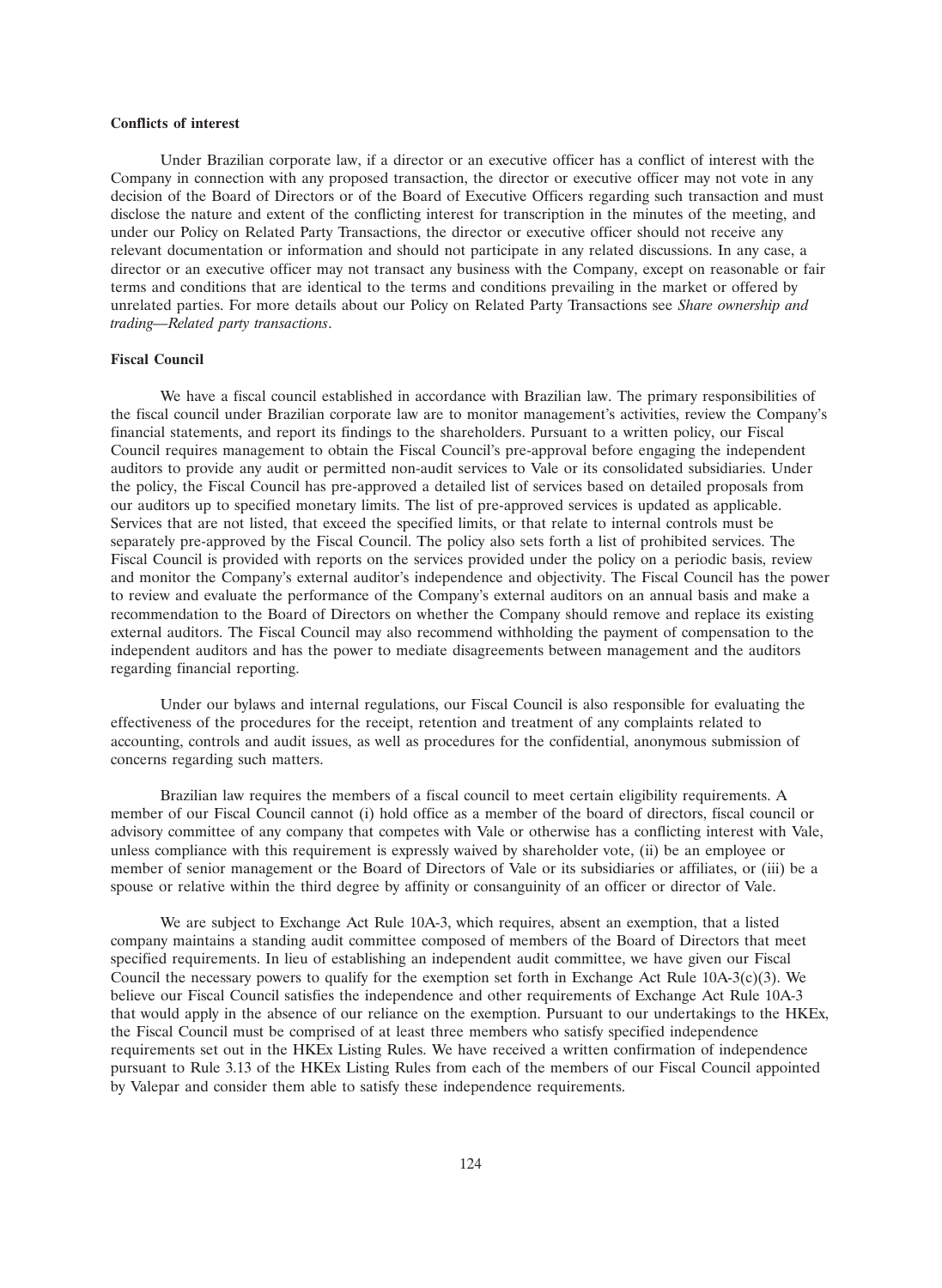Our Board of Directors has determined that one of the members of our Fiscal Council, Mr. An´ıbal Moreira dos Santos, is an audit committee financial expert. In addition, Mr. Moreira dos Santos meets the applicable independence requirements for Fiscal Council membership under Brazilian law and the NYSE independence requirements that would apply to audit committee members in the absence of our reliance on the exemption set forth in Exchange Act Rule  $10A-3(c)(3)$ .

Members of the Fiscal Council are elected by our shareholders for one-year terms. The current members of the Fiscal Council and their respective alternates were elected on April 17, 2014. The terms of the members of the Fiscal Council expire at the next annual shareholders' meeting following election.

Two members of our Fiscal Council (and the respective alternates) may be elected by non-controlling shareholders: one member may be appointed by our preferred shareholders and one member may be appointed by minority holders of common shares pursuant to applicable CVM rules.

The following table lists the current and alternate members of the Fiscal Council.

| Current member                     | First year of appointment | <b>Alternate</b>                               | First year of appointment |
|------------------------------------|---------------------------|------------------------------------------------|---------------------------|
| Dyogo Henrique de Oliveira $(1)$ . | 2014                      | Paulo Fontoura Valle $(1)$                     | 2012                      |
| Arnaldo José Vollet $(2)$          | 2011                      | Valeriano Durval Guimarães                     |                           |
|                                    |                           | $Gomes(2)$                                     | 2013                      |
| Marcelo Amaral Moraes $(2)$        | 2004                      | $\text{Vacant}(3) \ldots \ldots \ldots \ldots$ |                           |
| Aníbal Moreira dos Santos(2)       | 2005                      | Oswald Mário Pêgo de Amorim                    |                           |
|                                    |                           | $A$ zevedo $(2)$                               | 2004                      |

(1) Appointed by preferred shareholders.

(2) Appointed by Valepar.

(3) Vacant since the General Ordinary Shareholders' meeting of 2014.

Below is a summary of the business experience, activities and areas of expertise of the members of our Fiscal Council.

**Dyogo Henrique de Oliveira**, 39: Member of Vale's Fiscal Council since 2014.

*Other director or officer positions:* Executive Secretary of the Brazilian Ministry of Planning, Budget and Management since 2015; Chairman of the Board of Directors of Banco do Nordeste do Brasil S.A., a state-owned financial institution, since 2011.

*Professional experience:* Deputy Executive Secretary of the Brazilian Ministry of Finance from 2014 to 2015 and from 2008 to 2013; Interim Executive Secretary of the Ministry of Finance from 2013 to 2014.

*Academic background:* Degree in Economics from UNB, a post-graduate degree in Public Policy from ENAP—National School of Public Administration, an MBA degree from Fundação Getúlio Vargas and a PhD in Economics from UNB.

Arnaldo José Vollet, 66: Member of Vale's Fiscal Council since April 2011.

*Other director or officer positions:* Member of Caixa Econômica Federal's Audit Committee since October 2013.

*Professional experience:* Executive Officer of BB DTVM, a subsidiary of Banco do Brasil, from 2002 to 2009; Financial and Investor Relations Officer of Companhia de Energia Elétrica da Bahia—COELBA, a publicly held electricity company, from 2000 to 2002; Member of the Fiscal Council of Telesp Celular Participações, a publicly held telecommunications company, from 1999 to 2000; Member of the Fiscal Council of CELPE, from 2004 to 2009; Director of Guaraniana, now Neoenergia S.A., from 2002 to 2003; Alternate Member of the Board of Directors of CEMIG, a publicly held electricity company, from 2003 to 2005; Member of the Board of Directors of Pronor and Nitrocarbono, both chemical companies, from 1997 to 1998.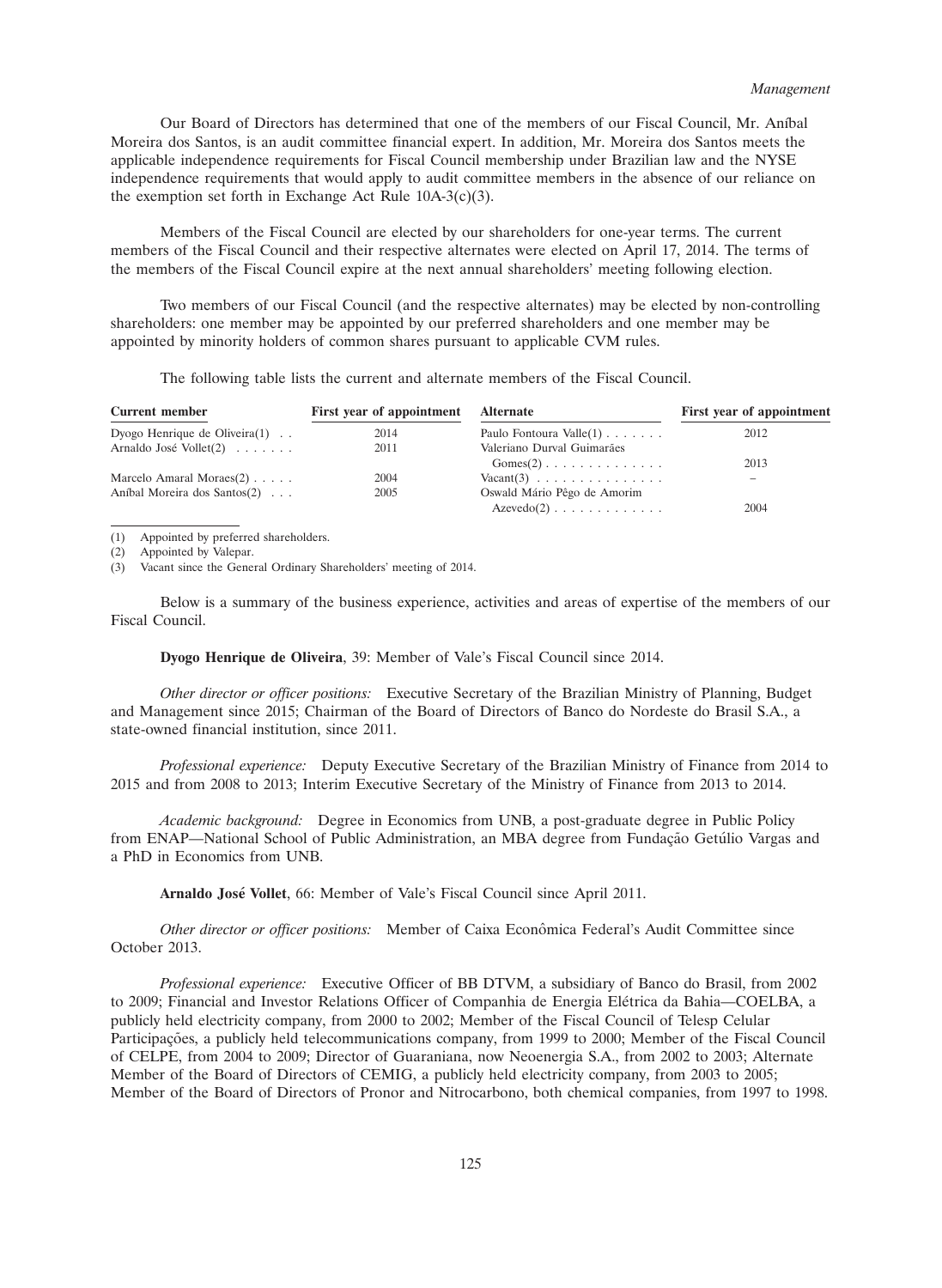*Academic background:* Degree in Mathematics from USP and MBA degree in Finance from IBMEC/

RJ.

# **Marcelo Amaral Moraes**, 47: Member of Vale's Fiscal Council since April 2004.

*Other director or officer positions:* Managing Executive Officer at Capital Dynamics Investimentos Ltda. since January 2012.

*Professional experience:* Member of the Deliberative Council of ABVCAP from 2010 to 2012; Managing Executive Officer and partner responsible for specialized funds at Stratus Investimentos Ltda., a private equity and venture capital firm, from 2006 to 2010; Investment Manager at Bradespar from 2000 to 2006; worked in the mergers and acquisitions and capital markets departments of Banco Bozano, Simonsen from 1995 to 2000; Alternate Member of the Board of Directors of Net Serviços de Telecomunicação S.A. from 2004 to 2005; Alternate Member of the Board of Directors of Vale in 2003.

*Academic background:* Degree in Economics from UFRJ, an MBA degree with emphasis in Finance from UFRJ/COPPEAD, and a post-graduate degree in Business law and Arbitration from Fundação Getúlio Vargas in São Paulo.

**An´ıbal Moreira dos Santos**, 76: Member of Vale's Fiscal Council since April 2005.

*Other director or officer positions:* Member of Fiscal Council of Log-In since 2009.

*Professional experience:* From 1998 until his retirement in 2003, Mr. Moreira dos Santos served as Executive Officer of several CAEMI subsidiaries, including Caemi Canada Inc., Caemi Canada Investments Inc., CMM Overseas, Ltd., Caemi International Holdings BV and Caemi International Investments NV, and as Chief Accounting Officer of CAEMI from 1983 to 2003. He also served as Member of the Fiscal Council of CADAM from 1999 to 2003 and as an Alternate Member of the Board of Directors of MBR and Empreedimentos Brasileiros de Mineração, an iron ore asset holding company, from 1998 to 2003.

*Academic background:* Degree in Accounting from Fundação Getúlio Vargas in Rio de Janeiro.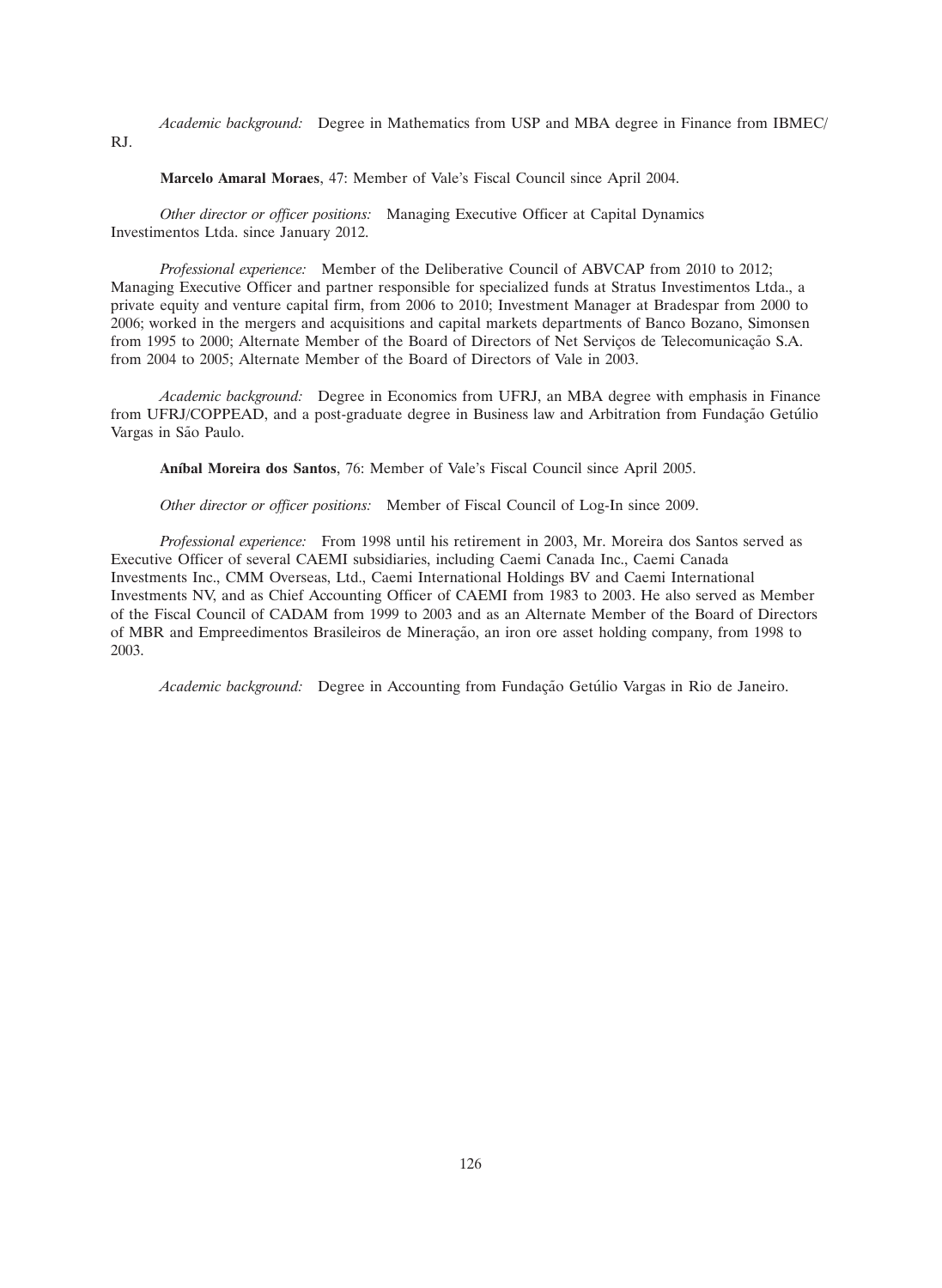### **MANAGEMENT COMPENSATION**

Under our bylaws, our shareholders are responsible for establishing the aggregate compensation we pay to the members of our Board of Directors and our Board of Executive Officers, and the Board of Directors allocates the compensation among its members and the Board of Executive Officers.

Our shareholders determine this annual aggregate compensation at the general shareholders' meeting each year. In order to establish aggregate director and officer compensation, our shareholders usually take into account various factors, which range from attributes, experience and skills of our directors and executive officers to the recent performance of our operations. Once aggregate compensation is established, our Board of Directors is then responsible for distributing such aggregate compensation in compliance with our bylaws among the directors and executive officers. The Executive Development Committee makes recommendations to the Board concerning the annual aggregate compensation of the executive officers. In addition to fixed compensation, our executive officers are also eligible for bonuses and incentive payments.

### *Executive officers*

For the year ended December 31, 2014, the amount paid to the executive officers, including compensation accrued for the year and payable at a later date, is set forth in the table below.

| For the year ended December 31, 2014 |
|--------------------------------------|
| (US\$ million)                       |
| 12.3                                 |
| 12.9                                 |
|                                      |
| 0.0                                  |
| 4.5                                  |
| 30.9                                 |

Fixed compensation and in kind benefits include a base salary in cash, paid on a monthly basis, reimbursement for certain investments in private pension plans, health care, relocation expenses, life insurance, driver and car expenses.

Variable compensation consists of (i) an annual cash bonus, based on specific targets for each executive officer, approved by our Board of Directors, and (ii) payments tied to the performance of our shares under two programs, the Matching Program and the Performance Shares Units (PSU). Under our Matching Program, our executive officers receive a cash payment, vested after a three-year cycle, equivalent to the market value of the preferred shares or ADRs owned by them that are subject to the plan. Since 2014, the participation and vesting for a three-year cycle in our Matching Program has been mandatory for our executive officers. At the end of the three-year cycle, each executive officer receives a cash payment matching the market value of the vested shares. Under our PSU program, our executive officers receive payments in cash tied to Vale's position in a selected group of peer companies, based on the total return (dividend payments and share appreciation) on common shares of those companies in a four-year cycle.

Pension, retirement or similar benefits consist of our contribution to Valia, the manager of pension plans sponsored by Vale. Social security contributions are mandatory contributions we are required to make to the Brazilian government for our executive officers.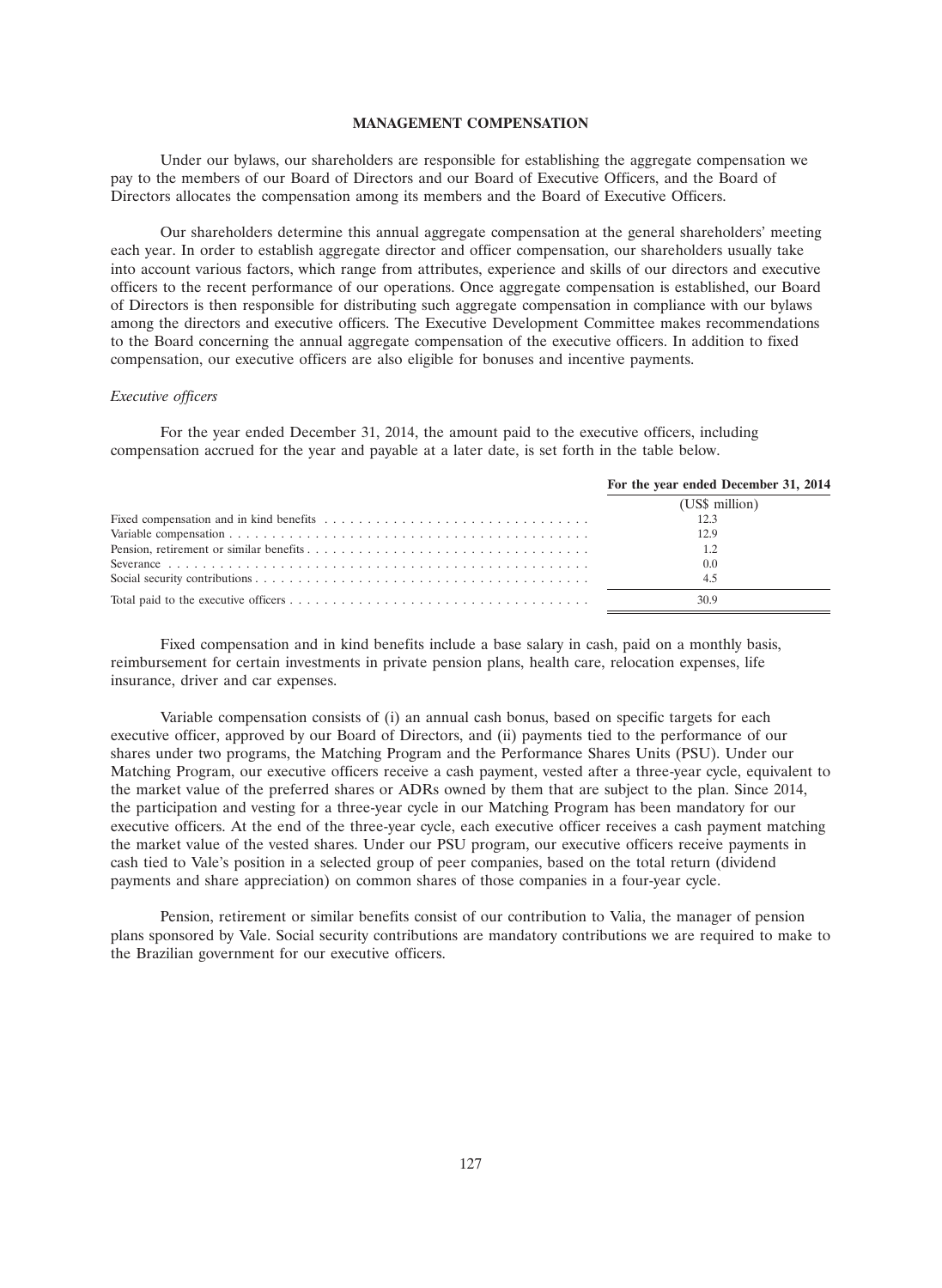# *Board of Directors*

In 2014, we paid US\$1.9 million in aggregate to the members of our Board of Directors for services in all capacities, all of which was fixed compensation. There are no pension, retirement or similar benefits for the members of our Board of Directors. On February 27, 2015, the total number of common shares owned by our directors and executive officers was 11,816, and the total number of preferred shares owned by our directors and executive officers was 857,797. None of our directors or executive officers beneficially owns 1% or more of any class of our shares.

#### *Fiscal Council*

We paid an aggregate of US\$0.55 million to members of the Fiscal Council in 2014. In addition, the members of the Fiscal Council are reimbursed for travel expenses related to the performance of their functions.

# *Advisory committees*

We paid an aggregate of US\$0.13 million to members of our advisory committees in 2014. Under Article 15 of our bylaws, those members who are directors or officers of Vale are not entitled to additional compensation for participating on a committee. Members of our advisory committees are reimbursed for travel expenses related to the performance of their duties.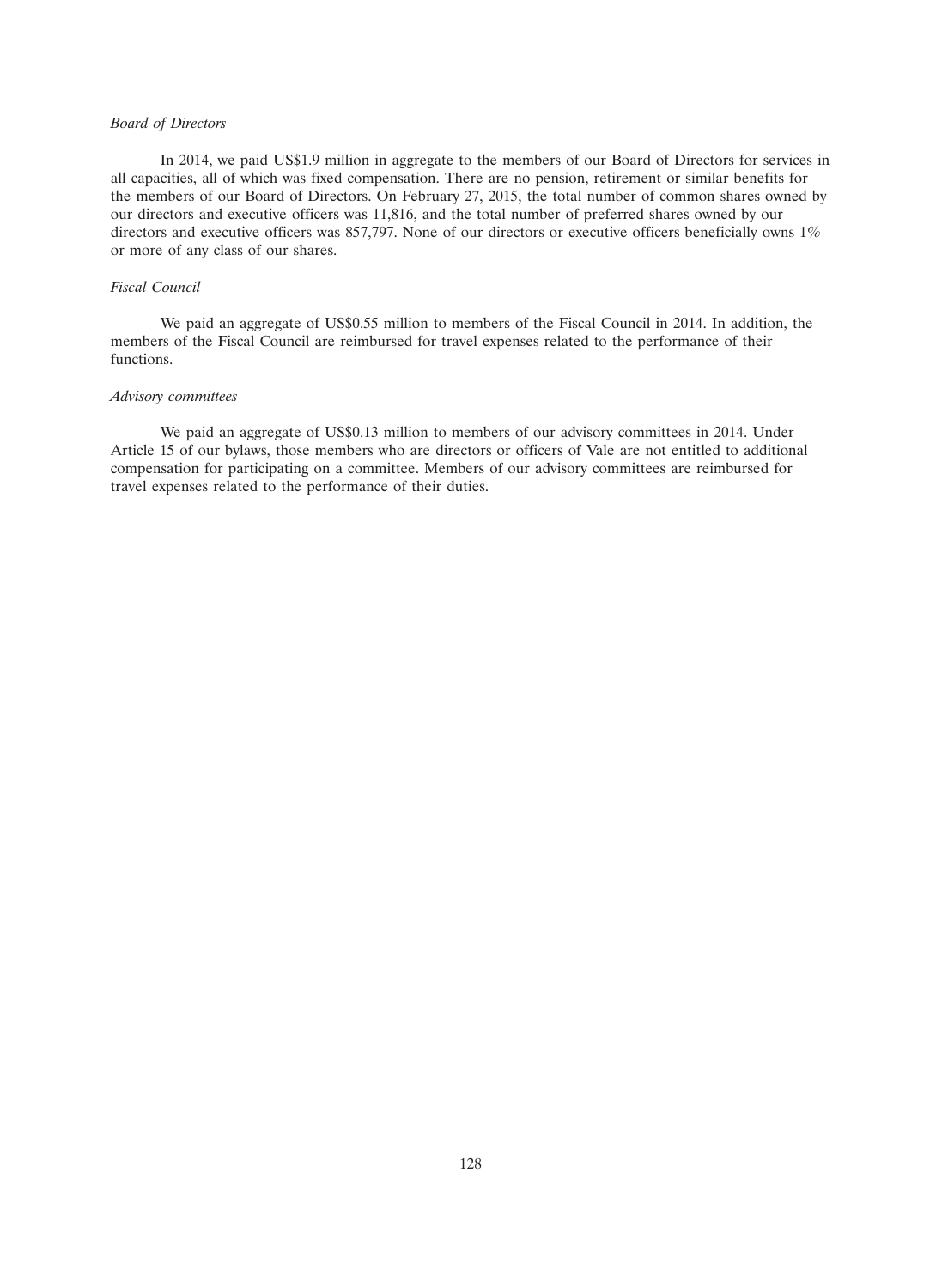#### **EMPLOYEES**

The following tables set forth the number of our employees by business and by location as of the dates indicated.

|              | At December $31,(1)$ |        |        |  |
|--------------|----------------------|--------|--------|--|
| By business: | 2012                 |        | 2014   |  |
|              | 52,900               | 52,542 | 46.832 |  |
|              | 2.174                | 2.356  | 1.897  |  |
|              | 16.116               | 15.772 | 15.564 |  |
|              | 7.476                | 6.772  | 6.773  |  |
|              | 6.639                | 5.844  | 5.465  |  |
| Total        | 85 305               | 83 286 | 76 531 |  |

(1) The figures reported for 2012 and 2013 include VLI's employees, which amounted to 5,155 in 2012 and 5,442 in 2013. For 2014, we did not include VLI's employees.

|              | At December 31. |        |        |
|--------------|-----------------|--------|--------|
| By location: | 2012            | 2013   | 2014   |
|              | 69.625          | 67.392 | 60,903 |
|              | 6.766           | 6.681  | 6.673  |
|              | 395             | 397    | 395    |
|              | 4.232           | 4.235  | 4.476  |
|              | 2.265           | 2.279  | 1.706  |
| Africa       | 2.022           | 2.302  | 2.378  |
| Total        | 85 305          |        | 76 531 |

We negotiate wages and benefits with a large number of unions worldwide that represent our employees. We have collective agreements with unionized employees at our operations in Australia, Brazil, Canada, Indonesia, Malawi, Mozambique, New Caledonia, Peru and the United Kingdom.

### **Wages and benefits**

Wages and benefits for Vale and its subsidiaries are generally established on a company-by-company basis. We establish our wage and benefits programs for Vale S.A. and its subsidiaries, other than Vale Canada, in periodic negotiations with unions. In November 2013, we reached a two-year agreement with the Brazilian unions, providing for a salary increase of 6% beginning in November 2013, and another salary increase of 5.4% beginning in November 2014 for our employees in Brazil. The provisions of our collective bargaining agreements with unions also apply to our non-unionized employees. Vale Canada also establishes wages and benefits for its unionized employees through collective bargaining agreements. For non-unionized employees, Vale Canada undertakes an annual review of salaries. We also provide our employees and their dependents with other benefits, including supplementary medical assistance.

#### **Pension plans**

Brazilian employees of Vale and of most of its Brazilian subsidiaries are eligible to participate in pension plans managed by Valia.

Most of the participants in plans held by Valia are participants in a plan named ''Vale Mais'', which Valia implemented in May 2000. This plan is primarily a defined contribution plan with a defined benefit feature relating to service prior to May 2000 and another defined benefit feature to cover temporary or permanent disability, pension and financial protection to dependents in case of death. Valia also operates a defined benefit plan, closed to new participants since May 2000, with benefits based on years of service, salary and social security benefits. This plan covers retired participants and their beneficiaries, as well as a relatively small number of employees that declined to transfer from the old plan to the ''Vale Mais'' plan when it was established in May 2000.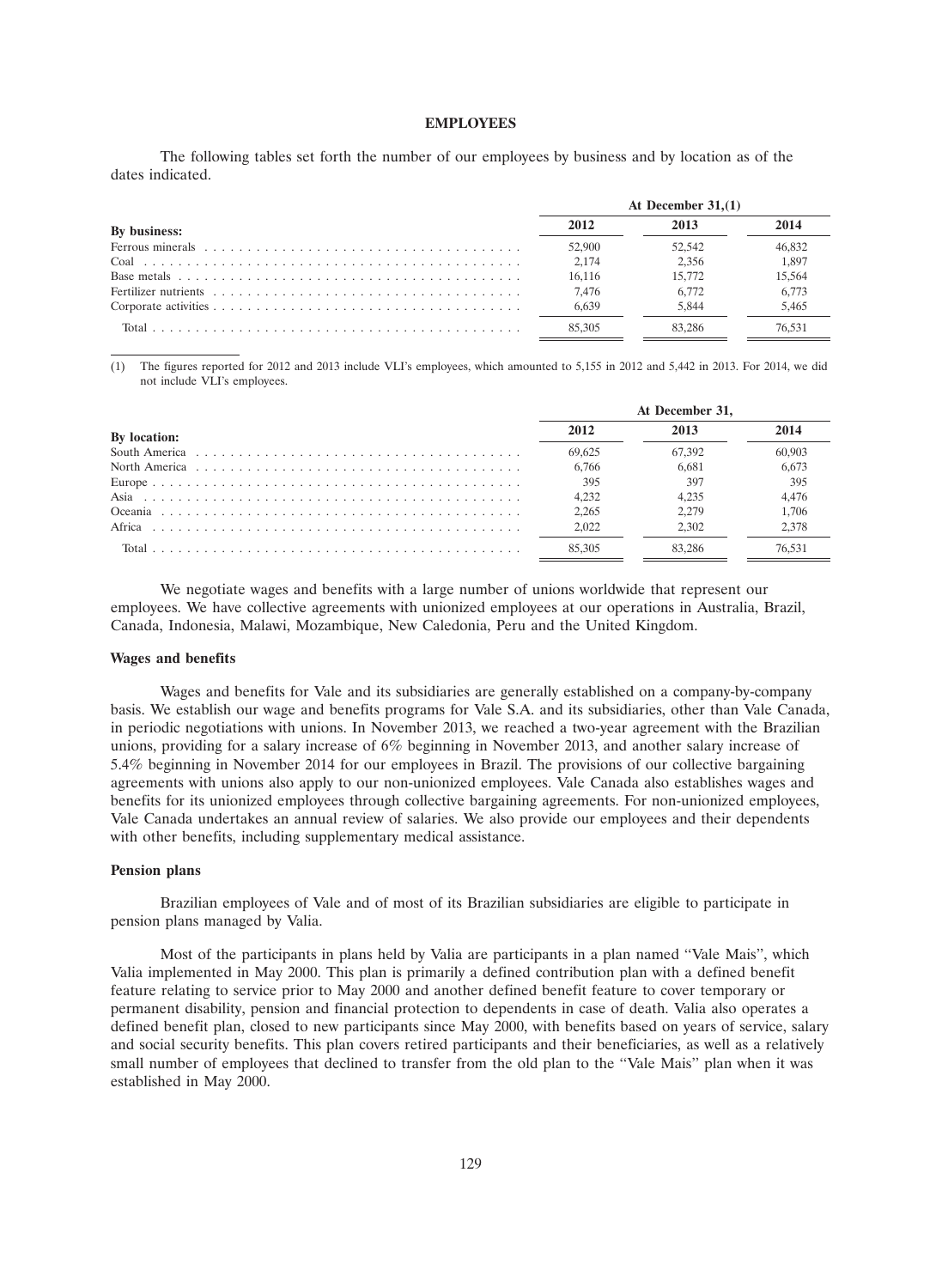Employees within our Base Metals operations, principally in Canada, the United States and the United Kingdom, participate in defined benefit pension plans and defined contribution pension plans. All new employees within our Base Metals operations participate in defined contribution pension plans. We have also private pension plans with defined contribution in Switzerland, Malawi and Zambia. Since December 1, 2012, PTVI is no longer managing the defined benefit pension plans. As a result, all participants of the pension plans have transferred entirely to the defined contribution pension plans. The termination, effective December 31, 2012 on a fully funded basis, of the defined benefit pension plan for employees in the United States, was completed in 2013. Employees in the United States participate in a defined contribution 401(k) plan.

#### **Performance-based compensation**

All Vale parent-company employees may receive incentive compensation each year in an amount based on the performance of Vale, which can range from 0 to 200% of the annual fixed compensation of the individual employee. Similar incentive compensation arrangements are in place at our subsidiaries.

Qualifying management personnel are eligible to participate in the PSU and Matching programs. See description of these programs under *Management compensation—Executive officers*.

# **V. ADDITIONAL INFORMATION**

### **LEGAL PROCEEDINGS**

We and our subsidiaries are defendants in numerous legal actions in the ordinary course of business, including civil, administrative, tax, social security and labor proceedings. The most significant proceedings are discussed below. Except as otherwise noted below, the amounts claimed, and the amounts of our provisions for possible losses, are stated as of December 31, 2014. See Note 18 to our consolidated financial statements for further information.

# **Itabira suits**

We are a defendant in two separate actions brought by the municipality of Itabira, in the Brazilian state of Minas Gerais. In the first action, filed in August 1996, the municipality of Itabira alleges that our Itabira iron ore mining operations have caused environmental and social harm, and claims damages with respect to the alleged environmental degradation of the site of one of our mines, as well as the immediate restoration of the affected ecological complex and the performance of compensatory environmental programs in the region. The damages sought, as adjusted from the date of the claim, amount to approximately R\$3.545 billion (US\$1.337 billion). There have been hearings in this action and a report favorable to Vale was issued. Additional expert evidence will be presented, as requested by the municipality.

In the second action, filed in September 1996, the municipality of Itabira claims the right to be reimbursed for expenses it has incurred in connection with public services rendered as a consequence of our mining activities. The damages sought, as adjusted from the date of the claim, amount to approximately R\$4.105 billion (US\$1.549 billion). This proceeding is currently suspended, at the request of both parties, for a settlement negotiation.

# **CFEM-related proceedings**

We are engaged in numerous administrative and judicial proceedings related to the mining royalty known as the CFEM. For more information about CFEM, see *Information on the Company—Regulatory matters*—*Royalties and other taxes on mining activities*. These proceedings arise out of a large number of assessments by the DNPM, an agency of the Ministry of Mines and Energy of the Brazilian government. The proceedings concern different interpretations of DNPM's method of estimating sales, the statute of limitations, due process of law, payment of royalties on pellet sales and CFEM charges on the revenues generated by our subsidiaries abroad.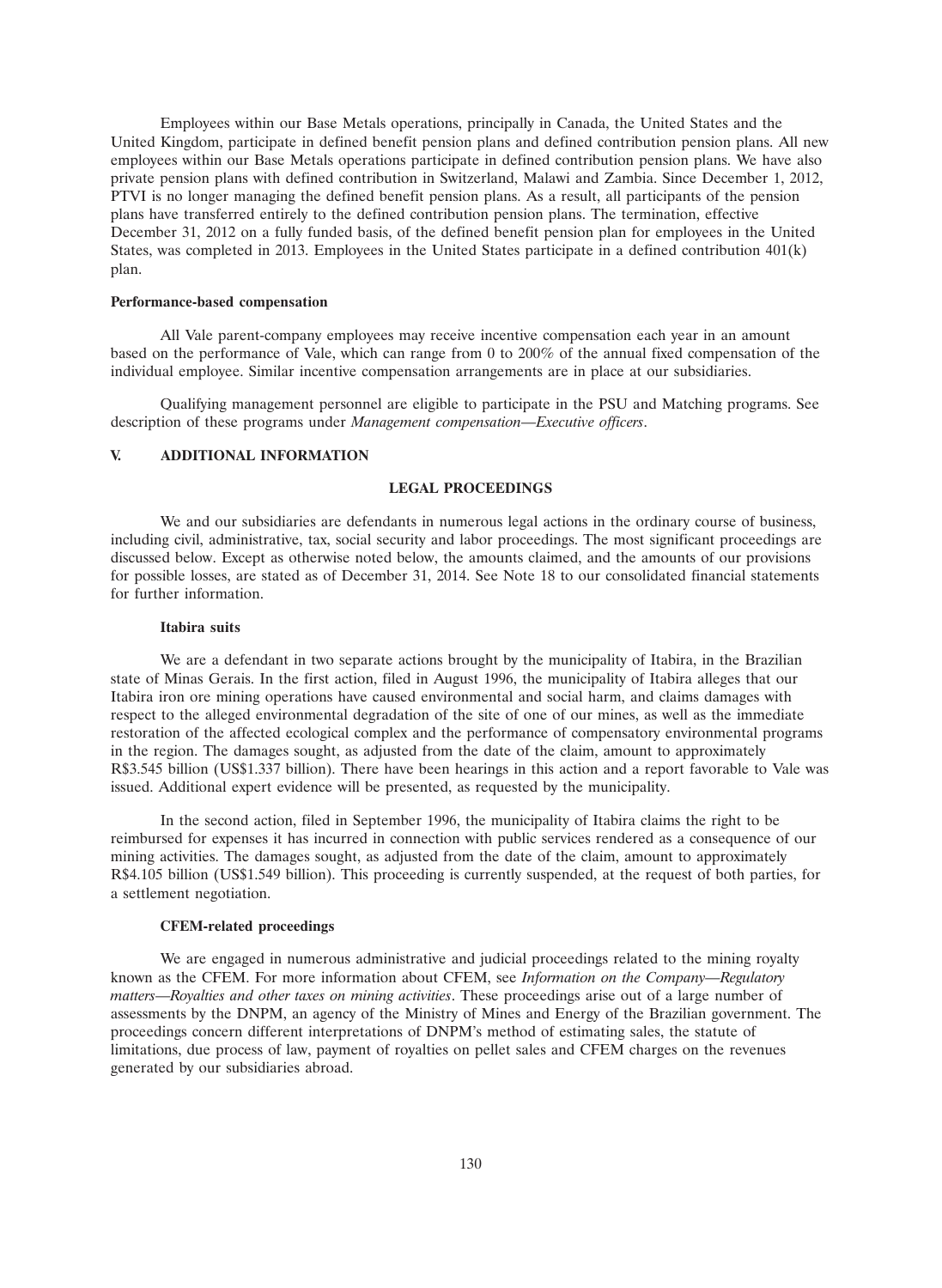We are contesting DNPM's claims using the available avenues under Brazilian law, beginning with challenges in administrative tribunals and proceeding with challenges in the judicial courts. We have received some favorable and unfavorable decisions, and we cannot predict the amount of time required before final judicial resolutions.

We determined that we have a probable loss in connection with the dispute related to the deductibility of transportation expenditures in arriving at the amount upon which the CFEM is calculated. On December 31, 2014, we had a provision of approximately R\$302 million (US\$113.7 million) for this probable loss. The aggregate amount claimed in the pending assessments is approximately R\$4.837 billion (US\$1.822 billion), including interest and penalties through December 31, 2014.

# **ICMS tax assessments**

The tax authorities of the Brazilian states of Pará and Minas Gerais have issued tax assessments (*autos de infração*) against us for additional payments of the value-added tax on services and circulation of goods (ICMS) on the iron ore we transport from our mining sites in the state of Para and Minas Gerais to our ´ facilities in the state of Maranhão and Espírito Santo, respectively.

The tax authorities of Pará assert that the calculation of ICMS should be based on the market value of the iron ore transported, as opposed to the cost of production of the ore, which we have used to calculate the ICMS owed in years past. We are engaged in legal proceedings challenging three tax assessments, covering the years 2007, 2008 and 2009, in an aggregate amount of R\$760 million (US\$286 million), as of December 2014. The case was decided against us in the administrative level, and we are pursuing our challenge in the courts. We have provided a bank guarantee in the full amount in dispute to suspend the collection proceeding while our judicial challenge is pending, as required by Brazilian law. In November 2014, the tax authorities rejected our administrative defense against the assessments for years 2010, 2011 and 2012, in the approximate amount of R\$670 million (US\$252 million), as of December 2014. We will challenge these tax assessments in court. We will have to provide a bank guarantee or security in the full amount in dispute to suspend the collection proceeding while our judicial challenge is pending.

The tax authorities of Minas Gerais assert that we should also pay ICMS on the transportation cost of the iron ore, but we understand that such taxation is not applicable because the ore was transported directly by Vale. With respect to the tax assessments covering the years 2009 and 2010, in an aggregate amount of R\$460 million (US\$173 million), the case was decided against us in the administrative level, and we are challenging them in the courts. With respect to the tax assessments covering the years 2011 and 2013, in the aggregate amount of R\$680 million (US\$256 million), we are still contesting the assessment in the administrative level. We will have to provide a bank guarantee or security in the full amount in dispute to suspend the collection proceeding while our judicial challenge is pending.

#### **Litigation on Brazilian taxation of foreign subsidiaries**

We are engaged in legal proceedings concerning the contention of the Brazilian federal tax authority (*Receita Federal*) that we should pay Brazilian corporate income tax and social security contributions on the net income of our non-Brazilian subsidiaries and affiliates. The position of the tax authority is based on Article 74 of Brazilian Provisional Measure 2,158-34/2001 (''Article 74''), a tax regulation issued in 2001.

In 2013, we significantly reduced the amount in dispute by participating in the REFIS, a federal tax settlement program for payment of amounts relating to Brazilian corporate income tax and social contribution. We settled the claims related to the net income of our non-Brazilian subsidiaries and affiliates from 2003 to 2012, and we continue to dispute the assessments with respect to 1996 to 2002. Under the REFIS, we paid US\$2.6 billion in 2013, and we agreed to pay the remaining US\$7.0 billion in monthly installments, bearing interest at the SELIC rate. As of December 31, 2014, the remaining balance was US\$6.320 billion, to be paid in 166 further installments.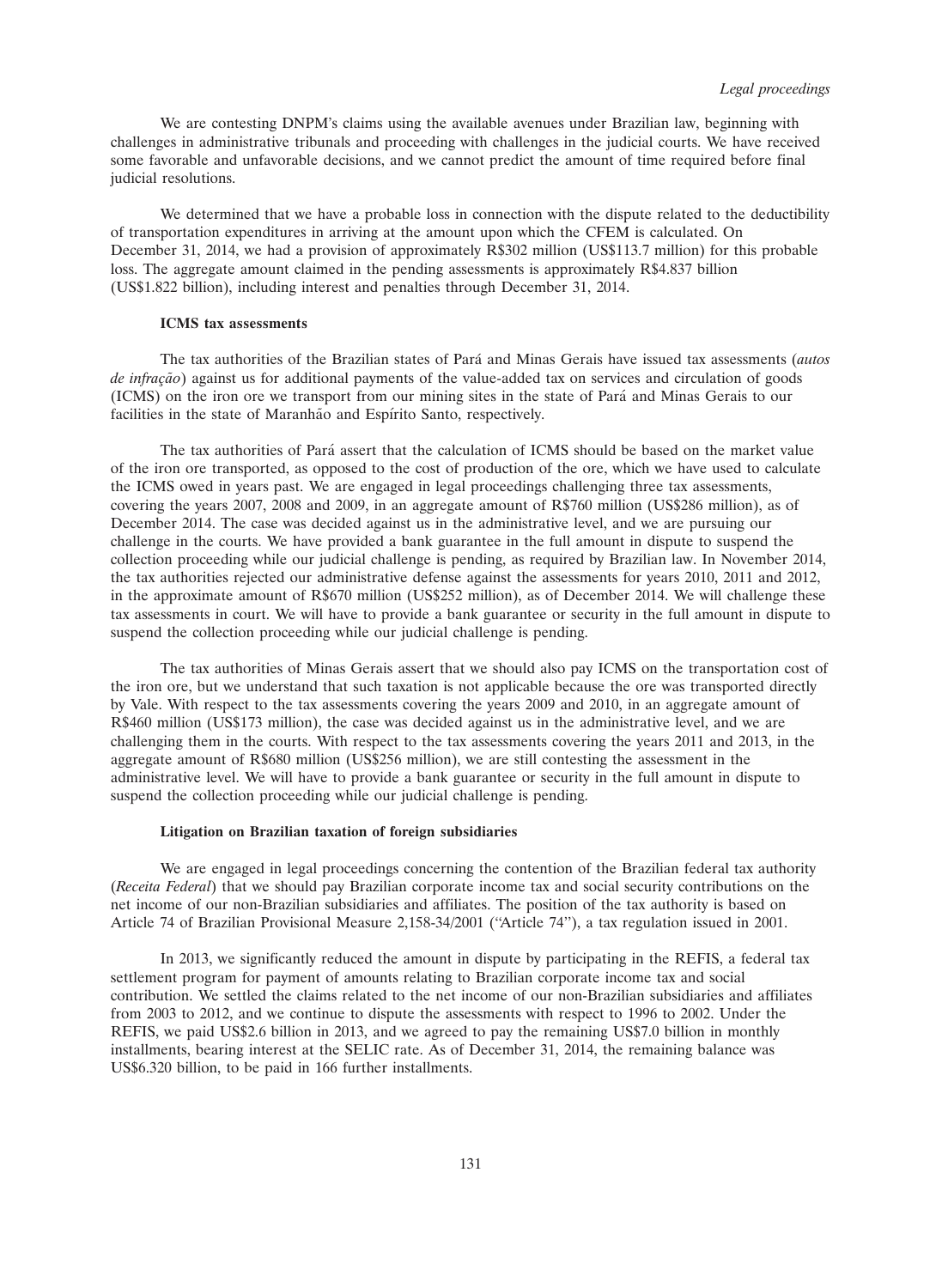We had initiated a direct legal proceeding *(mandado de segurança)* in 2003 challenging the tax authority's position. In December 2013, as required by the REFIS statute, we waived the legal arguments with respect to the period between 2003 and 2012.

We are continuing our direct legal proceeding with respect to the years not included in the REFIS. The total amount in dispute for the period between 1996 and 2002 is R\$1.931 billion (US\$727 million). In 2014, the Superior Court of Justice (STJ) ruled in our favor on certain of our arguments against those assessments. In particular, the STJ ruled that: (a) Article 74 violates certain provisions under the international treaties against double taxation between Brazil and the countries where some of our subsidiaries are based, so profits realized by Vale's subsidiaries in those jurisdictions are not taxable in Brazil under Article 74; and (b) it is illegal to charge income tax and social contribution tax on our interest in the profits of affiliates that we account for under the equity method. The STJ also ruled that the profits realized by Vale's subsidiaries in the Bermuda are subject to taxation in Brazil under Article 74. The tax authorities filed an appeal before the Federal Supreme Court and a decision is pending.

# **PIS/COFINS fines**

In November 2013, we received two assessments from the Brazilian federal tax authority imposing penalties related to PIS and COFINS. PIS and COFINS are taxes imposed by the Brazilian government on our gross revenues, which may be partially offset by credits resulting from PIS and COFINS payments made by our suppliers. The tax authority contends that we incorrectly claimed PIS and COFINS tax credits for 2008, 2009 and 2010 (an assessment of R\$600 million, or US\$226 million) and that we failed to comply with certain information requirements in claiming those tax credits (an assessment of R\$1.2 billion, or US\$452 million). The amounts of the assessments are related entirely to penalties, which we consider excessive.

Our administrative defenses against these two assessments were successful. The first assessment (in the amount of R\$600 million) was fully cancelled and the tax authorities did not appeal the decision. The penalty applied in the second assessment (in the amount of R\$1.2 billion) was reduced to R\$253 million (US\$95 million), and the tax authorities appealed against this decision.

#### **Railway litigation**

In 1994, prior to our privatization, we entered into a contract with Rede Ferroviária Federal S.A. (''RFFSA''), the Brazilian federal rail network, to build two railway networks in Belo Horizonte, Brazil, which were to be incorporated into an existing railway segment, in a project called "*Transposição de Belo Horizonte*." We subsequently entered into a related agreement with the Brazilian government to begin the construction of an alternative railway segment, because the initially agreed segments could not be built. In August 2006, RFFSA (now succeeded as defendant by the Brazilian government) filed a breach of contract claim against us stemming from the 1994 contract regarding the construction of two railway networks. As of December 31, 2014, the amount claimed, including adjustments for inflation and interest, was approximately R\$4.3 billion (US\$1.6 billion) in damages.

Before the RFFSA lawsuit was filed, we filed a claim against RFFSA challenging the inflation adjustment provisions in the contract with RFFSA. We contend that the method of calculation employed by the Brazilian government is not lawful under Brazilian law. Pursuant to a partial settlement of the original RFFSA lawsuit, if the claim is decided in the Brazilian government's favor, then the construction costs of the new railway segment assumed by Vale will offset the damages due from Vale under such claim, representing a significant reduction in the amount we would be required to pay.

In June 2012, the federal judge rejected both RFFSA's claims and our contractual claim for review of the inflation adjustment provisions. Both parties have appealed from these decisions.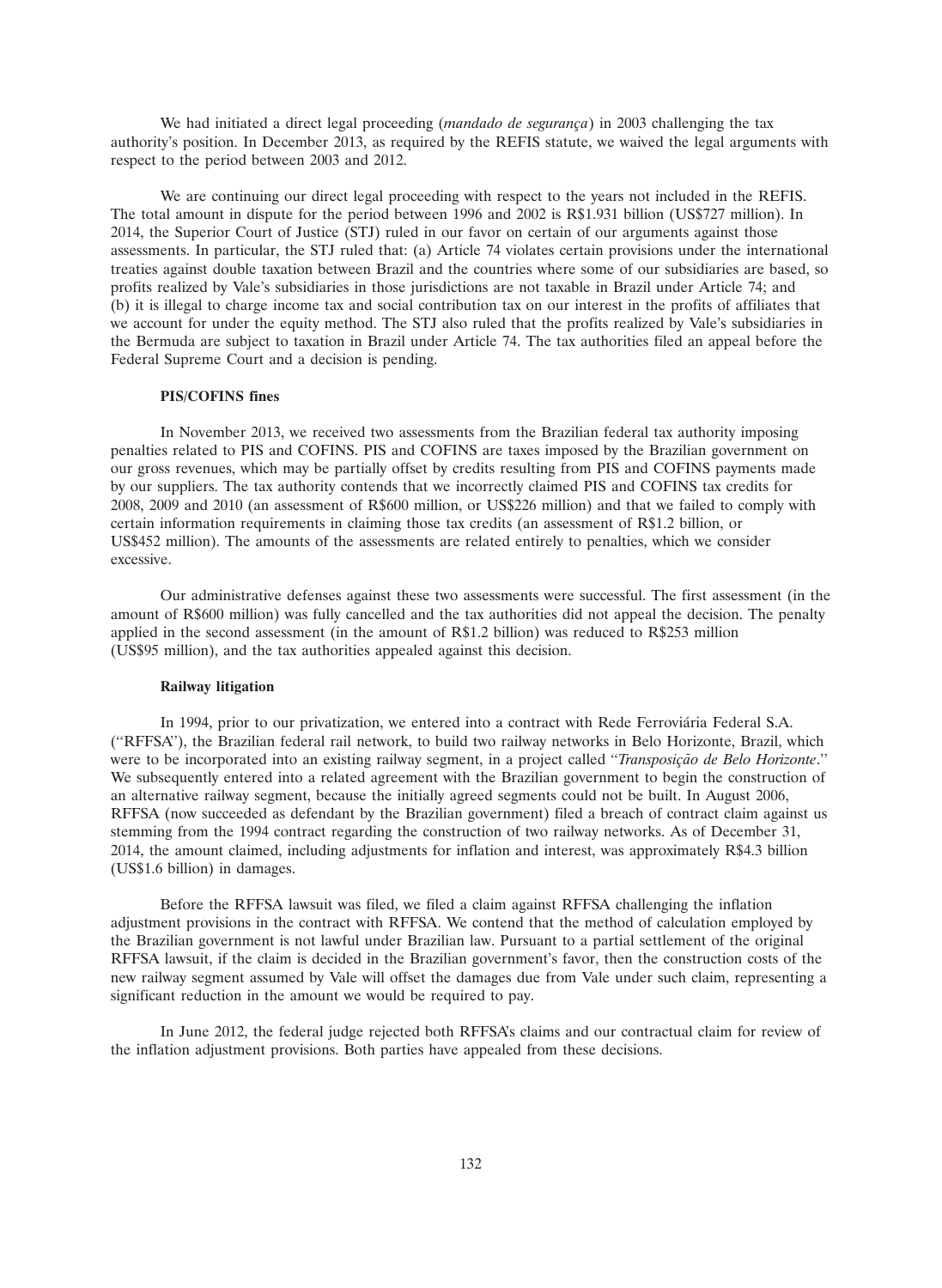#### **Praia Mole suit**

We are among the defendants in a public civil action filed by the Federal Public Prosecutor's Office *(Ministério Público Federal)* in November 1997 seeking to annul the concession agreements under which the defendants operate the Praia Mole maritime terminal in the Brazilian state of Espírito Santo. In July 2012, the Federal Court of Appeals (*Tribunal Regional Federal*) affirmed the November 2007 decision that rejected the prosecutor's claim and recognized the validity of those concession agreements. The prosecutor has appealed that ruling, and final disposition of the appeal is still pending.

# **Legal proceedings related to Simandou project in Guinea**

We owned a 51% interest in VBG, which held iron ore concession rights and exploration permits in Simandou in Guinea. Following a contract review process, in April 2014 the Government of Guinea cancelled VBG's mining rights. See *Information on the Company—Regulatory matters*.

On April 30, 2014, Rio Tinto plc (''Rio Tinto'') filed a lawsuit against Vale, BSGR, and other defendants in the United States District Court for the Southern District of New York, alleging violations of the U.S. Racketeer Influenced and Corrupt Organizations Act (RICO) in relation to Rio Tinto's loss of certain Simandou mining rights, the Government of Guinea's assignment of those rights to BSGR, and Vale's subsequent investment in VBG. Discovery has begun and under the current schedule will be completed in March 2016. Vale vigorously defends the action, which it believes to be without merit.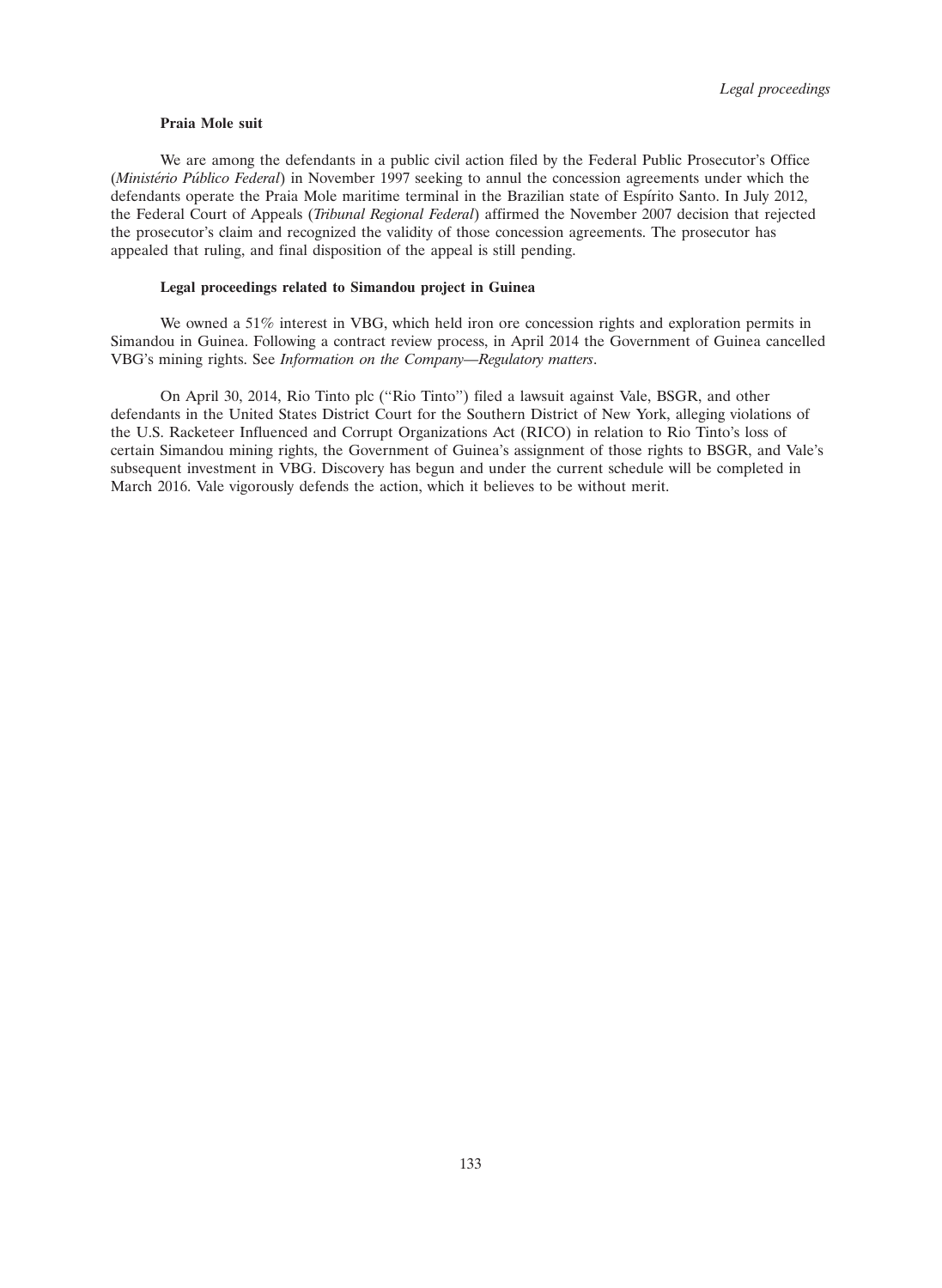# **MEMORANDUM AND ARTICLES OF ASSOCIATION**

# **Company objectives and purposes**

Our corporate purpose is defined by our bylaws to include:

- the exploration of mineral deposits in Brazil and abroad by means of research, extraction, processing, industrialization, transportation, shipment and commerce of mineral goods;
- the building and operation of railways and the provision of our own or unrelated-party rail traffic;
- the building and operation of our own or unrelated-party maritime terminals, and the provision of shipping activities and port services;
- the provision of logistics services integrated with cargo transport, including inflow management, storage, transshipment, distribution and delivery, all within a multimodal transport system;
- the production, processing, transport, industrialization and commercialization of any and all sources and forms of energy, including the production, generation, transmission, distribution and commercialization of our own products, derivatives and sub products;
- the engagement, in Brazil or abroad, of other activities that may be of direct or indirect consequence for the achievement of our corporate purposes, including research, industrialization, purchases and sales, importation and exportation, the development, industrialization and commercialization of forest resources and the provision of services of any kind whatsoever; and
- the establishment or participation, in any fashion, in other companies, consortia or associations directly or indirectly related to our business purpose.

#### **Common shares and preferred shares**

Set forth below is certain information concerning our authorized and issued share capital and a brief summary of certain significant provisions of our bylaws and Brazilian corporate law. This description does not purport to be complete and is qualified by reference to our bylaws (an English translation of which we have filed with the SEC) and to Brazilian corporate law.

Our bylaws authorize the issuance of up to 3.6 billion common shares and up to 7.2 billion preferred shares, in each case based solely on the approval of the Board of Directors without any additional shareholder approval.

Each common share entitles the holder thereof to one vote at meetings of our shareholders. Holders of common shares are not entitled to any preference relating to our dividends or other distributions.

Holders of preferred shares and the golden shares are generally entitled to the same voting rights as holders of common shares, except with respect to the election of members of the Board of Directors, and are entitled to a preferential dividend as described below. Non-controlling shareholders holding common shares representing at least 15% of our voting capital, and preferred shares representing at least 10% of our total share capital, have the right to appoint each one member and an alternate to our Board of Directors. If no group of common or preferred shareholders meets the thresholds described above, shareholders holding preferred or common shares representing at least 10% of our total share capital are entitled to combine their holdings to appoint one member and an alternate to our Board of Directors. Holders of preferred shares, including the golden shares, may elect one member of the permanent Fiscal Council and the respective alternate. Non-controlling holders of common shares may also elect one member of the Fiscal Council and an alternate, pursuant to applicable CVM rules.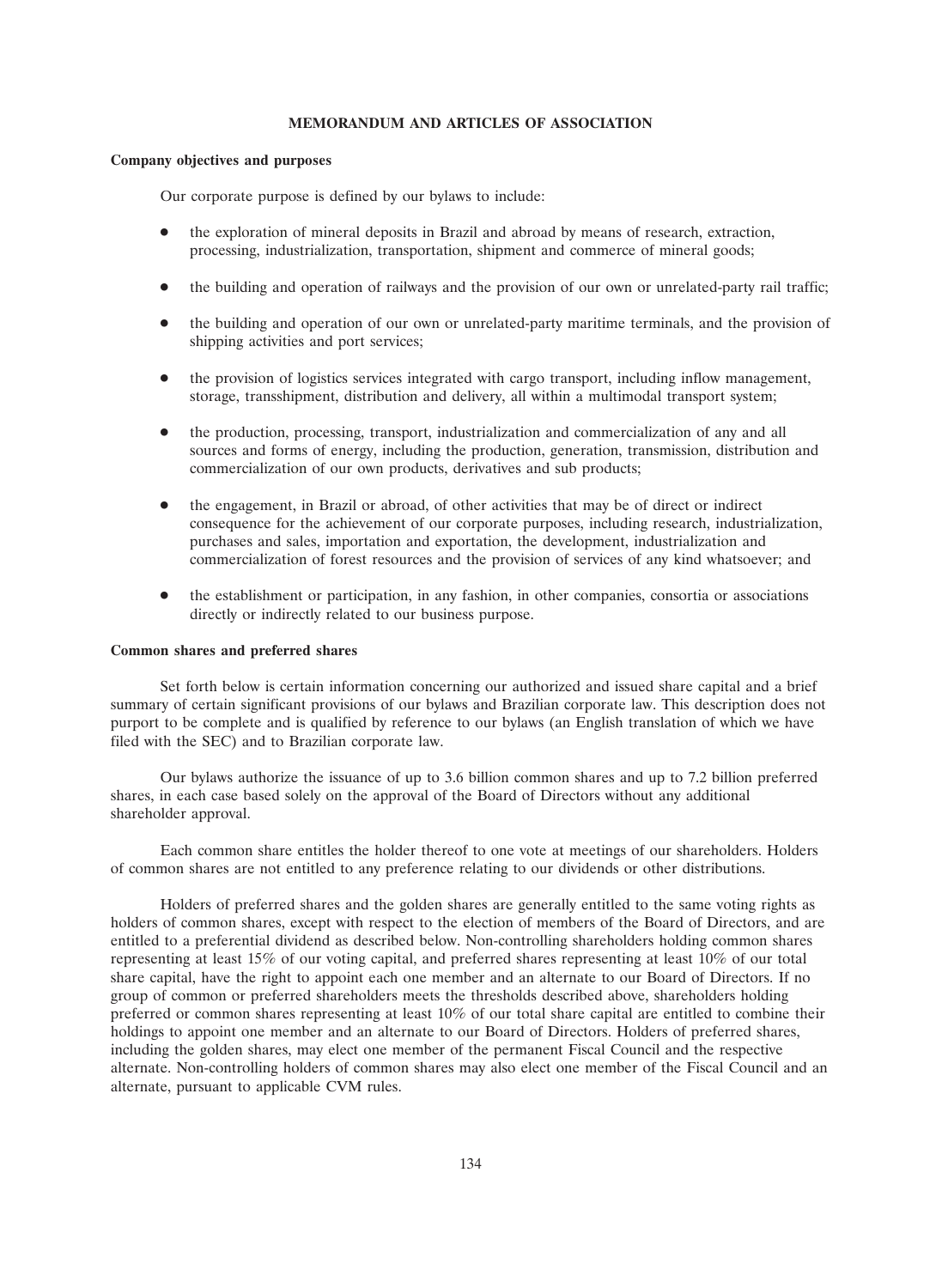The Brazilian government holds 12 golden shares of Vale. The golden shares are preferred shares that entitle the holder to the same rights (including with respect to voting and dividend preference) as holders of preferred shares. In addition, the holder of the golden shares is entitled to veto any proposed action relating to the following matters:

- a change in our name;
- a change in the location of our head office;
- a change in our corporate purpose as regards mining activities;
- any liquidation of the Company;
- any disposal or winding up of activities in any of the following parts of our iron ore mining integrated systems:
	- (a) mineral deposits, ore deposits, mines;
	- (b) railways; or
	- (c) ports and maritime terminals;
- any change in the bylaws relating to the rights afforded to the classes of capital stock issued by us; and
- any change in the bylaws relating to the rights afforded the golden shares.

### **Calculation of distributable amount**

At each annual shareholders' meeting, the Board of Directors is required to recommend, based on the executive officers' proposal, how to allocate our earnings for the preceding fiscal year. For purposes of Brazilian corporate law, a company's net income after income taxes and social contribution taxes for such fiscal year, net of any accumulated losses from prior fiscal years and amounts allocated to employees' and management's participation in earnings represents its ''net profits'' for such fiscal year. In accordance with Brazilian corporate law, an amount equal to our net profits, as further reduced by amounts allocated to the legal reserve, to the fiscal incentive investment reserve, to the contingency reserve or to the unrealized income reserve established by us in compliance with applicable law (discussed below) and increased by reversals of reserves constituted in prior years, is available for distribution to shareholders in any given year. Such amount, the adjusted net profits, is referred to herein as the distributable amount. We may also establish discretionary reserves, such as reserves for investment projects.

The Brazilian corporate law provides that all discretionary allocations of net profits, including discretionary reserves, the contingency reserve, the unrealized income reserve and the reserve for investment projects, are subject to approval by the shareholders voting at the annual meeting and can be transferred to capital or used for the payment of dividends in subsequent years. The fiscal incentive investment reserve and legal reserve are also subject to approval by the shareholders voting at the annual meeting and may be transferred to capital but are not available for the payment of dividends in subsequent years.

The sum of certain discretionary reserves may not exceed the amount of our paid-in capital. When such limit is reached, our shareholders may vote to use the excess to pay in capital, increase capital or distribute dividends.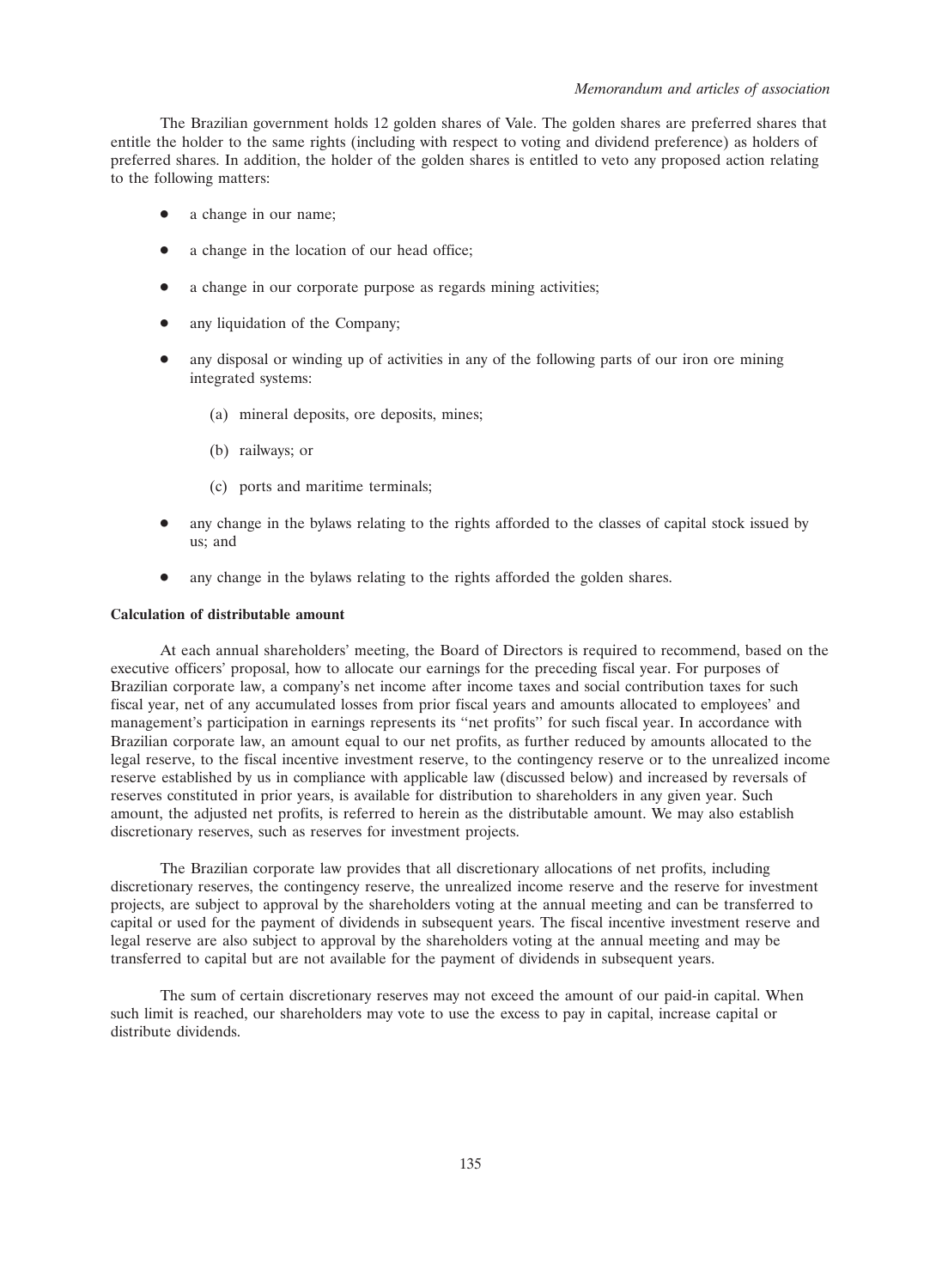Our calculation of net profits and allocations to reserves for any fiscal year are determined on the basis of the unconsolidated financial statements of our parent company, Vale S.A., in *reais*, prepared in accordance with Brazilian corporate law. Our consolidated financial statements have been prepared in accordance with IFRS using U.S. dollars as the reporting currency and, although our allocations to reserves and dividends will be reflected in these financial statements, investors will not be able to calculate such allocations or required dividend amounts from our consolidated financial statements in U.S. dollars.

# **Mandatory dividend**

The Brazilian corporate law and our bylaws prescribe that we must distribute to our shareholders in the form of dividends or interest on shareholders' equity an annual amount equal to not less than 25% of the distributable amount, referred to as the mandatory dividend, unless the Board of Directors advises our shareholders at our general shareholders' meeting that payment of the mandatory dividend for the preceding year is inadvisable in light of our financial condition. To date, our Board of Directors has never determined that payment of the mandatory dividend was inadvisable. The Fiscal Council must review any such determination and report it to the shareholders. In addition to the mandatory dividend, our Board of Directors may recommend to the shareholders payment of dividends from other funds legally available therefore. Any payment of interim dividends will be netted against the amount of the mandatory dividend for that fiscal year. The shareholders must also approve the recommendation of the Board of Directors with respect to any required distribution. The amount of the mandatory dividend is subject to the size of the legal reserve, the contingency reserve, and the unrealized income reserve. The amount of the mandatory dividend is not subject to the size of the discretionary tax incentive reserve. See *—Calculation of distributable amount*.

### **Dividend preference of preferred shares**

Pursuant to our bylaws, holders of preferred shares and the golden shares are entitled to a minimum annual non-cumulative preferential dividend equal to (i) at least 3% of the book value per share, calculated in accordance with the financial statements which serve as reference for the payment of dividends, or (ii) 6% of their pro rata share of our paid-in capital, whichever is higher. To the extent that we declare dividends in any particular year in amounts which exceed the preferential dividends on preferred shares, and after holders of common shares have received distributions equivalent, on a per share basis, to the preferential dividends on preferred shares, holders of common shares and preferred shares shall receive the same additional dividend amount per share. We regularly have had sufficient distributable amounts to be able to distribute equal amounts to both common and preferred shareholders.

# **Other matters relating to our preferred shares**

Our bylaws do not provide for the conversion of preferred shares into common shares. In addition, the preferred shares do not have any preference upon our liquidation and there are no redemption provisions associated with the preferred shares.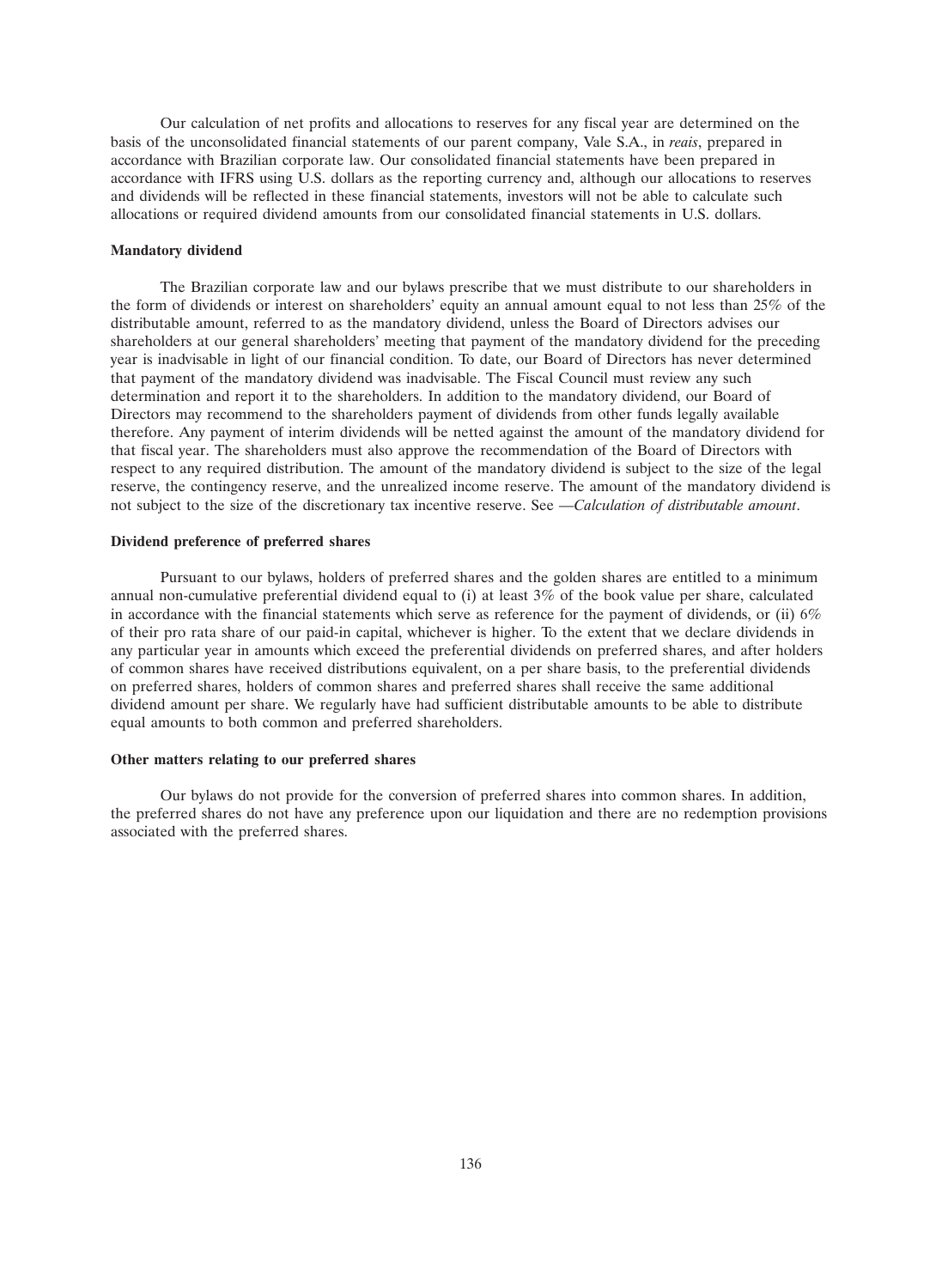#### **Distributions classified as shareholders' equity**

Brazilian companies are permitted to pay limited amounts to shareholders and treat such payments as an expense for Brazilian income tax purposes. Our bylaws provide for the distribution of interest on shareholders' equity as an alternative form of payment to shareholders. The interest rate applied is limited to the Brazilian long-term interest rate, or TJLP, for the applicable period. The deduction of the amount of interest paid cannot exceed the greater of (1) 50% of net income (after the deduction of the provision of social contribution on net profits and before the deduction of the provision of the corporate income tax) before taking into account any such distribution for the period in respect of which the payment is made or (2) 50% of the sum of retained earnings and profit reserves. Any payment of interest on shareholders' equity is subject to Brazilian withholding income tax. See *Taxation*. Under our bylaws, the amount paid to shareholders as interest on shareholders' equity (net of any withholding tax) may be included as part of any mandatory and minimum dividend. Under Brazilian corporate law, we are obligated to distribute to shareholders an amount sufficient to ensure that the net amount received, after payment by us of applicable Brazilian withholding taxes in respect of the distribution of interest on shareholders' equity, is at least equal to the mandatory dividend.

## **Voting rights**

Each common share entitles the holder thereof to one vote at meetings of our shareholders. Holders of preferred shares are entitled to the same voting rights as holders of common shares except for the election of members of the Board of Directors, which will no longer apply in the event of any dividend arrearage, as described below. One of the members of the permanent Fiscal Council and his or her alternate are elected by majority vote of the holders of preferred shares. Holders of preferred shares and common shares may, in certain circumstances, combine their respective holdings to elect members of our Board of Directors, as described under *—Common shares and preferred shares*.

The golden shares entitle the holder thereof to the same voting rights as holders of preferred shares. The golden shares also confer certain other significant veto rights in respect of particular actions, as described under *—Common shares and preferred shares*.

The Brazilian corporate law provides that non-voting or restricted-voting shares, such as the preferred shares, acquire unrestricted voting rights beginning when a company has failed for three consecutive fiscal years (or for any shorter period set forth in a company's constituent documents) to pay any fixed or minimum dividend to which such shares are entitled and continuing until payment thereof is made. Our bylaws do not set forth any such shorter period.

Any change in the preferences or advantages of our preferred shares, or the creation of a class of shares having priority over the preferred shares, would require the approval of the holder of the golden shares, who can veto such matters, as well as the approval of the holders of a majority of the outstanding preferred shares, voting as a class at a special meeting.

# **Shareholders' meetings**

Our Ordinary General Shareholders' Meeting is convened by April of each year for shareholders to resolve upon our financial statements, distribution of profits, election of Directors and Fiscal Council Members, if necessary, and compensation of senior management. Extraordinary General Shareholders' Meetings are convened by the Board of Directors as necessary in order to decide all other matters relating to our corporate purposes and to pass such other resolutions as may be necessary.

Pursuant to Brazilian corporate law, shareholders voting at a general shareholders' meeting have the power, among other powers, to:

• amend the bylaws;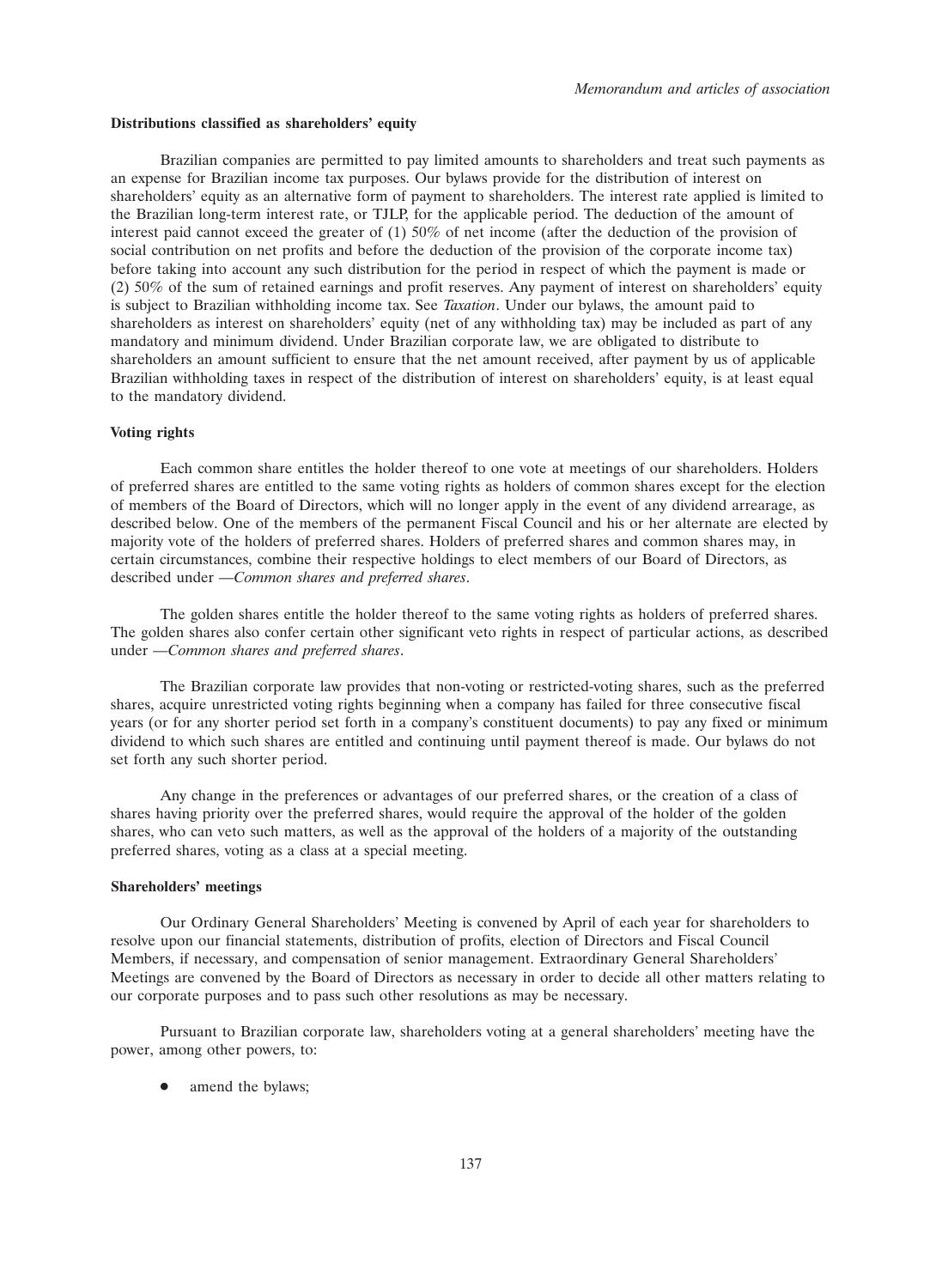- elect or dismiss members of the Board of Directors and members of the Fiscal Council at any time;
- establish the remuneration of senior management and members of the Fiscal Council;
- receive annual reports by management and accept or reject management's financial statements and recommendations including the allocation of net profits and the distributable amount for payment of the mandatory dividend and allocation to the various reserve accounts;
- authorize the issuance of convertible and secured debentures;
- suspend the rights of a shareholder in default of obligations established by law or by the bylaws;
- accept or reject the valuation of assets contributed by a shareholder in consideration for issuance of capital stock;
- pass resolutions to reorganize our legal form, to merge, consolidate or split us, to dissolve and liquidate us, to elect and dismiss our liquidators and to examine their accounts; and
- authorize management to file for bankruptcy or to request a judicial restructuring.

Pursuant to CVM recommendations and as stipulated in our undertakings to the HKEx, all general shareholders' meetings, including the annual shareholders' meeting, require no fewer than 30 days' notice to shareholders prior to the scheduled meeting date. Where any general shareholders' meeting is adjourned, 15 days' prior notice to shareholders of the reconvened meeting is required. Pursuant to Brazilian corporate law, this notice to shareholders is required to be published no fewer than three times, in the *Diario Oficial do ´ Estado do Rio de Janeiro* and in a newspaper with general circulation in the city where we have our registered office, in Rio de Janeiro. Our shareholders have previously designated *Jornal do Commercio* for this purpose. Also, because our shares are traded on the BM&FBOVESPA, we must publish a notice in a São Paulo based newspaper. Such notice must contain the agenda for the meeting and, in the case of an amendment to our bylaws, an indication of the meeting's subject matter. In addition, under our bylaws, the holder of the golden shares is entitled to a minimum of 15 days' prior formal notice to its legal representative of any general shareholders' meeting to consider any proposed action subject to the veto rights accorded to the golden shares. See *—Common shares and preferred shares*.

A shareholders' meeting may be held if shareholders representing at least one-quarter of the voting capital are present, except as otherwise provided, including for meetings convened to amend our bylaws, which require a quorum of at least two-thirds of the voting capital. If no such quorum is present, notice must again be given in the same manner as described above, and a meeting may then be convened without any specific quorum requirement, subject to the minimum quorum and voting requirements for certain matters, as discussed below. A shareholder without a right to vote may attend a general shareholders' meeting and take part in the discussion of matters submitted for consideration.

Except as otherwise provided by law, resolutions of a shareholders' meeting are passed by a simple majority vote, abstentions not being taken into account. Under Brazilian corporate law, the approval of shareholders representing at least one-half of the issued and outstanding voting shares is required for the types of action described below, as well as, in the case of the first two items below, a majority of issued and outstanding shares of the affected class:

 creating a new class of preferred shares or disproportionately increasing an existing class of preferred shares relative to the other classes of preferred shares, other than to the extent permitted by the bylaws;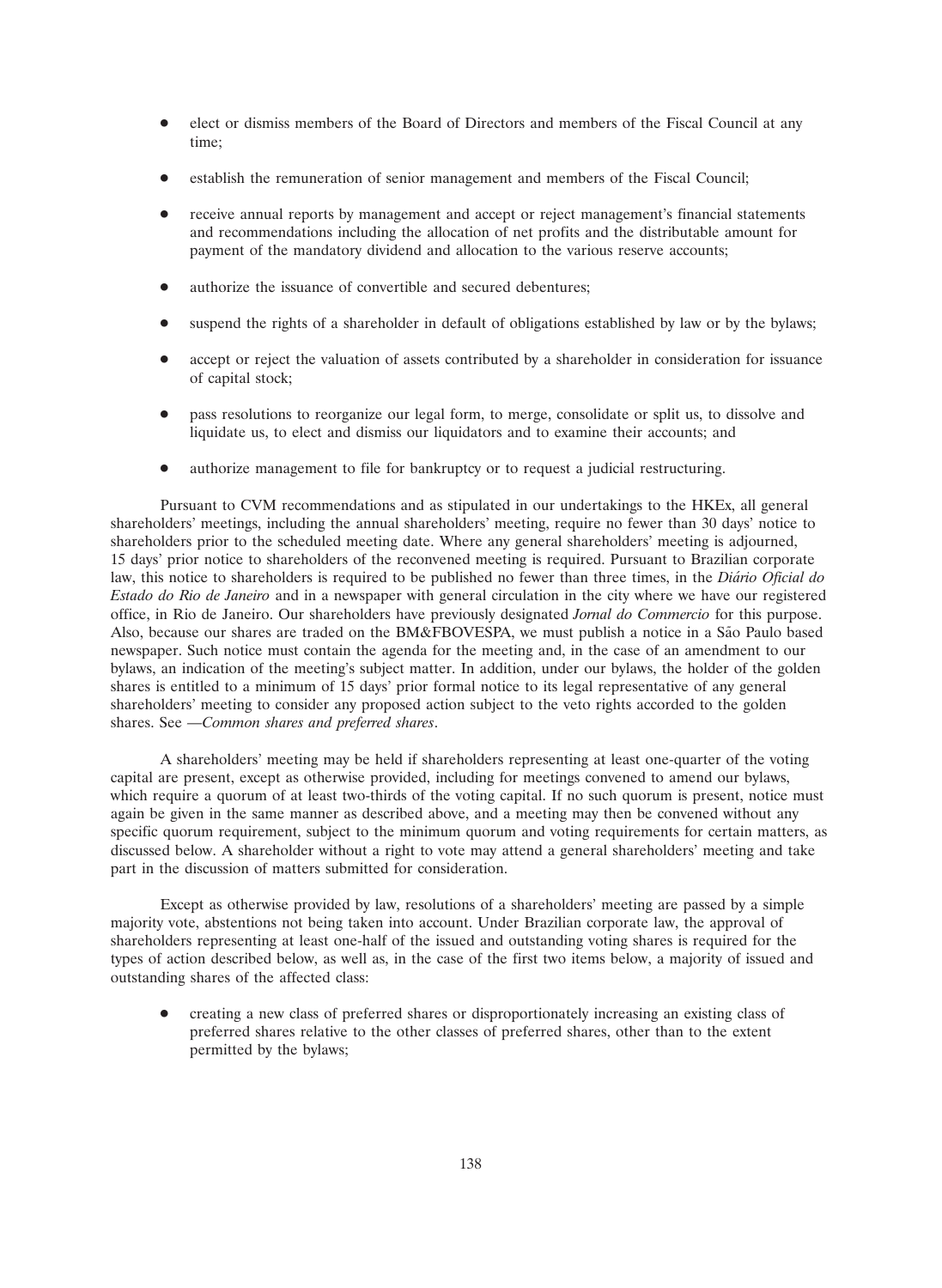- changing a priority, preference, right, privilege or condition of redemption or amortization of any class of preferred shares or creating a new class of shares with greater privileges than the existing classes of preferred shares;
- reducing the mandatory dividend;
- changing the corporate purposes;
- merging us with another company or consolidating or splitting us;
- participating in a centralized group of companies as defined under Brazilian corporate law;
- dissolving or liquidating us; and
- canceling any ongoing liquidation of us.

Whenever the shares of any class of capital stock are entitled to vote, each share is entitled to one vote. Annual shareholders' meetings must be held by April 30 of each year. Shareholders' meetings are called, convened and presided over by the chairman or, in case of his absence, by the vice-chairman of our Board of Directors. In the case of temporary impediment or absence of the chairman or vice-chairman of the Board of Directors, the shareholders' meetings may be chaired by their respective alternates, or in the absence or impediment of such alternates, by a director especially appointed by the chairman of the Board of Directors. A shareholder may be represented at a general shareholders' meeting by a proxy appointed in accordance with applicable Brazilian law not more than one year before the meeting, who must be a shareholder, a company officer, a lawyer or a financial institution.

# **Redemption rights**

Our common shares and preferred shares are not redeemable, except that a dissenting shareholder is entitled under Brazilian corporate law to obtain redemption upon a decision made at a shareholders' meeting approving any of the items listed above, as well as:

- any decision to transfer all of our shares to another company in order to make us a wholly-owned subsidiary of such company, a stock merger;
- any decision to approve the acquisition of control of another company at a price which exceeds certain limits set forth in Brazilian corporate law; or
- $\bullet$  in the event that the entity resulting from (a) a merger, (b) a stock merger as described in clause (i) above or (c) a spin-off that we conduct fails to become a listed company within 120 days of the general shareholders' meeting at which such decision was taken.

Only holders of shares adversely affected by shareholder decisions altering the rights, privileges or priority of a class of shares or creating a new class of shares may require us to redeem their shares. The right of redemption triggered by shareholder decisions to merge, consolidate or to participate in a centralized group of companies may only be exercised if our shares do not satisfy certain tests of liquidity, among others, at the time of the shareholder resolution. The right of redemption lapses 30 days after publication of the minutes of the relevant general shareholders' meeting, unless, as in the case of resolutions relating to the rights of preferred shares or the creation of a new class of preferred shares, the resolution is subject to confirmation by the preferred shareholders (which must be made at a special meeting to be held within one year), in which case the 30-day term is counted from the publication of the minutes of the special meeting.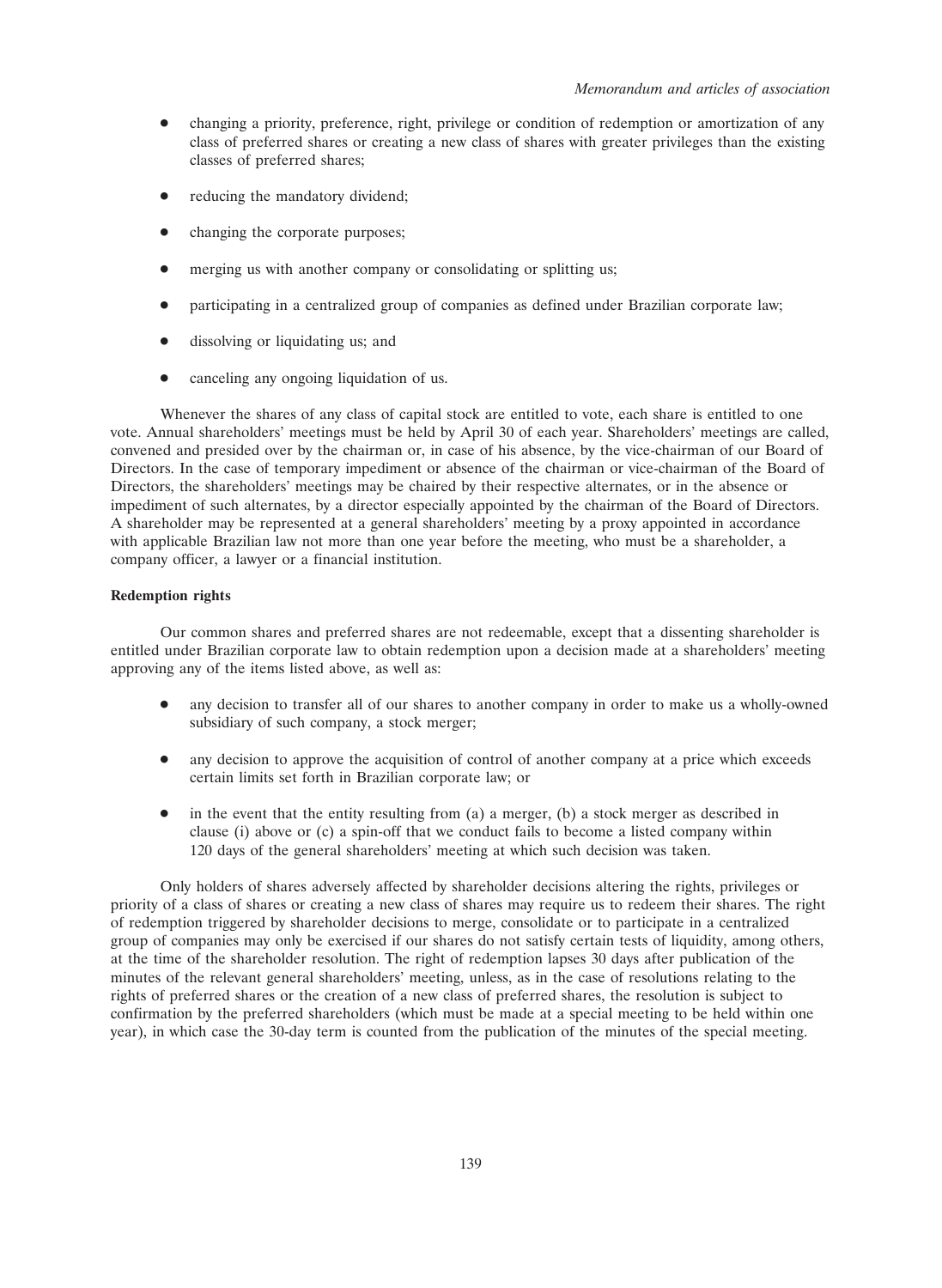We would be entitled to reconsider any action giving rise to redemption rights within 10 days following the expiration of such rights if the redemption of shares of dissenting shareholders would jeopardize our financial stability. Any redemption pursuant to Brazilian corporate law would be made at no less than the book value per share, determined on the basis of the last balance sheet approved by the shareholders; provided that if the general shareholders' meeting giving rise to redemption rights occurred more than 60 days after the date of the last approved balance sheet, a shareholder would be entitled to demand that his or her shares be valued on the basis of a new balance sheet dated within 60 days of such general shareholders' meeting.

### **Preemptive rights**

Each of our shareholders has a general preemptive right to subscribe for shares in any capital increase, in proportion to his or her shareholding. A minimum period of 30 days following the publication of notice of a capital increase is assured for the exercise of the right, and the right is transferable. Under our bylaws and Brazilian corporate law, and subject to the requirement for shareholder approval of any necessary increase to our authorized share capital, our Board of Directors may decide not to extend preemptive rights to our shareholders, or to reduce the 30-day period for the exercise of preemptive rights, in each case with respect to any issuance of shares, debentures convertible into shares or warrants in the context of a public offering. In the event of a capital increase that would maintain or increase the proportion of capital represented by preferred shares, holders of preferred shares will have preemptive rights to subscribe only to newly issued preferred shares. In the event of a capital increase that would reduce the proportion of capital represented by preferred shares, shareholders will have preemptive rights to subscribe for preferred shares, in proportion to their shareholdings, and for common shares only to the extent necessary to prevent dilution of their overall interest in us. In the event of a capital increase that would maintain or increase the proportion of capital represented by common shares, shareholders will have preemptive rights to subscribe only to newly issued common shares. In the event of a capital increase that would reduce the proportion of capital represented by common shares, holders of common shares will have preemptive rights to subscribe for preferred shares only to the extent necessary to prevent dilution of their overall interest in us.

# **Tag-along rights**

According to Brazilian corporate law, in the event of a sale of control of a company, the acquirer is obliged to offer to holders of voting shares the right to sell their shares for a price equal to at least 80% of the price paid for the voting shares representing control.

# **Form and transfer of shares**

Our preferred shares and common shares are in book-entry form registered in the name of each shareholder. The transfer of such shares is made under Brazilian corporate law, which provides that a transfer of shares is effected by our transfer agent, Banco Bradesco S.A., upon presentation of valid share transfer instructions to us by a transferor or its representative. When preferred shares or common shares are acquired or sold on a Brazilian stock exchange, the transfer is effected on the records of our transfer agent by a representative of a brokerage firm or the stock exchange's clearing system. Transfers of shares by a foreign investor are made in the same way and are executed by the investor's local agent, who is also responsible for updating the information relating to the foreign investment furnished to the Central Bank of Brazil.

The BM&FBOVESPA operates a central clearing system through *Companhia Brasileira de Liquidação e Custódia*, or CBLC. A holder of our shares may participate in this system and all shares elected to be put into the system will be deposited in custody with CBLC (through a Brazilian institution that is duly authorized to operate by the Central Bank of Brazil and maintains a clearing account with CBLC). The fact that such shares are subject to custody with the relevant stock exchange will be reflected in our registry of shareholders. Each participating shareholder will, in turn, be registered in the register of our beneficial shareholders that is maintained by CBLC and will be treated in the same way as registered shareholders.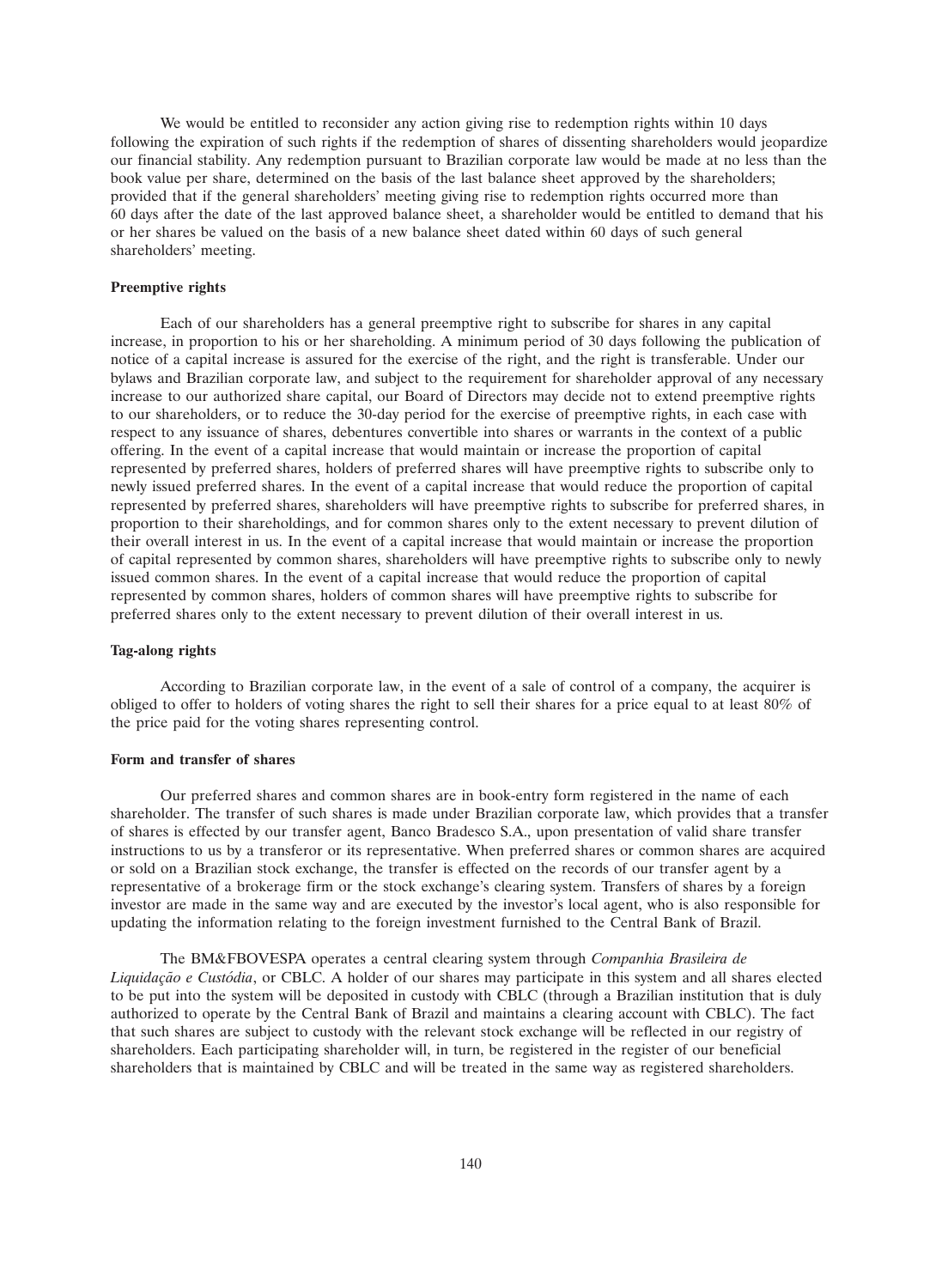# **SHAREHOLDER DEBENTURES**

At the time of the first stage of our privatization in 1997, we issued shareholder revenue interests known in Brazil as ''*debentures participativas*'' to our then-existing shareholders. The terms of the debentures were established to ensure that our pre-privatization shareholders, including the Brazilian government, would participate alongside us in potential future financial benefits that we derive from exploiting certain mineral resources that were not taken into account in determining the minimum purchase price of our shares in the privatization. In accordance with the debentures deed, holders have the right to receive semi-annual payments equal to an agreed percentage of our net revenues (revenues less value-added tax, transport fee and insurance expenses related to the trading of the products) from certain identified mineral resources that we owned at the time of the privatization, to the extent that we exceed defined thresholds of sales volume relating to certain mineral resources, and from the sale of mineral rights that we owned at that time. Our obligation to make payments to the holders will cease when the relevant mineral resources are exhausted.

We made available for withdrawal by holders of shareholder debentures the amounts of US\$10 million in 2012, US\$11 million in 2013 and US\$118 million in 2014. In October 2013, the accumulated sales volume of iron ore from the Northern System reached the relevant threshold established in the debentures deed, which triggered our obligation to make additional semi-annual payments of the premium on iron ore products, starting in 2014. See Note 30 to our consolidated financial statements for a description of the terms of the debentures.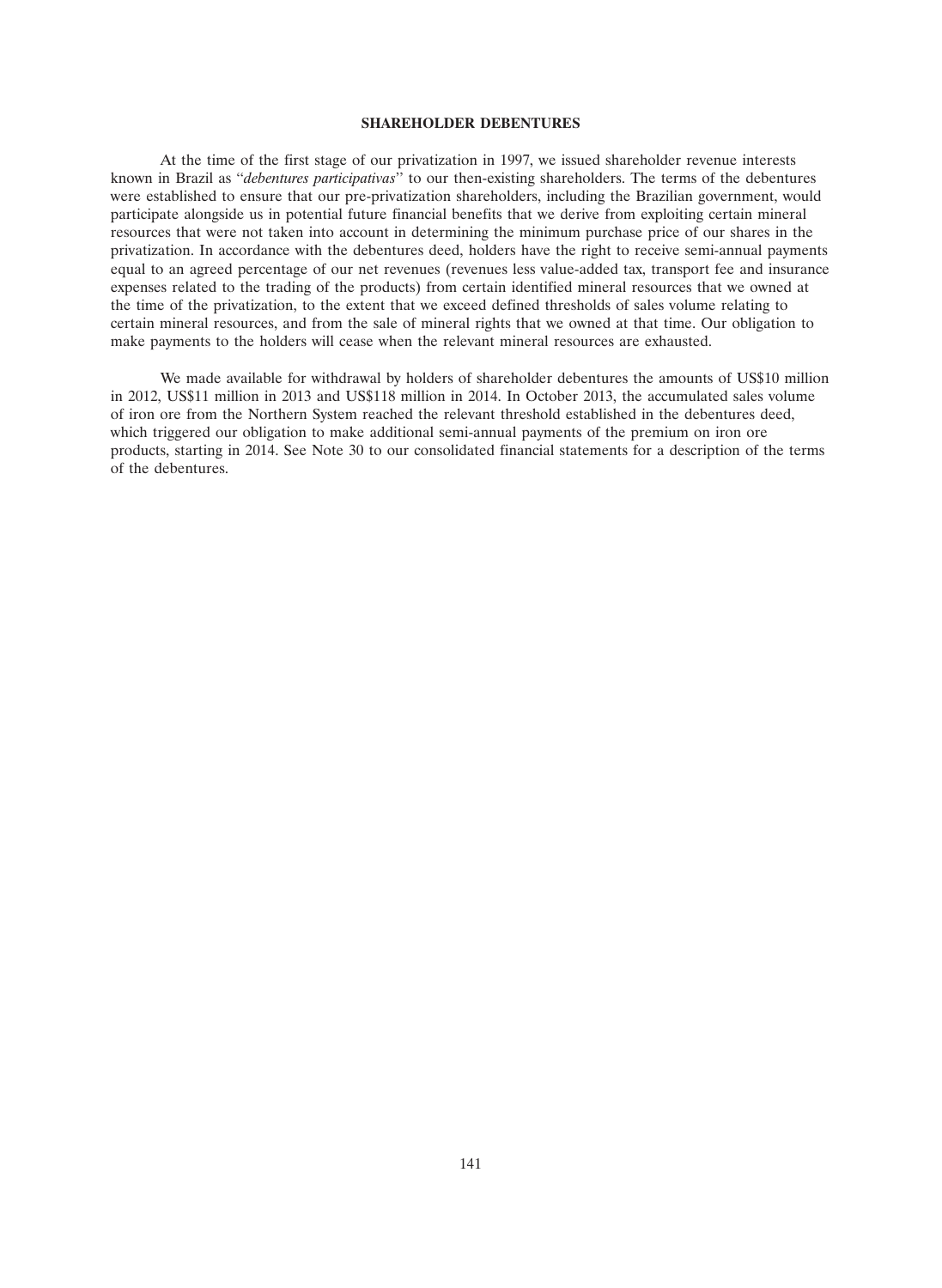# **EXCHANGE CONTROLS AND OTHER LIMITATIONS AFFECTING SECURITY HOLDERS**

Under Brazilian corporate law, there are no restrictions on ownership of our capital stock by individuals or legal entities domiciled outside Brazil. However, the right to convert dividend payments and proceeds from the sale of preferred shares or common shares into foreign currency and to remit such amounts outside Brazil is subject to restrictions under foreign investment legislation, which generally requires, among other things, that the relevant investment be registered with the Central Bank of Brazil. These restrictions on the remittance of foreign capital abroad could hinder or prevent the depositary bank and its agents for the preferred shares or common shares represented by ADSs and HDSs from converting dividends, distributions or the proceeds from any sale of preferred shares, common shares or rights, as the case may be, into U.S. dollars or Hong Kong dollars and remitting such amounts abroad. Delays in, or refusal to grant any required government approval for conversions of Brazilian currency payments and remittances abroad of amounts owed to holders of ADSs and HDSs could adversely affect holders of ADRs and HDRs.

Under Resolution No. 2,689/2000 of the CMN, foreign investors may invest in almost all financial assets and engage in almost all transactions available in the Brazilian financial and capital markets, provided that certain requirements are fulfilled. In accordance with Resolution No. 2,689/2000, the definition of foreign investor includes individuals, legal entities, mutual funds and other collective investment entities, domiciled or headquartered outside Brazil.

Under Resolution No. 2,689/2000, a foreign investor must:

- (1) appoint at least one representative in Brazil, with powers to perform actions relating to its investment,
- (2) complete the appropriate foreign investor registration form,
- (3) register as a foreign investor with the CVM, and register its foreign investment with the Central Bank of Brazil, and
- (4) appoint a custodian, duly licensed by the Central Bank of Brazil, if the Brazilian representative in item (1) is not a financial institution.

Resolution No. 2,689/2000 specifies the manner of custody and the permitted means for trading securities held by foreign investors under the resolution.

Moreover, the offshore transfer or assignment of securities or other financial assets held by foreign investors pursuant to Resolution No. 2,689/2000 is prohibited, except for transfers resulting from a corporate reorganization, or occurring upon the death of an investor by operation of law or will.

Resolution No. 1,927/1992 of the CMN provides for the issuance of depositary receipts in foreign markets in respect of shares of Brazilian issuers. It provides that the proceeds from the sale of ADSs by holders of ADRs outside Brazil are not subject to Brazilian foreign investment controls and holders of ADSs who are not residents of a low-tax jurisdiction (*país com tributação favorecida*), as defined by Brazilian law, will be entitled to favorable tax treatment.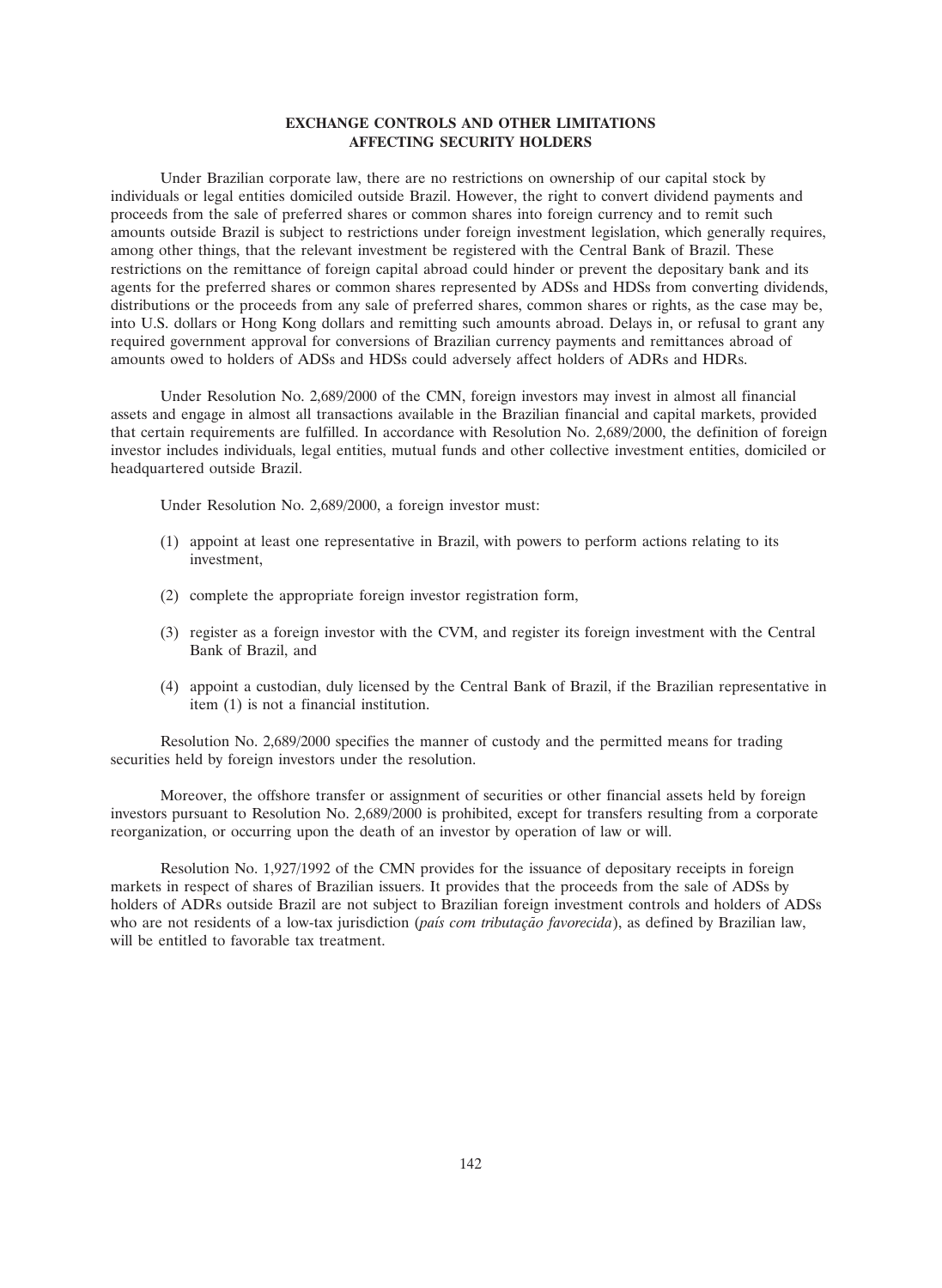# *Exchange controls and other limitations affecting security holders*

An electronic registration has been issued to the custodian in the name of the depositary with respect to the ADSs and HDSs. Pursuant to this electronic registration, the custodian and the depositary are able to convert dividends and other distributions with respect to the underlying shares into foreign currency and to remit the proceeds outside Brazil. If a holder exchanges ADSs or HDSs for preferred shares or common shares, the holder must, within five business days, seek to obtain its own electronic registration with the Central Bank of Brazil under Law No. 4,131/1962 and Resolution No. 2,689/2000. Thereafter, unless the holder has registered its investment with the Central Bank of Brazil, such holder may not convert into foreign currency and remit outside Brazil the proceeds from the disposition of, or distributions with respect to, such preferred shares or common shares.

Under Brazilian law, whenever there is a serious imbalance in Brazil's balance of payments or reasons to foresee a serious imbalance, the Brazilian government may impose temporary restrictions on the remittance to foreign investors of the proceeds of their investments in Brazil, and on the conversion of Brazilian currency into foreign currencies. Such restrictions may hinder or prevent the custodian or holders who have exchanged ADSs or HDSs for underlying preferred shares or common shares from converting distributions or the proceeds from any sale of such shares, as the case may be, into U.S. dollars or Hong Kong dollars and remitting such U.S. dollars or Hong Kong dollars abroad. In the event the custodian is prevented from converting and remitting amounts owed to foreign investors, the custodian will hold the *reais* it cannot convert for the account of the holders of ADRs or HDRs who have not been paid. The depositary will not invest the *reais* and will not be liable for interest on those amounts. Any *reais* so held will be subject to devaluation risk against the U.S. dollar or Hong Kong dollar.

On March 30, 2015, Resolution No. 4,373/2014 of the Central Bank of Brazil will become effective and replace Resolution No. 2,689/2000 and Resolution No. 1,927/1992. The exchange controls and other limitations described in this Section will be preserved under Resolution No. 4,373/2014.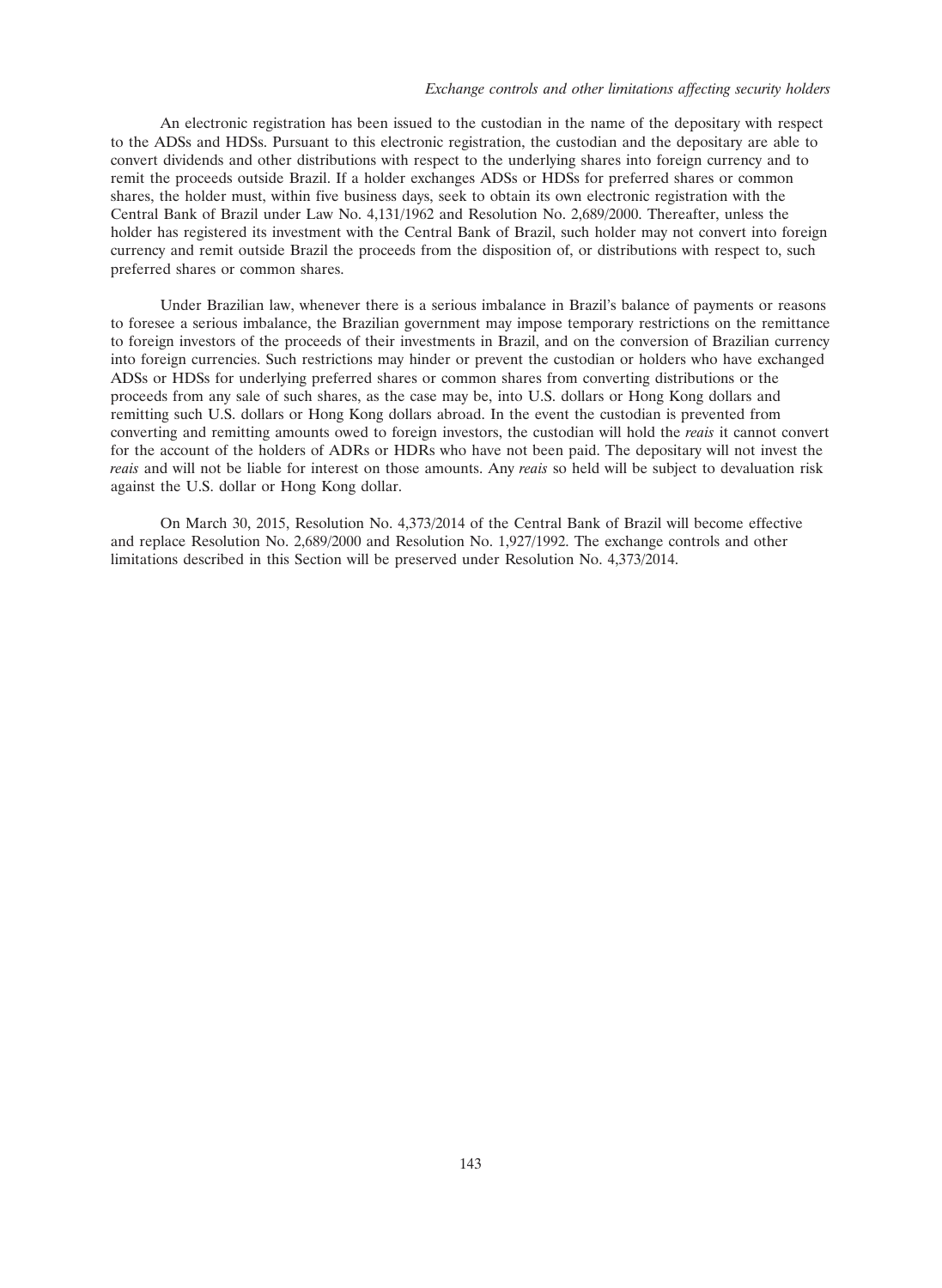### **TAXATION**

The following summary contains a description of the principal Brazilian and U.S. federal income tax consequences of the ownership and disposition of preferred shares, common shares, ADSs or HDSs. You should know that this summary does not purport to be a comprehensive description of all the tax considerations that may be relevant to a holder of preferred shares, common shares, ADSs or HDSs.

Holders of preferred shares, common shares, ADSs or HDSs should consult their own tax advisors to discuss the tax consequences of the purchase, ownership and disposition of preferred shares, common shares, ADSs or HDSs, including, in particular, the effect of any state, local or other national tax laws.

Although there is at present no treaty to avoid double taxation between Brazil and the United States, but only a common understanding between the two countries according to which income taxes paid in one may be offset against taxes to be paid in the other, both countries' tax authorities have been having discussions that may result in the execution of such a treaty. In this regard, the two countries signed a Tax Information Exchange Agreement on March 20, 2007, which the Brazilian government approved in May 2013. We cannot predict whether or when such a treaty will enter into force or how, if entered into, such a treaty will affect the U.S. holders, as defined below, of preferred shares, common shares or ADSs.

# **Brazilian tax considerations**

The following discussion summarizes the principal Brazilian tax consequences of the acquisition, ownership and disposition of preferred shares, common shares, ADSs or HDSs by a holder not deemed to be domiciled in Brazil for purposes of Brazilian taxation (''Non-Brazilian Holder''). It is based on the tax laws of Brazil and regulations thereunder in effect on the date hereof, which are subject to change (possibly with retroactive effect). This discussion does not specifically address all of the Brazilian tax considerations applicable to any particular Non-Brazilian Holder. Therefore, Non-Brazilian Holders should consult their own tax advisors concerning the Brazilian tax consequences of an investment in preferred shares, common shares, ADSs or HDSs.

# *Shareholder distributions*

For Brazilian corporations, such as the Company, distributions to shareholders are classified as either dividend or interest on shareholders' equity.

### *Dividends*

Amounts distributed as dividends will generally not be subject to Brazilian withholding income tax if the distribution is paid only from profits for the corresponding year, as determined under Brazilian tax principles. Dividends paid from profits generated before January 1, 1996 may be subject to Brazilian withholding income tax at varying rates depending on the year the profits were generated. Dividends paid from sources other than profits as determined under Brazilian tax principles may be subject to withholding tax.

### *Interest on shareholders' equity*

Amounts distributed as interest on shareholders' equity are generally subject to withholding income tax at the rate of 15%, except where:

(1) the beneficiary is exempt from tax in Brazil, in which case the distribution will not be subject to withholding income tax;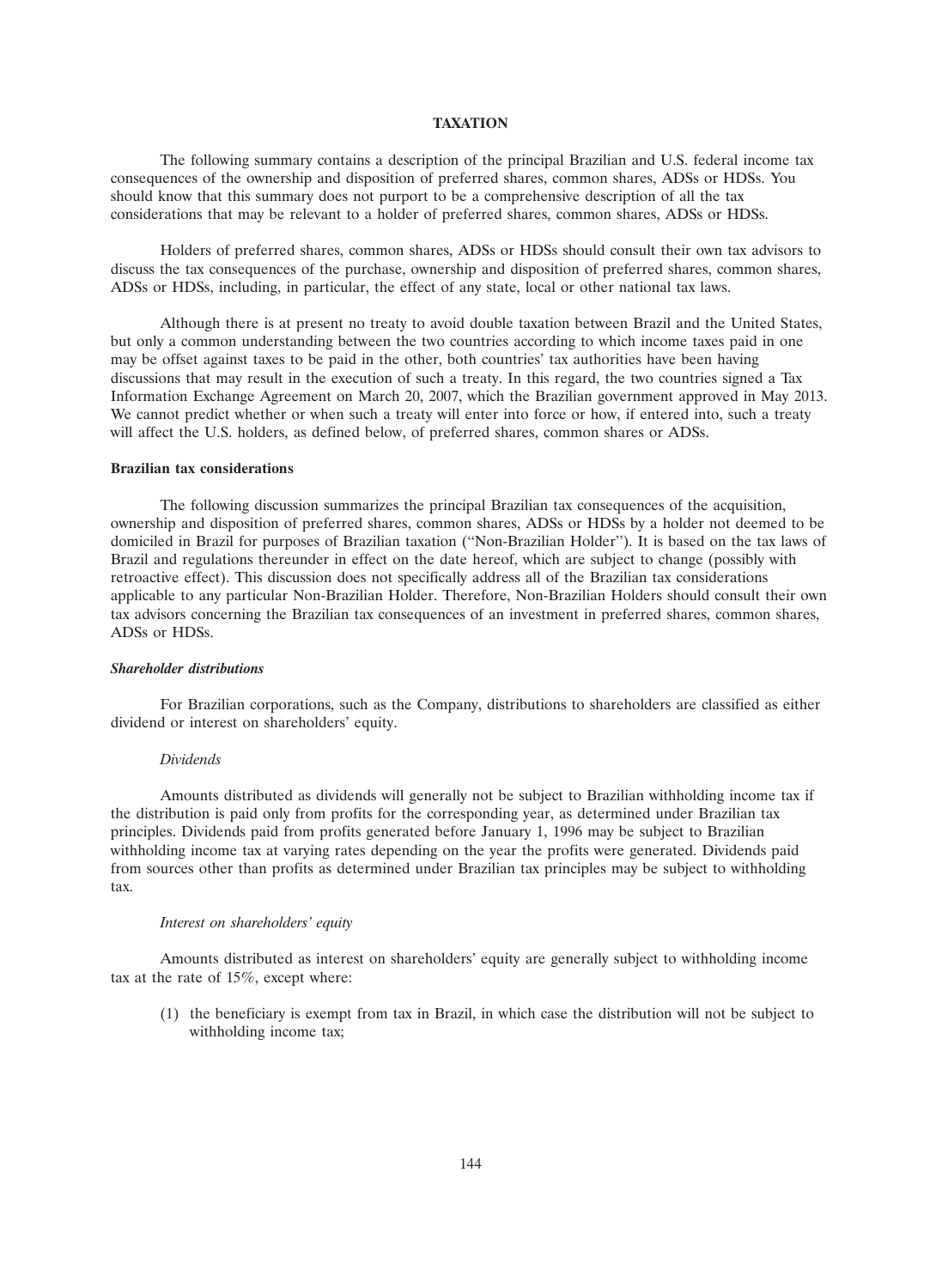- (2) the beneficiary is located in a jurisdiction that does not impose income tax or where the maximum income tax rate is lower than 17% (a ''Low Tax Jurisdiction'') or where internal legislation imposes restrictions on the disclosure of the shareholding structure or the ownership of the investment, in which case the applicable withholding income tax rate is 25%; or
- (3) the effective beneficiary is resident in Japan, in which case the applicable withholding income tax rate is 12.5%.

Interest on shareholders' equity is calculated as a percentage of shareholders' equity, as stated in the statutory accounting records. The interest rate applied may not exceed TJLP, the benchmark Brazilian long-term interest rate. In addition, the amount of distributions classified as interest on shareholders' equity may not be more than the greater of (1) 50% of net income (after the deduction of social contribution on net profits but before taking into account such payment of interest and the provision for corporate income tax) for the period in respect of which the payment is made and (2) 50% of the sum of retained earnings and profit reserves.

Payments of interest on shareholders' equity are deductible for the purposes of corporate income tax and social contribution on net profit, to the extent of the limits described above. The tax benefit to the Company in the case of a distribution by way of interest on shareholders' equity is a reduction in the Company's corporate tax charge by an amount equivalent to 34% of such distribution.

## *Taxation of capital gains*

Taxation of Non-Brazilian Holders on capital gains depends on the status of the holder as either:

- (i) not resident or domiciled in a Low Tax Jurisdiction or where internal legislation imposes restrictions on the disclosure of shareholding structure or the ownership of the investment and registered its investment in Brazil in accordance with Resolution No. 2,689 or, after it becomes effective, Resolution No. 4,373/2014 (a 2,689 Holder), or (ii) a holder of ADSs or HDSs; or
- any other Non-Brazilian Holder.

Investors identified in items (i) or (ii) are subject to favorable tax treatment, as described below.

Capital gains realized by a Non-Brazilian Holder from the disposition of ''assets located in Brazil'' are subject to taxation in Brazil. Preferred shares and common shares qualify as assets located in Brazil, and the disposition of such assets by a Non-Brazilian Holder may be subject to income tax on the gains assessed, in accordance with the rules described below, regardless of whether the transaction is carried out with another non-Brazilian resident or with a Brazilian resident.

There is some uncertainty as to whether ADSs or HDSs qualify as ''assets located in Brazil'' for this purpose. Arguably, neither ADSs nor HDSs constitute assets located in Brazil and therefore the gains realized by a Non-Brazilian Holder on the disposition of ADSs or HDSs to another non-Brazilian resident should not be subject to income tax in Brazil. However, it is not certain that the Brazilian courts will uphold this interpretation of the definition of ''assets located in Brazil'' in connection with the taxation of gains realized by a Non-Brazilian Holder on the disposition of ADSs or HDSs. Consequently, gains on a disposition of ADSs or HDSs by a Non-Brazilian Holder (whether in a transaction carried out with another Non-Brazilian Holder or a person domiciled in Brazil) may be subject to income tax in Brazil in accordance with the rules applicable to a disposition of shares.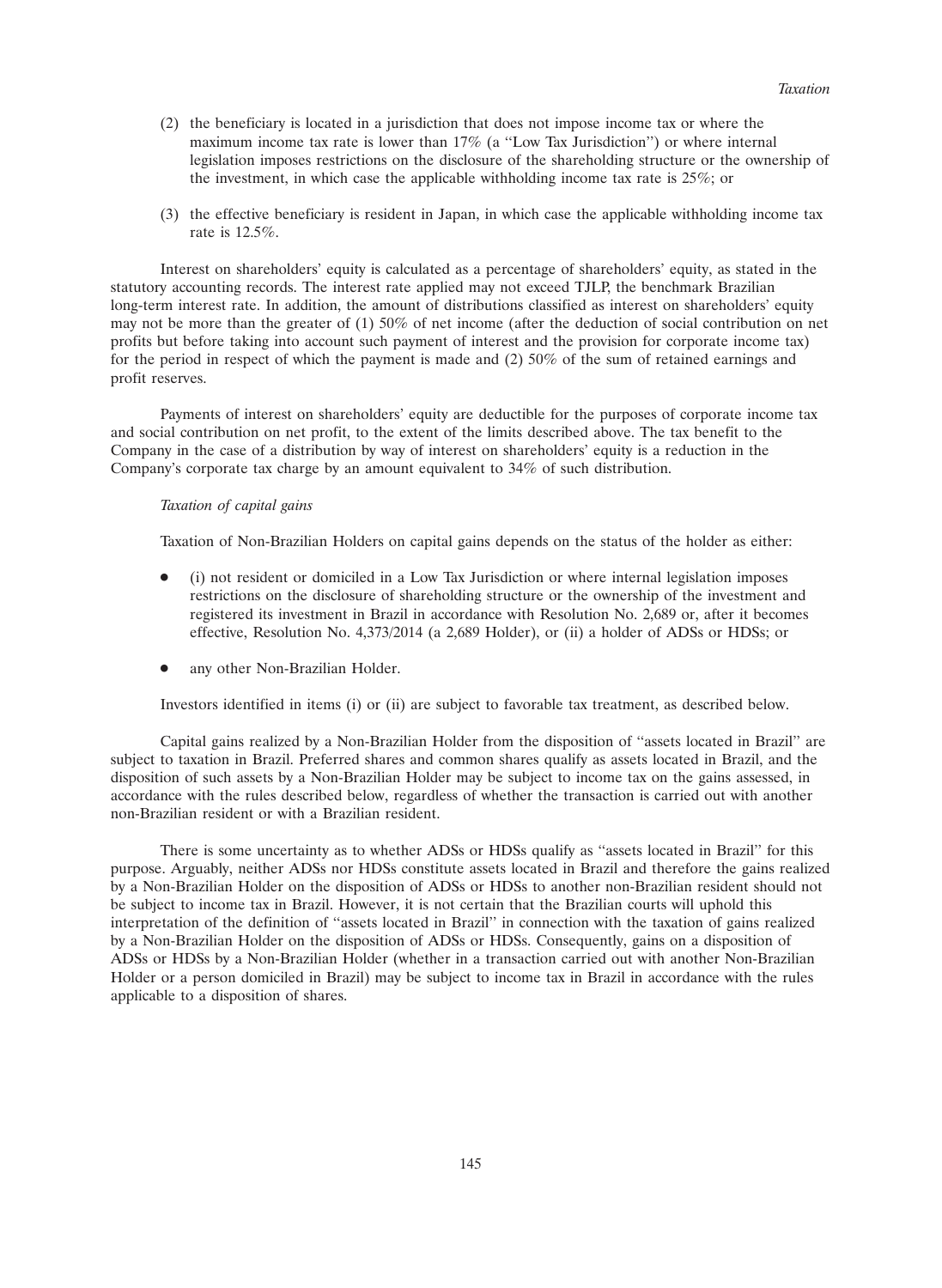Although there are grounds to sustain otherwise, the deposit of preferred shares or common shares in exchange for ADSs or HDSs may be subject to Brazilian income tax if the acquisition cost of the shares being deposited is lower than the average price, determined as either:

- the average price per preferred share or common share on the Brazilian stock exchange in which the greatest number of such shares were sold on the day of deposit; or
- if no preferred shares or common shares were sold on that day, the average price on the Brazilian stock exchange in which the greatest number of preferred shares or common shares were sold in the 15 trading sessions immediately preceding such deposit.

The positive difference between the average price of the preferred shares or common shares calculated as described above and their acquisition cost will be considered to be a capital gain subject to income tax in Brazil. In some circumstances, there are grounds to sustain that such taxation is not applicable with respect to any 2,689 Holder, provided he is not located in a Low Tax Jurisdiction.

The withdrawal of preferred shares or common shares by holders in exchange for ADSs or HDSs is not subject to Brazilian income tax, subject to compliance with applicable regulations regarding the registration of the investment with the Central Bank of Brazil.

For the purpose of Brazilian taxation, the income tax rules on gains related to disposition of preferred shares or common shares vary depending on:

- the domicile of the Non-Brazilian Holder;
- the method by which such Non-Brazilian Holder has registered his investment with the Central Bank of Brazil; and
- how the disposition is carried out, as described below.

The gain realized as a result of a transaction on a Brazilian stock exchange is the difference between: (i) the amount in Brazilian currency realized on the sale or disposition and (ii) the acquisition cost, without any adjustment for inflation, of the securities that are the subject of the transaction.

Any gain realized by a Non-Brazilian Holder on a sale or disposition of preferred shares or common shares carried out on the Brazilian stock exchange is:

- exempt from income tax where the Non-Brazilian Holder (i) is a 2,689 Holder; and (ii) is not located in a Low Tax Jurisdiction;
- subject to income tax at a rate of  $15\%$  where the Non-Brazilian Holder either (A) (i) is not a 2,689 Holder and (ii) is not resident or domiciled in a Low Tax Jurisdiction or (B) (i) is a 2,689 Holder and (ii) is resident or domiciled in a Low Tax Jurisdiction; or
- subject to income tax at a rate of 25% where the Non-Brazilian Holder (i) is not a 2,689 Holder and (ii) is resident or domiciled in a Low Tax Jurisdiction.

The sale or disposition of common shares carried out on the Brazilian stock exchange is subject to withholding tax at the rate of 0.005% on the sale value. This withholding tax can be offset against the eventual income tax due on the capital gain. A 2,689 Holder that is not resident or domiciled in a Low Tax Jurisdiction is not subject to this withholding tax.

Any gain realized by a Non-Brazilian Holder on a sale or disposition of preferred shares or common shares that is not carried out on the Brazilian stock exchange is subject to income tax at a 15% rate, except for gain realized by a resident in a Low Tax Jurisdiction, which is subject to income tax at the rate of 25%.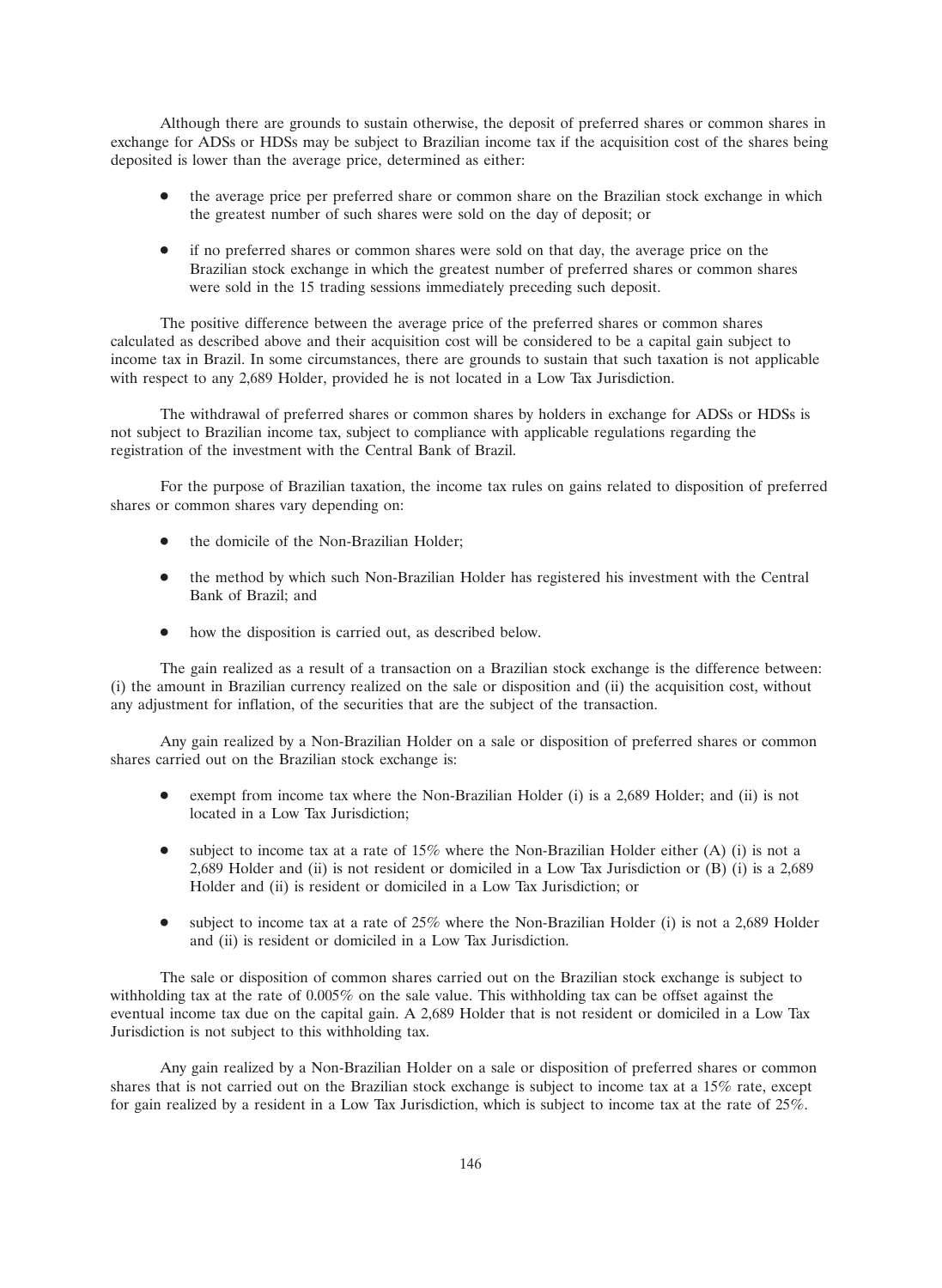With respect to transactions arranged by a broker that are conducted on the Brazilian non-organized over-the-counter market, a withholding income tax at a rate of 0.005% on the sale value is also levied on the transaction and can be offset against the eventual income tax due on the capital gain. There can be no assurance that the current favorable treatment of 2,689 Holders will continue in the future.

In the case of a redemption of preferred shares, common shares, ADSs or HDSs or a capital reduction by a Brazilian corporation, the positive difference between the amount received by any Non-Brazilian Holder and the acquisition cost of the preferred shares, common shares, ADSs or HDSs being redeemed is treated as capital gain and is therefore generally subject to income tax at the rate of 15%, while the 25% rate applies to residents in a Low Tax Jurisdiction.

Any exercise of pre-emptive rights relating to our preferred shares or common shares will not be subject to Brazilian taxation. Any gain realized by a Non-Brazilian Holder on the disposition of pre-emptive rights relating to preferred shares or common shares in Brazil will be subject to Brazilian income taxation in accordance with the same rules applicable to the sale or disposition of preferred shares or common shares.

### *Tax on foreign exchange and financial transactions*

### *Foreign exchange transactions*

Brazilian law imposes a tax on foreign exchange transactions, or an IOF/Exchange Tax, due on the conversion of *reais* into foreign currency and on the conversion of foreign currency into *reais*. Currently, for most foreign currency exchange transactions, the rate of IOF/Exchange Tax is 0.38%.

The outflow of resources from Brazil related to investments held by a Non-Brazilian Holder in the Brazilian financial and capital markets is currently subject to IOF/Exchange Tax at a zero percent rate. In any case, the Brazilian government may increase such rates at any time, up to 25%, with no retroactive effect.

# *Transactions involving securities*

Brazilian law imposes a tax on transactions involving securities, or an IOF/Securities Tax, including those carried out on the Brazilian stock exchange. The rate of IOF/Securities Tax applicable to transactions involving publicly traded securities in Brazil is currently zero. The rate of IOF/Securities Tax applicable to a transfer of shares traded on the Brazilian stock exchange to back the issuance of depositary receipts has also been zero since December 24, 2013. However, the Brazilian Government may increase such rates at any time up to 1.5% of the transaction amount per day, but the tax cannot be applied retroactively.

# *Other Brazilian taxes*

There are no Brazilian inheritance, gift or succession taxes applicable to the ownership, transfer or disposition of preferred shares, common shares, ADSs or HDSs by a Non-Brazilian Holder, except for gift and inheritance taxes which are levied by some states of Brazil on gifts made or inheritances bestowed by a Non-Brazilian Holder to individuals or entities resident or domiciled within such states in Brazil. There are no Brazilian stamp, issue, registration, or similar taxes or duties payable by holders of preferred shares or common shares or ADSs or HDSs.

### **U.S. federal income tax considerations**

This summary does not purport to be a comprehensive description of all the U.S. federal income tax consequences of the acquisition, holding or disposition of the preferred shares, common shares or ADSs. This summary applies to U.S. holders, as defined below, who hold their preferred shares, common shares or ADSs as capital assets and does not apply to special classes of holders, such as:

• certain financial institutions,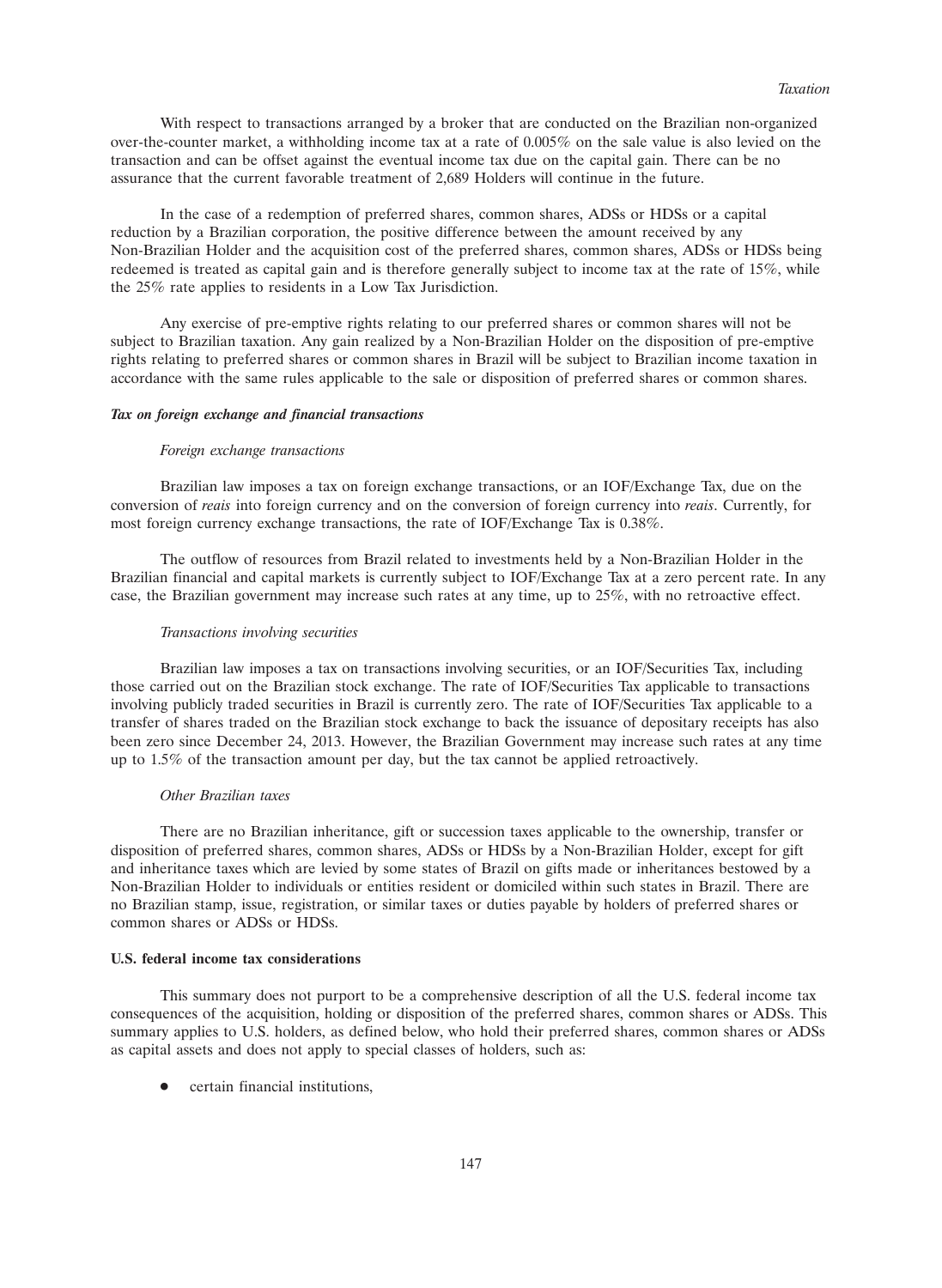- insurance companies,
- dealers in securities or foreign currencies,
- tax-exempt organizations,
- securities traders who elect to account for their investment in preferred shares, common shares or ADSs on a mark-to-market basis,
- persons holding preferred shares, common shares or ADSs as part of hedge, straddle, conversion or other integrated financial transactions for tax purposes,
- holders whose functional currency for U.S. federal income tax purposes is not the U.S. dollar,
- partnerships or other holders treated as ''pass-through entities'' for U.S. federal income tax purposes,
- persons subject to the alternative minimum tax, or
- persons owning, actually or constructively, 10% or more of our voting shares.

This discussion is based on the Internal Revenue Code of 1986, as amended to the date hereof, administrative pronouncements, judicial decisions and final, temporary and proposed Treasury Regulations, all as in effect on the date hereof. These authorities are subject to differing interpretations and may be changed, perhaps retroactively, so as to result in U.S. federal income tax consequences different from those discussed below. There can be no assurance that the U.S. Internal Revenue Service (the ''IRS'') will not challenge one or more of the tax consequences discussed herein or that a court will not sustain such a challenge in the event of litigation. This summary does not address any aspect of state, local or non-U.S. tax law.

# **YOU SHOULD CONSULT YOUR TAX ADVISORS WITH REGARD TO THE APPLICATION OF THE U.S. FEDERAL INCOME TAX LAWS TO YOUR PARTICULAR SITUATIONS AS WELL AS ANY TAX CONSEQUENCES ARISING UNDER THE LAWS OF ANY STATE, LOCAL OR NON-U.S. TAXING JURISDICTION.**

This discussion is also based, in part, on representations of the depositary and the assumption that each obligation in the deposit agreement and any related agreement will be performed in accordance with its terms.

For purposes of this discussion, you are a ''U.S. holder'' if you are a beneficial owner of preferred shares, common shares or ADSs that is, for U.S. federal income tax purposes:

- a citizen or resident alien individual of the United States,
- a corporation created or organized in or under the laws of the United States or of any political subdivision thereof, or
- otherwise subject to U.S. federal income taxation on a net income basis with respect to the preferred shares, common shares or ADSs.

The term U.S. holder also includes certain former citizens of the United States.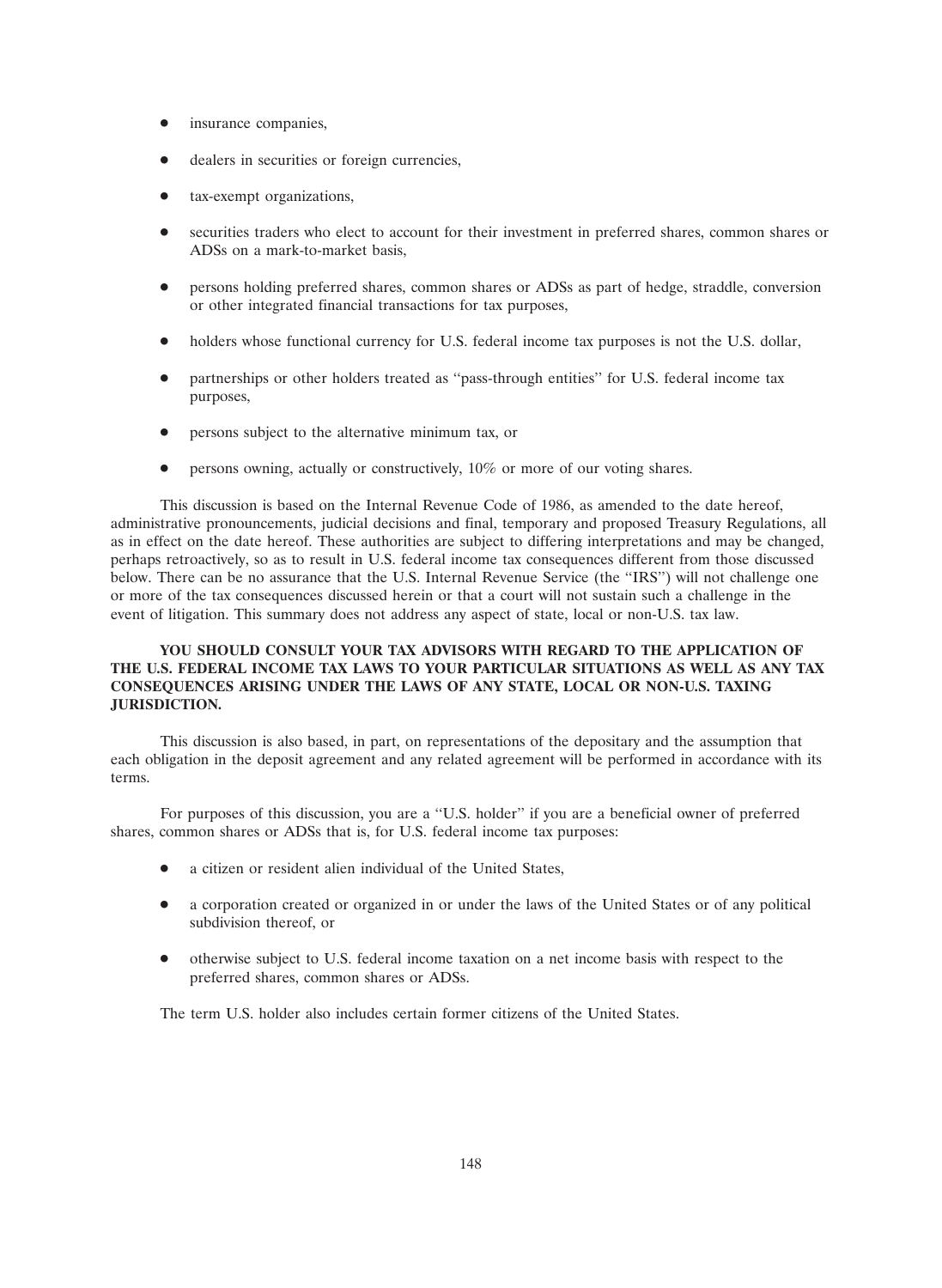In general, if you are the beneficial owner of American depositary receipts evidencing ADSs, you will be treated as the beneficial owner of the preferred shares or common shares represented by those ADSs for U.S. federal income tax purposes. Deposits and withdrawals of preferred shares or common shares by you in exchange for ADSs will not result in the realization of gain or loss for U.S. federal income tax purposes. Your tax basis in such preferred shares or common shares will be the same as your tax basis in such ADSs, and the holding period in such preferred shares or common shares will include the holding period in such ADSs.

### *Taxation of dividends*

The gross amount of a distribution paid on ADSs, preferred shares or common shares, including distributions paid in the form of payments of interest on capital for Brazilian tax purposes, out of our current or accumulated earnings and profits (as determined for U.S. federal income tax purposes) will be taxable to you as foreign source dividend income and will not be eligible for the dividends-received deduction allowed to corporate shareholders under U.S. federal income tax law. The amount of any such distribution will include the amount of Brazilian withholding taxes, if any, withheld on the amount distributed. To the extent that a distribution exceeds our current and accumulated earnings and profits, such distribution will be treated as a nontaxable return of capital to the extent of your basis in the ADSs, preferred shares or common shares, as the case may be, with respect to which such distribution is made, and thereafter as a capital gain.

You will be required to include dividends paid in *reais* in income in an amount equal to their U.S. dollar value calculated by reference to an exchange rate in effect on the date such distribution is received by the depositary, in the case of ADSs, or by you, in the case of common shares or preferred shares. If the depositary or you do not convert such *reais* into U.S. dollars on the date they are received, it is possible that you will recognize foreign currency loss or gain, which would be ordinary loss or gain, when the *reais* are converted into U.S. dollars. If you hold ADSs, you will be considered to receive a dividend when the dividend is received by the depositary.

Subject to certain exceptions for short-term and hedged positions, the U.S. dollar amount of dividends received by certain noncorporate taxpayers, including individuals, will be subject to taxation at the preferential rates applicable to long-term capital gains if the dividends are ''qualified dividends.'' Dividends paid on the ADSs will be treated as qualified dividends if (i) the ADSs are readily tradable on an established securities market in the United States and (ii) the Company was not, in the year prior to the year in which the dividend was paid, and is not, in the year in which the dividend is paid, a passive foreign investment company (''PFIC''). The ADSs are listed on the New York Stock Exchange and will qualify as readily tradable on an established securities market in the United States so long as they are so listed. Based on Vale's audited financial statements and relevant market and shareholder data, Vale believes that it was not treated as a PFIC for U.S. federal income tax purposes with respect to its 2014 taxable year. In addition, based on Vale's audited financial statements and its current expectations regarding the value and nature of its assets, the sources and nature of its income, and relevant market and shareholder data, Vale does not anticipate becoming a PFIC for its 2015 taxable year.

Based on existing guidance, it is not entirely clear whether dividends received with respect to the preferred shares and common shares will be treated as qualified dividends (and therefore whether such dividends will qualify for the preferential rates of taxation applicable to long-term capital gains), because the preferred shares and common shares are not themselves listed on a U.S. exchange. In addition, the U.S. Treasury has announced its intention to promulgate rules pursuant to which holders of ADSs, preferred shares or common stock and intermediaries through whom such securities are held will be permitted to rely on certifications from issuers to establish that dividends are treated as qualified dividends. Because such procedures have not yet been issued, it is unclear whether we will be able to comply with them. You should consult your own tax advisors regarding the availability of the reduced dividend tax rate in light of your own particular circumstances.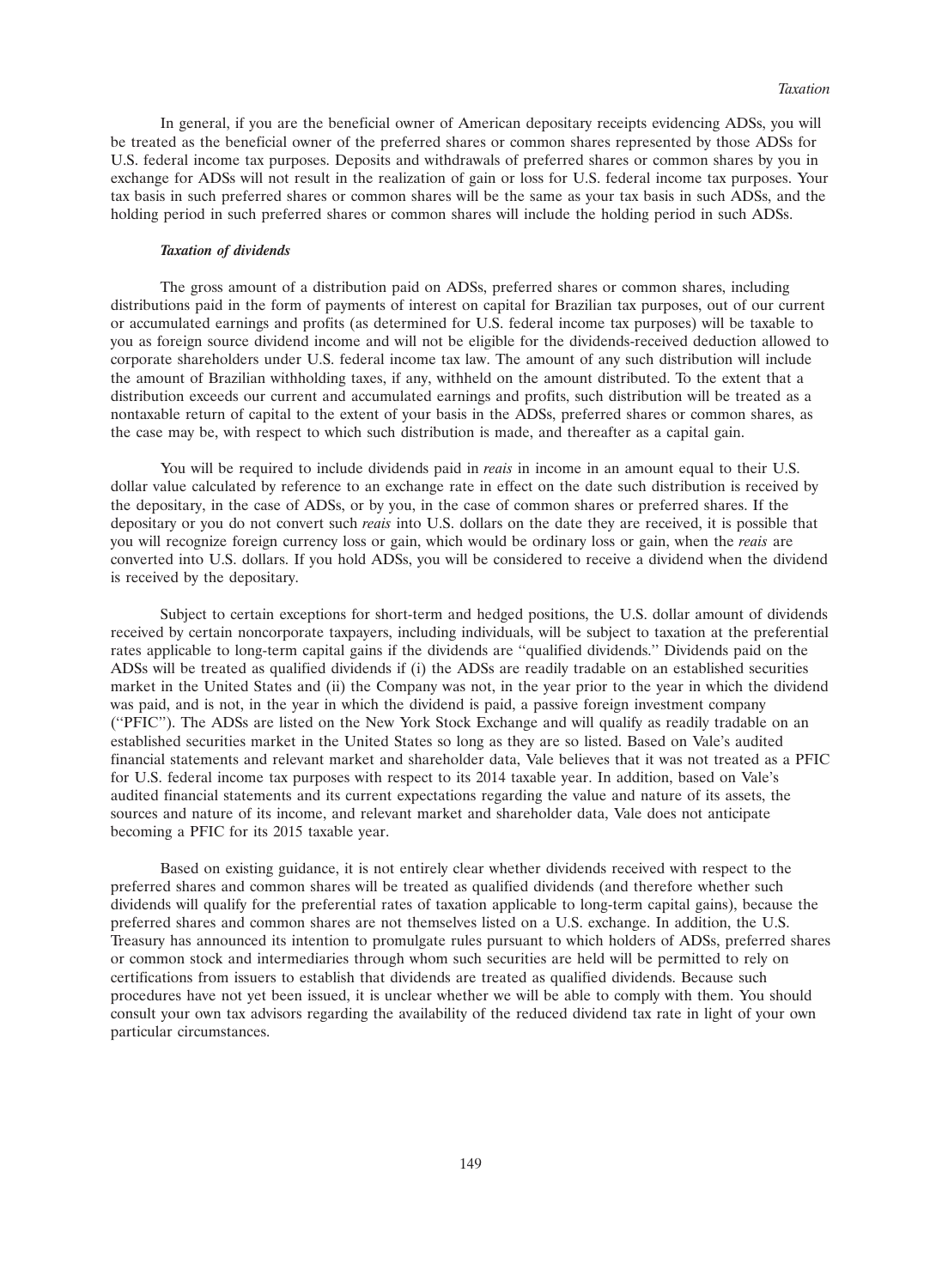Subject to generally applicable limitations and restrictions, you will be entitled to a credit against your U.S. federal income tax liability, or a deduction in computing your U.S. federal taxable income, for Brazilian income taxes withheld by us. You must satisfy minimum holding period requirements to be eligible to claim a foreign tax credit for Brazilian taxes withheld on dividends. The limitation on foreign taxes eligible for credit is calculated separately for specific classes of income. For this purpose dividends paid by us on our shares will generally constitute ''passive income.'' Foreign tax credits may not be allowed for withholding taxes imposed in respect of certain short-term or hedged positions in securities or in respect of arrangements in which a U.S. holder's expected economic profit is insubstantial. You should consult your own tax advisors concerning the implications of these rules in light of your particular circumstances.

# *Taxation of capital gains*

Upon a sale or exchange of preferred shares, common shares or ADSs, you will recognize a capital gain or loss for U.S. federal income tax purposes equal to the difference, if any, between the amount realized on the sale or exchange and your adjusted tax basis in the preferred shares, common shares or ADSs. This gain or loss will be long-term capital gain or loss if your holding period in the preferred shares, common shares or ADSs exceeds one year. The net amount of long-term capital gain recognized by individual U.S. holders generally is subject to taxation at preferential rates. Your ability to use capital losses to offset income is subject to limitations.

Any gain or loss will be U.S. source gain or loss for U.S. foreign tax credit purposes. Consequently, if a Brazilian withholding tax is imposed on the sale or disposition of ADSs, preferred shares or common shares, and you do not receive significant foreign source income from other sources, you may not be able to derive effective U.S. foreign tax credit benefits in respect of such Brazilian withholding tax. You should consult your own tax advisor regarding the application of the foreign tax credit rules to your investment in, and disposition of, ADSs, preferred shares or common shares.

If a Brazilian tax is withheld on the sale or disposition of shares, the amount realized by a U.S. holder will include the gross amount of the proceeds of such sale or disposition before deduction of the Brazilian tax. See *Brazilian tax considerations* above.

### *Information reporting and backup withholding*

Information returns may be filed with the IRS in connection with distributions on the preferred shares, common shares or ADSs and the proceeds from their sale or other disposition. You may be subject to United States backup withholding tax on these payments if you fail to provide your taxpayer identification number or comply with certain certification procedures or otherwise establish an exemption from backup withholding. If you are required to make such a certification or to establish such an exemption, you generally must do so on IRS Form W-9.

The amount of any backup withholding from a payment to you will be allowed as a credit against your U.S. federal income tax liability and may entitle you to a refund, provided that the required information is timely furnished to the IRS.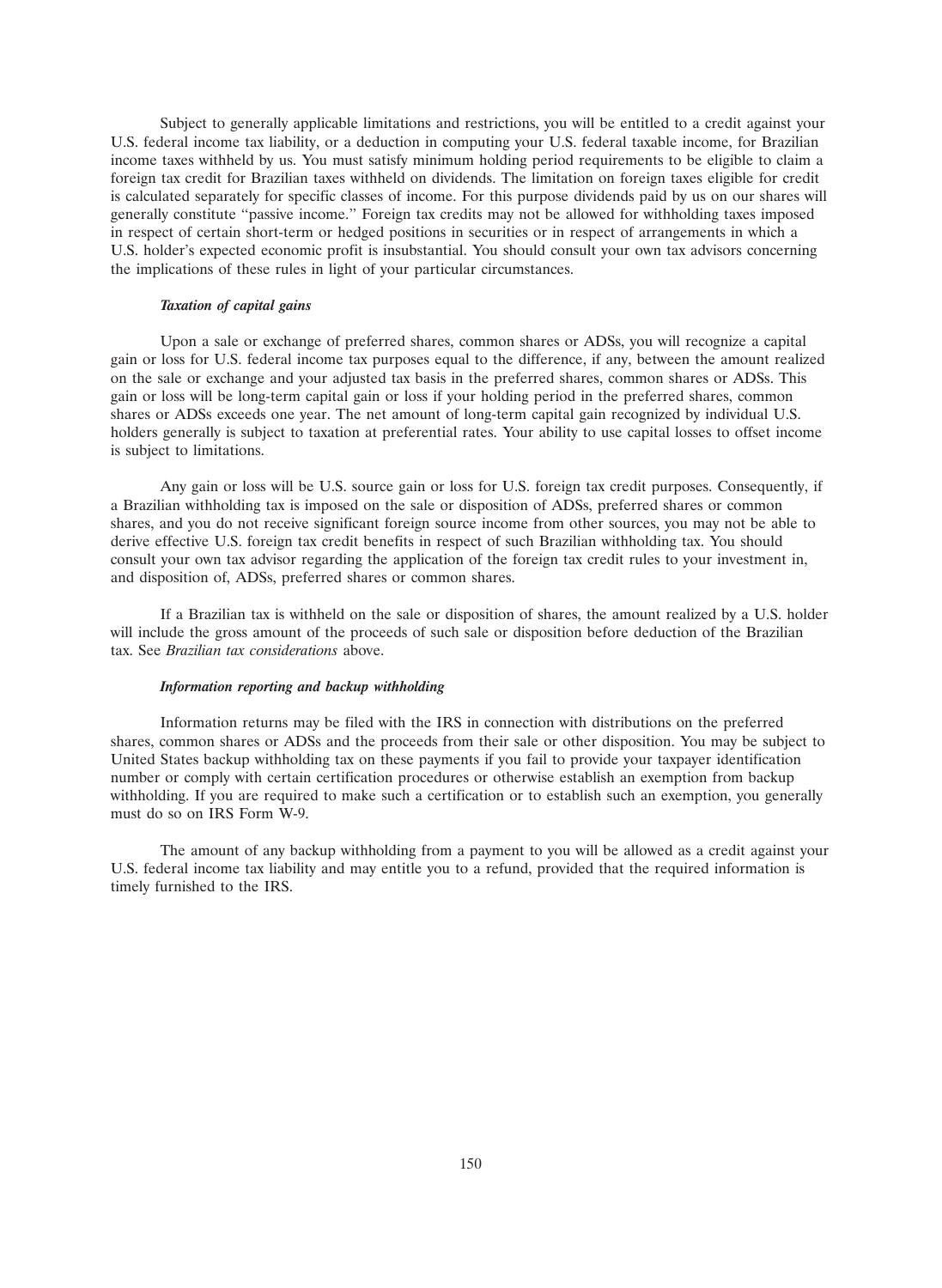# **EVALUATION OF DISCLOSURE CONTROLS AND PROCEDURES**

Our management, with the participation of our chief executive officer and chief financial officer, has evaluated the effectiveness of our disclosure controls and procedures as of December 31, 2014. There are inherent limitations to the effectiveness of any system of disclosure controls and procedures, including the possibility of human error and the circumvention or overriding of the controls and procedures. Accordingly, even effective disclosure controls and procedures can only provide reasonable assurance of achieving their control objectives.

Our chief executive officer and chief financial officer have concluded that our disclosure controls and procedures were effective to provide reasonable assurance that information required to be disclosed by us in the reports filed or submitted under the Exchange Act is recorded, processed, summarized and reported, within the time periods specified in the applicable rules and forms, and that it is accumulated and communicated to our management, including our chief executive officer and chief financial officer, as appropriate to allow timely decisions regarding required disclosure.

# **MANAGEMENT'S REPORT ON INTERNAL CONTROL OVER FINANCIAL REPORTING**

Our management is responsible for establishing and maintaining adequate internal control over financial reporting. Our internal control over financial reporting is a process designed to provide reasonable assurance regarding the reliability of financial reporting and the preparation of financial statements for external purposes in accordance with generally accepted accounting principles. Our internal control over financial reporting includes those policies and procedures that: (i) pertain to the maintenance of records that, in reasonable detail, accurately and fairly reflect the transactions and dispositions of the assets of the Company; (ii) provide reasonable assurance that transactions are recorded to permit preparation of financial statements in accordance with generally accepted accounting principles, and that receipts and expenditures of the Company are being made only in accordance with authorizations of management and directors of the Company; and (iii) provide reasonable assurance regarding prevention or timely detection of unauthorized acquisition, use, or disposition of our assets that could have a material effect on the financial statements. Because of its inherent limitations, internal control over financial reporting may not prevent or detect misstatements. Also, projections of any evaluation of the effectiveness to future periods are subject to the risk that controls may become inadequate and that the degree of compliance with the policies or procedures may deteriorate.

Our management has assessed the effectiveness of Vale's internal control over financial reporting as of December 31, 2014 based on the criteria established in ''Internal Control—Integrated Framework (2013)'' issued by the Committee of Sponsoring Organizations of the Treadway Commission (''COSO''). Based on such assessment and criteria, our management has concluded that our internal control over financial reporting was effective as of December 31, 2014. The effectiveness of our internal control over financial reporting as of December 31, 2014 has been audited by KPMG Auditores Independentes, an independent registered public accounting firm, as stated in their report which appears herein.

Our management identified no change in our internal control over financial reporting during our fiscal year ended December 31, 2014 that has materially affected or is reasonably likely to materially affect our internal control over financial reporting.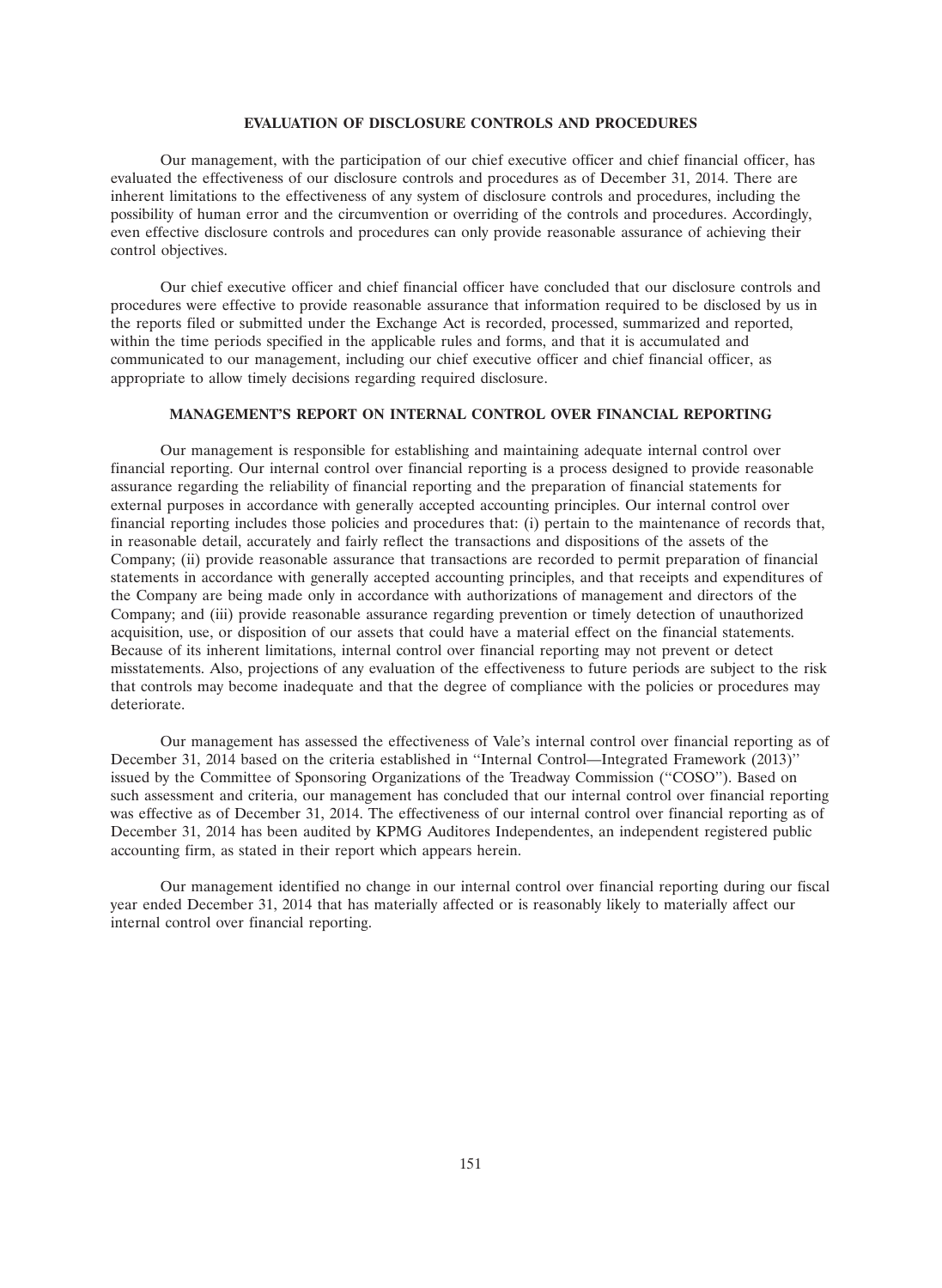# **CORPORATE GOVERNANCE**

Under NYSE rules, foreign private issuers are subject to more limited corporate governance requirements than U.S. domestic issuers. As a foreign private issuer, we must comply with four principal NYSE corporate governance rules: (1) we must satisfy the requirements of Exchange Act Rule 10A-3 relating to audit committees; (2) our chief executive officer must promptly notify the NYSE in writing after any executive officer becomes aware of any non-compliance with the applicable NYSE corporate governance rules; (3) we must provide the NYSE with annual and interim written affirmations as required under the NYSE corporate governance rules; and (4) we must provide a brief description of any significant differences between our corporate governance practices and those followed by U.S. companies under NYSE listing standards. The table below briefly describes the significant differences between our practices and the practices of U.S. domestic issuers under NYSE corporate governance rules.

| 303A.01 A listed company must have a majority of independent<br>directors. "Controlled companies" are not required to comply<br>with this requirement.                                                                                                                               | We are a controlled company because more than a majority of<br>our voting power for the appointment of directors is controlled<br>by Valepar. As a controlled company, we would not be required<br>to comply with the majority of independent director<br>requirements if we were a U.S. domestic issuer. There is no<br>legal provision or policy that requires us to have independent<br>directors. |
|--------------------------------------------------------------------------------------------------------------------------------------------------------------------------------------------------------------------------------------------------------------------------------------|-------------------------------------------------------------------------------------------------------------------------------------------------------------------------------------------------------------------------------------------------------------------------------------------------------------------------------------------------------------------------------------------------------|
| 303A.03 The non-management directors of a listed company must meet<br>at regularly scheduled executive sessions without management.                                                                                                                                                  | We do not have any management directors.                                                                                                                                                                                                                                                                                                                                                              |
| 303A.04 A listed company must have a nominating/corporate governance<br>committee composed entirely of independent directors, with a<br>written charter that covers certain minimum specified duties.<br>"Controlled companies" are not required to comply with this<br>requirement. | We do not have a nominating committee. As a controlled<br>company, we would not be required to comply with the<br>nominating/corporate governance committee requirements if we<br>were a U.S. domestic issuer. However, we do have a<br>Governance and Sustainability Committee, which is an advisory<br>committee to the Board of Directors and may include members<br>who are not directors.        |
|                                                                                                                                                                                                                                                                                      | According to its charter, this committee is responsible for:                                                                                                                                                                                                                                                                                                                                          |
|                                                                                                                                                                                                                                                                                      | evaluating and recommending improvements to the<br>$\bullet$<br>effectiveness of our corporate governance practices and the<br>functioning of the Board of Directors;                                                                                                                                                                                                                                 |
|                                                                                                                                                                                                                                                                                      | recommending improvements to our code of Ethics and<br>$\bullet$<br>Conduct and management system in order to avoid conflicts<br>of interest between us and our shareholders or<br>management;                                                                                                                                                                                                        |
|                                                                                                                                                                                                                                                                                      | issuing reports on potential conflicts of interest between us<br>$\bullet$<br>and our shareholders or management; and                                                                                                                                                                                                                                                                                 |
|                                                                                                                                                                                                                                                                                      | reporting on policies relating to corporate responsibility,<br>$\bullet$<br>such as environmental and social responsibility.                                                                                                                                                                                                                                                                          |
|                                                                                                                                                                                                                                                                                      | The committee's charter requires at least one of its members to<br>be independent. For this purpose, an independent member is a<br>person who:                                                                                                                                                                                                                                                        |
|                                                                                                                                                                                                                                                                                      | does not have any current relationship with us other than<br>$\bullet$<br>being part of a committee, or being a shareholder of the<br>Company;                                                                                                                                                                                                                                                        |
|                                                                                                                                                                                                                                                                                      | does not participate, directly or indirectly, in the sales<br>$\bullet$<br>efforts or provision of services by Vale;                                                                                                                                                                                                                                                                                  |
|                                                                                                                                                                                                                                                                                      | is not a representative of the controlling shareholders;<br>$\bullet$                                                                                                                                                                                                                                                                                                                                 |
|                                                                                                                                                                                                                                                                                      | has not been an employee of the controlling shareholder or<br>٠<br>of entities affiliated with a controlling shareholder; and                                                                                                                                                                                                                                                                         |
|                                                                                                                                                                                                                                                                                      | has not been an executive officer of the controlling<br>shareholder.                                                                                                                                                                                                                                                                                                                                  |
|                                                                                                                                                                                                                                                                                      |                                                                                                                                                                                                                                                                                                                                                                                                       |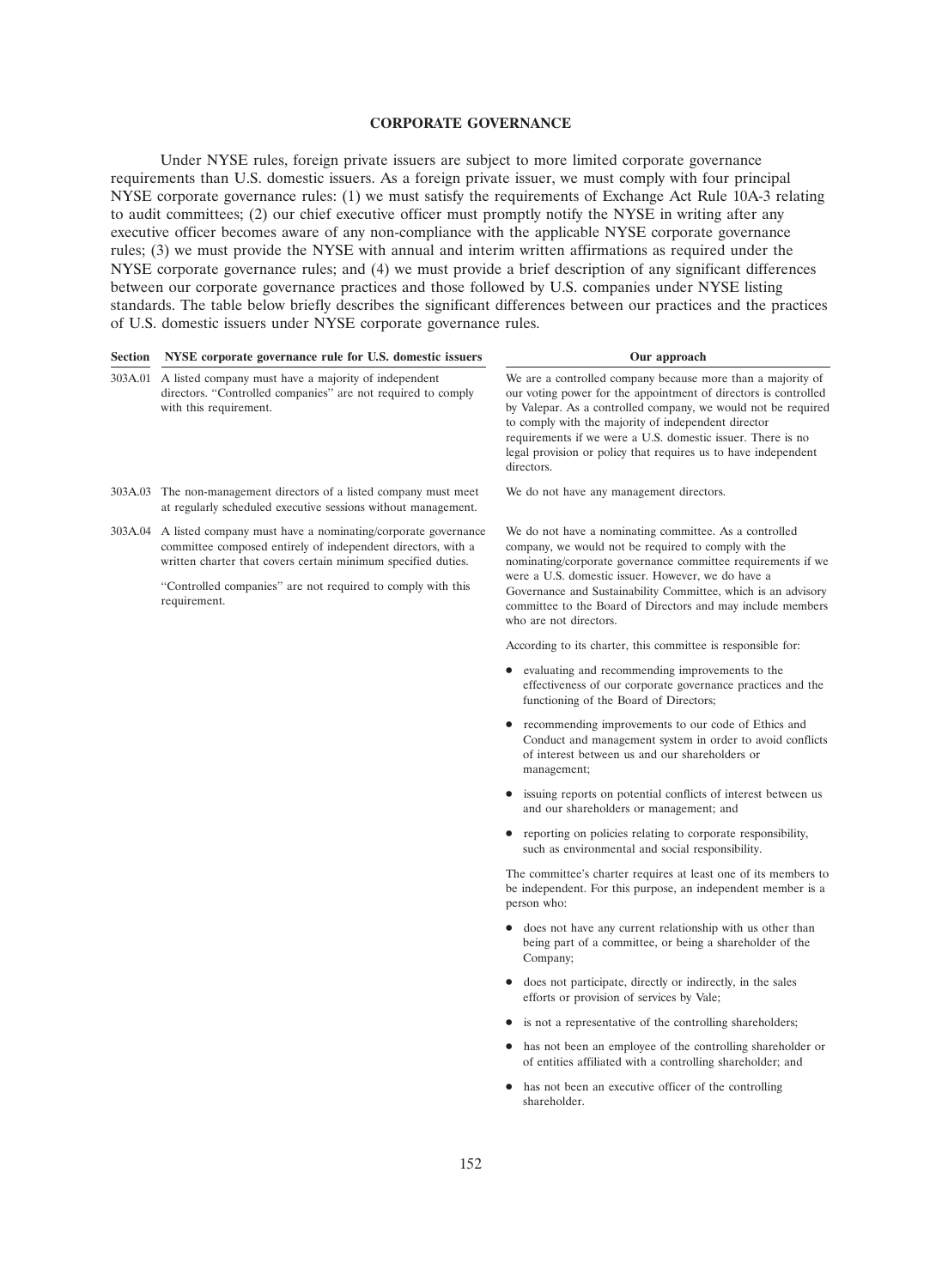#### **Section NYSE corporate governance rule for U.S. domestic issuers Our approach Our approach**

303A.05 A listed company must have a compensation committee As a controlled company, we would not be required to comply charter that covers certain minimum specified duties. U.S. domestic issuer.

''Controlled companies'' are not required to comply with this However, we have an Executive Development Committee,

- 
- independence requirements of Rule 10A-3 under the Exchange specified duties. law, and provided the fiscal council with additional powers to

- 303A.08 Shareholders must be given the opportunity to vote on all Under Brazilian corporate law, shareholder pre-approval is equity-compensation plans and material revisions thereto, with required for the adoption of any equity compensation plans. limited exemptions set forth in the NYSE rules.
- 303A.09 A listed company must adopt and disclose corporate We have not published formal corporate governance guidelines. governance guidelines that cover certain minimum specified subjects.

composed entirely of independent directors, with a written with the compensation committee requirements if we were a

requirement. which is an advisory committee to the Board of Directors and may include members who are not directors. This committee is responsible for:

- reporting on general human resources policies;
- analyzing and reporting on the adequacy of compensation levels for our executive officers;
- proposing and updating guidelines for evaluating the performance of our executive officers; and
- reporting on policies relating to health and safety.

303A.06 A listed company must have an audit committee with a In lieu of appointing an audit committee composed of 303A.07 minimum of three independent directors who satisfy the independent members of the Board of Directors 303A.07 minimum of three independent directors who satisfy the independent members of the Board of Directors, we have independence requirements of Rule 10A-3 under the Exchange established a permanent *conselho fiscal*, or Act, with a written charter that covers certain minimum accordance with the applicable provisions of Brazilian corporate permit it to meet the requirements of Exchange Act Rule 10A-3(c)(3).

> Under our bylaws, the Fiscal Council shall have between three and five members. Under Brazilian corporate law, which provides standards for the independence of the Fiscal Council from us and our management, none of the members of the Fiscal Council may be a member of the Board of Directors or an executive officer. Management does not elect any Fiscal Council member. Our Board of Directors has determined that one of the members of our Fiscal Council meets the New York Stock Exchange independence requirements that would apply to audit committee members in the absence of our reliance on Exchange Act Rule 10A-3(c)(3).

The responsibilities of the Fiscal Council are set forth in its charter. Under our bylaws, the charter must give the Fiscal Council responsibility for the matters required under Brazilian corporate law, as well as responsibility for:

- establishing procedures for the receipt, retention and treatment of complaints related to accounting, controls and audit issues, as well as procedures for the confidential, anonymous submission of concerns regarding such matters;
- recommending and assisting the Board of Directors in the appointment, establishment of compensation and dismissal of independent auditors;
- pre-approving services to be rendered by the independent auditors;
- overseeing the work performed by the independent auditors, with powers to recommend withholding the payment of compensation to the independent auditors; and
- mediating disagreements between management and the independent auditors regarding financial reporting.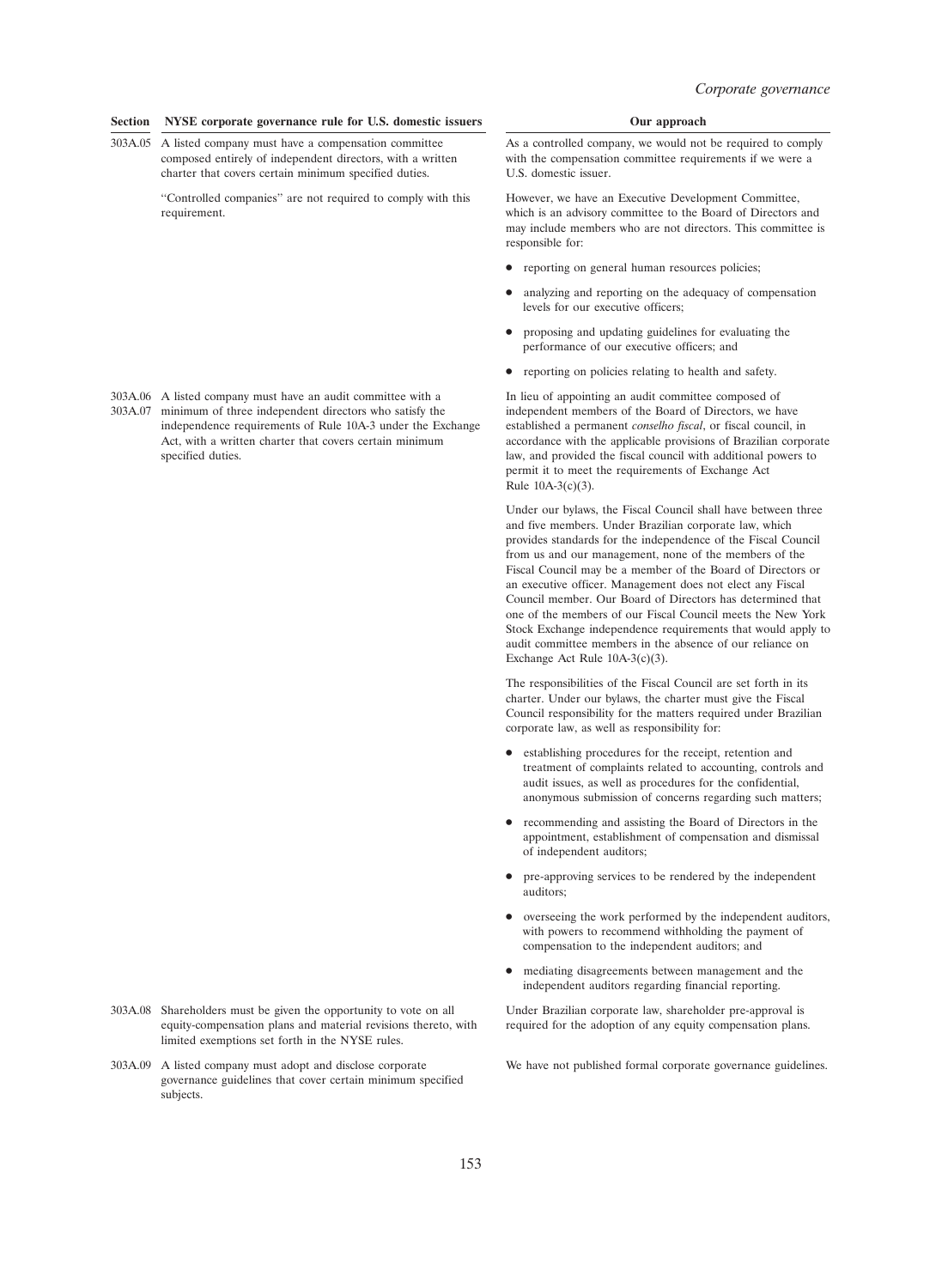### **Section NYSE corporate governance rule for U.S. domestic issuers Our approach**

- 303A.10 A listed company must adopt and disclose a code of business We have adopted a formal code of ethical conduct, which executive officers. code of ethical conduct granted for directors or executive
- 303A.12 a) Each listed company CEO must certify to the NYSE each We are subject to (b) and (c) of these requirements, but not year that he or she is not aware of any violation by the (a). company of NYSE corporate governance listing standards.

b) Each listed company CEO must promptly notify the NYSE in writing after any executive officer of the listed company becomes aware of any non-compliance with any applicable provisions of this Section 303A.

c) Each listed company must submit an executed Written Affirmation annually to the NYSE. In addition, each listed company must submit an interim Written Affirmation as and when required by the interim Written Affirmation form specified by the NYSE.

conduct and ethics for directors, officers and employees, and applies to our directors, officers and employees. We report each promptly disclose any waivers of the code for directors or vear in our annual report on Form 20  $\frac{1}{2}$  vear in our annual report on Form 20-F any waivers of the officers. Our code of ethical conduct has a scope that is similar, but not identical, to that required for a U.S. domestic company under the NYSE rules.

### **CODE OF ETHICS AND CONDUCT**

In November 2013, we adopted a new code of ethics and conduct that applies to our employees and to the members of our Board of Directors and our Board of Executive Officers, including the chief executive officer, the chief financial officer and the principal accounting officer. We have posted this Code of Ethics and Conduct on our website, at: http://www.vale.com (under English Version/Investors/Corporate Governance/ Code of Ethics). Copies of our code of ethics and conduct may be obtained without charge by writing to us at the address set forth on the front cover of this Form 20-F. We have not granted any implicit or explicit waivers from any provision of our code of ethics and conduct since its adoption, and we did not grant any implicit or explicit waivers from any provision of the previous version of our code of ethics.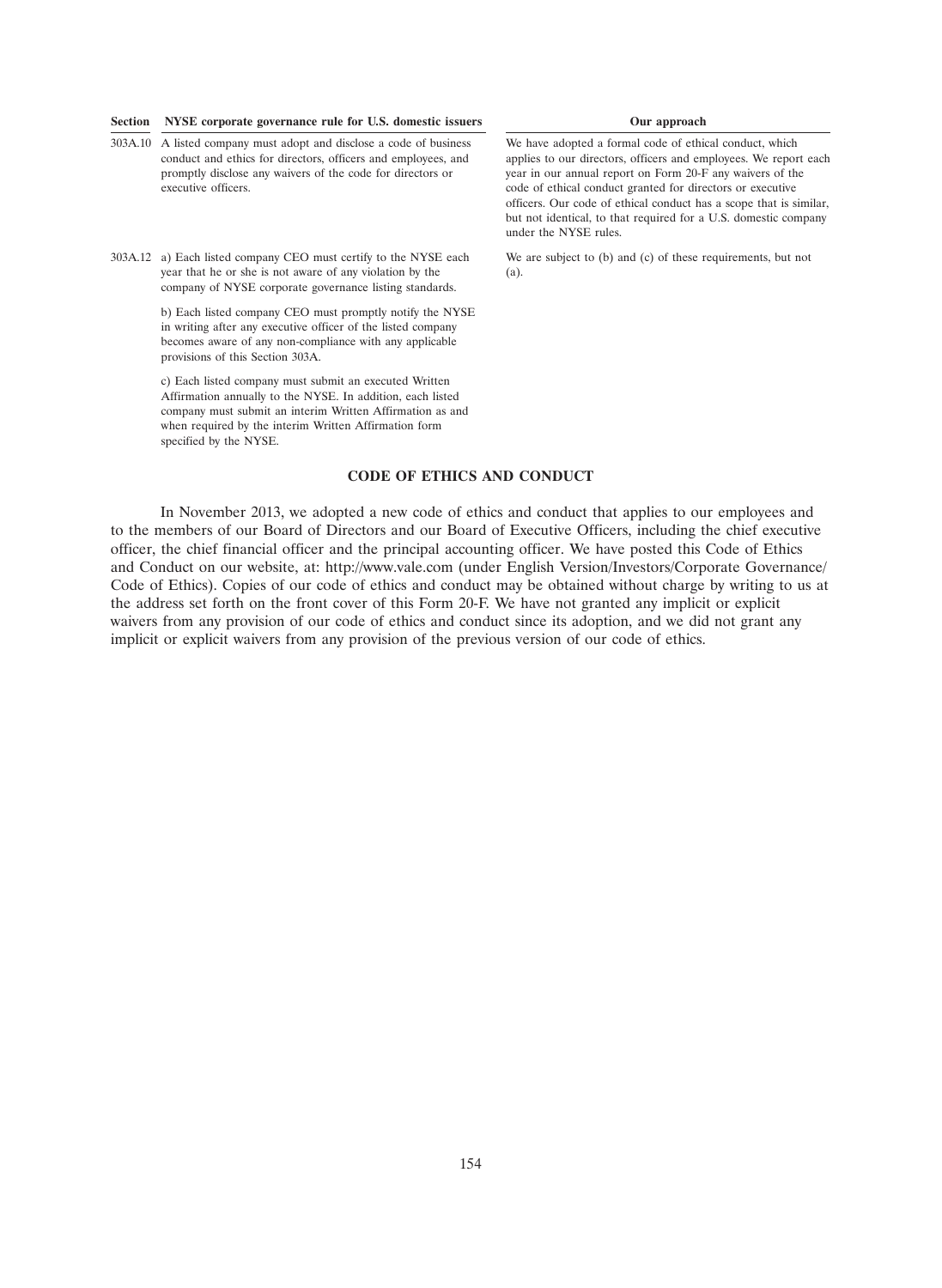# **PRINCIPAL ACCOUNTANT FEES AND SERVICES**

The following table summarizes the fees billed to us by our independent auditors KPMG Auditores Independentes for professional services in 2014 and PricewaterhouseCoopers Auditores Independentes (''PricewaterhouseCoopers'') for professional services in 2013:

| Year ended December 31, |       |
|-------------------------|-------|
| 2013                    | 2014  |
| (US\$ thousand)         |       |
| 10.438                  | 2,569 |
| 295                     | 36    |
| 137                     |       |
| 10.870                  | 2.608 |

(1) Other fees paid in 2014 consist of fees charged by KPMG Auditores Independentes in connection with tax compliance services performed in the fiscal year of 2013.

''Audit fees'' are the aggregate fees billed by KPMG Auditores Independentes and PricewaterhouseCoopers for the audit of our annual financial statements, the audit of the statutory financial statements of our subsidiaries, and reviews of interim financial statements and attestation services that are provided in connection with statutory and regulatory filings or engagements. They also include fees for services that only the independent auditor reasonably can provide, including the provision of comfort letters and consents in connection with statutory and regulatory filings and the review of documents filed with the SEC and other capital markets or local financial reporting regulatory bodies. ''Audit-related fees'' are fees charged by KPMG Auditores Independentes and PricewaterhouseCoopers for assurance and related services that are reasonably related to the performance of the audit or review of our financial statements and are not reported under ''Audit fees.''

KPMG Auditores Independentes, our principal accountant for the year of 2014, was engaged in the second quarter of 2014. The amounts reported for the year of 2014 do not include amounts paid to PricewaterhouseCoopers in connection with the review of our interim financial statements for the first quarter of 2014.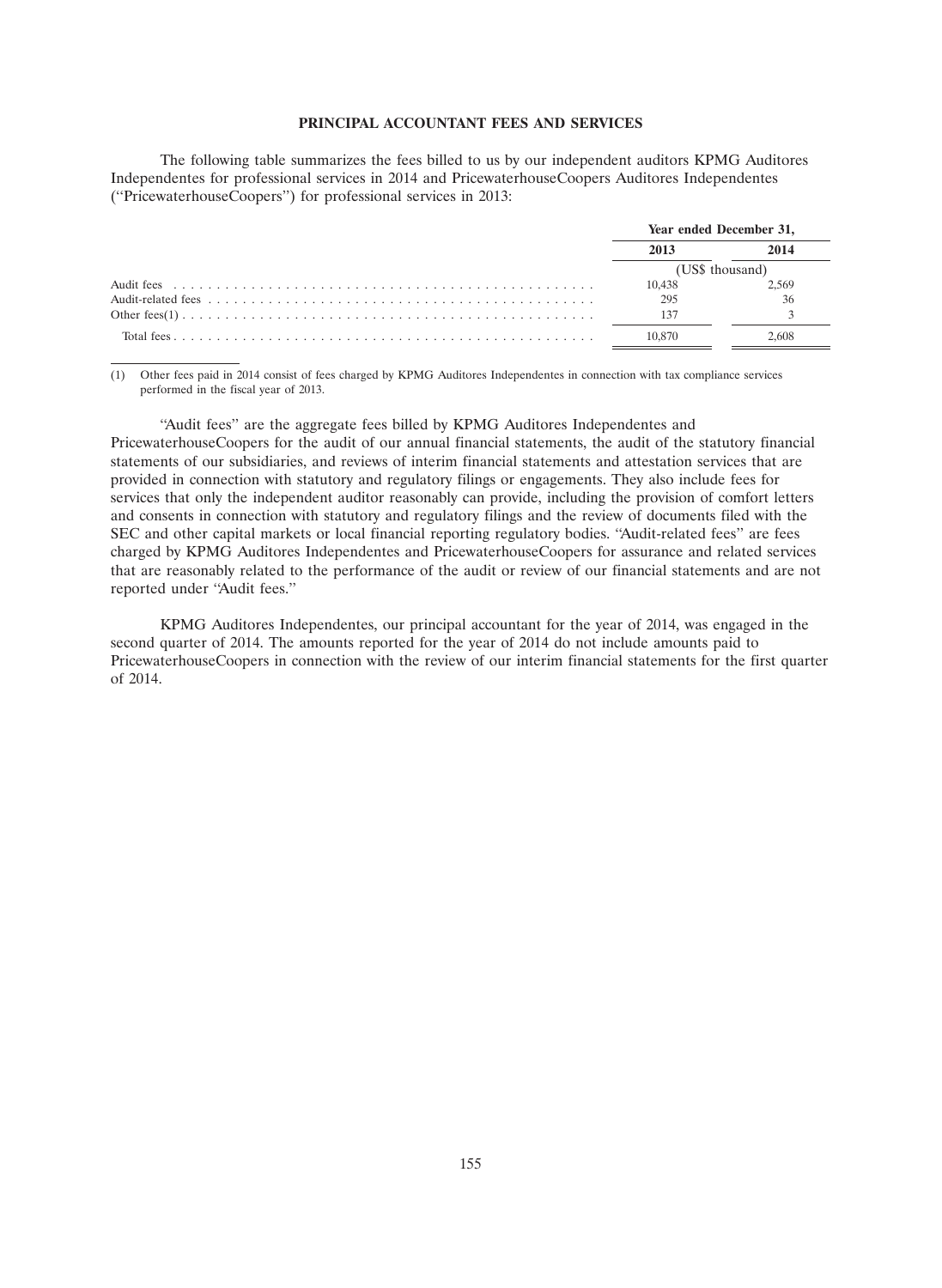# **INFORMATION FILED WITH SECURITIES REGULATORS**

We are subject to various information and disclosure requirements in those countries in which our securities are traded, and we file financial statements and other periodic reports with the CVM, BM&FBOVESPA, the SEC, the French securities regulator Autorité des Marchés Financiers, and the HKEx.

- *Brazil.* Vale's Common Shares and Class A Preferred Shares are listed on BM&FBOVESPA in São Paulo, Brazil. As a result, we are subject to the information and disclosure requirements of Brazilian Corporate Law, as amended. We are also subject to the periodic disclosure requirements of CVM rules applicable to listed companies and to BM&FBOVESPA's ''Level 1'' Corporate Governance Requirements. Our CVM filings are available from the CVM at http://www.cvm.gov.br or from BM&FBOVESPA at http://www.bmfbovespa.com.br. In addition, as with all of our security filings, they may be accessed at our website, http://www.vale.com.
- *United States.* As a result of our ADSs being listed on the New York Stock Exchange, we are subject to the information requirements of the Securities Exchange Act of 1934, as amended, and accordingly file reports and other information with the SEC. Reports and other information filed by us with the SEC may be inspected and copied at the public reference facilities maintained by the SEC at 100 F Street, N.E., Washington, D.C., 20549. You can obtain further information about the operation of the Public Reference Room by calling the SEC at 1-800-SEC-0330. You may also inspect Vale's reports and other information at the offices of the New York Stock Exchange, 11 Wall Street, New York, New York 10005, on which Vale's ADSs are listed. Our SEC filings are also available to the public from the SEC at http://www.sec.gov. For further information on obtaining copies of Vale's public filings at the New York Stock Exchange, you should call (212) 656-5060.
- *France.* As a result of the admission of the ADSs to listing and trading on NYSE Euronext Paris, we must comply with certain French periodic and ongoing disclosure rules (for example, annual report with audited financial statements and interim financial statements). In general, the Company is deemed to comply with the French periodic and ongoing disclosure rules through its compliance with U.S. disclosure rules.
- *Hong Kong.* As a result of the listing and trading of our HDSs on the HKEx, we must comply with the HKEx Listing Rules, subject to certain waivers granted by the HKEx, including certain periodic and ongoing disclosure rules, such as annual reports with audited financial statements and interim financial statements. In accordance with the HKEx Listing Rules, we upload reports and other information to the website of the HKEx, which are available to the public from the HKEx at http://www.hkexnews.hk.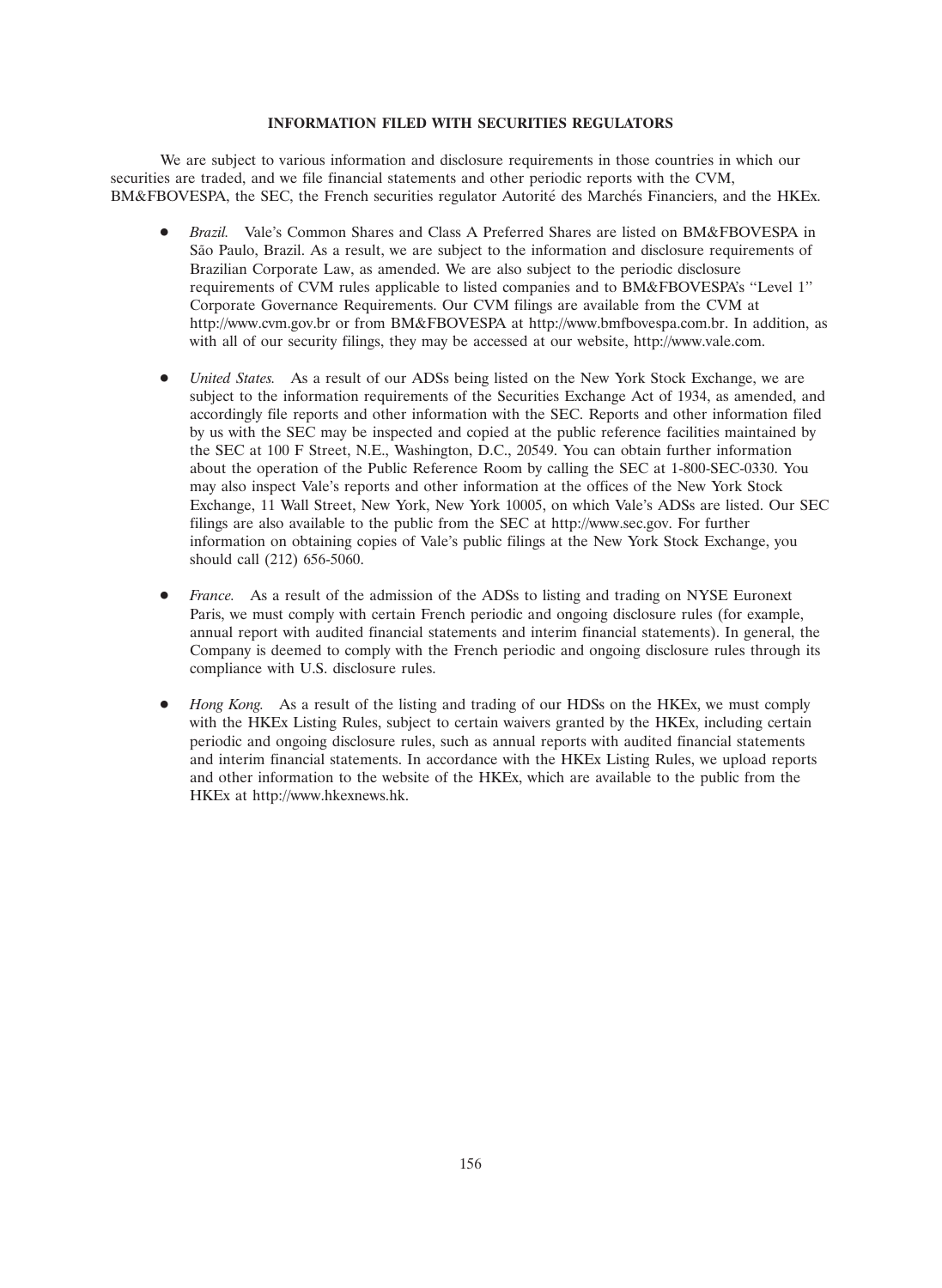# **EXHIBITS**

# **Exhibit Number**

|      | Bylaws of Vale S.A., as amended on May 7, 2013 and May 9, 2014, incorporated by            |
|------|--------------------------------------------------------------------------------------------|
|      | reference to the current report on Form 6-K furnished to the Securities and Exchange       |
|      | Commission on May 9, 2014 (File No.: 001-15030)                                            |
| 8    | List of subsidiaries                                                                       |
| 12.1 | Certification of Chief Executive Officer of Vale pursuant to Rules 13a-14 and 15d-14 under |
|      | the Securities Exchange Act of 1934                                                        |
| 12.2 | Certification of Chief Financial Officer of Vale pursuant to Rules 13a-14 and 15d-14 under |
|      | the Securities Exchange Act of 1934                                                        |
| 13.1 | Certification of Chief Executive Officer and Chief Financial Officer of Vale, pursuant to  |
|      | Section 906 of the Sarbanes-Oxley Act of 2002                                              |
| 15.1 | Consent of KPMG Auditores Independentes                                                    |
| 15.2 | Consent of PricewaterhouseCoopers                                                          |
|      |                                                                                            |

The amount of long-term debt securities of Vale or its subsidiaries authorized under any individual outstanding agreement does not exceed 10% of Vale's total assets on a consolidated basis. Vale hereby agrees to furnish the SEC, upon its request, a copy of any instruments defining the rights of holders of its long-term debt or of its subsidiaries for which consolidated or unconsolidated financial statements are required to be filed.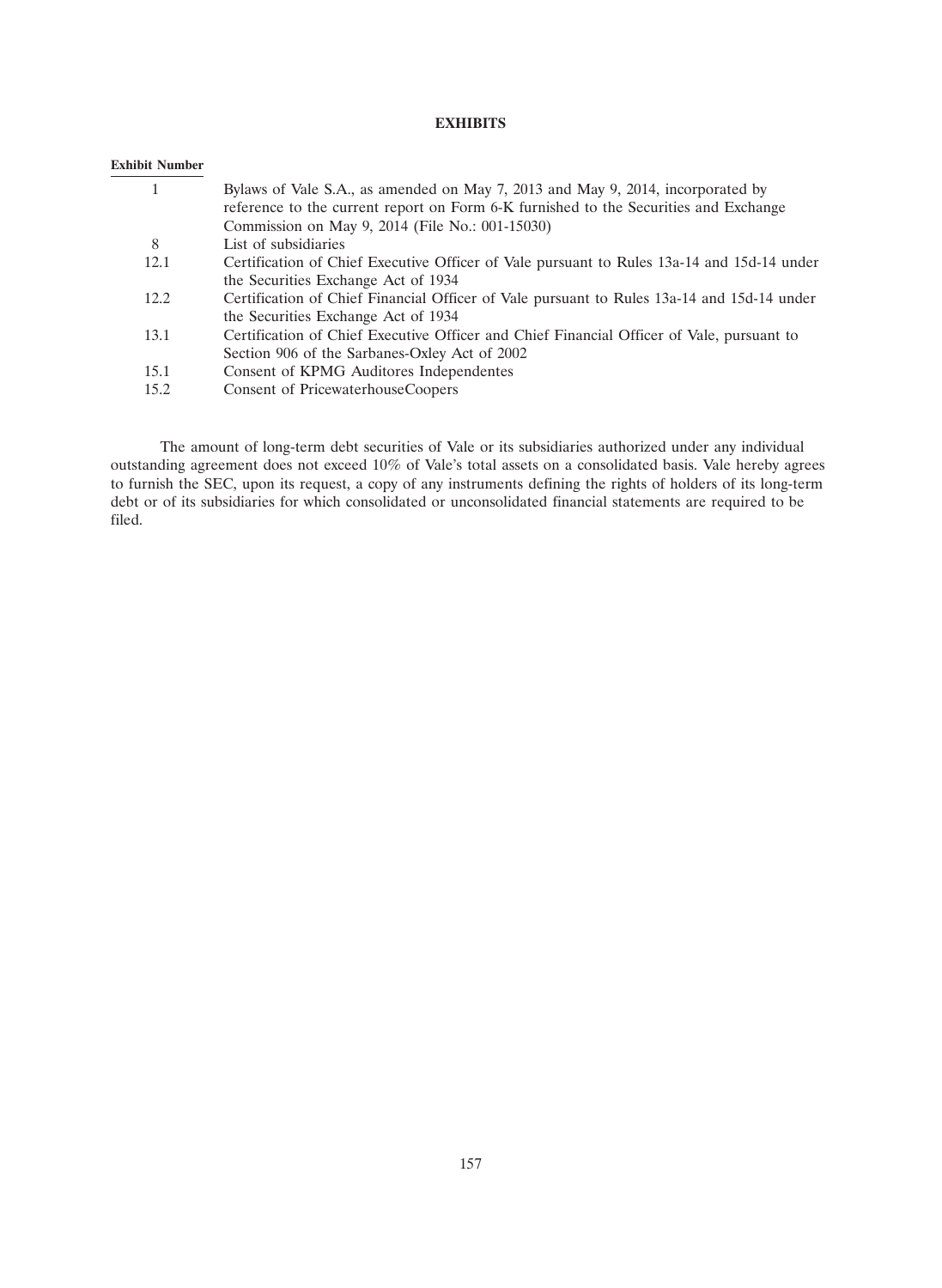# **GLOSSARY**

| Alumina                                         | Aluminum oxide. It is the main component of bauxite, and extracted from<br>bauxite ore in a chemical refining process. It is the principal raw material<br>in the electro-chemical process from which aluminum is produced.                                                                                                                                                                                                                                                                                                                        |
|-------------------------------------------------|----------------------------------------------------------------------------------------------------------------------------------------------------------------------------------------------------------------------------------------------------------------------------------------------------------------------------------------------------------------------------------------------------------------------------------------------------------------------------------------------------------------------------------------------------|
| Aluminum                                        | A white metal that is obtained in the electro-chemical process of reducing<br>aluminum oxide.                                                                                                                                                                                                                                                                                                                                                                                                                                                      |
| Anthracite                                      | The hardest coal type, which contains a high percentage of fixed carbon<br>and a low percentage of volatile matter. Anthracite is the highest ranked<br>coal and it contains 90% fixed carbon, more than any other form of coal.<br>Anthracite has a semi-metallic luster and is capable of burning with little<br>smoke. Mainly used for metallurgical purposes.                                                                                                                                                                                  |
| Austenitic stainless steel                      | Steel that contains a significant amount of chromium and sufficient nickel<br>to stabilize the austenite microstructure, giving to the steel good<br>formability and ductility and improving its high temperature resistance.<br>They are used in a wide variety of applications, ranging from consumer<br>products to industrial process equipment, as well as for power generation<br>and transportation equipment, kitchen appliances and many other<br>applications where strength, corrosion and high temperature resistance are<br>required. |
|                                                 | The Australian dollar.                                                                                                                                                                                                                                                                                                                                                                                                                                                                                                                             |
| Bauxite                                         | A rock composed primarily of hydrated aluminum oxides. It is the<br>principal ore of alumina, the raw material from which aluminum is made.                                                                                                                                                                                                                                                                                                                                                                                                        |
| Beneficiation                                   | A variety of processes whereby extracted ore from mining is reduced to<br>particles that can be separated into ore-mineral and waste, the former<br>suitable for further processing or direct use.                                                                                                                                                                                                                                                                                                                                                 |
| $CAD \dots \dots \dots \dots \dots \dots \dots$ | The Canadian dollar.                                                                                                                                                                                                                                                                                                                                                                                                                                                                                                                               |
| CFR                                             | Cost and freight. Indicates that all costs related to the transportation of<br>goods up to a named port of destination will be paid by the seller of the<br>goods.                                                                                                                                                                                                                                                                                                                                                                                 |
| $Coal. \ldots \ldots \ldots \ldots \ldots$      | Coal is a black or brownish-black solid combustible substance formed by<br>the decomposition of vegetable matter without access to air. The rank of<br>coal, which includes anthracite, bituminous coal (both are called hard<br>coal), sub-bituminous coal, and lignite, is based on fixed carbon, volatile<br>matter, and heating value.                                                                                                                                                                                                         |
| Cobalt                                          | Cobalt is a hard, lustrous, silver-gray metal found in ores, and used in the<br>preparation of magnetic, wear-resistant, and high-strength alloys<br>(particularly for jet engines and turbines). Its compounds are also used in<br>the production of inks, paints, catalysts and battery materials.                                                                                                                                                                                                                                               |
| $\text{Coke}$                                   | Coal that has been processed in a coke oven, for use as a reduction agent<br>in blast furnaces and in foundries for the purposes of transforming iron<br>ore into pig iron.                                                                                                                                                                                                                                                                                                                                                                        |
| Coking Coal                                     | Hard coking coal is the highest value segment of the metallurgical coal<br>market segments (see metallurgical coal) because of its high strength<br>factors to form a strong coke.                                                                                                                                                                                                                                                                                                                                                                 |
| Concentration                                   | Physical, chemical or biological process to increase the grade of the metal<br>or mineral of interest.                                                                                                                                                                                                                                                                                                                                                                                                                                             |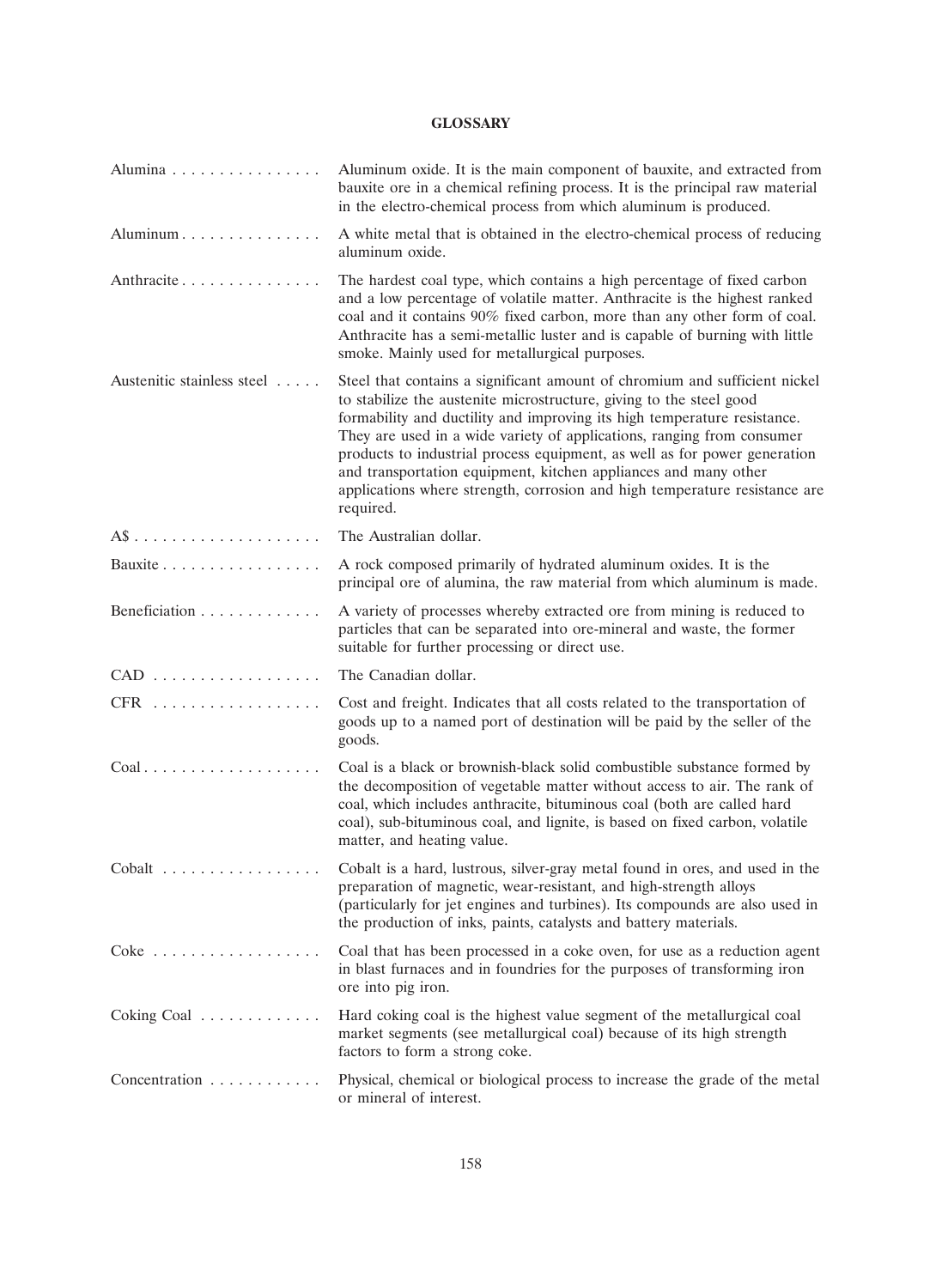| $Copper \ldots \ldots \ldots \ldots \ldots$ | A reddish brown metallic element. Copper is highly conductive, both<br>thermally and electrically. It is highly malleable and ductile and is easily<br>rolled into sheet and drawn into wire.                                                                                           |
|---------------------------------------------|-----------------------------------------------------------------------------------------------------------------------------------------------------------------------------------------------------------------------------------------------------------------------------------------|
| Copper anode                                | Copper anode is a metallic product of the converting stage of smelting<br>process that is cast into blocks and generally contains 99% copper grade,<br>which requires further processing to produce refined copper cathodes.                                                            |
| Copper cathode                              | Copper plate with purity higher than or equal to 99.9% that is produced<br>by an electrolytic process.                                                                                                                                                                                  |
| Copper concentrate                          | Material produced by concentration of copper minerals contained in the<br>copper ore. It is the raw material used in smelters to produce copper<br>metal.                                                                                                                               |
| CVM                                         | The Comissão de Valores Mobiliários (Brazilian Securities and Exchange<br>Commission).                                                                                                                                                                                                  |
|                                             | Direct reduced iron. Iron ore lumps or pellets converted by the direct<br>reduction process, used mainly as a scrap substitute in electric arc furnace<br>steelmaking.                                                                                                                  |
| $DWT \ldots \ldots \ldots \ldots \ldots$    | Deadweight ton. The measurement unit of a vessel's capacity for cargo,<br>fuel oil, stores and crew, measured in metric tons of 1,000 kg. A vessel's<br>total deadweight is the total weight the vessel can carry when loaded to a<br>particular load line.                             |
| Electrowon copper cathode                   | Refined copper cathode is a metallic product produced by an<br>electrochemical process in which copper is recovered from an electrolyte<br>and plated onto an electrode. Electrowon copper cathodes generally<br>contain 99.99% copper grade.                                           |
| Embedded derivatives                        | A financial instrument within a contractual arrangement such as leases,<br>purchase agreements and guarantees. Its function is to modify some or all<br>of the cash flow that would otherwise be required by the contract, such as<br>caps, floors or collars.                          |
| Emissions trading                           | Emissions trading is a market-based scheme for environmental<br>improvement that allows parties to buy and sell permits for emissions or<br>credits for reductions in emissions of certain pollutants.                                                                                  |
| Fe unit                                     | A measure of the iron grade in the iron ore that is equivalent to $1\%$ iron<br>grade in one metric ton of iron ore.                                                                                                                                                                    |
| Ferroalloys                                 | Manganese ferroalloys are alloys of iron that contain one or more other<br>chemical elements. These alloys are used to add these other elements into<br>molten metal, usually in steelmaking. The principal ferroalloys are those of<br>manganese, silicon and chromium.                |
| FOB                                         | Free on board. It indicates that the purchaser pays for shipping, insurance<br>and all the other costs associated with transportation of the goods to their<br>destination.                                                                                                             |
|                                             | A precious metal sometimes found free in nature, but usually found in<br>conjunction with silver, quartz, calcite, lead, tellurium, zinc or copper. It is<br>the most malleable and ductile metal, a good conductor of heat and<br>electricity and unaffected by air and most reagents. |
| Grade                                       | The proportion of metal or mineral present in ore or any other host<br>material.                                                                                                                                                                                                        |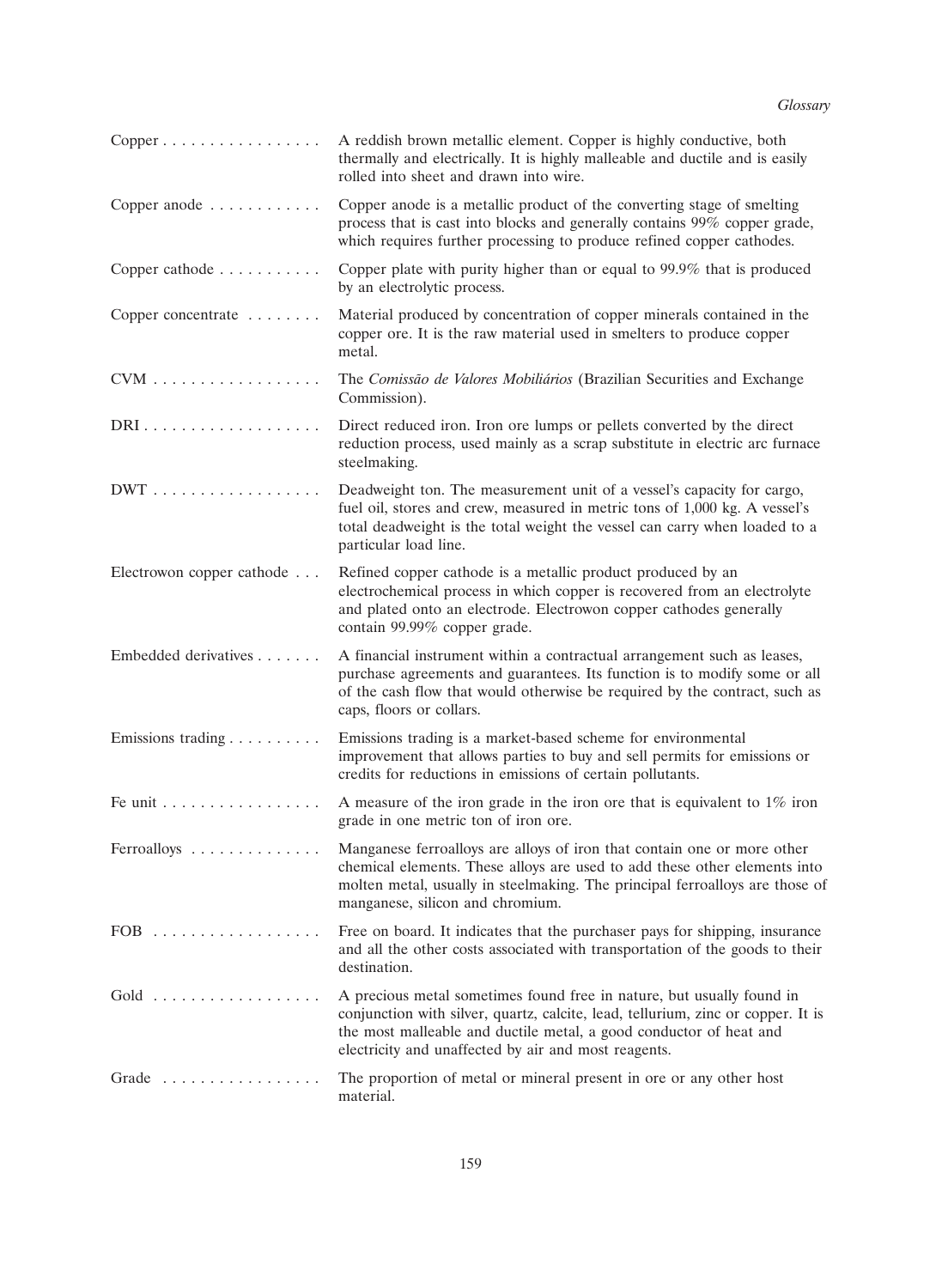| Hard metallurgical coal                   | Coal used in the production of steel, comprising multiple segments,<br>including hard coking coal (see hard coking coal), semi-hard coking coal,<br>semi-soft coking coal, all used to produce coke to feed a blast furnace;<br>and, PCI (pulverized coal injection) coal used for direct injection fuel<br>source into the blast furnace (see PCI).                                                                                                                                                                 |
|-------------------------------------------|----------------------------------------------------------------------------------------------------------------------------------------------------------------------------------------------------------------------------------------------------------------------------------------------------------------------------------------------------------------------------------------------------------------------------------------------------------------------------------------------------------------------|
| Hematite Ore                              | Hematite is an iron oxide mineral, but also denotes the high-grade iron ore<br>type within the iron deposits.                                                                                                                                                                                                                                                                                                                                                                                                        |
| Iridium                                   | A dense, hard, brittle, silvery-white transition metal of the platinum family<br>that occurs in natural alloys with platinum or osmium. Iridium is used in<br>high-strength alloys that can withstand high temperatures, primarily in<br>high-temperature apparatus, electrical contacts, and as a hardening agent<br>for platinum.                                                                                                                                                                                  |
| Iron ore pellets $\dots \dots$            | Agglomerated ultra-fine iron ore particles of a size and quality suitable for<br>particular iron making processes. Our iron ore pellets range in size from 8<br>mm to 18 mm.                                                                                                                                                                                                                                                                                                                                         |
| Itabirite ore                             | Itabirite is a banded iron formation and denotes the low-grade iron ore<br>type within the iron deposits.                                                                                                                                                                                                                                                                                                                                                                                                            |
| Lump ore $\dots \dots \dots \dots$        | Iron ore or manganese ore with the coarsest particle size in the range of<br>6.35 mm to 50 mm in diameter, but varying slightly between different<br>mines and ores.                                                                                                                                                                                                                                                                                                                                                 |
| Manganese ore                             | A hard brittle metallic element found primarily in the minerals pyrolusite,<br>hausmannite and manganite. Manganese ore is essential to the production<br>of virtually all steels and is important in the production of cast iron.                                                                                                                                                                                                                                                                                   |
| Metallurgical coal                        | Coal used in the production of steel, comprising multiple segments,<br>including hard coking coal (see hard coking coal), semi-hard coking coal,<br>semi-soft coking coal, all used to produce coke to feed a blast furnace;<br>and, PCI (pulverized coal injection) coal used for direct injection fuel<br>source into the blast furnace (see PCI). A bituminous hard coal with a<br>quality that allows the production of coke. Normally used in coke ovens for<br>metallurgical purposes.                         |
| Methanol                                  | An alcohol fuel largely used in the production of chemical and plastic<br>compounds.                                                                                                                                                                                                                                                                                                                                                                                                                                 |
| Mineral deposit(s) $\dots \dots$          | A mineralized body that has been intersected by a sufficient number of<br>closely spaced drill holes and/or underground/surface samples to support<br>sufficient tonnage and grade of metal(s) or mineral(s) of interest to<br>warrant further exploration-development work.                                                                                                                                                                                                                                         |
| Mineral resource                          | A concentration or occurrence of minerals of economic interest in such<br>form and quantity that could justify an eventual economic extraction. The<br>location, quantity, grade, geological characteristics and continuity of a<br>mineral resource are known, estimated or interpreted from specific<br>geological evidence through drill holes, trenches and/or outcrops. Mineral<br>resources are sub-divided, in order of increasing geological confidence, into<br>Inferred, Indicated and Measured Resources. |
| Mtpy $\ldots \ldots \ldots \ldots \ldots$ | Million metric tons per year.                                                                                                                                                                                                                                                                                                                                                                                                                                                                                        |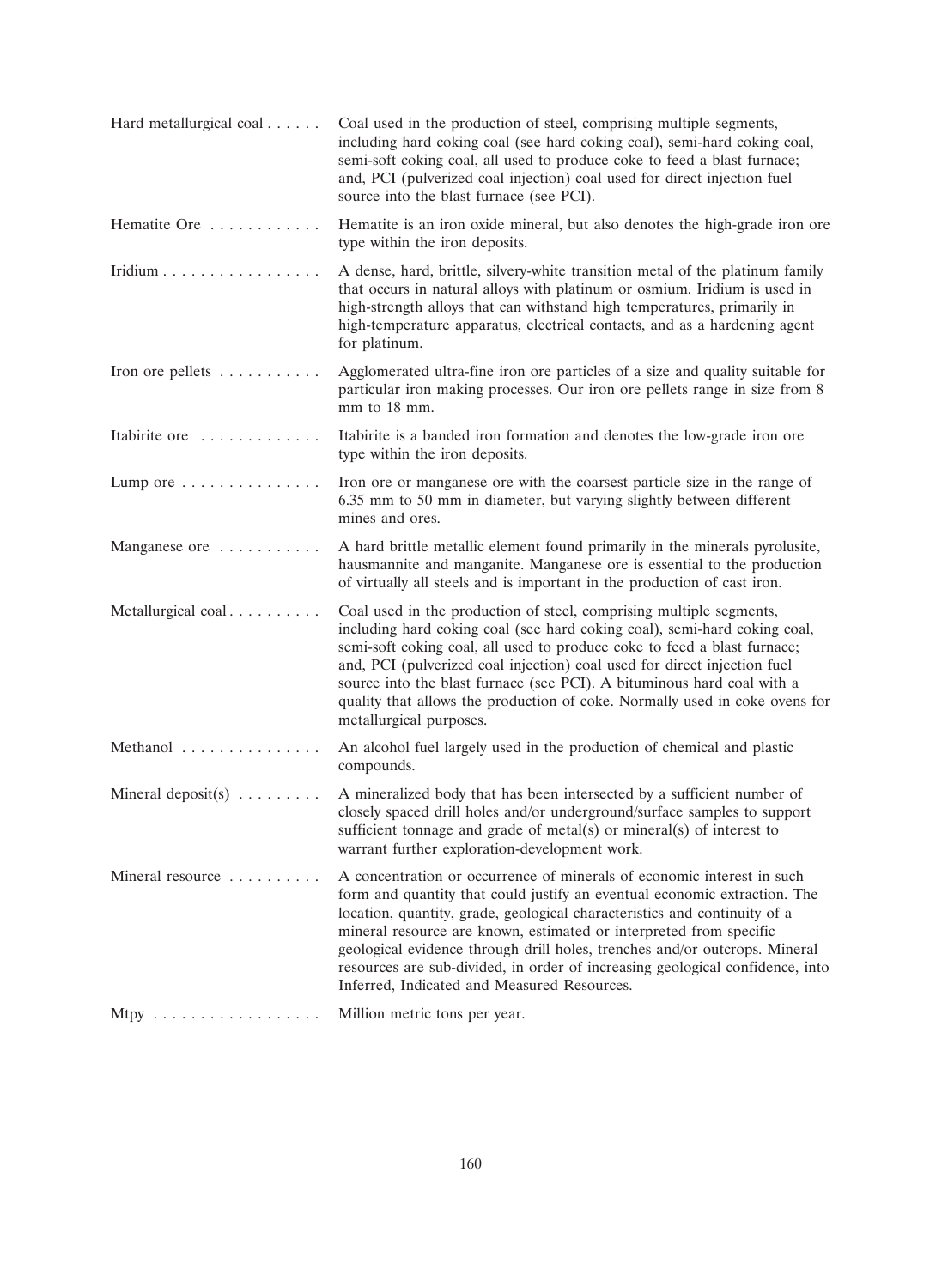| Nickel                                    | A silvery white metal that takes on a high polish. It is hard, malleable,<br>ductile, somewhat ferromagnetic, and a fair conductor of heat and<br>electricity. It belongs to the iron-cobalt group of metals and is chiefly<br>valuable for the alloys it forms, such as stainless steel and other corrosion-<br>resistant alloys.                                                                                                                    |
|-------------------------------------------|-------------------------------------------------------------------------------------------------------------------------------------------------------------------------------------------------------------------------------------------------------------------------------------------------------------------------------------------------------------------------------------------------------------------------------------------------------|
| Nickel laterite                           | Deposits are formed by intensive weathering of olivine-rich ultramafic<br>rocks such as dunite, peridotite and komatite.                                                                                                                                                                                                                                                                                                                              |
| Nickel limonitic laterite                 | Type of nickel laterite located at the top of the laterite profile. It consists<br>largely of goethite and contains 1-2% nickel. Also contains concentrations<br>on cobalt.                                                                                                                                                                                                                                                                           |
| Nickel matte                              | An intermediate smelter product that must be further refined to obtain<br>pure metal.                                                                                                                                                                                                                                                                                                                                                                 |
| Nickel pig iron                           | A low-grade nickel product, made from lateritic ores, suitable primarily for<br>use in stainless steel production. Nickel pig iron typically has a nickel<br>grade of 1.5-6% produced from blast furnaces. Nickel pig iron can also<br>contain chrome, manganese, and impurities such as phosphorus, sulfur and<br>carbon. Low grade ferro-nickel (FeNi) produced in China through electric<br>furnaces is often also referred to as nickel pig iron. |
| Nickel saprolitic laterite                | Type of nickel laterite located at the bottom of the laterite profile and<br>contains on average 1.5-2.5% nickel.                                                                                                                                                                                                                                                                                                                                     |
| Nickel sulfide                            | Formed through magmatic processes where nickel combines with sulfur to<br>form a sulfide phase. Pentlandite is the most common nickel sulfide ore<br>mineral mined and often occurs with chalcopyrite, a common copper<br>sulfide mineral.                                                                                                                                                                                                            |
|                                           | Net ton (the weight of the goods being transported excluding the weight of<br>the wagon) kilometer.                                                                                                                                                                                                                                                                                                                                                   |
| Open-pit mining                           | Method of extracting rock or minerals from the earth by their removal<br>from an open pit. Open-pit mines for extraction of ore are used when<br>deposits of commercially useful minerals or rock are found near the<br>surface; that is, where the overburden (surface material covering the<br>valuable deposit) is relatively thin or the material of interest is structurally<br>unsuitable for underground mining.                               |
| Oxides                                    | Compounds of oxygen with another element. For example, magnetite is an<br>oxide mineral formed by the chemical union of iron with oxygen.                                                                                                                                                                                                                                                                                                             |
| Ozpy $\ldots \ldots \ldots \ldots \ldots$ | Troy ounces per year.                                                                                                                                                                                                                                                                                                                                                                                                                                 |
| Palladium                                 | A silver-white metal that is ductile and malleable, used primarily in<br>automobile-emissions control devices, and electrical applications.                                                                                                                                                                                                                                                                                                           |
|                                           | Pulverized coal injection. Type of coal with specific properties ideal for<br>direct injection via the tuyeres of blast furnaces. This type of coal does not<br>require any processing or coke making, and can be directly injected into<br>the blast furnaces, replacing lump cokes to be charged from the top of the<br>blast furnaces.                                                                                                             |
| Pellet feed fines                         | Ultra-fine iron ore (less than 0.15 mm) generated by mining and grinding.<br>This material is aggregated into iron ore pellets through an agglomeration<br>process.                                                                                                                                                                                                                                                                                   |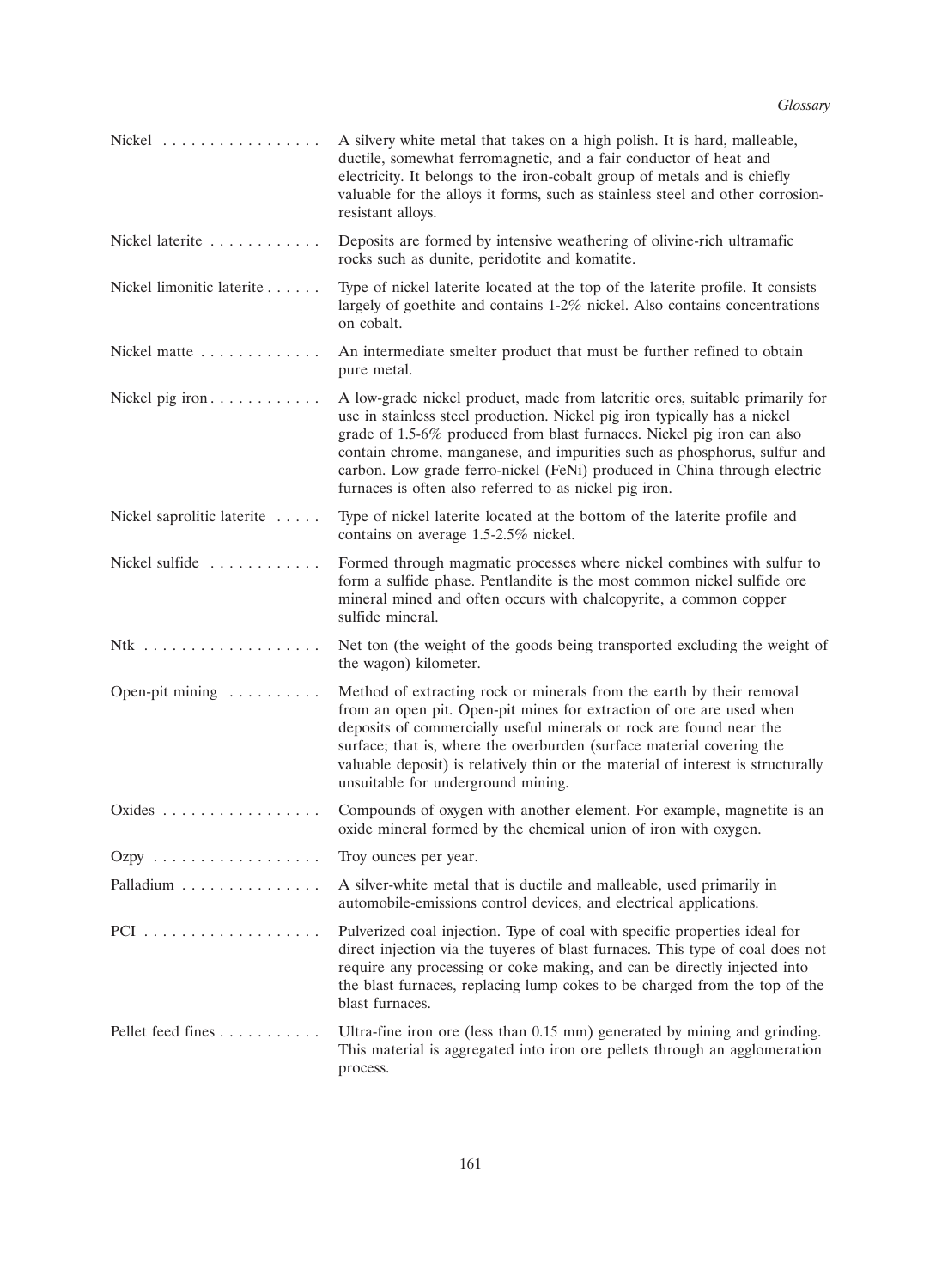| Pelletizing                              | Iron ore pelletizing is a process of agglomeration of ultra-fines produced in<br>iron ore exploitation and concentration steps. The three basic stages of the<br>process are: (i) ore preparation (to get the correct fineness); (ii) mixing<br>and balling (additive mixing and ball formation); and (iii) firing (to get<br>ceramic bonding and strength).                                                                  |
|------------------------------------------|-------------------------------------------------------------------------------------------------------------------------------------------------------------------------------------------------------------------------------------------------------------------------------------------------------------------------------------------------------------------------------------------------------------------------------|
| $PGMs$                                   | Platinum group metals. Consist of platinum, palladium, rhodium,<br>ruthenium, osmium and iridium.                                                                                                                                                                                                                                                                                                                             |
| Phosphate $\ldots \ldots \ldots \ldots$  | A phosphorous compound, which occurs in natural ores and is used as a<br>raw material for primary production of fertilizer nutrients, animal feeds<br>and detergents.                                                                                                                                                                                                                                                         |
| Pig iron $\dots \dots \dots \dots \dots$ | Product of smelting iron ore usually with coke and limestone in a blast<br>furnace.                                                                                                                                                                                                                                                                                                                                           |
| Platinum                                 | A dense, precious, grey-white transition metal that is ductile and malleable<br>and occurs in some nickel and copper ores. Platinum is resistant to<br>corrosion and is used primarily in jewelry, and automobile-emissions<br>control devices.                                                                                                                                                                               |
| Potash                                   | A potassium chloride compound, chiefly KCl, used as simple fertilizer and<br>in the production of mixture fertilizer.                                                                                                                                                                                                                                                                                                         |
| Precious metals                          | Metals valued for their color, malleability, and rarity, with a high economic<br>value driven not only by their practical industrial use, but also by their role<br>as investments. The widely-traded precious metals are gold, silver, platinum<br>and palladium.                                                                                                                                                            |
| Primary nickel                           | Nickel produced directly from mineral ores.                                                                                                                                                                                                                                                                                                                                                                                   |
| Probable (indicated) reserves            | Reserves for which quantity and grade and/or quality are computed from<br>information similar to that used for proven (measured) reserves, but the<br>sites for inspection, sampling and measurement are farther apart or are<br>otherwise less adequately spaced. The degree of assurance, although lower<br>than that for proven (measured) reserves, is high enough to assume<br>continuity between points of observation. |
| Proven (measured) reserves               | Reserves for which (a) quantity is computed from dimensions revealed in<br>outcrops, trenches, working or drill holes; grade and/or quality are<br>computed from the results of detailed sampling and (b) the sites for<br>inspection, sampling and measurement are spaced so closely and the<br>geologic character is so well defined that size, shape, depth and mineral<br>content of reserves are well-established.       |
| Real, reais or R\$                       | The official currency of Brazil is the real (singular) (plural: reais).                                                                                                                                                                                                                                                                                                                                                       |
| Reserves                                 | The part of a mineral deposit that could be economically and legally<br>extracted or produced at the time of the reserve determination.                                                                                                                                                                                                                                                                                       |
| Rhodium                                  | A hard, silvery-white, durable metal that has a high reflectance and is<br>primarily used in combination with platinum for automobile-emission<br>control devices and as an alloying agent for hardening platinum.                                                                                                                                                                                                            |
|                                          | Run-of-mine. Ore in its natural (unprocessed) state, as mined, without<br>having been crushed.                                                                                                                                                                                                                                                                                                                                |
| Ruthenium                                | A hard, white metal that can harden platinum and palladium used to make<br>severe wear-resistant electrical contacts and in other applications in the<br>electronics industry.                                                                                                                                                                                                                                                |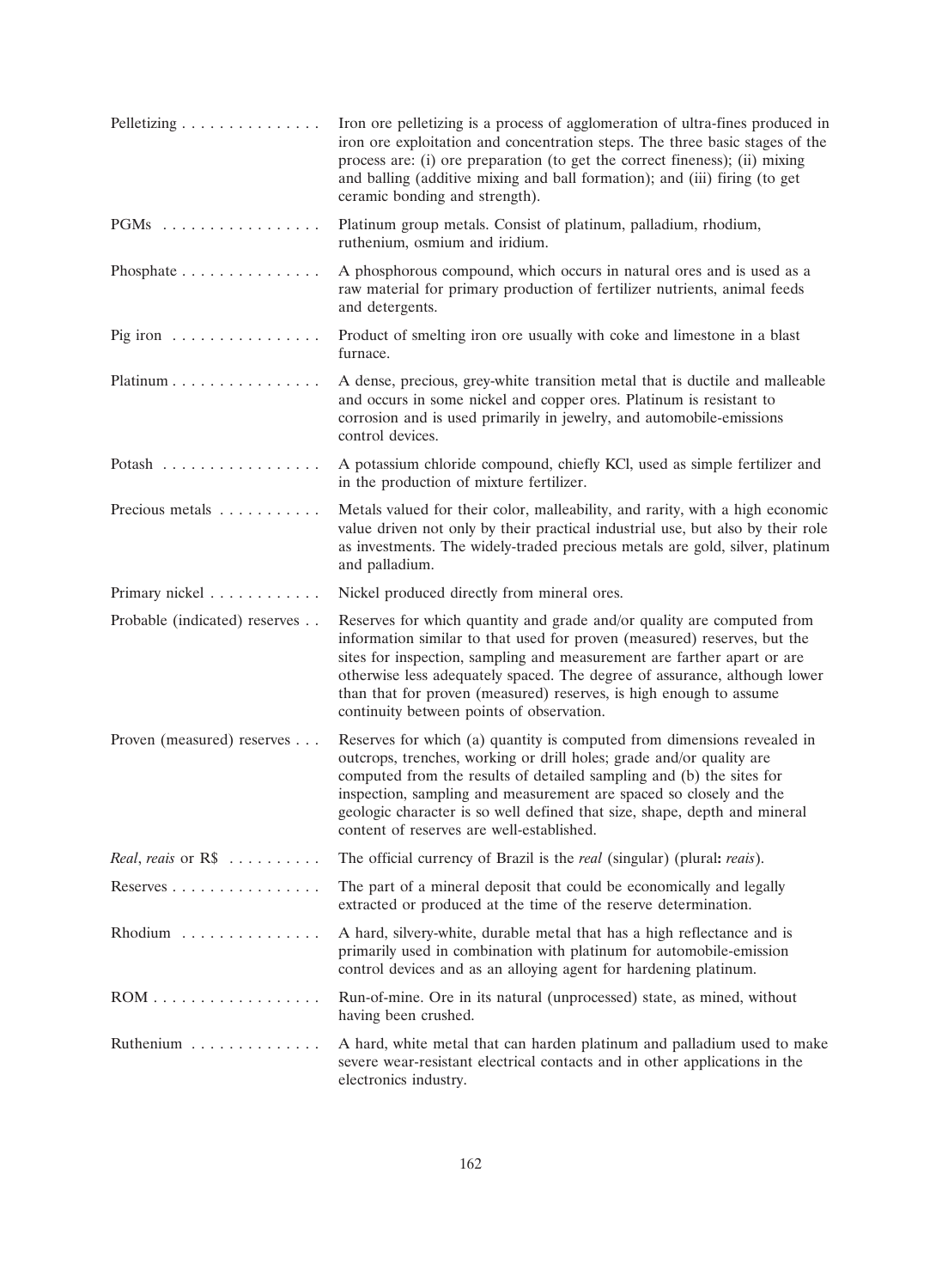*Glossary*

| Secondary or scrap nickel                   | Stainless steel or other nickel-containing scrap.                                                                                                                                                                                                                                                                                                                                                                          |  |  |  |
|---------------------------------------------|----------------------------------------------------------------------------------------------------------------------------------------------------------------------------------------------------------------------------------------------------------------------------------------------------------------------------------------------------------------------------------------------------------------------------|--|--|--|
| Seaborne market                             | Comprises the total ore trade between countries using ocean bulk vessels.                                                                                                                                                                                                                                                                                                                                                  |  |  |  |
|                                             | A ductile and malleable metal used in photography, coins and medal<br>fabrication, and in industrial applications.                                                                                                                                                                                                                                                                                                         |  |  |  |
| Sinter feed (also known as                  |                                                                                                                                                                                                                                                                                                                                                                                                                            |  |  |  |
| fines) $\ldots \ldots \ldots \ldots \ldots$ | Iron ore fines with particles in the range of 0.15 mm to 6.35 mm in<br>diameter. Suitable for sintering.                                                                                                                                                                                                                                                                                                                   |  |  |  |
| Sintering                                   | The agglomeration of sinter feed, binder and other materials, into a<br>coherent mass by heating without melting, to be used as metallic charge<br>into a blast furnace.                                                                                                                                                                                                                                                   |  |  |  |
|                                             | The most common type of semi-finished steel. Traditional slabs measure 10<br>inches thick and 30-85 inches wide (and average 20 feet long), while the<br>output of the recently developed "thin slab" casters is two inches thick.<br>Subsequent to casting, slabs are sent to the hot-strip mill to be rolled into<br>coiled sheet and plate products.                                                                    |  |  |  |
| Stainless steel                             | Alloy steel containing at least 10% chromium and with superior corrosion<br>resistance. It may also contain other elements such as nickel, manganese,<br>niobium, titanium, molybdenum, copper, in order to improve mechanical,<br>thermal properties and service life. It is primarily classified as austenitic<br>(200 and 300 series), ferritic (400 series), martensitic, duplex or<br>precipitation hardening grades. |  |  |  |
| Stainless steel scrap ratio                 | The ratio of secondary nickel units (either in the form of nickel-bearing,<br>stainless steel scrap, or in alloy steel, foundry and nickel-based alloy scrap)<br>relative to all nickel units consumed in the manufacture of new stainless<br>steel.                                                                                                                                                                       |  |  |  |
| Thermal coal                                | A type of coal that is suitable for energy generation in thermal power<br>stations, cement plants and other coal fired ovens/kilns in general industry.                                                                                                                                                                                                                                                                    |  |  |  |
|                                             | Metric tons per year.                                                                                                                                                                                                                                                                                                                                                                                                      |  |  |  |
| Troy ounce                                  | One troy ounce equals 31.103 grams.                                                                                                                                                                                                                                                                                                                                                                                        |  |  |  |
| Underground mining $\dots$ .                | Mineral exploitation in which extraction is carried out beneath the earth's<br>surface.                                                                                                                                                                                                                                                                                                                                    |  |  |  |
| U.S. dollars or US\$                        | The United States dollar.                                                                                                                                                                                                                                                                                                                                                                                                  |  |  |  |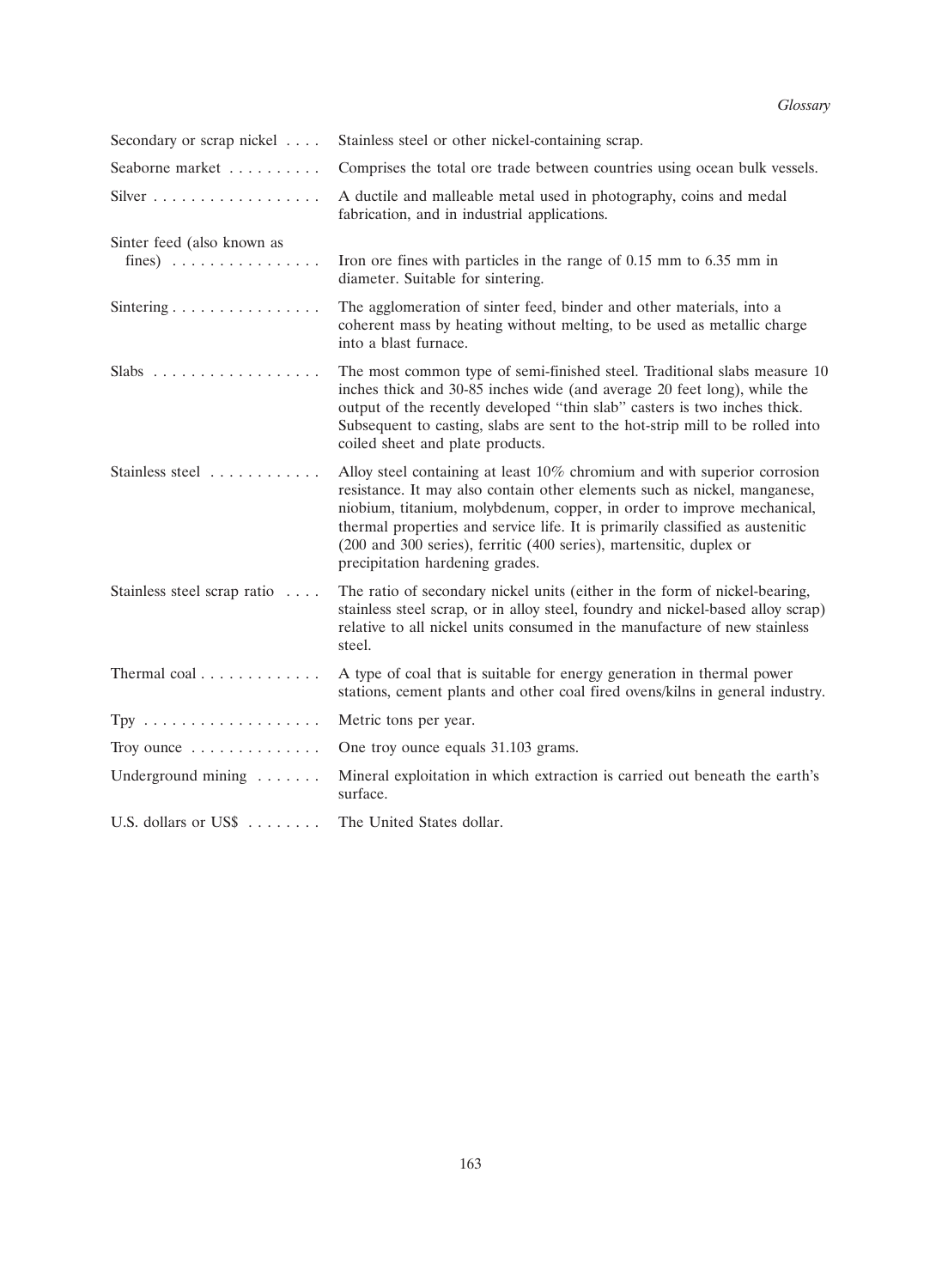# **SIGNATURES**

The registrant hereby certifies that it meets all of the requirements for filing on Form 20-F and that it has duly caused and authorized the undersigned to sign this annual report on its behalf.

# VALE S.A.

By: /s/ MURILO PINTO DE OLIVEIRA FERREIRA

Name: Murilo Pinto de Oliveira Ferreira Title: Chief Executive Officer

By: /s/ LUCIANO SIANI PIRES

Name: Luciano Siani Pires Title: Chief Financial Officer

Date: March 20, 2015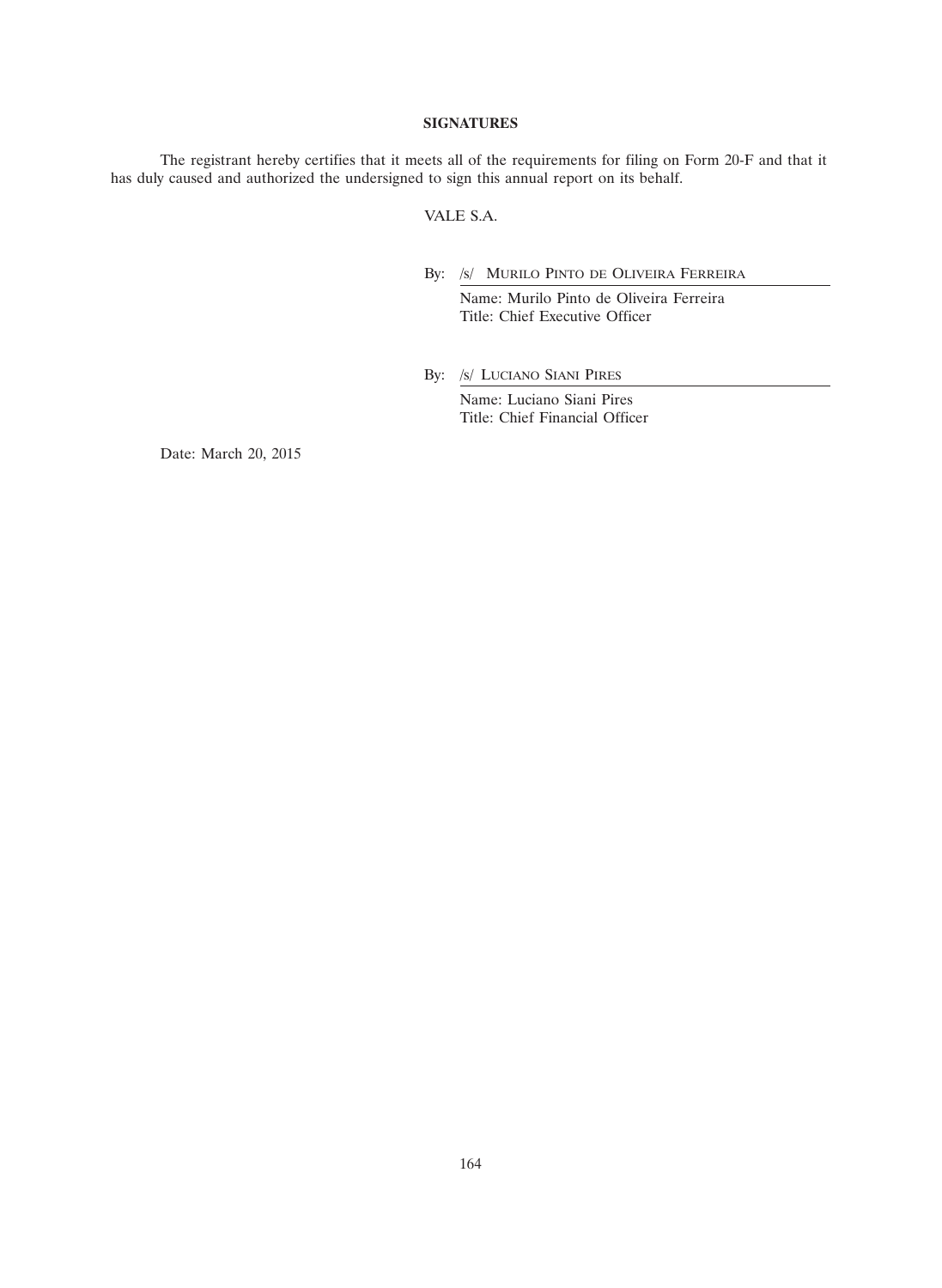

# **Vale S.A.**

# **Index to the Financial Statements**

|                                                                                                     | Page   |
|-----------------------------------------------------------------------------------------------------|--------|
| Report of Independent Registered Public Accounting Firm, KPMG                                       | $F-2$  |
|                                                                                                     | $F-4$  |
|                                                                                                     | $F-5$  |
|                                                                                                     | $F-6$  |
| Consolidated Statement of Income for the years ended December 31, 2014, 2013 and 2012 $\dots \dots$ | $F-8$  |
| Consolidated Statement of Comprehensive Income for the years ended December 31, 2014, 2013 and      | $F-9$  |
| Consolidated Statement of Changes in Stockholder's Equity for the years ended December 31, 2014,    | $F-10$ |
| Consolidated Statement of Cash Flow for the years ended December 31, 2014, 2013 and 2012            | $F-12$ |
|                                                                                                     | $F-14$ |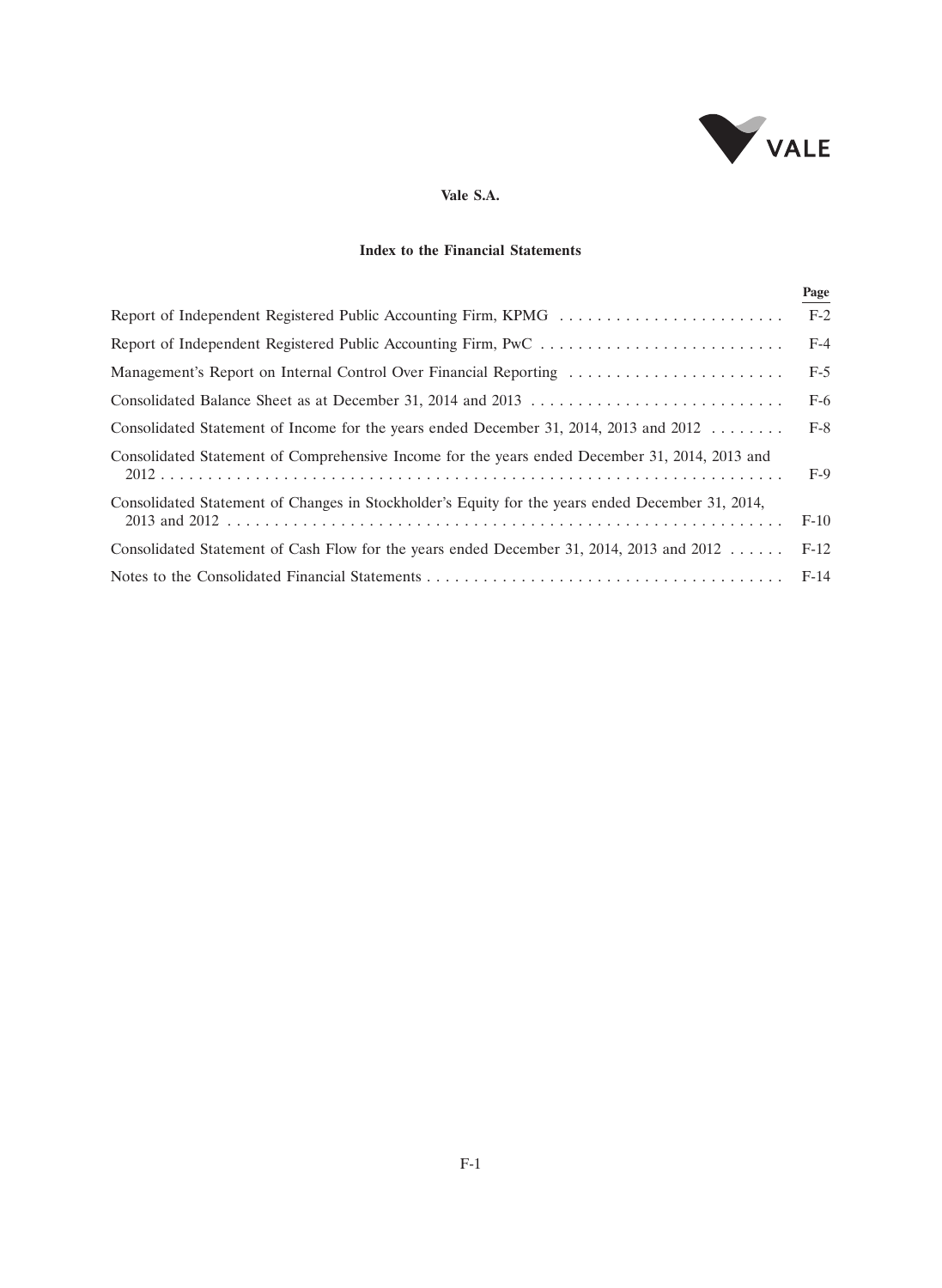



**KPMG Auditores Independentes**  Av. Almirante Barroso, 52 - 4º 20031-000 - Rio de Janeiro, RJ - Brasil Caixa Postal 2888 20001-970 - Rio de Janeiro, RJ - Brasil

Central Tel 55 (21) 3515-9400 Fax 55 (21) 3515-9000 www.kpmg.com.br

### **Report of independent registered public accounting firm**

To the Board of Directors and Stockholders of Vale S.A. Rio de Janeiro – RJ

We have audited the accompanying consolidated balance sheet of Vale S.A. and subsidiaries ("Vale" or ''the Company'') as of December 31, 2014, and the related consolidated statements of income, comprehensive income, stockholders' equity and cash flows for the year then ended. We also have audited Vale's internal control over financial reporting as of December 31, 2014, based on criteria established in *Internal Control—Integrated Framework* (2013) issued by the Committee of Sponsoring Organizations of the Treadway Commission (COSO). Vale's management is responsible for these consolidated financial statements, for maintaining effective internal control over financial reporting, and for its assessment of the effectiveness of internal control over financial reporting, included in the accompanying Management's Report on Internal Control over Financial Reporting. Our responsibility is to express an opinion on these consolidated financial statements and an opinion on the Vale's internal control over financial reporting based on our audit.

We conducted our audit in accordance with the standards of the Public Company Accounting Oversight Board (United States). Those standards require that we plan and perform the audit to obtain reasonable assurance about whether the financial statements are free of material misstatement and whether effective internal control over financial reporting was maintained in all material respects. Our audit of the consolidated financial statements included examining, on a test basis, evidence supporting the amounts and disclosures in the financial statements, assessing the accounting principles used and significant estimates made by management, and evaluating the overall financial statement presentation. Our audit of internal control over financial reporting included obtaining an understanding of internal control over financial reporting, assessing the risk that a material weakness exists, and testing and evaluating the design and operating effectiveness of internal control based on the assessed risk. Our audit also included performing such other procedures as we considered necessary in the circumstances. We believe that our audit provide a reasonable basis for our opinion.

> KPMG Auditores Independentes, uma sociedade simples brasileira e firma-membro da rede KPMG de firmas-membro independentes e afiliadas à KPMG International Cooperative ("KPMG International"), uma entidade suíça.

*KPMG Auditores Independentes, a Brazilian entity and a member firm of the KPMG network of independent member firms affiliated with KPMG International Cooperative ("KPMG International"), a Swiss entity.*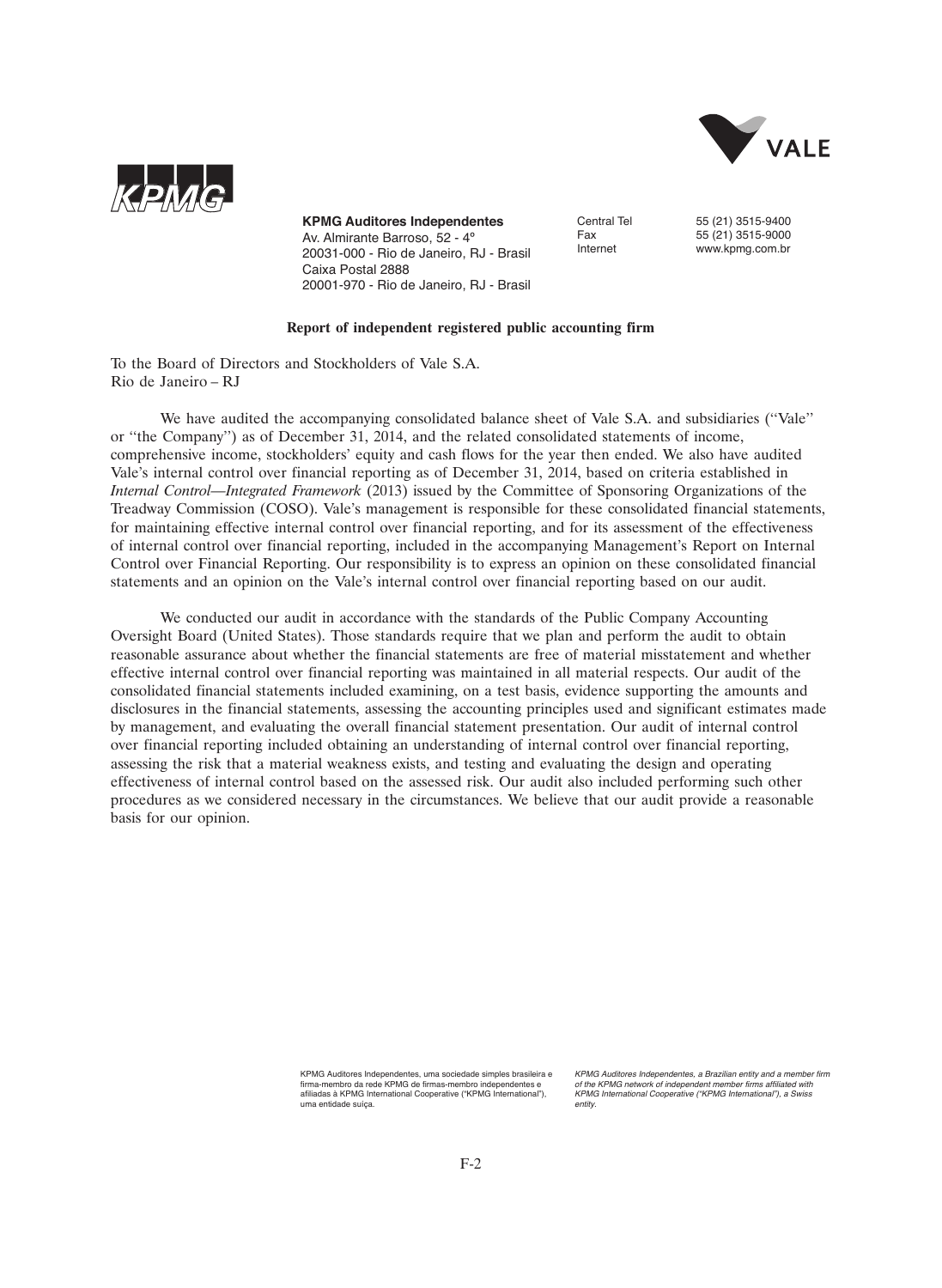



A company's internal control over financial reporting is a process designed to provide reasonable assurance regarding the reliability of financial reporting and the preparation of financial statements for external purposes in accordance with generally accepted accounting principles. A company's internal control over financial reporting includes those policies and procedures that (1) pertain to the maintenance of records that, in reasonable detail, accurately and fairly reflect the transactions and dispositions of the assets of the company; (2) provide reasonable assurance that transactions are recorded as necessary to permit preparation of financial statements in accordance with generally accepted accounting principles, and that receipts and expenditures of the company are being made only in accordance with authorizations of management and directors of the company; and (3) provide reasonable assurance regarding prevention or timely detection of unauthorized acquisition, use, or disposition of the company's assets that could have a material effect on the financial statements.

Because of its inherent limitations, internal control over financial reporting may not prevent or detect misstatements. Also, projections of any evaluation of effectiveness to future periods are subject to the risk that controls may become inadequate because of changes in conditions, or that the degree of compliance with the policies or procedures may deteriorate.

In our opinion, the consolidated financial statements referred to above present fairly, in all material respects, the financial position of Vale S.A. and subsidiaries as of December 31, 2014, and the results of its operations and its cash flows for the year then ended, in conformity with International Financial Reporting Standards as issued by the International Accounting Standards Board. Also in our opinion, Vale maintained, in all material respects, effective internal control over financial reporting as of December 31, 2014, based on criteria established in *Internal Control—Integrated Framework* (2013) issued by the Committee of Sponsoring Organizations of the Treadway Commission (COSO).

The accompanying consolidated balance sheet of Vale S.A. as of December 31, 2013 and the related consolidated statements of income, comprehensive income, stockholders' equity and cash flows for each of the years ended December 31, 2013 and 2012, were audited by other auditors whose report thereon dated February 26, 2014, expressed an unqualified opinion on those statements.

/s/ KPMG Auditores Independentes

KPMG Auditores Independentes

Rio de Janeiro, Brazil February 25, 2015

> KPMG Auditores Independentes, uma sociedade simples brasileira e firma-membro da rede KPMG de firmas-membro independentes e afiliadas à KPMG International Cooperative ("KPMG International"), uma entidade suíça.

*KPMG Auditores Independentes, a Brazilian entity and a member firm of the KPMG network of independent member firms affiliated with KPMG International Cooperative ("KPMG International"), a Swiss entity.*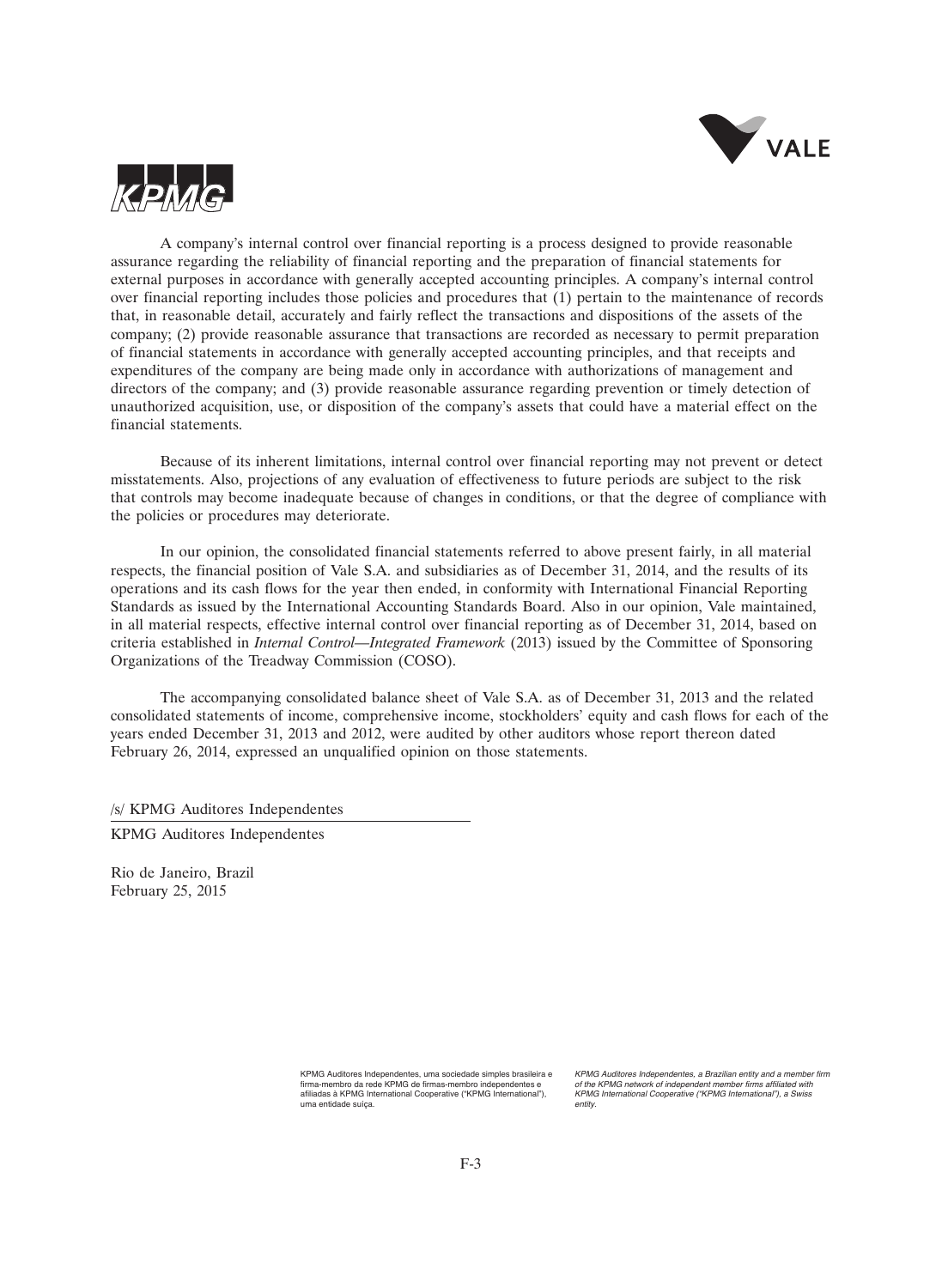



# **Report of Independent Registered Public Accounting Firm**

To board of directors and shareholders of Vale S.A.:

In our opinion, the consolidated balance sheet as of December 31, 2013 and the related consolidated statements of income and comprehensive income, of shareholders' equity and of cash flows for each of two years in the period ended December 31, 2013 present fairly, in all material respects, the financial position of Vale S.A. and its subsidiaries at December 31, 2013, and the results of its operations and its cash flows for each of the two years in the period ended December 31, 2013, in conformity with International Financial Reporting Standards as issued by the International Accounting Standards Board. These financial statements are the responsibility of the Company's management. Our responsibility is to express an opinion on these financial statements based on our audits. We conducted our audits of these statements in accordance with the standards of the Public Company Accounting Oversight Board (United States). Those standards require that we plan and perform the audit to obtain reasonable assurance about whether the financial statements are free of material misstatement. An audit includes examining, on a test basis, evidence supporting the amounts and disclosures in the financial statements, assessing the accounting principles used and significant estimates made by management, and evaluating the overall financial statement presentation. We believe that our audits provide a reasonable basis for our opinion.

/s/ Ivan Michael Clark

Ivan Michael Clark Engagement Partner

PricewaterhouseCoopers Rio de Janeiro, Brazil February 26, 2014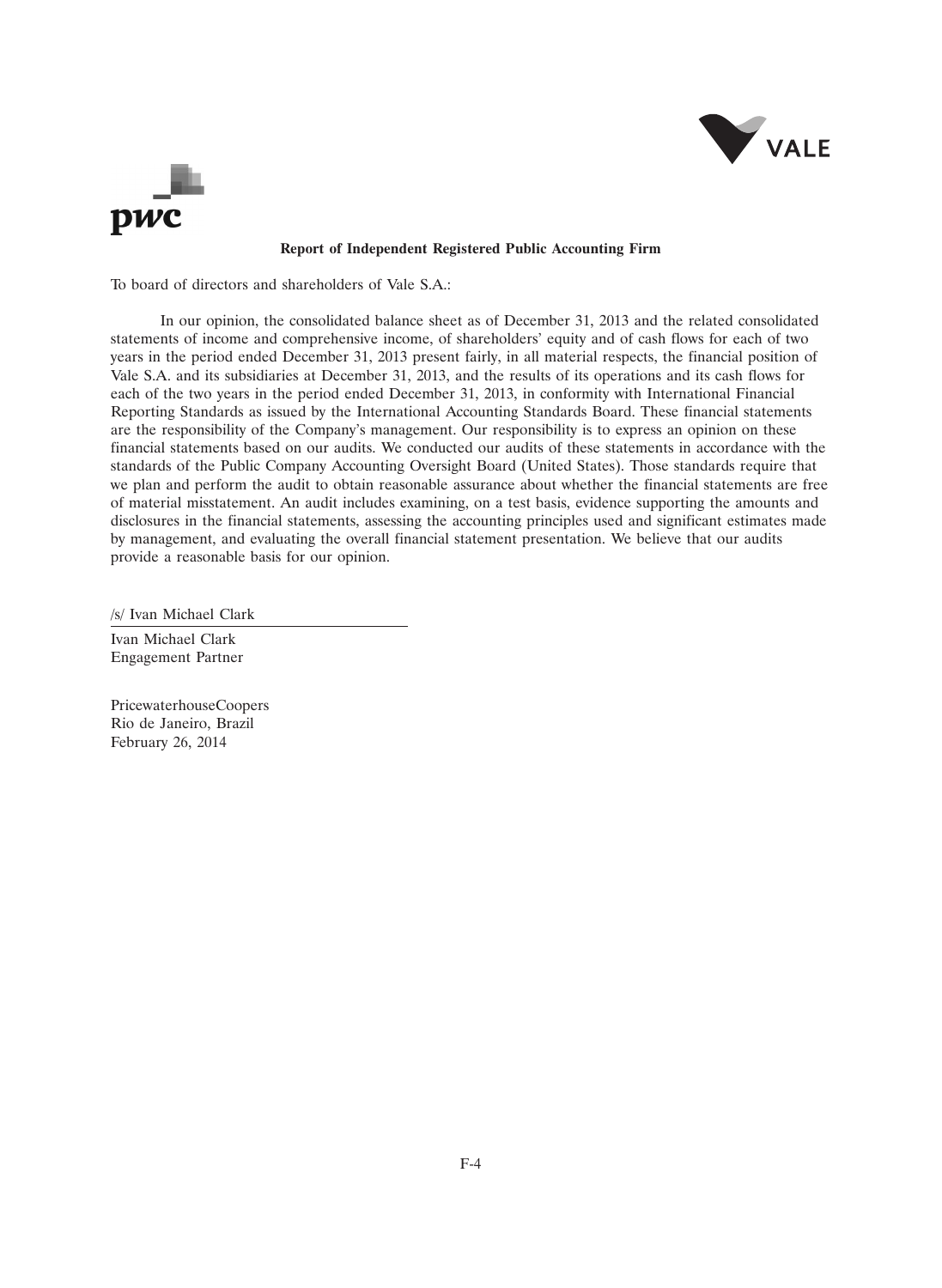

# **Management's Report on Internal Control Over Financial Reporting**

The management of Vale S.A (Vale) is responsible for establishing and maintaining adequate internal control over financial reporting.

The company's internal control over financial reporting is a process designed to provide reasonable assurance regarding the reliability of financial reporting and the preparation of financial statements for external purposes in accordance with generally accepted accounting principles. The company's internal control over financial reporting includes those policies and procedures that: (i) pertain to the maintenance of records that, in reasonable detail, accurately and fairly reflect the transactions and dispositions of the assets of the company; (ii) provide reasonable assurance that transactions are recorded as necessary to permit preparation of financial statements in accordance with generally accepted accounting principles, and that receipts and expenditures of the company are being made only in accordance with authorizations of management and directors of the company; and (iii) provide reasonable assurance regarding prevention or timely detection of unauthorized acquisition, use, or disposition of the company's assets that could have a material effect on the financial statements.

Because of its inherent limitations, internal control over financial reporting may not prevent or detect misstatements. Also, projections of any evaluation of the effectiveness to future periods are subject to the risk that controls may become inadequate because of changes in conditions, and that the degree of compliance with the policies or procedures may deteriorate.

Vale's management has assessed the effectiveness of the company's internal control over financial reporting as of December 31, 2014 based on the criteria established in Internal Control—Integrated Framework (2013) issued by the Committee of Sponsoring Organizations of the Treadway Commission (COSO). Based on such assessment and criteria, Vale's management has concluded that the company's internal control over financial reporting are effective as of December 31, 2014.

The effectiveness of the company's internal control over financial reporting as of December 31, 2014 has been audited by KPMG Auditores Independentes, an independent registered public accounting firm, as stated in their report which appears herein.

February 25, 2015

/s/ Murilo Ferreira

Chief Executive Officer

/s/ Luciano Siani

Chief Financial Officer and Investors Relations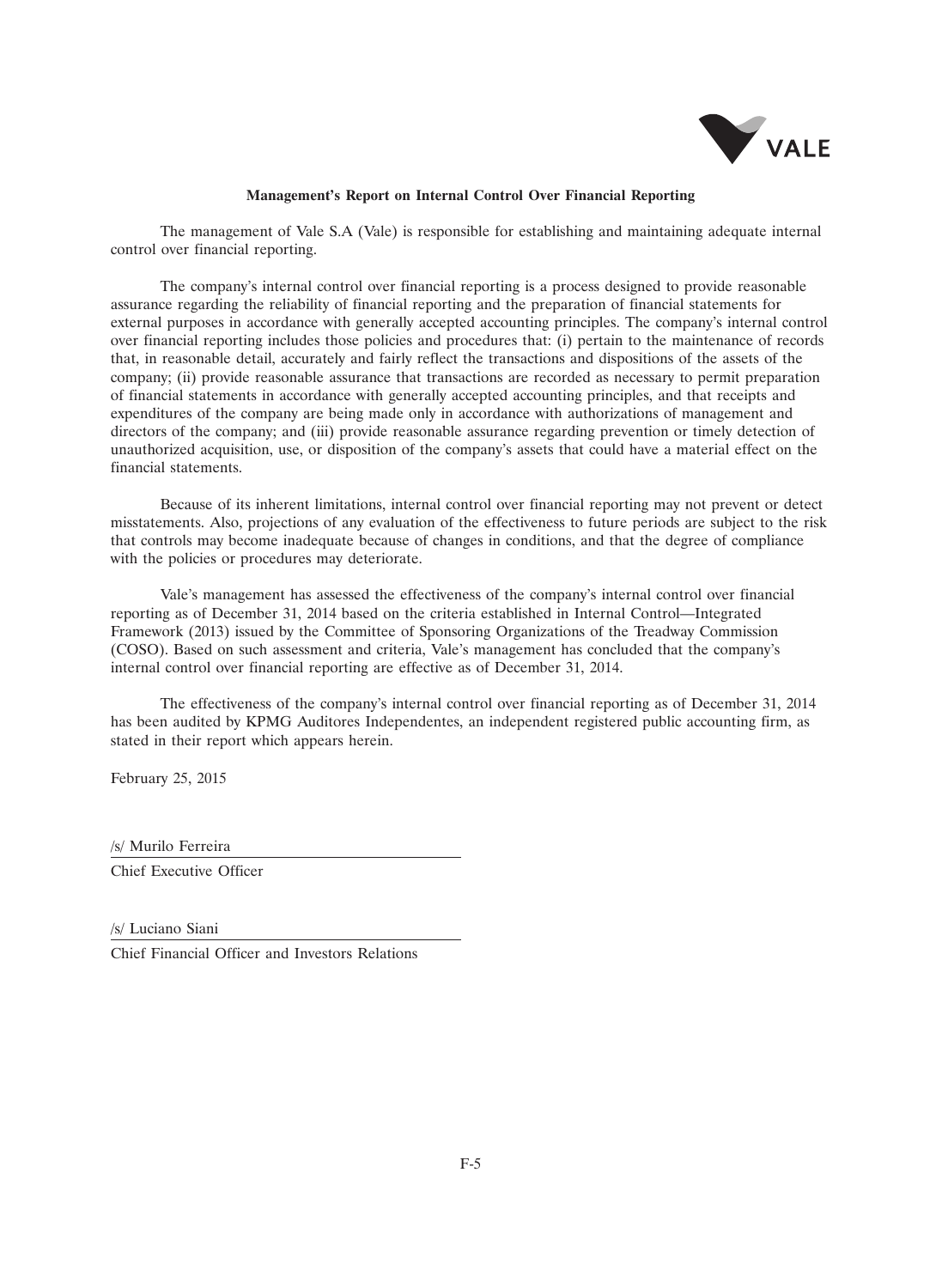

# **Consolidated Balance Sheet In millions of United States dollars**

|                                                                                                     | <b>Notes</b> |         | December 31, 2014 December 31, 2013 |
|-----------------------------------------------------------------------------------------------------|--------------|---------|-------------------------------------|
| <b>Assets</b>                                                                                       |              |         |                                     |
| <b>Current assets</b>                                                                               |              |         |                                     |
|                                                                                                     | 8            | 3,974   | 5,321                               |
|                                                                                                     |              | 148     | 3                                   |
|                                                                                                     | 24           | 166     | 201                                 |
|                                                                                                     | 9            | 3,275   | 5,703                               |
|                                                                                                     | 31           | 579     | 261                                 |
|                                                                                                     | 10           | 4,501   | 4,125                               |
|                                                                                                     |              | 1,581   | 2,375                               |
|                                                                                                     | 11           | 1,700   | 1,579                               |
|                                                                                                     |              | 96      | 125                                 |
|                                                                                                     |              | 574     | 918                                 |
|                                                                                                     |              | 16,594  | 20,611                              |
| Non-current assets held for sale and discontinued operation $\dots \dots \dots \dots$               | 6            | 3.640   | 3.766                               |
|                                                                                                     |              | 20,234  | 24,377                              |
| Non-current assets                                                                                  |              |         |                                     |
|                                                                                                     | 31           | 35      | 108                                 |
| Loans and financing agreements receivable $\dots \dots \dots \dots \dots \dots \dots \dots$         |              | 229     | 241                                 |
|                                                                                                     | 18           | 1,269   | 1.490                               |
|                                                                                                     |              | 478     | 384                                 |
|                                                                                                     | 20           | 3.976   | 4.523                               |
|                                                                                                     | 11           | 401     | 285                                 |
|                                                                                                     | 24           | 87      | 140                                 |
| Deposit on incentive and reinvestment $\dots \dots \dots \dots \dots \dots \dots \dots \dots \dots$ |              | 68      | 191                                 |
|                                                                                                     |              | 637     | 738                                 |
|                                                                                                     |              | 7,180   | 8,100                               |
|                                                                                                     | 12           | 4.133   | 3,584                               |
|                                                                                                     | 13           | 6,820   | 6,871                               |
|                                                                                                     | 14           | 78,122  | 81,665                              |
|                                                                                                     |              | 96,255  | 100,220                             |
|                                                                                                     |              | 116,489 | 124.597                             |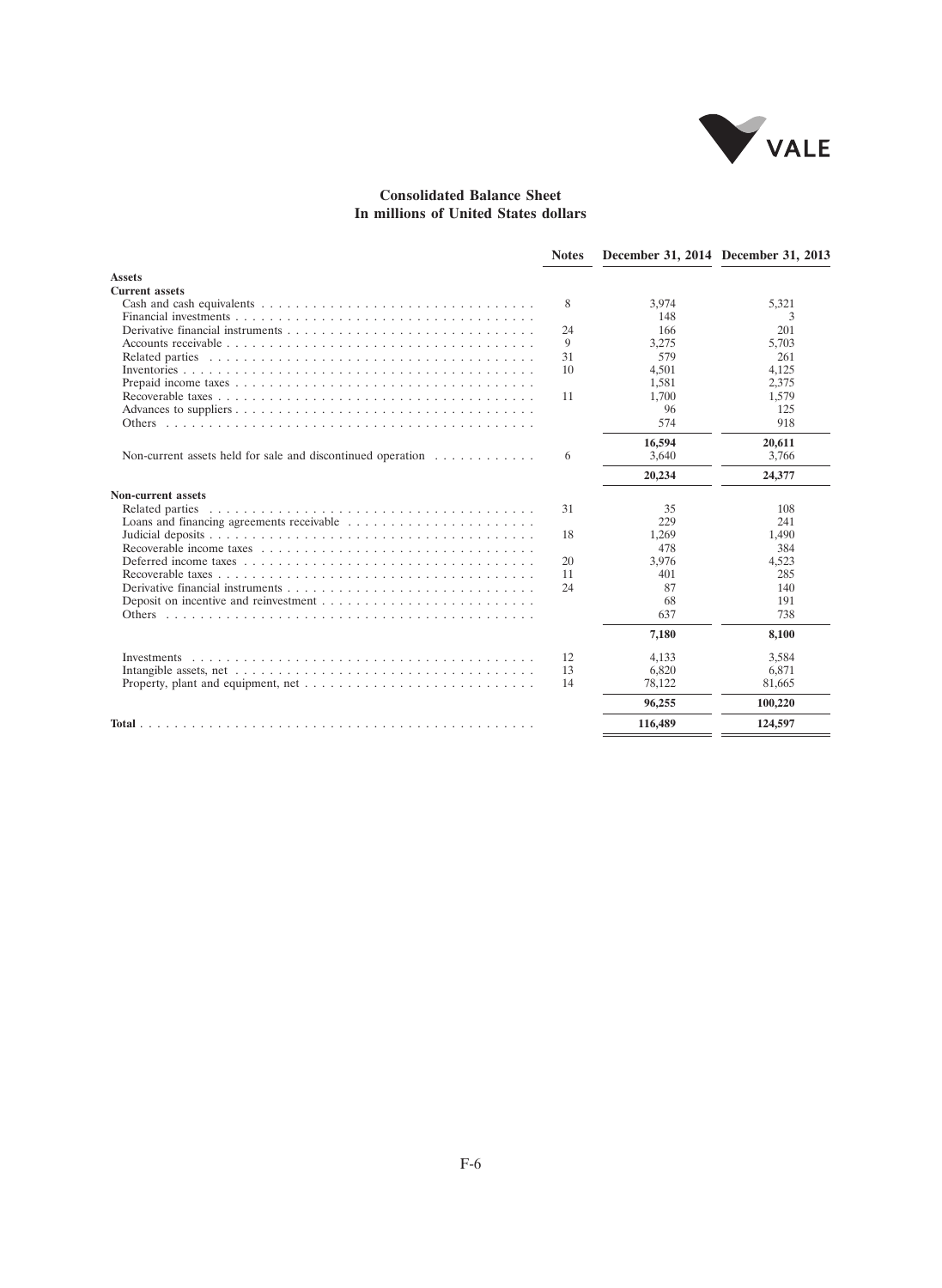

# **Consolidated Balance Sheet (Continued) In millions of United States dollars**

|                                                                                                                                                                                                                               | <b>Notes</b> |          | December 31, 2014 December 31, 2013 |
|-------------------------------------------------------------------------------------------------------------------------------------------------------------------------------------------------------------------------------|--------------|----------|-------------------------------------|
| <b>Liabilities</b>                                                                                                                                                                                                            |              |          |                                     |
| <b>Current liabilities</b>                                                                                                                                                                                                    |              |          |                                     |
|                                                                                                                                                                                                                               |              | 4,354    | 3,772                               |
|                                                                                                                                                                                                                               |              | 1,163    | 1,386                               |
|                                                                                                                                                                                                                               | 24           | 1.416    | 238                                 |
|                                                                                                                                                                                                                               | 16           | 1,419    | 1,775                               |
|                                                                                                                                                                                                                               | 31           | 306      | 205                                 |
|                                                                                                                                                                                                                               | 19           | 457      | 470                                 |
|                                                                                                                                                                                                                               |              | 550      | 327                                 |
|                                                                                                                                                                                                                               |              | 353      | 378                                 |
|                                                                                                                                                                                                                               | 21(a)        | 67       | 97                                  |
|                                                                                                                                                                                                                               | 17           | 136      | 96                                  |
|                                                                                                                                                                                                                               |              | 405      | 420                                 |
|                                                                                                                                                                                                                               |              |          |                                     |
| Liabilities directly associated with non-current assets held for sale and discontinued                                                                                                                                        |              | 10,626   | 9,164                               |
|                                                                                                                                                                                                                               | 6            | 111      | 448                                 |
|                                                                                                                                                                                                                               |              | 10,737   | 9,612                               |
| <b>Non-current liabilities</b>                                                                                                                                                                                                |              |          |                                     |
|                                                                                                                                                                                                                               | 24           | 1.610    | 1.492                               |
|                                                                                                                                                                                                                               | 16           | 27,388   | 27,670                              |
|                                                                                                                                                                                                                               | 31           | 109      | 5                                   |
|                                                                                                                                                                                                                               | 21(a)        | 2,236    | 2,198                               |
|                                                                                                                                                                                                                               | 18           | 1,282    | 1,276                               |
|                                                                                                                                                                                                                               | 19           | 5,863    | 6,507                               |
|                                                                                                                                                                                                                               | 20           | 3.341    | 3.228                               |
|                                                                                                                                                                                                                               | 17           | 3,233    | 2,548                               |
|                                                                                                                                                                                                                               |              | 1.726    | 1.775                               |
|                                                                                                                                                                                                                               | 30(c)        |          |                                     |
|                                                                                                                                                                                                                               | 29           | 243      | 276                                 |
|                                                                                                                                                                                                                               |              | 1.323    | 1.497                               |
|                                                                                                                                                                                                                               |              | 1,077    | 1,577                               |
|                                                                                                                                                                                                                               |              | 49,431   | 50,049                              |
|                                                                                                                                                                                                                               |              | 60,168   | 59,661                              |
|                                                                                                                                                                                                                               | 25           |          |                                     |
| Preferred class A stock—7,200,000,000 no-par-value shares authorized and 2,027,127,718                                                                                                                                        |              |          |                                     |
|                                                                                                                                                                                                                               |              | 23,089   | 22,907                              |
| Common stock—3,600,000,000 no-par-value shares authorized and $3,217,188,402$                                                                                                                                                 |              |          |                                     |
|                                                                                                                                                                                                                               |              | 38.525   | 37.671                              |
| Treasury stock-59,405,792 (140,857,692 in 2013) preferred and 31,535,402 (71,071,482 in                                                                                                                                       |              |          |                                     |
|                                                                                                                                                                                                                               |              | (1, 477) | (4, 477)                            |
|                                                                                                                                                                                                                               |              | (449)    | (400)                               |
|                                                                                                                                                                                                                               |              | (152)    | (152)                               |
|                                                                                                                                                                                                                               |              | (1,713)  | (1,202)                             |
|                                                                                                                                                                                                                               |              | (22,686) | (20, 588)                           |
|                                                                                                                                                                                                                               |              | 19,985   | 29,566                              |
|                                                                                                                                                                                                                               |              | 55,122   | 63,325                              |
| Noncontrolling stockholders' interests $\dots \dots \dots \dots \dots \dots \dots \dots \dots \dots \dots$                                                                                                                    | 12           | 1,199    | 1,611                               |
|                                                                                                                                                                                                                               |              | 56,321   | 64,936                              |
|                                                                                                                                                                                                                               |              | 116,489  | 124,597                             |
| Total liabilities and stockholders' equity respectively and the set of the set of the set of the set of the set of the set of the set of the set of the set of the set of the set of the set of the set of the set of the set |              |          |                                     |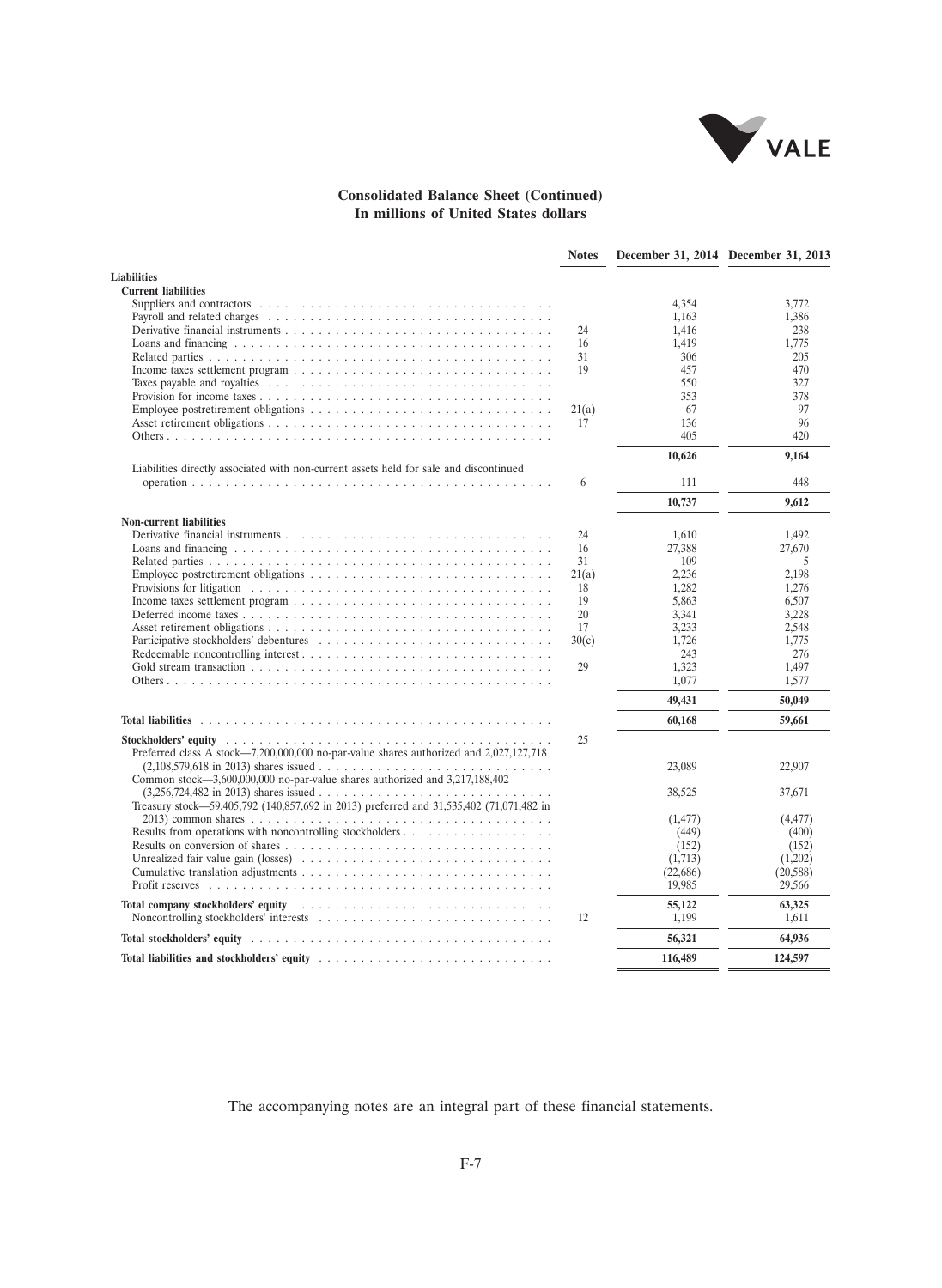

# **Consolidated Statement of Income In millions of United States dollars, except as otherwise stated**

|                                                                                                                                                                                                                                                                                                  | Year ended as at December 31, |                                         |                                      |                                          |  |  |
|--------------------------------------------------------------------------------------------------------------------------------------------------------------------------------------------------------------------------------------------------------------------------------------------------|-------------------------------|-----------------------------------------|--------------------------------------|------------------------------------------|--|--|
|                                                                                                                                                                                                                                                                                                  | <b>Notes</b>                  | 2014                                    | 2013                                 | 2012                                     |  |  |
| <b>Continuing operations</b>                                                                                                                                                                                                                                                                     |                               |                                         |                                      |                                          |  |  |
|                                                                                                                                                                                                                                                                                                  | 26<br>27(a)                   | 37,539<br>(25,064)                      | 46,767<br>(24, 245)                  | 46,553<br>(25,390)                       |  |  |
|                                                                                                                                                                                                                                                                                                  |                               | 12,475                                  | 22,522                               | 21,163                                   |  |  |
| Operating (expenses) income                                                                                                                                                                                                                                                                      |                               |                                         |                                      |                                          |  |  |
| Selling and administrative expenses $\dots \dots \dots \dots \dots \dots \dots \dots \dots$<br>Pre operating and stoppage operation $\dots \dots \dots \dots \dots \dots \dots \dots \dots$<br>Other operating expenses, net $\dots \dots \dots \dots \dots \dots \dots \dots \dots \dots \dots$ | 27(b)<br>27(c)                | (1,099)<br>(734)<br>(1,088)<br>(1,057)  | (1,302)<br>(801)<br>(1,859)<br>(984) | (2,172)<br>(1,465)<br>(1,592)<br>(1,996) |  |  |
|                                                                                                                                                                                                                                                                                                  |                               | (3,978)                                 | (4,946)                              | (7,225)                                  |  |  |
| Loss on measurement or sales of non-current assets $\dots$ ,                                                                                                                                                                                                                                     | 15<br>7                       | (1,152)<br>(167)                        | (2,298)<br>(215)                     | (4,023)<br>(506)                         |  |  |
| Operating income contact to a contract the contact of the contact of the contact of the contact of the contact of the contact of the contact of the contact of the contact of the contact of the contact of the contact of the                                                                   |                               | 7,178                                   | 15,063                               | 9,409                                    |  |  |
| Equity results from joint ventures and associates<br>Results on sale or disposal of investments from joint ventures and associates<br>Impairment of investment from joint ventures and associates                                                                                                | 28<br>28<br>12<br>7<br>15     | 3.770<br>(9,839)<br>505<br>(30)<br>(31) | 2.699<br>(11,031)<br>469<br>41       | 1.595<br>(5,617)<br>645<br>(1, 941)      |  |  |
| Net income before income taxes $\ldots$ , $\ldots$ , $\ldots$ , $\ldots$ , $\ldots$ , $\ldots$ , $\ldots$ , $\ldots$                                                                                                                                                                             |                               | 1,553                                   | 7,241                                | 4,091                                    |  |  |
|                                                                                                                                                                                                                                                                                                  | 20                            | (1,051)<br>(149)                        | (7,786)<br>953                       | (2,503)<br>3,677                         |  |  |
|                                                                                                                                                                                                                                                                                                  |                               | (1,200)                                 | (6, 833)                             | 1.174                                    |  |  |
|                                                                                                                                                                                                                                                                                                  |                               | 353                                     | 408                                  | 5,265                                    |  |  |
| Loss attributable to noncontrolling interests $\dots \dots \dots \dots \dots \dots$<br>Net income from continuing operations attributable to the Company's                                                                                                                                       |                               | (304)                                   | (178)                                | (257)                                    |  |  |
|                                                                                                                                                                                                                                                                                                  |                               | 657                                     | 586                                  | 5,522                                    |  |  |
| <b>Discontinued operations</b><br>Loss from discontinued operations $\dots \dots \dots \dots \dots \dots \dots \dots \dots$                                                                                                                                                                      |                               |                                         | (2)                                  | (68)                                     |  |  |
| Loss from discontinued operations attributable to the Company's                                                                                                                                                                                                                                  |                               |                                         |                                      |                                          |  |  |
|                                                                                                                                                                                                                                                                                                  |                               |                                         | (2)                                  | (68)                                     |  |  |
| Net income                                                                                                                                                                                                                                                                                       |                               | 353                                     | 406                                  | 5,197                                    |  |  |
| Net income attributable to the Company's stockholders                                                                                                                                                                                                                                            | 12                            | (304)<br>657                            | (178)<br>584                         | (257)<br>5,454                           |  |  |
| Earnings per share attributable to the Company's stockholders:<br>Basic and diluted earnings per share:                                                                                                                                                                                          | 25(e)                         |                                         |                                      |                                          |  |  |
|                                                                                                                                                                                                                                                                                                  |                               | 0.13<br>0.13                            | 0.11<br>0.11                         | 1.06<br>1.06                             |  |  |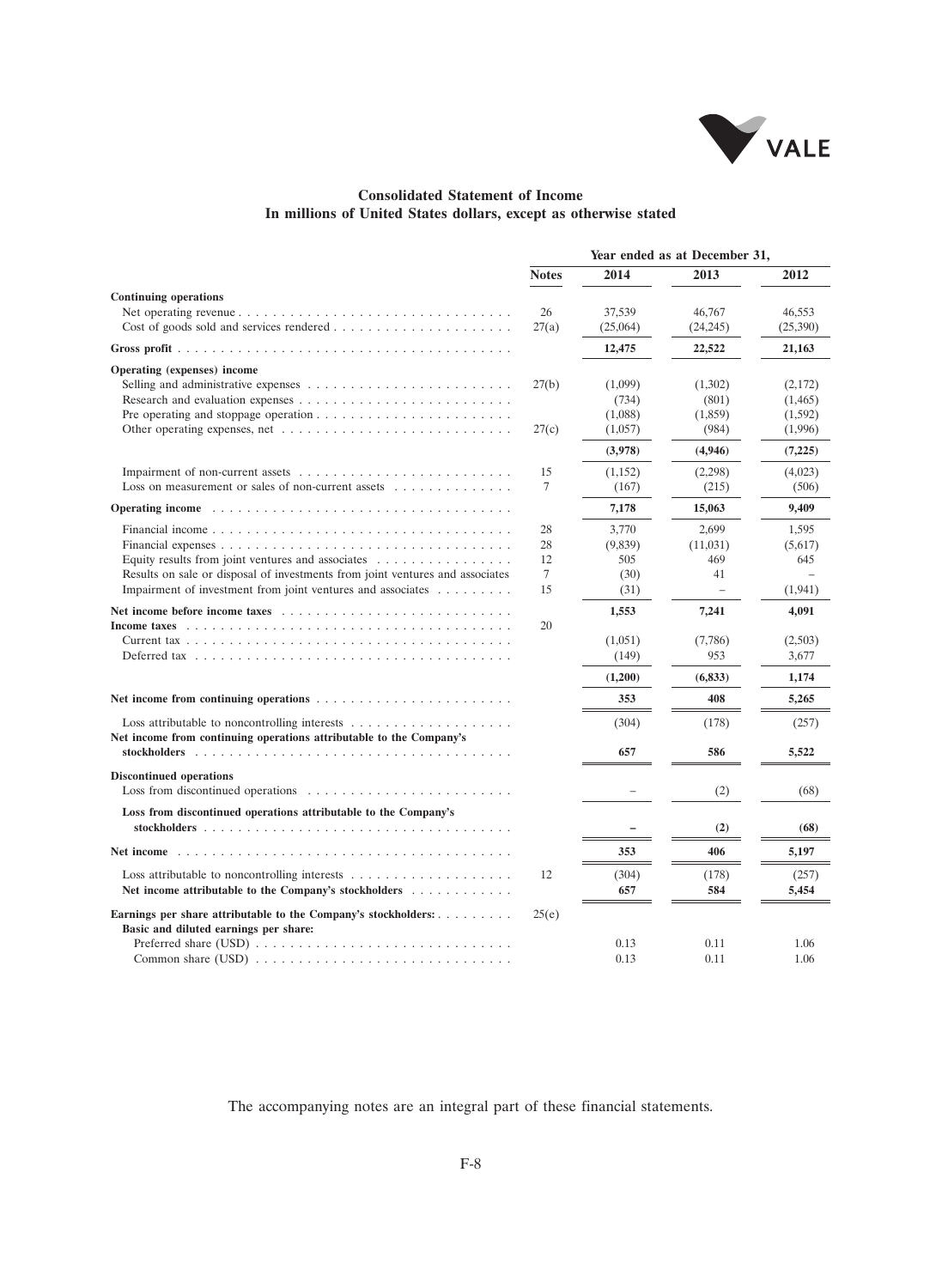

# **Consolidated Statement of Comprehensive Income In millions of United States dollars**

|                                                                                                                                                                                                                                | Year ended as at December 31, |            |           |  |
|--------------------------------------------------------------------------------------------------------------------------------------------------------------------------------------------------------------------------------|-------------------------------|------------|-----------|--|
|                                                                                                                                                                                                                                | 2014                          | 2013       | 2012      |  |
|                                                                                                                                                                                                                                | 353                           | 406        | 5,197     |  |
| Other comprehensive income                                                                                                                                                                                                     |                               |            |           |  |
| Item that will not be reclassified subsequently to income                                                                                                                                                                      |                               |            |           |  |
| <b>Retirement benefit obligations</b>                                                                                                                                                                                          | (7, 436)                      | (9,830)    | (7,695)   |  |
|                                                                                                                                                                                                                                | (279)                         | 914        | (929)     |  |
|                                                                                                                                                                                                                                | 85                            | (284)      | 274       |  |
|                                                                                                                                                                                                                                | 2                             |            |           |  |
|                                                                                                                                                                                                                                | (192)                         | 630        | (655)     |  |
| Total items that will not be reclassified subsequently to income                                                                                                                                                               | (7,628)                       | (9,200)    | (8,350)   |  |
| Item that will be reclassified subsequently to income                                                                                                                                                                          |                               |            |           |  |
| <b>Cumulative translation adjustments</b>                                                                                                                                                                                      |                               |            |           |  |
|                                                                                                                                                                                                                                | 3,407                         | 2,822      | 5,290     |  |
| Transfer results realized to the net income $\ldots$ , $\ldots$ , $\ldots$ , $\ldots$ , $\ldots$ , $\ldots$ , $\ldots$                                                                                                         |                               | 435        | 117       |  |
|                                                                                                                                                                                                                                | 3,407                         | 3,257      | 5,407     |  |
| Available-for-sale financial instruments                                                                                                                                                                                       |                               |            |           |  |
|                                                                                                                                                                                                                                | (4)                           | 193        | (1)       |  |
|                                                                                                                                                                                                                                | 4                             | (194)      |           |  |
|                                                                                                                                                                                                                                |                               | (1)        | (1)       |  |
| Cash flow hedge                                                                                                                                                                                                                |                               |            |           |  |
| Effect of taxes enterpreteration of the contract of taxes and the contract of taxes and the contract of the contract of the contract of the contract of the contract of the contract of the contract of the contract of the co | (290)                         | (23)<br>12 | (273)     |  |
| Equity results from joint ventures and associates, net taxes $\dots \dots \dots \dots \dots \dots$                                                                                                                             | (3)<br>(1)                    |            | (8)<br>13 |  |
|                                                                                                                                                                                                                                | (122)                         | (40)       | 147       |  |
|                                                                                                                                                                                                                                | (416)                         | (51)       | (121)     |  |
|                                                                                                                                                                                                                                |                               |            |           |  |
| Total of items that will be reclassified subsequently to income                                                                                                                                                                | 2,991                         | 3,205      | 5,285     |  |
|                                                                                                                                                                                                                                | (4,284)                       | (5,589)    | 2,132     |  |
|                                                                                                                                                                                                                                | (330)                         | (175)      | (223)     |  |
| Comprehensive income (loss) attributable to the Company's stockholders $\dots \dots \dots \dots$                                                                                                                               | (3,954)                       | (5, 414)   | 2,355     |  |
|                                                                                                                                                                                                                                | (4.284)                       | (5.589)    | 2.132     |  |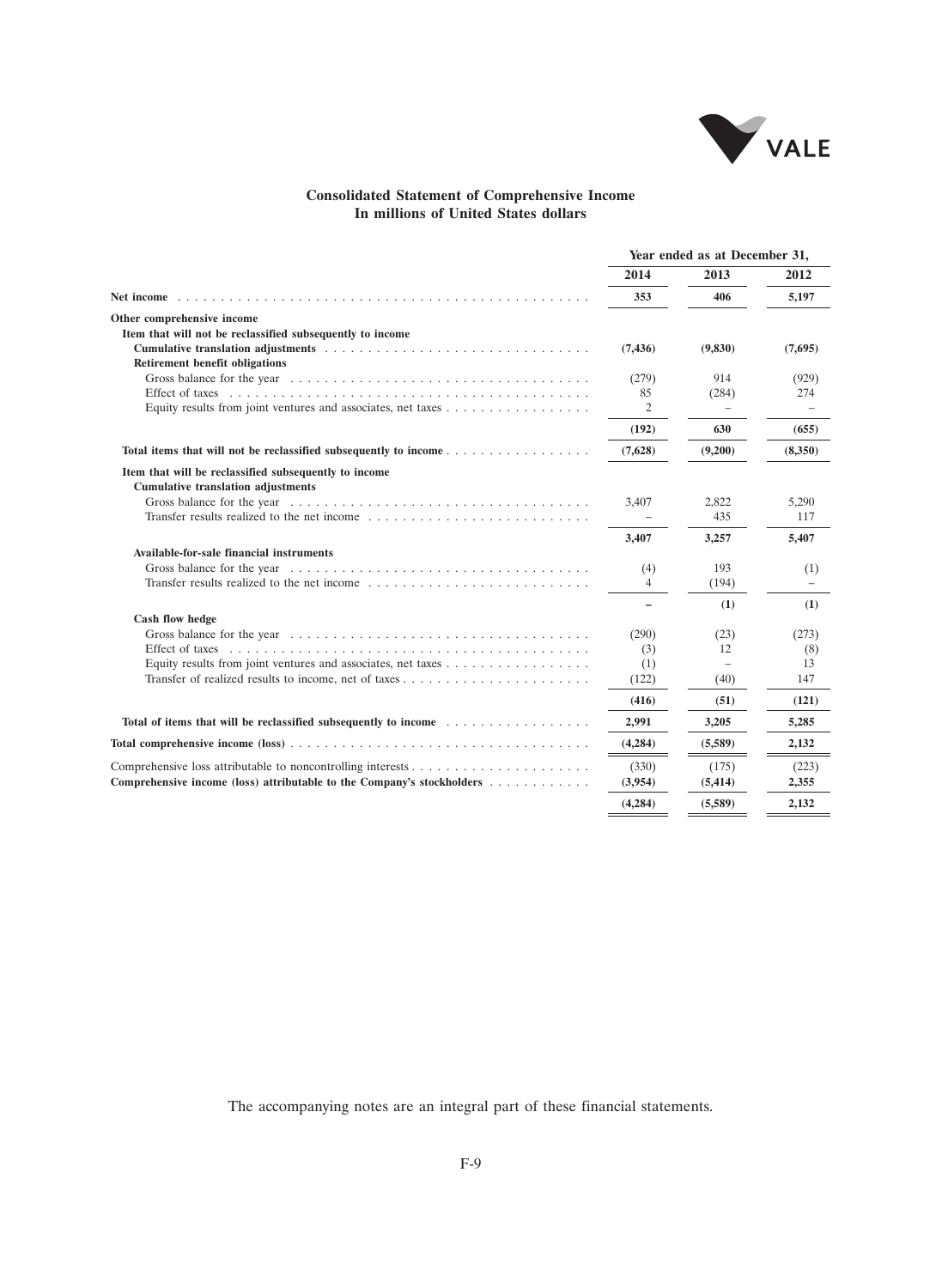

# **Consolidated Statement of Changes in Stockholders' Equity In millions of United States dollars**

|                                                                                               | Capital | <b>Results</b> on<br>conversion<br>of shares | Mandatorily<br>convertible<br>notes | <b>Results from</b><br>operation with<br>noncontrolling<br>stockholders | Profit<br>reserves       | <b>Treasury</b><br>stock | <b>Unrealized</b><br>fair value<br>gain<br>(losses) | Cumulative<br>translation<br>adjustments | <b>Retained</b><br>earnings | <b>Total</b><br>Company<br>stockholder's<br>equity | Noncontrolling<br>stockholders'<br>interests | <b>Total</b><br>stockholder's<br>equity |
|-----------------------------------------------------------------------------------------------|---------|----------------------------------------------|-------------------------------------|-------------------------------------------------------------------------|--------------------------|--------------------------|-----------------------------------------------------|------------------------------------------|-----------------------------|----------------------------------------------------|----------------------------------------------|-----------------------------------------|
| December 31, 2011<br>.                                                                        | 60,578  |                                              | 613                                 | 7                                                                       | 41,805                   | (5,662)                  | (753)                                               | (20, 411)                                | (77)                        | 76,100                                             | 1,715                                        | 77,815                                  |
| Net income $\ldots$<br>Other comprehensive income:                                            |         |                                              |                                     |                                                                         |                          |                          |                                                     |                                          | 5,454                       | 5,454                                              | (257)                                        | 5,197                                   |
| Retirement benefit obligations                                                                |         |                                              |                                     |                                                                         |                          |                          | (655)                                               |                                          |                             | (655)                                              |                                              | (655)                                   |
| Cash flow hedge                                                                               |         |                                              |                                     |                                                                         |                          |                          | (121)                                               |                                          |                             | (121)                                              |                                              | (121)                                   |
| Available-for-sale financial instruments                                                      |         |                                              |                                     |                                                                         |                          |                          | (1)                                                 |                                          | $\overline{\phantom{a}}$    | (1)                                                |                                              | (1)                                     |
| Translation adjustments                                                                       |         |                                              |                                     |                                                                         | (3,585)                  |                          | (26)                                                | 1,748                                    | (459)                       | (2, 322)                                           | 34                                           | (2,288)                                 |
| Contribution and distribution to stockholders:<br>Acquisitions and disposal of noncontrolling |         |                                              |                                     |                                                                         |                          |                          |                                                     |                                          |                             |                                                    |                                              |                                         |
| stockholders<br>Additional remuneration for mandatorily                                       |         |                                              |                                     | (407)                                                                   |                          |                          |                                                     |                                          |                             | (407)                                              | (54)                                         | (461)                                   |
| convertible notes<br>Capitalization of noncontrolling stockholders                            |         |                                              | (68)                                |                                                                         |                          |                          |                                                     |                                          |                             | (68)                                               |                                              | (68)                                    |
| advances                                                                                      |         |                                              |                                     |                                                                         |                          |                          |                                                     |                                          |                             |                                                    | 43                                           | 43                                      |
| Realization of reserves                                                                       |         |                                              |                                     |                                                                         | (362)                    |                          |                                                     |                                          | 362                         |                                                    |                                              |                                         |
| Results on conversion of shares<br>Redeemable noncontrolling stockholders'                    |         | (152)                                        | (545)                               |                                                                         | $\overline{\phantom{0}}$ | 1.185                    | (488)                                               |                                          |                             |                                                    |                                              |                                         |
| interest $\ldots$                                                                             |         |                                              |                                     |                                                                         |                          |                          |                                                     |                                          |                             |                                                    | 181                                          | 181                                     |
| Dividends to noncontrolling stockholders<br>Dividends and interest on capital to              |         |                                              |                                     |                                                                         |                          |                          |                                                     |                                          |                             |                                                    | (74)                                         | (74)                                    |
| Company's stockholders<br>Appropriation to undistributed retained                             |         |                                              |                                     |                                                                         |                          |                          |                                                     |                                          | (4,741)                     | (4,741)                                            |                                              | (4,741)                                 |
| earnings                                                                                      |         |                                              |                                     |                                                                         | 531                      |                          |                                                     |                                          | (531)                       |                                                    |                                              |                                         |
| December 31, 2012                                                                             | 60,578  | (152)                                        |                                     | (400)                                                                   | 38,389                   | (4, 477)                 | (2,044)                                             | (18, 663)                                | 8                           | 73,239                                             | 1,588                                        | 74,827                                  |
| Net income $\ldots$<br>Other comprehensive income:                                            |         |                                              |                                     |                                                                         |                          |                          |                                                     |                                          | 584                         | 584                                                | (178)                                        | 406                                     |
| Retirement benefit obligations                                                                |         |                                              |                                     |                                                                         |                          |                          | 630                                                 |                                          |                             | 630                                                |                                              | 630                                     |
| Cash flow hedge                                                                               |         |                                              |                                     |                                                                         |                          |                          | (51)                                                |                                          |                             | (51)                                               |                                              | (51)                                    |
| Available-for-sale financial instruments                                                      |         |                                              |                                     |                                                                         |                          |                          | (1)                                                 |                                          |                             | (1)                                                |                                              | (1)                                     |
| Translation adjustments                                                                       |         |                                              |                                     |                                                                         | (4,901)                  |                          | 264                                                 | (1,925)                                  | (14)                        | (6,576)                                            | $\mathcal{R}$                                | (6, 573)                                |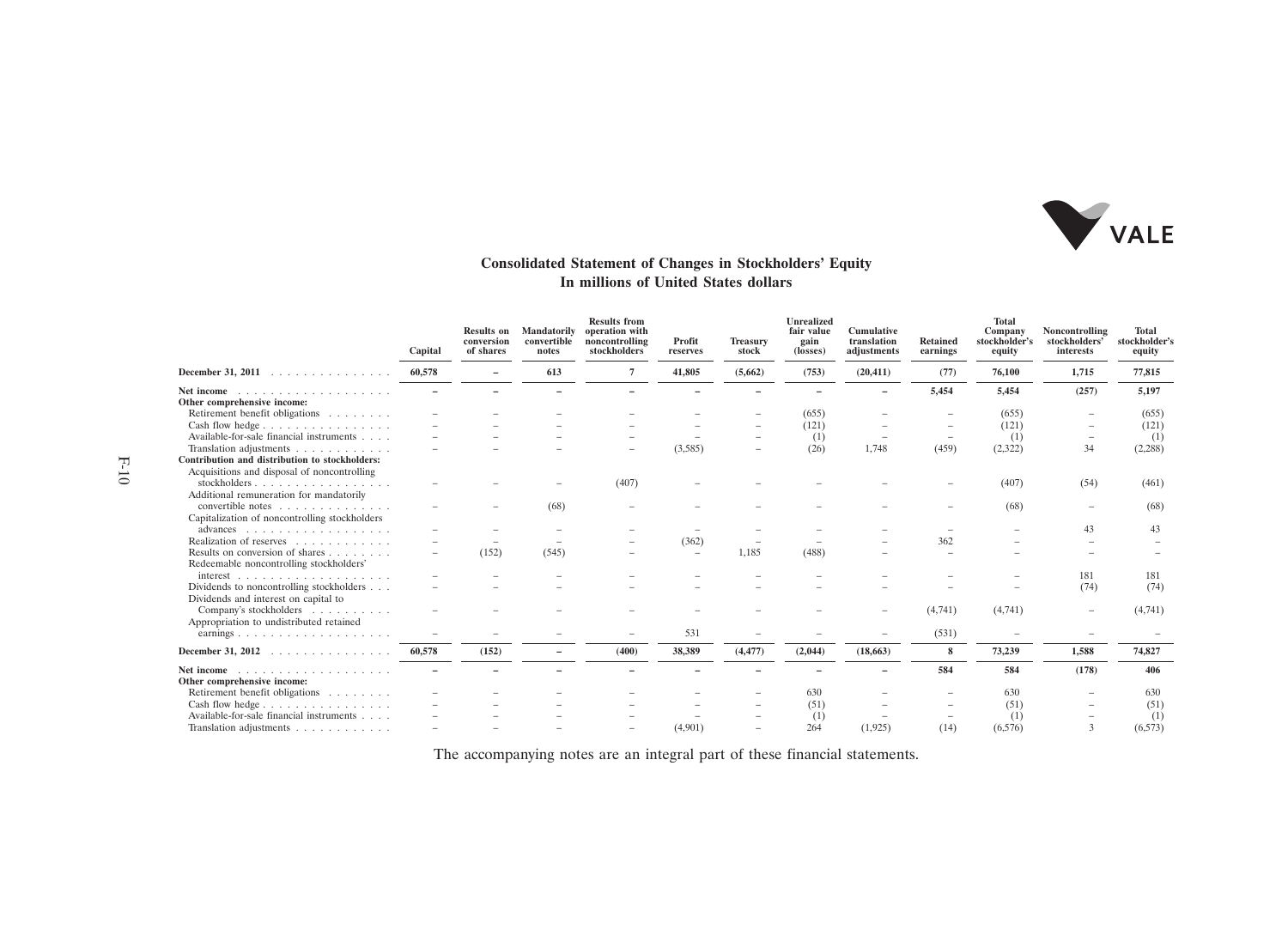

#### **Consolidated Statement of Changes in Stockholders' Equity (Continued) In millions of United States dollars**

|                                                                                                                                                                                                                                                     | Capital | <b>Results on</b><br>conversion<br>of shares | <b>Mandatorily</b><br>convertible<br>notes | <b>Results from</b><br>operation with<br>noncontrolling<br>stockholders | Profit<br>reserves | <b>Treasury</b><br>stock | <b>Unrealized</b><br>fair value<br>gain<br>(losses) | <b>Cumulative</b><br>translation<br>adjustments | <b>Retained</b><br>earnings | <b>Total</b><br>Company<br>stockholder's<br>equity | Noncontrolling<br>stockholders'<br>interests | <b>Total</b><br>stockholder's<br>equity |
|-----------------------------------------------------------------------------------------------------------------------------------------------------------------------------------------------------------------------------------------------------|---------|----------------------------------------------|--------------------------------------------|-------------------------------------------------------------------------|--------------------|--------------------------|-----------------------------------------------------|-------------------------------------------------|-----------------------------|----------------------------------------------------|----------------------------------------------|-----------------------------------------|
| Contribution and distribution to stockholders:                                                                                                                                                                                                      |         |                                              |                                            |                                                                         |                    |                          |                                                     |                                                 |                             |                                                    |                                              |                                         |
| Capitalization of noncontrolling stockholders                                                                                                                                                                                                       |         |                                              |                                            |                                                                         |                    |                          |                                                     |                                                 |                             |                                                    |                                              |                                         |
| advances $\ldots \ldots \ldots \ldots \ldots$                                                                                                                                                                                                       |         |                                              |                                            |                                                                         |                    |                          |                                                     |                                                 |                             |                                                    | 78                                           | 78                                      |
| Realization of reserves<br>Redeemable noncontrolling stockholders'                                                                                                                                                                                  |         |                                              |                                            |                                                                         | (3,936)            |                          |                                                     |                                                 | 3,936                       |                                                    |                                              |                                         |
| interest $\ldots \ldots \ldots \ldots \ldots \ldots$                                                                                                                                                                                                |         |                                              |                                            |                                                                         |                    |                          |                                                     |                                                 |                             |                                                    | 211                                          | 211                                     |
| Dividends to noncontrolling stockholders<br>Dividends and interest on capital to                                                                                                                                                                    |         |                                              |                                            |                                                                         |                    |                          |                                                     |                                                 |                             |                                                    | (91)                                         | (91)                                    |
| Company's stockholders<br>Appropriation to undistributed retained                                                                                                                                                                                   |         |                                              |                                            |                                                                         |                    |                          |                                                     |                                                 | (4,500)                     | (4,500)                                            |                                              | (4,500)                                 |
| earnings                                                                                                                                                                                                                                            |         |                                              |                                            |                                                                         | 14                 |                          |                                                     |                                                 | (14)                        |                                                    |                                              |                                         |
| December 31, 2013                                                                                                                                                                                                                                   | 60,578  | (152)                                        |                                            | (400)                                                                   | 29,566             | (4, 477)                 | (1,202)                                             | (20, 588)                                       | $\overline{\phantom{a}}$    | 63,325                                             | 1.611                                        | 64,936                                  |
| Net income contained a series and a series and a series of the series of the series of the series of the series of the series of the series of the series of the series of the series of the series of the series of the serie                      |         |                                              |                                            |                                                                         |                    |                          |                                                     |                                                 | 657                         | 657                                                | (304)                                        | 353                                     |
| Other comprehensive income:                                                                                                                                                                                                                         |         |                                              |                                            |                                                                         |                    |                          |                                                     |                                                 |                             |                                                    |                                              |                                         |
| Retirement benefit obligations                                                                                                                                                                                                                      |         |                                              |                                            |                                                                         |                    |                          | (192)                                               |                                                 |                             | (192)                                              |                                              | (192)                                   |
| Cash flow hedge                                                                                                                                                                                                                                     |         |                                              |                                            |                                                                         |                    |                          | (416)                                               |                                                 |                             | (416)                                              |                                              | (416)                                   |
| Translation adjustments                                                                                                                                                                                                                             |         |                                              |                                            |                                                                         | (2, 237)           |                          | 97                                                  | (2,098)                                         | 235                         | (4,003)                                            | (26)                                         | (4,029)                                 |
| Contribution and distribution to stockholders:                                                                                                                                                                                                      |         |                                              |                                            |                                                                         |                    |                          |                                                     |                                                 |                             |                                                    |                                              |                                         |
| Acquisitions and disposal of noncontrolling                                                                                                                                                                                                         |         |                                              |                                            |                                                                         |                    |                          |                                                     |                                                 |                             |                                                    |                                              |                                         |
| stockholders                                                                                                                                                                                                                                        |         |                                              |                                            | (49)                                                                    |                    |                          |                                                     |                                                 |                             | (49)                                               | (201)                                        | (250)                                   |
| Cancellation of treasury stock<br>Capitalization of noncontrolling stockholders                                                                                                                                                                     |         |                                              |                                            |                                                                         | (3,000)            | 3,000                    |                                                     |                                                 |                             |                                                    |                                              |                                         |
|                                                                                                                                                                                                                                                     |         |                                              |                                            |                                                                         |                    |                          |                                                     |                                                 |                             |                                                    | 127                                          | 127                                     |
| Capitalization of reserves                                                                                                                                                                                                                          | 1,036   |                                              |                                            |                                                                         | (1,036)            |                          |                                                     |                                                 |                             |                                                    |                                              |                                         |
| Realization of reserves                                                                                                                                                                                                                             |         |                                              |                                            |                                                                         | (3,387)            |                          |                                                     |                                                 | 3,387                       |                                                    |                                              |                                         |
| Dividends to noncontrolling stockholders<br>Dividends and interest on capital to                                                                                                                                                                    |         |                                              |                                            |                                                                         |                    |                          |                                                     |                                                 |                             |                                                    | (8)                                          | (8)                                     |
| Company's stockholders<br>Appropriation to undistributed retained                                                                                                                                                                                   |         |                                              |                                            |                                                                         |                    |                          |                                                     |                                                 | (4,200)                     | (4,200)                                            |                                              | (4,200)                                 |
| earnings                                                                                                                                                                                                                                            |         |                                              |                                            |                                                                         | 79                 |                          |                                                     |                                                 | (79)                        |                                                    |                                              |                                         |
| December 31, 2014<br>design and development of the control of the second service of the service of the service of the service of the service of the service of the service of the service of the service of the service of the service of the servi | 61,614  | (152)                                        |                                            | (449)                                                                   | 19,985             | (1, 477)                 | (1,713)                                             | (22, 686)                                       | $\overline{\phantom{0}}$    | 55,122                                             | 1,199                                        | 56,321                                  |
|                                                                                                                                                                                                                                                     |         |                                              |                                            |                                                                         |                    |                          |                                                     |                                                 |                             |                                                    |                                              |                                         |

The accompanying notes are an integral part of these financial statements.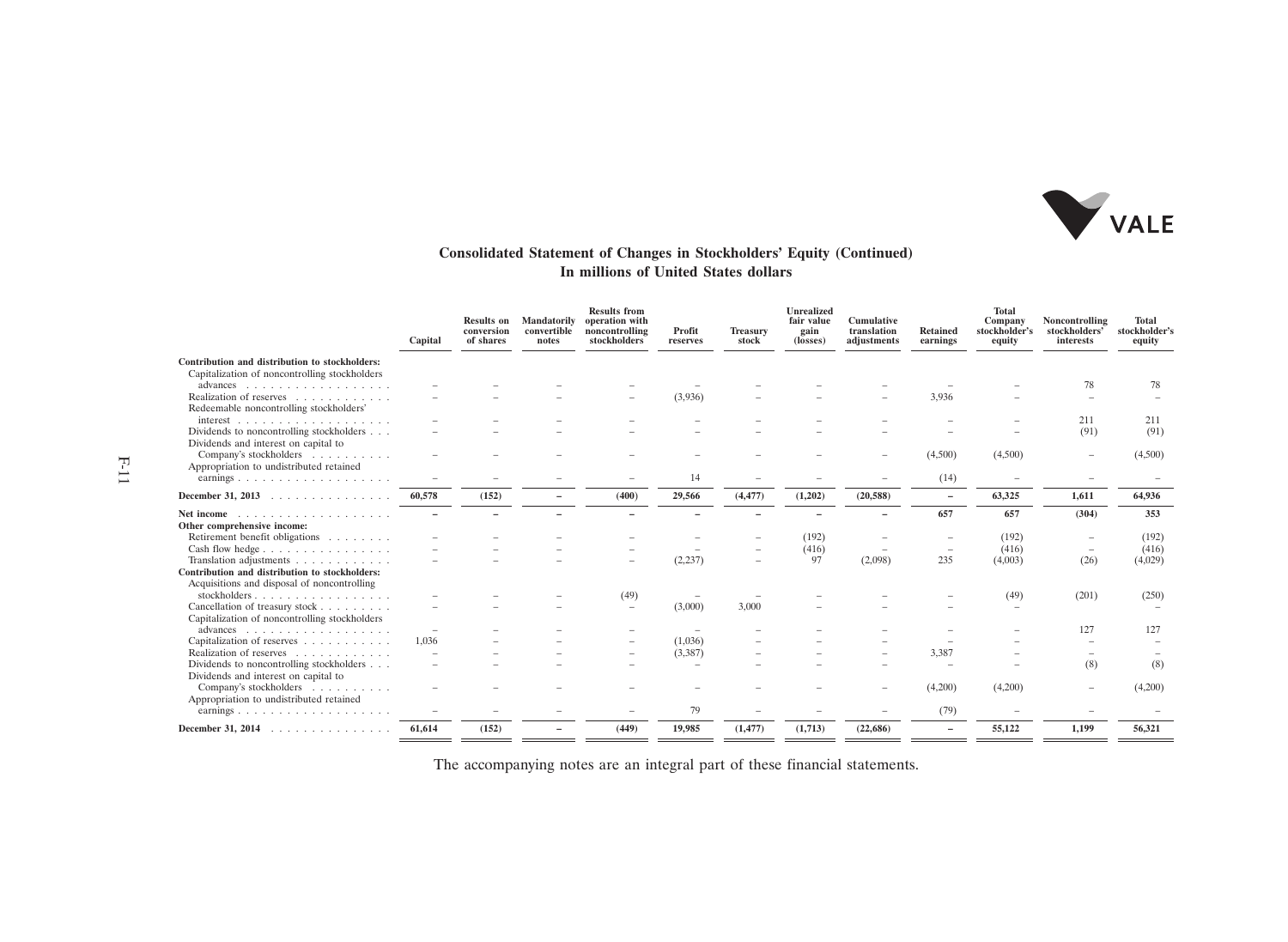

## **Consolidated Statement of Cash Flow In millions of United States dollars**

|                                                                                                                                                                  |               | Year ended as at December 31, |                          |
|------------------------------------------------------------------------------------------------------------------------------------------------------------------|---------------|-------------------------------|--------------------------|
|                                                                                                                                                                  | 2014          | 2013                          | 2012                     |
| Cash flow from continuing operating activities:                                                                                                                  |               |                               |                          |
| Net income from continuing operations $\dots \dots \dots \dots \dots \dots \dots \dots \dots \dots \dots \dots \dots$                                            | 353           | 408                           | 5,265                    |
| Adjustments to reconcile net income with cash from continuing operations                                                                                         |               |                               |                          |
| Equity results from associates and joint ventures $\dots \dots \dots \dots \dots \dots \dots \dots \dots \dots$                                                  | (505)         | (469)                         | (645)                    |
| Loss on measurement or sales of non-current assets $\dots \dots \dots \dots \dots \dots \dots \dots \dots$                                                       | 167           | 215                           | 506                      |
| Results on sale or disposal of investments from joint ventures and associates $\dots \dots \dots$                                                                | 30            | (41)                          |                          |
| Loss on disposal of property, plant and equipment and intangibles $\dots \dots \dots \dots \dots$                                                                | 91            | 96                            | 40                       |
|                                                                                                                                                                  | 1,183         | 2,298                         | 5,964                    |
|                                                                                                                                                                  | 4,288         | 4,150                         | 4,155                    |
|                                                                                                                                                                  | 149           | (953)                         | (3,677)                  |
|                                                                                                                                                                  | 1,270         | 724                           | 1,314                    |
|                                                                                                                                                                  | 1.155         | 791                           | 613                      |
|                                                                                                                                                                  | 315           | 368                           | 109                      |
|                                                                                                                                                                  | 347           | 74                            | (452)                    |
| Decrease (increase) in assets:                                                                                                                                   |               |                               |                          |
| Accounts receivable $\ldots$ , $\ldots$ , $\ldots$ , $\ldots$ , $\ldots$ , $\ldots$ , $\ldots$ , $\ldots$ , $\ldots$ , $\ldots$ , $\ldots$ , $\ldots$ , $\ldots$ | 2,546         | 608                           | 1,951                    |
|                                                                                                                                                                  | (535)         | 346                           | (675)                    |
|                                                                                                                                                                  | 11            | (2,405)                       | 229                      |
|                                                                                                                                                                  | 738           |                               | 537                      |
|                                                                                                                                                                  |               | (132)                         |                          |
| Increase (decrease) in liabilities:                                                                                                                              |               |                               |                          |
|                                                                                                                                                                  | 1.013         | (124)                         | (229)                    |
|                                                                                                                                                                  | (77)          | 59                            | 170                      |
|                                                                                                                                                                  | 113           | 843                           | (163)                    |
|                                                                                                                                                                  | $\frac{1}{2}$ | 1,319                         | $\overline{\phantom{a}}$ |
| Income taxes—settlement program $\ldots \ldots \ldots \ldots \ldots \ldots \ldots \ldots \ldots \ldots \ldots \ldots$                                            | 188           | 7,030                         | ÷                        |
|                                                                                                                                                                  | (33)          | (663)                         | 709                      |
| Net cash provided by operating activities from continuing operations $\dots \dots \dots \dots \dots$                                                             | 12,807        | 14,542                        | 15,721                   |
| Net cash provided by operating activities from discontinued operations $\dots \dots \dots \dots \dots$                                                           |               | 250                           | 414                      |
|                                                                                                                                                                  | 12,807        | 14,792                        | 16,135                   |
| Cash flow from continuing investing activities:                                                                                                                  |               |                               |                          |
|                                                                                                                                                                  | (148)         | 357                           | (246)                    |
| Loans and advances received (granted) $\dots \dots \dots \dots \dots \dots \dots \dots \dots \dots \dots \dots$                                                  | 364           | (17)                          | 293                      |
|                                                                                                                                                                  | 59            | (147)                         | (135)                    |
|                                                                                                                                                                  | (244)         | (378)                         | (474)                    |
|                                                                                                                                                                  |               |                               |                          |
| Additions to property, plant and equipment and intangible assets                                                                                                 | (11, 813)     | (13, 105)                     | (15,322)                 |
| Dividends and interest on capital received from associates and joint ventures $\dots \dots \dots$                                                                | 568           | 834                           | 460                      |
|                                                                                                                                                                  | 1,246         | 2,030                         | 974                      |
|                                                                                                                                                                  | $\equiv$      | 581                           | $\overline{\phantom{a}}$ |
|                                                                                                                                                                  | (9,968)       | (9, 845)                      | (14, 450)                |
| Net cash used in investing activities from discontinued operations $\dots \dots \dots \dots \dots \dots$                                                         | $\sim$        | (763)                         | (437)                    |
|                                                                                                                                                                  | (9,968)       | (10,608)                      | (14, 887)                |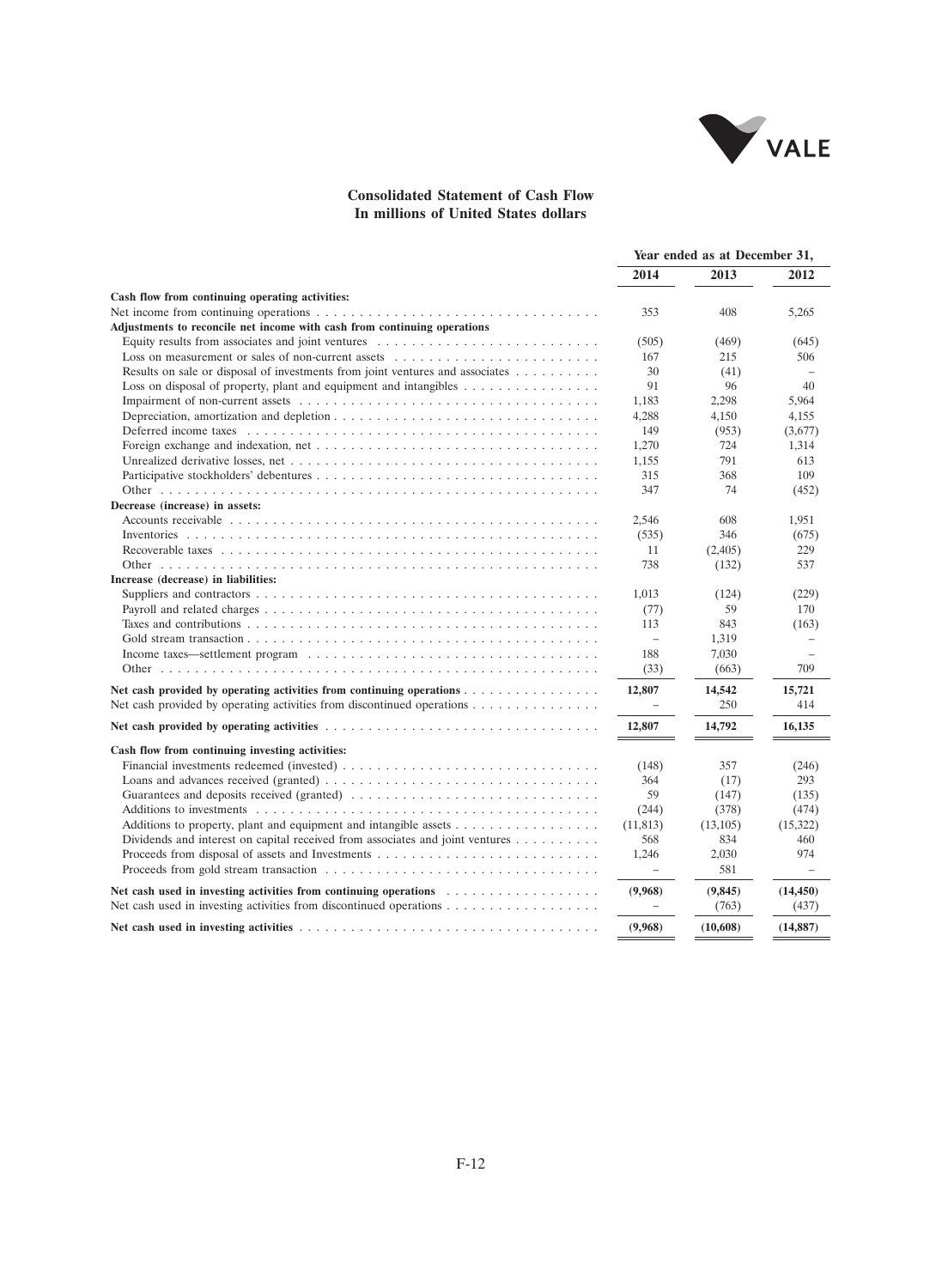

## **Consolidated Statement of Cash Flow (Continued) In millions of United States Dollars**

|                                                                                                                      | Year ended as at December 31, |          |         |
|----------------------------------------------------------------------------------------------------------------------|-------------------------------|----------|---------|
|                                                                                                                      | 2014                          | 2013     | 2012    |
| Cash flow from continuing financing activities:                                                                      |                               |          |         |
| Loans and financing                                                                                                  |                               |          |         |
|                                                                                                                      | 2,341                         | 3.310    | 9.333   |
|                                                                                                                      | (1,936)                       | (3,347)  | (1,712) |
| Repayments to stockholders:                                                                                          |                               |          |         |
|                                                                                                                      | (4,200)                       | (4,500)  | (6,000) |
|                                                                                                                      | (66)                          | (20)     | (45)    |
| Transactions with noncontrolling stockholders                                                                        |                               |          | (411)   |
| Net cash provided by (used in) financing activities from continuing operations                                       | (3,861)                       | (4.557)  | 1.165   |
| Net cash provided by financing activities from discontinued operations                                               |                               | 87       |         |
| Net cash provided by (used in) financing activities $\ldots \ldots \ldots \ldots \ldots \ldots \ldots \ldots \ldots$ | (3,861)                       | (4, 470) | 1,165   |
| Increase (decrease) in cash and cash equivalents $\dots \dots \dots \dots \dots \dots \dots \dots \dots \dots \dots$ | (1,022)                       | (286)    | 2,413   |
| Cash and cash equivalents in the beginning of the year $\dots \dots \dots \dots \dots \dots \dots \dots$             | 5,321                         | 5,832    | 3,531   |
|                                                                                                                      | (325)                         | (225)    | (112)   |
| Cash and cash equivalents at end of the year                                                                         | 3,974                         | 5,321    | 5,832   |
| Cash paid during the year for (i):                                                                                   |                               |          |         |
|                                                                                                                      | (1,560)                       | (1,535)  | (1,316) |
|                                                                                                                      | (504)                         | (2,405)  | (1,238) |
|                                                                                                                      | (494)                         | (2,594)  |         |
| Non-cash transactions:                                                                                               |                               |          |         |
| Additions to property, plant and equipment—interest capitalization $\dots \dots \dots \dots \dots$                   | 588                           | 235      | 335     |
| Additions to property, plant and equipment—Costs of assets retirement obligations $\dots \dots$                      | 842                           | 190      | 299     |

(i) Amounts paid are classified as cash flows from operating activities.

The accompanying notes are an integral part of these financial statements.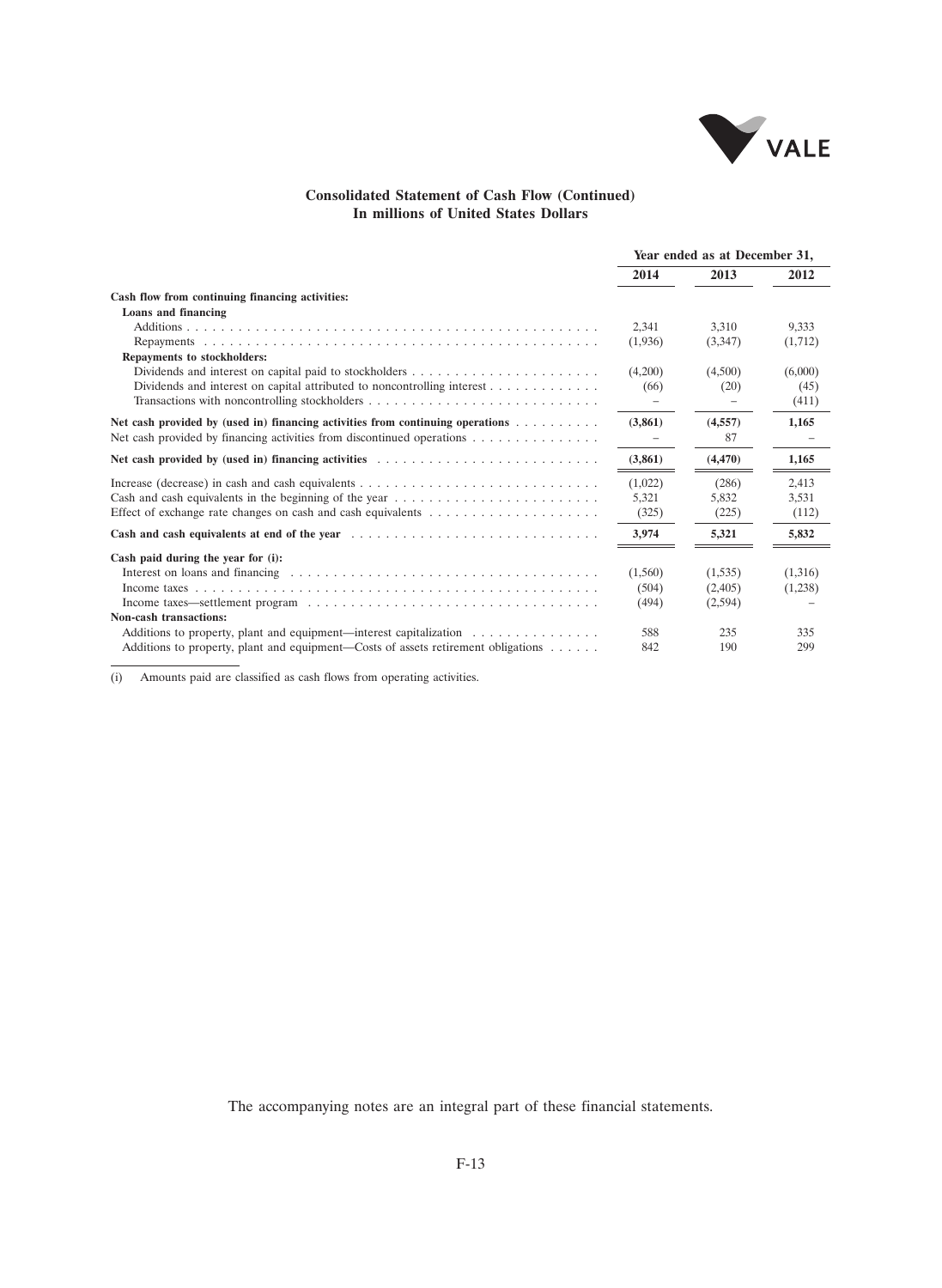

#### **1. Operational context**

Vale S.A. (the "Parent Company") is a public company headquartered at 26, Av. Graça Aranha, Rio de Janeiro, Brazil with securities traded on the stock exchanges of São Paulo ("BM&F BOVESPA"), New York ("NYSE"), Paris ("NYSE Euronext") and Hong Kong ("HKEx").

Vale S.A. and its direct and indirect subsidiaries (''Vale'', ''Group'' or ''Company'') are principally engaged in the research, production and sale of iron ore and pellets, nickel, fertilizer, copper, coal, manganese, ferroalloys, cobalt, platinum group metals and precious metals. The Company also operates in the segments of energy and steel. The information by segment is presented in note 26.

The principal consolidated operating subsidiaries of the Company at December 31, 2014 were as follow:

| <b>Entities</b>                                         | $%$ ownership | % voting capital | Location      | <b>Principal activity</b> |
|---------------------------------------------------------|---------------|------------------|---------------|---------------------------|
| Compañia Minera Miski Mayo S.A.C                        | 40.00         | 51.00            | Peru          | Fertilizers               |
| Mineração Corumbaense Reunida S.A.                      | 100.00        | 100.00           | Brazil        | Iron ore and manganese    |
|                                                         | 59.20         | 59.20            | Indonesia     | Nickel                    |
|                                                         | 100.00        | 100.00           | Brazil        | Copper                    |
| Vale Australia Pty Ltd.                                 | 100.00        | 100.00           | Australia     | Coal                      |
| Vale Canada Limited                                     | 100.00        | 100.00           | Canada        | Nickel                    |
| Vale Fertilizantes S.A.                                 | 100.00        | 100.00           | Brazil        | Fertilizers               |
| Vale International Holdings GmbH                        | 100.00        | 100.00           | Austria       | Holding and research      |
| Vale International S.A. $\dots \dots \dots \dots \dots$ | 100.00        | 100.00           | Switzerland   | Trading                   |
|                                                         | 100.00        | 100.00           | Brazil        | Manganese and ferroalloys |
| Vale Moçambique S.A.                                    | 95.00         | 95.00            | Mozambique    | Coal                      |
| Vale Nouvelle-Calédonie S.A.S.                          | 80.50         | 80.50            | New Caledonia | <b>Nickel</b>             |
| Vale Oman Pelletizing Company LLC                       | 70.00         | 70.00            | Oman          | Pellet                    |
| Vale Shipping Holding Pte Ltd.                          | 100.00        | 100.00           | Singapore     | Logistics of iron ore     |

### **2. Summary of the main accounting practices and accounting estimates**

#### **a) Basis of presentation**

The consolidated financial statements of the Company (''financial statements'') have been prepared in accordance with the International Financial Reporting Standards (''IFRS'') as issued by the International Accounting Standards Board (''IASB'').

The financial statements have been prepared under the historical cost convention as adjusted to reflect: (i) the fair value of held for trading financial instruments measured at fair value through the statement of income or available-for-sale financial instruments measured at fair value through the statement of comprehensive income; and (ii) impairment of assets.

All numbers of the comparative financial statements of 2012 have been adjusted as a result of a change in accounting practices, disclosed in note 6 of the financial statements of 2013.

The Company evaluated subsequent events through February 25, 2015, which was the date the financial statement was approved by the Board of Directors.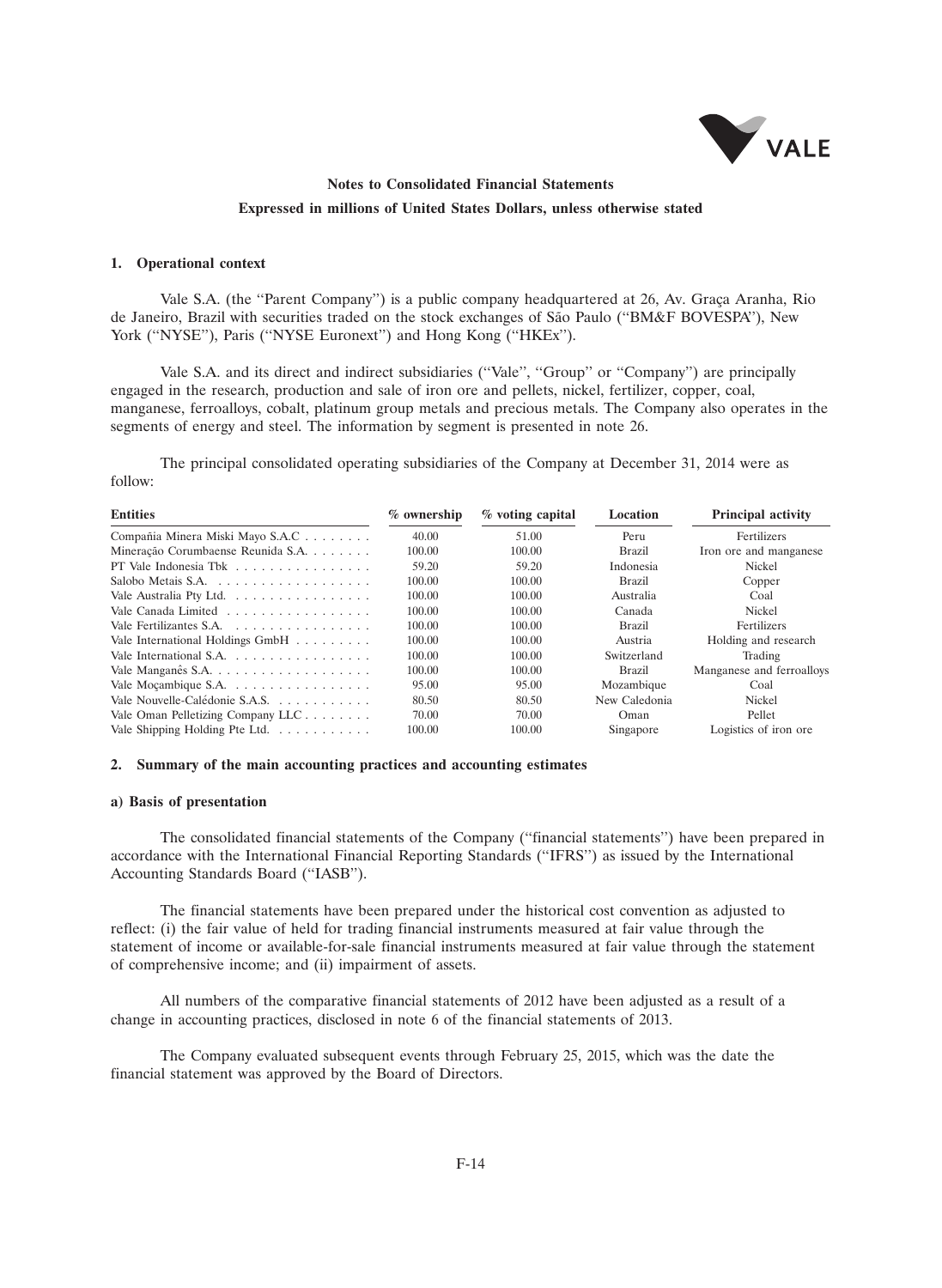

### **2. Summary of the main accounting practices and accounting estimates (Continued)**

### **b) Functional currency and presentation currency**

The financial statements of each of the Group's entities are measured using the currency of the primary economic environment in which the entity operates (''functional currency''), which in the case of the Parent Company is the Brazilian Real ("BRL" or "R\$"). For presentation purposes, these financial statements are presented in United States dollar (''USD'' or ''US\$'') as the Company believes that this is how international investors analyze the financial statements.

Operations in other currencies are translated into the functional currency using the actual exchange rates in force on the respective transactions dates. The foreign exchange gains and losses resulting from the translation at the exchange rates in force at the end of the year are recognized in the statement of income as financial expense or financial income. The exceptions are transactions for which gains and losses are recognized in the statement of comprehensive income.

The statement of income and balance sheet of the Group's entities whose functional currency is different from the presentation currency are translated into the presentation currency as follows: (i) assets, liabilities and stockholders' equity (except components described in item (iii)) for each balance sheet presented are translated at the closing rate at the balance sheet date; (ii) income and expenses for each statement of income are translated at the average exchange rates, except for specific transactions that, considering their significance, are translated at the rate at the transaction date and; (iii) capital, capital reserves and treasury stock are translated at the rate at the date of each transaction. All resulting exchange differences are recognized in a separate component of the statement of comprehensive income as cumulative translation adjustment, and subsequently transferred to the statement of income when the operations are realized.

The exchange rates of the major currencies that impact the operations are:

|                                                                | Exchange rates used for conversions in Brazilian Reais |                    |                  |                  |                                 |                  |  |
|----------------------------------------------------------------|--------------------------------------------------------|--------------------|------------------|------------------|---------------------------------|------------------|--|
|                                                                |                                                        | Closing rate as of |                  |                  | Average rate for the year ended |                  |  |
|                                                                | 2014                                                   | 2013               | 2012             | 2014             | 2013                            | 2012             |  |
| US dollar $("USS") \dots \dots \dots \dots$                    | 2.6562                                                 | 2.3426             | 2.0435           | 2.3547           | 2.1605                          | 1.9546           |  |
| Canadian dollar ("CAD") $\ldots$                               | 2.2920                                                 | 2.2031             | 2.0546           | 2.1308           | 2.0954                          | 1.9558           |  |
| Australian dollar ("AUD")<br>Euro ("EUR" or " $\mathcal{C}$ ") | 2.1765<br>3.2270                                       | 2.0941<br>3.2265   | 2.1197<br>2.6954 | 2.1205<br>3.1205 | 2.0821<br>2.8716                | 2.0233<br>2.5114 |  |

#### **c) Consolidation and investments**

The financial statements reflect the balance of assets and liabilities and the transactions of the Parent Company and its direct and indirect controlled entities (''subsidiaries''), eliminating intercompany transactions. Subsidiaries over which control is achieved through other means, such as stockholders agreement, are also consolidated even if the Company does not own a majority of the voting capital.

For entities over which the Company has joint control (''joint ventures'') or significant influence, but not control (''associates''), the investments are measured using the equity method.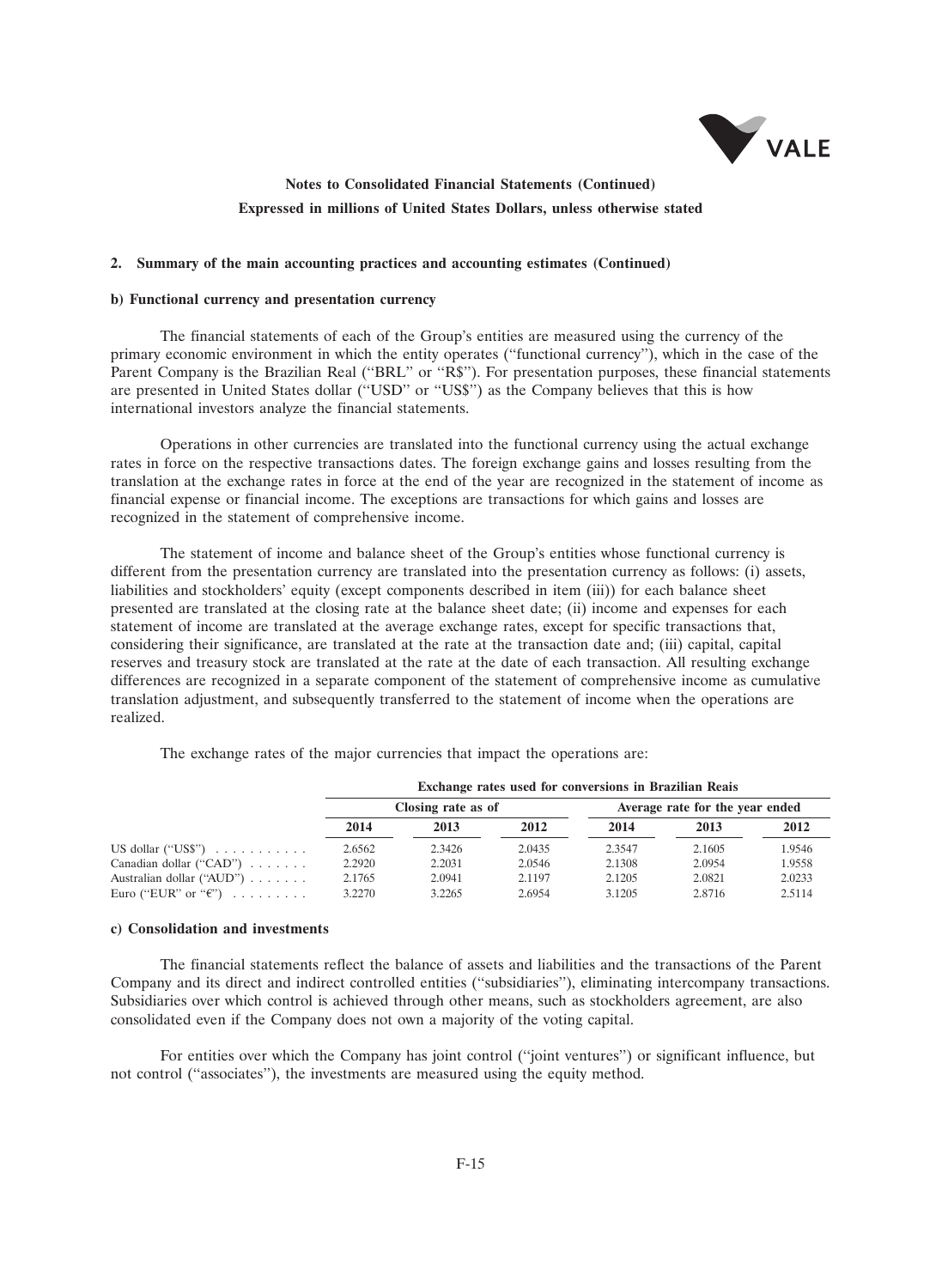

#### **2. Summary of the main accounting practices and accounting estimates (Continued)**

The accounting practices of subsidiaries, joint ventures and associated companies are set to ensure consistency with the policies adopted by the Parent Company. Transactions between consolidated companies, as well as balances, unrealized profits and losses on these transactions are eliminated. Unrealized gains on downstream or upstream transactions between the Company and its associates and joint ventures are eliminated fully or proportionately to the extent of the Company.

The Company compares the carrying values of its equity investments with reference to the publicly quoted market prices when available. If the quoted market price is lower than book value and this decline is considered other than temporary, the Company accounts an impairment of the equity investments to the level of the quoted market value.

For interests in joint arrangements operations (''joint operations''), the Company recognizes its share of assets, liabilities and transactions.

#### **d) Business combinations**

When the Company acquires control over an entity, the identifiable assets acquired, the liabilities and contingent liabilities assumed and the noncontrolling stockholders' interests recognized are measured initially at their fair values as at the acquisition date.

The excess of the consideration transferred plus the fair value of assets acquired and the liabilities assumed is recorded as goodwill, which is allocated to each cash-generating unit acquired.

### **e) Noncontrolling stockholders' interests**

Investments held by investors in entities controlled by Vale are classified as noncontrolling stockholders' interests. The Company treats transactions with noncontrolling stockholders' interests as transactions with equity owners of the Group.

For purchases of noncontrolling stockholders' interests, the difference between any consideration paid and the portion acquired of the carrying value of net assets of the subsidiary is recorded in stockholders' equity. Gains or losses on disposals of noncontrolling stockholders' interest are also recorded in stockholders' equity.

When the Company ceases to hold control or significant influence, any retained interest in the entity is remeasured to its fair value, with the change in the carrying amount recognized in the statement of income. Any amounts previously recognized in Gain/ (loss) from operations with noncontrolling stockholders' interests relating to that entity are accounted for as if the Group had directly sold the related assets or liabilities. This means that the amounts previously recognized in gain/ (loss) from operations with noncontrolling stockholders' interests are reclassified to the statement of income.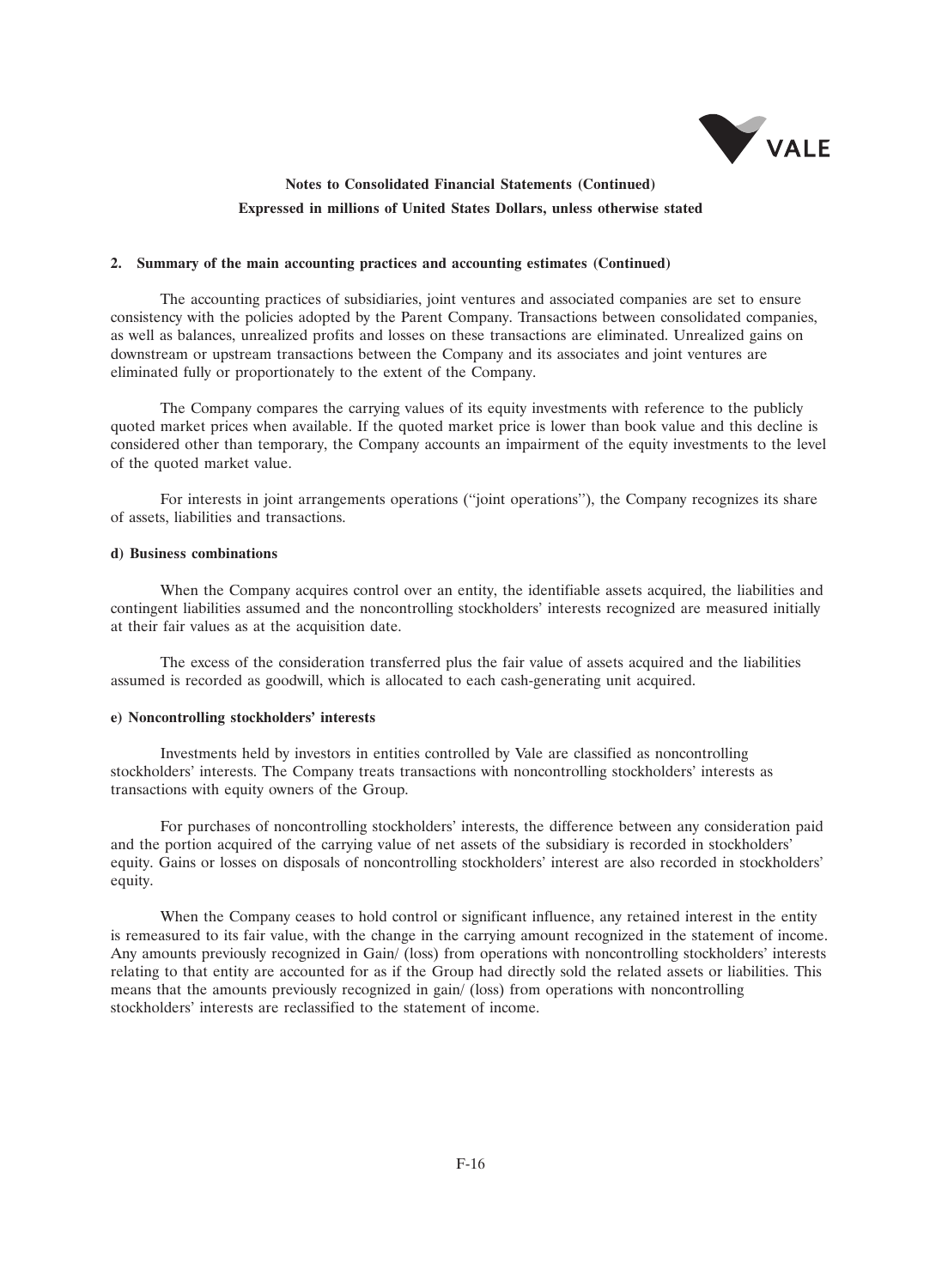

### **2. Summary of the main accounting practices and accounting estimates (Continued)**

#### **f) Segment information and information by geographic area**

The Company discloses information by business segment and assets by geographic unit, in accordance with the principles and concepts used by the chief operating decision makers in evaluating performance and allocating resources. The information is analyzed by operating segment as follows:

**Bulk Material**—Comprises (i) the production and extraction of ferrous minerals, as iron ore, pellets and its logistic services (railroads, ports and terminals), manganese, ferroalloys and others ferrous products and services; and (ii) the extraction of coal and its logistic services (railroads, ports and terminals).

**Base metals**—Includes the production and extraction of non-ferrous minerals, including nickel operations (co-products and by-products) and copper.

**Fertilizers**—Includes the production of the three major groups of nutrients: potash, phosphate and nitrogen.

**Other**—Comprises sales and expenses of other products, services and investments in joint ventures and associate in other businesses.

### **g) Current and non-current assets or liabilities**

The Company classifies assets and liabilities as current when the expectation to realize the assets or to settle the liabilities is twelve months from the end of the reporting period. Others assets and liabilities are classified as non-current.

#### **h) Cash equivalents and financial investments**

The amounts recorded as cash and cash equivalents correspond to the amount available in cash, bank deposits and short-term investments that have immediate liquidity and original maturities within three months and insignificant risk of variation on its fair value. Other investments with maturities after three months are recognized at fair value through income and presented in financial investments.

### **i) Accounts receivables**

Account receivables are financial instruments classified in the category loan and receivables and represent the total amount due from sale of products and services rendered by the Company. The receivables are initially recognized at fair value and subsequently measured at amortized cost, net of impairment losses, when applicable.

### **j) Inventories**

Inventories are stated at the lower of the average cost of acquisition or production and the net realizable value. The inventory production cost is determined on the basis of variable and fixed costs, direct and indirect costs of production, using the average cost method. An allowance for losses on obsolete or slow-moving inventory is recognized.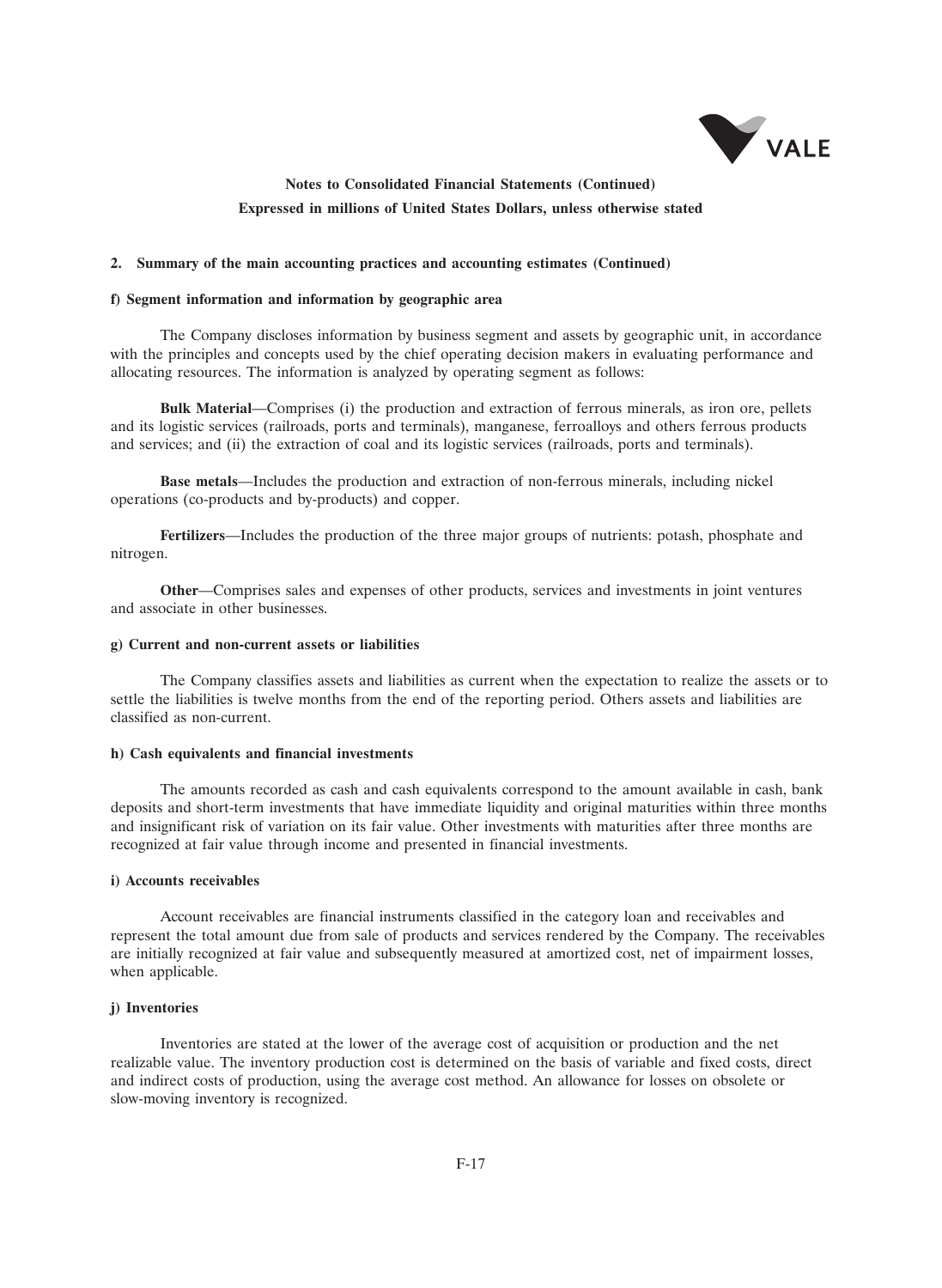

#### **2. Summary of the main accounting practices and accounting estimates (Continued)**

Ore piles are counted as processed when the ore is extracted from the mine. The cost of the finished product is composed of depreciation and any direct cost required converting ore piles to finished products.

Inventory of maintenance supplies are measured at the lower of cost and net realizable value and, where applicable, an estimate of losses on obsolete or slow-moving inventory is recognized.

#### **k) Non-current assets and liabilities held for sale and discontinued operation**

When the Company is committed to a sale plan of a set of assets and liabilities available for immediate disposal, these assets and liabilities are classified as non-current assets and liabilities held for sale. If this group of assets and liabilities represent a major line of business are classified as discontinued operations.

The non-current assets and liabilities held for sale and discontinued operations are recognized in current, separate from the other assets and liabilities being measured at the lower of carrying amount and fair value less costs to sell.

Discontinued operations transactions are presented separately from the balance of Company's continuing operations in the statement of income, statement of comprehensive income and statement of cash flows.

#### **l) Stripping Costs**

The cost associated with the removal of overburden and other waste materials (''stripping costs'') incurred during the development of mines, before production takes place, are capitalized as part of the depreciable cost of developing the mining property. These costs are subsequently amortized over the useful life of the mine.

Post-production stripping costs are included in the cost of inventory, except when a new project is developed to permit access to a significant body of ore. In such cases, the cost is capitalized as a non-current asset and is amortized during the extraction of the body of ore, over the useful life of the body of ore.

Stripping costs are measured at fixed and variable costs directly and indirectly attributable to its removal and, when applicable, net of any impairment losses measured in same basis adopted for the cash generating unit of which it is part.

#### **m) Intangible assets**

Intangible assets are carried at the acquisition cost, less accumulated amortization and impairment losses, when applicable.

Intangible assets with finite useful lives are amortized over their effective use and are tested for impairment whenever there is an indication that the asset may be impaired. Assets with indefinite useful lives are not amortized and are tested for impairment at least annually.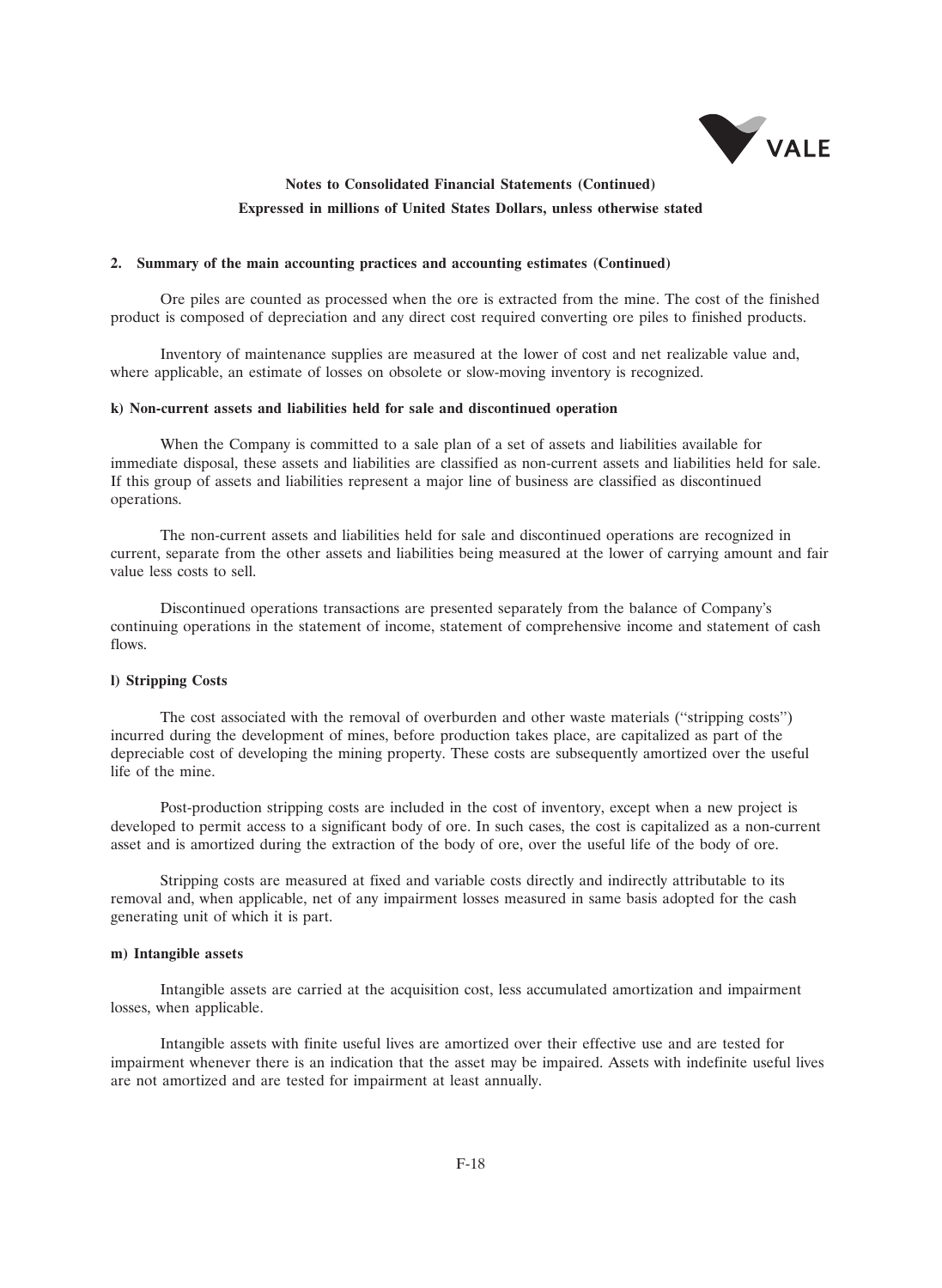

#### **2. Summary of the main accounting practices and accounting estimates (Continued)**

The Company holds concessions to exploit railway assets over a certain period of time. Those assets are classified as intangible assets and amortized over the shorter of their useful lives and the concession term at the end of which they will be returned to the government.

Intangible assets acquired in a business combination are recognized separately from goodwill.

### **n) Property, plant and equipment**

Property, plant and equipment are evaluated at the cost of acquisition or construction, less accumulated amortization and impairment losses, when applicable.

The cost of mining assets developed internally are determined by direct and indirect costs attributed to building the mining and plant, financial charges incurred during the construction period, depreciation of other fixed assets used into building, estimated decommissioning and site restoration expenses and other capitalized expenditures occurred during the development phase (phase when the project demonstrates its economic benefit to the Company, and the Company has ability and intention to complete the project).

The depletion of mineral assets is determined based on the ratio between production and total proven and probable mineral reserves. Property, plant and equipment are depreciated using the straight-line method based on the estimated useful lives, from the date on which the assets become available for their intended use, except for land which is not depreciated. Following are to estimated useful lives:

| Property, plant and equipment | <b>Useful lives</b>       |
|-------------------------------|---------------------------|
|                               | between 15 and 50 years   |
|                               | between 8 and 50 years    |
|                               | between 3 and 33 years    |
|                               | Unit of production        |
| Others:                       |                           |
|                               | between 12.5 and 25 years |
|                               | between 33 and 44 years   |
|                               | between 5 and 50 years    |
|                               | between 5 and 20 years    |
|                               | between 2 and 50 years    |

The residual values and useful lives of assets are reviewed at the end of each fiscal year and adjusted if necessary.

Significant industrial maintenance costs, including spare parts, assembly services, and others, are recorded in property, plant and equipment and depreciated through the next programmed maintenance overhaul.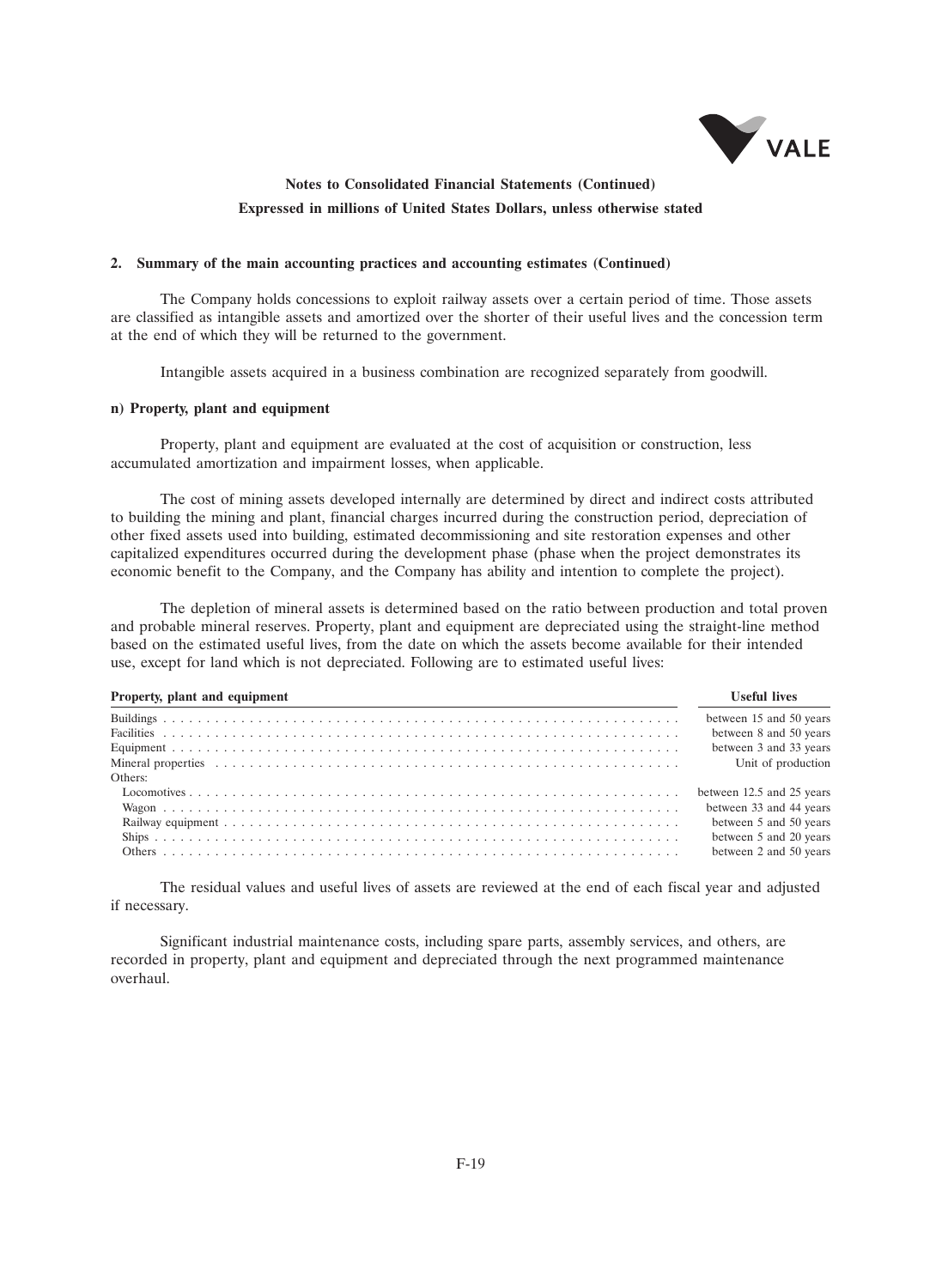

### **2. Summary of the main accounting practices and accounting estimates (Continued)**

#### **o) Research and evaluation**

#### **i. Exploration and evaluation expenditures**

Expenditures on mining research are accounted for as operating expenses until the effective proof of economic feasibility and commercial operation of a given field can be demonstrated. From then on, the expenditures incurred are capitalized as mine development costs.

#### **ii. Expenditures on feasibility studies, new technologies and others research**

The Company also conducts feasibility studies for many businesses which it operates including researching new technologies to optimize the mining process. After these costs are proven to generate future benefits to the Company, the expenditures incurred are capitalized.

#### **p) Impairment of assets**

The Company assesses, at each reporting date, whether there is evidence that the carrying amount of financial assets measured through amortized cost and long-live non-financial asset, should be impaired.

For financial assets measured through amortized cost, Vale compares the carrying amount with the expected cash flows of the asset, and when appropriate, the carrying value is adjusted to reflect the present value of future cash flows.

For long-lived non-financial assets (such as intangible or property plant and equipment), when impairment indication are identified, a test is conducted by comparing the recoverable value of these assets grouped at the lowest levels for which there are separately identifiable cash flows of the cash-generating unit (''CGU'') to which the asset belongs to their carrying amount. If the Company identifies the need for impairment, it is consistently applied to each asset's cash-generating unit. The recoverable amount is the higher of value in use and fair value less costs to sell.

The Company determines its cash flows based on approved budgets, considering mineral reserves and mineral resources calculated by internal experts, costs and investments based on the best estimate of past performance and approved budgets, sale prices consistent with the projections used in reports published by industry considering the market price when available and appropriate. Cash flows used are designed based on the life of each cash-generating unit (consumption of reserve units in the case of minerals) and considering discount rates that reflect specific risks relating to the relevant assets in each cash-generating unit, depending on their composition and location.

For investments in affiliated companies with publicly traded stock, the Company assesses the recoverability of its assets when there is prolonged or significant decline in market value. The balance of their investments is compared in relation to the market value of the shares, when available. If the market value is less than the carrying value of investments, and the decrease is considered prolonged and significant, the Company performs the adjustment of the investment to the realizable value quoted in the market.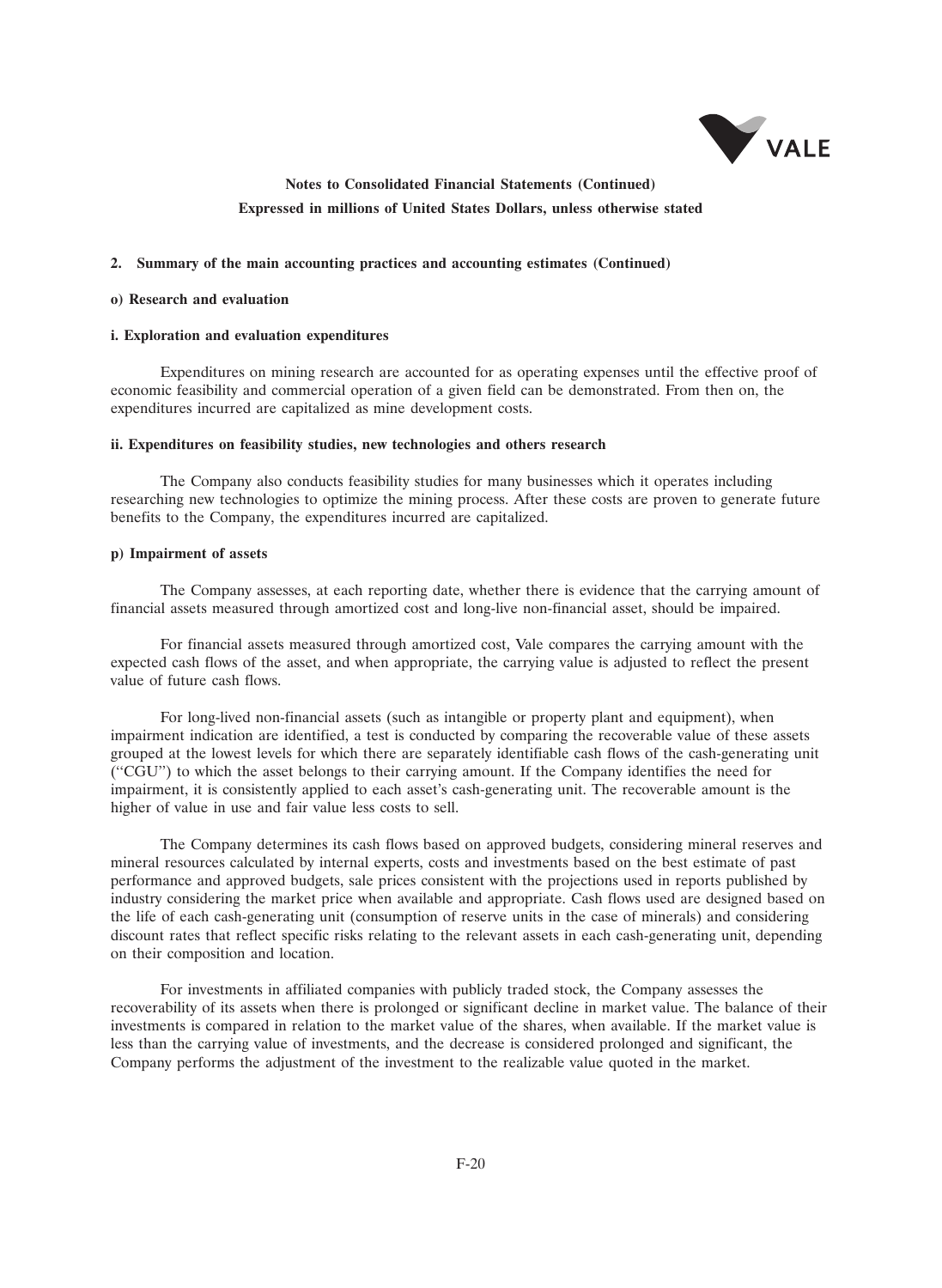

#### **2. Summary of the main accounting practices and accounting estimates (Continued)**

Regardless the indication of impairment of its carrying value, goodwill balances arising from business combinations, intangible assets with indefinite useful lives and land are tested for impairment at least once a year.

Non-current assets (excluding goodwill) which the Company recognized an impairment are reviewed whenever events or changes in circumstances indicate that the impairment may no longer be applicable. In such cases, an impairment reversal will be recognized.

### **q) Suppliers and contractors**

Accounts payable to suppliers and contractors are obligations to pay for goods and services that were acquired in the ordinary course of business. They are initially recognized at fair value and subsequently measured at amortized cost using the effective interest rate method.

#### **r) Loans and financing**

Loans and financing are initially measured at fair value, net of transaction costs incurred and are subsequently carried at amortized cost and updated using the effective interest rate method. Any difference between the proceeds (net of transaction costs) and the redemption value is recognized in the Statement of Income over the period of the loan, using the effective interest rate method. The fees paid in obtaining the loan are recognized as transaction costs.

Compound financial instruments include financial liability (debt) components and stockholders' equity. The liability component instrument is initially recognized at fair value that is determined using discounted cash flow, considering the interest rate market for a non-convertible debt instrument with similar characteristics (period, value, credit risk). After initial recognition, the liability component of a compound financial instrument is measured at amortized cost using the effective interest rate method. The stockholders' equity component is recognized as the difference between the total values received by the Company from the issue of the securities, and the initially recognized amount of the liability component. Following initial recognition, the equity component of a compound financial instrument is not remeasured until its conversion.

## **s) Leases**

The Company classifies its contracts as finance leases or operating leases based on the substance of the contract as to whether it is linked to the transfer of substantially all risks and benefits of the assets ownership to the Company during their useful life.

For finance leases, the lower of the fair value of the leased asset and the present value of minimum lease payments is recorded in tangible fixed assets and the corresponding obligation recorded in liabilities. For operating leases, payments are recognized on a straight line basis during the term of the contract as a cost or expense in the statement of income.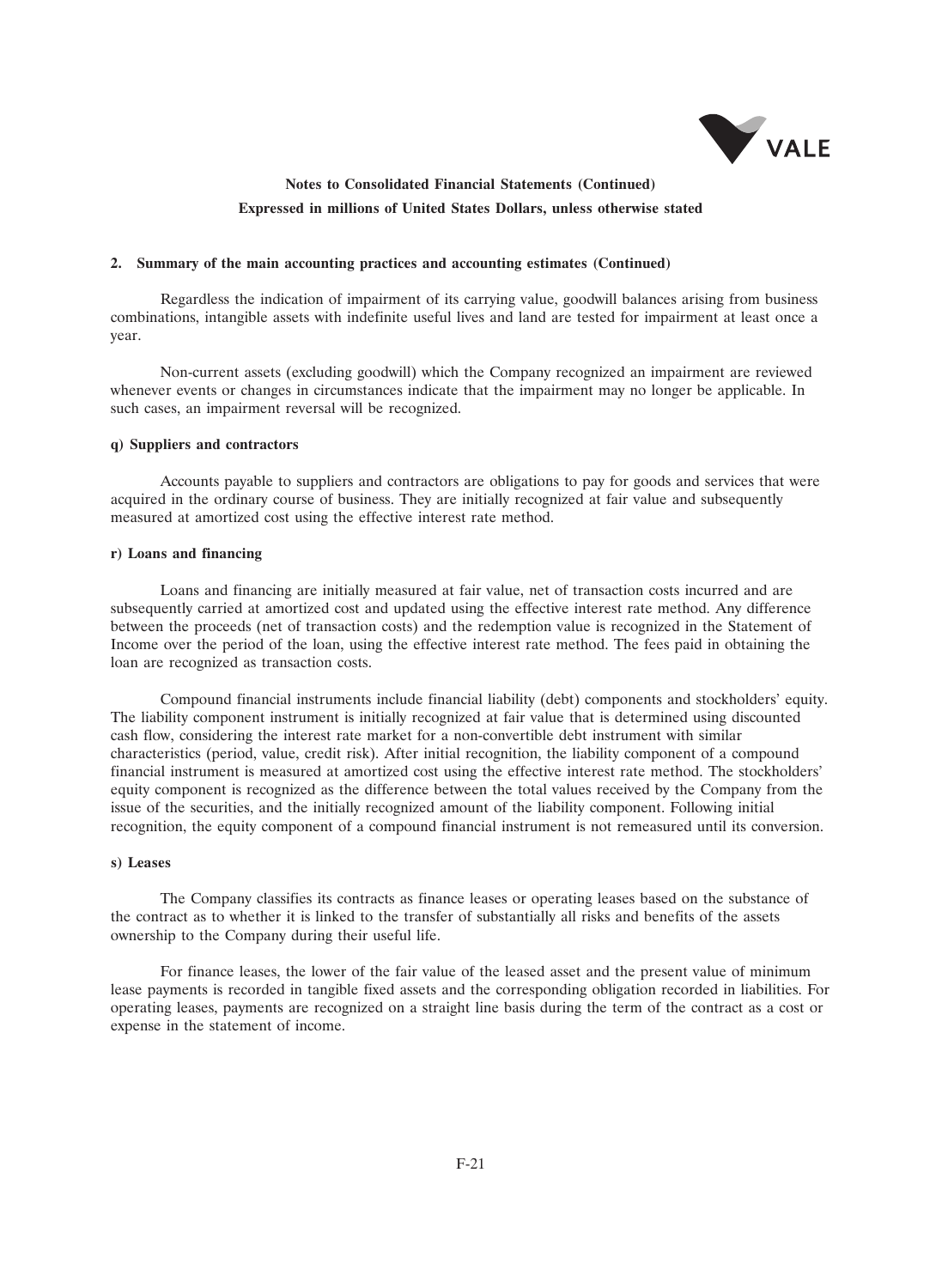

### **2. Summary of the main accounting practices and accounting estimates (Continued)**

### **t) Provisions**

Provisions are recognized only when there is a present obligation (legal or constructive) resulting from a past event, and it is probable that the settlement of this obligation will result in an outflow of resources, and the amount of the obligation can be reasonably estimated. Provisions are reviewed and adjusted to reflect the current best estimate at the end of each reporting period. Provisions are measured at the present value of the expenditure expected to be required to settle an obligation using a pre-tax rate, which reflects current market assessments of the time value of money and the risks specific to the obligation. The increase in the obligation due to the passage of time is recognized as interest expense.

#### **i. Provision for asset retirement obligations**

The provision made by the Company refers to costs related to mine closure and reclamation, with the completion of mining activities and decommissioning of assets related to mine. When the provision is recognized, the corresponding cost is capitalized as part of property plant and equipment and is depreciated on the same basis over the related asset and recorded in the statement of income.

The long-term liability is subsequently measured using a long-term discount rate and recorded in the statement of income, as a financial expenses until the Company makes payments related to mine closure and decommissioning of assets mining.

#### **ii. Provision for litigation**

The provision refers to litigation and fines incurred by the Company. A provision is recognized when the obligation is considered probable and can be measured. The accounting counterpart for the obligation is an expense in statement of income. This obligation is updated according to the evolution of the judicial process or interest incurred and can be reversed if the estimate of loss is not considered probable or settled when the obligation is paid.

## **u) Employee benefits**

### **i. Current benefits—wages, vacations and related taxes**

Payments of benefits such as wages, vacation past due or accrued vacation, as well the related social security taxes over those benefits, are recognized monthly in income, on an accruals basis.

## **ii. Current benefits—profit sharing program**

The Company has a profit sharing program based on the performance goals achievement of the Company and its employees. The Company recognizes the provision based on the recurring measurement of the compliance with goals and results, using the accrual basis and recognition of present obligation arising from past events in the estimated outflow of resources in the future. The counter entry of the provision is recorded as cost of goods sold and services rendered or operating expenses in accordance with the activity of each employee.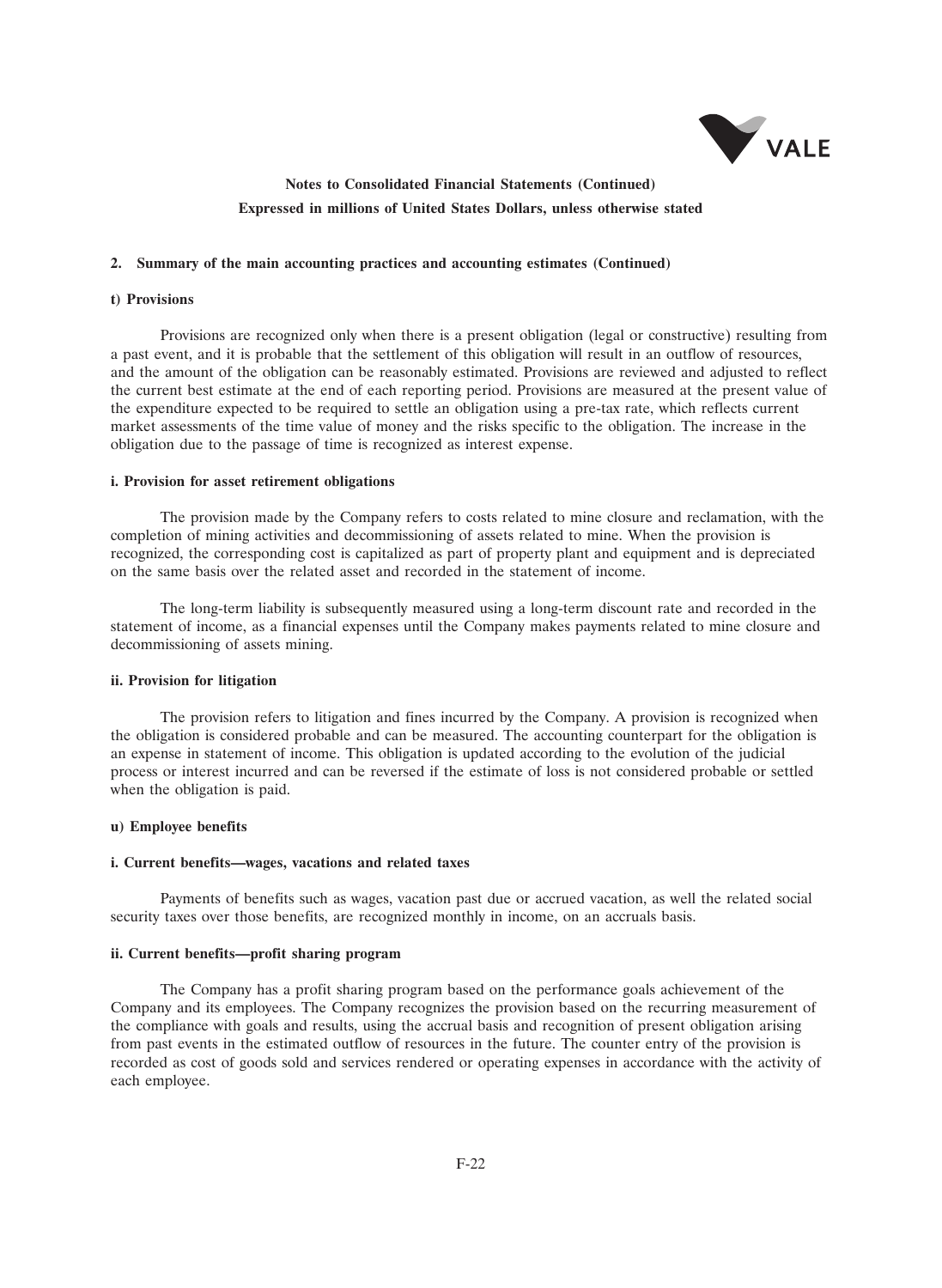

### **2. Summary of the main accounting practices and accounting estimates (Continued)**

#### **iii. Non-current benefits—long-term incentive programs**

The Company has established a procedure for awarding certain eligible executives (Matching Plan and Long-Term Incentive Plan—ILP) with the goal of encouraging employee retention and optimum performance. The Matching Plan establishes that these executives eligible for the plan are entitled to a specific number of preferred class A stocks of the Company, and shall be entitled at the end of three years to a cash sum corresponding to the market value of the shares lot initially linked by the executives, provided that they are under the ownership of executives throughout the entirety of the period. As well as matching, the ILP provides at the end of three years the payment in the amount equivalent to a certain number of shares based on the assessment of the executives' performance and the Company's results in relation to a group of companies of similar size (per group). Plan liabilities are measured at each reporting date, at their fair values, based on market prices. Obligations are measured at each reporting date, at fair values based on market prices. The compensation costs incurred are recognized in income during the vesting period as defined.

#### **iv. Non-current benefits—pension costs and other post-retirement benefits**

The Company has several retirement plans for its employees.

For defined contribution plans, the Company's obligations are limited to a monthly contribution linked to a pre-defined percentage of the remuneration of employees enrolled in to these plans.

For defined benefit plans, actuarial calculations are periodically obtained for liabilities determined in accordance with the Projected Unit Credit Method in order to estimate the Company's obligation. The liability recognized in the balance sheet represents the present value of the defined benefit obligation as of that date, less the fair value of plan assets. The Company recognized in the statement of income the costs of services, the interest expense of the obligations and the interest income of the plan assets. The remeasurement of gains and losses, return on plan assets (excluding the amount of interest on return of assets, which is recognized in income for the year) and changes in the effect of the ceiling of the active and onerous liabilities are recognized in comprehensive income for the year.

For plans presenting a surplus, the Company does not recognize any assets or benefits in the balance sheet or statement of income until such time as the use of this surplus is clearly defined. For plans presenting a deficit, the Company recognizes actuarial liabilities and results arising from the actuarial valuation.

### **v) Derivative financial instruments and hedge operations**

The Company uses derivative instruments to manage its financial risks as a way of hedging against these risks. The Company does not use derivative instruments for speculative purposes. Derivative financial instruments are recognized as assets or liabilities in the balance sheet and are measured at their fair values. Changes in the fair values of derivatives are recorded in each year as gains or losses in the statements of income or in stockholders' equity when the transaction is eligible to be characterized as an effective cash flow hedge.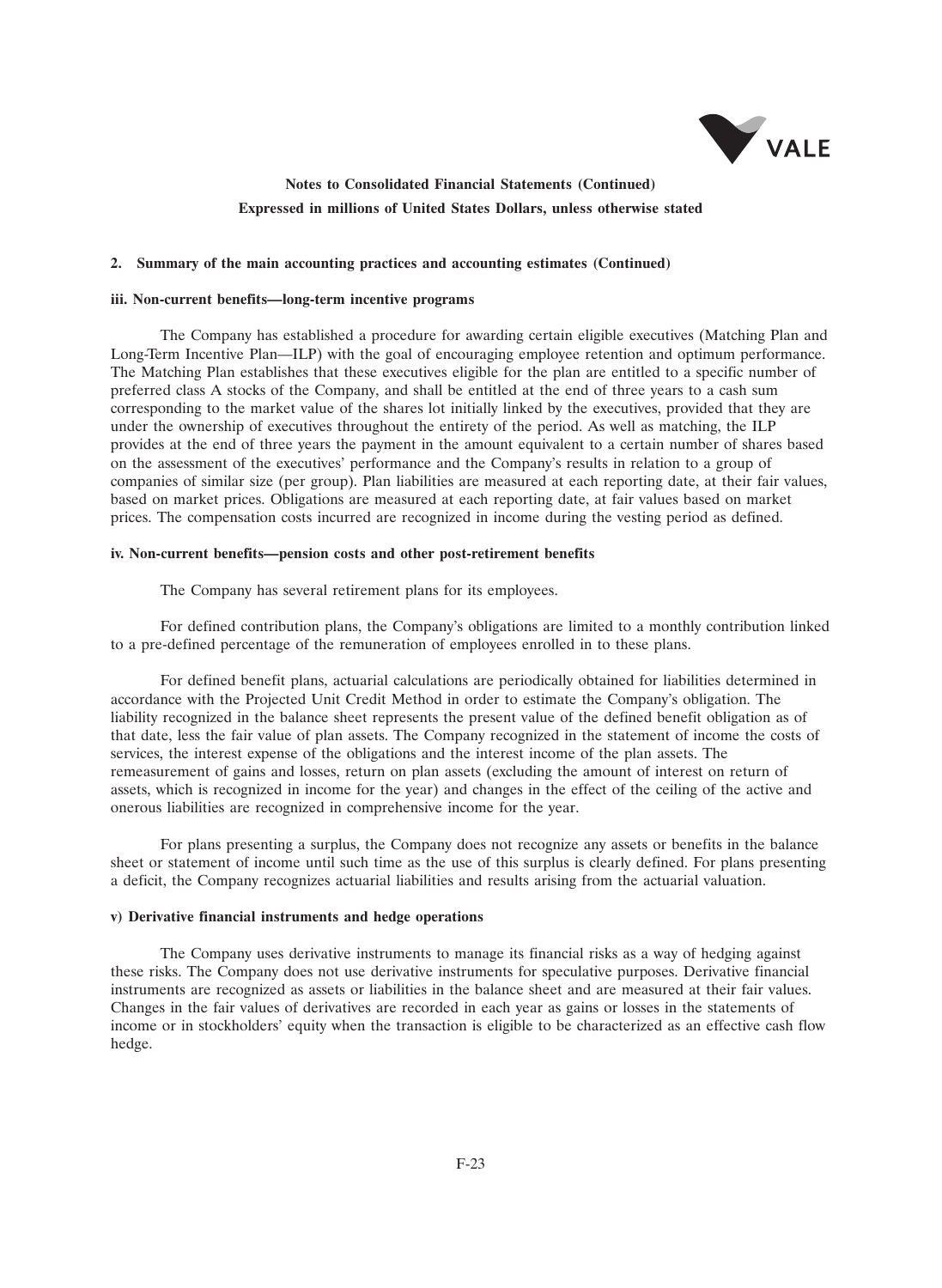

#### **2. Summary of the main accounting practices and accounting estimates (Continued)**

On the beginning of the hedge operations, the Company documents the relationship between hedging instruments and hedged items with the objective of risk management and strategy for carrying out hedging operations. The Company also documents, both initially and on a continuously basis, that its assessment of whether the derivatives used in hedging transactions are highly effective.

The effective components of changes in the fair values of derivative financial instruments designated as cash flow hedges are recorded as unrealized fair value gain/(losses) and recognized in stockholders' equity; and their non-effective components recorded in income. The amounts recorded in the statement of comprehensive income, will only be transferred to statement of income (costs, operating expenses or financial expenses) when the hedged item is actually realized.

## **w) Financial instruments classification**

The Company classifies its financial instruments in accordance with the purpose for which they were acquired, and determines the classification and initial recognition according to the following categories:

### **i. Financial assets**

**Measured at fair value through the statement of income**—Financial assets held for trading acquired for the purpose of selling in the short-term. These instruments are measured at fair value, except for derivative financial instruments not classified as hedge accounting, considering the inclusion of the credit risk of counterparties on the calculation of the instruments.

**Loans and receivables**—Non-derivative financial instruments with fixed or defined payments, which are not quoted in an active market, are initially measured at fair value and subsequently at amortized cost using the effective interest method.

**Held to maturity**—Non-derivative financial assets with fixed or determinable payments and fixed maturities for which the Company has the intent and ability to hold them to maturity, are initially measured at fair value and subsequently at amortized cost.

**Available for sale**—Non-derivative financial assets not classified in another category of financial instrument. Financial instruments in this category are measured at fair value, with changes in fair value until the moment of realization then recorded in statement of comprehensive income. On realization of the financial asset, its fair value is reclassified to statement of income.

### **ii. Financial liabilities**

**Measured at fair value through the statement of income**—Financial liabilities with the purpose of trading (repurchase) or which are initially measured at fair value by the Company, being irreversibly this method of classification.

**Measured at amortized cost**—Non-derivative financial liabilities with fixed and determinable payments and fixed maturities, which were not classified as measured at fair value through the statement of income.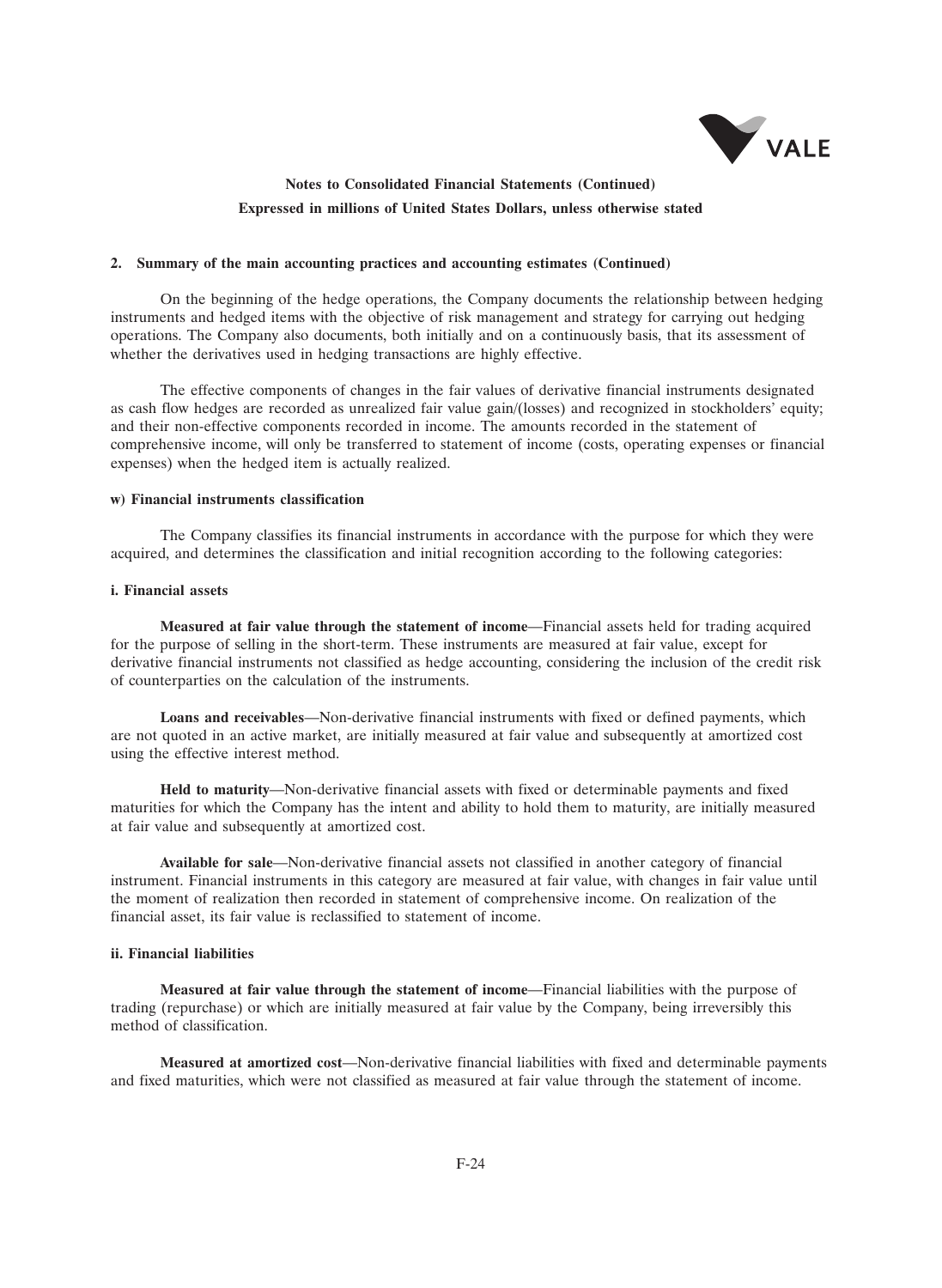

### **2. Summary of the main accounting practices and accounting estimates (Continued)**

### **x) Capital**

The Company periodically repurchases its shares to hold in treasury for future sale or cancellation. These shares are recorded in a specific account as a reduction of stockholders' equity at their acquisition value and carried at cost. These programs are approved by the Board of Directors with a determined terms and numbers of type of shares.

Incremental costs directly attributable to the issue of new shares or options are recognized in stockholders' equity as a deduction from the amount raised, net of taxes.

### **y) Government grants and support**

Government grants and support are accounted for when Company has reasonably complied with conditions set by the government in relation to the grants. The Company recognizes the grants in the statement of income as a reduction in tax expense according to the nature of the item, and classified through retained earnings in stockholders' equity during allocation of net income.

#### **z) Revenue recognition**

Revenue is recognized when Vale transfers to its customers all of the significant risks and rewards of ownership of the product sold or when services are rendered. Net revenue excludes any applicable sales taxes and is recognized at the fair value of the consideration received or receivable to the extent that it is probable that economic benefits will flow to Vale and the revenues and costs can be reliably measured.

Depending on the contract, sales can be recognized when the product is available at the loading port, loaded on the ship or delivered to the destination. Service revenues are recognized in the amount by which the services are rendered and accepted by the customer.

In some cases, the sale price is determined on a provisional basis at the date of sale and the final selling price is subject to escalation clauses through date of final pricing. Revenue from the sale of provisionally priced products is recognized when the risks and rewards of ownership are transferred to the customer and the revenue can be measured reliably. At this date, the amount of revenue to be recognized is estimated based on the forward price of the product sold.

Amounts billed to customers for shipping related to products sold by the Company are recognized as revenue when the Company is responsible for shipping. Shipping costs are recognized as operating costs.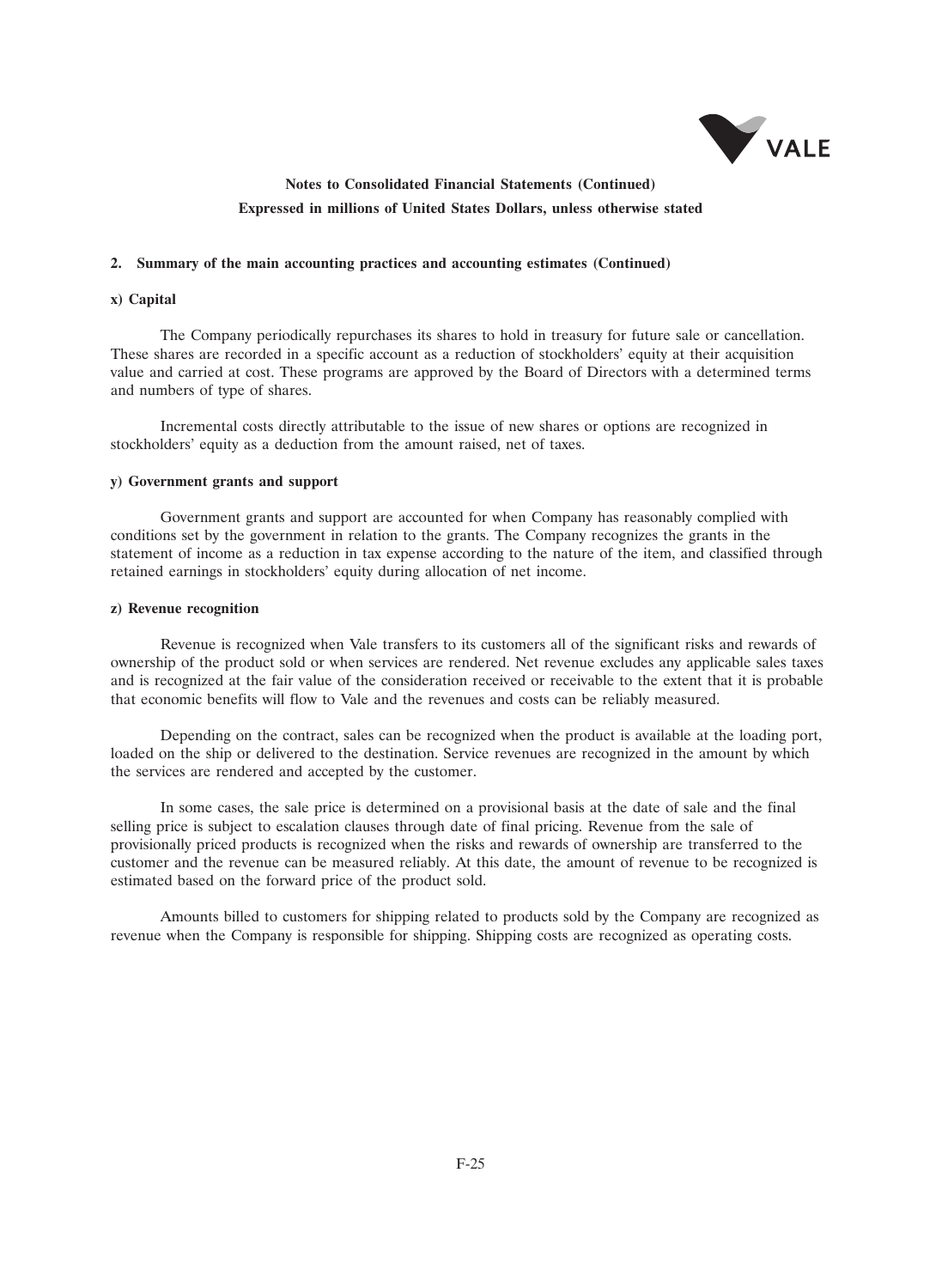

### **2. Summary of the Main Accounting Practices and Accounting Estimates (Continued)**

### **aa) Current and deferred income taxes**

Income taxes are recognized in the statement of income, except for items recognized directly in stockholders' equity, in which the tax is also recognized in stockholder's equity.

The provision for income tax is calculated individually for each entity in the Group based on tax rates and tax rules in force in the location of the entity. The recognition of deferred taxes are based on temporary differences between carrying value and the tax basis of assets and liabilities as well as taxes losses carry forwards. The deferred income taxes assets and liabilities are offset when there is a legally enforceable right to offset current tax assets against fiscal current liabilities and when the deferred income taxes assets and liabilities are related to income taxes recorded by the same taxation authority on the same taxable entity.

### **bb) Basic and diluted earnings per share**

Basic earnings per share are calculated by dividing the income attributable to the stockholders of the Company, after accounting for the remuneration to the holders of equity securities, by the weighted average number of shares outstanding (total shares less treasury shares).

Diluted earnings per share are calculated by adjusting the weighted average number of shares outstanding for the conversion of all dilutive potential shares. The Company does not have mandatory convertible securities that could result in the dilution of the earning per share.

#### **cc) Stockholder's remuneration**

The stockholder's remuneration is paid on dividends and interest on capital. This remuneration is recognized as a liability in the financial statements of the Company based on bylaws. Any amount above the minimum compulsory remuneration approved by the bylaws shall only be recognized in current liabilities on the date that is approved by stockholders.

The Company is permitted to distribute interest attributable to stockholders' equity. The calculation is based on the stockholders' equity amounts as stated in the statutory accounting records and the interest rate applied may not exceed the Brazilian Government Long-term Interest Rate (''TJLP'') determined by the Central Bank of Brazil. Also, such interest may not exceed 50% of net income for the year or 50% of retained earnings plus profit reserves as determined by Brazilian corporate law.

The benefit to the Company, as opposed to making a dividend payment, is a reduction in the income tax burden because this interest charge is tax deductible in Brazil. Income tax of 15% is withheld on behalf of the stockholders relative to the interest distribution. Under Brazilian law, interest attributed to stockholders' equity is considered as part of the annual minimum mandatory dividend (note 25-f). This notional interest distribution is treated for accounting purposes as a deduction from stockholders' equity in a manner similar to a dividend and the tax credit recorded in income.

### **3. Critical Accounting Estimates and Judgment**

The preparation of financial statements requires the use of certain critical accounting estimates and also the exercise of judgment by the management of the Company.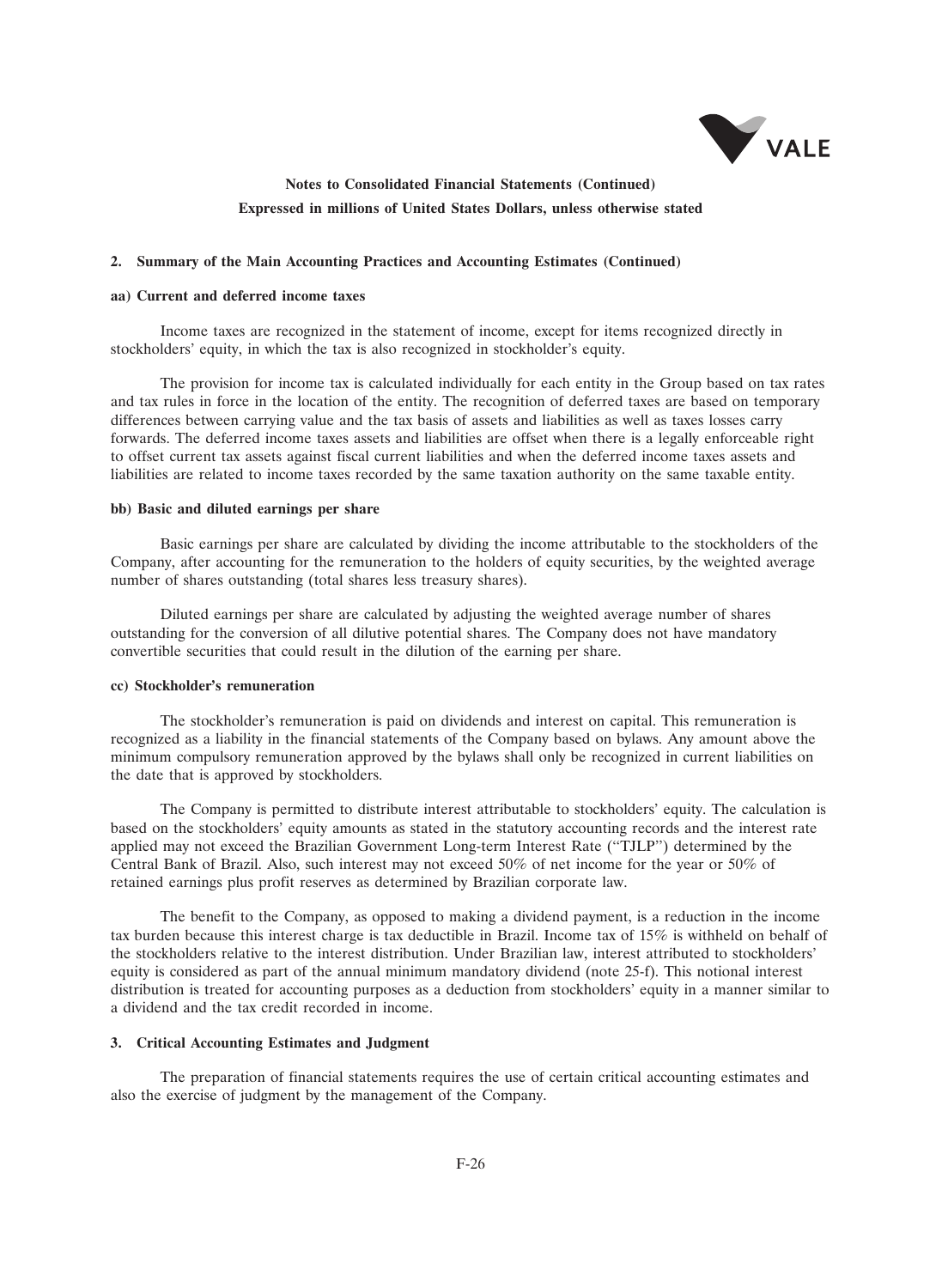

#### **3. Critical Accounting Estimates and Judgment (Continued)**

These estimates are based on the best knowledge and information existing on the balance sheet date. Changes in facts and circumstances may lead to the revision of these estimates. Actual future results may differ from the estimates.

The significant estimates and assumptions used by Company in these financial statements are as follow:

#### **a) Mineral reserves and mine useful life**

The estimates of proven and probable reserves are regularly evaluated and updated. These reserves are determined using generally accepted geological estimates. The calculation of reserves requires the Company to take positions on expected future conditions that are uncertain, including future ore prices, exchange rates, inflation rates, mining technology, availability of permits and production costs. Changes in some of these assumptions could have a significant impact on the proven and probable reserves of the Company.

The estimated volume of mineral reserves is used as basis for the calculation of depletion of the mines, and also for the estimated useful life which is a major factor to quantify the provision for asset retirement obligation and environmental recovery of mines. Any changes to the estimates of the volume of mine reserves and the useful lives of assets may have a significant impact on the depreciation, depletion and amortization charges included in cost of goods sold. Changes in the estimated useful life of the mine have a significant impact on the estimates of environmental provision and impairment analysis.

#### **b) Asset retirement obligation**

The Company recognizes an obligation under the fair value for asset retirement obligations in the period in which they occur, as note 2t-i. The Company considers the accounting estimates related to closure costs of a mine as a critical accounting policy because they involve significant values for the provision and are estimated using several assumptions, such as interest rate, inflation, useful life of the asset considering the current state of closure and the projected date of depletion of each mine. The estimates are reviewed annually.

#### **c) Impairment**

The Company tests impairment of tangible (whether there is evidence of impairment) and intangible (annually) assets segregated by cash-generating units using discounted cash flow model that depends on several estimates, which are influenced by market conditions prevailing at the time the impairment test is performed.

### **d) Litigation losses**

Provisions are recorded when the possibility of loss relating to legal proceedings or contingent liabilities is considered probable by the Company's legal department and its legal advisors.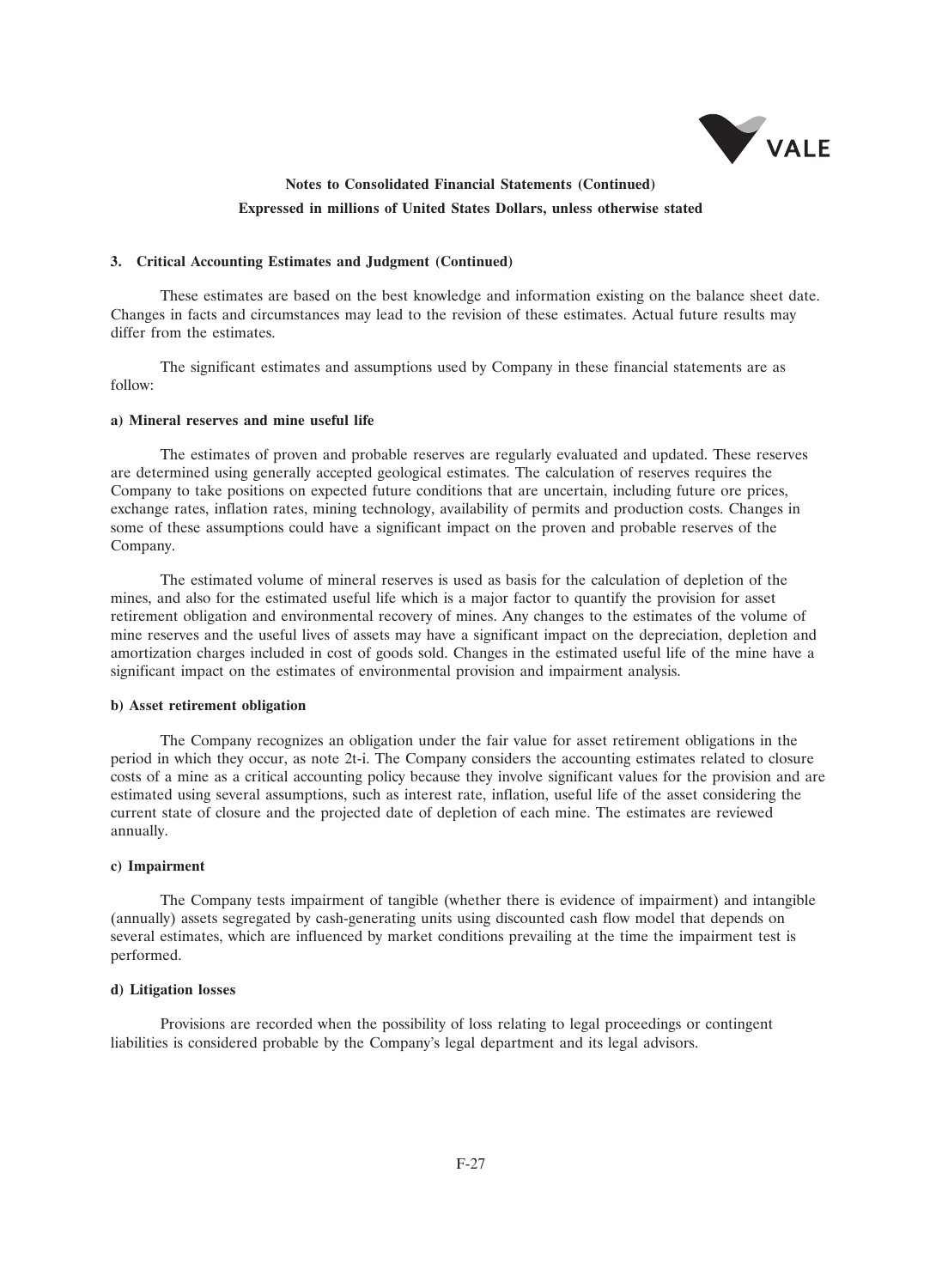

#### **3. Critical Accounting Estimates and Judgment (Continued)**

The provisions are recorded when the amount of loss can be reasonably estimated. By their nature, litigations will be resolved when one or more future event occurs or fails to occur. Typically, the occurrence or not of such events is outside the Company's control. Legal uncertainties involve the exercise of significant estimates and judgments of management regarding the results of future events.

#### **e) Post-retirement benefits for employees**

The amount recognized and disclosed depend on a number of factors that are determined based on actuarial calculations using various assumptions in order to determine costs and liabilities. One of these assumptions is selection and use of the discount rate. Any changes to these assumptions will affect the amount recognized.

At the end of each year the Company and external actuaries reviews the assumptions that should be used for the following year. These assumptions are used in determining the fair values of assets and liabilities, costs and expenses and the future values of estimated cash outflows, which are recorded in the plan obligations.

### **f) Fair values of derivatives and others financial instruments**

The fair values of financial instruments that are not traded in active markets are determined using valuation techniques. Vale uses its own judgment to choose between the various methods and assumptions are based on the market conditions, at the end of the year.

An analysis of the impact if actual results are different from management's estimates is present on note 24 (sensibility analysis).

### **g) Deferred income taxes**

The Company recognizes the effects of deferred taxes arising from tax losses and temporary differences and derecognizes when believes that tax credits recoverable are not probable. Deferred tax liabilities are fully recognized.

The determination of the recognition of income tax or deferred income tax, assets and liabilities, and any derecognition of tax credits requires the use of estimates. For each tax asset, the Company assesses the probability that some or all of the tax assets may not be recoverable. The impairment recorded in relation to the accumulated tax losses depends on the assessment of the probability of the generation of future taxable profits based on production and sales planning, commodity prices, operational costs, restructuring plans, reclamation costs and planned capital costs.

#### **4. Accounting Standards Issued But Not Yet Effective**

The standards and interpretations those are issued by IASB, but not yet effective, up to the date of issuance of the Company's financial statements are disclosed below. The Company intends to adopt these standards, if applicable, when they become effective.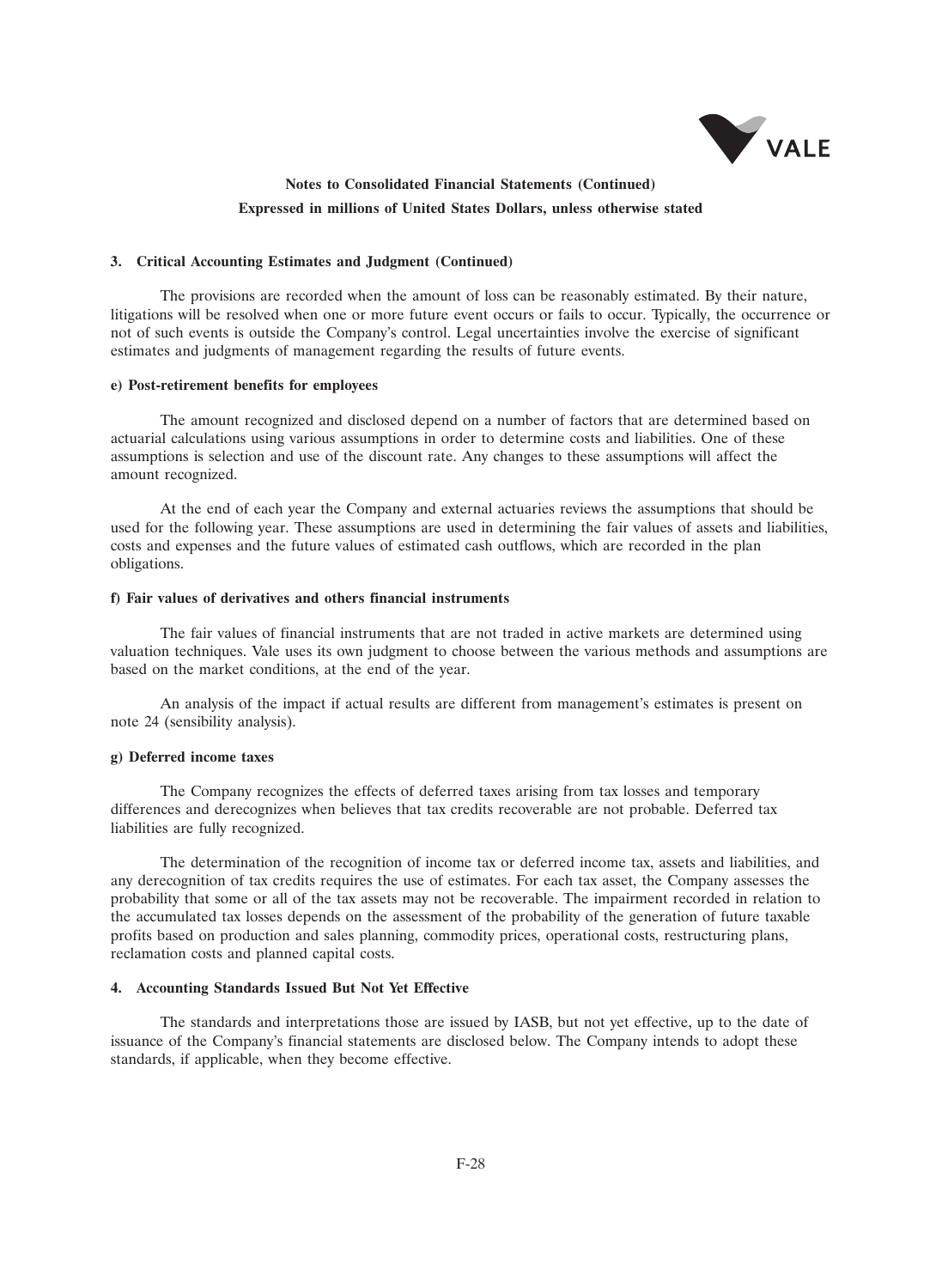

### **4. Accounting Standards Issued But Not Yet Effective (Continued)**

**Sale or Contribution of Assets between an Investor and its Associate or Joint Venture**—In September 2014 the IASB issued narrow-scope amendments to IFRS 10 Consolidated Financial Statements and IAS 28 Investments in Associates and Joint Ventures (2011). The amendments address an acknowledged inconsistency between the requirements in IFRS 10 and those in IAS 28 (2011), in dealing with the sale or contribution of assets between an investor and its associate or joint venture. The main consequence of the amendments is that a full gain or loss is recognized when a transaction involves a business (whether it is housed in a subsidiary or not). A partial gain or loss is recognized when a transaction involves assets that do not constitute a business, even if these assets are housed in a subsidiary. The adoption of the amendment will be required from January 1, 2016 and the Company is analyzing potential impacts regarding this update on the financial statements.

**Equity Method in Separate Financial Statements**—In August 2014 the IASB issued an amendment to IAS 27, which allows an entity to use the equity method to account for investments in subsidiaries, joint ventures and associates in their separate financial statements. The IASB clarifies that the changes will help some jurisdictions to register in their separate IFRS financial statements, reducing compliance costs without reducing the information available to investors. The adoption will be required for annual periods beginning from January 1, 2016 with retrospective application. The Group already uses in its individual financial statements the equity method of accounting to record investments in subsidiaries, joint ventures and associates.

**IFRS 9 Financial instruments**—In July 2014 the IASB issued IFRS 9—Financial instruments, sets out the requirements for recognizing and measuring financial assets, financial liabilities and some contracts to buy or sell non-financial items. This Standard replaces IAS 39 Financial Instruments: Recognition and Measurement. The adoption will be required from January 1, 2018 and the Company is currently analyzing potential impacts regarding this pronouncement on the financial statements.

**Accounting for Acquisitions of Interests in Joint Operations**—In May 2014 the IASB issued an amendment to IFRS 11—Joint Arrangements, to provide guidance on the accounting for acquisitions of interests in joint operations in which the activity constitutes a business. The adoption of the amendment will be required from January 1, 2016 and the Company is analyzing potential impacts regarding this update on the financial statements.

**Clarification of Acceptable Methods of Depreciation and Amortization**—In May 2014 the IASB issued an amendment to IAS 16—Property, Plant and Equipment and IAS 38—Intangible Assets, established the pattern of consumption of an asset´s expected future economic benefits as acceptable methods of depreciation and amortization of assets. The IASB clarifies that the use of methods based on revenues to calculate the depreciation of an asset and also to measure the consumption of the economic benefits embodied in an intangible asset, are not appropriate. The adoption of the amendment will be required from January 1, 2016 and the Company is currently analyzing potential impacts regarding this update on the financial statements.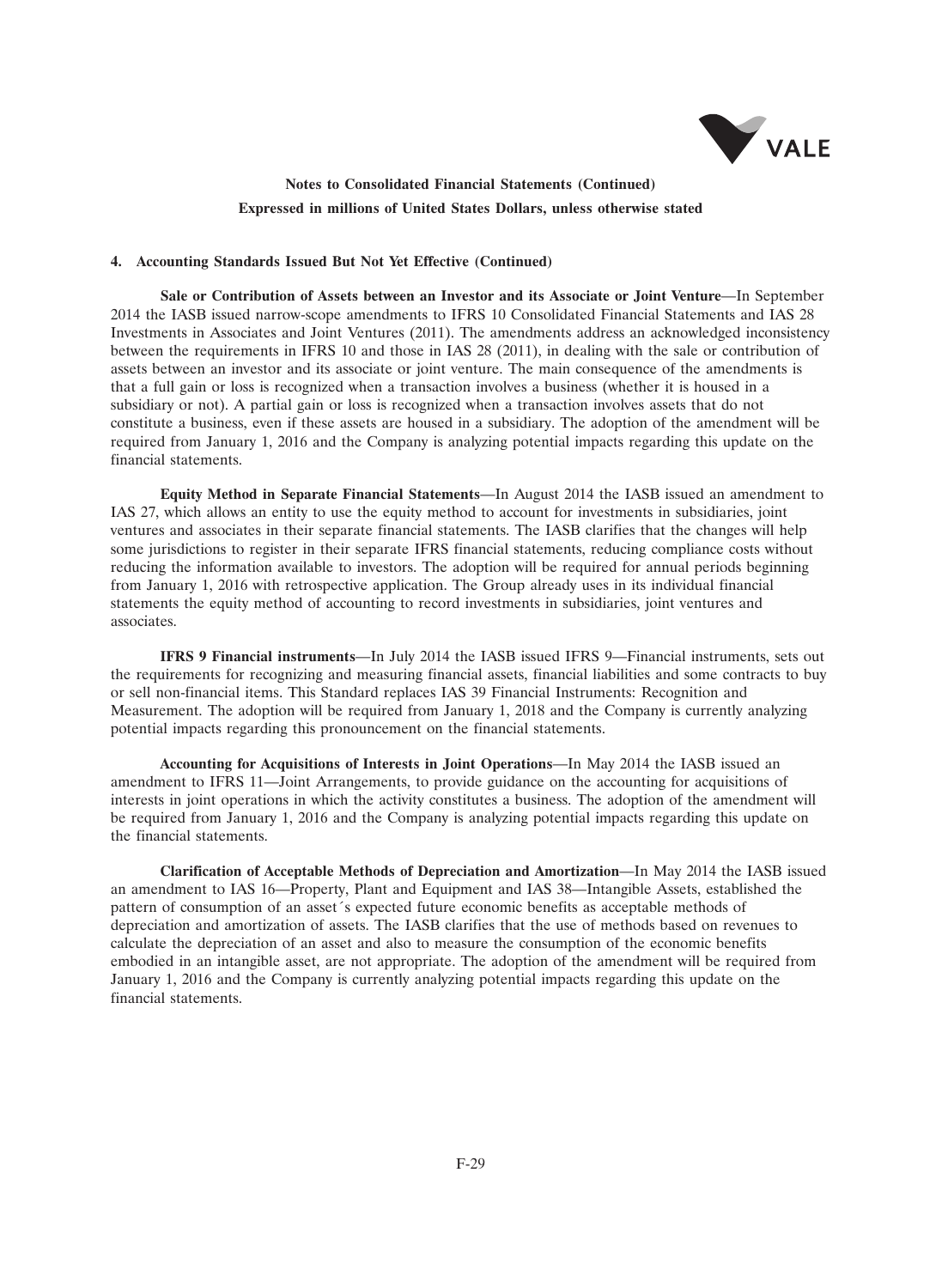

### **4. Accounting Standards Issued But Not Yet Effective (Continued)**

**IFRS 15 Revenue from Contracts with Customers**—In May 2014 the IASB issued IFRS 15 statement—Revenue from Contracts with customers, sets out the requirements for revenue recognition that apply to all contracts with customer (except for contracts that are within the scope of the Standards on leases, insurance contracts and financial instruments), and replaces the current pronouncements IAS 18—revenue, IAS 11—Construction contracts and interpretations related to revenue recognition. The principle core in that framework is that a company should recognize revenue to depict the transfer of promised goods or services to the customer in an amount that reflects the consideration to which the company expects to be entitled in exchange for those goods or services. The adoption will be required from January 1, 2017 and the Company is currently analyzing potential impacts regarding this pronouncement on the financial statements.

### **5. Risk Management**

The Company considers that an effective risk management is a key objective to support its growth plan, strategic planning and financial flexibility. Therefore, Vale has developed its risk management strategy in order to provide an integrated approach of the risks the company is exposed to. To do that, evaluates not only the impact in the results of the business caused by variables traded in financial markets (market risk) and those arising from liquidity risk, but also the risk from counterparties obligations (credit risk), those relating to inadequate or failed internal processes, people, systems or external events (operational risk), among others.

### **a) Risk management policy**

The Board of Directors established a risk management policy in order to (i) support the Company's growth plan, strategic planning and Company's business continuity; (ii) improve its capital structure and asset management of the Group; (iii) ensure adequate degree of flexibility in financial management while maintaining the level of robustness required for investment grade; and (iv) improve corporate governance practices.

The corporate risk management policy determines that Vale should measure and monitor regularly its corporate risk on a consolidated approach in order to guarantee that the overall risk level of the Company remains aligned with the guidelines defined by the Board of Directors and the Executive Board.

The Executive Risk Management Committee, created by the Board of Directors, is responsible for supporting the Executive Board in the risk assessments and for issuing opinion regarding the Company's risk management. It's also responsible for the supervision and revision of the principles and instruments of corporate risks management.

The Executive Board is responsible for the approval of the policy deployment into norms, rules and responsibilities and for reporting to the Board of Directors about such procedures.

The risk management norms and instructions complement the corporate risk management policy and define practices, processes, controls, roles and responsibilities in the Company regarding risk management.

The Company may, when necessary, allocate specific risk limits to management activities, including but not limited to, market risk limit, corporate and sovereign credit limit, in accordance with the acceptable corporate risk limit.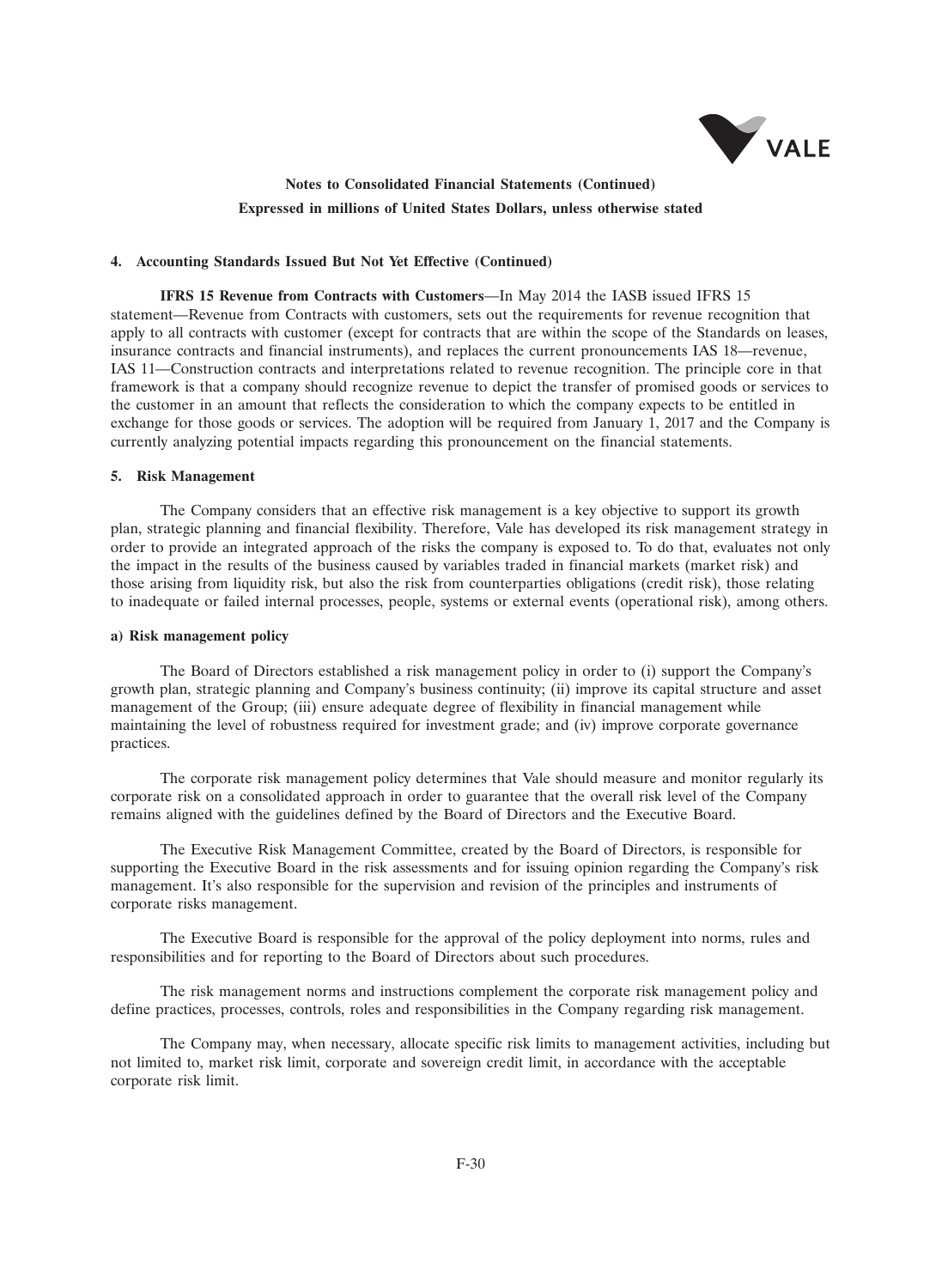

### **5. Risk Management (Continued)**

#### **b) Liquidity risk management**

The liquidity risk arises from the possibility that Vale might not perform its obligations on due dates, as well as face difficulties to meet its cash requirements due to market liquidity constraints.

To mitigate such risk, Vale has a revolving credit facility to assist the short term liquidity management and to enable more efficiency in cash management, being consistent with the strategic focus on cost of capital reduction. The revolving credit facilities available today were acquired from a syndicate of several global commercial banks.

#### **c) Credit risk management**

Vale's credit risk arises from potential negative impacts in its cash flows due to uncertainty in the ability of counterparties to meet their contractual obligations. To manage that risk, Vale has procedures and processes, such as the controlling of credit limits, the obligation of exposure diversification through several counterparties and the monitoring of the portfolio's credit risk.

Vale's counterparties can be divided into three main categories: the customers, responsible by obligations regarding receivables from payment term sales; financial institutions with whom Vale keeps its cash investments or negotiates derivatives transactions; and suppliers of equipment, products and services in the case of payments in advance.

#### **d) Commercial credit risk management**

For the commercial credit exposure, which arises from sales to final customers, the risk management department, in accordance with the current delegation level, approves or request the approval of credit risk limits for each counterpart. Besides that, the Executive Board sets annually global commercial credit risk limits for the customer's portfolio.

The Company attributes an internal credit risk rating for each counterparty using its own quantitative methodology for credit risk analysis, based on three main sources of information: i) Expected Default Frequency (EDF) provided by KMV (Moody's); ii) credit ratings from the main international credit agencies; iii) costumer's financial statements for economic and financial evaluation based on financial indicators.

On 31 December 2014, 82% of accounts receivable due to Vale commercial sales had insignificant or low risk, 16% had moderate risk and 2% high risk.

Whenever considered necessary, the quantitative credit risk analysis is complemented by a qualitative analysis which takes into consideration the payment history of that counterparty, its commercial relationship with Vale and the customer's strategic position in its economic sector, among others variables.

Based on the counterparty's credit risk or based on Vale's consolidated credit risk profile, risk mitigation strategies are used to minimize the Company's credit risk in order to meet the acceptable level of risk approved by the Executive Board. The main credit risk mitigation strategies include non-recourse discount of receivables, insurance instruments, letters of credit, corporate and bank guarantees, mortgages, among others.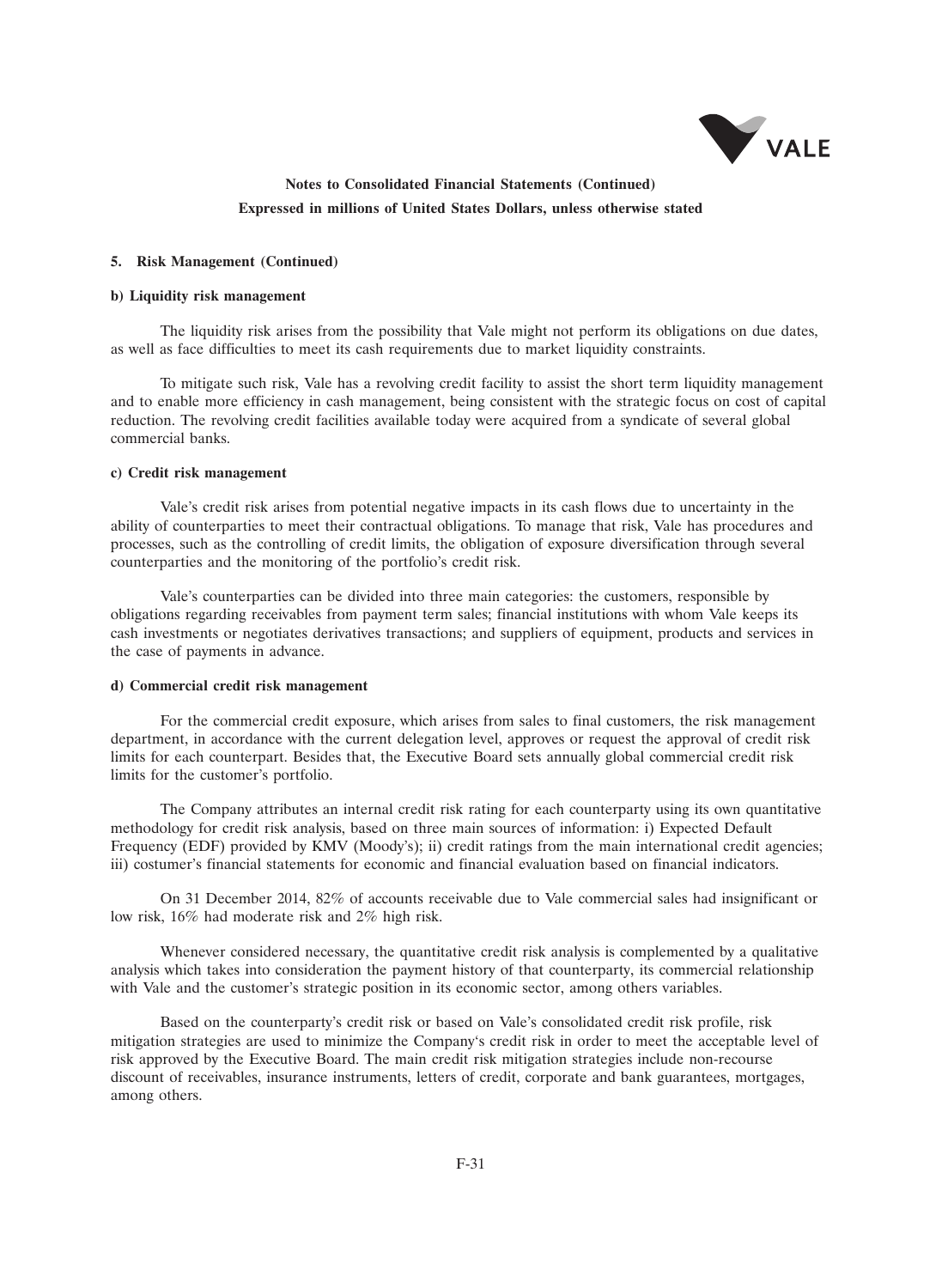

### **5. Risk Management (Continued)**

The Company has a diversified accounts receivable portfolio from a geographical standpoint, being China, Europe, Brazil and Japan the regions with more significant exposures. According to each region, different guarantees can be used to enhance the credit quality of the receivables.

The Company controls its account receivables portfolio through Credit and Cash Collection committees, in which representatives from risk management, cash collection and commercial departments monitor periodically each counterparty's exposure. Finally, Vale has an automatic control that blocks additional sales to customers in default.

#### **e) Treasury credit risk management**

The management of exposure arising from cash investments and derivatives instruments is realized through the following procedures: annual approval by the Executive Board of the credit limits by counterparty, controls of portfolio diversification, counterparties' credit spread variations and the treasury portfolio overall credit risk. There's also a monitoring of all positions, exposure versus limit control and periodic report to the Executive Risk Management Committee.

The calculation of the exposure to a counterparty that has several derivative transactions with Vale it's considered the sum of exposures of each derivative acquired with this counterparty. The exposure for each derivative is defined as the future value calculated within the life of the derivative, considering the variation of the market risk factors that affect the value of the derivative instrument.

The Company also assesses the creditworthiness of its counterparties in treasury operations following an internal methodology similar to commercial credit risk management that aims to define a default probability for each counterparty.

Depending on the counterparty's nature (banks, insurance companies, countries or corporations), different inputs will be considered: i) expected default probability given by KMV; ii) CDS (Credit Default Swaps) and bond market spreads; iii) credit ratings defined by the main international rating agencies; iv) financial statements data and indicators analysis.

#### **f) Market risk management**

The Company is exposed to the behavior of several market risk factors that can impact its cash flow. The assessment of this potential impact arising from the volatility of risk factors and their correlations is performed periodically to support the decision making process and the growth strategy of the Company, ensure its financial flexibility and monitor the volatility of future cash flows.

When necessary, market risk mitigation strategies are evaluated and implemented in line with these objectives. Some strategies may incorporate financial instruments, including derivatives. The portfolios of the financial instruments are monitored on a monthly basis, enabling financial results surveillance and its impact on cash flow.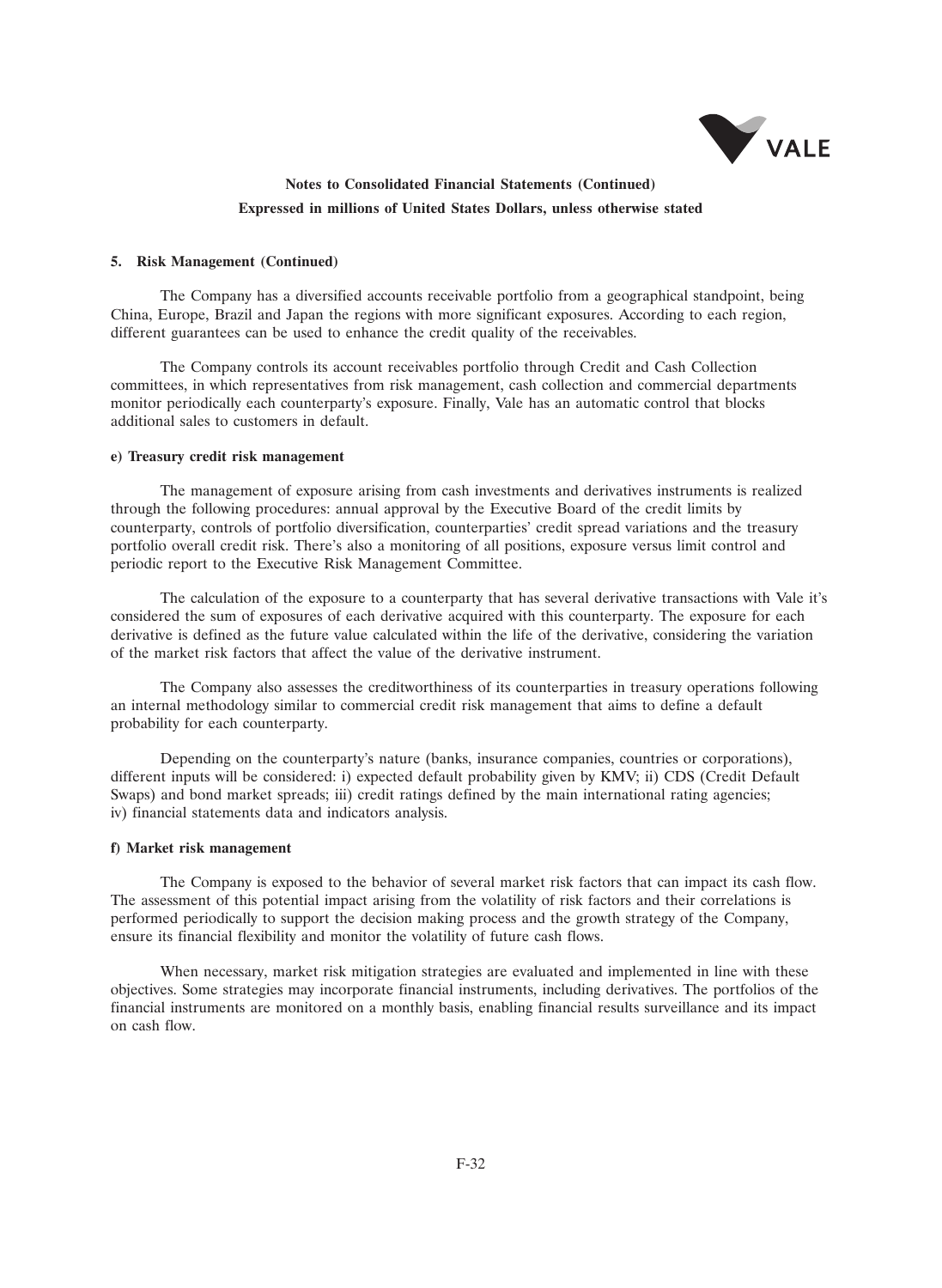

### **5. Risk Management (Continued)**

Considering the nature of Vale's business and operations, the main market risk factors which the Company is exposed to are:

- Foreign exchange and Interest rates;
- Product prices and input costs.

## **g) Foreign exchange and interest rate risk**

The Company's cash flow is subjected to volatility of several currencies, once its product prices are predominantly indexed to US dollar, while most of the costs, disbursements and investments are indexed to other currencies, mainly Brazilian real and Canadian dollar.

In order to reduce the potential impact that arises from this currency mismatch, derivatives instruments can be used as a risk mitigation strategy.

In the case of cash flow foreign exchange protection regarding revenues, costs, disbursements and investments, the main risk mitigation strategies used are forwards and swaps.

The Company implemented hedge transactions to protect its cash flow against the market risks that arises from its debt obligations—mainly currency volatility. The hedges cover most of the debts in reais and euros. The Company uses swap transactions to convert debt linked to Brazilian real and Euros into US dollar that have similar—or sometimes shorter—settlement dates than the final maturity of the debt instruments. Their notional amounts are similar to the principal and interest payments, subjected to liquidity market conditions.

Swaps with shorter settlement dates are renegotiated through time so that their final maturity matches—or becomes closer—to the debts' final maturity. At each settlement date, the results of the swap transactions partially offset the impact of the foreign exchange rate in Vale's obligations, contributing to stabilize the cash disbursements in US dollar.

In the case of debt instruments denominated in Brazilian real, in the event of an appreciation (or depreciation) of the Brazilian Real against the US Dollar, the negative (or positive) impact on Vale's debt service (interest and/or principal payment) measured in US dollars will be partially offset by the positive (or negative) effect from the swaps, regardless of the US\$/R\$ exchange rate on the payment date. The same rationale is applicable to debts denominated in other currencies and their respective swaps.

The Company has also exposure to interest rates risks over loans and financings. The US Dollar floating rate debt in the portfolio consists mainly of loans including export pre-payments, commercial banks and multilateral organizations loans. In general, such debt instruments are indexed to the LIBOR (London Interbank Offer Rate in US dollar). Considering the impact of interest rate volatility on the cash flow, Vale observes the potential natural hedges effects between US Dollar floating rates and commodities prices in the decision process of acquiring financial instruments.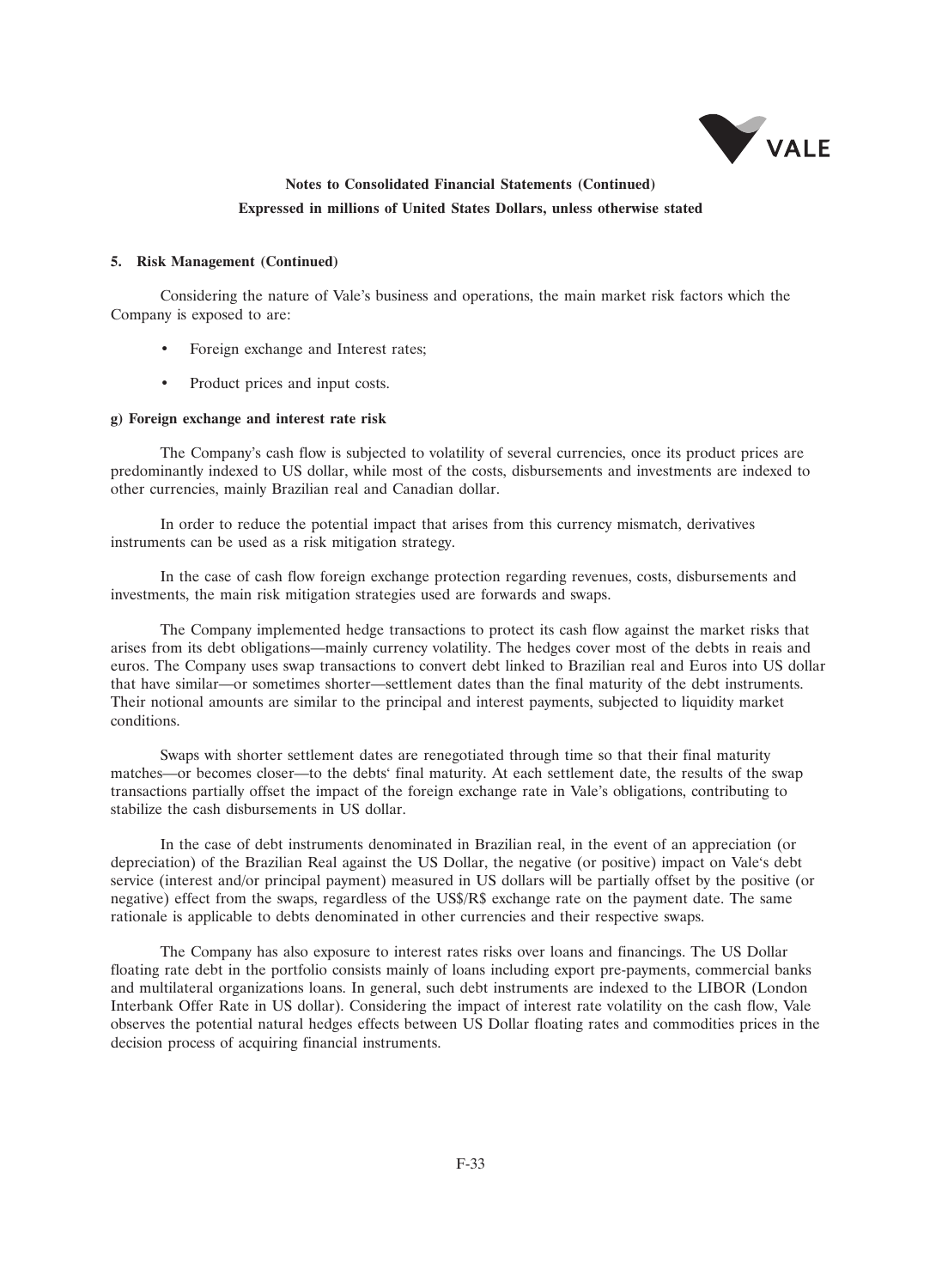

#### **5. Risk Management (Continued)**

#### **h) Risk of product and Input prices**

The Company is also exposed to market risks regarding commodities prices and input volatilities. In accordance with risk management policy, risk mitigation strategies involving commodities can be used to adjust the cash flow risk profile and reduce Vale's cash flow volatility. For this kind of risk mitigation strategy, Vale uses predominantly forwards, futures or zero-cost collars.

#### **i) Operational risk management**

The operational risk management is the structured approach that Vale uses to manage uncertainty related to possible inadequate or failure in internal processes, people, systems and external events, in accordance with the principles and guidelines of ISO 31000.

The main operational risks are periodically monitored, ensuring the effectiveness of prevention / mitigation key controls in operation and execution of the risk treatment strategy (creation of new controls, changes in the risk environment, transfer part of the risk by contracting insurance, provisioning of resources, etc.).

Therefore, the Company seeks to have a clear view of its major risks, of the best cost-benefit mitigation plans and of the controls in place, monitoring the potential impact of operational risk and allocating capital efficiently.

### **j) Capital management**

The Company's policy aims, to manage its capital, to seek a structure that will ensure the continuity of your business in the long term. Within this perspective, the Company has been able to deliver value to stockholders through dividend payments and capital gain, and at the same time maintain a debt profile suitable for its activities, with an amortization well distributed over the years, on average 9 years, thus avoiding a concentration in one specific period.

## **k) Insurance**

The Company hires several types of insurance, such as operational risks insurance, engineering risks insurance (projects), civil responsibility, life insurance policy for their employees, among others. The coverage of these policies is similar to the ones used in general by the mining industry and is contracted in line with the objectives defined by the Company, with the corporate risk management policy and the limitation imposed by the insurance and reinsurance global market. In general, the company's assets directly related with its operations are included in the coverage of insurance policies.

Insurance management is performed with the support of existing insurance committees in the various operational areas of the Company. Among the management instruments, Vale uses captive reinsurance companies that allows to contract insurances on a competitive basis as well as direct access to key international markets of insurance and reinsurance.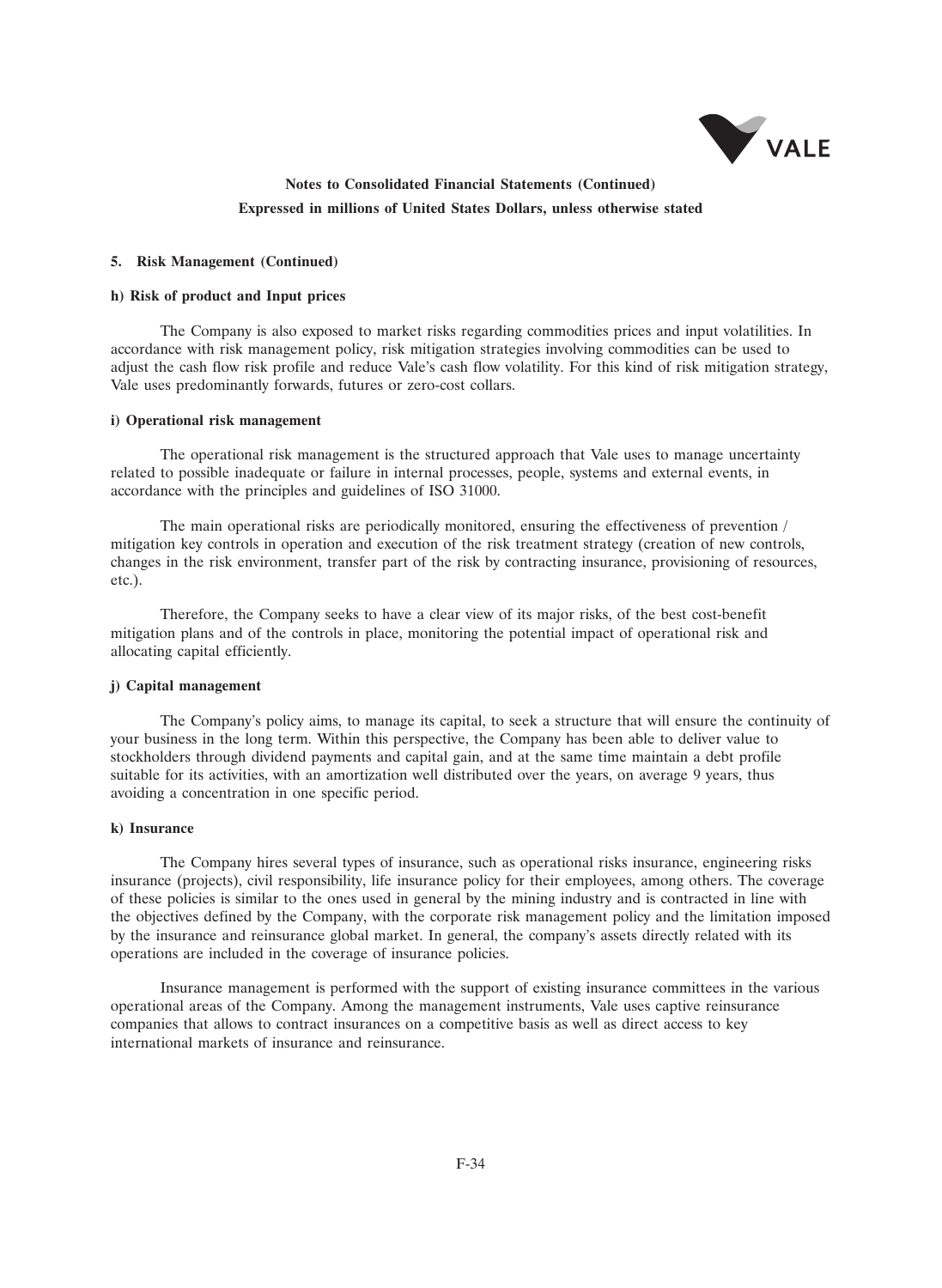

#### **6. Non-current assets and liabilities held for sale and discontinued operation**

Described below are the assets and liabilities held for sale and discontinued operation reclassified during the year:

|                                                                                   | December 31, 2014 |           |              |                            | December 31, 2013 |              |  |  |
|-----------------------------------------------------------------------------------|-------------------|-----------|--------------|----------------------------|-------------------|--------------|--|--|
|                                                                                   | Energy(i)         | Nacala(i) | <b>Total</b> | General Cargo—Logistic(ii) | Energy(i)         | <b>Total</b> |  |  |
| Assets held for sale and                                                          |                   |           |              |                            |                   |              |  |  |
| discontinued operation                                                            |                   |           |              |                            |                   |              |  |  |
| Accounts receivable                                                               |                   | 8         | 8            | 141                        |                   | 141          |  |  |
| Other current assets $\dots$ .                                                    |                   | 157       | 157          | 271                        |                   | 271          |  |  |
| Investments                                                                       | 88                |           | 88           |                            | 79                | 79           |  |  |
| Intangible, $net \dots \dots \dots$<br>Property, plant and equipment,             |                   |           |              | 1,687                      |                   | 1,687        |  |  |
| $net \dots \dots \dots \dots \dots \dots \dots$                                   | 477               | 2,910     | 3,387        | 1,027                      | 561               | 1,588        |  |  |
| Total assets                                                                      | 565               | 3,075     | 3,640        | 3,126                      | 640               | 3,766        |  |  |
| Liabilities associated with assets<br>held for sale and discontinued<br>operation |                   |           |              |                            |                   |              |  |  |
| Suppliers and contractors                                                         |                   | 54        | 54           | 85                         |                   | 85           |  |  |
| Payroll and related charges                                                       |                   |           |              | 61                         |                   | 61           |  |  |
| Other current liabilities                                                         |                   | 57        | 57           | 112                        |                   | 112          |  |  |
| Other non-current liabilities                                                     |                   |           |              | 190                        |                   | 190          |  |  |
| Total liabilities                                                                 |                   | 111       | 111          | 448                        |                   | 448          |  |  |
| Net assets held for sale and                                                      |                   |           |              |                            |                   |              |  |  |
| discontinued operation                                                            | 565               | 2,964     | 3,529        | 2,678                      | 640               | 3,318        |  |  |

(i) Assets and liabilities held for sale

(ii) Discontinued operation

#### **a) Assets and liabilities held for sale**

#### **Nacala logistic corridor (''Nacala'')**

In December 2014, the Company signed an agreement with Mitsui & Co., Ltd. ("Mitsui") to sell  $50\%$ of its stake of 70% in Nacala, which comprises entities which holds a railroad and port concession under construction located in Mozambique and Malawi and are related to coal segment.

The investment in Nacala was funded by Vale through equity and equity instruments of US\$313, with the remaining balance funded through Vale's bridge shareholder loans. With the transaction, a new company will be incorporated to which Vale will contribute their investment in Nacala. Mitsui will then contribute to the new company the amount of US\$313 in equity instruments and will therefore hold 50% of the participation of the new company. Vale and Mitsui are in negotiations to fund the remaining investment required and to take-out part of Vale's bridge shareholder loans.

After completion of the transaction, Vale will share control of Nalaca with Mitsui and therefore will not consolidate the assets and liabilities of these entities. The assets were transferred to assets held for sale with no impact in the statement of income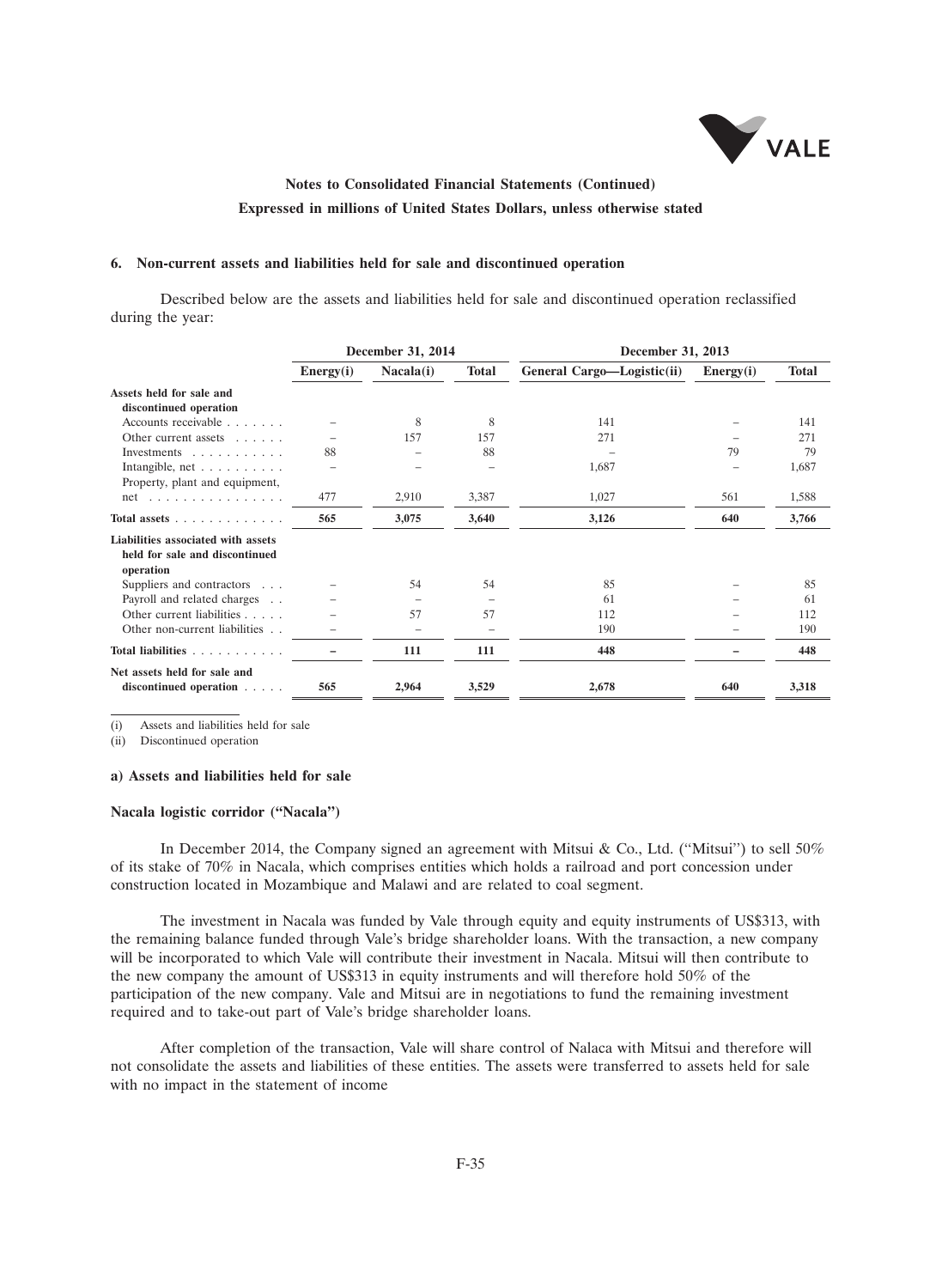

### **6. Non-current assets and liabilities held for sale and discontinued operation (Continued)**

#### **Energy generation assets**

In December 2013, the company signed agreements with CEMIG Geração e Transmissão S.A. (''CEMIG GT''), as follow: (i) to sell 49% of its stake of 9% in Norte Energia S.A. (''Norte Energia''), the company in charge of the construction, operation and exploration of the Belo Monte Hydroelectric facility, and (ii) to create a joint venture named Aliança Geração de Energia S.A. to be established by Vale and CEMIG GT through contribution of its shares on the following power generation assets: Porto Estrela, Igarapava, Funil, Capim Branco I and II, Aimores and Candonga. No cash will be disbursed as part of the ´ transaction. Vale and CEMIG GT will hold respectively 55% and 45% and will share control of the new company, which will supply energy to Vale operations, previously guaranteed by its own generation plant, ensured by a long-term contract.

The transaction above has been approved by the Brazilian Electricity Regulatory Agency ("Agência") Nacional de Energia Elétrica" or "ANEEL"), but is pending of a minor precedent condition. The conclusion of the transaction is expected to occur in the first quarter of 2015. The assets were transferred to assets held for sale with no impact in the statement of income. Once the transaction is completed, the Company will recognize a gain on sale of assets in the statement of income in the amount of US\$195, approximately (based on balance sheet as of December 31, 2014).

## **b) Discontinued operation**

#### **General cargo—Logistic**

At the end of 2013, Vale entered to an agreement to dispose of control over its subsidiary VLI S.A. (''VLI''), which aggregates all operations of the general cargo segment. As a consequence, at the beginning of January 1, 2014, the investment in VLI has been accounted as an investment in associate (note 12).

In April 2014, Vale finalized the sale of 35.9% of its stake in VLI capital to Mitsui and to Fundo de Investimento do Fundo de Garantia de Tempo de Serviço ("FGTS") for the amount of US\$1,197, which US\$896 was settled through a capital contribution directly in VLI.

In August 2014, Vale completed the sale of 26.5% of its stake in VLI to a fund of Brookfield Asset Management Inc. (''Brookfield'') for US\$908 (R\$2,000). At the completion of the transaction, Vale now holds 37.6% of VLI's total stockholder's equity.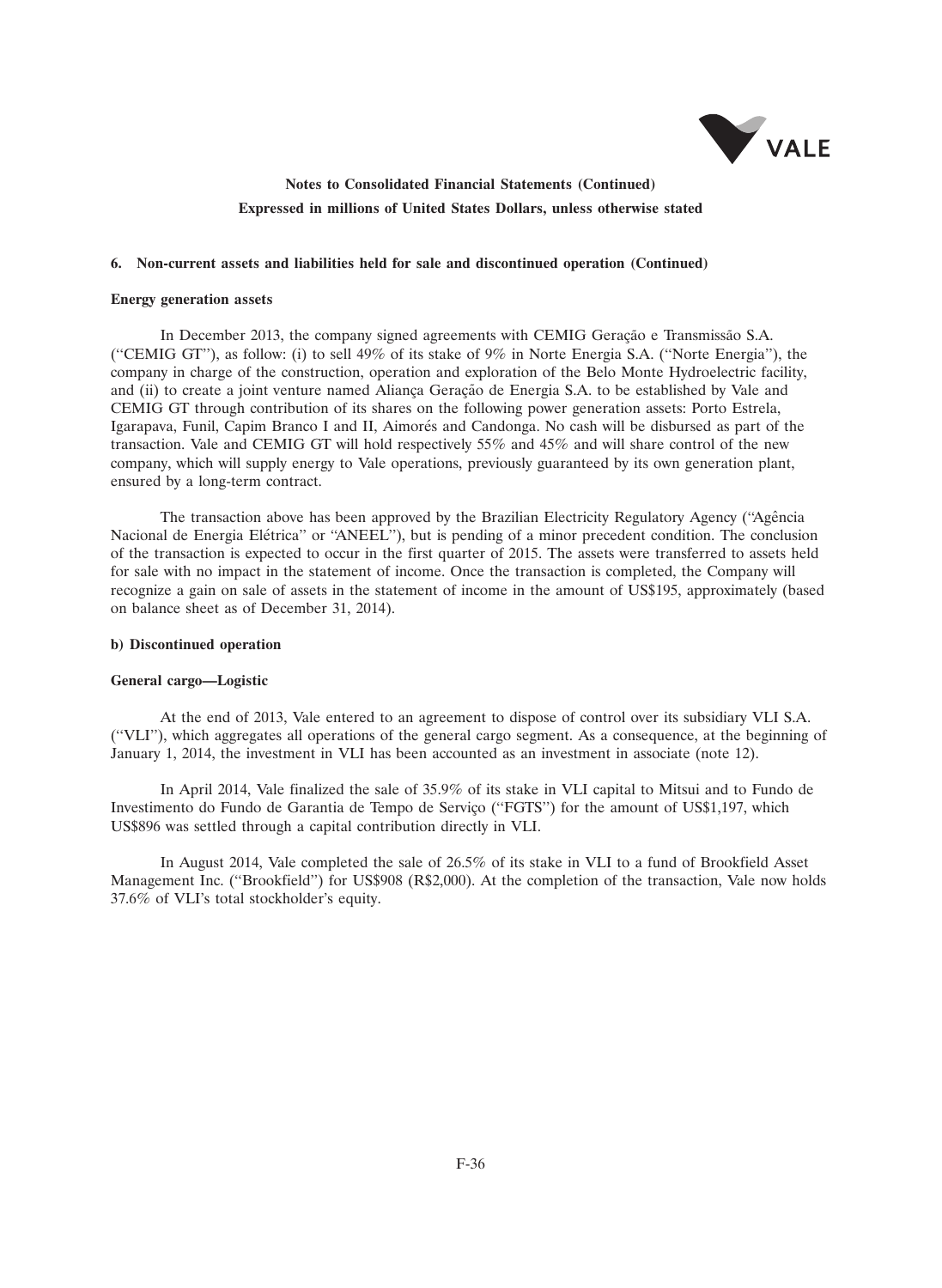

## **7. Acquisitions and divestitures**

The results on divestitures are presented as follow:

|                                                                                                             | Year ended as at December 31, |       |       |
|-------------------------------------------------------------------------------------------------------------|-------------------------------|-------|-------|
|                                                                                                             | 2014                          | 2013  | 2012  |
| Loss on measurement or sales of non-current assets                                                          |                               |       |       |
|                                                                                                             |                               | (215) |       |
|                                                                                                             |                               |       | (22)  |
|                                                                                                             |                               |       | (355) |
|                                                                                                             |                               |       | (129) |
| Mineral rights—CoW Indonesia (note 30a) $\dots \dots \dots \dots \dots \dots \dots \dots \dots \dots \dots$ | (167)                         |       |       |
|                                                                                                             | (167)                         | (215) | (506) |
| <b>Financial income</b>                                                                                     |                               |       |       |
|                                                                                                             |                               | 214   |       |
|                                                                                                             |                               | 214   |       |
| Results on sale or disposal of investments from associates and joint ventures                               |                               |       |       |
|                                                                                                             | (30)                          |       |       |
|                                                                                                             |                               | 14    |       |
|                                                                                                             |                               | 27    |       |
|                                                                                                             | (30)                          | 41    |       |
|                                                                                                             |                               |       |       |

#### • **2014**

## a) Divestitures of Vale Florestar Fundo de Investimento em Participações ("Vale Florestar")

Vale signed an agreement with a subsidiary of Suzano Papel e Celulose S.A (''Suzano''), a company that produces eucalyptus pulp, for the sale of its entire stake in Vale Florestar for US\$93 (R\$205). The approval of this transaction by the Conselho Administrativo de Defesa Econômica ("CADE") has been obtained in July, 2014.

A loss on this transaction, of US\$30 (R\$68) was recorded in the statement of income as results on sale or disposals of investments from joint ventures and associates.

#### **b) Incorporation of Vale Mina do Azul S.A. (''VMA'')**

In December 2014, Vale incorporated its wholly-owned subsidiary VMA, with no impact in the consolidated financial statements.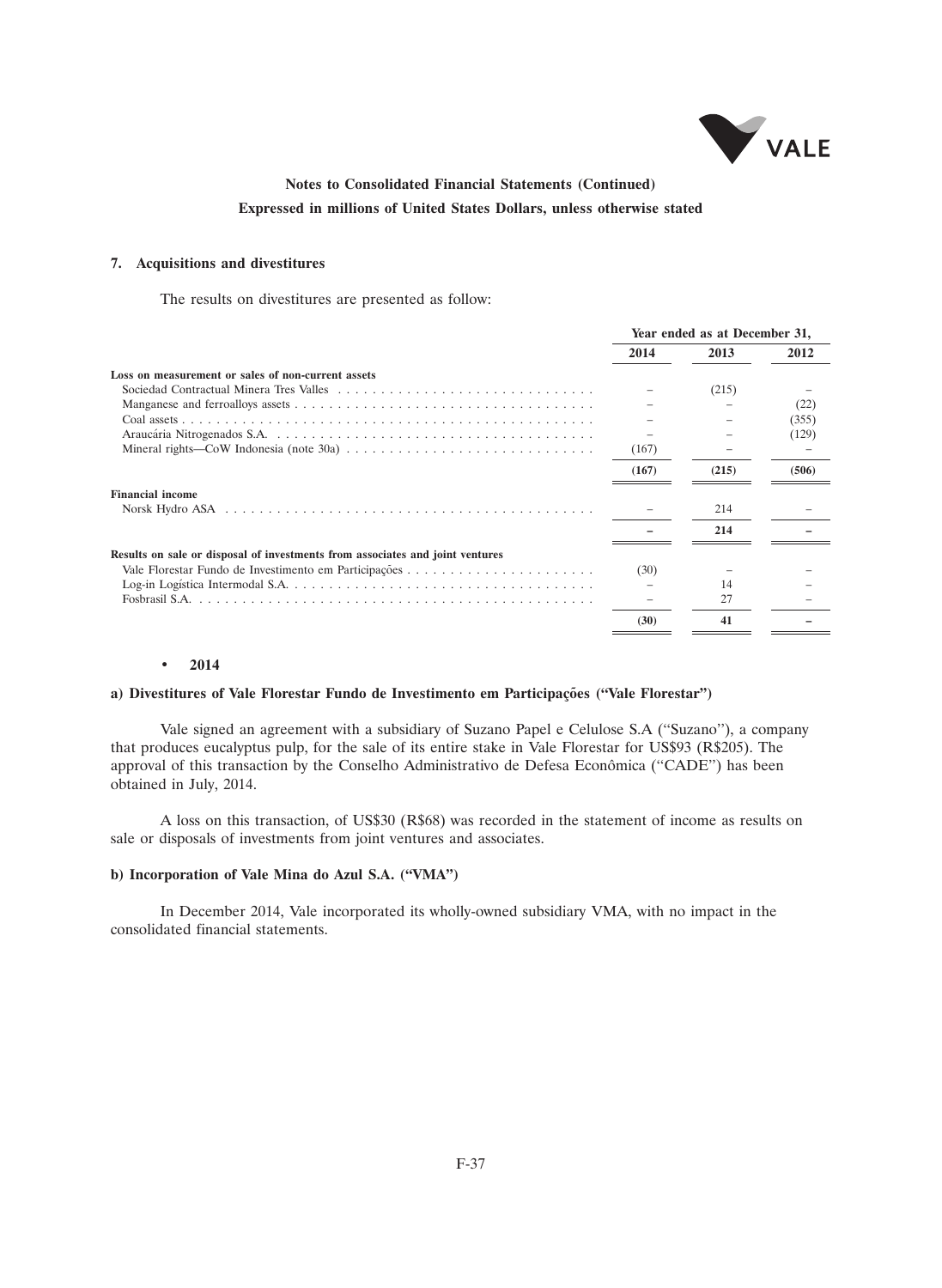

#### **7. Acquisitions and divestitures (Continued)**

• **2013**

### **c) Divestitures of Norsk Hydro ASA (''Hydro'')**

As part of Vale's strategy of reducing its exposure to non-core assets, in November 2013, the Company sold its Hydro common shares for US\$1,811. Since February 2013 when the lock-up period for trading Hydro shares ended, the investment could be traded in the market and therefore the Company started classifying this investment as a financial asset available for sale. As result of this operation, the Company recognized a gain of US\$214 in the statement of income as financial income for the year ended as at December 31, 2013, as below:

#### **Hydro**

| (442) |
|-------|
|       |
| 1.597 |
|       |
|       |
|       |

#### **d) Divestitures of Sociedad Contractual Minera Tres Valles (''Tres Valles'')**

In December 2013, the Company sold its total participation in Tres Valles for US\$25. This transaction is consistent with Vale's strategy of focusing on world-class assets, with scale compatible with its existing operations. In this transaction, Vale recognized a loss of US\$215 presented in the statement of income as loss on measurement or sale of non-current assets of the year ended as at December 31, 2013. The total loss includes an amount of US\$7 transferred from cumulative translation adjustments.

#### **e) Divestitures of Fosbrasil S.A. (''Fosbrasil'')**

In December 2013, the Company entered into an agreement to sale its minority participation in the associate Fosbrasil, producer of purified phosphoric acid, for US\$45. On this transaction, Vale recognized a gain of US\$27 presented in the statement of income as result on sale or disposal of investments from joint ventures and associates for the year ended as at December 31, 2013.

## f) Divestitures of Log-In Logística Intermodal S.A. ("Log-in")

In December 2013, Vale conducted an auction to sell its common shares of Log-in. All the shares were sold by US\$94 and the gain of US\$14 on this transaction was recorded in the statement of income as result on sale or disposal of investments from associates and joint ventures for the year ended as at December 31, 2013.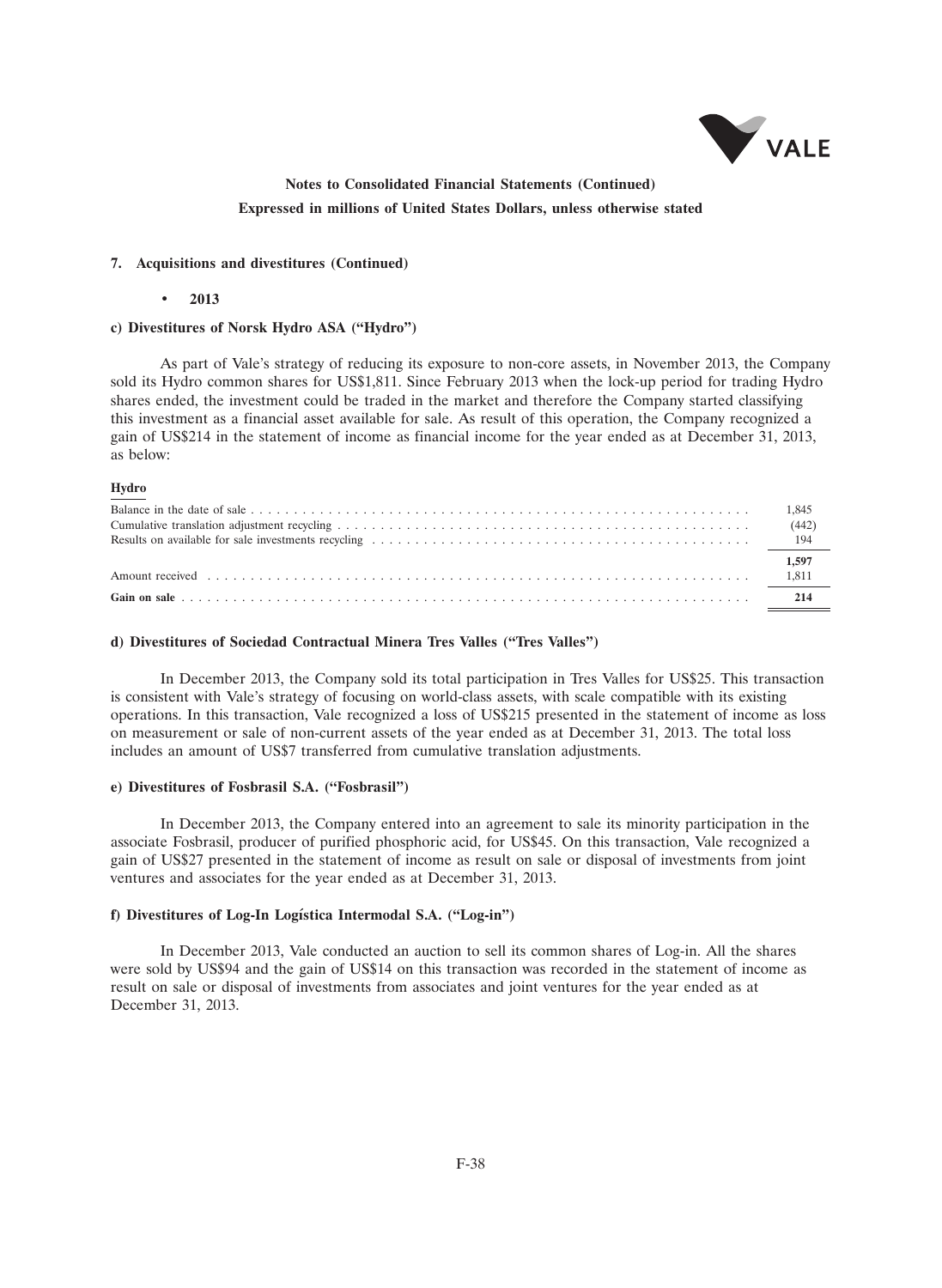

### **7. Acquisitions and divestitures (Continued)**

• **2012**

#### **g) Acquisition of additional participation in Belvedere Coal Project**

During 2012, the Company completed the purchase option on additional 24.5% participation in the Belvedere Coal Project owned by Aquila Resources Limited in the amount of AUD150 million (US\$156). In 2013, after the approval of the local government, Vale acquired 100% of Belvedere and paid the total amount of US\$338 for the wholly owned participation.

#### **h) Sales of coal assets**

In June 2012, Vale completed the sale of its thermal coal operations in Colombia to CPC S.A.S., an affiliate of Colombian Natural Resources S.A.S. The loss on this transaction, of US\$355 was recorded in the income statement as loss on measurement or sales of non-current assets for the year ended as at December 31, 2012.

### **i)** Acquisition of Empreendimentos Brasileiros de Mineração ("EBM") shares

At 2012, the Company acquired an additional of 10.46% of EBM. As result of the acquisition, Vale increased its share in EBM to 96.7% and recognized US\$62 as result from operation with non-controlling interest in stockholders equity.

#### **j) Divestitures of manganese and ferroalloys assets**

In October 2012, the Company completed the sale of its manganese and ferroalloys operations in Europe for US\$160. On this transactions Vale recognized US\$22 presented in statement of income as loss on measurement or sales of non-current assets for the year ended as at December 31, 2012.

## **k) Divestitures of participation in Vale Oman Pelletizing LLC (''Vale Oman'')**

In October 2012, the Company sold 30% of its participation in Vale Oman for US\$71. In this transaction, the Company recognized a gain of US\$63 as result from operation with non-controlling interest in stockholders equity.

## **l) Divestitures of Araucária Nitrogenados S.A. ("Araucária")**

In December 2012, the Company finalized an agreement with Petroleo Brasileiro S.A. (''Petrobras'') to ´ sell Araucária, an operation for production of basic nitrogen for fertilizer, located in Araucária, in the Brazilian state of Paraná, for the amount of US\$234 and recognized a loss of US\$129 recorded on loss on measurement or sales of non-current assets in statement of income for the year ended as at December 31, 2012.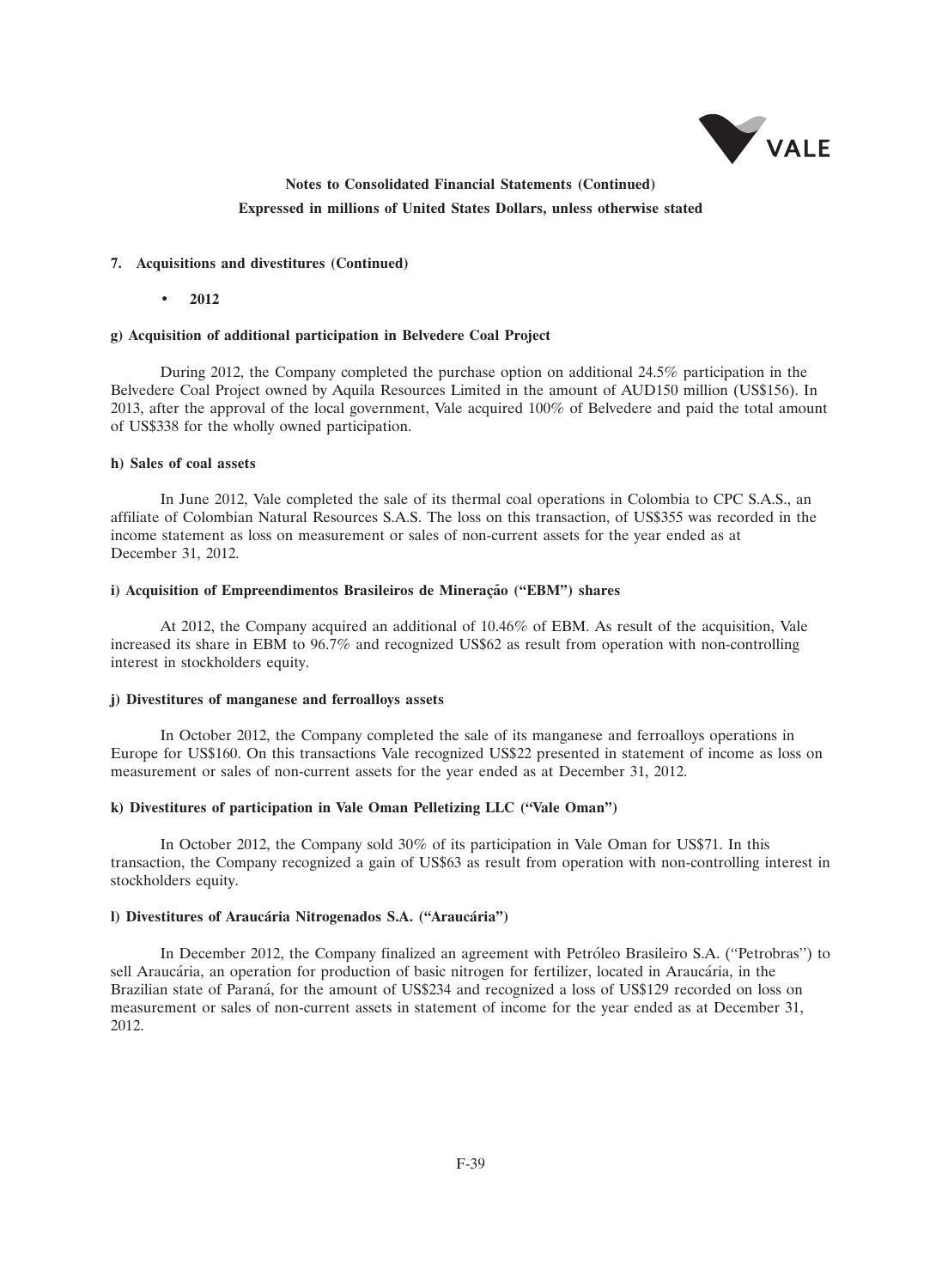

### **8. Cash and cash equivalents**

| December 31, 2014 December 31, 2013 |       |
|-------------------------------------|-------|
| 2.109                               | 1.558 |
| 1.865                               | 3.763 |
| 3 974                               | 5.321 |

Cash and cash equivalents includes cash, immediately redeemable deposits and short-term investments with an insignificant risk of changes in value and readily convertible to cash, part in Brazilian Real, indexed to the Brazilian Interbank Interest rate (''DI Rate'' or ''CDI'') and part denominated in US dollar, mainly time deposits.

## **9. Accounts receivable**

|               | December 31, 2014 December 31, 2013 |
|---------------|-------------------------------------|
| 2.155         | 4.417                               |
| 122           | 126                                 |
|               | 962                                 |
| 136           | 184                                 |
| 172           | 103                                 |
| 3.362<br>(87) | 5.792<br>(89)                       |
| 3.275         | 5.703                               |
|               |                                     |

Accounts receivable related to the steel sector represented 77.97% and 79.70% of total receivables on December 31, 2014 and 2013, respectively.

No individual customer represents over 10% of receivables or revenues.

The provision for doubtful debts recorded in the statement of income as at December 31, 2014, 2013 and 2012 totaled US\$36, US\$4 and US\$22, respectively. The Company recognized write-off as at December 31, 2014, 2013 and 2012 in the amount of US\$5, US\$15 and US\$16, respectively.

Accounts receivable presented by currency are shown in note 22.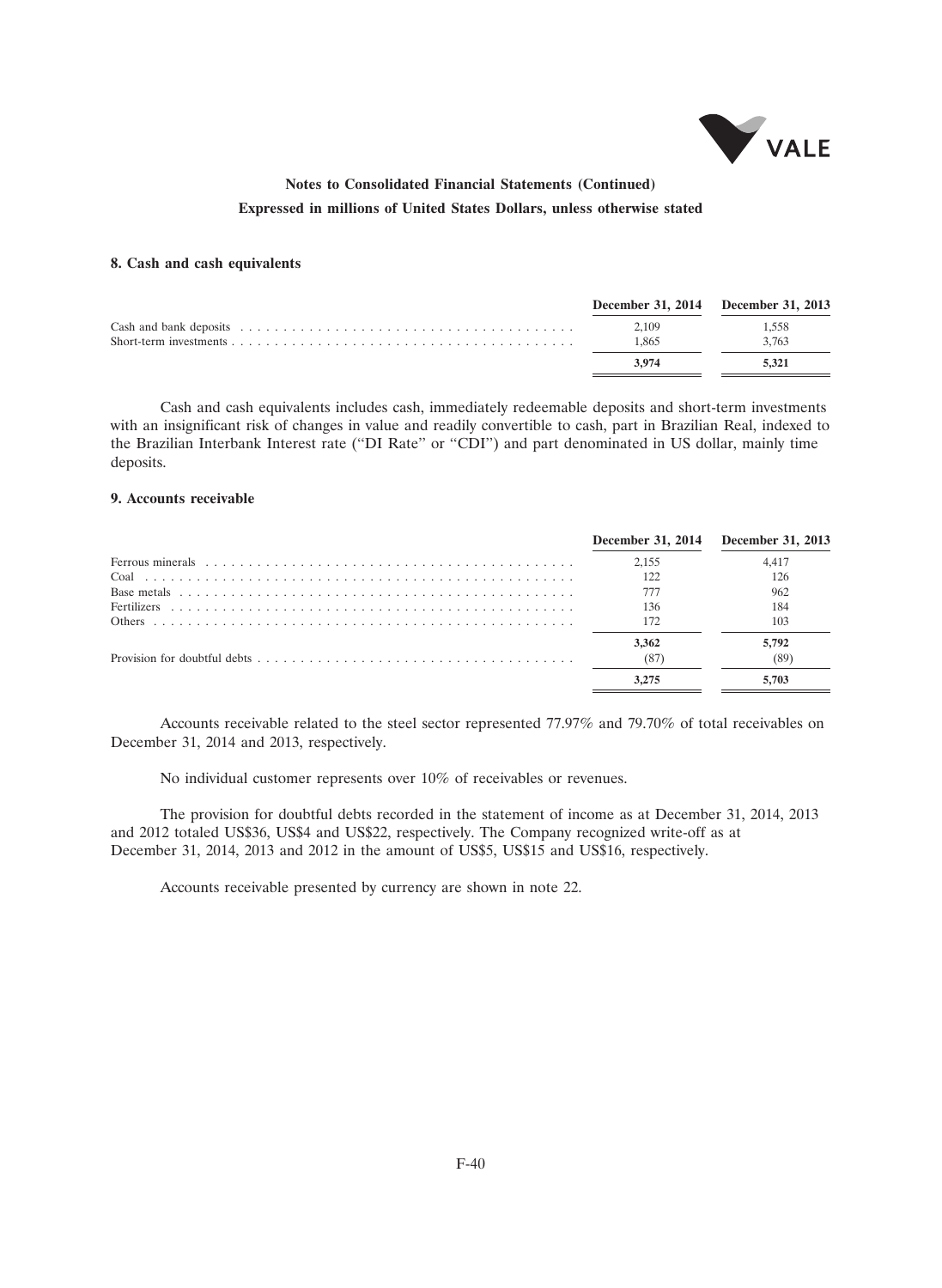

## **10. Inventories**

Inventories are comprised as follows:

|                                                                                                                 | December 31, 2014 | December 31, 2013 |
|-----------------------------------------------------------------------------------------------------------------|-------------------|-------------------|
| <b>Inventories of products</b><br><b>Bulk Material</b>                                                          |                   |                   |
| <b>Ferrous minerals</b>                                                                                         |                   |                   |
|                                                                                                                 | 1.110             | 646               |
|                                                                                                                 | 187               | 88                |
|                                                                                                                 | 69                | 75                |
|                                                                                                                 | 1,366             | 809               |
| Coal<br><b>Base Metals</b>                                                                                      | 155               | 318               |
| Nickel and other products $\dots \dots \dots \dots \dots \dots \dots \dots \dots \dots \dots \dots \dots \dots$ | 1,435             | 1,398             |
|                                                                                                                 | 26                | 23                |
|                                                                                                                 | 1,461             | 1,421             |
| <b>Fertilizers</b>                                                                                              |                   |                   |
|                                                                                                                 | 12                | 8                 |
|                                                                                                                 | 309               | 313               |
|                                                                                                                 | 23                | 19                |
|                                                                                                                 | 344               | 340               |
|                                                                                                                 | 4                 | x                 |
|                                                                                                                 | 3,330             | 2,896             |
|                                                                                                                 | 1,171             | 1,229             |
|                                                                                                                 | 4,501             | 4,125             |
|                                                                                                                 |                   |                   |

As at December 31, 2014 and 2013 the Company had provisions to adjust inventories to market value for nickel in the amount of US\$0 and US\$14, respectively; manganese in the amount of US\$0 and US\$1, respectively; and coal in the amount of US\$285 and US\$117, respectively.

|                                                                                                                                                                                                                                |                            |                           | Year ended as at December 31, |  |  |  |  |
|--------------------------------------------------------------------------------------------------------------------------------------------------------------------------------------------------------------------------------|----------------------------|---------------------------|-------------------------------|--|--|--|--|
| Inventories of products                                                                                                                                                                                                        |                            | 2013                      | 2012                          |  |  |  |  |
|                                                                                                                                                                                                                                | 2.896                      | 3.597                     | 3.975                         |  |  |  |  |
|                                                                                                                                                                                                                                | 23,060<br>3.201            | 20,008<br>4.125           | 21.167<br>4.224               |  |  |  |  |
|                                                                                                                                                                                                                                | (25,064)<br>(285)<br>(478) | (24.245)<br>(132)<br>(457 | (25,390)<br>(38)<br>(341)     |  |  |  |  |
| Balance at end of the year entertainment of the year entertainment of the year entertainment of the year entertainment of the year entertainment of the year entertainment of the year entertainment of the year entertainment | 3.330                      | 2.896                     | 3.597                         |  |  |  |  |

|                                 |                           | Year ended as at December 31, |                           |  |  |
|---------------------------------|---------------------------|-------------------------------|---------------------------|--|--|
| <b>Inventory of consumables</b> | 2014                      | 2013                          | 2012                      |  |  |
|                                 | 1.229                     | 1.455                         | 1.276                     |  |  |
|                                 | 3.282<br>(3,201)<br>(138) | 4.063<br>(4.125)<br>(164)     | 4.508<br>(4,224)<br>(105) |  |  |
|                                 | 1.171                     |                               | 1.455                     |  |  |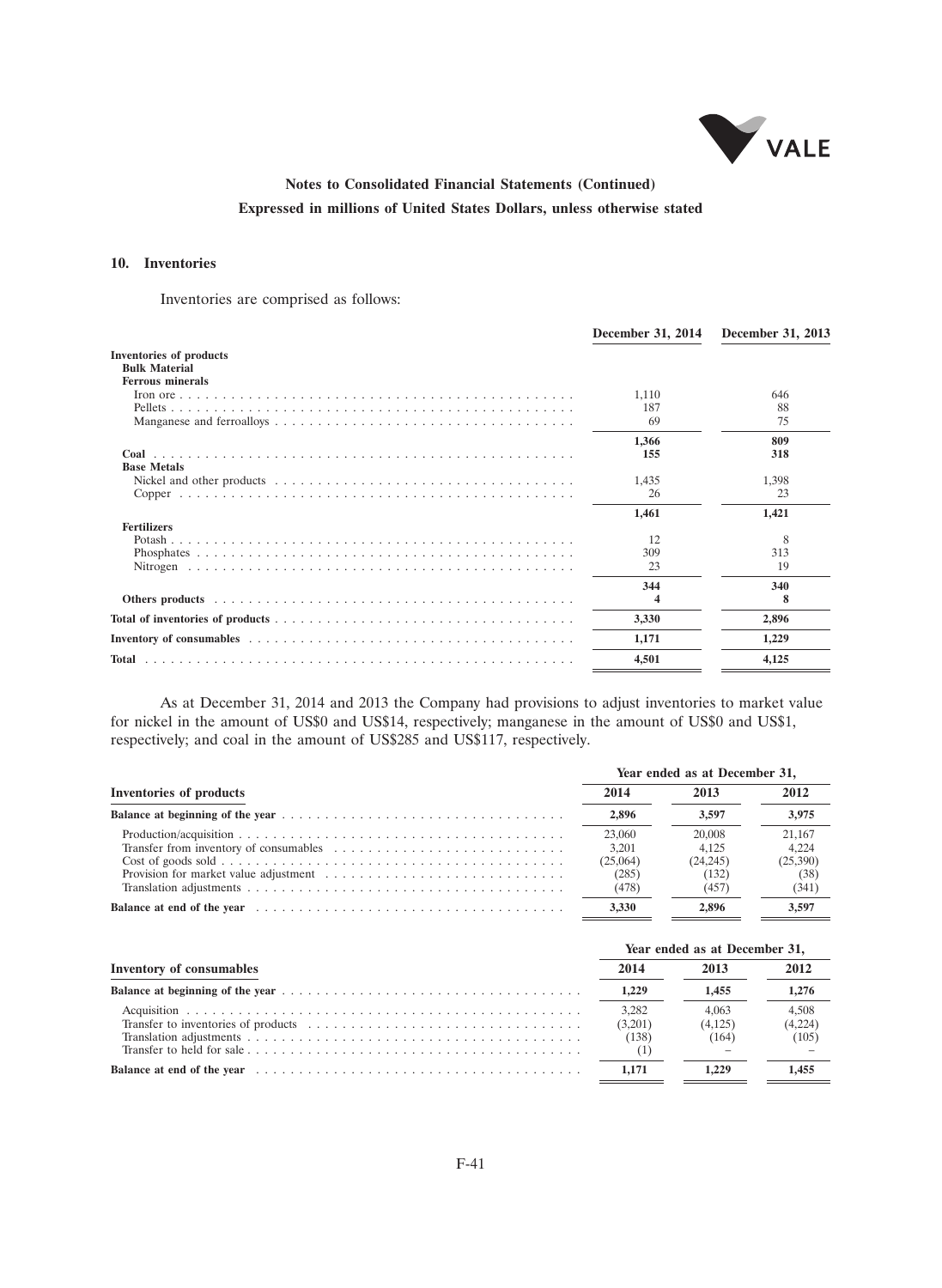

## **11. Recoverable taxes**

The recoverable taxes, net of provision for losses of tax credits, are as follows:

| December 31, 2014 December 31, 2013 |              |
|-------------------------------------|--------------|
| 1.057<br>1.010                      | 1.129<br>680 |
| 2.101                               | 1.864        |
| 1.700<br>401                        | 1.579<br>285 |
| 2.101                               | 1.864        |

## **12. Investments**

The changes of investments in associates and joint ventures are as follow:

|                                                                                                                              | Year ended as at December 31, |         |         |  |  |
|------------------------------------------------------------------------------------------------------------------------------|-------------------------------|---------|---------|--|--|
|                                                                                                                              | 2014                          | 2013    | 2012    |  |  |
|                                                                                                                              | 3,584                         | 6.384   | 8,013   |  |  |
|                                                                                                                              | 220                           | 378     | 474     |  |  |
|                                                                                                                              |                               | (98)    | (32)    |  |  |
|                                                                                                                              | 79                            |         |         |  |  |
|                                                                                                                              | (536)                         | (582)   | (223)   |  |  |
|                                                                                                                              | 505                           | 469     | 645     |  |  |
|                                                                                                                              |                               | (204)   | 35      |  |  |
|                                                                                                                              | (831)                         | 747)    | (587)   |  |  |
| Impairment (note 15) $\dots \dots \dots \dots \dots \dots \dots \dots \dots \dots \dots \dots \dots \dots \dots \dots \dots$ | (31)                          |         | (1,941) |  |  |
| Transfers to held for sale/financial instruments—investments(i) $\dots \dots \dots \dots \dots$                              | (110)                         | (2,016) |         |  |  |
|                                                                                                                              | 1.255                         |         |         |  |  |
|                                                                                                                              | 4.133                         | 3.584   |         |  |  |

(i) The transfers to held for sale refers to investments in Vale Florestar of US\$110 in 2014 and to investments in Hydro of US\$2,016 in 2013.

(ii) The transfers from held for sale refers to investments in VLI of US\$1,255.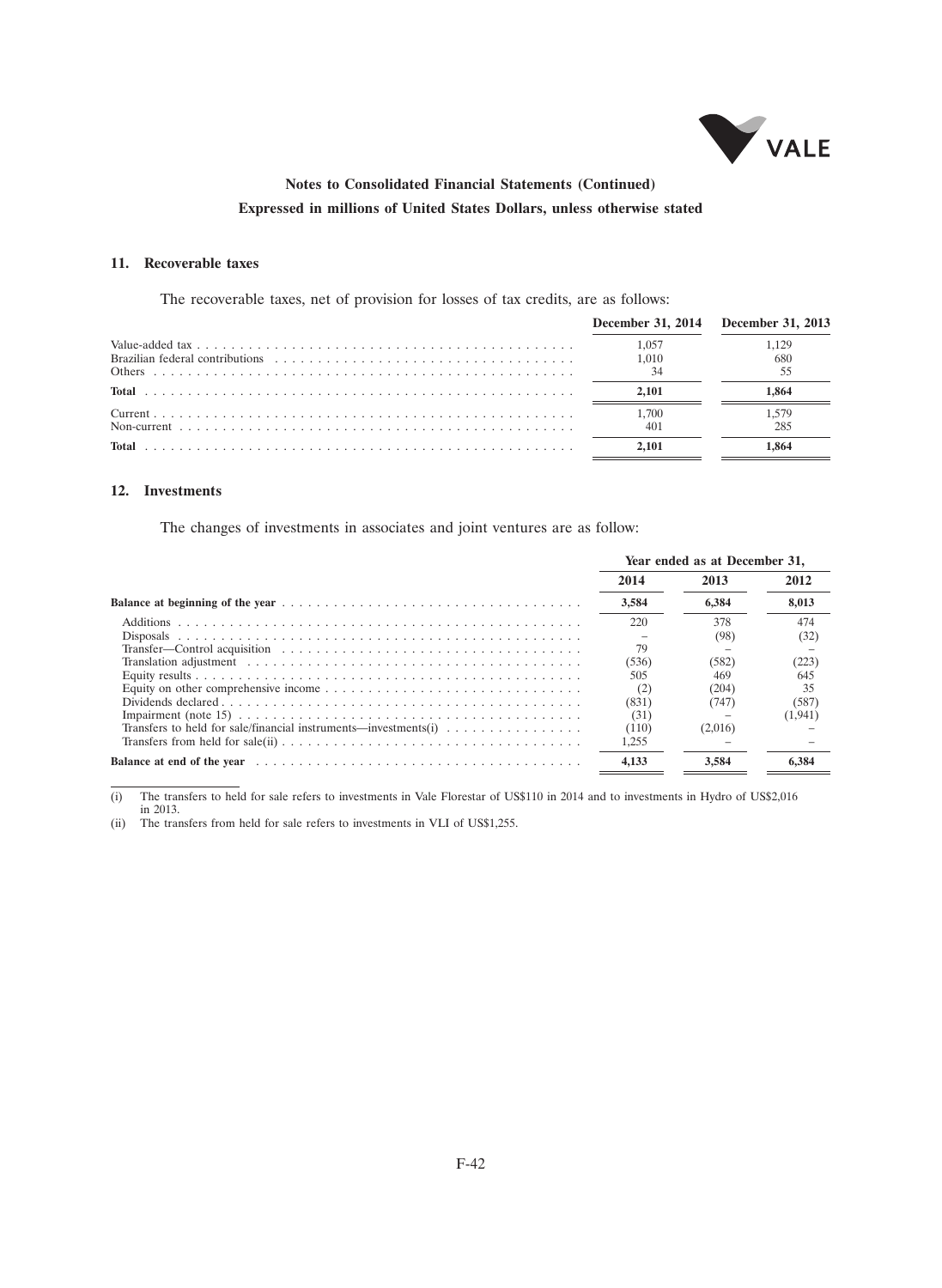

## **Notes to Consolidated Financial Statements (Continued)**

## **Expressed in Millions of United States Dollars, Unless Otherwise Stated**

## **12. Investments (Continued)**

|                                                |             |                        | <b>Investments</b>       | <b>Equity results</b><br>Year ended as at<br>December 31, |                          |                   | <b>Received dividends</b><br>Year ended as at<br>December 31, |                          |                          |      |
|------------------------------------------------|-------------|------------------------|--------------------------|-----------------------------------------------------------|--------------------------|-------------------|---------------------------------------------------------------|--------------------------|--------------------------|------|
| Joint ventures and associates                  |             |                        | As of<br>December 31,    |                                                           |                          |                   |                                                               |                          |                          |      |
|                                                | % ownership | $\%$ voting<br>capital | 2014                     | December 31,<br>2013                                      | 2014                     | 2013              | 2012                                                          | 2014                     | 2013                     | 2012 |
| <b>Bulk Material</b>                           |             |                        |                          |                                                           |                          |                   |                                                               |                          |                          |      |
| Iron Ore and pellets                           |             |                        |                          |                                                           |                          |                   |                                                               |                          |                          |      |
|                                                | 50.00       | 50.00                  | 16                       | 24                                                        | $\overline{4}$           | (7)               | 6                                                             |                          |                          |      |
| Companhia Nipo-Brasileira de Pelotização(i)    | 51.00       | 51.11                  | 142                      | 159                                                       | 66                       | 19                | 22                                                            | 48                       | 24                       | 26   |
| Companhia Hispano-Brasileira de Pelotização(i) | 50.89       | 51.00                  | 80                       | 83                                                        | 24                       |                   | 38                                                            | 11                       | 10                       | 36   |
| Companhia Coreano-Brasileira de Pelotização    | 50.00       | 50.00                  | 86                       | 91                                                        | 30                       | 18                | 26                                                            | 16                       | 22                       | 20   |
| Companhia Italo-Brasileira de Pelotização(i)   | 50.90       | 51.00                  | -61                      | 62                                                        | 25                       |                   | 8                                                             | 5                        | $\equiv$                 | 18   |
|                                                | 47.59       | 46.75                  | 510                      | 564                                                       | 76                       | 101               | 122                                                           | 44                       | 63                       | 57   |
|                                                | 50.00       | 50.00                  | 20                       | 22                                                        | -1                       |                   | $\overline{c}$                                                | $\overline{\phantom{a}}$ | $\overline{\phantom{0}}$ |      |
|                                                | 50.00       | 50.00                  | 200                      | 437                                                       | 392                      | 499               | 645                                                           | 401                      | 595                      | 179  |
| Tecnored Desenvolvimento Tecnológico S.A.(ii)  |             |                        | $\overline{\phantom{m}}$ | 38                                                        | (1)                      | (11)              | (20)                                                          | $\overline{\phantom{a}}$ |                          |      |
|                                                | 25.00       | 25.00                  | 24                       | 25                                                        | $\overline{\phantom{m}}$ | $\qquad \qquad -$ |                                                               | $\sim$                   |                          |      |
|                                                |             |                        | 1,139                    | 1,505                                                     | 617                      | 627               | 850                                                           | 525                      | 715                      | 337  |
| Coal                                           |             |                        |                          |                                                           |                          |                   |                                                               |                          |                          |      |
| Henan Longyu Energy Resources Co., Ltd.        | 25.00       | 25.00                  | 355                      | 357                                                       | 32                       | 42                | 59                                                            | 29                       | 40                       | 60   |
| <b>Base Metals</b>                             |             |                        |                          |                                                           |                          |                   |                                                               |                          |                          |      |
| Copper                                         |             |                        |                          |                                                           |                          |                   |                                                               |                          |                          |      |
|                                                | 50.00       | 50.00                  | 194                      | 228                                                       | (35)                     | (24)              | (5)                                                           |                          |                          |      |
| <b>Nickel</b>                                  |             |                        |                          |                                                           |                          |                   |                                                               |                          |                          |      |
|                                                | 25.00       | 25.00                  | 21                       | 22                                                        |                          | (2)               |                                                               |                          |                          |      |
| <b>Others</b>                                  |             |                        |                          |                                                           |                          |                   |                                                               |                          |                          |      |
|                                                | 37.61       | 37.61                  | 1,109                    |                                                           | 48                       |                   |                                                               |                          |                          |      |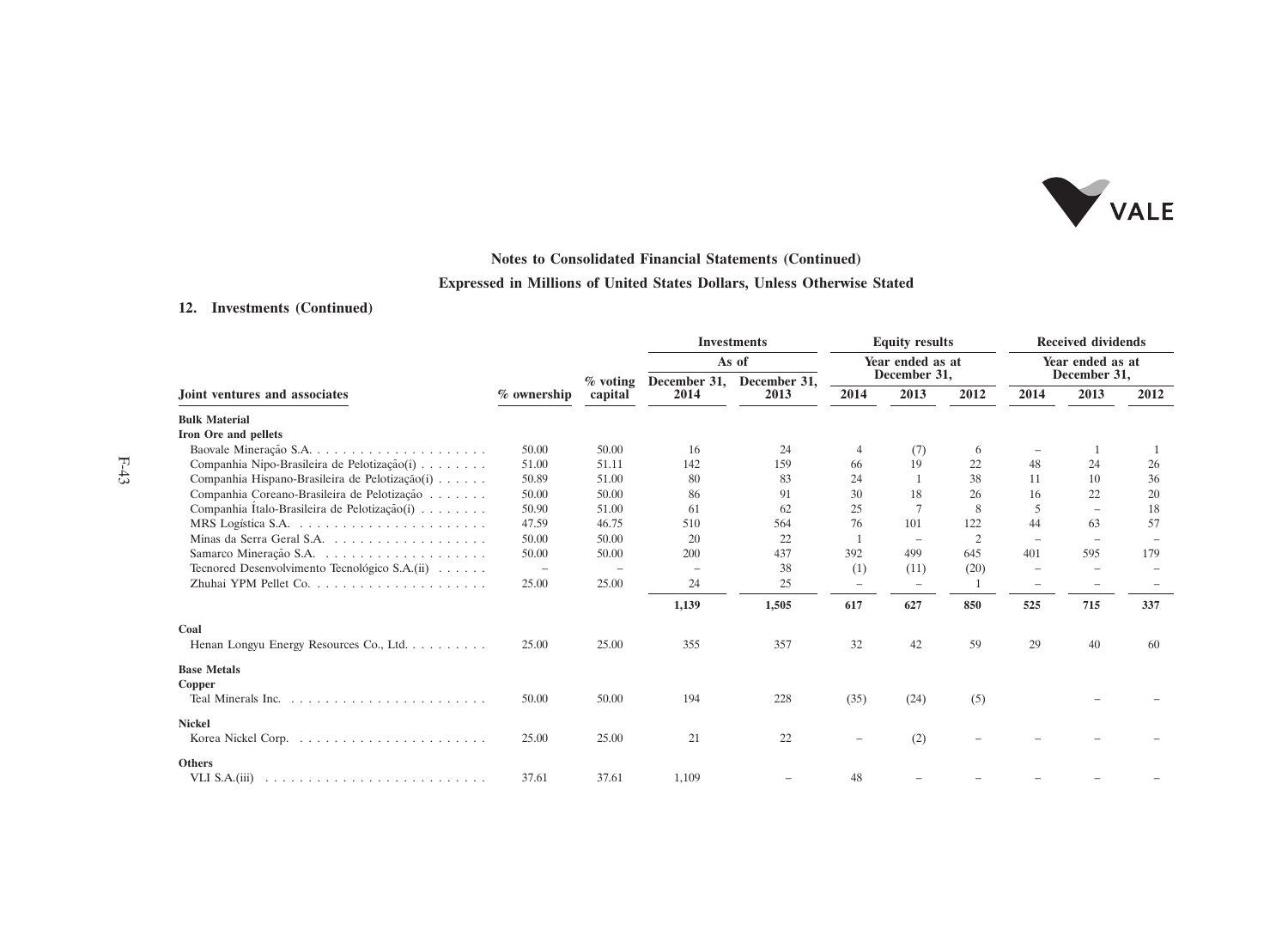

## **Notes to Consolidated Financial Statements (Continued)**

## **Expressed in Millions of United States Dollars, Unless Otherwise Stated**

## **12. Investments (Continued)**

|                                                                       |             |                       |                      | <b>Investments</b>               | <b>Equity results</b> |       |                                  | <b>Received dividends</b> |      |      |
|-----------------------------------------------------------------------|-------------|-----------------------|----------------------|----------------------------------|-----------------------|-------|----------------------------------|---------------------------|------|------|
|                                                                       |             |                       | As of                | Year ended as at<br>December 31, |                       |       | Year ended as at<br>December 31, |                           |      |      |
| Joint ventures and associates                                         | % ownership | $%$ voting<br>capital | December 31,<br>2014 | December 31,<br>2013             | 2014                  | 2013  | 2012                             | 2014                      | 2013 | 2012 |
| <b>Bauxite</b>                                                        |             |                       |                      |                                  |                       |       |                                  |                           |      |      |
| Mineração Rio Grande do Norte S.A.                                    | 40.00       | 40.00                 | 91                   | 111                              |                       | 10    | 20                               | 8                         | 17   |      |
| <b>Steel</b>                                                          |             |                       |                      |                                  |                       |       |                                  |                           |      |      |
| California Steel Industries, Inc.                                     | 50.00       | 50.00                 | 184                  | 181                              | 12                    | 20    | 16                               | 6                         | 6    | 9    |
| Companhia Siderúrgica do Pecém(iv)                                    | 50.00       | 50.00                 | 725                  | 686                              | (44)                  | (10)  | (7)                              | $\equiv$                  |      |      |
| Thyssenkrupp Companhia Siderúrgica do Atlântico Ltd                   | 26.87       | 26.87                 | 205                  | 321                              | (60)                  | (158) | (169)                            |                           |      |      |
|                                                                       |             |                       | 1,114                | 1,188                            | (92)                  | (148) | (160)                            | 6                         | 6    | 9    |
| Other associates and joint ventures                                   |             |                       |                      |                                  |                       |       |                                  |                           |      |      |
|                                                                       | 4.59        | 4.59                  | 91                   | 83                               | (11)                  | (2)   | (2)                              |                           |      |      |
|                                                                       |             |                       | 19                   | 90                               | (61)                  | (33)  | (72)                             |                           |      |      |
|                                                                       |             |                       | 110                  | 173                              | (72)                  | (35)  | (74)                             |                           |      |      |
| <b>Disposal investments</b>                                           |             |                       |                      |                                  |                       |       |                                  |                           |      |      |
|                                                                       |             |                       |                      |                                  |                       |       | (35)                             |                           | 56   | 47   |
| Logística Intermodal S.A. $\dots \dots \dots \dots \dots \dots \dots$ |             |                       |                      |                                  |                       | (1)   | (10)                             |                           |      |      |
|                                                                       |             |                       | 4,133                | 3,584                            | 505                   | 469   | 645                              | 568                       | 834  | 460  |
|                                                                       |             |                       |                      |                                  |                       |       |                                  |                           |      |      |

(i) Although Vale held majority of the voting capital, the entities are accounted under equity method, due to existing veto rights held by other stockholders.

(ii) Consolidated since March 2014.

(iii) Considering the updated interest after the transaction described in note 6b.

(iv) Pre-operational stage.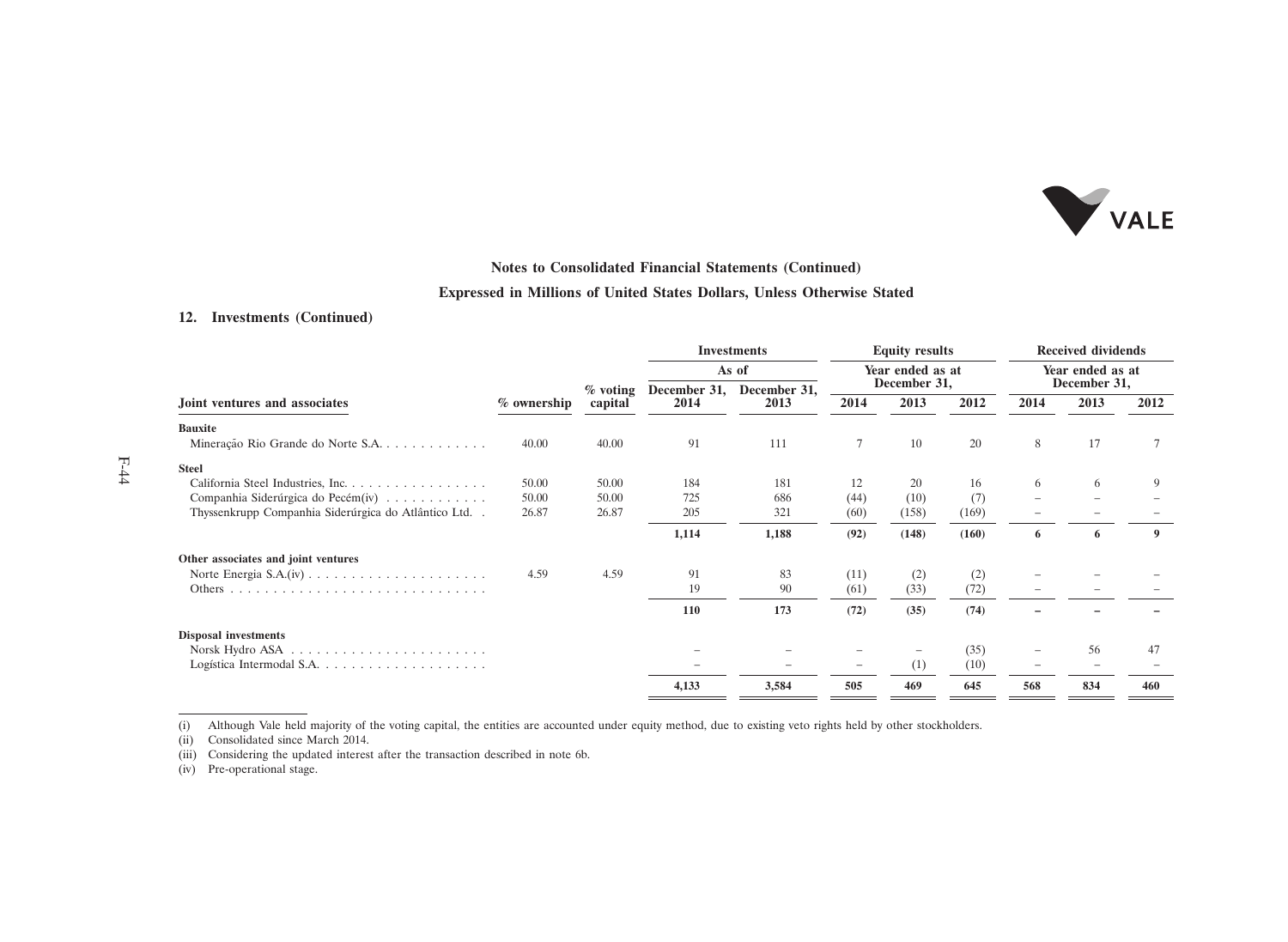

## **12. Investments (Continued)**

|                                                                                            |                                |                                  |                |                          | December 31, 2014                         |                          |                                                         | December 31,<br>2013                          |  |
|--------------------------------------------------------------------------------------------|--------------------------------|----------------------------------|----------------|--------------------------|-------------------------------------------|--------------------------|---------------------------------------------------------|-----------------------------------------------|--|
|                                                                                            | Location                       | <b>Principal activity</b>        | <b>Assets</b>  | <b>Liabilities</b>       | <b>Adjusted</b><br>stockholders<br>equity | Adjusted<br>results      | <b>Adjusted</b> net<br>operating income for the<br>vear | <b>Adjusted</b> net<br>income for the<br>vear |  |
| Subsidiaries and affiliates                                                                |                                |                                  |                |                          |                                           |                          |                                                         |                                               |  |
| Direct and indirect subsidiaries                                                           |                                |                                  |                |                          |                                           |                          |                                                         |                                               |  |
| Acos Laminados do Pará S.A.<br>and a                                                       | <b>Brazil</b>                  | Steel                            | 125            | $\overline{\phantom{0}}$ | 125                                       | $\overline{\phantom{0}}$ | $\overline{\phantom{a}}$                                | (2)                                           |  |
| Biopalma da Amazônia S.A.<br>$\sim$ $\sim$ $\sim$ $\sim$                                   | <b>Brazil</b>                  | Energy                           | 728            | 451                      | 277                                       | (82)                     | (148)                                                   | (145)                                         |  |
| Companhia Portuária da Baía de                                                             |                                |                                  |                |                          |                                           |                          |                                                         |                                               |  |
| Sepetiba                                                                                   | <b>Brazil</b>                  | Iron ore                         | 197            | 52                       | 145                                       | 224                      | 148                                                     | 120                                           |  |
| Compañia Minera Miski                                                                      |                                |                                  |                |                          |                                           |                          |                                                         |                                               |  |
| Mayo S.A.C. $\dots$ $\dots$ $\dots$ $\dots$                                                | Peru                           | Fertilizers                      | 664            | 169                      | 495                                       | 8                        | 10                                                      | 23                                            |  |
| Mineração Corumbaense                                                                      |                                |                                  |                |                          |                                           |                          |                                                         |                                               |  |
| Reunida S.A.                                                                               | <b>Brazil</b>                  | Iron ore and manganese           | 821            | 387                      | 434                                       | 248                      | 167                                                     | 162                                           |  |
| Minerações Brasileiras                                                                     |                                |                                  |                |                          |                                           |                          |                                                         |                                               |  |
| Reunidas S.A.<br>$\mathcal{A}$ , and $\mathcal{A}$ , and $\mathcal{A}$ , and $\mathcal{A}$ | <b>Brazil</b>                  | Iron ore                         | 2,977          | 649                      | 2,328                                     | 158                      | 150                                                     | (27)                                          |  |
| Potasio Rio Colorado S.A.                                                                  | Argentina                      | Fertilizers                      | 583            | 28                       | 555                                       | (30)                     | (33)                                                    | (2,723)                                       |  |
| Salobo Metais S.A.                                                                         | <b>Brazil</b>                  | Copper                           | 3,454          | 596                      | 2,858                                     | 149                      | 60                                                      | (31)                                          |  |
| Tecnored Desenvolvimento                                                                   |                                |                                  |                |                          |                                           |                          |                                                         |                                               |  |
| Tecnológico S.A. $\dots$ .                                                                 | Brazil                         | Iron ore                         | 67             | 35                       | 32                                        | (27)                     | (28)                                                    | (22)                                          |  |
| Vale International Holdings GmbH.                                                          | Austria                        | Holding and research             | 35,270         | 481                      | 34,789                                    | 331                      | (6,108)                                                 | (913)                                         |  |
| Vale Canada Holdings Inc.                                                                  | Canada                         | Holding                          | 12,359         | 10,429                   | 1,930                                     | (7)                      | (9)                                                     | (7)                                           |  |
| Vale Canada Limited                                                                        | Canada                         | Nickel                           | 40,235         | 31,855                   | 8,380                                     | (449)                    | (229)                                                   | (812)                                         |  |
| Vale Fertilizantes S.A. (Antiga                                                            |                                |                                  |                |                          |                                           |                          |                                                         |                                               |  |
| Mineração Naque S.A.)                                                                      | <b>Brazil</b>                  | Fertilizers                      | 6,397          | 1,186                    | 5,211                                     | (1,254)                  | (897)                                                   | (2,801)                                       |  |
| Vale International S.A.                                                                    | Switzerland                    | Trading and holding              | 63,454         | 31,457                   | 31,997                                    | (1,879)                  | (3,865)                                                 | (918)                                         |  |
| Vale Malaysia Minerals Sdn. Bhd. .                                                         | Malaysia                       | Iron ore                         | 1,408          | 184                      | 1,224                                     | (51)                     | (43)                                                    | 32                                            |  |
| Vale Manganês S.A.<br>and a straight                                                       |                                | Brazil Manganese and ferroalloys | 381            | 109                      | 272                                       | 62                       | 24                                                      | (10)                                          |  |
| Vale Moçambique S.A. Mozambique                                                            |                                | Coal                             | 6,301          | 850                      | 5,451                                     | (6)                      | (161)                                                   | (34)                                          |  |
| Vale Shipping Holding Pte. Ltd.                                                            | Singapore                      | Iron ore                         | 3,034          | 236                      | 2,798                                     | 43                       | 224                                                     | 175                                           |  |
| Direct and indirect affiliates                                                             |                                |                                  |                |                          |                                           |                          |                                                         |                                               |  |
| California Steel Industries, Inc.                                                          | <b>USA</b>                     | Steel                            | 870            | 502                      | 368                                       | 40                       | 24                                                      | 40                                            |  |
| Companhia Coreano-Brasileira de                                                            |                                |                                  |                |                          |                                           |                          |                                                         |                                               |  |
| Pelotização                                                                                | <b>Brazil</b>                  | Pellets                          | 203            | 31                       | 172                                       | 53                       | 60                                                      | 36                                            |  |
| Companhia Hispano-Brasileira de                                                            |                                |                                  |                |                          |                                           |                          |                                                         |                                               |  |
| Pelotização                                                                                | <b>Brazil</b>                  | Pellets                          | 180            | 22                       | 158                                       | 64                       | 48                                                      | 3                                             |  |
| Companhia Italo-Brasileira de                                                              |                                |                                  |                |                          |                                           |                          |                                                         |                                               |  |
| Pelotização                                                                                | <b>Brazil</b>                  | Pellets                          | 157            | 37                       | 120                                       | 64                       | 49                                                      | 14                                            |  |
| Companhia Nipo-Brasileira de                                                               |                                |                                  |                |                          |                                           |                          |                                                         |                                               |  |
| Pelotização                                                                                | Brazil                         | Pellets                          | 323            | 45                       | 278                                       | 123                      | 129                                                     | 37                                            |  |
| Companhia Siderúrgica do Pecém                                                             | <b>Brazil</b>                  | Steel                            | 2,785          | 1,335                    | 1,450                                     | 93                       | (88)                                                    | (22)                                          |  |
| Henan Longyu Energy                                                                        |                                |                                  |                |                          |                                           |                          |                                                         |                                               |  |
| Resources Co., Ltd. $\ldots$ $\ldots$ .                                                    | China                          | Coal                             | 1,633          | 213                      | 1,420                                     | 172                      | 128                                                     | 167                                           |  |
| Mineração Rio Grande do                                                                    |                                |                                  |                |                          |                                           |                          |                                                         |                                               |  |
| Norte S.A.<br>$\mathcal{A}$ , and a set of the set of the set of $\mathcal{A}$             | <b>Brazil</b>                  | Bauxite                          | 783            | 555                      | 228                                       | 83                       | 18                                                      | 25                                            |  |
| MRS Logística S.A.                                                                         | <b>Brazil</b>                  | Iron ore                         | 2,702          | 1,630                    | 1,072                                     | 325                      | 160                                                     | 212                                           |  |
| Norte Energia S.A.                                                                         | <b>Brazil</b>                  | Energy                           | 8,650          | 6,667                    | 1,983                                     | (32)                     | (122)                                                   | (19)                                          |  |
| Samarco Mineração S.A.                                                                     | <b>Brazil</b>                  | Pellets                          | 6,048          | 5,648                    | 400                                       | 1,503                    | 784                                                     | 998                                           |  |
| Teal Minerals (Barbados) Inc.                                                              | Zambia                         | Copper                           | 1,006          | 618                      | 388                                       | (51)                     | (70)                                                    | (47)                                          |  |
|                                                                                            |                                |                                  |                |                          |                                           |                          |                                                         |                                               |  |
| Thyssenkrupp Companhia                                                                     |                                |                                  |                |                          |                                           |                          |                                                         |                                               |  |
| Siderúrgica do Atlântico<br>$\sim$                                                         | <b>Brazil</b><br><b>Brazil</b> | Steel<br>Others                  | 4,008<br>4,116 | 3,245<br>1,166           | 763<br>2,950                              | (120)<br>118             | (223)<br>128                                            | (588)<br>129                                  |  |
| VLI S.A.                                                                                   |                                |                                  | 233            |                          | 96                                        | $\mathbf{1}$             | $\overline{c}$                                          | $\mathbf{1}$                                  |  |
| Zhuhai YPM Pellet Co                                                                       | China                          | Pellets                          |                | 137                      |                                           |                          |                                                         |                                               |  |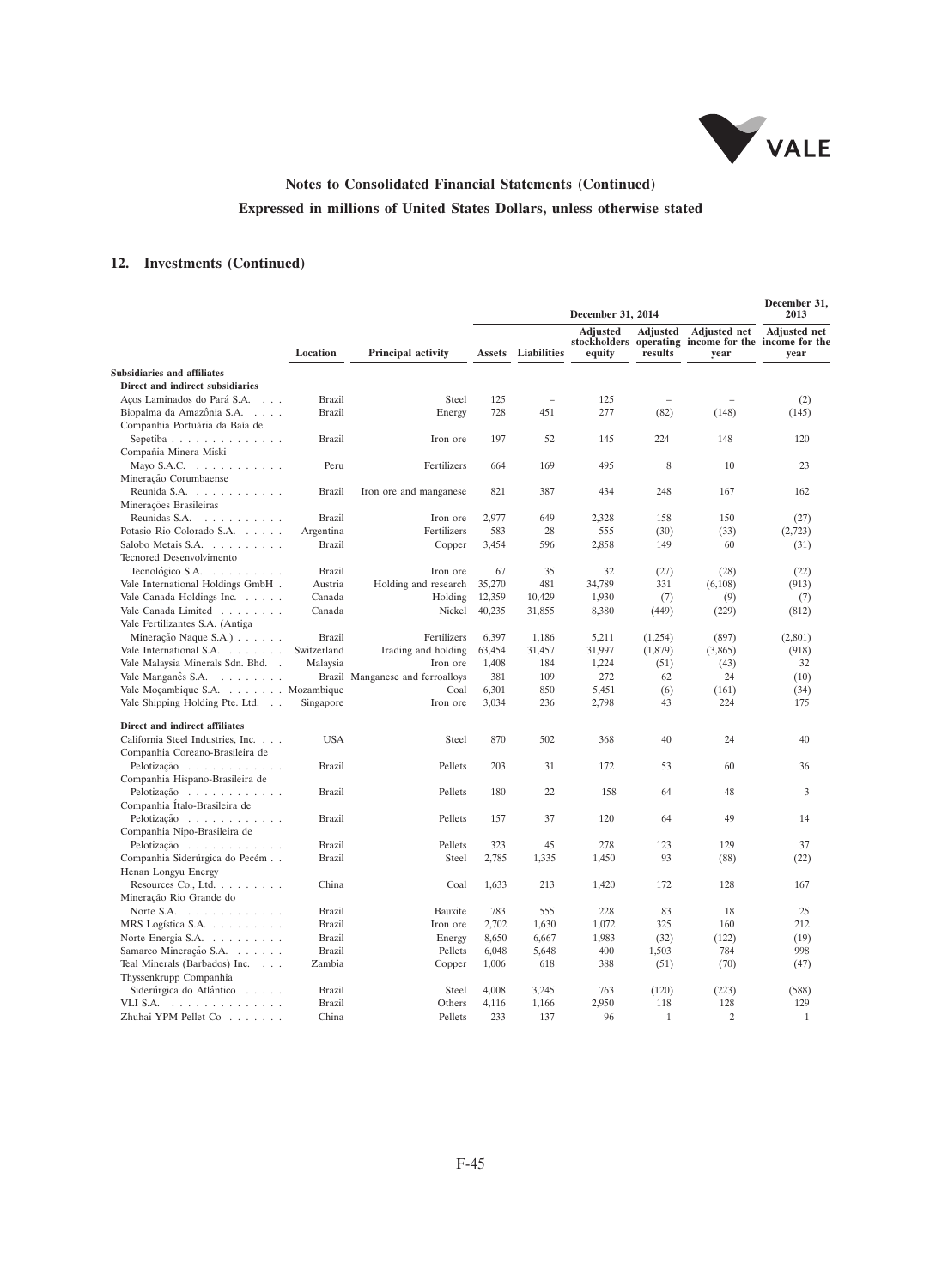

## **12. Investments (Continued)**

### **Noncontrolling interests**

|                                       |       | Gain (loss) for the year            |       |                                  |       |  |
|---------------------------------------|-------|-------------------------------------|-------|----------------------------------|-------|--|
|                                       |       | Stockholder's equity<br>As of       |       | Year ended as at<br>December 31, |       |  |
|                                       |       | December 31, 2014 December 31, 2013 | 2014  | 2013                             | 2012  |  |
|                                       | 34    | 20                                  | (35)  | (43)                             | (25)  |  |
| Compañia Mineradora Miski Mayo S.A.C. | 283   | 281                                 |       | 13                               | 52    |  |
|                                       | 736   | 705                                 | 65    | 18                               | 27    |  |
|                                       | (57)  | (38)                                | (26)  | (13)                             | (10)  |  |
|                                       | 176   | 152                                 | (348) | (68)                             | (225) |  |
|                                       | 67    | 67                                  |       | 12                               |       |  |
|                                       | (40)  | 424                                 | 29    | (97)                             | (76)  |  |
|                                       | 1.199 | 1.611                               | (304) | (178)                            | (257) |  |

#### **13. Intangible assets**

|                           |       | December 31, 2014           |       | December 31, 2013 |              |            |  |
|---------------------------|-------|-----------------------------|-------|-------------------|--------------|------------|--|
|                           |       | <b>Amortization</b><br>Cost |       | Cost              | Amortization | <b>Net</b> |  |
| Indefinite useful life    |       |                             |       |                   |              |            |  |
| Goodwill                  | 3.760 |                             | 3.760 | 4.140             |              | 4.140      |  |
| <b>Finite useful life</b> |       |                             |       |                   |              |            |  |
|                           | 3.421 | (1,208)                     | 2.213 | 3.099             | (1,192)      | 1,907      |  |
| Right of use              | 518   | (221)                       | 297   | 328               | (75)         | 253        |  |
|                           | 1,356 | (806)                       | 550   | 1.295             | (724)        | 571        |  |
|                           | 5.295 | (2, 235)                    | 3.060 | 4.722             | (1,991)      | 2.731      |  |
| Total                     | 9.055 | (2.235)                     | 6.820 | 8.862             | (1.991)      | 6.871      |  |

Rights of use refers to the usufruct contract entered into with noncontrolling stockholders to use the shares of Empreendimentos Brasileiros de Mineração S.A. (owner of Minerações Brasileiras Reunidas S.A. shares) and intangible assets identified in the business combination of Vale Canada Limited (''Vale Canada''). The amortization of the right of use will expire in 2037 and Vale Canada's intangible will end in September of 2046. The concessions refer to the agreements with the Brazilian government for the exploration and the development of ports and railways as shown in note 30d.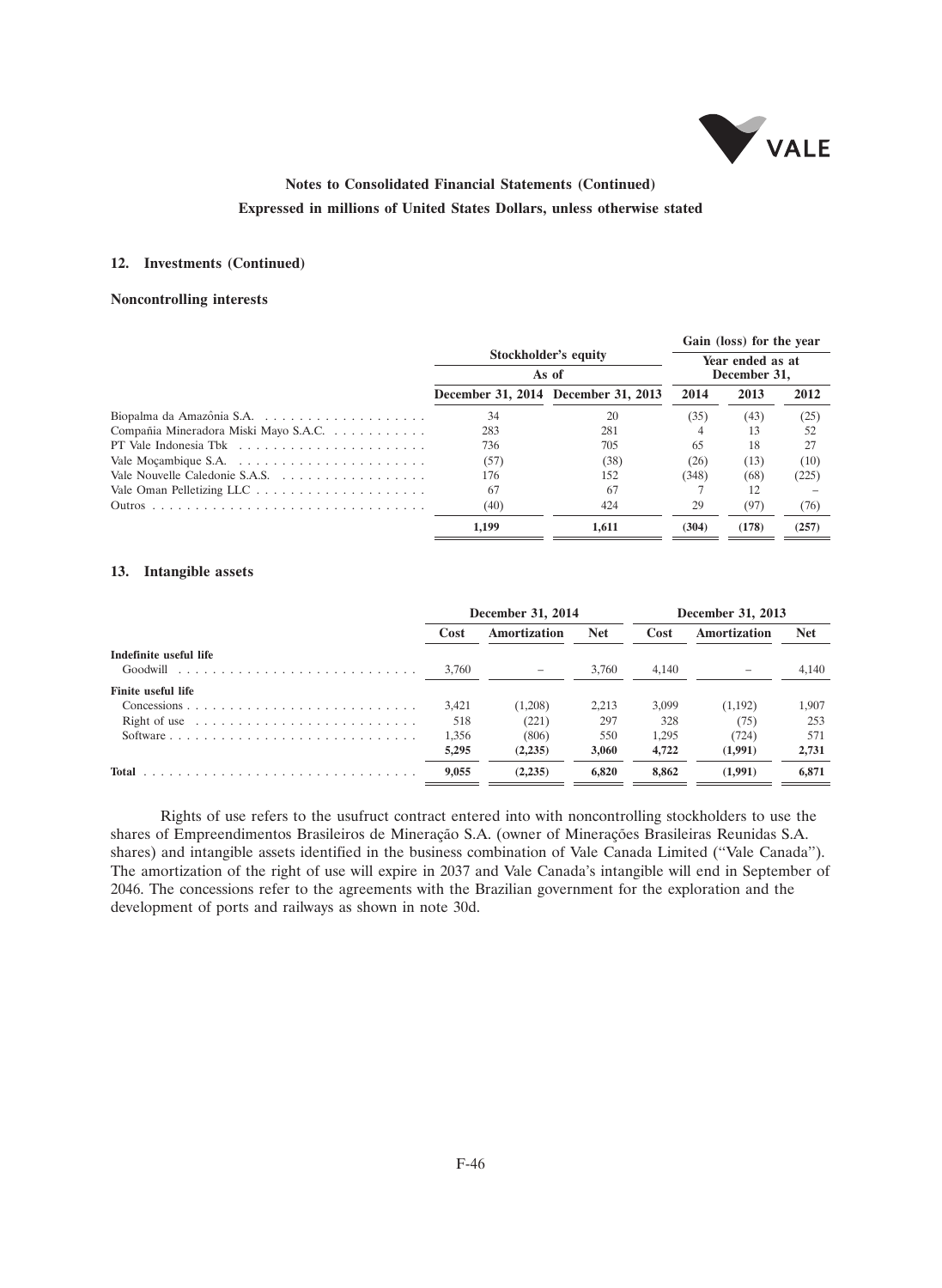

#### **13. Intangible assets (Continued)**

The table below shows the changes of intangible assets during the year:

|                                                                                                            |                          |         | Goodwill Concessions Right of use Software Total |       |         |
|------------------------------------------------------------------------------------------------------------|--------------------------|---------|--------------------------------------------------|-------|---------|
|                                                                                                            |                          | 3.757   | 302                                              | 549   | 9,211   |
|                                                                                                            |                          | 412     |                                                  | 229   | 641     |
|                                                                                                            |                          | (13)    |                                                  | (2)   | (15)    |
|                                                                                                            |                          | (181)   | (27)                                             | (133) | (341)   |
|                                                                                                            | $\overline{\phantom{a}}$ | (1,686) |                                                  | -     | (1,686) |
|                                                                                                            | (463)                    | (508)   | (22)                                             | (72)  | (1,065) |
| Net effect of discontinued operation in the year $\dots \dots \dots \dots \dots \dots$                     |                          | 126     |                                                  |       | 126     |
|                                                                                                            | 4.140                    | 1,907   | 253                                              | 571   | 6,871   |
|                                                                                                            |                          | 835     | 102                                              | 252   | 1,189   |
|                                                                                                            |                          | (6)     |                                                  |       | (6)     |
|                                                                                                            |                          | (202)   | (31)                                             | (174) | (407)   |
| Impairment (note 15) $\ldots \ldots \ldots \ldots \ldots \ldots \ldots \ldots \ldots \ldots \ldots \ldots$ | (460)                    |         |                                                  |       | (460)   |
|                                                                                                            | (411)                    | (321)   | (27)                                             | (99)  | (858)   |
|                                                                                                            | 491                      |         |                                                  |       | 491     |
|                                                                                                            | 3.760                    | 2.213   | 297                                              | 550   | 6.820   |

Of the total goodwill, US\$2,103 is allocated to the Nickel CGU which was tested using the Value in use method determined by cash flows based on approved budgets, considering mineral reserves and mineral resources calculated by internal experts, costs and investments based on the best estimate of past performance and approved budgets and sales prices using a range of (21,000—23,000 US\$/MT). Cash flows used are designed based on the life of each cash-generating unit (consumption of reserve units in the case of minerals) and considering a discount rates range of (7.5%—8.9%).

### **14. Property, plant and equipment**

| December 31, 2014 |                                    |            | December 31, 2013 |                                    |            |
|-------------------|------------------------------------|------------|-------------------|------------------------------------|------------|
| Cost              | Accumulated<br><b>Depreciation</b> | <b>Net</b> | Cost              | Accumulated<br><b>Depreciation</b> | <b>Net</b> |
| 1.069             |                                    | 1.069      | 945               |                                    | 945        |
| 14.144            | (2,490)                            | 11.654     | 9.916             | (2,131)                            | 7.785      |
| 15,749            | (4,936)                            | 10.813     | 15.659            | (4, 722)                           | 10,937     |
| 14,381            | (5,094)                            | 9.287      | 13.296            | (4,892)                            | 8.404      |
| 20,965            | (6,036)                            | 14,929     | 21,603            | (5,327)                            | 16,276     |
| 14.888            | (3,934)                            | 10,954     | 14.532            | (4,013)                            | 10,519     |
| 19.416            |                                    | 19.416     | 26,799            |                                    | 26,799     |
| 100.612           | (22.490)                           | 78.122     | 102.750           | (21.085)                           | 81,665     |

Property, plant and equipment (net book value) pledged as guarantees for judicial claims on December 31, 2014, 2013 and 2012 corresponds to US\$68, US\$77 and US\$96, respectively.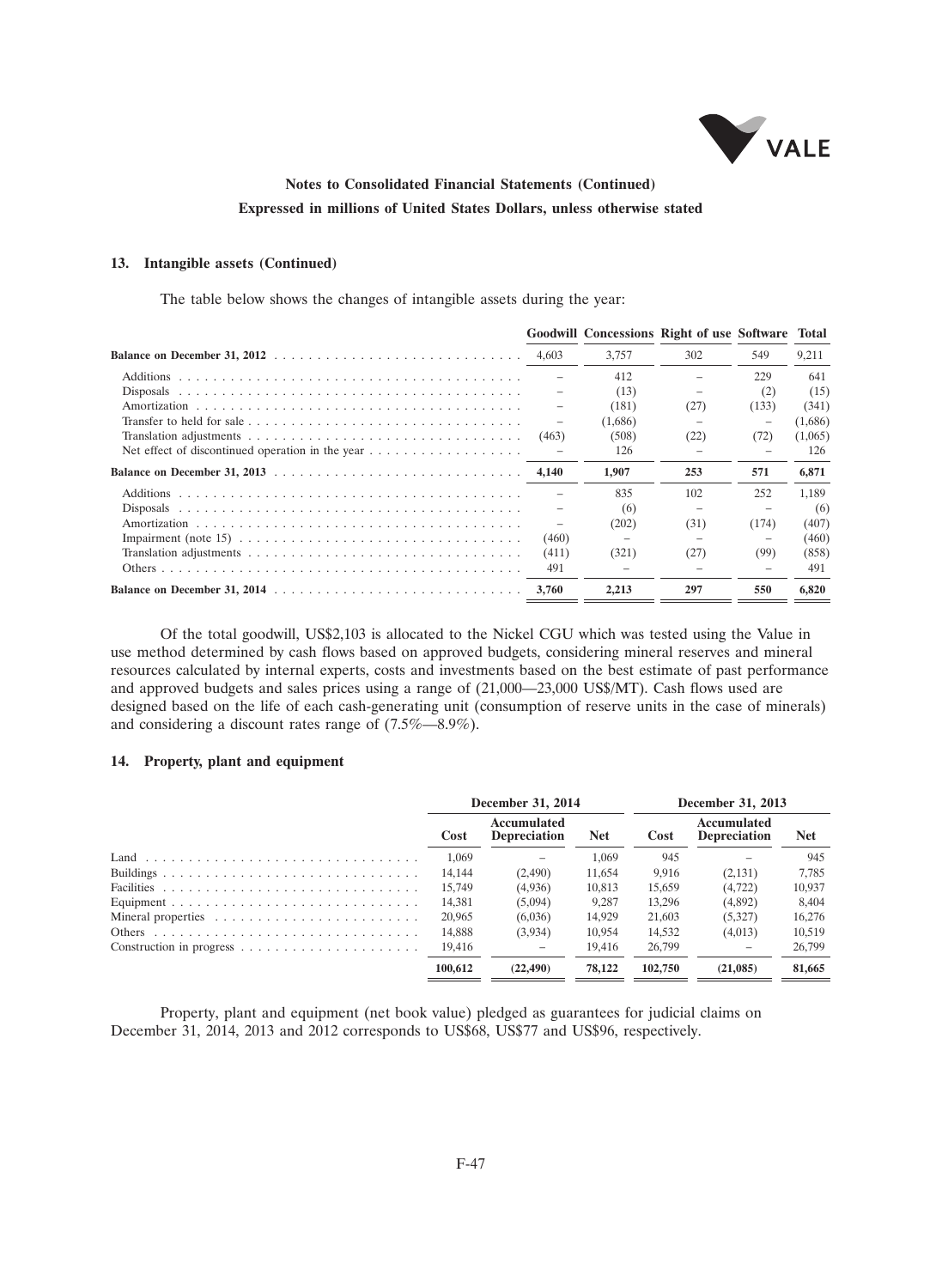

### **14. Property, plant and equipment (Continued)**

The table below shows the movement of Property, plant and equipment during the year:

|                                                                                              |       |                   |         | Land Building Facilities Equipment properties Others | <b>Mineral</b> |         | <b>Constructions in</b><br>progress | Total   |
|----------------------------------------------------------------------------------------------|-------|-------------------|---------|------------------------------------------------------|----------------|---------|-------------------------------------|---------|
| Balance on December 31, 2012                                                                 | 676   | 6,093             | 11,756  | 7,273                                                | 18,867         | 11,281  | 28,936                              | 84,882  |
| $Additions(i) \quad \ldots \quad \ldots \quad \ldots \quad \ldots \quad \ldots \quad \ldots$ |       |                   |         |                                                      |                |         | 12,889                              | 12,889  |
|                                                                                              | (1)   | (3)               | (74)    | (26)                                                 | (33)           | (44)    | (312)                               | (493)   |
| Depreciation and amortization $\ldots \ldots \ldots$                                         |       | (289)             | (756)   | (1,132)                                              | (799)          | (699)   | $\qquad \qquad -$                   | (3,675) |
| Translation adjustments                                                                      | (143) | (768)             | (1,305) | 128                                                  | (1,163)        | (933)   | (4,518)                             | (8,702) |
|                                                                                              | 413   | 2,802             | 2,068   | 2,161                                                | (592)          | 1,503   | (8,355)                             |         |
| Impairment (note $15$ )                                                                      |       | (13)              | (172)   |                                                      |                | (3)     | (2,110)                             | (2,298) |
| Net effect of discontinued operation in the                                                  |       |                   |         |                                                      |                |         |                                     |         |
|                                                                                              |       | 9                 | 7       |                                                      | (4)            | 251     | 431                                 | 694     |
| Transfer to held for sale                                                                    |       | (46)              | (587)   |                                                      | -              | (837)   | (162)                               | (1,632) |
| Balance on December 31, 2013                                                                 | 945   | 7,785             | 10,937  | 8,404                                                | 16,276         | 10,519  | 26,799                              | 81,665  |
|                                                                                              |       |                   |         |                                                      |                |         | 12,054                              | 12,054  |
| Disposals(ii) $\ldots \ldots \ldots \ldots \ldots$                                           | (3)   | (50)              | (10)    | (9)                                                  | (264)          | (28)    | (232)                               | (596)   |
| Depreciation and amortization $\ldots \ldots \ldots$                                         |       | (454)             | (818)   | (1,025)                                              | (1,083)        | (723)   |                                     | (4,103) |
| Transfer to non-current assets held for sale .                                               | -     | $\qquad \qquad -$ | (10)    | (49)                                                 | (85)           | (2)     | (2,764)                             | (2,910) |
| Impairment (note $15$ )                                                                      |       | 533               | (47)    | 112                                                  | (1,255)        | (18)    | (17)                                | (692)   |
| Translation adjustments $\ldots \ldots \ldots \ldots$                                        | (75)  | (1, 412)          | (2,407) | (992)                                                | (132)          | (1,238) | (1,040)                             | (7,296) |
|                                                                                              | 202   | 5,252             | 3,168   | 2,846                                                | 1,472          | 2,444   | (15,384)                            |         |
| Balance on December 31, 2014 1,069                                                           |       | 11,654            | 10,813  | 9,287                                                | 14,929         | 10,954  | 19,416                              | 78,122  |

(i) interest capitalized and ARO included, see cash flow.

(i) includes the disposal of CoW Indonesia (note 30).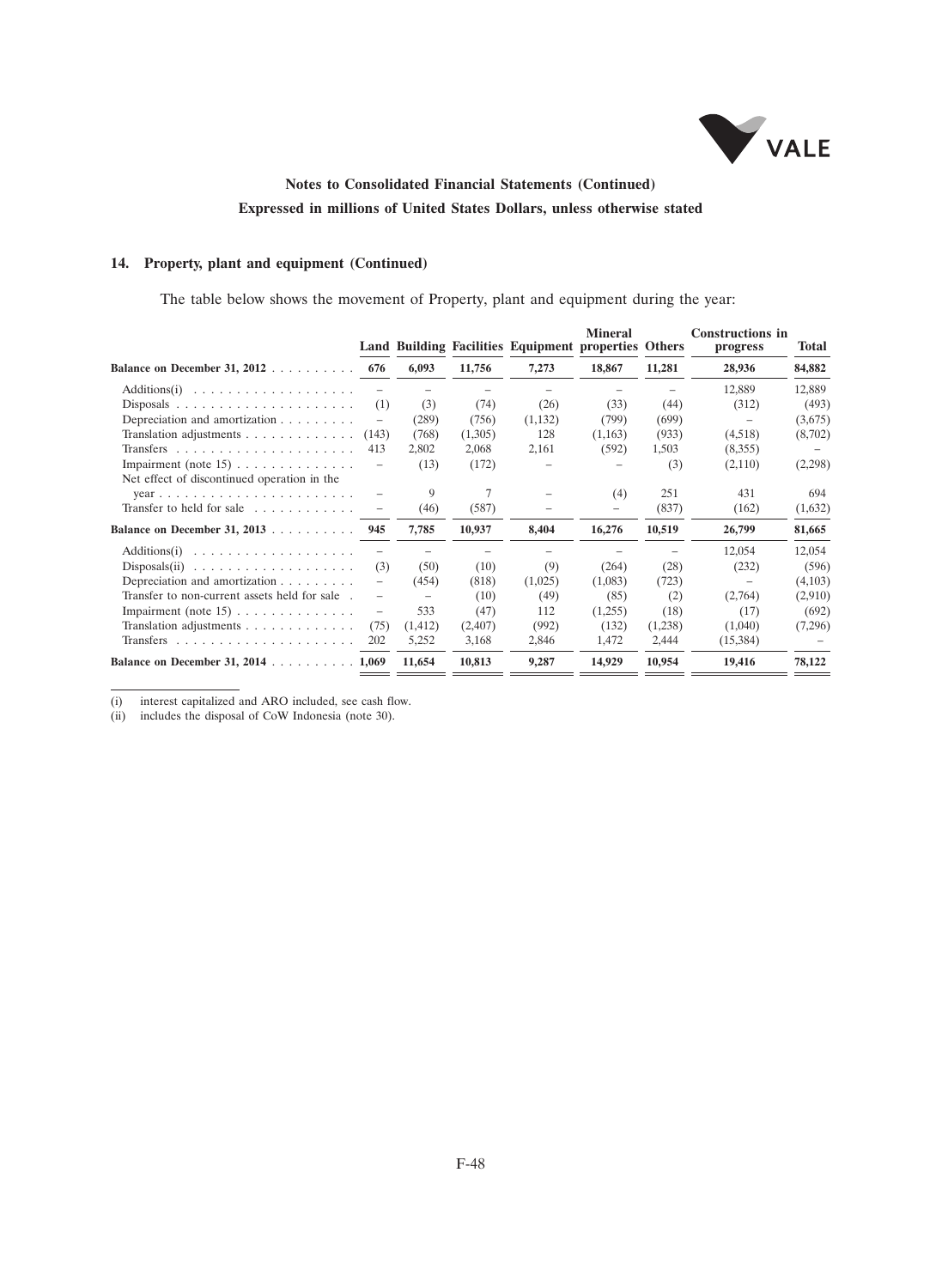

#### **15. Impairment**

According to the accounting policy describe in note 2p, the Company identified evidence of impairment in relation to certain investments, intangible and property, plant and equipment. The following impairment charges and reversals were recorded:

|                               |                      | December 31, 2014 |        |                                                               |  |
|-------------------------------|----------------------|-------------------|--------|---------------------------------------------------------------|--|
| <b>Assets</b>                 | Cash-generating unit | amount            | amount | Net carrying Recoverable Impairment (reversals)<br>adjustment |  |
| Property, plant and equipment |                      |                   |        |                                                               |  |
|                               |                      | 480               | 137    | 343                                                           |  |
|                               |                      | 4,054             | 3,461  | 593                                                           |  |
|                               |                      | 845               | 2,462  | (1,617)                                                       |  |
|                               |                      | 5,674             | 5,436  | 238                                                           |  |
|                               |                      | 1,135             |        | 1,135                                                         |  |
|                               |                      | 12,188            | 11,496 | 692                                                           |  |
| Intangible                    |                      |                   |        |                                                               |  |
|                               |                      | 460               |        | 460                                                           |  |
|                               |                      | 460               |        | 460                                                           |  |
|                               |                      | 12,648            | 11,496 | 1,152                                                         |  |
| Investment                    |                      |                   |        |                                                               |  |
|                               |                      | 31                |        | 31                                                            |  |
|                               |                      | 31                |        | 31                                                            |  |

(i) Refers to Integra e Isaac Plains mining complex

|               |                      | December 31, 2013        |               |                          |  |
|---------------|----------------------|--------------------------|---------------|--------------------------|--|
| <b>Assets</b> | Cash-generating unit | Net carrying Recoverable | amount amount | Impairment<br>adjustment |  |
|               |                      | 2.767                    | 651           | 2.116                    |  |
|               |                      | 225                      | 43            | 182                      |  |
|               |                      | 2.992                    | 694           | 2.298                    |  |

#### **a) Property plant and equipment and intangible**

### **i. Coal**

#### **Australian assets**

In May 2014, the Company announced that is taking the necessary steps to place its Integra and Isaac Plains mining complex, both in Australia, into care and maintenance since the operation is not economically feasible under current market conditions. As a consequence, the Company recognized an impairment of US\$343.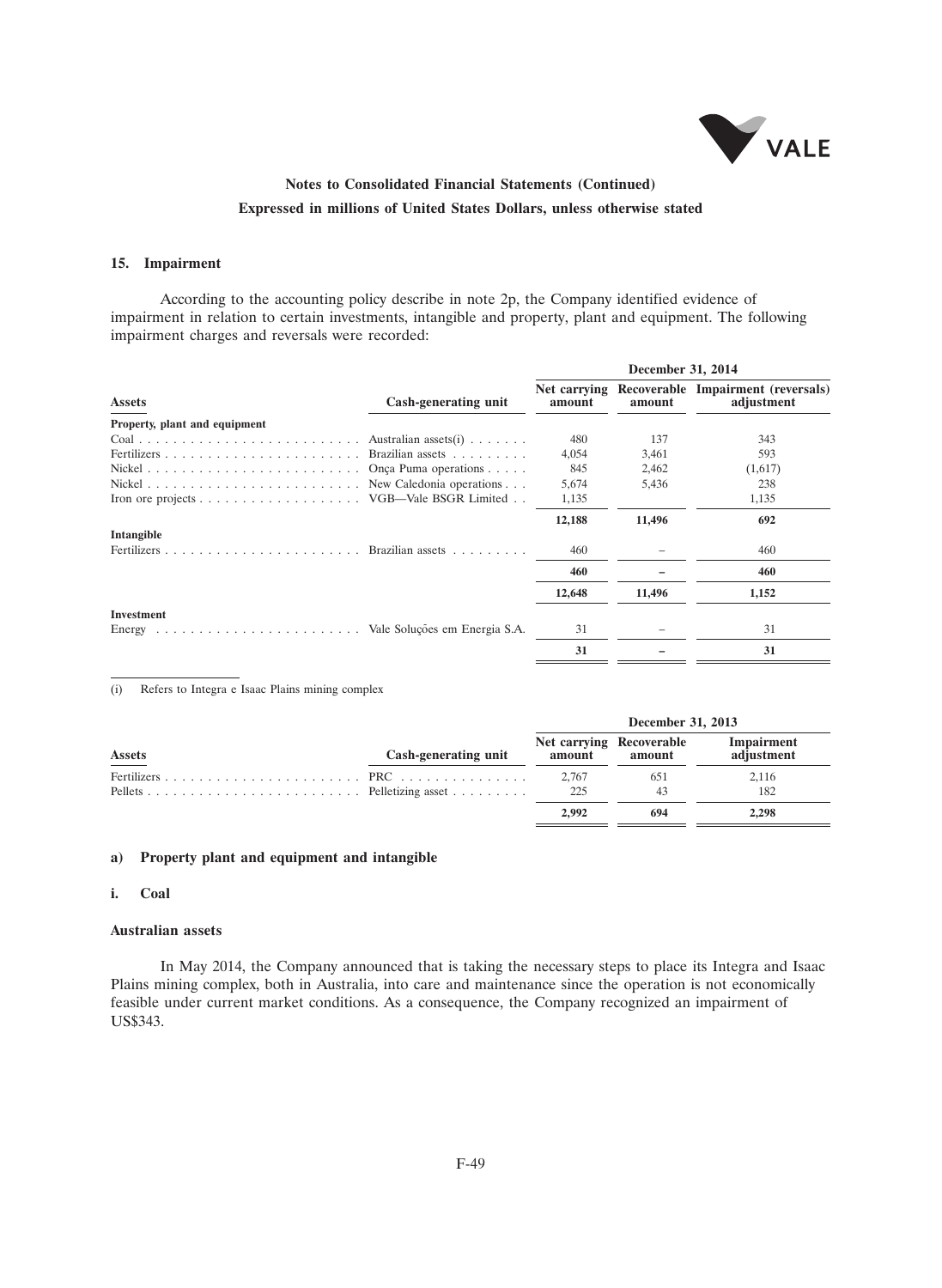

#### **15. Impairment (Continued)**

#### **ii. Fertilizers**

#### **Brazilian Assets**

In 2014, volatility of fertilizers products prices contributed to a decrease in the recoverable amount of the fertilizers assets.

The recoverable amount was determined by using discounted cash flow projections based on financial budgets approved by management over the life of the mine.

Management calculated the impairment using commodities prices based on market studies and a discount rate of 7.5%.

#### **PRC**

In 2013, the Company suspended the implementation of the Rio Colorado project in Argentina (''PRC''). The company will continue honoring its commitments related to the concessions and reviewing alternatives to enhance the project outcome in order to determine prospects for future project development.

In the fourth quarter of 2013, the Company concluded its analyses in relation to the PRC investment and used its best estimate, to determine the recoverable amount, in determining the ''fair value less cost to sell'' for purposes of the impairment charge. As a result the Company recognized an impairment charge of US\$2,116.

#### **iii. Nickel**

#### **Onça Puma operations**

In 2012, due to incidents in both furnaces at Onça Puma, which resulted in a fifteen month stoppage of the operation, the Company recognized an impairment of US\$ 2,849. After the rebuild of one of the furnaces, operations resumed towards the end of 2013 and have now operated normally for more than one year. Accordingly, the Company reviewed and updated the recoverable amount of the operations, which resulted in the recognition of a partial recovery of the impairment charged in 2012. The amount recovered in 2014 was US\$1,617. For the test the Company used a price range (21,000—23,000 US\$/MT) and a discount rate of 7.5%.

#### **New Caledonia operations**

The operations of New Caledonia have experienced a number of challenges and incidents during the ramp-up period which has lead the Company to adopt a more conservative production ramp up curve that has resulted in the Company conducting an impairment test on the asset.

The recoverable amount was determined using discounted cash flow projections based on financial budgets approved by management over the life of the mine.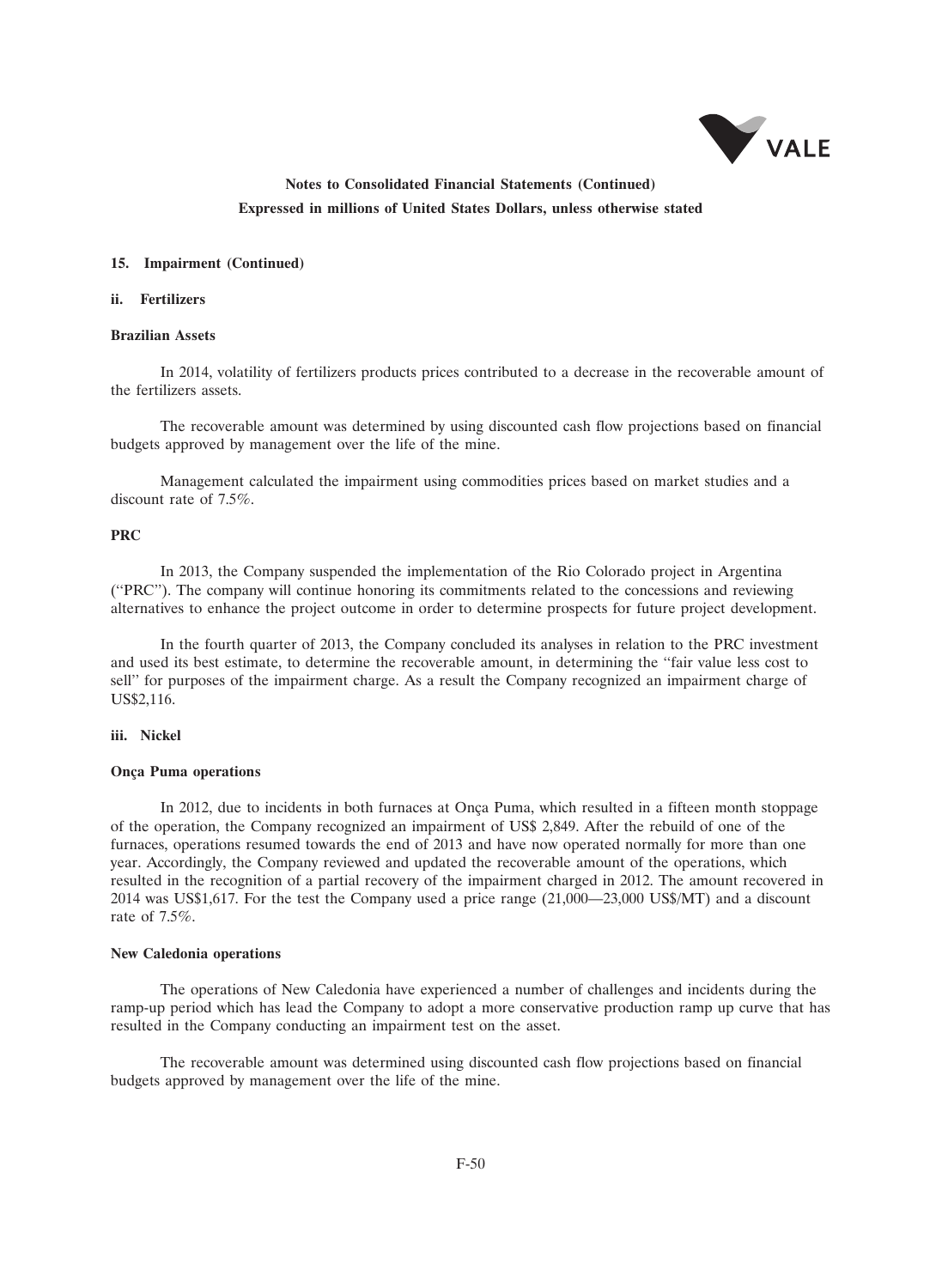

#### **15. Impairment (Continued)**

Management calculated the impairment using a commodity price range of (21,000—23,000 US\$/MT) and a discount rate of 7.79%.

As a result of the updated calculations an impairment charge of US\$238 was recorded in 2014.

#### **iv. Pellets**

#### **Pelletizing assets**

The Company analyzed the temporary stoppage of pelletizing plants in Brazil and the uncertainty resumption of operations resulted in the revaluations of these assets with the respective impairment.

#### **v. Iron ore projects**

#### **VGB—Vale BSGR Limited**

Vale's 51%-owned subsidiary VBG-Vale BSGR Limited (''VBG'') holds iron ore concession rights in Simandou South (Zogota) and iron ore exploration permits in Simandou North (Blocks 1 & 2) in Guinea. On April 25, 2014 the government of Guinea revoked VBG'S mining concessions, based on the recommendation of a technical committee established pursuant to Guinean legislation. The decision is based on the allegations of fraudulent conduct in connection with the acquisition of licenses by BSGR (Vale's current partner in VBG) more than one year before Vale had made any investment in VBG. The decision does not indicate any involvement by Vale and therefore does not prohibit Vale to participate in any reallocation of the mining titles.

Vale is actively considering its legal rights towards the Guinean Government and its partner at VBG and addressing options to guarantee the value of both the investments made in Guinea project development as well as the initial investment made in the VBG. Considering the uncertainties in this process the Company recognized an impairment of the total amount invested in the project.

#### **b) Investment**

#### **vi. Energy**

Based on changes in the Company's strategy, which have affected the recoverable amount of this investment, Vale recognized an impairment.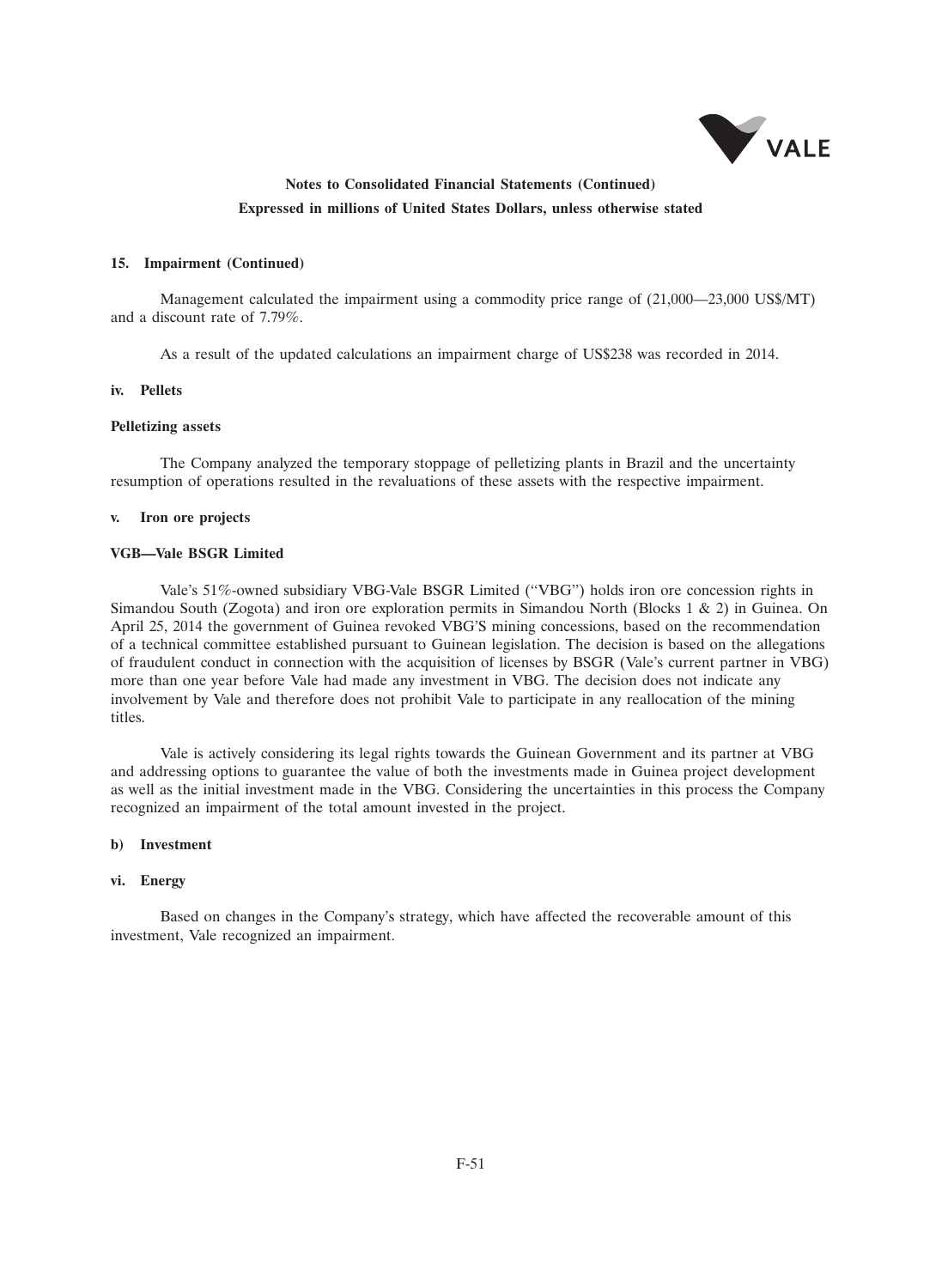

### **16. Loans and financing**

#### **a) Total debt**

|                                                      |       | <b>Current liabilities</b> | <b>Non-current liabilities</b>                                          |        |  |
|------------------------------------------------------|-------|----------------------------|-------------------------------------------------------------------------|--------|--|
|                                                      |       |                            | December 31, 2014 December 31, 2013 December 31, 2014 December 31, 2013 |        |  |
| Debt contracts in the international markets          |       |                            |                                                                         |        |  |
| Floating rates in:                                   |       |                            |                                                                         |        |  |
|                                                      | 358   | 334                        | 5,095                                                                   | 4,662  |  |
| Others currencies                                    |       | $\overline{2}$             |                                                                         | 3      |  |
| Fixed rates in:                                      |       |                            |                                                                         |        |  |
|                                                      | 69    | 12                         | 13,239                                                                  | 13,808 |  |
|                                                      |       |                            | 1,822                                                                   | 2,066  |  |
| Accrued charges                                      | 334   | 350                        |                                                                         |        |  |
|                                                      | 761   | 698                        | 20,158                                                                  | 20,539 |  |
| Debt contracts in Brazil                             |       |                            |                                                                         |        |  |
| Floating rates in:                                   |       |                            |                                                                         |        |  |
| Reais, indexed to TJLP, TR, IPCA, IGP-M              |       |                            |                                                                         |        |  |
|                                                      | 296   | 750                        | 5,503                                                                   | 5,372  |  |
| Basket of currencies and US dollars                  |       |                            |                                                                         |        |  |
| indexed to LIBOR $\ldots$ ,                          | 211   | 175                        | 1,364                                                                   | 1,365  |  |
| Fixed rates in:                                      |       |                            |                                                                         |        |  |
|                                                      | 48    | 47                         | 363                                                                     | 314    |  |
| US dollars $\ldots$ , $\ldots$ , $\ldots$ , $\ldots$ |       | 6                          |                                                                         | 80     |  |
| Accrued charges                                      | 103   | 99                         |                                                                         |        |  |
|                                                      | 658   | 1,077                      | 7,230                                                                   | 7,131  |  |
|                                                      | 1,419 | 1,775                      | 27,388                                                                  | 27,670 |  |
|                                                      |       |                            |                                                                         |        |  |

Below are the payments flows futures of debt (principal and interest), per nature of funding:

|                       |       | Bank loans(i) Capital market(i) | <b>Development</b><br>agencies(i) | Debt principal(i) | <b>Estimated future</b><br>payments of<br>interest(ii) |
|-----------------------|-------|---------------------------------|-----------------------------------|-------------------|--------------------------------------------------------|
|                       | 95    |                                 | 886                               | 982               | 1.523                                                  |
| 2016                  | 35    | 951                             | 971                               | 1.957             | 1,520                                                  |
| 2017                  | 185   | 1.212                           | 1.046                             | 2.443             | 1.434                                                  |
|                       | 1.888 | 911                             | 1.170                             | 3.969             | 1.328                                                  |
|                       | 511   | 1.000                           | 1.333                             | 2.844             | 1.123                                                  |
|                       | 342   | 1.119                           | 860                               | 2.321             | 999                                                    |
| Between 2021 and 2025 | 1.204 | 3.387                           | 2.133                             | 6.724             | 3.283                                                  |
| $2026$ onwards        | 417   | 6.502                           | 211                               | 7.130             | 5.826                                                  |
|                       |       | 15.082                          | 8.610                             | 28.370            | 17.036                                                 |

(i) Does not include accrued charges.

(ii) Consists of estimated future payments of interest on our loans, financings and debentures, calculated based on interest rate curves and foreign exchange rates applicable at December 31, 2014 and assuming that all amortization payments and payments at maturity on loans, financings and debentures will be made on their scheduled payments dates. This amount compound of the estimated values of future payments not still recognized, in addition to amounts accrued interest already recognized in the financial statements.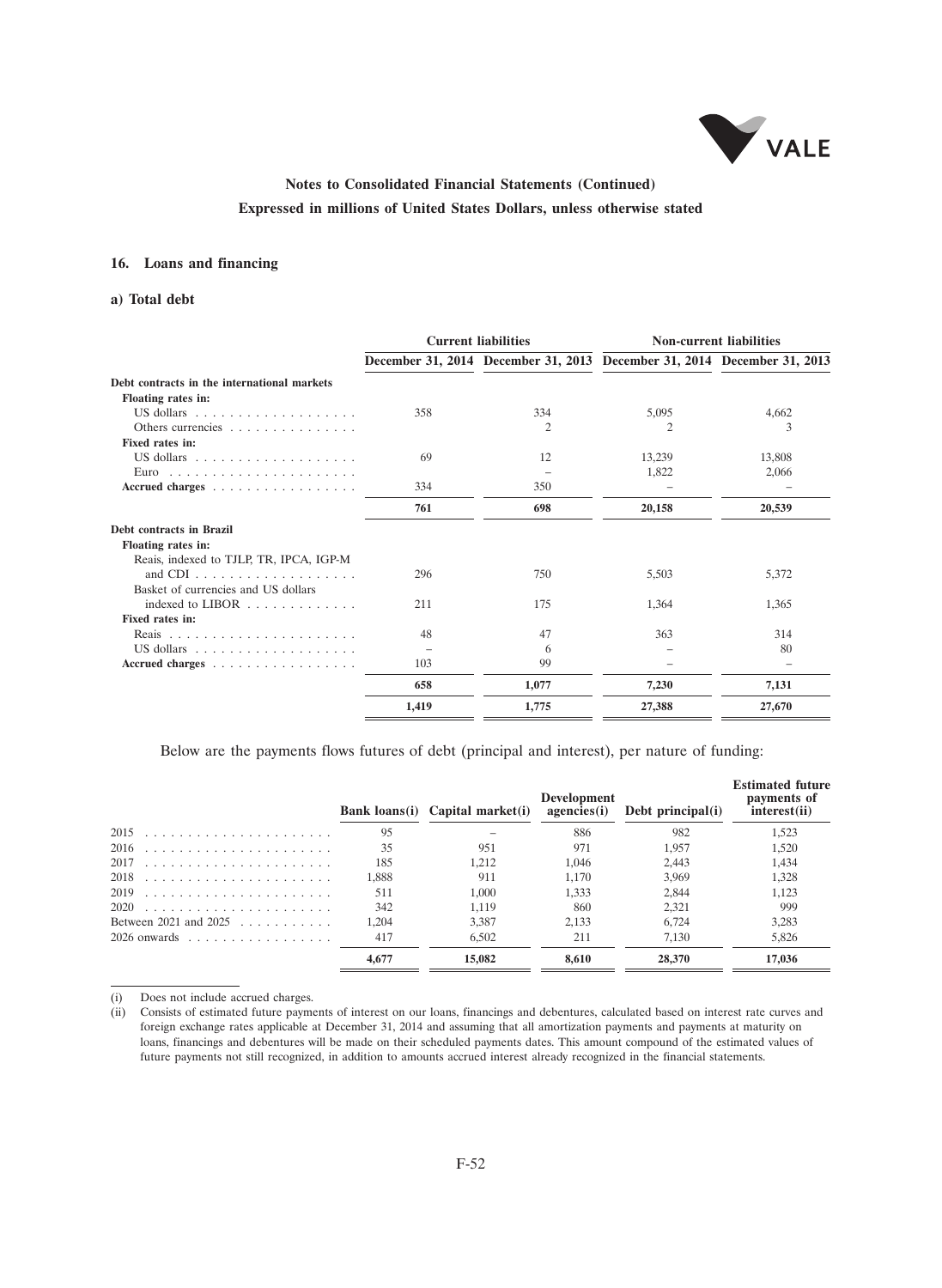

#### **16. Loans and financing (Continued)**

At December 31, 2014, the average annual interest rates by currency on the debt are as follows:

|                                                                                                                  | Average interest rate(i) | Debt   |
|------------------------------------------------------------------------------------------------------------------|--------------------------|--------|
|                                                                                                                  | $4.54\%$                 | 20,314 |
|                                                                                                                  | $9.55\%$                 | 6.306  |
| Loans and financing in Euros(iii) $\ldots \ldots \ldots \ldots \ldots \ldots \ldots \ldots \ldots \ldots \ldots$ | $4.06\%$                 | 1,896  |
|                                                                                                                  | $6.24\%$                 | 291    |
|                                                                                                                  |                          | 28,807 |

(i) In order to determine the average interest rate for debt contracts with floating rates, the Company used the last renegotiated rate at December 31, 2014.

(ii) Brazilian Real denominated debt that bears interest at IPCA, CDI and TJLP, plus spread. For a total of US\$5,202, the Company entered into derivative transactions to mitigate the exposure to the cash flow variations of the floating rate debt denominated in Brazilian Real, resulting in an average cost of 2.38% per year in US dollars.

(iii) Eurobonds, for which the Company entered into derivatives to mitigate the exposure to the cash flow variations of the debt denominated in Euros, resulting in an average cost of 4.42% per year in US dollars.

### **b) Credit lines**

|                                                               |                         |                      |                    |                     | Amounts drawn on                  |       |  |
|---------------------------------------------------------------|-------------------------|----------------------|--------------------|---------------------|-----------------------------------|-------|--|
| <b>Type</b>                                                   | Contractual<br>currency | Date of<br>agreement | Available<br>until | <b>Total amount</b> | December 31, December 31,<br>2014 | 2013  |  |
| <b>Revolving credit lines</b>                                 |                         |                      |                    |                     |                                   |       |  |
| Revolving Credit Facility-Vale/ Vale International/           |                         |                      |                    |                     |                                   |       |  |
|                                                               |                         | April 2011           | 5 years            | 3,000               |                                   |       |  |
| Revolving Credit Facility-Vale/ Vale International/           |                         |                      |                    |                     |                                   |       |  |
|                                                               |                         | July 2013            | 5 years            | 2,000               |                                   |       |  |
| <b>Credit Lines</b>                                           |                         |                      |                    |                     |                                   |       |  |
| Export-Import Bank of China and Bank of                       |                         |                      |                    |                     |                                   |       |  |
| China Limited USS                                             |                         | September $2010(i)$  | 13 years           | 1,229               | 1.062                             | 985   |  |
| BNDES RS                                                      |                         | April $2008(ii)$     | 10 years           | 2.748               | 1,831                             | 1,741 |  |
| Financing                                                     |                         |                      |                    |                     |                                   |       |  |
|                                                               |                         | September 2012(iii)  | 10 years           | 1.462               | 1,257                             | 1,159 |  |
| BNDES—Investment Sustaining Program 3.0% . R\$                |                         | June $2013(iv)$      | 10 years           | 41                  | 41                                | 33    |  |
| BNDES—Tecnored $3.5\%$ R\$                                    |                         | December $2013(v)$   | 8 years            | 51                  | 28                                |       |  |
| BNDES—S11D / S11D Logística $\ldots \ldots \ldots \ldots$ R\$ |                         | May $2014$ (vi)      | 10 years           | 2.320               | 703                               |       |  |
| Canadian agency Export Development Canada US\$                |                         | January 2014(vii)    | 5 and 7 years      | 775                 | 775                               |       |  |

(i) Acquisition of twelve large ore carriers from Chinese shipyards.

(ii) Memorandum of understanding signature date, however projects financing term is considered from the signature date of each projects contract amendment.

(iii) Capacitação Logística Norte 150 Project ("CLN 150").

(iv) Acquisition of domestic equipment.

(v) Support to Tecnored's investment plan from 2013 to 2015.

(vi) Iron ore project S11D and S11D Logistica implementation.

(vii) General corporate purpose.

Total amounts and amounts disbursed, when not contracted in the reporting currency, are affected by exchange rate variation among periods.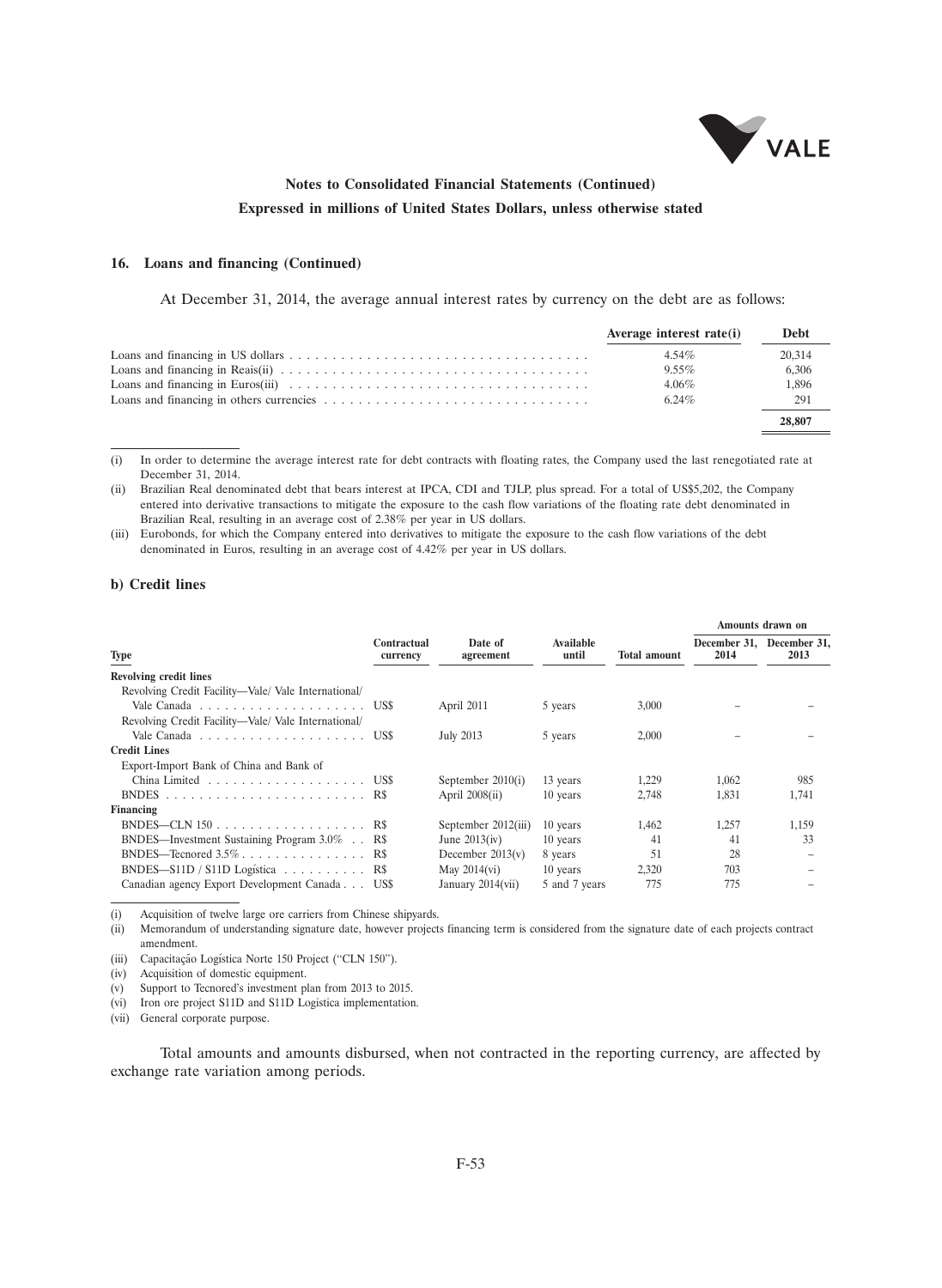

#### **16. Loans and financing (Continued)**

#### **c) Guarantees**

As at December 31, 2014 and 2013, our financing and loans, in the amount of US\$1,312 and US\$1,456, respectively, was secured by property, plant and equipment and receivables.

The securities issued through Vale's wholly-owned finance subsidiary Vale Overseas Limited, are all fully and unconditionally guaranteed by Vale.

#### **d) Covenants**

The main covenants of the Company require maintaining certain ratios, such as debt to EBITDA (Earnings before Interest Taxes, Depreciation and Amortization) and interest coverage. The Company has not identified any instances of noncompliance as of December 31, 2014 and 2013.

#### **17. Asset retirement obligations**

The Company applies judgments and assumptions when measuring its obligations related to its asset retirement obligation. The accrued amounts of these obligations are not deducted from the potential costs covered by insurance or indemnities.

Long term interest rate used to discount these obligations to present values and to update the provisions on December 31, 2014 was of 5.51% p.a. (6.39%—2013) on Brazil, of 2.05% p.a. (3.23%—2013) on Canada and between 1.61%—8.81% p.a. for the others localities. The liability is periodically updated based on this discount rate plus the inflation index for the year of each locality.

Changes in the provision for asset retirement obligation are as follows:

| December 31, 2014 | December 31, 2013 |
|-------------------|-------------------|
| 2.644             | 2.748             |
| 193               | 201               |
| (41)              | (40)              |
| 842               | 15                |
| (269)             | (276)             |
|                   |                   |
| 3.369             | 2.644             |
| 136               | 96                |
| 3.233             | 2.548             |
| 3.369             | 2.644             |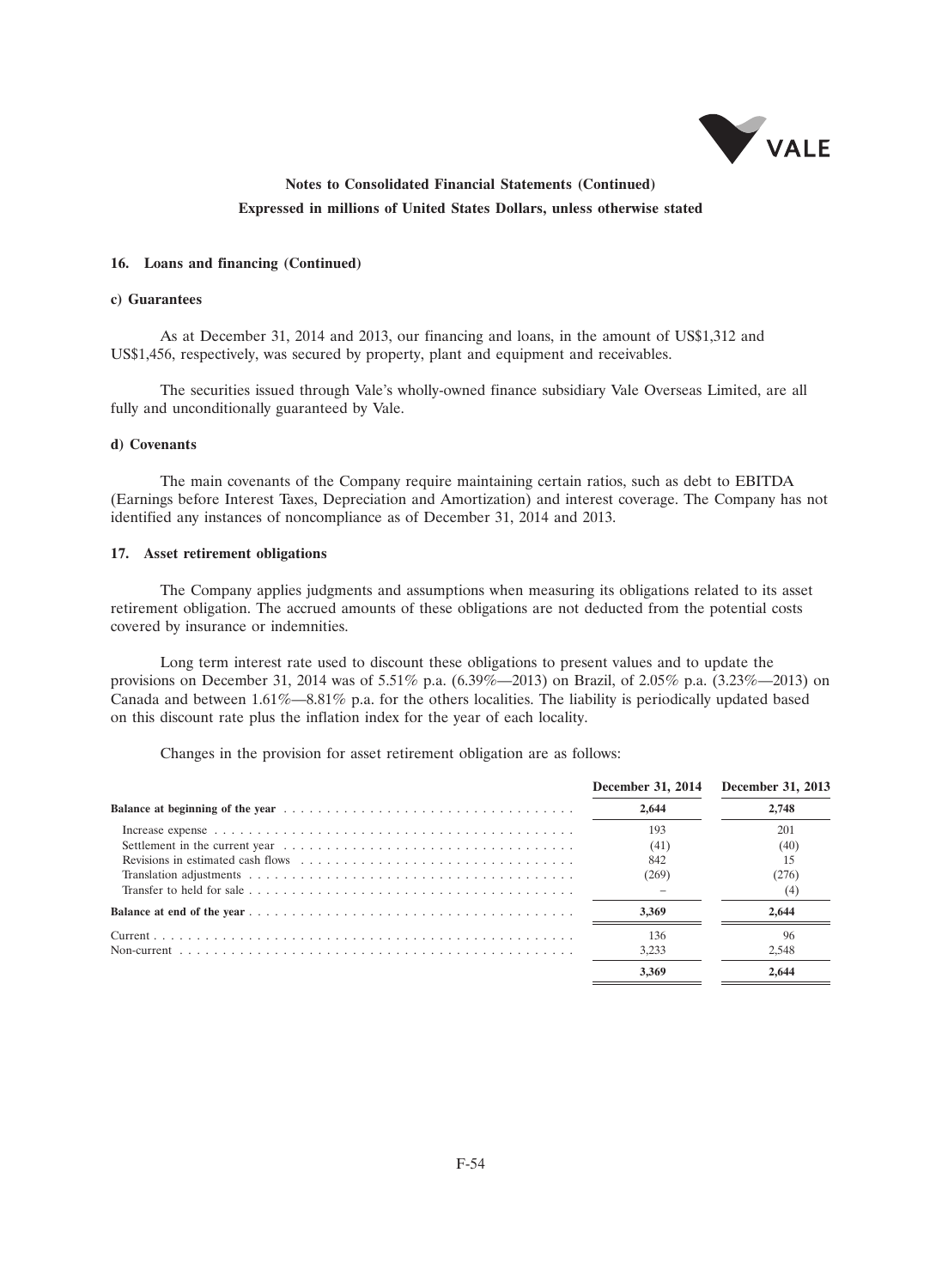

#### **18. Litigation**

#### **a) Provision for litigation**

Vale is party to labor, civil, tax and other ongoing lawsuits and is discussing these issues both at administrative and court levels. When applicable, these lawsuits are supported by judicial deposits. Provisions for losses resulting from these processes are estimated and updated by the Company, supported by legal advice of the legal board of the Company and by its legal consultants.

|                                                                                  | <b>Tax litigation</b> | Civil litigation | Labor litigation | <b>Environmental</b><br>litigation | <b>Total of litigation</b><br>provision |
|----------------------------------------------------------------------------------|-----------------------|------------------|------------------|------------------------------------|-----------------------------------------|
| Balance on December 31, 2012                                                     | 996                   | 287              | 748              | 34                                 | 2.065                                   |
| Additions                                                                        | 19,459                | 79               | 252              | 7                                  | 19,797                                  |
| Reversals                                                                        | (10,083)              | (72)             | (160)            | (12)                               | (10, 327)                               |
| Payments $\ldots$ , $\ldots$ , $\ldots$                                          | (2,924)               | (154)            | (82)             |                                    | (3,160)                                 |
| Indexation and interest                                                          | (30)                  | 121              | 75               | 3                                  | 169                                     |
| Translation adjustment                                                           | (110)                 | (43)             | (95)             | (5)                                | (253)                                   |
| Transfer to income taxes—<br>settlement program<br>Net movements of discontinued | (6,977)               |                  |                  |                                    | (6,977)                                 |
| operation in the year $\dots$ .                                                  | (1)                   | (3)              | (2)              |                                    | (6)                                     |
| Transfer to held for sale                                                        |                       | (6)              | (27)             |                                    | (32)                                    |
| Balance on December 31, 2013                                                     | 330                   | 209              | 709              | 28                                 | 1,276                                   |
| Additions                                                                        | 103                   | 54               | 237              | 32                                 | 426                                     |
| Reversals                                                                        | (2)                   | (104)            | (133)            | (13)                               | (252)                                   |
| Payments $\ldots$ , $\ldots$ , $\ldots$                                          | (37)                  | (20)             | (48)             |                                    | (105)                                   |
| Indexation and interest                                                          | 136                   | (6)              | 52               | 52                                 | 234                                     |
| Translation adjustment                                                           | (164)                 | (15)             | (111)            | (7)                                | (297)                                   |
| Balance on December 31, 2014                                                     | 366                   | 118              | 706              | 92                                 | 1,282                                   |

**Provisions for tax litigation**—the nature of tax contingencies balances refer to discussions on the basis of calculations made for the Financial Compensation for Exploiting Mineral Resources (''CFEM'') as well as denials of compensation claims of credits in the settlement of federal taxes in Brazil, and mining taxes at the foreign subsidiaries. The other causes refer to the charges of Additional Port Workers Compensation (''AITP'') and questioning about the location for the purpose of assessment of Service Tax (''ISS'').

**Provisions for civil litigation**—relates to demands concerning contracts between Vale and unrelated service suppliers companies, concerning differences in amounts due to alleged losses that have occurred due to various economic plans, while other demands are related to accidents, actions damages and other demands.

**Provisions for labor and social security litigation**—consist of lawsuits filed by employees and service suppliers, related to employment relationships. The most recurring claims are related to payment of overtime, hours in itinerary, and health and safety. The social security ("INSS") contingencies are related to legal and administrative disputes between INSS and Vale due to applicability of compulsory social security charges.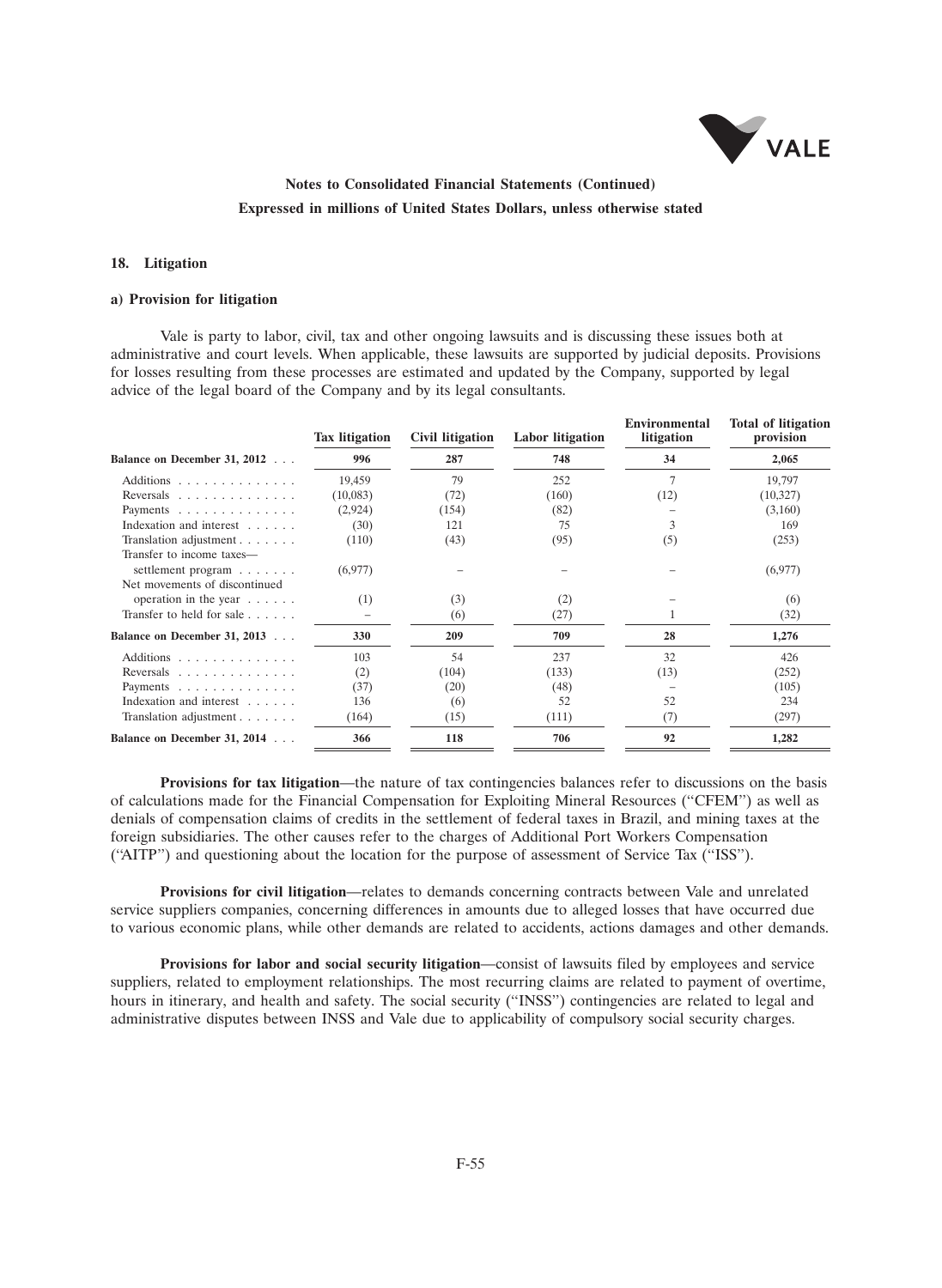

#### **18. Litigation (Continued)**

#### **b) Contingent liabilities**

The Company discusses, at administrative and judicial levels, claims where the expectation of loss is classified as possible and has determinate that there is no need to recognize a provision, based on legal support.

These possible contingent liabilities are as follows:

| December 31, 2014 December 31, 2013 |       |
|-------------------------------------|-------|
| 6.094                               | 3.789 |
| 1.406                               | 768   |
| 1.955                               | 2,900 |
| 1.122                               | 1.165 |
| 10.577                              | 8.622 |

The categories of contingent liabilities in the table above include the following:

**Tax litigation**—the most significant claims relate to pending challenges by the Brazilian federal tax authority concerning the deductibility of Brazilian social contribution payments for income tax purposes (approximately US\$1,995) and demands by Brazilian state tax authorities for additional payments of the value-added tax on services and circulation of goods (''ICMS'') in relation to the use of ICMS credits from sales and energy transmission.

**Civil litigation**—most of these claim have been filed by suppliers for indemnification under construction contracts, primarily relating to certain alleged damages, payments and contractual penalties. A number of other claims involve disputed contractual terms for inflation indexation.

**Labor litigation**—these claims represent a very large number of individual claims by (i) employees and service providers, primarily involving demands for additional compensation for overtime work, time spent commuting or health and safety conditions; and (ii) the Brazilian federal social security administration (''INSS'') regarding contributions on compensation programs based on profits.

**Environmental litigation**—the most significant claims concern alleged procedural deficiencies in licensing processes, non-compliance with existing environmental licenses or damage to the environment.

#### **c) Judicial deposits**

In addition to those provisions and contingent liabilities, there are also judicial deposits. These courtordered deposits are legally required and are monetarily updated and reported in non-current assets until a judicial decision to draw the deposit occurs, in case of a non-favorable decision to Vale.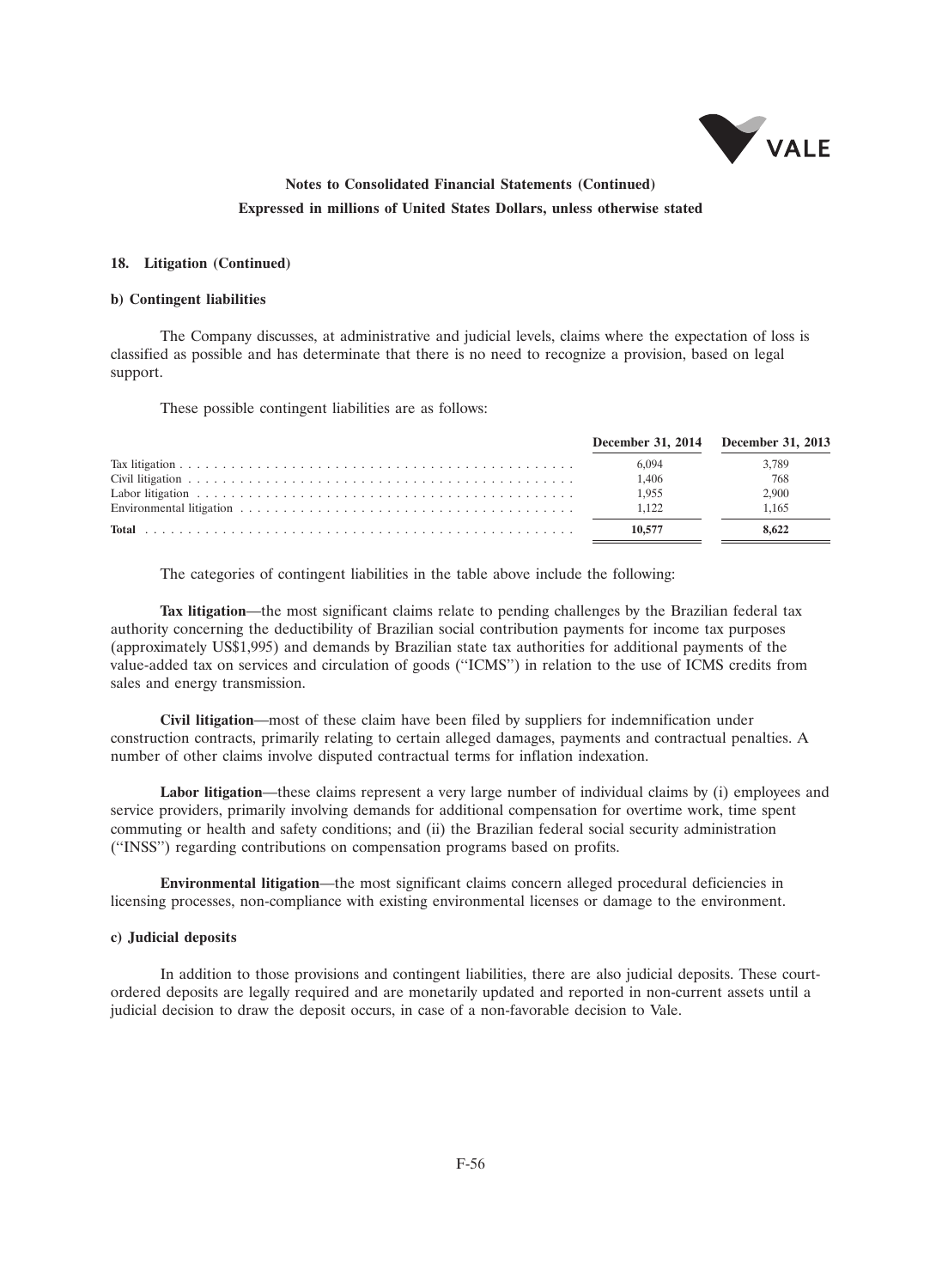

#### **18. Litigation (Continued)**

Judicial deposits are as follows:

| December 31, 2014 December 31, 2013 |       |
|-------------------------------------|-------|
|                                     |       |
| 126                                 | 176   |
| 789                                 | 870   |
|                                     |       |
| 1.269                               | 1.490 |

#### **19. Income taxes settlement program (''REFIS'')**

In November 2013 the Company elected to participate in the REFIS, a federal tax settlement program with respect to most of the claims related to the collection of income tax and social contribution on equity gain of foreign subsidiaries and affiliates from 2003 to 2012.

The total obligation for REFIS was US\$9.6 billion, including the upfront payments and the first installment of US\$2.6 billion in 2013 and during 2014, US\$494 related to twelve monthly installments. On December 31, 2014, the balance of US\$6,320 (US\$457 in current and US\$5,863 in non-current) is due in 166 monthly installments, bearing interest at the SELIC rate.

The effects of the statement of income as at December 31, 2014 and 2013 are summarized as follows:

|                                                                     | 2014  | 2013      |
|---------------------------------------------------------------------|-------|-----------|
| <b>Financial expense</b>                                            |       |           |
|                                                                     |       | (12, 162) |
|                                                                     | (683) | 9.525     |
|                                                                     | (683) | (2,637)   |
| Income tax expense                                                  |       |           |
|                                                                     |       | (7,460)   |
|                                                                     | 232   | 2.841     |
|                                                                     |       | 786       |
|                                                                     | 232   | (3,833)   |
|                                                                     |       | (216)     |
| Net effect on income tax expense—continued operations respectively. | 232   | (4,049)   |
|                                                                     | (451) | (6,686)   |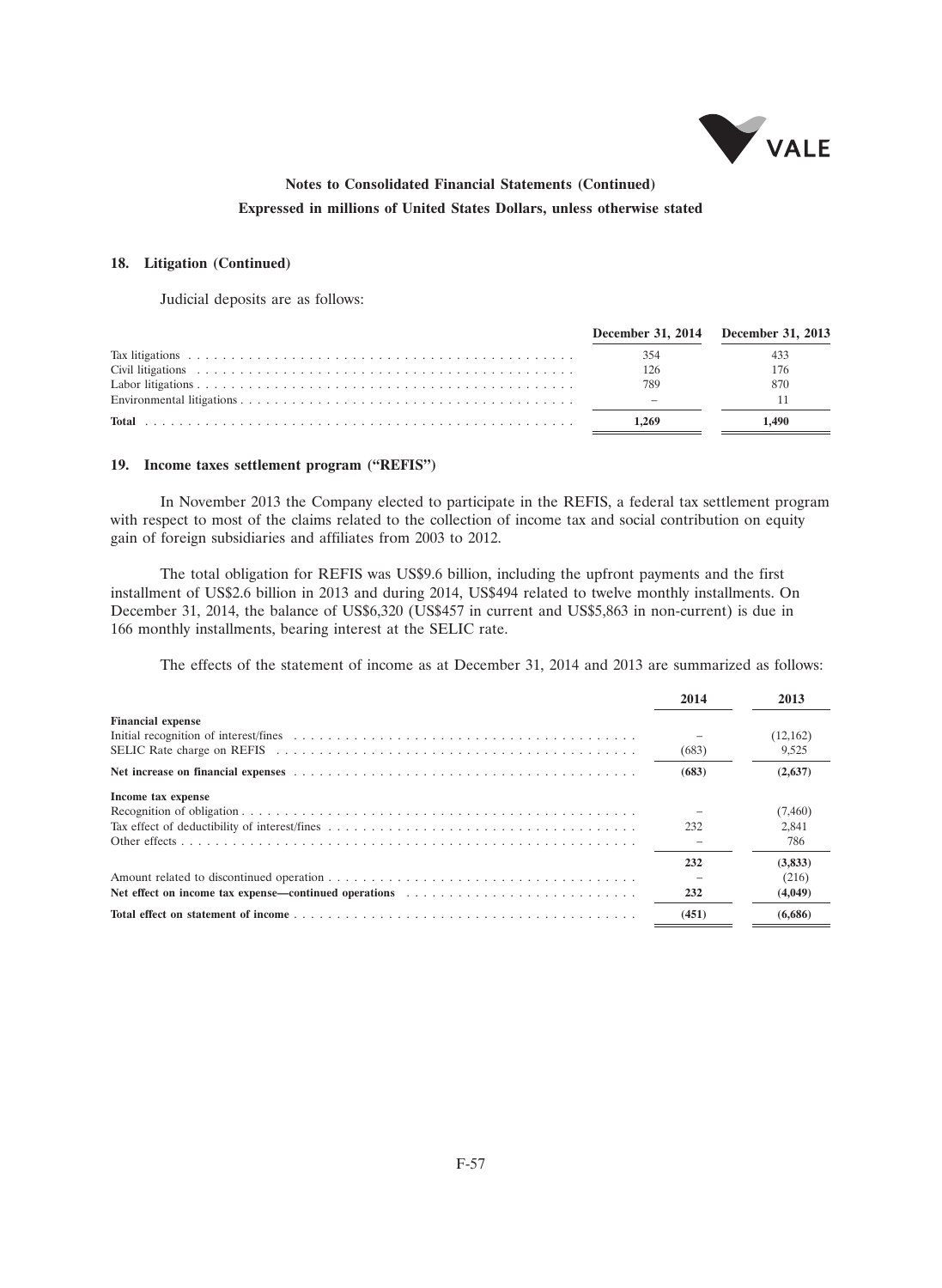

### **20. Income taxes**

The Company analyzes the potential tax impact associated with undistributed earnings of each subsidiary. As described in note 19, the Company entered into the Brazilian REFIS program to pay the amounts related to the collection of income taxes on equity earning of foreign subsidiaries and affiliates from 2003 to 2012 and therefore, the repatriation of these earnings would have no Brazilian tax consequences.

The Law 12,973, 2014 brings changes in taxation of Brazilian companies on profits and income earned abroad through direct and indirect subsidiaries with effect from of the year 2015. As a rule, the new Brazilian tax legislation is intended tax on an accrual basis the profits earned by the direct and indirect subsidiaries in accordance with local practices and on a cash basis the profits of associated companies, being accepted the tax credit when it is paid abroad. Since met certain conditions of the law, is expected option to: (1) the consolidation of income (profit and loss) of direct and indirect subsidiaries eligible by the year 2022; (2) the payment within eight years of the tax generated by the taxation of profits of eligible companies.

The net deferred balances were as follows:

|                               | December 31, 2014 |               | December 31, 2013  |       |
|-------------------------------|-------------------|---------------|--------------------|-------|
|                               | 1.637             |               | 2,053              |       |
| <b>Temporary differences:</b> |                   |               |                    |       |
|                               | 671               |               | 643                |       |
|                               | 365               |               | 341                |       |
|                               | 937               |               | 962                |       |
|                               | 1,341             |               | 1,075              |       |
|                               | (4,831)           |               | (4,774)            |       |
|                               | 733               |               | 1,222              |       |
|                               | (218)             |               | (227)              |       |
|                               | (1.002)           |               | (758)              |       |
|                               | 635               |               | 1.295              |       |
|                               |                   |               |                    |       |
| Assets                        | 3,976             |               | 4,523              |       |
|                               | (3,341)           |               | (3,228)            |       |
|                               | 635               |               | 1,295              |       |
|                               |                   |               |                    |       |
|                               |                   | <b>Assets</b> | <b>Liabilities</b> | Total |
|                               |                   | 4.053         | 3.427              | 626   |
|                               |                   | 791           | (162)              | 953   |
|                               |                   | (463)         | (182)              | (281) |
|                               |                   | 187           |                    | 187   |
|                               |                   | (45)          | 227                | (272) |
|                               |                   | 283           | (3)                | 286   |
|                               |                   | (283)         | (79)               | (204) |
|                               |                   | 4,523         | 3,228              | 1,295 |
|                               |                   | (31)          | 118                | (149) |
|                               |                   | 58            | 491                | (433) |
|                               |                   | (452)         | (292)              | (160) |
|                               |                   | (160)         | (160)              |       |
|                               |                   | 38            | (44)               | 82    |
|                               |                   | 3.976         | 3.341              | 635   |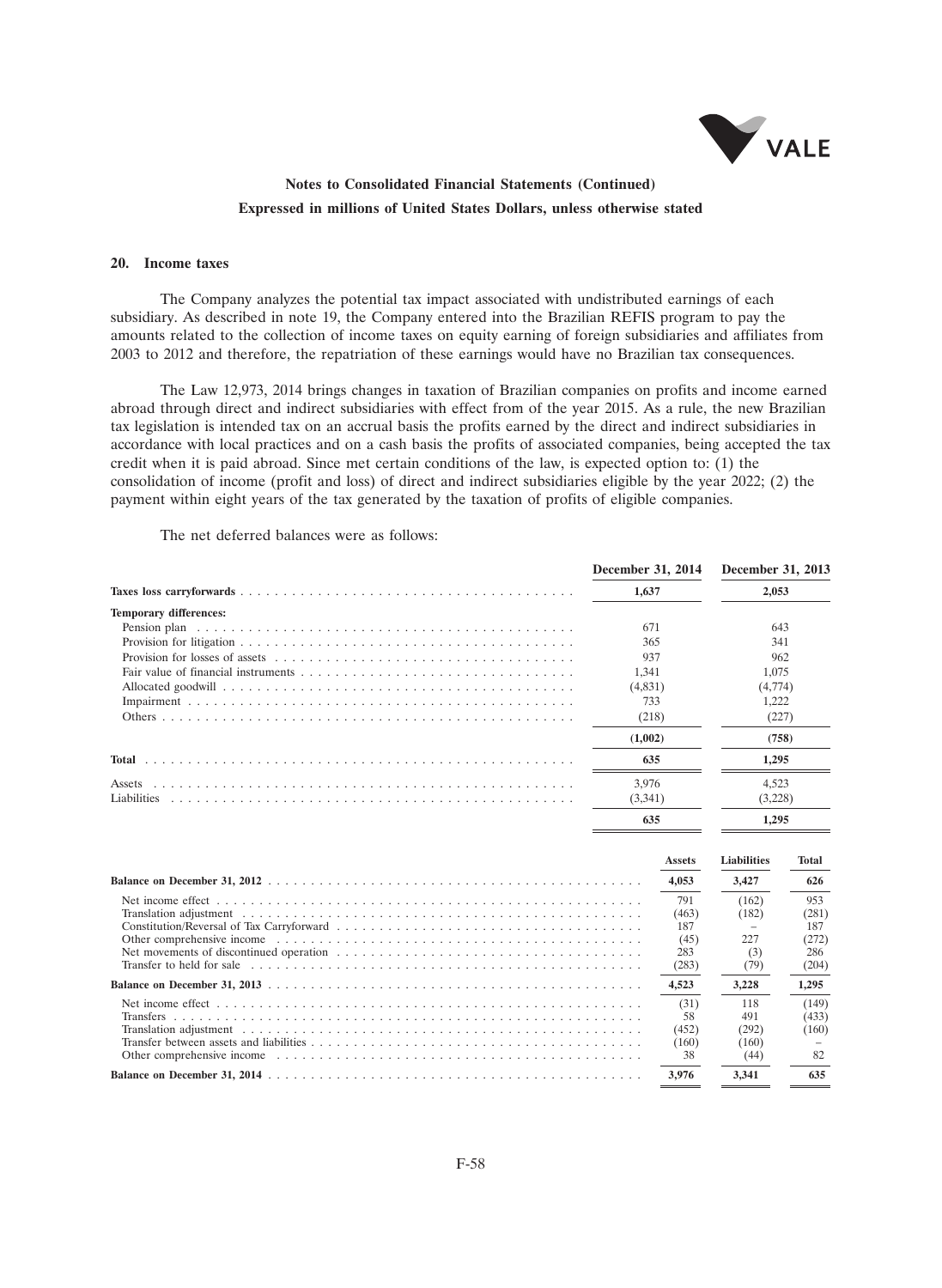

#### **20. Income taxes (Continued)**

Deferred tax assets arising from tax losses, negative social contribution basis and temporary differences are registered taking into consideration the analysis of future performance, based on economic and financial projections, prepared based on internal assumptions and macroeconomic, trade and tax scenarios that may be subject to changes in future.

The income tax in Brazil is comprised of taxation on income and social contribution on profit. The statutory rate applicable in the period presented is 34%. In other countries where the Company has operations, it is subject to various rates, depending on jurisdiction.

The total amount presented as income taxes in the statement of income is reconciled to the rate established by law, as follows:

|                                                                                                                                                                                                                                | Year ended as at December 31, |          |         |  |
|--------------------------------------------------------------------------------------------------------------------------------------------------------------------------------------------------------------------------------|-------------------------------|----------|---------|--|
|                                                                                                                                                                                                                                | 2014                          | 2013     | 2012    |  |
| Net income before income taxes response in the set of the set of the set of the set of the set of the set of the set of the set of the set of the set of the set of the set of the set of the set of the set of the set of the | 1,553                         | 7.241    | 4,091   |  |
|                                                                                                                                                                                                                                | (528)                         | (2, 462) | (1,391) |  |
| Adjustments that affect the basis of taxes:                                                                                                                                                                                    |                               |          |         |  |
|                                                                                                                                                                                                                                | 1.123                         | 1.167    | 1.337   |  |
|                                                                                                                                                                                                                                | 95                            |          | 204     |  |
| Results of overseas companies taxed by different rates which differs from the parent                                                                                                                                           |                               |          |         |  |
|                                                                                                                                                                                                                                | (1,200)                       | 146      | 208     |  |
|                                                                                                                                                                                                                                | 172                           | 173      | 219     |  |
|                                                                                                                                                                                                                                | (450)                         | (719)    | (359)   |  |
|                                                                                                                                                                                                                                | $\overline{\phantom{a}}$      |          | 1.236   |  |
| Constitution/reversal for tax loss carryforwards                                                                                                                                                                               | (178)                         | 180      | (228)   |  |
| Income taxes statement program—REFIS (note 19) $\dots \dots \dots \dots \dots \dots \dots \dots \dots$                                                                                                                         |                               | (4,954)  |         |  |
|                                                                                                                                                                                                                                | (234)                         | (364)    | (52)    |  |
|                                                                                                                                                                                                                                | (1,200)                       | (6, 833) | 1,174   |  |

(i) Include mainly provisional tax on export sale.

#### • **Tax incentives**

In Brazil, Vale has a tax incentive for the partial reduction of income tax due to the amount equivalent to the portion allocated by tax law to transactions in the north and northeast regions with iron, pellets, railroad, manganese, copper, nickel and potash. The incentive is calculated based on the tax profit of the activity (called operating income), takes into consideration the allocation of operating profit by incentive production levels during the periods specified for each product as grantees, and generally, for 10 years and in the case of the Company it does not expire until 2023. An amount equal to that obtained with the tax saving must be appropriated in a retained earnings reserve account in Stockholders' equity, and may not be distributed as dividends to stockholders.

Vale benefits from the allocation of part of income tax due to be reinvested in the purchase of equipment, subject to subsequent approval by the regulatory agency in the incentive area of Superintendence for the Development of Amazonia (SUDAM) and the Superintendence for the Development of Northeast (SUDENE). When the reinvestment is approved, the tax benefit is also appropriate in retained earnings reserve, which restricts the distribution as dividends to stockholders.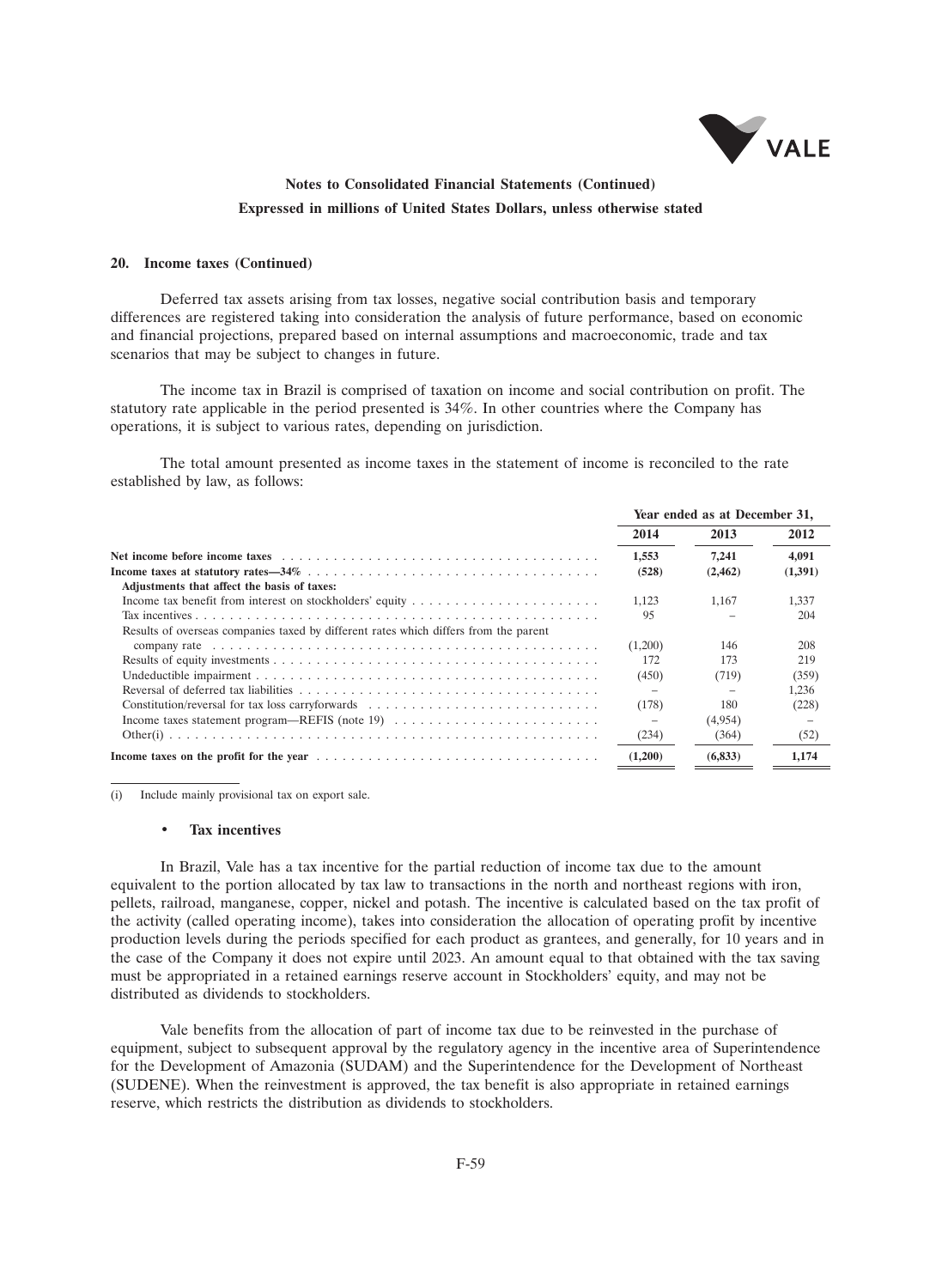

#### **20. Income taxes (Continued)**

Vale also has tax incentives related to the production of nickel and cobalt from Vale Nouvelle Caledonie SAS (VNC). These incentives include the exemption of income tax during the construction phase of the project, and also for a period of 15 years beginning in the first year of commercial production, as defined by applicable law, followed by a 5 year 50% exemption of income tax. VNC is subject to a branch profit tax on its profits (after deducting available tax losses) starting in the first year that commercial production is reached, as defined by applicable law. To date, there has been no net taxable income realized in VNC.

In Mozambique, the tax incentives applicable to Vale Mozambique SA for the Moatize Coal Mine Project include a 25% reduction of rate for five years counting from the first year the company has taxable profits. Vale also received tax incentives for projects in Oman and Malaysia.

Vale is subject to the revision of income tax by local tax authorities for up to five years in companies operating in Brazil, ten years for operations in Indonesia and up to seven years for companies with operations in Canada.

#### **21. Employee benefits obligations**

#### **a) Employee postretirements obligations**

In Brazil, the management of the pension plans of the Company is the responsibility of the Fundação Vale do Rio Doce de Seguridade Social (''Valia'') a nonprofit private entity with administrative and financial autonomy. The Brazilian plans are as follows:

### **Benefit plan Vale Mais (''Vale Mais'') and benefit plan Valiaprev (''Valiaprev'')**

Certain of the Company's employees are participants in a plan (Vale Mais e Valiaprev) with components of defined benefit (specific coverage for death, pensions and disability allowances) and components of defined contributions (for programmable benefits). The defined benefits plan is subject to actuarial evaluations. The defined contribution plan represents a fixed amount held on behalf of the participants. Both Vale Mais and Valiaprev were overfunded as at December 31, 2014 and 2013.

#### **Defined benefit plan (''Plano BD'')**

The Company also sponsors a pension plan with defined benefit characteristics, covering almost exclusively retirees and their beneficiaries. Currently the plan does not accept new participants, was overfunded as at December 31, 2014 and 2013 and contributions by the Company are not significant.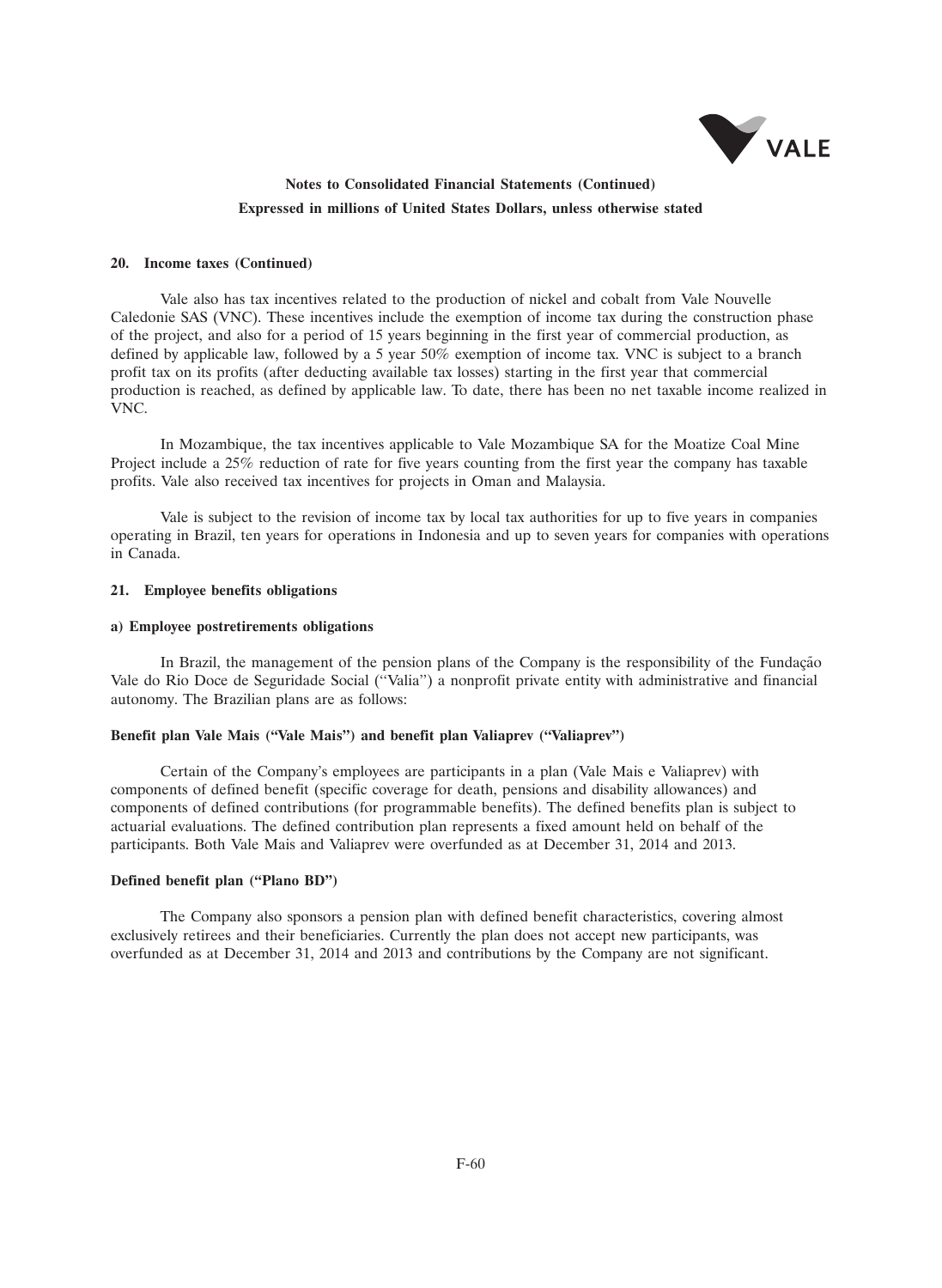

#### **21. Employee benefits obligations (Continued)**

#### Abono complementação

The Company sponsors a specific group of former employees entitled to receive additional benefits from Valia normal payments plus post-retirement benefit that covers medical, dental and pharmaceutical assistance. The abono complementação benefit was overfunded as at December 31, 2014 and 2013.

#### **Other benefits**

The Company sponsors medical plans for employees that meet specific criteria and for employees who use the abono complementação benefit. Although those benefits are not specific retirement plans, actuarial calculations are used to calculate future commitments. As those benefits are related to health care plans they have the nature of underfunded benefits, and are presented as underfunded plans as at December 31, 2014 and 2013.

The Foreign plans are managed in accordance with the region and centralized in Vale Canada Limited. They are divided between plans in Canada, United States of America, United Kingdom, Indonesia, New Caledonia, Japan and Taiwan. Pension plans in Canada are composed of a defined benefit and defined contribution component and are the most relevant. Currently the defined benefit plans in other regions do not allow new memberships. Plans abroad are underfunded as at December 31, 2014 and 2013.

Employers' disclosure about pensions and other post-retirement benefits on the status of the defined benefit elements of all plans is provided as follows.

#### **i. Change in benefit obligation**

|                                                                                | Overfunded<br>pension plans | <b>Underfunded</b><br>pension plans | Others underfunded<br>pension plans |
|--------------------------------------------------------------------------------|-----------------------------|-------------------------------------|-------------------------------------|
|                                                                                | 3,567                       | 7,156                               | 2,045                               |
|                                                                                | 49                          | 97                                  | 42                                  |
|                                                                                | 461                         | 220                                 | 131                                 |
|                                                                                | (312)                       | (334)                               | (76)                                |
|                                                                                |                             |                                     |                                     |
|                                                                                |                             |                                     | (16)                                |
|                                                                                | 1,910                       | (1,907)                             |                                     |
| Effect of changes in the actuarial assumptions $\dots \dots \dots \dots \dots$ | (1,059)                     | (269)                               | (249)                               |
|                                                                                |                             |                                     |                                     |
|                                                                                | (537)                       | (559)                               | (184)                               |
|                                                                                | 4.080                       | 4.406                               | 1,693                               |
|                                                                                | 29                          | 96                                  | 23                                  |
|                                                                                | 474                         | 233                                 | 83                                  |
|                                                                                | (327)                       | (321)                               | (74)                                |
|                                                                                |                             |                                     |                                     |
| Effect of changes in the actuarial assumptions                                 | (32)                        | 454                                 | (81)                                |
|                                                                                | (497)                       | (347)                               | (146)                               |
|                                                                                | 3,728                       | 4,521                               | 1,498                               |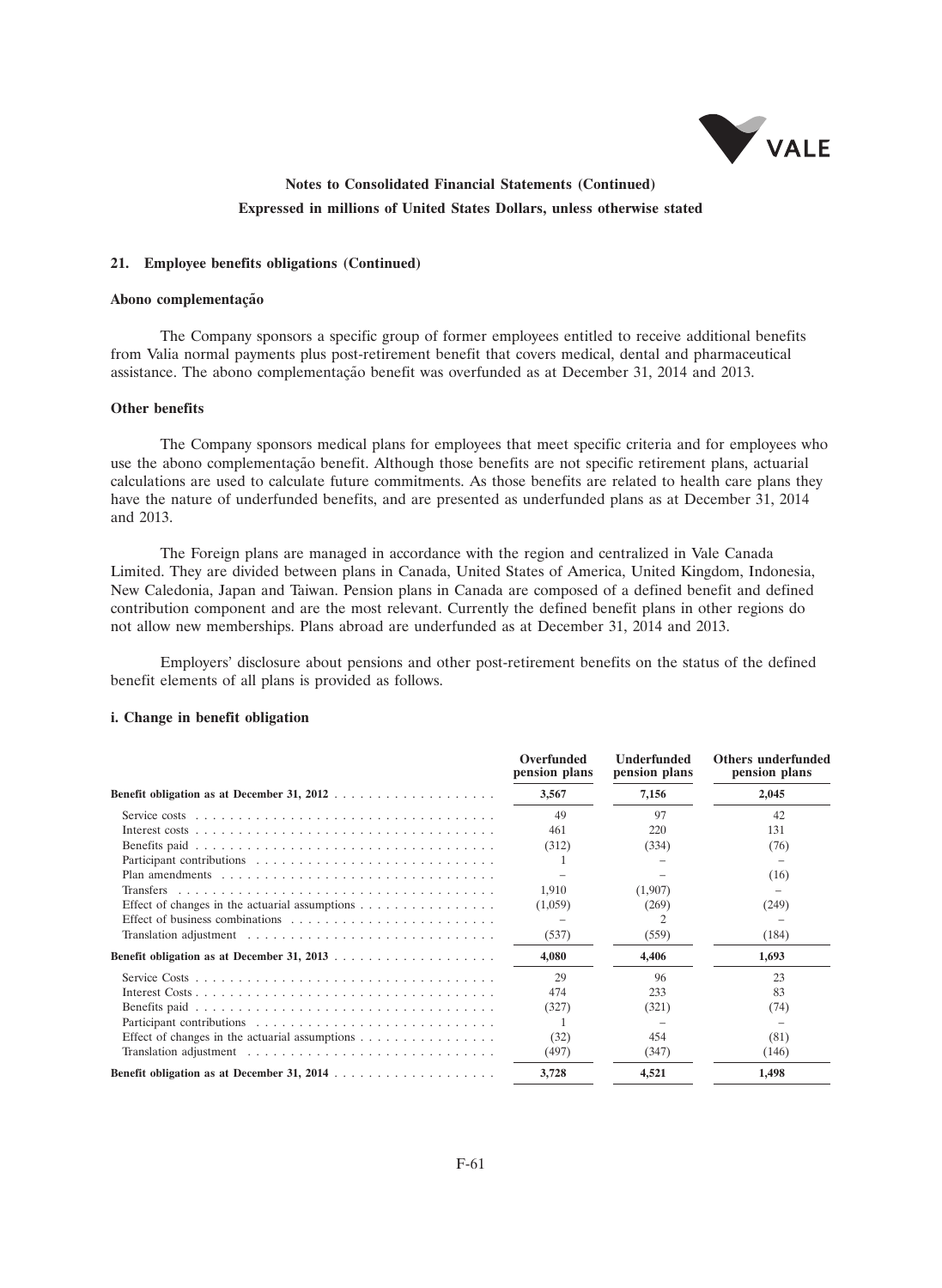

### **21. Employee benefits obligations (Continued)**

### **ii. Evolution of the fair value of assets**

|                                                                             | Overfunded<br>pension plans | <b>Underfunded</b><br>pension plans | Others underfunded<br>pension plans |
|-----------------------------------------------------------------------------|-----------------------------|-------------------------------------|-------------------------------------|
|                                                                             | 4,412                       | 5,685                               |                                     |
|                                                                             | 1,765                       | (1,763)                             |                                     |
|                                                                             | 523                         | 168                                 |                                     |
|                                                                             | 141                         | 190                                 | 76                                  |
|                                                                             |                             |                                     |                                     |
|                                                                             | (312)                       | (334)                               | (76)                                |
|                                                                             |                             | (91)                                |                                     |
| Return on plan assets (excluding interest income) $\dots \dots \dots \dots$ | (576)                       | 315                                 |                                     |
|                                                                             | (683)                       | (366)                               | (1)                                 |
| Fair value of plan assets as at December 31, 2013                           | 5,271                       | 3,804                               |                                     |
|                                                                             | 625                         | 201                                 |                                     |
|                                                                             | 132                         | 164                                 | 74                                  |
|                                                                             |                             |                                     |                                     |
|                                                                             | (327)                       | (321)                               | (74)                                |
|                                                                             |                             | (3)                                 |                                     |
|                                                                             | (2)                         | 169                                 |                                     |
|                                                                             | (671)                       | (298)                               |                                     |
|                                                                             | 5,029                       | 3,716                               |                                     |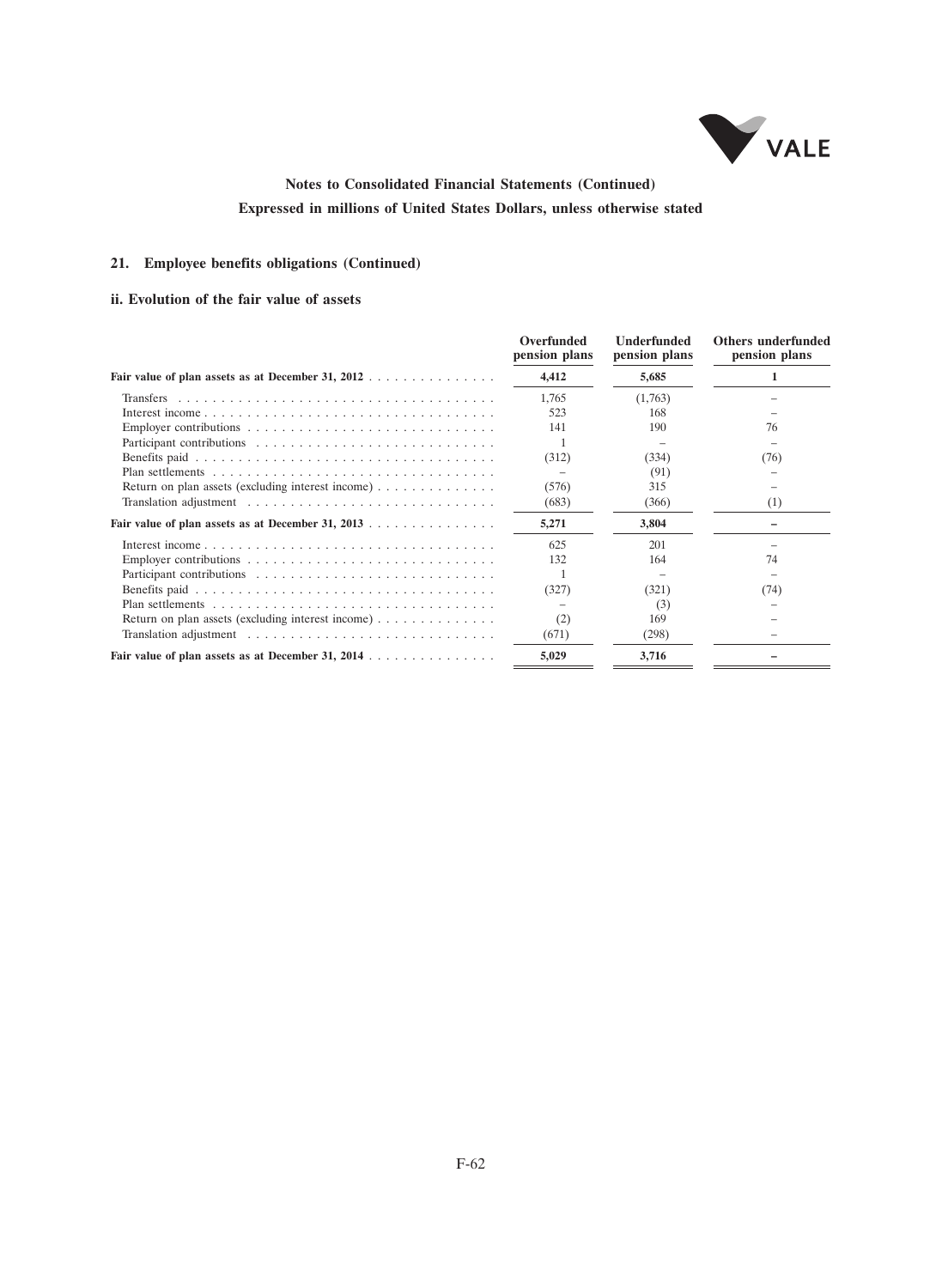

### **21. Employee benefits obligations (Continued)**

### **iii. Reconciliation of assets and liabilities in balance sheet**

|                                                                 | <b>Plans</b> in Brazil         |                                        |                                                  |                                |                                        |                                                  |  |  |  |
|-----------------------------------------------------------------|--------------------------------|----------------------------------------|--------------------------------------------------|--------------------------------|----------------------------------------|--------------------------------------------------|--|--|--|
|                                                                 |                                | December 31, 2014                      |                                                  |                                | December 31, 2013                      |                                                  |  |  |  |
|                                                                 | Overfunded<br>pension<br>plans | <b>Underfunded</b><br>pension<br>plans | <b>Others</b><br>underfunded<br>pension<br>plans | Overfunded<br>pension<br>plans | <b>Underfunded</b><br>pension<br>plans | <b>Others</b><br>underfunded<br>pension<br>plans |  |  |  |
| Ceiling recognition of an asset (ceiling)/<br>onerous liability |                                |                                        |                                                  |                                |                                        |                                                  |  |  |  |
| Beginning of the year                                           | 1,191                          |                                        |                                                  | 844                            |                                        |                                                  |  |  |  |
| Interest income                                                 | 142                            |                                        |                                                  | 71                             |                                        |                                                  |  |  |  |
| Changes in asset ceiling/ onerous liability                     | 140                            |                                        |                                                  | 422                            |                                        |                                                  |  |  |  |
| Translation adjustment                                          | (172)                          |                                        |                                                  | (146)                          |                                        |                                                  |  |  |  |
| End of the year $\dots$ ,                                       | 1,301                          |                                        |                                                  | 1,191                          |                                        |                                                  |  |  |  |
| Amount recognized in the balance sheet                          |                                |                                        |                                                  |                                |                                        |                                                  |  |  |  |
| Present value of actuarial liabilities                          | (3,728)                        | (387)                                  | (246)                                            | (4,080)                        | (442)                                  | (276)                                            |  |  |  |
|                                                                 | 5,029                          | 349                                    |                                                  | 5,271                          | 423                                    |                                                  |  |  |  |
| Effect of the asset ceiling $\ldots \ldots \ldots$              | (1,301)                        |                                        |                                                  | (1,191)                        |                                        |                                                  |  |  |  |
| Liabilities provisioned                                         |                                | (38)                                   | (246)                                            |                                | (19)                                   | (276)                                            |  |  |  |
| Current liabilities                                             |                                |                                        | (25)                                             |                                |                                        | (23)                                             |  |  |  |
| Non-current liabilities                                         |                                | (38)                                   | (221)                                            |                                | (19)                                   | (253)                                            |  |  |  |
| Liabilities provisioned                                         |                                | (38)                                   | (246)                                            |                                | (19)                                   | (276)                                            |  |  |  |

|                                        | Foreign plan                   |                                 |                                                  |                                |                                 |                                                  |  |  |
|----------------------------------------|--------------------------------|---------------------------------|--------------------------------------------------|--------------------------------|---------------------------------|--------------------------------------------------|--|--|
|                                        |                                | December 31, 2014               |                                                  |                                | December 31, 2013               |                                                  |  |  |
|                                        | Overfunded<br>pension<br>plans | Underfunded<br>pension<br>plans | <b>Others</b><br>underfunded<br>pension<br>plans | Overfunded<br>pension<br>plans | Underfunded<br>pension<br>plans | <b>Others</b><br>underfunded<br>pension<br>plans |  |  |
| Amount recognized in the balance sheet |                                |                                 |                                                  |                                |                                 |                                                  |  |  |
| Present value of actuarial liabilities |                                | (4, 134)                        | (1,252)                                          |                                | (3,964)                         | (1, 417)                                         |  |  |
|                                        |                                | 3,367                           |                                                  |                                | 3,381                           |                                                  |  |  |
| Liabilities provisioned                |                                | (767)                           | (1,252)                                          |                                | (583)                           | (1, 417)                                         |  |  |
| Current liabilities                    |                                | (16)                            | (26)                                             |                                | (9)                             | (65)                                             |  |  |
| Non-current liabilities                |                                | (751)                           | (1,226)                                          |                                | (574)                           | (1,352)                                          |  |  |
| Liabilities provisioned                |                                | (767)                           | (1,252)                                          |                                | (583)                           | (1, 417)                                         |  |  |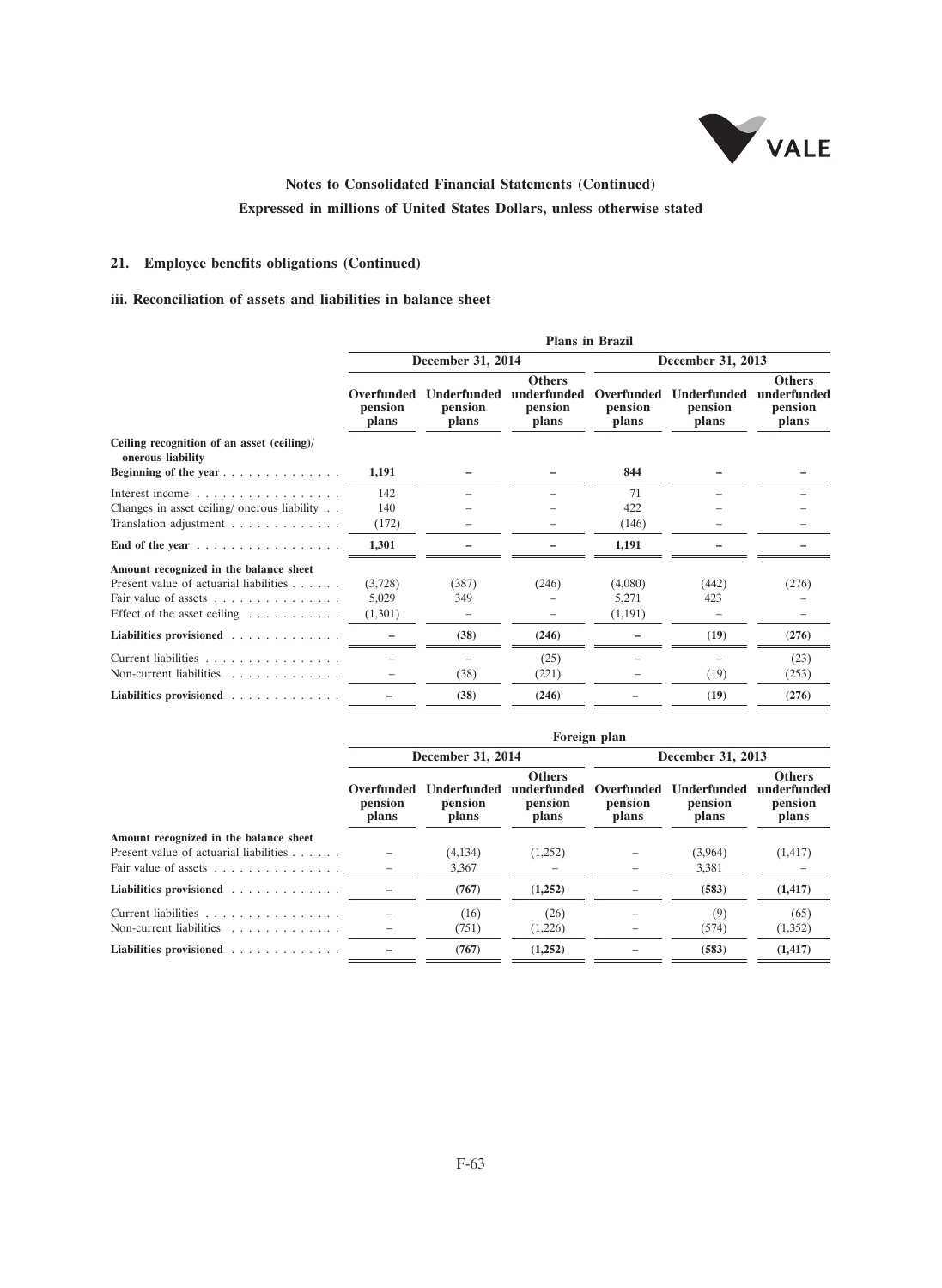

### **21. Employee benefits obligations (Continued)**

|                                                                  | <b>Total</b>                   |                                        |                                                  |                                |                                        |                                                  |  |  |  |
|------------------------------------------------------------------|--------------------------------|----------------------------------------|--------------------------------------------------|--------------------------------|----------------------------------------|--------------------------------------------------|--|--|--|
|                                                                  |                                | December 31, 2014                      |                                                  |                                | December 31, 2013                      |                                                  |  |  |  |
|                                                                  | Overfunded<br>pension<br>plans | <b>Underfunded</b><br>pension<br>plans | <b>Others</b><br>underfunded<br>pension<br>plans | Overfunded<br>pension<br>plans | <b>Underfunded</b><br>pension<br>plans | <b>Others</b><br>underfunded<br>pension<br>plans |  |  |  |
| Ceiling recognition of an asset (ceiling) /<br>onerous liability |                                |                                        |                                                  |                                |                                        |                                                  |  |  |  |
| Beginning of the year                                            | 1.191                          |                                        |                                                  | 844                            |                                        |                                                  |  |  |  |
| Interest income $\ldots$ ,                                       | 142                            |                                        |                                                  | 71                             |                                        |                                                  |  |  |  |
| Changes in asset ceiling/ onerous liability                      | 140                            |                                        |                                                  | 422                            |                                        |                                                  |  |  |  |
| Translation adjustment                                           | (172)                          |                                        |                                                  | (146)                          |                                        |                                                  |  |  |  |
| End of the year $\ldots$ ,                                       | 1,301                          |                                        |                                                  | 1,191                          |                                        |                                                  |  |  |  |
| Amount recognized in the balance sheet                           |                                |                                        |                                                  |                                |                                        |                                                  |  |  |  |
| Present value of actuarial liabilities                           | (3,728)                        | (4,521)                                | (1,498)                                          | (4,080)                        | (4, 406)                               | (1,693)                                          |  |  |  |
|                                                                  | 5,029                          | 3,716                                  |                                                  | 5,271                          | 3.804                                  |                                                  |  |  |  |
| Effect of the asset ceiling $\ldots \ldots \ldots$               | (1,301)                        |                                        |                                                  | (1,191)                        |                                        |                                                  |  |  |  |
| Liabilities provisioned                                          |                                | (805)                                  | (1, 498)                                         |                                | (602)                                  | (1,693)                                          |  |  |  |
| Current liabilities                                              |                                | (16)                                   | (51)                                             |                                | (9)                                    | (88)                                             |  |  |  |
| Non-current liabilities                                          |                                | (789)                                  | (1, 447)                                         |                                | (593)                                  | (1,605)                                          |  |  |  |
| Liabilities provisioned                                          |                                | (805)                                  | (1, 498)                                         |                                | (602)                                  | (1,693)                                          |  |  |  |

### **iv. Costs recognized in the statements of income**

|                                                                                             | Year ended as at December 31,  |                                 |                                                  |                                |                                 |                                                  |                                |                                 |                                                  |
|---------------------------------------------------------------------------------------------|--------------------------------|---------------------------------|--------------------------------------------------|--------------------------------|---------------------------------|--------------------------------------------------|--------------------------------|---------------------------------|--------------------------------------------------|
|                                                                                             |                                | 2014                            |                                                  |                                | 2013                            |                                                  | 2012                           |                                 |                                                  |
|                                                                                             | Overfunded<br>pension<br>plans | Underfunded<br>pension<br>plans | <b>Others</b><br>underfunded<br>pension<br>plans | Overfunded<br>pension<br>plans | Underfunded<br>pension<br>plans | <b>Others</b><br>underfunded<br>pension<br>plans | Overfunded<br>pension<br>plans | Underfunded<br>pension<br>plans | <b>Others</b><br>underfunded<br>pension<br>plans |
| Current service cost                                                                        | 29                             | 96                              | 23                                               | 49                             | 97                              | 42                                               |                                | 114                             | 35                                               |
| Interest on expense on liabilities                                                          | 474                            | 233                             | 83                                               | 461                            | 220                             | 131                                              | 309                            | 403                             | 99                                               |
| Interest income on plan assets<br>Interest expense on effect of<br>(asset ceiling)/ onerous | (625)                          | (201)                           | -                                                | (523)                          | (169)                           | $\qquad \qquad$                                  | (469)                          | (384)                           |                                                  |
| liability<br>the company of the company of the company                                      | 142                            |                                 |                                                  | 13                             | $\overline{\phantom{a}}$        |                                                  | 160                            | 12                              |                                                  |
| Total of cost, net<br>.                                                                     | 20                             | 128                             | 106                                              |                                | 148                             | 173                                              | -                              | 145                             | 134                                              |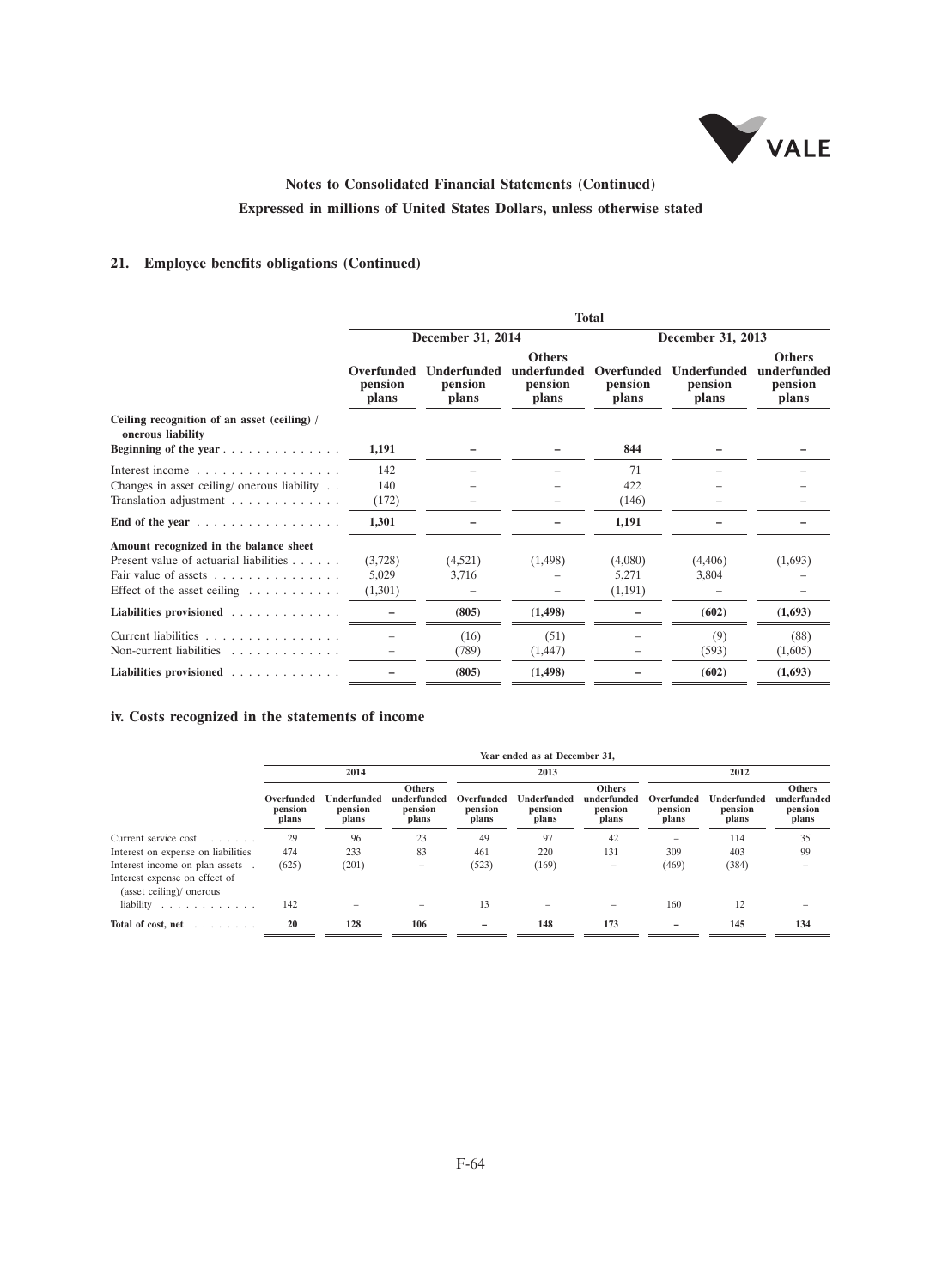

#### **21. Employee benefits obligations (Continued)**

#### **v. Costs recognized in the statement of comprehensive income for the year**

|                                                                                          | Year ended as at December 31,  |                                 |                                                  |                                |                                 |                                                  |                                |                                 |                                                  |  |
|------------------------------------------------------------------------------------------|--------------------------------|---------------------------------|--------------------------------------------------|--------------------------------|---------------------------------|--------------------------------------------------|--------------------------------|---------------------------------|--------------------------------------------------|--|
|                                                                                          |                                | 2014                            |                                                  |                                | 2013                            |                                                  |                                | 2012                            |                                                  |  |
|                                                                                          | Overfunded<br>pension<br>plans | Underfunded<br>pension<br>plans | <b>Others</b><br>underfunded<br>pension<br>plans | Overfunded<br>pension<br>plans | Underfunded<br>pension<br>plans | <b>Others</b><br>underfunded<br>pension<br>plans | Overfunded<br>pension<br>plans | Underfunded<br>pension<br>plans | <b>Others</b><br>underfunded<br>pension<br>plans |  |
| Beginning of the year $\ldots$ .                                                         | (94)                           | (395)                           | (196)                                            | (3)                            | (994)                           | (381)                                            | (4)                            | (529)                           | (180)                                            |  |
| Effect of changes actuarial<br>assumptions $\ldots$<br>Return on plan assets (excluding  | 32                             | (454)                           | 81                                               | 1,059                          | 267                             | 249                                              | (684)                          | (1,121)                         | (301)                                            |  |
| interest income)<br>Change of asset ceiling / costly<br>liabilities (excluding interest) | (2)                            | 169                             |                                                  | (576)                          | 315                             |                                                  | (79)                           | 412                             |                                                  |  |
| $income)$                                                                                | (133)                          |                                 |                                                  | (423)                          |                                 |                                                  | 763                            | 83                              |                                                  |  |
| Others                                                                                   |                                | 28                              | -                                                | $\qquad \qquad -$              | -                               |                                                  |                                |                                 |                                                  |  |
| Deferred income tax                                                                      | (103)<br>34                    | (257)<br>68                     | 81<br>(17)                                       | 60<br>(19)                     | 582<br>(167)                    | 249<br>(75)                                      |                                | (626)<br>182                    | (301)<br>90                                      |  |
| Others comprehensive income                                                              | (69)                           | (189)                           | 64                                               | 41                             | 415                             | 174                                              |                                | (444)                           | (211)                                            |  |
| Conversion effect                                                                        | 20                             | 2                               | 6                                                | 10                             | 11                              | 12                                               |                                | (21)                            | 10                                               |  |
| Transfers/ $disposal$                                                                    | $\overline{\phantom{0}}$       | 12                              | (6)                                              | (142)                          | 173                             | (1)                                              |                                |                                 | $\overline{\phantom{0}}$                         |  |
| <b>Accumulated other</b><br>comprehensive income<br><b>Sandwich</b>                      | (143)                          | (570)                           | (132)                                            | (94)                           | (395)                           | (196)                                            | (3)                            | (994)                           | (381)                                            |  |
|                                                                                          |                                |                                 |                                                  |                                |                                 |                                                  |                                |                                 |                                                  |  |

#### **vi. Risks related to plans**

The Administrators of the plans have committed to strategic planning to strengthen internal controls and risk management. This commitment is archive by conducting audits of internal controls, which aim to mitigate operational risks in routine management of market risk and credit activities.

#### **Risks are presented as follow:**

**Legal**—lawsuits: issuing periodic reports to internal audit and directors contemplating the analysis of lawyers about the possibility of loss (remote, probable or possible), aiming to support the administrative decision regarding provisioning.

Contracts, tax and decision-making process: previous legal analysis through technical advice.

Analysis and ongoing monitoring of developments in the legal scenario and its dissemination within the institution in order to subsidize the administrative plans, considered the impact of regulatory changes.

**Actuarial**—the annual actuarial valuation of the benefit plans comprises the assessment of costs, revenues and adequacy of plan funding. It also considered the monitoring of biometric, economic and financial assumptions (asset volatility, changes in interest rates, inflation, life expectancy, salaries and other).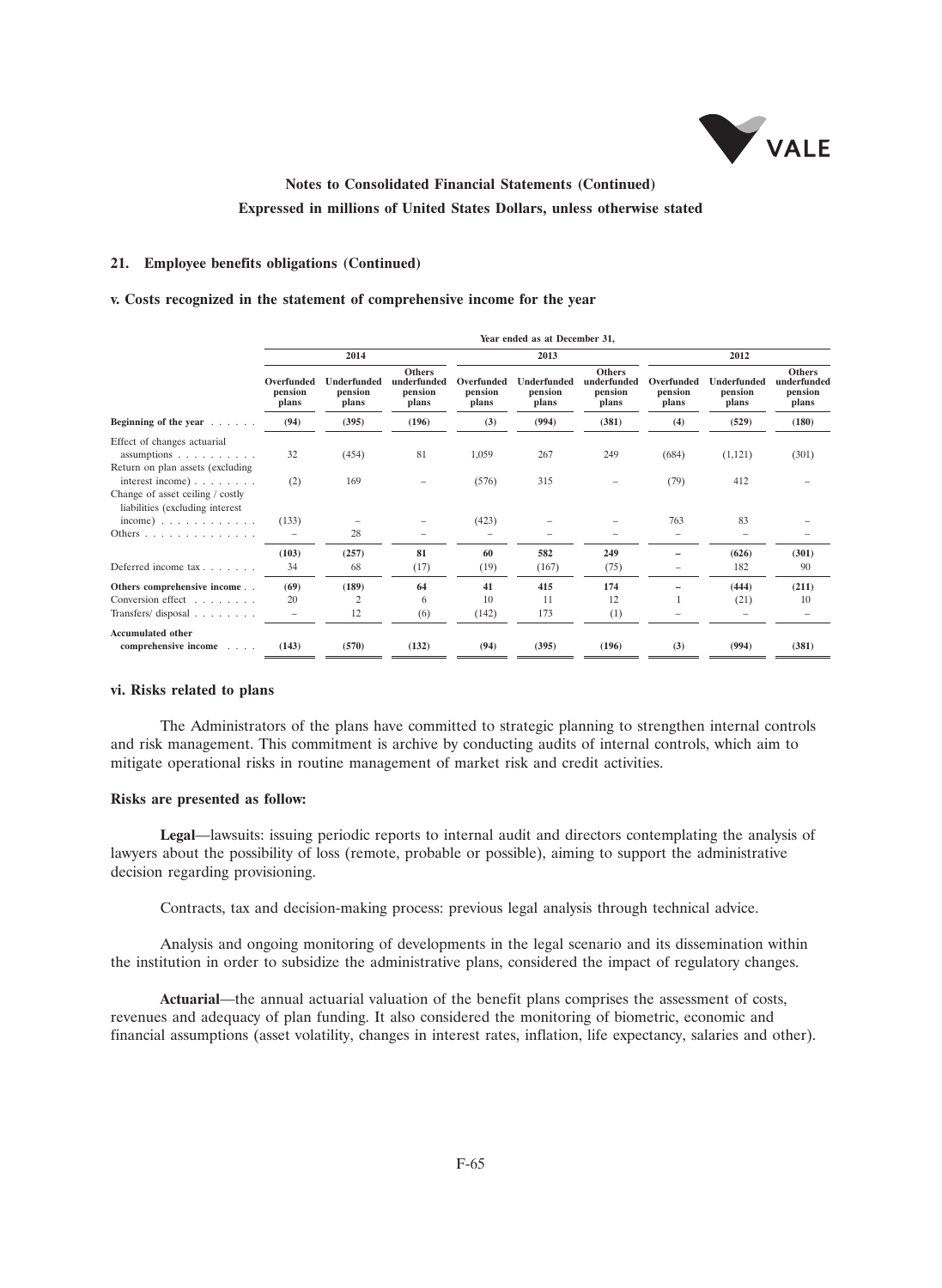

#### **21. Employee benefits obligations (Continued)**

**Market**—profitability projections are performed for the various plans and profiles of investments for 10 years in the management study of assets and liabilities. These projections include the risks of investments in various market segments. Furthermore, the risks for short-term market of the plans are monitored monthly through metrics of VaR (Value at Risk) and stress testing. For exclusive investment funds of Valia, the market risk is measured daily by the custodian asset bank.

**Credit**—assessment of the credit quality of issuers by hiring expert consultants to evaluate financial institutions and internal assessment of payment ability of non-financial companies. For assets of non-financial companies is conducted a monitoring of the company until the maturity of the security.

#### **vii. Actuarial and economic assumptions and sensitivity analysis**

All calculations involve future actuarial projections about some parameters, such as: salaries, interest, inflation, the behavior of INSS benefits, mortality, disability, etc.

The economic actuarial assumptions adopted have been formulated considering the long-term period for maturity and should therefore be examined accordingly. So, in the short term, they may not necessarily be realized.

|                                                                                                          |                             | <b>Brazil</b>      |                                                             |                             |                                                   |                              |  |  |  |  |
|----------------------------------------------------------------------------------------------------------|-----------------------------|--------------------|-------------------------------------------------------------|-----------------------------|---------------------------------------------------|------------------------------|--|--|--|--|
|                                                                                                          |                             | December 31, 2014  |                                                             |                             | December 31, 2013                                 |                              |  |  |  |  |
|                                                                                                          | Overfunded<br>pension plans | <b>Underfunded</b> | <b>Others</b><br>underfunded<br>pension plans pension plans | Overfunded<br>pension plans | <b>Underfunded</b><br>pension plans pension plans | <b>Others</b><br>underfunded |  |  |  |  |
| Discount rate to determine benefit<br>obligation $\ldots \ldots \ldots \ldots$                           | 12.70%                      | 12.54%             | 12.39%                                                      | 12.13%                      | 12.46%                                            | 12.57%                       |  |  |  |  |
| Nominal average rate to determine.<br>$expense/$ (income) $\ldots \ldots \ldots$                         | 12.37%                      | 12.46%             | N/A                                                         | $9.98\%$                    | 8.12%                                             | N/A                          |  |  |  |  |
| Nominal average rate of salary<br>$increase \dots \dots \dots \dots$                                     | $6.94\%$                    | 8.12%              | N/A                                                         | $6.00\%$                    | $6.00\%$                                          | N/A                          |  |  |  |  |
| Nominal average rate of benefit                                                                          | $6.00\%$                    | $6.00\%$           | $6.00\%$                                                    | $6.00\%$                    | $6.00\%$                                          | $6.00\%$                     |  |  |  |  |
| Immediate health care cost trend<br>rate $\ldots$ , $\ldots$ , $\ldots$ , $\ldots$ , $\ldots$ , $\ldots$ | N/A                         | N/A                | 9.18%                                                       | N/A                         | N/A                                               | 9.18%                        |  |  |  |  |
| Ultimate health care cost trend<br>rate $\ldots$ , $\ldots$ , $\ldots$ , $\ldots$ , $\ldots$             | N/A                         | N/A                | 9.18%                                                       | N/A                         | N/A                                               | 9.18%                        |  |  |  |  |
| Nominal average rate of price.                                                                           |                             |                    |                                                             |                             |                                                   |                              |  |  |  |  |
| inflation $\ldots \ldots \ldots \ldots$                                                                  | $6.00\%$                    | $6.00\%$           | $6.00\%$                                                    | $6.00\%$                    | $6.00\%$                                          | $6.00\%$                     |  |  |  |  |

In the evaluations were adopted the following assumptions: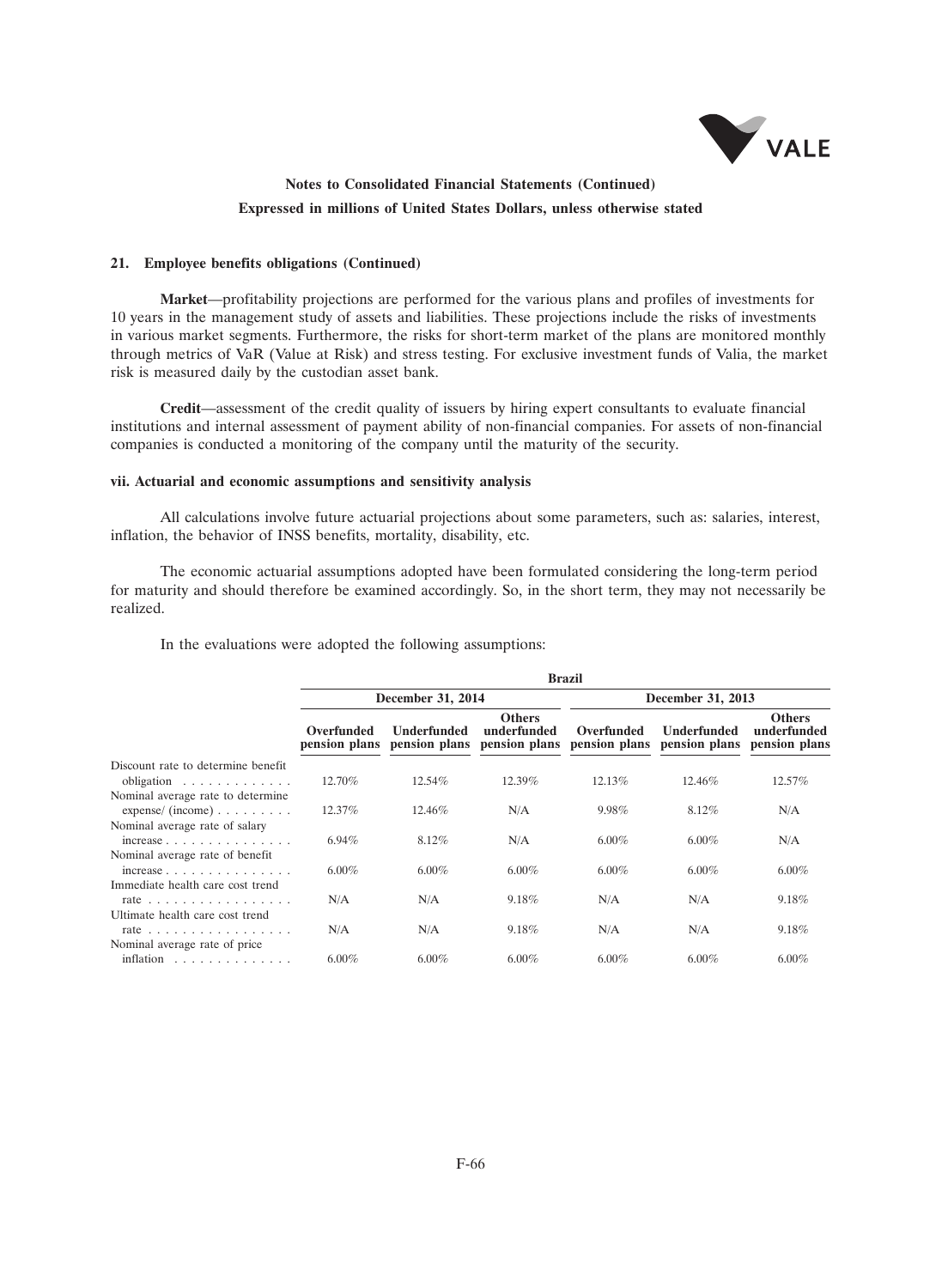

### **21. Employee benefits obligations (Continued)**

|                                                                              | <b>Foreign</b>               |                                               |                              |                                               |  |  |  |
|------------------------------------------------------------------------------|------------------------------|-----------------------------------------------|------------------------------|-----------------------------------------------|--|--|--|
|                                                                              |                              | December 31, 2014                             |                              | December 31, 2013                             |  |  |  |
|                                                                              | Underfunded<br>pension plans | <b>Others</b><br>underfunded<br>pension plans | Underfunded<br>pension plans | <b>Others</b><br>underfunded<br>pension plans |  |  |  |
| Discount rate to determine benefit obligation $\dots \dots \dots \dots$      | $3.89\%$                     | 4.10%                                         | $4.80\%$                     | 5.40%                                         |  |  |  |
| Nominal average rate to determine expense/ (income) $\dots \dots$            | $4.80\%$                     | N/A                                           | $4.80\%$                     | N/A                                           |  |  |  |
|                                                                              | $3.90\%$                     | N/A                                           | $4.00\%$                     | $3.00\%$                                      |  |  |  |
|                                                                              | $3.90\%$                     | $3.00\%$                                      | $4.00\%$                     | $3.00\%$                                      |  |  |  |
|                                                                              | N/A                          | $7.22\%$                                      | N/A                          | $7.00\%$                                      |  |  |  |
|                                                                              | N/A                          | $4.49\%$                                      | N/A                          | 4.45%                                         |  |  |  |
| Nominal average rate of price inflation $\ldots \ldots \ldots \ldots \ldots$ | $2.00\%$                     | $2.00\%$                                      | $2.00\%$                     | $2.00\%$                                      |  |  |  |

For the sensitivity analysis, the Company considers the effect of 1% in nominal discount rate to determine the actuarial liability. The effects of this change in actuarial liabilities in premise and adopted the average duration of the plan are shown below:

|                                                                                        | December 31, 2014           |                              |                                               |  |  |
|----------------------------------------------------------------------------------------|-----------------------------|------------------------------|-----------------------------------------------|--|--|
|                                                                                        | Overfunded<br>pension plans | Underfunded<br>pension plans | <b>Others</b><br>underfunded<br>pension plans |  |  |
| Nominal discount rate—1% increase                                                      |                             |                              |                                               |  |  |
|                                                                                        | 3.368                       | 3.646                        | 1.297                                         |  |  |
|                                                                                        | 13.36%                      | $4.91\%$                     | $6.50\%$                                      |  |  |
| Average duration of the obligation—(years) $\dots \dots \dots \dots \dots \dots \dots$ | 10.17                       | 12.43                        | 15.61                                         |  |  |
|                                                                                        | 4.160                       | 4.692                        | 1.745                                         |  |  |
|                                                                                        | 11.36%                      | $2.91\%$                     | $4.36\%$                                      |  |  |
| Average duration of the obligation—(years) $\dots \dots \dots \dots \dots \dots \dots$ | 10.98                       | 12.44                        | 15.94                                         |  |  |

#### **viii. Assets of pension plans**

Brazilian plan assets as at December 31, 2014 and 2013 include respectively (i) investments in a portfolio of Vale's stock amounting to US\$94 and US\$206; (ii) equity investments from related parties amounting to US\$1 and US\$6; and (iii) Brazilian Federal Government in securities of US\$3,581 and US\$3,293.

Foreign plan assets as at December 31, 2014 and 2013 included Canadian Government securities amounted to US\$852 and US\$789, respectively.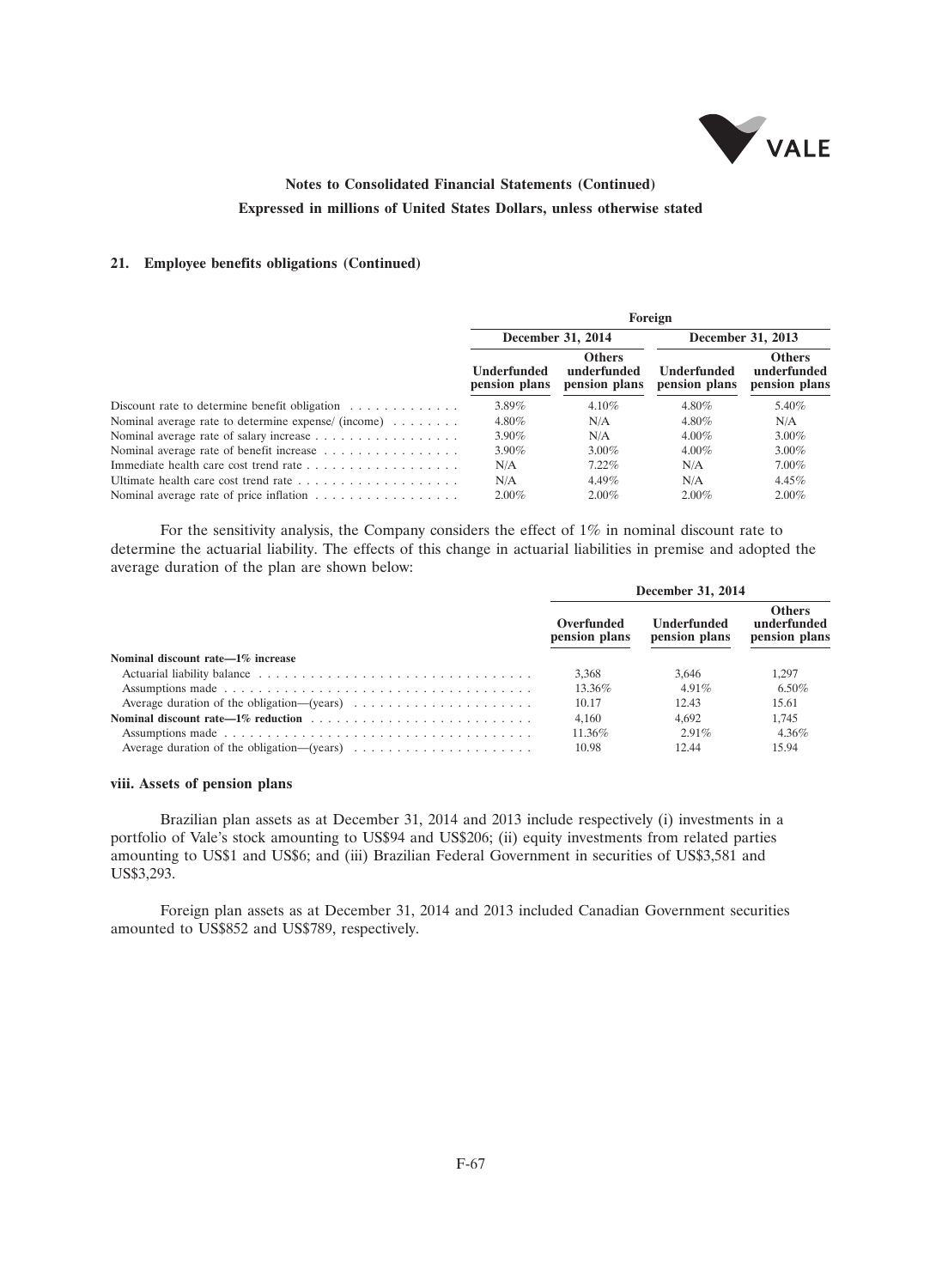

### **21. Employee benefits obligations (Continued)**

### **ix. Overfunded pension plans**

Assets by category are as follows:

|                                             | December 31, 2014 |                         |       | December 31, 2013        |                   |                         |       |         |
|---------------------------------------------|-------------------|-------------------------|-------|--------------------------|-------------------|-------------------------|-------|---------|
|                                             |                   | Level 1 Level 2 Level 3 |       | Total                    |                   | Level 1 Level 2 Level 3 |       | Total   |
| Assets by category                          |                   |                         |       |                          |                   |                         |       |         |
|                                             | .5                |                         |       |                          | 3                 |                         |       |         |
|                                             | 475               |                         |       | 475                      | 870               |                         |       | 870     |
| Debt securities—Corporate bonds             | $\qquad \qquad -$ | 157                     |       | 157                      | $\qquad \qquad -$ | 197                     |       | 197     |
| Debt securities—Government bonds            | 2,106             |                         |       | 2,106                    | 1,730             |                         |       | 1,730   |
| Investments funds—Fixed Income              | 2,272             |                         |       | 2.272                    | 2,702             |                         |       | 2,702   |
|                                             | 333               |                         |       | 333                      | 340               |                         |       | 340     |
|                                             |                   |                         |       | $\overline{\phantom{0}}$ | 10                |                         |       | 10      |
| Structured investments—Private Equity funds |                   |                         | 253   | 253                      |                   |                         | 227   | 227     |
| Structured investments—Real estate funds    |                   |                         |       |                          |                   |                         | 8     | 8       |
|                                             |                   |                         | 498   | 498                      |                   |                         | 547   | 547     |
|                                             |                   |                         | 403   | 403                      |                   |                         | 431   | 431     |
|                                             | 5,191             | 157                     | 1,161 | 6,509                    | 5,655             | 197                     | 1,213 | 7,065   |
|                                             |                   |                         |       | (1,480)                  |                   |                         |       | (1,794) |
| Fair value of plan assets at end of year    |                   |                         |       | 5,029                    |                   |                         |       | 5,271   |

Measurement of overfunded plan assets at fair value with no observable market variables—level 3:

|                                                                | <b>Private equity</b><br>funds | Real state<br>funds | <b>Real state</b> | Loans to<br><i>participants</i> | Total |
|----------------------------------------------------------------|--------------------------------|---------------------|-------------------|---------------------------------|-------|
| Balance as at December 31, 2012                                | 192                            | 8                   | 458               | 195                             | 853   |
| Actual return on plan assets                                   | 13                             |                     | 95                | 48                              | 156   |
| Assets purchases and settlements                               | 29                             |                     |                   | 236                             | 265   |
| Assets sold during the year                                    | (18)                           |                     | (42)              | (196)                           | (256) |
|                                                                | (30)                           |                     | (71)              | (47)                            | (148) |
| Transfers in and/ out of Level $3 \ldots \ldots \ldots \ldots$ | 41                             |                     | 107               | 195                             | 343   |
| Balance as at December 31, $2013$                              | 227                            | 8                   | 547               | 431                             | 1,213 |
| Actual return on plan assets                                   | (12)                           |                     | 56                | 52                              | 96    |
| Assets purchases, sales and settlements                        | 88                             |                     |                   | 186                             | 277   |
| Assets sold during the year                                    | (17)                           |                     | (42)              | (211)                           | (270) |
|                                                                | (33)                           | (1)                 | (67)              | (54)                            | (155) |
| Transfers in and/ out of Level $3 \ldots \ldots \ldots \ldots$ |                                |                     |                   |                                 |       |
| Balance as at December 31, 2014                                | 253                            |                     | 497               | 404                             | 1.161 |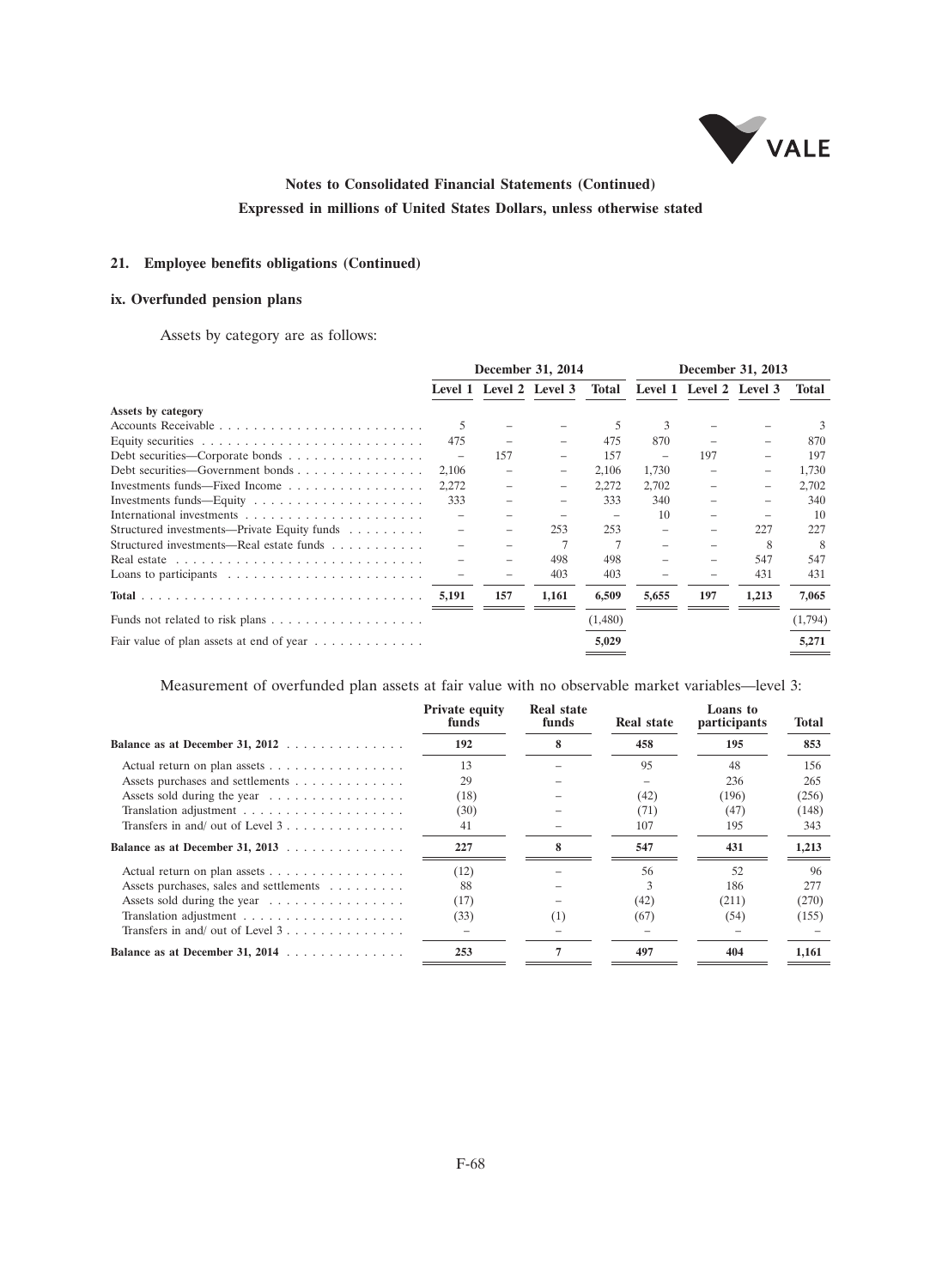

### **21. Employee benefits obligations (Continued)**

### **x. Underfunded pension plans**

Assets by category are as follows:

|                                                                              | December 31, 2014 |       |    | December 31, 2013 |       |                                                             |    |       |
|------------------------------------------------------------------------------|-------------------|-------|----|-------------------|-------|-------------------------------------------------------------|----|-------|
|                                                                              |                   |       |    |                   |       | Level 1 Level 2 Level 3 Total Level 1 Level 2 Level 3 Total |    |       |
| Assets by category                                                           |                   |       |    |                   |       |                                                             |    |       |
|                                                                              |                   | 29    |    | 30                | 105   | (32)                                                        |    | 73    |
|                                                                              | 1.615             | 9     |    | 1.624             | 1.527 | 8                                                           |    | 1,535 |
|                                                                              |                   | 402   |    | 402               |       | 370                                                         |    | 370   |
| Debt securities—Government bonds                                             | 77                | 853   |    | 930               | 182   | 790                                                         |    | 972   |
| Investments funds—Fixed Income                                               | 189               |       |    | 189               | 112   |                                                             |    | 112   |
|                                                                              | 95                | 397   |    | 492               | 249   | 469                                                         |    | 718   |
| Structured investments—Private Equity funds                                  |                   |       | 18 | 18                |       |                                                             |    |       |
| Real estate $\ldots \ldots \ldots \ldots \ldots \ldots \ldots \ldots \ldots$ |                   |       | 24 | 24                |       |                                                             | 24 | 24    |
|                                                                              |                   |       |    |                   |       |                                                             |    |       |
|                                                                              | 1.977             | 1.690 | 49 | 3.716             | 2.175 | 1.605                                                       | 24 | 3.804 |
| Fair value of plan assets at end of year $\dots \dots \dots \dots$           |                   |       |    | 3,716             |       |                                                             |    | 3,804 |

Measurement of overfunded plan assets at fair value with no observable market variables—Level 3

|                                                                         | <b>Private equity</b><br>funds | <b>Real state</b><br>funds | Real state   | Loans to<br>participants | <b>Total</b>  |
|-------------------------------------------------------------------------|--------------------------------|----------------------------|--------------|--------------------------|---------------|
|                                                                         | 43                             |                            | 142          | 207                      | 392           |
| Transfers in and/ out of Level $3 \ldots \ldots \ldots \ldots$          | (2)<br>(41)                    |                            | (35)<br>(83) | (12)<br>(195)            | (49)<br>(319) |
| Balance as at December 31, 2013                                         |                                |                            | 24           |                          | 24            |
| Actual return on plan assets<br>Assets purchases, sales and settlements | 20<br>$\left( 2\right)$        |                            | (4)          |                          | (6)           |
| Transfers in and/ out of Level $3 \ldots \ldots \ldots \ldots$          |                                |                            |              |                          |               |
| Balance as at December 31, 2014 $\ldots$ ,                              | 18                             |                            | 24           |                          | 49            |

### **xi. Disbursement of future cash flow**

Vale expects to disburse US\$257 in 2015 in relation to pension plans and other benefits.

### **xii. Expected benefit payments**

The following table presents the expected benefit payments, which reflect future services:

| December 31, 2014 |                                                 |                                     |  |  |  |  |
|-------------------|-------------------------------------------------|-------------------------------------|--|--|--|--|
|                   | Overfunded pension Underfunded pension<br>plans | Others underfunded<br>pension plans |  |  |  |  |
|                   |                                                 |                                     |  |  |  |  |
| 304               | 234                                             |                                     |  |  |  |  |
| 323               | 230                                             |                                     |  |  |  |  |
| 341               |                                                 |                                     |  |  |  |  |
| 361               |                                                 | -81                                 |  |  |  |  |
| 2.102             | 1.106                                           | 378                                 |  |  |  |  |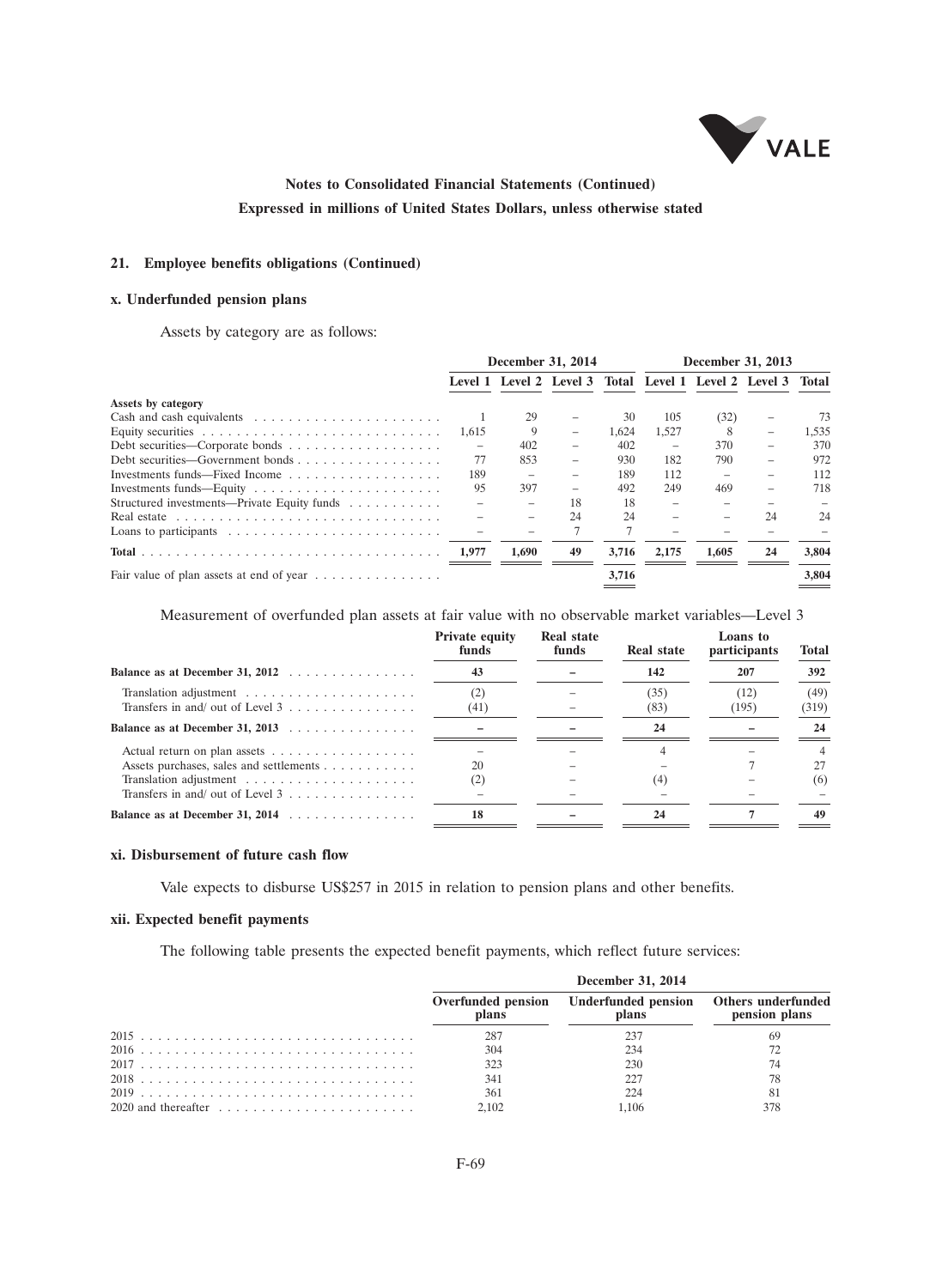

#### **21. Employee benefits obligations (Continued)**

#### **b) Profit sharing program (''PLR'')**

The Company has a profit sharing program (''PLR'') measured on the evaluation of individual and collective performance of its employees.

The PPR is calculated according to the achievement of goals of the employees and to the results of the Company. The model of PLR was approved by the Board of Directors and discussed with the unions.

The Company accrued expenses and costs related to participation in the results as follow:

|     | Year ended as at December 31, |      |  |
|-----|-------------------------------|------|--|
|     | 2013                          | 2012 |  |
| 130 | 215                           |      |  |
| 372 | 423                           | 488  |  |
| 502 | 638                           | 902  |  |

#### **c) Long-term stock option compensation plan**

In order to promote stockholder cultures, in addition to increasing the ability to retain executives and to strengthen the culture of sustainability performance, Vale has a long-term incentive programs (Matching plan and long-term incentive plan–ILP) for some executives of the Company, covering 3 to 4 years cycles.

For the Matching plan, the participants may acquire preferred stocks of Vale to participate on the plan, through a prescribed financial institution under market conditions and without any benefit being provided by Vale. Since 2014, the participation on the program has been mandatory for the executive officers.

The shares purchased by executive have no restrictions and can be sold at any time. However, the shares need to be held for a period of three years, and the executives need to maintain their employment relationship with Vale during this period the participant shall be entitled, as long as the shares are not sold and employment relationship is maintained, to receive from Vale, a payment in cash equivalent to the value of their stock holdings under this scheme based on market quotations. The total number of stocks linked to the plan as at December 31, 2014 and 2013 was 6,710,413 and 6,214,288, respectively.

For ILP plan, certain eligible executives have the opportunity to receive at the end of a four year cycle a monetary value equivalent to market value of a determined number of stocks based on an assessment of their careers and performance factors measured as an indicator of total return to the Stockholders.

Liabilities are measured at fair value on the date of each issuance of the report, based on market rates. Compensation costs incurred are recognized by the defined vesting period of three years. At December 31, 2014, 2013 and 2012, the Company recorded a liability with impact in the statement of income of US\$61, US\$84 and US\$87, respectively.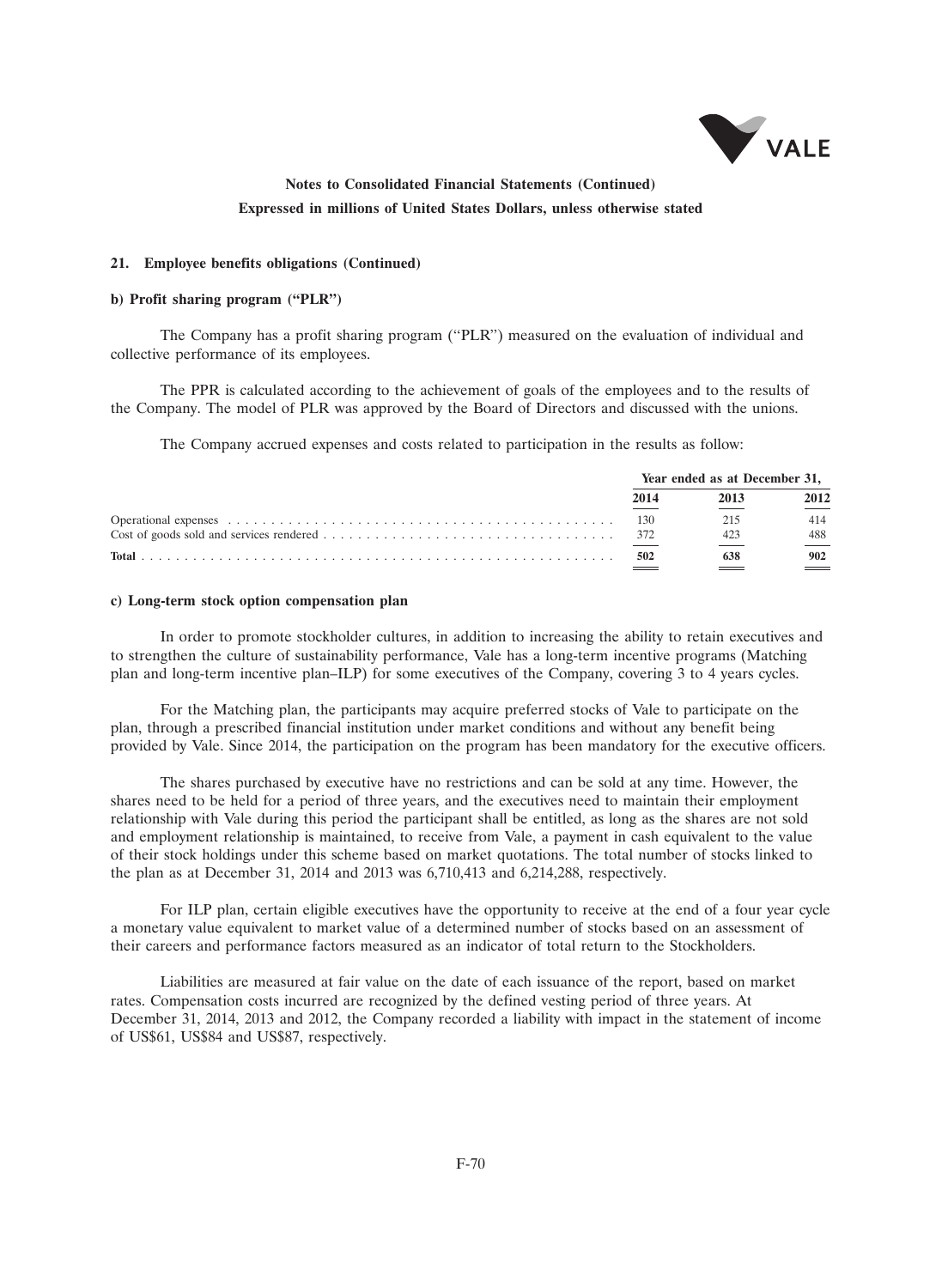

### **22. Classification of financial instruments**

The classification of financial assets and liabilities is as follows:

|                                                                                            | December 31, 2014           |                                                |                                                   |              |  |
|--------------------------------------------------------------------------------------------|-----------------------------|------------------------------------------------|---------------------------------------------------|--------------|--|
| <b>Financial assets</b>                                                                    | Loans and<br>receivables(i) | At fair value<br>through profit<br>or loss(ii) | <b>Derivatives</b><br>designated<br>as hedge(iii) | <b>Total</b> |  |
| <b>Current</b>                                                                             |                             |                                                |                                                   |              |  |
|                                                                                            | 3,974                       |                                                |                                                   | 3,974        |  |
|                                                                                            | 148                         |                                                |                                                   | 148          |  |
| Derivative financial instruments                                                           |                             | 166                                            |                                                   | 166          |  |
|                                                                                            | 3,275                       |                                                |                                                   | 3,275        |  |
|                                                                                            | 579                         |                                                |                                                   | 579          |  |
|                                                                                            | 7,976                       | 166                                            |                                                   | 8,142        |  |
| Non-current                                                                                |                             |                                                |                                                   |              |  |
|                                                                                            | 229                         |                                                |                                                   | 229          |  |
| Derivative financial instruments                                                           |                             | 68                                             |                                                   | 68           |  |
|                                                                                            | 229                         | 68                                             |                                                   | 384          |  |
|                                                                                            | 8,205                       | 234                                            |                                                   | 8,526        |  |
| <b>Financial liabilities</b>                                                               |                             |                                                |                                                   |              |  |
| <b>Current</b>                                                                             |                             |                                                |                                                   |              |  |
| Suppliers and contractors $\dots \dots \dots \dots \dots \dots \dots \dots$                | 4,354                       |                                                |                                                   | 4,354        |  |
|                                                                                            |                             | 956                                            | 460                                               | 1,416        |  |
|                                                                                            | 1,419                       |                                                |                                                   | 1,419        |  |
|                                                                                            | 306                         |                                                |                                                   | 306          |  |
|                                                                                            | 6,079                       | 956                                            | 460                                               | 7,495        |  |
| Non-current                                                                                |                             |                                                |                                                   |              |  |
|                                                                                            |                             | 1,609                                          | 1                                                 | 1,610        |  |
|                                                                                            | 27,388                      |                                                |                                                   | 27,388       |  |
|                                                                                            | 109                         |                                                |                                                   | 109          |  |
| Participative stockholders' debentures                                                     |                             | 1,726                                          |                                                   | 1,726        |  |
| Others (iv) $\ldots \ldots \ldots \ldots \ldots \ldots \ldots \ldots \ldots \ldots \ldots$ |                             | 115                                            |                                                   | 115          |  |
|                                                                                            | 27,497                      | 3,450                                          | 1                                                 | 30,948       |  |
|                                                                                            | 33,576                      | 4,406                                          | 461                                               | 38,443       |  |
|                                                                                            |                             |                                                |                                                   |              |  |

(i) Non-derivative financial instruments with identifiable cash flow.

(ii) Financial instruments for trading in short-term.

(iii) See note 24a.

(iv) See note 23a.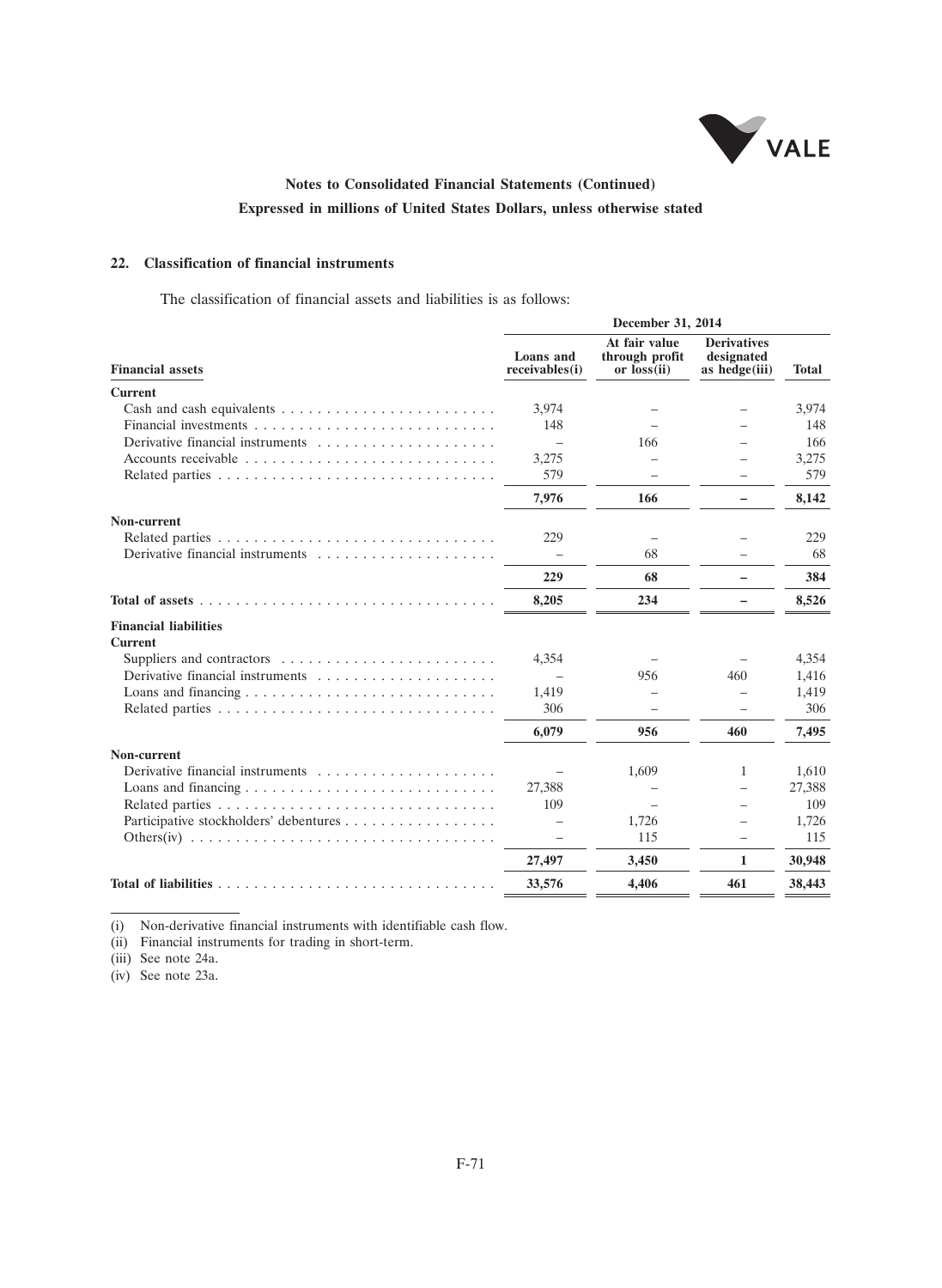

### **22. Classification of financial instruments (Continued)**

|                                                                 | December 31, 2013           |                                                |                                                   |                          |              |  |  |  |
|-----------------------------------------------------------------|-----------------------------|------------------------------------------------|---------------------------------------------------|--------------------------|--------------|--|--|--|
| <b>Financial assets</b>                                         | Loans and<br>receivables(i) | At fair value<br>through profit<br>or loss(ii) | <b>Derivatives</b><br>designated<br>as hedge(iii) | Available<br>for sale    | <b>Total</b> |  |  |  |
| <b>Current</b>                                                  |                             |                                                |                                                   |                          |              |  |  |  |
|                                                                 | 5,321                       |                                                |                                                   |                          | 5,321        |  |  |  |
|                                                                 | 3                           |                                                |                                                   |                          | 3            |  |  |  |
| Derivative financial instruments                                |                             | 196                                            | 5                                                 | -                        | 201          |  |  |  |
|                                                                 | 5,703                       |                                                |                                                   | $\equiv$                 | 5.703        |  |  |  |
|                                                                 | 261                         |                                                |                                                   | $=$                      | 261          |  |  |  |
|                                                                 | 11,288                      | 196                                            | 5                                                 | -                        | 11,489       |  |  |  |
| Non-current                                                     |                             |                                                |                                                   |                          |              |  |  |  |
|                                                                 | 108                         |                                                |                                                   |                          | 108          |  |  |  |
| Loans and financing agreements receivable                       | 241                         |                                                |                                                   |                          | 241          |  |  |  |
| Derivative financial instruments                                |                             | 140                                            |                                                   |                          | 140          |  |  |  |
|                                                                 |                             |                                                |                                                   | 5                        | 5            |  |  |  |
|                                                                 | 349                         | 140                                            | $\overline{\phantom{0}}$                          | 5                        | 494          |  |  |  |
|                                                                 | 11,637                      | 336                                            | 5                                                 | 5                        | 11,983       |  |  |  |
| <b>Financial liabilities</b>                                    |                             |                                                |                                                   |                          |              |  |  |  |
| <b>Current</b>                                                  |                             |                                                |                                                   |                          |              |  |  |  |
|                                                                 | 3,772                       |                                                |                                                   |                          | 3.772        |  |  |  |
| Derivative financial instruments                                |                             | 199                                            | 39                                                |                          | 238          |  |  |  |
|                                                                 | 1,775                       |                                                |                                                   |                          | 1,775        |  |  |  |
|                                                                 | 205                         |                                                |                                                   | -                        | 205          |  |  |  |
|                                                                 | 5,752                       | 199                                            | 39                                                | $\overline{\phantom{0}}$ | 5,990        |  |  |  |
| Non-current                                                     |                             |                                                |                                                   |                          |              |  |  |  |
| Derivative financial instruments                                |                             | 1,480                                          | 12                                                |                          | 1,492        |  |  |  |
| Loans and financing $\ldots \ldots \ldots \ldots \ldots \ldots$ | 27,670                      |                                                |                                                   |                          | 27,670       |  |  |  |
|                                                                 | 5                           |                                                |                                                   |                          | 5            |  |  |  |
| Participative stockholders' debentures                          | ÷                           | 1,775                                          |                                                   |                          | 1,775        |  |  |  |
|                                                                 | 27,675                      | 3,255                                          | 12                                                | $\overline{\phantom{0}}$ | 30,942       |  |  |  |
| Total of liabilities $\ldots$                                   | 33,427                      | 3,454                                          | 51                                                |                          | 36,932       |  |  |  |

(i) Non-derivative financial instruments with identifiable cash flow.

(ii) Financial instruments for trading in short-term.

(iii) See note 24a.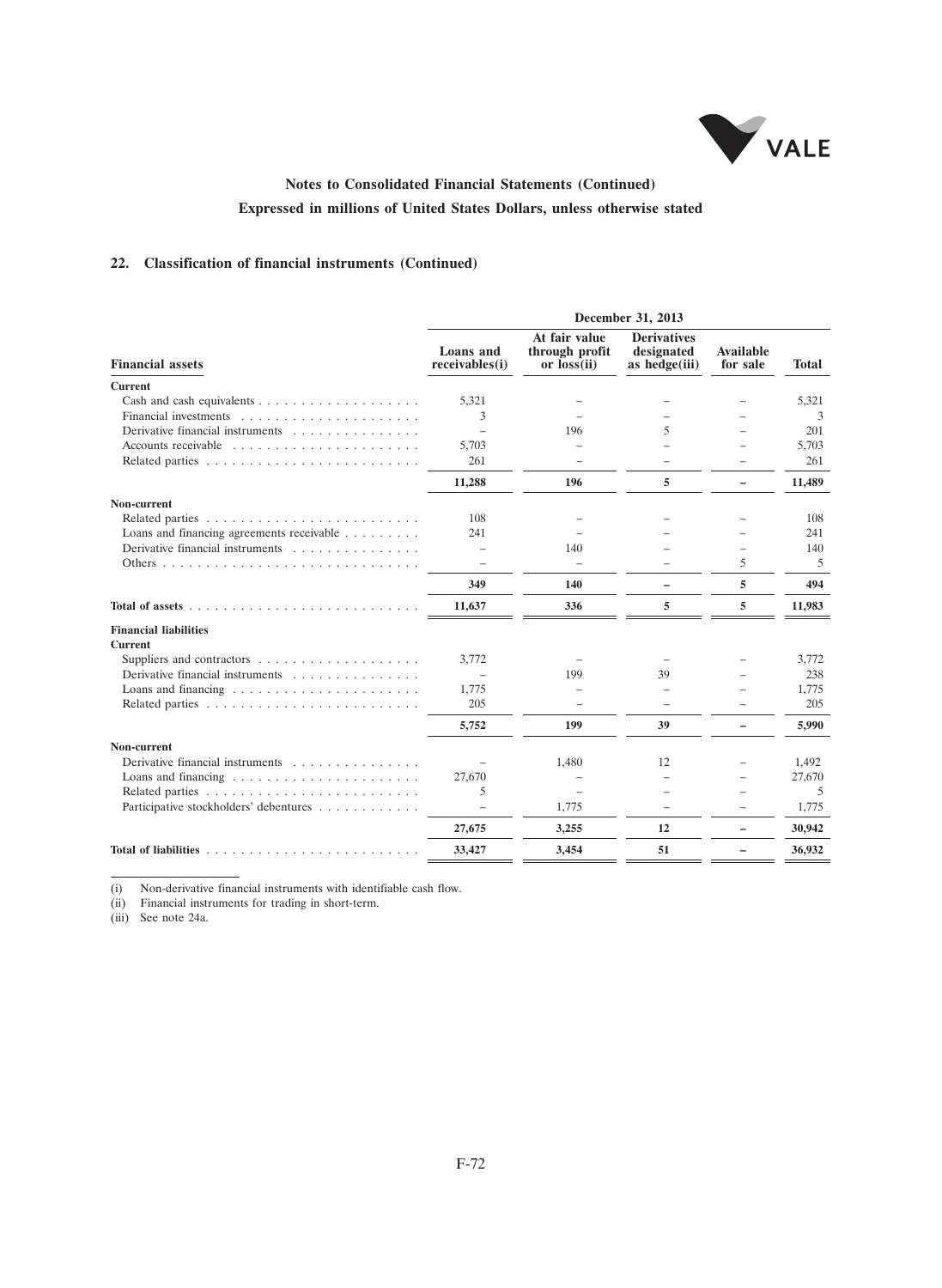

### **22. Classification of financial instruments (Continued)**

The classification of financial assets and liabilities by currencies are as follows:

|                                                          | December 31, 2014 |                          |                          |                |            |                             |              |  |  |
|----------------------------------------------------------|-------------------|--------------------------|--------------------------|----------------|------------|-----------------------------|--------------|--|--|
| <b>Financial assets</b>                                  | R\$               | US\$                     | <b>CAD</b>               | <b>AUD</b>     | <b>EUR</b> | <b>Others</b><br>currencies | <b>Total</b> |  |  |
| <b>Current</b>                                           |                   |                          |                          |                |            |                             |              |  |  |
| Cash and cash equivalents                                | 977               | 2,778                    | 22                       | 38             | 61         | 98                          | 3.974        |  |  |
| Financial investments                                    | 148               | $\overline{\phantom{a}}$ | $\equiv$                 | $\equiv$       |            | $\equiv$                    | 148          |  |  |
| Derivative financial instruments                         | 139               | 27                       |                          |                |            |                             | 166          |  |  |
|                                                          | 740               | 2,514                    | 12                       |                | 8          | $\mathbf{1}$                | 3,275        |  |  |
|                                                          | 397               | 182                      | $\overline{\phantom{m}}$ |                | $\equiv$   | $\equiv$                    | 579          |  |  |
|                                                          | 2,401             | 5,501                    | 34                       | 38             | 69         | 99                          | 8,142        |  |  |
| Non-current                                              |                   |                          |                          |                |            |                             |              |  |  |
|                                                          | $\overline{4}$    | 31                       |                          |                |            |                             | 229          |  |  |
| Loans and financing agreements receivable                | 39                | 190                      |                          |                |            |                             |              |  |  |
| Derivative financial instruments                         | 11                | 57                       |                          |                |            |                             | 68           |  |  |
|                                                          | 54                | 278                      | $\overline{\phantom{0}}$ |                |            | $\overline{\phantom{0}}$    | 297          |  |  |
| Total of assets                                          | 2,455             | 5,779                    | 34                       | 38             | 69         | 99                          | 8,439        |  |  |
| <b>Financial liabilities</b><br><b>Current</b>           |                   |                          |                          |                |            |                             |              |  |  |
| Suppliers and contractors                                | 2,183             | 2,142                    | 1                        | 1              | 27         |                             | 4,354        |  |  |
| Derivative financial instruments                         | 357               | 1,059                    | $\equiv$                 |                | $\equiv$   |                             | 1,416        |  |  |
| Loans and financing $\ldots \ldots \ldots \ldots \ldots$ | 440               | 887                      | 19                       | $\equiv$       | 73         | $\equiv$                    | 1,419        |  |  |
|                                                          | 305               | 1                        | $=$                      | $\equiv$       | ÷          | $\equiv$                    | 306          |  |  |
|                                                          | 3,285             | 4,089                    | 20                       | 1              | 100        | $\overline{\phantom{0}}$    | 7,495        |  |  |
| Non-current                                              |                   |                          |                          |                |            |                             |              |  |  |
| Derivative financial instruments                         | 1,456             | 154                      |                          |                |            |                             | 1,610        |  |  |
| Loans and financing $\ldots \ldots \ldots \ldots \ldots$ | 5,866             | 19,488                   | 210                      | 2              | 1.822      |                             | 27,388       |  |  |
|                                                          | 109               |                          |                          |                |            |                             | 109          |  |  |
| Stockholders' Debentures                                 | 1,726             |                          |                          |                |            |                             | 1,726        |  |  |
|                                                          | 115               |                          |                          |                |            |                             | 115          |  |  |
|                                                          | 9,272             | 19,642                   | 210                      | $\overline{2}$ | 1,822      | $\overline{\phantom{0}}$    | 30,948       |  |  |
|                                                          | 12,557            | 23,731                   | 230                      | 3              | 1,922      |                             | 38,443       |  |  |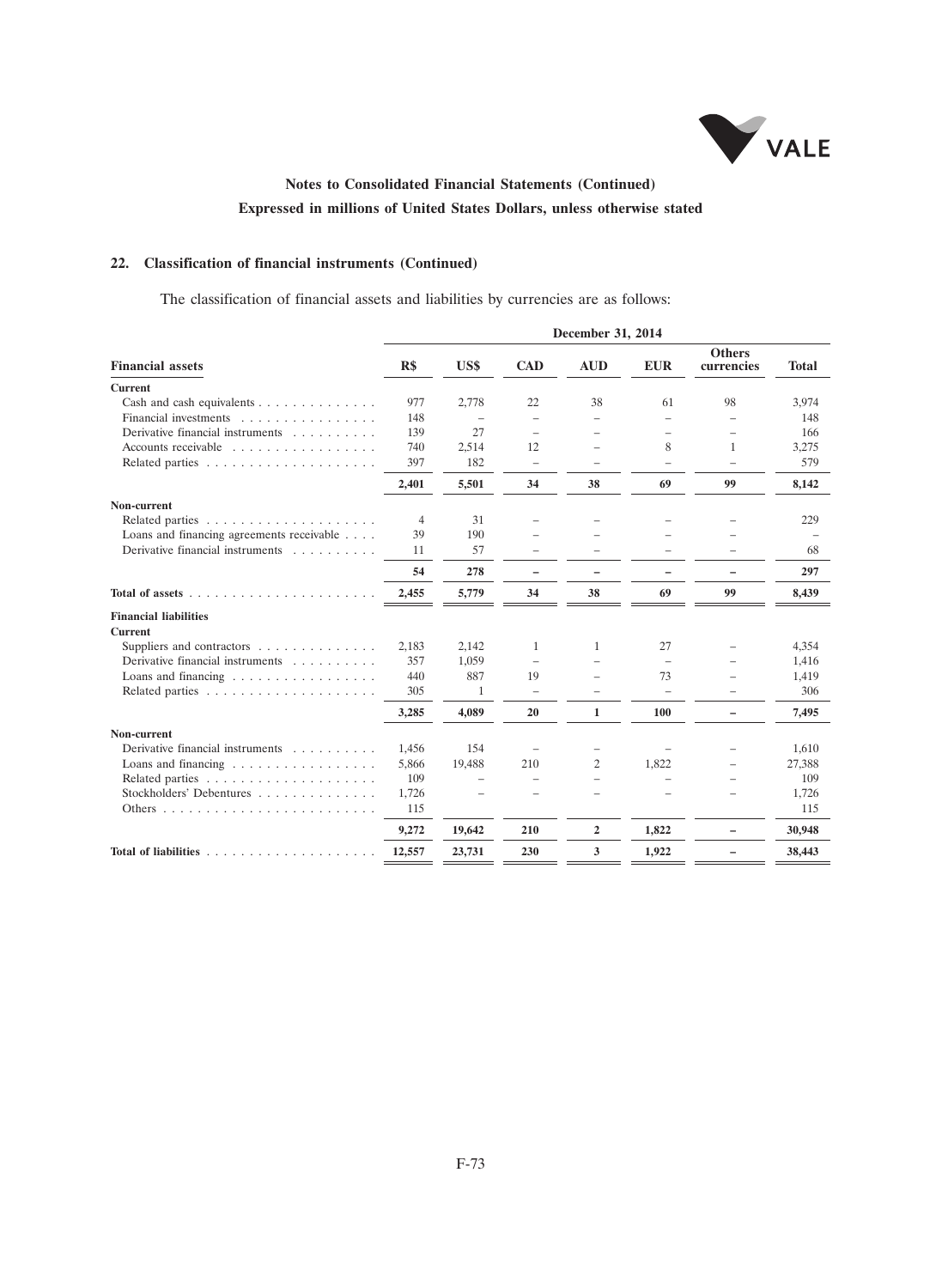

### **22. Classification of financial instruments (Continued)**

|                                                                                                                                                                                                                                                                                                                                                                                                                                                                                  | December 31, 2013        |                          |                          |                          |                          |                             |              |  |  |
|----------------------------------------------------------------------------------------------------------------------------------------------------------------------------------------------------------------------------------------------------------------------------------------------------------------------------------------------------------------------------------------------------------------------------------------------------------------------------------|--------------------------|--------------------------|--------------------------|--------------------------|--------------------------|-----------------------------|--------------|--|--|
| <b>Financial assets</b>                                                                                                                                                                                                                                                                                                                                                                                                                                                          | R\$                      | US\$                     | <b>CAD</b>               | <b>AUD</b>               | <b>EUR</b>               | <b>Others</b><br>currencies | <b>Total</b> |  |  |
| <b>Current</b>                                                                                                                                                                                                                                                                                                                                                                                                                                                                   |                          |                          |                          |                          |                          |                             |              |  |  |
| Cash and cash equivalents                                                                                                                                                                                                                                                                                                                                                                                                                                                        | 1,856                    | 3,243                    | 47                       | 92                       | 34                       | 49                          | 5,321        |  |  |
| Financial investments                                                                                                                                                                                                                                                                                                                                                                                                                                                            | 3                        |                          |                          |                          |                          |                             | 3            |  |  |
| Derivative financial instruments                                                                                                                                                                                                                                                                                                                                                                                                                                                 | 161                      | 40                       |                          |                          |                          |                             | 201          |  |  |
|                                                                                                                                                                                                                                                                                                                                                                                                                                                                                  | 465                      | 5.107                    | 11                       | 56                       | $\mathbf{1}$             | 63                          | 5.703        |  |  |
|                                                                                                                                                                                                                                                                                                                                                                                                                                                                                  | 182                      | 79                       | $\equiv$                 | $\overline{\phantom{m}}$ | $\overline{\phantom{0}}$ | $\overline{\phantom{m}}$    | 261          |  |  |
|                                                                                                                                                                                                                                                                                                                                                                                                                                                                                  | 2,667                    | 8,469                    | 58                       | 148                      | 35                       | 112                         | 11,489       |  |  |
| Non-current                                                                                                                                                                                                                                                                                                                                                                                                                                                                      |                          |                          |                          |                          |                          |                             |              |  |  |
|                                                                                                                                                                                                                                                                                                                                                                                                                                                                                  | 9                        | 99                       |                          |                          |                          |                             | 108          |  |  |
| Loans and financing agreements receivable                                                                                                                                                                                                                                                                                                                                                                                                                                        | 82                       | 159                      |                          |                          |                          |                             | 241          |  |  |
| Derivative financial instruments                                                                                                                                                                                                                                                                                                                                                                                                                                                 | $\overline{\phantom{0}}$ | 140                      |                          |                          |                          |                             | 140          |  |  |
|                                                                                                                                                                                                                                                                                                                                                                                                                                                                                  | $\overline{\phantom{0}}$ | 5                        |                          |                          |                          |                             | 5            |  |  |
|                                                                                                                                                                                                                                                                                                                                                                                                                                                                                  | 91                       | 403                      | $\overline{\phantom{0}}$ |                          |                          |                             | 494          |  |  |
| Total of assets<br>$\label{eq:1} \begin{array}{lllllllll} \mathbf{1}_{\mathbf{1}_{1}} & \mathbf{1}_{\mathbf{1}_{1}} & \mathbf{1}_{\mathbf{1}_{1}} & \mathbf{1}_{\mathbf{1}_{1}} \\ \mathbf{1}_{\mathbf{1}_{1}} & \mathbf{1}_{\mathbf{1}_{1}} & \mathbf{1}_{\mathbf{1}_{1}} & \mathbf{1}_{\mathbf{1}_{1}} & \mathbf{1}_{\mathbf{1}_{1}} \\ \mathbf{1}_{\mathbf{1}_{1}} & \mathbf{1}_{\mathbf{1}_{1}} & \mathbf{1}_{\mathbf{1}_{1}} & \mathbf{1}_{\mathbf{1}_{1}} & \mathbf{1}_{\$ | 2,758                    | 8,872                    | 58                       | 148                      | 35                       | 112                         | 11,983       |  |  |
| <b>Financial liabilities</b>                                                                                                                                                                                                                                                                                                                                                                                                                                                     |                          |                          |                          |                          |                          |                             |              |  |  |
| <b>Current</b>                                                                                                                                                                                                                                                                                                                                                                                                                                                                   |                          |                          |                          |                          |                          |                             |              |  |  |
| Suppliers and contractors                                                                                                                                                                                                                                                                                                                                                                                                                                                        | 1,880                    | 1,030                    | 607                      | 118                      | 99                       | 38                          | 3,772        |  |  |
| Derivative financial instruments                                                                                                                                                                                                                                                                                                                                                                                                                                                 | 186                      | 52                       | $\equiv$                 | $\qquad \qquad -$        | $\equiv$                 | $\equiv$                    | 238          |  |  |
| Loans and financing $\ldots \ldots \ldots \ldots \ldots$                                                                                                                                                                                                                                                                                                                                                                                                                         | 890                      | 800                      | $\overline{\phantom{m}}$ | $\overline{c}$           | 83                       | $\overline{\phantom{m}}$    | 1,775        |  |  |
|                                                                                                                                                                                                                                                                                                                                                                                                                                                                                  | 204                      | 1                        | $=$                      | $\equiv$                 | $\equiv$                 | $\equiv$                    | 205          |  |  |
|                                                                                                                                                                                                                                                                                                                                                                                                                                                                                  | 3,160                    | 1,883                    | 607                      | 120                      | 182                      | 38                          | 5,990        |  |  |
| Non-current                                                                                                                                                                                                                                                                                                                                                                                                                                                                      |                          |                          |                          |                          |                          |                             |              |  |  |
| Derivative financial instruments                                                                                                                                                                                                                                                                                                                                                                                                                                                 | 1,361                    | 131                      |                          |                          |                          |                             | 1,492        |  |  |
| Loans and financing $\ldots \ldots \ldots \ldots \ldots$                                                                                                                                                                                                                                                                                                                                                                                                                         | 5.686                    | 19.915                   |                          | 3                        | 2,066                    | $\overline{\phantom{a}}$    | 27,670       |  |  |
|                                                                                                                                                                                                                                                                                                                                                                                                                                                                                  |                          | 5                        |                          | $=$                      |                          |                             | 5            |  |  |
| Stockholders' Debentures                                                                                                                                                                                                                                                                                                                                                                                                                                                         | 1,775                    | $\overline{\phantom{0}}$ |                          |                          |                          |                             | 1,775        |  |  |
|                                                                                                                                                                                                                                                                                                                                                                                                                                                                                  | 8,822                    | 20,051                   | $\overline{\phantom{0}}$ | 3                        | 2,066                    | $\overline{\phantom{0}}$    | 30,942       |  |  |
| Total of liabilities                                                                                                                                                                                                                                                                                                                                                                                                                                                             | 11,982                   | 21,934                   | 607                      | 123                      | 2,248                    | 38                          | 36,932       |  |  |
|                                                                                                                                                                                                                                                                                                                                                                                                                                                                                  |                          |                          |                          |                          |                          |                             |              |  |  |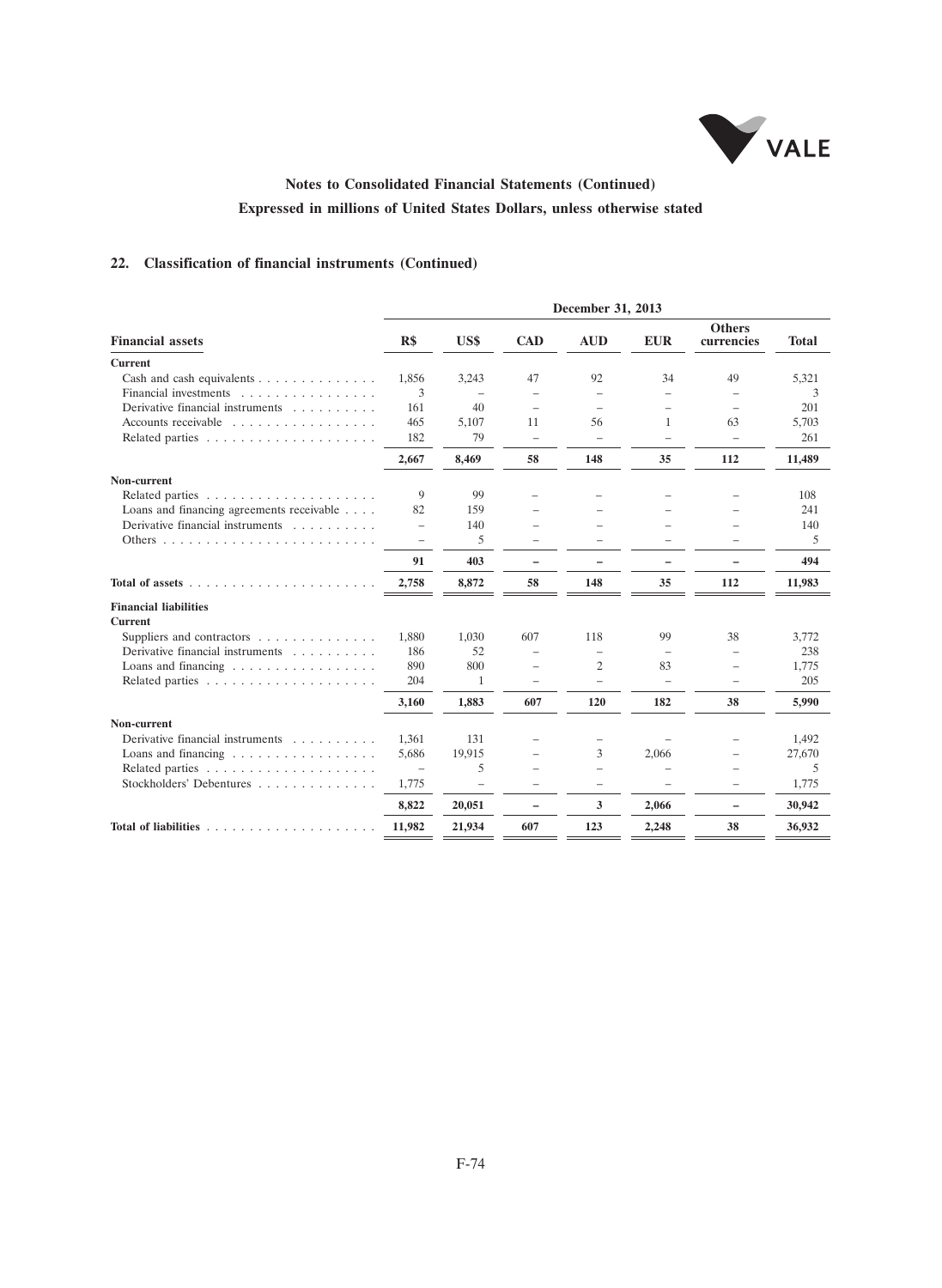

#### **23. Fair value estimate**

Due to the short-term cycle, it is assumed that the fair value of cash and cash equivalents balances, financial investments, accounts receivable and accounts payable are close to their book values. For the measurement and determination of fair value, the Company uses various methods including market, income or cost approaches, in order to estimate the value that market participants would use when pricing the asset or liability. The financial assets and liabilities recorded at fair value classified and disclosed in accordance with the following levels:

**Level 1**—unadjusted quoted prices on an active, liquid and visible market for identical assets or liabilities that are accessible at the measurement date;

Level 2—quoted prices (adjusted or unadjusted) for identical or similar assets or liabilities on active markets; and

**Level 3**—assets and liabilities, for which quoted prices, do not exist, or where prices or valuation techniques are supported by little or no market activity, unobservable or illiquid.

#### **a) Assets and liabilities measured and recognized at fair value:**

|                                                  |                          | December 31, 2014 |              | December 31,<br>2013 |
|--------------------------------------------------|--------------------------|-------------------|--------------|----------------------|
| <b>Financial assets</b>                          | Level 2                  | Level 3           | <b>Total</b> | Level 2              |
| <b>Current</b>                                   |                          |                   |              |                      |
| Derivatives at fair value through profit or loss | 166                      |                   | 166          | 196                  |
| Derivatives designated as hedge                  | $\overline{\phantom{0}}$ |                   |              | 5                    |
|                                                  | 166                      |                   | 166          | 201                  |
| Non-current                                      |                          |                   |              |                      |
| Derivatives at fair value through profit or loss | 87                       |                   | 87           | 140                  |
|                                                  | 87                       |                   | 87           | 140                  |
|                                                  | 253                      |                   | 253          | 341                  |
| <b>Financial liabilities</b>                     |                          |                   |              |                      |
| <b>Current</b>                                   |                          |                   |              |                      |
| Derivatives at fair value through profit or loss | 956                      |                   | 956          | 199                  |
| Derivatives designated as hedge                  | 460                      |                   | 460          | 39                   |
|                                                  | 1,416                    |                   | 1,416        | 238                  |
| Non-current                                      |                          |                   |              |                      |
| Derivatives at fair value through profit or loss | 1.609                    |                   | 1.609        | 1,480                |
| Derivatives designated as hedge                  | 1                        |                   |              | 12                   |
| Participative stockholders' debentures           | 1,726                    |                   | 1,726        | 1,775                |
| Others (minimum return instrument)               |                          | 115               | 115          |                      |
|                                                  | 3,336                    | 115               | 3,451        | 3,267                |
|                                                  | 4,752                    | 115               | 4,867        | 3,505                |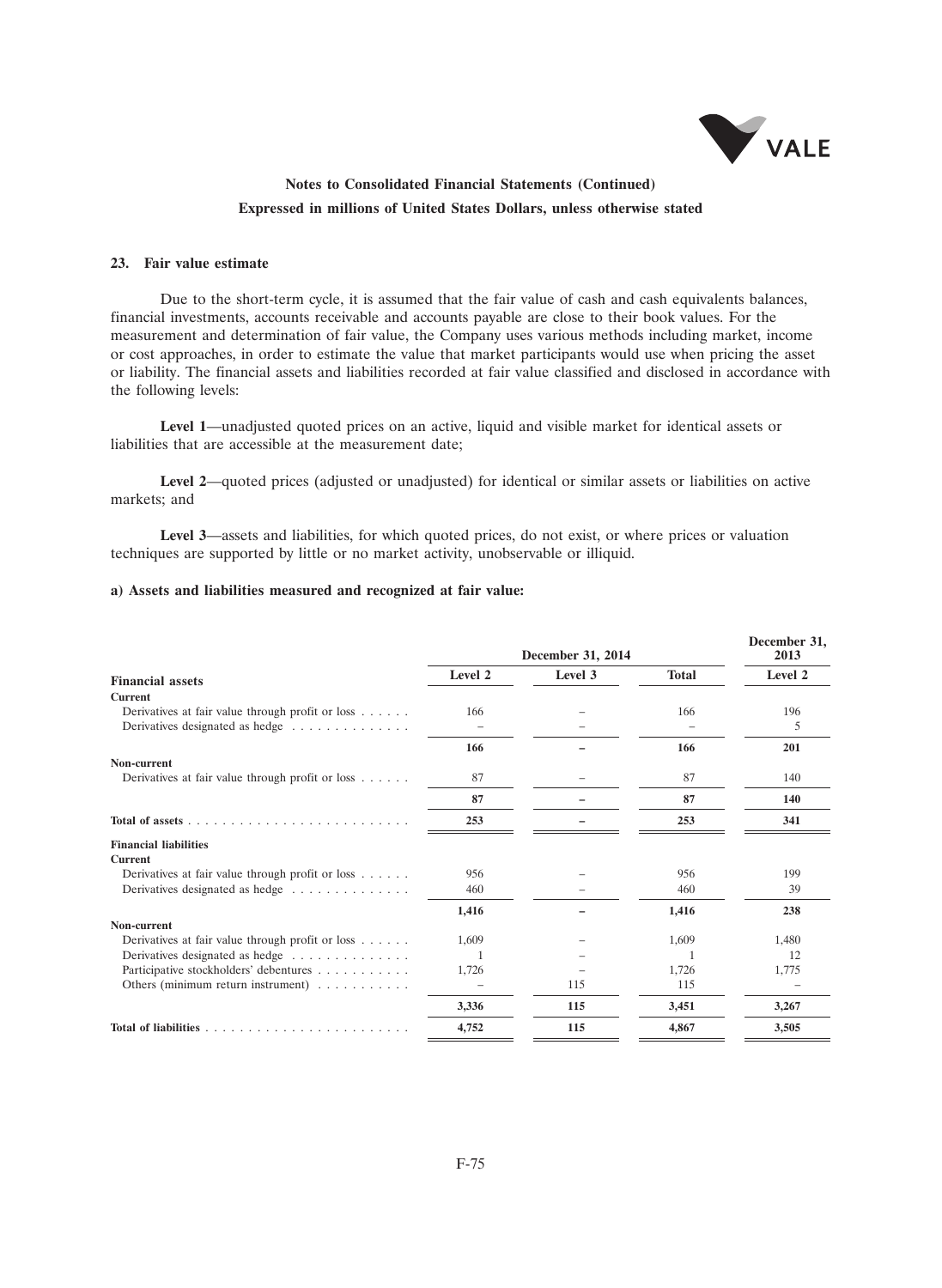

#### **23. Fair value estimate (Continued)**

#### **Methods and techniques of evaluation**

#### **i) Derivatives designated or not as hedge**

The financial instruments were evaluated by calculating their present value through the use of instrument yield curves at the verification dates. The curves and prices used in the calculation for each group of instruments are detailed in the ''market curves''.

The pricing method used for European options is the Black  $\&$  Scholes model. In this model, the fair value of the derivative is a function of the volatility in the price of the underlying asset, the exercise price of the option, the interest rate and period to maturity. In the case of options when the income is a function of the average price of the underlying asset over the period of the option, the Company uses Turnbull  $\&$ Wakeman model. In this model, besides the factors that influence the option price in the Black-Scholes model, the formation period of the average price is also considered.

In the case of swaps, both the present value of the assets and liability tip are estimated by discounting the cash flow by the interest rate of the currency in which the swap is denominated. The difference between the present value of assets and liability of the swap generates its fair value.

In the case of swaps tied to the TJLP, the calculation of the fair value considers the TJLP are constant, that is the projections of future cash flow in Brazilian Reais are made on the basis of the last TJLP disclosed.

Contracts for the purchase or sale of products, inputs and costs of selling with future settlement are priced using the forward yield curves for each product. Typically, these curves are obtained on the stock exchanges where the products are traded, such as the London Metals Exchange (''LME''), the Commodity Exchange (''COMEX'') or other providers of market prices. When there is no price for the desired maturity, Vale uses an interpolation between the available maturities.

#### **ii) Participative stockholders' debentures**

Comprise the debentures issued during the privatization process (note 30b), whose fair values are measured based on the market approach. Reference prices are available on the secondary market.

#### **iii) Minimum return instrument**

Refers to a minimum return instrument held by Brookfield that under certain conditions can generate a disbursement obligation to Vale at the end of the sixth year of the completion of the acquisition of interest in VLI (Note 6b). The Company used internal assumptions in a probability model to calculate the fair value of this instrument.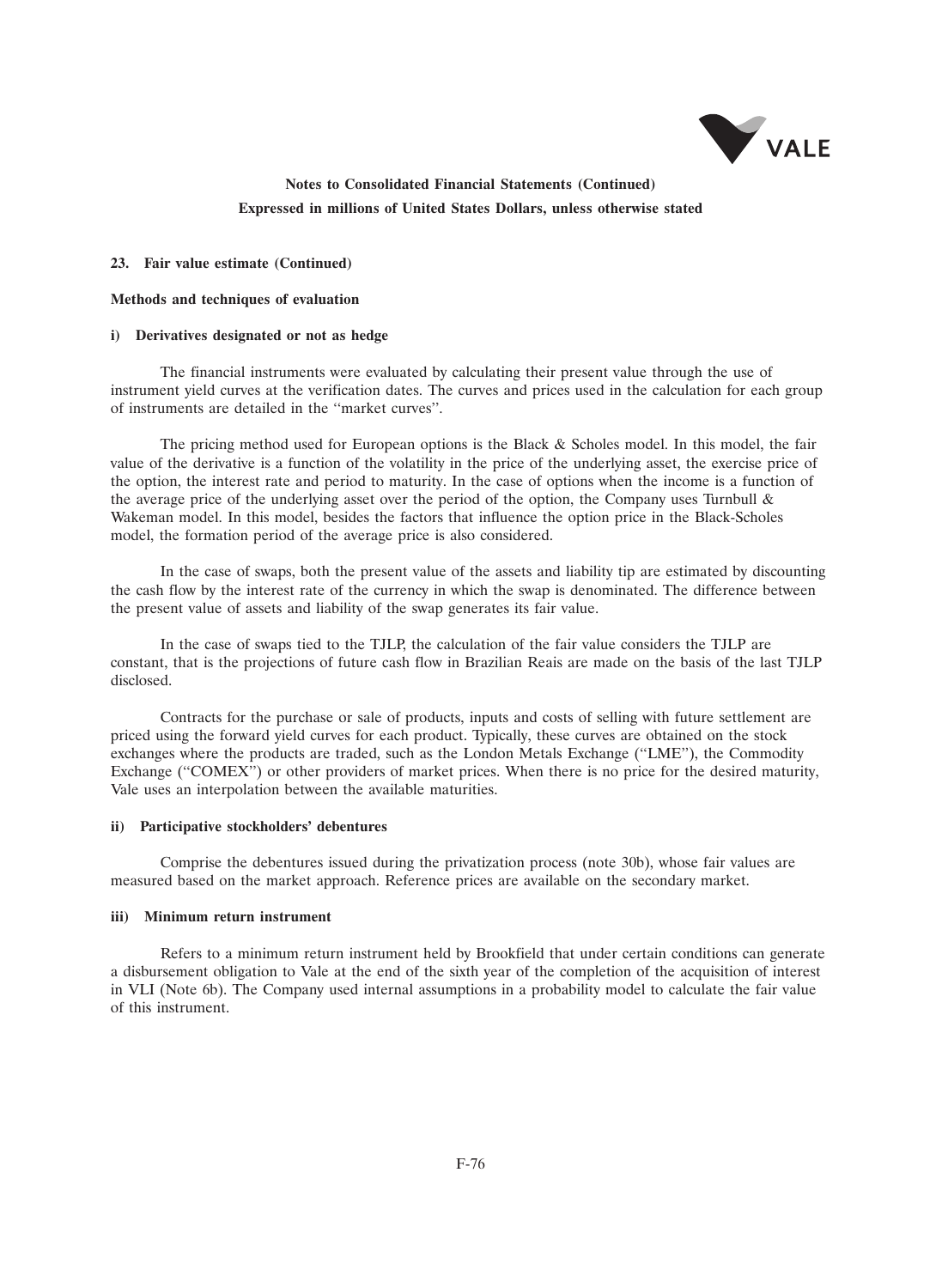

#### **23. Fair value estimate (Continued)**

#### **b) Fair value measurement compared to book value**

For loans allocated to Level 1 market approach to the contracts listed on the secondary market is the evaluation method used to estimate debt fair value. For loans allocated Level 2, the fair value for both fixedindexed rate debt and floating rate debt is determined by on discounted cash flows using the future values of the LIBOR and the curve of Vale's Bonds (income approach).

The fair values and carrying amounts of non-current loans (net of interest) are shown in the table below:

|                              |        | December 31, 2014                      |        |        |  |
|------------------------------|--------|----------------------------------------|--------|--------|--|
| <b>Financial liabilities</b> |        | Balance Fair value(ii) Level 1 Level 2 |        |        |  |
|                              | 28.370 | 29.479                                 | 15.841 | 13.638 |  |
|                              |        |                                        |        |        |  |

(i) Net interest of US\$437

(ii) No classification according to level 3.

|                              | December 31, 2013                      |               |  |
|------------------------------|----------------------------------------|---------------|--|
| <b>Financial liabilities</b> | Balance Fair value(ii) Level 1 Level 2 |               |  |
|                              | 30,005                                 | 15.964 14.041 |  |

(i) Net interest of US\$449

(ii) No classification according to level 3.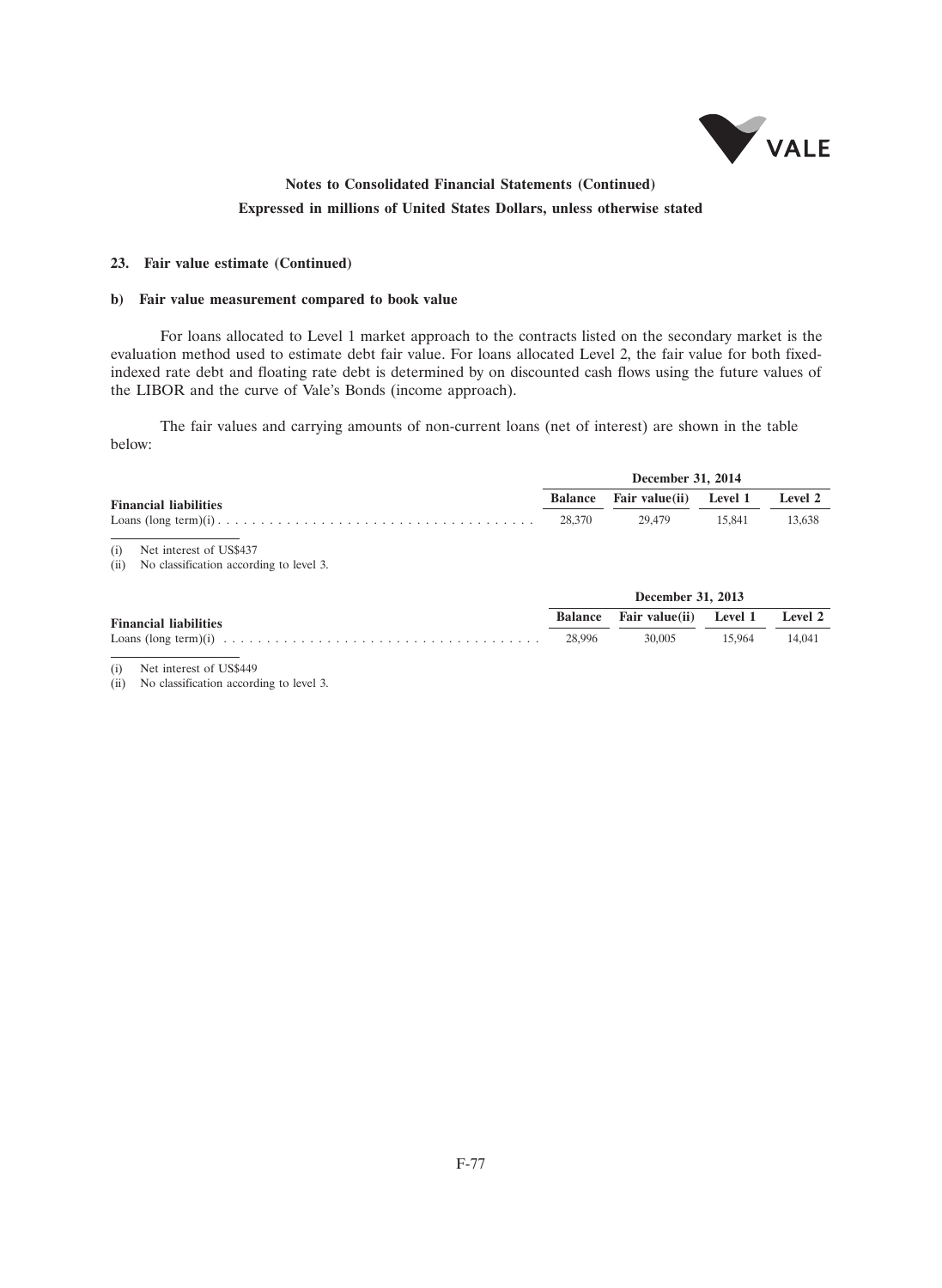

### **24. Derivative financial instruments**

### **a) Derivatives effects on balance sheet**

|                                                                                                    |     |                            | <b>Assets</b>      |                            |
|----------------------------------------------------------------------------------------------------|-----|----------------------------|--------------------|----------------------------|
|                                                                                                    |     | December 31, 2014          |                    | December 31, 2013          |
|                                                                                                    |     | <b>Current Non-current</b> |                    | <b>Current Non-current</b> |
| Derivatives not designated as hedge                                                                |     |                            |                    |                            |
| Foreign exchange and interest rate risk                                                            |     |                            |                    |                            |
| CDI & TJLP vs. US\$ fixed and floating rate swap $\dots \dots \dots \dots \dots \dots \dots \dots$ | 137 | 11                         | 174                |                            |
|                                                                                                    | 7   | $\overline{\phantom{m}}$   |                    |                            |
|                                                                                                    | ÷   | 41                         | 13                 | 101                        |
|                                                                                                    | 2   |                            | 5                  |                            |
|                                                                                                    | 146 | 52                         | 192                | 101                        |
| Commodities price risk                                                                             |     |                            |                    |                            |
|                                                                                                    | 20  | 3                          | 4                  |                            |
|                                                                                                    | 20  | 3                          | 4                  |                            |
| <b>Warrants</b>                                                                                    |     |                            |                    |                            |
|                                                                                                    |     | 32                         |                    | 39                         |
|                                                                                                    |     | 32                         |                    | 39                         |
| Derivatives designated as hedge (cash flow hedge)                                                  |     |                            |                    |                            |
|                                                                                                    |     |                            | 5                  |                            |
|                                                                                                    |     |                            | 5                  |                            |
| Total                                                                                              | 166 | 87                         | 201                | 140                        |
|                                                                                                    |     |                            | <b>Liabilities</b> |                            |
|                                                                                                    |     |                            |                    |                            |
|                                                                                                    |     | December 31, 2014          |                    | December 31, 2013          |
|                                                                                                    |     | <b>Current Non-current</b> |                    | <b>Current Non-current</b> |
| Derivatives not designated as hedge                                                                |     |                            |                    |                            |
| Foreign exchange and interest rate risk                                                            |     |                            |                    |                            |
|                                                                                                    | 442 | 1,355                      | 185                | 1,369                      |
|                                                                                                    |     | 63                         |                    |                            |
|                                                                                                    | 9   | 90                         |                    |                            |

|       | 90    |     |       |
|-------|-------|-----|-------|
| 30    | 98    |     | 110   |
| 481   | 1.606 | 187 | 1,479 |
|       |       |     |       |
| 23    |       |     |       |
| 452   |       |     |       |
| 475   | 3     | 12  |       |
|       |       |     |       |
|       |       |     |       |
|       |       |     |       |
|       |       |     |       |
| 434   |       | 12  |       |
| 26    |       | 27  | 12    |
| 460   | 1     | 39  | 12    |
| 1.416 | 1.610 | 238 | 1.492 |
|       |       |     |       |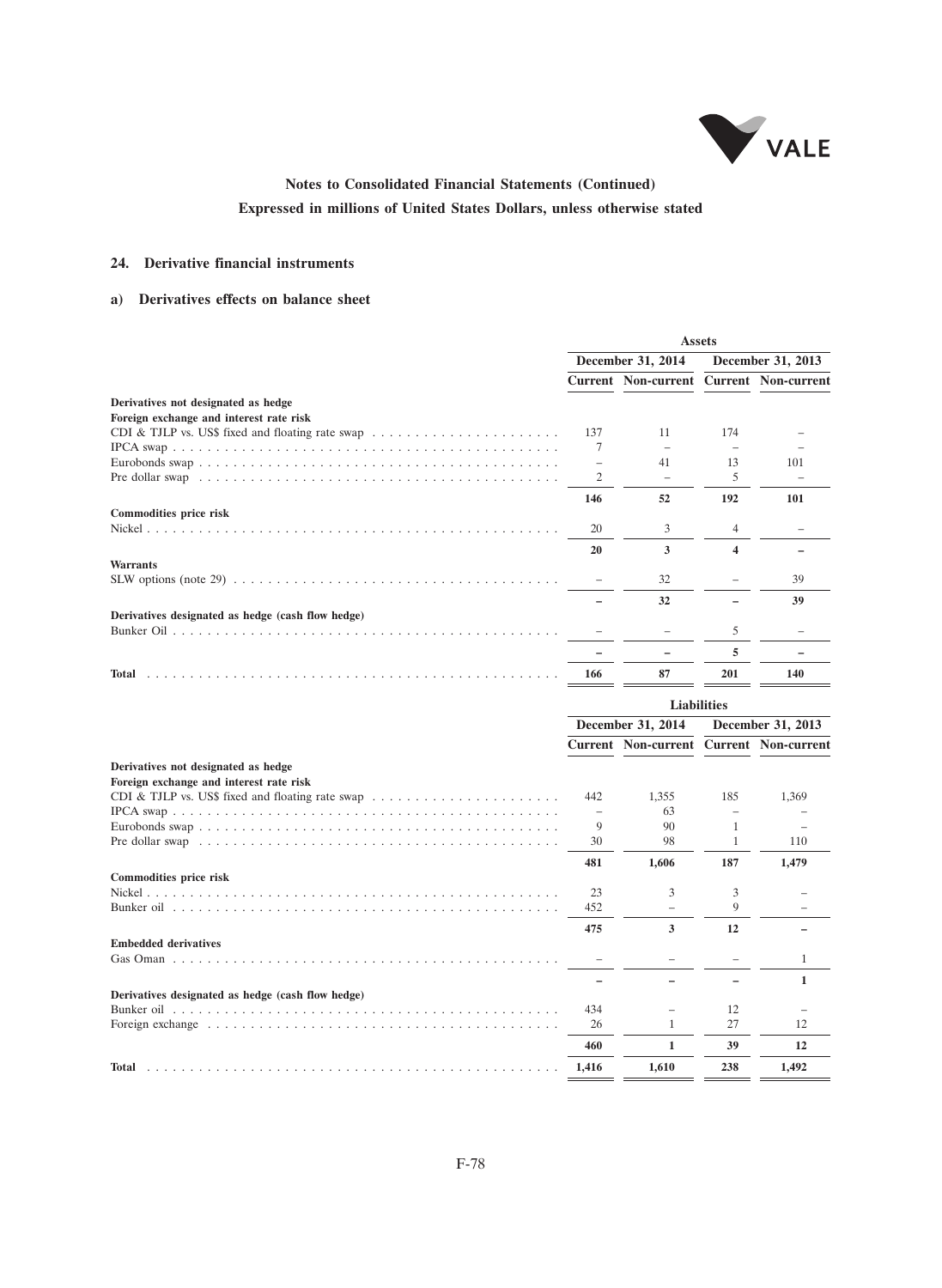

### **24. Derivative financial instruments (Continued)**

### **b) Derivatives effects in the statement of income, cash flow and other comprehensive income**

|                                                      |          |                                                                         |              |                          | Year ended as at December 31,               |      |                                            |      |       |  |
|------------------------------------------------------|----------|-------------------------------------------------------------------------|--------------|--------------------------|---------------------------------------------|------|--------------------------------------------|------|-------|--|
|                                                      |          | Amount of gain or (loss)<br>recognized as financial<br>income (expense) |              |                          | Financial settlement inflows/<br>(Outflows) |      | Amount of gain (loss)<br>recognized in OCI |      |       |  |
|                                                      | 2014     | 2013                                                                    | 2012         | 2014                     | 2013                                        | 2012 | 2014                                       | 2013 | 2012  |  |
| Derivatives not designated as<br>hedge               |          |                                                                         |              |                          |                                             |      |                                            |      |       |  |
| Foreign exchange and<br>interest rate risk           |          |                                                                         |              |                          |                                             |      |                                            |      |       |  |
| CDI & TJLP vs. US\$ fixed                            |          |                                                                         |              |                          |                                             |      |                                            |      |       |  |
| and floating rate swap                               | (437)    | (897)                                                                   | (316)        | 4                        | (146)                                       | 325  |                                            |      |       |  |
| IPCA swap $\ldots$                                   | (58)     |                                                                         |              |                          |                                             |      |                                            |      |       |  |
| Eurobonds swap                                       | (160)    | 91                                                                      | 50           | 10                       | (5)                                         | (4)  |                                            |      |       |  |
| Treasury future                                      | $=$      | $=$                                                                     | 9            | $\equiv$                 | $=$                                         | 3    |                                            |      |       |  |
| Pre dollar swap $\dots \dots$                        | (28)     | (55)                                                                    | (7)          | 7                        | 16                                          | 19   |                                            |      |       |  |
|                                                      | (683)    | (861)                                                                   | (264)        | 21                       | (135)                                       | 343  |                                            |      |       |  |
| <b>Commodities price risk</b>                        |          |                                                                         |              |                          |                                             |      |                                            |      |       |  |
| Nickel $\ldots$ $\ldots$ $\ldots$ $\ldots$           | 9        | (2)                                                                     | (2)          | 12                       | (5)                                         | (2)  |                                            |      |       |  |
| Bunker oil                                           | (533)    | (72)                                                                    | 1            | (90)                     | (62)                                        | 5    |                                            |      |       |  |
|                                                      | (524)    | (74)                                                                    | (1)          | (78)                     | (67)                                        | 3    |                                            |      |       |  |
| <b>Warrants</b>                                      |          |                                                                         |              |                          |                                             |      |                                            |      |       |  |
| SLW options (note 29) $\ldots$ .                     | (6)      | (60)                                                                    |              |                          |                                             |      |                                            |      |       |  |
|                                                      | (6)      | (60)                                                                    |              |                          |                                             |      |                                            |      |       |  |
| <b>Embedded derivatives</b>                          |          |                                                                         |              |                          |                                             |      |                                            |      |       |  |
| Gas Oman $\ldots$ ,                                  | 1        | 2                                                                       | (2)          |                          |                                             |      |                                            |      |       |  |
|                                                      | 1        | $\mathbf{2}$                                                            | (2)          |                          |                                             |      |                                            |      |       |  |
| Derivatives designated as<br>hedge (cash flow hedge) |          |                                                                         |              |                          |                                             |      |                                            |      |       |  |
| Bunker Oil                                           | (81)     | (42)                                                                    | $\mathbf{1}$ | (81)                     | (42)                                        | 1    | (423)                                      | (10) | (1)   |  |
| Nickel $\ldots$ $\ldots$ $\ldots$ $\ldots$ $\ldots$  | $\equiv$ | 13                                                                      | 172          | $\overline{\phantom{m}}$ | 13                                          | 172  |                                            | (13) | (149) |  |
| Foreign exchange                                     | (41)     | (11)                                                                    | (26)         | (41)                     | (11)                                        | (26) | 8                                          | (28) | 16    |  |
|                                                      | (122)    | (40)                                                                    | 147          | (122)                    | (40)                                        | 147  | (415)                                      | (51) | (134) |  |
| <b>Total</b><br>.                                    | (1, 334) | (1,033)                                                                 | (120)        | (179)                    | (242)                                       | 493  | (415)                                      | (51) | (134) |  |
|                                                      |          |                                                                         |              |                          |                                             |      |                                            |      |       |  |

The maturities dates of the consolidated financial instruments are as follows:

|                            | <b>Maturities dates</b> |
|----------------------------|-------------------------|
| Currencies/ Interest Rates | July 2023               |
| Gas Oman                   | April 2016              |
| Nickel                     | December 2016           |
| Copper                     | March 2015              |
| Warrants                   | February 2023           |
| Bunker Oil                 | December 2015           |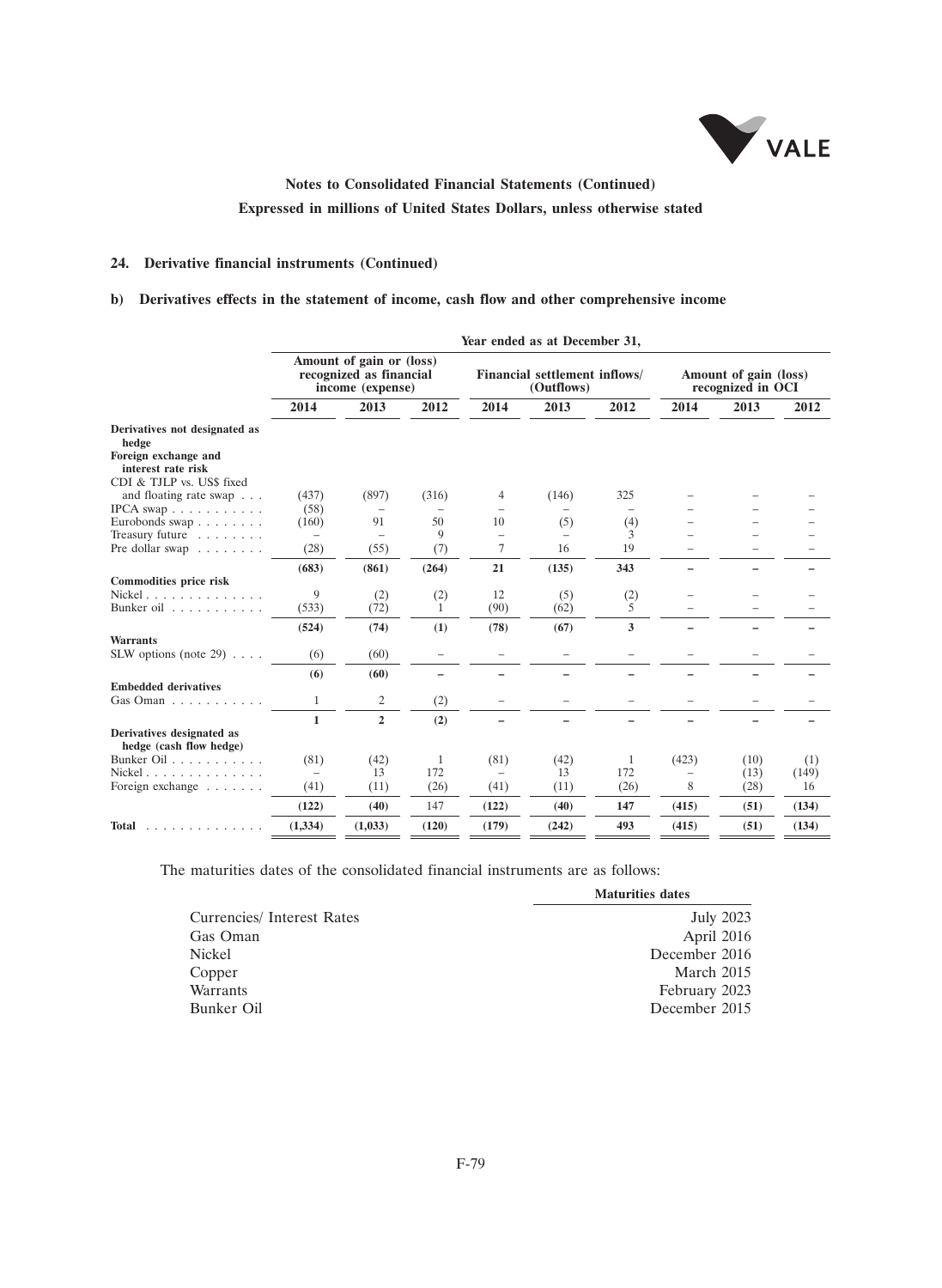

#### **24. Derivative financial instruments (Continued)**

#### **Additional information about derivatives financial instruments**

#### **Value at risk computation methodology**

The value at risk of the positions was measured using a delta-normal parametric approach, which considers that the future distribution of the risk factors—and its correlations—tends to present the same statistic properties verified in the historical data. The value at risk of Vale's derivatives current positions was estimated considering one business day time horizon and a 95% confidence level.

#### **Contracts subjected to margin calls**

Vale has contracts subject to margin calls only for part of nickel trades executed by its wholly-owned subsidiary Vale Canada Limited. There was not cash amount deposited for margin call on December 31, 2014.

#### **Initial cost of contracts**

The financial derivatives negotiated by Vale and its controlled companies described in this document didn't have initial costs (initial cash flow) associated.

The following tables show as of December 31, 2014, the derivatives positions for Vale and controlled companies with the following information: notional amount, fair value (considering counterparty credit risk)(1), gains or losses in the period, value at risk and the fair value for the remaining years of the operations per each group of instruments.

<sup>(1)</sup> The ''Adjusted net/total for credit risk'' considers the adjustments for credit (counterparty) risk calculated for the instruments, in accordance with International Financial Reporting Standard 13 (CPC 46).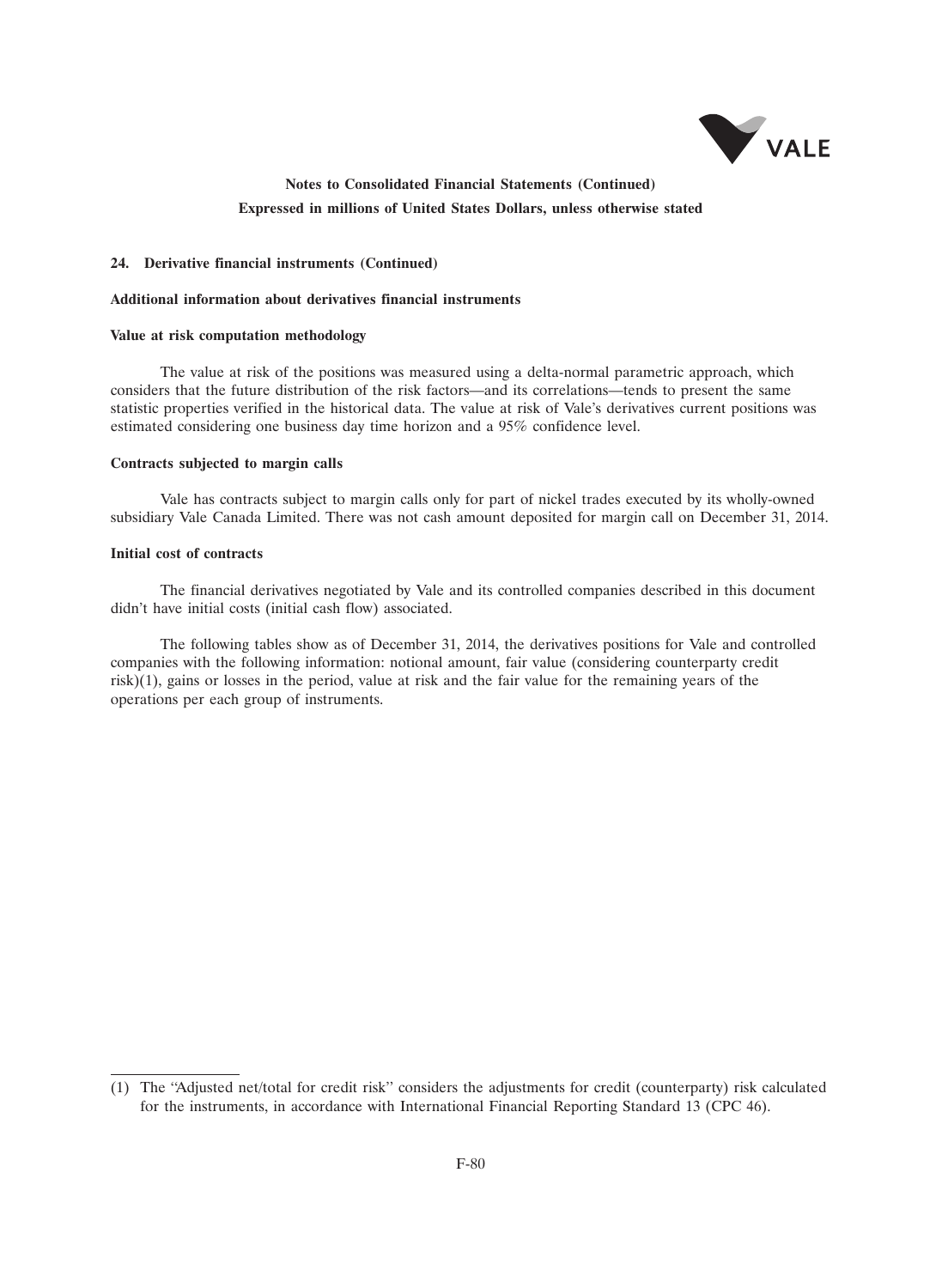

### **24. Derivative financial instruments (Continued)**

**Foreign exchange and interest rates derivative positions**

#### **Protection program for the Real denominated debt indexed to CDI**

- **CDI vs. US\$ fixed rate swap—**In order to reduce the cash flow volatility, Vale entered into swap transactions to convert the cash flows from debt instruments denominated in BRL linked to CDI to US\$. In those swaps, Vale pays fixed rates in US\$ and receives payments linked to CDI.
- **CDI vs. US\$ floating rate swap—**In order to reduce the cash flow volatility, Vale entered into swap transactions to convert the cash flows from debt instruments denominated in BRL linked to CDI to US\$. In those swaps, Vale pays floating rates in US\$ (Libor—London Interbank Offered Rate) and receives payments linked to CDI.

|                                     |                |                                   |                |                 |            | <b>US\$ Million</b>                                         |                              |               |       |                            |      |      |
|-------------------------------------|----------------|-----------------------------------|----------------|-----------------|------------|-------------------------------------------------------------|------------------------------|---------------|-------|----------------------------|------|------|
| Flow                                |                | Notional (\$ million)             |                |                 | Fair value |                                                             | <b>Realized</b><br>Gain/Loss | Value at Risk |       |                            |      |      |
|                                     | 2014           | December 31, December 31,<br>2013 | <b>Index</b>   | Average<br>rate | 2014       | December 31, December 31, December 31, December 31,<br>2013 | 2014                         | 2014          | 2015  | Fair value by year<br>2016 | 2017 | 2018 |
| CDI vs. fixed rate swap             |                |                                   |                |                 |            |                                                             |                              |               |       |                            |      |      |
| Receivable . R\$ 4,511              |                | R\$ 5,096                         | <b>CDI</b>     | 109.55%         | 1,783      | 2,391                                                       | 625                          |               |       |                            |      |      |
| Payable US\$2,284                   |                | US\$2,603                         | $\text{USS}$ + | $3.82\%$        | (2,327)    | (2,799)                                                     | (592)                        |               |       |                            |      |      |
| Net.                                |                |                                   |                |                 | (544)      | (408)                                                       | 33                           | 32            | (142) | (301)                      | (47) | (54) |
| <b>Adjusted Net for credit risk</b> |                |                                   |                |                 | (547)      | (411)                                                       |                              |               | (142) | (302)                      | (48) | (55) |
| CDI vs. floating rate swap          |                |                                   |                |                 |            |                                                             |                              |               |       |                            |      |      |
| Receivable.                         | R\$428         | R\$428                            | <b>CDI</b>     | 103.50%         | 169        | 190                                                         | 16                           |               |       |                            |      |      |
| Payable                             | <b>US\$250</b> | US\$250                           | $Libor +$      | $0.99\%$        | (251)      | (254)                                                       | (3)                          |               |       |                            |      |      |
| Net.                                |                |                                   |                |                 | (82)       | (64)                                                        | 13                           | 3             | (82)  |                            |      |      |
| <b>Adjusted Net for credit risk</b> |                |                                   |                |                 | (82)       | (64)                                                        |                              |               | (82)  |                            |      |      |
|                                     |                |                                   |                |                 |            |                                                             |                              |               |       |                            |      |      |

### **Type of contracts:** OTC Contracts **Protected item:** Debts linked to BRL

The protected items are the debt instruments linked to BRL once the objective of this protection is to transform the obligations linked to BRL into obligations linked to US\$ so as to achieve a currency offset by matching Vale's receivables (mainly linked to US\$) with Vale's payables.

### **Protection program for the real denominated debt indexed to TJLP**

 **TJLP vs. US\$ fixed rate swap—**In order to reduce the cash flow volatility, Vale entered into swap transactions to convert the cash flows of the loans with Banco Nacional de Desenvolvimento Econômico e Social (BNDES) from TJLP $(2)$  to US\$. In those swaps, Vale pays fixed rates in US\$ and receives payments linked to TJLP.

<sup>(2)</sup> Due to TJLP derivatives market liquidity constraints, some swap trades were done through CDI equivalency.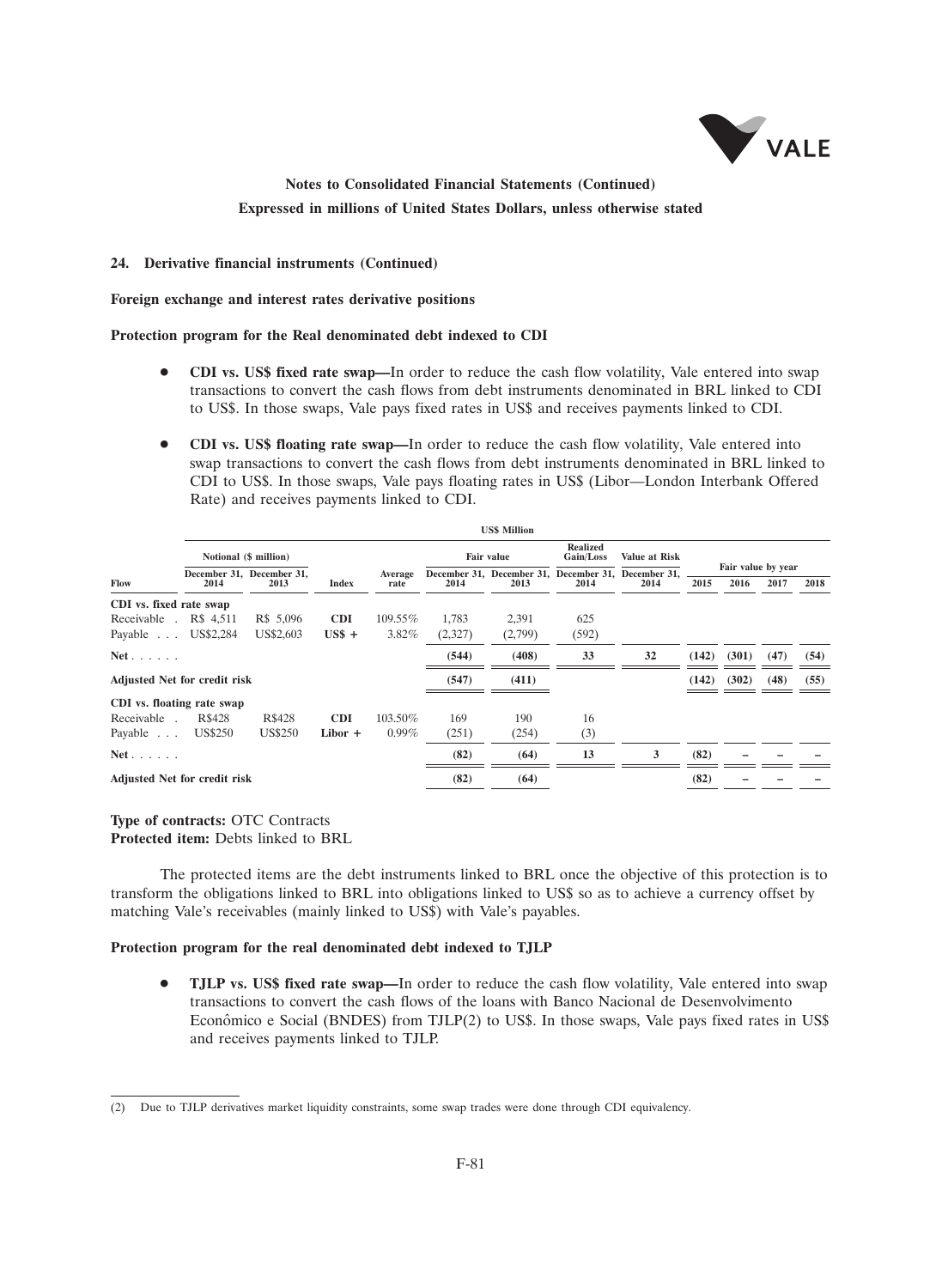

#### **24. Derivative financial instruments (Continued)**

**• TJLP vs. US\$ floating rate swap—In** order to reduce the cash flow volatility, Vale entered into swap transactions to convert the cash flows of the loans with BNDES from TJLP to US\$. In those swaps, Vale pays floating rates in US\$ and receives payments linked to TJLP.

|              |                                     |                                   |              |                 |                                                   | <b>US\$ Million</b>                                         |               |      |      |       |                            |           |
|--------------|-------------------------------------|-----------------------------------|--------------|-----------------|---------------------------------------------------|-------------------------------------------------------------|---------------|------|------|-------|----------------------------|-----------|
|              | Notional (\$ million)               |                                   |              |                 | <b>Realized</b><br><b>Fair value</b><br>Gain/Loss |                                                             | Value at Risk |      |      |       |                            |           |
| Flow         | 2014                                | December 31, December 31,<br>2013 | <b>Index</b> | Average<br>rate | 2014                                              | December 31, December 31, December 31, December 31,<br>2013 | 2014          | 2014 | 2015 | 2016  | Fair value by year<br>2017 | 2018-2023 |
|              | Swap TJLP vs. fixed rate swap       |                                   |              |                 |                                                   |                                                             |               |      |      |       |                            |           |
| Receivable   | R\$ 6,247                           | R\$ 6,456                         | $TJLP +$     | $1.33\%$        | 2,050                                             | 2,401                                                       | 664           |      |      |       |                            |           |
| Payable      | US\$3,051                           | US\$3,310                         | $USD +$      | $1.75\%$        | (2,937)                                           | (3,172)                                                     | (746)         |      |      |       |                            |           |
| $Net \ldots$ |                                     |                                   |              |                 | (888)                                             | (771)                                                       | (83)          | 96   | (80) | (139) | (212)                      | (457)     |
|              | <b>Adjusted Net for credit risk</b> |                                   |              |                 | (953)                                             | (803)                                                       |               |      | (81) | (141) | (222)                      | (509)     |
|              | Swap TJLP vs. floating rate swap    |                                   |              |                 |                                                   |                                                             |               |      |      |       |                            |           |
| Receivable   | R\$ 295                             | R\$ 615                           | $TJLP +$     | $0.95\%$        | 91                                                | 224                                                         | 17            |      |      |       |                            |           |
| Payable      | US\$173                             | <b>US\$350</b>                    | Libor +      | $-1.20\%$       | (155)                                             | (324)                                                       | (12)          |      |      |       |                            |           |
| $Net \ldots$ |                                     |                                   |              |                 | (64)                                              | (100)                                                       | 5             | 6    | 1    | (2)   | (5)                        | (58)      |
|              | <b>Adjusted Net for credit risk</b> |                                   |              |                 | (66)                                              | (102)                                                       |               |      | 1    | (2)   | (5)                        | (60)      |

#### **Type of contracts:** OTC Contracts **Protected item:** Debts linked to BRL

The protected items are the debt instruments linked to BRL once the objective of this protection is to transform the obligations linked to BRL into obligations linked to US\$ so as to achieve a currency offset by matching Vale's receivables (mainly linked to US\$) with Vale's payables.

### **Protection program for the Real denominated fixed rate debt**

 **BRL fixed rate vs. US\$ fixed rate swap:** In order to reduce the cash flow volatility, Vale entered into a swap transactions to convert the cash flows from loans rate with Banco Nacional de Desenvolvimento Econômico e Social (BNDES) in BRL linked to fixed rate to US\$ linked to fixed. In those swaps, Vale pays fixed rates in US\$ and receives fixed rates in BRL.

|              | <b>US\$ Million</b>                 |                                         |         |                 |                                            |                                                             |               |      |      |                            |      |           |  |  |
|--------------|-------------------------------------|-----------------------------------------|---------|-----------------|--------------------------------------------|-------------------------------------------------------------|---------------|------|------|----------------------------|------|-----------|--|--|
| Flow         | Notional (\$ million)               |                                         |         |                 | <b>Realized</b><br>Fair value<br>Gain/Loss |                                                             | Value at Risk |      |      |                            |      |           |  |  |
|              | 2014                                | December 31. December 31.<br>2013       | Index   | Average<br>rate | 2014                                       | December 31, December 31, December 31, December 31,<br>2013 | 2014          | 2014 | 2015 | Fair value by year<br>2016 | 2017 | 2018-2023 |  |  |
|              |                                     | R\$ fixed rate vs. US\$ fixed rate swap |         |                 |                                            |                                                             |               |      |      |                            |      |           |  |  |
| Receivable   | R\$ 735                             | R\$ 824                                 | Fix     | 4.47%           | 244                                        | 309                                                         | 50            |      |      |                            |      |           |  |  |
| Payable      | <b>US\$395</b>                      | <b>US\$446</b>                          | $USS -$ | $-1.15\%$       | (366)                                      | (411)                                                       | (44)          |      |      |                            |      |           |  |  |
| $Net \ldots$ |                                     |                                         |         |                 | (122)                                      | (102)                                                       | 6             | 9    | (28) | (69)                       | (4)  | (21)      |  |  |
|              | <b>Adjusted Net for credit risk</b> |                                         |         |                 | (127)                                      | (106)                                                       |               |      | (28) | (70)                       | (4)  | (25)      |  |  |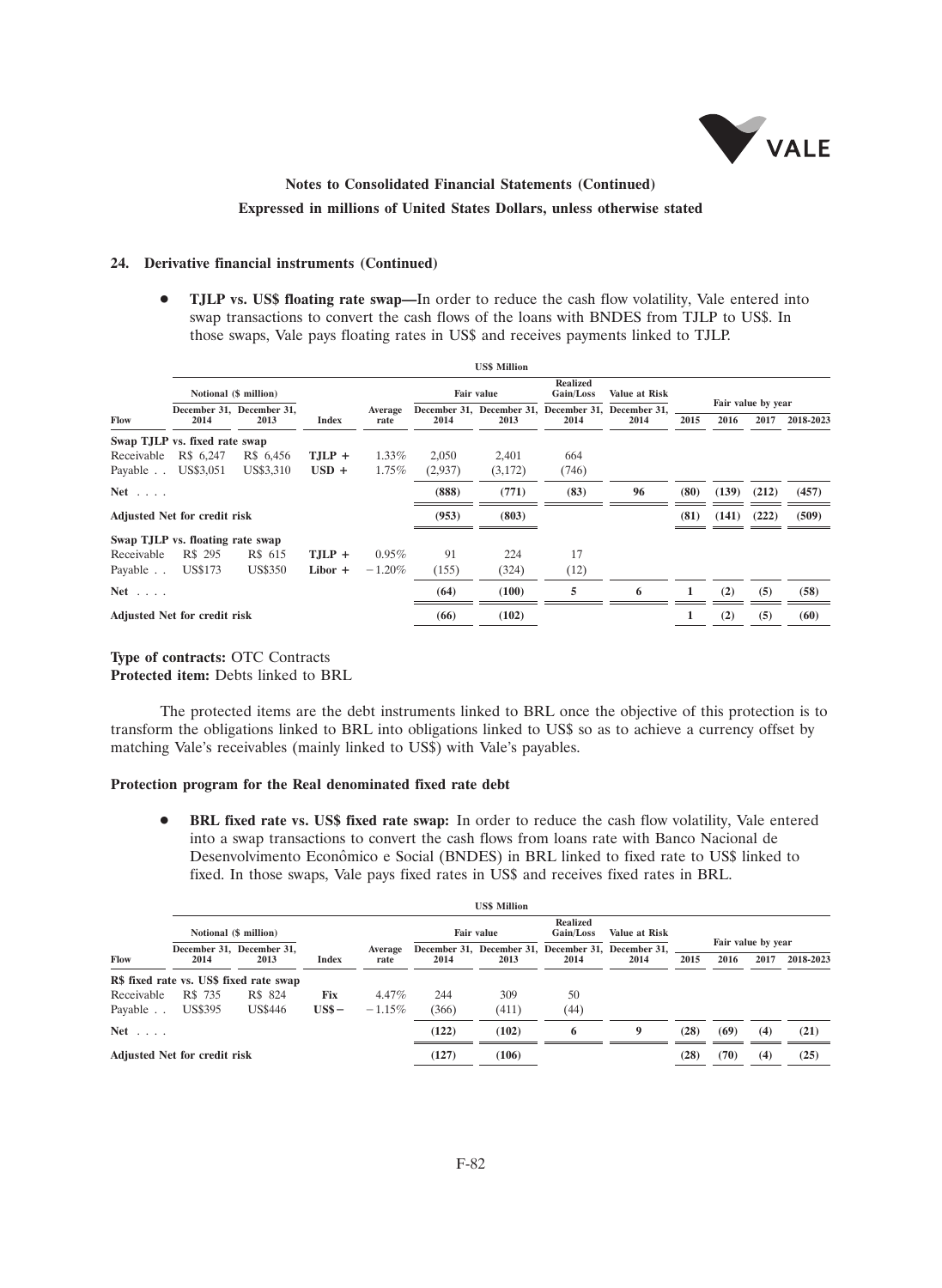

#### **24. Derivative financial instruments (Continued)**

**Type of contracts:** OTC Contracts **Protected item:** Debts linked to BRL

The protected items are the debt instruments linked to BRL once the objective of this protection is to transform the obligations linked to BRL into obligations linked to US\$ so as to achieve a currency offset by matching Vale's receivables (mainly linked to US\$) with Vale's payables.

### **Protection program for the Real denominated debt indexed to IPCA**

**IPCA vs. US\$ fixed rate swap—In** order to reduce the cash flow volatility, Vale entered into swap transactions to convert the cash flows from debt instruments denominated in BRL linked to IPCA into US\$ on the debenture contracts issued by Vale in 2014 with a notional amount of BRL 1 billion. In those swaps, Vale pays fixed rates in US\$ and receives payments linked to IPCA.

|                                     | <b>US\$ Million</b>                             |                                |                |                 |            |                                                             |                       |               |      |      |                    |           |  |  |
|-------------------------------------|-------------------------------------------------|--------------------------------|----------------|-----------------|------------|-------------------------------------------------------------|-----------------------|---------------|------|------|--------------------|-----------|--|--|
| Flow                                | Notional (\$ million)<br>March 31. December 31. |                                |                |                 | Fair value |                                                             | Realized<br>Gain/Loss | Value at Risk |      |      | Fair value by year |           |  |  |
|                                     | 2014                                            | 2013                           | <b>Index</b>   | Average<br>rate | 2014       | December 31. December 31. December 31. December 31.<br>2013 | 2014                  | 2014          | 2015 | 2016 | 2017               | 2018-2021 |  |  |
| IPCA vs. US\$ fixed rate swap       |                                                 |                                |                |                 |            |                                                             |                       |               |      |      |                    |           |  |  |
| Receivable . R\$1,000               |                                                 | $\qquad \qquad -$              | $IPCA +$       | $6.55\%$        | 419        |                                                             |                       |               |      |      |                    |           |  |  |
| Payable US\$434                     |                                                 | $\qquad \qquad \longleftarrow$ | $\text{USS}$ + | 3.98%           | (474)      |                                                             |                       |               |      |      |                    |           |  |  |
| $Net \ldots \ldots$                 |                                                 |                                |                |                 | (55)       |                                                             |                       | 8             |      | 7    | 6                  | (75)      |  |  |
| <b>Adjusted Net for credit risk</b> |                                                 |                                |                |                 | (56)       | -                                                           |                       |               |      |      | 6                  | (76)      |  |  |

**Type of contracts:** OTC Contracts **Protected item:** Debts linked to BRL

The protected items are the debt instruments linked to BRL once the objective of this protection is to transform the obligations linked to BRL into obligations linked to US\$ so as to achieve a currency offset by matching Vale's receivables (mainly linked to US\$) with Vale's payables.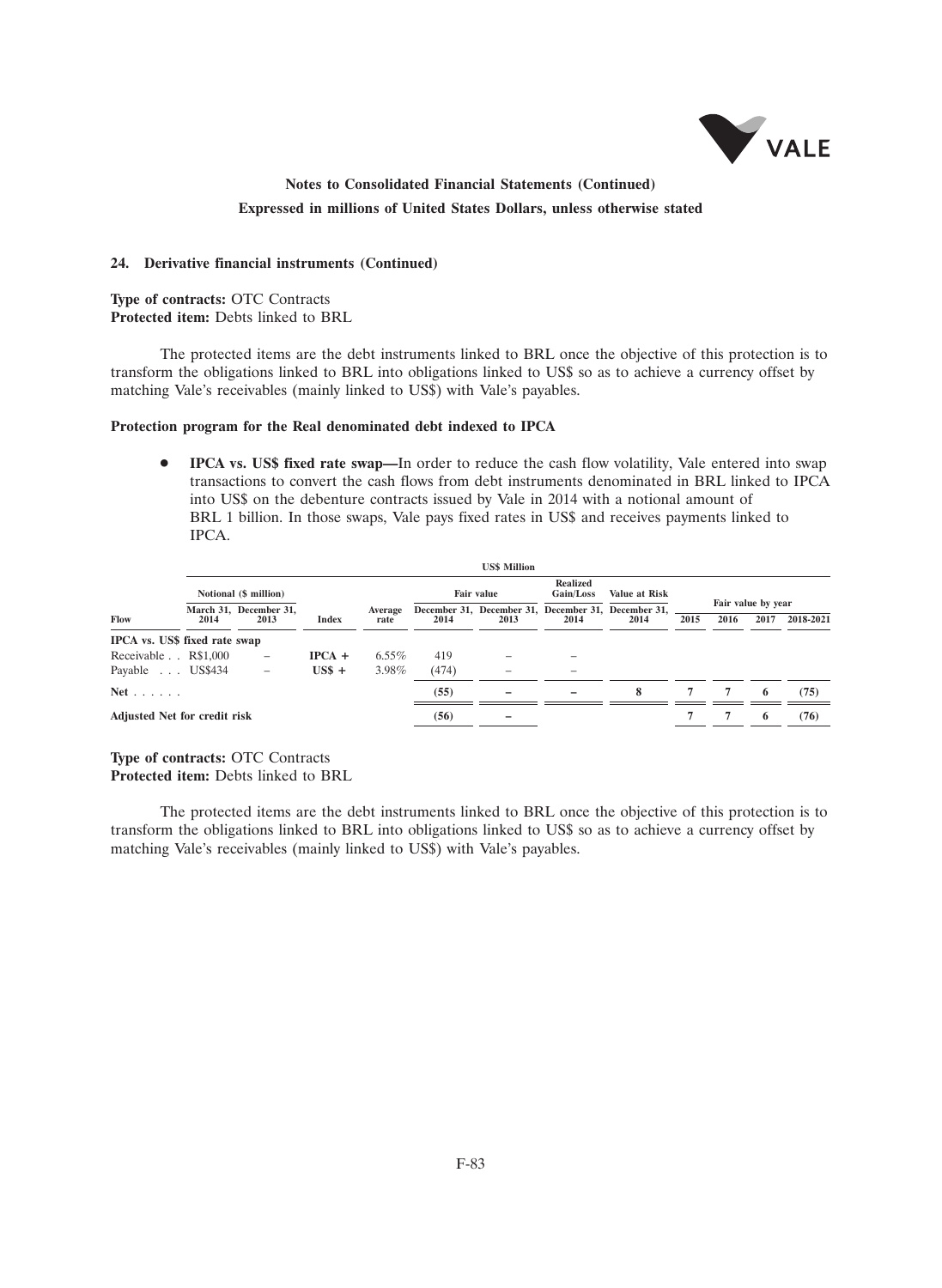

#### **24. Derivative financial instruments (Continued)**

#### **Protection program for Euro denominated debt**

 **EUR fixed rate vs. US\$ fixed rate swap:** In order to hedge the cash flow volatility, Vale entered into a swap transaction to convert the cash flows from debts in Euros linked to fixed rate to US\$ linked to fixed rate. This trade was used to convert the cash flows of part of debts in Euros, each one with a notional amount of  $\epsilon$  750 million, issued in 2010 and 2012 by Vale. Vale receives fixed rates in Euros and pays fixed rates in US\$.

|                                                | <b>US\$</b> million   |                                   |                    |                   |                  |                                                             |                       |               |      |                            |           |  |  |  |
|------------------------------------------------|-----------------------|-----------------------------------|--------------------|-------------------|------------------|-------------------------------------------------------------|-----------------------|---------------|------|----------------------------|-----------|--|--|--|
|                                                | Notional (\$ million) |                                   |                    |                   |                  | Fair value                                                  | Realized<br>Gain/Loss | Value at Risk |      |                            |           |  |  |  |
| Flow                                           | 2014                  | December 31, December 31,<br>2013 | <b>Index</b>       | Average rate      | 2014             | December 31. December 31. December 31. December 31.<br>2013 | 2014                  | 2014          | 2015 | Fair value by year<br>2016 | 2017-2023 |  |  |  |
| Receivable $\ldots$ $\in$<br>Payable US\$1,302 | 1.000                 | 1.000<br>€<br>US\$1,288           | <b>EUR</b><br>US\$ | 4.063%<br>4.511\% | 1.431<br>(1,484) | 1.530<br>(1, 411)                                           | 652<br>(643)          |               |      |                            |           |  |  |  |
| <b>Net</b><br>and a strained                   |                       |                                   |                    |                   | (53)             | 119                                                         | 9                     | 22            | (9)  | (89)                       | 45        |  |  |  |
| <b>Adjusted Net for credit risk</b>            |                       |                                   |                    | (58)              | 113              |                                                             |                       | (10)          | (89) | 41                         |           |  |  |  |

### **Type of contracts:** OTC Contracts **Protected item:** Vale's Debt linked to EUR

The P&L shown in the table above is offset by the hedged items' P&L due to EUR/US\$ exchange rate.

#### **Foreign exchange hedging program for disbursements in Canadian dollars**

 **Canadian Dollar Forward—**In order to reduce the cash flow volatility, Vale entered into forward transactions to mitigate the foreign exchange exposure that arises from the currency mismatch between the revenues denominated in US\$ and the disbursements denominated in Canadian Dollars.

|                                        | <b>US\$</b> million   |                                   |          |           |            |                                                                          |                              |                  |      |                   |  |  |  |
|----------------------------------------|-----------------------|-----------------------------------|----------|-----------|------------|--------------------------------------------------------------------------|------------------------------|------------------|------|-------------------|--|--|--|
|                                        | Notional (\$ million) |                                   |          |           | Fair value |                                                                          | <b>Realized</b><br>Gain/Loss | Value at Risk    |      | <b>Fair value</b> |  |  |  |
| Flow                                   | 2014                  | December 31, December 31,<br>2013 | Buv/Sell | (CAD/USD) | 2014       | Average rate December 31, December 31, December 31, December 31,<br>2013 | 2014                         | 2014             | 2015 | by year<br>2016   |  |  |  |
| Forward $\ldots \ldots \ldots$ CAD 230 |                       | CAD 786                           | В        | 1.023     | (27)       | (38)                                                                     |                              |                  | (26) | (1)               |  |  |  |
| Adjusted total for credit risk         |                       |                                   | (27)     | (39)      |            |                                                                          | 126                          | $\left(1\right)$ |      |                   |  |  |  |

### **Type of contracts:** OTC Contracts

**Hedged item:** part of disbursements in Canadian Dollars

The P&L shown in the table above is offset by the hedged items' P&L due to CAD/US\$ exchange rate.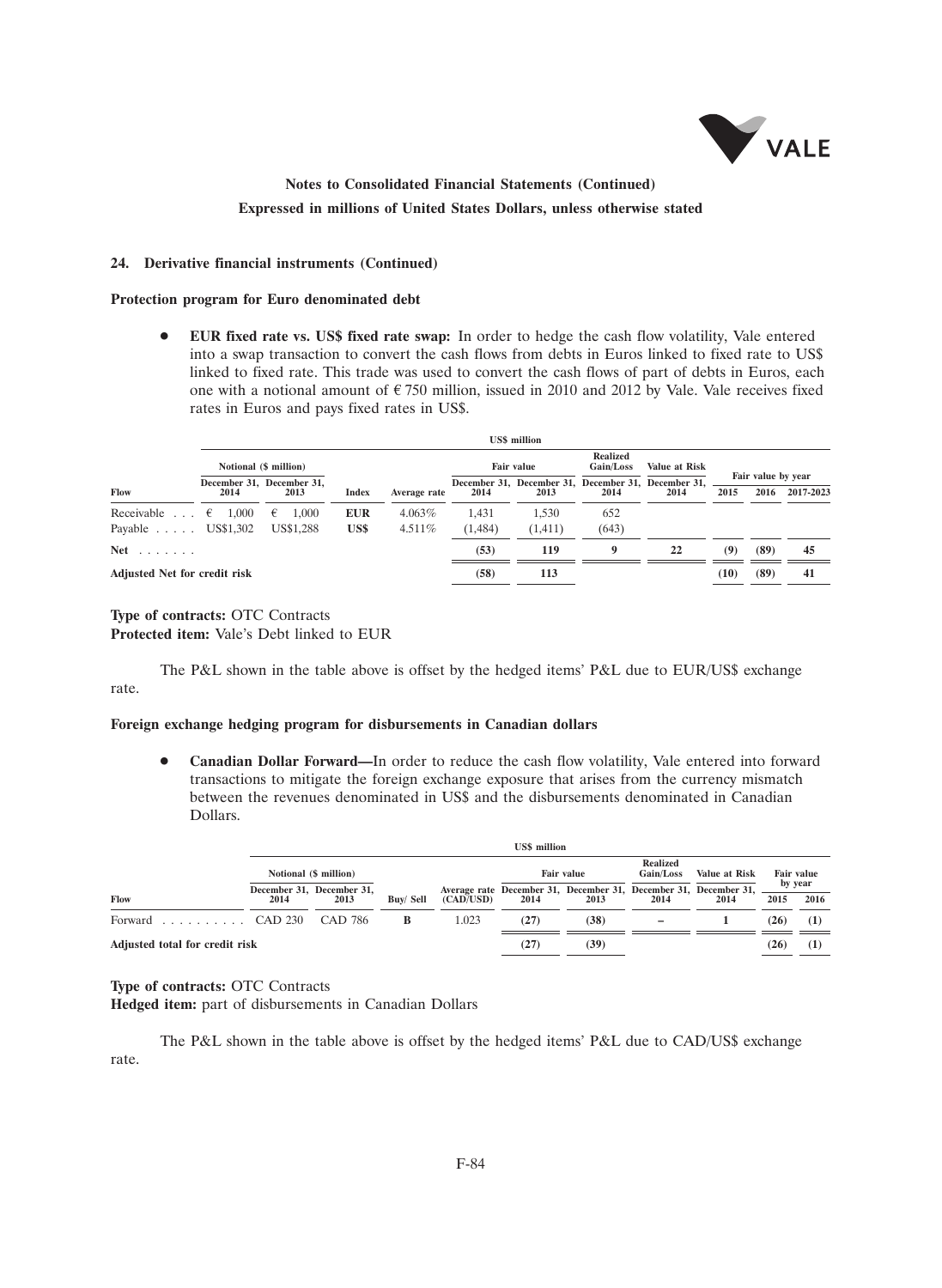

#### **24. Derivative financial instruments (Continued)**

#### **Commodity derivative positions**

The Company's cash flow is also exposed to several market risks associated to global commodities price volatilities. To offset these volatilities, Vale contracted the following derivatives transactions:

#### **Nickel purchase protection program**

In order to reduce the cash flow volatility and eliminate the mismatch between the pricing of the purchased nickel (concentrate, cathode, sinter and others) and the pricing of the final or original product sold to the clients, hedging transactions were implemented. The trades are usually implemented by the sale and/or buy of nickel forward or future contracts at LME or over-the-counter operations.

|                                | <b>US\$</b> million |                                   |                 |                                                                                          |      |                   |                              |               |                              |  |  |  |
|--------------------------------|---------------------|-----------------------------------|-----------------|------------------------------------------------------------------------------------------|------|-------------------|------------------------------|---------------|------------------------------|--|--|--|
|                                |                     | Notional (ton)                    |                 |                                                                                          |      | <b>Fair value</b> | <b>Realized</b><br>Gain/Loss | Value at Risk | <b>Fair value</b><br>by year |  |  |  |
| Flow                           | 2014                | December 31. December 31.<br>2013 | <b>Buv/Sell</b> | Average Strike December 31, December 31, December 31, December 31,<br>$(US\frac{2}{10})$ | 2014 | 2013              | 2014                         | 2014          | 2015                         |  |  |  |
| Nickel Futures                 | 140                 | 168                               | S               | 16.174                                                                                   | 0.15 | 0.03              | (0.05)                       | 0.05          | 0.15                         |  |  |  |
| Adjusted total for credit risk |                     |                                   |                 |                                                                                          | 0.15 | 0.03              |                              |               | 0.15                         |  |  |  |

**Type of contracts:** LME contracts and OTC contracts **Protected item:** part of Vale's revenues linked to nickel price.

The P&L shown in the table above is offset by the protected items' P&L due to nickel price.

#### **Nickel fixed price program**

In order to maintain the revenues exposure to nickel price fluctuations, the Company entered into derivatives to convert to floating prices all contracts with clients that required a fixed price. These trades aim to guarantee that the prices of these operations would be the same of the average prices negotiated in LME in the date the product is delivered to the client. It normally involves buying nickel forwards (over-the-counter) or futures (exchange negotiated). Those operations are usually reverted before the maturity in order to match the settlement dates of the commercial contracts in which the prices are fixed.

|                                | <b>US\$</b> million |                                   |                 |                                                                                           |      |                   |                              |                          |      |                      |  |  |
|--------------------------------|---------------------|-----------------------------------|-----------------|-------------------------------------------------------------------------------------------|------|-------------------|------------------------------|--------------------------|------|----------------------|--|--|
|                                |                     | Notional (ton)                    |                 |                                                                                           |      | <b>Fair value</b> | <b>Realized</b><br>Gain/Loss | Value at Risk Fair value |      |                      |  |  |
| Flow                           | 2014                | December 31, December 31,<br>2013 | <b>Buv/Sell</b> | Average Strike December 31, December 31, December 31, December 31,<br>$(US\frac{5}{tan})$ | 2014 | 2013              | 2014                         | 2014                     |      | by year<br>2015 2016 |  |  |
| Nickel Futures                 | 11.264              | 6.317                             | B               | 17.110                                                                                    | (24) | (2)               |                              |                          | (22) | (2)                  |  |  |
| Adjusted total for credit risk |                     |                                   |                 |                                                                                           | (24) | (2)               |                              |                          | (22) | (2)                  |  |  |

**Type of contracts:** LME contracts and OTC contracts

**Protected item:** part of Vale's revenues linked to fixed price sales of nickel.

The P&L shown in the table above is offset by the protected items' P&L due to nickel price.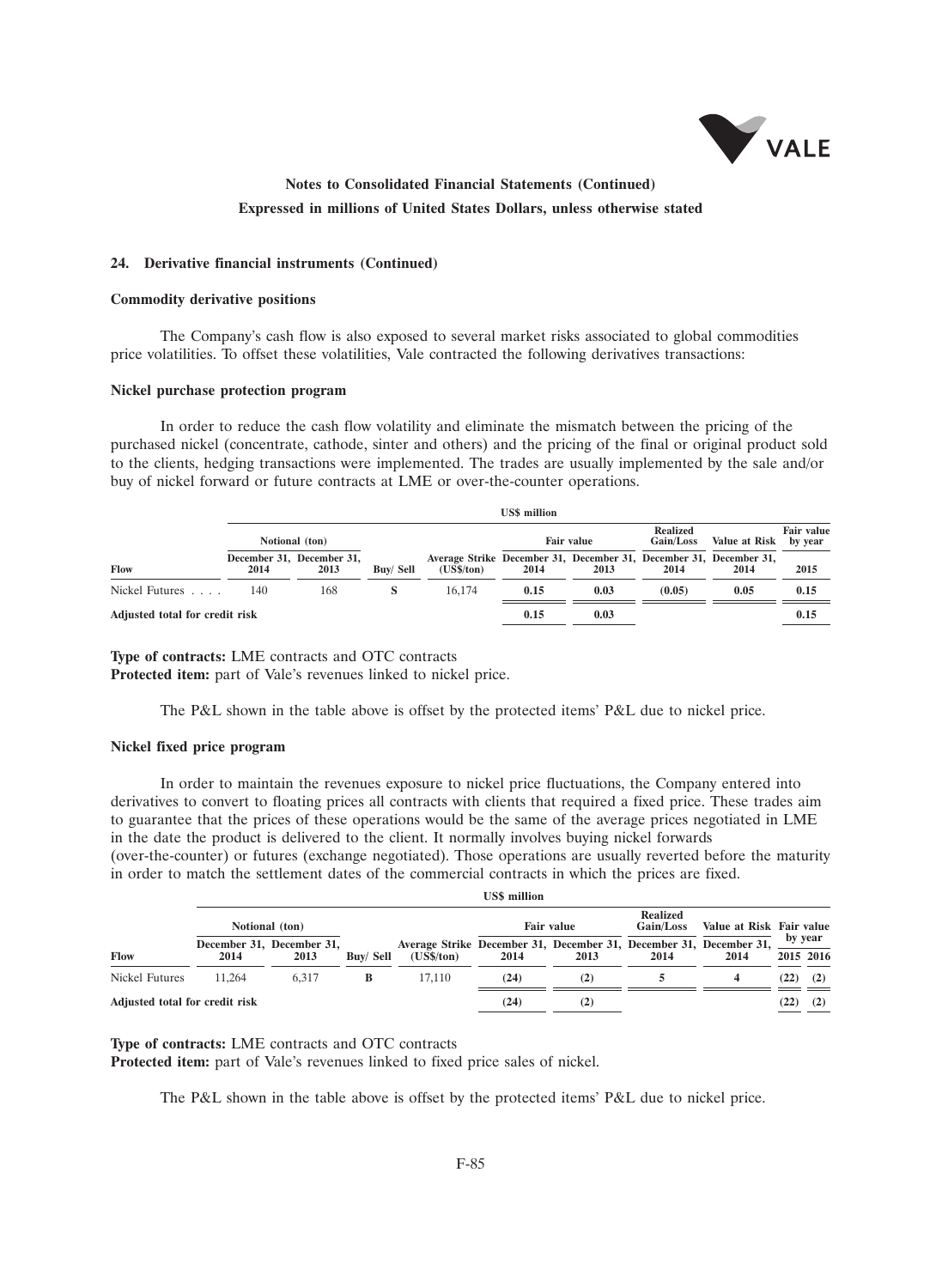

#### **24. Derivative financial instruments (Continued)**

#### **Copper scrap purchase protection program**

This program was implemented in order to reduce the cash flow volatility due to the quotation period mismatch between the pricing period of copper scrap purchase and the pricing period of final products sale to the clients, as the copper scrap combined with other raw materials or inputs to produce copper for the final clients. This program usually is implemented by the sale of forwards or futures at LME or over-the-counter operations.

|                                | <b>US\$</b> million |                                   |                 |                                                                                  |      |                   |                              |                          |                 |  |  |  |
|--------------------------------|---------------------|-----------------------------------|-----------------|----------------------------------------------------------------------------------|------|-------------------|------------------------------|--------------------------|-----------------|--|--|--|
|                                |                     | Notional (lbs)                    |                 |                                                                                  |      | <b>Fair value</b> | <b>Realized</b><br>Gain/Loss | Value at Risk Fair value |                 |  |  |  |
| Flow                           | 2014                | December 31, December 31,<br>2013 | <b>Buv/Sell</b> | Average Strike December 31, December 31, December 31, December 31,<br>(US\$/lbs) | 2014 | 2013              | 2014                         | 2014                     | by year<br>2015 |  |  |  |
| Forward                        | 793.665             | 1.101.029                         |                 | 2.96                                                                             | 0.1  | (0.1)             | 0.1                          |                          | 0.1             |  |  |  |
| Adjusted total for credit risk |                     |                                   |                 |                                                                                  | 0.1  | (0.1)             |                              |                          | 0.1             |  |  |  |

**Type of contracts:** OTC contracts

**Protected item:** of Vale's revenues linked to copper price.

The P&L shown in the table above is offset by the protected items' P&L due to copper price.

#### **Bunker Oil purchase protection program**

In order to reduce the impact of bunker oil price fluctuation on Vale's maritime freight hiring/supply and consequently reducing the Company's cash flow volatility, bunker oil derivatives were implemented. These transactions are usually executed through forward purchases and *zero cost-collars*.

|                                | <b>US\$</b> million |                                   |                 |                                                                                                    |       |                   |                              |                          |                 |  |  |  |
|--------------------------------|---------------------|-----------------------------------|-----------------|----------------------------------------------------------------------------------------------------|-------|-------------------|------------------------------|--------------------------|-----------------|--|--|--|
|                                |                     | Notional (ton)                    |                 |                                                                                                    |       | <b>Fair value</b> | <b>Realized</b><br>Gain/Loss | Value at Risk Fair value |                 |  |  |  |
| Flow                           | 2014                | December 31, December 31,<br>2013 | <b>Buv/Sell</b> | Average Strike December 31, December 31, December 31, December 31,<br>$(US\mathbf{S}/\mathbf{m}t)$ | 2014  | 2013              | 2014                         | 2014                     | by year<br>2015 |  |  |  |
| Forward                        | 2.205.000           |                                   | в               | 483                                                                                                | (363) |                   | (163)                        |                          | (363)           |  |  |  |
| Adjusted total for credit risk |                     |                                   |                 |                                                                                                    | (363) |                   |                              |                          | (363)           |  |  |  |

**Type of contracts:** OTC Contracts

**Protected item:** part of Vale's costs linked to bunker oil price

The P&L shown in the table above is offset by the protected items' P&L due to bunker oil price.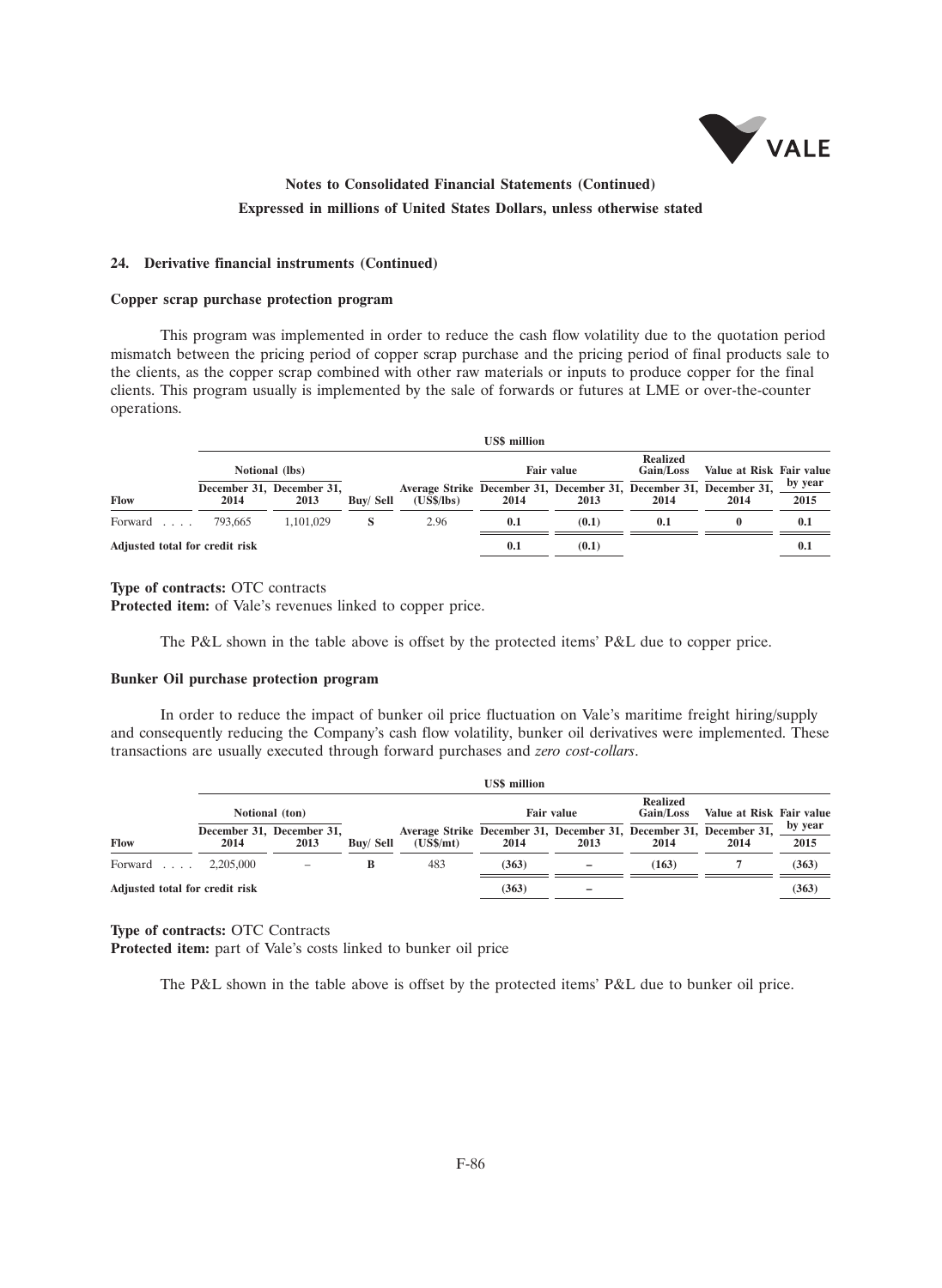

#### **24. Derivative financial instruments (Continued)**

#### **Bunker Oil purchase hedging program**

In order to reduce the impact of bunker oil price fluctuation on Vale's maritime freight hiring/supply and consequently reducing the Company's cash flow volatility, bunker oil derivatives were implemented. These transactions are usually executed through forward purchases and *zero cost-collars*.

|                                | <b>US\$</b> million               |                |                 |                                                                                                    |       |                   |                              |                          |                 |  |  |  |
|--------------------------------|-----------------------------------|----------------|-----------------|----------------------------------------------------------------------------------------------------|-------|-------------------|------------------------------|--------------------------|-----------------|--|--|--|
|                                |                                   | Notional (ton) |                 |                                                                                                    |       | <b>Fair value</b> | <b>Realized</b><br>Gain/Loss | Value at Risk Fair value |                 |  |  |  |
| Flow                           | December 31, December 31,<br>2014 | 2013           | <b>Buv/Sell</b> | Average Strike December 31, December 31, December 31, December 31,<br>$(US\mathbf{S}/\mathbf{m}t)$ | 2014  | 2013              | 2014                         | 2014                     | by year<br>2015 |  |  |  |
| Forward  1,950,000             |                                   | 1.590,000      | в               | 509                                                                                                | (371) | (3)               | (130)                        |                          | (371)           |  |  |  |
| Adjusted total for credit risk |                                   |                |                 |                                                                                                    | (371) | (3)               |                              |                          | (371)           |  |  |  |

### **Type of contracts:** OTC contracts

**Protected item:** part of Vale's costs linked to bunker oil price

The P&L shown in the table above is offset by the protected items' P&L due to bunker oil price.

#### **Sale of part of future gold production (copper subproduct)**

The company has definitive contracts with Silver Wheaton Corp. (SLW), a Canadian company with stocks negotiated in Toronto Stock Exchange and New York Stock Exchange, to sell 25% of gold payable flows produced as a sub product from Salobo copper mine during its life and 70% of gold payable flows produced as a sub product from some nickel mines in Sudbury during 20 years. For this transaction the payment was realized part in cash (US\$ 1.9 billion) and part as 10 million of SLW warrants, where this last part configures an American call option.

|                                | <b>US\$</b> million |                                   |                 |                                                                                    |      |                   |                                     |                          |                 |  |  |  |
|--------------------------------|---------------------|-----------------------------------|-----------------|------------------------------------------------------------------------------------|------|-------------------|-------------------------------------|--------------------------|-----------------|--|--|--|
|                                |                     | Notional (quantity)               |                 |                                                                                    |      | <b>Fair value</b> | <b>Realized</b><br><b>Gain/Loss</b> | Value at Risk Fair value |                 |  |  |  |
| Flow                           | 2014                | December 31. December 31.<br>2013 | <b>Buv/Sell</b> | Average Strike December 31, December 31, December 31, December 31,<br>(US\$/stock) | 2014 | 2013              | 2014                                | 2014                     | by year<br>2023 |  |  |  |
| Call Option                    | 10,000,000          | 10,000,000                        | в               | 65                                                                                 | 33   | 40                |                                     |                          | 33              |  |  |  |
| Adjusted total for credit risk |                     |                                   |                 |                                                                                    | 33   | 40                |                                     |                          | 33              |  |  |  |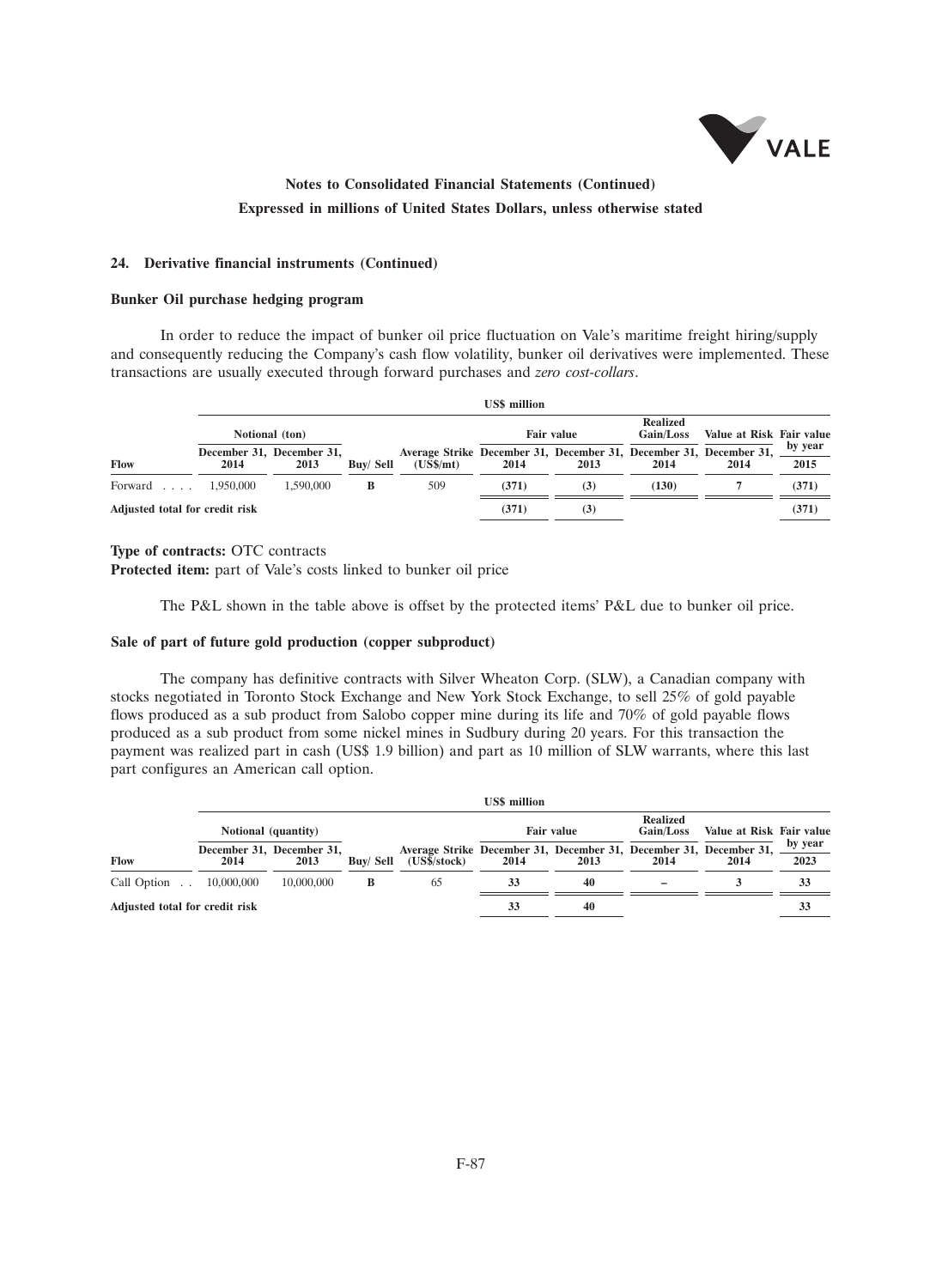

#### **24. Derivative financial instruments (Continued)**

#### **Embedded derivative positions**

The Company's cash flow is also exposed to several market risks associated to contracts that contain embedded derivatives or derivative-like features. From Vale's perspective, it may include, but is not limited to, commercial contracts, procurement contracts, rental contracts, bonds, insurance policies and loans. The following embedded derivatives were observed in December 31, 2014:

### **Raw material and intermediate products purchase**

Nickel concentrate and raw materials purchase agreements, in which there are provisions based on nickel and copper future prices behavior. These provisions are considered as embedded derivatives.

|                    | <b>US\$</b> million |                                   |                 |                                                                                           |       |                   |                              |                          |                 |  |  |  |
|--------------------|---------------------|-----------------------------------|-----------------|-------------------------------------------------------------------------------------------|-------|-------------------|------------------------------|--------------------------|-----------------|--|--|--|
|                    | Notional (ton)      |                                   |                 |                                                                                           |       | <b>Fair value</b> | <b>Realized</b><br>Gain/Loss | Value at Risk Fair value |                 |  |  |  |
| Flow               | 2014                | December 31, December 31,<br>2013 | <b>Buy/Sell</b> | Average Strike December 31, December 31, December 31, December 31,<br>$(US\frac{5}{tan})$ | 2014  | 2013              | 2014                         | 2014                     | by year<br>2015 |  |  |  |
| Nickel<br>Forwards | 4.491               | 2.111                             | S               | 18.564                                                                                    | (0.6) | 0.0               | 12.3                         |                          | (0.6)           |  |  |  |
| Copper<br>Forwards | 6.310               | 6.277                             |                 | 6.974                                                                                     | 1.1   | 0.3               | (1.8)                        |                          | 1.1             |  |  |  |
| <b>Total</b><br>.  |                     |                                   |                 |                                                                                           | 0.5   | 0.3               | 10.5                         |                          | 0.5             |  |  |  |

#### **Gas purchase for pelletizing company in Oman**

Vale's subsidiary Vale Oman Pelletizing Company LLC has a natural gas purchase agreement in which there´s a clause that defines that a premium can be charged if pellet prices trades above a pre-defined level. This clause is considered as an embedded derivative. **US\$ million**

|              | Notional (volume/month)           |         |           |                                                                                           | <b>Realized</b><br>Value at Risk<br>Fair value<br>Gain/Loss<br><b>Fair value</b> |       |                          |      |                 |       |
|--------------|-----------------------------------|---------|-----------|-------------------------------------------------------------------------------------------|----------------------------------------------------------------------------------|-------|--------------------------|------|-----------------|-------|
| Flow         | December 31, December 31,<br>2014 | 2013    | Buv/ Sell | Average Strike December 31, December 31, December 31, December 31,<br>$(US\frac{5}{tan})$ | 2014                                                                             | 2013  | 2014                     | 2014 | by year<br>2015 | 2016  |
| Call Options | 746,667                           | 746,667 |           | 179.36                                                                                    | (0.2)                                                                            | (1.5) | $\overline{\phantom{a}}$ | 0.1  | (0.1)           | (0.1) |

#### **Market curves**

To build the curves used on the pricing of the derivatives, public data from BM&F, Central Bank of Brazil, London Metals Exchange (LME) and proprietary data from Thomson Reuters and Bloomberg were used.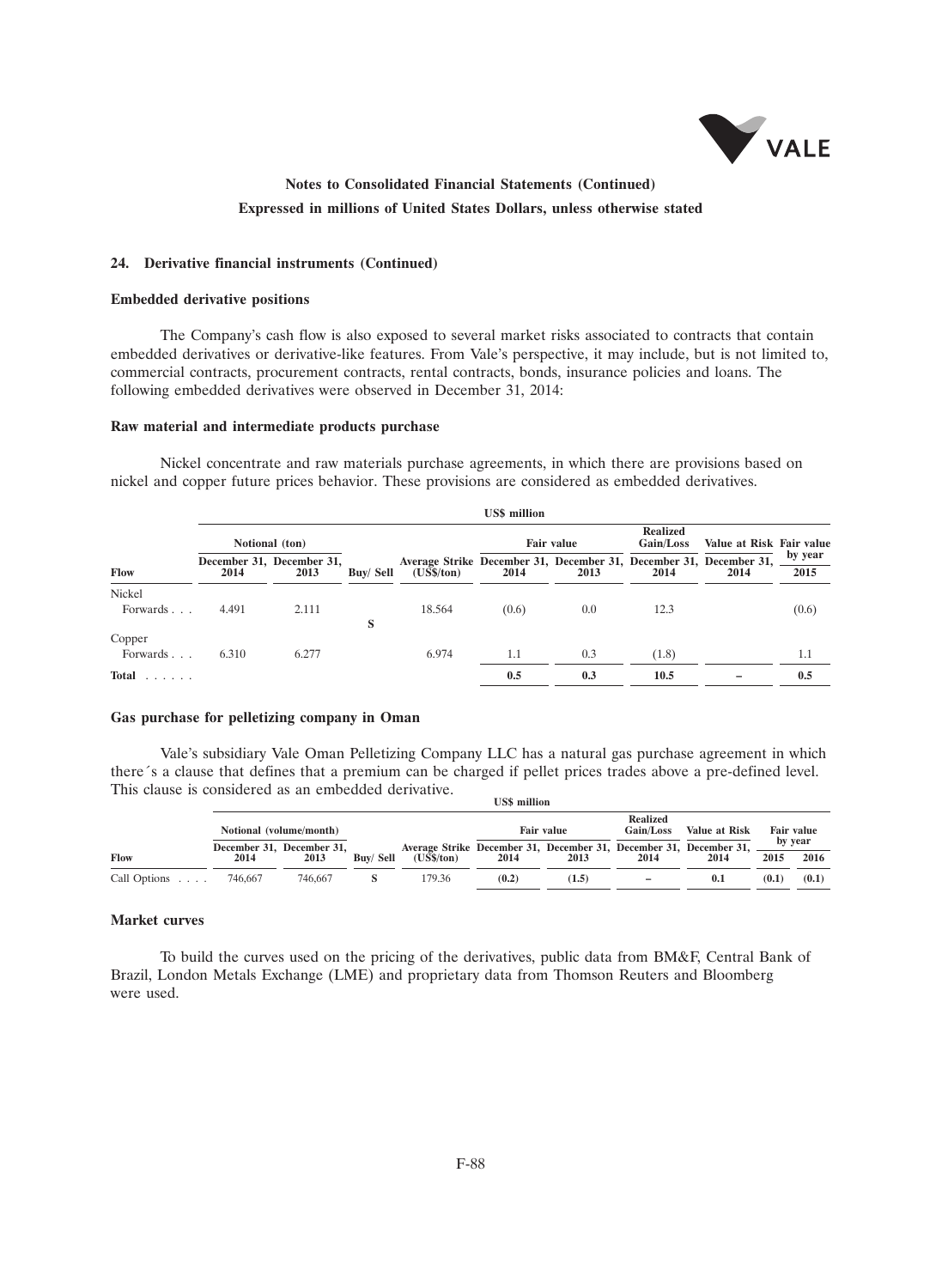

### **24. Derivative financial instruments (Continued)**

### **1. Commodities**

#### **Nickel**

| <b>Maturity</b> |           |                   | Price (US\$/ton) Maturity Price (US\$/ton) Maturity Price (US\$/ton) |                   |           |
|-----------------|-----------|-------------------|----------------------------------------------------------------------|-------------------|-----------|
| $SPOT$          | 14.935.00 | JUN15             | 15.208.64                                                            | DEC <sub>15</sub> | 15.244.38 |
|                 | 15.098.18 | JUL 15            | 15.222.48                                                            | DEC <sub>16</sub> | 15.249.96 |
|                 | 15.123.94 | AUG15             | 15.229.50                                                            | DEC <sub>17</sub> | 15,301.15 |
|                 | 15 149 77 | SEP <sub>15</sub> | 15 232 29                                                            | DEC <sub>18</sub> | 15.351.91 |
|                 | 15.170.68 | OCT15             | 15.236.96                                                            |                   |           |
| MAY15           | 15.189.89 | NOV <sub>15</sub> | 15.242.50                                                            |                   |           |

## **Copper**

| <b>Maturity</b> |      |                   | Price (US\$/lb) Maturity Price (US\$/lb) Maturity Price (US\$/lb) |                   |      |
|-----------------|------|-------------------|-------------------------------------------------------------------|-------------------|------|
|                 | 2.83 | JUN15             | 2.85                                                              | DEC <sub>15</sub> | 2.83 |
|                 | 2.88 | <b>IUL15</b>      | 2.84                                                              | DEC <sub>16</sub> | 2.82 |
|                 | 2.87 | AUG15             | 2.84                                                              | DEC <sub>17</sub> | 2.81 |
|                 | 2.86 | SEP <sub>15</sub> | 2.84                                                              | DEC <sub>18</sub> | 2.80 |
|                 | 2.85 | OCT <sub>15</sub> | 2.84                                                              |                   |      |
|                 | 2.85 | NOV <sub>15</sub> | 2.84                                                              |                   |      |

### **Bunker Oil**

| <b>Maturity</b> |        |                   | Price (US\$/ton) Maturity Price (US\$/ton) Maturity Price (US\$/ton) |                   |        |
|-----------------|--------|-------------------|----------------------------------------------------------------------|-------------------|--------|
|                 | 375.91 | <b>IUN15</b>      | 312.66                                                               | DEC <sub>15</sub> | 330.69 |
|                 | 335.42 | <b>IUL15</b>      | 315 27                                                               | DEC <sub>16</sub> | 367.54 |
|                 | 301.60 | AUG15             | 318.25                                                               | DEC <sub>17</sub> | 383.28 |
|                 | 303.94 | SEP <sub>15</sub> | 321.32                                                               | DEC <sub>18</sub> | 390.28 |
|                 | 306.71 | OCT15             | 324 39                                                               |                   |        |
|                 | 309.91 | NOV <sub>15</sub> | 327.46                                                               |                   |        |

### **2. Rates**

### **US\$—Brazil Interest Rate**

| <b>Maturity</b> | Rate $(\%$ p.a.) |          | Maturity Rate $(\%$ p.a.) | <b>Maturity</b> | Rate $(\%$ p.a.) |
|-----------------|------------------|----------|---------------------------|-----------------|------------------|
|                 | 5.37             | 04/03/17 | 3.03                      | 10/01/19        | 3.49             |
|                 | 3.62             | 07/03/17 | 3.09                      | 01/02/20        | 3.62             |
|                 | 3.05             | 10/02/17 | 3.14                      | 04/01/20        | 3.61             |
|                 | 2.59             | 01/02/18 | 3.17                      | 07/01/20        | 3.67             |
|                 | 2.57             | 04/02/18 | 3.22                      | 01/04/21        | 3.85             |
|                 | 2.69             | 07/02/18 | 3.27                      | 07/01/21        | 3.99             |
|                 | 2.72             | 10/01/18 | 3.31                      | 01/03/22        | 4.02             |
|                 | 2.83             | 01/02/19 | 3.37                      | 01/02/23        | 4.31             |
|                 | 2.93             | 04/01/19 | 3.39                      | 01/02/24        | 4.63             |
|                 | 2.98             | 07/01/19 | 3.45                      | 01/02/25        | 5.03             |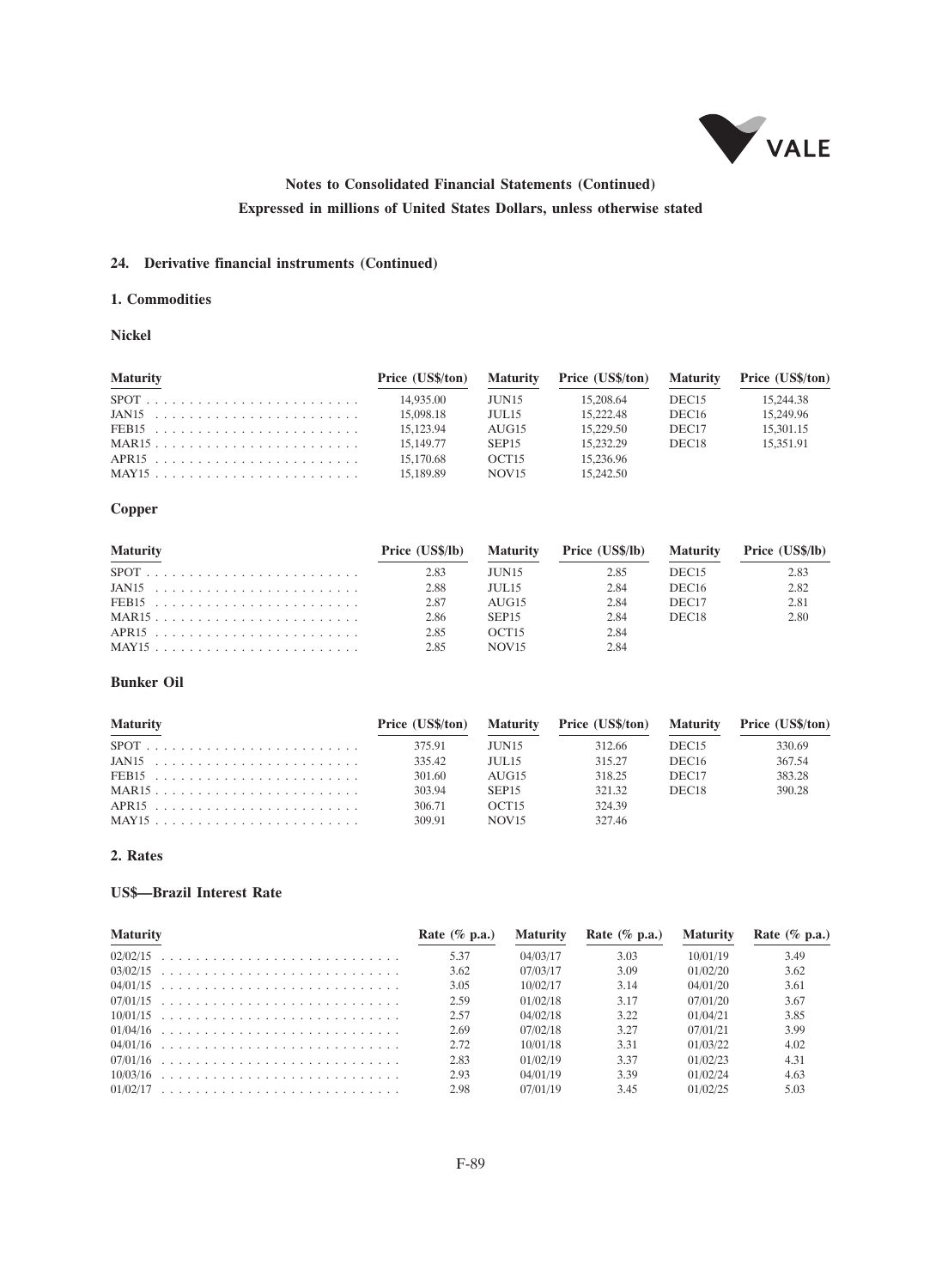

### **24. Derivative financial instruments (Continued)**

### **US\$ Interest Rate**

| <b>Maturity</b> |      |     | Rate $(\%$ p.a.) Maturity Rate $(\%$ p.a.) Maturity Rate $(\%$ p.a.) |      |      |
|-----------------|------|-----|----------------------------------------------------------------------|------|------|
|                 | 0.17 | 6M  | 0.38                                                                 | 11 M | 0.44 |
|                 | 0.21 | 7M  | 0.40                                                                 | 12M  | 0.44 |
|                 | 0.26 | 8M. | 0.41                                                                 |      | 0.89 |
|                 | 0.32 | 9М. | 0.42                                                                 |      |      |
|                 | 0.36 | 10M | 0.43                                                                 |      | 1.64 |

## **TJLP**

| <b>Maturity</b> | Rate $(\%$ p.a.) | <b>Maturity</b> | Rate $(\%$ p.a.) | <b>Maturity</b> | Rate $(\%$ p.a.) |
|-----------------|------------------|-----------------|------------------|-----------------|------------------|
|                 | 5.00             | 04/03/17        | 5.00             | 10/01/19        | 5.00             |
|                 | 5.00             | 07/03/17        | 5.00             | 01/02/20        | 5.00             |
|                 | 5.00             | 10/02/17        | 5.00             | 04/01/20        | 5.00             |
|                 | 5.00             | 01/02/18        | 5.00             | 07/01/20        | 5.00             |
|                 | 5.00             | 04/02/18        | 5.00             | 01/04/21        | 5.00             |
|                 | 5.00             | 07/02/18        | 5.00             | 07/01/21        | 5.00             |
|                 | 5.00             | 10/01/18        | 5.00             | 01/03/22        | 5.00             |
|                 | 5.00             | 01/02/19        | 5.00             | 01/02/23        | 5.00             |
|                 | 5.00             | 04/01/19        | 5.00             | 01/02/24        | 5.00             |
|                 | 5.00             | 07/01/19        | 5.00             | 01/02/25        | 5.00             |

#### **BRL Interest Rate**

| <b>Maturity</b> | Rate $(\%$ p.a.) | <b>Maturity</b> | Rate $(\%$ p.a.) | <b>Maturity</b> | Rate $(\%$ p.a.) |
|-----------------|------------------|-----------------|------------------|-----------------|------------------|
|                 | 11.80            | 04/03/17        | 12.87            | 10/01/19        | 12.42            |
|                 | 11 99            | 07/03/17        | 12.86            | 01/02/20        | 12.44            |
|                 | 12.24            | 10/02/17        | 12.84            | 04/01/20        | 12.37            |
|                 | 12.62            | 01/02/18        | 12.75            | 07/01/20        | 12.31            |
|                 | 12.86            | 04/02/18        | 12.73            | 01/04/21        | 12.30            |
|                 | 12.97            | 07/02/18        | 12.71            | 07/01/21        | 12.18            |
|                 | 13.01            | 10/01/18        | 12.67            | 01/03/22        | 12.23            |
|                 | 13.03            | 01/02/19        | 12.60            | 01/02/23        | 12.23            |
|                 | 12.99            | 04/01/19        | 12.54            | 01/02/24        | 12.19            |
|                 | 12.90            | 07/01/19        | 12.51            | 01/02/25        | 12.11            |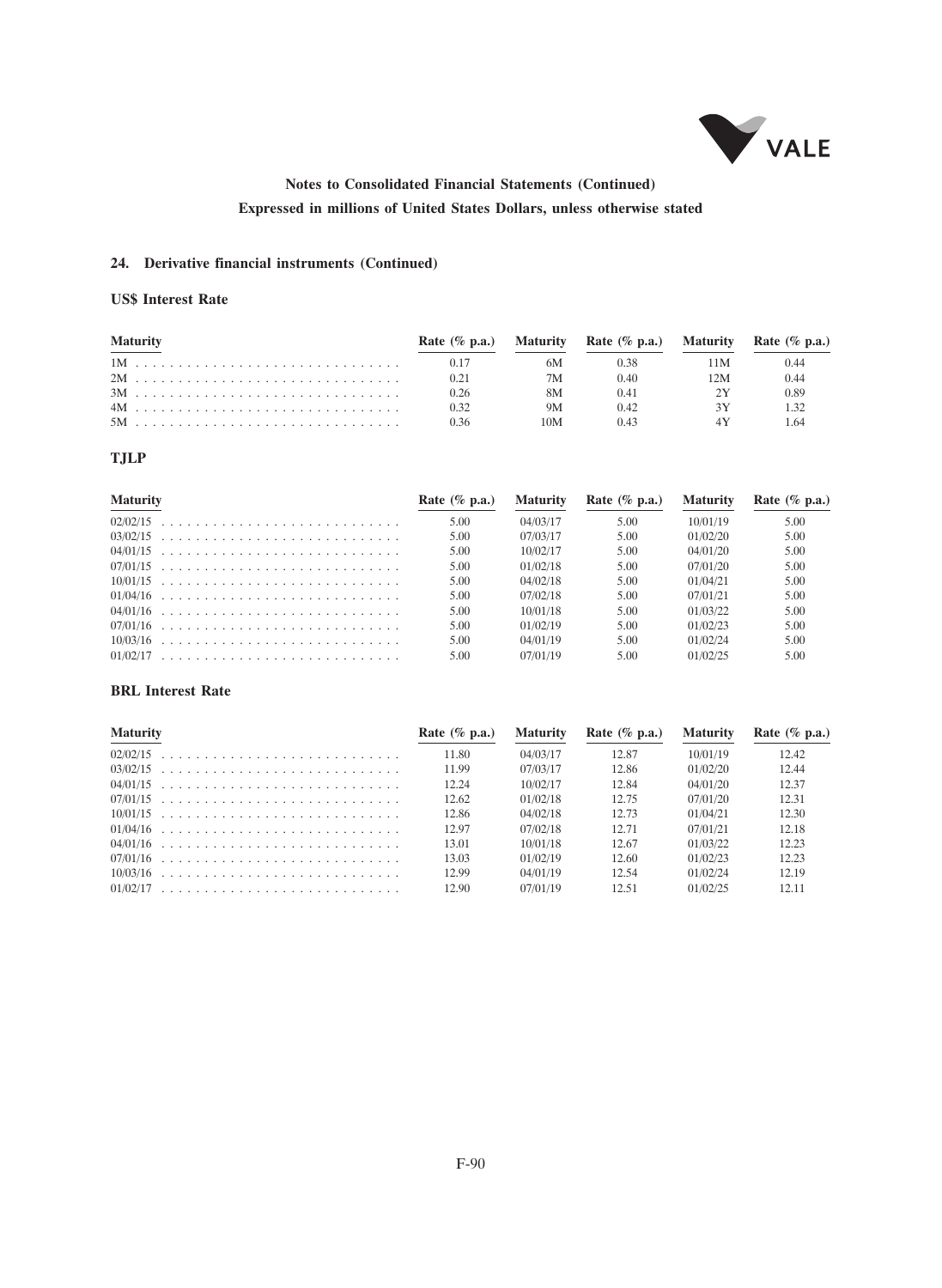

### **24. Derivative financial instruments (Continued)**

### **Implicit Inflation (IPCA)**

| <b>Maturity</b> | Rate $(\%$ p.a.) | <b>Maturity</b> | Rate $(\%$ p.a.) | <b>Maturity</b> | Rate $(\%$ p.a.) |
|-----------------|------------------|-----------------|------------------|-----------------|------------------|
|                 | 6.61             | 04/03/17        | 6.48             | 10/01/19        | 5.91             |
|                 | 6.79             | 07/03/17        | 6.41             | 01/02/20        | 5.93             |
|                 | 7.03             | 10/02/17        | 6.36             | 04/01/20        | 5.86             |
|                 | 7.39             | 01/02/18        | 6.25             | 07/01/20        | 5.81             |
|                 | 7.61             | 04/02/18        | 6.21             | 01/04/21        | 5.80             |
|                 | 7.72             | 07/02/18        | 6.19             | 07/01/21        | 5.69             |
|                 | 7.34             | 10/01/18        | 6.14             | 01/03/22        | 5.74             |
|                 | 7.06             | 01/02/19        | 6.08             | 01/02/23        | 5.73             |
|                 | 6.82             | 04/01/19        | 6.02             | 01/02/24        | 5.70             |
|                 | 6.59             | 07/01/19        | 599              | 01/02/25        | 5.62             |

### **EUR Interest Rate**

| <b>Maturity</b> |      |      | Rate $(\%$ p.a.) Maturity Rate $(\%$ p.a.) Maturity Rate $(\%$ p.a.) |      |      |
|-----------------|------|------|----------------------------------------------------------------------|------|------|
|                 | 0.01 | 6M   |                                                                      | 11 M | 0.16 |
|                 | 0.03 | 7M   | (114)                                                                | 12M. | 0.16 |
|                 | 0.06 | 8M.  |                                                                      |      | 0.18 |
|                 | 0.09 | 9M   | 0.15                                                                 |      | 0.22 |
|                 |      | 10M. |                                                                      |      |      |

#### **CAD Interest Rate**

| <b>Maturity</b>                | Rate $(\%$ p.a.) |     | Maturity Rate (% p.a.) Maturity |      | Rate $(\%$ p.a.) |
|--------------------------------|------------------|-----|---------------------------------|------|------------------|
|                                | 1.30             | 6M  | 1.38                            | 11 M | 1.34             |
|                                | 1.30             | 7M  | 1.37                            | 12M  | 1.34             |
|                                | 1.30             | 8M  | 1.36                            | 2Y   | 1.45             |
|                                | 1.34             | 9M  | 1.35                            | 3Y   | 1.59             |
|                                | 136              | 10M | 1.34                            | 4Y   | 1.73             |
| <b>Currencies—Ending rates</b> |                  |     |                                 |      |                  |

| 0.8627 | US\$/BRL | 2.6562 | EUR/US\$ | 1.2100 |
|--------|----------|--------|----------|--------|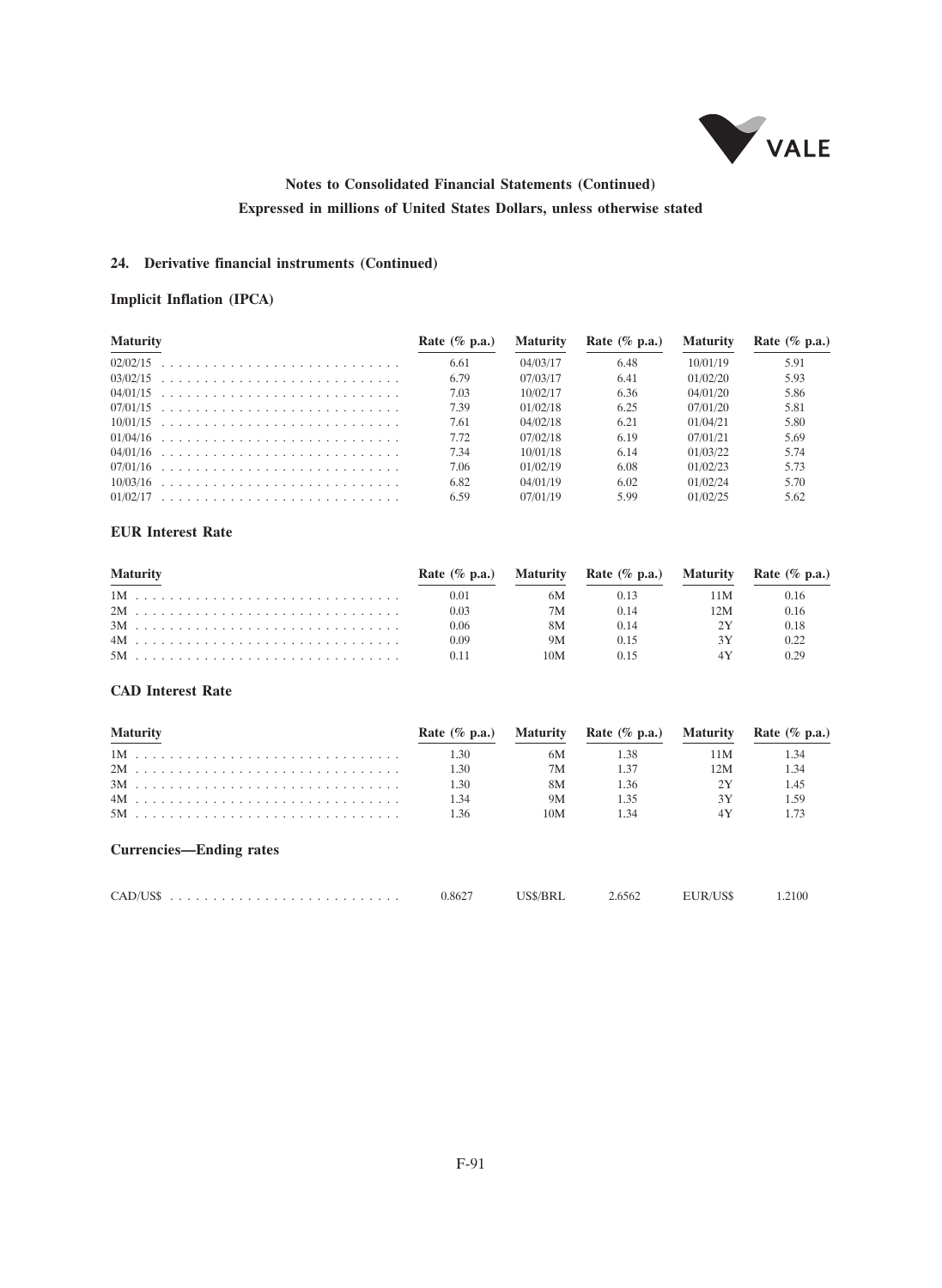

#### **24. Derivative financial instruments (Continued)**

#### **Sensitivity analysis(3)**

The table below comprises the sensitivity analysis for all derivatives outstanding positions as of December 31, 2014 given predefined scenarios for market risk factors behavior. The scenarios were defined as follows:

- Fair Value: the fair value of the financial instruments position as at December 31, 2014;
- Scenario I: Potential change in fair value considering a 25% deterioration of market curves for main underlying market risk factors;
- Scenario II: Potential change in fair value considering a 25% evolution of market curves for main underlying market risk factors;
- Scenario III: Potential change in fair value considering a 50% deterioration of market curves for main underlying market risk factors;
- Scenario IV: Potential change in fair value considering a 50% evolution of market curves for main underlying market risk factors;

#### **Sensitivity analysis—Summary of the US\$/BRL fluctuation—debt, cash investments and derivatives**

| Amounts in USS million         |                                                |                        |            |             |              |                    |  |  |  |
|--------------------------------|------------------------------------------------|------------------------|------------|-------------|--------------|--------------------|--|--|--|
| Program                        | <b>Instrument</b>                              | <b>Risk</b>            | Scenario I | Scenario II | Scenario III | <b>Scenario IV</b> |  |  |  |
|                                | Funding Debt denominated in BRL                | <b>BRL</b> fluctuation |            |             |              |                    |  |  |  |
|                                | Funding Non hedged debt denominated in US\$    | <b>BRL</b> fluctuation | 5.935      | (5,935)     | 11,870       | (11,870)           |  |  |  |
|                                | Cash Investments Cash denominated in BRL       | <b>BRL</b> fluctuation |            |             |              |                    |  |  |  |
|                                | Cash Investments Cash denominated in US\$      | <b>BRL</b> fluctuation |            | (2)         |              | (3)                |  |  |  |
|                                | Derivatives Consolidated derivatives portfolio | <b>BRL</b> fluctuation | (1.628)    | 1.628       | (3,255)      | 3,255              |  |  |  |
| Net result $\ldots$ , $\ldots$ |                                                |                        | 4.309      | (4,309)     | 8,618        | (8,618)            |  |  |  |

**Sensitivity analysis—Summary of the US\$/BRL fluctuation Amounts in US\$ million**

<sup>(3)</sup> The deterioration scenario of ''BRL fluctuation'' on the tables of this section means the depreciation of BRL against the USD. The same is applicable for the other currencies fluctuations as risk factors. Specifically on "Sensitivity analysis—cash investments in other currencies'' table, the depreciation of each currency is risk factor against another currencies in general, not only USD.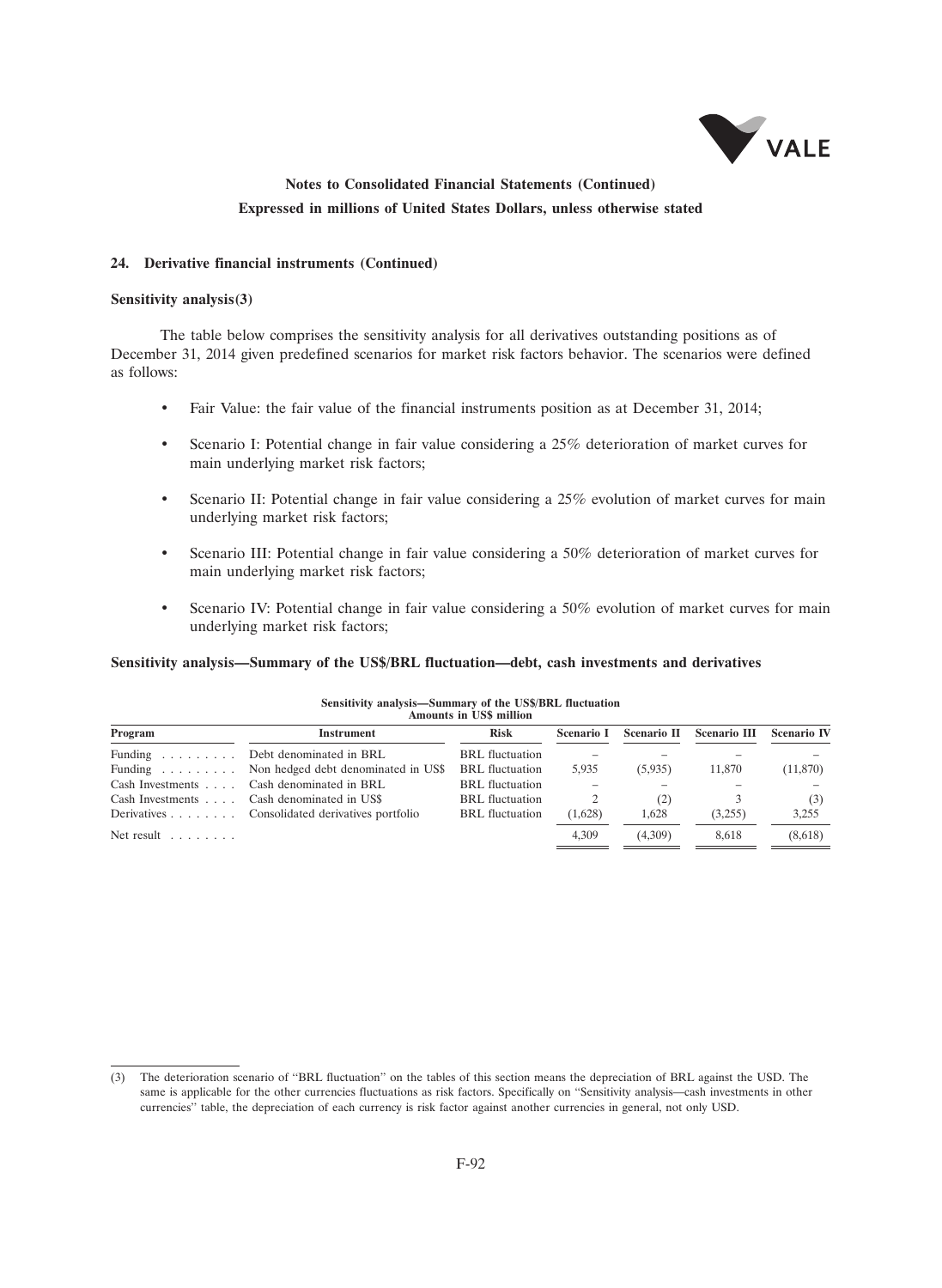

### **24. Derivative financial instruments (Continued)**

### **Sensitivity analysis—Consolidated derivatives portfolio**

| Program                                                | <b>Instrument</b>                        | <b>Amounts in US\$ million</b><br><b>Main Risks</b>                  | <b>Fair Value</b> | Scenario I    | <b>Scenario II</b> | <b>Scenario III</b> | <b>Scenario IV</b> |
|--------------------------------------------------------|------------------------------------------|----------------------------------------------------------------------|-------------------|---------------|--------------------|---------------------|--------------------|
|                                                        |                                          |                                                                      |                   |               |                    |                     |                    |
| Protection program for<br>the Real<br>denominated debt | CDI vs. US\$ fixed<br>rate swap          | BRL fluctuation<br>USD interest rate<br>inside Brazil variation      | (547)             | (582)<br>(27) | 582<br>26          | (1.163)<br>(55)     | 1.163<br>51        |
| indexed to CDI                                         |                                          | Brazilian interest rate<br>fluctuation<br><b>USD</b> Libor variation |                   | (8)<br>(0.4)  | 7<br>0.4           | (16)<br>(0.8)       | 14<br>0.7          |
|                                                        | CDI vs. US\$ floating                    | <b>BRL</b> fluctuation                                               |                   | (63)          | 63                 | (126)               | 126                |
|                                                        | rate swap                                | Brazilian interest rate<br>fluctuation                               | (83)              | (0.01)        | 0.01               | (0.02)              | 0.02               |
|                                                        |                                          | <b>USD</b> Libor variation                                           |                   | (0.01)        | 0.01               | (0.02)              | 0.02               |
|                                                        | Protected Items-Real<br>denominated debt | <b>BRL</b> fluctuation                                               | n.a.              |               |                    |                     |                    |
| Protection program for                                 | TJLP vs. US\$ fixed                      | <b>BRL</b> fluctuation                                               |                   | (735)         | 735                | (1, 469)            | 1,469              |
| the Real<br>denominated debt                           | rate swap                                | USD interest rate<br>inside Brazil variation                         |                   | (58)          | 55                 | (119)               | 107                |
| indexed to TJLP                                        |                                          | Brazilian interest rate<br>fluctuation                               | (953)             | 148           | (131)              | 317                 | (247)              |
|                                                        |                                          | TJLP interest rate<br>fluctuation                                    |                   | (66)          | 64                 | (132)               | 126                |
|                                                        | TJLP vs. US\$ floating                   | <b>BRL</b> fluctuation                                               |                   | (39)          | 39                 | (78)                | 78                 |
|                                                        | rate swap                                | USD interest rate<br>inside Brazil variation                         |                   | (5)           | $\overline{4}$     | (10)                | 8                  |
|                                                        |                                          | Brazilian interest rate<br>fluctuation                               | (66)              | 9             | (8)                | 19                  | (14)               |
|                                                        |                                          | TJLP interest rate<br>fluctuation                                    |                   | (4)           | $\overline{4}$     | (8)                 | 8                  |
|                                                        |                                          | <b>USD</b> Libor variation                                           |                   | 3             | (3)                | 5                   | (5)                |
|                                                        | Protected Items-Real<br>denominated debt | <b>BRL</b> fluctuation                                               | n.a.              | $\equiv$      | $\equiv$           | $\equiv$            |                    |
| Protection program for                                 | BRL fixed rate vs.                       | <b>BRL</b> fluctuation                                               |                   | (91)          | 91                 | (183)               | 183                |
| the Real<br>denominated fixed                          | US\$ fixed rate swap                     | USD interest rate<br>inside Brazil variation                         | (127)             | (5)           | $\overline{4}$     | (9)                 | 8                  |
| rate debt                                              |                                          | Brazilian interest rate<br>fluctuation                               |                   | 11            | (10)               | 24                  | (20)               |
|                                                        | Protected Items-Real<br>denominated debt | <b>BRL</b> fluctuation                                               | n.a.              | $\equiv$      | $\equiv$           | $\equiv$            |                    |
| Protection program for                                 | IPCA vs. US\$ fixed                      | <b>BRL</b> fluctuation                                               |                   | (119)         | 119                | (237)               | 237                |
| the Real<br>denominated debt                           | rate swap                                | USD interest rate<br>inside Brazil variation                         |                   | (11)          | 10                 | (23)                | 19                 |
| indexed to IPCA                                        |                                          | Brazilian interest rate<br>fluctuation                               | (56)              | 54            | (46)               | 118                 | (85)               |
|                                                        |                                          | IPCA index fluctuation                                               |                   | (24)          | 26                 | (48)                | 53                 |
|                                                        |                                          | <b>USD</b> Libor variation                                           |                   | (3)           | 3                  | (7)                 | 6                  |

## **Sensitivity analysis—Foreign Exchange and Interest Rate Derivative Positions**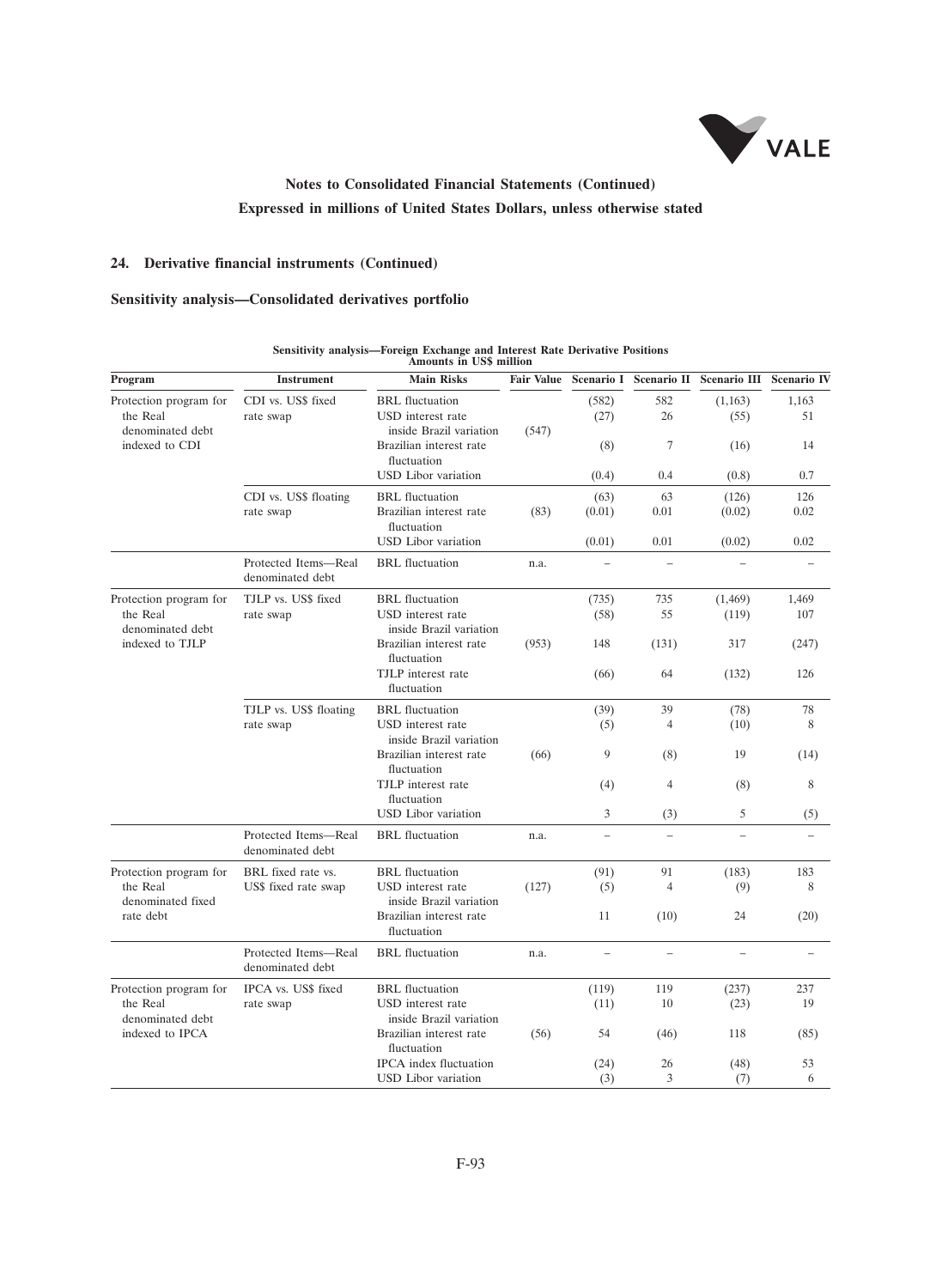

### **24. Derivative financial instruments (Continued)**

| Program                                                                                  | <b>Instrument</b>                                       | <b>Main Risks</b>                                                    | <b>Fair Value</b> |                           |                  | Scenario I Scenario II Scenario III Scenario IV |                   |
|------------------------------------------------------------------------------------------|---------------------------------------------------------|----------------------------------------------------------------------|-------------------|---------------------------|------------------|-------------------------------------------------|-------------------|
|                                                                                          | Protected Items-Real<br>denominated debt                | BRL fluctuation                                                      | n.a.              |                           |                  |                                                 |                   |
| Protection program for<br>the Euro<br>denominated debt                                   | EUR fixed rate vs.<br>US\$ fixed rate swap              | EUR fluctuation<br>EUR Libor variation<br>USD Libor variation        | (58)              | (358)<br>9<br>(27)        | 358<br>(9)<br>25 | (715)<br>18<br>(56)                             | 715<br>(17)<br>48 |
|                                                                                          | Protected Items—Euro<br>denominated debt                | EUR fluctuation                                                      | n.a.              | 358                       | (358)            | 715                                             | (715)             |
| Foreign Exchange<br>hedging program for<br>disbursements in<br>Canadian dollars<br>(CAD) | CAD Forward                                             | CAD fluctuation<br>CAD Libor variation<br><b>USD</b> Libor variation | (27)              | (56)<br>$\Omega$<br>(0.1) | 56<br>(0)<br>0.1 | (112)<br>(0.2)                                  | 112<br>(1)<br>0.2 |
|                                                                                          | Protected Items-<br>Disbursement in<br>Canadian dollars | CAD fluctuation                                                      | n.a.              | 56                        | (56)             | 112                                             | (112)             |

# **Sensitivity analysis—Foreign Exchange and Interest Rate Derivative Positions**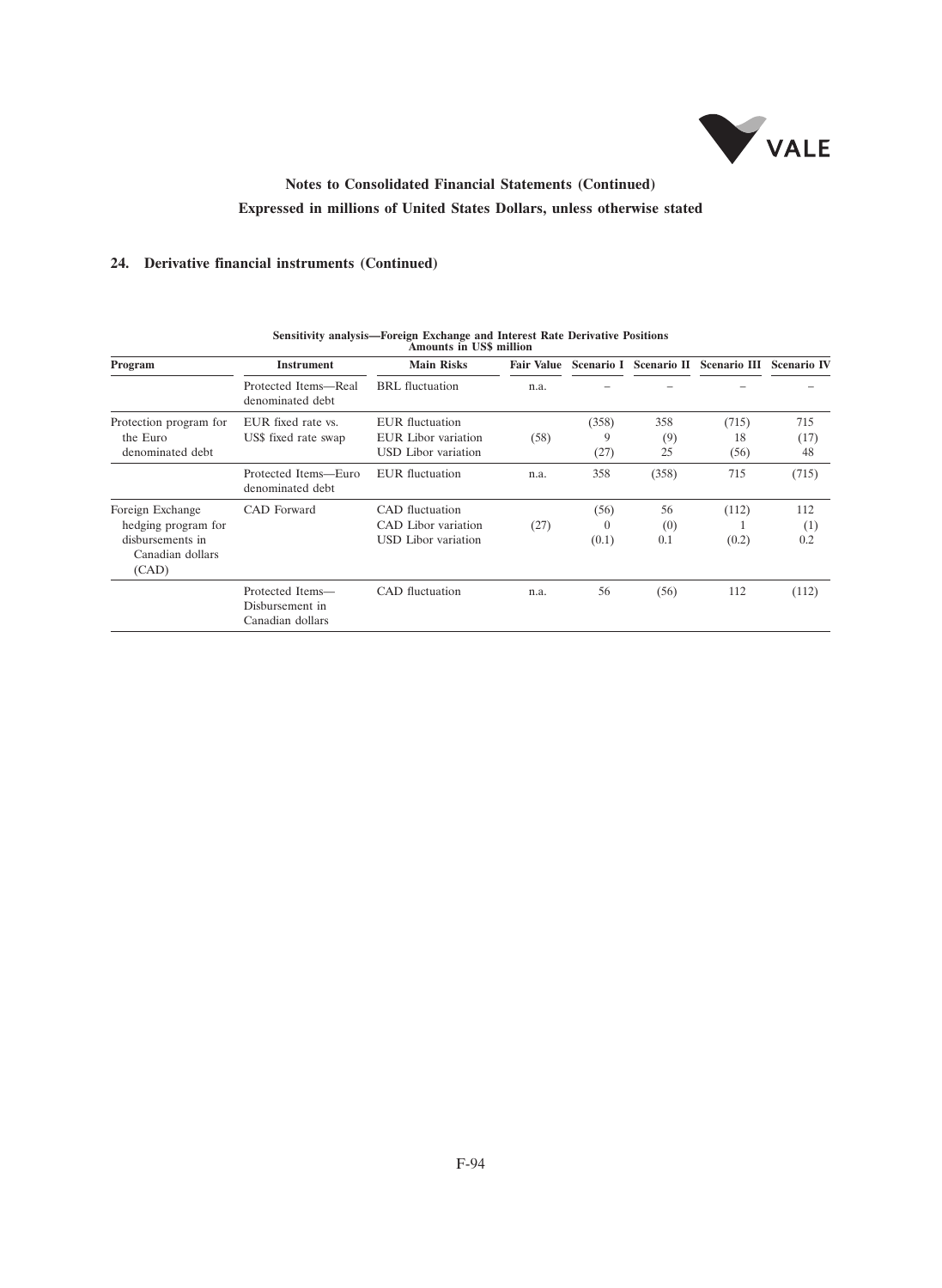

### **24. Derivative financial instruments (Continued)**

|                                             | <b>Amounts in US\$ million</b>                                                       |                                 |                   |            |              |                     |                    |  |  |
|---------------------------------------------|--------------------------------------------------------------------------------------|---------------------------------|-------------------|------------|--------------|---------------------|--------------------|--|--|
| Program                                     | <b>Instrument</b>                                                                    | <b>Main Risks</b>               | <b>Fair Value</b> | Scenario I | Scenario II  | <b>Scenario III</b> | <b>Scenario IV</b> |  |  |
| Nickel purchase<br>protection program       | Pruchase/sale of<br>nickel future/                                                   | Nickel price fluctuation        | 0.2               | 0.5        | (0.5)        | 1.1                 | (1.1)              |  |  |
|                                             | forward contracts                                                                    | CAD fluctuation                 |                   | 0.04       | (0.04)       | 0.07                | (0.07)             |  |  |
|                                             | Protected Item: Part of<br>Vale's revenues linked<br>to Nickel price                 | Nickel price fluctuation        | n.a.              | (0.5)      | 0.5          | (1.1)               | 1.1                |  |  |
| Nickel fixed price<br>program               | Purchase of nickel<br>future/forward                                                 | Nickel price fluctuation        | (24)              | (43)       | 43           | (85)                | 85                 |  |  |
|                                             | contracts                                                                            | CAD fluctuation                 |                   | (6)        | 6            | (12)                | 12                 |  |  |
|                                             | Protected Item: Part of<br>Vale's nickel revenues<br>from sales with fixed<br>prices | Nickel price fluctuation        | n.a.              | 43         | (43)         | 85                  | (85)               |  |  |
| Copper Scrap Purchase<br>Protection Program | Sale of copper future<br>/forward contracts                                          | Copper price<br>fluctuation     | 0.1               | 0.6        | (0.6)        | 1.1                 | (1.1)              |  |  |
|                                             |                                                                                      | CAD fluctuation                 |                   | 0.03       | (0.03)       | 0.06                | (0.06)             |  |  |
|                                             | Protected Item: Part of<br>Vale's revenues linked<br>to Copper price                 | Copper price<br>fluctuation     | n.a.              | (0.6)      | 0.6          | (1.1)               | 1.1                |  |  |
| <b>Bunker Oil Protection</b><br>Program     | Bunker Oil forward                                                                   | Bunker Oil price<br>fluctuation | (363)             | (175)      | 175          | (350)               | 350                |  |  |
|                                             | Protected Item: part of<br>Vale's costs linked to<br>Bunker Oil price                | Bunker Oil price<br>fluctuation | n.a.              | 175        | (175)        | 350                 | (350)              |  |  |
| Bunker Oil Hedge<br>Program                 | Bunker Oil forward                                                                   | Bunker Oil price<br>fluctuation | (371)             | (155)      | 155          | (310)               | 310                |  |  |
|                                             | Protected Item: part of<br>Vale's costs linked to<br>Bunker Oil price                | Bunker Oil price<br>fluctuation | n.a.              | 155        | (155)        | 310                 | (310)              |  |  |
| Sell of part of future<br>gold production   | 10 million of<br><b>SLW</b> warrants                                                 | SLW stock price<br>fluctuation  | 33                | (15)       | 18           | (26)                | 40                 |  |  |
| (subproduct)<br>from Vale                   |                                                                                      | Libor USD fluctuation           |                   | (1)        | $\mathbf{1}$ | (3)                 | 3                  |  |  |
|                                             | Sell of part of future<br>gold production<br>(subproduct) from Vale                  | SLW stock price<br>fluctuation  | n.a.              | 15         | (18)         | 26                  | (40)               |  |  |

# **Sensitivity analysis—Commodity Derivative Positions**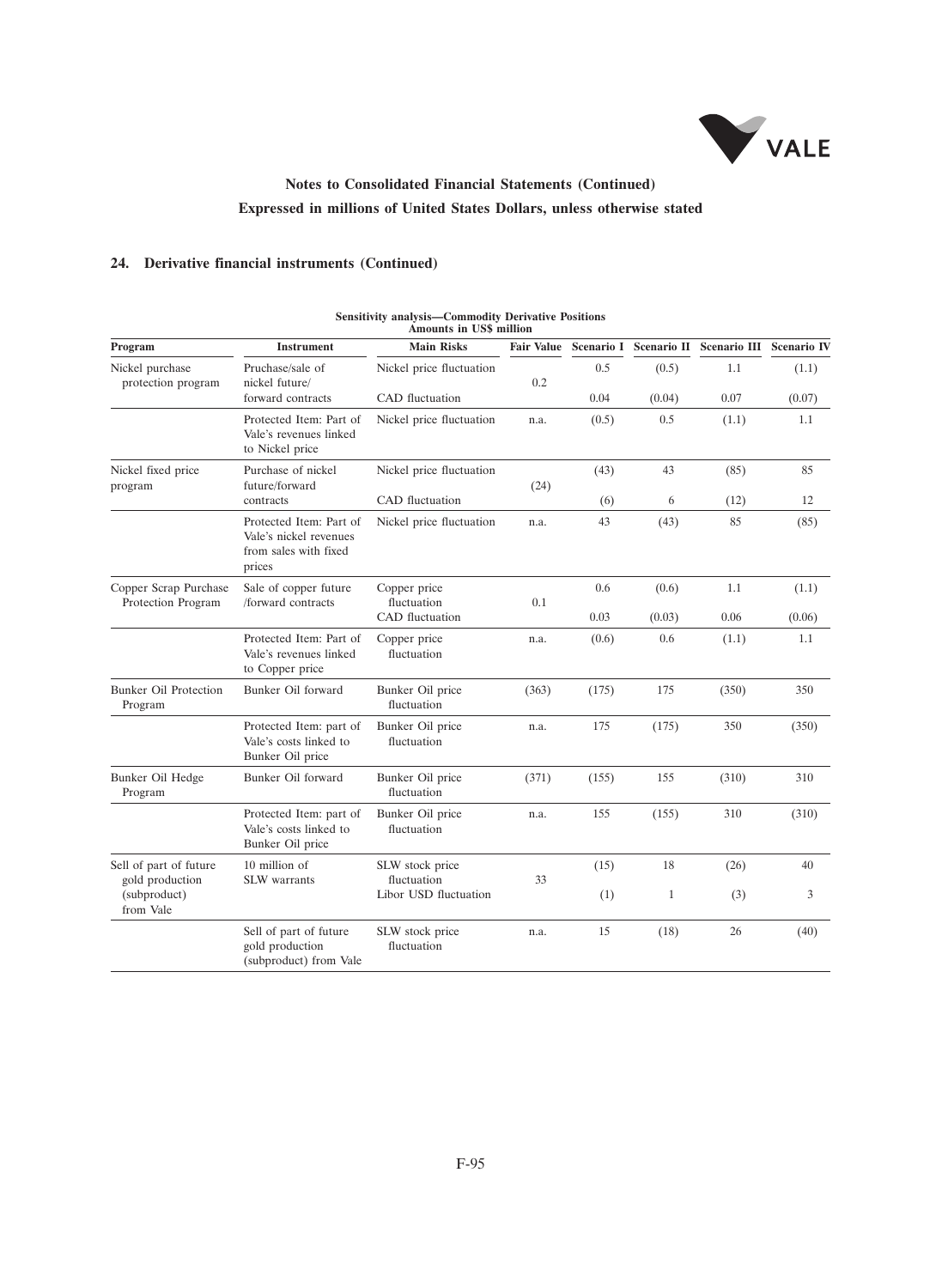

### **24. Derivative financial instruments (Continued)**

| <b>Amounts in US\$ million</b>                                   |                                       |                             |                   |            |                    |                     |                    |
|------------------------------------------------------------------|---------------------------------------|-----------------------------|-------------------|------------|--------------------|---------------------|--------------------|
| Program                                                          | <b>Instrument</b>                     | <b>Main Risks</b>           | <b>Fair Value</b> | Scenario I | <b>Scenario II</b> | <b>Scenario III</b> | <b>Scenario IV</b> |
| Embedded<br>derivatives-Raw                                      | Embedded<br>derivatives-Raw           | Nickel price<br>fluctuation | (0.6)             | 18         | (18)               | 36                  | (36)               |
| material purchase<br>(Nickel)                                    | material purchase                     | CAD fluctuation             |                   | (0.1)      | 0.1                | (0.3)               | 0.3                |
| Embedded<br>derivatives—Raw                                      | Embedded<br>derivatives—Raw           | Copper price<br>fluctuation | 1.1               | 10         | (10)               | 20                  | (20)               |
| material purchase<br>(Copper)                                    | material purchase                     | CAD fluctuation             |                   | 0.3        | (0.3)              | 0.6                 | (0.6)              |
| Embedded derivatives-<br>Gas purchase for<br>Pelletizing Company | Embedded derivatives—<br>Gas purchase | Pellet price fluctuation    | (0.2)             | 0.04       | (0.20)             | 0.05                | (0.75)             |

## **Sensitivity analysis—Embedded Derivative Positions**

### **Sensitivity analysis—cash investments**

The cash investments are subjected to foreign exchange risk when the investment currency is other than the functional currency of the investor company.

| Sensitivity analysis—Cash Investments (Other currencies) |                                |  |
|----------------------------------------------------------|--------------------------------|--|
|                                                          | <b>Amounts in US\$ million</b> |  |

| типуанка не села пиними                                                 |                                                        |               |        |      |                                                 |      |  |
|-------------------------------------------------------------------------|--------------------------------------------------------|---------------|--------|------|-------------------------------------------------|------|--|
| Program                                                                 | Instrument                                             | Risk          |        |      | Scenario I Scenario II Scenario III Scenario IV |      |  |
| Cash Investments $\dots \dots \dots$ Cash denominated in EUR            |                                                        | EUR           | (9)    |      | (17)                                            |      |  |
| Cash Investments Cash denominated in CAD                                |                                                        | <b>CAD</b>    | (0.02) | 0.02 | (0.04)                                          | 0.04 |  |
| Cash Investments $\ldots$ , $\ldots$ , $\ldots$ Cash denominated in GBP |                                                        | <b>GBP</b>    | (4)    |      |                                                 |      |  |
| Cash Investments $\dots \dots \dots$ Cash denominated in AUD            |                                                        | <b>AUD</b>    | (1)    |      |                                                 |      |  |
|                                                                         | Cash Investments Cash denominated in Other Currencies* | <b>Others</b> | (42)   | 42   | (84)                                            | 84   |  |

(\*) Includes investments in other currencies and investments in USD as the functional currency of the investor is not USD or BRL.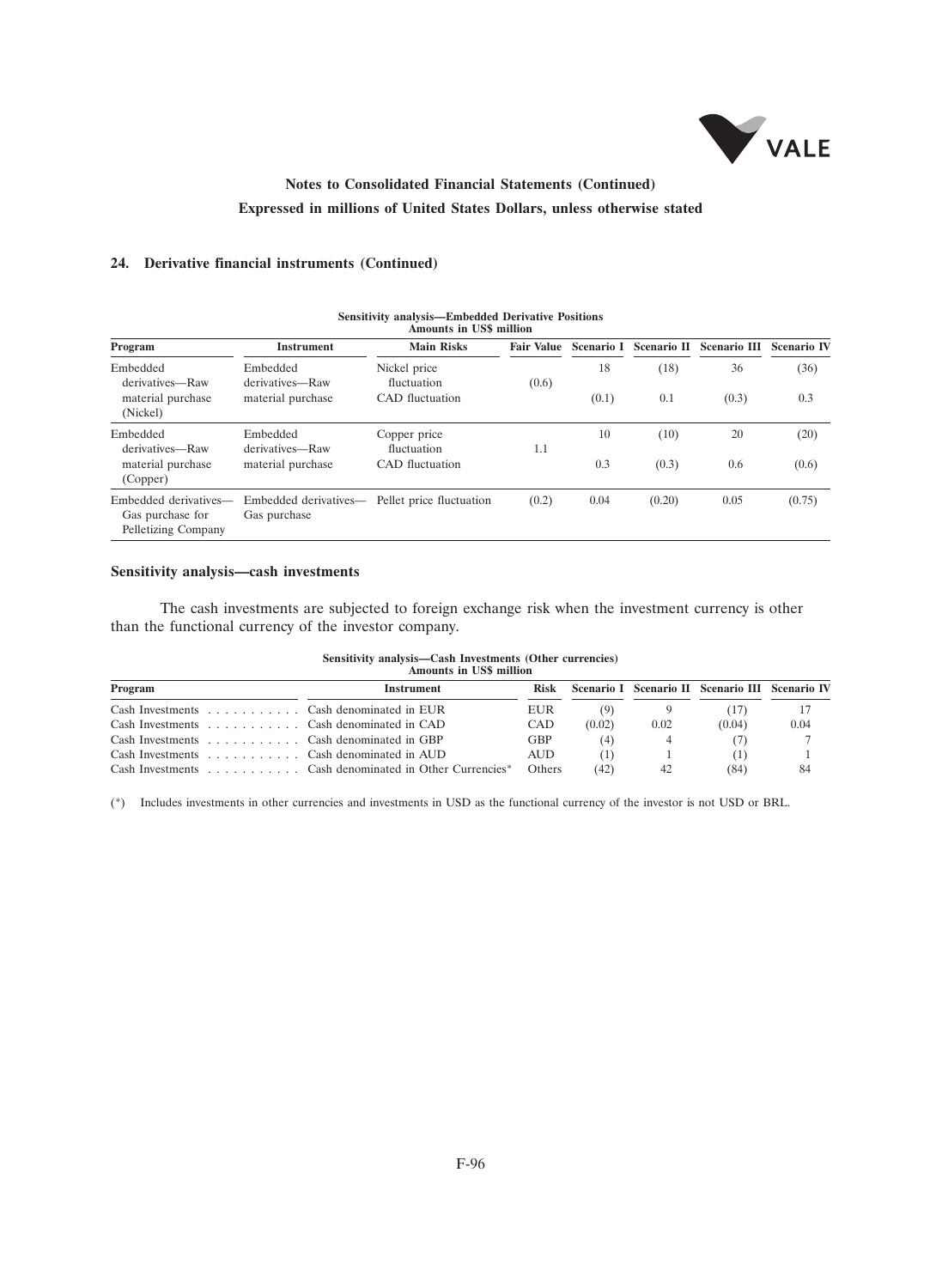

### **24. Derivative financial instruments (Continued)**

#### **Financial counterparties ratings**

Derivative transactions and cash investments are held with financial institutions whose exposure limits are periodically reviewed and approved by the delegated authority. The financial institutions credit risk tracking is performed making use of a methodology which considers, among other information, published ratings provided by international rating agencies. The table below presents the ratings in foreign currency published by Moody's and S&P agencies for the financial institutions that the Company has outstanding trades as of December 31, 2014.

| <b>Counterparties Long Term Ratings</b> | Moody's        | S&P             |
|-----------------------------------------|----------------|-----------------|
|                                         | Aa2            | $AA -$          |
|                                         | Baa2           | BBB-            |
|                                         | Baa1           | $BBB+$          |
|                                         | Baa2           | $BBB -$         |
|                                         | Baa3           | $BBB -$         |
|                                         | Baa2           | $BBB -$         |
|                                         | Baa2           | $BBB -$         |
|                                         | Baa2           | $BB+$           |
|                                         | Baa2           | $A -$           |
|                                         | Aa2            | $A+$            |
|                                         | Ba3            | <b>BB</b>       |
|                                         | A <sub>3</sub> | $A -$           |
|                                         | Baa2           | <b>BBB</b>      |
|                                         | A1             | $A+$            |
|                                         | Baa3           | $BB+$ *         |
|                                         | Baa2           | $R$ $R$ $R$ $-$ |
|                                         | Baa2           | $A -$           |
|                                         | A2             | $\mathsf{A}$    |
|                                         | A <sub>3</sub> | $\mathsf{A}$    |
|                                         | Baa1           | $A -$           |
|                                         | Aa $3$         | $A+$            |
|                                         | Baa2           | $BBB -$         |
|                                         | Baa2           | $BBB -$         |
|                                         | A <sub>3</sub> | $\mathsf{A}$    |
|                                         | Baa2           | $A -$           |
|                                         | Aa2            | $AA -$          |
|                                         | Aa3            | $AA -$          |
|                                         | A <sub>2</sub> | $\mathsf{A}$    |
|                                         | Baa3           |                 |
|                                         | A <sub>2</sub> | $\mathsf{A}$    |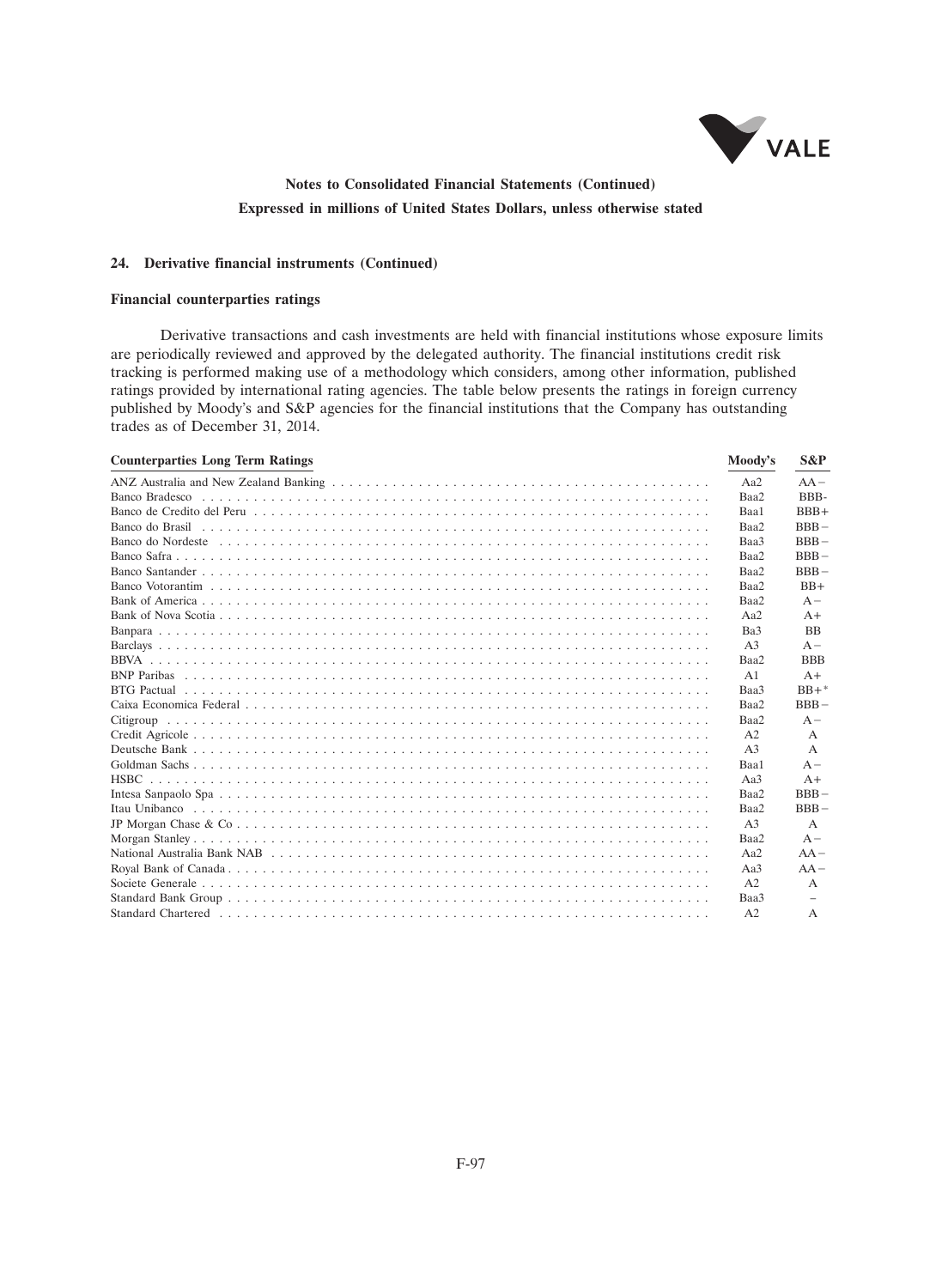

**Total of profit**

## **Notes to Consolidated Financial Statements (Continued) Expressed in millions of United States Dollars, unless otherwise stated**

#### **25. Stockholders' equity**

#### **a) Capital**

Stockholders' equity is represented by common shares (''ON'') and preferred non-redeemable shares (''PNA'') without par value. Preferred shares have the same rights as common shares, with the exception of voting for election of members of the Board of Directors. The Board of Directors may, regardless of changes to bylaws, issue new shares (authorized capital), including the capitalization of profits and reserves to the extent authorized.

In May 2014 the Stockholders approved at the Extraordinary General Shareholders Meeting, the proposed increase in capital without issuance of shares, in the total amount of US\$1,036, by the capitalization of profit reserves.

On December 31, 2014, the capital was US\$61,614 corresponding to 5,244,316,120 shares without par value.

|                                                 | December 31, 2014 |               |               |  |  |
|-------------------------------------------------|-------------------|---------------|---------------|--|--|
| <b>Stockholders</b>                             | ON                | <b>PNA</b>    | Total         |  |  |
|                                                 | 1.716,435,045     | 20,340,000    | 1,736,775,045 |  |  |
|                                                 |                   | 12            | 12            |  |  |
|                                                 | 759,360,284       | 602,848,377   | 1.362.208.661 |  |  |
|                                                 | 81,586,650        |               | 81,586,650    |  |  |
|                                                 | 1.351.264         | 2.184.794     | 3.536,058     |  |  |
|                                                 | 206,378,882       | 66,185,272    | 272,564,154   |  |  |
| Foreign institutional investors in local market | 273,535,660       | 605,136,074   | 878,671,734   |  |  |
|                                                 | 107,043,617       | 245,750,298   | 352,793,915   |  |  |
|                                                 | 39,961,598        | 425,277,099   | 465,238,697   |  |  |
|                                                 | 31,535,402        | 59,405,792    | 90.941.194    |  |  |
|                                                 | 3.217.188.402     | 2,027,127,718 | 5.244.316.120 |  |  |
|                                                 |                   |               |               |  |  |

### **b) Profit reserves**

The amount of profit reserves are distributed as follow:

|       | Tax incentive reserve                                                                                                   | reserves      |
|-------|-------------------------------------------------------------------------------------------------------------------------|---------------|
| 3,953 | 1,188                                                                                                                   | 38,389        |
|       |                                                                                                                         | (3,936)       |
|       | 11                                                                                                                      | 14            |
| (505) | (152)                                                                                                                   | (4,901)       |
| 3,451 | 1,047                                                                                                                   | 29,566        |
|       | (1,023)                                                                                                                 | (1,036)       |
|       |                                                                                                                         | (3,000)       |
|       |                                                                                                                         | (3,387)       |
| 18    | -61                                                                                                                     | 79            |
| (408) | 45                                                                                                                      | (2,237)       |
| 3,061 | 130                                                                                                                     | 19,985        |
|       | <b>Investments reserve</b><br>33,248<br>(3,936)<br>(4,244)<br>25,068<br>(13)<br>(3,000)<br>(3,387)<br>(1,874)<br>16,794 | Legal reserve |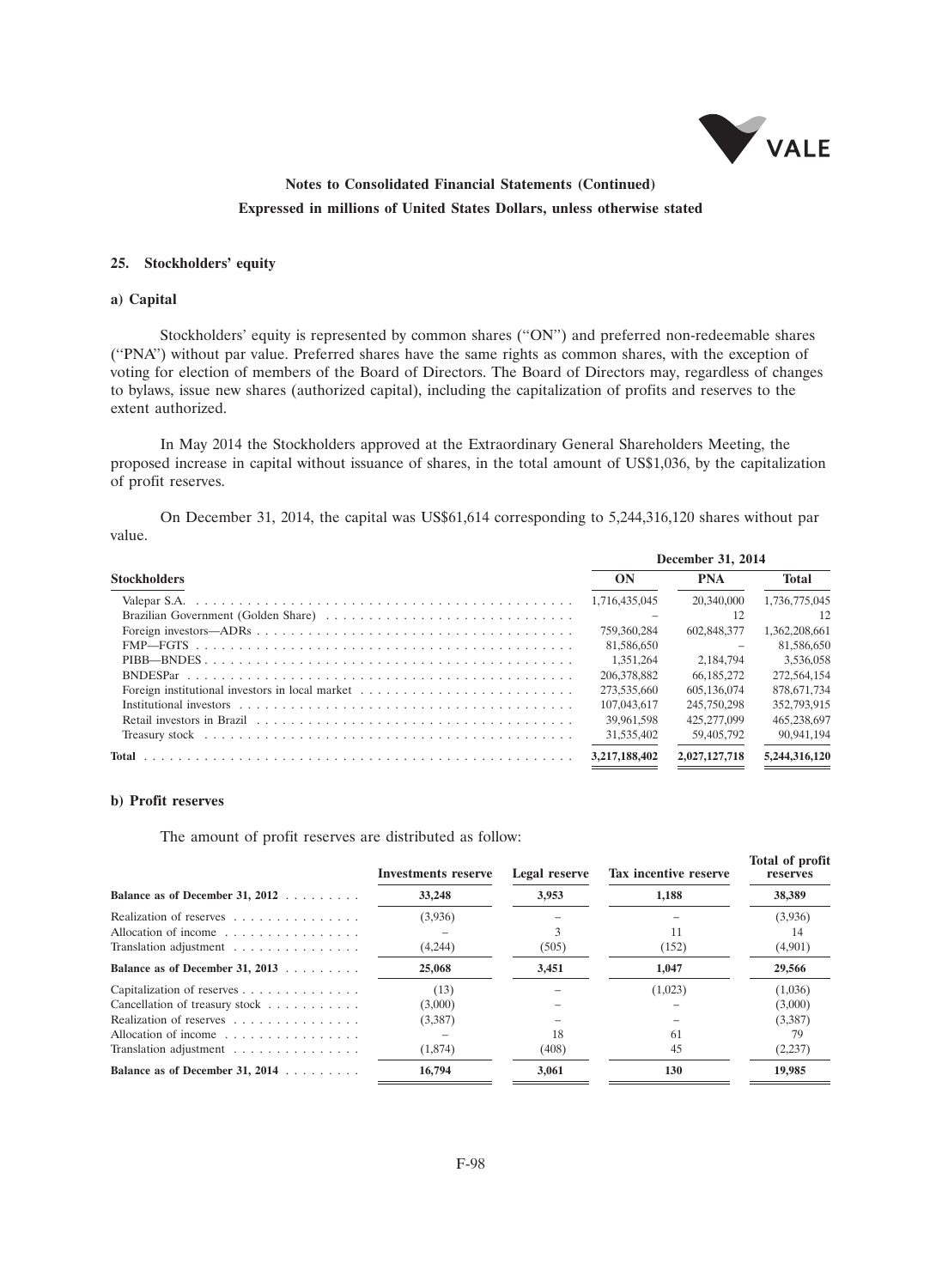

#### **25. Stockholders' equity (Continued)**

**Investment reserve**—aims to ensure the maintenance and development of activities that comprise the Company's operations in an amount not exceeding 50% of distributable annual net income, limited to the total capital.

**Legal reserve**—is a requirement for all Brazilian Public Companies and represents the appropriation of 5% of annual net income based on Brazilian law, up to 20% of the capital.

**Tax incentive reserve**—results from the option to designate a portion of the income tax for investments in projects approved by the Brazilian Government as well as tax incentives (note 20).

#### **c) Treasury stocks**

In May 2014, the Stockholders approved, at the Extraordinary General Shareholders Meeting, the proposed cancellation of 39,536,080 common shares and 81,451,900 preferred shares class "A" issued by Vale and held in treasury, arising from the buy-back program approved in June 2011.

On December 31, 2014, there were 90,941,194 treasury stocks, in the total amount of US\$1,477, as follows:

|           | <b>Classes of Shares</b> |            |
|-----------|--------------------------|------------|
| Preferred | Common                   | Total      |
|           |                          |            |
|           |                          |            |
|           |                          | 90.941.194 |

#### **d) Unrealized fair value gain (losses)**

|                                   | Retirement<br>benefit<br>obligations | <b>Cash flow</b><br>hedge | Available-for-sale<br>financial<br><i>instruments</i> | <b>Conversion</b><br>shares | Total gain<br>(losses) |
|-----------------------------------|--------------------------------------|---------------------------|-------------------------------------------------------|-----------------------------|------------------------|
| Balance as of December 31, $2012$ | (1,378)                              | (12)                      | $\left(1\right)$                                      | (653)                       | (2,044)                |
| Other comprehensive income        | 630<br>63                            | (51)                      | (1)                                                   | 184                         | 578<br>264             |
| Balance as of December 31, 2013   | (685)                                | (46)                      | (2)                                                   | (469)                       | (1,202)                |
| Other comprehensive income        | (192)<br>32                          | (416)                     |                                                       | 56                          | (608)<br>97            |
| Balance as of December 31, 2014.  | (845)                                | (453)                     | (2)                                                   | (413)                       | (1.713)                |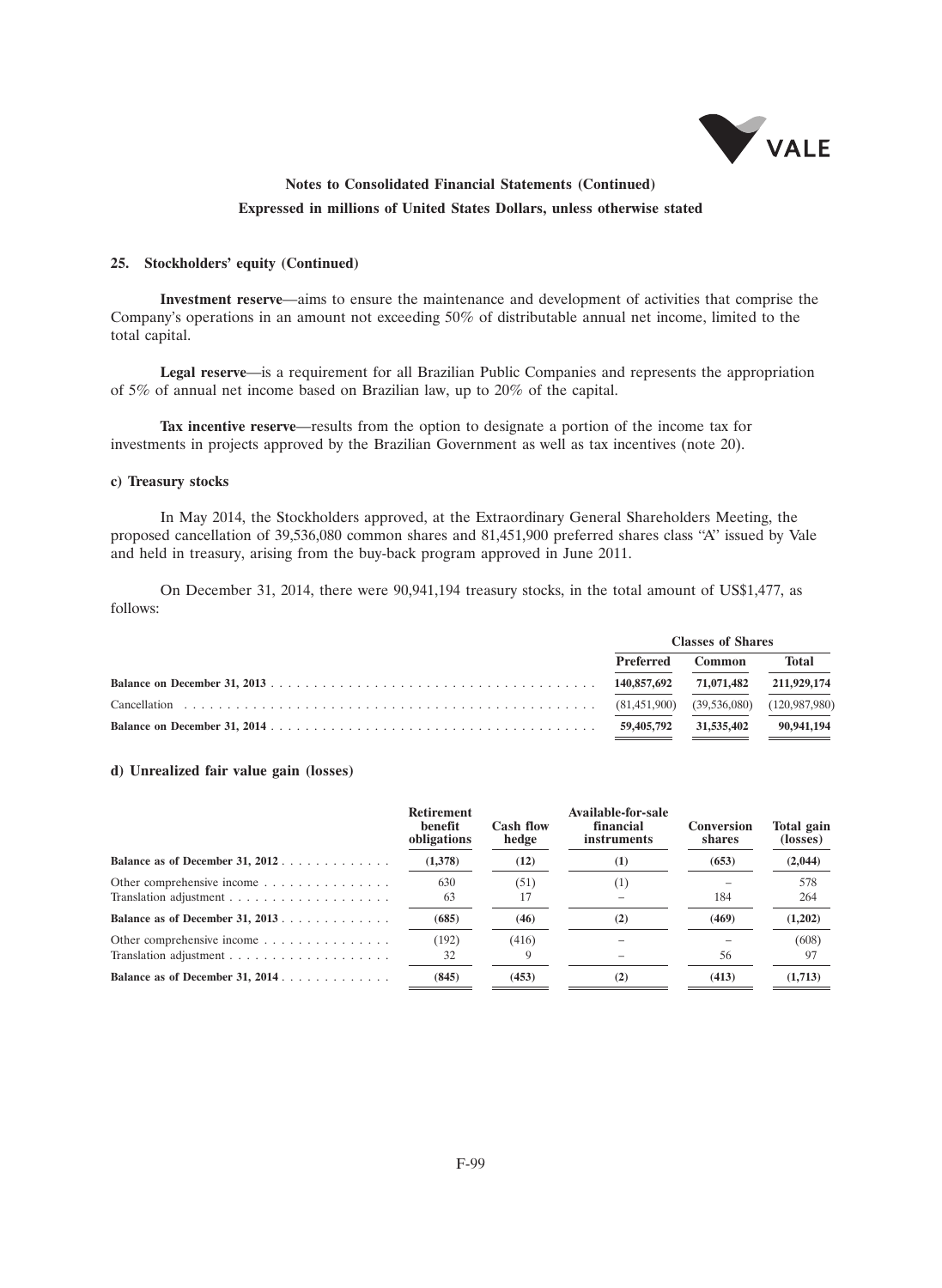

### **25. Stockholders' equity (Continued)**

### **e) Basic and diluted earnings per share**

Basic and diluted earnings per share were calculated as follows:

|                                                                                                                                                                                                                                | Year ended as at<br>December 31, |              |                                  |
|--------------------------------------------------------------------------------------------------------------------------------------------------------------------------------------------------------------------------------|----------------------------------|--------------|----------------------------------|
|                                                                                                                                                                                                                                | 2014                             | 2013         | 2012                             |
| Net income from continuing operations attributable to the Company's stockholders<br>Basic and diluted earnings per share:                                                                                                      | 657                              | 586          | 5,522                            |
|                                                                                                                                                                                                                                | 251<br>406                       | 224<br>362   | 2.091<br>3,431                   |
|                                                                                                                                                                                                                                | 657                              | 586          | 5.522                            |
| Weighted average number of shares outstanding (thousands of shares)—preferred shares $\dots \dots$                                                                                                                             | 1,967,722                        | 1,967,722    | 1,933,491                        |
| Weighted average number of shares outstanding (thousands of shares)—common shares $\dots \dots$                                                                                                                                | 3,185,653                        | 3,185,653    | 3,172,179                        |
|                                                                                                                                                                                                                                | 5,153,375                        | 5,153,375    | 5,105,670                        |
| Basic and diluted earnings per share from continuing operations                                                                                                                                                                |                                  |              |                                  |
|                                                                                                                                                                                                                                | 0.13<br>0.13                     | 0.11<br>0.11 | 1.08<br>1.08                     |
|                                                                                                                                                                                                                                |                                  |              | Year ended as at<br>December 31, |
|                                                                                                                                                                                                                                |                                  | 2013         | 2012                             |
| Loss from discontinuing operations attributable to the Company's stockholders<br>Basic and diluted earnings per share:                                                                                                         |                                  | (2)          | (68)                             |
|                                                                                                                                                                                                                                |                                  | (1)          | (26)                             |
| Loss available to common stockholders experience in the series of the series of the series of the series of the series of the series of the series of the series of the series of the series of the series of the series of th |                                  | (1)          | (42)                             |
|                                                                                                                                                                                                                                |                                  | (2)          | (68)                             |
|                                                                                                                                                                                                                                |                                  | 1,967,722    | 1,933,491                        |
|                                                                                                                                                                                                                                |                                  | 3,185,653    | 3,172,179                        |
|                                                                                                                                                                                                                                |                                  | 5,153,375    | 5.105.670<br>$ -$                |
| Basic and diluted earnings per share from discontinuing operations                                                                                                                                                             |                                  |              |                                  |
| Preferred share in the contract of the contract of the contract of the contract of the contract of the contract of the contract of the contract of the contract of the contract of the contract of the contract of the contrac |                                  |              | (0.02)                           |
|                                                                                                                                                                                                                                |                                  |              | (0.02)                           |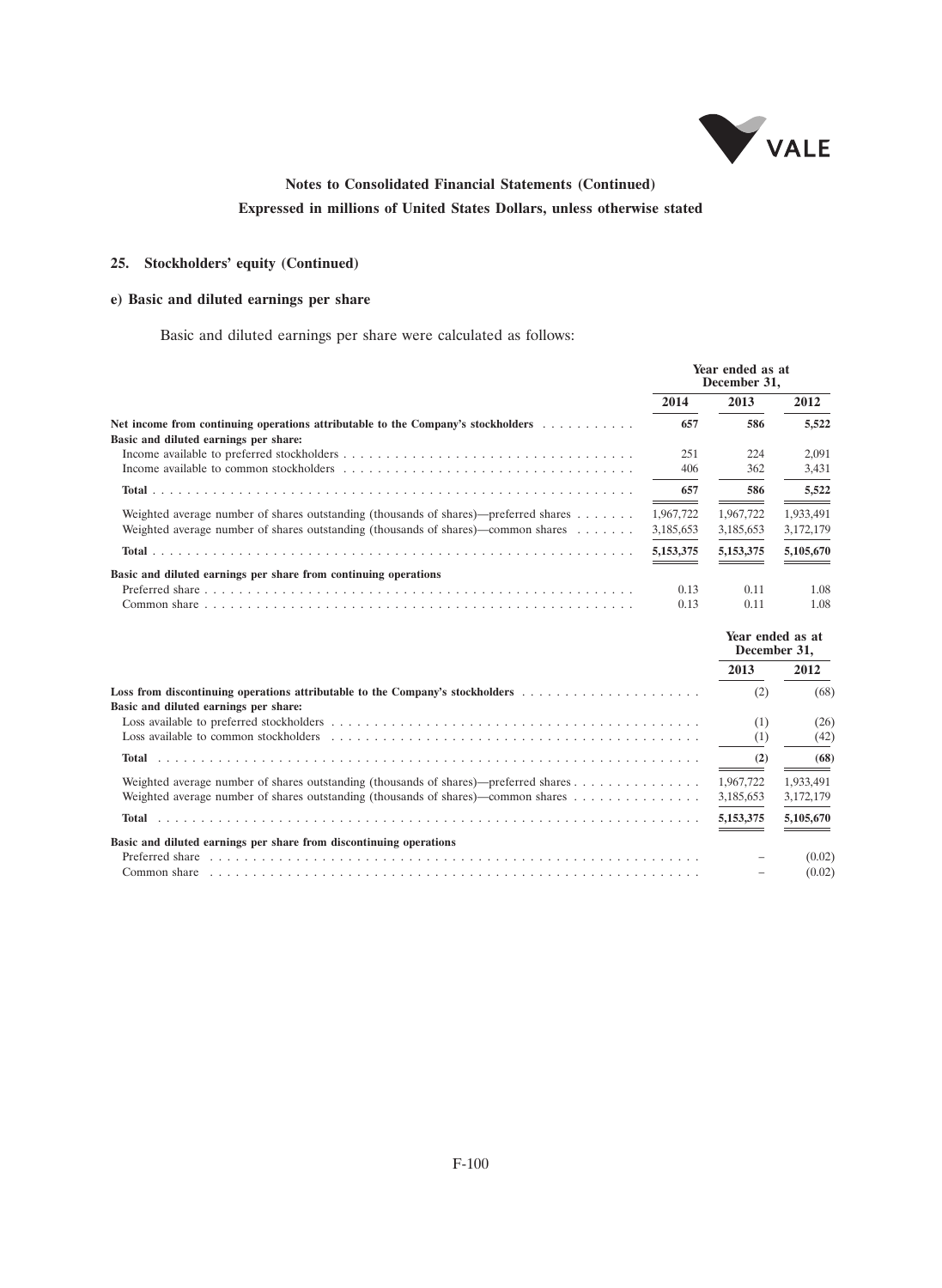

### **25. Stockholders' equity (Continued)**

|                                                                                                 | Year ended as at<br>December 31, |             |           |
|-------------------------------------------------------------------------------------------------|----------------------------------|-------------|-----------|
|                                                                                                 | 2014                             | 2013        | 2012      |
| Basic and diluted earnings per share:                                                           | 657                              | 584         | 5,454     |
|                                                                                                 | 251                              | 223         | 2,065     |
|                                                                                                 | 406                              | 361         | 3,389     |
|                                                                                                 | 657                              | 584         | 5,454     |
| Weighted average number of shares outstanding (thousands of shares)—preferred shares $\dots$    | 1,967,722                        | 1,967,722   | 1,933,491 |
| Weighted average number of shares outstanding (thousands of shares)—common shares $\dots \dots$ | 3,185,653                        | 3,185,653   | 3,172,179 |
|                                                                                                 | 5, 153, 375                      | 5, 153, 375 | 5,105,670 |
| Basic and diluted earnings per share                                                            |                                  |             |           |
|                                                                                                 | 0.13                             | 0.11        | 1.06      |
|                                                                                                 | 0.13                             | 0.11        | 1.06      |

#### **f) Remuneration of stockholders**

Vale's by-laws determine the minimum remuneration to stockholders of 25% of net income, after adjustments from Brazil's legal requirements. The minimum remuneration includes the rights of stockholders Class "A" of preferred shares which provides priority to receive of  $3\%$  of the equity or  $6\%$  on the portion of capital formed by these classes of shares, whichever higher.

The proposal distribution of net income and stockholders' remuneration were calculated in R\$, below is the equivalent amounts in US\$:

|                                                                 | 2014                         |
|-----------------------------------------------------------------|------------------------------|
|                                                                 | 657                          |
|                                                                 | (18)                         |
|                                                                 | (61)                         |
|                                                                 | 578<br>3,387<br>235<br>4,200 |
| <b>Remuneration:</b>                                            | 675                          |
| Mandatory minimum (includes the rights of the preferred shares) | 3,525                        |
|                                                                 | 4.200                        |
| <b>Remuneration nature:</b>                                     | 3,483                        |
|                                                                 | 717                          |
|                                                                 | 4.200                        |
|                                                                 | 0.814999890                  |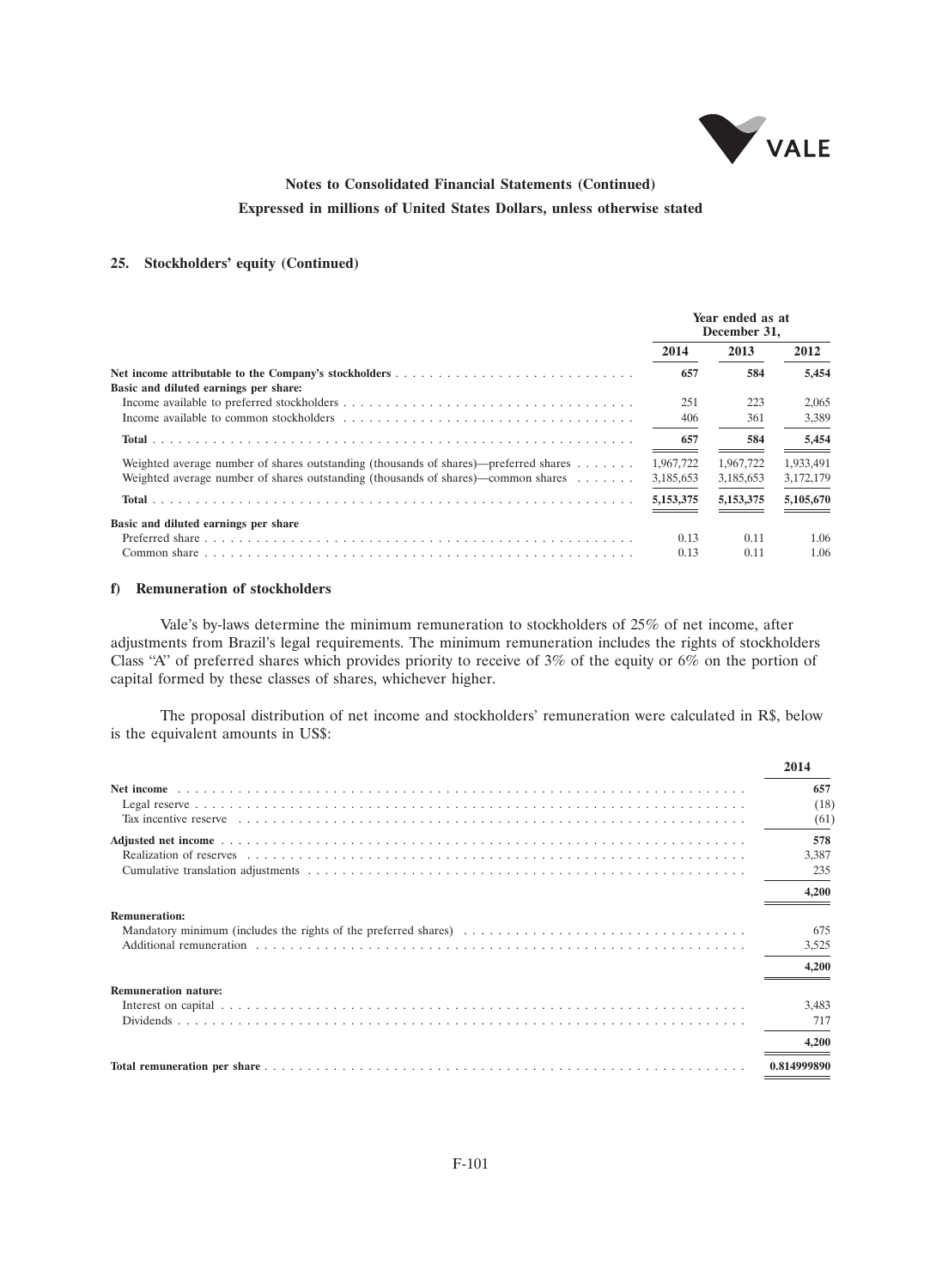

### **25. Stockholders' equity (Continued)**

The amounts paid to stockholders, by nature of remuneration, are as follows:

|                      |                  | Remuneration attributed to stockholders |       |                                                           |
|----------------------|------------------|-----------------------------------------|-------|-----------------------------------------------------------|
|                      | <b>Dividends</b> | Interest on<br>capital                  | Total | Amount per<br>outstanding<br>preferred or<br>common share |
| Amounts paid in 2012 |                  |                                         |       |                                                           |
|                      |                  | 3,000                                   | 3,000 | 0.588547644                                               |
|                      | 1,670            | 1,330                                   | 3,000 | 0.582142779                                               |
|                      | 1,670            | 4,330                                   | 6,000 |                                                           |
| Amounts paid in 2013 |                  |                                         |       |                                                           |
|                      | 400              | 1,850                                   | 2,250 | 0.436607084                                               |
|                      | 287              | 1,963                                   | 2,250 | 0.436607084                                               |
|                      | 687              | 3,813                                   | 4,500 |                                                           |
| Amounts paid in 2014 |                  |                                         |       |                                                           |
|                      |                  | 2.100                                   | 2,100 | 0.407499945                                               |
|                      | 717              | 1,383                                   | 2,100 | 0.407499945                                               |
|                      | 717              | 3,483                                   | 4,200 |                                                           |
|                      |                  |                                         |       |                                                           |

### **26. Information by business segment and information by geographic area**

The information presented to the Executive Board on the performance of each segment is derived from the accounting records, adjusted for reallocations between segments.

### **a) Investment, intangible and property, plant and equipment by geographic area**

|                                            |                          |            | December 31, 2014                    |        | December 31, 2013  |            |                                      |        |  |  |
|--------------------------------------------|--------------------------|------------|--------------------------------------|--------|--------------------|------------|--------------------------------------|--------|--|--|
|                                            | Investments              | Intangible | Property,<br>plant $\&$<br>equipment | Total  | <b>Investments</b> | Intangible | Property,<br>plant $\&$<br>equipment | Total  |  |  |
| Brazil.                                    | 3.411                    | 4,380      | 40,971                               | 48,762 | 2,825              | 4,835      | 45,506                               | 53,166 |  |  |
| Canada                                     | 4                        | 2,352      | 17,478                               | 19.834 | 3                  | 1.940      | 18.367                               | 20,310 |  |  |
| America, except Brazil and                 |                          |            |                                      |        |                    |            |                                      |        |  |  |
| Canada                                     | 184                      |            | 651                                  | 835    | 181                |            | 445                                  | 626    |  |  |
| Europa                                     |                          |            | 630                                  | 630    |                    |            | 924                                  | 924    |  |  |
| Asia                                       | 340                      |            | 7.043                                | 7,383  | 347                |            | 5.117                                | 5,464  |  |  |
| Australia                                  |                          | 88         | 776                                  | 864    |                    | 96         | 908                                  | 1,004  |  |  |
| New Caledonia                              |                          |            | 4,140                                | 4,140  |                    |            | 3,814                                | 3,814  |  |  |
| Mozambique $\ldots$ ,                      |                          |            | 5,376                                | 5,376  |                    |            | 3.602                                | 3,602  |  |  |
| Oman                                       | $\overline{\phantom{0}}$ |            | 1,057                                | 1.057  |                    |            | 1.099                                | 1.099  |  |  |
| Rest of world $\ldots$                     | 194                      |            |                                      | 194    | 228                |            | 1,883                                | 2,111  |  |  |
| Total $\ldots \ldots \ldots \ldots \ldots$ | 4,133                    | 6,820      | 78,122                               | 89,075 | 3,584              | 6,871      | 81,665                               | 92,120 |  |  |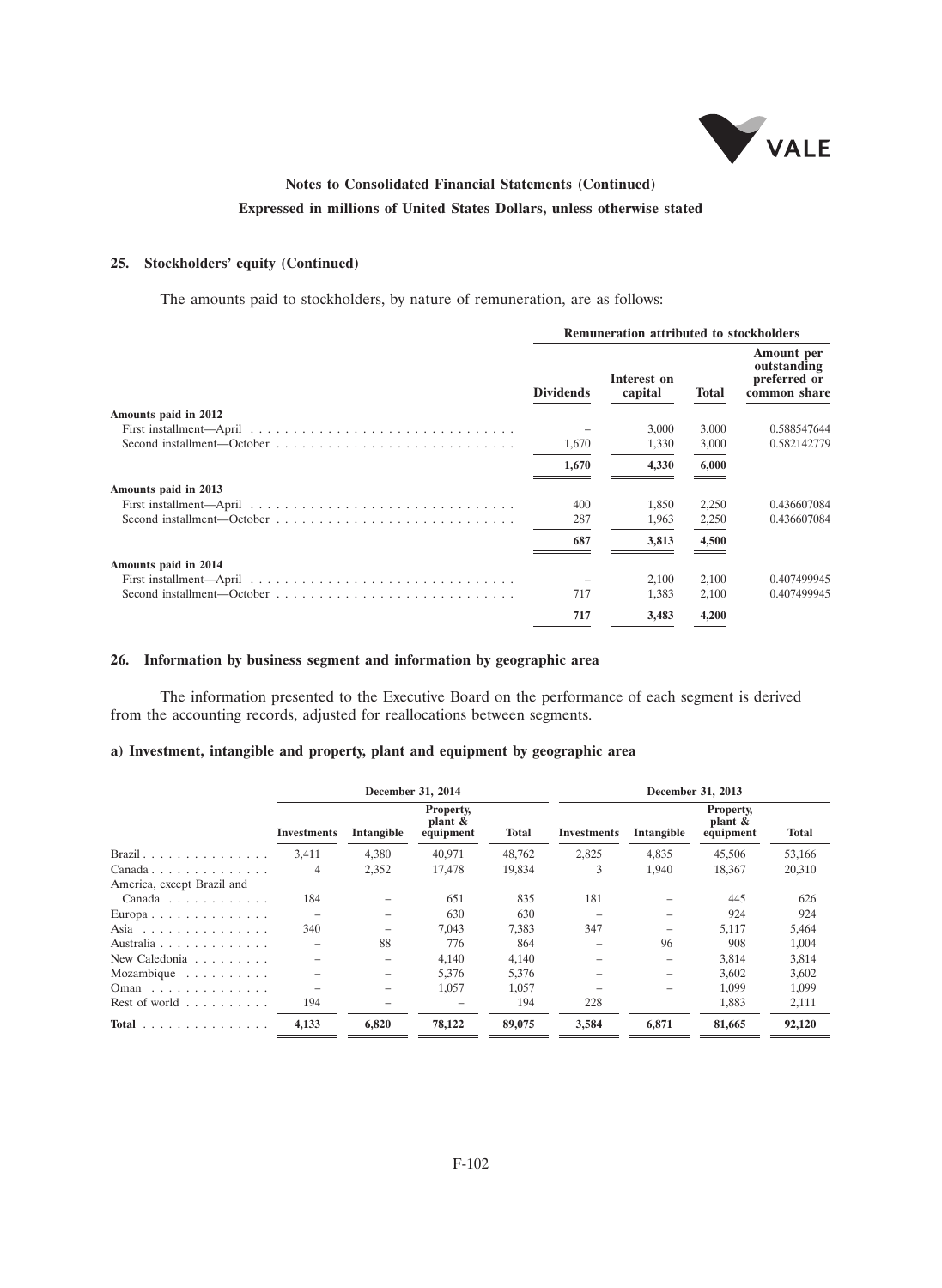

### **26. Information by business segment and information by geographic area (Continued)**

### **b) Results by segment and revenues by geographic area**

|                                                                                               |                            |                          |                              | Year ended as at December 31, 2014 |                          |              |
|-----------------------------------------------------------------------------------------------|----------------------------|--------------------------|------------------------------|------------------------------------|--------------------------|--------------|
|                                                                                               | <b>Bulk Materials</b>      |                          |                              |                                    |                          |              |
|                                                                                               | <b>Ferrous</b><br>minerals | Coal                     | <b>Base</b><br><b>Metals</b> | <b>Fertilizers</b>                 | <b>Others</b>            | <b>Total</b> |
| <b>Results</b>                                                                                |                            |                          |                              |                                    |                          |              |
| Net operating revenue $\ldots \ldots \ldots \ldots \ldots \ldots \ldots \ldots$               | 25,697                     | 739                      | 7.692                        | 2.415                              | 996                      | 37.539       |
|                                                                                               | (14,902)                   | (1, 436)                 | (5,171)                      | (2,137)                            | (1,108)                  | (24, 754)    |
|                                                                                               | (1,135)                    | (343)                    | 1,379                        | (1,053)                            | $\overline{\phantom{m}}$ | (1,152)      |
| Loss on measurement or sales of non-current assets $\dots \dots$                              |                            |                          | (167)                        |                                    | $\overline{\phantom{m}}$ | (167)        |
| Depreciation, depletion and amortization                                                      | (1,930)                    | (120)                    | (1,791)                      | (419)                              | (28)                     | (4,288)      |
|                                                                                               | 7,730                      | (1,160)                  | 1,942                        | (1, 194)                           | (140)                    | 7,178        |
| Results on sale or disposal of investments from associates and joint                          | (6,003)                    | 194                      | (198)                        | (51)                               | (11)                     | (6,069)      |
|                                                                                               | $\overline{\phantom{m}}$   | $\overline{\phantom{m}}$ | $\qquad \qquad -$            | $\overline{\phantom{m}}$           | (30)                     | (30)         |
| Equity results from associates and joint ventures                                             | 617                        | 32                       | (35)                         | $\overline{\phantom{a}}$           | (109)                    | 505          |
|                                                                                               | (1,451)                    | 81                       | (145)                        | 403                                | (88)                     | (1,200)      |
|                                                                                               | $\overline{\phantom{m}}$   | $\qquad \qquad -$        | $\overline{\phantom{m}}$     | $\qquad \qquad -$                  | (31)                     | (31)         |
|                                                                                               | 893                        | (853)                    | 1,564                        | (842)                              | (409)                    | 353          |
| Income (loss) attributable to noncontrolling interests $\dots \dots \dots$                    | 59                         | (49)                     | (284)                        | 4                                  | (34)                     | (304)        |
| Income (loss) attributable to the company's stockholders                                      | 834                        | (804)                    | 1,848                        | (846)                              | (375)                    | 657          |
| Sales classified by geographic area:                                                          |                            |                          |                              |                                    |                          |              |
| America, except United States and Brazil                                                      | 652                        | 3                        | 1,373                        | 39                                 | 21                       | 2,088        |
|                                                                                               | 24                         | $\overline{\phantom{m}}$ | 1,099                        | $\equiv$                           | 245                      | 1,368        |
|                                                                                               | 3,894                      | 115                      | 2,586                        | 89                                 | 13                       | 6,697        |
|                                                                                               | 1,608                      | 110                      | 149                          | 3                                  | $\equiv$                 | 1,870        |
|                                                                                               | 2,566                      | 192                      | 863                          | $\equiv$                           | 6                        | 3.627        |
|                                                                                               | 11,939                     | 76                       | 642                          | $\equiv$                           | $\overline{\phantom{a}}$ | 12,657       |
|                                                                                               | 2,189                      | 235                      | 828                          | 53                                 | $\equiv$                 | 3,305        |
|                                                                                               | 2,825                      | 8                        | 152                          | 2,231                              | 711                      | 5,927        |
| Net operating revenue $\ldots \ldots \ldots \ldots \ldots \ldots \ldots \ldots \ldots \ldots$ | 25,697                     | 739                      | 7,692                        | 2,415                              | 996                      | 37,539       |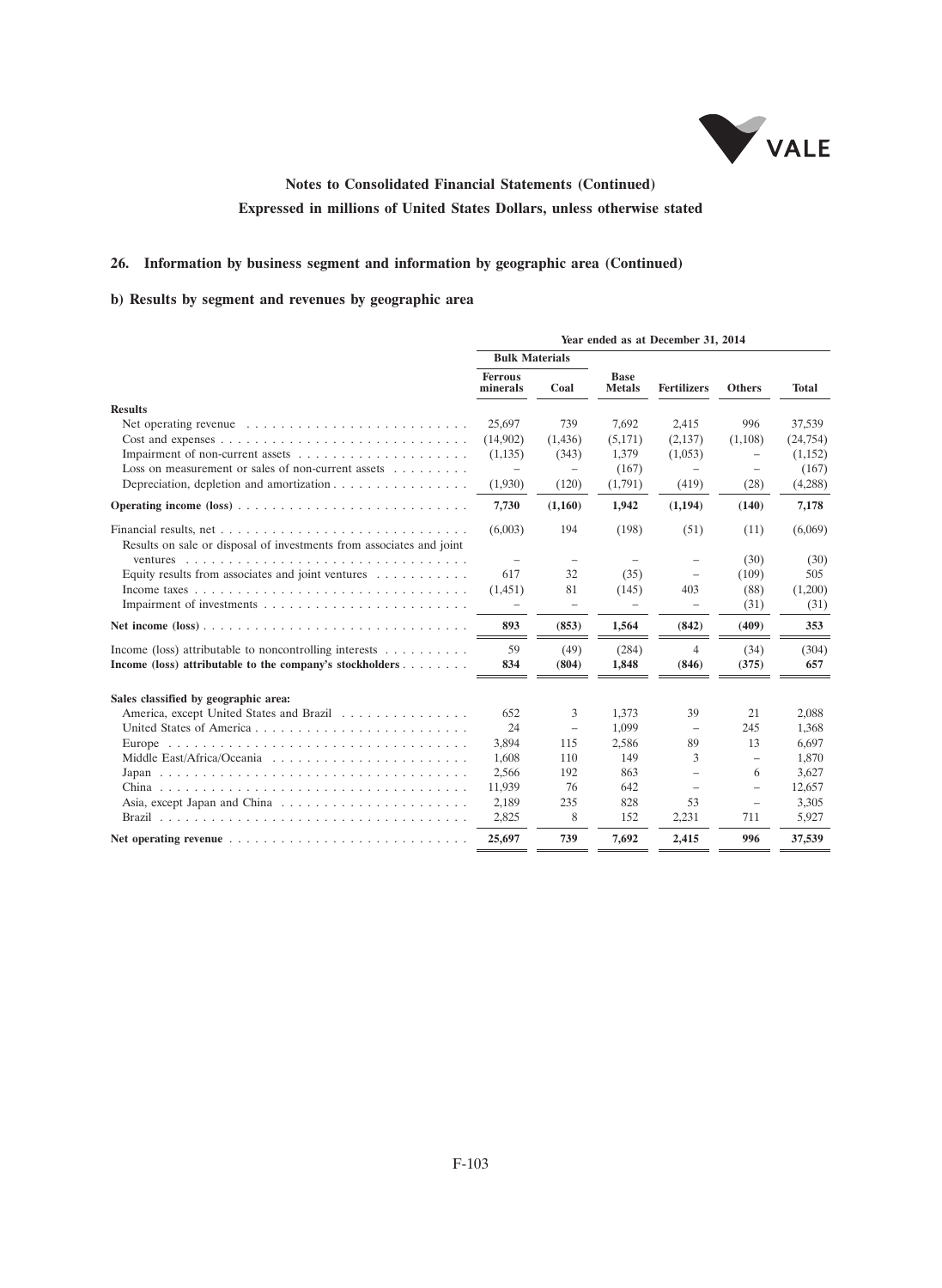

## **26. Information by business segment and information by geographic area (Continued)**

|                                                                                             |                            |                          |                       | Year ended as at December 31, 2013 |                          |                         |                                   |          |
|---------------------------------------------------------------------------------------------|----------------------------|--------------------------|-----------------------|------------------------------------|--------------------------|-------------------------|-----------------------------------|----------|
|                                                                                             | <b>Bulk Materials</b>      |                          |                       |                                    |                          | <b>Total of</b>         | <b>Discontinued</b><br>operations |          |
|                                                                                             | <b>Ferrous</b><br>minerals | Coal                     | <b>Base</b><br>metals | <b>Fertilizers</b>                 | <b>Others</b>            | continued<br>operations | <b>General</b><br>Cargo)          | Total    |
| <b>Results</b>                                                                              |                            |                          |                       |                                    |                          |                         |                                   |          |
| Net operating revenue $\ldots$ ,                                                            | 34,792                     | 1.010                    | 7,286                 | 2,814                              | 865                      | 46,767                  | 1,283                             | 48,050   |
| Cost and expenses $\dots \dots \dots$                                                       | (13,964)                   | (1,505)                  | (5,647)               | (2,868)                            | (1,057)                  | (25,041)                | (1,164)                           | (26,205) |
| Impairments of non-current assets                                                           | (182)                      |                          |                       | (2,116)                            |                          | (2,298)                 |                                   | (2,298)  |
| Loss on measurement or sales of                                                             |                            |                          |                       |                                    |                          |                         |                                   |          |
| non-current assets                                                                          |                            |                          | (215)                 | ۳                                  |                          | (215)                   | (209)                             | (424)    |
| Depreciation, depletion and                                                                 |                            |                          |                       |                                    |                          |                         |                                   |          |
| amortization                                                                                | (1,746)                    | (173)                    | (1,766)               | (431)                              | (34)                     | (4,150)                 | (158)                             | (4,308)  |
| Operating income $(\text{loss})$                                                            | 18.900                     | (668)                    | (342)                 | (2,601)                            | (226)                    | 15,063                  | (248)                             | 14,815   |
| Financial results, net<br>Results on sale or disposal of<br>investments from joint ventures | (8,559)                    | 44                       | (50)                  | (18)                               | 251                      | (8,332)                 | (2)                               | (8, 334) |
| and associates<br>Equity results from associates and                                        |                            |                          |                       | 27                                 | 14                       | 41                      |                                   | 41       |
| joint ventures $\ldots$                                                                     | 627                        | 28                       | (26)                  | $\qquad \qquad -$                  | (160)                    | 469                     |                                   | 469      |
| Income taxes $\ldots$ ,                                                                     | (7,200)                    | 294                      | 62                    | 56                                 | (45)                     | (6,833)                 | 248                               | (6,585)  |
| Net income $(\text{loss})$                                                                  | 3,768                      | (302)                    | (356)                 | (2,536)                            | (166)                    | 408                     | (2)                               | 406      |
| Net income (loss) attributable to                                                           |                            |                          |                       |                                    |                          |                         |                                   |          |
| noncontrolling interests                                                                    | (42)                       | (35)                     | (58)                  | 13                                 | (56)                     | (178)                   |                                   | (178)    |
| Income (loss) attributable to the                                                           |                            |                          |                       |                                    |                          |                         |                                   |          |
| company's stockholders                                                                      | 3,810                      | (267)                    | (298)                 | (2,549)                            | (110)                    | 586                     | (2)                               | 584      |
| Sales classified by geographic area:<br>America, except United States and                   |                            |                          |                       |                                    |                          |                         |                                   |          |
| Brazil, $\ldots$ , $\ldots$ , $\ldots$ , $\ldots$ , $\ldots$                                | 733                        | $\qquad \qquad -$        | 1,045                 | 60                                 | 10                       | 1,848                   |                                   | 1,848    |
| United States of America                                                                    | 30                         | $\overline{\phantom{a}}$ | 1,070                 | $\overline{\phantom{a}}$           | 212                      | 1,312                   | $\equiv$                          | 1,312    |
| Europe                                                                                      | 5,917                      | 79                       | 2,647                 | 120                                | $\qquad \qquad -$        | 8,763                   | $\equiv$                          | 8,763    |
| Middle East/Africa/Oceania                                                                  | 1.844                      | 137                      | 93                    | 17                                 | 7                        | 2,098                   |                                   | 2,098    |
| Japan                                                                                       | 3,113                      | 304                      | 618                   | ÷                                  | $\equiv$                 | 4,035                   |                                   | 4,035    |
| China                                                                                       | 17,913                     | 157                      | 851                   | ÷                                  | $\equiv$                 | 18,921                  |                                   | 18,921   |
| Asia, except Japan and China                                                                | 2,340                      | 316                      | 883                   | 61                                 | $\overline{\phantom{a}}$ | 3,600                   | $\qquad \qquad -$                 | 3,600    |
| Brazil                                                                                      | 2,902                      | 17                       | 79                    | 2,556                              | 636                      | 6,190                   | 1,283                             | 7,473    |
| Net operating revenue                                                                       | 34,792                     | 1,010                    | 7,286                 | 2,814                              | 865                      | 46,767                  | 1,283                             | 48,050   |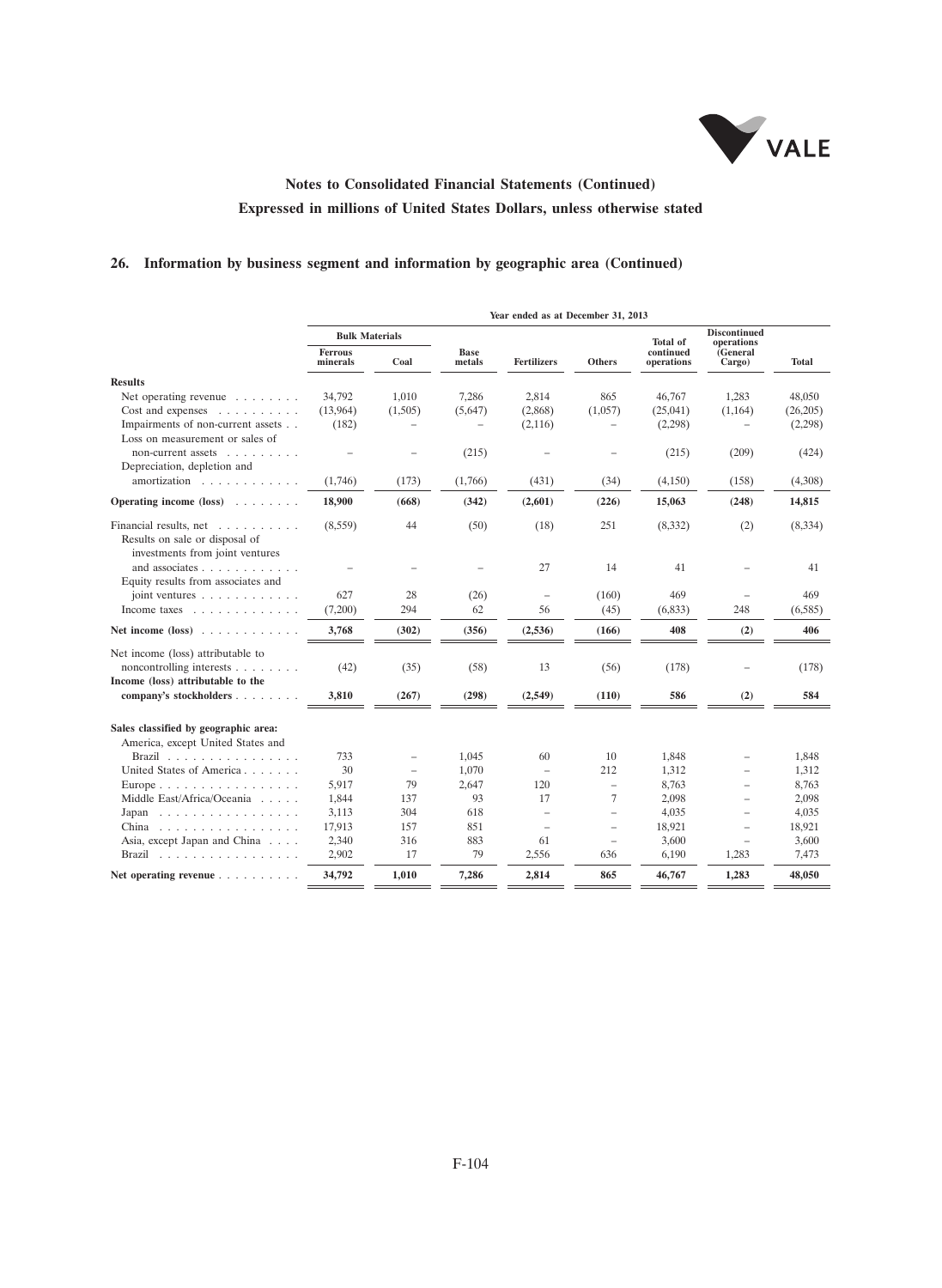

## **26. Information by business segment and information by geographic area (Continued)**

|                                                              |                            |                          |                          | Year ended as at December 31, 2012 |                                   |                         |                                   |              |
|--------------------------------------------------------------|----------------------------|--------------------------|--------------------------|------------------------------------|-----------------------------------|-------------------------|-----------------------------------|--------------|
|                                                              | <b>Bulk Materials</b>      |                          |                          |                                    |                                   | Total of                | <b>Discontinued</b><br>operations |              |
|                                                              | <b>Ferrous</b><br>minerals | Coal                     | Base<br><b>Metals</b>    | <b>Fertilizers</b>                 | Others                            | continued<br>operations | <i><b>General</b></i><br>Cargo)   | <b>Total</b> |
| <b>Results</b>                                               |                            |                          |                          |                                    |                                   |                         |                                   |              |
| Net operating revenue $\ldots$                               | 34,280                     | 1.092                    | 7.131                    | 3,570                              | 480                               | 46.553                  | 1.141                             | 47.694       |
| $Cost and expenses \dots \dots \dots$                        | (16, 439)                  | (1, 541)                 | (6,529)                  | (2,940)                            | (1,011)                           | (28, 460)               | (1,058)                           | (29,518)     |
| Impairments of non-current assets                            |                            | (1,029)                  | (2,848)                  |                                    | (146)                             | (4,023)                 | $\qquad \qquad -$                 | (4,023)      |
| Loss on measurement or sales of                              |                            |                          |                          |                                    |                                   |                         |                                   |              |
| non-current assets                                           | (22)                       | (355)                    | $\overline{\phantom{0}}$ | (129)                              | $\qquad \qquad -$                 | (506)                   | $\overline{\phantom{0}}$          | (506)        |
| Depreciation, depletion and                                  |                            |                          |                          |                                    |                                   |                         |                                   |              |
| amortization                                                 | (1,806)                    | (198)                    | (1,647)                  | (463)                              | (41)                              | (4,155)                 | (133)                             | (4,288)      |
| Operating income (loss)                                      | 16,013                     | (2,031)                  | (3,893)                  | 38                                 | (718)                             | 9,409                   | (50)                              | 9,359        |
| Financial results, net<br>Equity results from associates and | (4,327)                    | 59                       | 278                      | (46)                               | 14                                | (4,022)                 | (1)                               | (4,023)      |
| joint ventures $\ldots$ ,                                    | 850                        | 43                       | (5)                      | $\equiv$                           | (243)                             | 645                     | $\overline{\phantom{a}}$          | 645          |
| Income taxes $\dots \dots \dots \dots$                       | (823)                      | 485                      | 38                       | 1,206                              | 268                               | 1,174                   | (17)                              | 1,157        |
| Impairments of investments                                   | $\qquad \qquad -$          | $\overline{\phantom{0}}$ | (975)                    |                                    | (966)                             | (1,941)                 | -                                 | (1, 941)     |
| Net income $(\text{loss})$                                   | 11,713                     | (1, 444)                 | (4, 557)                 | 1,198                              | (1,645)                           | 5,265                   | (68)                              | 5,197        |
| Net income (loss) attributable to                            |                            |                          |                          |                                    |                                   |                         |                                   |              |
| noncontrolling interests                                     | (55)                       | (10)                     | (207)                    | 54                                 | (39)                              | (257)                   |                                   | (257)        |
| Income (loss) attributable to the                            |                            |                          |                          |                                    |                                   |                         |                                   |              |
| company's stockholders                                       | 11,768                     | (1, 434)                 | (4,350)                  | 1.144                              | (1,606)                           | 5,522                   | (68)                              | 5,454        |
| Sales classified by geographic area:                         |                            |                          |                          |                                    |                                   |                         |                                   |              |
| America, except United States and                            |                            |                          |                          |                                    |                                   |                         |                                   |              |
| Brazil $\ldots$ ,                                            | 715                        | 36                       | 996                      | 60                                 | 16                                | 1,823                   |                                   | 1,823        |
| United States of America                                     | 108                        | $\qquad \qquad -$        | 1,137                    | 53                                 | 36                                | 1,334                   |                                   | 1,334        |
| Europe                                                       | 5,617                      | 217                      | 2,194                    | 148                                | 23                                | 8,199                   |                                   | 8,199        |
| Middle East/Africa/Oceania                                   | 1,460                      | 90                       | 96                       | 7                                  | $\qquad \qquad -$                 | 1.653                   |                                   | 1.653        |
| Japan                                                        | 3,886                      | 316                      | 722                      | L.                                 | 7                                 | 4,931                   | $\overline{\phantom{0}}$          | 4,931        |
| China                                                        | 16,621                     | 122                      | 895                      | $\equiv$                           | $\hspace{1.0cm} - \hspace{1.0cm}$ | 17,638                  | ÷,                                | 17,638       |
| Asia, except Japan and China                                 | 2,662                      | 285                      | 1.009                    | 91                                 | $\overline{c}$                    | 4,049                   | $\overline{\phantom{a}}$          | 4,049        |
| Brazil                                                       | 3,211                      | 26                       | 82                       | 3,211                              | 396                               | 6,926                   | 1,141                             | 8,067        |
| Net operating revenue $\ldots$ $\ldots$ $\ldots$ $\ldots$    | 34,280                     | 1,092                    | 7,131                    | 3,570                              | 480                               | 46,553                  | 1,141                             | 47,694       |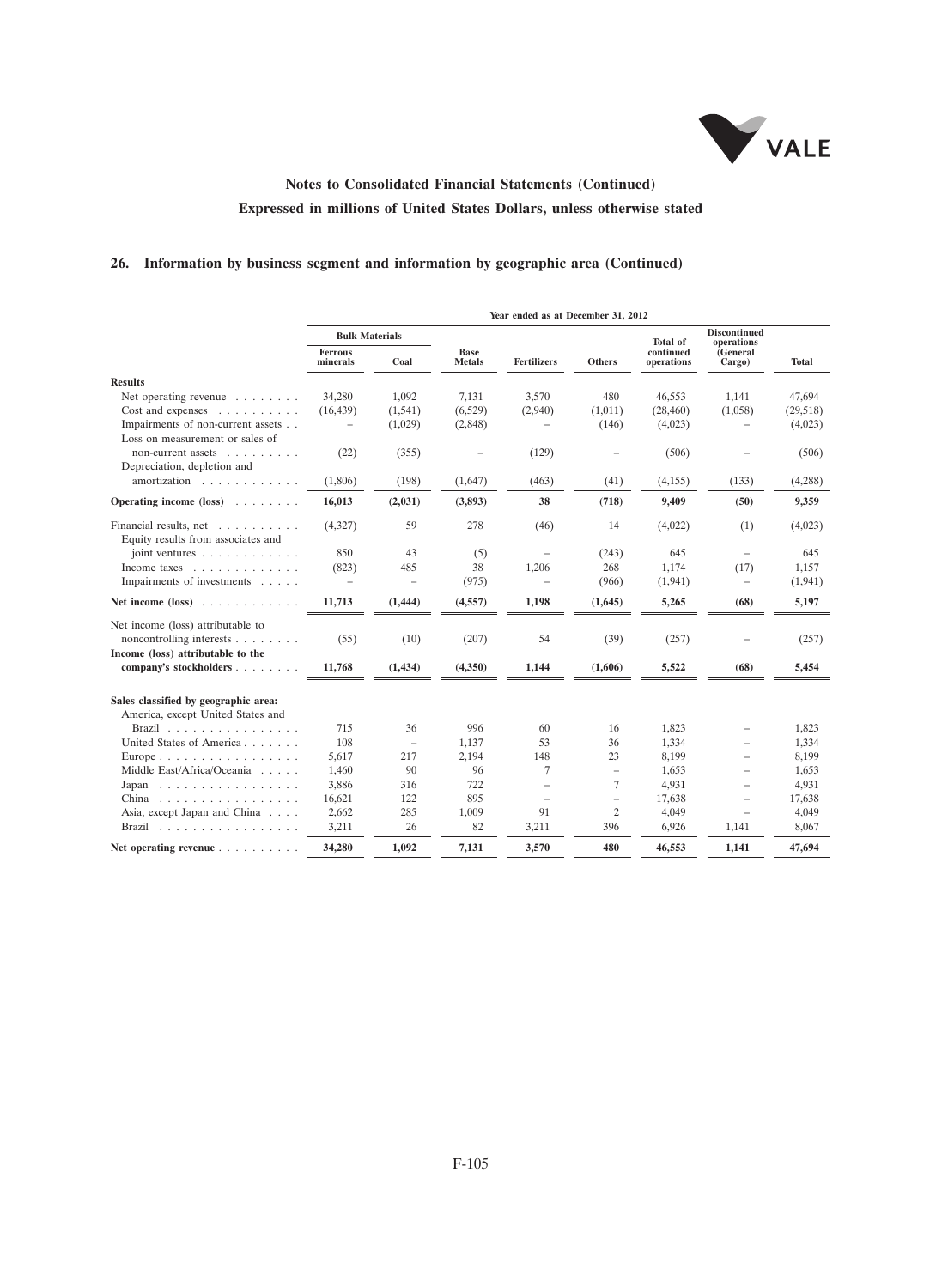

#### **Notes to Consolidated Financial Statements (Continued)**

#### **Expressed in millions of United States Dollars, unless otherwise stated**

#### **26. Information by business segment and information by geographic area (Continued)**

| Loss on<br><b>Additions</b> to<br>measurement<br>Research Pre operating<br>Depreciation,<br>or sales of<br>Operating Property, plant<br>property, plant<br>Margin before<br>depletion and<br>and equipment<br>Net operating<br>and stoppage<br>and equipment<br>and<br>non-current<br>income<br>and intangible(iii)<br>Expenses evaluation<br>Cost<br>depreciation(iv)<br>amortization<br>and intangible<br>assets<br>Impairment<br>$(\text{loss})$<br>Investments<br>operation<br>revenues<br><b>Bulk Material</b><br><b>Ferrous minerals</b><br>19,301<br>(9, 532)<br>(1, 135)<br>35,294<br>(1,258)<br>(319)<br>8,032<br>(160)<br>(1,514)<br>5,383<br>6,946<br>546<br>Iron ore.<br>.<br>5,263<br>2,499<br>2,225<br>593<br>(2,705)<br>(21)<br>(274)<br>1,617<br>214<br>Pellets<br>(38)<br>$\overline{\phantom{a}}$<br>$\overline{\phantom{a}}$<br>(13)<br>392<br>(23)<br>262<br>(261)<br>(32)<br>56<br>Ferroalloys and manganese<br>95<br>63<br>$\overline{\phantom{0}}$<br>$\overline{\phantom{a}}$<br>Others ferrous products and<br>(565)<br>169<br>(110)<br>59<br>305<br>39<br>services $\ldots$<br>741<br>3<br>(10)<br>$-$<br>-<br>(1,289)<br>7,255<br>25,697<br>(13,063)<br>(329)<br>(221)<br>10,795<br>(1,930)<br>(1, 135)<br>7,730<br>37,478<br>1,139<br>-<br>739<br>(1,071)<br>(309)<br>(38)<br>(697)<br>(120)<br>(343)<br>4,429<br>355<br>(18)<br>2,099<br>(1,160)<br>Coal<br>.<br>$\equiv$<br><b>Base Metals</b><br>(3,710)<br>1,379<br>29,615<br>1,522<br>Nickel and other products(i)<br>101<br>(138)<br>(514)<br>1,980<br>(1,617)<br>(167)<br>6.241<br>1,575<br>21<br>1,451<br>(877)<br>(12)<br>541<br>367<br>3,664<br>563<br>194<br>(16)<br>(174)<br>(5)<br>$Copper(ii)$<br>7,692<br>(4,587)<br>89<br>(143)<br>(530)<br>(1,791)<br>1,379<br>33,279<br>215<br>2,521<br>(167)<br>1,942<br>2,085<br><b>Fertilizers</b><br>154<br>(133)<br>(22)<br>156<br>Potash<br>(15)<br>(19)<br>(35)<br>(26)<br>(61)<br>(70)<br>(46)<br>(56)<br>(1,053)<br>36<br>1,820<br>(345)<br>5,509<br>(1,514)<br>134<br>(1,264)<br>Phosphates<br>-<br>349<br>87<br>39<br>(238)<br>(48)<br>(10)<br>Nitrogen<br>(7)<br>(7)<br>$\overline{\phantom{a}}$<br>-<br>92<br>92<br>92<br>Others fertilizers products<br>$\overline{\phantom{a}}$<br>$\qquad \qquad -$<br>-<br>$\overline{\phantom{0}}$<br>$\overline{\phantom{0}}$<br>$\overline{\phantom{a}}$<br>(1, 885)<br>(95)<br>278<br>(1,053)<br>2,415<br>(72)<br>(85)<br>(419)<br>(1,194)<br>5,665<br>36<br>-<br>996<br>(329)<br>338<br>2,424<br>(601)<br>(112)<br>(28)<br>4,091<br>Others<br>(172)<br>(6)<br>(140)<br>$\overline{\phantom{a}}$<br>-<br>7,178<br>37,539<br>(21, 207)<br>(1,933)<br>(734)<br>(880)<br>12,785<br>(4,288)<br>(167)<br>(1,152)<br>84,942<br>4,133<br>11,813<br>Total<br>. |  |  |  | Year ended as at December 31, 2014 |  |  |  |
|-------------------------------------------------------------------------------------------------------------------------------------------------------------------------------------------------------------------------------------------------------------------------------------------------------------------------------------------------------------------------------------------------------------------------------------------------------------------------------------------------------------------------------------------------------------------------------------------------------------------------------------------------------------------------------------------------------------------------------------------------------------------------------------------------------------------------------------------------------------------------------------------------------------------------------------------------------------------------------------------------------------------------------------------------------------------------------------------------------------------------------------------------------------------------------------------------------------------------------------------------------------------------------------------------------------------------------------------------------------------------------------------------------------------------------------------------------------------------------------------------------------------------------------------------------------------------------------------------------------------------------------------------------------------------------------------------------------------------------------------------------------------------------------------------------------------------------------------------------------------------------------------------------------------------------------------------------------------------------------------------------------------------------------------------------------------------------------------------------------------------------------------------------------------------------------------------------------------------------------------------------------------------------------------------------------------------------------------------------------------------------------------------------------------------------------------------------------------------------------------------------------------------------------------------------------------------------------------------------------------------------------------------------------------------------------------------------------------------------------------|--|--|--|------------------------------------|--|--|--|
|                                                                                                                                                                                                                                                                                                                                                                                                                                                                                                                                                                                                                                                                                                                                                                                                                                                                                                                                                                                                                                                                                                                                                                                                                                                                                                                                                                                                                                                                                                                                                                                                                                                                                                                                                                                                                                                                                                                                                                                                                                                                                                                                                                                                                                                                                                                                                                                                                                                                                                                                                                                                                                                                                                                                           |  |  |  |                                    |  |  |  |
|                                                                                                                                                                                                                                                                                                                                                                                                                                                                                                                                                                                                                                                                                                                                                                                                                                                                                                                                                                                                                                                                                                                                                                                                                                                                                                                                                                                                                                                                                                                                                                                                                                                                                                                                                                                                                                                                                                                                                                                                                                                                                                                                                                                                                                                                                                                                                                                                                                                                                                                                                                                                                                                                                                                                           |  |  |  |                                    |  |  |  |
|                                                                                                                                                                                                                                                                                                                                                                                                                                                                                                                                                                                                                                                                                                                                                                                                                                                                                                                                                                                                                                                                                                                                                                                                                                                                                                                                                                                                                                                                                                                                                                                                                                                                                                                                                                                                                                                                                                                                                                                                                                                                                                                                                                                                                                                                                                                                                                                                                                                                                                                                                                                                                                                                                                                                           |  |  |  |                                    |  |  |  |
|                                                                                                                                                                                                                                                                                                                                                                                                                                                                                                                                                                                                                                                                                                                                                                                                                                                                                                                                                                                                                                                                                                                                                                                                                                                                                                                                                                                                                                                                                                                                                                                                                                                                                                                                                                                                                                                                                                                                                                                                                                                                                                                                                                                                                                                                                                                                                                                                                                                                                                                                                                                                                                                                                                                                           |  |  |  |                                    |  |  |  |
|                                                                                                                                                                                                                                                                                                                                                                                                                                                                                                                                                                                                                                                                                                                                                                                                                                                                                                                                                                                                                                                                                                                                                                                                                                                                                                                                                                                                                                                                                                                                                                                                                                                                                                                                                                                                                                                                                                                                                                                                                                                                                                                                                                                                                                                                                                                                                                                                                                                                                                                                                                                                                                                                                                                                           |  |  |  |                                    |  |  |  |
|                                                                                                                                                                                                                                                                                                                                                                                                                                                                                                                                                                                                                                                                                                                                                                                                                                                                                                                                                                                                                                                                                                                                                                                                                                                                                                                                                                                                                                                                                                                                                                                                                                                                                                                                                                                                                                                                                                                                                                                                                                                                                                                                                                                                                                                                                                                                                                                                                                                                                                                                                                                                                                                                                                                                           |  |  |  |                                    |  |  |  |
|                                                                                                                                                                                                                                                                                                                                                                                                                                                                                                                                                                                                                                                                                                                                                                                                                                                                                                                                                                                                                                                                                                                                                                                                                                                                                                                                                                                                                                                                                                                                                                                                                                                                                                                                                                                                                                                                                                                                                                                                                                                                                                                                                                                                                                                                                                                                                                                                                                                                                                                                                                                                                                                                                                                                           |  |  |  |                                    |  |  |  |
|                                                                                                                                                                                                                                                                                                                                                                                                                                                                                                                                                                                                                                                                                                                                                                                                                                                                                                                                                                                                                                                                                                                                                                                                                                                                                                                                                                                                                                                                                                                                                                                                                                                                                                                                                                                                                                                                                                                                                                                                                                                                                                                                                                                                                                                                                                                                                                                                                                                                                                                                                                                                                                                                                                                                           |  |  |  |                                    |  |  |  |
|                                                                                                                                                                                                                                                                                                                                                                                                                                                                                                                                                                                                                                                                                                                                                                                                                                                                                                                                                                                                                                                                                                                                                                                                                                                                                                                                                                                                                                                                                                                                                                                                                                                                                                                                                                                                                                                                                                                                                                                                                                                                                                                                                                                                                                                                                                                                                                                                                                                                                                                                                                                                                                                                                                                                           |  |  |  |                                    |  |  |  |
|                                                                                                                                                                                                                                                                                                                                                                                                                                                                                                                                                                                                                                                                                                                                                                                                                                                                                                                                                                                                                                                                                                                                                                                                                                                                                                                                                                                                                                                                                                                                                                                                                                                                                                                                                                                                                                                                                                                                                                                                                                                                                                                                                                                                                                                                                                                                                                                                                                                                                                                                                                                                                                                                                                                                           |  |  |  |                                    |  |  |  |
|                                                                                                                                                                                                                                                                                                                                                                                                                                                                                                                                                                                                                                                                                                                                                                                                                                                                                                                                                                                                                                                                                                                                                                                                                                                                                                                                                                                                                                                                                                                                                                                                                                                                                                                                                                                                                                                                                                                                                                                                                                                                                                                                                                                                                                                                                                                                                                                                                                                                                                                                                                                                                                                                                                                                           |  |  |  |                                    |  |  |  |
|                                                                                                                                                                                                                                                                                                                                                                                                                                                                                                                                                                                                                                                                                                                                                                                                                                                                                                                                                                                                                                                                                                                                                                                                                                                                                                                                                                                                                                                                                                                                                                                                                                                                                                                                                                                                                                                                                                                                                                                                                                                                                                                                                                                                                                                                                                                                                                                                                                                                                                                                                                                                                                                                                                                                           |  |  |  |                                    |  |  |  |
|                                                                                                                                                                                                                                                                                                                                                                                                                                                                                                                                                                                                                                                                                                                                                                                                                                                                                                                                                                                                                                                                                                                                                                                                                                                                                                                                                                                                                                                                                                                                                                                                                                                                                                                                                                                                                                                                                                                                                                                                                                                                                                                                                                                                                                                                                                                                                                                                                                                                                                                                                                                                                                                                                                                                           |  |  |  |                                    |  |  |  |
|                                                                                                                                                                                                                                                                                                                                                                                                                                                                                                                                                                                                                                                                                                                                                                                                                                                                                                                                                                                                                                                                                                                                                                                                                                                                                                                                                                                                                                                                                                                                                                                                                                                                                                                                                                                                                                                                                                                                                                                                                                                                                                                                                                                                                                                                                                                                                                                                                                                                                                                                                                                                                                                                                                                                           |  |  |  |                                    |  |  |  |
|                                                                                                                                                                                                                                                                                                                                                                                                                                                                                                                                                                                                                                                                                                                                                                                                                                                                                                                                                                                                                                                                                                                                                                                                                                                                                                                                                                                                                                                                                                                                                                                                                                                                                                                                                                                                                                                                                                                                                                                                                                                                                                                                                                                                                                                                                                                                                                                                                                                                                                                                                                                                                                                                                                                                           |  |  |  |                                    |  |  |  |
|                                                                                                                                                                                                                                                                                                                                                                                                                                                                                                                                                                                                                                                                                                                                                                                                                                                                                                                                                                                                                                                                                                                                                                                                                                                                                                                                                                                                                                                                                                                                                                                                                                                                                                                                                                                                                                                                                                                                                                                                                                                                                                                                                                                                                                                                                                                                                                                                                                                                                                                                                                                                                                                                                                                                           |  |  |  |                                    |  |  |  |
|                                                                                                                                                                                                                                                                                                                                                                                                                                                                                                                                                                                                                                                                                                                                                                                                                                                                                                                                                                                                                                                                                                                                                                                                                                                                                                                                                                                                                                                                                                                                                                                                                                                                                                                                                                                                                                                                                                                                                                                                                                                                                                                                                                                                                                                                                                                                                                                                                                                                                                                                                                                                                                                                                                                                           |  |  |  |                                    |  |  |  |

(i) Includes nickel by-products and by-products (copper, precious metal, cobalt and others).<br>(iii) Includes copper concentrate and does not include the cooper by-product of nickel.<br>(iii) Includes only addictions realized w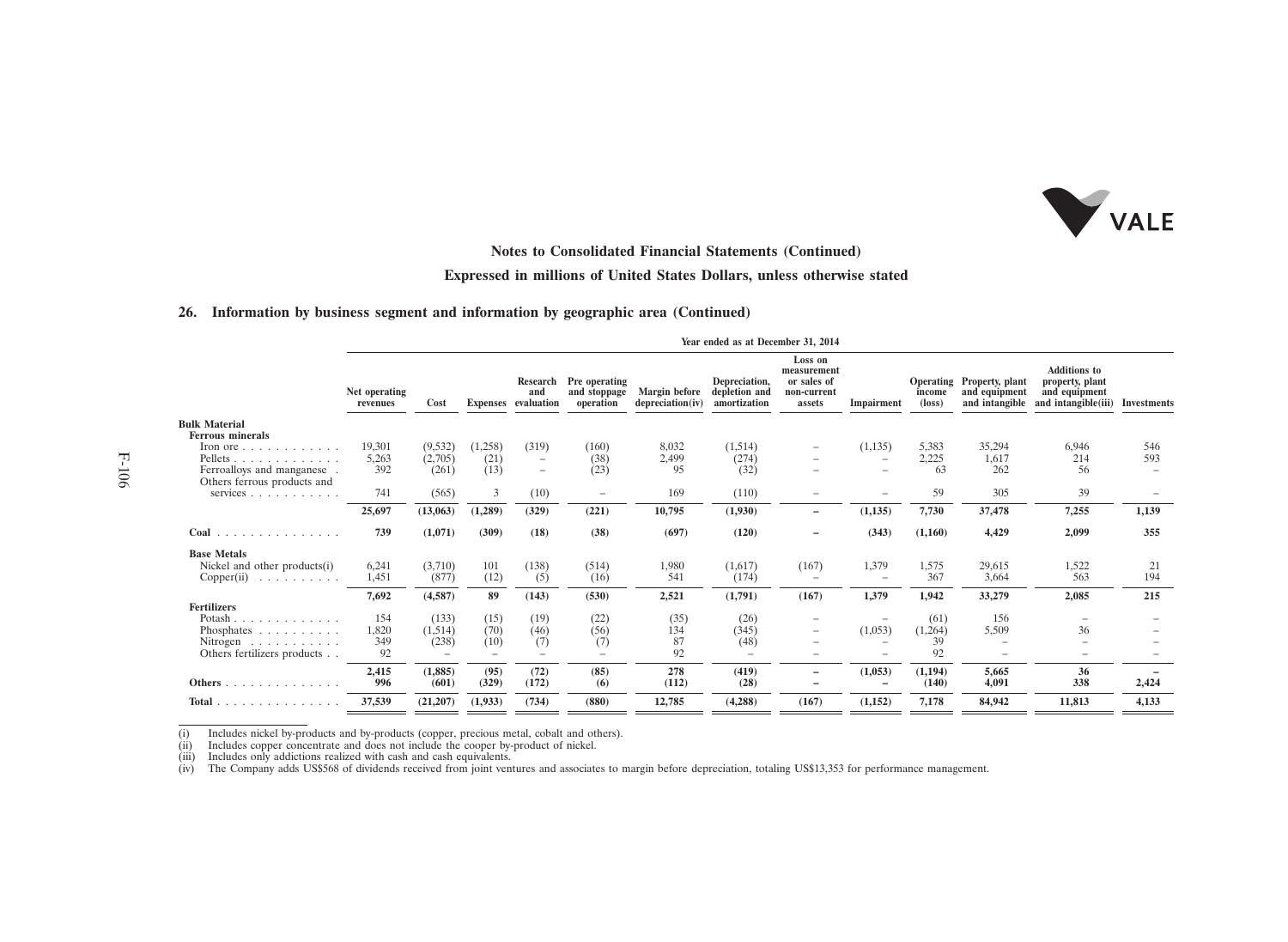

#### **26. Information by business segment and information by geographic area (Continued)**

|                                                                                                             |                                            |                                         |                       |                                               |                                            |                                   | Year ended as at December 31, 2013             |                                                                |                                                 |                           |                                                              |                                                                                |                                       |
|-------------------------------------------------------------------------------------------------------------|--------------------------------------------|-----------------------------------------|-----------------------|-----------------------------------------------|--------------------------------------------|-----------------------------------|------------------------------------------------|----------------------------------------------------------------|-------------------------------------------------|---------------------------|--------------------------------------------------------------|--------------------------------------------------------------------------------|---------------------------------------|
|                                                                                                             | Net operating<br>revenues                  | Cost                                    |                       | Research<br>and<br><b>Expenses</b> evaluation | Pre operating<br>and stoppage<br>operation | Margin before<br>depreciation(iv) | Depreciation,<br>depletion and<br>amortization | Loss on<br>measurement<br>or sales of<br>non-current<br>assets | Impairment                                      | income<br>$(\text{loss})$ | Operating Property, plant<br>and equipment<br>and intangible | <b>Additions to</b><br>property, plant<br>and equipment<br>and intangible(iii) | Investments                           |
| <b>Bulk Material</b>                                                                                        |                                            |                                         |                       |                                               |                                            |                                   |                                                |                                                                |                                                 |                           |                                                              |                                                                                |                                       |
| <b>Ferrous minerals</b><br>Iron ore $\ldots$<br>Pellets<br>Ferroalloys and                                  | 27,844<br>6,000                            | (9,067)<br>(2,299)                      | (1,261)<br>(110)      | (314)<br>(12)                                 | (244)<br>(130)                             | 16,958<br>3,449                   | (1, 393)<br>(184)                              |                                                                | $\qquad \qquad -$<br>(182)                      | 15,565<br>3,083           | 37,124<br>1,702                                              | 6,993<br>262                                                                   | 648<br>857                            |
| manganese<br>Others ferrous<br>products and                                                                 | 523                                        | (317)                                   | (34)                  | $\qquad \qquad -$                             | (13)                                       | 159                               | (29)                                           |                                                                | $\equiv$                                        | 130                       | 272                                                          | 36                                                                             |                                       |
| $s$ ervices $\ldots$ .                                                                                      | 425                                        | (166)                                   | 3                     | $-$                                           | $\overline{\phantom{a}}$                   | 262                               | (140)                                          |                                                                |                                                 | 122                       | 537                                                          | 30                                                                             |                                       |
|                                                                                                             | 34,792                                     | (11, 849)                               | (1, 402)              | (326)                                         | (387)                                      | 20,828                            | (1,746)                                        |                                                                | (182)                                           | 18,900                    | 39,635                                                       | 7,321                                                                          | 1,505                                 |
| $Coal$<br><b>Base Metals</b><br>Nickel and other                                                            | 1,010                                      | (1,147)                                 | (262)                 | (49)                                          | (47)                                       | (495)                             | (173)                                          |                                                                |                                                 | (668)                     | 4,307                                                        | 1,411                                                                          | 282                                   |
| $products(i) \dots$<br>$Copper(ii)$<br>Others $\ldots$ $\ldots$ .                                           | 5,839<br>1,447<br>$\overline{\phantom{a}}$ | (3,657)<br>(1,008)<br>$\qquad \qquad -$ | (123)<br>(122)<br>244 | (173)<br>(45)<br>$-$                          | (753)<br>(10)<br>$\overline{\phantom{m}}$  | 1,133<br>262<br>244               | (1,592)<br>(174)                               | (215)<br>$\overline{\phantom{a}}$                              |                                                 | (459)<br>(127)<br>244     | 29,739<br>3,712<br>$\overline{\phantom{a}}$                  | 2,258<br>608<br>$\equiv$                                                       | 22<br>228<br>$\overline{\phantom{0}}$ |
|                                                                                                             | 7,286                                      | (4,665)                                 | (1)                   | (218)                                         | (763)                                      | 1,639                             | (1,766)                                        | (215)                                                          | ÷                                               | (342)                     | 33,451                                                       | 2,866                                                                          | 250                                   |
| <b>Fertilizers</b><br>Potash<br>Phosphates<br>Nitrogen $\dots$ .<br>Others fertilizers                      | 201<br>2,065<br>469                        | (127)<br>(1,681)<br>(382)               | (29)<br>(146)<br>(22) | (16)<br>(30)<br>(5)                           | (394)<br>(29)<br>(5)                       | (365)<br>179<br>55                | (44)<br>(312)<br>(75)                          | $\qquad \qquad -$<br>$\equiv$<br>$\overline{\phantom{a}}$      | (2,116)<br>$\overline{\phantom{0}}$<br>$\equiv$ | (2,525)<br>(133)<br>(20)  | 176<br>7,342<br>$\overline{\phantom{a}}$                     | 401<br>451<br>$\overline{\phantom{a}}$                                         |                                       |
| products $\ldots$                                                                                           | 79                                         | $\overline{\phantom{a}}$                | -                     | (2)                                           | $\overline{\phantom{a}}$                   | 77                                | $\overline{\phantom{a}}$                       |                                                                | $\equiv$                                        | 77                        | $\overline{\phantom{a}}$                                     | $\overline{\phantom{a}}$                                                       |                                       |
| Others                                                                                                      | 2,814<br>865                               | (2,190)<br>(669)                        | (197)<br>(233)        | (53)<br>(155)                                 | (428)<br>$\overline{\phantom{0}}$          | (54)<br>(192)                     | (431)<br>(34)                                  |                                                                | (2,116)<br>÷                                    | (2,601)<br>(226)          | 7,518<br>3,625                                               | 852<br>655                                                                     | 1,547                                 |
| <b>Total of continued</b><br>operations<br>$\sim$ $\sim$ $\sim$ $\sim$<br><b>Discontinued</b><br>operations | 46,767                                     | (20, 520)                               | (2,095)               | (801)                                         | (1,625)                                    | 21,726                            | (4,150)                                        | (215)                                                          | (2,298)                                         | 15,063                    | 88,536                                                       | 13,105                                                                         | 3,584                                 |
| (General Cargo).                                                                                            | 1,283                                      | (1,078)                                 | (72)                  | (14)                                          | $\overline{\phantom{0}}$                   | 119                               | (158)                                          | (209)                                                          |                                                 | (248)                     | 1,027                                                        | 763                                                                            |                                       |
| Total                                                                                                       | 48,050                                     | (21, 598)                               | (2,167)               | (815)                                         | (1,625)                                    | 21,845                            | (4,308)                                        | (424)                                                          | (2,298)                                         | 14,815                    | 89,563                                                       | 13,868                                                                         | 3,584                                 |

<sup>(</sup>i) Includes nickel by-products and by-products (copper, precious metal, cobalt and others).<br>(iii) Includes copper concentrate and does not include the cooper by-product of nickel.<br>(iii) Includes only addictions realized w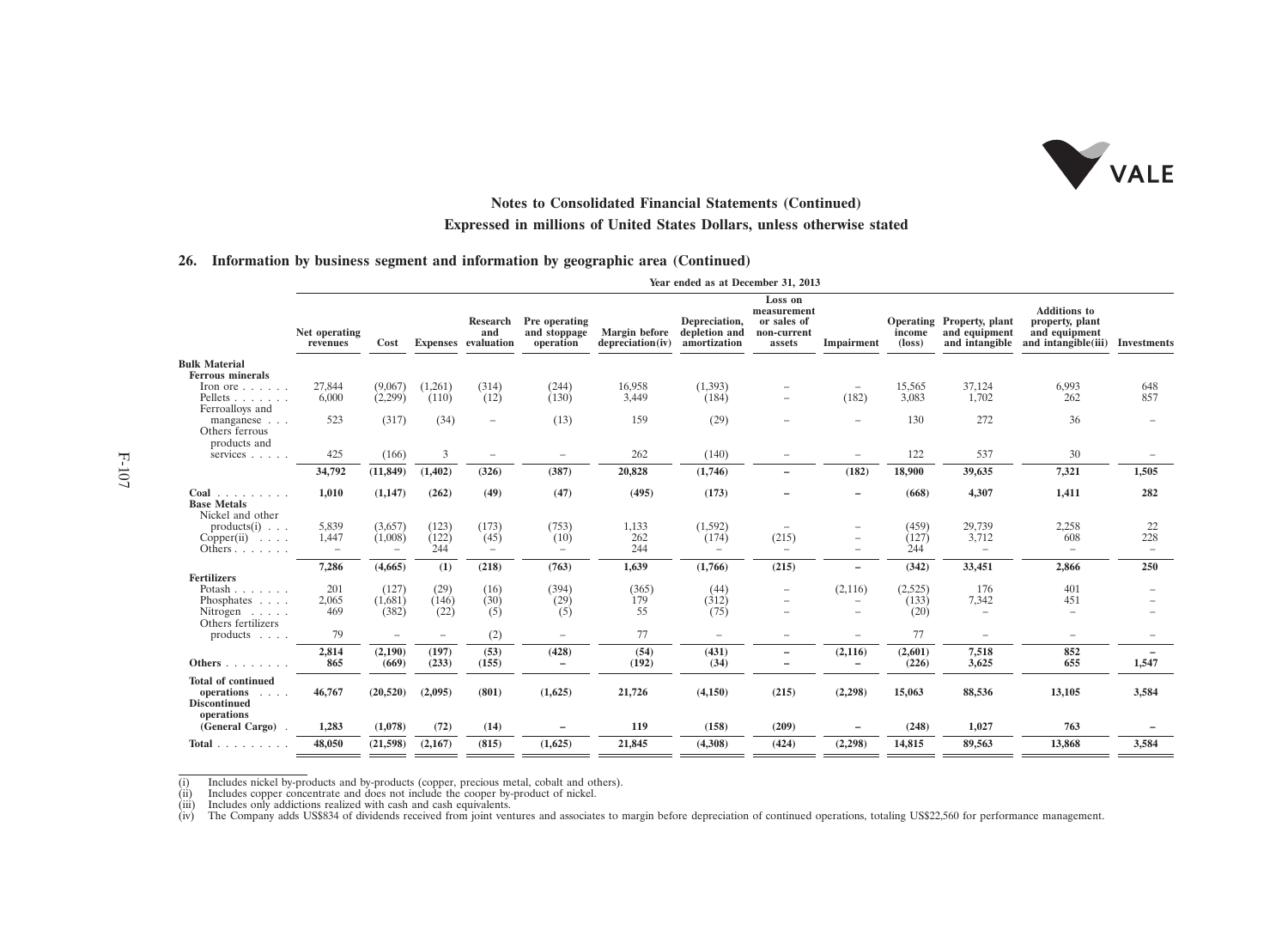

### **Notes to Consolidated Financial Statements (Continued)**

### **Expressed in millions of United States Dollars, unless otherwise stated**

#### **26. Information by business segment and information by geographic area (Continued)**

|                                                                      |                           |                          |                          |                                        |                                            |                                          | Year ended as at December 31, 2012             |                                                                |                                     |                           |                                                              |                                                                                |              |
|----------------------------------------------------------------------|---------------------------|--------------------------|--------------------------|----------------------------------------|--------------------------------------------|------------------------------------------|------------------------------------------------|----------------------------------------------------------------|-------------------------------------|---------------------------|--------------------------------------------------------------|--------------------------------------------------------------------------------|--------------|
|                                                                      | Net operating<br>revenues | Cost                     |                          | Research<br>and<br>Expenses evaluation | Pre operating<br>and stoppage<br>operation | <b>Margin</b> before<br>depreciation(iv) | Depreciation,<br>depletion and<br>amortization | Loss on<br>measurement<br>or sales of<br>non-current<br>assets | Impairment                          | income<br>$(\text{loss})$ | Operating Property, plant<br>and equipment<br>and intangible | <b>Additions</b> to<br>property, plant<br>and equipment<br>and intangible(iii) | Investments  |
| <b>Bulk Material</b>                                                 |                           |                          |                          |                                        |                                            |                                          |                                                |                                                                |                                     |                           |                                                              |                                                                                |              |
| <b>Ferrous minerals</b><br>Iron ore $\ldots$                         | 26,691                    | (9,810)                  | (2, 336)                 | (616)                                  | (196)                                      | 13,733                                   | (1,406)                                        |                                                                |                                     | 12,327                    | 37,488                                                       | 7,904                                                                          | 678          |
| Pellets                                                              | 6,560                     | (2,644)                  | $\overline{\phantom{a}}$ | $\overline{\phantom{0}}$               | (125)                                      | 3,791                                    | (235)                                          |                                                                |                                     | 3,556                     | 2,019                                                        | 383                                                                            | 1,106        |
| Ferroalloys and<br>manganese                                         | 543                       | (352)                    | (1)                      | $\overline{\phantom{a}}$               |                                            | 190                                      | (45)                                           | (22)                                                           |                                     | 123                       | 302                                                          | 177                                                                            |              |
| Others ferrous<br>products and                                       |                           |                          |                          |                                        |                                            |                                          |                                                |                                                                |                                     |                           |                                                              |                                                                                |              |
| services $\ldots$ .                                                  | 486                       | (304)                    | (55)                     | $\overline{\phantom{m}}$               | $\overline{\phantom{a}}$                   | 127                                      | (120)                                          | $\overline{\phantom{a}}$                                       | -                                   | 7                         | 602                                                          | 94                                                                             |              |
| Coal<br>.<br><b>Base Metals</b>                                      | 34,280<br>1.092           | (13, 110)<br>(1,046)     | (2, 392)<br>(352)        | (616)<br>(115)                         | (321)<br>(28)                              | 17,841<br>(449)                          | (1,806)<br>(198)                               | (22)<br>(355)                                                  | $\overline{\phantom{0}}$<br>(1,029) | 16,013<br>(2,031)         | 40,411<br>3,616                                              | 8,558<br>1,082                                                                 | 1,784<br>281 |
| Nickel and other                                                     |                           |                          |                          |                                        |                                            |                                          |                                                |                                                                |                                     |                           |                                                              |                                                                                |              |
| $products(i) \dots$<br>$Copper(ii) \ldots \ldots$                    | 5,975<br>1,156            | (3,835)<br>(854)         | (511)<br>(40)            | (299)<br>(96)                          | (791)<br>(103)                             | 539<br>63                                | (1,508)<br>(139)                               | $\equiv$                                                       | (2,848)<br>$\overline{\phantom{a}}$ | (3,817)<br>(76)           | 30,474<br>4,536                                              | 2,792<br>819                                                                   | 24<br>252    |
|                                                                      | 7,131                     | (4,689)                  | (551)                    | (395)                                  | (894)                                      | 602                                      | (1,647)                                        | Ξ.                                                             | (2, 848)                            | (3,893)                   | 35,010                                                       | 3,611                                                                          | 276          |
| <b>Fertilizers</b>                                                   |                           |                          |                          |                                        |                                            |                                          |                                                |                                                                |                                     |                           |                                                              |                                                                                |              |
| Potash<br>Phosphates                                                 | 290<br>2,507              | (158)<br>(1,790)         | (13)<br>(157)            | (73)<br>(36)                           | $\qquad \qquad -$<br>(93)                  | 46<br>431                                | (23)<br>(331)                                  | $\overline{\phantom{a}}$                                       | $\equiv$                            | 23<br>100                 | 2,209<br>8,209                                               | 1,333<br>293                                                                   |              |
| Nitrogen $\ldots$<br>Others fertilizers                              | 699                       | (575)                    | (45)                     | $\overline{\phantom{a}}$               | $\overline{\phantom{a}}$                   | 79                                       | (109)                                          | (129)                                                          | $\equiv$                            | (159)                     | $\overline{\phantom{a}}$                                     | 40                                                                             |              |
| products $\ldots$ .                                                  | 74                        | $\overline{\phantom{a}}$ | $\qquad \qquad -$        | $\overline{\phantom{0}}$               | $\qquad \qquad -$                          | 74                                       | $\overline{\phantom{0}}$                       | $\overline{\phantom{0}}$                                       | -                                   | 74                        | 331                                                          | 12                                                                             |              |
|                                                                      | 3,570                     | (2,523)                  | (215)                    | (109)                                  | (93)                                       | 630                                      | (463)                                          | (129)                                                          | $\overline{\phantom{0}}$            | 38                        | 10,749                                                       | 1,678                                                                          |              |
| Others $\ldots$ $\ldots$ $\ldots$                                    | 480                       | (363)                    | (418)                    | (230)                                  | $\overline{\phantom{a}}$                   | (531)                                    | (41)                                           | $\qquad \qquad -$                                              | (146)                               | (718)                     | 1,937                                                        | 393                                                                            | 4,043        |
| <b>Total of continued</b><br>operations.<br>.<br><b>Discontinued</b> | 46,553                    | (21, 731)                | (3,928)                  | (1, 465)                               | (1,336)                                    | 18,093                                   | (4,155)                                        | (506)                                                          | (4,023)                             | 9,409                     | 91,723                                                       | 15,322                                                                         | 6,384        |
| operations<br>(General Cargo)                                        | 1,141                     | (930)                    | (115)                    | (13)                                   | $\overline{\phantom{0}}$                   | 83                                       | (133)                                          |                                                                |                                     | (50)                      | 2,370                                                        | 455                                                                            |              |
| Total $\ldots$                                                       | 47,694                    | (22, 661)                | (4,043)                  | (1, 478)                               | (1,336)                                    | 18,176                                   | (4,288)                                        | (506)                                                          | (4,023)                             | 9,359                     | 94,093                                                       | 15,777                                                                         | 6,384        |

<sup>(</sup>i) Includes nickel by-products and by-products (copper, precious metal, cobalt and others).<br>(iii) Includes copper concentrate and does not include the cooper by-product of nickel.<br>(iii) Includes only addictions realized w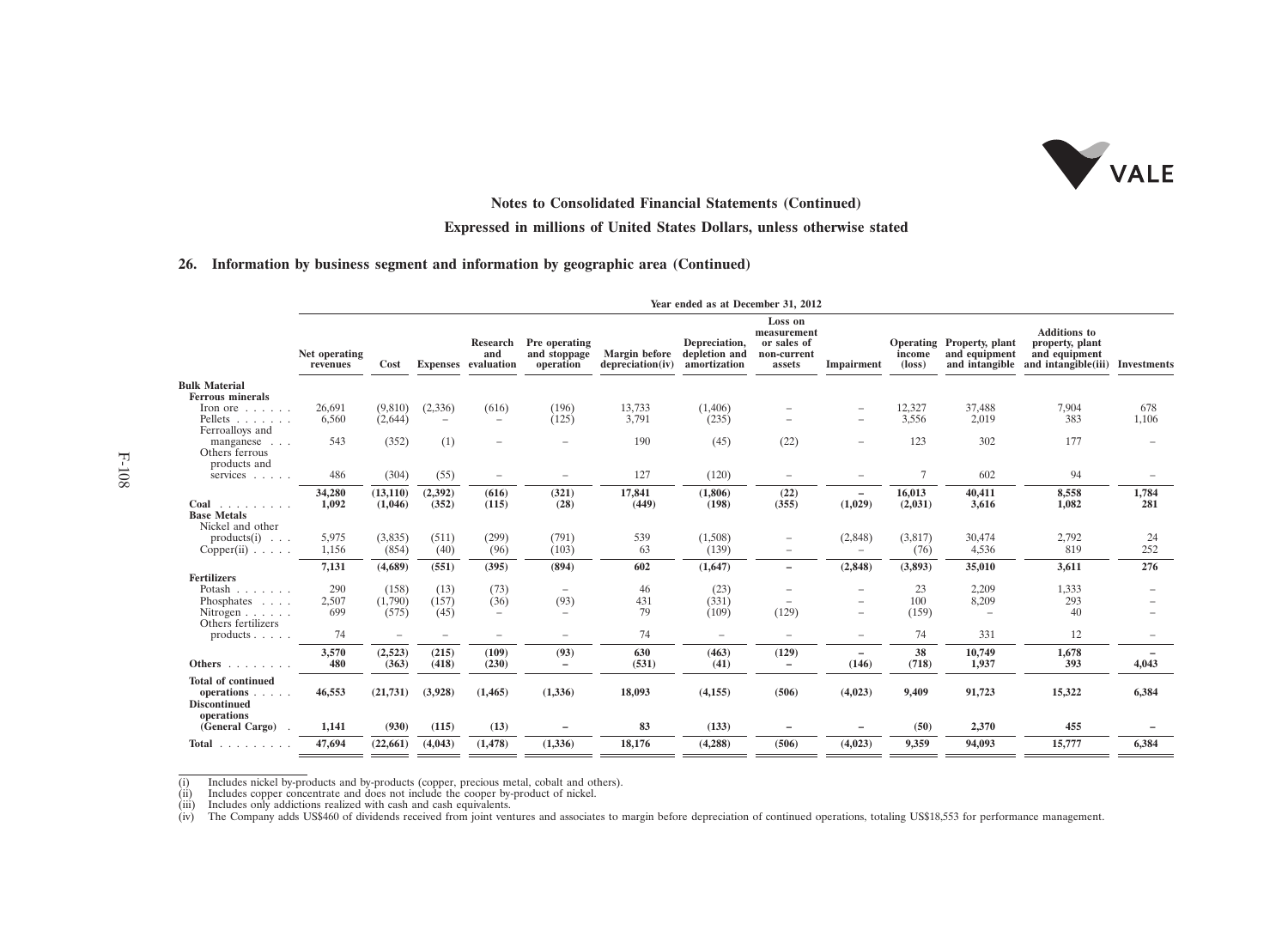

### **27. Cost of goods sold and services rendered, and selling and administrative expenses and other operational expenses (income), net, by nature**

### **a) Costs of goods sold and services rendered**

|        | Year ended as at December 31. |        |        |  |
|--------|-------------------------------|--------|--------|--|
|        | 2014                          | 2013   | 2012   |  |
|        | 3.051                         | 3.265  | 3.413  |  |
|        | 5.389                         | 6.128  | 6.990  |  |
|        | 1.639                         | 1.804  | 1.947  |  |
|        | 2.434                         | 1.868  | 1.878  |  |
|        | 602                           | 663    | 863    |  |
|        | 1.615                         | 1.412  | 1.367  |  |
|        | 3.856                         | 3.724  | 3.659  |  |
|        | 3.592                         | 3.189  | 2.801  |  |
| Others | 2.886                         | 2.192  | 2.472  |  |
|        | 25,064                        | 24.245 | 25.390 |  |

### **b) Selling and administrative expenses**

|                                                                                                                                                                                                                               |       | Year ended as at December 31, |     |  |  |
|-------------------------------------------------------------------------------------------------------------------------------------------------------------------------------------------------------------------------------|-------|-------------------------------|-----|--|--|
|                                                                                                                                                                                                                               | 2014  |                               |     |  |  |
|                                                                                                                                                                                                                               | 436   | 495                           | 782 |  |  |
| Services (consulting, infrastructure and others) $\dots \dots \dots \dots \dots \dots \dots \dots \dots \dots$                                                                                                                | 196   | 331                           | 480 |  |  |
|                                                                                                                                                                                                                               | 40    | 44                            | 101 |  |  |
|                                                                                                                                                                                                                               | 223   | 192                           | 236 |  |  |
|                                                                                                                                                                                                                               | 24    |                               | 63  |  |  |
| Taxes and rents enterprise in the contract of the contract of the contract of the contract of the contract of the contract of the contract of the contract of the contract of the contract of the contract of the contract of | 28    |                               |     |  |  |
|                                                                                                                                                                                                                               | 80    | 85                            | 274 |  |  |
| <b>Others</b>                                                                                                                                                                                                                 |       | 110                           | 209 |  |  |
|                                                                                                                                                                                                                               | 1.099 |                               |     |  |  |

### **c) Others operational expenses (incomes), net**

|                                                                                                                    |       | Year ended as at December 31, |       |  |  |
|--------------------------------------------------------------------------------------------------------------------|-------|-------------------------------|-------|--|--|
|                                                                                                                    | 2014  | 2013                          | 2012  |  |  |
|                                                                                                                    | 174   | (88)                          | 704   |  |  |
| Provision for loss with VAT credits (ICMS) $\ldots \ldots \ldots \ldots \ldots \ldots \ldots \ldots \ldots \ldots$ | 117   | 120                           | 238   |  |  |
|                                                                                                                    |       | 166                           |       |  |  |
|                                                                                                                    | 130   | 215                           | 414   |  |  |
|                                                                                                                    | 19    | 24                            | 37    |  |  |
|                                                                                                                    | 187   | 171                           | 128   |  |  |
|                                                                                                                    | 26    | 49                            |       |  |  |
| Results on sale or disposal of property, plant and equipment and intangible $\dots \dots \dots$                    | 91    | 98                            | 40    |  |  |
|                                                                                                                    |       | (244)                         |       |  |  |
|                                                                                                                    | 313   | 473                           | 435   |  |  |
|                                                                                                                    | 1.057 | 984                           | 1.996 |  |  |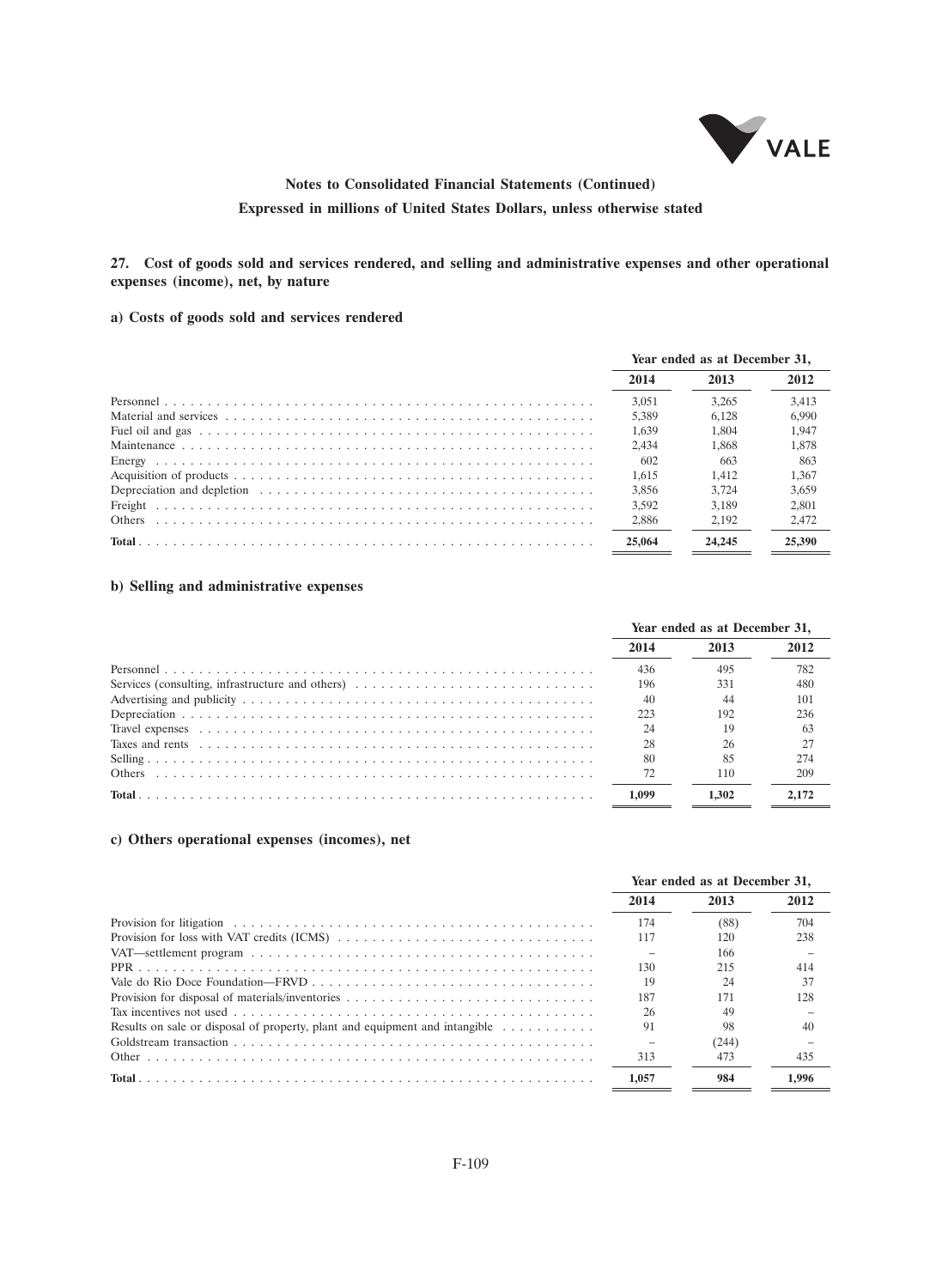

#### **28. Financial result**

The financial results, by nature, are as follows:

|                                                                                                                                             |          | Year ended as at December 31, |         |
|---------------------------------------------------------------------------------------------------------------------------------------------|----------|-------------------------------|---------|
| <b>Financial expenses</b>                                                                                                                   | 2014     | 2013                          | 2012    |
|                                                                                                                                             | (1.148)  | (1,335)                       | (1,251) |
|                                                                                                                                             | (91)     | (109)                         | (79)    |
|                                                                                                                                             | (1,974)  | (1, 443)                      | (634)   |
|                                                                                                                                             | (4,929)  | (4,586)                       | (2,562) |
|                                                                                                                                             | (315)    | (381)                         | (466)   |
|                                                                                                                                             | (683)    | (2,637)                       |         |
|                                                                                                                                             | (699)    | (540)                         | (625)   |
|                                                                                                                                             | (9, 839) | (11, 031)                     | (5,617) |
| <b>Financial income</b>                                                                                                                     |          |                               |         |
| Short-term investments $\ldots$ $\ldots$ $\ldots$ $\ldots$ $\ldots$ $\ldots$ $\ldots$ $\ldots$ $\ldots$ $\ldots$ $\ldots$ $\ldots$ $\ldots$ | 193      | 101                           | 125     |
|                                                                                                                                             | 640      | 410                           | 514     |
|                                                                                                                                             | 2.729    | 1.646                         | 670     |
|                                                                                                                                             | 208      | 542                           | 286     |
|                                                                                                                                             | 3.770    | 2.699                         | 1,595   |
|                                                                                                                                             | (6,069)  | (8.332)                       | (4,022) |
| Summary of indexation and exchange rate variation                                                                                           |          |                               |         |
|                                                                                                                                             |          |                               | 32      |
|                                                                                                                                             | (3,251)  | (3,335)                       | (1,622) |
|                                                                                                                                             | 5        | 13                            | 10      |
|                                                                                                                                             | 1.046    | 382                           | (312)   |
|                                                                                                                                             | (2,200)  | (2,940)                       | (1,892) |

#### **29. Gold stream transaction**

In February 2013, the Company entered into a gold stream transaction with Silver Wheaton Corp. (''SLW'') to sell 25% of the gold extracted during the life of the mine as a by-product of Salobo copper mine (''Salobo transaction'') and 70% of the gold extracted during the next 20 years as a by-product of the Sudbury nickel mines (''Sudbury transaction'').

In March 2013, the Company received up-front cash proceeds of US\$1.9 billion, plus ten million warrants of SLW with an exercise price of US\$65 exercisable in the next ten years, which fair value was determined to be US\$100. The amount of US\$1,330 was received for the Salobo transaction and US\$570 plus the ten million warrants of SLW were received for the Sudbury transaction.

As the gold is delivered to SLW, Vale will receive a payment equal to the lesser of: (i) US\$400 per ounce of refined gold delivered, subject to an annual increase of 1% per year commencing on January 1, 2016 and each January 1 thereafter; and (ii) the reference market price on the date of delivery.

This transaction was bifurcated into two identifiable components: (i) the sale of the mineral rights for US\$337 and, (ii) the services for gold extraction on the portion in which Vale operates as an agent for SLW gold extraction.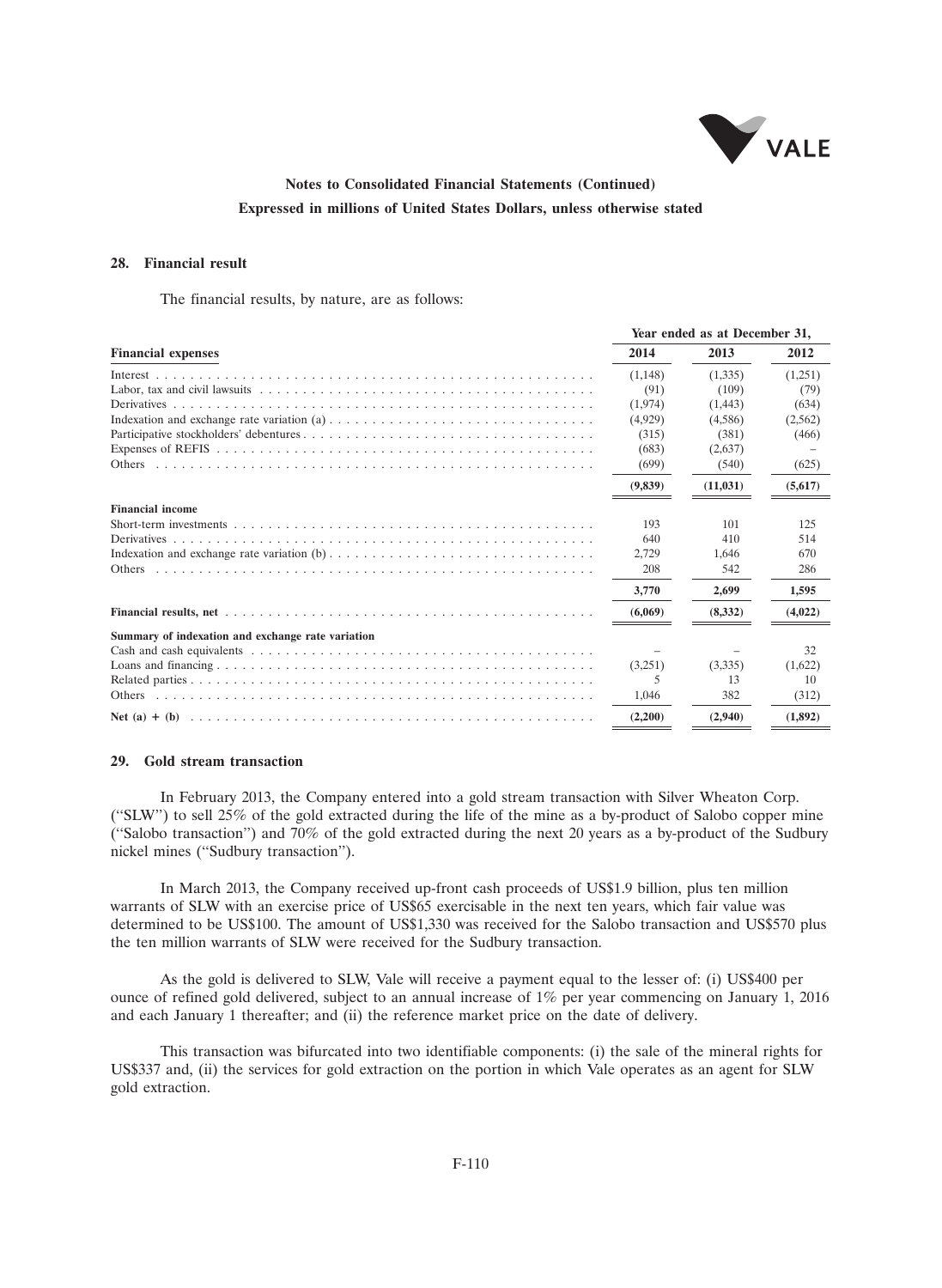

#### **29. Gold stream transaction (Continued)**

The result of the sale of the mineral rights of US\$244 was recognized in the statement of income under other operating expenses, net, while the portion related to the provision of future services for gold extraction, was estimated at US\$1,393 and is recorded as deferred revenue (liability) and will be recognized in the statement of income as the service is rendered and the gold extracted. During 2014 and 2013, the Company recognized US\$64 and US\$31, respectively, in statement of income related to rendered services.

The deferred revenue will be recognized in the future based on the units of gold extracted compared to the total reserve of proven and probable gold reserves negotiated with SLW. Defining the gain on sale of mineral interest and the deferred revenue portion of the transaction requires the use of critical accounting estimates as follow:

- Discount rates used to measure the present value of future inflows and outflows;
- Allocation of costs between the core products (copper and nickel) and gold based on relative prices;
- Expected margin for the independent elements (sale of mineral rights and service for gold extraction) based on Company's best estimative.

Changes in the assumptions above could significantly change the initial gain recognition.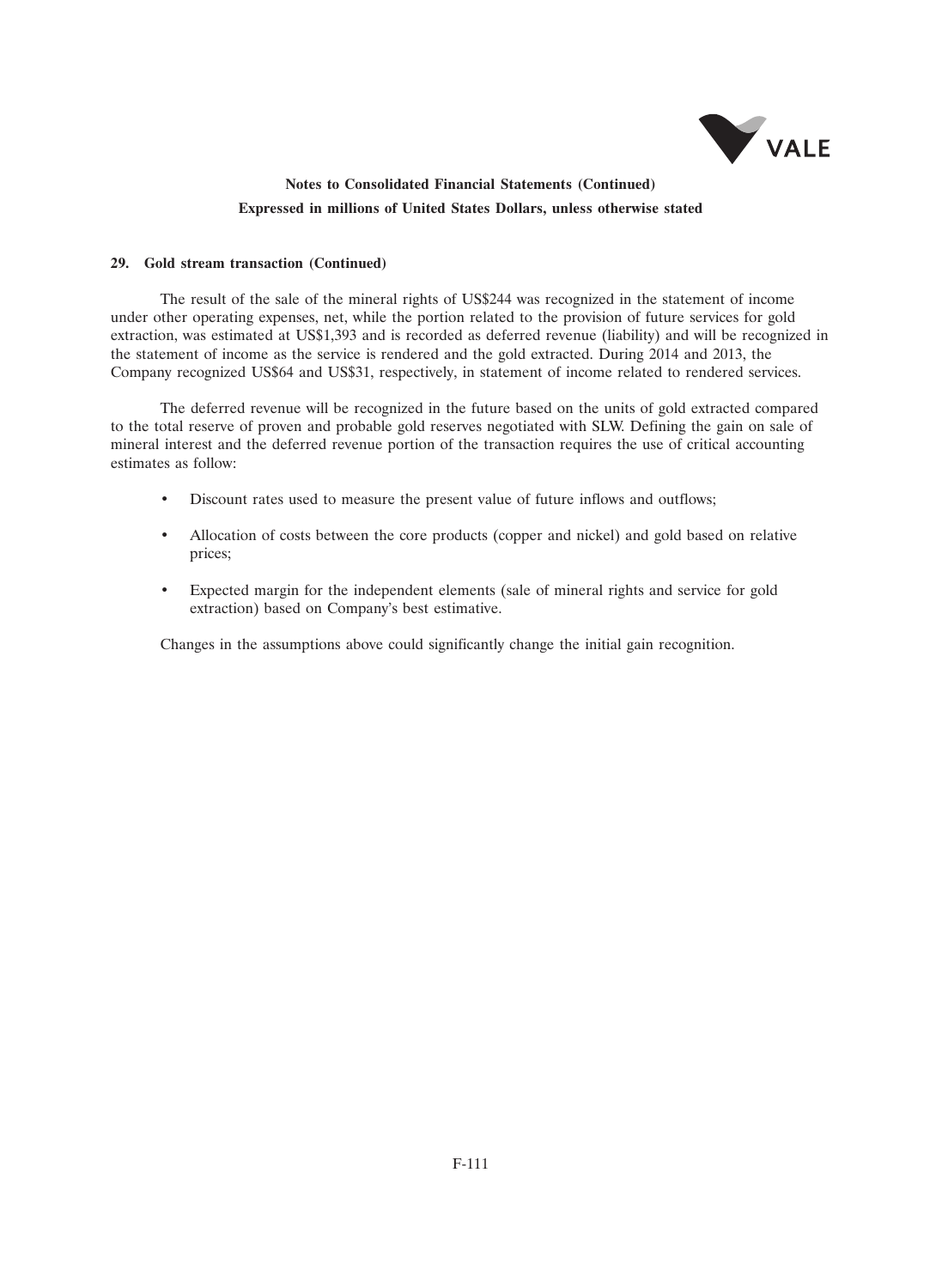

#### **30. Commitments**

#### **a) Base metals operations**

#### **i. Nickel operations—New Caledonia**

In regards to the construction and installation of the nickel plant in New Caledonia, the Company has provided guarantees in respect of the financing arrangements. Pursuant to the Girardin Act tax, an advantaged lease financing arrangement sponsored by the French government, the Company provided guarantees to BNP Paribas as agent for the benefit of the tax investors regarding certain payments due from Vale Nouvelle-Caledonie S.A.S. (''VNC''), associated with Girardin Act lease financing. Consistent with the ´ commitments, the assets were substantially complete as at December 31, 2012. The Company also committed that assets associated the Girardin Act lease financing would operate for a five year period from then on and meet specified production criteria which remain consistent with our current plans. The Company believes the likelihood of the guarantee being called upon is remote.

In October 2012, the Company entered into an agreement with Sumic, a shareholder in VNC, to amend the shareholders agreement to reflect Sumic's agreement to the dilution of their interest in VNC from 21% to 14.5%. Sumic originally held a put option to sell to Vale the shares they own in VNC if the defined cost of the initial nickel project exceeded US\$4.6 billion and an agreement could not be reached on how to proceed with the project. On May 27, 2010, the threshold was reached and the put option discussion and decision period was extended. As a result of the October 2012 agreement, the trigger on the put option changed from a cost threshold to a production threshold which was to have been met by December 2014. VNC did not achieve the production test by December 2014. In February 2015, the Company concluded a further amendment to the shareholder's agreement with Sumic which modified the production test and extended it to December 2015. If VNC achieves the production test by December 2015, the put option automatically terminates and Sumic remains a shareholder in VNC. If VNC fails to achieve the production test by December 2015 then the put option is automatically triggered and Sumic sells their equity interest to Vale.

#### **ii. Nickel Operations—Indonesia**

In October 2014, Vale subsidiary PT Vale Indonesia Tbk (''PTVI''), a public company in Indonesia, renegotiated its license to operate (known as the Contract of Work (''CoW'')) with the Government of Indonesia. The renegotiation included the following main points: (i) Royalty—the royalty rate will be 2% of sales of nickel matte and will increase to 3% based on a defined nickel price threshold; (ii) Divestment—the Company agrees to further divest 15% of its interest within five years with its partner Sumitomo Mining Metal Co., Ltd. also divesting 5% of their interest; (iii) Continuity of Business Operations—as long as the Company complies with its obligations under the COW it can apply to continue the right to operate up to the year 2045; and (iv) Size of CoW Area—PTVI will reduce its the size of its CoW area by 72 kha which will not impact the implementation of its growth strategy; (v) Domestic Processing—PTVI is in compliance with its obligation to conduct domestic processing and refining; and (vi) Priority Use of Domestic Manpower, Goods and Services—PTVI is in compliance with its obligation to prioritize use of domestic manpower, goods and services. The renegotiated agreement had a net impact on the results, as loss on measurement or sales of non-current assets, of US\$167 due to the reduction in the size of the COW area.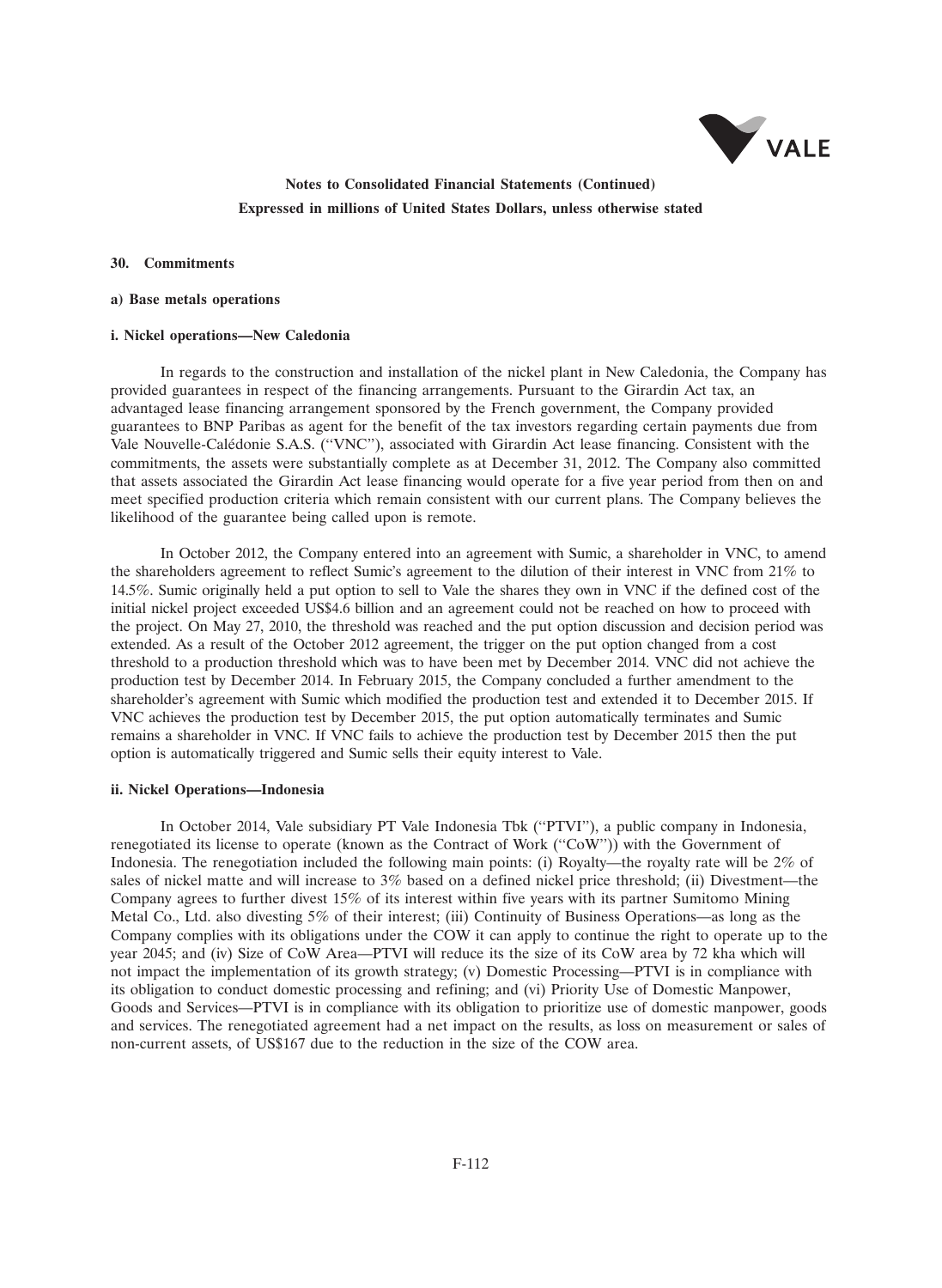

#### **30. Commitments (Continued)**

#### **iii. Nickel Operations—Canada**

The Development Agreement, as amended, between Vale Canada, Vale Newfoundland & Labrador Limited (''VNLL'') and the Province of Newfoundland and Labrador (the ''Province'') governs VNLL's rights and obligations with respect to the development and operation of the Voisey's Bay mine along with certain other obligations with respect to processing in the Province and the export of nickel and copper concentrate.

On December 19, 2014, the Sixth Amendment to the Development Agreement was executed (the "Sixth Amendment"). The Sixth Amendment, amongst other things, (i) increases the amount of nickel-in-concentrate that VNLL can export from the Province by an additional 94,000 ton over and above the exiting limit of 539,000 ton, (ii) extends the time by which VNLL can export nickel-in-concentrate to December 31, 2020, and (iii) permits VNLL to export a mid-grade nickel in concentrate product (''middlings''), at VNLL's option, to meet its' ramp-up schedule for the Long Harbour Processing Plant (the ''LHPP''). In return, VNLL has agreed, amongst other things, to (i) return to the Province an equivalent amount of nickel units for processing that it has exported, (ii) replace the middlings with an equivalent amount of nickel units within twelve months of the middlings having been exported, (iii) make certain payments to the Government in relation to the additional nickel-in-concentrate that VNLL exports, (iv) proceed diligently with constructing the LHPP, and (v) make a community investment in the Province. In addition to the commitments contained in the Sixth Amendment, other key commitments in the Development Agreement, as amended, remain binding. As such, under the Development Agreement, as amended, VNLL has a potential obligation secured by letters of credit and other security, which may become due and payable in the event that certain commitments in relation to the construction of the underground mine are delayed or not met.

In the course of the operations the Company has provided other letters of credit and guarantees in the amount of US\$1 billion that are associated with items such as environment reclamation, asset retirement obligation commitments, insurance, electricity commitments, post-retirement benefits, community service commitments and import and export duties.

#### **b) VBG—Guinea**

On April 30, 2014, Rio Tinto plc (''Rio Tinto'') filed a lawsuit against Vale, BSGR, and other defendants in the United States District Court for the Southern District of New York, alleging violations of the U.S. Racketeer Influenced and Corrupt Organizations Act (RICO) in relation to Rio Tinto's loss of certain Simandou mining rights, the Government of Guinea's assignment of those rights to BSGR, and Vale's subsequent investment in VBG. Discovery, a pre-trial evidentiary procedure in which the parties are required to disclose information and produce documents to each other and can depose potential witnesses or take other steps to obtain relevant information, has begun and under the current schedule will be completed in March 2016. Vale intends to vigorously defend the action, which it believes to be without factual or legal merit.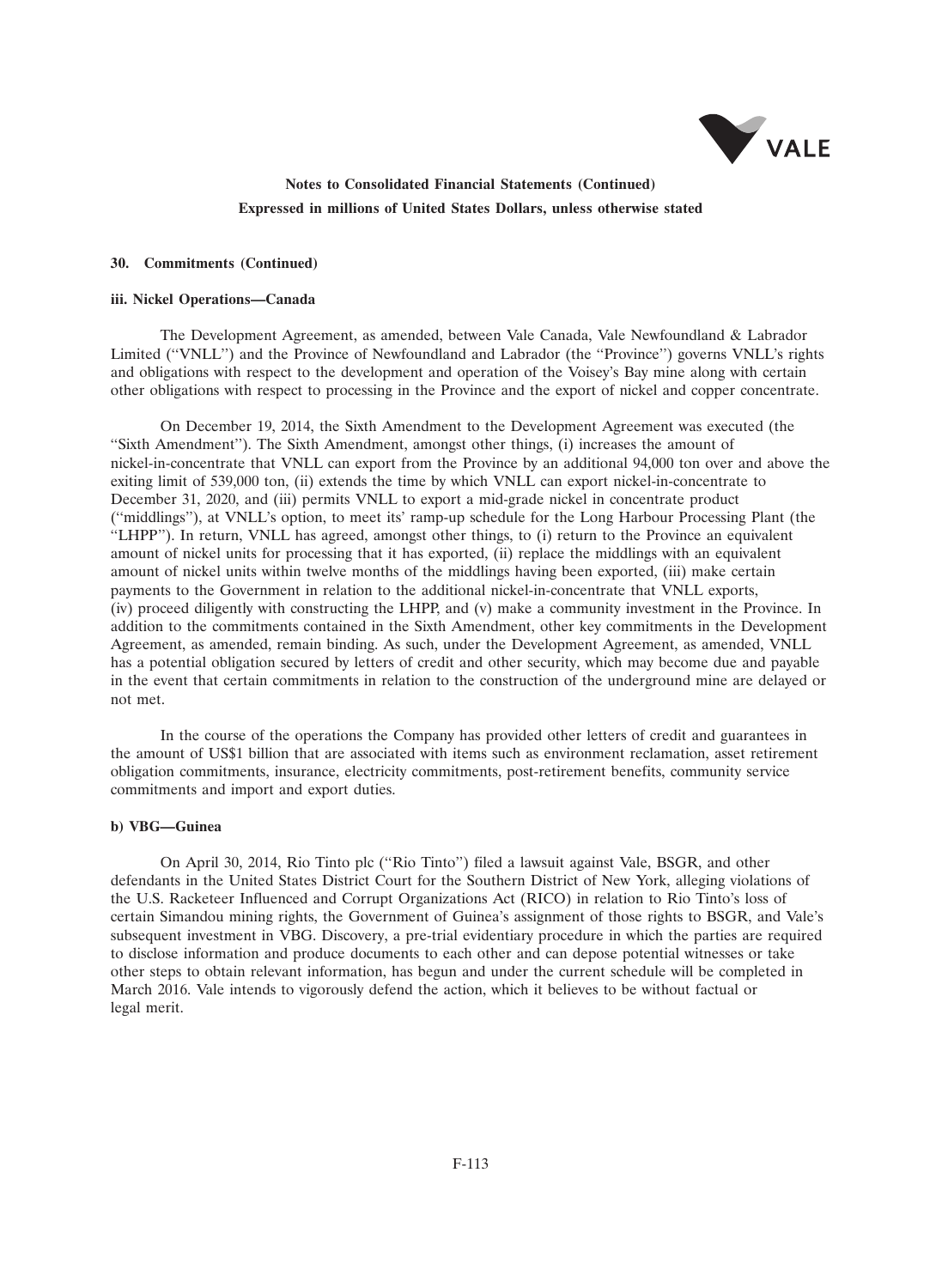

#### **30. Commitments (Continued)**

#### **c) Participative stockholders' debentures**

At the time of its privatization in 1997, Vale issued debentures to then-existing stockholders, including the Brazilian Government. The debentures' terms were set to ensure that pre-privatization stockholders would participate in potential future benefits that might be obtained from exploiting mineral resources.

A total of 388,559,056 debentures were issued with a par value of R\$0.01 (one cent of Brazilian Real), whose value will be inflation-indexed the General Market Price Index (''IGP-M''), as set out in the Issue Deed. On December 31, 2014 and December 31, 2013 the value of the debentures at fair value totaled US\$1,726 and US\$1,775, respectively. The Company made available for withdrawal in March and October of 2014 the amount of US\$52 and US\$66 as annual compensation.

#### **d) Operating lease—pelletizing operations**

Vale has operating lease agreements with its joint ventures Companhia Coreano-Brasileira de Pelotização, Companhia Hispano-Brasileira de Pelotização, Companhia Ítalo-Brasileira de Pelotização and Companhia Nipo-Brasileira de Pelotização (together "pelletizing companies"), in which Vale leases their pelletizing plants. These renewable operating lease agreements have last between 3 and 10 years.

The table below shows the minimum future annual payments and required non-cancelable operating lease for the pelletizing companies as at December 31:

The total amount of operational leasing expenses related to pelletizing operations for the period ended on December 31, 2014,2013 and 2012 were US\$348, US\$162 and US\$206, respectively.

#### **e) Concession agreements**

#### **i. Rail companies**

The Company entered into not onerous concession agreements with the Brazilian Federal Government through the Ministry of Transport, for the exploration and development of the public rail transportation of cargo. The accounting records of grants presented in note 13.

| Railroad | End of the<br>concession period |
|----------|---------------------------------|
|          | June 2027                       |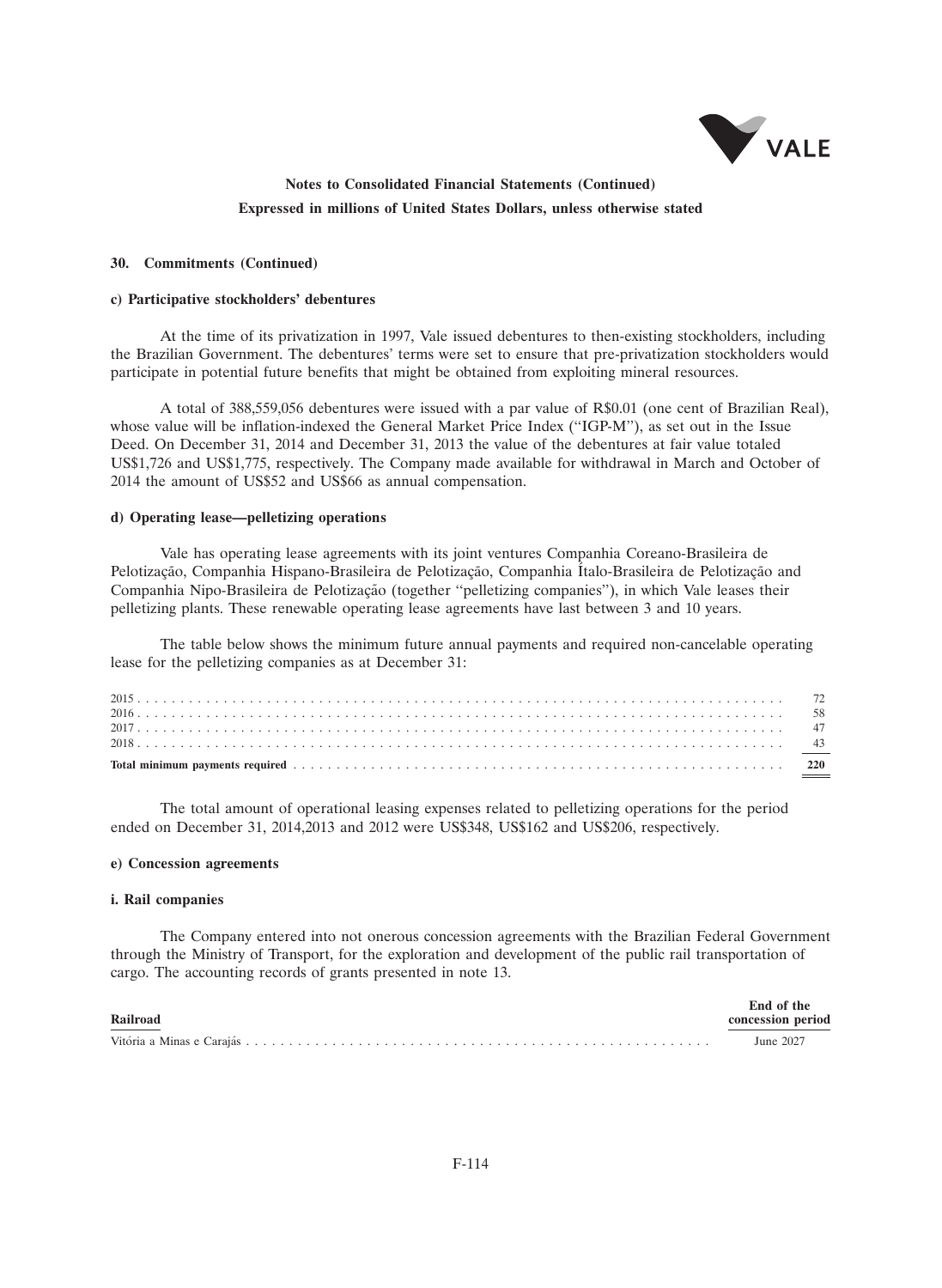

#### **30. Commitments (Continued)**

The grant can be terminated with the completion of one of the following events: the termination of the contract term, expropriation, forfeiture, cancellation, annulment or dissolution and bankruptcy of the concessionaire.

#### **ii. Port**

The Company has the following specialized port terminals:

| <b>Terminals</b> | Location | End of the<br>concession period |
|------------------|----------|---------------------------------|
|                  |          | 2020                            |
|                  |          | 2023                            |
|                  |          | 2018                            |
|                  |          | (i) 2028                        |
|                  |          | 2021                            |
|                  |          | 2018                            |

(i) Concession contract ended in 2010 was extended for 36 months and renewed in March 2013 for another 15 years.

The contractual basis and deadlines for completion of concessions railways and port terminals are unchanged in the period.

#### **f) Guarantee issued to affiliates**

The Company provided corporate guarantees, within the limits of its interest, a credit line acquired by its associate Norte Energia S.A. from BNDES, Caixa Econômica Federal and Banco BTG Pactual. On December 31, 2014 the amount guaranteed by Vale was US\$521. After the conclusion of the transaction of the energy generations assets (note 6), the guarantee will be shared with CEMIG GT.

On December 31, 2014, the total amount guaranteed by the Company to Companhia Siderúrgica do Pecém S.A. ("CSP") bridge loan equals to US\$450, within its participation threshold on CSP.

#### **31. Related parties**

Transactions with related parties are made by the Company at arm's-length, observing the price and usual market conditions and therefore do not generate any undue benefit to their counterparties or loss to the Company.

In the normal course of operations, Vale contracts rights and obligations with related parties (associates, joint ventures and stockholders), derived from operations of sale and purchase of products and services, leasing of assets, sale of raw material and railway transportation services.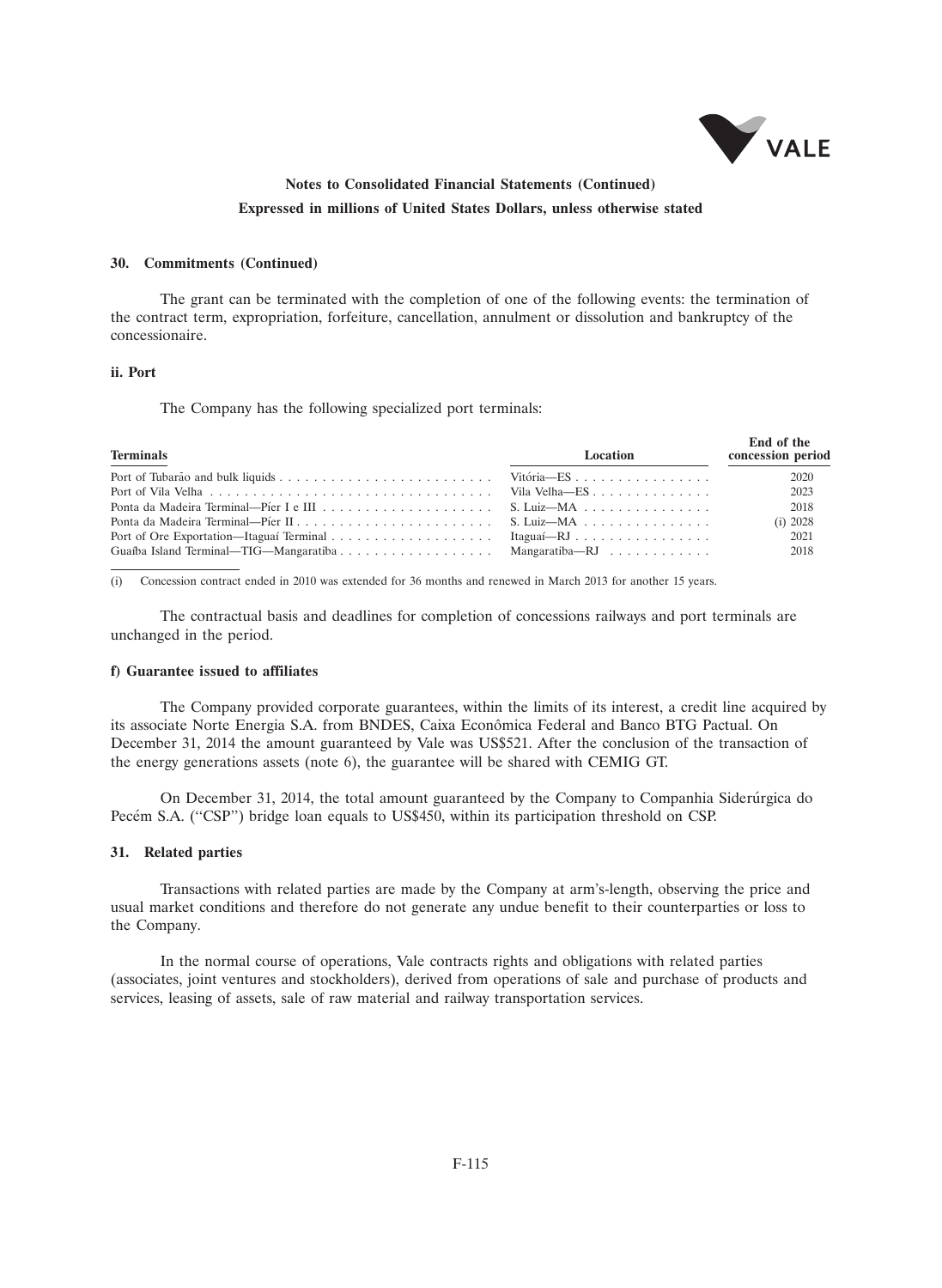

### **31. Related parties (Continued)**

The balances of these related party transactions and their effects on the financial statements may be identified as follows:

|                   |     | <b>Assets</b>                                                           |                   |  |  |
|-------------------|-----|-------------------------------------------------------------------------|-------------------|--|--|
| December 31, 2014 |     |                                                                         | December 31, 2013 |  |  |
|                   |     | Accounts receivable Related parties Accounts receivable Related parties |                   |  |  |
|                   |     |                                                                         |                   |  |  |
|                   | 24  |                                                                         |                   |  |  |
| 24                | 310 | 29                                                                      | 162               |  |  |
|                   | 216 |                                                                         | 175               |  |  |
| 25                |     |                                                                         |                   |  |  |
|                   |     |                                                                         |                   |  |  |
| 26                |     |                                                                         |                   |  |  |
| 69                | 64  | 34                                                                      | 26                |  |  |
| 165               | 614 | 116                                                                     | 369               |  |  |
| 165               | 579 | 116                                                                     | 261               |  |  |
|                   | 35  |                                                                         | 108               |  |  |
| 165               | 614 | 116                                                                     | 369               |  |  |

|                                                            | <b>Liabilities</b> |     |                                                                                     |     |
|------------------------------------------------------------|--------------------|-----|-------------------------------------------------------------------------------------|-----|
|                                                            | December 31, 2014  |     | December 31, 2013                                                                   |     |
|                                                            |                    |     | Suppliers and contractors Related parties Suppliers and contractors Related parties |     |
| Baovale Mineração S.A.                                     |                    |     |                                                                                     |     |
| Companhia Coreano-Brasileira de Pelotização                |                    | 86  |                                                                                     | 59  |
| Companhia Hispano-Brasileira de Pelotização                | 32                 |     |                                                                                     |     |
| Companhia Italo-Brasileira de Pelotização                  |                    | 47  |                                                                                     | 16  |
| Companhia Nipo-Brasileira de Pelotização                   |                    | 147 |                                                                                     | 128 |
| Ferrovia Centro-Atlântica S.A.                             |                    | 98  |                                                                                     |     |
| Mitsui and Co., Ltd. $\dots \dots \dots \dots \dots \dots$ | 11                 |     |                                                                                     |     |
|                                                            | 25                 |     | 22                                                                                  |     |
|                                                            | 32                 | 37  | 10                                                                                  |     |
|                                                            | 108                | 415 | 66                                                                                  | 210 |
|                                                            | 108                | 306 | 66                                                                                  | 205 |
|                                                            |                    | 109 |                                                                                     |     |
| <b>Total</b>                                               | 108                | 415 | 66                                                                                  | 210 |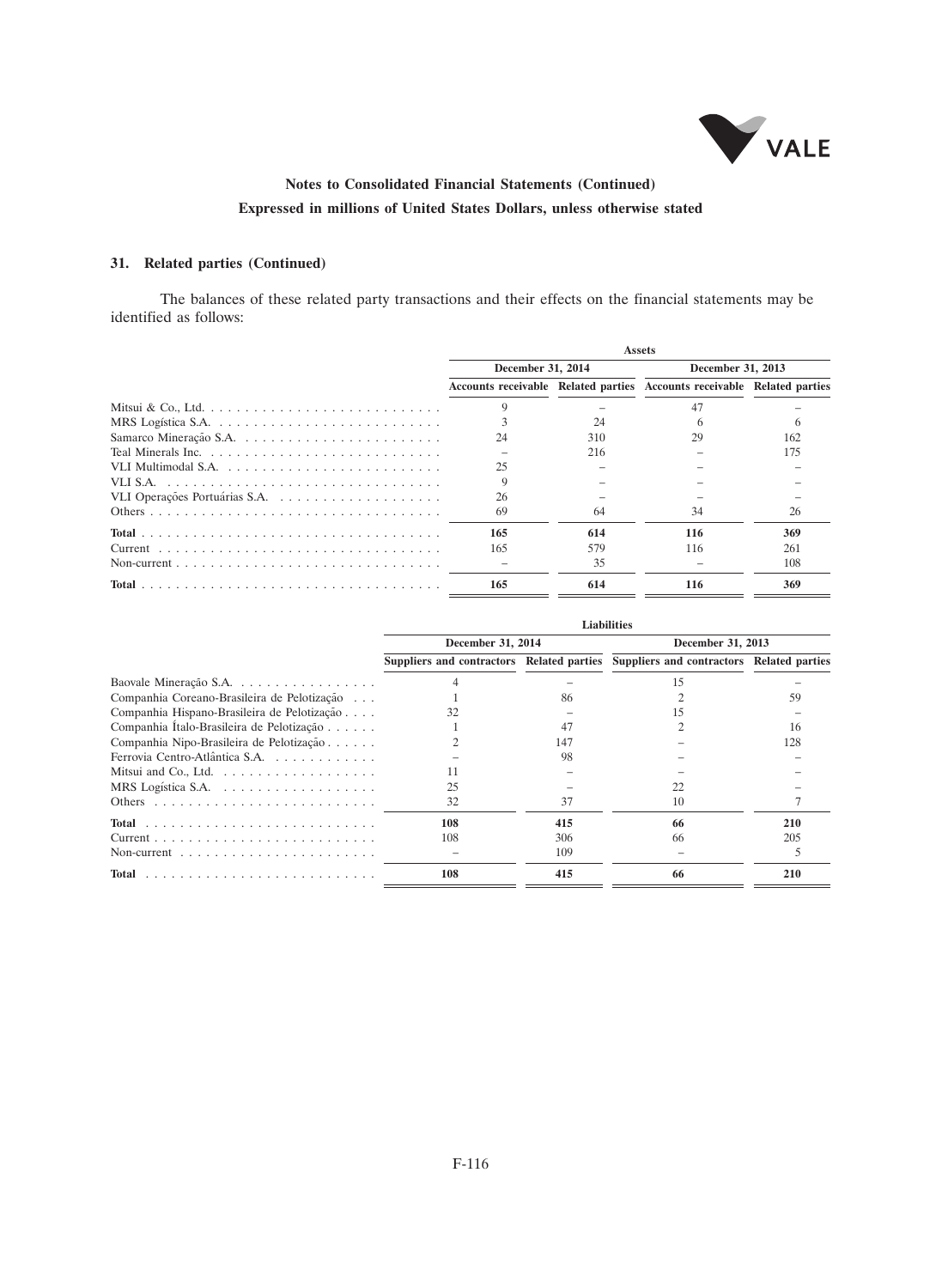

## **31. Related parties (Continued)**

|              | Income                        |     | $Cost /$ expense |           |     |       |
|--------------|-------------------------------|-----|------------------|-----------|-----|-------|
|              | Year ended as at December 31. |     |                  |           |     |       |
|              |                               |     | 2014 2013 2012   | 2014 2013 |     | 2012  |
|              | 183                           | 211 | 16               |           |     |       |
|              |                               |     |                  | 215       | 146 |       |
|              |                               |     |                  | 97        | 33  | 70    |
|              |                               |     | 266              |           |     | 265   |
|              |                               |     |                  | 49        | 24  | 32    |
|              |                               |     |                  | 155       | 10  | 80    |
|              | 59                            |     |                  | 61        |     |       |
|              | 111                           | 121 | 102              | 35        |     |       |
|              |                               |     | 14               | 593       | 478 | 702   |
|              | 210                           | 419 | 371              |           |     |       |
|              | 156                           |     |                  |           |     |       |
|              | 202                           |     |                  |           |     |       |
|              | 121                           | 67  | 24               | 42        | 6   | 101   |
| <b>Total</b> |                               | 822 | 793              | 1.294     | 704 | 1.250 |

| Income                        |        | $Cost /$ expense |                               |        |                         |
|-------------------------------|--------|------------------|-------------------------------|--------|-------------------------|
| Year ended as at December 31, |        |                  |                               |        |                         |
|                               |        |                  | 2014 2013 2012 2014 2013 2012 |        |                         |
|                               |        | 624              |                               | 367 80 | 469                     |
|                               |        |                  | 655                           | 478    | 706                     |
|                               |        |                  | 215 146                       |        | $\sim 100$ km s $^{-1}$ |
|                               |        | 14               | $  7$                         |        |                         |
|                               | 62 169 | 141              | 57                            |        | -68                     |
| 1.042                         | 822    |                  | 793 1.294                     | 704    | 1.250                   |

|                             | <b>Balance sheet</b>          |                                                    |     | <b>Statement</b> of<br>income |    |  |
|-----------------------------|-------------------------------|----------------------------------------------------|-----|-------------------------------|----|--|
|                             | Year ended as at December 31, |                                                    |     |                               |    |  |
|                             |                               | December 31, 2014 December 31, 2013 2014 2013 2012 |     |                               |    |  |
| Cash and cash equivalents   |                               |                                                    |     |                               |    |  |
|                             | 34                            | 25                                                 |     |                               |    |  |
|                             | 34                            | 25                                                 | 3   |                               |    |  |
| Loans and financing payable |                               |                                                    |     |                               |    |  |
| <b>BNDES</b>                | 4.511                         | 4.297                                              | 201 | 180                           | 41 |  |
|                             | 589                           | 718                                                | 40  | 48                            | 14 |  |
|                             | 5,100                         | 5,015                                              | 241 | 228                           | 55 |  |
|                             |                               |                                                    |     |                               |    |  |